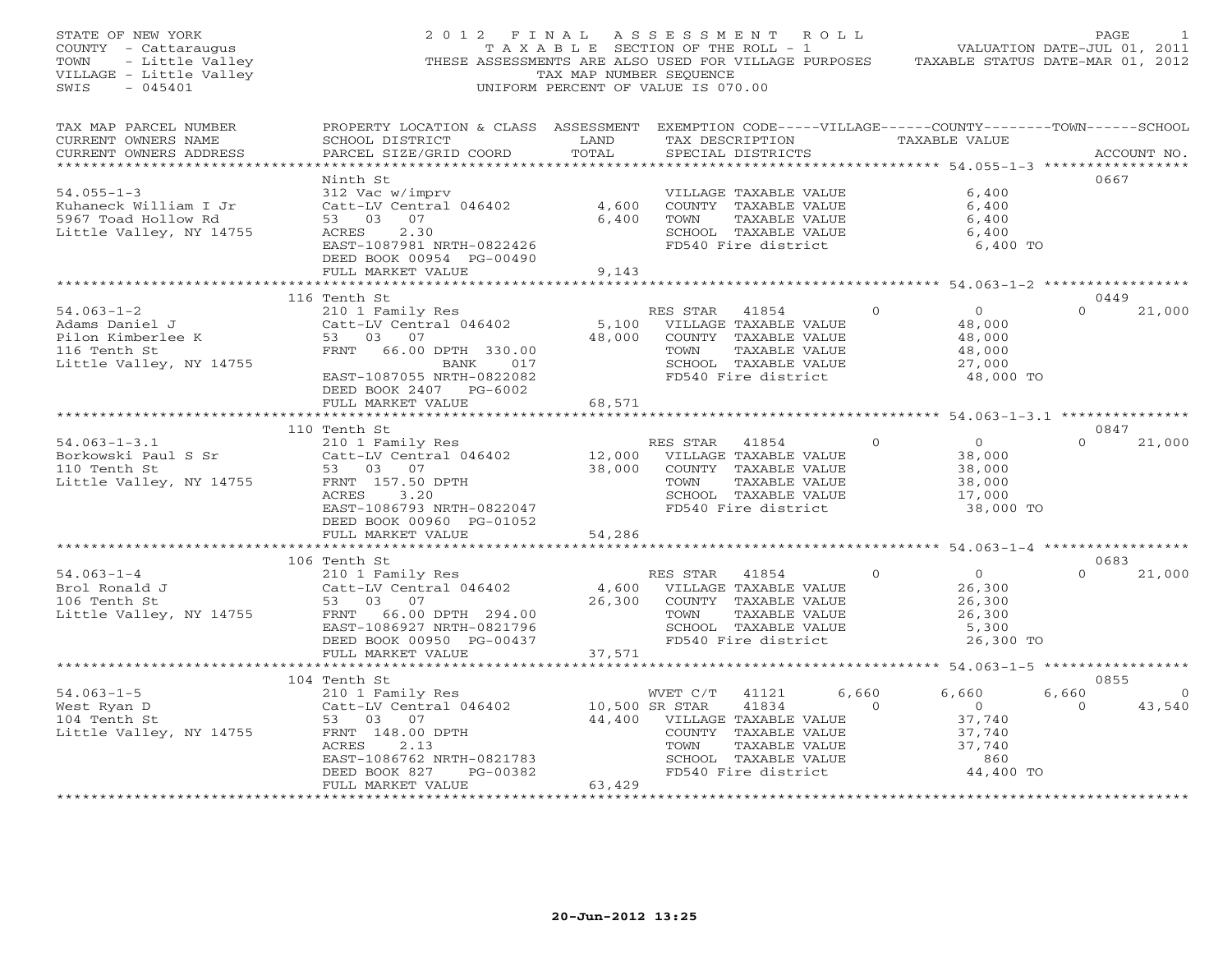| STATE OF NEW YORK<br>COUNTY - Cattaraugus<br>- Little Valley<br>TOWN<br>VILLAGE - Little Valley<br>SWIS<br>$-045401$    | 2012 FINAL                                                                                                                                                                                                                                                     | TAX MAP NUMBER SEOUENCE | ASSESSMENT ROLL<br>TAXABLE SECTION OF THE ROLL - 1 VALUATION DATE-JUL 01, 2011<br>THESE ASSESSMENTS ARE ALSO USED FOR VILLAGE PURPOSES TAXABLE STATUS DATE-MAR 01, 2012<br>UNIFORM PERCENT OF VALUE IS 070.00 |                                                                                 | PAGE                               |
|-------------------------------------------------------------------------------------------------------------------------|----------------------------------------------------------------------------------------------------------------------------------------------------------------------------------------------------------------------------------------------------------------|-------------------------|---------------------------------------------------------------------------------------------------------------------------------------------------------------------------------------------------------------|---------------------------------------------------------------------------------|------------------------------------|
| TAX MAP PARCEL NUMBER<br>CURRENT OWNERS NAME<br>CURRENT OWNERS ADDRESS                                                  | PROPERTY LOCATION & CLASS ASSESSMENT EXEMPTION CODE-----VILLAGE------COUNTY-------TOWN------SCHOOL<br><b>EXAMPLE DESCRIPTION OF A LAND</b><br>SCHOOL DISTRICT<br>PARCEL SIZE/GRID COORD                                                                        | TOTAL                   | TAX DESCRIPTION TAXABLE VALUE<br>SPECIAL DISTRICTS                                                                                                                                                            |                                                                                 | ACCOUNT NO.                        |
|                                                                                                                         | 713 Erie St                                                                                                                                                                                                                                                    |                         |                                                                                                                                                                                                               |                                                                                 | 0790                               |
| $54.063 - 1 - 6.1$<br>Warner Harold W<br>Warner Elaine L<br>713 Erie St<br>Little Valley, NY 14755                      | 210 1 Family Res<br>Catt-LV Central 046402 (4,900 VILLAGE TAXABLE VALUE<br>53 03 07 (24,400 COUNTY TAXABLE VALUE<br>Includes 54.003-1-57 Town<br>30 Ft Frontage<br>FRNT 70.00 DPTH 183.00<br>BANK 005<br>EAST-1086588 NRTH-0821674<br>DEED BOOK 12388 PG-5002  |                         | 41854 0<br>TAXABLE VALUE<br>TOWN<br>SCHOOL TAXABLE VALUE 3,400<br>FD540 Fire district 24,400 TO                                                                                                               | $\overline{0}$<br>24,400<br>24,400<br>24,400                                    | $\Omega$<br>21,000                 |
|                                                                                                                         | FULL MARKET VALUE                                                                                                                                                                                                                                              | 34,857                  |                                                                                                                                                                                                               |                                                                                 |                                    |
| $54.063 - 1 - 6.2$<br>Bever Robert C<br>5866 Route 353<br>Little Valley, NY 14755<br>$54.063 - 1 - 7$<br>Wilkins John G | Nys Rte 353<br><sup>1</sup> 1 Res vac land<br>Catt-LV Central 046402<br>53 03 07<br>Life Use<br>FRNT 10.00 DPTH 50.00<br>EAST-1086558 NRTH-0821752<br>DEED BOOK 8315 PG-5001<br>FULL MARKET VALUE<br>711 Erie St<br>210 1 Family Res<br>Catt-LV Central 046402 | 200<br>200<br>286       | VILLAGE TAXABLE VALUE<br>COUNTY TAXABLE VALUE<br>TOWN<br>TAXABLE VALUE<br>SCHOOL TAXABLE VALUE<br>FD540 Fire district<br>STAR 41854<br>7,200 VILLAGE TAXABLE VALUE<br>26,100 COINTY mayority                  | 200<br>200<br>200<br>200<br>200 TO<br>$\Omega$<br>$\Omega$<br>26,100            | 1106<br>0665<br>21,000<br>$\Omega$ |
| $\begin{array}{ccc}\nG & & & \\ \cdot & \text{N}V^{-1} & \n\end{array}$<br>711 Erie St<br>Little Valley, NY 14755       | 53 03 07<br>FRNT 120.00 DPTH 177.56<br>BANK<br>065<br>EAST-1086670 NRTH-0821623<br>DEED BOOK 6553 PG-5001<br>FULL MARKET VALUE                                                                                                                                 | 37,286                  | 26,100 COUNTY TAXABLE VALUE<br>TOWN<br>TAXABLE VALUE<br>SCHOOL TAXABLE VALUE<br>FD540 Fire district                                                                                                           | 26,100<br>26,100<br>5,100<br>26,100 TO                                          |                                    |
|                                                                                                                         |                                                                                                                                                                                                                                                                |                         |                                                                                                                                                                                                               |                                                                                 |                                    |
| $54.063 - 1 - 8.1$<br>Schulz James S<br>Schulz Jill C<br>701 Erie St<br>Little Valley, NY 14755                         | 701 Erie St<br>210 1 Family Res<br>Catt-LV Central 046402<br>53 03 07<br>FRNT 130.00 DPTH 170.00<br>BANK<br>017<br>EAST-1086872 NRTH-0821526<br>DEED BOOK 8474 PG-6002<br>FULL MARKET VALUE                                                                    | 62,000<br>88,571        | RES STAR 41854<br>7,000 VILLAGE TAXABLE VALUE<br>COUNTY TAXABLE VALUE<br>TOWN<br>TAXABLE VALUE<br>SCHOOL TAXABLE VALUE<br>FD540 Fire district                                                                 | $\Omega$<br>$\overline{0}$<br>62,000<br>62,000<br>62,000<br>41,000<br>62,000 TO | 0744<br>$\Omega$<br>21,000         |
|                                                                                                                         |                                                                                                                                                                                                                                                                |                         |                                                                                                                                                                                                               |                                                                                 |                                    |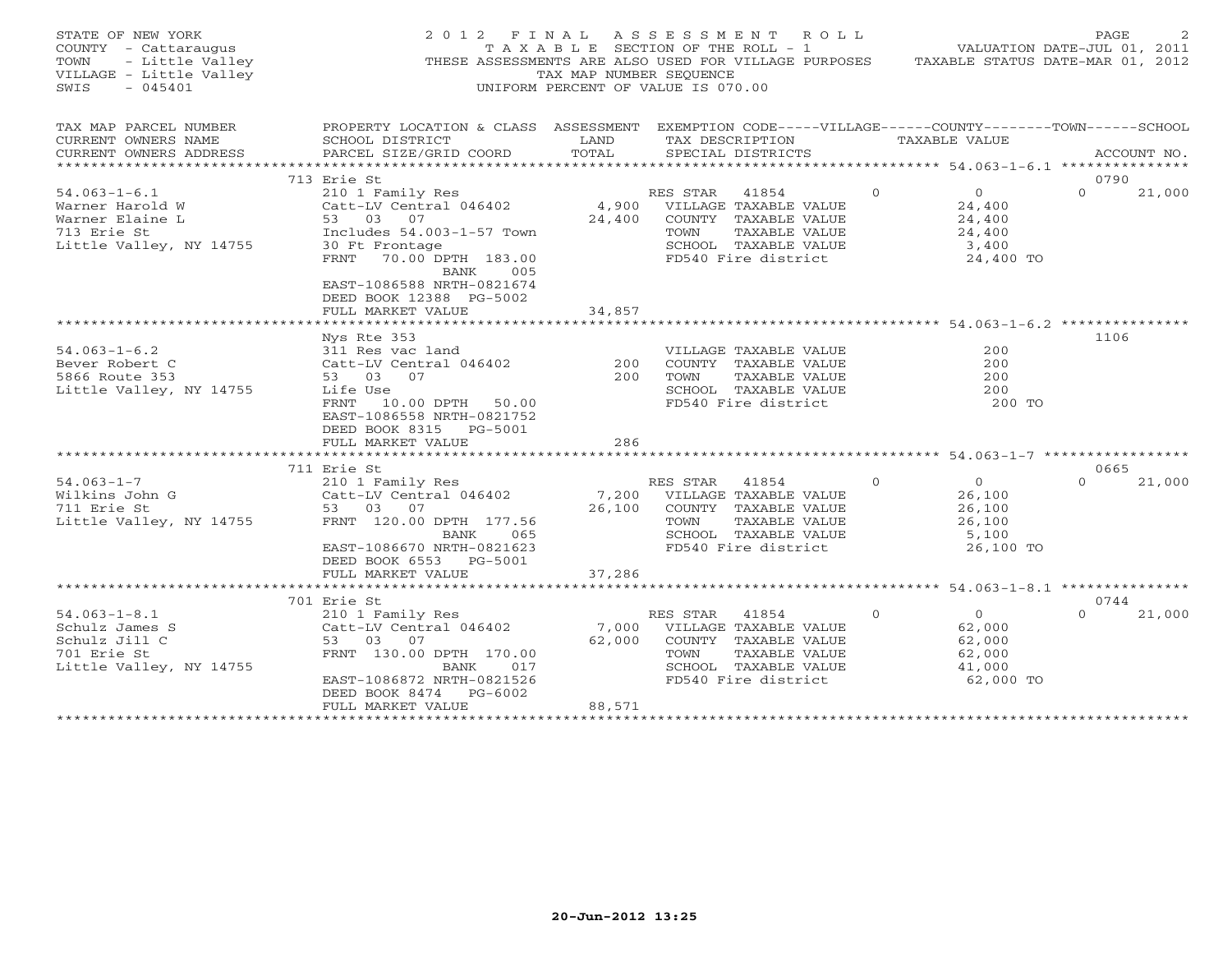| STATE OF NEW YORK<br>OF NEW YORK<br>Y - Cattaraugus<br>- Little Valley<br>GE - Little Valley<br>045401<br>COUNTY - Cattaraugus<br>TOWN<br>VILLAGE - Little Valley<br>SWIS |                                                                                                                                                                                         | TAX MAP NUMBER SEQUENCE                        | 2012 FINAL ASSESSMENT ROLL<br>T A X A B L E SECTION OF THE ROLL - 1<br>UNIFORM PERCENT OF VALUE IS 070.00                                               |                          | VALUATION DATE-JUL 01, 2011<br>THESE ASSESSMENTS ARE ALSO USED FOR VILLAGE PURPOSES TAXABLE STATUS DATE-MAR 01, 2012 | PAGE                                                         |
|---------------------------------------------------------------------------------------------------------------------------------------------------------------------------|-----------------------------------------------------------------------------------------------------------------------------------------------------------------------------------------|------------------------------------------------|---------------------------------------------------------------------------------------------------------------------------------------------------------|--------------------------|----------------------------------------------------------------------------------------------------------------------|--------------------------------------------------------------|
| TAX MAP PARCEL NUMBER<br>CURRENT OWNERS NAME<br>CURRENT OWNERS ADDRESS                                                                                                    | PROPERTY LOCATION & CLASS ASSESSMENT EXEMPTION CODE-----VILLAGE------COUNTY-------TOWN------SCHOOL<br>SCHOOL DISTRICT<br>PARCEL SIZE/GRID COORD                                         | LAND<br>TOTAL                                  | TAX DESCRIPTION TAXABLE VALUE<br>SPECIAL DISTRICTS                                                                                                      |                          |                                                                                                                      | ACCOUNT NO.                                                  |
| $54.063 - 1 - 9$<br>34.000 - -<br>Meyer Jeffrey E<br>Meyer Linda S<br><sup>708 Erie St</sup><br>Little Valley, NY 14755                                                   | 708 Erie St<br>210 1 Family Res<br>10200 - הבטבעת ה-53 03 07<br>FRNT 80.00 ביחסת                                                                                                        |                                                | CVET C/T<br>41131<br>COUNTY TAXABLE VALUE<br>TOWN                                                                                                       | 14,000<br>TAXABLE VALUE  | 14,000<br>$\overline{0}$<br>52,900<br>52,900<br>52,900                                                               | 0580<br>14,000<br>$\overline{0}$<br>$\overline{0}$<br>21,000 |
|                                                                                                                                                                           | 33<br>RES 1.56<br>EAST-1086597 NRTH-0821098<br>DEED BOOK 01016 PG-00254<br>FULL MARKET VALUE<br>FULL MARKET VALUE                                                                       |                                                | SCHOOL TAXABLE VALUE<br>FD540 Fire district                                                                                                             |                          | 45,900<br>66,900 TO                                                                                                  |                                                              |
| $54.063 - 1 - 11$<br>Poole Arthur P<br>Paschen-Poole Ann Marie<br>618 Erie St<br>Little Valley, NY 14755                                                                  | 618 Erie St<br>210 1 Family Res<br>Catt-LV Central 046402<br>53 03 07<br>FRNT 180.00 DPTH<br>ACRES<br>1.55<br>EAST-1086920 NRTH-0821134<br>DEED BOOK 14862 PG-7001<br>FULL MARKET VALUE | 9,900<br>29,300<br>41,857                      | VILLAGE TAXABLE VALUE<br>COUNTY TAXABLE VALUE<br>TOWN<br>SCHOOL TAXABLE VALUE<br>FD540 Fire district                                                    | TAXABLE VALUE            | 29,300<br>29,300<br>29,300<br>29,300<br>29,300 TO                                                                    | 0733                                                         |
|                                                                                                                                                                           |                                                                                                                                                                                         |                                                |                                                                                                                                                         |                          |                                                                                                                      |                                                              |
| $54.063 - 1 - 12$<br>Edgar Susan<br>614 Erie St<br>Little Valley, NY 14755                                                                                                | 614 Erie St<br>210 1 Family Res<br>Catt-LV Central 046402<br>53 03 07<br>FRNT 99.00 DPTH 392.00<br>EAST-1087050 NRTH-0821076<br>DEED BOOK 788 PG-00782                                  |                                                | 41854<br>RES STAR<br>6,600 VILLAGE TAXABLE VALUE<br>31,000 COUNTY TAXABLE VALUE<br>TOWN<br>TAXABLE VALUE<br>SCHOOL TAXABLE VALUE<br>FD540 Fire district | $\Omega$                 | $\overline{0}$<br>31,000<br>31,000<br>31,000<br>10,000<br>31,000 TO                                                  | 0768<br>$\Omega$<br>21,000                                   |
|                                                                                                                                                                           | FULL MARKET VALUE                                                                                                                                                                       | 44,286                                         |                                                                                                                                                         |                          |                                                                                                                      |                                                              |
| $54.063 - 1 - 13$<br>Farnham Jr. Marshall A<br>610 Erie St<br>Little Valley, NY 14755                                                                                     | 610 Erie St<br>210 1 Family Res<br>Catt-LV Central 046402<br>53 03 07<br>FRNT 132.00 DPTH<br>ACRES 1.11<br>EAST-1087154 NRTH-0821027<br>DEED BOOK 5365 PG-6001                          | 9,100<br>36,700                                | RES STAR 41854<br>VILLAGE TAXABLE VALUE<br>COUNTY TAXABLE VALUE<br>TOWN<br>SCHOOL TAXABLE VALUE<br>FD540 Fire district                                  | $\circ$<br>TAXABLE VALUE | $\overline{0}$<br>36,700<br>36,700<br>36,700<br>15,700<br>36,700 TO                                                  | 0565<br>21,000<br>$\Omega$                                   |
|                                                                                                                                                                           | FULL MARKET VALUE<br>*******************                                                                                                                                                | 52,429                                         |                                                                                                                                                         |                          |                                                                                                                      |                                                              |
| $54.063 - 1 - 14$<br>Reese Andrew L Jr<br>Beulah<br>5883 Nys Rte 353<br>Little Valley, NY 14755                                                                           | Erie St<br>314 Rural vac<10<br>Catt-LV Central 046402<br>53 03 07<br>FRNT 250.00 DPTH<br>ACRES<br>5.50<br>EAST-1087303 NRTH-0820675<br>PG-00503<br>DEED BOOK 887                        | 6,750<br>6,750                                 | VILLAGE TAXABLE VALUE<br>COUNTY TAXABLE VALUE<br>TOWN<br>SCHOOL TAXABLE VALUE<br>FD540 Fire district                                                    | TAXABLE VALUE            | 6,750<br>6,750<br>6,750<br>6,750<br>6,750 TO                                                                         | 0581                                                         |
| **************************                                                                                                                                                | FULL MARKET VALUE<br>********************                                                                                                                                               | 9,643<br>* * * * * * * * * * * * * * * * * * * |                                                                                                                                                         |                          |                                                                                                                      |                                                              |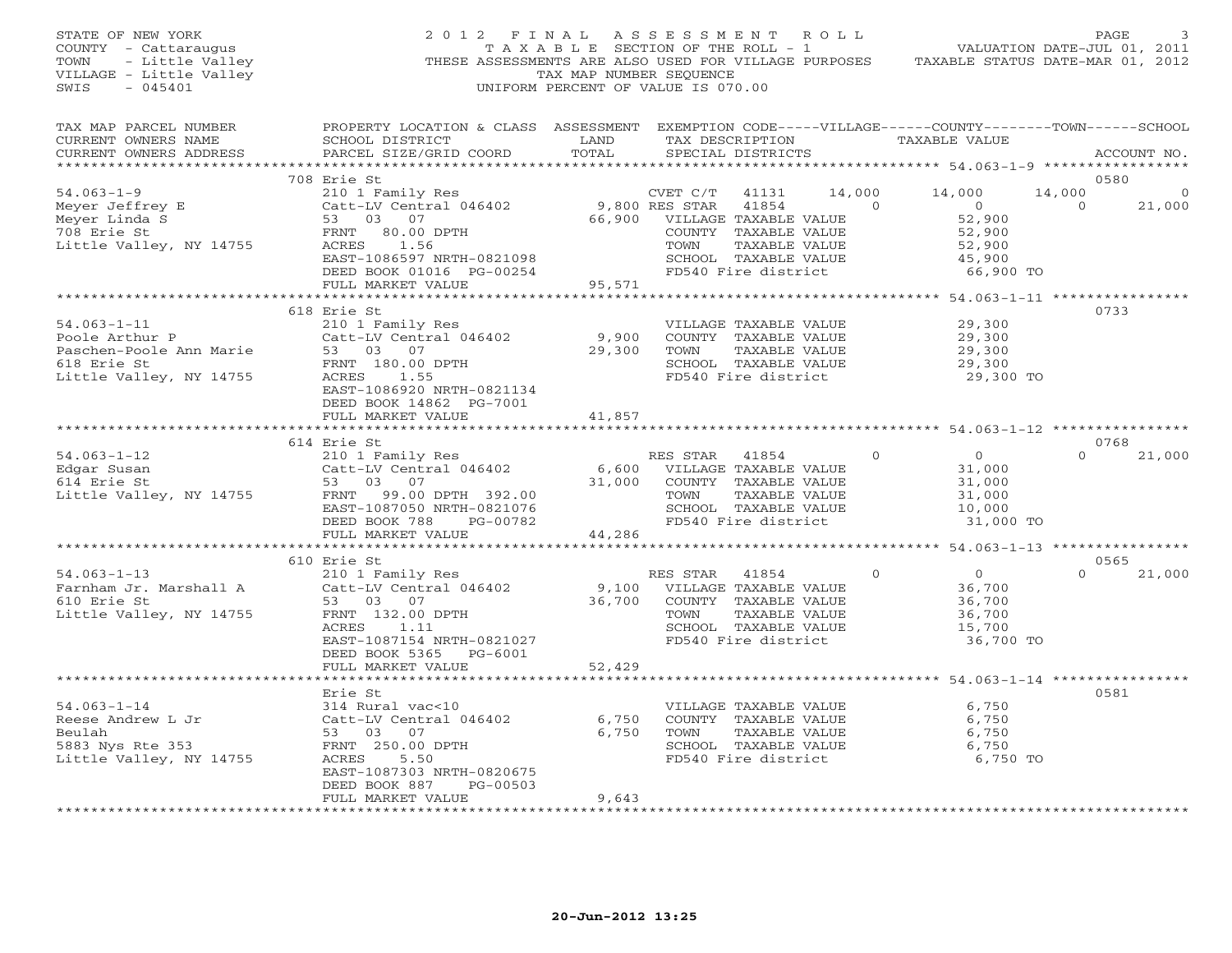|                                                                                                                                                                        | 2012 FINAL ASSESSMENT ROLL<br>$\begin{array}{lllllllll} \texttt{STATE OF NEW YORK} & \texttt{2012} & \texttt{1213} & \texttt{1311} & \texttt{1311} & \texttt{1311} & \texttt{1311} & \texttt{1311} \\ \texttt{COUNTY} & - \texttt{Cattaraugus} & & \texttt{TAX A B L E} & \texttt{SECTION OF THE ROLL} & - \texttt{1} & & \texttt{VALUATION DATAED-0UD U1, 2012} \\ \texttt{TOWN} & - \texttt{Little Valley} & & & \texttt{TAX MAP NUMBER SEQUENCE} & & \texttt{TAX} & \texttt{TAX} & \texttt{RAE$             |        |  |                     |                                 |                      |
|------------------------------------------------------------------------------------------------------------------------------------------------------------------------|----------------------------------------------------------------------------------------------------------------------------------------------------------------------------------------------------------------------------------------------------------------------------------------------------------------------------------------------------------------------------------------------------------------------------------------------------------------------------------------------------------------|--------|--|---------------------|---------------------------------|----------------------|
|                                                                                                                                                                        |                                                                                                                                                                                                                                                                                                                                                                                                                                                                                                                |        |  |                     |                                 |                      |
|                                                                                                                                                                        | 214 Ninth St                                                                                                                                                                                                                                                                                                                                                                                                                                                                                                   |        |  |                     | 0750                            |                      |
|                                                                                                                                                                        | $\begin{tabular}{lllllllllllllllllllll} \small{54.063-1-15} & \small{214~\text{number}~\text{St}} & \small{216~\text{min}~\text{E}} & \small{218~\text{min}} & \small{218~\text{min}} & \small{218~\text{min}} & \small{218~\text{min}} & \small{218~\text{min}} & \small{218~\text{min}} & \small{218~\text{min}} & \small{218~\text{min}} & \small{218~\text{min}} & \small{218~\text{min}} & \small{218~\text{min}} & \small{21$<br>EAST-1087522 NRTH-0820921<br>DEED BOOK 1028 PG-357<br>FULL MARKET VALUE | 82,571 |  |                     | $\Omega$                        | 21,000               |
|                                                                                                                                                                        |                                                                                                                                                                                                                                                                                                                                                                                                                                                                                                                |        |  |                     |                                 |                      |
|                                                                                                                                                                        | 212 Ninth St                                                                                                                                                                                                                                                                                                                                                                                                                                                                                                   |        |  |                     | 0759                            |                      |
| $54.063 - 1 - 16$<br>Perks Jeffrey L<br>Perks Jeffrey L<br>Perks Patricia A<br>212 Ninth St<br>Little Valley, NY 14755<br>Perks Patricia A<br>53 03 07<br>FRNT 66.00 I | X ALUE 210 1 Family Res<br>210 1 Family Res<br>Catt-LV Central 046402 4,700 VILLAGE TAXABLE VALUE 35,100<br>53 03 07 35,100 COUNTY TAXABLE VALUE 35,100<br>FRNT 66.00 DPTH 173.00 70WN TAXABLE VALUE 35,100<br>BANK 017 SCHOOL TAXABLE V                                                                                                                                                                                                                                                                       |        |  | 35,100 TO           | $\Omega$                        | 21,000               |
|                                                                                                                                                                        |                                                                                                                                                                                                                                                                                                                                                                                                                                                                                                                |        |  |                     |                                 |                      |
|                                                                                                                                                                        | 208 Ninth St                                                                                                                                                                                                                                                                                                                                                                                                                                                                                                   |        |  |                     | 0577                            |                      |
|                                                                                                                                                                        | $\begin{tabular}{lllllllllllllllllllllll} \text{54.063--1--17} & & & & 208\text{ Ninth St} & & & & & & 210\text{ N}\\ \text{Fox Marcha A L/U} & & & 211\text{ T amily Res} & & 6,600\text{ SR STAR} & 41834 & 0 & 21,200 & 21,200 & 21,200 & 21,200 & 21,200 & 21,200 & 21,200 & 21,200 & 21,200 & 21,200 & 21,200 & 21,200 & 21,200 & $                                                                                                                                                                       |        |  |                     | 21,200 21,200<br>$\overline{0}$ | 21,200               |
|                                                                                                                                                                        |                                                                                                                                                                                                                                                                                                                                                                                                                                                                                                                |        |  |                     |                                 |                      |
|                                                                                                                                                                        |                                                                                                                                                                                                                                                                                                                                                                                                                                                                                                                |        |  |                     |                                 | 0477<br>$0 \t35,800$ |
|                                                                                                                                                                        |                                                                                                                                                                                                                                                                                                                                                                                                                                                                                                                |        |  |                     |                                 |                      |
|                                                                                                                                                                        | 202 Ninth St                                                                                                                                                                                                                                                                                                                                                                                                                                                                                                   |        |  |                     | 0559                            |                      |
| *************************                                                                                                                                              | 202 NIHLI SU 202 NES STAR 41854 0<br>Farnham Brenda L 210 1 Family Res<br>202 Ninth St 53 03 07<br>202 Ninth St 53 03 07 49,900 COUNTY TAXABLE VALUE 49,900<br>202 Ninth St 53 03 07 49,900 COUNTY TAXABLE VALUE 49,900<br>202 Ninth St<br>FRNT 132.00 DPTH 173.00<br>EAST-1087525 NRTH-0820459<br>DEED BOOK 01003 PG-00818<br>FULL MARKET VALUE<br>FULL MARKET VALUE<br>FULL MARKET VALUE<br>71,286<br>FULL MARKET VALUE<br>71,286<br>***********************                                                 |        |  | 28,900<br>49,900 TO | $\Omega$                        | 21,000               |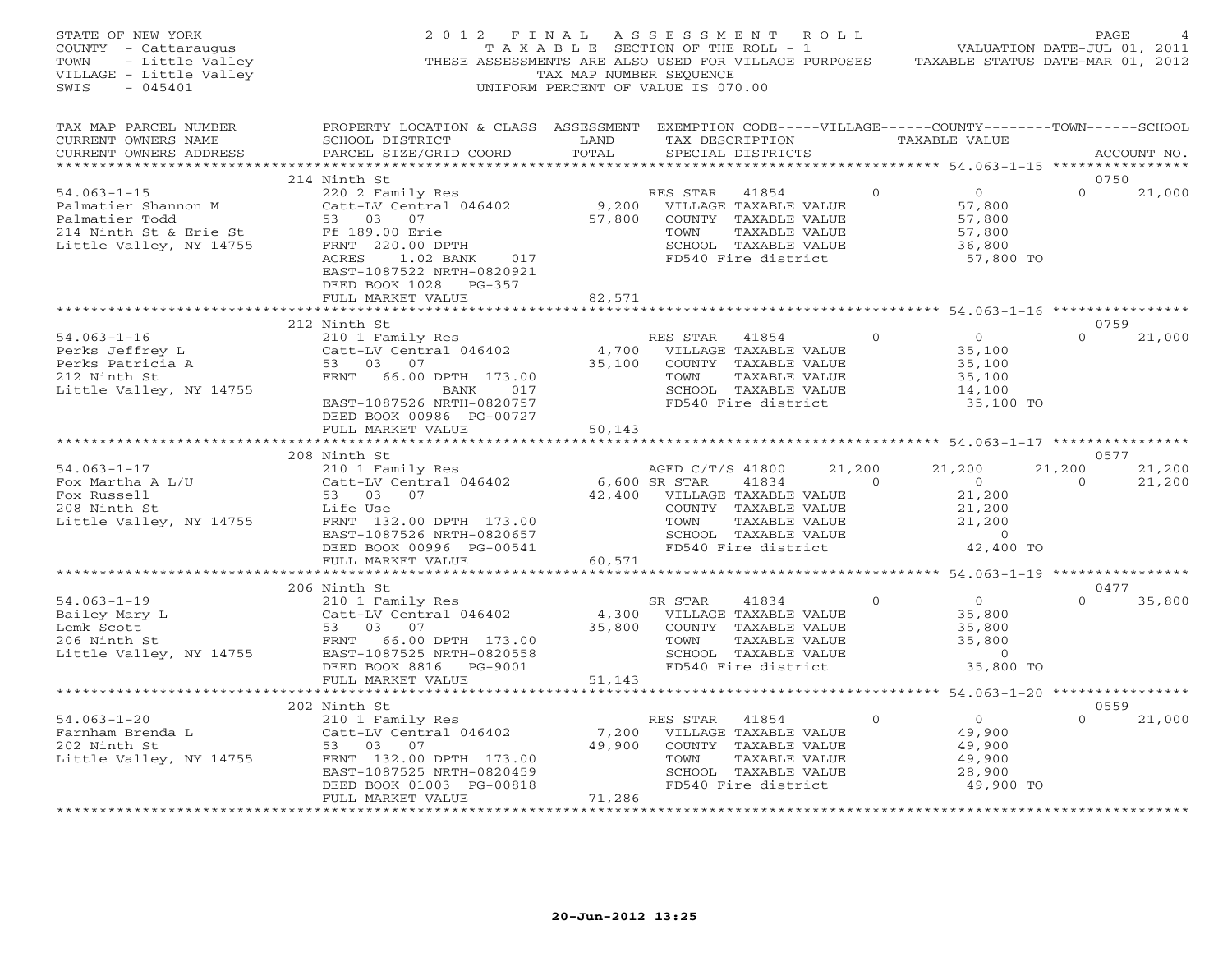| STATE OF NEW YORK<br>COUNTY - Cattaraugus<br>TOWN<br>- Little Valley<br>VILLAGE - Little Valley<br>- 045401<br>SWIS | 2012 FINAL                                                                                                                                                                                     | TAX MAP NUMBER SEQUENCE      | ASSESSMENT ROLL<br>T A X A B L E SECTION OF THE ROLL - 1<br>THESE ASSESSMENTS ARE ALSO USED FOR VILLAGE PURPOSES<br>UNIFORM PERCENT OF VALUE IS 070.00 |          |                                                                     | PAGE<br>VALUATION DATE-JUL 01, 2011<br>TAXABLE STATUS DATE-MAR 01, 2012 |
|---------------------------------------------------------------------------------------------------------------------|------------------------------------------------------------------------------------------------------------------------------------------------------------------------------------------------|------------------------------|--------------------------------------------------------------------------------------------------------------------------------------------------------|----------|---------------------------------------------------------------------|-------------------------------------------------------------------------|
| TAX MAP PARCEL NUMBER<br>CURRENT OWNERS NAME<br>CURRENT OWNERS ADDRESS                                              | PROPERTY LOCATION & CLASS ASSESSMENT EXEMPTION CODE-----VILLAGE------COUNTY-------TOWN------SCHOOL<br>SCHOOL DISTRICT<br>PARCEL SIZE/GRID COORD                                                | LAND<br>TOTAL                | TAX DESCRIPTION<br>SPECIAL DISTRICTS                                                                                                                   |          | TAXABLE VALUE                                                       | ACCOUNT NO.                                                             |
|                                                                                                                     | 200 Ninth St                                                                                                                                                                                   |                              |                                                                                                                                                        |          |                                                                     | 0583                                                                    |
| $54.063 - 1 - 21$<br>Whiting Pamela K<br>200 Ninth St<br>Little Valley, NY 14755                                    | 210 1 Family Res<br>Catt-LV Central 046402<br>53 03 07<br>FRNT 82.50 DPTH 173.00<br>BANK 065<br>EAST-1087524 NRTH-0820351<br>DEED BOOK 1679 PG-2001<br>FULL MARKET VALUE                       | 5,200<br>33,300<br>47,571    | RES STAR<br>41854<br>VILLAGE TAXABLE VALUE<br>COUNTY TAXABLE VALUE<br>TOWN<br>TAXABLE VALUE<br>SCHOOL TAXABLE VALUE<br>FD540 Fire district             | $\Omega$ | $\overline{0}$<br>33,300<br>33,300<br>33,300<br>12,300<br>33,300 TO | $\Omega$<br>21,000                                                      |
|                                                                                                                     |                                                                                                                                                                                                |                              |                                                                                                                                                        |          |                                                                     |                                                                         |
| $54.063 - 1 - 23$<br>Fellows Walter J<br>522 Fair Oak St<br>Little Valley, NY 14755                                 | Ninth St<br>311 Res vac land<br>Catt-LV Central 046402<br>53 03 07<br>FRNT 304.26 DPTH<br>1.20<br>ACRES<br>EAST-1087523 NRTH-0820078<br>DEED BOOK 9085 PG-9001<br>FULL MARKET VALUE            | 6,100<br>6,100<br>8,714      | VILLAGE TAXABLE VALUE<br>COUNTY TAXABLE VALUE<br>TOWN<br>TAXABLE VALUE<br>SCHOOL TAXABLE VALUE<br>FD540 Fire district                                  |          | 6,100<br>6,100<br>6,100<br>6,100<br>6,100 TO                        | 0936                                                                    |
|                                                                                                                     |                                                                                                                                                                                                |                              |                                                                                                                                                        |          |                                                                     |                                                                         |
| $54.063 - 1 - 25$<br>Brewer William<br>Brewer Helena<br>710 Erie St<br>Little Valley, NY 14755                      | 710 Erie St<br>311 Res vac land<br>Catt-LV Central 046402<br>53 03 07<br>FRNT 20.00 DPTH 62.00<br>EAST-1086559 NRTH-0821487<br>DEED BOOK 721<br>PG-00043<br>FULL MARKET VALUE                  | 600<br>600<br>857            | VILLAGE TAXABLE VALUE<br>COUNTY TAXABLE VALUE<br>TOWN<br>TAXABLE VALUE<br>SCHOOL TAXABLE VALUE<br>FD540 Fire district                                  |          | 600<br>600<br>600<br>600<br>600 TO                                  | 0436                                                                    |
|                                                                                                                     |                                                                                                                                                                                                |                              | ********************                                                                                                                                   |          |                                                                     | ********* 54.063-1-26 *****************                                 |
| $54.063 - 1 - 26$<br>Reese Dane A<br>703 Erie St<br>Salamanca, NY 14779                                             | 703 Erie St<br>210 1 Family Res<br>Catt-LV Central 046402<br>53 03 07<br>FRNT 90.40 DPTH 170.00<br>EAST-1086779 NRTH-0821578<br>DEED BOOK 16734 PG-2001<br>FULL MARKET VALUE                   | 5,300<br>63,000<br>90,000    | RES STAR<br>41854<br>VILLAGE TAXABLE VALUE<br>COUNTY TAXABLE VALUE<br>TAXABLE VALUE<br>TOWN<br>SCHOOL TAXABLE VALUE<br>FD540 Fire district             | $\circ$  | $\overline{O}$<br>63,000<br>63,000<br>63,000<br>42,000<br>63,000 TO | 1033<br>21,000<br>$\Omega$                                              |
|                                                                                                                     | *************************                                                                                                                                                                      | * * * * * * * * * * * * *    |                                                                                                                                                        |          |                                                                     | ******************* 54.063-2-2.1 ***************                        |
| $54.063 - 2 - 2.1$<br>Vosburg Kurt<br>214 Sixth St<br>Little Valley, NY 14755                                       | 214 Sixth St<br>240 Rural res<br>Catt-LV Central 046402<br>53 03 07<br>$6/10-.026$ county appropri<br>FRNT 460.00 DPTH<br>ACRES 21.71<br>EAST-1089416 NRTH-0821532<br>DEED BOOK 00976 PG-00684 | 19,600<br>55,500             | RES STAR<br>41854<br>VILLAGE TAXABLE VALUE<br>COUNTY TAXABLE VALUE<br>TOWN<br>TAXABLE VALUE<br>SCHOOL TAXABLE VALUE<br>FD540 Fire district             | $\Omega$ | $\overline{0}$<br>55,500<br>55,500<br>55,500<br>34,500<br>55,500 TO | 0481<br>21,000                                                          |
|                                                                                                                     | FULL MARKET VALUE                                                                                                                                                                              | 79,286<br>****************** |                                                                                                                                                        |          |                                                                     |                                                                         |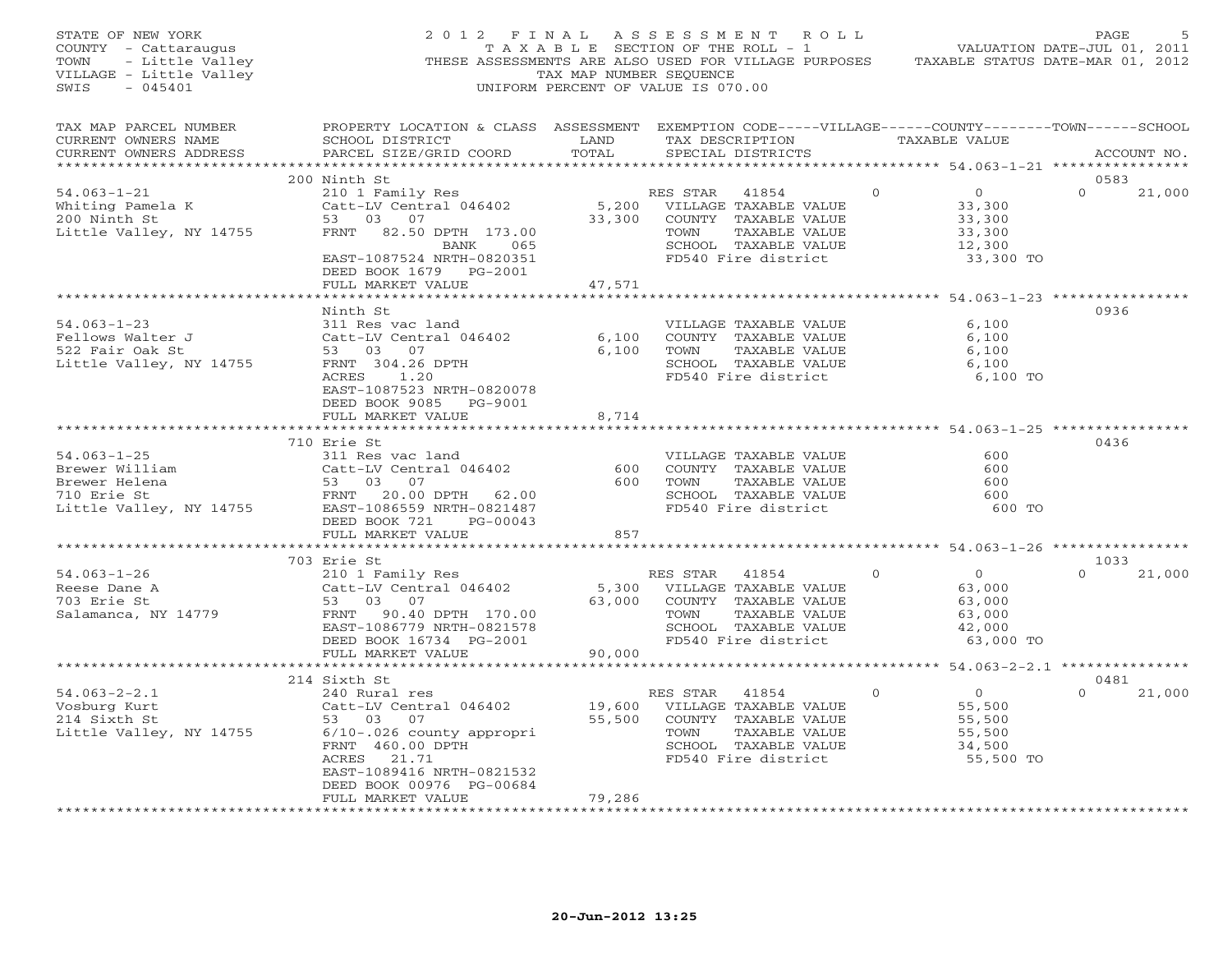| STATE OF NEW YORK<br>COUNTY - Cattaraugus<br>TOWN<br>- Little Valley<br>VILLAGE - Little Valley<br>SWIS<br>$-045401$ | 2012 FINAL ASSESSMENT ROLL<br>THESE ASSESSMENTS ARE ALSO USED FOR VILLAGE PURPOSES                                                                                            | T A X A B L E SECTION OF THE ROLL - 1<br>TAX MAP NUMBER SEQUENCE<br>UNIFORM PERCENT OF VALUE IS 070.00 |                                                                        |                                                                                                                        |                          |          | VALUATION DATE-JUL 01, 2011<br>TAXABLE STATUS DATE-MAR 01, 2012     |                    | PAGE             |
|----------------------------------------------------------------------------------------------------------------------|-------------------------------------------------------------------------------------------------------------------------------------------------------------------------------|--------------------------------------------------------------------------------------------------------|------------------------------------------------------------------------|------------------------------------------------------------------------------------------------------------------------|--------------------------|----------|---------------------------------------------------------------------|--------------------|------------------|
| TAX MAP PARCEL NUMBER<br>CURRENT OWNERS NAME<br>CURRENT OWNERS ADDRESS<br>******************************             | PROPERTY LOCATION & CLASS ASSESSMENT EXEMPTION CODE-----VILLAGE------COUNTY-------TOWN------SCHOOL<br>SCHOOL DISTRICT<br>PARCEL SIZE/GRID COORD                               | LAND<br>TOTAL                                                                                          |                                                                        | SPECIAL DISTRICTS                                                                                                      |                          |          | TAX DESCRIPTION TAXABLE VALUE                                       |                    | ACCOUNT NO.      |
|                                                                                                                      | Ninth St                                                                                                                                                                      |                                                                                                        |                                                                        |                                                                                                                        |                          |          |                                                                     |                    | 0482             |
| $54.063 - 2 - 2.2$<br>Case Margaret Jane<br>209 Main St<br>Little Valley, NY 14755                                   | 311 Res vac land<br>Catt-LV Central 046402<br>53 03 07<br>ACRES<br>4.00<br>EAST-1089290 NRTH-0821471                                                                          | 6,300<br>6,300                                                                                         | TOWN                                                                   | VILLAGE TAXABLE VALUE<br>COUNTY TAXABLE VALUE<br>TAXABLE VALUE<br>SCHOOL TAXABLE VALUE<br>FD540 Fire district          |                          |          | 6,300<br>6,300<br>6,300<br>6,300<br>6,300 TO                        |                    |                  |
|                                                                                                                      | DEED BOOK 888<br>PG-01023<br>FULL MARKET VALUE                                                                                                                                | 9,000                                                                                                  |                                                                        |                                                                                                                        |                          |          |                                                                     |                    |                  |
|                                                                                                                      | ************************                                                                                                                                                      | *************                                                                                          |                                                                        |                                                                                                                        |                          |          | ********************* 54.063-2-3 *****************                  |                    |                  |
|                                                                                                                      | 207 Ninth St                                                                                                                                                                  |                                                                                                        |                                                                        |                                                                                                                        |                          |          |                                                                     |                    | 0781             |
| $54.063 - 2 - 3$<br>Sibley Mary Jane<br>207 N Ninth St<br>Little Valley, NY 14755                                    | 210 1 Family Res<br>Catt-LV Central 046402<br>53 03 07<br>FRNT 140.00 DPTH 115.50<br>EAST-1088692 NRTH-0821463                                                                | 6,200 SR STAR                                                                                          | AGED C/T/S 41800<br>47,500 VILLAGE TAXABLE VALUE<br>TOWN               | 41834<br>COUNTY TAXABLE VALUE<br>TAXABLE VALUE                                                                         | 21,375<br>$\overline{0}$ |          | 21,375<br>$\overline{0}$<br>26,125<br>26,125<br>26,125              | 21,375<br>$\Omega$ | 21,375<br>26,125 |
|                                                                                                                      | DEED BOOK 715<br>PG-00080                                                                                                                                                     |                                                                                                        |                                                                        | SCHOOL TAXABLE VALUE                                                                                                   |                          |          | $\overline{0}$                                                      |                    |                  |
|                                                                                                                      | FULL MARKET VALUE                                                                                                                                                             |                                                                                                        | 67,857 FD540 Fire district                                             |                                                                                                                        |                          |          | 47,500 TO                                                           |                    |                  |
|                                                                                                                      |                                                                                                                                                                               |                                                                                                        |                                                                        |                                                                                                                        |                          |          |                                                                     |                    |                  |
|                                                                                                                      | 205 Ninth St                                                                                                                                                                  |                                                                                                        |                                                                        |                                                                                                                        |                          |          |                                                                     |                    | 0692             |
| $54.063 - 2 - 4$<br>Askey Derrick<br>Askey Derrick<br>Little Valley, NY 14755                                        | 210 1 Family Res<br>Catt-LV Central 046402<br>53 03 07<br>FRNT 125.00 DPTH 115.50<br>BANK<br>017<br>EAST-1088620 NRTH-0821357<br>DEED BOOK 12165 PG-5001                      | 5,800                                                                                                  | RES STAR<br>55,700 COUNTY TAXABLE VALUE<br>TOWN<br>FD540 Fire district | 41854<br>VILLAGE TAXABLE VALUE<br>TAXABLE VALUE<br>SCHOOL TAXABLE VALUE                                                |                          | $\Omega$ | $\overline{0}$<br>55,700<br>55,700<br>55,700<br>34,700<br>55,700 TO | $\Omega$           | 21,000           |
|                                                                                                                      | FULL MARKET VALUE                                                                                                                                                             | 79,571                                                                                                 |                                                                        |                                                                                                                        |                          |          |                                                                     |                    |                  |
|                                                                                                                      |                                                                                                                                                                               |                                                                                                        |                                                                        |                                                                                                                        |                          |          |                                                                     |                    |                  |
|                                                                                                                      | 203 Ninth St                                                                                                                                                                  |                                                                                                        |                                                                        |                                                                                                                        |                          |          |                                                                     |                    | 0640             |
| $54.063 - 2 - 5$<br>McCormick Richard L<br>McCormick Sally J<br>203 N Ninth St<br>Little Valley, NY 14755            | 210 1 Family Res<br>Catt-LV Central 046402<br>53 03 07<br>FRNT 115.00 DPTH 115.50<br>017<br>BANK<br>EAST-1088554 NRTH-0821257<br>DEED BOOK 11897 PG-3001<br>FULL MARKET VALUE | 5,500<br>34,500<br>49,286                                                                              | RES STAR<br>TOWN                                                       | 41854<br>VILLAGE TAXABLE VALUE<br>COUNTY TAXABLE VALUE<br>TAXABLE VALUE<br>SCHOOL TAXABLE VALUE<br>FD540 Fire district |                          | $\circ$  | $\overline{0}$<br>34,500<br>34,500<br>34,500<br>13,500<br>34,500 TO | $\Omega$           | 21,000           |
|                                                                                                                      | *************                                                                                                                                                                 |                                                                                                        |                                                                        |                                                                                                                        |                          |          | **************** 54.063-2-7 ******************                      |                    |                  |
|                                                                                                                      | 201 Ninth St                                                                                                                                                                  |                                                                                                        |                                                                        |                                                                                                                        |                          |          |                                                                     |                    | 0764             |
| $54.063 - 2 - 7$<br>Hutchison Chrystal L<br>201 N 9th St<br>Little Valley, NY 14755                                  | 210 1 Family Res<br>Catt-LV Central 046402<br>53 03 07<br>60.00 DPTH 135.00<br>FRNT<br><b>BANK</b><br>017<br>EAST-1088462 NRTH-0821169<br>PG-7002<br>DEED BOOK 9548           | 4,100<br>40,400                                                                                        | RES STAR 41854<br>TOWN                                                 | VILLAGE TAXABLE VALUE<br>COUNTY TAXABLE VALUE<br>TAXABLE VALUE<br>SCHOOL TAXABLE VALUE<br>FD540 Fire district          |                          | $\Omega$ | $\overline{0}$<br>40,400<br>40,400<br>40,400<br>19,400<br>40,400 TO | $\Omega$           | 21,000           |
|                                                                                                                      | FULL MARKET VALUE                                                                                                                                                             | 57,714<br>+ + + + + + + + + + + + + +                                                                  |                                                                        |                                                                                                                        |                          |          |                                                                     |                    |                  |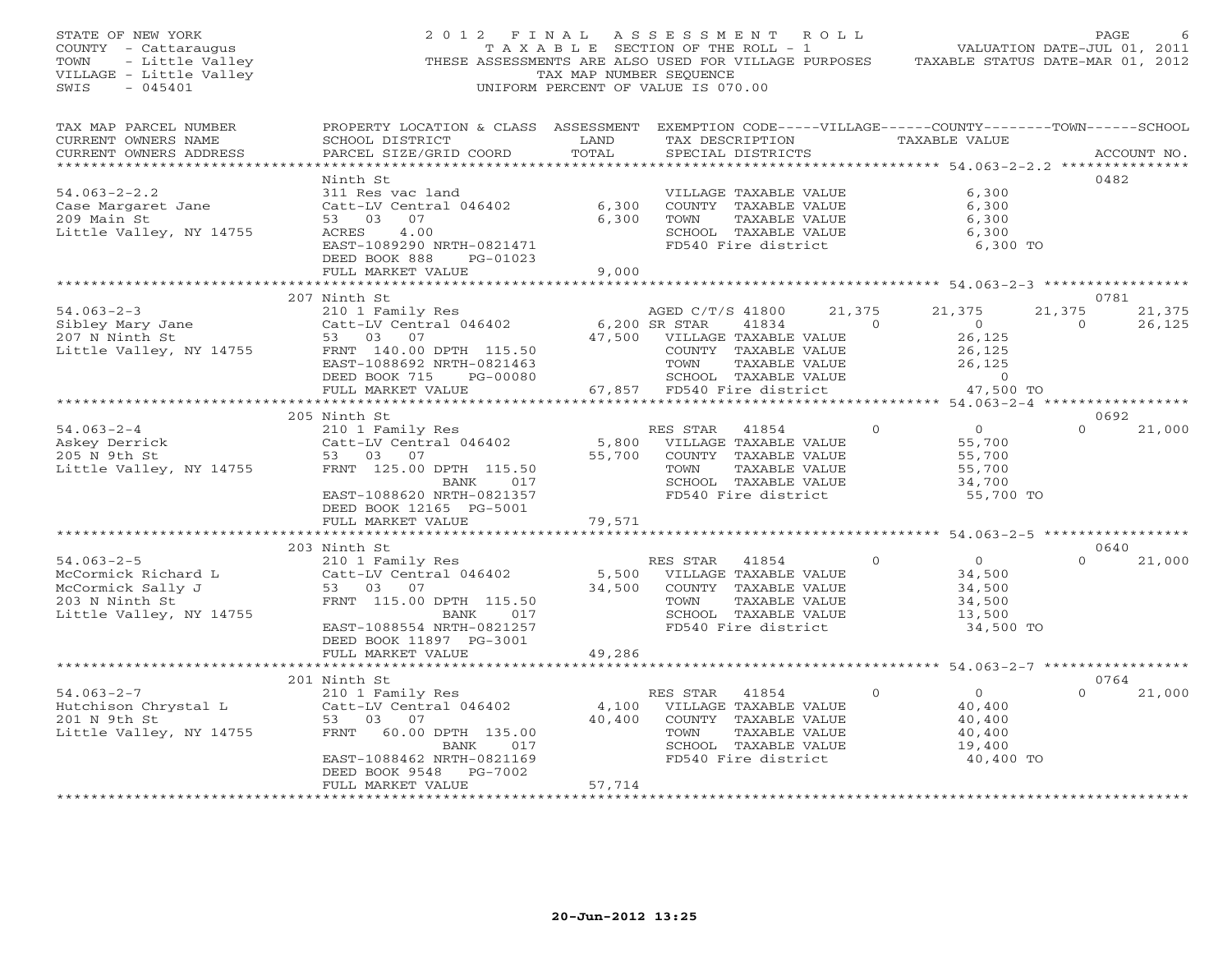## STATE OF NEW YORK 2 0 1 2 F I N A L A S S E S S M E N T R O L L PAGE 7 COUNTY - Cattaraugus T A X A B L E SECTION OF THE ROLL - 1 VALUATION DATE-JUL 01, 2011 TOWN - Little Valley **These ASSESSMENTS ARE ALSO USED FOR VILLAGE PURPOSES** TAXABLE STATUS DATE-MAR 01, 2012<br>VILLAGE - Little Valley **These State of Tax Map NUMBER SEQUENCE** VILLAGE - Little Valley and the Communist Communist Communist Communist Communist Communist Communist Communist Communist Communist Communist Communist Communist Communist Communist Communist Communist Communist Communist SWIS - 045401 UNIFORM PERCENT OF VALUE IS 070.00

| TAX MAP PARCEL NUMBER<br>CURRENT OWNERS NAME<br>CURRENT OWNERS ADDRESS | PROPERTY LOCATION & CLASS ASSESSMENT EXEMPTION CODE-----VILLAGE------COUNTY-------TOWN------SCHOOL<br>SCHOOL DISTRICT<br>PARCEL SIZE/GRID COORD                                                                                                                                                                                                                                                                                                | <b>EXAMPLE SERVICE SERVICE SERVICE SERVICE SERVICE SERVICE SERVICE SERVICE SERVICE SERVICE SERVICE SERVICE SERVICE</b><br>TOTAL | TAX DESCRIPTION TAXABLE VALUE<br>SPECIAL DISTRICTS                                                                                          |                                                  |                                                                                                                       |                      | ACCOUNT NO.              |
|------------------------------------------------------------------------|------------------------------------------------------------------------------------------------------------------------------------------------------------------------------------------------------------------------------------------------------------------------------------------------------------------------------------------------------------------------------------------------------------------------------------------------|---------------------------------------------------------------------------------------------------------------------------------|---------------------------------------------------------------------------------------------------------------------------------------------|--------------------------------------------------|-----------------------------------------------------------------------------------------------------------------------|----------------------|--------------------------|
|                                                                        |                                                                                                                                                                                                                                                                                                                                                                                                                                                |                                                                                                                                 |                                                                                                                                             |                                                  |                                                                                                                       |                      |                          |
|                                                                        | 425 Court St<br>$\begin{tabular}{lllllllllllll} 54.063-2-8 & 425\mbox{ Court St} & 2101\mbox{ Family Res} & \mbox{AGED C/T/S 41800} & 24,350 & 24,350 & 24,350 & 24,350 & 24,350 & 24,350 & 24,350 & 24,350 & 24,350 & 24,350 & 24,350 & 24,350 & 24,350 & 24,350 & 24,350 & 24,350 & 24,350 & 24,350 & 24,350 &$                                                                                                                              |                                                                                                                                 |                                                                                                                                             |                                                  |                                                                                                                       | 24,350<br>$\bigcirc$ | 0432<br>24,350<br>24,350 |
|                                                                        |                                                                                                                                                                                                                                                                                                                                                                                                                                                |                                                                                                                                 |                                                                                                                                             |                                                  |                                                                                                                       |                      |                          |
|                                                                        | 423 Court St                                                                                                                                                                                                                                                                                                                                                                                                                                   |                                                                                                                                 |                                                                                                                                             |                                                  |                                                                                                                       |                      | 0615                     |
|                                                                        | 9<br>310 1 Family Res<br>Bridenbaker Ronald E<br>Bridenbaker Kay<br>423 Court St<br>53 03 07<br>423 Court St<br>51 Cuttle Valley, NY 14755<br>51 Cuttle Valley, NY 14755<br>210 1 Family Res<br>210 1 Family Res<br>210 216402<br>216 046402<br>218.00<br><br>EAST-1088587 NRTH-0821137<br>DEED BOOK 814<br>PG-00164                                                                                                                           |                                                                                                                                 | TOWN TAXABLE VALUE $\begin{array}{ccc} 11,000 \ 31,000 \ 10,000 \ 10,000 \ 10,000 \ 11,000 \ 11,000 \ 11,000 \ 11,000 \ 11,000 \end{array}$ |                                                  | $\begin{matrix}0&0\end{matrix}$<br>31,000<br>31,000                                                                   | $\Omega$             | 21,000                   |
|                                                                        | FULL MARKET VALUE                                                                                                                                                                                                                                                                                                                                                                                                                              | 44,286                                                                                                                          |                                                                                                                                             |                                                  |                                                                                                                       |                      |                          |
|                                                                        | 421 Court St                                                                                                                                                                                                                                                                                                                                                                                                                                   |                                                                                                                                 |                                                                                                                                             |                                                  |                                                                                                                       |                      | 0393                     |
|                                                                        |                                                                                                                                                                                                                                                                                                                                                                                                                                                |                                                                                                                                 |                                                                                                                                             |                                                  |                                                                                                                       |                      | $\sim$ 0                 |
|                                                                        |                                                                                                                                                                                                                                                                                                                                                                                                                                                |                                                                                                                                 |                                                                                                                                             |                                                  |                                                                                                                       |                      | 18,500<br>18,500         |
|                                                                        |                                                                                                                                                                                                                                                                                                                                                                                                                                                |                                                                                                                                 |                                                                                                                                             |                                                  |                                                                                                                       |                      |                          |
|                                                                        |                                                                                                                                                                                                                                                                                                                                                                                                                                                |                                                                                                                                 |                                                                                                                                             |                                                  |                                                                                                                       |                      |                          |
|                                                                        |                                                                                                                                                                                                                                                                                                                                                                                                                                                |                                                                                                                                 |                                                                                                                                             |                                                  |                                                                                                                       |                      | 0762                     |
|                                                                        | 419 Court St<br>419 Court St<br>210 1 Family Res<br>210 1 Family Res<br>210 1 Family Res<br>210 1 Family Res<br>210 20 2000 Example 218.00<br>218.00<br>41,200 COUNTY TAXABLE VALUE<br>41,200 COUNTY TAXABLE VALUE<br>218.00<br>TOWN TAXABLE VALUE<br><br>DEED BOOK 00953 PG-00365<br>FULL MARKET VALUE                                                                                                                                        | 58,857                                                                                                                          | SCHOOL TAXABLE VALUE<br>FD540 Fire district                                                                                                 | $\overline{0}$<br>TAXABLE VALUE<br>TAXABLE VALUE | $\begin{array}{c}\n0 \\ \hline\n41\n\end{array}$<br>$41,200$<br>$41,200$<br>20,200<br>41,200 TO                       | $\Omega$             | 21,000                   |
|                                                                        |                                                                                                                                                                                                                                                                                                                                                                                                                                                |                                                                                                                                 |                                                                                                                                             |                                                  |                                                                                                                       |                      |                          |
|                                                                        |                                                                                                                                                                                                                                                                                                                                                                                                                                                |                                                                                                                                 |                                                                                                                                             |                                                  |                                                                                                                       |                      | 0631                     |
|                                                                        | $\begin{array}{lllllllllllll} 54.063-2-12 & 417 \text{ Court St} & \text{SR STAR} & 41834 \\ \text{Heber Jeanne M} & \text{Cat-LV Central} & 946402 & 5,000 & \text{VILLAGE TAXABLE VALUE} \\ 417 \text{ Court St} & 53 & 03 & 07 & 34,100 & \text{COUNTY TAXABLE VALUE} \\ \text{Little Valley, NY 14755} & \text{FRNT} & 66.00 DPTH & 218.00 & \text{TOWN} & \text{TAXABLE VALUE} \\ & \text{EAST-1088761 NRTH-0821019$<br>FULL MARKET VALUE | 48,714                                                                                                                          | TOWN     TAXABLE VALUE<br>SCHOOL   TAXABLE VALUE<br>FD540 Fire district                                                                     | $\overline{0}$                                   | $\begin{matrix} 0 \\ 0 \end{matrix}$<br>$34,100$<br>$34,100$<br>$\begin{array}{c} 0 \\ 34,100 \text{ TO} \end{array}$ | $\cap$               | 34,100                   |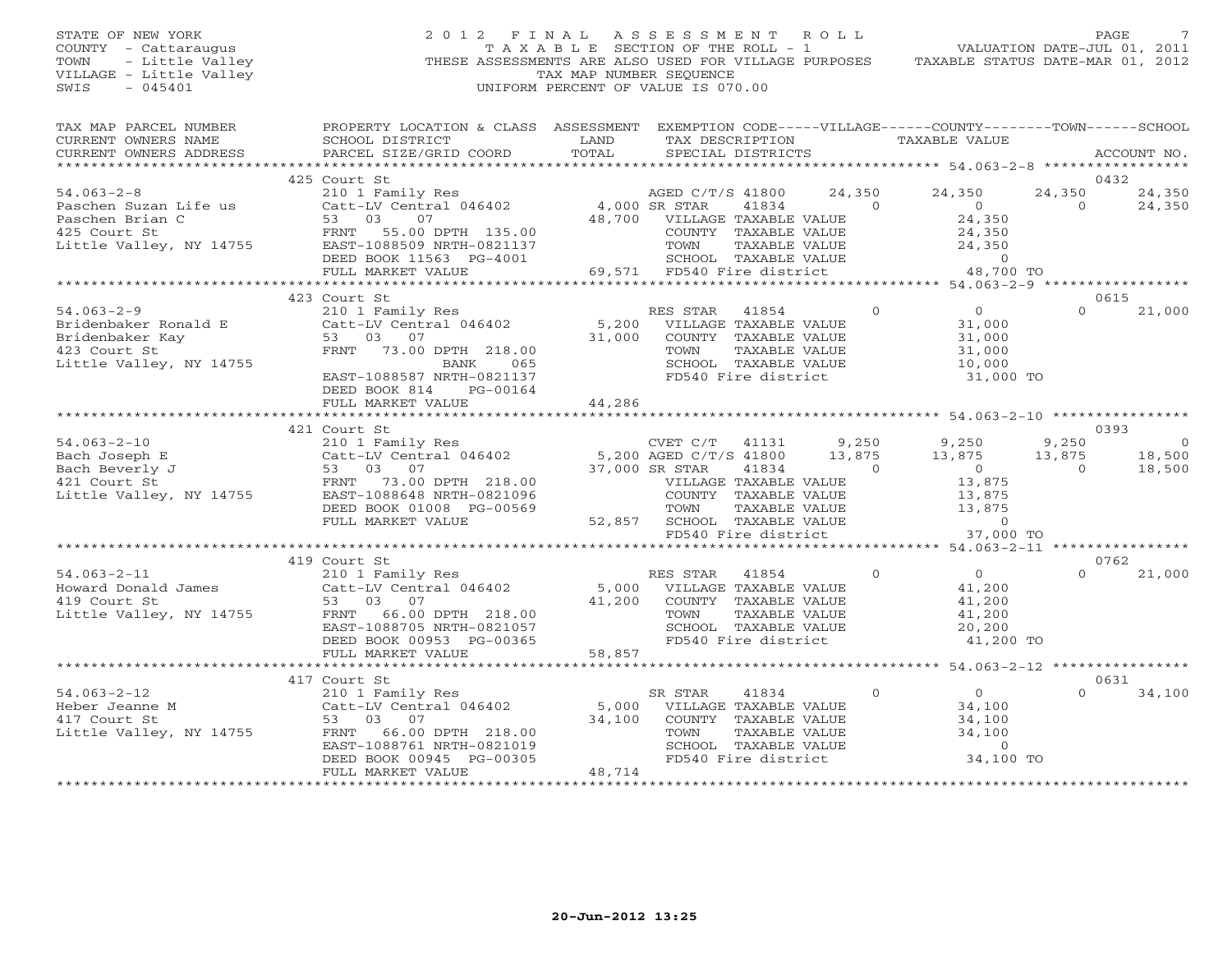| STATE OF NEW YORK<br>COUNTY - Cattaraugus<br>TOWN<br>- Little Valley<br>VILLAGE - Little Valley<br>$-045401$<br>SWIS | 2012 FINAL                                                                                                                                                                                  | T A X A B L E SECTION OF THE ROLL - 1<br>TAX MAP NUMBER SEQUENCE<br>UNIFORM PERCENT OF VALUE IS 070.00 | ASSESSMENT ROLL                    |                                                                                                                                 |                   | VALUATION DATE-JUL 01, 2011<br>THESE ASSESSMENTS ARE ALSO USED FOR VILLAGE PURPOSES TAXABLE STATUS DATE-MAR 01, 2012 | PAGE                      |                          |
|----------------------------------------------------------------------------------------------------------------------|---------------------------------------------------------------------------------------------------------------------------------------------------------------------------------------------|--------------------------------------------------------------------------------------------------------|------------------------------------|---------------------------------------------------------------------------------------------------------------------------------|-------------------|----------------------------------------------------------------------------------------------------------------------|---------------------------|--------------------------|
| TAX MAP PARCEL NUMBER<br>CURRENT OWNERS NAME<br>CURRENT OWNERS ADDRESS                                               | PROPERTY LOCATION & CLASS ASSESSMENT EXEMPTION CODE-----VILLAGE------COUNTY-------TOWN------SCHOOL<br>SCHOOL DISTRICT<br>PARCEL SIZE/GRID COORD                                             | LAND<br>TOTAL                                                                                          |                                    | TAX DESCRIPTION<br>SPECIAL DISTRICTS                                                                                            |                   | TAXABLE VALUE                                                                                                        |                           | ACCOUNT NO.              |
| **********************                                                                                               |                                                                                                                                                                                             |                                                                                                        |                                    |                                                                                                                                 |                   |                                                                                                                      |                           |                          |
| $54.063 - 2 - 13.1$<br>Gray Clyde<br>PO Box 6355<br>Peoria, AZ 85385                                                 | 415a Court St<br>312 Vac w/imprv<br>Catt-LV Central 046402<br>53 03 07<br>Barn<br>FRNT<br>43.68 DPTH 180.00<br>EAST-1088818 NRTH-0820958<br>DEED BOOK 13081 PG-4001                         | 3,800<br>5,000                                                                                         | TOWN                               | VILLAGE TAXABLE VALUE<br>COUNTY TAXABLE VALUE<br>TAXABLE VALUE<br>SCHOOL TAXABLE VALUE<br>FD540 Fire district                   |                   | 5,000<br>5,000<br>5,000<br>5,000<br>5,000 TO                                                                         | 0547                      |                          |
|                                                                                                                      | FULL MARKET VALUE                                                                                                                                                                           | 7,143<br>*********                                                                                     |                                    |                                                                                                                                 |                   | ******************* 54.063-2-13.2 **************                                                                     |                           |                          |
| $54.063 - 2 - 13.2$<br>Little Valley Assoc Lp<br>25 Jefferson St<br>Salamanca, NY 14779                              | 415 Court St<br>411 Apartment<br>Catt-LV Central 046402<br>53 03<br>07<br>28.76 DPTH<br>FRNT<br>ACRES<br>3.15<br>EAST-1088861 NRTH-0821233<br>DEED BOOK 00913 PG-00567<br>FULL MARKET VALUE | 19,600<br>317,530<br>453,614                                                                           | TOWN                               | VILLAGE TAXABLE VALUE<br>COUNTY TAXABLE VALUE<br>TAXABLE VALUE<br>SCHOOL TAXABLE VALUE<br>FD540 Fire district                   |                   | 317,530<br>317,530<br>317,530<br>317,530<br>317,530 TO                                                               | 1120                      |                          |
|                                                                                                                      |                                                                                                                                                                                             |                                                                                                        |                                    |                                                                                                                                 |                   |                                                                                                                      |                           |                          |
| $54.063 - 2 - 14$<br>Pennell Daniel G 11<br>Pennell Cynthia L<br>413 Court St<br>Little Valley, NY 14755             | 413 Court St<br>210 1 Family Res<br>Catt-LV Central 046402<br>53 03<br>07<br>FRNT 62.00 DPTH 218.00<br>EAST-1088872 NRTH-0820943<br>DEED BOOK 1501 PG-2001<br>FULL MARKET VALUE             | 5,000<br>42,400                                                                                        | RES STAR 41854<br>TOWN             | VILLAGE TAXABLE VALUE<br>COUNTY TAXABLE VALUE<br>TAXABLE VALUE<br>SCHOOL TAXABLE VALUE<br>FD540 Fire district                   | $\Omega$          | $\overline{0}$<br>42,400<br>42,400<br>42,400<br>21,400<br>42,400 TO                                                  | 0628<br>$\Omega$          | 21,000                   |
|                                                                                                                      |                                                                                                                                                                                             | 60,571                                                                                                 |                                    |                                                                                                                                 |                   |                                                                                                                      |                           |                          |
| $54.063 - 2 - 15$<br>Winship Thomas E<br>411 Court St<br>Little Valley, NY 14755                                     | 411 Court St<br>210 1 Family Res<br>Catt-LV Central 046402<br>53 03 07<br>FRNT 50.00 DPTH 207.00<br>EAST-1088915 NRTH-0820908<br>DEED BOOK 850<br>PG-00941                                  | 40,000                                                                                                 | WVET C/T<br>4,400 RES STAR<br>TOWN | 41121<br>41854<br>VILLAGE TAXABLE VALUE<br>COUNTY TAXABLE VALUE<br>TAXABLE VALUE<br>SCHOOL TAXABLE VALUE                        | 6,000<br>$\Omega$ | 6,000<br>$\overline{O}$<br>34,000<br>34,000<br>34,000<br>19,000                                                      | 0614<br>6,000<br>$\Omega$ | $\overline{O}$<br>21,000 |
|                                                                                                                      | FULL MARKET VALUE                                                                                                                                                                           | 57,143                                                                                                 |                                    | FD540 Fire district                                                                                                             |                   | 40,000 TO                                                                                                            |                           |                          |
|                                                                                                                      | ************************                                                                                                                                                                    |                                                                                                        |                                    |                                                                                                                                 |                   | *************************** 54.063–2–16 ****************                                                             |                           |                          |
| $54.063 - 2 - 16$<br>Pangborn Wesley E<br>Pangborn Mary M<br>409 Court St<br>Little Valley, NY 14755                 | 409 Court St<br>210 1 Family Res<br>Catt-LV Central 046402<br>53 03 07<br>FRNT 45.00 DPTH 207.00<br>EAST-1088954 NRTH-0820882<br>DEED BOOK 856<br>PG-00265<br>FULL MARKET VALUE             | 37,200<br>53,143                                                                                       | CVET C/T<br>4,000 RES STAR<br>TOWN | 41131<br>41854<br>VILLAGE TAXABLE VALUE<br>COUNTY TAXABLE VALUE<br>TAXABLE VALUE<br>SCHOOL TAXABLE VALUE<br>FD540 Fire district | 9,300<br>$\Omega$ | 9,300<br>$\circ$<br>27,900<br>27,900<br>27,900<br>16,200<br>37,200 TO                                                | 0825<br>9,300<br>$\Omega$ | $\overline{0}$<br>21,000 |
| ***********************                                                                                              | ************************                                                                                                                                                                    |                                                                                                        |                                    |                                                                                                                                 |                   |                                                                                                                      | *******************       |                          |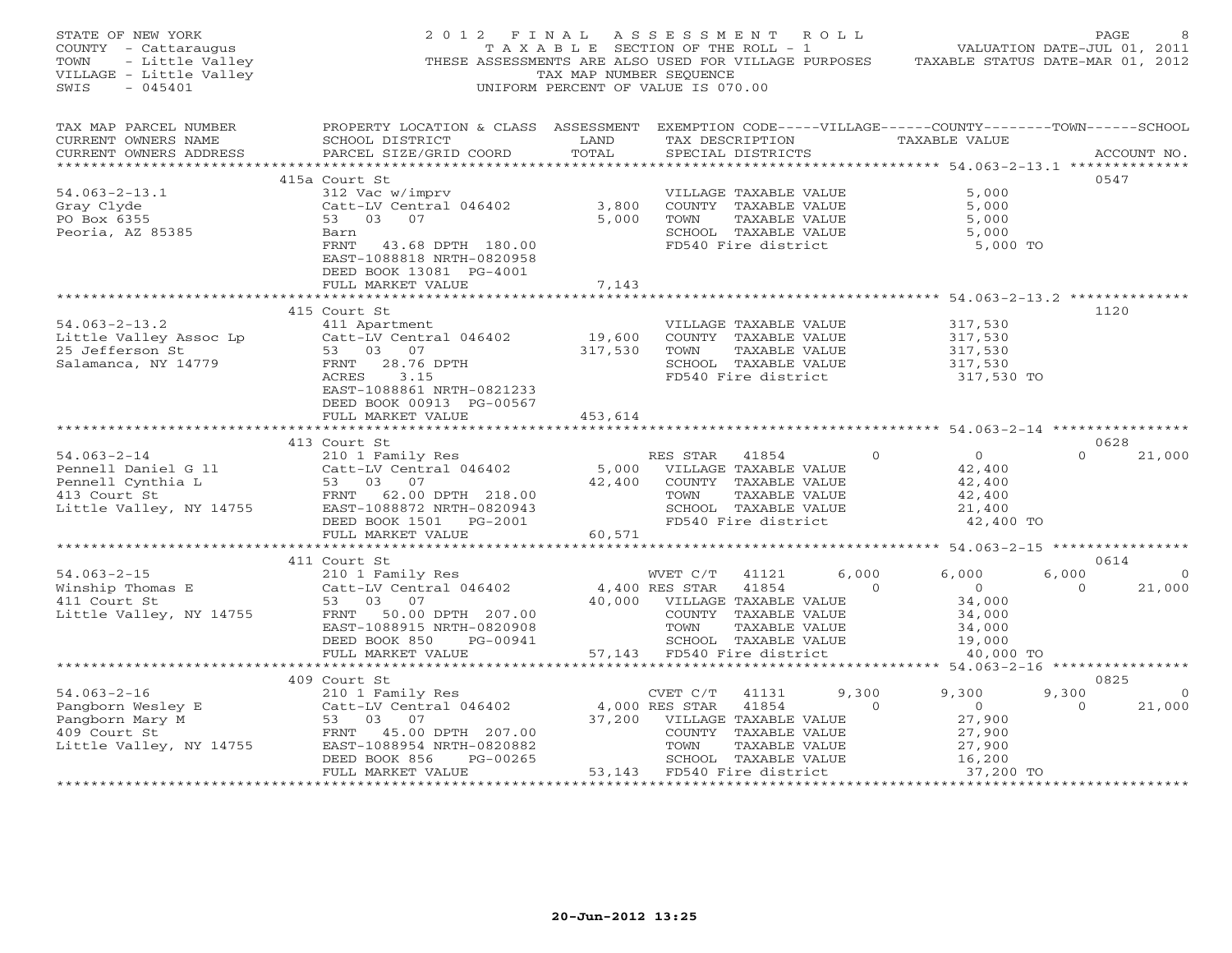| STATE OF NEW YORK<br>OF NEW YORK<br>Y - Cattaraugus<br>- Little Valley<br>GE - Little Valley<br>COUNTY - Cattaraugus<br>TOWN<br>VILLAGE - Little Valley<br>SWIS | 2012 FINAL<br>THESE ASSESSMENTS ARE ALSO USED FOR VILLAGE PURPOSES                                                                                 | T A X A B L E SECTION OF THE ROLL - 1<br>TAX MAP NUMBER SEQUENCE<br>UNIFORM PERCENT OF VALUE IS 070.00 |                | A S S E S S M E N T R O L L                 |                | VALUATION DATE-JUL 01, 2011<br>TAXABLE STATUS DATE-MAR 01, 2012 |            | PAGE        |
|-----------------------------------------------------------------------------------------------------------------------------------------------------------------|----------------------------------------------------------------------------------------------------------------------------------------------------|--------------------------------------------------------------------------------------------------------|----------------|---------------------------------------------|----------------|-----------------------------------------------------------------|------------|-------------|
| TAX MAP PARCEL NUMBER<br>CURRENT OWNERS NAME<br>CURRENT OWNERS ADDRESS                                                                                          | PROPERTY LOCATION & CLASS ASSESSMENT EXEMPTION CODE-----VILLAGE------COUNTY-------TOWN------SCHOOL<br>SCHOOL DISTRICT<br>PARCEL SIZE/GRID COORD    | LAND<br>TOTAL                                                                                          |                | TAX DESCRIPTION<br>SPECIAL DISTRICTS        |                | TAXABLE VALUE                                                   |            | ACCOUNT NO. |
|                                                                                                                                                                 |                                                                                                                                                    |                                                                                                        |                |                                             |                |                                                                 |            |             |
| $54.063 - 2 - 17$                                                                                                                                               | 407 Court St                                                                                                                                       |                                                                                                        |                |                                             |                | 53,200                                                          |            | 0571        |
| Murdoch James                                                                                                                                                   |                                                                                                                                                    |                                                                                                        |                |                                             |                | 53,200                                                          |            |             |
| Murdoch Carol                                                                                                                                                   | Cacc - 1<br>53 03 07<br>FRNT 50.00 DPTH 207.00<br>EAST-1088993 NRTH-0820855<br>DEED BOOK 891 PG-00986                                              | 53,200                                                                                                 |                | TAXABLE VALUE                               |                | 53,200                                                          |            |             |
| 123 Rennie Dr                                                                                                                                                   |                                                                                                                                                    |                                                                                                        |                | SCHOOL TAXABLE VALUE                        |                | 53,200                                                          |            |             |
| 123 Rennie Dr                                                                                                                                                   |                                                                                                                                                    |                                                                                                        |                | FD540 Fire district                         |                | 53,200 TO                                                       |            |             |
| Ontario Canada N2A 1JCanada                                                                                                                                     |                                                                                                                                                    |                                                                                                        |                |                                             |                |                                                                 |            |             |
|                                                                                                                                                                 | FULL MARKET VALUE                                                                                                                                  | 76,000                                                                                                 |                |                                             |                |                                                                 |            |             |
|                                                                                                                                                                 | **************************                                                                                                                         | ***********                                                                                            |                |                                             |                | ******************************** 54.063-2-19 ****************   |            |             |
|                                                                                                                                                                 | 403 Court St                                                                                                                                       |                                                                                                        |                |                                             |                |                                                                 |            | 0795        |
| $54.063 - 2 - 19$                                                                                                                                               | 210 1 Family Res                                                                                                                                   |                                                                                                        | CVET C/T       | 41131                                       | 14,000         | 14,000                                                          | 14,000     | $\Omega$    |
| Pares John                                                                                                                                                      | CALL-LV Central 046402<br>CALL-LV Central 046402<br>57,800 VILLAGE TAXABLE VALUE<br>Ff 92.00 COUNTY TAXABLE VALUE<br>ACRES 2.15 TOWN TAXABLE VALUE |                                                                                                        |                |                                             | $\overline{0}$ | $\overline{0}$                                                  | $\bigcirc$ | 21,000      |
| Pares Ellen                                                                                                                                                     | 53 03 07                                                                                                                                           |                                                                                                        |                |                                             |                | 43,800                                                          |            |             |
| 403 Court St                                                                                                                                                    |                                                                                                                                                    |                                                                                                        |                |                                             |                | 43,800                                                          |            |             |
| Little Valley, NY 14755                                                                                                                                         |                                                                                                                                                    |                                                                                                        |                | TAXABLE VALUE                               |                | 43,800                                                          |            |             |
|                                                                                                                                                                 | EAST-1089137 NRTH-0820990                                                                                                                          |                                                                                                        |                |                                             |                | 36,800                                                          |            |             |
|                                                                                                                                                                 | DEED BOOK 15479 PG-6001                                                                                                                            |                                                                                                        |                | SCHOOL TAXABLE VALUE<br>FD540 Fire district |                | 57,800 TO                                                       |            |             |
|                                                                                                                                                                 | FULL MARKET VALUE                                                                                                                                  | 82,571                                                                                                 |                |                                             |                |                                                                 |            |             |
|                                                                                                                                                                 |                                                                                                                                                    |                                                                                                        |                |                                             |                |                                                                 |            |             |
|                                                                                                                                                                 | 401 Court St                                                                                                                                       |                                                                                                        |                |                                             |                |                                                                 |            | 0722        |
| $54.063 - 2 - 20$                                                                                                                                               | 210 1 Family Res                                                                                                                                   |                                                                                                        |                | VILLAGE TAXABLE VALUE                       |                | 70,500                                                          |            |             |
| Newhouse Jeffrey L                                                                                                                                              | Catt-LV Central 046402                                                                                                                             | 9,100                                                                                                  |                | COUNTY TAXABLE VALUE                        |                | 70,500                                                          |            |             |
| Newhouse Gregory G                                                                                                                                              | The Catt-LV Central 04<br>Catt-LV Central 04<br>53 03 07<br>FRNT 92.50 DPTH<br>ACRES 1.11                                                          | 70,500                                                                                                 | TOWN           | TAXABLE VALUE                               |                | 70,500                                                          |            |             |
| 16 New Tudor Rd                                                                                                                                                 |                                                                                                                                                    |                                                                                                        |                | SCHOOL TAXABLE VALUE                        |                | 70,500                                                          |            |             |
| Pittsford, NY 14534                                                                                                                                             |                                                                                                                                                    |                                                                                                        |                | FD540 Fire district                         |                | 70,500 TO                                                       |            |             |
|                                                                                                                                                                 | EAST-1089246 NRTH-0820844                                                                                                                          |                                                                                                        |                |                                             |                |                                                                 |            |             |
|                                                                                                                                                                 | DEED BOOK 16194 PG-9001                                                                                                                            |                                                                                                        |                |                                             |                |                                                                 |            |             |
|                                                                                                                                                                 | FULL MARKET VALUE                                                                                                                                  | 100,714                                                                                                |                |                                             |                |                                                                 |            |             |
|                                                                                                                                                                 | *************************                                                                                                                          |                                                                                                        |                |                                             |                |                                                                 |            |             |
|                                                                                                                                                                 | 426 Court St                                                                                                                                       |                                                                                                        |                |                                             |                |                                                                 |            | 0576        |
| $54.063 - 2 - 21$                                                                                                                                               |                                                                                                                                                    |                                                                                                        |                |                                             | $\Omega$       | $\Omega$                                                        | $\Omega$   | 21,000      |
| 94.003-2-21<br>Hurley Bonnie L<br>426 Court St                                                                                                                  | EXECUTE 55<br>215 1 Fam Res w/<br>Catt-LV Central 046402<br>215 1 Fam Res W/                                                                       |                                                                                                        |                |                                             |                | 48,800                                                          |            |             |
| 426 Court St                                                                                                                                                    | 53 03 07                                                                                                                                           |                                                                                                        |                | 48,800 COUNTY TAXABLE VALUE                 |                | 48,800                                                          |            |             |
| Little Valley, NY 14755                                                                                                                                         | FRNT 66.00 DPTH 122.20                                                                                                                             |                                                                                                        | TOWN           | TAXABLE VALUE                               |                | 48,800                                                          |            |             |
|                                                                                                                                                                 | EAST-1088351 NRTH-0821010                                                                                                                          |                                                                                                        |                | SCHOOL TAXABLE VALUE                        |                | 27,800                                                          |            |             |
|                                                                                                                                                                 | DEED BOOK 836<br>PG-00384                                                                                                                          |                                                                                                        |                | FD540 Fire district                         |                | 48,800 TO                                                       |            |             |
|                                                                                                                                                                 | FULL MARKET VALUE<br>************************                                                                                                      | 69,714                                                                                                 |                |                                             |                | **************** 54.063-2-22 *****************                  |            |             |
|                                                                                                                                                                 | 422 Court St                                                                                                                                       |                                                                                                        |                |                                             |                |                                                                 |            | 0394        |
| $54.063 - 2 - 22$                                                                                                                                               | 210 1 Family Res                                                                                                                                   |                                                                                                        | RES STAR 41854 |                                             | $\Omega$       | $\overline{0}$                                                  | $\Omega$   | 21,000      |
| Reed Robert J                                                                                                                                                   | Catt-LV Central 046402                                                                                                                             | 7,200                                                                                                  |                | VILLAGE TAXABLE VALUE                       |                | 43,100                                                          |            |             |
| Reed Amy C                                                                                                                                                      | 53 03 07                                                                                                                                           | 43,100                                                                                                 |                | COUNTY TAXABLE VALUE                        |                | 43,100                                                          |            |             |
| 422 Court St                                                                                                                                                    | FRNT 132.00 DPTH 178.20                                                                                                                            |                                                                                                        | TOWN           | TAXABLE VALUE                               |                | 43,100                                                          |            |             |
| Little Valley, NY 14755                                                                                                                                         | BANK 081                                                                                                                                           |                                                                                                        |                | SCHOOL TAXABLE VALUE                        |                | 22,100                                                          |            |             |
|                                                                                                                                                                 | EAST-1088426 NRTH-0820932                                                                                                                          |                                                                                                        |                | FD540 Fire district                         |                | 43,100 TO                                                       |            |             |
|                                                                                                                                                                 | DEED BOOK 00975 PG-00435                                                                                                                           |                                                                                                        |                |                                             |                |                                                                 |            |             |
|                                                                                                                                                                 | FULL MARKET VALUE                                                                                                                                  | 61,571                                                                                                 |                |                                             |                |                                                                 |            |             |
|                                                                                                                                                                 |                                                                                                                                                    | + + + + + + + + + + + + +                                                                              |                |                                             |                |                                                                 |            |             |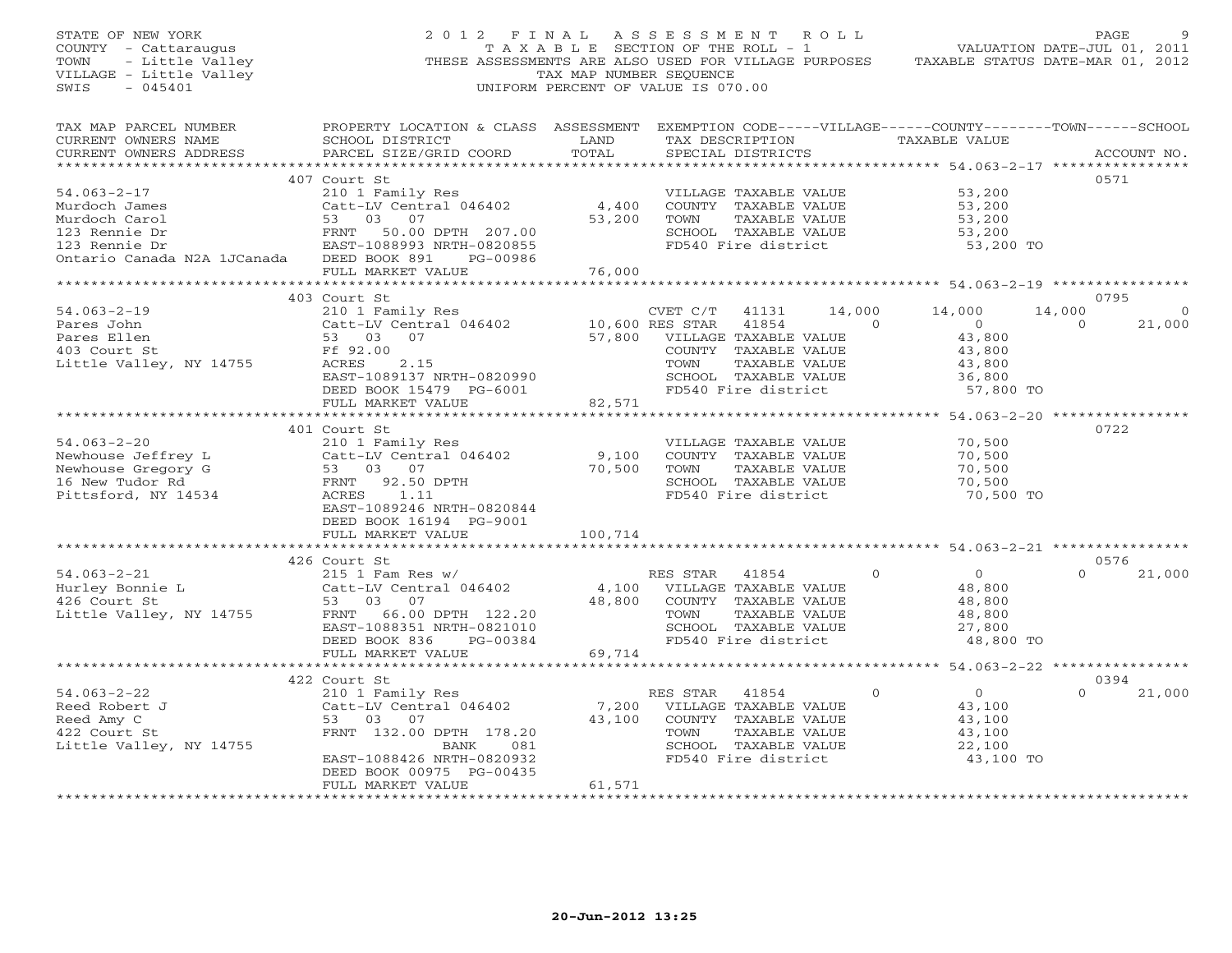| STATE OF NEW YORK<br>COUNTY - Cattaraugus<br>- Little Valley<br>TOWN<br>VILLAGE - Little Valley<br>SWIS<br>$-045401$ |                                                                                                                                                                        | TAX MAP NUMBER SEQUENCE       | 2012 FINAL ASSESSMENT ROLL<br>T A X A B L E SECTION OF THE ROLL - 1<br>THESE ASSESSMENTS ARE ALSO USED FOR VILLAGE PURPOSES<br>UNIFORM PERCENT OF VALUE IS 070.00 |          | VALUATION DATE-JUL 01, 2011<br>TAXABLE STATUS DATE-MAR 01, 2012     | PAGE             | 10          |
|----------------------------------------------------------------------------------------------------------------------|------------------------------------------------------------------------------------------------------------------------------------------------------------------------|-------------------------------|-------------------------------------------------------------------------------------------------------------------------------------------------------------------|----------|---------------------------------------------------------------------|------------------|-------------|
| TAX MAP PARCEL NUMBER<br>CURRENT OWNERS NAME<br>CURRENT OWNERS ADDRESS                                               | PROPERTY LOCATION & CLASS ASSESSMENT EXEMPTION CODE-----VILLAGE------COUNTY-------TOWN------SCHOOL<br>SCHOOL DISTRICT<br>PARCEL SIZE/GRID COORD                        | LAND<br>TOTAL                 | TAX DESCRIPTION<br>SPECIAL DISTRICTS                                                                                                                              |          | TAXABLE VALUE                                                       |                  | ACCOUNT NO. |
|                                                                                                                      | Erie St                                                                                                                                                                |                               |                                                                                                                                                                   |          |                                                                     | 0647             |             |
| $54.063 - 2 - 23.1$<br>847854 Ontario Inc<br>RR 5<br>685 Eight Concession Rd<br>Clearmont, Ont, Canada<br>L1Y1A2     | 311 Res vac land<br>Catt-LV Central 046402<br>53 03<br>07<br>FRNT 66.00 DPTH 115.00<br>EAST-1088423 NRTH-0820759<br>DEED BOOK 896<br>PG-00301                          | 4,200<br>4,200                | VILLAGE TAXABLE VALUE<br>COUNTY TAXABLE VALUE<br>TAXABLE VALUE<br>TOWN<br>SCHOOL TAXABLE VALUE<br>FD540 Fire district                                             |          | 4,200<br>4,200<br>4,200<br>4,200<br>4,200 TO                        |                  |             |
|                                                                                                                      | FULL MARKET VALUE                                                                                                                                                      | 6,000                         |                                                                                                                                                                   |          |                                                                     |                  |             |
|                                                                                                                      | *************************                                                                                                                                              |                               | ******************************                                                                                                                                    |          | *************** 54.063-2-23.2 **************                        |                  |             |
| $54.063 - 2 - 23.2$<br>Frentz Joseph R<br>Frentz Nicole M<br>420 Court St<br>Little Valley, NY 14755                 | 420 Court St<br>210 1 Family Res<br>Catt-LV Central 046402<br>53 03 07<br>FRNT 66.00 DPTH 175.80<br>BANK<br>017<br>EAST-1088502 NRTH-0820877<br>DEED BOOK 1029 PG-61   | 4,700<br>51,800               | RES STAR<br>41854<br>VILLAGE TAXABLE VALUE<br>COUNTY TAXABLE VALUE<br>TOWN<br>TAXABLE VALUE<br>SCHOOL TAXABLE VALUE<br>FD540 Fire district                        | $\circ$  | $\overline{0}$<br>51,800<br>51,800<br>51,800<br>30,800<br>51,800 TO | 1146<br>$\Omega$ | 21,000      |
|                                                                                                                      | FULL MARKET VALUE                                                                                                                                                      | 74,000                        |                                                                                                                                                                   |          |                                                                     |                  |             |
|                                                                                                                      |                                                                                                                                                                        |                               |                                                                                                                                                                   |          |                                                                     |                  |             |
| $54.063 - 2 - 24$<br>Snyder Kirk II<br>Carutis Katie<br>418 Court St<br>Little Valley, NY 14755                      | 418 Court St<br>210 1 Family Res<br>Catt-LV Central 046402<br>53 03 07<br>FRNT 63.00 DPTH 180.00<br>BANK<br>017<br>EAST-1088555 NRTH-0820838<br>DEED BOOK 6294 PG-6001 | 55,000                        | RES STAR<br>41854<br>4,700 VILLAGE TAXABLE VALUE<br>COUNTY TAXABLE VALUE<br>TOWN<br>TAXABLE VALUE<br>SCHOOL TAXABLE VALUE<br>FD540 Fire district                  | $\Omega$ | $\Omega$<br>55,000<br>55,000<br>55,000<br>34,000<br>55,000 TO       | 0845<br>$\Omega$ | 21,000      |
|                                                                                                                      | FULL MARKET VALUE<br>********************                                                                                                                              | 78,571                        |                                                                                                                                                                   |          |                                                                     |                  |             |
| $54.063 - 2 - 25$<br>Hebdon Jacob<br>416 Court St<br>Little Valley, NY 14755                                         | 416 Court St<br>210 1 Family Res<br>Catt-LV Central 046402<br>53 03 07<br>FRNT 66.00 DPTH 132.00<br>EAST-1088625 NRTH-0820820<br>DEED BOOK 11833 PG-2001               | 4,200<br>51,700               | RES STAR<br>41854<br>VILLAGE TAXABLE VALUE<br>COUNTY TAXABLE VALUE<br>TOWN<br>TAXABLE VALUE<br>SCHOOL TAXABLE VALUE<br>FD540 Fire district                        | $\Omega$ | $\overline{O}$<br>51,700<br>51,700<br>51,700<br>30,700<br>51,700 TO | 0717<br>$\Omega$ | 21,000      |
|                                                                                                                      | FULL MARKET VALUE                                                                                                                                                      | 73,857                        |                                                                                                                                                                   |          |                                                                     |                  |             |
|                                                                                                                      | 414 Court St                                                                                                                                                           | ***********************       |                                                                                                                                                                   |          | ********************* 54.063-2-26 *****************                 | 0598             |             |
| $54.063 - 2 - 26$<br>Young Robert B Jr<br>Young Sarah<br>414 Court St<br>Little Valley, NY 14755                     | 210 1 Family Res<br>Catt-LV Central 046402<br>53 03 07<br>FRNT 66.00 DPTH 132.00<br>EAST-1088680 NRTH-0820783<br>DEED BOOK 1024 PG-340                                 | 4,200<br>53,700               | RES STAR<br>41854<br>VILLAGE TAXABLE VALUE<br>COUNTY TAXABLE VALUE<br>TOWN<br>TAXABLE VALUE<br>SCHOOL TAXABLE VALUE<br>FD540 Fire district                        | $\Omega$ | $\overline{0}$<br>53,700<br>53,700<br>53,700<br>32,700<br>53,700 TO |                  | 21,000      |
|                                                                                                                      | FULL MARKET VALUE<br>***********************                                                                                                                           | 76,714<br>******************* |                                                                                                                                                                   |          |                                                                     |                  |             |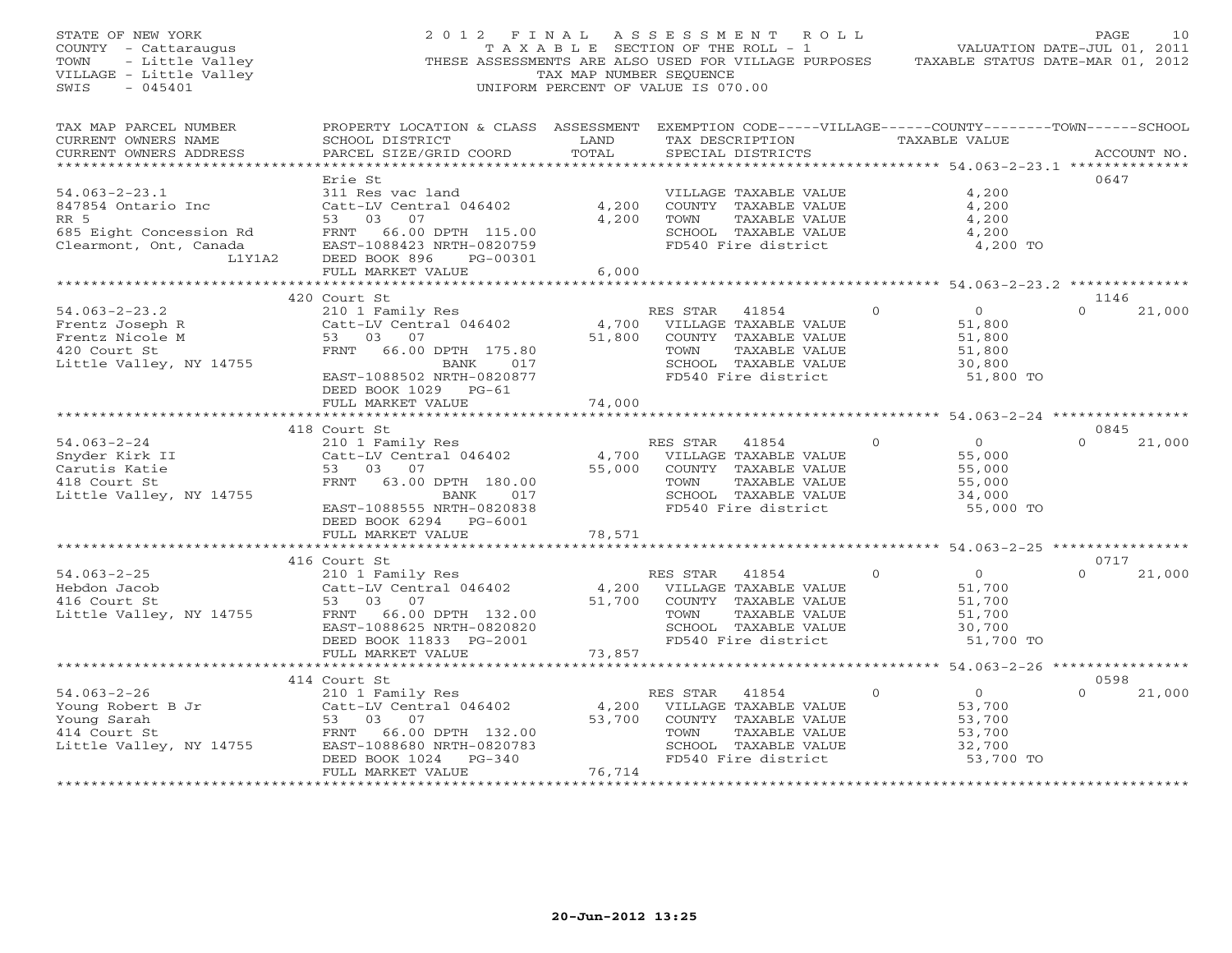## STATE OF NEW YORK 2 0 1 2 F I N A L A S S E S S M E N T R O L L PAGE 11 COUNTY - Cattaraugus T A X A B L E SECTION OF THE ROLL - 1 VALUATION DATE-JUL 01, 2011 TOWN - Little Valley **These ASSESSMENTS ARE ALSO USED FOR VILLAGE PURPOSES** TAXABLE STATUS DATE-MAR 01, 2012<br>VILLAGE - Little Valley **These State of Tax Map NUMBER SEQUENCE** VILLAGE - Little Valley and the Communist Communist Communist Communist Communist Communist Communist Communist Communist Communist Communist Communist Communist Communist Communist Communist Communist Communist Communist SWIS - 045401 UNIFORM PERCENT OF VALUE IS 070.00

| TAX MAP PARCEL NUMBER           | PROPERTY LOCATION & CLASS ASSESSMENT                                                                                                                                                                                                                   |                      |                              |                       | EXEMPTION CODE-----VILLAGE------COUNTY-------TOWN------SCHOOL |                |             |
|---------------------------------|--------------------------------------------------------------------------------------------------------------------------------------------------------------------------------------------------------------------------------------------------------|----------------------|------------------------------|-----------------------|---------------------------------------------------------------|----------------|-------------|
| CURRENT OWNERS NAME             | SCHOOL DISTRICT                                                                                                                                                                                                                                        | LAND                 | TAX DESCRIPTION              |                       | TAXABLE VALUE                                                 |                |             |
| CURRENT OWNERS ADDRESS          | PARCEL SIZE/GRID COORD                                                                                                                                                                                                                                 | TOTAL                | SPECIAL DISTRICTS            |                       |                                                               |                | ACCOUNT NO. |
|                                 |                                                                                                                                                                                                                                                        |                      |                              |                       |                                                               |                |             |
|                                 | 410 Court St                                                                                                                                                                                                                                           |                      |                              |                       |                                                               |                | 0437        |
| $54.063 - 2 - 27$               | CVET C/T<br>Catt-LV Central 046402 6,400 RES STAR<br>53 03 07 25,000 VILLAGE<br>FRNT 132.00 DPTH 122.00                                                                                                                                                |                      | CVET C/T<br>41131            | 6,250                 | 6,250                                                         | 6,250          | $\Omega$    |
|                                 | Value Daniel<br>Waasdorp Emily<br>Waasdorp Emily<br>410 Court St<br>Little Valley, NY 14755<br>EAST-1088761 NRTH-0820729<br>FRNT 132.00 DPTH 132.00<br>EAST-1088761 NRTH-0820729<br>PRNT 132.00<br>PG-4004                                             |                      | 41854                        | $\overline{0}$        | $\overline{0}$                                                | $\bigcirc$     | 21,000      |
|                                 |                                                                                                                                                                                                                                                        |                      | 25,000 VILLAGE TAXABLE VALUE |                       | 18,750                                                        |                |             |
|                                 |                                                                                                                                                                                                                                                        |                      | COUNTY TAXABLE VALUE         |                       | 18,750                                                        |                |             |
|                                 |                                                                                                                                                                                                                                                        |                      | TOWN                         | TAXABLE VALUE         | 18,750                                                        |                |             |
|                                 | DEED BOOK 16530 PG-4004                                                                                                                                                                                                                                |                      |                              | SCHOOL TAXABLE VALUE  | $\frac{4}{2}$ , 000                                           |                |             |
|                                 | FULL MARKET VALUE                                                                                                                                                                                                                                      |                      | 35,714 FD540 Fire district   |                       | 25,000 TO                                                     |                |             |
|                                 | ************************                                                                                                                                                                                                                               |                      |                              |                       |                                                               |                |             |
|                                 | 408 Court St                                                                                                                                                                                                                                           |                      |                              |                       |                                                               |                | 0434        |
|                                 | 210 1 Family Res<br>Catt-LV Central 046402<br>53 03 07                                                                                                                                                                                                 |                      |                              | $\circ$               | $\overline{0}$                                                | $\Omega$       |             |
| $54.063 - 2 - 28$               |                                                                                                                                                                                                                                                        |                      | RES STAR                     | 41854                 |                                                               |                | 21,000      |
| Brooks Carrie J<br>408 Court St |                                                                                                                                                                                                                                                        |                      | 4,200 VILLAGE TAXABLE VALUE  |                       | 31,700                                                        |                |             |
| 408 Court St                    |                                                                                                                                                                                                                                                        | 31,700               | COUNTY TAXABLE VALUE         |                       | 31,700                                                        |                |             |
| Little Valley, NY 14755         | FRNT 66.00 DPTH 132.00                                                                                                                                                                                                                                 |                      | TOWN                         | TAXABLE VALUE         | 31,700                                                        |                |             |
|                                 | BANK<br>017                                                                                                                                                                                                                                            |                      |                              | SCHOOL TAXABLE VALUE  | 10,700                                                        |                |             |
|                                 | EAST-1088843 NRTH-0820673                                                                                                                                                                                                                              |                      |                              | FD540 Fire district   | 31,700 TO                                                     |                |             |
|                                 | DEED BOOK 9717 PG-4002                                                                                                                                                                                                                                 |                      |                              |                       |                                                               |                |             |
|                                 | FULL MARKET VALUE                                                                                                                                                                                                                                      | 45,286               |                              |                       |                                                               |                |             |
|                                 |                                                                                                                                                                                                                                                        | ***********          |                              |                       | ************ 54.063-2-29 **********                           |                |             |
|                                 | 406 Court St                                                                                                                                                                                                                                           |                      |                              |                       |                                                               |                | 0737        |
| $54.063 - 2 - 29$               | 210 1 Family Res<br>Catt-LV Central 046402                                                                                                                                                                                                             |                      |                              | VILLAGE TAXABLE VALUE | 38,500                                                        |                |             |
|                                 |                                                                                                                                                                                                                                                        | 4,200                |                              |                       | 38,500                                                        |                |             |
|                                 |                                                                                                                                                                                                                                                        | 38,500               | TOWN                         | TAXABLE VALUE         | 38,500                                                        |                |             |
|                                 | Marsh Charlyn R<br>Marsh Norman L<br>Marsh Norman L<br>53 03 07<br>406 Court St<br>Little Valley, NY 14755<br>ERNT 66.00 DPTH 132.00                                                                                                                   |                      |                              | SCHOOL TAXABLE VALUE  | 38,500                                                        |                |             |
|                                 |                                                                                                                                                                                                                                                        |                      |                              | FD540 Fire district   | 38,500 TO                                                     |                |             |
|                                 | EAST-1088899 NRTH-0820635                                                                                                                                                                                                                              |                      |                              |                       |                                                               |                |             |
|                                 | DEED BOOK 00965 PG-01191                                                                                                                                                                                                                               |                      |                              |                       |                                                               |                |             |
|                                 |                                                                                                                                                                                                                                                        |                      |                              |                       |                                                               |                |             |
|                                 | FULL MARKET VALUE<br>************************                                                                                                                                                                                                          | 55,000<br>********** |                              |                       | ********************* 54.063-2-30 ***********                 |                |             |
|                                 |                                                                                                                                                                                                                                                        |                      |                              |                       |                                                               |                |             |
|                                 | 404 Court St                                                                                                                                                                                                                                           |                      |                              |                       |                                                               |                | 0409        |
| $54.063 - 2 - 30$               |                                                                                                                                                                                                                                                        |                      | RES STAR                     | $\overline{0}$        | $\overline{0}$                                                | $\Omega$       | 21,000      |
|                                 |                                                                                                                                                                                                                                                        |                      |                              |                       | 37,800                                                        |                |             |
|                                 |                                                                                                                                                                                                                                                        |                      |                              |                       | 37,800                                                        |                |             |
| Gowanda, NY 14070-1315          | FRNT 66.00 DPTH 132.00                                                                                                                                                                                                                                 | 37,800               | TOWN                         | TAXABLE VALUE         | 37,800                                                        |                |             |
|                                 | BANK<br>017                                                                                                                                                                                                                                            |                      |                              | SCHOOL TAXABLE VALUE  | 16,800                                                        |                |             |
|                                 | EAST-1088953 NRTH-0820599                                                                                                                                                                                                                              |                      |                              | FD540 Fire district   | 37,800 TO                                                     |                |             |
|                                 | DEED BOOK 01016 PG-00737                                                                                                                                                                                                                               |                      |                              |                       |                                                               |                |             |
|                                 | FULL MARKET VALUE                                                                                                                                                                                                                                      | 54,000               |                              |                       |                                                               |                |             |
|                                 |                                                                                                                                                                                                                                                        |                      |                              |                       |                                                               |                |             |
|                                 |                                                                                                                                                                                                                                                        |                      |                              |                       |                                                               |                | 0593        |
|                                 |                                                                                                                                                                                                                                                        |                      |                              | 8,400<br>41121        | 8,400                                                         | 8,400          | $\Omega$    |
|                                 |                                                                                                                                                                                                                                                        |                      | 41141                        | 7,570                 | 7,570                                                         | 7,570          | $\Omega$    |
|                                 |                                                                                                                                                                                                                                                        |                      | 41854                        | $\overline{a}$        | $\Omega$                                                      | $\overline{a}$ | 21,000      |
|                                 | Higgins Timothy E<br>Higgins Timothy E<br>Higgins Diane M<br>400 Court St<br>Example 210 1 Family Res<br>210 1 Family Res<br>210 1 Family Res<br>210 1 Family Res<br>210 1 Family Res<br>210 1 Family Res<br>6,400 DVET C/T<br>6,400 DVET C/T<br>75,70 |                      | VILLAGE TAXABLE VALUE        |                       | 59,730                                                        |                |             |
|                                 |                                                                                                                                                                                                                                                        |                      |                              |                       |                                                               |                |             |
|                                 |                                                                                                                                                                                                                                                        |                      | COUNTY TAXABLE VALUE         |                       | 59,730                                                        |                |             |
|                                 |                                                                                                                                                                                                                                                        |                      |                              | TAXABLE VALUE         | 59,730                                                        |                |             |
|                                 | EAST-1089036 NRTH-0820556                                                                                                                                                                                                                              |                      | SCHOOL TAXABLE VALUE         |                       | 54,700                                                        |                |             |
|                                 | DEED BOOK 8910<br>PG-7002                                                                                                                                                                                                                              |                      | FD540 Fire district          |                       | 75,700 TO                                                     |                |             |
|                                 | FULL MARKET VALUE                                                                                                                                                                                                                                      | 108,143              |                              |                       |                                                               |                |             |
|                                 |                                                                                                                                                                                                                                                        |                      |                              |                       |                                                               |                |             |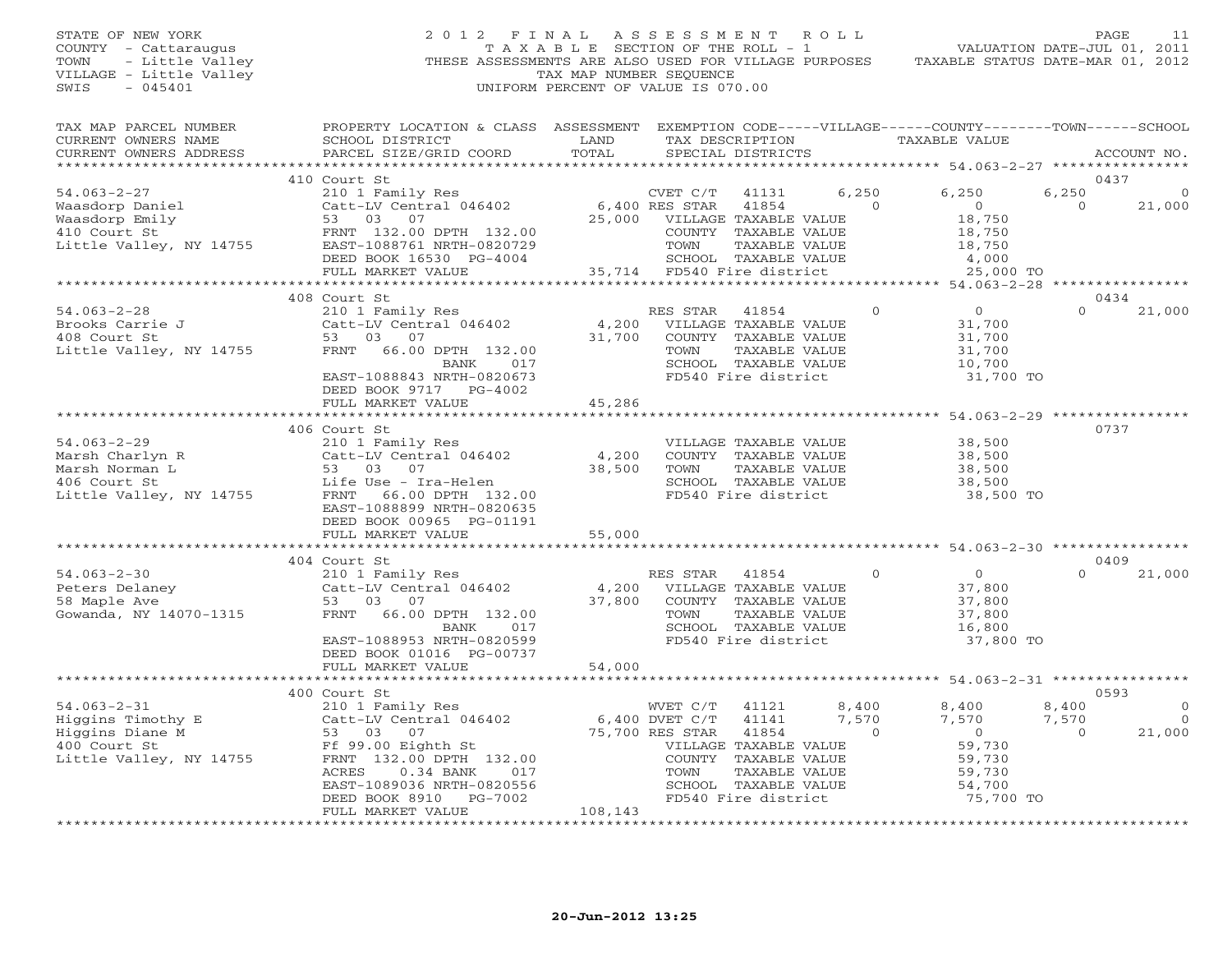| STATE OF NEW YORK<br>COUNTY - Cattaraugus<br>- Cattaraugus<br>- Little Valley<br>E - Little Valley<br>TOWN<br>VILLAGE - Little Valley<br>SWIS<br>$-045401$               | 2012 FINAL ASSESSMENT ROLL<br>THESE ASSESSMENTS ARE ALSO USED FOR VILLAGE PURPOSES                                                                                                                                                                                        | T A X A B L E SECTION OF THE ROLL - 1<br>TAX MAP NUMBER SEQUENCE<br>UNIFORM PERCENT OF VALUE IS 070.00 |                        |                                                                                                                              |                  | VALUATION DATE-JUL 01, 2011<br>TAXABLE STATUS DATE-MAR 01, 2012                            | PAGE            | 12                 |
|--------------------------------------------------------------------------------------------------------------------------------------------------------------------------|---------------------------------------------------------------------------------------------------------------------------------------------------------------------------------------------------------------------------------------------------------------------------|--------------------------------------------------------------------------------------------------------|------------------------|------------------------------------------------------------------------------------------------------------------------------|------------------|--------------------------------------------------------------------------------------------|-----------------|--------------------|
| TAX MAP PARCEL NUMBER<br>CURRENT OWNERS NAME<br>CURRENT OWNERS ADDRESS<br>************************                                                                       | PROPERTY LOCATION & CLASS ASSESSMENT EXEMPTION CODE-----VILLAGE------COUNTY-------TOWN------SCHOOL<br>SCHOOL DISTRICT<br><b>EXAMPLE SERVICE SERVICE SERVICE SERVICE SERVICE SERVICE SERVICE SERVICE SERVICE SERVICE SERVICE SERVICE SERVICE</b><br>PARCEL SIZE/GRID COORD | TOTAL                                                                                                  |                        | SPECIAL DISTRICTS                                                                                                            |                  | TAX DESCRIPTION TAXABLE VALUE                                                              |                 | ACCOUNT NO.        |
|                                                                                                                                                                          | 302 Eighth St                                                                                                                                                                                                                                                             |                                                                                                        |                        |                                                                                                                              |                  |                                                                                            | 0536            |                    |
| $54.063 - 2 - 32$<br>Ramadhan Crystal M<br>302 Eighth St<br>Little Valley, NY 14755                                                                                      | 210 1 Family Res<br>Catt-LV Central 046402<br>53 03 07<br>FRNT 82.50 DPTH 132.00<br>BANK<br>017<br>EAST-1088995 NRTH-0820478<br>DEED BOOK 8020 PG-7002                                                                                                                    | 46,429                                                                                                 | RES STAR 41854<br>TOWN | 4,700 VILLAGE TAXABLE VALUE<br>32,500 COUNTY TAXABLE VALUE<br>TAXABLE VALUE<br>SCHOOL TAXABLE VALUE<br>FD540 Fire district   | $\Omega$         | $\overline{O}$<br>32,500<br>32,500<br>32,500<br>11,500<br>32,500 TO                        | $\Omega$        | 21,000             |
|                                                                                                                                                                          | FULL MARKET VALUE<br>*****************************                                                                                                                                                                                                                        |                                                                                                        |                        |                                                                                                                              |                  |                                                                                            |                 |                    |
|                                                                                                                                                                          | 300 Eighth St                                                                                                                                                                                                                                                             |                                                                                                        |                        |                                                                                                                              |                  |                                                                                            | 0582            |                    |
| $54.063 - 2 - 33$<br>Frank Margaret<br>300 Eighth St<br>Little Valley, NY 14755                                                                                          | 210 1 Family Res<br>Catt-LV Central 046402<br>53 03 07<br>FRNT 82.50 DPTH 132.00<br>EAST-1088946 NRTH-0820414<br>DEED BOOK 681<br>PG-00551                                                                                                                                | 4,700 SR STAR                                                                                          | VET C/T<br>TOWN        | 41101<br>41834<br>49,200 VILLAGE TAXABLE VALUE<br>COUNTY TAXABLE VALUE<br>TAXABLE VALUE<br>SCHOOL TAXABLE VALUE              | 950<br>$\bigcap$ | 950<br>$\overline{0}$<br>48,250<br>48,250<br>48,250<br>5,660                               | 950<br>$\Omega$ | $\Omega$<br>43,540 |
|                                                                                                                                                                          | FULL MARKET VALUE<br>**************************                                                                                                                                                                                                                           | 70,286                                                                                                 |                        | FD540 Fire district                                                                                                          |                  | 49,200 TO                                                                                  |                 |                    |
|                                                                                                                                                                          | 405 Erie St                                                                                                                                                                                                                                                               |                                                                                                        |                        |                                                                                                                              |                  |                                                                                            | 0545            |                    |
| $54.063 - 2 - 35$<br>Gallmann Gayle E<br>27 Southgate Rd<br>27 Southgate Rd<br>Bradford, PA 16701                                                                        | 210 1 Family Res<br>Catt-LV Central 046402<br>$\begin{bmatrix} \text{Cat} & - & \text{I} & \text{I} \\ 53 & 03 & 07 \\ - & 66 & 00 \end{bmatrix}$<br>FRNT 66.00 DPTH 132.00<br>EAST-1088880 NRTH-0820490<br>DEED BOOK 00928 PG-00538                                      | 4,200<br>27,500                                                                                        | TOWN                   | VILLAGE TAXABLE VALUE<br>COUNTY TAXABLE VALUE<br>TAXABLE VALUE<br>SCHOOL TAXABLE VALUE<br>FD540 Fire district                |                  | 27,500<br>27,500<br>27,500<br>27,500<br>27,500 TO                                          |                 |                    |
|                                                                                                                                                                          | FULL MARKET VALUE                                                                                                                                                                                                                                                         | 39,286                                                                                                 |                        |                                                                                                                              |                  |                                                                                            |                 |                    |
| $54.063 - 2 - 36$<br>Innovative Improvements, Inc<br>430 Rock City St<br>Little Valley, NY 14755                                                                         | ***************************<br>407 Erie St<br>484 1 use sm bld<br>Catt-LV Central 046402<br>53 03 07<br>FRNT 66.00 DPTH 132.00                                                                                                                                            | *************<br>5,100<br>25,000                                                                       | TOWN                   | VILLAGE TAXABLE VALUE<br>COUNTY TAXABLE VALUE<br>TAXABLE VALUE<br>SCHOOL TAXABLE VALUE                                       |                  | ********************* 54.063-2-36 ****************<br>25,000<br>25,000<br>25,000<br>25,000 | 0509            |                    |
|                                                                                                                                                                          | EAST-1088826 NRTH-0820527<br>DEED BOOK 13767 PG-4001<br>FULL MARKET VALUE                                                                                                                                                                                                 | 35,714                                                                                                 |                        | FD540 Fire district                                                                                                          |                  | 25,000 TO                                                                                  |                 |                    |
|                                                                                                                                                                          | 409 Erie St                                                                                                                                                                                                                                                               |                                                                                                        |                        |                                                                                                                              |                  |                                                                                            | 0592            |                    |
| $54.063 - 2 - 37$<br>Gallmann Elizabeth (Catt-LV Centr)<br>409 Erie St (Catter of Transport)<br>53 03 07<br>500 Erie St (Catter of Transport)<br>Little Valley, NY 14755 | 210 1 Family Res<br>Catt-LV Central 046402<br>FRNT 66.00 DPTH 132.00<br>EAST-1088771 NRTH-0820565<br>DEED BOOK 706<br>PG-00662                                                                                                                                            | 39,600                                                                                                 | SR STAR<br>TOWN        | 41834<br>4,200 VILLAGE TAXABLE VALUE<br>COUNTY TAXABLE VALUE<br>TAXABLE VALUE<br>SCHOOL TAXABLE VALUE<br>FD540 Fire district | $\Omega$         | $\overline{0}$<br>39,600<br>39,600<br>39,600<br>$\Omega$<br>39,600 TO                      |                 | 39,600             |
|                                                                                                                                                                          | FULL MARKET VALUE                                                                                                                                                                                                                                                         | 56,571<br>+ + + + + + + + + + + + + +                                                                  |                        |                                                                                                                              |                  |                                                                                            |                 |                    |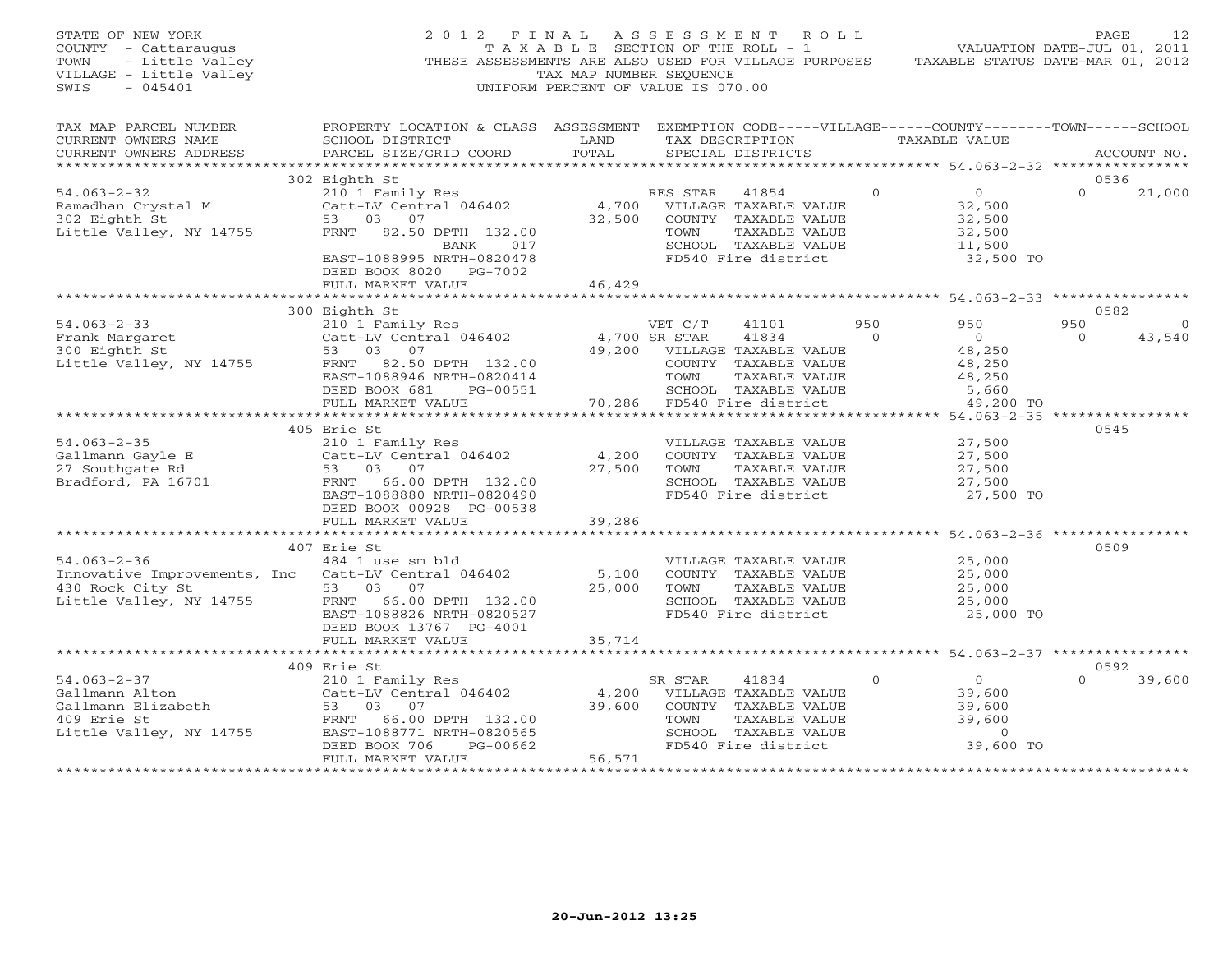| STATE OF NEW YORK<br>COUNTY - Cattaraugus<br>- Little Valley<br>TOWN<br>VILLAGE - Little Valley<br>$-045401$<br>SWIS | 2012 FINAL ASSESSMENT ROLL<br>THESE ASSESSMENTS ARE ALSO USED FOR VILLAGE PURPOSES                                                                                                                | TAX MAP NUMBER SEQUENCE                | UNIFORM PERCENT OF VALUE IS 070.00                    | T A X A B L E SECTION OF THE ROLL - 1                                                                                  | TAXABLE STATUS DATE-MAR 01, 2012                                                           | PAGE<br>13<br>VALUATION DATE-JUL 01, 2011 |
|----------------------------------------------------------------------------------------------------------------------|---------------------------------------------------------------------------------------------------------------------------------------------------------------------------------------------------|----------------------------------------|-------------------------------------------------------|------------------------------------------------------------------------------------------------------------------------|--------------------------------------------------------------------------------------------|-------------------------------------------|
| TAX MAP PARCEL NUMBER<br>CURRENT OWNERS NAME<br>CURRENT OWNERS ADDRESS                                               | PROPERTY LOCATION & CLASS ASSESSMENT EXEMPTION CODE-----VILLAGE------COUNTY-------TOWN------SCHOOL<br>SCHOOL DISTRICT<br>PARCEL SIZE/GRID COORD                                                   | LAND<br>TOTAL                          | SPECIAL DISTRICTS                                     |                                                                                                                        | TAX DESCRIPTION TAXABLE VALUE                                                              | ACCOUNT NO.                               |
|                                                                                                                      |                                                                                                                                                                                                   |                                        |                                                       |                                                                                                                        |                                                                                            |                                           |
|                                                                                                                      | 411 Erie St                                                                                                                                                                                       |                                        |                                                       |                                                                                                                        |                                                                                            | 0852                                      |
| $54.063 - 2 - 38$<br>Cieslak Paul J<br>Cieslak Lena C<br>202 Fair Oak St<br>Little Valley, NY 14755                  | 210 1 Family Res<br>Catt-LV Central 046402<br>53 03 07<br>FRNT 44.00 DPTH 132.00<br>BANK<br>065<br>EAST-1088726 NRTH-0820594                                                                      | 3,300<br>31,500                        | TOWN                                                  | VILLAGE TAXABLE VALUE<br>COUNTY TAXABLE VALUE<br>TAXABLE VALUE<br>SCHOOL TAXABLE VALUE<br>FD540 Fire district          | 31,500<br>31,500<br>31,500<br>31,500<br>31,500 TO                                          |                                           |
|                                                                                                                      | DEED BOOK 14356 PG-2003<br>FULL MARKET VALUE                                                                                                                                                      | 45,000                                 |                                                       |                                                                                                                        |                                                                                            |                                           |
|                                                                                                                      |                                                                                                                                                                                                   |                                        |                                                       |                                                                                                                        |                                                                                            |                                           |
|                                                                                                                      | 413 Erie St                                                                                                                                                                                       |                                        |                                                       |                                                                                                                        |                                                                                            | 0652                                      |
| $54.063 - 2 - 39$<br>Rivera Jesus T                                                                                  | 210 1 Family Res<br>Catt-LV Central 046402<br>Alivera Amy M<br>Rivera Amy M<br>413 Erie St<br>Little Valley, NY 14755<br>EAST-1088690 NRTH-0820620<br>DEED BOOK 880 PG-00357<br>FULL MARKET VALUE | 3,300<br>36,700<br>52,429              | RES STAR<br>TOWN                                      | 41854<br>VILLAGE TAXABLE VALUE<br>COUNTY TAXABLE VALUE<br>TAXABLE VALUE<br>SCHOOL TAXABLE VALUE<br>FD540 Fire district | $\circ$<br>$\overline{0}$<br>36,700<br>36,700<br>36,700<br>15,700<br>36,700 TO             | $\Omega$<br>21,000                        |
|                                                                                                                      |                                                                                                                                                                                                   | *************                          |                                                       |                                                                                                                        | ******************************** 54.063-2-40 ***************                               |                                           |
| $54.063 - 2 - 40$<br>Rivera Jesus<br>Rivera Amy<br>413 Erie St<br>Little Valley, NY 14755                            | 415 Erie St<br>210 1 Family Res<br>Catt-LV Central 046402<br>53 03 07<br>FRNT 44.00 DPTH 132.00<br>EAST-1088652 NRTH-0820645<br>DEED BOOK 4760 PG-9001                                            | 3,300<br>28,200                        | TOWN                                                  | VILLAGE TAXABLE VALUE<br>COUNTY TAXABLE VALUE<br>TAXABLE VALUE<br>SCHOOL TAXABLE VALUE<br>FD540 Fire district          | 28,200<br>28,200<br>28,200<br>28,200<br>28,200 TO                                          | 0811                                      |
|                                                                                                                      | FULL MARKET VALUE                                                                                                                                                                                 | 40,286                                 |                                                       |                                                                                                                        |                                                                                            |                                           |
| $54.063 - 2 - 41$<br>Horning Richard C<br>Horning Melanie<br>89 Linlyco Rd<br>Cattaraugus, NY 14719                  | ************************<br>417 Erie St<br>210 1 Family Res<br>Catt-LV Central 046402<br>53 03 07<br>FRNT 66.00 DPTH 132.00<br>EAST-1088607 NRTH-0820676                                          | * * * * * * * * * *<br>4,200<br>34,400 | TOWN                                                  | VILLAGE TAXABLE VALUE<br>COUNTY TAXABLE VALUE<br>TAXABLE VALUE<br>SCHOOL TAXABLE VALUE<br>FD540 Fire district          | ************* 54.063-2-41 ***********<br>34,400<br>34,400<br>34,400<br>34,400<br>34,400 TO | 0794                                      |
|                                                                                                                      | DEED BOOK 00974 PG-00163                                                                                                                                                                          |                                        |                                                       |                                                                                                                        |                                                                                            |                                           |
|                                                                                                                      | FULL MARKET VALUE                                                                                                                                                                                 | 49,143                                 |                                                       |                                                                                                                        |                                                                                            |                                           |
|                                                                                                                      | 419 Erie St                                                                                                                                                                                       |                                        |                                                       |                                                                                                                        |                                                                                            | 0459                                      |
| $54.063 - 2 - 42$<br>Stuckey Valerie R<br>419 Erie St<br>Little Valley, NY 14755                                     | 210 1 Family Res<br>Catt-LV Central 046402<br>53 03 07<br>FRNT 66.00 DPTH 132.00<br>EAST-1088551 NRTH-0820711<br>DEED BOOK 4203 PG-8001<br>FULL MARKET VALUE                                      | 33,500<br>47,857                       | RES STAR 41854<br>4,400 VILLAGE TAXABLE VALUE<br>TOWN | COUNTY TAXABLE VALUE<br>TAXABLE VALUE<br>SCHOOL TAXABLE VALUE<br>FD540 Fire district                                   | $\overline{0}$<br>$\Omega$<br>33,500<br>33,500<br>33,500<br>12,500<br>33,500 TO            | 21,000<br>$\Omega$                        |
|                                                                                                                      |                                                                                                                                                                                                   |                                        |                                                       |                                                                                                                        |                                                                                            |                                           |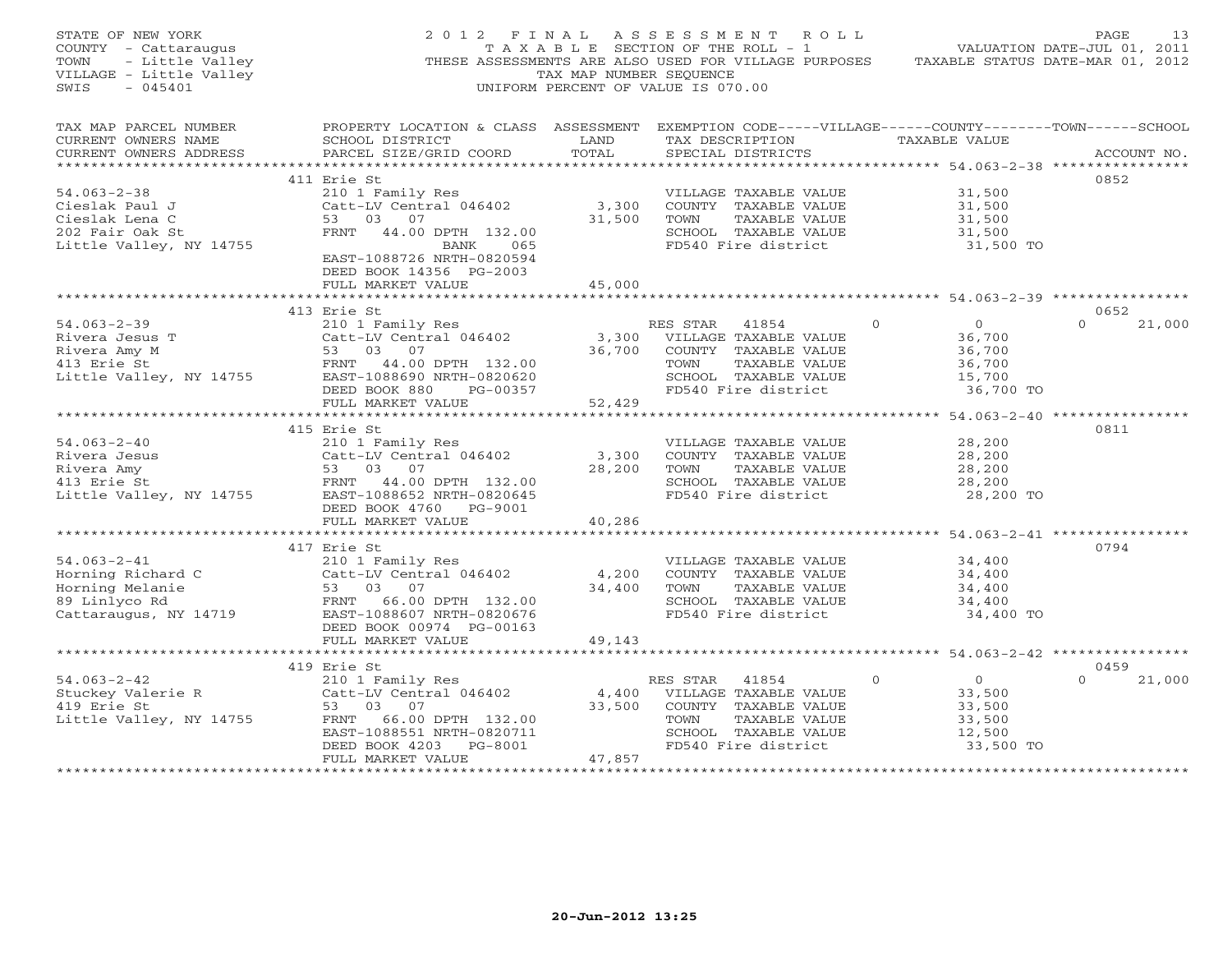| STATE OF NEW YORK<br>COUNTY - Cattaraugus<br>- Little Valley<br>TOWN<br>VILLAGE - Little Valley<br>$-045401$<br>SWIS | 2012 FINAL                                                                                                                                                                                                                      | TAX MAP NUMBER SEQUENCE      | ASSESSMENT ROLL<br>T A X A B L E SECTION OF THE ROLL - 1<br>THESE ASSESSMENTS ARE ALSO USED FOR VILLAGE PURPOSES<br>UNIFORM PERCENT OF VALUE IS 070.00 |          | VALUATION DATE-JUL 01, 2011<br>TAXABLE STATUS DATE-MAR 01, 2012        | PAGE                       | 14 |
|----------------------------------------------------------------------------------------------------------------------|---------------------------------------------------------------------------------------------------------------------------------------------------------------------------------------------------------------------------------|------------------------------|--------------------------------------------------------------------------------------------------------------------------------------------------------|----------|------------------------------------------------------------------------|----------------------------|----|
| TAX MAP PARCEL NUMBER<br>CURRENT OWNERS NAME<br>CURRENT OWNERS ADDRESS                                               | PROPERTY LOCATION & CLASS ASSESSMENT EXEMPTION CODE-----VILLAGE------COUNTY-------TOWN------SCHOOL<br>SCHOOL DISTRICT<br>PARCEL SIZE/GRID COORD                                                                                 | LAND<br>TOTAL                | TAX DESCRIPTION<br>SPECIAL DISTRICTS                                                                                                                   |          | TAXABLE VALUE                                                          | ACCOUNT NO.                |    |
| ***********************                                                                                              |                                                                                                                                                                                                                                 |                              |                                                                                                                                                        |          |                                                                        |                            |    |
| $54.063 - 2 - 43$                                                                                                    | 421 Erie St<br>270 Mfg housing                                                                                                                                                                                                  |                              | RES STAR<br>41854                                                                                                                                      | $\circ$  | $\overline{0}$                                                         | 0450<br>$\Omega$<br>18,000 |    |
| Learn Daniel K<br>Learn Connie L<br>421 Erie St<br>Little Valley, NY 14755                                           | Catt-LV Central 046402<br>53 03 07<br>FRNT<br>63.00 DPTH 97.00<br>EAST-1088479 NRTH-0820725<br>DEED BOOK 2933 PG-3004<br>FULL MARKET VALUE                                                                                      | 3,200<br>18,000<br>25,714    | VILLAGE TAXABLE VALUE<br>COUNTY TAXABLE VALUE<br>TOWN<br>TAXABLE VALUE<br>SCHOOL TAXABLE VALUE<br>FD540 Fire district                                  |          | 18,000<br>18,000<br>18,000<br>$\sim$ 0<br>18,000 TO                    |                            |    |
|                                                                                                                      | ***************************                                                                                                                                                                                                     | ************                 |                                                                                                                                                        |          | ************** 54.063-2-44.1 ***************                           |                            |    |
| $54.063 - 2 - 44.1$<br>Charlesworth Sherry<br>9338 New Albion Rd<br>Cattaraugus, NY 14719                            | 425 Erie St<br>484 1 use sm bld<br>Catt-LV Central 046402<br>53 03 07<br>Vacant church-split caret<br>house off $8/2010$<br>FRNT 70.00 DPTH 198.00<br>EAST-1088304 NRTH-0820845<br>DEED BOOK 14499 PG-7002<br>FULL MARKET VALUE | 5,000<br>40,000<br>57,143    | VILLAGE TAXABLE VALUE<br>COUNTY TAXABLE VALUE<br>TOWN<br>TAXABLE VALUE<br>SCHOOL TAXABLE VALUE<br>FD540 Fire district                                  |          | 40,000<br>40,000<br>40,000<br>40,000<br>40,000 TO                      | 5005                       |    |
|                                                                                                                      |                                                                                                                                                                                                                                 |                              |                                                                                                                                                        |          |                                                                        |                            |    |
|                                                                                                                      | 423 Erie St                                                                                                                                                                                                                     |                              |                                                                                                                                                        |          |                                                                        | 5018                       |    |
| $54.063 - 2 - 44.2$<br>McGuire Kevin M<br>McGuire Jennifer R<br>423 Erie St<br>Little Valley, NY 14755               | 210 1 Family Res<br>Catt-LV Central 046402<br>53 03 07<br>former church caretaker r<br>FRNT 135.20 DPTH 109.60<br>EAST-1088319 NRTH-0820836<br>DEED BOOK 14488 PG-7002<br>FULL MARKET VALUE                                     | 6,800<br>43,200<br>61,714    | RES STAR<br>41854<br>VILLAGE TAXABLE VALUE<br>COUNTY TAXABLE VALUE<br>TOWN<br>TAXABLE VALUE<br>SCHOOL TAXABLE VALUE<br>FD540 Fire district             | $\Omega$ | $\overline{O}$<br>43,200<br>43,200<br>43,200<br>22,200<br>43,200 TO    | 21,000                     |    |
|                                                                                                                      |                                                                                                                                                                                                                                 |                              |                                                                                                                                                        |          |                                                                        |                            |    |
| $54.063 - 2 - 45$<br>Ellis Gilbert Jr<br>Ellis Elaine<br>400 Erie St<br>Little Valley, NY 14755                      | 400 Erie St<br>210 1 Family Res<br>Catt-LV Central 046402<br>53 03 07<br>FRNT 178.00 DPTH 132.00<br>EAST-1088827 NRTH-0820283<br>DEED BOOK 818<br>PG-00348                                                                      | 7,400<br>56,800              | RES STAR<br>41854<br>VILLAGE TAXABLE VALUE<br>COUNTY TAXABLE VALUE<br>TOWN<br>TAXABLE VALUE<br>SCHOOL TAXABLE VALUE<br>FD540 Fire district             | $\Omega$ | $\Omega$<br>56,800<br>56,800<br>56,800<br>35,800<br>56,800 TO          | 0553<br>21,000<br>$\Omega$ |    |
|                                                                                                                      | FULL MARKET VALUE                                                                                                                                                                                                               | 81,143                       |                                                                                                                                                        |          |                                                                        |                            |    |
| $54.063 - 2 - 46.1$<br>Cattaraugus Abstract Corp<br>406 Erie St                                                      | ************************<br>406 Erie St<br>483 Converted Re<br>Catt-LV Central 046402<br>53 03<br>07                                                                                                                            | 5,300<br>47,560              | VILLAGE TAXABLE VALUE<br>COUNTY TAXABLE VALUE<br>TAXABLE VALUE<br>TOWN                                                                                 |          | ************* 54.063-2-46.1 ************<br>47,560<br>47,560<br>47,560 | 0619                       |    |
| Little Valley, NY 14755                                                                                              | FRNT 86.00 DPTH 132.00<br>EAST-1088722 NRTH-0820361<br>DEED BOOK 888<br>PG-00871<br>FULL MARKET VALUE                                                                                                                           | 67,943<br><b>+++++++++++</b> | SCHOOL TAXABLE VALUE<br>FD540 Fire district                                                                                                            |          | 47,560<br>47,560 TO                                                    |                            |    |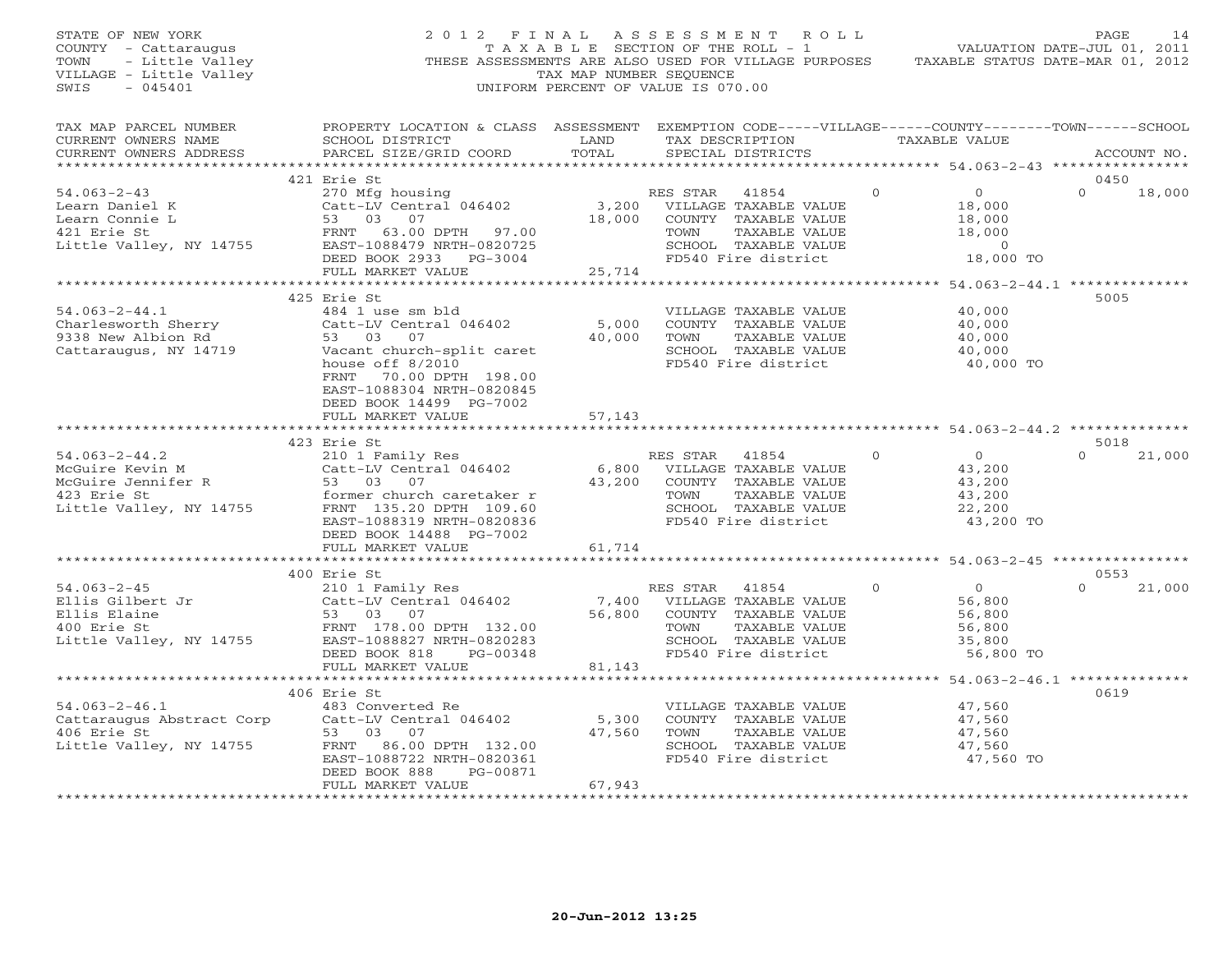| STATE OF NEW YORK<br>COUNTY - Cattaraugus<br>TOWN<br>- Little Valley<br>VILLAGE - Little Valley<br>SWIS<br>$-045401$ |                                                                                                                                                                                            | TAX MAP NUMBER SEQUENCE             | 2012 FINAL ASSESSMENT ROLL<br>TAXABLE SECTION OF THE ROLL - 1<br>THESE ASSESSMENTS ARE ALSO USED FOR VILLAGE PURPOSES<br>UNIFORM PERCENT OF VALUE IS 070.00 | TAXABLE STATUS DATE-MAR 01, 2012                                                | PAGE<br>15<br>VALUATION DATE-JUL 01, 2011 |
|----------------------------------------------------------------------------------------------------------------------|--------------------------------------------------------------------------------------------------------------------------------------------------------------------------------------------|-------------------------------------|-------------------------------------------------------------------------------------------------------------------------------------------------------------|---------------------------------------------------------------------------------|-------------------------------------------|
| TAX MAP PARCEL NUMBER<br>CURRENT OWNERS NAME<br>CURRENT OWNERS ADDRESS                                               | PROPERTY LOCATION & CLASS ASSESSMENT EXEMPTION CODE-----VILLAGE------COUNTY-------TOWN------SCHOOL<br>SCHOOL DISTRICT<br>PARCEL SIZE/GRID COORD                                            | LAND<br>TOTAL                       | TAX DESCRIPTION TAXABLE VALUE<br>SPECIAL DISTRICTS                                                                                                          |                                                                                 | ACCOUNT NO.                               |
|                                                                                                                      | 210 Eighth St                                                                                                                                                                              |                                     |                                                                                                                                                             |                                                                                 | 0646                                      |
| $54.063 - 2 - 47$<br>Frank Margaret<br>300 8th St<br>Little Valley, NY 14755                                         | 210 1 Family Res<br>Catt-LV Central 046402<br>53 03 07<br>FRNT 66.00 DPTH 264.00<br>EAST-1088740 NRTH-0820223<br>DEED BOOK 13641 PG-4002                                                   | 5,000<br>51,100                     | VILLAGE TAXABLE VALUE<br>COUNTY TAXABLE VALUE<br>TOWN<br>TAXABLE VALUE<br>SCHOOL TAXABLE VALUE<br>FD540 Fire district                                       | 51,100<br>51,100<br>51,100<br>51,100<br>51,100 TO                               |                                           |
|                                                                                                                      | FULL MARKET VALUE                                                                                                                                                                          | 73,000                              |                                                                                                                                                             |                                                                                 |                                           |
|                                                                                                                      |                                                                                                                                                                                            |                                     |                                                                                                                                                             |                                                                                 |                                           |
| $54.063 - 2 - 48$<br>Farnham William D<br>208 Eighth St<br>Little Valley, NY 14755                                   | 208 Eighth St<br>Eighth St<br>210 1 Family Res<br>Catt-LV Central 046402<br>53 03 07<br>FRNT 66.00 DPTH 264.00<br>EAST-1088702 NRTH-0820168<br>DEED BOOK 742<br>PG-01066                   | 5,000<br>49,500                     | RES STAR<br>41854<br>VILLAGE TAXABLE VALUE<br>COUNTY TAXABLE VALUE<br>TOWN<br>TAXABLE VALUE<br>SCHOOL TAXABLE VALUE<br>FD540 Fire district                  | $\overline{0}$<br>$\circ$<br>49,500<br>49,500<br>49,500<br>28,500<br>49,500 TO  | 0560<br>$\Omega$<br>21,000                |
|                                                                                                                      | FULL MARKET VALUE                                                                                                                                                                          | 70,714                              |                                                                                                                                                             |                                                                                 |                                           |
| $54.063 - 2 - 49$<br>Perks Patricia A<br>212 Ninth St<br>Little Valley, NY 14755                                     | 206 Eighth St<br>210 1 Family Res<br>Catt-LV Central 046402<br>53 03 07<br>FRNT 66.00 DPTH 264.00<br>BANK 017<br>EAST-1088666 NRTH-0820114                                                 | 5,000<br>29,800                     | VILLAGE TAXABLE VALUE<br>COUNTY TAXABLE VALUE<br>TOWN<br>TAXABLE VALUE<br>SCHOOL TAXABLE VALUE<br>FD540 Fire district                                       | 29,800<br>29,800<br>29,800<br>29,800<br>29,800 TO                               | 0512                                      |
|                                                                                                                      | DEED BOOK 3380 PG-3002<br>FULL MARKET VALUE                                                                                                                                                | 42,571                              |                                                                                                                                                             |                                                                                 |                                           |
|                                                                                                                      | ************************                                                                                                                                                                   |                                     |                                                                                                                                                             |                                                                                 |                                           |
|                                                                                                                      | 204 Eighth St                                                                                                                                                                              |                                     |                                                                                                                                                             |                                                                                 | 0522                                      |
| $54.063 - 2 - 50$<br>Grey Richard K<br>Grey Charlotte<br>204 Eighth St<br>Little Valley, NY 14755                    | 210 1 Family Res<br>Catt-LV Central 046402<br>53 03 07<br>FRNT 63.25 DPTH 132.00<br>EAST-1088681 NRTH-0820019<br>DEED BOOK 00956 PG-00420                                                  | 4,100<br>40,500                     | RES STAR 41854<br>VILLAGE TAXABLE VALUE<br>COUNTY TAXABLE VALUE<br>TAXABLE VALUE<br>TOWN<br>SCHOOL TAXABLE VALUE<br>FD540 Fire district                     | $\Omega$<br>$\Omega$<br>40,500<br>40,500<br>40,500<br>19,500<br>40,500 TO       | $\Omega$<br>21,000                        |
|                                                                                                                      | FULL MARKET VALUE                                                                                                                                                                          | 57,857                              |                                                                                                                                                             |                                                                                 |                                           |
|                                                                                                                      |                                                                                                                                                                                            |                                     |                                                                                                                                                             |                                                                                 | 0447                                      |
| $54.063 - 2 - 51$<br>Krug Donald J<br>Krug Erin Hill<br>202 Eighth St<br>Little Valley, NY 14755                     | 202 Eighth St<br>210 1 Family Res<br>Catt-LV Central 046402<br>53 03 07<br>Trustees<br>FRNT 45.25 DPTH 132.00<br>EAST-1088650 NRTH-0819974<br>DEED BOOK 15472 PG-4003<br>FULL MARKET VALUE | 3,400<br>42,500<br>60,714           | RES STAR<br>41854<br>VILLAGE TAXABLE VALUE<br>COUNTY TAXABLE VALUE<br>TOWN<br>TAXABLE VALUE<br>SCHOOL TAXABLE VALUE<br>FD540 Fire district                  | $\overline{0}$<br>$\Omega$<br>42,500<br>42,500<br>42,500<br>21,500<br>42,500 TO | $\Omega$<br>21,000                        |
|                                                                                                                      | ********************                                                                                                                                                                       | * * * * * * * * * * * * * * * * * * |                                                                                                                                                             |                                                                                 |                                           |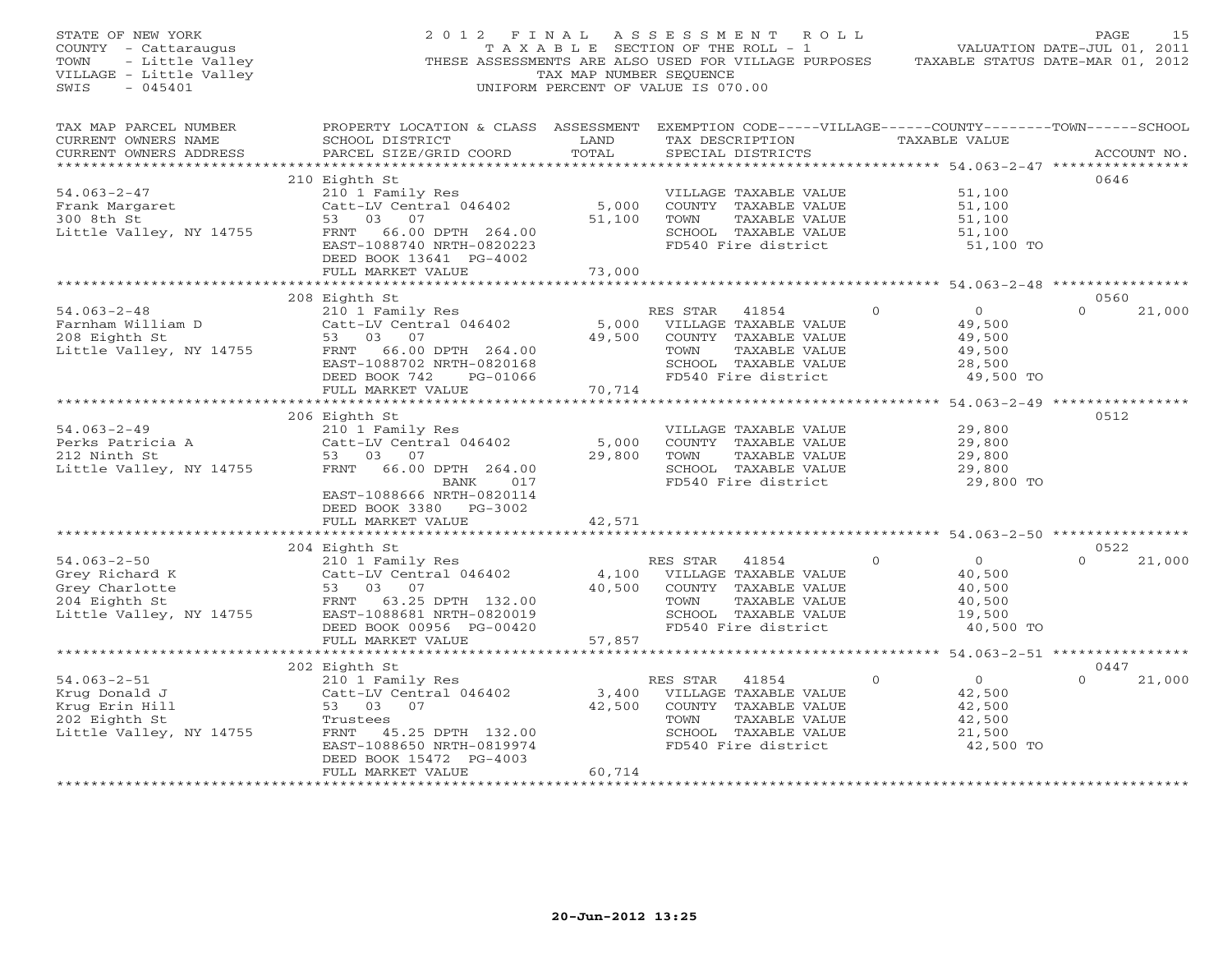| STATE OF NEW YORK<br>COUNTY - Cattaraugus<br>TOWN - Little Valley<br>VILLAGE - Little Valley<br>$-045401$<br>SWIS                                                                                                                      |                                                                                                                                                                                                                                                                    | TAX MAP NUMBER SEQUENCE | 2012 FINAL ASSESSMENT ROLL<br>THESE ASSESSMENTS ARE ALSO USED FOR VILLAGE PURPOSES TAXABLE STATUS DATE-MAR 01, 2012<br>UNIFORM PERCENT OF VALUE IS 070.00 |                                                                                 | PAGE<br>16    |
|----------------------------------------------------------------------------------------------------------------------------------------------------------------------------------------------------------------------------------------|--------------------------------------------------------------------------------------------------------------------------------------------------------------------------------------------------------------------------------------------------------------------|-------------------------|-----------------------------------------------------------------------------------------------------------------------------------------------------------|---------------------------------------------------------------------------------|---------------|
| TAX MAP PARCEL NUMBER PROPERTY LOCATION & CLASS ASSESSMENT EXEMPTION CODE-----VILLAGE------COUNTY--------TOWN------SCHOOL<br>CURRENT OWNERS NAME<br>CURRENT OWNERS ADDRESS                                                             | SCHOOL DISTRICT                    LAND        TAX DESCRIPTION                 TAXABLE VALUE<br>PARCEL SIZE/GRID COORD TOTAL                                                                                                                                       |                         | SPECIAL DISTRICTS                                                                                                                                         |                                                                                 | ACCOUNT NO.   |
|                                                                                                                                                                                                                                        |                                                                                                                                                                                                                                                                    |                         |                                                                                                                                                           |                                                                                 | 0734          |
| $54.063 - 2 - 52$<br>Holman Scott<br>Norrod Amanda<br>200 Center St<br>200 Center St<br>Little Valley, NY 14755                                                                                                                        | 200 Center St<br>210 1 Family Res<br>Catt-LV Central 046402<br>53 03 07<br>Catt-LV Central 046402 2,600 VILLAGE TAXABLE VALUE<br>53 03 07 45,500 COUNTY TAXABLE VALUE<br>FRNT 37.00 DPTH 132.00 100000 TOWN TAXABLE VALUE<br>BANK 017<br>EAST-1088626 NRTH-0819938 |                         | RES STAR 41854<br>TAXABLE VALUE<br>SCHOOL TAXABLE VALUE<br>FD540 Fire district                                                                            | $\Omega$<br>$\overline{0}$<br>45,500<br>45,500<br>45,500<br>24,500<br>45,500 TO | $0 \t 21,000$ |
|                                                                                                                                                                                                                                        | DEED BOOK 930 PG-9001                                                                                                                                                                                                                                              |                         |                                                                                                                                                           |                                                                                 |               |
|                                                                                                                                                                                                                                        | FULL MARKET VALUE                                                                                                                                                                                                                                                  | 65,000                  |                                                                                                                                                           |                                                                                 |               |
|                                                                                                                                                                                                                                        | 103 Center St                                                                                                                                                                                                                                                      |                         |                                                                                                                                                           |                                                                                 | 0498          |
| 910 1 Family Res<br>P.C. Krug Family Trust I Catt-LV Central 046402 6,800 COUNTY TAXABLE VALUE<br>Krug Phyllis C 53 03 07 55,000 TOWN TAXABLE VALUE<br>8995 New Albion Rd FRNT 132.00 DPTH 148.50 SCHOOL TAXABLE VALUE<br>Little Valle | DEED BOOK 15472 PG-4003<br>FULL MARKET VALUE                                                                                                                                                                                                                       | 78,571                  |                                                                                                                                                           | 55,000<br>55,000<br>55,000<br>55,000<br>55,000 TO                               |               |
|                                                                                                                                                                                                                                        |                                                                                                                                                                                                                                                                    | * * * * * * * * * *     |                                                                                                                                                           | ************** 54.064-1-1 ************                                          |               |
| $54.064 - 1 - 1$<br>Vosburgh Kurt J                                                                                                                                                                                                    | Sixth St<br>311 Res vac land<br>Catt-LV Central 046402<br>53 03 07<br>FRNT 38.50 DPTH 250.00<br>EAST-1089980 NRTH-0820820<br>DEED BOOK 1021 PG-863                                                                                                                 | 1,100                   | VILLAGE TAXABLE VALUE<br>COUNTY TAXABLE VALUE<br>1,100 TOWN TAXABLE VALUE<br>SCHOOL TAXABLE VALUE $1,100$<br>FD540 Fire district $1,100$ TO               | 1,100<br>1,100<br>1,100                                                         | 5041          |
|                                                                                                                                                                                                                                        | FULL MARKET VALUE                                                                                                                                                                                                                                                  | 1,571                   |                                                                                                                                                           |                                                                                 |               |
| $54.064 - 1 - 2.1$<br>Frageser Joan C<br>Trageser John V<br>Trageser John V<br>11/53 03 07<br>5192 Route 98<br>Java Center, NY 14082<br>EAST-10905444 NRT                                                                              | 305 Sixth St<br>312 Vac w/imprv<br>Catt-LV Central 046402 6,000 VILLAGE<br>41/53 03 07 12,000 TOWN<br>ACRES 1.30 SCHOOL<br>EAST-1090544 NRTH-0820804                                                                                                               |                         | VILLAGE TAXABLE VALUE<br>COUNTY TAXABLE VALUE<br>TOWN TAXABLE VALUE<br>SCHOOL TAXABLE VALUE 12,000<br>FD540 Fire district 12,000 TO                       | 12,000<br>12,000<br>$12,000$<br>$12,000$                                        | 0401          |
|                                                                                                                                                                                                                                        | DEED BOOK 8646    PG-3001                                                                                                                                                                                                                                          |                         |                                                                                                                                                           |                                                                                 |               |
|                                                                                                                                                                                                                                        | FULL MARKET VALUE                                                                                                                                                                                                                                                  | 17,143                  |                                                                                                                                                           |                                                                                 | 1202          |
| $54.064 - 1 - 2.2$<br>Ellison Barrett<br>Ellison<br>Ellison Rhonda<br>608 Wicklow<br>Leander, TX 78641                                                                                                                                 | 449 Other Storag<br>Catt-LV Central 046402 15,800<br>41/53 03 07 28,800<br>ACRES 2.40 28,800<br>Example 15<br>149 Other Stora<br>Catt-LV Central<br>11/53 03 07<br>ACRES 2.40<br>EAST-12<br>EAST-1090432 NRTH-0820643<br>DEED BOOK 8799 PG-2001                    | 28,800                  | VILLAGE TAXABLE VALUE<br>COUNTY TAXABLE VALUE<br>TOWN<br>TAXABLE VALUE<br>SCHOOL TAXABLE VALUE<br>FD540 Fire district                                     | 28,800<br>28,800<br>28,800<br>28,800<br>28,800 TO                               |               |
|                                                                                                                                                                                                                                        | FULL MARKET VALUE                                                                                                                                                                                                                                                  | 41,143                  |                                                                                                                                                           |                                                                                 |               |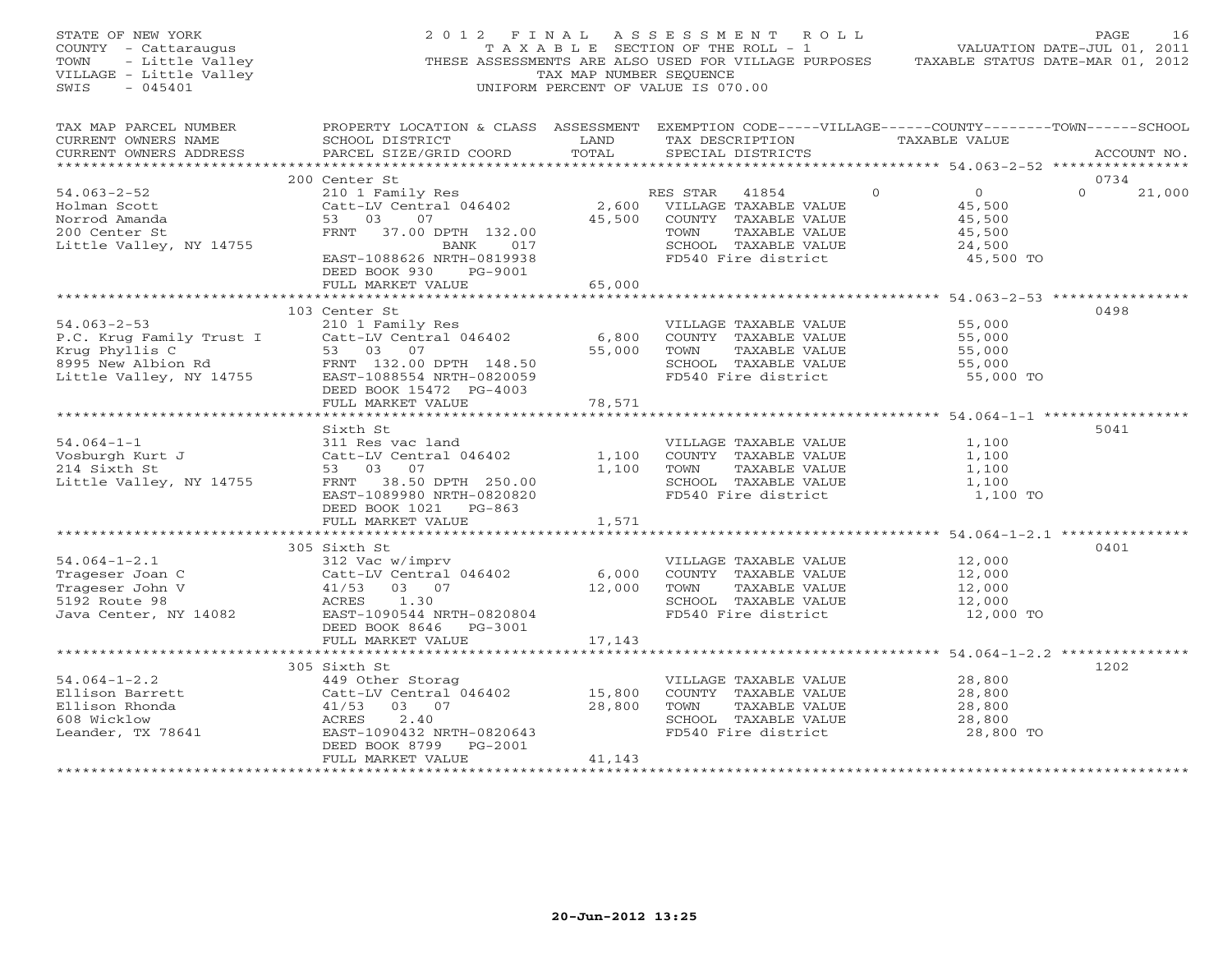| STATE OF NEW YORK<br>COUNTY - Cattaraugus<br>Y – Cattaraugus<br>- Little Valley<br>3E – Little Valley<br>TOWN<br>VILLAGE - Little Valley<br>SWIS<br>$-045401$ |                                                                                                                                                                                                        | TAX MAP NUMBER SEQUENCE                         | 2012 FINAL ASSESSMENT ROLL<br>TAXABLE SECTION OF THE ROLL - 1<br>THESE ASSESSMENTS ARE ALSO USED FOR VILLAGE PURPOSES<br>UNIFORM PERCENT OF VALUE IS 070.00 | PAGE<br>17<br>VALUATION DATE-JUL 01, 2011<br>TAXABLE STATUS DATE-MAR 01, 2012 |
|---------------------------------------------------------------------------------------------------------------------------------------------------------------|--------------------------------------------------------------------------------------------------------------------------------------------------------------------------------------------------------|-------------------------------------------------|-------------------------------------------------------------------------------------------------------------------------------------------------------------|-------------------------------------------------------------------------------|
| TAX MAP PARCEL NUMBER<br>CURRENT OWNERS NAME<br>CURRENT OWNERS ADDRESS                                                                                        | PROPERTY LOCATION & CLASS ASSESSMENT<br>SCHOOL DISTRICT<br>PARCEL SIZE/GRID COORD                                                                                                                      | LAND<br>TOTAL                                   | TAX DESCRIPTION TAXABLE VALUE<br>SPECIAL DISTRICTS                                                                                                          | EXEMPTION CODE-----VILLAGE------COUNTY-------TOWN------SCHOOL<br>ACCOUNT NO.  |
|                                                                                                                                                               | 101 Third St                                                                                                                                                                                           |                                                 |                                                                                                                                                             | 0706                                                                          |
| $54.064 - 1 - 3$<br>Benson Corinth Jr<br>Benson John<br>Benson John<br>204 Rock City St<br>Little Valley, NY 14755                                            | 210 1 Family Res<br>Catt-LV Central 046402<br>41 03 07<br>ACRES 15.62<br>EAST-1090937 NRTH-0820637<br>DEED BOOK 00982 PG-00139                                                                         | 16,500<br>32,100                                | VILLAGE TAXABLE VALUE<br>COUNTY TAXABLE VALUE<br>TAXABLE VALUE<br>TOWN<br>SCHOOL TAXABLE VALUE<br>FD540 Fire district                                       | 32,100<br>32,100<br>32,100<br>32,100<br>32,100 TO                             |
|                                                                                                                                                               | FULL MARKET VALUE                                                                                                                                                                                      | 45,857                                          |                                                                                                                                                             |                                                                               |
| $54.064 - 1 - 4.1$<br>Lecceardone Rodney                                                                                                                      | 214 Main St<br>330 Vacant comm<br>Catt-LV Central 046402                                                                                                                                               | 4,500                                           | VILLAGE TAXABLE VALUE<br>COUNTY TAXABLE VALUE                                                                                                               | 5046<br>4,500<br>4,500                                                        |
| Charlesworth John R<br>4874 Route 353<br>Salamanca, NY 14779                                                                                                  | 41 03 07<br>ACRES<br>5.10<br>EAST-1090759 NRTH-0820338<br>DEED BOOK 1026    PG-1060                                                                                                                    | 4,500                                           | TAXABLE VALUE<br>TOWN<br>SCHOOL TAXABLE VALUE<br>FD540 Fire district                                                                                        | 4,500<br>4,500<br>4,500 TO                                                    |
|                                                                                                                                                               | FULL MARKET VALUE                                                                                                                                                                                      | 6,429                                           |                                                                                                                                                             |                                                                               |
|                                                                                                                                                               | 214 Main St                                                                                                                                                                                            |                                                 |                                                                                                                                                             | 5021                                                                          |
| $54.064 - 1 - 5.1$<br>Stang Michael<br>PO Box 1235<br>Ellicottville, NY 14731                                                                                 | 449 Other Storag<br>Catt-LV Central 046402 10,900<br>41/53 03 07 74,700<br>$2/10$ -split $111x145$ to Car<br>FRNT 172.00 DPTH<br>ACRES<br>1.40<br>EAST-1090399 NRTH-0820212<br>DEED BOOK 15427 PG-2001 |                                                 | VILLAGE TAXABLE VALUE<br>COUNTY TAXABLE VALUE<br>TOWN<br>TAXABLE VALUE<br>SCHOOL TAXABLE VALUE<br>FD540 Fire district                                       | 74,700<br>74,700<br>74,700<br>74,700<br>74,700 TO                             |
|                                                                                                                                                               | FULL MARKET VALUE                                                                                                                                                                                      | 106,714                                         |                                                                                                                                                             |                                                                               |
|                                                                                                                                                               |                                                                                                                                                                                                        |                                                 |                                                                                                                                                             |                                                                               |
| $54.064 - 1 - 9$<br>Cattaraugus County Bank<br>116 Main St<br>Little Valley, NY 14755                                                                         | 208 Main St<br>438 Parking lot<br>Catt-LV Central 046402<br>41/53 03 07<br>FRNT 61.00 DPTH 161.00<br>EAST-1090304 NRTH-0820008<br>DEED BOOK 00929 PG-00193                                             | 9,000<br>18,000                                 | VILLAGE TAXABLE VALUE<br>COUNTY TAXABLE VALUE<br>TOWN<br>TAXABLE VALUE<br>SCHOOL TAXABLE VALUE<br>FD540 Fire district                                       | 0808<br>18,000<br>18,000<br>18,000<br>18,000<br>18,000 TO                     |
|                                                                                                                                                               | FULL MARKET VALUE                                                                                                                                                                                      | 25,714                                          |                                                                                                                                                             |                                                                               |
|                                                                                                                                                               |                                                                                                                                                                                                        | * * * * * * * * * * * * *                       |                                                                                                                                                             | ************************************* 54.064-1-10 ****************            |
| $54.064 - 1 - 10$<br>200 MSLV LLC<br>1847 Harvard St<br>Houston, TX 77008                                                                                     | 200 Main St<br>411 Apartment<br>Catt-LV Central 046402<br>53 03 07<br>FRNT 87.00 DPTH 67.58<br>EAST-1090260 NRTH-0819944                                                                               | 7,000<br>56,000                                 | VILLAGE TAXABLE VALUE<br>COUNTY TAXABLE VALUE<br>TOWN<br>TAXABLE VALUE<br>SCHOOL TAXABLE VALUE<br>FD540 Fire district                                       | 0723<br>56,000<br>56,000<br>56,000<br>56,000<br>56,000 TO                     |
|                                                                                                                                                               | DEED BOOK 16576 PG-2001<br>FULL MARKET VALUE                                                                                                                                                           | 80,000<br>* * * * * * * * * * * * * * * * * * * |                                                                                                                                                             |                                                                               |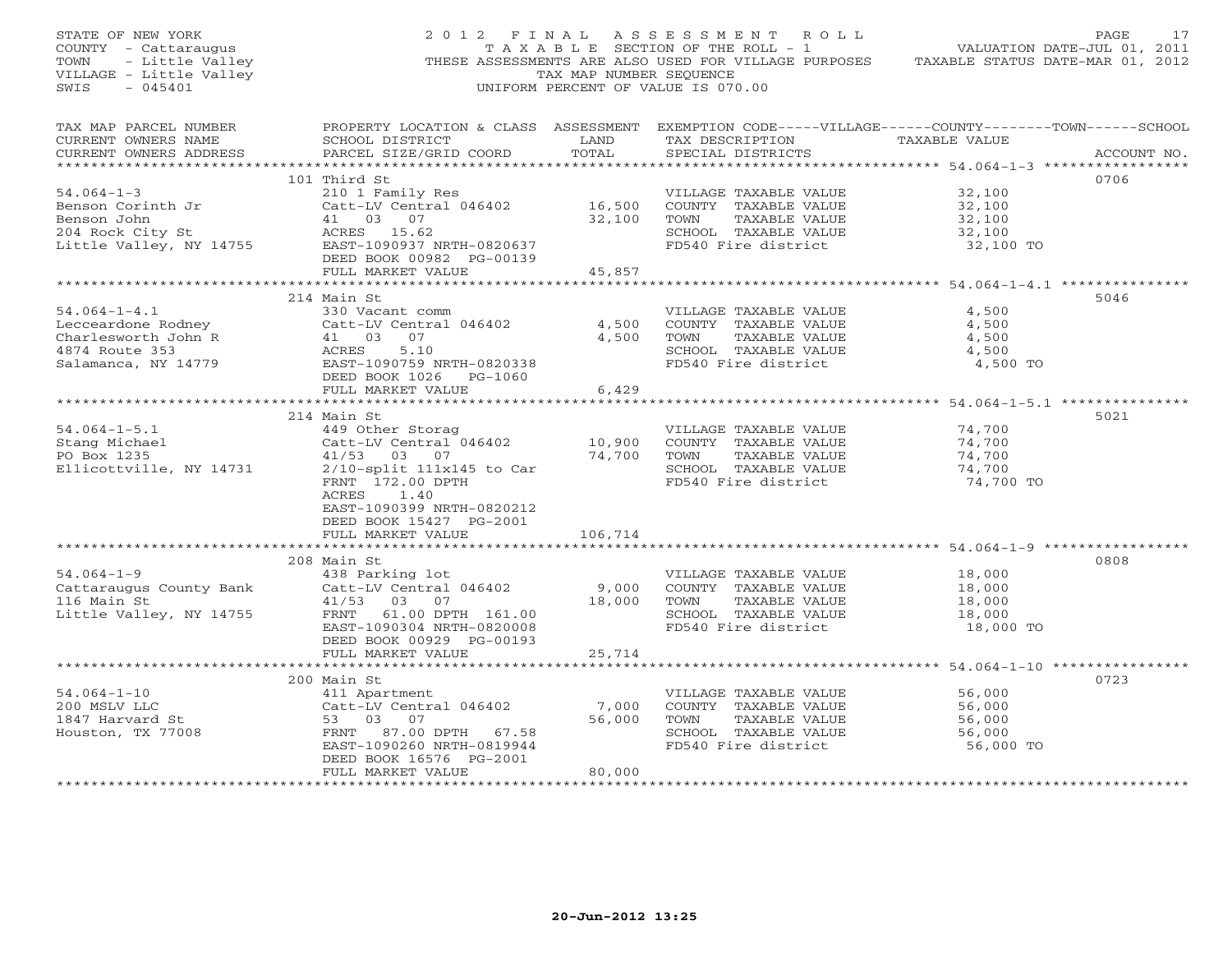| STATE OF NEW YORK<br>OF NEW YORK<br>Y - Cattaraugus<br>- Little Valley<br>GE - Little Valley<br>CE - Little Valley<br>UNIF<br>COUNTY - Cattaraugus<br>TOWN<br>VILLAGE - Little Valley<br>SWIS                                        |                                                                                                                                                 | TAX MAP NUMBER SEQUENCE | 2012 FINAL ASSESSMENT ROLL<br>TAXABLE SECTION OF THE ROLL - 1<br>THESE ASSESSMENTS ARE ALSO USED FOR VILLAGE PURPOSES TAXABLE STATUS DATE-MAR 01, 2012<br>UNIFORM PERCENT OF VALUE IS 070.00 |                                           | PAGE<br>18<br>VALUATION DATE-JUL 01, 2011 |
|--------------------------------------------------------------------------------------------------------------------------------------------------------------------------------------------------------------------------------------|-------------------------------------------------------------------------------------------------------------------------------------------------|-------------------------|----------------------------------------------------------------------------------------------------------------------------------------------------------------------------------------------|-------------------------------------------|-------------------------------------------|
| TAX MAP PARCEL NUMBER<br>CURRENT OWNERS NAME<br>CURRENT OWNERS ADDRESS                                                                                                                                                               | PROPERTY LOCATION & CLASS ASSESSMENT EXEMPTION CODE-----VILLAGE------COUNTY-------TOWN------SCHOOL<br>SCHOOL DISTRICT<br>PARCEL SIZE/GRID COORD |                         | SPECIAL DISTRICTS                                                                                                                                                                            |                                           | ACCOUNT NO.                               |
| 1.54.064-1-11<br>Bowen Patricia Ann<br>Bowen Truste 53 03 07<br>Box 5722<br>Napa, CA 94581<br>Patricia Ann Bowen Truste 53 03 07<br>Box 5722<br>Napa, CA 94581<br>PEED BOOK 00976 PG-00994<br>FULL MARKET VALUE<br>FULL MARKET VALUE |                                                                                                                                                 |                         |                                                                                                                                                                                              |                                           | 0435                                      |
|                                                                                                                                                                                                                                      |                                                                                                                                                 |                         | VILLAGE TAXABLE VALUE                                                                                                                                                                        | 28,900                                    |                                           |
|                                                                                                                                                                                                                                      |                                                                                                                                                 |                         | 2,700 COUNTY TAXABLE VALUE                                                                                                                                                                   | 28,900                                    |                                           |
|                                                                                                                                                                                                                                      |                                                                                                                                                 | 28,900                  | TOWN                                                                                                                                                                                         | 28,900                                    |                                           |
|                                                                                                                                                                                                                                      |                                                                                                                                                 |                         | TOWN     TAXABLE VALUE<br>SCHOOL   TAXABLE VALUE<br>FD540 Fire district                                                                                                                      | 28,900                                    |                                           |
|                                                                                                                                                                                                                                      |                                                                                                                                                 |                         |                                                                                                                                                                                              | 28,900 TO                                 |                                           |
|                                                                                                                                                                                                                                      |                                                                                                                                                 |                         |                                                                                                                                                                                              |                                           |                                           |
|                                                                                                                                                                                                                                      |                                                                                                                                                 | 41,286                  |                                                                                                                                                                                              |                                           |                                           |
|                                                                                                                                                                                                                                      |                                                                                                                                                 | ***********             |                                                                                                                                                                                              | ************* 54.064-1-14 *************** |                                           |
|                                                                                                                                                                                                                                      |                                                                                                                                                 |                         |                                                                                                                                                                                              |                                           | 0644                                      |
| $54.064 - 1 - 14$                                                                                                                                                                                                                    | 210 1 Family Res                                                                                                                                |                         | VILLAGE TAXABLE VALUE                                                                                                                                                                        | 42,600                                    |                                           |
|                                                                                                                                                                                                                                      | Catt-LV Central 046402                                                                                                                          | 4,100                   | COUNTY TAXABLE VALUE                                                                                                                                                                         | 42,600                                    |                                           |
|                                                                                                                                                                                                                                      |                                                                                                                                                 |                         | 42,600 TOWN<br>TAXABLE VALUE                                                                                                                                                                 | 42,600                                    |                                           |
|                                                                                                                                                                                                                                      |                                                                                                                                                 |                         | SCHOOL TAXABLE VALUE                                                                                                                                                                         | 42,600                                    |                                           |
| L7L 6P6                                                                                                                                                                                                                              | EAST-1090081 NRTH-0820188                                                                                                                       |                         | FD540 Fire district                                                                                                                                                                          | 42,600 TO                                 |                                           |
|                                                                                                                                                                                                                                      | DEED BOOK 911 PG-00187                                                                                                                          |                         |                                                                                                                                                                                              |                                           |                                           |
|                                                                                                                                                                                                                                      | FULL MARKET VALUE                                                                                                                               | 60,857                  |                                                                                                                                                                                              |                                           |                                           |
|                                                                                                                                                                                                                                      |                                                                                                                                                 |                         |                                                                                                                                                                                              |                                           |                                           |
|                                                                                                                                                                                                                                      | 205 Sixth St                                                                                                                                    |                         |                                                                                                                                                                                              |                                           | 0597                                      |
| $54.064 - 1 - 15$                                                                                                                                                                                                                    | 210 1 Family Res<br>Catt-LV Central 046402                                                                                                      |                         | RES STAR 41854                                                                                                                                                                               | $\overline{0}$<br>$\Omega$                | $\Omega$<br>21,000                        |
| Starks David J                                                                                                                                                                                                                       |                                                                                                                                                 |                         | 4,700 VILLAGE TAXABLE VALUE                                                                                                                                                                  | 43,000                                    |                                           |
| Starks Jessica                                                                                                                                                                                                                       | 53 03 07                                                                                                                                        |                         | 43,000 COUNTY TAXABLE VALUE                                                                                                                                                                  | 43,000                                    |                                           |
| 205 6 th St                                                                                                                                                                                                                          | FRNT 60.00 DPTH 198.00                                                                                                                          |                         | TOWN<br>TAXABLE VALUE                                                                                                                                                                        | 43,000                                    |                                           |
| Little Valley, NY 14755                                                                                                                                                                                                              | BANK<br>065                                                                                                                                     |                         | SCHOOL TAXABLE VALUE                                                                                                                                                                         | 22,000                                    |                                           |
|                                                                                                                                                                                                                                      | EAST-1090141 NRTH-0820220                                                                                                                       |                         | FD540 Fire district                                                                                                                                                                          | 43,000 TO                                 |                                           |
|                                                                                                                                                                                                                                      | DEED BOOK 8450 PG-5004                                                                                                                          |                         |                                                                                                                                                                                              |                                           |                                           |
|                                                                                                                                                                                                                                      | FULL MARKET VALUE                                                                                                                               | 61,429                  |                                                                                                                                                                                              |                                           |                                           |
|                                                                                                                                                                                                                                      |                                                                                                                                                 |                         |                                                                                                                                                                                              |                                           | 0804                                      |
| $54.064 - 1 - 16$                                                                                                                                                                                                                    | 207 Sixth St                                                                                                                                    |                         |                                                                                                                                                                                              |                                           |                                           |
| Snow Audrey R                                                                                                                                                                                                                        |                                                                                                                                                 | 4,700                   | VILLAGE TAXABLE VALUE<br>COUNTY TAXABLE VALUE                                                                                                                                                | 25,000<br>25,000                          |                                           |
| 207 Sixth St                                                                                                                                                                                                                         | Catt-LV Central 046402<br>53 03 07                                                                                                              |                         | 25,000 TOWN<br>TAXABLE VALUE                                                                                                                                                                 |                                           |                                           |
| Little Valley, NY 14755                                                                                                                                                                                                              | Catt-LV Cence<br>53 03 07<br>FRNT 60.00 DPTH 198.00<br>FRNT 60.00 DPTH 198.00<br>FAST-1090173 NRTH-0820270                                      |                         | SCHOOL TAXABLE VALUE                                                                                                                                                                         | 25, ∪、、<br>25, 000<br>?5, 00              |                                           |
|                                                                                                                                                                                                                                      |                                                                                                                                                 |                         | FD540 Fire district                                                                                                                                                                          | 25,000 TO                                 |                                           |
|                                                                                                                                                                                                                                      |                                                                                                                                                 |                         |                                                                                                                                                                                              |                                           |                                           |
|                                                                                                                                                                                                                                      | FULL MARKET VALUE                                                                                                                               | 35,714                  |                                                                                                                                                                                              |                                           |                                           |
|                                                                                                                                                                                                                                      |                                                                                                                                                 |                         |                                                                                                                                                                                              |                                           |                                           |
|                                                                                                                                                                                                                                      | 209 Sixth St                                                                                                                                    |                         |                                                                                                                                                                                              |                                           | 0836                                      |
| $54.064 - 1 - 17.1$                                                                                                                                                                                                                  |                                                                                                                                                 |                         | RES STAR 41854                                                                                                                                                                               | $\overline{O}$<br>$\circ$                 | $\Omega$<br>21,000                        |
| Carroll John                                                                                                                                                                                                                         | 210 1 Family Res<br>Catt-LV Central 046402                                                                                                      |                         | 9,400 VILLAGE TAXABLE VALUE                                                                                                                                                                  | 30,500                                    |                                           |
| 209 Sixth St                                                                                                                                                                                                                         | 53 03 07                                                                                                                                        |                         | 30,500 COUNTY TAXABLE VALUE                                                                                                                                                                  | 30,500                                    |                                           |
| Little Valley, NY 14766                                                                                                                                                                                                              | 2/2010-split 75x145 to St                                                                                                                       |                         | TOWN<br>TAXABLE VALUE                                                                                                                                                                        | 30,500                                    |                                           |
|                                                                                                                                                                                                                                      | $2/11$ -merged $5.2$ into parc                                                                                                                  |                         | SCHOOL TAXABLE VALUE                                                                                                                                                                         | 9,500                                     |                                           |
|                                                                                                                                                                                                                                      | FRNT 186.00 DPTH 147.90                                                                                                                         |                         | FD540 Fire district                                                                                                                                                                          | 30,500 TO                                 |                                           |
|                                                                                                                                                                                                                                      | EAST-1090210 NRTH-0820384                                                                                                                       |                         |                                                                                                                                                                                              |                                           |                                           |
|                                                                                                                                                                                                                                      | DEED BOOK 8073 PG-8001                                                                                                                          |                         |                                                                                                                                                                                              |                                           |                                           |
|                                                                                                                                                                                                                                      | FULL MARKET VALUE                                                                                                                               | 43,571                  |                                                                                                                                                                                              |                                           |                                           |
| *************************                                                                                                                                                                                                            | ***********************                                                                                                                         | ******************      |                                                                                                                                                                                              |                                           |                                           |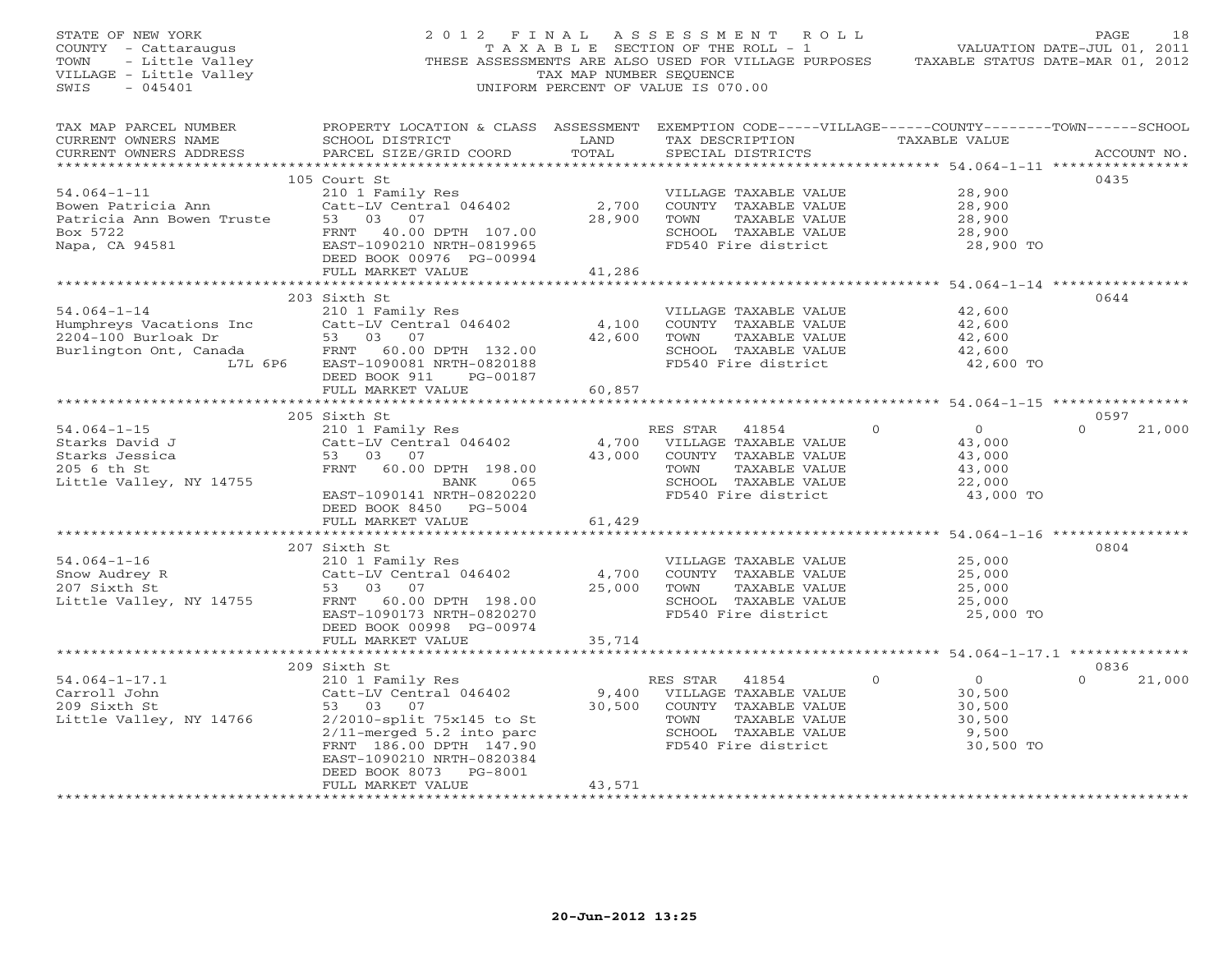| STATE OF NEW YORK<br>$-045401$<br>SWIS                                                          | 2012 FINAL                                                                                                                                                                                                                                                                                         |                           | ASSESSMENT ROLL<br>UNIFORM PERCENT OF VALUE IS 070.00                                                                                                                               |                                                                                | PAGE<br>19                             |
|-------------------------------------------------------------------------------------------------|----------------------------------------------------------------------------------------------------------------------------------------------------------------------------------------------------------------------------------------------------------------------------------------------------|---------------------------|-------------------------------------------------------------------------------------------------------------------------------------------------------------------------------------|--------------------------------------------------------------------------------|----------------------------------------|
| CURRENT OWNERS NAME<br>CURRENT OWNERS ADDRESS                                                   | TAX MAP PARCEL NUMBER THE PROPERTY LOCATION & CLASS ASSESSMENT EXEMPTION CODE-----VILLAGE------COUNTY-------TOWN------SCHOOL<br>SCHOOL DISTRICT<br><b>Example 12 Service State Service State State State State State State State State State State State State State</b><br>PARCEL SIZE/GRID COORD | TOTAL                     | TAX DESCRIPTION TAXABLE VALUE<br>SPECIAL DISTRICTS                                                                                                                                  |                                                                                | ACCOUNT NO.                            |
| $54.064 - 1 - 18$<br>Oyer Caseann<br>7912 Spindrift Ct<br>Fort Worth, TX 76137                  | 212 Sixth St<br>210 1 Family Res<br>Catt-LV Central 046402 3,800<br>53 03 07 20,000<br>53 03 07<br>FRNT 72.00 DPTH 99.00<br>EAST-1090091 NRTH-0820488<br>DEED BOOK 896<br>PG-01106<br>FULL MARKET VALUE                                                                                            | 20,000<br>28,571          | VILLAGE TAXABLE VALUE<br>COUNTY TAXABLE VALUE<br>TOWN TAXABLE VALUE<br>SCHOOL TAXABLE VALUE<br>FD540 Fire district                                                                  | 20,000<br>20,000<br>20,000<br>20,000<br>20,000 TO                              | 0729                                   |
|                                                                                                 |                                                                                                                                                                                                                                                                                                    | * * * * * * * * * * * * * |                                                                                                                                                                                     | ****************************** 54.064-1-19 **************                      |                                        |
|                                                                                                 | 210 Sixth St<br>54.064-1-19<br>Goggin Peter K (Catt-LV Central vivicle)<br>Goggin Wicks Victoria 53 03 07<br>FRNT 71.00 DPTH 99.00<br>TRNT 71.00 DPTH 99.00<br>TRNT 71.00 DPTH 99.00                                                                                                               | 3,800<br>26,200           | VILLAGE TAXABLE VALUE<br>COUNTY TAXABLE VALUE<br>TAXABLE VALUE<br>TOWN<br>SCHOOL TAXABLE VALUE<br>FD540 Fire district                                                               | 26,200<br>26,200<br>26,200<br>26,200<br>26,200 TO                              | 0662                                   |
|                                                                                                 | DEED BOOK 17015 PG-5002<br>FULL MARKET VALUE                                                                                                                                                                                                                                                       | 37,429                    |                                                                                                                                                                                     |                                                                                |                                        |
|                                                                                                 | 206 Sixth St<br>54.064-1-20<br>Thorene Daniel<br>Thorene Carolyn<br>Thorene Carolyn<br>PO Box 917<br>Mt Vernon, WA 98273<br>The Valland Carolyn<br>TRATE-1090014 NRTH-0820369<br>FRATE-1090014 NRTH-0820369<br>FRATE-1090014 NRTH-0820369<br>FRATE-1090014 NRTH-08<br>DEED BOOK 00950 PG-00825     | 3,800                     | VILLAGE TAXABLE VALUE<br>COUNTY TAXABLE VALUE<br>TAXABLE VALUE<br>TOWN<br>SCHOOL TAXABLE VALUE<br>FD540 Fire district                                                               | 31,300<br>31,300<br>31,300<br>31,300<br>31,300 TO                              | 0650                                   |
|                                                                                                 | FULL MARKET VALUE                                                                                                                                                                                                                                                                                  | 44,714                    |                                                                                                                                                                                     |                                                                                |                                        |
|                                                                                                 | 201 Court St                                                                                                                                                                                                                                                                                       |                           |                                                                                                                                                                                     |                                                                                | 0496                                   |
| $54.064 - 1 - 21$                                                                               | Court St<br>210 1 Family Res<br>Catt-LV Central 046402 6,400 RES STAR<br>53 03 07  22 52,000 VILLAGE<br>DEED BOOK 6319 PG-6001                                                                                                                                                                     |                           | WVET C/T<br>41121<br>$\overline{0}$<br>41854<br>52,000 VILLAGE TAXABLE VALUE<br>COUNTY TAXABLE VALUE<br>TOWN<br>TAXABLE VALUE<br>SCHOOL TAXABLE VALUE<br>74,286 FD540 Fire district | 7,800<br>7,800<br>$\overline{0}$<br>44,200<br>44,200<br>44,200<br>31,000       | 7,800<br>$\circ$<br>21,000<br>$\Omega$ |
|                                                                                                 | FULL MARKET VALUE                                                                                                                                                                                                                                                                                  |                           |                                                                                                                                                                                     | 52,000 TO                                                                      |                                        |
|                                                                                                 | 203 Court St                                                                                                                                                                                                                                                                                       |                           |                                                                                                                                                                                     |                                                                                | 0663                                   |
| $54.064 - 1 - 22$<br>Nyznyk Peter J<br>Nyznyk Dawn M<br>203 Court St<br>Little Valley, NY 14755 | 210 1 Family Res<br>Catt-LV Central 046402<br>53 03 07<br>FRNT<br>99.00 DPTH<br>017<br>ACRES 1.04 BANK<br>EAST-1089906 NRTH-0820384<br>DEED BOOK 863<br>PG-00666<br>FULL MARKET VALUE                                                                                                              | 67,700<br>96,714          | RES STAR<br>41854<br>9,100 VILLAGE TAXABLE VALUE<br>COUNTY TAXABLE VALUE<br>TOWN<br>TAXABLE VALUE<br>SCHOOL TAXABLE VALUE<br>FD540 Fire district                                    | $\overline{0}$<br>$\circ$<br>67,700<br>67,700<br>67,700<br>46,700<br>67,700 TO | $\overline{0}$<br>21,000               |
|                                                                                                 |                                                                                                                                                                                                                                                                                                    |                           |                                                                                                                                                                                     |                                                                                |                                        |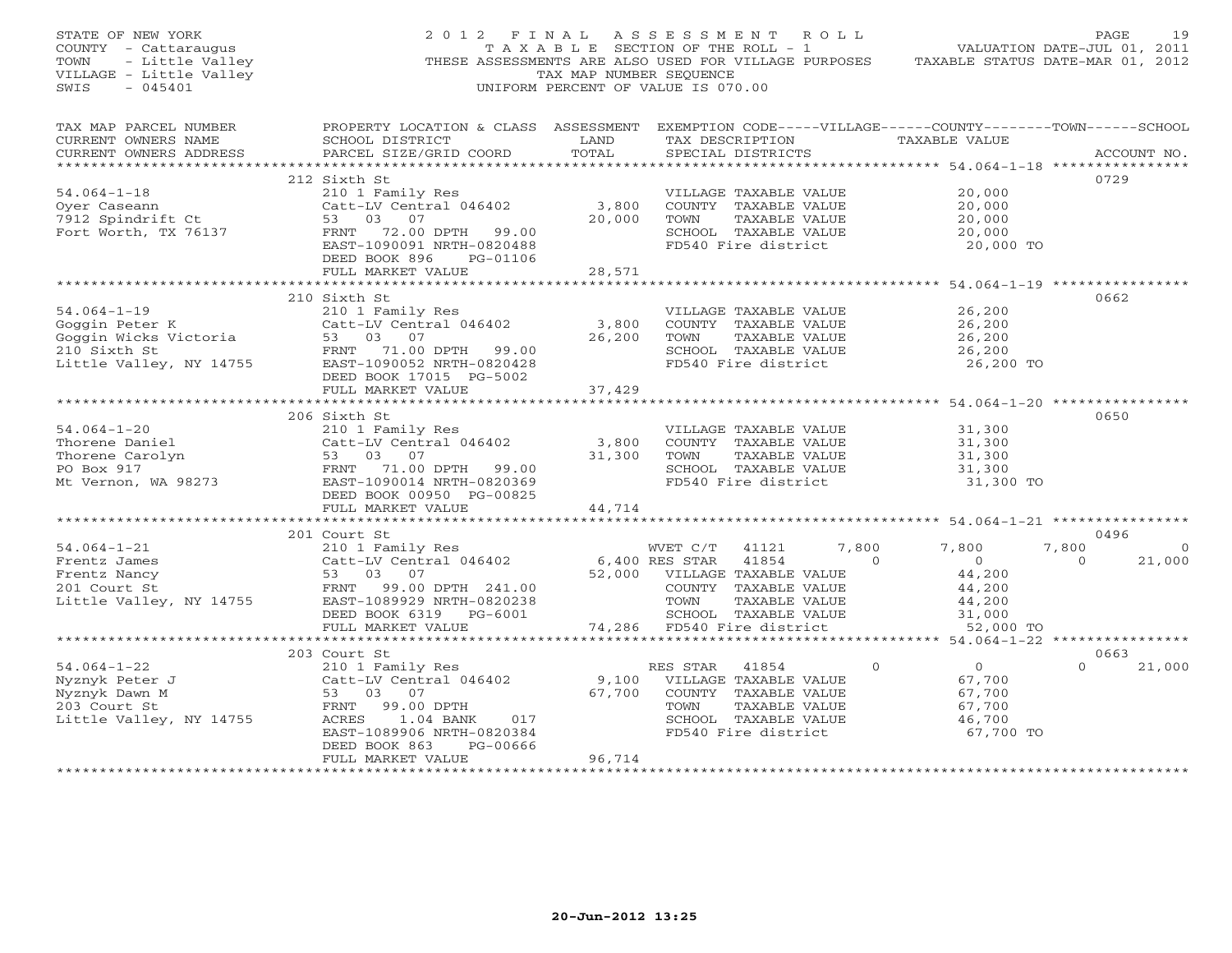| STATE OF NEW YORK<br>COUNTY - Cattaraugus<br>- Little Valley<br>- Little Valley<br>- Dittle Valley<br>- 045401<br>TOWN<br>VILLAGE - Little Valley<br>SWIS |                                                                                                                                                                                                   | TAX MAP NUMBER SEQUENCE   | 2012 FINAL ASSESSMENT ROLL<br>T A X A B L E SECTION OF THE ROLL - 1 VALUATION DATE-JUL 01, 2011<br>THESE ASSESSMENTS ARE ALSO USED FOR VILLAGE PURPOSES TAXABLE STATUS DATE-MAR 01, 2012<br>UNIFORM PERCENT OF VALUE IS 070.00 |                                                   | PAGE<br>20  |
|-----------------------------------------------------------------------------------------------------------------------------------------------------------|---------------------------------------------------------------------------------------------------------------------------------------------------------------------------------------------------|---------------------------|--------------------------------------------------------------------------------------------------------------------------------------------------------------------------------------------------------------------------------|---------------------------------------------------|-------------|
| TAX MAP PARCEL NUMBER<br>CURRENT OWNERS NAME<br>CURRENT OWNERS ADDRESS                                                                                    | SCHOOL DISTRICT<br>PARCEL SIZE/GRID COORD                                                                                                                                                         | <b>LAND</b><br>TOTAL      | PROPERTY LOCATION & CLASS ASSESSMENT EXEMPTION CODE-----VILLAGE------COUNTY-------TOWN------SCHOOL<br>TAX DESCRIPTION TAXABLE VALUE<br>SPECIAL DISTRICTS                                                                       |                                                   | ACCOUNT NO. |
| $54.064 - 1 - 23$<br>Chautauqua Abstract Co<br>205 Court St<br>Little Valley, NY 14755                                                                    | 205 Court St<br>464 Office bldg.<br>Catt-LV Central 046402 13,500<br>53 03 07 78,000<br>FRNT 99.00 DPTH<br>ACRES 1.05<br>EAST-1089825 NRTH-0820441<br>DEED BOOK 868 PG-00638<br>FULL MARKET VALUE | 111,429                   | VILLAGE TAXABLE VALUE<br>COUNTY TAXABLE VALUE<br>TOWN<br>TAXABLE VALUE<br>SCHOOL TAXABLE VALUE<br>FD540 Fire district                                                                                                          | 78,000<br>78,000<br>78,000<br>78,000<br>78,000 TO | 0521        |
| $54.064 - 1 - 24$<br>Great Northeastern Dev Co LLC Catt-LV Central 046402                                                                                 | 207 Court St<br>464 Office bldg.                                                                                                                                                                  | 8,500                     | VILLAGE TAXABLE VALUE<br>COUNTY TAXABLE VALUE                                                                                                                                                                                  | 88,000<br>88,000                                  | 0442        |
| 53 03 07<br>207 Court St<br>Little Valley, NY 14755                                                                                                       | FRNT 82.50 DPTH 460.00<br>EAST-1089751 NRTH-0820493<br>DEED BOOK 1129 PG-2004                                                                                                                     | 88,000                    | TOWN TAXABLE VALUE<br>SCHOOL TAXABLE VALUE<br>FD540 Fire district                                                                                                                                                              | 88,000<br>88,000<br>88,000 TO                     |             |
|                                                                                                                                                           | FULL MARKET VALUE                                                                                                                                                                                 | 125,714                   |                                                                                                                                                                                                                                |                                                   |             |
| $54.064 - 1 - 27$<br>54.004-1 2.<br>Horning Richard C<br>Time Melanie<br>89 Linlyco Lake Rd<br>Cattaraugus, NY 14719                                      | 216 Court St<br>220 2 Family Res<br>Catt-LV Central 046402<br>53 03 07<br>FRNT 83.30 DPTH 132.00<br>BANK 017<br>EAST-1089445 NRTH-0820264<br>DEED BOOK 00998 PG-00206                             | 4,700<br>33,000           | VILLAGE TAXABLE VALUE<br>COUNTY TAXABLE VALUE<br>TOWN<br>TAXABLE VALUE<br>SCHOOL TAXABLE VALUE<br>FD540 Fire district                                                                                                          | 33,000<br>33,000<br>33,000<br>33,000<br>33,000 TO | 0832        |
|                                                                                                                                                           | FULL MARKET VALUE                                                                                                                                                                                 | 47,143                    |                                                                                                                                                                                                                                |                                                   |             |
| $54.064 - 1 - 29$<br>Ji.vui-1-29<br>Freaney James<br>Freaney Christine<br>6370 Peth Rd<br>6370 Peth Rd<br>Great Valley, NY 14741                          | 212 Court St<br>210 1 Family Res<br>Catt-LV Central 046402<br>Catt-LV Centi<br>53 03 07<br>FRNT 60.00<br>FRNT 60.00 DPTH 132.00<br>BANK<br>032<br>EAST-1089554 NRTH-0820188                       | 4,100<br>42,600           | VILLAGE TAXABLE VALUE<br>COUNTY TAXABLE VALUE<br>TOWN TAXABLE VALUE<br>SCHOOL TAXABLE VALUE<br>FD540 Fire district                                                                                                             | 42,600<br>42,600<br>42,600<br>42,600<br>42,600 TO | 0775        |
|                                                                                                                                                           | DEED BOOK 4224 PG-6001<br>FULL MARKET VALUE                                                                                                                                                       | 60,857                    |                                                                                                                                                                                                                                |                                                   |             |
| $54.064 - 1 - 30$<br>Burns Barbara L<br>497 Mt. Vernon Rd<br>Amherst, NY 14226                                                                            | 208 Court St<br>210 1 Family Res<br>Catt-LV Central 046402<br>53 03 07<br>FRNT 72.00 DPTH 132.00<br>EAST-1089610 NRTH-0820151<br>DEED BOOK 4122 PG-4001<br>FULL MARKET VALUE                      | 4,400<br>46,400<br>66,286 | VILLAGE TAXABLE VALUE<br>COUNTY TAXABLE VALUE<br>TOWN<br>TAXABLE VALUE<br>SCHOOL TAXABLE VALUE<br>FD540 Fire district                                                                                                          | 46,400<br>46,400<br>46,400<br>46,400<br>46,400 TO | 0657        |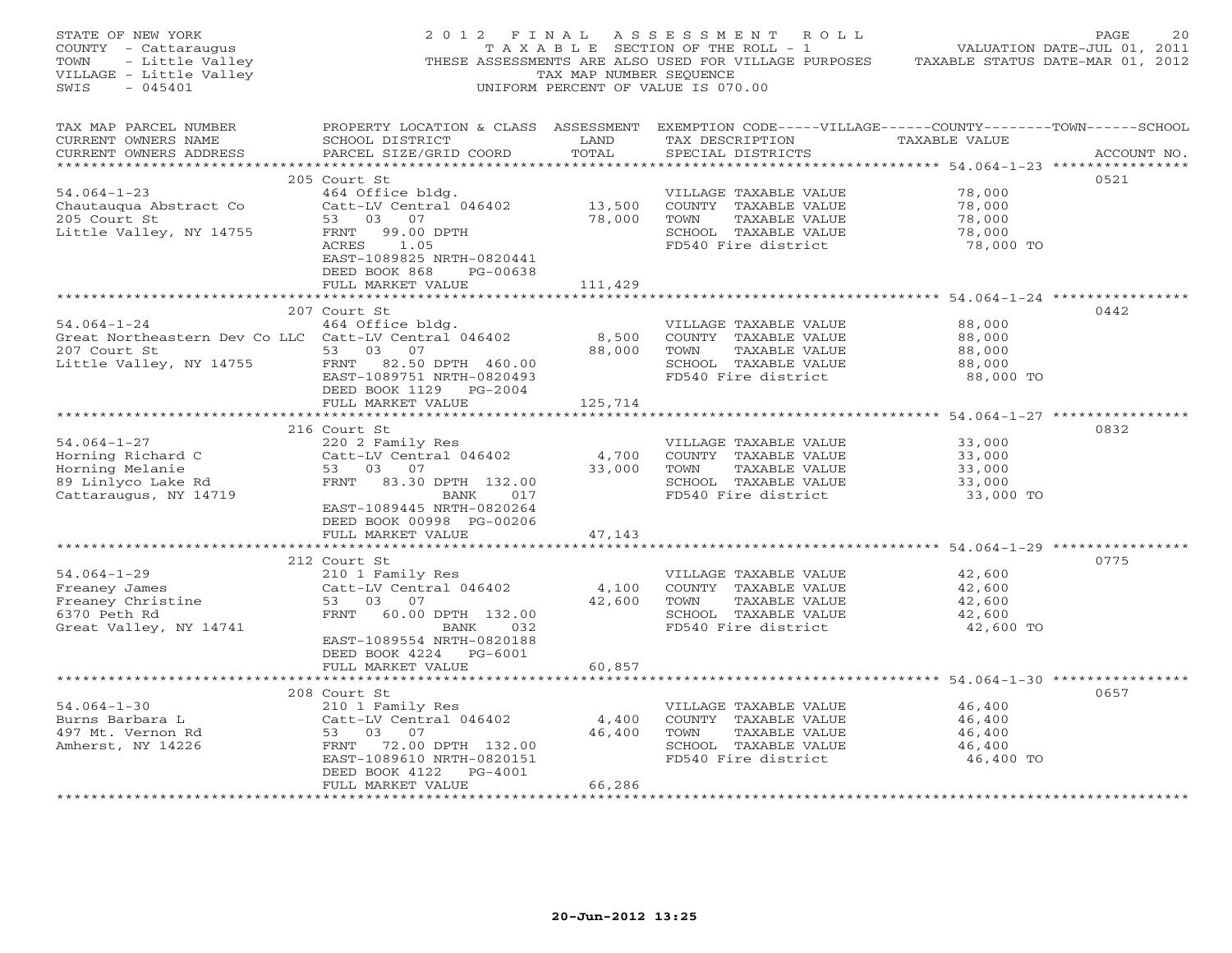| STATE OF NEW YORK<br>OF NEW YORK<br>7 - Cattaraugus<br>- Little Valley<br>3E - Little Valley<br>COUNTY - Cattaraugus<br>TOWN<br>VILLAGE - Little Valley<br>$-045401$<br>SWIS | 2012 FINAL ASSESSMENT ROLL                                                                                                                                                                                   | TAX MAP NUMBER SEQUENCE<br>UNIFORM PERCENT OF VALUE IS 070.00 |                                                                                |                                                                                                               |                                          | TAXABLE SECTION OF THE ROLL - 1 VALUATION DATE-JUL 01, 2011<br>THESE ASSESSMENTS ARE ALSO USED FOR VILLAGE PURPOSES TAXABLE STATUS DATE-MAR 01, 2012 |                   | PAGE        | 21                |
|------------------------------------------------------------------------------------------------------------------------------------------------------------------------------|--------------------------------------------------------------------------------------------------------------------------------------------------------------------------------------------------------------|---------------------------------------------------------------|--------------------------------------------------------------------------------|---------------------------------------------------------------------------------------------------------------|------------------------------------------|------------------------------------------------------------------------------------------------------------------------------------------------------|-------------------|-------------|-------------------|
| TAX MAP PARCEL NUMBER<br>CURRENT OWNERS NAME<br>CURRENT OWNERS ADDRESS                                                                                                       | PROPERTY LOCATION & CLASS ASSESSMENT EXEMPTION CODE-----VILLAGE------COUNTY-------TOWN------SCHOOL<br>SCHOOL DISTRICT<br><b>Example 18 TEAMPLE 18 TEAMPLE 18 TEAMPLE</b><br>PARCEL SIZE/GRID COORD           | TOTAL                                                         |                                                                                | SPECIAL DISTRICTS                                                                                             |                                          | TAX DESCRIPTION TAXABLE VALUE                                                                                                                        |                   | ACCOUNT NO. |                   |
| $54.064 - 1 - 31$<br>Mulders Eric<br>111 Darlington Dr<br>Hamilton, Ont. L9C 2MCanada                                                                                        | 206 Court St<br>210 1 Family Res<br>Catt-LV Central 046402<br>53 03 07<br>Rental Prop<br>FRNT 66.00 DPTH 148.50<br>EAST-1089663 NRTH-0820106                                                                 | 46,400                                                        | 4,100 COUNTY TAXABLE VALUE                                                     | VILLAGE TAXABLE VALUE<br>TOWN TAXABLE VALUE<br>SCHOOL TAXABLE VALUE                                           | FD540 Fire district                      | 46,400<br>46,400<br>46,400<br>46,400<br>46,400 TO                                                                                                    |                   | 0528        |                   |
|                                                                                                                                                                              | DEED BOOK 15562 PG-8002<br>FULL MARKET VALUE                                                                                                                                                                 | 66,286                                                        |                                                                                |                                                                                                               |                                          |                                                                                                                                                      |                   |             |                   |
|                                                                                                                                                                              | 204 Court St                                                                                                                                                                                                 |                                                               |                                                                                |                                                                                                               |                                          |                                                                                                                                                      |                   | 0659        |                   |
| $54.064 - 1 - 32$<br>Ellis Tracy L<br>204 Court St<br>Little Valley, NY 14755                                                                                                | 210 1 Family Res<br>Catt-LV Central 046402 (4,900 VILLAGE TAXABLE VALUE<br>53 03 07 (37,500 COUNTY TAXABLE VALUE<br>53 03 07<br>FRNT 82.50 DPTH 148.50<br>EAST-1089725 NRTH-0820064<br>DEED BOOK 1022 PG-836 | 53,571                                                        | TOWN<br>FD540 Fire district                                                    | COUNTY TAXABLE VALUE<br>SCHOOL TAXABLE VALUE                                                                  | TAXABLE VALUE                            | $\overline{0}$<br>37,500<br>37,500<br>37,500<br>16,500<br>37,500 TO                                                                                  | $\Omega$          |             | 21,000            |
|                                                                                                                                                                              | FULL MARKET VALUE                                                                                                                                                                                            |                                                               |                                                                                |                                                                                                               |                                          |                                                                                                                                                      |                   |             |                   |
|                                                                                                                                                                              | 104 Sixth St                                                                                                                                                                                                 |                                                               |                                                                                |                                                                                                               |                                          |                                                                                                                                                      |                   | 0562        |                   |
| $54.064 - 1 - 33$<br>Fellows James<br>Fellows Hazel<br>104 Sixth St<br>Little Valley, NY 14755 EAST-1089791 NRTH-0820019                                                     | 210 1 Family Res<br>Catt-LV Central $046402$<br>53 03 07<br>Catt-Ly JJ<br>53 03 07<br>FRNT 148.50 DPTH 82.50<br>FRNT 1089791 NRTH-0820019<br>DEED BOOK 573<br>PG-00516<br>FULL MARKET VALUE                  | 4,900 SR STAR                                                 | WVET C/T<br>60,900 VILLAGE TAXABLE VALUE<br>TOWN<br>87,000 FD540 Fire district | 41121<br>41834<br>COUNTY TAXABLE VALUE<br>SCHOOL TAXABLE VALUE                                                | 8,400<br>$\overline{a}$<br>TAXABLE VALUE | 8,400<br>$\overline{0}$<br>52,500<br>52,500<br>52,500<br>17,360<br>60,900 TO                                                                         | 8,400<br>$\Omega$ |             | $\circ$<br>43,540 |
|                                                                                                                                                                              | *****************************                                                                                                                                                                                |                                                               |                                                                                |                                                                                                               |                                          |                                                                                                                                                      |                   |             |                   |
| $54.064 - 1 - 34$<br>b4.004-1-5.<br>Zimbardi Timothy<br>Zimbardi Pamela<br>Salamanca, NY 14779                                                                               | 201 Erie St<br>411 Apartment<br>Catt-LV Central 046402<br>Catt-Ly Central 030326<br>53 03 07<br>FRNT 132.00 DPTH 100.00<br>EAST-1089692 NRTH-0819916<br>DEED BOOK 00926 PG-00388                             | 5,900<br>75,000                                               | TOWN                                                                           | VILLAGE TAXABLE VALUE<br>COUNTY TAXABLE VALUE<br>TAXABLE VALUE<br>SCHOOL TAXABLE VALUE                        | FD540 Fire district                      | 75,000<br>75,000<br>75,000<br>75,000<br>75,000 TO                                                                                                    |                   | 0529        |                   |
|                                                                                                                                                                              | FULL MARKET VALUE                                                                                                                                                                                            | 107,143                                                       |                                                                                |                                                                                                               |                                          |                                                                                                                                                      |                   |             |                   |
|                                                                                                                                                                              |                                                                                                                                                                                                              |                                                               |                                                                                |                                                                                                               |                                          |                                                                                                                                                      |                   |             |                   |
| $54.064 - 1 - 36$<br>Coscia Danielle<br>511 N Broad St 1006 53 03 07<br>Philadelphia, PA 19123                                                                               | 215 Erie St<br>220 2 Family Res<br>Catt-LV Central 046402<br>FRNT 72.00 DPTH 132.00<br>EAST-1089536 NRTH-0820040<br>DEED BOOK 9342 PG-7001<br>FULL MARKET VALUE                                              | 4,400<br>35,900<br>51,286                                     | TOWN                                                                           | VILLAGE TAXABLE VALUE<br>COUNTY TAXABLE VALUE<br>TAXABLE VALUE<br>SCHOOL TAXABLE VALUE<br>FD540 Fire district |                                          | 35,900<br>35,900<br>35,900<br>35,900<br>35,900 TO                                                                                                    |                   | 0511        |                   |
|                                                                                                                                                                              |                                                                                                                                                                                                              |                                                               |                                                                                |                                                                                                               |                                          |                                                                                                                                                      |                   |             |                   |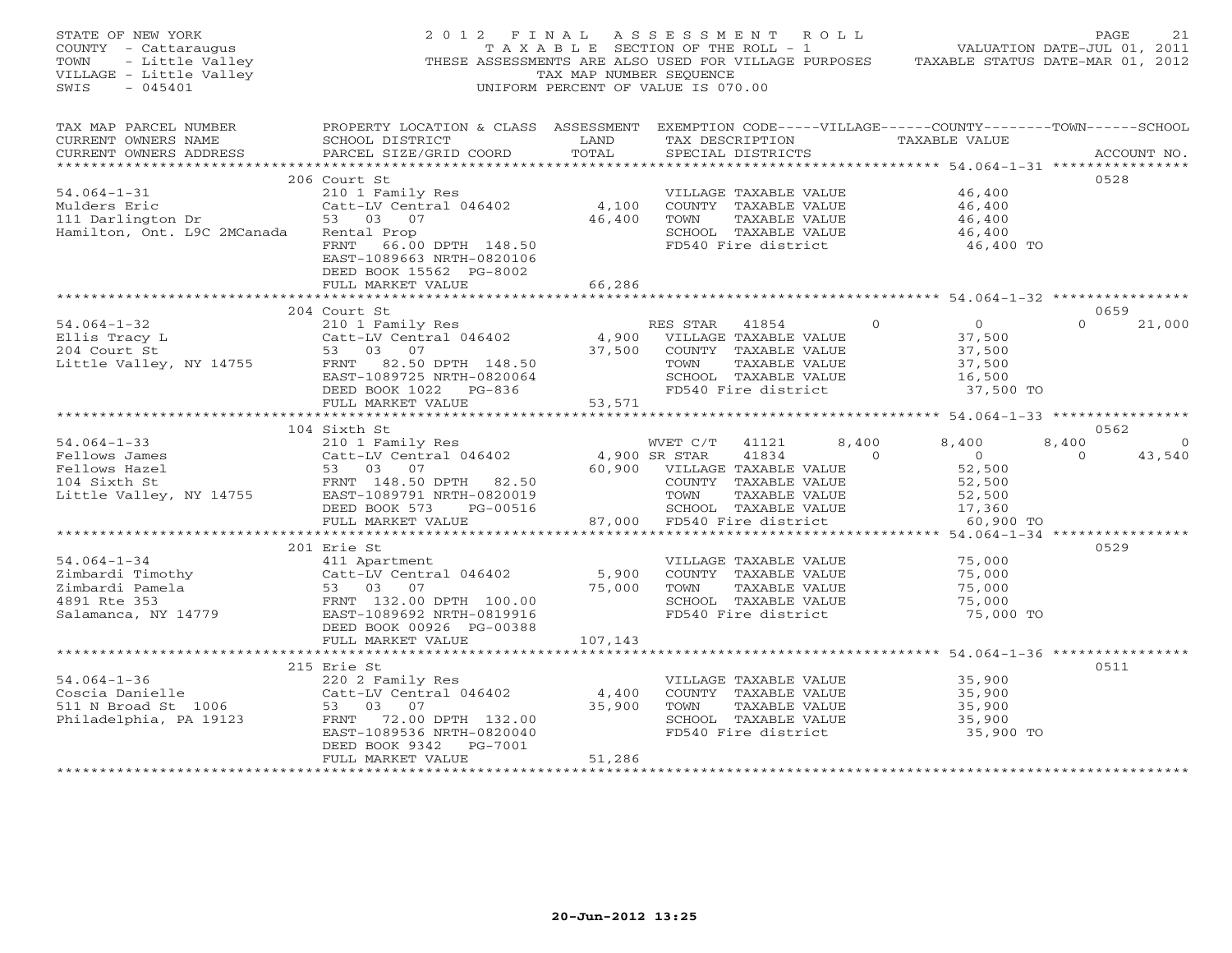STATE OF NEW YORK 2 0 1 2 F I N A L A S S E S S M E N T R O L L PAGE 22 COUNTY - Cattaraugus T A X A B L E SECTION OF THE ROLL - 1 VALUATION DATE-JUL 01, 2011 TOWN - Little Valley THESE ASSESSMENTS ARE ALSO USED FOR VILLAGE PURPOSES TAXABLE STATUS DATE-MAR 01, 2012 VILLAGE - Little Valley TAX MAP NUMBER SEQUENCE SWIS - 045401 UNIFORM PERCENT OF VALUE IS 070.00 TAX MAP PARCEL NUMBER PROPERTY LOCATION & CLASS ASSESSMENT EXEMPTION CODE-----VILLAGE------COUNTY--------TOWN------SCHOOL<br>CURRENT OWNERS NAME SCHOOL DISTRICT LAND TAX DE \*\*\*\*\*\*\*\*\*\*\*\*\*\*\*\*\*\*\*\*\*\*\*\*\*\*\*\*\*\*\*\*\*\*\*\*\*\*\*\*\*\*\*\*\*\*\*\*\*\*\*\*\*\*\*\*\*\*\*\*\*\*\*\*\*\*\*\*\*\*\*\*\*\*\*\*\*\*\*\*\*\*\*\*\*\*\*\*\*\*\*\*\*\*\*\*\*\*\*\*\*\*\* 54.064-1-37 \*\*\*\*\*\*\*\*\*\*\*\*\*\*\*\* 217 Erie St 0516 54.064-1-37 210 1 Family Res RES STAR 41854 0 0 0 21,000 Steinbroner Florence Day Catt-LV Central 046402 4,200 VILLAGE TAXABLE VALUE 34,000 Schaffner Cheryl Day 53 03 07 34,000 COUNTY TAXABLE VALUE 34,000 217 Erie St FRNT 66.00 DPTH 132.00 TOWN TAXABLE VALUE 34,000 Little Valley, NY 14755 EAST-1089478 NRTH-0820080 SCHOOL TAXABLE VALUE 13,000 DEED BOOK 00796 PG-00533 FD540 Fire district 34,000 TO FULL MARKET VALUE 48,571 \*\*\*\*\*\*\*\*\*\*\*\*\*\*\*\*\*\*\*\*\*\*\*\*\*\*\*\*\*\*\*\*\*\*\*\*\*\*\*\*\*\*\*\*\*\*\*\*\*\*\*\*\*\*\*\*\*\*\*\*\*\*\*\*\*\*\*\*\*\*\*\*\*\*\*\*\*\*\*\*\*\*\*\*\*\*\*\*\*\*\*\*\*\*\*\*\*\*\*\*\*\*\* 54.064-1-38 \*\*\*\*\*\*\*\*\*\*\*\*\*\*\*\* 219 Erie St 048554.064-1-38 210 1 Family Res VILLAGE TAXABLE VALUE 8,000 Frank Margaret H Catt-LV Central 046402 3,000 COUNTY TAXABLE VALUE 8,000 300 Eighth St 53 03 07 8,000 TOWN TAXABLE VALUE 8,000 Little Valley, NY 14755 FRNT 40.00 DPTH 132.00 SCHOOL TAXABLE VALUE 8,000 EAST-1089433 NRTH-0820111 FD540 Fire district 8,000 TO DEED BOOK 00961 PG-00453 FULL MARKET VALUE 11,429 \*\*\*\*\*\*\*\*\*\*\*\*\*\*\*\*\*\*\*\*\*\*\*\*\*\*\*\*\*\*\*\*\*\*\*\*\*\*\*\*\*\*\*\*\*\*\*\*\*\*\*\*\*\*\*\*\*\*\*\*\*\*\*\*\*\*\*\*\*\*\*\*\*\*\*\*\*\*\*\*\*\*\*\*\*\*\*\*\*\*\*\*\*\*\*\*\*\*\*\*\*\*\* 54.064-1-39 \*\*\*\*\*\*\*\*\*\*\*\*\*\*\*\* 221 Erie St 086454.064-1-39 411 Apartment VILLAGE TAXABLE VALUE 27,800 Zimbardi Timothy J Catt-LV Central 046402 5,200 COUNTY TAXABLE VALUE 27,800 4891 Rte 353 53 03 07 27,800 TOWN TAXABLE VALUE 27,800 Salamanca, NY 14779 FRNT 95.30 DPTH 132.00 SCHOOL TAXABLE VALUE 27,800 EAST-1089377 NRTH-0820150 FD540 Fire district 27,800 TO DEED BOOK 905 PG-01054 FULL MARKET VALUE 39,714 \*\*\*\*\*\*\*\*\*\*\*\*\*\*\*\*\*\*\*\*\*\*\*\*\*\*\*\*\*\*\*\*\*\*\*\*\*\*\*\*\*\*\*\*\*\*\*\*\*\*\*\*\*\*\*\*\*\*\*\*\*\*\*\*\*\*\*\*\*\*\*\*\*\*\*\*\*\*\*\*\*\*\*\*\*\*\*\*\*\*\*\*\*\*\*\*\*\*\*\*\*\*\* 54.071-1-1.1 \*\*\*\*\*\*\*\*\*\*\*\*\*\*\* 525 Fair Oak St 043954.071-1-1.1 311 Res vac land VILLAGE TAXABLE VALUE 6,300 Mallen Debra L Catt-LV Central 046402 6,300 COUNTY TAXABLE VALUE 6,300 PO Box 201 52 03 07 6,300 TOWN TAXABLE VALUE 6,300 Little Valley, NY 14755 FRNT 45.00 DPTH 349.00 SCHOOL TAXABLE VALUE 6,300 BANK 017 FD540 Fire district 6,300 TO EAST-1086696 NRTH-0818887 DEED BOOK 6279 PG-2001 FULL MARKET VALUE 9,000 \*\*\*\*\*\*\*\*\*\*\*\*\*\*\*\*\*\*\*\*\*\*\*\*\*\*\*\*\*\*\*\*\*\*\*\*\*\*\*\*\*\*\*\*\*\*\*\*\*\*\*\*\*\*\*\*\*\*\*\*\*\*\*\*\*\*\*\*\*\*\*\*\*\*\*\*\*\*\*\*\*\*\*\*\*\*\*\*\*\*\*\*\*\*\*\*\*\*\*\*\*\*\* 54.071-1-1.2 \*\*\*\*\*\*\*\*\*\*\*\*\*\*\* R523 Fair Oak St 140154.071-1-1.2 312 Vac w/imprv VILLAGE TAXABLE VALUE 6,400 Wrona Stephen J Catt-LV Central 046402 3,300 COUNTY TAXABLE VALUE 6,400 White Lorraine L ACRES 0.26 6,400 TOWN TAXABLE VALUE 6,400 523 Fair Oak St EAST-1086693 NRTH-0818993 SCHOOL TAXABLE VALUE 6,400 Little Valley, NY 14755 DEED BOOK 15230 PG-2001 FD540 Fire district 6,400 TO FULL MARKET VALUE 9,143

\*\*\*\*\*\*\*\*\*\*\*\*\*\*\*\*\*\*\*\*\*\*\*\*\*\*\*\*\*\*\*\*\*\*\*\*\*\*\*\*\*\*\*\*\*\*\*\*\*\*\*\*\*\*\*\*\*\*\*\*\*\*\*\*\*\*\*\*\*\*\*\*\*\*\*\*\*\*\*\*\*\*\*\*\*\*\*\*\*\*\*\*\*\*\*\*\*\*\*\*\*\*\*\*\*\*\*\*\*\*\*\*\*\*\*\*\*\*\*\*\*\*\*\*\*\*\*\*\*\*\*\*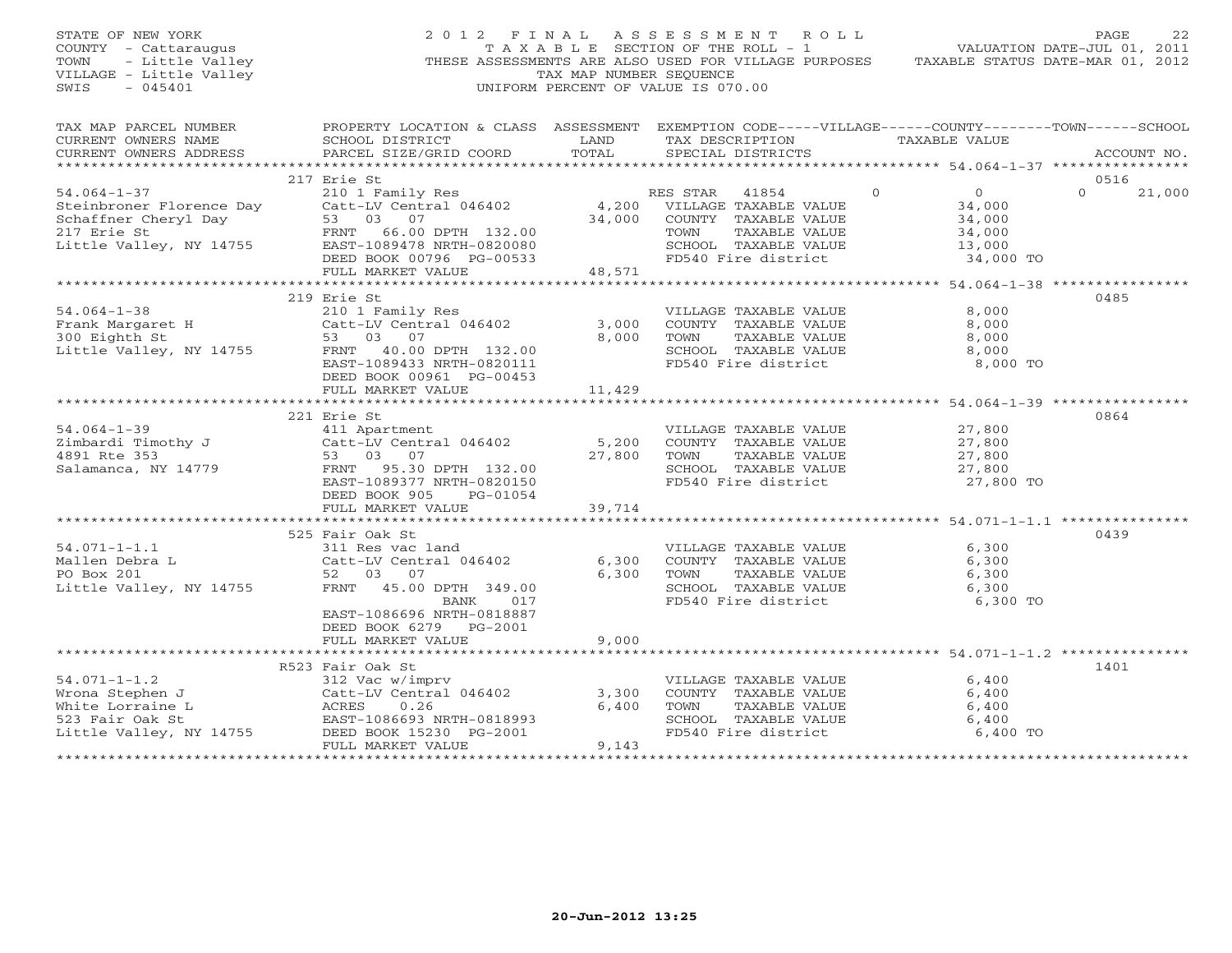| STATE OF NEW YORK<br>COUNTY - Cattaraugus<br>TOWN<br>- Little Valley<br>VILLAGE - Little Valley<br>SWIS<br>$-045401$ |                                                                                                                                                 | TAX MAP NUMBER SEOUENCE      | 2012 FINAL ASSESSMENT ROLL<br>TAXABLE SECTION OF THE ROLL - 1<br>THESE ASSESSMENTS ARE ALSO USED FOR VILLAGE PURPOSES<br>UNIFORM PERCENT OF VALUE IS 070.00 |          | VALUATION DATE-JUL 01, 2011<br>TAXABLE STATUS DATE-MAR 01, 2012 | PAGE            | 23           |
|----------------------------------------------------------------------------------------------------------------------|-------------------------------------------------------------------------------------------------------------------------------------------------|------------------------------|-------------------------------------------------------------------------------------------------------------------------------------------------------------|----------|-----------------------------------------------------------------|-----------------|--------------|
| TAX MAP PARCEL NUMBER<br>CURRENT OWNERS NAME<br>CURRENT OWNERS ADDRESS                                               | PROPERTY LOCATION & CLASS ASSESSMENT EXEMPTION CODE-----VILLAGE------COUNTY-------TOWN------SCHOOL<br>SCHOOL DISTRICT<br>PARCEL SIZE/GRID COORD | LAND<br>TOTAL                | TAX DESCRIPTION<br>SPECIAL DISTRICTS                                                                                                                        |          | TAXABLE VALUE                                                   |                 | ACCOUNT NO.  |
|                                                                                                                      | Fair Oak St                                                                                                                                     |                              |                                                                                                                                                             |          |                                                                 | 1016            |              |
| $54.071 - 1 - 2$                                                                                                     | 105 Vac farmland                                                                                                                                | 400                          | VILLAGE TAXABLE VALUE                                                                                                                                       |          | 400                                                             |                 |              |
| Brol Lawrence C                                                                                                      | Catt-LV Central 046402                                                                                                                          |                              | COUNTY TAXABLE VALUE                                                                                                                                        |          | 400                                                             |                 |              |
| 529 Fair Oak St                                                                                                      | 52 03 07                                                                                                                                        | 400                          | TAXABLE VALUE<br>TOWN                                                                                                                                       |          | 400                                                             |                 |              |
| Little Valley, NY 14755                                                                                              | FRNT 247.50 DPTH 226.00<br>EAST-1086590 NRTH-0819039<br>DEED BOOK 744<br>PG-01029                                                               |                              | SCHOOL TAXABLE VALUE<br>FD540 Fire district                                                                                                                 |          | 400<br>400 TO                                                   |                 |              |
|                                                                                                                      | FULL MARKET VALUE                                                                                                                               | 571<br>* * * * * * * * * * * |                                                                                                                                                             |          | ********************* 54.071-1-3 ****************               |                 |              |
|                                                                                                                      | 523 Fair Oak St                                                                                                                                 |                              |                                                                                                                                                             |          |                                                                 | 0856            |              |
| $54.071 - 1 - 3$                                                                                                     | 210 1 Family Res                                                                                                                                |                              | WVET C/T<br>41121                                                                                                                                           | $\Omega$ | 8,400                                                           | 8,400           | $\mathbf{0}$ |
| Wrona Stephen                                                                                                        | Catt-LV Central 046402                                                                                                                          | 8,500 RES STAR               | 41854                                                                                                                                                       | $\Omega$ | $\overline{0}$                                                  | $\Omega$        | 21,000       |
| White Lorraine L                                                                                                     | 52 03 07                                                                                                                                        |                              | 59,500 VILLAGE TAXABLE VALUE                                                                                                                                |          | 59,500                                                          |                 |              |
| 523 Fair Oak St                                                                                                      | FRNT 162.50 DPTH 264.00                                                                                                                         |                              | COUNTY TAXABLE VALUE                                                                                                                                        |          | 51,100                                                          |                 |              |
| Little Valley, NY 14755                                                                                              | 017<br>BANK                                                                                                                                     |                              | TOWN<br>TAXABLE VALUE                                                                                                                                       |          | 51,100                                                          |                 |              |
|                                                                                                                      | EAST-1086834 NRTH-0818904                                                                                                                       |                              | SCHOOL TAXABLE VALUE<br>FD540 Fire district                                                                                                                 |          | 38,500                                                          |                 |              |
|                                                                                                                      | DEED BOOK 15230 PG-2001<br>FULL MARKET VALUE                                                                                                    | 85,000                       |                                                                                                                                                             |          | 59,500 TO                                                       |                 |              |
|                                                                                                                      | ********************                                                                                                                            |                              |                                                                                                                                                             |          |                                                                 |                 |              |
|                                                                                                                      | 521 Fair Oak St                                                                                                                                 |                              |                                                                                                                                                             |          |                                                                 | 0643            |              |
| $54.071 - 1 - 4$                                                                                                     | 210 1 Family Res                                                                                                                                |                              | RES STAR 41854                                                                                                                                              | $\Omega$ | $\overline{0}$                                                  | $\cap$          | 21,000       |
| Bradley Brian<br>521 Fair Oak St                                                                                     | Catt-LV Central 046402                                                                                                                          |                              | 6,400 VILLAGE TAXABLE VALUE                                                                                                                                 |          | 52,200                                                          |                 |              |
|                                                                                                                      | 52 03 07                                                                                                                                        | 52,200                       | COUNTY TAXABLE VALUE                                                                                                                                        |          | 52,200                                                          |                 |              |
| Little Valley, NY 14755                                                                                              | FRNT 100.00 DPTH 264.00                                                                                                                         |                              | TAXABLE VALUE<br>TOWN                                                                                                                                       |          | 52,200                                                          |                 |              |
|                                                                                                                      | EAST-1086921 NRTH-0819001<br>DEED BOOK 5343 PG-3001                                                                                             |                              | SCHOOL TAXABLE VALUE<br>FD540 Fire district                                                                                                                 |          | 31,200<br>52,200 TO                                             |                 |              |
|                                                                                                                      | FULL MARKET VALUE                                                                                                                               | 74,571                       |                                                                                                                                                             |          |                                                                 |                 |              |
|                                                                                                                      | **********************                                                                                                                          |                              | *********************                                                                                                                                       |          | ***************** 54.071-1-5                                    | *************** |              |
|                                                                                                                      | 519 Fair Oak St                                                                                                                                 |                              |                                                                                                                                                             |          |                                                                 | 0510            |              |
| $54.071 - 1 - 5$                                                                                                     | 210 1 Family Res                                                                                                                                |                              | WVET C/T<br>41121                                                                                                                                           | $\Omega$ | 5,550                                                           | 5,550           | $\mathbf{0}$ |
| Mansour Paul G                                                                                                       | Catt-LV Central 046402                                                                                                                          | 7,700 SR STAR                | 41834                                                                                                                                                       | $\circ$  | $\overline{0}$                                                  | $\Omega$        | 37,000       |
| 519 Fair Oak St                                                                                                      | 52 03 07                                                                                                                                        |                              | 37,000 VILLAGE TAXABLE VALUE                                                                                                                                |          | 37,000                                                          |                 |              |
| Little Valley, NY 14755                                                                                              | FRNT 134.00 DPTH 264.00                                                                                                                         |                              | COUNTY TAXABLE VALUE                                                                                                                                        |          | 31,450                                                          |                 |              |
|                                                                                                                      | BANK 032<br>EAST-1086998 NRTH-0819088                                                                                                           |                              | TOWN<br>TAXABLE VALUE<br>SCHOOL TAXABLE VALUE                                                                                                               |          | 31,450<br>$\overline{0}$                                        |                 |              |
|                                                                                                                      | DEED BOOK 01018 PG-00157                                                                                                                        |                              | FD540 Fire district                                                                                                                                         |          | 37,000 TO                                                       |                 |              |
|                                                                                                                      | FULL MARKET VALUE                                                                                                                               | 52,857                       |                                                                                                                                                             |          |                                                                 |                 |              |
|                                                                                                                      |                                                                                                                                                 |                              |                                                                                                                                                             |          |                                                                 |                 |              |
|                                                                                                                      | 515 Fair Oak St                                                                                                                                 |                              |                                                                                                                                                             |          |                                                                 | 0404            |              |
| $54.071 - 1 - 6$                                                                                                     | 210 1 Family Res                                                                                                                                |                              | RES STAR 41854                                                                                                                                              | $\Omega$ | $\overline{0}$                                                  | $\Omega$        | 21,000       |
| Mazurczyk Lawrence A<br>Mazurczyk Kathleen L                                                                         | Catt-LV Central 046402<br>52/53 03 07                                                                                                           | 11,000<br>45,000             | VILLAGE TAXABLE VALUE<br>COUNTY TAXABLE VALUE                                                                                                               |          | 45,000<br>45,000                                                |                 |              |
| 515 Fair Oak St                                                                                                      | FRNT 132.00 DPTH                                                                                                                                |                              | TAXABLE VALUE<br>TOWN                                                                                                                                       |          | 45,000                                                          |                 |              |
| Little Valley, NY 14755                                                                                              | ACRES<br>4.70                                                                                                                                   |                              | SCHOOL TAXABLE VALUE                                                                                                                                        |          | 24,000                                                          |                 |              |
|                                                                                                                      | EAST-1086781 NRTH-0819326                                                                                                                       |                              | FD540 Fire district                                                                                                                                         |          | 45,000 TO                                                       |                 |              |
|                                                                                                                      | DEED BOOK 893<br>PG-00151                                                                                                                       |                              |                                                                                                                                                             |          |                                                                 |                 |              |
|                                                                                                                      | FULL MARKET VALUE                                                                                                                               | 64,286                       |                                                                                                                                                             |          |                                                                 |                 |              |
|                                                                                                                      |                                                                                                                                                 | <b>+++++++++++</b>           |                                                                                                                                                             |          |                                                                 |                 |              |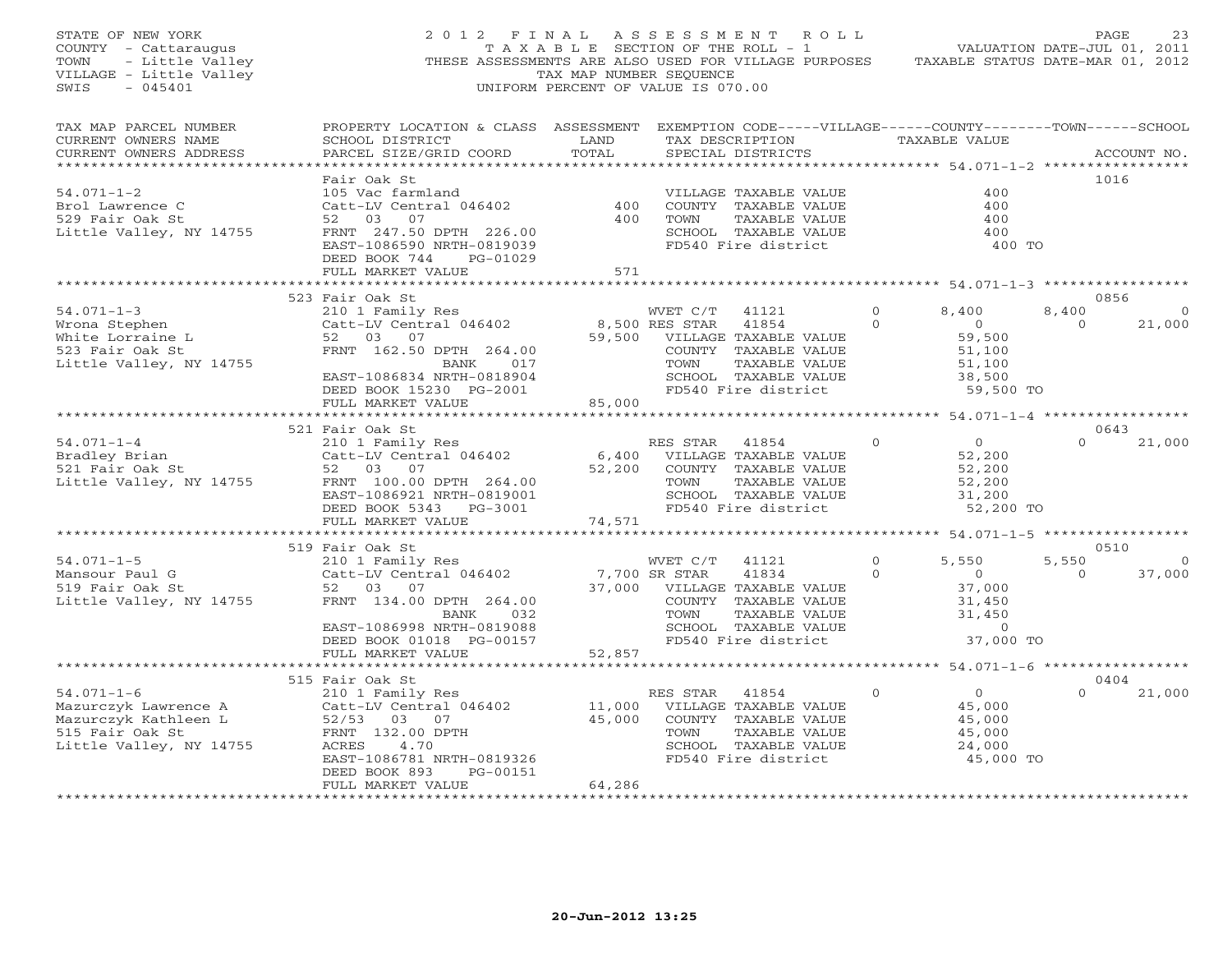| STATE OF NEW YORK<br>COUNTY - Cattaraugus<br>TOWN - Little Valley<br>VILLAGE - Little Valley<br>VILLAGE - Little Valley<br>SWIS<br>$-045401$ |                                                                                                                                                                                                                                                                                                                                          | TAX MAP NUMBER SEQUENCE   | 2012 FINAL ASSESSMENT ROLL<br>T A X A B L E SECTION OF THE ROLL - 1<br>THESE ASSESSMENTS ARE ALSO USED FOR VILLAGE PURPOSES TAXABLE STATUS DATE-MAR 01, 2012<br>UNIFORM PERCENT OF VALUE IS 070.00 |                      | VALUATION DATE-JUL 01, 2011                                                 | $\mathop{\mathrm{PAGE}}$    | 24                 |
|----------------------------------------------------------------------------------------------------------------------------------------------|------------------------------------------------------------------------------------------------------------------------------------------------------------------------------------------------------------------------------------------------------------------------------------------------------------------------------------------|---------------------------|----------------------------------------------------------------------------------------------------------------------------------------------------------------------------------------------------|----------------------|-----------------------------------------------------------------------------|-----------------------------|--------------------|
| TAX MAP PARCEL NUMBER<br>CURRENT OWNERS NAME<br>CURRENT OWNERS ADDRESS                                                                       | PROPERTY LOCATION & CLASS ASSESSMENT EXEMPTION CODE-----VILLAGE------COUNTY-------TOWN------SCHOOL<br>SCHOOL DISTRICT<br>PARCEL SIZE/GRID COORD                                                                                                                                                                                          | LAND<br>TOTAL             | TAX DESCRIPTION<br>SPECIAL DISTRICTS                                                                                                                                                               |                      | TAXABLE VALUE<br>********************* 54.071-1-7 ******************        |                             | ACCOUNT NO.        |
| $54.071 - 1 - 7$<br>Zimbardi Timothy<br>Zimbardi Pamela<br>4891 Route 353<br>Salamanca, NY 14779                                             | 511 Fair Oak St<br>220 2 Family Res<br>Catt-LV Central 046402 7,000 VILLAGE TAXABLE VALUE<br>52/53 03 07 35,000 COUNTY TAXABLE VALUE<br>$52/53$ 03 07<br>Apt<br>np<br>2010-land contract-Dille<br>FRNT 113.00 DPTH 297.00<br>EAST-1087153 NRTH-0819286<br>DEED BOOK 15223 PG-9001<br>FULL MARKET VALUE                                   | 50,000                    | TOWN<br>TAXABLE VALUE<br>SCHOOL TAXABLE VALUE<br>FD540 Fire district                                                                                                                               | $\circ$              | $\overline{0}$<br>35,000<br>35,000<br>35,000<br>14,000<br>35,000 TO         | 0859<br>$\Omega$            | 21,000             |
|                                                                                                                                              | *************************                                                                                                                                                                                                                                                                                                                |                           |                                                                                                                                                                                                    |                      | ************************ 54.071-1-8 *****************                       |                             |                    |
| $54.071 - 1 - 8$<br>Parmenter Edward J<br>$507$ Fair Oak St<br>Little Valley, NY 14755                                                       | 507 Fair Oak St<br>220 2 Family Res<br>Catt-LV Central 046402<br>52/53 03 07<br>FRNT 106.00 DPTH 297.00<br>EAST-1087227 NRTH-0819368<br>DEED BOOK 906<br>PG-00462<br>FULL MARKET VALUE                                                                                                                                                   | 6,700<br>48,900<br>69,857 | RES STAR<br>41854<br>VILLAGE TAXABLE VALUE<br>COUNTY TAXABLE VALUE<br>TAXABLE VALUE<br>TOWN<br>SCHOOL TAXABLE VALUE<br>FD540 Fire district                                                         | $\Omega$             | $\overline{0}$<br>48,900<br>48,900<br>48,900<br>27,900<br>48,900 TO         | 0838<br>$\Omega$            | 21,000             |
|                                                                                                                                              |                                                                                                                                                                                                                                                                                                                                          |                           |                                                                                                                                                                                                    |                      |                                                                             |                             |                    |
| $54.071 - 1 - 9$                                                                                                                             | 505 Fair Oak St<br>Fair van st<br>210 1 Family Res<br>Catt-LV Central 046402 4,600 SR STAR<br>--<br>94.071-1-9<br>Deet Robert Sr<br>Deet Mary R<br>505 Fair Oak St<br>14755 FAST-1087346 NRTH-0819379<br>Little Valley, NY 14755 FAST-1087346 NRTH-0819379<br>FERENT ROOK 739 PG-00001<br>DEED BOOK 739<br>PG-00001<br>FULL MARKET VALUE |                           | CW_15_VET/ 41161<br>41834<br>51,600 VILLAGE TAXABLE VALUE<br>COUNTY TAXABLE VALUE<br>TOWN<br>TAXABLE VALUE<br>SCHOOL TAXABLE VALUE<br>73,714 FD540 Fire district                                   | $\Omega$<br>$\Omega$ | 7,740<br>$\overline{0}$<br>51,600<br>43,860<br>43,860<br>8,060<br>51,600 TO | 0518<br>7,740<br>$\bigcirc$ | $\Omega$<br>43,540 |
|                                                                                                                                              | ***************************                                                                                                                                                                                                                                                                                                              |                           |                                                                                                                                                                                                    |                      |                                                                             |                             |                    |
| $54.071 - 1 - 12$<br>Morton Tiffany M<br>108 Ninth St<br>Little Valley, NY 14755                                                             | 108 Ninth St<br>Ninth St<br>210 1 Family Res<br>Catt-LV Central 046402<br>53 03 07<br>FRNT 132.00 DPTH 173.00<br>BANK 017<br>EAST-1087521 NRTH-0819862<br>DEED BOOK 4963 PG-4005                                                                                                                                                         | 7,200<br>47,900           | RES STAR<br>41854<br>VILLAGE TAXABLE VALUE<br>COUNTY TAXABLE VALUE<br>TOWN<br>TAXABLE VALUE<br>SCHOOL TAXABLE VALUE<br>FD540 Fire district                                                         | $\overline{0}$       | $\overline{0}$<br>47,900<br>47,900<br>47,900<br>26,900<br>47,900 TO         | 0854<br>$\Omega$            | 21,000             |
|                                                                                                                                              | FULL MARKET VALUE<br>************************                                                                                                                                                                                                                                                                                            | 68,429                    |                                                                                                                                                                                                    |                      |                                                                             |                             |                    |
|                                                                                                                                              | 106 Ninth St                                                                                                                                                                                                                                                                                                                             |                           |                                                                                                                                                                                                    |                      |                                                                             | 0843                        |                    |
| $54.071 - 1 - 13$<br>Fellows Josie<br>106 9th St<br>Little Valley, NY 14755                                                                  | 210 1 Family Res<br>Catt-LV Central 046402<br>53 03 07<br>FRNT<br>66.00 DPTH<br>ACRES<br>1.25 BANK<br>065<br>EAST-1087344 NRTH-0819851<br>DEED BOOK 8171 PG-5001<br>FULL MARKET VALUE                                                                                                                                                    | 9,300<br>42,000<br>60,000 | RES STAR 41854<br>VILLAGE TAXABLE VALUE<br>COUNTY TAXABLE VALUE<br>TOWN<br>TAXABLE VALUE<br>SCHOOL TAXABLE VALUE<br>FD540 Fire district                                                            | $\Omega$             | $\overline{0}$<br>42,000<br>42,000<br>42,000<br>21,000<br>42,000 TO         | $\Omega$                    | 21,000             |
| *************************                                                                                                                    | ********************                                                                                                                                                                                                                                                                                                                     | ****************          |                                                                                                                                                                                                    |                      |                                                                             |                             |                    |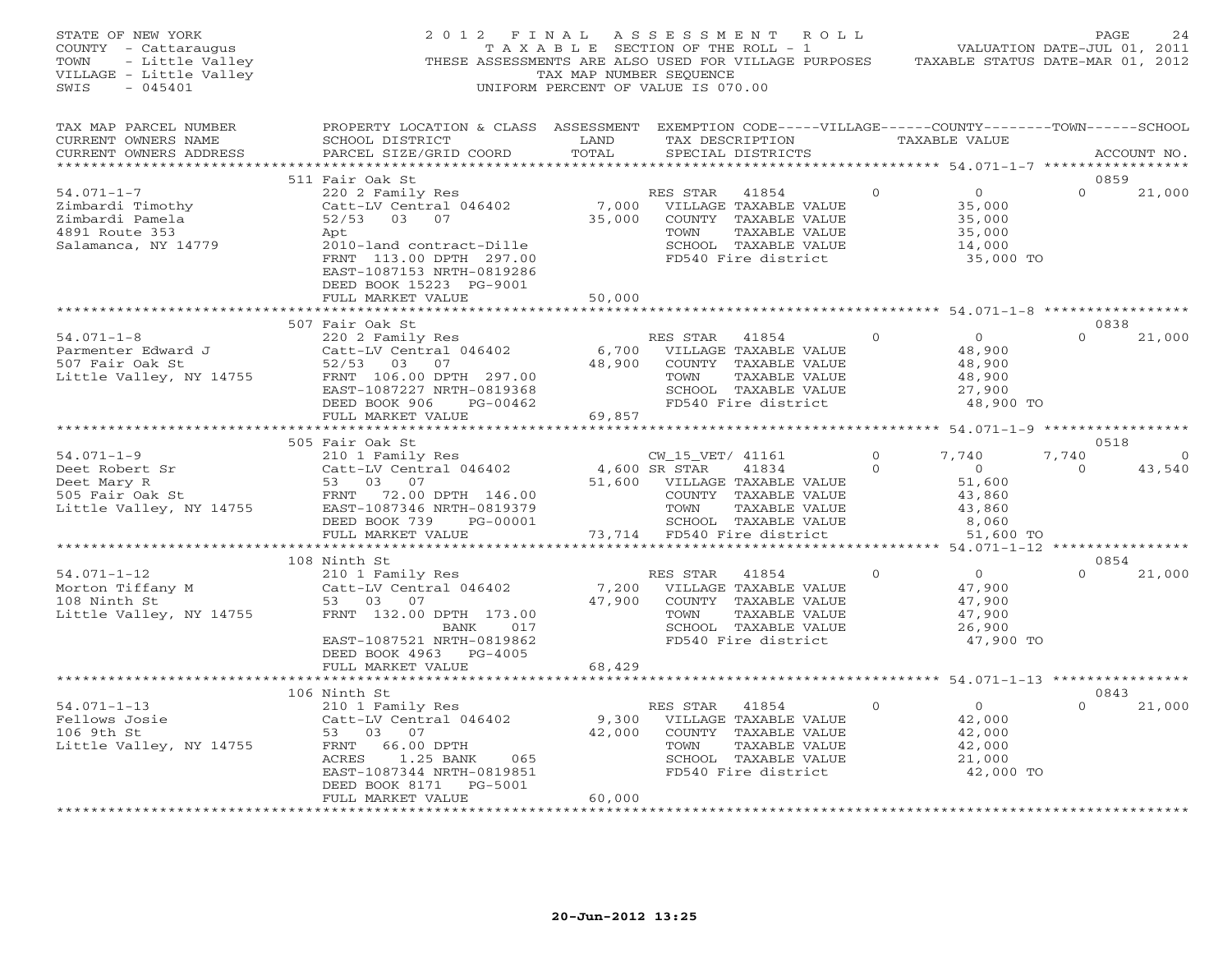| OF NEW YORK<br>1 - Cattaraugus<br>- Little Valley<br>GE - Little Valley<br>STATE OF NEW YORK<br>COUNTY - Cattaraugus<br>TOWN<br>VILLAGE - Little Valley<br>SWIS |                                                                                                                                                                                                                                                                                                                                                                                                                                                                                                                                                                                     | TAX MAP NUMBER SEQUENCE | 2012 FINAL ASSESSMENT ROLL<br>T A X A B L E SECTION OF THE ROLL - 1<br>THESE ASSESSMENTS ARE ALSO USED FOR VILLAGE PURPOSES TAXABLE STATUS DATE-MAR 01, 2012<br>UNIFORM PERCENT OF VALUE IS 070.00 | VALUATION DATE-JUL 01, 2011                                           | PAGE<br>25         |
|-----------------------------------------------------------------------------------------------------------------------------------------------------------------|-------------------------------------------------------------------------------------------------------------------------------------------------------------------------------------------------------------------------------------------------------------------------------------------------------------------------------------------------------------------------------------------------------------------------------------------------------------------------------------------------------------------------------------------------------------------------------------|-------------------------|----------------------------------------------------------------------------------------------------------------------------------------------------------------------------------------------------|-----------------------------------------------------------------------|--------------------|
| TAX MAP PARCEL NUMBER<br>CURRENT OWNERS NAME<br>CURRENT OWNERS ADDRESS                                                                                          | PROPERTY LOCATION & CLASS ASSESSMENT EXEMPTION CODE-----VILLAGE------COUNTY-------TOWN------SCHOOL<br>SCHOOL DISTRICT                      LAND        TAX DESCRIPTION                  TAXABLE VALUE<br>PARCEL SIZE/GRID COORD TOTAL                                                                                                                                                                                                                                                                                                                                               |                         | SPECIAL DISTRICTS                                                                                                                                                                                  |                                                                       | ACCOUNT NO.        |
|                                                                                                                                                                 | 104 Ninth St                                                                                                                                                                                                                                                                                                                                                                                                                                                                                                                                                                        |                         |                                                                                                                                                                                                    |                                                                       | 0740               |
| $54.071 - 1 - 14$                                                                                                                                               | 210 1 Family Res<br>Catt-LV Central 046402 6,000 VILLAGE TAXABLE VALUE<br>53 03 07 38,400 COUNTY TAXABLE VALUE<br>94.071-1-14<br>Bedell Angela<br>104 Ninth St<br>Little Valley, NY 14755<br>$\begin{array}{ccc}\n & \text{2.13} & \text{2.14} & \text{2.15} \\  & \text{5.14} & \text{5.15} & \text{6.16} \\ \text{104} & \text{114} & \text{135} & \text{136} \\ \text{125} & \text{136} & \text{137} & \text{137} \\ \text{136} & \text{137} & \text{138} & \text$<br>FRNT 99.00 DPTH 137.00<br>EAST-1087536 NRTH-0819680<br>DEED BOOK 15941 PG-3001<br>FULL MARKET VALUE 54,857 |                         | TOWN<br>TAXABLE VALUE<br>SCHOOL TAXABLE VALUE                                                                                                                                                      | $\Omega$<br>$\overline{0}$<br>38,400<br>38,400<br>38,400<br>17,400    | $\Omega$<br>21,000 |
|                                                                                                                                                                 |                                                                                                                                                                                                                                                                                                                                                                                                                                                                                                                                                                                     |                         | FD540 Fire district                                                                                                                                                                                | 38,400 TO                                                             |                    |
|                                                                                                                                                                 |                                                                                                                                                                                                                                                                                                                                                                                                                                                                                                                                                                                     |                         |                                                                                                                                                                                                    |                                                                       |                    |
| $54.071 - 1 - 15$                                                                                                                                               | 100 Ninth St<br>210 1 Family Res<br>Catt-LV Central 046402 6,000<br>94.071-1-15<br>Bedell Calvin C Life Us<br>Bedell Robert K<br>9006 NYS 242 Rte<br>Little Valley, NY 14755<br>$\begin{array}{r} 53 & 03 & 07 \\ \text{ExNT} & 140.00 \text{ DPTH} & 70.00 \\ \text{DPTH} & 70.00 \\ \text{Little Valley, NY} & 14755 \end{array}$                                                                                                                                                                                                                                                 |                         | VILLAGE TAXABLE VALUE<br>COUNTY TAXABLE VALUE<br>39,100 TOWN TAXABLE VALUE<br>SCHOOL TAXABLE VALUE<br>FD540 Fire district                                                                          | 39,100<br>39,100<br>39,100<br>39,100<br>39,100<br>39,100<br>39,100 TO | 0451               |
|                                                                                                                                                                 | DEED BOOK 17209 PG-2001<br>FULL MARKET VALUE                                                                                                                                                                                                                                                                                                                                                                                                                                                                                                                                        | 55,857                  |                                                                                                                                                                                                    |                                                                       |                    |
|                                                                                                                                                                 |                                                                                                                                                                                                                                                                                                                                                                                                                                                                                                                                                                                     |                         |                                                                                                                                                                                                    |                                                                       |                    |
|                                                                                                                                                                 |                                                                                                                                                                                                                                                                                                                                                                                                                                                                                                                                                                                     |                         |                                                                                                                                                                                                    |                                                                       | 0732               |
|                                                                                                                                                                 | 103 Ninth St<br>ES STAR 41854<br>ES STAR 41854<br>Kelley John<br>103 Nineth St<br>210 1 Family Res<br>Catt-LV Central 046402<br>5,900 VILLAGE TAXABLE VALUE<br>53 03 07<br>230.59<br>EAST-1087771 NRTH-0819722<br>DEED BOOK 14800 PG-8002<br>FULL MARK                                                                                                                                                                                                                                                                                                                              |                         | TAXABLE VALUE<br>SCHOOL TAXABLE VALUE<br>FD540 Fire district                                                                                                                                       | $\circ$<br>$\overline{0}$<br>38,000<br>38,000<br>38,000<br>17,000     | 21,000<br>$\Omega$ |
|                                                                                                                                                                 |                                                                                                                                                                                                                                                                                                                                                                                                                                                                                                                                                                                     |                         |                                                                                                                                                                                                    | 38,000 TO                                                             |                    |
|                                                                                                                                                                 |                                                                                                                                                                                                                                                                                                                                                                                                                                                                                                                                                                                     |                         |                                                                                                                                                                                                    |                                                                       |                    |
|                                                                                                                                                                 | 105 Ninth St<br>54.071-1-17<br>Benson Elinor J<br>56 Washington St<br>53 03 07<br>Salamanca, NY 14779<br>FRAT 106.000 PTH 230.59<br>EAST-1087772 NRTH-0819801<br>DEED BOOK 1019 PG-345                                                                                                                                                                                                                                                                                                                                                                                              |                         | VILLAGE TAXABLE VALUE<br>4,900 COUNTY TAXABLE VALUE<br>41,000 TOWN TAXABLE VALUE<br>SCHOOL TAXABLE VALUE<br>FD540 Fire district                                                                    | 41,000<br>41,000<br>41,000<br>41,000<br>41,000 TO                     | 0523               |
|                                                                                                                                                                 | FULL MARKET VALUE                                                                                                                                                                                                                                                                                                                                                                                                                                                                                                                                                                   | 58,571                  |                                                                                                                                                                                                    |                                                                       |                    |
|                                                                                                                                                                 |                                                                                                                                                                                                                                                                                                                                                                                                                                                                                                                                                                                     |                         |                                                                                                                                                                                                    |                                                                       |                    |
|                                                                                                                                                                 | 107 Ninth St<br>54.071-1-18<br>Wagoner Rodney R<br>Benson Elinor J<br>56 Washington St<br>Salamanca, NY 14779<br>FRNT 61.00 DPTH 230.59<br>56 Washington St<br>Salamanca, NY 14779<br>FRNT 61.00 DPTH 230.59<br>EAST-1087773 NRTH-0819865                                                                                                                                                                                                                                                                                                                                           |                         | VILLAGE TAXABLE VALUE<br>4,800 COUNTY TAXABLE VALUE<br>35,000 TOWN TAXABLE VALUE<br>SCHOOL TAXABLE VALUE<br>FD540 Fire district                                                                    | 35,000<br>35,000<br>35,000<br>35,000<br>35,000 TO                     | 0419               |
|                                                                                                                                                                 | DEED BOOK 10750 PG-6003<br>FULL MARKET VALUE                                                                                                                                                                                                                                                                                                                                                                                                                                                                                                                                        | 50,000                  |                                                                                                                                                                                                    |                                                                       |                    |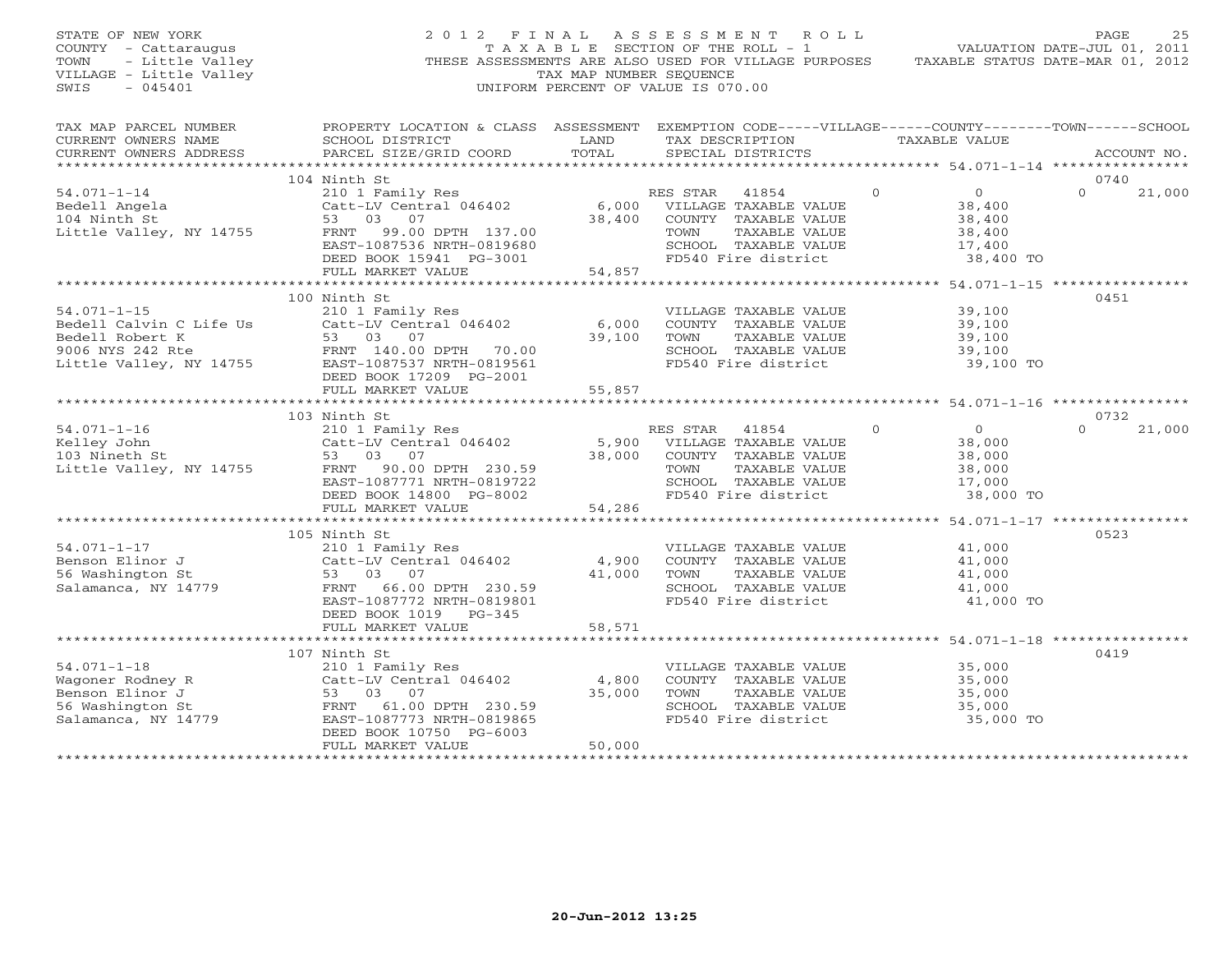STATE OF NEW YORK 2 0 1 2 F I N A L A S S E S S M E N T R O L L PAGE 26 COUNTY - Cattaraugus T A X A B L E SECTION OF THE ROLL - 1 VALUATION DATE-JUL 01, 2011 TOWN - Little Valley THESE ASSESSMENTS ARE ALSO USED FOR VILLAGE PURPOSES TAXABLE STATUS DATE-MAR 01, 2012 VILLAGE - Little Valley TAX MAP NUMBER SEQUENCE SWIS - 045401 UNIFORM PERCENT OF VALUE IS 070.00 TAX MAP PARCEL NUMBER PROPERTY LOCATION & CLASS ASSESSMENT EXEMPTION CODE-----VILLAGE------COUNTY--------TOWN------SCHOOL<br>CURRENT OWNERS NAME SCHOOL DISTRICT LAND TAX DE \*\*\*\*\*\*\*\*\*\*\*\*\*\*\*\*\*\*\*\*\*\*\*\*\*\*\*\*\*\*\*\*\*\*\*\*\*\*\*\*\*\*\*\*\*\*\*\*\*\*\*\*\*\*\*\*\*\*\*\*\*\*\*\*\*\*\*\*\*\*\*\*\*\*\*\*\*\*\*\*\*\*\*\*\*\*\*\*\*\*\*\*\*\*\*\*\*\*\*\*\*\*\* 54.071-1-19 \*\*\*\*\*\*\*\*\*\*\*\*\*\*\*\* 109 Ninth St 0738 $0 \t 21,000$ 54.071-1-19 210 1 Family Res RES STAR 41854 0 0 0 21,000 Hoch Janet Catt-LV Central 046402 4,800 VILLAGE TAXABLE VALUE 37,300 109 Ninth St 53 03 07 37,300 COUNTY TAXABLE VALUE 37,300 Little Valley, NY 14755 FRNT 61.00 DPTH 230.59 TOWN TAXABLE VALUE 37,300 EAST-1087774 NRTH-0819926 SCHOOL TAXABLE VALUE 16,300 DEED BOOK 9487 PG-9001 FD540 Fire district 37,300 TO FULL MARKET VALUE 53,286 \*\*\*\*\*\*\*\*\*\*\*\*\*\*\*\*\*\*\*\*\*\*\*\*\*\*\*\*\*\*\*\*\*\*\*\*\*\*\*\*\*\*\*\*\*\*\*\*\*\*\*\*\*\*\*\*\*\*\*\*\*\*\*\*\*\*\*\*\*\*\*\*\*\*\*\*\*\*\*\*\*\*\*\*\*\*\*\*\*\*\*\*\*\*\*\*\*\*\*\*\*\*\* 54.071-1-20 \*\*\*\*\*\*\*\*\*\*\*\*\*\*\*\* 111 Ninth St 0629 54.071-1-20 210 1 Family Res RES STAR 41854 0 0 0 21,000 Learn Donald J Catt-LV Central 046402 5,600 VILLAGE TAXABLE VALUE 32,100 111 Ninth St 53 03 07 32,100 COUNTY TAXABLE VALUE 32,100 Little Valley, NY 14755 FRNT 85.14 DPTH 230.59 TOWN TAXABLE VALUE 32,100 BANK 017 SCHOOL TAXABLE VALUE 11,100 EAST-1087774 NRTH-0820000 FD540 Fire district 32,100 TO DEED BOOK 00970 PG-00547 FULL MARKET VALUE 45,857 \*\*\*\*\*\*\*\*\*\*\*\*\*\*\*\*\*\*\*\*\*\*\*\*\*\*\*\*\*\*\*\*\*\*\*\*\*\*\*\*\*\*\*\*\*\*\*\*\*\*\*\*\*\*\*\*\*\*\*\*\*\*\*\*\*\*\*\*\*\*\*\*\*\*\*\*\*\*\*\*\*\*\*\*\*\*\*\*\*\*\*\*\*\*\*\*\*\*\*\*\*\*\* 54.071-1-21 \*\*\*\*\*\*\*\*\*\*\*\*\*\*\*\* 115 Ninth St 0670 54.071-1-21 210 1 Family Res SR STAR 41834 0 0 0 43,540 Learn Robert Catt-LV Central 046402 5,600 VILLAGE TAXABLE VALUE 51,800 Learn Betty 53 03 07 51,800 COUNTY TAXABLE VALUE 51,800 115 Ninth St FRNT 85.14 DPTH 230.59 TOWN TAXABLE VALUE 51,800 Little Valley, NY 14755 EAST-1087775 NRTH-0820086 SCHOOL TAXABLE VALUE 8,260 DEED BOOK 685 PG-00466 FD540 Fire district 51,800 TO FULL MARKET VALUE 74,000 \*\*\*\*\*\*\*\*\*\*\*\*\*\*\*\*\*\*\*\*\*\*\*\*\*\*\*\*\*\*\*\*\*\*\*\*\*\*\*\*\*\*\*\*\*\*\*\*\*\*\*\*\*\*\*\*\*\*\*\*\*\*\*\*\*\*\*\*\*\*\*\*\*\*\*\*\*\*\*\*\*\*\*\*\*\*\*\*\*\*\*\*\*\*\*\*\*\*\*\*\*\*\* 54.071-1-22 \*\*\*\*\*\*\*\*\*\*\*\*\*\*\*\* 117 Ninth St 0630 $0630$ 54.071-1-22 210 1 Family Res CVET C/T 41131 10,650 10,650 10,650 0 Hatch Thelma Catt-LV Central 046402 4,700 SR STAR 41834 0 0 0 42,600 117 Ninth St 53 03 07 42,600 VILLAGE TAXABLE VALUE 31,950 Little Valley, NY 14755 FRNT 82.50 DPTH 132.00 COUNTY TAXABLE VALUE 31,950 EAST-1087725 NRTH-0820168 TOWN TAXABLE VALUE 31,950 DEED BOOK 13706 PG-3001 SCHOOL TAXABLE VALUE 0 FULL MARKET VALUE 60,857 FD540 Fire district 42,600 TO \*\*\*\*\*\*\*\*\*\*\*\*\*\*\*\*\*\*\*\*\*\*\*\*\*\*\*\*\*\*\*\*\*\*\*\*\*\*\*\*\*\*\*\*\*\*\*\*\*\*\*\*\*\*\*\*\*\*\*\*\*\*\*\*\*\*\*\*\*\*\*\*\*\*\*\*\*\*\*\*\*\*\*\*\*\*\*\*\*\*\*\*\*\*\*\*\*\*\*\*\*\*\* 54.071-1-23 \*\*\*\*\*\*\*\*\*\*\*\*\*\*\*\* 119 Ninth St 0796 54.071-1-23 210 1 Family Res RES STAR 41854 0 0 0 21,000 Brewer David M Catt-LV Central 046402 5,100 VILLAGE TAXABLE VALUE 44,000 Brewer Jessica Lenore 53 03 07 44,000 COUNTY TAXABLE VALUE 44,000 119 Ninth St FRNT 132.00 DPTH 82.50 TOWN TAXABLE VALUE 44,000 Little Valley, NY 14755 BANK 005 SCHOOL TAXABLE VALUE 23,000 EAST-1087727 NRTH-0820249 FD540 Fire district 44,000 TO DEED BOOK 6585 PG-9002 FULL MARKET VALUE 62,857 \*\*\*\*\*\*\*\*\*\*\*\*\*\*\*\*\*\*\*\*\*\*\*\*\*\*\*\*\*\*\*\*\*\*\*\*\*\*\*\*\*\*\*\*\*\*\*\*\*\*\*\*\*\*\*\*\*\*\*\*\*\*\*\*\*\*\*\*\*\*\*\*\*\*\*\*\*\*\*\*\*\*\*\*\*\*\*\*\*\*\*\*\*\*\*\*\*\*\*\*\*\*\*\*\*\*\*\*\*\*\*\*\*\*\*\*\*\*\*\*\*\*\*\*\*\*\*\*\*\*\*\*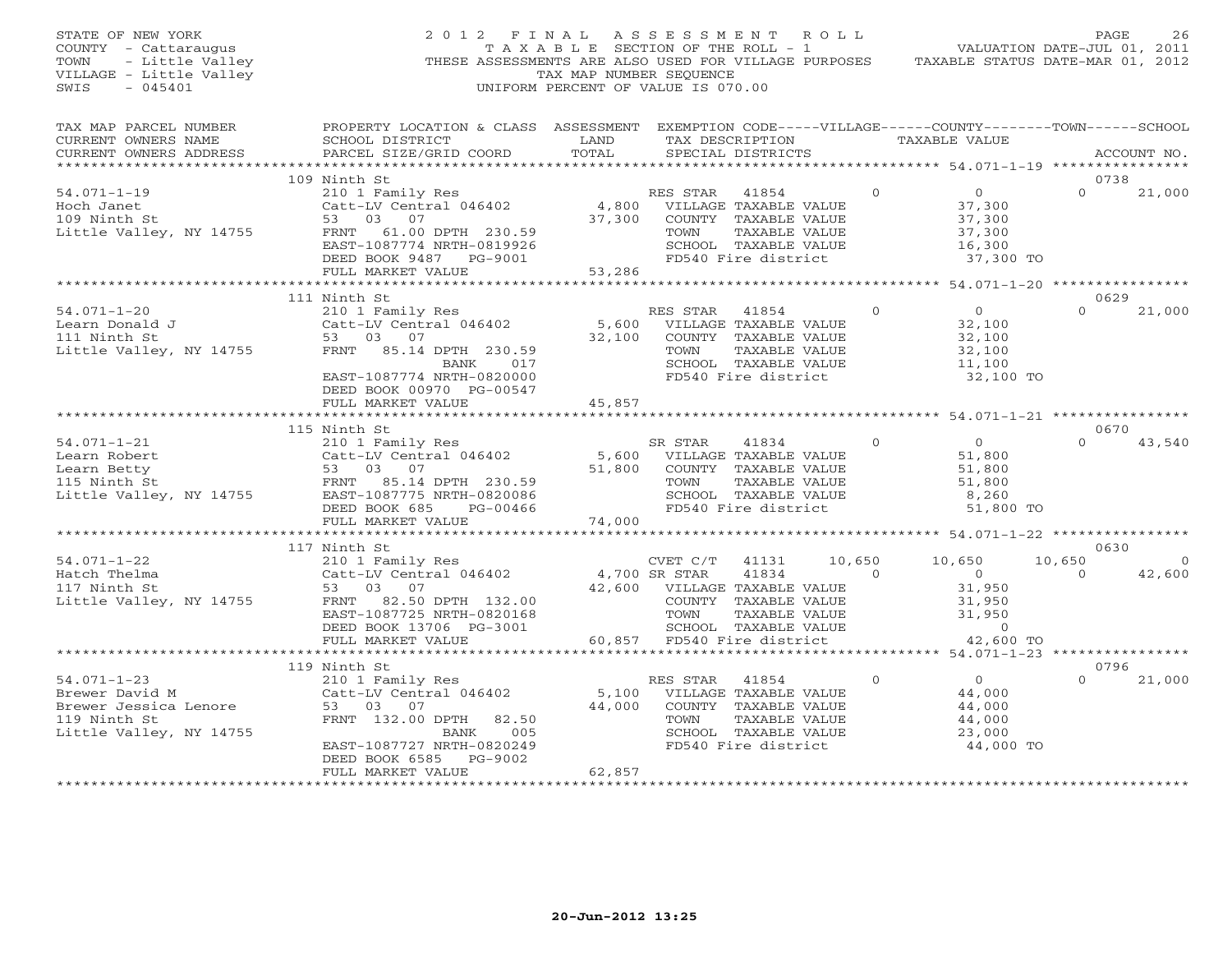| STATE OF NEW YORK<br>COUNTY - Cattaraugus<br>TOWN<br>- Little Valley<br>VILLAGE - Little Valley<br>SWIS<br>$-045401$ | 2012 FINAL<br>THESE ASSESSMENTS ARE ALSO USED FOR VILLAGE PURPOSES                                                                                                                                         | T A X A B L E SECTION OF THE ROLL - 1<br>TAX MAP NUMBER SEQUENCE<br>UNIFORM PERCENT OF VALUE IS 070.00 | A S S E S S M E N T                                                     |                                                                                                                        | R O L L            | TAXABLE STATUS DATE-MAR 01, 2012                                                | PAGE<br>VALUATION DATE-JUL 01, 2011 | 27               |
|----------------------------------------------------------------------------------------------------------------------|------------------------------------------------------------------------------------------------------------------------------------------------------------------------------------------------------------|--------------------------------------------------------------------------------------------------------|-------------------------------------------------------------------------|------------------------------------------------------------------------------------------------------------------------|--------------------|---------------------------------------------------------------------------------|-------------------------------------|------------------|
| TAX MAP PARCEL NUMBER<br>CURRENT OWNERS NAME<br>CURRENT OWNERS ADDRESS<br>***********************                    | PROPERTY LOCATION & CLASS ASSESSMENT EXEMPTION CODE-----VILLAGE------COUNTY-------TOWN------SCHOOL<br>SCHOOL DISTRICT<br>PARCEL SIZE/GRID COORD                                                            | LAND<br>TOTAL                                                                                          |                                                                         | TAX DESCRIPTION<br>SPECIAL DISTRICTS                                                                                   |                    | TAXABLE VALUE                                                                   |                                     | ACCOUNT NO.      |
|                                                                                                                      | 202 Center St                                                                                                                                                                                              |                                                                                                        |                                                                         |                                                                                                                        |                    |                                                                                 | 0.500                               |                  |
| $54.071 - 1 - 24$<br>Hatch Larry E<br>202 Center St<br>Little Valley, NY 14755                                       | 210 1 Family Res<br>Catt-LV Central 046402<br>53 03<br>07<br>FRNT 200.00 DPTH 165.00<br>023<br>BANK<br>EAST-1087890 NRTH-0820209<br>DEED BOOK 878<br>PG-00906                                              | 8,900<br>58,000                                                                                        | RES STAR<br>TOWN                                                        | 41854<br>VILLAGE TAXABLE VALUE<br>COUNTY TAXABLE VALUE<br>TAXABLE VALUE<br>SCHOOL TAXABLE VALUE<br>FD540 Fire district | $\Omega$           | $\overline{0}$<br>58,000<br>58,000<br>58,000<br>37,000<br>58,000 TO             | $\Omega$                            | 21,000           |
|                                                                                                                      | FULL MARKET VALUE                                                                                                                                                                                          | 82,857                                                                                                 |                                                                         |                                                                                                                        |                    |                                                                                 |                                     |                  |
|                                                                                                                      |                                                                                                                                                                                                            |                                                                                                        |                                                                         |                                                                                                                        |                    |                                                                                 |                                     |                  |
| $54.071 - 1 - 25$<br>Skeels Roberta E<br>114 Virginia Ave<br>Little Valley, NY 14755                                 | 114 Virginia Ave<br>210 1 Family Res<br>Catt-LV Central 046402<br>53<br>03<br>07<br>FRNT<br>96.00 DPTH 111.00<br>EAST-1087947 NRTH-0820082<br>DEED BOOK 00921 PG-00281<br>FULL MARKET VALUE                | 52,200                                                                                                 | AGED C/T/S 41800<br>4,800 SR STAR<br>TOWN<br>74,571 FD540 Fire district | 41834<br>VILLAGE TAXABLE VALUE<br>COUNTY TAXABLE VALUE<br>TAXABLE VALUE<br>SCHOOL TAXABLE VALUE                        | 26,100<br>$\Omega$ | 26,100<br>$\Omega$<br>26,100<br>26,100<br>26,100<br>$\overline{O}$<br>52,200 TO | 0785<br>26,100<br>$\Omega$          | 26,100<br>26,100 |
|                                                                                                                      | ***********************                                                                                                                                                                                    |                                                                                                        |                                                                         |                                                                                                                        |                    |                                                                                 |                                     |                  |
| $54.071 - 1 - 26$<br>Murphy Harry J Jr<br>Murphy Jean<br>110 Virginia Ave<br>Little Valley, NY 14755                 | 110 Virginia Ave<br>210 1 Family Res<br>Catt-LV Central 046402<br>53 03 07<br>FRNT 125.00 DPTH 111.00<br><b>BANK</b><br>017<br>EAST-1087946 NRTH-0819970<br>DEED BOOK 855<br>PG-00097<br>FULL MARKET VALUE | 5,700<br>49,700<br>71,000                                                                              | RES STAR<br>TOWN                                                        | 41854<br>VILLAGE TAXABLE VALUE<br>COUNTY TAXABLE VALUE<br>TAXABLE VALUE<br>SCHOOL TAXABLE VALUE<br>FD540 Fire district | $\mathbf{0}$       | $\overline{0}$<br>49,700<br>49,700<br>49,700<br>28,700<br>49,700 TO             | 0460<br>$\Omega$                    | 21,000           |
|                                                                                                                      |                                                                                                                                                                                                            |                                                                                                        |                                                                         |                                                                                                                        |                    |                                                                                 |                                     |                  |
| $54.071 - 1 - 27$<br>Frank Kenneth S<br>7326 Connoisarauly Rd<br>East Otto, NY 14729                                 | 106 Virginia Ave<br>210 1 Family Res<br>Catt-LV Central 046402<br>53<br>03<br>07<br>FRNT 125.00 DPTH 111.00<br>EAST-1087944 NRTH-0819844<br>DEED BOOK 909<br>PG-01076                                      | 5,700<br>60,900                                                                                        | RES STAR<br>TOWN                                                        | 41854<br>VILLAGE TAXABLE VALUE<br>COUNTY TAXABLE VALUE<br>TAXABLE VALUE<br>SCHOOL TAXABLE VALUE<br>FD540 Fire district | $\circ$            | $\circ$<br>60,900<br>60,900<br>60,900<br>39,900<br>60,900 TO                    | 0398<br>$\Omega$                    | 21,000           |
|                                                                                                                      | FULL MARKET VALUE                                                                                                                                                                                          | 87,000                                                                                                 |                                                                         |                                                                                                                        |                    |                                                                                 |                                     |                  |
|                                                                                                                      |                                                                                                                                                                                                            | ***********                                                                                            |                                                                         |                                                                                                                        |                    | ************** 54.071-1-28 *****************                                    |                                     |                  |
| $54.071 - 1 - 28$<br>Minnekine Gail A<br>Minnekine Kenneth W<br>100 Virginia Ave<br>Little Valley, NY 14755          | 100 Virginia Ave<br>210 1 Family Res<br>Catt-LV Central 046402<br>53 03<br>07<br>FRNT 100.00 DPTH 111.00<br>EAST-1087942 NRTH-0819731<br>DEED BOOK 11452 PG-6001                                           | 50,200                                                                                                 | AGED C/T/S 41800<br>5,000 SR STAR<br>TOWN                               | 41834<br>VILLAGE TAXABLE VALUE<br>COUNTY TAXABLE VALUE<br>TAXABLE VALUE<br>SCHOOL TAXABLE VALUE                        | 25,100<br>$\Omega$ | 25,100<br>$\overline{0}$<br>25,100<br>25,100<br>25,100<br>$\Omega$              | 0540<br>25,100<br>$\Omega$          | 25,100<br>25,100 |
|                                                                                                                      | FULL MARKET VALUE<br>* * * * * * * * * * * * * * * * * * *                                                                                                                                                 | **********************************                                                                     | 71,714 FD540 Fire district                                              |                                                                                                                        |                    | 50,200 TO<br>********************                                               | * * * * * * * * * * * * * * * * * * |                  |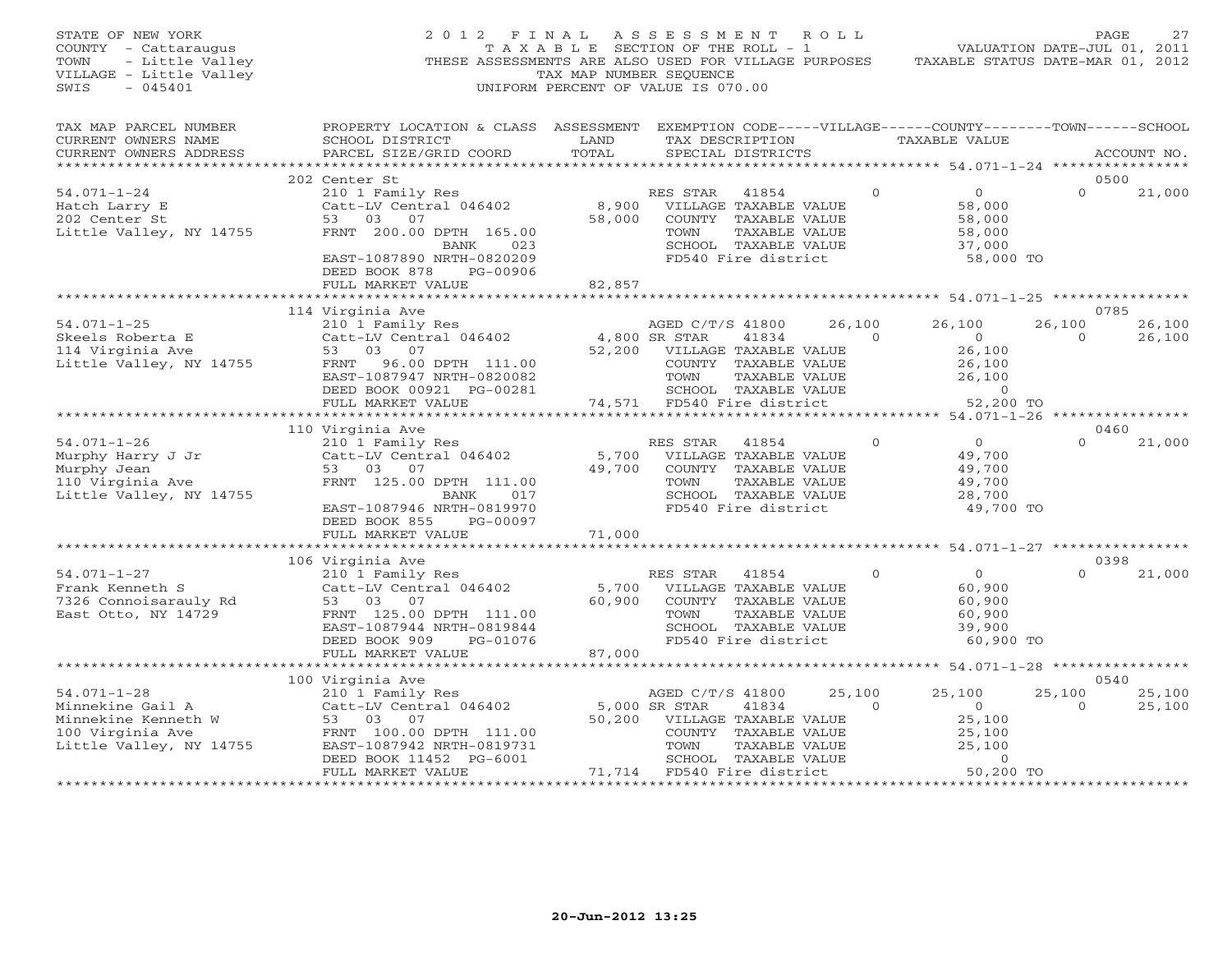| STATE OF NEW YORK<br>COUNTY - Cattaraugus<br>- Little Valley<br>TOWN<br>VILLAGE - Little Valley<br>$-045401$<br>SWIS                         |                                                                                                                                                                                                       | TAX MAP NUMBER SEQUENCE                                        | 2012 FINAL ASSESSMENT ROLL<br>T A X A B L E SECTION OF THE ROLL - 1<br>UNIFORM PERCENT OF VALUE IS 070.00                                                                                                       |                                                                                        | PAGE<br>28<br>VALUATION DATE-JUL 01, 2011<br>THESE ASSESSMENTS ARE ALSO USED FOR VILLAGE PURPOSES TAXABLE STATUS DATE-MAR 01, 2012 |
|----------------------------------------------------------------------------------------------------------------------------------------------|-------------------------------------------------------------------------------------------------------------------------------------------------------------------------------------------------------|----------------------------------------------------------------|-----------------------------------------------------------------------------------------------------------------------------------------------------------------------------------------------------------------|----------------------------------------------------------------------------------------|------------------------------------------------------------------------------------------------------------------------------------|
| TAX MAP PARCEL NUMBER<br>CURRENT OWNERS NAME<br>CURRENT OWNERS ADDRESS                                                                       | PROPERTY LOCATION & CLASS ASSESSMENT EXEMPTION CODE-----VILLAGE------COUNTY-------TOWN------SCHOOL<br>SCHOOL DISTRICT<br>PARCEL SIZE/GRID COORD                                                       | LAND<br>TOTAL                                                  | TAX DESCRIPTION TAXABLE VALUE<br>SPECIAL DISTRICTS                                                                                                                                                              |                                                                                        | ACCOUNT NO.                                                                                                                        |
| $54.071 - 1 - 29$<br>Minnekine Gail A<br>Minnekine Kenneth W<br>100 Virginia Ave<br>Little Valley, NY 14755                                  | Virginia Ave<br>Virginia Ave<br>311 Res vac land<br>Catt-LV Central 046402 500<br>53 03 07 500<br>FRNT 171.00 DPTH 49.10<br>EAST-1087973 NRTH-0819600<br>DEED BOOK 11452 PG-6001<br>FULL MARKET VALUE | 714                                                            | VILLAGE TAXABLE VALUE<br>COUNTY TAXABLE VALUE<br>TOWN<br>TAXABLE VALUE<br>SCHOOL TAXABLE VALUE<br>FD540 Fire district                                                                                           |                                                                                        | 0541<br>500<br>500<br>500<br>500<br>500 TO                                                                                         |
| $54.071 - 1 - 30$<br>Pilon Kimberlee K<br>116 Tenth St<br>116 Tenth St<br>Little Valley, NY 14755                                            | 417 Fair Oak St<br>210 1 Family Res<br>Catt-LV Central 046402<br>53 03 07<br>FRNT 114.00 DPTH 173.00<br>BANK 032<br>EAST-1087892 NRTH-0819594<br>DEED BOOK 5351 PG-7001<br>FULL MARKET VALUE          | 6,500<br>32,000<br>45,714                                      | VILLAGE TAXABLE VALUE<br>COUNTY TAXABLE VALUE<br>TAXABLE VALUE<br>TOWN<br>SCHOOL TAXABLE VALUE<br>FD540 Fire district                                                                                           | 32,000<br>32,000<br>32,000<br>32,000                                                   | 0651<br>32,000 TO                                                                                                                  |
|                                                                                                                                              |                                                                                                                                                                                                       | * * * * * * * * * * * * *                                      |                                                                                                                                                                                                                 |                                                                                        |                                                                                                                                    |
| $54.071 - 1 - 31$<br>Fox Duane<br>421 Fair Oak St<br>Little Valley, NY 14755                                                                 | 421 Fair Oak St<br>210 1 Family Res<br>Catt-LV Central 046402<br>53 03 07<br>FRNT 99.00 DPTH 177.00<br>EAST-1087785 NRTH-0819590<br>DEED BOOK 00971 PG-00513<br>FULL MARKET VALUE                     | 6,000<br>26,900<br>38,429                                      | RES STAR<br>41854<br>VILLAGE TAXABLE VALUE<br>COUNTY TAXABLE VALUE<br>TAXABLE VALUE<br>TOWN<br>SCHOOL TAXABLE VALUE<br>FD540 Fire district                                                                      | $\overline{0}$<br>$\Omega$<br>26,900<br>26,900<br>26,900<br>5,900                      | 0427<br>$\Omega$<br>21,000<br>26,900 TO                                                                                            |
|                                                                                                                                              |                                                                                                                                                                                                       |                                                                |                                                                                                                                                                                                                 |                                                                                        |                                                                                                                                    |
| $54.071 - 1 - 32$<br>Fink Kathleen L<br>Catt-LV Centi<br>53 03 07<br>FRNT 82.25<br>Fink Robert<br>425 Fair Oak St<br>Little Valley, NY 14755 | 425 Fair Oak St<br>210 1 Family Res<br>Catt-LV Central 046402<br>FRNT 82.25 DPTH 181.50<br>EAST-1087694 NRTH-0819588<br>DEED BOOK 867<br>PG-01022                                                     | 5,300 SR STAR                                                  | CVET C/T<br>41131<br>41834<br>54,000 VILLAGE TAXABLE VALUE<br>COUNTY TAXABLE VALUE<br>TOWN<br>TAXABLE VALUE<br>TOWN TAXABLE VALUE<br>SCHOOL TAXABLE VALUE<br>77,143 FD540 Fire district<br>SCHOOL TAXABLE VALUE | 13,500<br>13,500<br>$\Omega$<br>$\overline{0}$<br>40,500<br>40,500<br>40,500<br>10,460 | 0495<br>13,500<br>$\circ$<br>43,540<br>$\Omega$                                                                                    |
|                                                                                                                                              | FULL MARKET VALUE<br>124 Virginia Ave                                                                                                                                                                 |                                                                |                                                                                                                                                                                                                 |                                                                                        | 54,000 TO<br>1002                                                                                                                  |
| $54.071 - 1 - 34$<br>Hatch Larry E<br>202 Center St<br>Little Valley, NY 14755                                                               | 311 Res vac land<br>Catt-LV Central 046402<br>53 03 07<br>FRNT 84.00 DPTH<br>90.00<br>EAST-1088011 NRTH-0820204<br>DEED BOOK 00936 PG-00898<br>FULL MARKET VALUE<br>                                  | 800<br>800<br>1,143<br>+ + + + + + + + + + + + + + + + + + + + | VILLAGE TAXABLE VALUE<br>COUNTY TAXABLE VALUE<br>TOWN<br>TAXABLE VALUE<br>SCHOOL TAXABLE VALUE<br>FD540 Fire district                                                                                           |                                                                                        | 800<br>800<br>800<br>800<br>800 TO                                                                                                 |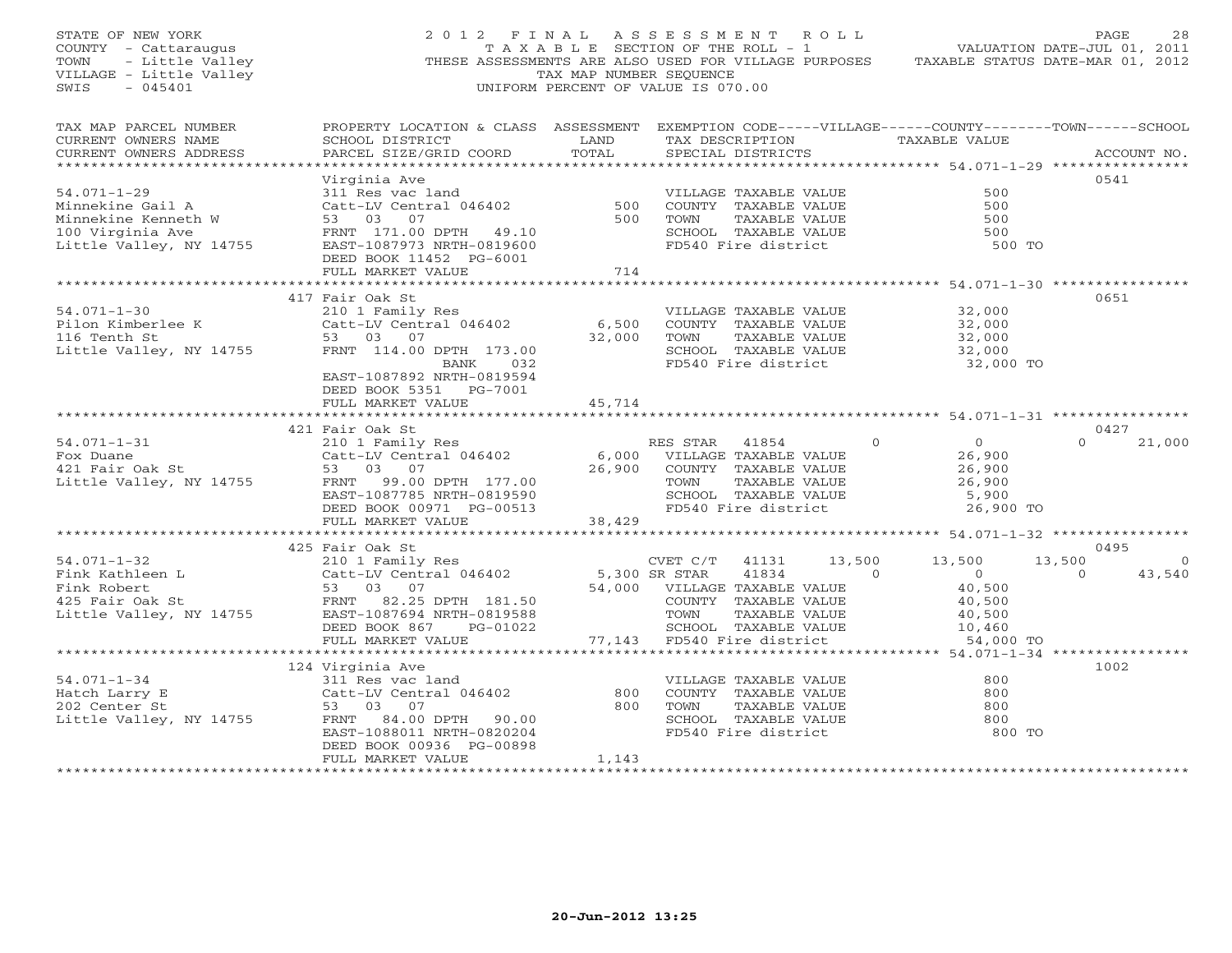## STATE OF NEW YORK 2 0 1 2 F I N A L A S S E S S M E N T R O L L PAGE 29 COUNTY - Cattaraugus T A X A B L E SECTION OF THE ROLL - 1 VALUATION DATE-JUL 01, 2011 TOWN - Little Valley THESE ASSESSMENTS ARE ALSO USED FOR VILLAGE PURPOSES TAXABLE STATUS DATE-MAR 01, 2012 VILLAGE - Little Valley and the Communist Changes of TAX MAP NUMBER SEQUENCE SWIS - 045401 SWIS - 045401 UNIFORM PERCENT OF VALUE IS 070.00

| TAX MAP PARCEL NUMBER<br>CURRENT OWNERS NAME<br>CURRENT OWNERS ADDRESS                                                                                                                                                                                       | PROPERTY LOCATION & CLASS ASSESSMENT EXEMPTION CODE-----VILLAGE------COUNTY-------TOWN------SCHOOL<br>SCHOOL DISTRICT<br>PARCEL SIZE/GRID COORD                                                                                                                                                                             | LAND<br>TOTAL | TAX DESCRIPTION<br>SPECIAL DISTRICTS                                                                              |                                              | TAXABLE VALUE                                                                                                                                         |                             | ACCOUNT NO.                                |
|--------------------------------------------------------------------------------------------------------------------------------------------------------------------------------------------------------------------------------------------------------------|-----------------------------------------------------------------------------------------------------------------------------------------------------------------------------------------------------------------------------------------------------------------------------------------------------------------------------|---------------|-------------------------------------------------------------------------------------------------------------------|----------------------------------------------|-------------------------------------------------------------------------------------------------------------------------------------------------------|-----------------------------|--------------------------------------------|
|                                                                                                                                                                                                                                                              |                                                                                                                                                                                                                                                                                                                             |               |                                                                                                                   |                                              |                                                                                                                                                       |                             |                                            |
|                                                                                                                                                                                                                                                              | 114 Center St                                                                                                                                                                                                                                                                                                               |               |                                                                                                                   |                                              |                                                                                                                                                       |                             | 0689                                       |
| $54.071 - 2 - 1$<br>Marsh Edward<br>Marsh Nancy<br>114 Center St                                                                                                                                                                                             | 210 1 Family Res<br>Catt-LV Central 046402 7,600 SR STAR<br>17,000 MITIM<br>53 03 07<br>FRNT 132.00 DPTH 270.00                                                                                                                                                                                                             |               | AGED C/T/S 41800<br>41834<br>47,900 VILLAGE TAXABLE VALUE<br>COUNTY TAXABLE VALUE                                 | 9,580<br>$\overline{0}$                      | 9,580<br>$\overline{0}$<br>38,320<br>38,320                                                                                                           | 9,580<br>$\Omega$           | 9,580<br>38,320                            |
| Little Valley, NY 14755                                                                                                                                                                                                                                      | EAST-1088099 NRTH-0820077<br>DEED BOOK 689<br>PG-00154<br>FULL MARKET VALUE                                                                                                                                                                                                                                                 |               | .00 COUNTY TAXABLE VALUE<br>077 TOWN TAXABLE VALUE<br>154 68,429 FD540 Fire district                              |                                              | 38,320<br>$\overline{0}$<br>47,900 TO                                                                                                                 |                             |                                            |
|                                                                                                                                                                                                                                                              |                                                                                                                                                                                                                                                                                                                             |               |                                                                                                                   |                                              |                                                                                                                                                       |                             |                                            |
|                                                                                                                                                                                                                                                              | 112 Center St                                                                                                                                                                                                                                                                                                               |               |                                                                                                                   |                                              |                                                                                                                                                       |                             | 0428                                       |
| $54.071 - 2 - 2$<br>Frank Ginger E<br>112 Center St<br>Little Valley, NY 14755 FRNT 115.50 DPTH 213.00                                                                                                                                                       | 210 1 Family Res<br>Catt-LV Central 046402 6,800 VILLAGE TAXABLE VALUE<br>53 03 07<br>EAST-1088185 NRTH-0820009                                                                                                                                                                                                             | 48,000        | RES STAR<br>41854<br>COUNTY TAXABLE VALUE<br>TOWN<br>SCHOOL TAXABLE VALUE<br>FD540 Fire district                  | $\overline{0}$<br>TAXABLE VALUE              | $\overline{0}$<br>48,000<br>48,000<br>48,000<br>$27,000$ TO $48,000$ TO                                                                               | $\cap$                      | 21,000                                     |
|                                                                                                                                                                                                                                                              |                                                                                                                                                                                                                                                                                                                             |               |                                                                                                                   |                                              |                                                                                                                                                       |                             |                                            |
|                                                                                                                                                                                                                                                              | 108 Center St                                                                                                                                                                                                                                                                                                               |               |                                                                                                                   |                                              |                                                                                                                                                       |                             | 0430                                       |
| $54.071 - 2 - 3$<br>Little Valley, NY 14755                                                                                                                                                                                                                  | 210 1 Family Res<br>Catt-LV Central 046402<br>Catt-LV Central 046402<br>52,000 SR STAR 41834<br>53 03 07 52,000 VILLAGE TAXABLE VALUE<br>FRNT 82.50 DPTH 228.00 COUNTY TAXABLE VALUE<br>EAST-1088264 NRTH-0819953 TOWN TAXABLE VALUE<br>DEED BOOK 834<br>PG-00253<br>FULL MARKET VALUE<br>********************************* |               | CVET C/T<br>SCHOOL TAXABLE VALUE<br>74,286 FD540 Fire district                                                    | 13,000<br>41131<br>$\sim$ 0<br>TAXABLE VALUE | 13,000<br>$\begin{array}{c}\n 0 \\  0 \\  39\n \end{array}$<br>39,000<br>39,000<br>8,460<br>52,000 TO                                                 | 13,000<br>$\Omega$          | $\overline{0}$<br>43,540                   |
|                                                                                                                                                                                                                                                              | 106 Center St                                                                                                                                                                                                                                                                                                               |               |                                                                                                                   |                                              |                                                                                                                                                       |                             | 0596                                       |
| 1.071-2-4<br>2101 Family Res<br>2101 Family Res<br>2101 Family Res<br>2101 Family Res<br>2101 Family Res<br>2101 Family Res<br>2101 Family Res<br>2101 Family Res<br>2101 Family Res<br>2103 07<br>230 07<br>25 03 07<br>25 03 07<br>266.00 DPTH 189.00<br>2 | EAST-1088340 NRTH-0819931<br>DEED BOOK 560<br>PG-00341                                                                                                                                                                                                                                                                      |               | AGED C/T/S 41800<br>41834<br>43,500 VILLAGE TAXABLE VALUE<br>COUNTY TAXABLE VALUE<br>TOWN<br>SCHOOL TAXABLE VALUE | $\overline{0}$<br>TAXABLE VALUE              | 15,225 15,225<br>$\overline{0}$<br>28,275<br>28,275<br>28, 275                                                                                        | 15,225<br>$\Omega$          | 15,225<br>28,275                           |
|                                                                                                                                                                                                                                                              | FULL MARKET VALUE                                                                                                                                                                                                                                                                                                           |               | 62,143 FD540 Fire district                                                                                        |                                              | 43,500 TO                                                                                                                                             |                             |                                            |
|                                                                                                                                                                                                                                                              | 104 Center St                                                                                                                                                                                                                                                                                                               |               |                                                                                                                   |                                              |                                                                                                                                                       |                             | 0800                                       |
| $54.071 - 2 - 5$<br>Wilcox Terry D<br>Wilcox Pamela M<br>104 Center St<br>Little Valley, NY 14755                                                                                                                                                            | 210 1 Family Res<br>Catt-LV Central 046402 5,700 DVET C/T<br>53 03 07 59,000 RES STAR<br>FRNT<br>99.00 DPTH 148.50<br>BANK<br>017<br>EAST-1088415 NRTH-0819891 TOWN TAXABLE VALUE<br>DEED BOOK 8190 PG-9001 SCHOOL TAXABLE VALUE<br>FULL MARKET VALUE 84,286 FD540 Fire district                                            |               | WVET C/T 41121<br>41141<br>41854<br>VILLAGE TAXABLE VALUE<br>COUNTY   TAXABLE VALUE                               | 28,000<br>$\overline{0}$                     | 8,400 8,400<br>28,000<br>$\overline{0}$<br>22,600<br>22,600<br>TOWN TAXABLE VALUE 22,600<br>SCHOOL TAXABLE VALUE 38,000<br>FD540 Fire district 59,000 | 8,400<br>28,000<br>$\Omega$ | $\overline{0}$<br>$\overline{0}$<br>21,000 |
|                                                                                                                                                                                                                                                              |                                                                                                                                                                                                                                                                                                                             |               |                                                                                                                   |                                              | 59,000 TO                                                                                                                                             |                             |                                            |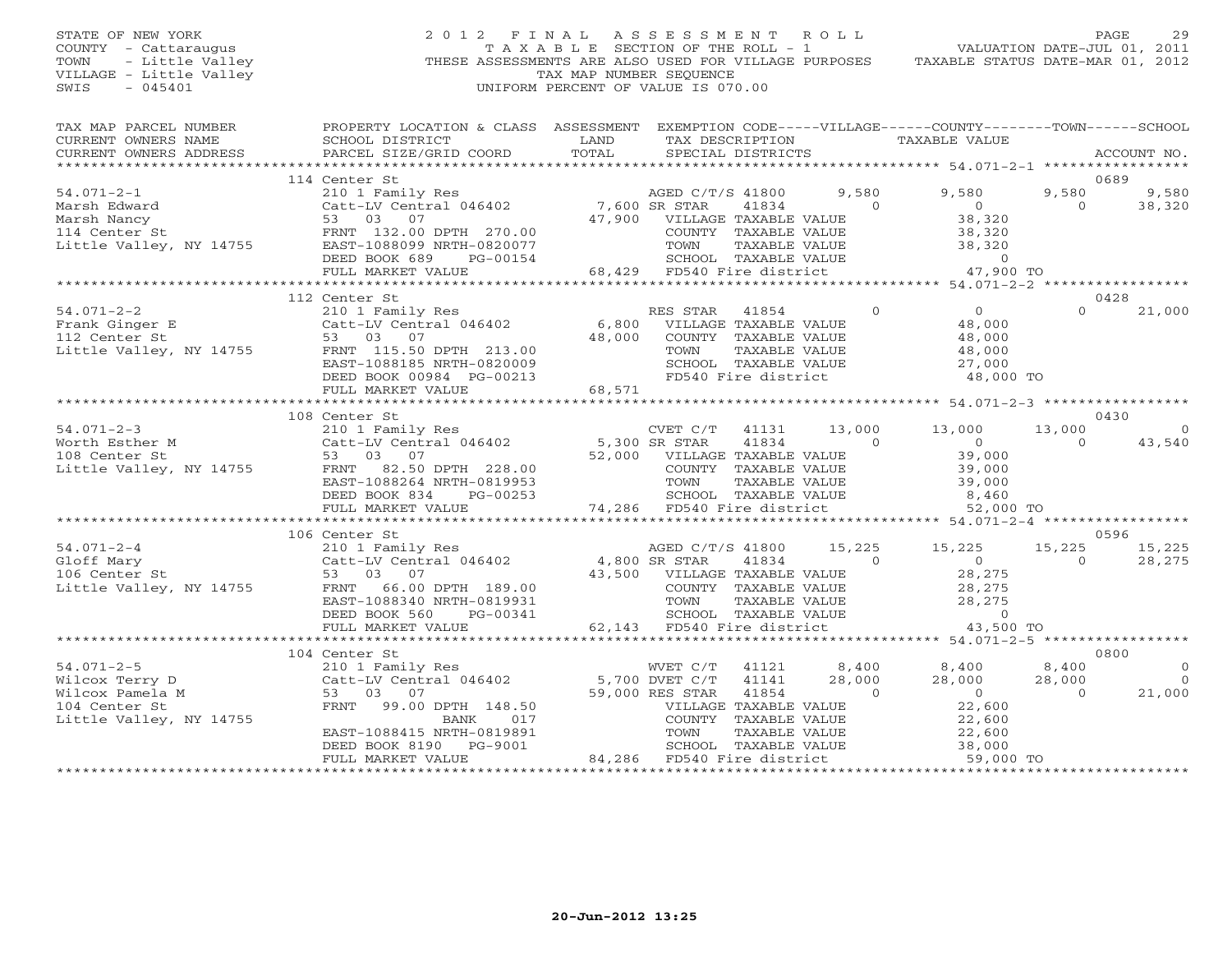## STATE OF NEW YORK 2 0 1 2 F I N A L A S S E S S M E N T R O L L PAGE 30 COUNTY - Cattaraugus T A X A B L E SECTION OF THE ROLL - 1 VALUATION DATE-JUL 01, 2011 TOWN - Little Valley ... THESE ASSESSMENTS ARE ALSO USED FOR VILLAGE PURPOSES TAXABLE STATUS DATE-MAR 01, 2012<br>VILLAGE - Little Valley ... THESE ASSESSMENTS ARE ALSO USED FOR VILLAGE PURPOSES TAXABLE STATUS DATE-MAR 01, 20 VILLAGE - Little Valley and the Communist Communist Communist Communist Communist Communist Communist Communist Communist Communist Communist Communist Communist Communist Communist Communist Communist Communist Communist SWIS - 045401 UNIFORM PERCENT OF VALUE IS 070.00

| TAX MAP PARCEL NUMBER<br>CURRENT OWNERS NAME<br>CURRENT OWNERS ADDRESS<br>************************* | PROPERTY LOCATION & CLASS ASSESSMENT<br>SCHOOL DISTRICT<br>PARCEL SIZE/GRID COORD | LAND<br>TOTAL |                              | TAX DESCRIPTION<br>SPECIAL DISTRICTS |          | EXEMPTION CODE-----VILLAGE------COUNTY-------TOWN------SCHOOL<br><b>TAXABLE VALUE</b> |                   | ACCOUNT NO. |
|-----------------------------------------------------------------------------------------------------|-----------------------------------------------------------------------------------|---------------|------------------------------|--------------------------------------|----------|---------------------------------------------------------------------------------------|-------------------|-------------|
|                                                                                                     | 106 Eighth St                                                                     |               |                              |                                      |          |                                                                                       |                   | 0682        |
| $54.071 - 2 - 6$                                                                                    |                                                                                   |               |                              |                                      | 8,950    |                                                                                       |                   | $\circ$     |
|                                                                                                     | 220 2 Family Res                                                                  |               | CVET C/T                     | 41131                                | $\Omega$ | 8,950<br>$\overline{O}$                                                               | 8,950<br>$\Omega$ |             |
| Luce Gary L<br>106 Eighth St                                                                        | Catt-LV Central 046402<br>53 03<br>07                                             | 5,800 SR STAR | 35,800 VILLAGE TAXABLE VALUE | 41834                                |          | 26,850                                                                                |                   | 35,800      |
| Little Valley, NY 14755                                                                             | FRNT 165.00 DPTH<br>84.00                                                         |               |                              | COUNTY TAXABLE VALUE                 |          | 26,850                                                                                |                   |             |
|                                                                                                     | EAST-1088530 NRTH-0819839                                                         |               | TOWN                         | TAXABLE VALUE                        |          | 26,850                                                                                |                   |             |
|                                                                                                     | DEED BOOK 825<br>PG-00006                                                         |               |                              | SCHOOL TAXABLE VALUE                 |          | $\circ$                                                                               |                   |             |
|                                                                                                     | FULL MARKET VALUE                                                                 | 51,143        |                              | FD540 Fire district                  |          | 35,800 TO                                                                             |                   |             |
|                                                                                                     |                                                                                   |               |                              |                                      |          |                                                                                       |                   |             |
|                                                                                                     | 104 Eighth St                                                                     |               |                              |                                      |          |                                                                                       |                   | 0524        |
| $54.071 - 2 - 7$                                                                                    | 210 1 Family Res                                                                  |               | RES STAR                     | 41854                                | $\circ$  | $\circ$                                                                               | $\Omega$          | 21,000      |
| Frentz Gary                                                                                         | Catt-LV Central 046402                                                            | 4,700         |                              | VILLAGE TAXABLE VALUE                |          | 28,000                                                                                |                   |             |
|                                                                                                     | 53 03<br>07                                                                       | 28,000        |                              | COUNTY TAXABLE VALUE                 |          | 28,000                                                                                |                   |             |
| Frentz Evangeline<br>104 Eighth St<br>104 Eighth St                                                 | 66.00 DPTH 132.00<br>FRNT                                                         |               | TOWN                         | TAXABLE VALUE                        |          | 28,000                                                                                |                   |             |
| Little Valley, NY 14755                                                                             | EAST-1088515 NRTH-0819773                                                         |               |                              | SCHOOL TAXABLE VALUE                 |          | 7,000                                                                                 |                   |             |
|                                                                                                     | DEED BOOK 899<br>PG-00315                                                         |               |                              | FD540 Fire district                  |          | 28,000 TO                                                                             |                   |             |
|                                                                                                     | FULL MARKET VALUE                                                                 | 40,000        |                              |                                      |          |                                                                                       |                   |             |
|                                                                                                     |                                                                                   |               |                              |                                      |          |                                                                                       |                   |             |
|                                                                                                     | 102 Eighth St                                                                     |               |                              |                                      |          |                                                                                       |                   | 0760        |
| $54.071 - 2 - 8$                                                                                    | 220 2 Family Res                                                                  |               |                              | VILLAGE TAXABLE VALUE                |          | 51,500                                                                                |                   |             |
| Martin Medria S                                                                                     | Catt-LV Central 046402                                                            | 5,000         |                              | COUNTY TAXABLE VALUE                 |          | 51,500                                                                                |                   |             |
| Attn: Terry Martin                                                                                  | 53 03<br>07                                                                       | 51,500        | TOWN                         | TAXABLE VALUE                        |          | 51,500                                                                                |                   |             |
| 102 Eighth St                                                                                       | FRNT<br>66.00 DPTH 287.00                                                         |               |                              | SCHOOL TAXABLE VALUE                 |          | 51,500                                                                                |                   |             |
| Little Valley, NY 14755-9717                                                                        | EAST-1088419 NRTH-0819758                                                         |               |                              | FD540 Fire district                  |          | 51,500 TO                                                                             |                   |             |
|                                                                                                     | DEED BOOK 902<br>PG-00739                                                         |               |                              |                                      |          |                                                                                       |                   |             |
|                                                                                                     | FULL MARKET VALUE                                                                 | 73,571        |                              |                                      |          |                                                                                       |                   |             |
|                                                                                                     |                                                                                   |               |                              |                                      |          |                                                                                       |                   |             |
|                                                                                                     | 100 Eighth St                                                                     |               |                              |                                      |          |                                                                                       |                   | 0841        |
| $54.071 - 2 - 9$                                                                                    | 210 1 Family Res                                                                  |               | CW 15 VET/ 41161             |                                      | $\circ$  | 6.090                                                                                 | 6,090             | $\Omega$    |
| Wilbur Edwin A                                                                                      | Catt-LV Central 046402                                                            |               | 3,400 SR STAR                | 41834                                | $\Omega$ | $\Omega$                                                                              | $\Omega$          | 40,600      |
| Wilbur Linda M                                                                                      | 53 03 07                                                                          |               | 40,600 VILLAGE TAXABLE VALUE |                                      |          | 40,600                                                                                |                   |             |
| 100 Eighth St                                                                                       | FRNT 48.00 DPTH 118.00                                                            |               |                              | COUNTY TAXABLE VALUE                 |          | 34,510                                                                                |                   |             |
| Little Valley, NY 14755                                                                             | EAST-1088457 NRTH-0819662                                                         |               | TOWN                         | TAXABLE VALUE                        |          | 34,510                                                                                |                   |             |
|                                                                                                     | DEED BOOK 11391 PG-4001                                                           |               |                              | SCHOOL TAXABLE VALUE                 |          | $\circ$                                                                               |                   |             |
|                                                                                                     | FULL MARKET VALUE                                                                 | 58,000        |                              | FD540 Fire district                  |          | 40,600 TO                                                                             |                   |             |
|                                                                                                     | ******************************                                                    |               |                              |                                      |          |                                                                                       |                   |             |
|                                                                                                     | 101 Eighth St                                                                     |               |                              |                                      |          |                                                                                       |                   | 0513        |
| $54.071 - 2 - 10$                                                                                   | 210 1 Family Res                                                                  |               |                              | VILLAGE TAXABLE VALUE                |          | 31,900                                                                                |                   |             |
| Nagurney Timothy E                                                                                  | Catt-LV Central 046402                                                            | 2,400         |                              | COUNTY TAXABLE VALUE                 |          | 31,900                                                                                |                   |             |
| Nagurney Jean W                                                                                     | 07<br>53 03                                                                       | 31,900        | TOWN                         | TAXABLE VALUE                        |          | 31,900                                                                                |                   |             |
| 101 Eighth St                                                                                       | FRNT<br>57.00 DPTH<br>48.00                                                       |               |                              | SCHOOL TAXABLE VALUE                 |          | 31,900                                                                                |                   |             |
| Little Valley, NY 14755                                                                             | ACRES<br>0.09                                                                     |               |                              | FD540 Fire district                  |          | 31,900 TO                                                                             |                   |             |
|                                                                                                     | EAST-1088677 NRTH-0819711                                                         |               |                              |                                      |          |                                                                                       |                   |             |
|                                                                                                     | DEED BOOK 17184 PG-8001                                                           |               |                              |                                      |          |                                                                                       |                   |             |
|                                                                                                     | FULL MARKET VALUE                                                                 | 45,571        |                              |                                      |          |                                                                                       |                   |             |
|                                                                                                     |                                                                                   |               |                              |                                      |          |                                                                                       |                   |             |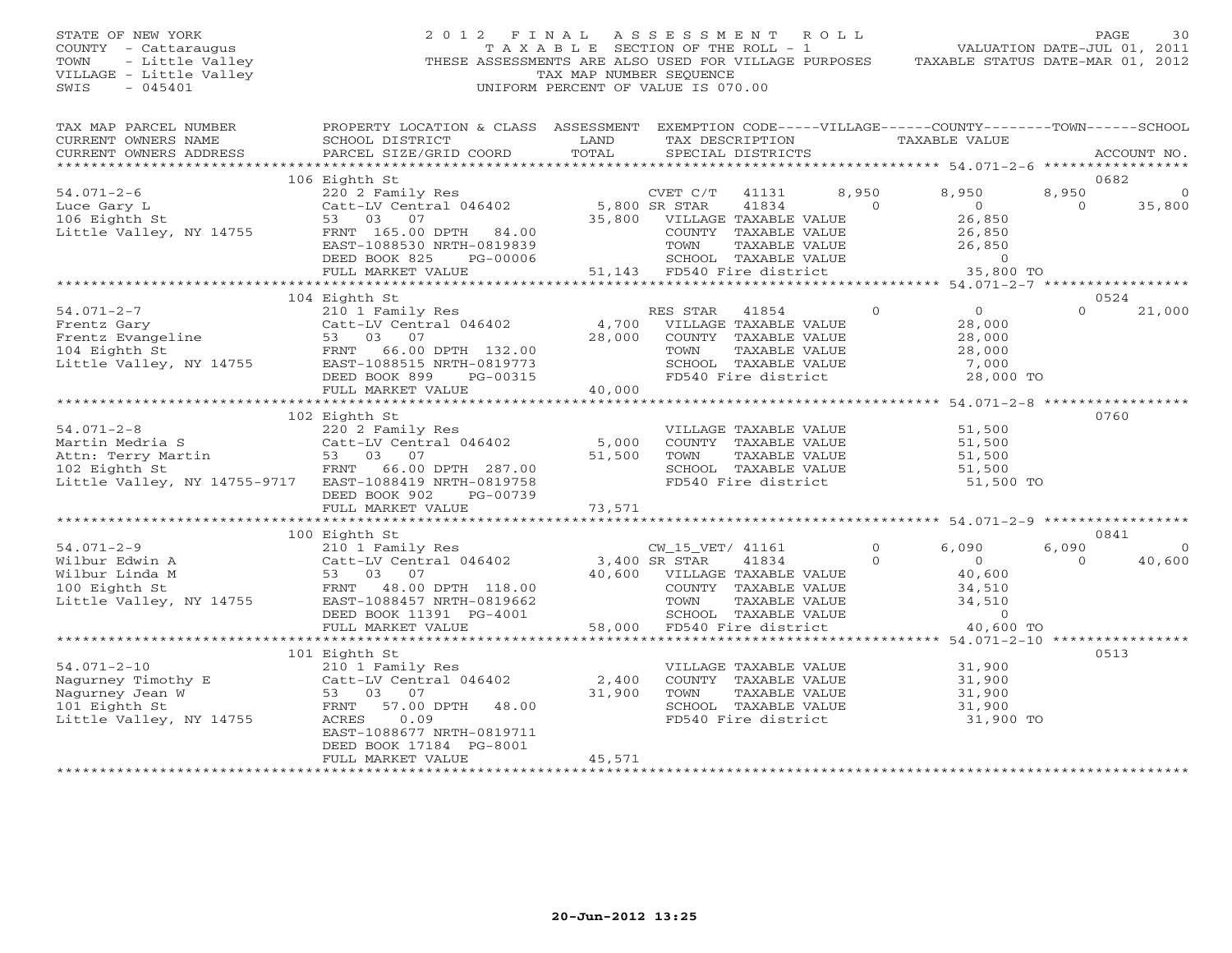| STATE OF NEW YORK<br>COUNTY - Cattaraugus<br>- Little Valley<br>TOWN<br>VILLAGE - Little Valley<br>$-045401$<br>SWIS | 2012 FINAL<br>THESE ASSESSMENTS ARE ALSO USED FOR VILLAGE PURPOSES                                                                                                                 | TAXABLE SECTION OF THE ROLL - 1<br>TAX MAP NUMBER SEQUENCE<br>UNIFORM PERCENT OF VALUE IS 070.00 | ASSESSMENT ROLL                                                    |                                                                                                               |                    | TAXABLE STATUS DATE-MAR 01, 2012                                                                                      |                    | PAGE<br>31<br>VALUATION DATE-JUL 01, 2011 |
|----------------------------------------------------------------------------------------------------------------------|------------------------------------------------------------------------------------------------------------------------------------------------------------------------------------|--------------------------------------------------------------------------------------------------|--------------------------------------------------------------------|---------------------------------------------------------------------------------------------------------------|--------------------|-----------------------------------------------------------------------------------------------------------------------|--------------------|-------------------------------------------|
| TAX MAP PARCEL NUMBER<br>CURRENT OWNERS NAME<br>CURRENT OWNERS ADDRESS                                               | PROPERTY LOCATION & CLASS ASSESSMENT<br>SCHOOL DISTRICT<br>PARCEL SIZE/GRID COORD                                                                                                  | LAND<br>TOTAL<br>**********                                                                      |                                                                    | TAX DESCRIPTION<br>SPECIAL DISTRICTS                                                                          |                    | EXEMPTION CODE-----VILLAGE------COUNTY--------TOWN------SCHOOL<br>TAXABLE VALUE<br>*********** 54.071-2-11 ********** |                    | ACCOUNT NO.                               |
| $54.071 - 2 - 11$<br>Zander Michael M<br>Zander Geoffrey H<br>50 Bayton Dr<br>Rochester, NY 14622                    | 103 Eighth St<br>210 1 Family Res<br>Catt-LV Central 046402<br>53 03 07<br>FRNT 82.00 DPTH 109.00<br>EAST-1088729 NRTH-0819763<br>DEED BOOK 11781 PG-6001<br>FULL MARKET VALUE     | 4,500<br>46,900<br>67,000                                                                        | TOWN                                                               | VILLAGE TAXABLE VALUE<br>COUNTY TAXABLE VALUE<br>TAXABLE VALUE<br>SCHOOL TAXABLE VALUE<br>FD540 Fire district |                    | 46,900<br>46,900<br>46,900<br>46,900<br>46,900 TO                                                                     |                    | 0408                                      |
|                                                                                                                      |                                                                                                                                                                                    |                                                                                                  |                                                                    |                                                                                                               |                    |                                                                                                                       |                    |                                           |
| $54.071 - 2 - 12$<br>Frentz Jean<br>201 Eighth St<br>Little Valley, NY 14755                                         | 201 Eighth St<br>210 1 Family Res<br>Catt-LV Central 046402<br>53 03<br>07<br>FRNT 55.00 DPTH 115.00<br>EAST-1088768 NRTH-0819814                                                  | 40,900                                                                                           | AGED C/T/S 41800<br>3,700 SR STAR<br>VILLAGE TAXABLE VALUE<br>TOWN | 41834<br>COUNTY TAXABLE VALUE<br>TAXABLE VALUE                                                                | 14,315<br>$\Omega$ | 14,315<br>$\overline{0}$<br>26,585<br>26,585<br>26,585                                                                | 14,315<br>$\Omega$ | 0586<br>14,315<br>26,585                  |
|                                                                                                                      | DEED BOOK 539<br>PG-00219<br>FULL MARKET VALUE<br>***********************                                                                                                          | 58,429                                                                                           |                                                                    | SCHOOL TAXABLE VALUE<br>FD540 Fire district                                                                   |                    | $\circ$<br>40,900 TO                                                                                                  |                    |                                           |
| $54.071 - 2 - 13$<br>Nuszkowski Lawrence D<br>Nuszkowski Rose A<br>4721 Route 219<br>Great Valley, NY 14741          | 203 Eighth St<br>220 2 Family Res<br>Catt-LV Central 046402<br>53 03 07<br>FRNT 66.00 DPTH 155.00<br>EAST-1088818 NRTH-0819853<br>DEED BOOK 13472 PG-6001                          | 4,500<br>49,500                                                                                  | TOWN                                                               | VILLAGE TAXABLE VALUE<br>COUNTY TAXABLE VALUE<br>TAXABLE VALUE<br>SCHOOL TAXABLE VALUE<br>FD540 Fire district |                    | 49,500<br>49,500<br>49,500<br>49,500<br>49,500 TO                                                                     |                    | 0641                                      |
|                                                                                                                      | FULL MARKET VALUE                                                                                                                                                                  | 70,714                                                                                           |                                                                    |                                                                                                               |                    |                                                                                                                       |                    |                                           |
| $54.071 - 2 - 14$<br>Hartman Warren L<br>6803 North Branch Ave<br>Tampa, FL 33604                                    | 205 Eighth St<br>210 1 Family Res<br>Catt-LV Central 046402<br>53 03 07<br>66.00 DPTH 132.00<br>FRNT<br>EAST-1088849 NRTH-0819911<br>DEED BOOK 00919 PG-00122<br>FULL MARKET VALUE | 4,200<br>42,700<br>61,000                                                                        | TOWN                                                               | VILLAGE TAXABLE VALUE<br>COUNTY TAXABLE VALUE<br>TAXABLE VALUE<br>SCHOOL TAXABLE VALUE<br>FD540 Fire district |                    | 42,700<br>42,700<br>42,700<br>42,700<br>42,700 TO                                                                     |                    | 0539                                      |
|                                                                                                                      |                                                                                                                                                                                    |                                                                                                  |                                                                    |                                                                                                               |                    |                                                                                                                       |                    |                                           |
| $54.071 - 2 - 15$<br>Washburn Scott L<br>Washburn Lisa A<br>207 Eighth St<br>Little Valley, NY 14755                 | 207 Eighth St<br>210 1 Family Res<br>Catt-LV Central 046402<br>53 03<br>07<br>66.00 DPTH 132.00<br>FRNT<br>BANK<br>017                                                             | 39,800                                                                                           | WVET C/T<br>4,200 RES STAR<br>TOWN                                 | 41121<br>41854<br>VILLAGE TAXABLE VALUE<br>COUNTY TAXABLE VALUE<br>TAXABLE VALUE                              | 5,970<br>$\Omega$  | 5,970<br>$\Omega$<br>33,830<br>33,830<br>33,830                                                                       | 5,970<br>$\Omega$  | 5019<br>$\mathbf{0}$<br>21,000            |
|                                                                                                                      | EAST-1088884 NRTH-0819968<br>DEED BOOK 01010 PG-00465<br>FULL MARKET VALUE                                                                                                         | 56,857<br><b>+++++++++++</b>                                                                     |                                                                    | SCHOOL TAXABLE VALUE<br>FD540 Fire district                                                                   |                    | 18,800<br>39,800 TO                                                                                                   |                    |                                           |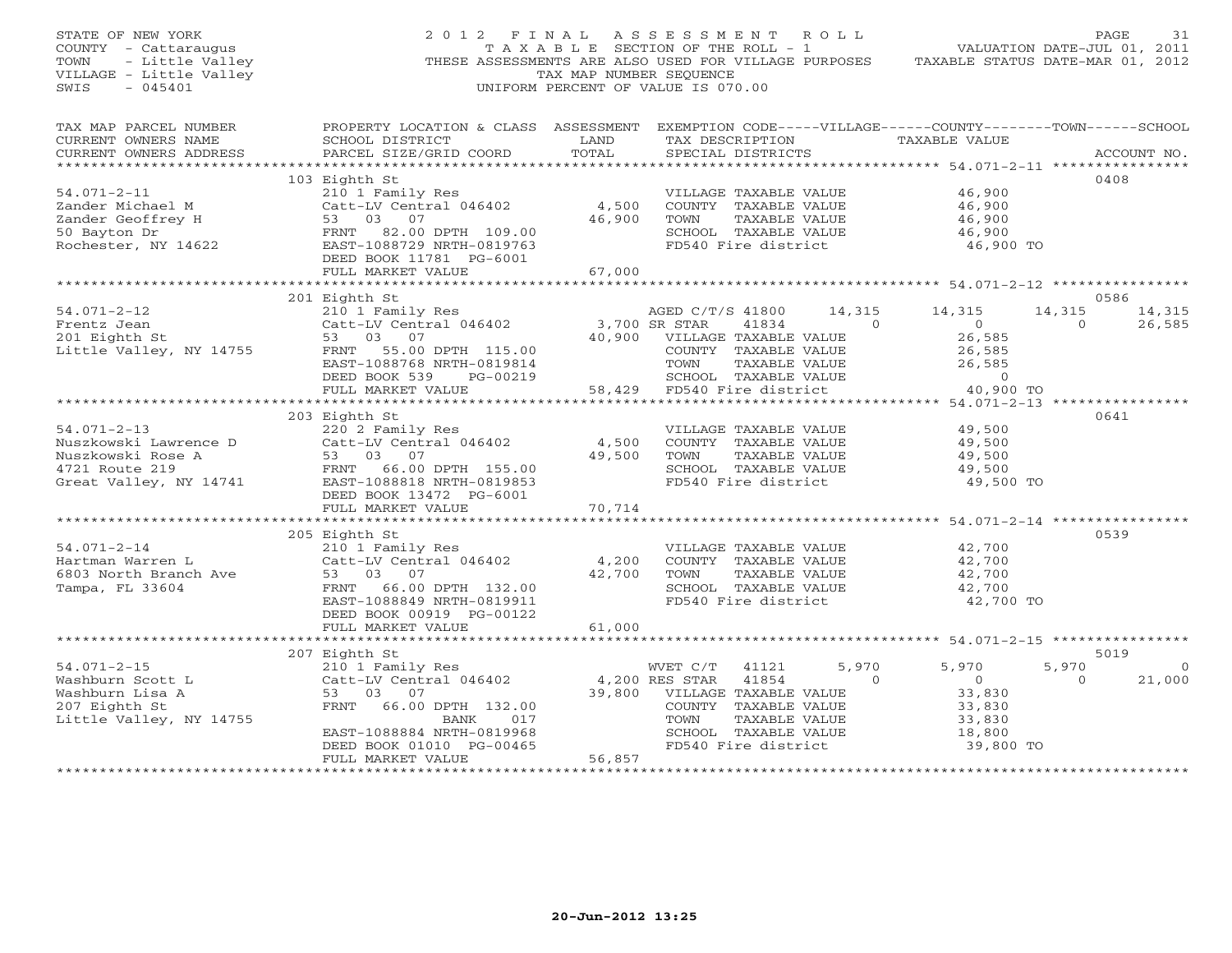STATE OF NEW YORK 2 0 1 2 F I N A L A S S E S S M E N T R O L L PAGE 32 COUNTY - Cattaraugus T A X A B L E SECTION OF THE ROLL - 1 VALUATION DATE-JUL 01, 2011 TOWN - Little Valley **These ASSESSMENTS ARE ALSO USED FOR VILLAGE PURPOSES** TAXABLE STATUS DATE-MAR 01, 2012<br>VILLAGE - Little Valley **These State of Tax Map NUMBER SEQUENCE** VILLAGE - Little Valley and the Communist Communist Communist Communist Communist Communist Communist Communist Communist Communist Communist Communist Communist Communist Communist Communist Communist Communist Communist SWIS - 045401 UNIFORM PERCENT OF VALUE IS 070.00

| TAX MAP PARCEL NUMBER<br>CURRENT OWNERS NAME<br>CURRENT OWNERS ADDRESS                                                                                                                                                                                     | PROPERTY LOCATION & CLASS ASSESSMENT<br>SCHOOL DISTRICT<br>PARCEL SIZE/GRID COORD                             | LAND<br>TOTAL                                             |                             | TAX DESCRIPTION TAXABLE VALUE<br>SPECIAL DISTRICTS |                |               | EXEMPTION CODE-----VILLAGE------COUNTY--------TOWN------SCHOOL |          | ACCOUNT NO.    |
|------------------------------------------------------------------------------------------------------------------------------------------------------------------------------------------------------------------------------------------------------------|---------------------------------------------------------------------------------------------------------------|-----------------------------------------------------------|-----------------------------|----------------------------------------------------|----------------|---------------|----------------------------------------------------------------|----------|----------------|
|                                                                                                                                                                                                                                                            |                                                                                                               |                                                           |                             |                                                    |                |               |                                                                |          |                |
|                                                                                                                                                                                                                                                            | 209 Eighth St                                                                                                 |                                                           |                             |                                                    |                |               |                                                                |          | 0538           |
| $54.071-2-16$<br>Minnekine Kenneth W Catt-LV Central vivi-<br>Minnekine Christine D 53 03 07<br>FRNT 66.00 DPTH 132.00<br>$-2.27 - 1088922$ NRTH-0820024                                                                                                   | 210 1 Family Res<br>Catt-LV Central 046402 4,200 VILLAGE TAXABLE VALUE                                        | 40,000                                                    | RES STAR<br>TOWN            | 41854<br>COUNTY TAXABLE VALUE<br>TAXABLE VALUE     |                | $\Omega$      | $\overline{0}$<br>40,000<br>$\frac{10}{10}$ , 000<br>40,000    | $\Omega$ | 21,000         |
|                                                                                                                                                                                                                                                            | DEED BOOK 00927 PG-00554<br>$\overline{a}$                                                                    |                                                           |                             | SCHOOL TAXABLE VALUE<br>FD540 Fire district        |                |               | 19,000<br>40,000 TO                                            |          |                |
|                                                                                                                                                                                                                                                            | FULL MARKET VALUE<br>********************************                                                         | 57,143                                                    |                             |                                                    |                |               |                                                                |          |                |
|                                                                                                                                                                                                                                                            | 211 Eighth St                                                                                                 |                                                           |                             |                                                    |                |               |                                                                |          | 0743           |
| $54.071 - 2 - 17$                                                                                                                                                                                                                                          | 210 1 Family Res                                                                                              |                                                           | CVET C/T 41131              |                                                    |                | 12,550 12,550 |                                                                | 12,550   | $\overline{0}$ |
| 1991 - 2008 - 2011<br>Pilon John Sr<br>Pilon Sandra<br>Pilon Sandra<br>211 Eighth St<br>211 Eighth St<br>211 Eighth St<br>211 Eighth St<br>211 Eighth St<br>211 Eighth St<br>211 Eighth St<br>211 Eighth St<br>211 Eighth St<br>211 Eighth St<br>211 Eight |                                                                                                               |                                                           |                             | 41854                                              | $\overline{0}$ |               |                                                                | $\Omega$ | 21,000         |
|                                                                                                                                                                                                                                                            |                                                                                                               |                                                           |                             | VILLAGE TAXABLE VALUE                              |                |               | $0$<br>37.650<br>37,650                                        |          |                |
|                                                                                                                                                                                                                                                            |                                                                                                               |                                                           |                             | COUNTY TAXABLE VALUE                               |                |               |                                                                |          |                |
|                                                                                                                                                                                                                                                            |                                                                                                               |                                                           |                             | TAXABLE VALUE                                      |                |               | 37,650<br>37,650                                               |          |                |
|                                                                                                                                                                                                                                                            | DEED BOOK 748<br>PG-00332                                                                                     | -00332 SCHOOL TAXABLE VALUE<br>71,714 FD540 Fire district |                             |                                                    |                |               | 29,200                                                         |          |                |
|                                                                                                                                                                                                                                                            | FULL MARKET VALUE                                                                                             |                                                           |                             |                                                    |                |               | 50,200 TO                                                      |          |                |
|                                                                                                                                                                                                                                                            |                                                                                                               |                                                           |                             |                                                    |                |               |                                                                |          |                |
|                                                                                                                                                                                                                                                            | 306 Erie St                                                                                                   |                                                           |                             |                                                    |                |               |                                                                |          | 0444           |
|                                                                                                                                                                                                                                                            |                                                                                                               |                                                           | RES STAR                    | 41854                                              | $\overline{0}$ |               | $\overline{0}$                                                 | $\Omega$ | 21,000         |
|                                                                                                                                                                                                                                                            | Catt-LV Central 046402 4,200 VILLAGE TAXABLE VALUE                                                            |                                                           |                             |                                                    |                |               | 41,100                                                         |          |                |
|                                                                                                                                                                                                                                                            |                                                                                                               |                                                           | 41,100 COUNTY TAXABLE VALUE |                                                    |                |               | 41,100                                                         |          |                |
|                                                                                                                                                                                                                                                            |                                                                                                               |                                                           | TOWN                        | TAXABLE VALUE<br>SCHOOL TAXABLE VALUE              |                |               | 41,100<br>20,100                                               |          |                |
|                                                                                                                                                                                                                                                            |                                                                                                               |                                                           |                             | FD540 Fire district                                |                |               | 41,100 TO                                                      |          |                |
|                                                                                                                                                                                                                                                            | FULL MARKET VALUE                                                                                             | 58,714                                                    |                             |                                                    |                |               |                                                                |          |                |
|                                                                                                                                                                                                                                                            |                                                                                                               |                                                           |                             |                                                    |                |               |                                                                |          |                |
|                                                                                                                                                                                                                                                            | 304 Erie St                                                                                                   |                                                           |                             |                                                    |                |               |                                                                |          | 0716           |
| $54.071 - 2 - 19$                                                                                                                                                                                                                                          | 210 1 Family Res                                                                                              |                                                           |                             | VILLAGE TAXABLE VALUE                              |                |               | 50,000                                                         |          |                |
| Iovino Albert                                                                                                                                                                                                                                              | $\begin{array}{r}\n\text{Cat} - \text{L} & \text{C} \\ \text{Cat} - \text{L} & \text{C} \\ \end{array}$ 1.400 |                                                           |                             | COUNTY TAXABLE VALUE                               |                |               | $50,000$<br>$50,000$                                           |          |                |
| 980 Franciscan Ave                                                                                                                                                                                                                                         | 53 03 07                                                                                                      | 50,000                                                    | TOWN                        | TAXABLE VALUE                                      |                |               | 50,000                                                         |          |                |
| Sebastion, FL 32958                                                                                                                                                                                                                                        | FRNT<br>99.00 DPTH 132.00                                                                                     |                                                           |                             | SCHOOL TAXABLE VALUE                               |                |               | 50,000                                                         |          |                |
|                                                                                                                                                                                                                                                            | EAST-1089055 NRTH-0820132<br>DEED BOOK 14913 PG-2001                                                          |                                                           |                             | FD540 Fire district                                |                |               | 50,000 TO                                                      |          |                |
|                                                                                                                                                                                                                                                            | FULL MARKET VALUE<br>***************************                                                              | 71,429                                                    |                             |                                                    |                |               | ******************************* 54.071-2-20 *****************  |          |                |
|                                                                                                                                                                                                                                                            | 300 Erie St                                                                                                   |                                                           |                             |                                                    |                |               |                                                                |          | 0514           |
| $54.071 - 2 - 20$                                                                                                                                                                                                                                          |                                                                                                               |                                                           | RES STAR                    | 41854                                              |                | $\Omega$      | $\overline{0}$                                                 | $\Omega$ | 21,000         |
| Stalica Troy V                                                                                                                                                                                                                                             |                                                                                                               | $5,600$ VILLAGE TAXABLE VALUE                             |                             |                                                    |                |               | 74,300                                                         |          |                |
| 300 Erie St                                                                                                                                                                                                                                                | 230 3 Family Res<br>Catt-LV Central 046402<br>53 03 07                                                        | 74,300                                                    |                             | COUNTY TAXABLE VALUE                               |                |               | 74,300                                                         |          |                |
| Little Valley, NY 14755                                                                                                                                                                                                                                    | Apts                                                                                                          |                                                           | TOWN                        | TAXABLE VALUE                                      |                |               | 74,300                                                         |          |                |
|                                                                                                                                                                                                                                                            | FRNT 132.00 DPTH 99.00                                                                                        |                                                           |                             | SCHOOL TAXABLE VALUE                               |                |               | 53,300                                                         |          |                |
|                                                                                                                                                                                                                                                            | 065<br>BANK                                                                                                   |                                                           |                             | FD540 Fire district                                |                |               | 74,300 TO                                                      |          |                |
|                                                                                                                                                                                                                                                            | EAST-1089135 NRTH-0820077                                                                                     |                                                           |                             |                                                    |                |               |                                                                |          |                |
|                                                                                                                                                                                                                                                            | DEED BOOK 00969 PG-00789                                                                                      |                                                           |                             |                                                    |                |               |                                                                |          |                |
|                                                                                                                                                                                                                                                            | FULL MARKET VALUE                                                                                             | 106,143                                                   |                             |                                                    |                |               |                                                                |          |                |
|                                                                                                                                                                                                                                                            |                                                                                                               |                                                           |                             |                                                    |                |               |                                                                |          |                |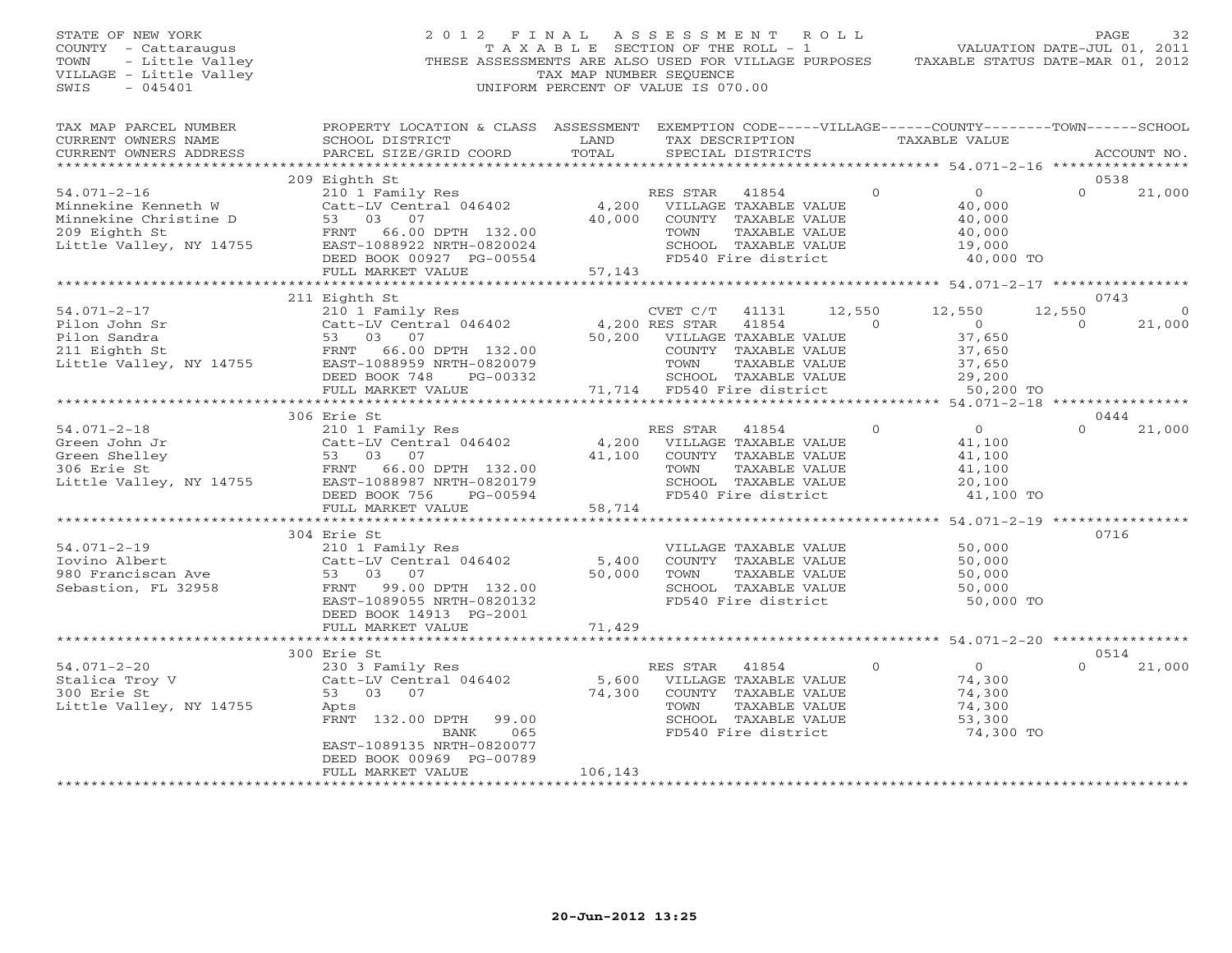| STATE OF NEW YORK<br>COUNTY - Cattaraugus<br>TOWN<br>- Little Valley<br>VILLAGE - Little Valley<br>SWIS<br>$-045401$ |                                                                                                                                                                                   | TAX MAP NUMBER SEQUENCE   | 2012 FINAL ASSESSMENT ROLL<br>T A X A B L E SECTION OF THE ROLL - 1<br>THESE ASSESSMENTS ARE ALSO USED FOR VILLAGE PURPOSES<br>UNIFORM PERCENT OF VALUE IS 070.00 |              | VALUATION DATE-JUL 01, 2011<br>TAXABLE STATUS DATE-MAR 01, 2012     | PAGE        | 33     |
|----------------------------------------------------------------------------------------------------------------------|-----------------------------------------------------------------------------------------------------------------------------------------------------------------------------------|---------------------------|-------------------------------------------------------------------------------------------------------------------------------------------------------------------|--------------|---------------------------------------------------------------------|-------------|--------|
| TAX MAP PARCEL NUMBER<br>CURRENT OWNERS NAME<br>CURRENT OWNERS ADDRESS                                               | PROPERTY LOCATION & CLASS ASSESSMENT EXEMPTION CODE-----VILLAGE------COUNTY-------TOWN------SCHOOL<br>SCHOOL DISTRICT<br>PARCEL SIZE/GRID COORD                                   | LAND<br>TOTAL             | TAX DESCRIPTION<br>SPECIAL DISTRICTS                                                                                                                              |              | TAXABLE VALUE                                                       | ACCOUNT NO. |        |
|                                                                                                                      | 108 Seventh St                                                                                                                                                                    |                           |                                                                                                                                                                   |              |                                                                     | 0821        |        |
| $54.071 - 2 - 21$<br>Grey Samuel<br>Grey Mariel<br>108 Seventh St<br>Little Valley, NY 14755                         | 210 1 Family Res<br>Catt-LV Central 046402<br>53 03<br>07<br>FRNT 66.00 DPTH 132.00<br>BANK<br>017<br>EAST-1089067 NRTH-0820006<br>DEED BOOK 00983 PG-00334                       | 4,200<br>38,500<br>55,000 | RES STAR<br>41854<br>VILLAGE TAXABLE VALUE<br>COUNTY TAXABLE VALUE<br>TAXABLE VALUE<br>TOWN<br>SCHOOL TAXABLE VALUE<br>FD540 Fire district                        | $\mathbf{0}$ | $\circ$<br>38,500<br>38,500<br>38,500<br>17,500<br>38,500 TO        | $\Omega$    | 21,000 |
|                                                                                                                      | FULL MARKET VALUE                                                                                                                                                                 |                           |                                                                                                                                                                   |              |                                                                     |             |        |
|                                                                                                                      | 106 Seventh St                                                                                                                                                                    |                           |                                                                                                                                                                   |              |                                                                     | 0685        |        |
| $54.071 - 2 - 22$<br>Morgenstern Mark A<br>Morgenstern Megan L<br>106 Seventh St<br>Little Valley, NY 14755          | 210 1 Family Res<br>Catt-LV Central 046402<br>53<br>03 07<br>FRNT 66.00 DPTH 132.00<br>EAST-1089030 NRTH-0819950<br>DEED BOOK 2637 PG-4003<br>FULL MARKET VALUE                   | 4,200<br>38,200<br>54,571 | RES STAR 41854<br>VILLAGE TAXABLE VALUE<br>COUNTY TAXABLE VALUE<br>TOWN<br>TAXABLE VALUE<br>SCHOOL TAXABLE VALUE<br>FD540 Fire district                           | $\Omega$     | $\overline{0}$<br>38,200<br>38,200<br>38,200<br>17,200<br>38,200 TO | $\Omega$    | 21,000 |
|                                                                                                                      |                                                                                                                                                                                   |                           |                                                                                                                                                                   |              |                                                                     |             |        |
| $54.071 - 2 - 23$<br>Washburn Scott L<br>Washburn Lisa A<br>207 Eighth St<br>Little Valley, NY 14755                 | 104 Seventh St<br>210 1 Family Res<br>Catt-LV Central 046402<br>53<br>03 07<br>FRNT 40.00 DPTH 132.00<br>EAST-1089000 NRTH-0819906<br>DEED BOOK 3903 PG-3001<br>FULL MARKET VALUE | 3,000<br>28,500<br>40,714 | VILLAGE TAXABLE VALUE<br>COUNTY TAXABLE VALUE<br>TOWN<br>TAXABLE VALUE<br>SCHOOL TAXABLE VALUE<br>FD540 Fire district                                             |              | 28,500<br>28,500<br>28,500<br>28,500<br>28,500 TO                   | 0713        |        |
|                                                                                                                      |                                                                                                                                                                                   |                           |                                                                                                                                                                   |              |                                                                     |             |        |
| $54.071 - 2 - 24$<br>Frank John B<br>PO Box 453<br>Ellicottville, NY 14731                                           | 102 Seventh St<br>220 2 Family Res<br>Catt-LV Central 046402<br>53 03 07<br>Upper Apt<br>FRNT 101.30 DPTH 197.80<br>BANK<br>032                                                   | 6,400<br>52,900           | VILLAGE TAXABLE VALUE<br>COUNTY TAXABLE VALUE<br>TOWN<br>TAXABLE VALUE<br>SCHOOL TAXABLE VALUE<br>FD540 Fire district                                             |              | 52,900<br>52,900<br>52,900<br>52,900<br>52,900 TO                   | 0568        |        |
|                                                                                                                      | EAST-1088957 NRTH-0819816<br>DEED BOOK 1718 PG-4001<br>FULL MARKET VALUE                                                                                                          | 75,571                    |                                                                                                                                                                   |              |                                                                     |             |        |
|                                                                                                                      |                                                                                                                                                                                   |                           |                                                                                                                                                                   |              |                                                                     | 0712        |        |
| $54.071 - 2 - 25$<br>Memmott Martha N<br>3 Gregory Park<br>Rochester, NY 14620                                       | 100 Seventh St<br>210 1 Family Res<br>Catt-LV Central 046402<br>53 03 07<br>FRNT<br>36.00 DPTH<br>63.00<br>017<br>BANK                                                            | 1,900<br>23,900           | VILLAGE TAXABLE VALUE<br>COUNTY TAXABLE VALUE<br>TAXABLE VALUE<br>TOWN<br>SCHOOL TAXABLE VALUE<br>FD540 Fire district                                             |              | 23,900<br>23,900<br>23,900<br>23,900<br>23,900 TO                   |             |        |
|                                                                                                                      | EAST-1089017 NRTH-0819731<br>DEED BOOK 16310 PG-7001<br>FULL MARKET VALUE<br>* * * * * * * * * * * * * * * * * * *                                                                | 34,143                    |                                                                                                                                                                   |              |                                                                     |             |        |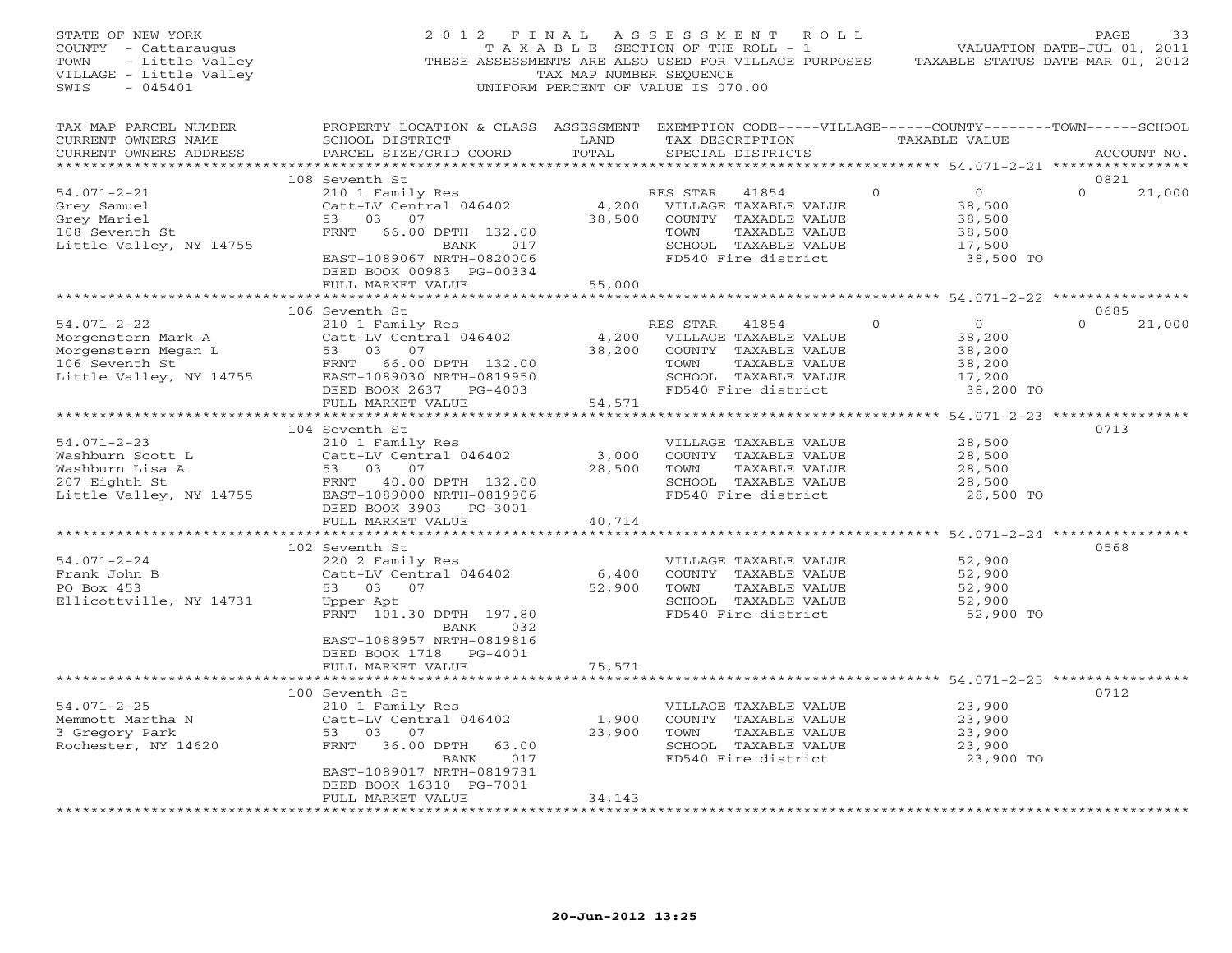STATE OF NEW YORK 2 0 1 2 F I N A L A S S E S S M E N T R O L L PAGE 34COUNTY - Cattaraugus T A X A B L E SECTION OF THE ROLL - 1 VALUATION DATE-JUL 01, 2011 TOWN - Little Valley THESE ASSESSMENTS ARE ALSO USED FOR VILLAGE PURPOSES<br>VILLAGE - Little Valley TAX MAP NUMBER SEQUENCE VILLAGE - Little Valley<br>
SWIS - 045401<br>
UNIFORM PERCENT OF VALUE IS 070 UNIFORM PERCENT OF VALUE IS 070.00

VALUATION DATE-JUL 01, 2011

| TAX MAP PARCEL NUMBER<br>CURRENT OWNERS NAME<br>CURRENT OWNERS ADDRESS                                                                                                                                                                                | PROPERTY LOCATION & CLASS ASSESSMENT EXEMPTION CODE-----VILLAGE------COUNTY-------TOWN------SCHOOL<br>SCHOOL DISTRICT<br>PARCEL SIZE/GRID COORD                                                                             | LAND<br>TOTAL    | TAX DESCRIPTION<br>SPECIAL DISTRICTS                                                                                                                       | TAXABLE VALUE                                                                           | ACCOUNT NO.                           |
|-------------------------------------------------------------------------------------------------------------------------------------------------------------------------------------------------------------------------------------------------------|-----------------------------------------------------------------------------------------------------------------------------------------------------------------------------------------------------------------------------|------------------|------------------------------------------------------------------------------------------------------------------------------------------------------------|-----------------------------------------------------------------------------------------|---------------------------------------|
|                                                                                                                                                                                                                                                       |                                                                                                                                                                                                                             |                  |                                                                                                                                                            |                                                                                         |                                       |
| $54.071 - 2 - 26$                                                                                                                                                                                                                                     | 301 Fair Oak St<br>210 1 Family Res<br>Catt-LV Central 046402<br>DEED BOOK 00997 PG-00957<br>FULL MARKET VALUE                                                                                                              | 29,200<br>41,714 | 41854<br>RES STAR<br>6,100 VILLAGE TAXABLE VALUE<br>COUNTY TAXABLE VALUE<br>TAXABLE VALUE<br>TOWN<br>SCHOOL TAXABLE VALUE<br>FD540 Fire district           | $\circ$<br>$\overline{O}$<br>29,200<br>29,200<br>29,200<br>8,200<br>29,200 TO           | 0720<br>21,000<br>$\Omega$            |
|                                                                                                                                                                                                                                                       |                                                                                                                                                                                                                             |                  |                                                                                                                                                            | ***************** 54.071-2-27 ****************                                          |                                       |
| 54.071-2-27<br>1999) 54.071-2-27 1999 210 1 Family Res (100 KES STAK 41694<br>Viereck Dennis P Catt-LV Central 046402 6,100 VILLAGE TAXABLE VALUE<br>Viereck Cathy 53 03 07<br>303 Fair Oak St FRNT 99.00 DPTH 181.50 TOWN TAXABLE VALUE<br>27.100 CO | 303 Fair Oak St<br>210 1 Family Res<br>DEED BOOK 801<br>FULL MARKET VALUE                                                                                                                                                   |                  | RES STAR<br>41854<br>SCHOOL TAXABLE VALUE<br>FD540 Fire district                                                                                           | $\overline{O}$<br>$\circ$<br>52,100<br>52,100<br>52,100<br>31,100<br>52,100 TO          | 0396<br>21,000<br>$\Omega$            |
|                                                                                                                                                                                                                                                       | 305 Fair Oak St                                                                                                                                                                                                             |                  |                                                                                                                                                            |                                                                                         | 0846                                  |
| 1.071-2-28 (54.071-2-28 (54.071-2-28 (54.071-2-28 (54.071-2-28 (54.071-2-28 (54.5) (54.5) (54.5) (54.5) (54.5<br>Farnham Theresa A (53.03 07 (53.00 DPTH 181.50 (54.700 VILLAGE 51.50 (55.5 mir 0ak St<br>Little Valley, NY 14755-1116                | BANK<br>017<br>EAST-1088819 NRTH-0819673<br>DEED BOOK 00993 PG-00969                                                                                                                                                        |                  | 41131<br>41854<br>$\sim$ 0<br>45,700 VILLAGE TAXABLE VALUE<br>COUNTY TAXABLE VALUE<br>TAXABLE VALUE<br>TOWN<br>SCHOOL TAXABLE VALUE<br>FD540 Fire district | 11,425<br>11,425<br>$\overline{0}$<br>34,275<br>34,275<br>34,275<br>24,700<br>45,700 TO | 11,425<br>21,000<br>$\Omega$          |
|                                                                                                                                                                                                                                                       | FULL MARKET VALUE                                                                                                                                                                                                           | 65,286           |                                                                                                                                                            |                                                                                         |                                       |
| 54.071-2-29<br>Bird Amanda J<br>307 Fair Oak St<br>Little Valley, NY 14755                                                                                                                                                                            | 307 Fair Oak St<br>210 1 Family Res<br>Catt-LV Central 046402<br>53 03 07<br>Rental Prop<br>FRNT<br>66.00 DPTH 171.50<br>BANK<br>032<br>EAST-1088751 NRTH-0819641<br>DEED BOOK 12401 PG-8004                                | 4,700<br>52,600  | VILLAGE TAXABLE VALUE 52,600<br>COUNTY TAXABLE VALUE<br>TOWN<br>TAXABLE VALUE<br>SCHOOL TAXABLE VALUE<br>FD540 Fire district                               | 52,600<br>52,600<br>52,600<br>52,600 TO                                                 | 0767                                  |
|                                                                                                                                                                                                                                                       | FULL MARKET VALUE                                                                                                                                                                                                           | 75,143           |                                                                                                                                                            |                                                                                         |                                       |
|                                                                                                                                                                                                                                                       | 309 Fair Oak St                                                                                                                                                                                                             |                  |                                                                                                                                                            |                                                                                         | 0563                                  |
| $54.071 - 2 - 30$<br>Green Jason W<br>Green Angela D<br>309 Fair Oak St<br>Little Valley, NY 14755                                                                                                                                                    | rair Oak St<br>210 1 Family Res<br>$510$ I Family NCD<br>Catt-LV Central 046402 4,200 RES STAR<br>53 03 07 100 1111 50 68,000 VILLAGE<br>FRNT 66.00 DPTH 131.50<br>ACRES<br>$0.18$ BANK<br>079<br>EAST-1088686 NRTH-0819616 |                  | WVET C/T 41121<br>41854<br>68,000 VILLAGE TAXABLE VALUE<br>COUNTY<br>TAXABLE VALUE<br>TOWN<br>TAXABLE VALUE<br>SCHOOL<br>TAXABLE VALUE                     | 8,400<br>8,400<br>$\Omega$<br>$\overline{0}$<br>59,600<br>59,600<br>59,600<br>47,000    | 8,400<br>$\Omega$<br>21,000<br>$\cap$ |

\*\*\*\*\*\*\*\*\*\*\*\*\*\*\*\*\*\*\*\*\*\*\*\*\*\*\*\*\*\*\*\*\*\*\*\*\*\*\*\*\*\*\*\*\*\*\*\*\*\*\*\*\*\*\*\*\*\*\*\*\*\*\*\*\*\*\*\*\*\*\*\*\*\*\*\*\*\*\*\*\*\*\*\*\*\*\*\*\*\*\*\*\*\*\*\*\*\*\*\*\*\*\*\*\*\*\*\*\*\*\*\*\*\*\*\*\*\*\*\*\*\*\*\*\*\*\*\*\*\*\*\*

FULL MARKET VALUE

DEED BOOK 3661 PG-9001 FD540 Fire district 68,000 TO<br>FULL MARKET VALUE 97,143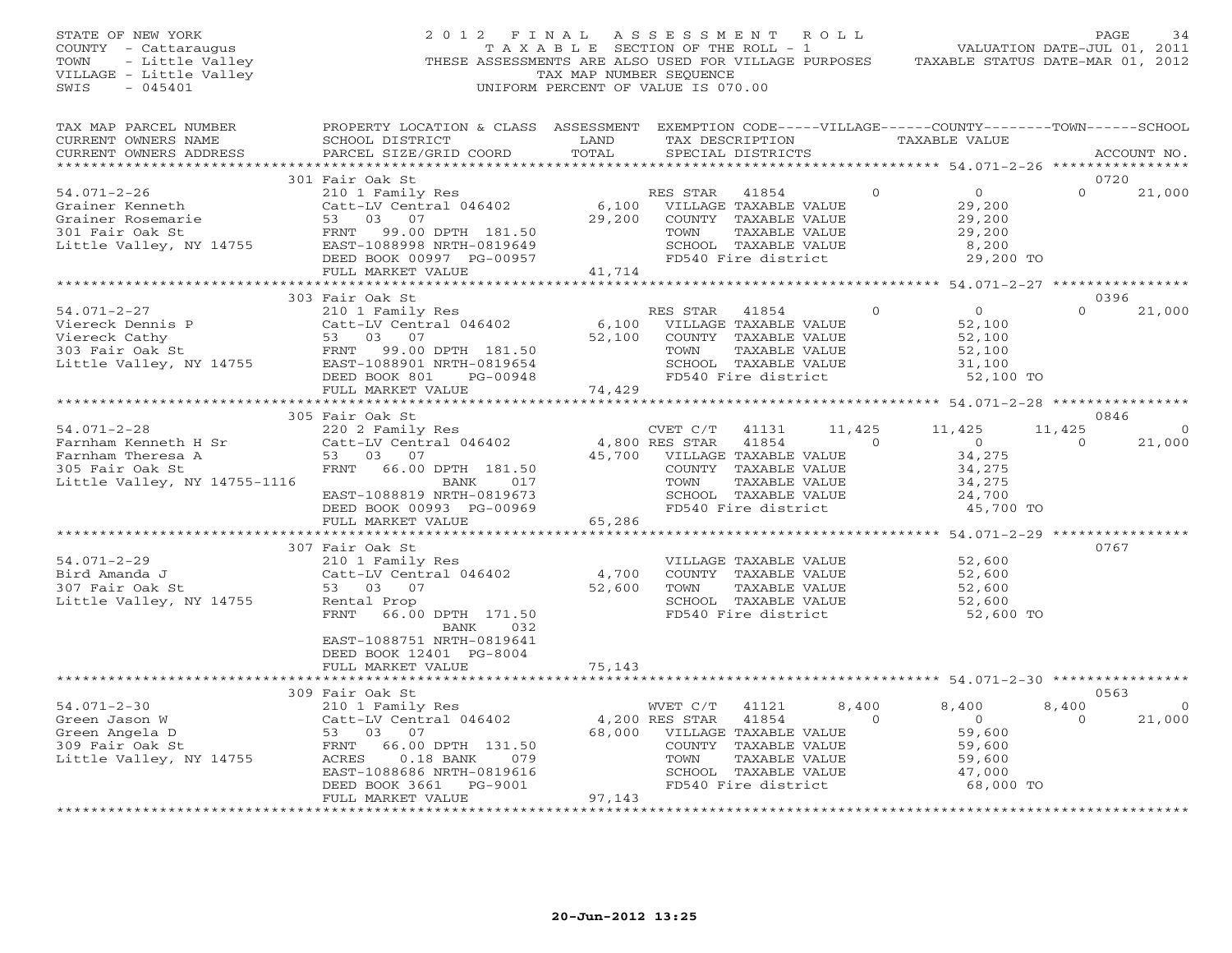STATE OF NEW YORK 2 0 1 2 F I N A L A S S E S S M E N T R O L L PAGE 35 COUNTY - Cattaraugus T A X A B L E SECTION OF THE ROLL - 1 VALUATION DATE-JUL 01, 2011 TOWN - Little Valley **These ASSESSMENTS ARE ALSO USED FOR VILLAGE PURPOSES** TAXABLE STATUS DATE-MAR 01, 2012<br>VILLAGE - Little Valley **These State of Tax Map NUMBER SEQUENCE** VILLAGE - Little Valley and the Communist Communist Communist Communist Communist Communist Communist Communist Communist Communist Communist Communist Communist Communist Communist Communist Communist Communist Communist SWIS - 045401 UNIFORM PERCENT OF VALUE IS 070.00

| TAX MAP PARCEL NUMBER                                                                                                                                                                                                                                      | PROPERTY LOCATION & CLASS ASSESSMENT EXEMPTION CODE-----VILLAGE------COUNTY-------TOWN------SCHOOL |        |                              |                                               |                    |
|------------------------------------------------------------------------------------------------------------------------------------------------------------------------------------------------------------------------------------------------------------|----------------------------------------------------------------------------------------------------|--------|------------------------------|-----------------------------------------------|--------------------|
| CURRENT OWNERS NAME                                                                                                                                                                                                                                        | SCHOOL DISTRICT                                                                                    | LAND   | TAX DESCRIPTION              | TAXABLE VALUE                                 |                    |
| CURRENT OWNERS ADDRESS                                                                                                                                                                                                                                     | PARCEL SIZE/GRID COORD                                                                             | TOTAL  | SPECIAL DISTRICTS            |                                               | ACCOUNT NO.        |
|                                                                                                                                                                                                                                                            |                                                                                                    |        |                              |                                               |                    |
|                                                                                                                                                                                                                                                            | 311 Fair Oak St                                                                                    |        |                              |                                               | 0405               |
| $54.071 - 2 - 31$                                                                                                                                                                                                                                          | 210 1 Family Res                                                                                   |        | RES STAR<br>41854            | $\Omega$<br>0                                 | $\Omega$<br>21,000 |
| Brooks Raymond C                                                                                                                                                                                                                                           | Catt-LV Central 046402 7,700 VILLAGE TAXABLE VALUE                                                 |        |                              | 35,000                                        |                    |
| McKinney Lisa                                                                                                                                                                                                                                              | 53 03 07                                                                                           | 35,000 | COUNTY TAXABLE VALUE         | 35,000                                        |                    |
| 311 Fair Oaks St<br>311 Fair Oaks St<br>311 Fair Oaks St<br>311 Fair Oaks St<br>32.00<br>32.00<br>32.00<br>33.00<br>33.00<br>33.00<br>340.00<br>340.00<br>340.00<br>340.00<br>340.00<br>340.00<br>340.00<br>340.00<br>340.00<br>340.00<br>340.00<br>340.00 |                                                                                                    |        | TAXABLE VALUE<br>TOWN        | 35,000                                        |                    |
|                                                                                                                                                                                                                                                            | EAST-1088606 NRTH-0819607                                                                          |        | SCHOOL TAXABLE VALUE         | 14,000                                        |                    |
|                                                                                                                                                                                                                                                            | DEED BOOK 00997 PG-00420                                                                           |        | FD540 Fire district          | 35,000 TO                                     |                    |
|                                                                                                                                                                                                                                                            | FULL MARKET VALUE                                                                                  | 50,000 |                              |                                               |                    |
|                                                                                                                                                                                                                                                            |                                                                                                    |        |                              |                                               |                    |
|                                                                                                                                                                                                                                                            | 401 Fair Oak St                                                                                    |        |                              |                                               | 0865               |
| $54.071 - 2 - 32$                                                                                                                                                                                                                                          | 220 2 Family Res                                                                                   |        | VILLAGE TAXABLE VALUE        | 45,000                                        |                    |
| Desrochers Lorette                                                                                                                                                                                                                                         | Catt-LV Central 046402                                                                             | 3,800  | COUNTY TAXABLE VALUE         | 45,000                                        |                    |
| Descochers Marcela & Tammy 53 03 07<br>33 07 33 07<br>Welland, Ont. L3B 4SCanada EAST-1088416 NRTH-0819621                                                                                                                                                 |                                                                                                    | 45,000 | TOWN<br>TAXABLE VALUE        | 45,000                                        |                    |
|                                                                                                                                                                                                                                                            |                                                                                                    |        | SCHOOL TAXABLE VALUE         | 45,000                                        |                    |
|                                                                                                                                                                                                                                                            |                                                                                                    |        | FD540 Fire district          | 45,000 TO                                     |                    |
|                                                                                                                                                                                                                                                            | DEED BOOK 14700 PG-3002                                                                            |        |                              |                                               |                    |
|                                                                                                                                                                                                                                                            | FULL MARKET VALUE                                                                                  | 64,286 |                              |                                               |                    |
|                                                                                                                                                                                                                                                            |                                                                                                    |        |                              |                                               |                    |
|                                                                                                                                                                                                                                                            | 403 Fair Oak St                                                                                    |        |                              |                                               | 0467               |
| $54.071 - 2 - 33$                                                                                                                                                                                                                                          | 230 3 Family Res                                                                                   |        | VILLAGE TAXABLE VALUE 25,000 |                                               |                    |
|                                                                                                                                                                                                                                                            | Catt-LV Central 046402                                                                             | 5,200  | COUNTY TAXABLE VALUE         | 25,000                                        |                    |
| Zimbardi Timothy J<br>Zimbardi Pamela S<br>Zimbardi Pamela S                                                                                                                                                                                               | 53 03 07                                                                                           | 25,000 | TOWN<br>TAXABLE VALUE        | 25,000                                        |                    |
| 4891 Route 353                                                                                                                                                                                                                                             | FRNT 62.00 DPTH 248.50                                                                             |        | SCHOOL TAXABLE VALUE         | 25,000                                        |                    |
| Salamanca, NY 14779                                                                                                                                                                                                                                        | BANK<br>017                                                                                        |        | FD540 Fire district          | $25,000$ TO                                   |                    |
|                                                                                                                                                                                                                                                            | EAST-1088349 NRTH-0819650                                                                          |        |                              |                                               |                    |
|                                                                                                                                                                                                                                                            | DEED BOOK 6808 PG-8001                                                                             |        |                              |                                               |                    |
|                                                                                                                                                                                                                                                            | FULL MARKET VALUE                                                                                  | 35,714 |                              |                                               |                    |
|                                                                                                                                                                                                                                                            |                                                                                                    |        |                              |                                               |                    |
|                                                                                                                                                                                                                                                            | 405 Fair Oak St                                                                                    |        |                              |                                               | 0464               |
| $54.071 - 2 - 34$                                                                                                                                                                                                                                          | 311 Res vac land                                                                                   |        | VILLAGE TAXABLE VALUE        | 3,000                                         |                    |
| Zimbardi Timothy J                                                                                                                                                                                                                                         | Catt-LV Central 046402                                                                             | 3,000  | COUNTY TAXABLE VALUE         | 3,000                                         |                    |
| Zimbardi Pamela S                                                                                                                                                                                                                                          | 53 03 07                                                                                           | 3,000  | TOWN<br>TAXABLE VALUE        | 3,000                                         |                    |
| 4891 Route 353                                                                                                                                                                                                                                             | FRNT 33.00 DPTH 330.00                                                                             |        | SCHOOL TAXABLE VALUE         | 3,000                                         |                    |
| Salamanca, NY 14779                                                                                                                                                                                                                                        | BANK<br>017                                                                                        |        | FD540 Fire district          | 3,000 TO                                      |                    |
|                                                                                                                                                                                                                                                            | EAST-1088300 NRTH-0819698                                                                          |        |                              |                                               |                    |
|                                                                                                                                                                                                                                                            | DEED BOOK 6808 PG-8001                                                                             |        |                              |                                               |                    |
|                                                                                                                                                                                                                                                            | FULL MARKET VALUE                                                                                  | 4,286  |                              |                                               |                    |
|                                                                                                                                                                                                                                                            | ************************                                                                           |        |                              | ********************* 54.071-2-35 *********** |                    |
|                                                                                                                                                                                                                                                            | 407 Fair Oak St                                                                                    |        |                              |                                               | 0788               |
| $54.071 - 2 - 35$                                                                                                                                                                                                                                          | 210 1 Family Res                                                                                   |        | VILLAGE TAXABLE VALUE        |                                               |                    |
| Wrona Christine M                                                                                                                                                                                                                                          | Catt-LV Central 046402                                                                             | 3,400  | COUNTY TAXABLE VALUE         | 17,000<br>17,000                              |                    |
| 214 Eagle ST                                                                                                                                                                                                                                               | 53 03 07                                                                                           | 17,000 | TOWN<br>TAXABLE VALUE        | 17,000                                        |                    |
| Little Valley, NY 14755                                                                                                                                                                                                                                    | FRNT 37.00 DPTH 330.00                                                                             |        | SCHOOL TAXABLE VALUE         | 17,000                                        |                    |
|                                                                                                                                                                                                                                                            | EAST-1088265 NRTH-0819698                                                                          |        | FD540 Fire district          | 17,000 TO                                     |                    |
|                                                                                                                                                                                                                                                            | DEED BOOK 16067 PG-5009                                                                            |        |                              |                                               |                    |
|                                                                                                                                                                                                                                                            | FULL MARKET VALUE                                                                                  | 24,286 |                              |                                               |                    |
|                                                                                                                                                                                                                                                            |                                                                                                    |        |                              |                                               |                    |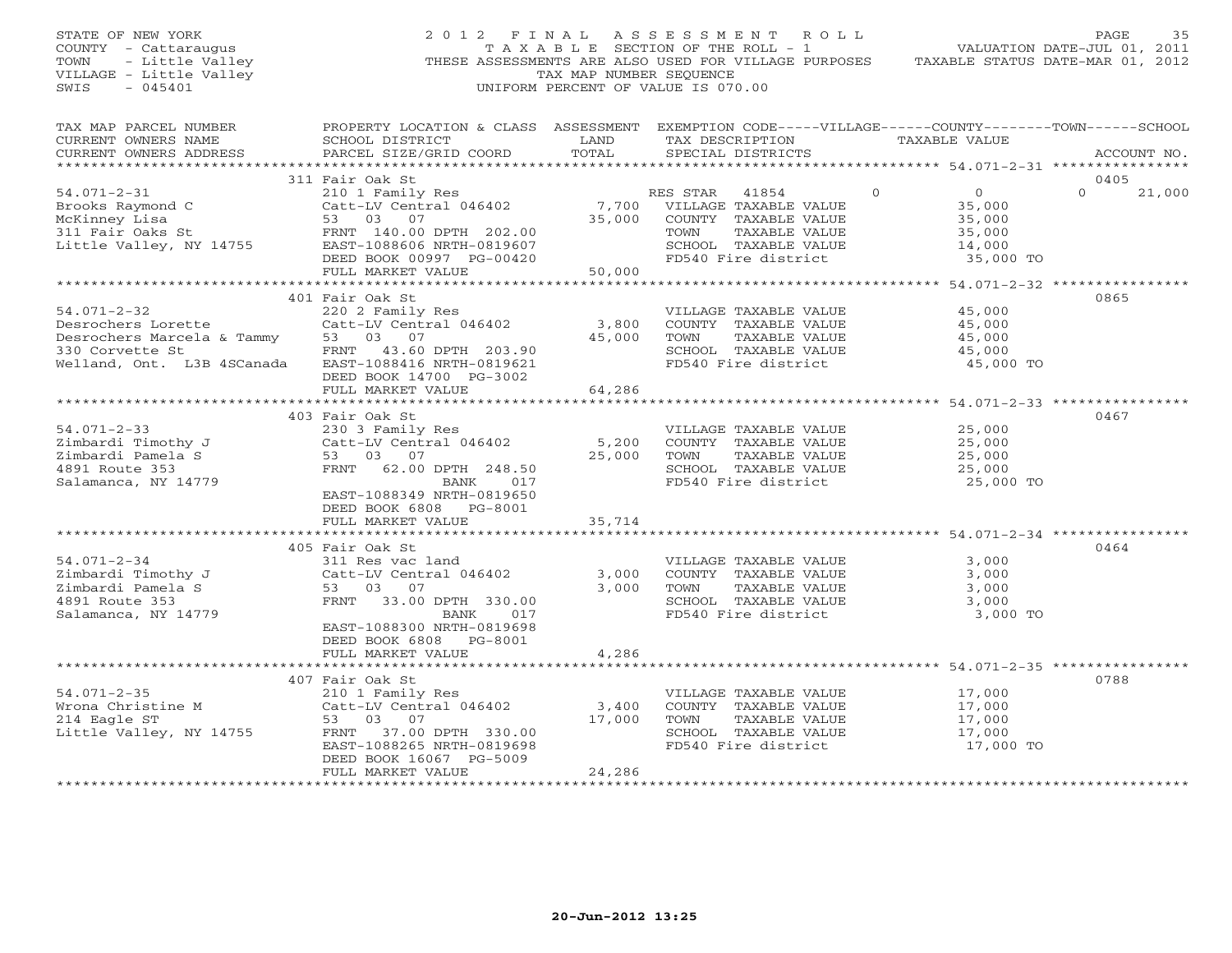| STATE OF NEW YORK<br>COUNTY - Cattaraugus<br>- Little Valley<br>TOWN<br>VILLAGE - Little Valley<br>SWIS<br>$-045401$ | 2012 FINAL<br>THESE ASSESSMENTS ARE ALSO USED FOR VILLAGE PURPOSES                | T A X A B L E SECTION OF THE ROLL - 1<br>TAX MAP NUMBER SEQUENCE<br>UNIFORM PERCENT OF VALUE IS 070.00 | ASSESSMENT ROLL |                                             |         | TAXABLE STATUS DATE-MAR 01, 2012                                                | PAGE<br>VALUATION DATE-JUL 01, 2011 | 36          |
|----------------------------------------------------------------------------------------------------------------------|-----------------------------------------------------------------------------------|--------------------------------------------------------------------------------------------------------|-----------------|---------------------------------------------|---------|---------------------------------------------------------------------------------|-------------------------------------|-------------|
| TAX MAP PARCEL NUMBER<br>CURRENT OWNERS NAME<br>CURRENT OWNERS ADDRESS                                               | PROPERTY LOCATION & CLASS ASSESSMENT<br>SCHOOL DISTRICT<br>PARCEL SIZE/GRID COORD | LAND<br>TOTAL                                                                                          |                 | TAX DESCRIPTION<br>SPECIAL DISTRICTS        |         | EXEMPTION CODE-----VILLAGE------COUNTY--------TOWN------SCHOOL<br>TAXABLE VALUE |                                     | ACCOUNT NO. |
|                                                                                                                      | 409 Fair Oak St                                                                   |                                                                                                        |                 |                                             |         |                                                                                 | 0505                                |             |
| $54.071 - 2 - 36$                                                                                                    | 220 2 Family Res                                                                  |                                                                                                        |                 | VILLAGE TAXABLE VALUE                       |         | 42,000                                                                          |                                     |             |
| Whipple Jason S                                                                                                      | Catt-LV Central 046402                                                            | 5,100                                                                                                  |                 | COUNTY TAXABLE VALUE                        |         | 42,000                                                                          |                                     |             |
| 5248 Kyler Hill Rd                                                                                                   | 53<br>03<br>07                                                                    | 42,000                                                                                                 | TOWN            | TAXABLE VALUE                               |         | 42,000                                                                          |                                     |             |
| Little Valley, NY 14755                                                                                              | 70.00 DPTH 330.00<br>FRNT                                                         |                                                                                                        |                 | SCHOOL TAXABLE VALUE                        |         | 42,000                                                                          |                                     |             |
|                                                                                                                      | EAST-1088212 NRTH-0819695                                                         |                                                                                                        |                 | FD540 Fire district                         |         | 42,000 TO                                                                       |                                     |             |
|                                                                                                                      | DEED BOOK 4268 PG-6001                                                            |                                                                                                        |                 |                                             |         |                                                                                 |                                     |             |
|                                                                                                                      | FULL MARKET VALUE                                                                 | 60,000                                                                                                 |                 |                                             |         |                                                                                 |                                     |             |
|                                                                                                                      | 413 Fair Oak St                                                                   |                                                                                                        |                 |                                             |         | *************** 54.071-2-37 **************                                      | 0695                                |             |
| $54.071 - 2 - 37$                                                                                                    | 210 1 Family Res                                                                  |                                                                                                        | RES STAR        | 41854                                       | $\circ$ | $\overline{0}$                                                                  | $\mathbf{O}$                        | 21,000      |
| Juenemann David M                                                                                                    | Catt-LV Central 046402                                                            | 7,900                                                                                                  |                 | VILLAGE TAXABLE VALUE                       |         | 54,100                                                                          |                                     |             |
| 413 Fair Oak St                                                                                                      | 53 03 07                                                                          | 54,100                                                                                                 |                 | COUNTY TAXABLE VALUE                        |         | 54,100                                                                          |                                     |             |
| Little Valley, NY 14755                                                                                              | Life Use                                                                          |                                                                                                        | TOWN            | TAXABLE VALUE                               |         | 54,100                                                                          |                                     |             |
|                                                                                                                      | FRNT 152.00 DPTH 233.00                                                           |                                                                                                        |                 | SCHOOL TAXABLE VALUE                        |         | 33,100                                                                          |                                     |             |
|                                                                                                                      | BANK<br>032                                                                       |                                                                                                        |                 | FD540 Fire district                         |         | 54,100 TO                                                                       |                                     |             |
|                                                                                                                      | EAST-1088110 NRTH-0819637                                                         |                                                                                                        |                 |                                             |         |                                                                                 |                                     |             |
|                                                                                                                      | DEED BOOK 12449 PG-7001<br>FULL MARKET VALUE                                      | 77,286                                                                                                 |                 |                                             |         |                                                                                 |                                     |             |
|                                                                                                                      |                                                                                   |                                                                                                        |                 |                                             |         |                                                                                 |                                     |             |
|                                                                                                                      | 101 Virginia Ave                                                                  |                                                                                                        |                 |                                             |         |                                                                                 | 0414                                |             |
| $54.071 - 2 - 38$                                                                                                    | 210 1 Family Res                                                                  |                                                                                                        | SR STAR         | 41834                                       | $\circ$ | $\overline{O}$                                                                  | $\cap$                              | 43,540      |
| Hackett Betty                                                                                                        | Catt-LV Central 046402                                                            | 5,400                                                                                                  |                 | VILLAGE TAXABLE VALUE                       |         | 60,000                                                                          |                                     |             |
| Hackett Fred E<br>101 Virginia Ave<br>11th Carlo Title                                                               | 53 03<br>07                                                                       | 60,000                                                                                                 |                 | COUNTY TAXABLE VALUE                        |         | 60,000                                                                          |                                     |             |
|                                                                                                                      | FRNT 100.00 DPTH 130.00                                                           |                                                                                                        | TOWN            | TAXABLE VALUE                               |         | 60,000                                                                          |                                     |             |
| Little Valley, NY 14755                                                                                              | EAST-1088106 NRTH-0819808                                                         |                                                                                                        |                 | SCHOOL TAXABLE VALUE                        |         | 16,460                                                                          |                                     |             |
|                                                                                                                      | DEED BOOK 897<br>PG-01196<br>FULL MARKET VALUE                                    | 85,714                                                                                                 |                 | FD540 Fire district                         |         | 60,000 TO                                                                       |                                     |             |
|                                                                                                                      |                                                                                   |                                                                                                        |                 |                                             |         |                                                                                 |                                     |             |
|                                                                                                                      | 103 Virginia Ave                                                                  |                                                                                                        |                 |                                             |         |                                                                                 | 0551                                |             |
| $54.071 - 2 - 39$                                                                                                    | 270 Mfg housing                                                                   |                                                                                                        |                 | VILLAGE TAXABLE VALUE                       |         | 15,500                                                                          |                                     |             |
| Phillips Hope B                                                                                                      | Catt-LV Central 046402                                                            | 2,800                                                                                                  |                 | COUNTY TAXABLE VALUE                        |         | 15,500                                                                          |                                     |             |
| 551 W Perimeter Rd                                                                                                   | 53 03<br>07                                                                       | 15,500                                                                                                 | TOWN            | TAXABLE VALUE                               |         | 15,500                                                                          |                                     |             |
| Frewsburg, NY 14738                                                                                                  | FRNT 50.00 DPTH 140.00                                                            |                                                                                                        |                 | SCHOOL TAXABLE VALUE                        |         | 15,500                                                                          |                                     |             |
|                                                                                                                      | EAST-1088101 NRTH-0819894                                                         |                                                                                                        |                 | FD540 Fire district                         |         | 15,500 TO                                                                       |                                     |             |
|                                                                                                                      | DEED BOOK 00930 PG-00315<br>FULL MARKET VALUE                                     | 22,143                                                                                                 |                 |                                             |         |                                                                                 |                                     |             |
|                                                                                                                      |                                                                                   | * * * * * * * * * * *                                                                                  |                 |                                             |         | ******************** 54.071-3-1 ******************                              |                                     |             |
|                                                                                                                      | 216 Erie St                                                                       |                                                                                                        |                 |                                             |         |                                                                                 | 0557                                |             |
| $54.071 - 3 - 1$                                                                                                     | 210 1 Family Res                                                                  |                                                                                                        | WVET C/T        | 41121                                       | 6,975   | 6,975                                                                           | 6,975                               | $\circ$     |
| Emerson George L                                                                                                     | Catt-LV Central 046402                                                            |                                                                                                        | 5,200 SR STAR   | 41834                                       | $\circ$ | $\overline{0}$                                                                  | $\circ$                             | 43,540      |
| Emerson Alice                                                                                                        | 53 03<br>07                                                                       | 46,500                                                                                                 |                 | VILLAGE TAXABLE VALUE                       |         | 39,525                                                                          |                                     |             |
| 216 Erie St                                                                                                          | FRNT 117.50 DPTH 120.00                                                           |                                                                                                        |                 | COUNTY TAXABLE VALUE                        |         | 39,525                                                                          |                                     |             |
| Little Valley, NY 14755                                                                                              | EAST-1089285 NRTH-0819981                                                         |                                                                                                        | TOWN            | TAXABLE VALUE                               |         | 39,525                                                                          |                                     |             |
|                                                                                                                      | DEED BOOK 710<br>PG-01164<br>FULL MARKET VALUE                                    | 66,429                                                                                                 |                 | SCHOOL TAXABLE VALUE<br>FD540 Fire district |         | 2,960<br>46,500 TO                                                              |                                     |             |
| *********************                                                                                                | ***********************                                                           |                                                                                                        |                 |                                             |         |                                                                                 | .                                   |             |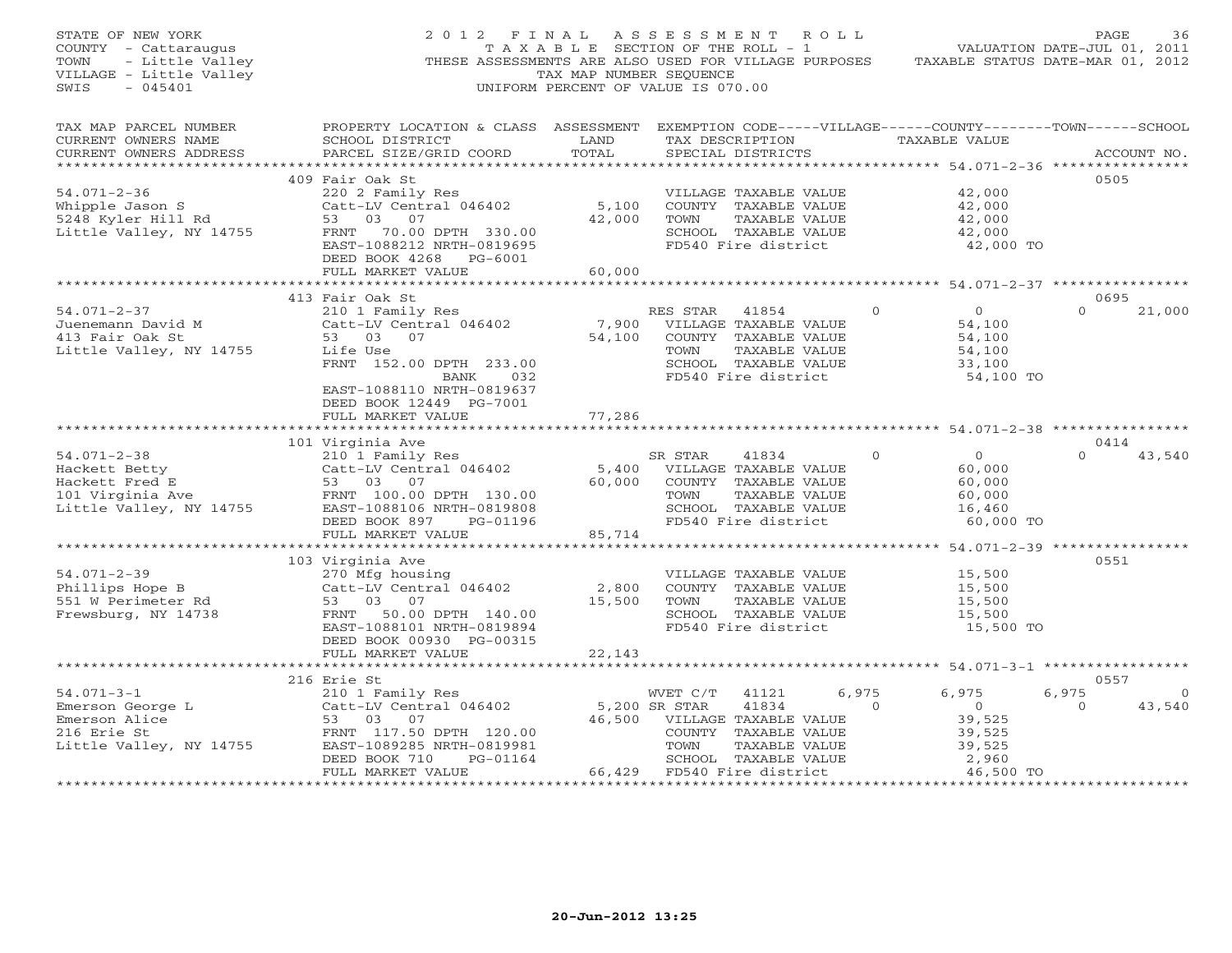| STATE OF NEW YORK<br>TOWN - Little Valley<br>VILLAGE - Little Valley<br>SWIS - 045401<br>$-045401$<br>SWIS | 2012 FINAL                                                                                                                                      | TAX MAP NUMBER SEOUENCE | ASSESSMENT ROLL<br>THESE ASSESSMENTS ARE ALSO USED FOR VILLAGE PURPOSES TAXABLE STATUS DATE-MAR 01, 2012<br>UNIFORM PERCENT OF VALUE IS 070.00 |                                  | PAGE<br>37         |
|------------------------------------------------------------------------------------------------------------|-------------------------------------------------------------------------------------------------------------------------------------------------|-------------------------|------------------------------------------------------------------------------------------------------------------------------------------------|----------------------------------|--------------------|
| TAX MAP PARCEL NUMBER<br>CURRENT OWNERS NAME<br>CURRENT OWNERS ADDRESS                                     | PROPERTY LOCATION & CLASS ASSESSMENT EXEMPTION CODE-----VILLAGE------COUNTY-------TOWN------SCHOOL<br>SCHOOL DISTRICT<br>PARCEL SIZE/GRID COORD | LAND<br>TOTAL           | TAX DESCRIPTION<br>SPECIAL DISTRICTS                                                                                                           | TAXABLE VALUE                    | ACCOUNT NO.        |
|                                                                                                            | 204 Erie St                                                                                                                                     |                         |                                                                                                                                                |                                  | 0681               |
| $54.071 - 3 - 4$                                                                                           | 482 Det row bldg                                                                                                                                |                         | VILLAGE TAXABLE VALUE                                                                                                                          | 9,500                            |                    |
| Twarog Edward                                                                                              | Catt-LV Central 046402                                                                                                                          | 5,300                   | COUNTY TAXABLE VALUE                                                                                                                           | 9.500                            |                    |
| Twarog Marilyn                                                                                             | 53 03 07                                                                                                                                        | 9,500                   | TOWN<br>TAXABLE VALUE                                                                                                                          | 9,500                            |                    |
| 32 Pine St Apt 18                                                                                          | Upper Apt                                                                                                                                       |                         | SCHOOL TAXABLE VALUE                                                                                                                           | 9,500                            |                    |
| Norwalk, CT 06854                                                                                          | FRNT 99.50 DPTH 82.50<br>EAST-1089470 NRTH-0819878<br>DEED BOOK 11905 PG-4001                                                                   |                         | FD540 Fire district                                                                                                                            | 9,500 TO                         |                    |
|                                                                                                            | FULL MARKET VALUE                                                                                                                               | 13,571                  |                                                                                                                                                |                                  |                    |
|                                                                                                            | 202 Erie St                                                                                                                                     |                         |                                                                                                                                                |                                  | 0649               |
| $54.071 - 3 - 5$                                                                                           | 210 1 Family Res                                                                                                                                |                         | VILLAGE TAXABLE VALUE                                                                                                                          | 27,700                           |                    |
| Ratzel Everett E                                                                                           | Catt-LV Central 046402                                                                                                                          | 1,900                   | COUNTY TAXABLE VALUE                                                                                                                           | 27,700                           |                    |
| 7881 Cross Rd                                                                                              | 53 03 07                                                                                                                                        | 27,700                  | TAXABLE VALUE<br>TOWN                                                                                                                          | 27,700                           |                    |
| Little Valley, NY 14755                                                                                    | Garage Encroaches On Neig<br>Hbor                                                                                                               |                         | SCHOOL TAXABLE VALUE<br>FD540 Fire district                                                                                                    | 27,700<br>27,700 TO              |                    |
|                                                                                                            | FRNT<br>32.00 DPTH 82.50                                                                                                                        |                         |                                                                                                                                                |                                  |                    |
|                                                                                                            | BANK<br>081                                                                                                                                     |                         |                                                                                                                                                |                                  |                    |
|                                                                                                            | EAST-1089524 NRTH-0819841                                                                                                                       |                         |                                                                                                                                                |                                  |                    |
|                                                                                                            | DEED BOOK 01017 PG-00538                                                                                                                        |                         |                                                                                                                                                |                                  |                    |
|                                                                                                            | FULL MARKET VALUE                                                                                                                               | 39,571                  |                                                                                                                                                |                                  |                    |
|                                                                                                            | 98 Sixth St                                                                                                                                     |                         |                                                                                                                                                |                                  | 0549               |
| $54.071 - 3 - 7$                                                                                           | 271 Mfg housings                                                                                                                                |                         | AGED C/T/S 41800<br>12,500                                                                                                                     | 12,500                           | 12,500<br>12,500   |
| Reed Irene                                                                                                 | Catt-LV Central 046402<br>53 03 07                                                                                                              | 3,100 SR STAR           | 41834                                                                                                                                          | $\overline{0}$<br>$\overline{0}$ | $\circ$<br>12,500  |
| 98 Sixth St                                                                                                |                                                                                                                                                 |                         | 25,000 VILLAGE TAXABLE VALUE                                                                                                                   | 12,500                           |                    |
| Little Valley, NY 14755                                                                                    | FRNT 60.00 DPTH 79.00                                                                                                                           |                         | COUNTY TAXABLE VALUE                                                                                                                           | 12,500                           |                    |
|                                                                                                            | EAST-1089546 NRTH-0819729<br>DEED BOOK 00950 PG-00502                                                                                           |                         | TOWN<br>TAXABLE VALUE<br>SCHOOL TAXABLE VALUE                                                                                                  | 12,500<br>$\sim$ 0               |                    |
|                                                                                                            | FULL MARKET VALUE                                                                                                                               |                         | 35,714 FD540 Fire district                                                                                                                     | 25,000 TO                        |                    |
|                                                                                                            |                                                                                                                                                 |                         |                                                                                                                                                |                                  |                    |
|                                                                                                            | 201 Fair Oak St                                                                                                                                 |                         |                                                                                                                                                |                                  | 0731               |
| $54.071 - 3 - 8$                                                                                           | 210 1 Family Res                                                                                                                                |                         | RES STAR<br>41854                                                                                                                              | $\Omega$<br>$\overline{0}$       | $\Omega$<br>21,000 |
| Kuhaneck Catherine M<br>201 Fair Oak St                                                                    | Catt-LV Central 046402<br>53 03 07                                                                                                              |                         | 5,600 VILLAGE TAXABLE VALUE<br>57,000 COUNTY TAXABLE VALUE                                                                                     | 57,000<br>57,000                 |                    |
| Little Valley, NY 14755                                                                                    | FRNT 52.00 DPTH 104.00                                                                                                                          |                         | TOWN<br>TAXABLE VALUE                                                                                                                          | 57,000                           |                    |
|                                                                                                            | BANK<br>032                                                                                                                                     |                         | SCHOOL TAXABLE VALUE                                                                                                                           | 36,000                           |                    |
|                                                                                                            | EAST-1089491 NRTH-0819661                                                                                                                       |                         | FD540 Fire district                                                                                                                            | 57,000 TO                        |                    |
|                                                                                                            | DEED BOOK 01005 PG-01163                                                                                                                        |                         |                                                                                                                                                |                                  |                    |
|                                                                                                            | FULL MARKET VALUE<br>************************                                                                                                   | 81,429                  |                                                                                                                                                |                                  |                    |
|                                                                                                            | 203 Fair Oak St                                                                                                                                 |                         |                                                                                                                                                |                                  | 0632               |
| $54.071 - 3 - 9$                                                                                           | 210 1 Family Res                                                                                                                                |                         | VILLAGE TAXABLE VALUE                                                                                                                          | 44,500                           |                    |
| Heber Charles                                                                                              | Catt-LV Central 046402                                                                                                                          | 3,900                   | COUNTY TAXABLE VALUE                                                                                                                           | 44,500                           |                    |
| 417 Court St                                                                                               | 53 03 07                                                                                                                                        | 44,500                  | TOWN<br>TAXABLE VALUE                                                                                                                          | 44,500                           |                    |
| Little Valley, NY 14755                                                                                    | FRNT 55.00 DPTH 132.00                                                                                                                          |                         | SCHOOL TAXABLE VALUE                                                                                                                           | 44,500                           |                    |
|                                                                                                            | EAST-1089421 NRTH-0819656<br>DEED BOOK 677<br>PG-00426                                                                                          |                         | FD540 Fire district                                                                                                                            | 44,500 TO                        |                    |
|                                                                                                            | FULL MARKET VALUE                                                                                                                               | 63,571                  |                                                                                                                                                |                                  |                    |
|                                                                                                            |                                                                                                                                                 | * * * * * * * * * * *   |                                                                                                                                                |                                  |                    |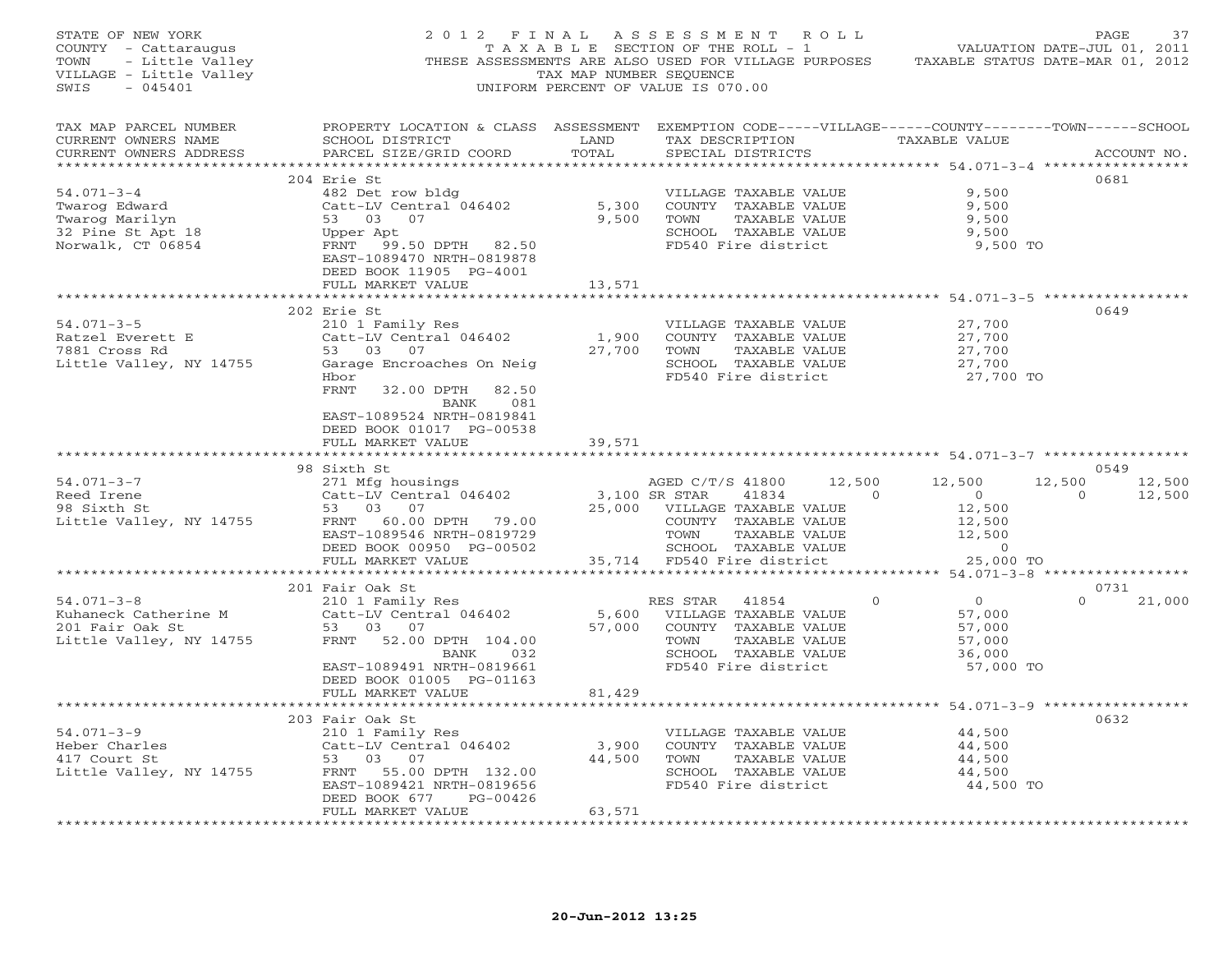| PAGE 38<br>COUNTY - Cattaraugus and the valley of the section of the ROLL - 1<br>TOWN - Little Valley (THESE ASSESSMENTS ARE ALSO USED FOR VILLAGE PURPOSES TAXABLE STATUS DATE-JUL 01, 2012<br>SWILLAGE - Little Valley (THESE ASSESSM<br>$-045401$<br>SWIS                                                |                                                                                                                                                                                                                                                                                                             |                        | UNIFORM PERCENT OF VALUE IS 070.00                                                                                                |                                                                                                            |                            |
|-------------------------------------------------------------------------------------------------------------------------------------------------------------------------------------------------------------------------------------------------------------------------------------------------------------|-------------------------------------------------------------------------------------------------------------------------------------------------------------------------------------------------------------------------------------------------------------------------------------------------------------|------------------------|-----------------------------------------------------------------------------------------------------------------------------------|------------------------------------------------------------------------------------------------------------|----------------------------|
| TAX MAP PARCEL NUMBER THE PROPERTY LOCATION & CLASS ASSESSMENT EXEMPTION CODE-----VILLAGE------COUNTY-------TOWN------SCHOOL<br>CURRENT OWNERS NAME<br>CURRENT OWNERS ADDRESS                                                                                                                               | SCHOOL DISTRICT LAND<br>PARCEL SIZE/GRID COORD                                                                                                                                                                                                                                                              | TOTAL                  | TAX DESCRIPTION TAXABLE VALUE<br>SPECIAL DISTRICTS                                                                                |                                                                                                            | ACCOUNT NO.                |
| $54.071 - 3 - 10$<br>First Milliam S<br>Almond Karen A<br>224 Wales Cres 224 Wales Cres 224 Wales Cres 224 Wales 224 Wales 224 Wales 224 Wales 224 Wales 224 Wales 224 Wales 224 Wales 224 Wales 224 Wales 224 Wales 224 Wales 224 Wales 224 Wales 224<br>Oakville, Ontario L6Canada FRNT 73.00 DPTH 150.00 | 205 Fair Oak St<br>210 1 Family Res<br>Catt-LV Central 046402<br>EAST-1089356 NRTH-0819653<br>DEED BOOK 9550 PG-2001                                                                                                                                                                                        |                        | VILLAGE TAXABLE VALUE<br>4,500 COUNTY TAXABLE VALUE<br>40,500 TOWN TAXABLE VALUE<br>SCHOOL TAXABLE VALUE<br>FD540 Fire district   | 40,500<br>40,500<br>40,500<br>40,500<br>40,500 TO                                                          | 0730                       |
|                                                                                                                                                                                                                                                                                                             | FULL MARKET VALUE                                                                                                                                                                                                                                                                                           | 57,857                 |                                                                                                                                   |                                                                                                            |                            |
|                                                                                                                                                                                                                                                                                                             | 207 Fair Oak St<br>EAST-1089302 NRTH-0819650<br>DEED BOOK 5268 PG-7001<br>FULL MARKET VALUE                                                                                                                                                                                                                 | ************<br>50,143 | FD540 Fire district 35,100 TO                                                                                                     | **********************************54.071-3-11 ****************<br>35,100<br>35,100<br>$35,100$<br>$35,100$ | 0727                       |
|                                                                                                                                                                                                                                                                                                             |                                                                                                                                                                                                                                                                                                             |                        |                                                                                                                                   |                                                                                                            |                            |
| 54.071-3-12<br>Wright Tammy J<br>209 Fourth St 53 03 07<br>Little Valley, NY 14755<br>TACK 108000 DPTH 132.00                                                                                                                                                                                               | 209 Fair Oak St<br>EAST-1089252 NRTH-0819648<br>DEED BOOK 00981 PG-00787                                                                                                                                                                                                                                    |                        | VILLAGE TAXABLE VALUE<br>4,200 COUNTY TAXABLE VALUE<br>8,000 TOWN<br>TAXABLE VALUE<br>SCHOOL TAXABLE VALUE<br>FD540 Fire district | 8,000<br>8,000<br>8,000<br>8,000<br>8,000 TO                                                               | 0466                       |
|                                                                                                                                                                                                                                                                                                             | FULL MARKET VALUE                                                                                                                                                                                                                                                                                           | 11,429                 |                                                                                                                                   |                                                                                                            |                            |
| 54.071-3-13 220 2 Family Res<br>Crosby Shirley Frentz Catt-LV Central 046402<br>6 Forest Ave 53 03 07<br>6 Forest Ave<br>Salamanca, NY 14779                                                                                                                                                                | 211 Fair Oak St<br>53 03 07<br>FRNT 99.00 DPTH 136.62<br>EAST-1089168 NRTH-0819646<br>DEED BOOK 803 PG-00785                                                                                                                                                                                                | 5,500<br>52,000        | VILLAGE TAXABLE VALUE<br>COUNTY TAXABLE VALUE<br>TOWN<br>TAXABLE VALUE<br>SCHOOL TAXABLE VALUE<br>FD540 Fire district             | 52,000<br>52,000<br>52,000<br>52,000<br>52,000 TO                                                          | 0483                       |
|                                                                                                                                                                                                                                                                                                             | FULL MARKET VALUE                                                                                                                                                                                                                                                                                           | 74,286                 |                                                                                                                                   |                                                                                                            |                            |
|                                                                                                                                                                                                                                                                                                             |                                                                                                                                                                                                                                                                                                             |                        |                                                                                                                                   |                                                                                                            |                            |
| $54.071 - 3 - 14$                                                                                                                                                                                                                                                                                           | 105 Seventh St<br>Seventh St<br>210 1 Family Res<br>Catt-LV Central 046402 3,700 VILLAGE TAXABLE VALUE<br>53 03 07 40,000 COUNTY TAXABLE VALUE<br>FRNT 67.38 DPTH 99.00 17 SCHOOL TAXABLE VALUE<br>BANK 017 SCHOOL TAXABLE VALUE<br>EAST-1089164 NRTH-0819746<br>DEED BOOK 1032 PG-995<br>FULL MARKET VALUE | 57,143                 | TAXABLE VALUE<br>FD540 Fire district                                                                                              | $\begin{array}{c} 0 \\ 40,000 \end{array}$<br>$\circ$<br>40,000<br>40,000<br>19,000<br>40,000 TO           | 0703<br>$\Omega$<br>21,000 |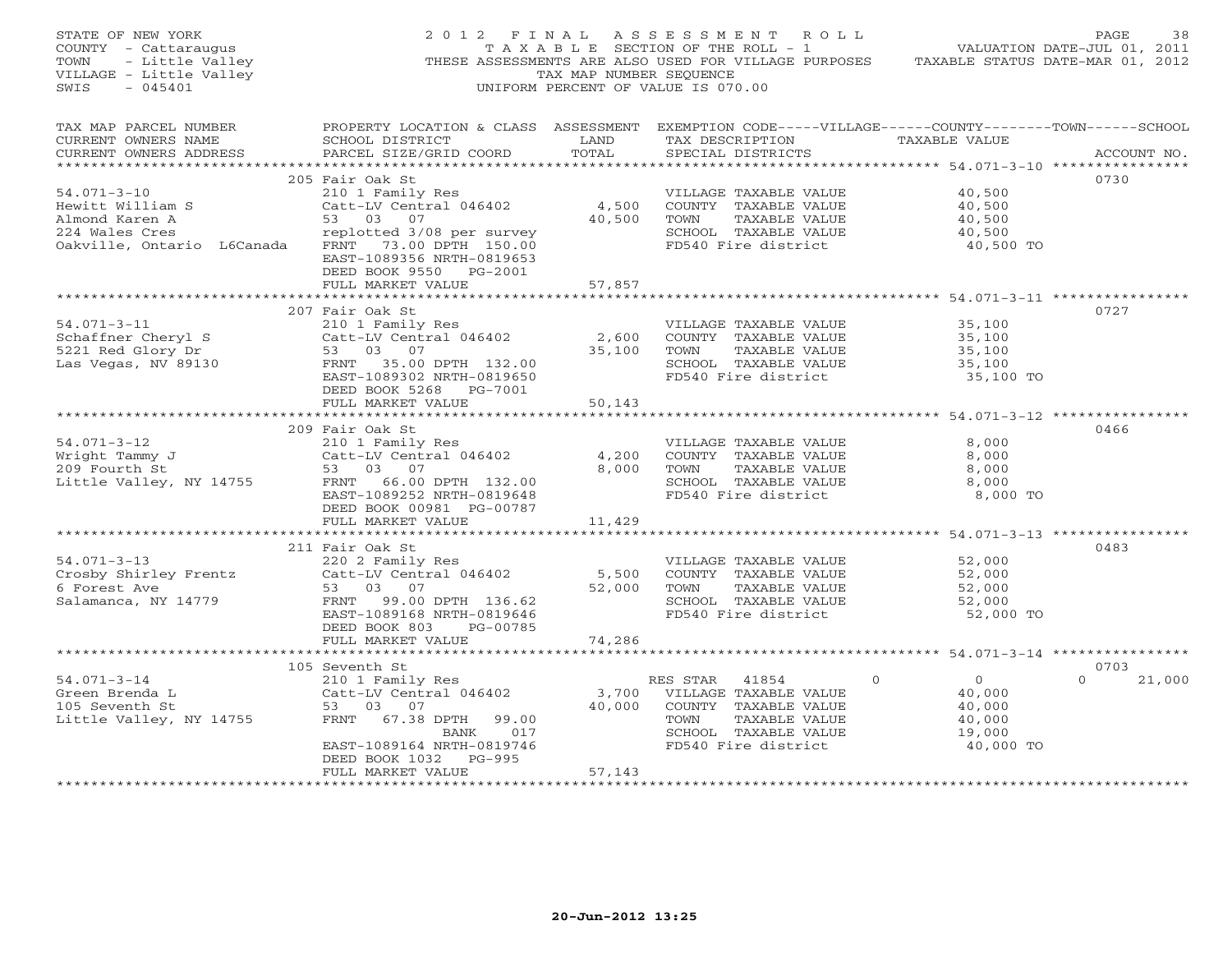# STATE OF NEW YORK 2 0 1 2 F I N A L A S S E S S M E N T R O L L PAGE 39 COUNTY - Cattaraugus T A X A B L E SECTION OF THE ROLL - 1 VALUATION DATE-JUL 01, 2011 TOWN - Little Valley **These ASSESSMENTS ARE ALSO USED FOR VILLAGE PURPOSES** TAXABLE STATUS DATE-MAR 01, 2012<br>VILLAGE - Little Valley **These State of Tax Map NUMBER SEQUENCE** VILLAGE - Little Valley and the Communist Communist Communist Communist Communist Communist Communist Communist Communist Communist Communist Communist Communist Communist Communist Communist Communist Communist Communist SWIS - 045401 UNIFORM PERCENT OF VALUE IS 070.00

| TAX MAP PARCEL NUMBER<br>CURRENT OWNERS NAME                                                                                                                                                                                                                                                                                                                                                                                                                                                                           | PROPERTY LOCATION & CLASS ASSESSMENT EXEMPTION CODE-----VILLAGE------COUNTY-------TOWN------SCHOOL<br>SCHOOL DISTRICT | LAND   | TAX DESCRIPTION TAXABLE VALUE                                                                                                                          |                |                |          |        |
|------------------------------------------------------------------------------------------------------------------------------------------------------------------------------------------------------------------------------------------------------------------------------------------------------------------------------------------------------------------------------------------------------------------------------------------------------------------------------------------------------------------------|-----------------------------------------------------------------------------------------------------------------------|--------|--------------------------------------------------------------------------------------------------------------------------------------------------------|----------------|----------------|----------|--------|
|                                                                                                                                                                                                                                                                                                                                                                                                                                                                                                                        |                                                                                                                       |        |                                                                                                                                                        |                |                |          |        |
| $\begin{minipage}{.45\textwidth} \begin{minipage}{.45\textwidth} \begin{minipage}{.45\textwidth} \begin{minipage}{.45\textwidth} \begin{minipage}{.45\textwidth} \begin{minipage}{.45\textwidth} \begin{minipage}{.45\textwidth} \begin{minipage}{.45\textwidth} \begin{minipage}{.45\textwidth} \begin{minipage}{.45\textwidth} \begin{minipage}{.45\textwidth} \begin{minipage}{.45\textwidth} \begin{minipage}{.45\textwidth} \begin{minipage}{.45\textwidth} \begin{minipage}{.45\textwidth} \begin{minipage}{.45$ |                                                                                                                       |        |                                                                                                                                                        |                |                |          |        |
|                                                                                                                                                                                                                                                                                                                                                                                                                                                                                                                        | 107 Seventh St                                                                                                        |        |                                                                                                                                                        |                |                | 0688     |        |
|                                                                                                                                                                                                                                                                                                                                                                                                                                                                                                                        | 210 1 Family Res<br>Catt-LV Central 046402 (25,400 VILLAGE TAXABLE VALUE<br>53 03 07 (25,400 COUNTY TAXABLE VALUE     |        |                                                                                                                                                        | $\overline{0}$ | $\overline{0}$ | $\Omega$ | 21,000 |
|                                                                                                                                                                                                                                                                                                                                                                                                                                                                                                                        |                                                                                                                       |        |                                                                                                                                                        |                | 25,400         |          |        |
|                                                                                                                                                                                                                                                                                                                                                                                                                                                                                                                        |                                                                                                                       |        | 25,400 COUNTY TAXABLE VALUE                                                                                                                            |                | 25,400         |          |        |
|                                                                                                                                                                                                                                                                                                                                                                                                                                                                                                                        |                                                                                                                       |        |                                                                                                                                                        |                |                |          |        |
|                                                                                                                                                                                                                                                                                                                                                                                                                                                                                                                        |                                                                                                                       |        | $\begin{tabular}{lllllll} \textsc{TOWN} & \textsc{TAXABLE VALUE} & & & & 25,400 \\ \textsc{SCHOOL} & \textsc{TAXABLE VALUE} & & & 4,400 \end{tabular}$ |                |                |          |        |
| $\begin{tabular}{lllllllllllll} \text{54.071--3--15} & \text{21.0} & \text{23.400} & \text{25.400} & \text{36.286} \\ \text{Bricker Annette M} & \text{53} & 03 & 07 & 25.400 & 25.400 \\ \text{107 Seventh St} & \text{FRNT} & 60.00 DPTH & 99.00 & \text{25.400} & \text{25.400} & \text{25.400} \\ \text{Little Valley, NY 14755} & \text{ERNT} & 60.00 DPTH & 99.00$                                                                                                                                               |                                                                                                                       |        | FD540 Fire district                                                                                                                                    |                | 25,400 TO      |          |        |
|                                                                                                                                                                                                                                                                                                                                                                                                                                                                                                                        |                                                                                                                       |        |                                                                                                                                                        |                |                |          |        |
|                                                                                                                                                                                                                                                                                                                                                                                                                                                                                                                        |                                                                                                                       |        |                                                                                                                                                        |                |                |          |        |
|                                                                                                                                                                                                                                                                                                                                                                                                                                                                                                                        | 109 Seventh St                                                                                                        |        |                                                                                                                                                        |                |                | 0686     |        |
| 94.071-3-16<br>Schmigiel Mark J<br>Schmigiel James F<br>4,100<br>Schmigiel James F<br>53 03 07<br>428 Cherokee Dr<br>Buffalo, NY 14225-3367<br>EAST-1089171 NRTH-0819869<br>PRESE PRESE PRESENT PRESENT PRESENT PRESENT<br>FRESE PRESENT PRESENT P                                                                                                                                                                                                                                                                     |                                                                                                                       |        | VILLAGE TAXABLE VALUE                                                                                                                                  |                | 37,200         |          |        |
|                                                                                                                                                                                                                                                                                                                                                                                                                                                                                                                        |                                                                                                                       |        |                                                                                                                                                        |                |                |          |        |
|                                                                                                                                                                                                                                                                                                                                                                                                                                                                                                                        |                                                                                                                       |        | VILLAGE IAAADLE VALUE<br>COUNTY TAXABLE VALUE 37,200<br>TOMM TAXABLE VALUE 37,200                                                                      |                |                |          |        |
|                                                                                                                                                                                                                                                                                                                                                                                                                                                                                                                        |                                                                                                                       |        | SCHOOL TAXABLE VALUE 37,200                                                                                                                            |                |                |          |        |
|                                                                                                                                                                                                                                                                                                                                                                                                                                                                                                                        |                                                                                                                       |        | FD540 Fire district                                                                                                                                    |                | 37,200 TO      |          |        |
|                                                                                                                                                                                                                                                                                                                                                                                                                                                                                                                        |                                                                                                                       |        |                                                                                                                                                        |                |                |          |        |
|                                                                                                                                                                                                                                                                                                                                                                                                                                                                                                                        |                                                                                                                       |        |                                                                                                                                                        |                |                |          |        |
|                                                                                                                                                                                                                                                                                                                                                                                                                                                                                                                        |                                                                                                                       |        |                                                                                                                                                        |                |                |          |        |
|                                                                                                                                                                                                                                                                                                                                                                                                                                                                                                                        |                                                                                                                       |        |                                                                                                                                                        |                |                | 0410     |        |
|                                                                                                                                                                                                                                                                                                                                                                                                                                                                                                                        |                                                                                                                       |        |                                                                                                                                                        | $\Omega$       | $\Omega$       | $\Omega$ | 31,400 |
|                                                                                                                                                                                                                                                                                                                                                                                                                                                                                                                        |                                                                                                                       |        |                                                                                                                                                        |                | 31,400         |          |        |
|                                                                                                                                                                                                                                                                                                                                                                                                                                                                                                                        |                                                                                                                       |        |                                                                                                                                                        |                |                |          |        |
|                                                                                                                                                                                                                                                                                                                                                                                                                                                                                                                        |                                                                                                                       |        | COUNTY TAXABLE VALUE<br>TOWN TAXABLE VALUE 31,400<br>SCHOOL TAXABLE VALUE 31,400<br>FD540 Fire district 31,400 TO                                      |                |                |          |        |
|                                                                                                                                                                                                                                                                                                                                                                                                                                                                                                                        |                                                                                                                       |        |                                                                                                                                                        |                |                |          |        |
|                                                                                                                                                                                                                                                                                                                                                                                                                                                                                                                        |                                                                                                                       |        |                                                                                                                                                        |                |                |          |        |
|                                                                                                                                                                                                                                                                                                                                                                                                                                                                                                                        | FULL MARKET VALUE                                                                                                     | 44,857 |                                                                                                                                                        |                |                |          |        |
|                                                                                                                                                                                                                                                                                                                                                                                                                                                                                                                        |                                                                                                                       |        |                                                                                                                                                        |                |                |          |        |
|                                                                                                                                                                                                                                                                                                                                                                                                                                                                                                                        | Fair Oak St                                                                                                           |        |                                                                                                                                                        |                |                | 0616     |        |
| $54.071 - 4 - 1.1$                                                                                                                                                                                                                                                                                                                                                                                                                                                                                                     |                                                                                                                       |        |                                                                                                                                                        |                |                |          |        |
| Fellows Walter                                                                                                                                                                                                                                                                                                                                                                                                                                                                                                         |                                                                                                                       | 700    |                                                                                                                                                        |                |                |          |        |
| Fellows Anita                                                                                                                                                                                                                                                                                                                                                                                                                                                                                                          |                                                                                                                       | 700    |                                                                                                                                                        |                |                |          |        |
| 522 Fair Oak St                                                                                                                                                                                                                                                                                                                                                                                                                                                                                                        | rair Oak St<br>311 Res vac land<br>Catt-LV Central 046402<br>52 03 07<br>FRNT 78.00 DPTH 208.00                       |        | VILLAGE TAXABLE VALUE 700<br>COUNTY TAXABLE VALUE 700<br>TOWN TAXABLE VALUE 700<br>SCHOOL TAXABLE VALUE 700<br>TOP 700<br>TOP 700                      |                |                |          |        |
| Little Valley, NY 14755                                                                                                                                                                                                                                                                                                                                                                                                                                                                                                | EAST-1086997 NRTH-0818689                                                                                             |        | FD540 Fire district                                                                                                                                    |                | 700 TO         |          |        |
|                                                                                                                                                                                                                                                                                                                                                                                                                                                                                                                        | DEED BOOK 857<br>PG-00553                                                                                             |        |                                                                                                                                                        |                |                |          |        |
|                                                                                                                                                                                                                                                                                                                                                                                                                                                                                                                        | FULL MARKET VALUE                                                                                                     | 1,000  |                                                                                                                                                        |                |                |          |        |
|                                                                                                                                                                                                                                                                                                                                                                                                                                                                                                                        |                                                                                                                       |        |                                                                                                                                                        |                |                |          |        |
|                                                                                                                                                                                                                                                                                                                                                                                                                                                                                                                        | Fair Oak St                                                                                                           |        |                                                                                                                                                        |                |                | 1097     |        |
| $54.071 - 4 - 1.2$                                                                                                                                                                                                                                                                                                                                                                                                                                                                                                     | 311 Res vac land                                                                                                      |        | VILLAGE TAXABLE VALUE                                                                                                                                  |                | 3,500          |          |        |
|                                                                                                                                                                                                                                                                                                                                                                                                                                                                                                                        | Catt-LV Central 046402                                                                                                | 3,500  | COUNTY TAXABLE VALUE                                                                                                                                   |                | 3,500          |          |        |
| Shinners Catherine L<br>518 Fair Oak St<br>Little Vallous Strate                                                                                                                                                                                                                                                                                                                                                                                                                                                       | 52 03 07                                                                                                              | 3,500  | TAXABLE VALUE<br>TAXABLE VALUE<br>TOWN                                                                                                                 |                | 3,500          |          |        |
| Little Valley, NY 14755                                                                                                                                                                                                                                                                                                                                                                                                                                                                                                | Inc 54.003-1-52 (Town)                                                                                                |        | SCHOOL TAXABLE VALUE<br>FD540 Fire district                                                                                                            |                | 3,500          |          |        |
|                                                                                                                                                                                                                                                                                                                                                                                                                                                                                                                        | 35.00 DPTH 408.00<br>FRNT                                                                                             |        |                                                                                                                                                        |                | 3,500 TO       |          |        |
|                                                                                                                                                                                                                                                                                                                                                                                                                                                                                                                        | EAST-1087165 NRTH-0818656                                                                                             |        |                                                                                                                                                        |                |                |          |        |
|                                                                                                                                                                                                                                                                                                                                                                                                                                                                                                                        | DEED BOOK 4024 PG-4001                                                                                                |        |                                                                                                                                                        |                |                |          |        |
|                                                                                                                                                                                                                                                                                                                                                                                                                                                                                                                        | FULL MARKET VALUE                                                                                                     | 5,000  |                                                                                                                                                        |                |                |          |        |
|                                                                                                                                                                                                                                                                                                                                                                                                                                                                                                                        |                                                                                                                       |        |                                                                                                                                                        |                |                |          |        |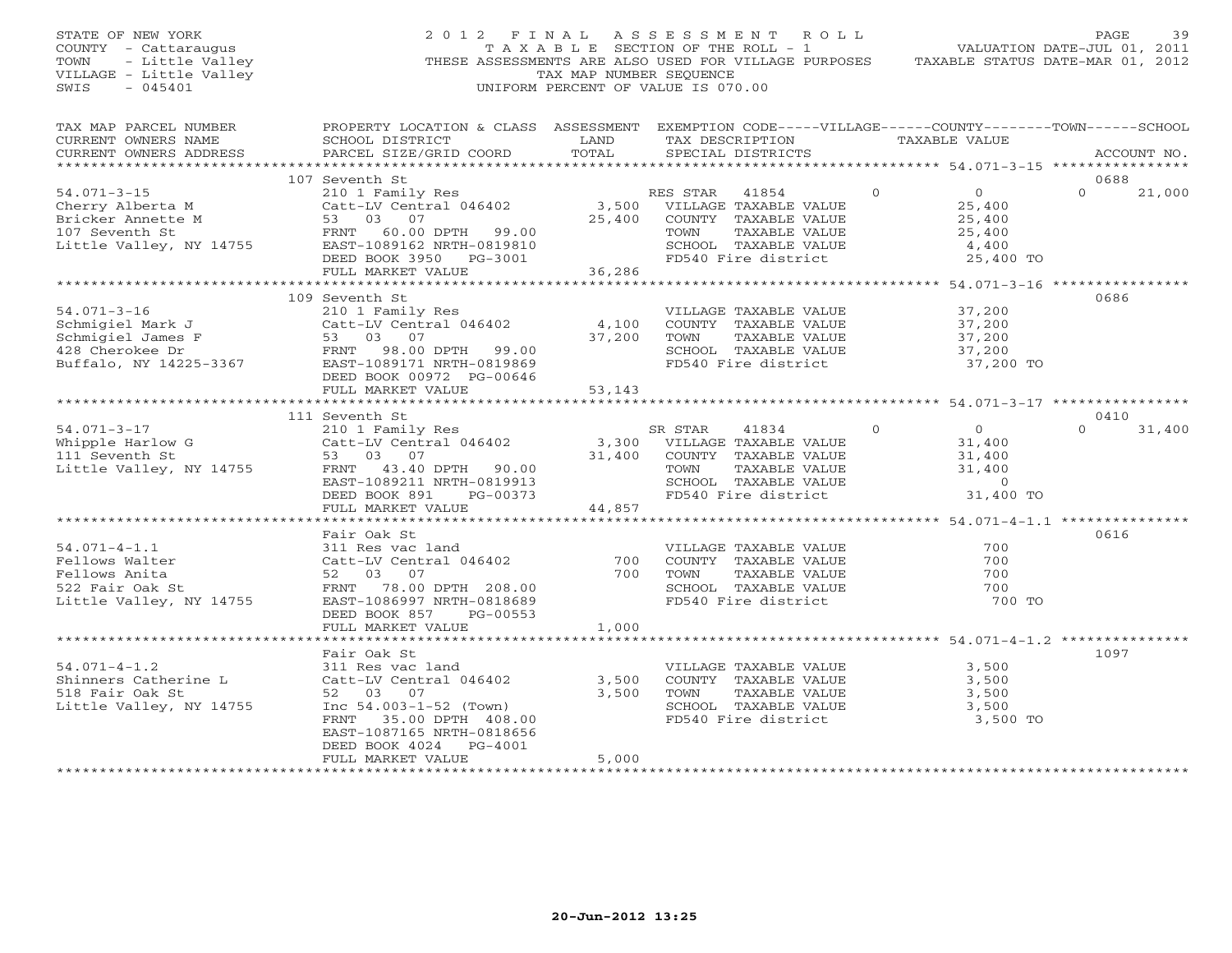| STATE OF NEW YORK<br>COUNTY - Cattaraugus<br>- Little Valley<br>TOWN<br>VILLAGE - Little Valley<br>SWIS<br>$-045401$                                                                                           |                                                                                                                                                                                                                                                   | TAX MAP NUMBER SEQUENCE        | 2012 FINAL ASSESSMENT ROLL<br>T A X A B L E SECTION OF THE ROLL - 1<br>THESE ASSESSMENTS ARE ALSO USED FOR VILLAGE PURPOSES<br>UNIFORM PERCENT OF VALUE IS 070.00 |                                               | VALUATION DATE-JUL 01, 2011<br>TAXABLE STATUS DATE-MAR 01, 2012                                   |                                   | PAGE<br>40                                 |
|----------------------------------------------------------------------------------------------------------------------------------------------------------------------------------------------------------------|---------------------------------------------------------------------------------------------------------------------------------------------------------------------------------------------------------------------------------------------------|--------------------------------|-------------------------------------------------------------------------------------------------------------------------------------------------------------------|-----------------------------------------------|---------------------------------------------------------------------------------------------------|-----------------------------------|--------------------------------------------|
| TAX MAP PARCEL NUMBER<br>CURRENT OWNERS NAME<br>CURRENT OWNERS ADDRESS                                                                                                                                         | PROPERTY LOCATION & CLASS ASSESSMENT EXEMPTION CODE-----VILLAGE------COUNTY-------TOWN------SCHOOL<br>SCHOOL DISTRICT LAND<br>PARCEL SIZE/GRID COORD                                                                                              | TOTAL                          | TAX DESCRIPTION TAXABLE VALUE<br>SPECIAL DISTRICTS                                                                                                                |                                               |                                                                                                   |                                   | ACCOUNT NO.                                |
|                                                                                                                                                                                                                | 518 Fair Oak St                                                                                                                                                                                                                                   |                                |                                                                                                                                                                   |                                               |                                                                                                   |                                   | 0448                                       |
| $54.071 - 4 - 2$<br>Shinners Catherine L<br>518 Fair Oak St<br>Little Valley, NY 14755                                                                                                                         | 210 1 Family Res<br>Catt-LV Central 046402<br>52 03 07<br>FRNT 84.75 DPTH 127.00<br>EAST-1087061 NRTH-0818770<br>DEED BOOK 4024 PG-4001                                                                                                           |                                | RES STAR 41854<br>4,800 VILLAGE TAXABLE VALUE<br>64,300 COUNTY TAXABLE VALUE<br>TOWN<br>TAXABLE VALUE<br>SCHOOL TAXABLE VALUE<br>FD540 Fire district              | $\circ$                                       | $\overline{O}$<br>64,300<br>64,300<br>64,300<br>43,300<br>64,300 TO                               | $\Omega$                          | 21,000                                     |
|                                                                                                                                                                                                                | FULL MARKET VALUE                                                                                                                                                                                                                                 |                                |                                                                                                                                                                   |                                               |                                                                                                   |                                   |                                            |
|                                                                                                                                                                                                                |                                                                                                                                                                                                                                                   |                                |                                                                                                                                                                   |                                               |                                                                                                   |                                   |                                            |
| $54.071 - 4 - 3$<br>Reed Dorothy<br>516 Fair Oak St<br>Little Valley, NY 14755                                                                                                                                 | 516 Fair Oak St<br>210 1 Family Res<br>Catt-LV Central 046402 5,300 AGED C/T/S 41800<br>52 03 07 56,000 SR STAR 41834<br>52<br>FRNT 75.00 DPTH 267.00<br>EAST-1087167 NRTH-0818783<br>DEED BOOK 716 PG-00749<br>FULL MARKET VALUE                 |                                | 56,000 SR STAR<br>41834<br>VILLAGE TAXABLE VALUE<br>COUNTY TAXABLE VALUE<br>TOWN<br>TAXABLE VALUE<br>80,000 SCHOOL TAXABLE VALUE                                  | 8,400<br>23,800<br>$\Omega$                   | 8,400<br>23,800<br>$\overline{0}$<br>23,800<br>23,800<br>23,800<br>$\sim$ 0                       | 8,400<br>23,800<br>$\overline{O}$ | 0752<br>$\overline{0}$<br>28,000<br>28,000 |
|                                                                                                                                                                                                                |                                                                                                                                                                                                                                                   |                                | FD540 Fire district                                                                                                                                               |                                               | 56,000 TO                                                                                         |                                   |                                            |
|                                                                                                                                                                                                                | *********************************                                                                                                                                                                                                                 |                                |                                                                                                                                                                   |                                               |                                                                                                   |                                   |                                            |
|                                                                                                                                                                                                                | 512 Fair Oak St                                                                                                                                                                                                                                   |                                |                                                                                                                                                                   |                                               |                                                                                                   |                                   | 0787                                       |
| $54.071 - 4 - 4$<br>Cleveland Patrick W<br>Cleveland April D<br>Cleveland April D<br>52 03 07<br>512 Fair Oak St<br>Little Valley, NY 14755<br>$\frac{1}{2}$<br>Cleveland April 20.10 DPTH<br>ENNT 120.10 DPTH | Fair Oak St<br>210 1 Family Res<br>Catt-LV Central 046402<br>52 03 07 58,500 SR STAR<br>The 54.003-1-51 70.10 DPTH<br>70.10 DPTH<br>70.10 DPTH<br>ACRES 3.23<br>EAST-1087430 NRTH-0818660<br>DEED BOOK 01006 PG-00047<br>EILT MARKET VALUE 83,571 |                                | 41131<br>41141<br>41834<br>VILLAGE TAXABLE VALUE<br>COUNTY TAXABLE VALUE<br>SCHOOL TAXABLE VALUE<br>FD540 Fire district                                           | 14,000<br>17,550<br>$\Omega$<br>TAXABLE VALUE | 14,000<br>17,550<br>17,550<br>$\overline{0}$<br>26,950<br>26,950<br>26,950<br>14,960<br>58,500 TO | 14,000<br>17,550<br>$\Omega$      | $\overline{0}$<br>$\overline{0}$<br>43,540 |
|                                                                                                                                                                                                                |                                                                                                                                                                                                                                                   |                                |                                                                                                                                                                   |                                               |                                                                                                   |                                   |                                            |
|                                                                                                                                                                                                                | 510 Fair Oak St                                                                                                                                                                                                                                   |                                |                                                                                                                                                                   |                                               |                                                                                                   |                                   | 0446                                       |
| $54.071 - 4 - 5$<br>.14755<br>Bedell John C<br>Bedell Joyce M<br>510 Fair Oak St<br>Little Valley, NY 14755                                                                                                    | 210 1 Family Res<br>Catt-LV Central 046402<br>52 03 07<br>FRNT 86.00 DPTH<br>ACRES<br>6.37<br>EAST-1087727 NRTH-0818769<br>DEED BOOK 869<br>PG-01090<br>FULL MARKET VALUE                                                                         | 71,600<br>102,286              | RES STAR 41854<br>16,100 VILLAGE TAXABLE VALUE<br>COUNTY TAXABLE VALUE<br>TOWN<br>TAXABLE VALUE<br>SCHOOL TAXABLE VALUE<br>FD540 Fire district                    | $\Omega$                                      | $\overline{0}$<br>71,600<br>71,600<br>71,600<br>50,600<br>71,600 TO                               | $\Omega$                          | 21,000                                     |
|                                                                                                                                                                                                                |                                                                                                                                                                                                                                                   |                                |                                                                                                                                                                   |                                               |                                                                                                   |                                   |                                            |
|                                                                                                                                                                                                                | 508 Fair Oak St                                                                                                                                                                                                                                   |                                |                                                                                                                                                                   |                                               |                                                                                                   |                                   | 0550                                       |
| $54.071 - 4 - 6$<br>Ellis Eileen K<br>Duvall Michael J<br>508 Fair Oak St<br>Little Valley, NY 14755                                                                                                           | 210 1 Family Res<br>Catt-LV Central 046402<br>52 03 07<br>Life Vice<br>Life Use<br>FRNT 75.00 DPTH 117.00<br>EAST-1087304 NRTH-0819045<br>DEED BOOK 11347 PG-6001                                                                                 | $4,200$<br>37,800              | RES STAR<br>41854<br>VILLAGE TAXABLE VALUE<br>COUNTY TAXABLE VALUE<br>TOWN<br>TAXABLE VALUE<br>SCHOOL TAXABLE VALUE<br>FD540 Fire district                        | $\Omega$                                      | $\overline{0}$<br>37,800<br>37,800<br>37,800<br>16,800<br>37,800 TO                               | $\Omega$                          | 21,000                                     |
|                                                                                                                                                                                                                | FULL MARKET VALUE                                                                                                                                                                                                                                 | 54,000<br><b>+++++++++++++</b> |                                                                                                                                                                   |                                               |                                                                                                   |                                   |                                            |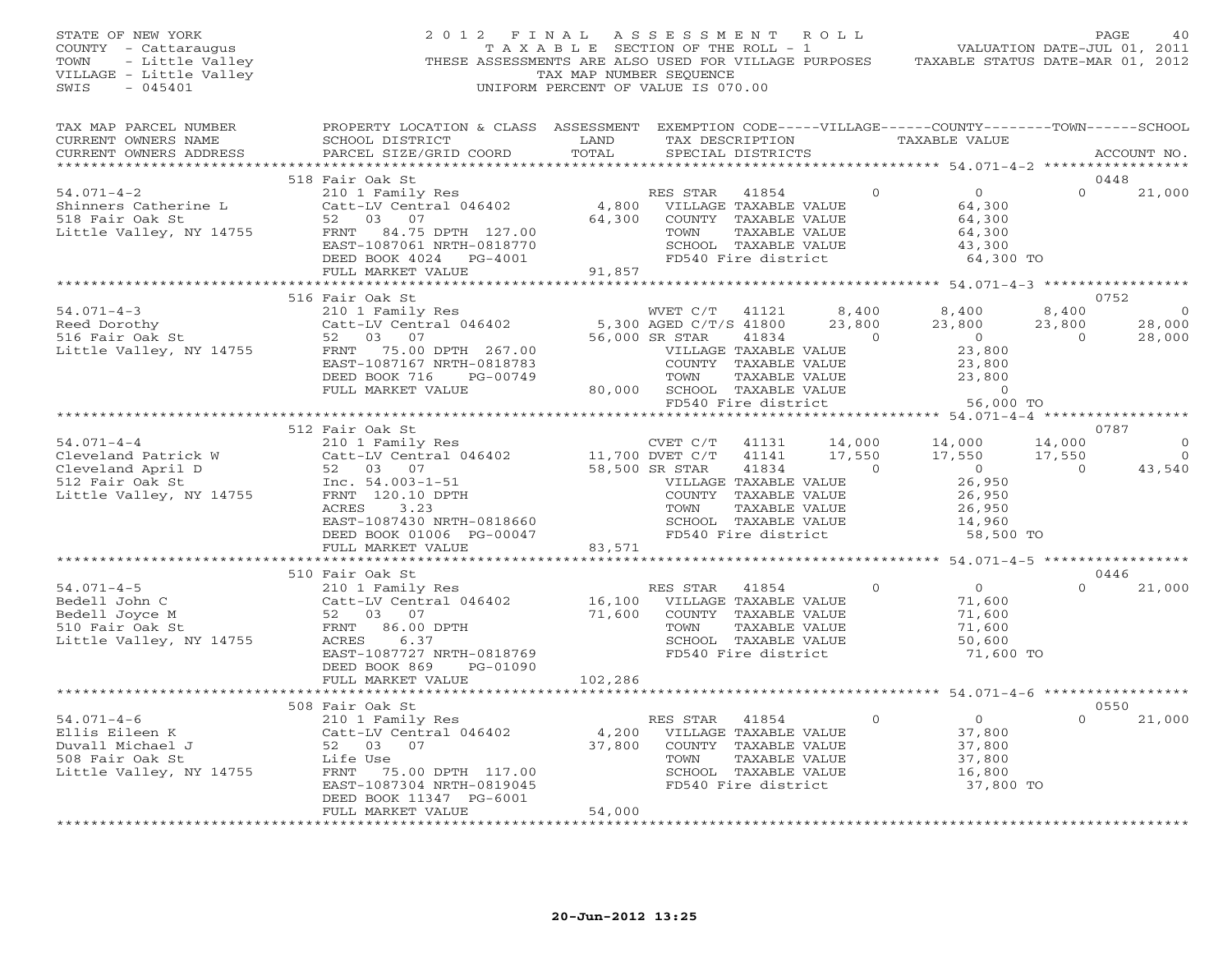| STATE OF NEW YORK<br>COUNTY - Cattaraugus<br>- Little Valley<br>TOWN<br>VILLAGE - Little Valley<br>$-045401$<br>SWIS | 2012 FINAL                                                                                                                                                         | TAX MAP NUMBER SEOUENCE    | A S S E S S M E N T<br>R O L L<br>T A X A B L E SECTION OF THE ROLL - 1<br>THESE ASSESSMENTS ARE ALSO USED FOR VILLAGE PURPOSES<br>UNIFORM PERCENT OF VALUE IS 070.00 |          | VALUATION DATE-JUL 01, 2011<br>TAXABLE STATUS DATE-MAR 01, 2012     | PAGE             | 41          |
|----------------------------------------------------------------------------------------------------------------------|--------------------------------------------------------------------------------------------------------------------------------------------------------------------|----------------------------|-----------------------------------------------------------------------------------------------------------------------------------------------------------------------|----------|---------------------------------------------------------------------|------------------|-------------|
| TAX MAP PARCEL NUMBER<br>CURRENT OWNERS NAME<br>CURRENT OWNERS ADDRESS                                               | PROPERTY LOCATION & CLASS ASSESSMENT EXEMPTION CODE-----VILLAGE------COUNTY-------TOWN------SCHOOL<br>SCHOOL DISTRICT<br>PARCEL SIZE/GRID COORD                    | LAND<br>TOTAL              | TAX DESCRIPTION<br>SPECIAL DISTRICTS                                                                                                                                  |          | TAXABLE VALUE                                                       |                  | ACCOUNT NO. |
|                                                                                                                      | 506 Fair Oak St                                                                                                                                                    |                            |                                                                                                                                                                       |          |                                                                     | 0554             |             |
| $54.071 - 4 - 7$<br>Ellis Kathleen M<br>506 Fair Oak St<br>Little Valley, NY 14755                                   | 210 1 Family Res<br>Catt-LV Central 046402<br>52<br>03 07<br>94.00 DPTH 267.00<br>FRNT<br>EAST-1087435 NRTH-0819067<br>DEED BOOK 1291 PG-2001<br>FULL MARKET VALUE | 6,100<br>84,000<br>120,000 | RES STAR<br>41854<br>VILLAGE TAXABLE VALUE<br>COUNTY TAXABLE VALUE<br>TOWN<br>TAXABLE VALUE<br>SCHOOL TAXABLE VALUE<br>FD540 Fire district                            | $\Omega$ | $\overline{0}$<br>84,000<br>84,000<br>84,000<br>63,000<br>84,000 TO |                  | 21,000      |
|                                                                                                                      |                                                                                                                                                                    |                            |                                                                                                                                                                       |          |                                                                     |                  |             |
| $54.071 - 4 - 8$<br>Terhune Eugene<br>Terhune Christine<br>504 Fair Oak St<br>Little Valley, NY 14755                | 504 Fair Oak St<br>210 1 Family Res<br>Catt-LV Central 046402<br>53 03 07<br>FRNT 87.00 DPTH 338.00<br>017<br>BANK<br>EAST-1087519 NRTH-0819147                    | 5,800<br>47,000            | RES STAR<br>41854<br>VILLAGE TAXABLE VALUE<br>COUNTY TAXABLE VALUE<br>TOWN<br>TAXABLE VALUE<br>SCHOOL TAXABLE VALUE<br>FD540 Fire district                            | $\Omega$ | $\Omega$<br>47,000<br>47,000<br>47,000<br>26,000<br>47,000 TO       | 0556<br>$\Omega$ | 21,000      |
|                                                                                                                      | DEED BOOK 00942 PG-01098<br>FULL MARKET VALUE                                                                                                                      | 67,143                     |                                                                                                                                                                       |          |                                                                     |                  |             |
|                                                                                                                      | ************************                                                                                                                                           | **************             | ********************************* 54.071-4-9 *****************                                                                                                        |          |                                                                     |                  |             |
| $54.071 - 4 - 9$<br>Welka Brian J<br>Canaan Jennifer<br>502 Fair Oak St<br>Little Valley, NY 14755                   | 502 Fair Oak St<br>210 1 Family Res<br>Catt-LV Central 046402<br>53 03 07<br>FRNT 91.00 DPTH 259.00<br>EAST-1087541 NRTH-0819237<br>DEED BOOK 14245 PG-8002        | 5,900<br>34,100            | VILLAGE TAXABLE VALUE<br>COUNTY TAXABLE VALUE<br>TOWN<br>TAXABLE VALUE<br>SCHOOL TAXABLE VALUE<br>FD540 Fire district                                                 |          | 34,100<br>34,100<br>34,100<br>34,100<br>34,100 TO                   | 0664             |             |
|                                                                                                                      | FULL MARKET VALUE                                                                                                                                                  | 48,714                     |                                                                                                                                                                       |          |                                                                     |                  |             |
| $54.071 - 4 - 10$<br>Paquet Paul A<br>2222 Coolidge St<br>Hollywood, FL 33020                                        | 500 Fair Oak St<br>210 1 Family Res<br>Catt-LV Central 046402<br>53 03 07<br>FRNT 108.00 DPTH 140.00<br>BANK<br>065<br>EAST-1087546 NRTH-0819323                   | 5,500<br>39,000            | VILLAGE TAXABLE VALUE<br>COUNTY TAXABLE VALUE<br>TAXABLE VALUE<br>TOWN<br>SCHOOL TAXABLE VALUE<br>FD540 Fire district                                                 |          | 39,000<br>39,000<br>39,000<br>39,000<br>39,000 TO                   | 0490             |             |
|                                                                                                                      | DEED BOOK 7582 PG-3001<br>FULL MARKET VALUE                                                                                                                        | 55,714                     |                                                                                                                                                                       |          |                                                                     |                  |             |
|                                                                                                                      |                                                                                                                                                                    |                            |                                                                                                                                                                       |          |                                                                     |                  |             |
| $54.071 - 4 - 11$<br>Fleming Kim M<br>3617 Center Lane Dr<br>Hamburg, NY 14075-6107                                  | 426 Fair Oak St<br>210 1 Family Res<br>Catt-LV Central 046402<br>52/53 03 07<br>FRNT 110.00 DPTH 186.00<br>EAST-1087610 NRTH-0819354<br>DEED BOOK 891<br>PG-00561  | 6,100<br>44,500            | VILLAGE TAXABLE VALUE<br>COUNTY TAXABLE VALUE<br>TOWN<br>TAXABLE VALUE<br>SCHOOL TAXABLE VALUE<br>FD540 Fire district                                                 |          | 44,500<br>44,500<br>44,500<br>44,500<br>44,500 TO                   | 0570             |             |
| ***********************                                                                                              | FULL MARKET VALUE<br>************************                                                                                                                      | 63,571<br>*************    |                                                                                                                                                                       |          |                                                                     |                  |             |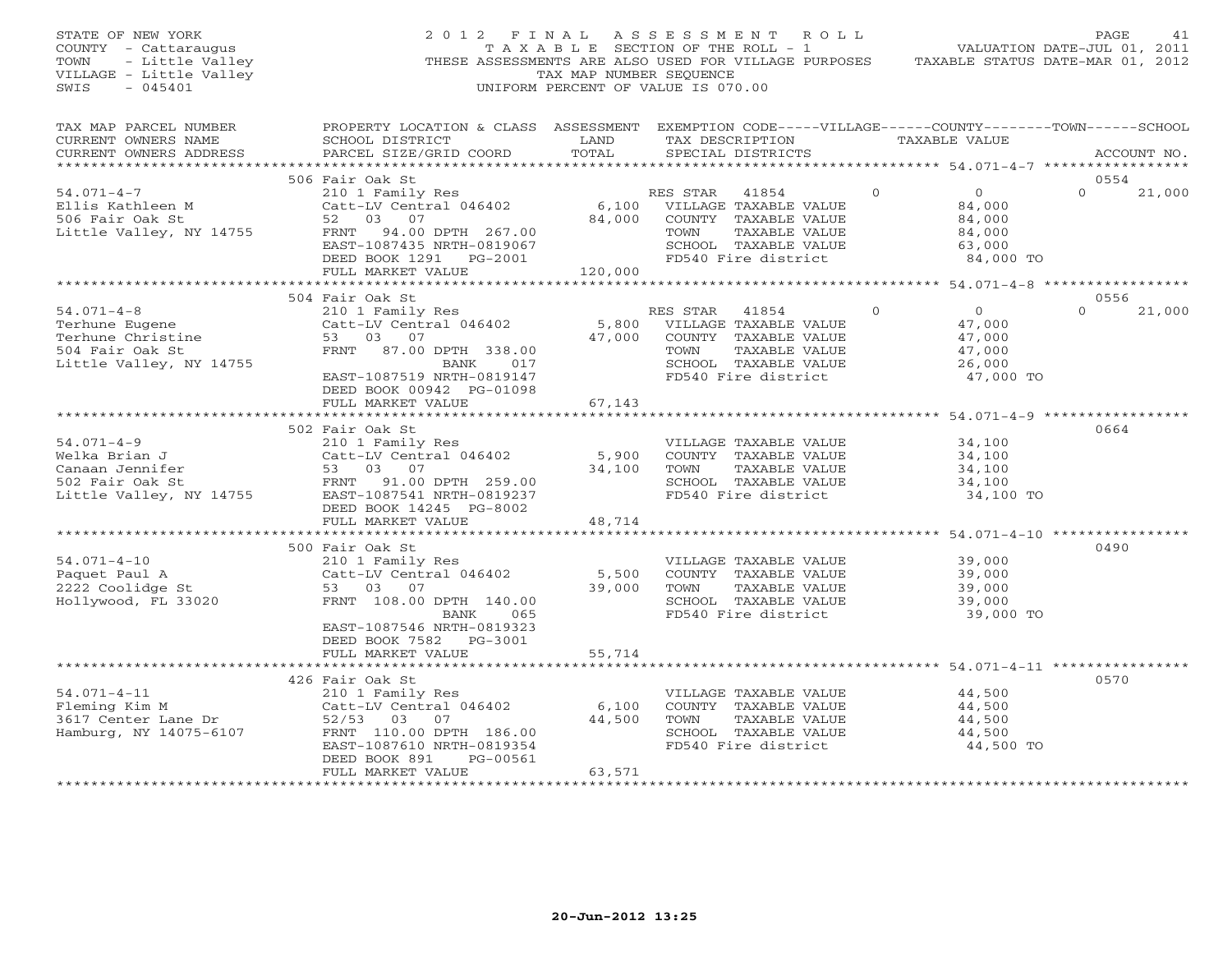| STATE OF NEW YORK<br>COUNTY - Cattaraugus<br>TOWN<br>- Little Valley<br>VILLAGE - Little Valley<br>SWIS<br>$-045401$ | 2012 FINAL                                                                                                                                                                                            | TAX MAP NUMBER SEQUENCE   | A S S E S S M E N T A O L L<br>TAXABLE SECTION OF THE ROLL - 1<br>THESE ASSESSMENTS ARE ALSO USED FOR VILLAGE PURPOSES<br>UNIFORM PERCENT OF VALUE IS 070.00 |          |                                                                     | PAGE<br>42<br>VALUATION DATE-JUL 01, 2011<br>TAXABLE STATUS DATE-MAR 01, 2012 |
|----------------------------------------------------------------------------------------------------------------------|-------------------------------------------------------------------------------------------------------------------------------------------------------------------------------------------------------|---------------------------|--------------------------------------------------------------------------------------------------------------------------------------------------------------|----------|---------------------------------------------------------------------|-------------------------------------------------------------------------------|
| TAX MAP PARCEL NUMBER<br>CURRENT OWNERS NAME<br>CURRENT OWNERS ADDRESS                                               | PROPERTY LOCATION & CLASS ASSESSMENT EXEMPTION CODE-----VILLAGE------COUNTY-------TOWN------SCHOOL<br>SCHOOL DISTRICT<br>PARCEL SIZE/GRID COORD                                                       | LAND<br>TOTAL             | TAX DESCRIPTION TAXABLE VALUE<br>SPECIAL DISTRICTS                                                                                                           |          |                                                                     | ACCOUNT NO.                                                                   |
| $54.071 - 4 - 12$<br>Hook Shawna<br>422 Fair Oak St<br>Little Valley, NY 14755                                       | 422 Fair Oak St<br>210 1 Family Res<br>Catt-LV Central 046402<br>52 03 07<br>FRNT 99.00 DPTH 410.40<br>BANK 017<br>EAST-1087696 NRTH-0819227<br>DEED BOOK 14130 PG-2002<br>FULL MARKET VALUE          | 5,600<br>41,600<br>59,429 | RES STAR<br>41854<br>VILLAGE TAXABLE VALUE<br>COUNTY TAXABLE VALUE<br>TAXABLE VALUE<br>TOWN<br>SCHOOL TAXABLE VALUE<br>FD540 Fire district                   | $\Omega$ | $\overline{0}$<br>41,600<br>41,600<br>41,600<br>20,600<br>41,600 TO | 0507<br>$\Omega$<br>21,000                                                    |
|                                                                                                                      |                                                                                                                                                                                                       |                           |                                                                                                                                                              |          | ************ 54.071-4-13 **************                             |                                                                               |
| $54.071 - 4 - 13$<br>Blakely James R<br>Blakely Nancy L<br>420 Fair Oak St<br>Little Valley, NY 14755                | 420 Fair Oak St<br>210 1 Family Res<br>Catt-LV Central 046402<br>53 03 07<br>FRNT 99.00 DPTH 412.00<br>BANK 017<br>EAST-1087793 NRTH-0819233<br>DEED BOOK 00937 PG-00090                              | 6,600<br>45,800           | RES STAR<br>41854<br>VILLAGE TAXABLE VALUE<br>COUNTY TAXABLE VALUE<br>TOWN<br>TAXABLE VALUE<br>SCHOOL TAXABLE VALUE<br>FD540 Fire district                   | $\circ$  | $\overline{0}$<br>45,800<br>45,800<br>45,800<br>24,800<br>45,800 TO | 0850<br>$\mathbf{0}$<br>21,000                                                |
|                                                                                                                      | FULL MARKET VALUE                                                                                                                                                                                     | 65,429                    |                                                                                                                                                              |          |                                                                     |                                                                               |
|                                                                                                                      |                                                                                                                                                                                                       |                           |                                                                                                                                                              |          |                                                                     |                                                                               |
| $54.071 - 4 - 14$<br>Winship Andrew S<br>Winship Christie<br>418 Fair Oak St<br>Little Valley, NY 14755              | 418 Fair Oak St<br>220 2 Family Res<br>Catt-LV Central 046402<br>52 03 07<br>Upper Apt<br>FRNT 66.00 DPTH 412.00<br>BANK 017<br>EAST-1087904 NRTH-0819190<br>DEED BOOK 1031 PG-1<br>FULL MARKET VALUE | 5,200<br>52,000<br>74,286 | RES STAR<br>41854<br>VILLAGE TAXABLE VALUE<br>COUNTY TAXABLE VALUE<br>TAXABLE VALUE<br>TOWN<br>SCHOOL TAXABLE VALUE<br>FD540 Fire district                   | $\Omega$ | $\overline{0}$<br>52,000<br>52,000<br>52,000<br>31,000<br>52,000 TO | 0443<br>21,000<br>$\Omega$                                                    |
|                                                                                                                      | ***************************                                                                                                                                                                           | ******************        |                                                                                                                                                              |          |                                                                     | ********************* 54.071-4-15 *****************                           |
| $54.071 - 4 - 15$<br>Webster Colette<br>PO Box 64<br>Little Valley, NY 14755                                         | 416 Fair Oak St<br>210 1 Family Res<br>Catt-LV Central 046402<br>53 03 07<br>FRNT 81.40 DPTH 297.00<br>BANK 017<br>EAST-1087951 NRTH-0819297<br>DEED BOOK 16489 PG-8001                               | 5,800<br>44,700           | RES STAR<br>41854<br>VILLAGE TAXABLE VALUE<br>COUNTY TAXABLE VALUE<br>TOWN<br>TAXABLE VALUE<br>SCHOOL TAXABLE VALUE<br>FD540 Fire district                   | $\Omega$ | $\overline{0}$<br>44,700<br>44,700<br>44,700<br>23,700<br>44,700 TO | 0673<br>$\Omega$<br>21,000                                                    |
|                                                                                                                      | FULL MARKET VALUE<br>***********************                                                                                                                                                          | 63,857                    |                                                                                                                                                              |          |                                                                     | **************** 54.071-4-16 ***************                                  |
| $54.071 - 4 - 16$<br>- AGVIN K<br>305 Rock City St<br>Little Vol<br>Little Valley, NY 14755                          | 412 Fair Oak St<br>220 2 Family Res<br>Catt-LV Central 046402<br>53 03 07<br>FRNT 108.00 DPTH 297.00<br>EAST-1088046 NRTH-0819304<br>DEED BOOK 01007 PG-00056<br>FULL MARKET VALUE<br>.               | 6,300<br>23,000<br>32,857 | VILLAGE TAXABLE VALUE<br>COUNTY TAXABLE VALUE<br>TOWN<br>TAXABLE VALUE<br>SCHOOL TAXABLE VALUE<br>FD540 Fire district                                        |          | 23,000<br>23,000<br>23,000<br>23,000<br>23,000 TO                   | 0473                                                                          |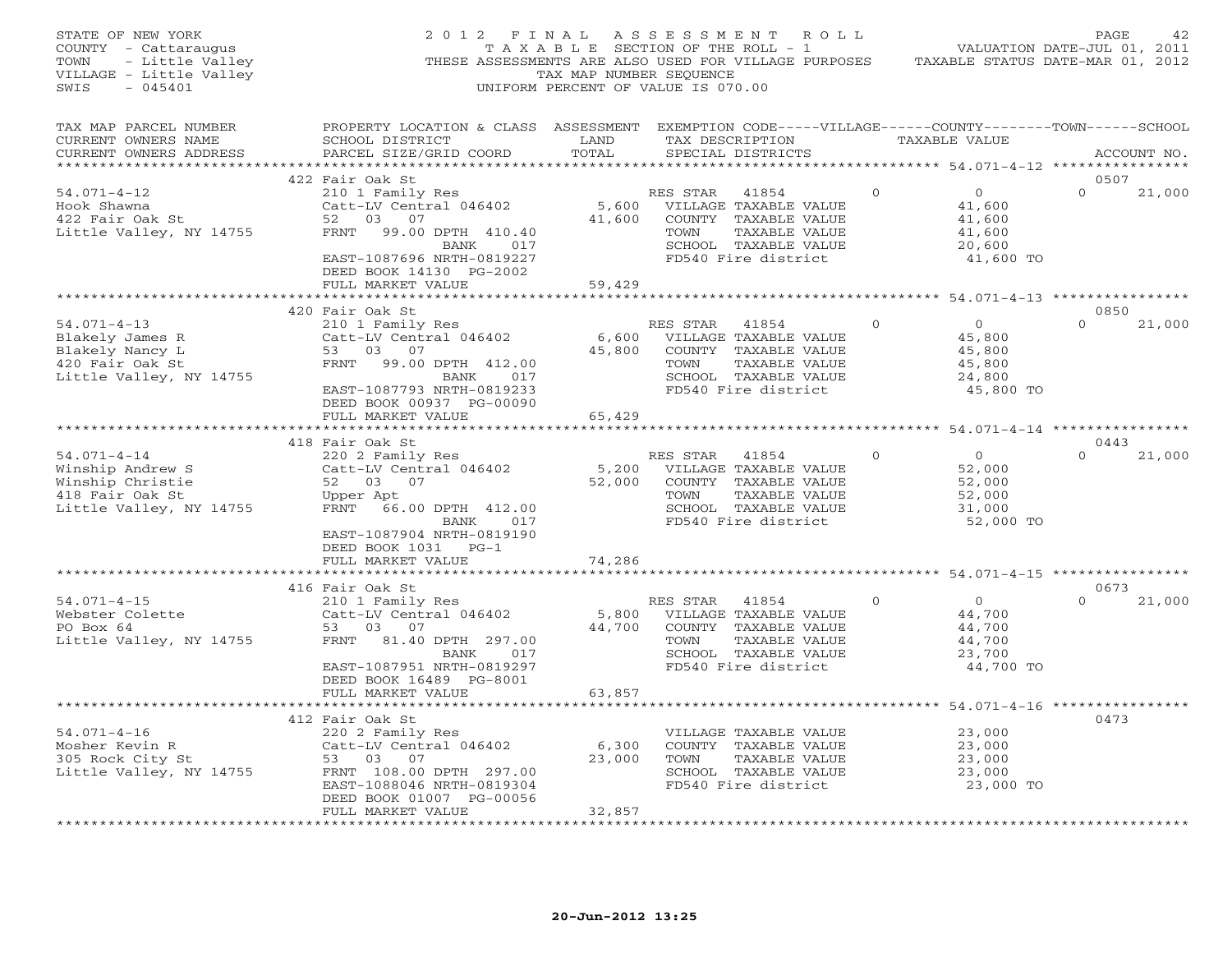| STATE OF NEW YORK<br>COUNTY - Cattaraugus<br>- Little Valley<br>- Little Valley<br>E - Little Valley<br>- 045401<br>TOWN<br>VILLAGE - Little Valley<br>SWIS | 2012 FINAL<br>THESE ASSESSMENTS ARE ALSO USED FOR VILLAGE PURPOSES                                                                                                                                                                      | TAXABLE SECTION OF THE ROLL - 1<br>TAX MAP NUMBER SEQUENCE<br>UNIFORM PERCENT OF VALUE IS 070.00 | ASSESSMENT ROLL                                       |                                                                                                                        |              | TAXABLE STATUS DATE-MAR 01, 2012                                       | PAGE<br>43<br>VALUATION DATE-JUL 01, 2011 |
|-------------------------------------------------------------------------------------------------------------------------------------------------------------|-----------------------------------------------------------------------------------------------------------------------------------------------------------------------------------------------------------------------------------------|--------------------------------------------------------------------------------------------------|-------------------------------------------------------|------------------------------------------------------------------------------------------------------------------------|--------------|------------------------------------------------------------------------|-------------------------------------------|
| TAX MAP PARCEL NUMBER<br>CURRENT OWNERS NAME<br>CURRENT OWNERS ADDRESS                                                                                      | PROPERTY LOCATION & CLASS ASSESSMENT EXEMPTION CODE-----VILLAGE------COUNTY-------TOWN------SCHOOL<br>SCHOOL DISTRICT<br>PARCEL SIZE/GRID COORD                                                                                         | <b>LAND</b><br>TOTAL                                                                             |                                                       | SPECIAL DISTRICTS                                                                                                      |              | TAX DESCRIPTION TAXABLE VALUE                                          | ACCOUNT NO.                               |
| $54.071 - 4 - 17$<br>Thompson Stuart<br>Witton Karin<br>75 Winter Wheat Pl<br>The Woodlands, TX 77381                                                       | 410 Fair Oak St<br>210 1 Family Res<br>Catt-LV Central 046402<br>53 03 07<br>FRNT<br>63.19 DPTH<br>ACRES<br>2.45<br>EAST-1088099 NRTH-0818982<br>DEED BOOK 6905 PG-8001                                                                 | 11,000<br>64,000                                                                                 | TOWN                                                  | VILLAGE TAXABLE VALUE<br>COUNTY TAXABLE VALUE<br>TAXABLE VALUE<br>SCHOOL TAXABLE VALUE<br>FD540 Fire district          |              | 64,000<br>64,000<br>64,000<br>64,000<br>64,000 TO                      | 0465                                      |
|                                                                                                                                                             | FULL MARKET VALUE<br>**************************                                                                                                                                                                                         | 91,429<br>* * * * * * * * * * * * * * *                                                          |                                                       |                                                                                                                        |              | ******************************* 54.071-4-18 ***********                |                                           |
| 54.071-4-18<br>Case Larry W<br>Case Lynette M<br>^^ Fair Oak<br>Little Valley, NY 14755                                                                     | 404 Fair Oak St<br>210 1 Family Res<br>$210 + 41854$<br>Catt-LV Central 046402 9,600 VILLAGE TAXABLE VALUE<br>53 03 07<br>FRNT 142.00 DPTH<br>2.94<br>ACRES<br>EAST-1088268 NRTH-0819032<br>DEED BOOK 9714 PG-7001<br>FULL MARKET VALUE | 33,300<br>47,571                                                                                 | RES STAR<br>TOWN                                      | 41854<br>COUNTY TAXABLE VALUE<br>TAXABLE VALUE<br>SCHOOL TAXABLE VALUE<br>FD540 Fire district                          | $\mathbf{O}$ | $0 \qquad \qquad$<br>33,300<br>33,300<br>33,300<br>12,300<br>33,300 TO | 0801<br>$\Omega$<br>21,000                |
|                                                                                                                                                             |                                                                                                                                                                                                                                         |                                                                                                  |                                                       |                                                                                                                        |              |                                                                        |                                           |
| $54.071 - 4 - 19$<br>Hahn Glenn<br>Hahn Glenn<br>Hahn Mary Ann<br>402 Fair Oaks<br>Little Valley, NY 14755                                                  | 402 Fair Oak St<br>210 1 Family Res<br>Catt-LV Central 046402<br>53 03 07<br>FRNT 60.00 DPTH 237.00<br>EAST-1088332 NRTH-0819350<br>DEED BOOK 00959 PG-00602                                                                            | 4,800<br>38,700                                                                                  | RES STAR<br>TOWN                                      | 41854<br>VILLAGE TAXABLE VALUE<br>COUNTY TAXABLE VALUE<br>TAXABLE VALUE<br>SCHOOL TAXABLE VALUE<br>FD540 Fire district | $\Omega$     | $\overline{0}$<br>38,700<br>38,700<br>38,700<br>17,700<br>38,700 TO    | 0537<br>$\Omega$<br>21,000                |
|                                                                                                                                                             | FULL MARKET VALUE                                                                                                                                                                                                                       | 55,286                                                                                           |                                                       |                                                                                                                        |              | ********************* 54.071-4-20 *****************                    |                                           |
| $54.071 - 4 - 20$<br>Baldwin Charlene J<br>400 Fair Oak St<br>Little Valley, NY 14755                                                                       | 400 Fair Oak St<br>210 1 Family Res<br>Catt-LV Central 046402<br>53 03 07<br>$Ff-72.12$<br>ACRES<br>1.11 BANK 017<br>EAST-1088380 NRTH-0819146                                                                                          | 55,800                                                                                           | RES STAR 41854<br>9,100 VILLAGE TAXABLE VALUE<br>TOWN | COUNTY TAXABLE VALUE<br>TAXABLE VALUE<br>SCHOOL TAXABLE VALUE<br>FD540 Fire district                                   | $\mathbf{O}$ | $\overline{0}$<br>55,800<br>55,800<br>55,800<br>34,800<br>55,800 TO    | 0579<br>$\Omega$<br>21,000                |
|                                                                                                                                                             | DEED BOOK 1031 PG-1037<br>FULL MARKET VALUE<br>*************************                                                                                                                                                                | 79,714<br>*************                                                                          |                                                       |                                                                                                                        |              | ************************ 54.071-4-21 **************                    |                                           |
| $54.071 - 4 - 21$<br>Bartelo Joseph M<br>Bartelo Katharine<br>69 Foxpoint West<br>Williamsville, NY 14221-9710                                              | 318 Fair Oak St<br>210 1 Family Res<br>Catt-LV Central 046402<br>53 03 07<br>FRNT 49.50 DPTH 231.00<br>EAST-1088459 NRTH-0819358<br>DEED BOOK 01005 PG-00932<br>FULL MARKET VALUE                                                       | 4,400<br>33,900<br>48,429<br>+ + + + + + + + + + + + +                                           | TOWN                                                  | VILLAGE TAXABLE VALUE<br>COUNTY TAXABLE VALUE<br>TAXABLE VALUE<br>SCHOOL TAXABLE VALUE<br>FD540 Fire district          |              | 33,900<br>33,900<br>33,900<br>33,900<br>33,900 TO                      | 0494                                      |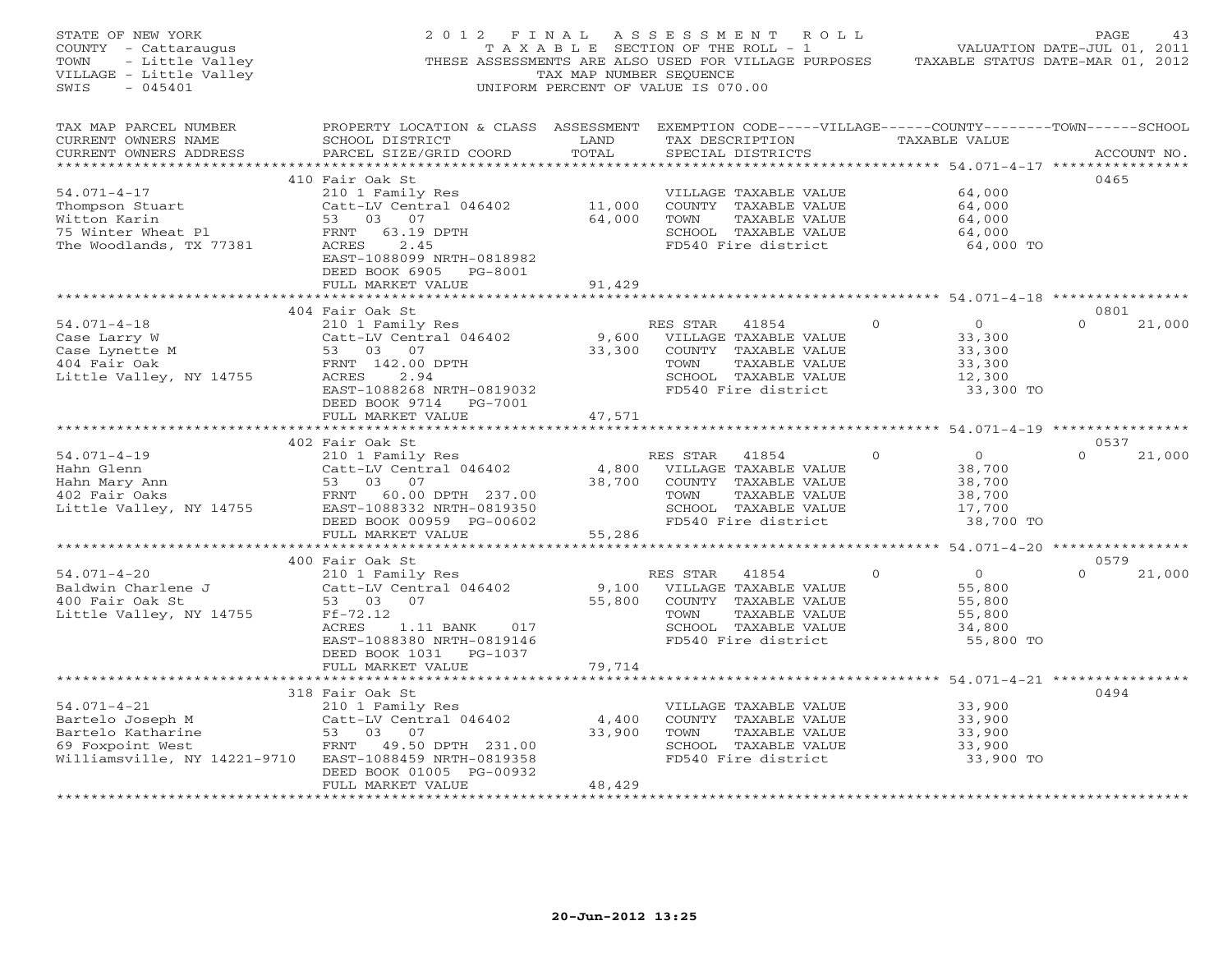| STATE OF NEW YORK<br>COUNTY - Cattaraugus<br>- Little Valley<br>TOWN<br>VILLAGE - Little Valley<br>SWTS<br>$-045401$ |                                                                                                                                                 | TAX MAP NUMBER SEQUENCE | 2012 FINAL ASSESSMENT ROLL<br>T A X A B L E SECTION OF THE ROLL - 1<br>THESE ASSESSMENTS ARE ALSO USED FOR VILLAGE PURPOSES TAXABLE STATUS DATE-MAR 01, 2012<br>UNIFORM PERCENT OF VALUE IS 070.00 | VALUATION DATE-JUL 01, 2011 | PAGE<br>44  |
|----------------------------------------------------------------------------------------------------------------------|-------------------------------------------------------------------------------------------------------------------------------------------------|-------------------------|----------------------------------------------------------------------------------------------------------------------------------------------------------------------------------------------------|-----------------------------|-------------|
| TAX MAP PARCEL NUMBER<br>CURRENT OWNERS NAME<br>CURRENT OWNERS ADDRESS                                               | PROPERTY LOCATION & CLASS ASSESSMENT EXEMPTION CODE-----VILLAGE------COUNTY-------TOWN------SCHOOL<br>SCHOOL DISTRICT<br>PARCEL SIZE/GRID COORD | LAND<br>TOTAL           | TAX DESCRIPTION<br>SPECIAL DISTRICTS                                                                                                                                                               | TAXABLE VALUE               | ACCOUNT NO. |
| ***********************                                                                                              | 300 Fair Oak St                                                                                                                                 |                         |                                                                                                                                                                                                    |                             | 0454        |
| $54.071 - 4 - 22$                                                                                                    | 710 Manufacture                                                                                                                                 |                         |                                                                                                                                                                                                    | 340,000                     |             |
| H2K Ventures LLC<br>297 Howard Ave                                                                                   | Catt-LV Central 046402<br>52/53 03 07                                                                                                           | 71,100<br>340,000       | VILLAGE TAXABLE VALUE<br>COUNTY TAXABLE VALUE<br>TAXABLE VALUE<br>TOWN                                                                                                                             | 340,000<br>340,000          |             |
| Jamestown, NY 14701                                                                                                  | court settlement<br>FRNT 475.50 DPTH<br>ACRES<br>9.40<br>EAST-1088709 NRTH-0819087<br>DEED BOOK 11170 PG-9002                                   |                         | SCHOOL TAXABLE VALUE<br>FD540 Fire district                                                                                                                                                        | 340,000<br>340,000 TO       |             |
|                                                                                                                      | FULL MARKET VALUE                                                                                                                               | 485,714                 |                                                                                                                                                                                                    |                             |             |
|                                                                                                                      |                                                                                                                                                 |                         |                                                                                                                                                                                                    |                             |             |
| $54.071 - 4 - 24$                                                                                                    | 220 Fair Oak St<br>311 Res vac land                                                                                                             |                         | VILLAGE TAXABLE VALUE                                                                                                                                                                              | 3,000                       | 0621        |
| H2K Ventures LLC                                                                                                     | Catt-LV Central 046402                                                                                                                          | 3,000                   | COUNTY TAXABLE VALUE                                                                                                                                                                               | 3,000                       |             |
| 297 Howard Ave                                                                                                       | 52/53 03 07                                                                                                                                     | 3,000                   | TOWN<br>TAXABLE VALUE                                                                                                                                                                              | 3,000                       |             |
| Jamestown, NY 14701                                                                                                  | court settlement                                                                                                                                |                         | SCHOOL TAXABLE VALUE                                                                                                                                                                               | 3,000                       |             |
|                                                                                                                      | FRNT 99.00 DPTH 226.00<br>EAST-1089003 NRTH-0819389<br>DEED BOOK 11170 PG-9002                                                                  |                         | FD540 Fire district                                                                                                                                                                                | 3,000 TO                    |             |
|                                                                                                                      | FULL MARKET VALUE                                                                                                                               | 4,286                   |                                                                                                                                                                                                    |                             |             |
|                                                                                                                      |                                                                                                                                                 |                         |                                                                                                                                                                                                    |                             |             |
| $54.071 - 4 - 25$                                                                                                    | 220 Fair Oak St<br>311 Res vac land                                                                                                             |                         | VILLAGE TAXABLE VALUE                                                                                                                                                                              | 4,000                       | 0756        |
| H2K Ventures LLC                                                                                                     | Catt-LV Central 046402                                                                                                                          | 4,000                   | COUNTY TAXABLE VALUE                                                                                                                                                                               | 4,000                       |             |
|                                                                                                                      |                                                                                                                                                 |                         | TAXABLE VALUE<br>TOWN                                                                                                                                                                              |                             |             |
| 297 Howard Ave                                                                                                       | 52/53 03 07<br>court settlement                                                                                                                 | 4,000                   | SCHOOL TAXABLE VALUE                                                                                                                                                                               | 4,000<br>4,000              |             |
| Jamestown, NY 14701                                                                                                  | Ff 99'                                                                                                                                          |                         | FD540 Fire district                                                                                                                                                                                |                             |             |
|                                                                                                                      | 2.25<br>ACRES<br>EAST-1089070 NRTH-0819055<br>DEED BOOK 11170 PG-9002                                                                           |                         |                                                                                                                                                                                                    | 4,000 TO                    |             |
|                                                                                                                      | FULL MARKET VALUE                                                                                                                               | 5,714                   |                                                                                                                                                                                                    |                             |             |
|                                                                                                                      |                                                                                                                                                 |                         |                                                                                                                                                                                                    |                             |             |
|                                                                                                                      | Fair Oak St                                                                                                                                     |                         |                                                                                                                                                                                                    |                             | 0765        |
| $54.071 - 4 - 26$                                                                                                    | 311 Res vac land                                                                                                                                |                         | VILLAGE TAXABLE VALUE                                                                                                                                                                              | 4,000                       |             |
| H2K Ventures LLC                                                                                                     | Catt-LV Central 046402                                                                                                                          | 4,000                   | COUNTY TAXABLE VALUE                                                                                                                                                                               | 4,000                       |             |
| 297 Howard Ave                                                                                                       | 53 03 07                                                                                                                                        | 4,000                   | TAXABLE VALUE<br>TOWN                                                                                                                                                                              | 4,000                       |             |
| Jamestown, NY 14701                                                                                                  | court settlement                                                                                                                                |                         | SCHOOL TAXABLE VALUE                                                                                                                                                                               | 4,000                       |             |
|                                                                                                                      | FRNT 99.00 DPTH<br>1.84<br>ACRES<br>EAST-1089209 NRTH-0819101<br>DEED BOOK 11170 PG-9002                                                        |                         | FD540 Fire district                                                                                                                                                                                | 4,000 TO                    |             |
|                                                                                                                      | FULL MARKET VALUE                                                                                                                               | 5,714                   |                                                                                                                                                                                                    |                             |             |
|                                                                                                                      |                                                                                                                                                 |                         |                                                                                                                                                                                                    |                             |             |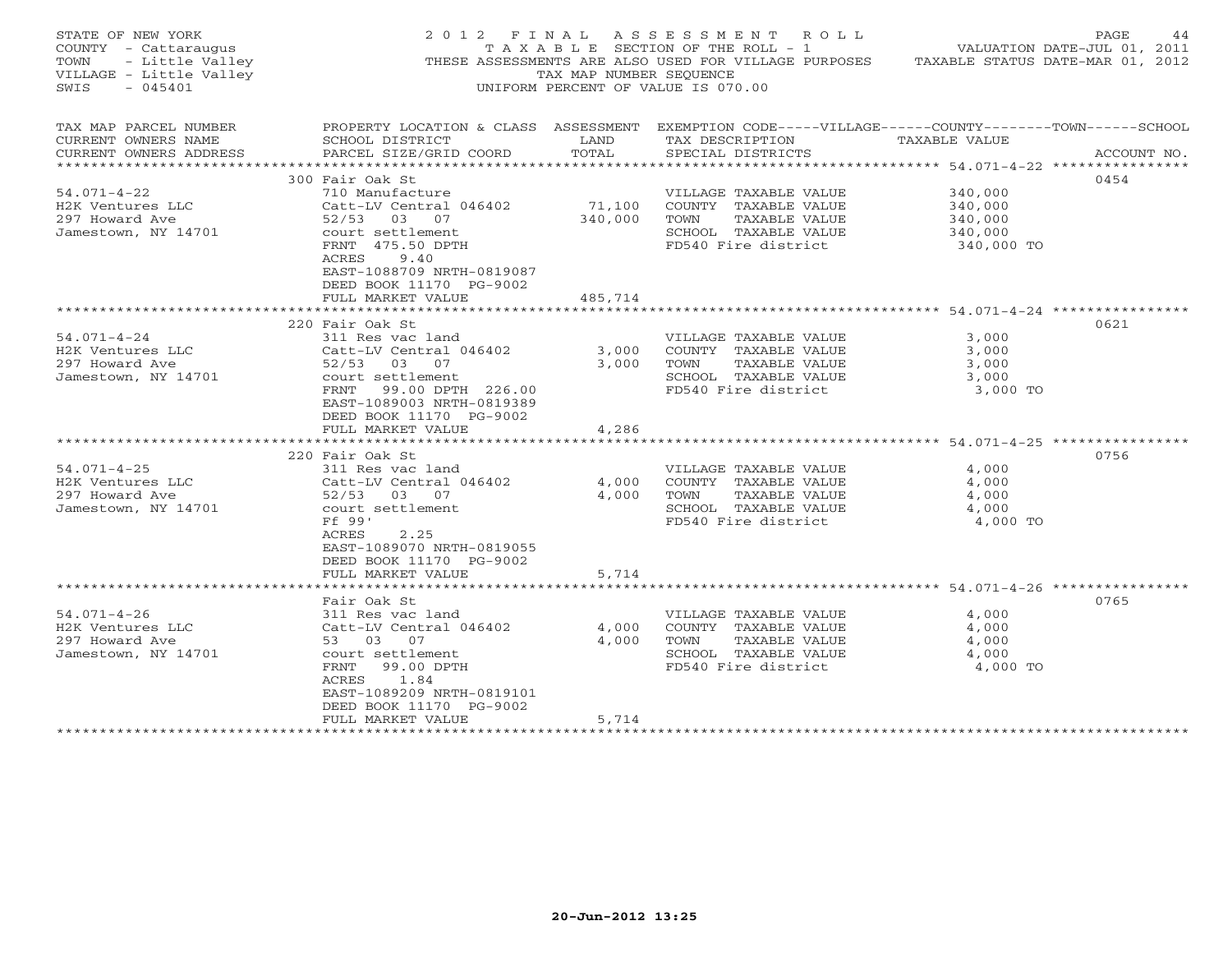# STATE OF NEW YORK 2 0 1 2 F I N A L A S S E S S M E N T R O L L PAGE 45 COUNTY - Cattaraugus T A X A B L E SECTION OF THE ROLL - 1 VALUATION DATE-JUL 01, 2011 TOWN - Little Valley ... THESE ASSESSMENTS ARE ALSO USED FOR VILLAGE PURPOSES TAXABLE STATUS DATE-MAR 01, 2012<br>VILLAGE - Little Valley ... THESE ASSESSMENTS ARE ALSO USED FOR VILLAGE PURPOSES TAXABLE STATUS DATE-MAR 01, 20 VILLAGE - Little Valley and the Communist Communist Communist Communist Communist Communist Communist Communist Communist Communist Communist Communist Communist Communist Communist Communist Communist Communist Communist SWIS - 045401 UNIFORM PERCENT OF VALUE IS 070.00

| TAX MAP PARCEL NUMBER   | PROPERTY LOCATION & CLASS ASSESSMENT                                                                                    |               | EXEMPTION CODE-----VILLAGE------COUNTY-------TOWN------SCHOOL |                |                      |          |             |
|-------------------------|-------------------------------------------------------------------------------------------------------------------------|---------------|---------------------------------------------------------------|----------------|----------------------|----------|-------------|
| CURRENT OWNERS NAME     | SCHOOL DISTRICT                                                                                                         | LAND          | TAX DESCRIPTION                                               |                | <b>TAXABLE VALUE</b> |          |             |
| CURRENT OWNERS ADDRESS  | PARCEL SIZE/GRID COORD                                                                                                  | TOTAL         | SPECIAL DISTRICTS                                             |                |                      |          | ACCOUNT NO. |
|                         |                                                                                                                         |               |                                                               |                |                      |          |             |
|                         | 214 Fair Oak St                                                                                                         |               |                                                               |                |                      |          | 0777        |
| $54.071 - 4 - 27$       | 210 1 Family Res                                                                                                        |               | WVET C/T<br>41121                                             | 6,750          | 6,750                | 6,750    | $\Omega$    |
| Shingler Marie C        | Catt-LV Central 046402                                                                                                  | 5,900 SR STAR | 41834                                                         | $\Omega$       | $\Omega$             | $\Omega$ | 43,540      |
| Shingler Joe            | 52/53 03<br>07                                                                                                          |               | 45,000 VILLAGE TAXABLE VALUE                                  |                | 38,250               |          |             |
| 214 Fair Oak St         |                                                                                                                         |               | COUNTY TAXABLE VALUE                                          |                | 38,250               |          |             |
| Little Valley, NY 14755 | FRNT 66.00 DPTH 297.00<br>2019371 EAST-1089284 NRTH-0819371                                                             |               | TOWN<br>TAXABLE VALUE                                         |                | 38,250               |          |             |
|                         | DEED BOOK 5524<br>PG-8001                                                                                               |               | SCHOOL TAXABLE VALUE                                          |                | 1,460                |          |             |
|                         | FULL MARKET VALUE                                                                                                       |               | 64,286 FD540 Fire district                                    |                | 45,000 TO            |          |             |
|                         | ****************************                                                                                            |               |                                                               |                |                      |          |             |
|                         | 212 Fair Oak St                                                                                                         |               |                                                               |                |                      |          | 0654        |
| $54.071 - 4 - 28$       | 210 1 Family Res                                                                                                        |               | RES STAR<br>41854                                             | $\Omega$       | $\overline{0}$       | $\cap$   | 21,000      |
| Thomas Tina (Woodard) M | Catt-LV Central 046402                                                                                                  |               | 4,600 VILLAGE TAXABLE VALUE                                   |                | 39,500               |          |             |
| 212 Fair Oak St         | 53 03 07                                                                                                                | 39,500        | COUNTY TAXABLE VALUE                                          |                | 39,500               |          |             |
|                         | Little Valley, NY 14755 FRNT 66.00 DPTH 165.00                                                                          |               | TOWN<br>TAXABLE VALUE                                         |                | 39,500               |          |             |
|                         | EAST-1089349 NRTH-0819438                                                                                               |               | SCHOOL TAXABLE VALUE                                          |                | 18,500               |          |             |
|                         | DEED BOOK 00973 PG-00055                                                                                                |               | FD540 Fire district                                           |                | 39,500 TO            |          |             |
|                         | FULL MARKET VALUE                                                                                                       | 56,429        |                                                               |                |                      |          |             |
|                         |                                                                                                                         |               |                                                               |                |                      |          |             |
|                         | 210 Fair Oak St                                                                                                         |               |                                                               |                |                      |          | 0672        |
| $54.071 - 4 - 29$       | 210 1 Family Res<br>Catt-LV Central 046402                                                                              |               | RES STAR<br>41854                                             | $\Omega$       | $\overline{0}$       | $\cap$   | 21,000      |
| Hurd Melissa            |                                                                                                                         |               | 3,800 VILLAGE TAXABLE VALUE                                   |                | 28,500               |          |             |
|                         | Hurd Melissa<br>210 Fair Oak St 53 03 07<br>Little Valley, NY 14755 FRNT 33.00 DPTH 297.00<br>FRNT 3030375 NDMH 0919326 | 28,500        | COUNTY TAXABLE VALUE                                          |                | 28,500               |          |             |
|                         |                                                                                                                         |               | TAXABLE VALUE<br>TOWN                                         |                | 28,500               |          |             |
|                         | EAST-1089375 NRTH-0819336                                                                                               |               | SCHOOL TAXABLE VALUE                                          |                | 7,500                |          |             |
|                         | DEED BOOK 11625 PG-4001                                                                                                 |               | FD540 Fire district                                           |                | 28,500 TO            |          |             |
|                         | FULL MARKET VALUE                                                                                                       | 40,714        |                                                               |                |                      |          |             |
|                         |                                                                                                                         |               |                                                               |                |                      |          |             |
|                         | 208 Fair Oak St                                                                                                         |               |                                                               |                |                      |          | 0416        |
| $54.071 - 4 - 30$       | 411 Apartment                                                                                                           |               | VILLAGE TAXABLE VALUE                                         |                | 30,800               |          |             |
|                         |                                                                                                                         | 3,600         | COUNTY TAXABLE VALUE                                          |                | 30,800               |          |             |
|                         |                                                                                                                         | 30,800        | TOWN<br>TAXABLE VALUE                                         |                | 30,800               |          |             |
|                         | Exambardi John D<br>21 Simbardi Fay<br>21 Simbardi Fay<br>122 Thompson Ave<br>122 Thompson Ave<br>298.00                |               | SCHOOL TAXABLE VALUE                                          |                | 30,800               |          |             |
|                         | Little Valley, NY 14755 EAST-1089436 NRTH-0819376                                                                       |               | FD540 Fire district                                           |                | 30,800 TO            |          |             |
|                         | DEED BOOK 855<br>PG-00932                                                                                               |               |                                                               |                |                      |          |             |
|                         | FULL MARKET VALUE                                                                                                       | 44,000        |                                                               |                |                      |          |             |
|                         |                                                                                                                         |               |                                                               |                |                      |          |             |
|                         | 204 Fair Oak St                                                                                                         |               |                                                               |                |                      |          | 0791        |
| $54.071 - 4 - 31$       | 210 1 Family Res                                                                                                        |               | RES STAR<br>41854                                             | $\overline{0}$ | $\overline{0}$       |          | 21,000      |
| Baase Robert A          |                                                                                                                         | 4,500         | VILLAGE TAXABLE VALUE                                         |                | 38,500               |          |             |
| Baase Margaret          |                                                                                                                         | 38,500        | COUNTY TAXABLE VALUE                                          |                | 38,500               |          |             |
| 204 Fair Oak St         | 210 1 raming nes<br>Catt-LV Central 046402<br>53 03 07<br>FRNT 68.00 DPTH 149.00                                        |               | TAXABLE VALUE<br>TOWN                                         |                | 38,500               |          |             |
| Little Valley, NY 14755 | EAST-1089491 NRTH-0819462                                                                                               |               | SCHOOL TAXABLE VALUE                                          |                | 17,500               |          |             |
|                         | DEED BOOK 00927 PG-00174                                                                                                |               | FD540 Fire district                                           |                | 38,500 TO            |          |             |
|                         | FULL MARKET VALUE                                                                                                       | 55,000        |                                                               |                |                      |          |             |
|                         |                                                                                                                         |               |                                                               |                |                      |          |             |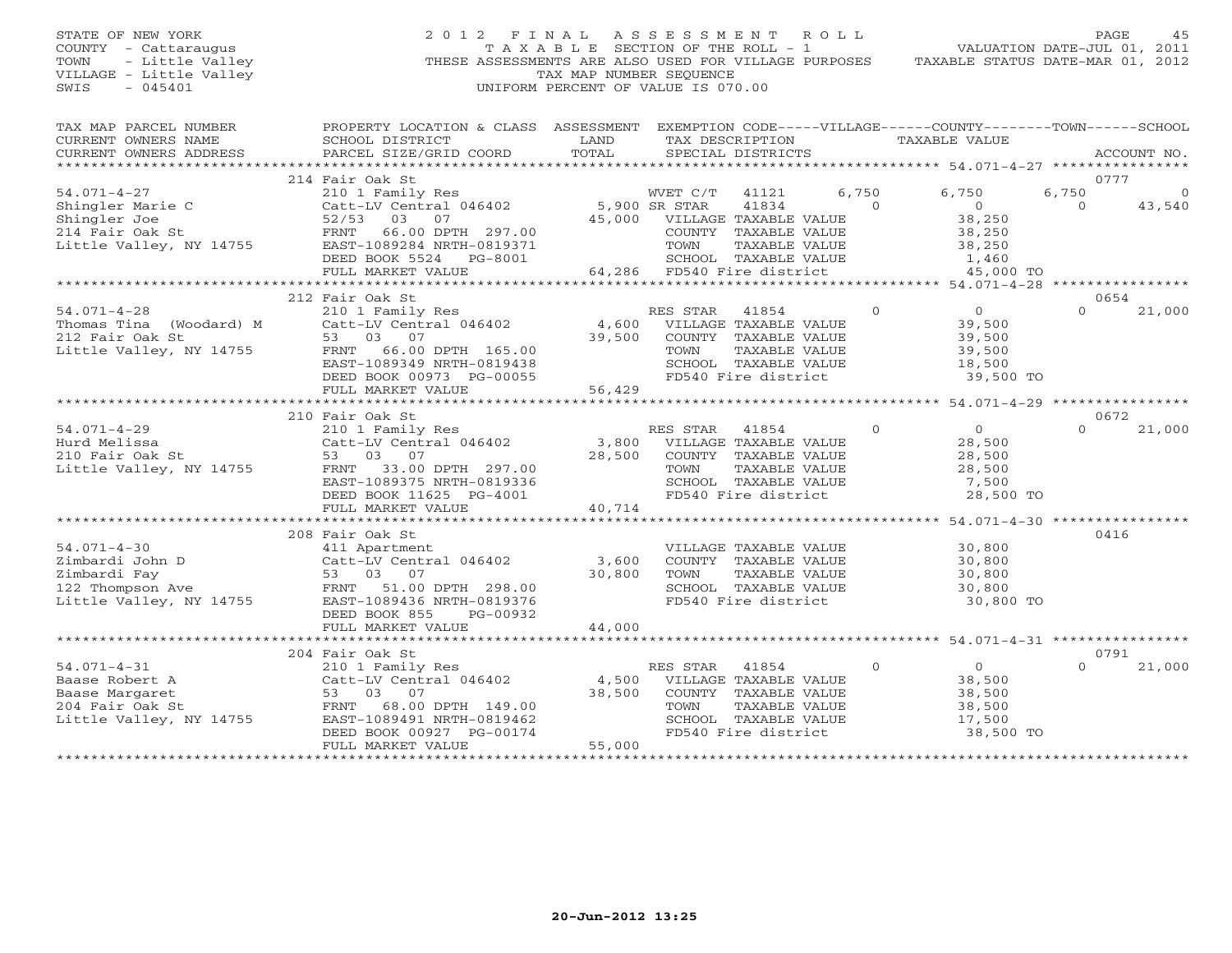| STATE OF NEW YORK<br>COUNTY - Cattaraugus<br>TOWN - Little Valley<br>VILLAGE - Little Valley<br>SWIS - 045401                                                                                                                                                        |                                                                                                                                                                       | TAX MAP NUMBER SEQUENCE | 2012 FINAL ASSESSMENT ROLL<br>TAXABLE SECTION OF THE ROLL - 1 VALUATION DATE-JUL 01, 2011<br>THESE ASSESSMENTS ARE ALSO USED FOR VILLAGE PURPOSES TAXABLE STATUS DATE-MAR 01, 2012<br>UNIFORM PERCENT OF VALUE IS 070.00                                                          |                                                                                      | PAGE<br>46         |
|----------------------------------------------------------------------------------------------------------------------------------------------------------------------------------------------------------------------------------------------------------------------|-----------------------------------------------------------------------------------------------------------------------------------------------------------------------|-------------------------|-----------------------------------------------------------------------------------------------------------------------------------------------------------------------------------------------------------------------------------------------------------------------------------|--------------------------------------------------------------------------------------|--------------------|
| TAX MAP PARCEL NUMBER PROPERTY LOCATION & CLASS ASSESSMENT EXEMPTION CODE-----VILLAGE------COUNTY-------TOWN------SCHOOL<br>CURRENT OWNERS NAME<br>CURRENT OWNERS ADDRESS                                                                                            | SCHOOL DISTRICT LAND<br>PARCEL SIZE/GRID COORD                                                                                                                        | TOTAL                   | TAX DESCRIPTION TAXABLE VALUE<br>SPECIAL DISTRICTS                                                                                                                                                                                                                                |                                                                                      | ACCOUNT NO.        |
| $54.071 - 4 - 32$<br>Stokes Andrew J Sr<br>PO Box 1253<br>Ellicottville, NY 14731                                                                                                                                                                                    | 200 Fair Oak St<br>411 Apartment<br>Catt-LV Central 046402<br>53 03 07<br>FRNT 46.00 DPTH 134.00<br>BANK 017<br>EAST-1089548 NRTH-0819461<br>DEED BOOK 01017 PG-00584 |                         | VILLAGE TAXABLE VALUE<br>$\begin{tabular}{lllllllll} 3,500 & \multicolumn{3}{c}{\text{COUNTY}} & \text{TXABLE VALUE} & & & 48,000 \\ 48,000 & \multicolumn{3}{c}{\text{TOWN}} & \text{TXABLE VALUE} & & & 48,000 \\ \end{tabular}$<br>SCHOOL TAXABLE VALUE<br>FD540 Fire district | 48,000<br>48,000<br>48,000 TO                                                        | 0642               |
|                                                                                                                                                                                                                                                                      | FULL MARKET VALUE<br>103 Mill St                                                                                                                                      | 68,571                  |                                                                                                                                                                                                                                                                                   |                                                                                      | 0739               |
| 54.071-4-33<br>Cleveland Patrick W Sr<br>Cleveland April D<br>Cleveland April D<br>53 03 07<br>512 Fair Oak St<br>ERNT 26.00 DPTH 80.00<br>ERNT 26.00 DPTH 80.00<br>FRNT 26.00 DPTH 80.00<br>26,500 TOWN TAXABLE VALUE<br>SCHOOL TAXABLE VALUE<br>SC                 | DEED BOOK 3283 PG-3001<br>FULL MARKET VALUE                                                                                                                           | 37,857                  | TAXABLE VALUE<br>FD540 Fire district                                                                                                                                                                                                                                              | 26,500<br>26,500<br>26,500<br>26,500<br>26,500 TO                                    |                    |
|                                                                                                                                                                                                                                                                      |                                                                                                                                                                       |                         |                                                                                                                                                                                                                                                                                   |                                                                                      |                    |
| 34,400<br>Wrona Christine M<br>210 1 Family Res<br>210 1 Family Res<br>210 1 Family Res<br>210 1 Family Res<br>214 Eagle St<br>214 Eagle St<br>34,400<br>214 Eagle St<br>34,400<br>214 Eagle St<br>34,400<br>214 Eagle St<br>34,400<br>214 Eagle St<br>34,400<br>    | 105 Mill St<br>EAST-1089514 NRTH-0819350<br>DEED BOOK 10887 PG-2001<br>FULL MARKET VALUE                                                                              | 49,143                  | SCHOOL TAXABLE VALUE<br>FD540 Fire district                                                                                                                                                                                                                                       | 34,400 TO                                                                            | 0757               |
|                                                                                                                                                                                                                                                                      | **************************<br>107 Mill St                                                                                                                             |                         |                                                                                                                                                                                                                                                                                   | ********************************* 54.071-4-35 ***************                        | 0594               |
| 54.071-4-35<br>Overell Scott<br>Overell Scott<br>Overell Trudy<br>Sand Contral 046402<br>2nd floor<br>2nd floor<br>2nd floor<br>2nd floor<br>2nd floor<br>2nd floor<br>2nd floor<br>2nd floor<br>2nd floor<br>2nd floor<br>2nd 53<br>2nd 53<br>2nd 53<br>2nd 53<br>2 |                                                                                                                                                                       | 36,000                  | VILLAGE TAXABLE VALUE<br>COUNTY TAXABLE VALUE<br>TOWN     TAXABLE VALUE<br>SCHOOL TAXABLE VALUE<br>FD540 Fire district                                                                                                                                                            | 36,000<br>36,000<br>36,000<br>36,000<br>36,000 TO                                    |                    |
|                                                                                                                                                                                                                                                                      |                                                                                                                                                                       |                         |                                                                                                                                                                                                                                                                                   |                                                                                      |                    |
|                                                                                                                                                                                                                                                                      | 109 Mill St                                                                                                                                                           |                         |                                                                                                                                                                                                                                                                                   |                                                                                      | 0701               |
| 109 Mill st<br>210 1 Family Res<br>210 1 Family Res<br>210 1 Family Res<br>210 1 Family Res<br>24,000 VILLAGE TAXABLE VALUE<br>3,400 VILLAGE TAXABLE VALUE<br>24,000 COUNTY TAXABLE VALUE<br>24,000 COUNTY TAXABLE VALUE<br>24,000 COUNTY TAXABL                     | EAST-1089511 NRTH-0819245<br>DEED BOOK 595<br>PG-4001                                                                                                                 |                         | FD540 Fire district                                                                                                                                                                                                                                                               | $\begin{array}{c} 0 \\ 24,000 \\ 24,000 \end{array}$<br>24,000<br>3,000<br>24,000 TO | $\Omega$<br>21,000 |
|                                                                                                                                                                                                                                                                      | FULL MARKET VALUE                                                                                                                                                     | 34,286                  |                                                                                                                                                                                                                                                                                   |                                                                                      |                    |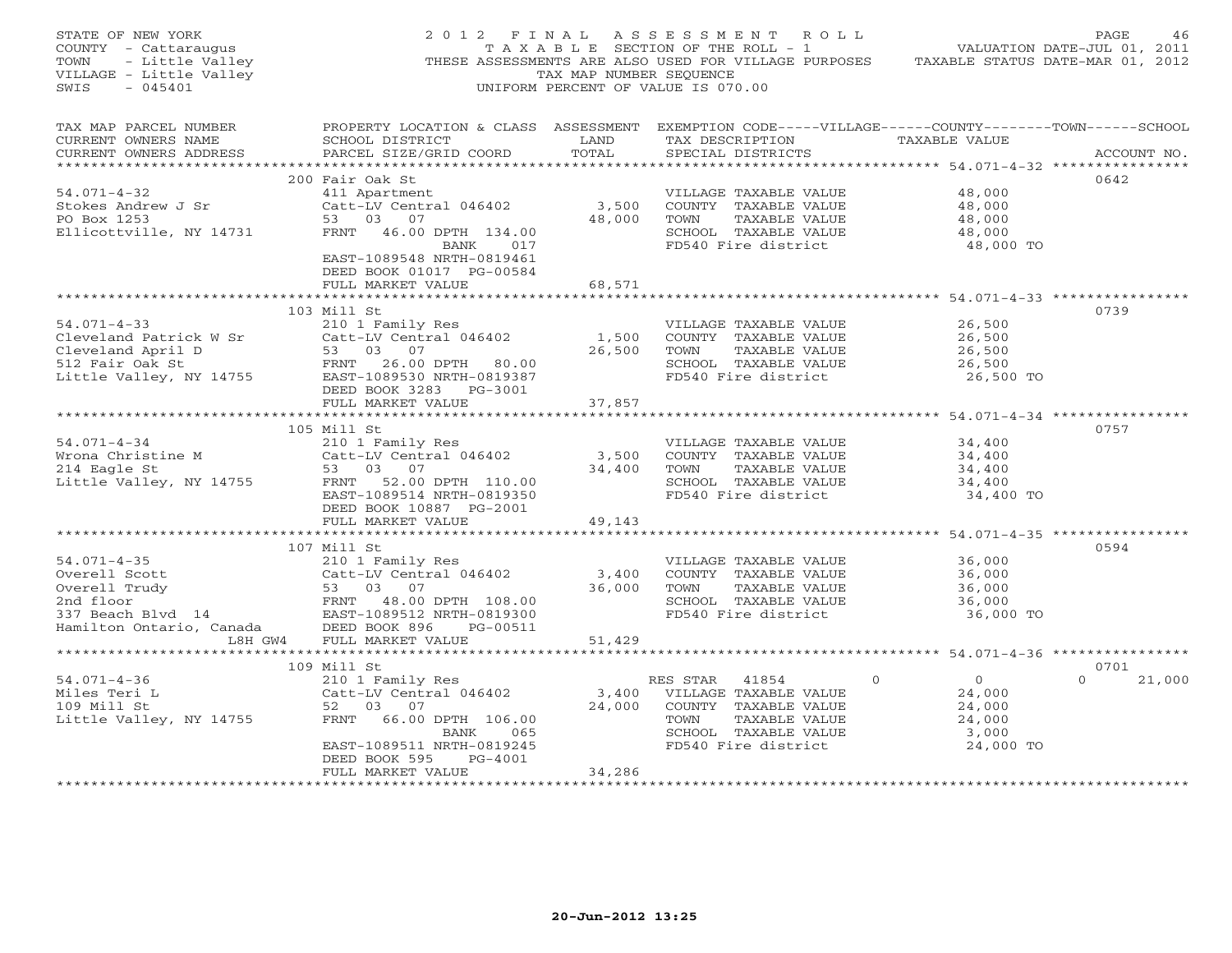# STATE OF NEW YORK 2 0 1 2 F I N A L A S S E S S M E N T R O L L PAGE 47 COUNTY - Cattaraugus T A X A B L E SECTION OF THE ROLL - 1 VALUATION DATE-JUL 01, 2011 TOWN - Little Valley **These ASSESSMENTS ARE ALSO USED FOR VILLAGE PURPOSES** TAXABLE STATUS DATE-MAR 01, 2012<br>VILLAGE - Little Valley **These State of Tax Map NUMBER SEQUENCE** VILLAGE - Little Valley and the Communist Communist Communist Communist Communist Communist Communist Communist Communist Communist Communist Communist Communist Communist Communist Communist Communist Communist Communist SWIS - 045401 UNIFORM PERCENT OF VALUE IS 070.00

| TAX MAP PARCEL NUMBER                                                                                                                                                                                                                                                                                                                                                                                                   | PROPERTY LOCATION & CLASS ASSESSMENT EXEMPTION CODE-----VILLAGE------COUNTY-------TOWN------SCHOOL                                                                                                                                                 |        |                                                    |                |                |                                                                             |
|-------------------------------------------------------------------------------------------------------------------------------------------------------------------------------------------------------------------------------------------------------------------------------------------------------------------------------------------------------------------------------------------------------------------------|----------------------------------------------------------------------------------------------------------------------------------------------------------------------------------------------------------------------------------------------------|--------|----------------------------------------------------|----------------|----------------|-----------------------------------------------------------------------------|
|                                                                                                                                                                                                                                                                                                                                                                                                                         | LAND LAND LAND                                                                                                                                                                                                                                     |        | TAX DESCRIPTION TAXABLE VALUE<br>SPECIAL DISTRICTS |                |                | ACCOUNT NO.                                                                 |
| $\begin{tabular}{lllllllllll} \texttt{CURRENT} & & & & & & & & & 111\ \texttt{Mill St} & & & & & & & & 111\ \texttt{Mill St} & & & & & & & & 111\ \texttt{Mill St} & & & & & & & & 111\ \texttt{Mill St} & & & & & & & & 111\ \texttt{Mill St} & & & & & & & & 111\ \texttt{Mill St} & & & & & & & & 111\ \texttt{Mill St} & & & & & & & & 111\ \texttt{Mill St} & & & & & & & & 111\ \texttt{Mill St} & & & & & & & &$ |                                                                                                                                                                                                                                                    |        |                                                    |                |                |                                                                             |
|                                                                                                                                                                                                                                                                                                                                                                                                                         |                                                                                                                                                                                                                                                    |        |                                                    |                |                | 0853                                                                        |
|                                                                                                                                                                                                                                                                                                                                                                                                                         |                                                                                                                                                                                                                                                    |        |                                                    |                | 4,050          |                                                                             |
|                                                                                                                                                                                                                                                                                                                                                                                                                         |                                                                                                                                                                                                                                                    |        |                                                    |                |                | $\begin{array}{cc} & & & \downarrow \\ & & 10,800 \\ 16,00 & & \end{array}$ |
|                                                                                                                                                                                                                                                                                                                                                                                                                         |                                                                                                                                                                                                                                                    |        |                                                    |                | 9,180          |                                                                             |
|                                                                                                                                                                                                                                                                                                                                                                                                                         |                                                                                                                                                                                                                                                    |        |                                                    |                | $\overline{0}$ |                                                                             |
|                                                                                                                                                                                                                                                                                                                                                                                                                         |                                                                                                                                                                                                                                                    |        |                                                    |                |                |                                                                             |
|                                                                                                                                                                                                                                                                                                                                                                                                                         |                                                                                                                                                                                                                                                    |        |                                                    |                |                |                                                                             |
|                                                                                                                                                                                                                                                                                                                                                                                                                         |                                                                                                                                                                                                                                                    |        |                                                    |                |                |                                                                             |
|                                                                                                                                                                                                                                                                                                                                                                                                                         |                                                                                                                                                                                                                                                    |        |                                                    |                |                |                                                                             |
|                                                                                                                                                                                                                                                                                                                                                                                                                         |                                                                                                                                                                                                                                                    |        |                                                    |                |                |                                                                             |
|                                                                                                                                                                                                                                                                                                                                                                                                                         |                                                                                                                                                                                                                                                    |        |                                                    |                |                |                                                                             |
|                                                                                                                                                                                                                                                                                                                                                                                                                         | 113 Mill St                                                                                                                                                                                                                                        |        |                                                    |                |                | 0741                                                                        |
|                                                                                                                                                                                                                                                                                                                                                                                                                         |                                                                                                                                                                                                                                                    |        |                                                    |                | $\Omega$       | 21,000                                                                      |
|                                                                                                                                                                                                                                                                                                                                                                                                                         |                                                                                                                                                                                                                                                    |        |                                                    |                |                |                                                                             |
|                                                                                                                                                                                                                                                                                                                                                                                                                         |                                                                                                                                                                                                                                                    |        |                                                    |                |                |                                                                             |
|                                                                                                                                                                                                                                                                                                                                                                                                                         |                                                                                                                                                                                                                                                    |        |                                                    |                |                |                                                                             |
|                                                                                                                                                                                                                                                                                                                                                                                                                         |                                                                                                                                                                                                                                                    |        |                                                    |                |                |                                                                             |
|                                                                                                                                                                                                                                                                                                                                                                                                                         |                                                                                                                                                                                                                                                    |        |                                                    |                |                |                                                                             |
|                                                                                                                                                                                                                                                                                                                                                                                                                         |                                                                                                                                                                                                                                                    |        |                                                    |                |                |                                                                             |
|                                                                                                                                                                                                                                                                                                                                                                                                                         |                                                                                                                                                                                                                                                    |        |                                                    |                |                |                                                                             |
|                                                                                                                                                                                                                                                                                                                                                                                                                         |                                                                                                                                                                                                                                                    |        |                                                    |                |                | 0440                                                                        |
|                                                                                                                                                                                                                                                                                                                                                                                                                         |                                                                                                                                                                                                                                                    |        |                                                    |                | 5,250          | $\overline{0}$                                                              |
|                                                                                                                                                                                                                                                                                                                                                                                                                         |                                                                                                                                                                                                                                                    |        |                                                    |                | 10,413         | 12,250                                                                      |
|                                                                                                                                                                                                                                                                                                                                                                                                                         |                                                                                                                                                                                                                                                    |        |                                                    |                | $\overline{0}$ | 22,750                                                                      |
|                                                                                                                                                                                                                                                                                                                                                                                                                         |                                                                                                                                                                                                                                                    |        |                                                    |                |                |                                                                             |
|                                                                                                                                                                                                                                                                                                                                                                                                                         |                                                                                                                                                                                                                                                    |        |                                                    |                |                |                                                                             |
|                                                                                                                                                                                                                                                                                                                                                                                                                         |                                                                                                                                                                                                                                                    |        |                                                    |                |                |                                                                             |
|                                                                                                                                                                                                                                                                                                                                                                                                                         |                                                                                                                                                                                                                                                    |        |                                                    |                |                |                                                                             |
|                                                                                                                                                                                                                                                                                                                                                                                                                         |                                                                                                                                                                                                                                                    |        |                                                    |                |                |                                                                             |
|                                                                                                                                                                                                                                                                                                                                                                                                                         |                                                                                                                                                                                                                                                    |        |                                                    |                |                |                                                                             |
|                                                                                                                                                                                                                                                                                                                                                                                                                         |                                                                                                                                                                                                                                                    |        |                                                    |                |                | 0503                                                                        |
|                                                                                                                                                                                                                                                                                                                                                                                                                         |                                                                                                                                                                                                                                                    |        |                                                    | $\overline{0}$ | $\Omega$       | 21,000                                                                      |
|                                                                                                                                                                                                                                                                                                                                                                                                                         |                                                                                                                                                                                                                                                    |        |                                                    |                |                |                                                                             |
|                                                                                                                                                                                                                                                                                                                                                                                                                         |                                                                                                                                                                                                                                                    |        |                                                    |                |                |                                                                             |
|                                                                                                                                                                                                                                                                                                                                                                                                                         |                                                                                                                                                                                                                                                    |        |                                                    |                |                |                                                                             |
|                                                                                                                                                                                                                                                                                                                                                                                                                         |                                                                                                                                                                                                                                                    |        |                                                    |                |                |                                                                             |
|                                                                                                                                                                                                                                                                                                                                                                                                                         |                                                                                                                                                                                                                                                    |        |                                                    |                |                |                                                                             |
|                                                                                                                                                                                                                                                                                                                                                                                                                         |                                                                                                                                                                                                                                                    |        |                                                    |                |                |                                                                             |
|                                                                                                                                                                                                                                                                                                                                                                                                                         |                                                                                                                                                                                                                                                    |        |                                                    |                |                |                                                                             |
|                                                                                                                                                                                                                                                                                                                                                                                                                         |                                                                                                                                                                                                                                                    |        |                                                    |                |                |                                                                             |
|                                                                                                                                                                                                                                                                                                                                                                                                                         |                                                                                                                                                                                                                                                    |        |                                                    |                | $\cap$         | 0771                                                                        |
| $54.071 - 4 - 41$                                                                                                                                                                                                                                                                                                                                                                                                       |                                                                                                                                                                                                                                                    |        |                                                    |                |                | 21,000                                                                      |
| Schroder Aaron E                                                                                                                                                                                                                                                                                                                                                                                                        |                                                                                                                                                                                                                                                    |        |                                                    |                |                |                                                                             |
| 119 Cutler Place (Eagle St) 52 03 07<br>Little Valley, NY 14755 FRNT 180.00                                                                                                                                                                                                                                                                                                                                             | 119 Cutler P1<br>210 1 Family Res<br>Catt-LV Central 046402<br>(Eagle St) 52 03 07<br>26,000 DPTH<br>26,000 DPTH<br>26,000 SCHOOT, TAXABLE VALUE<br>26,000 SCHOOT, TAXABLE VALUE<br>26,000 SCHOOT, TAXABLE VALUE<br>26,000<br>26,000 SCHOOT, TAXAB |        |                                                    |                |                |                                                                             |
|                                                                                                                                                                                                                                                                                                                                                                                                                         |                                                                                                                                                                                                                                                    |        |                                                    |                |                |                                                                             |
|                                                                                                                                                                                                                                                                                                                                                                                                                         | $017$<br>318914                                                                                                                                                                                                                                    |        |                                                    |                |                |                                                                             |
|                                                                                                                                                                                                                                                                                                                                                                                                                         | EAST-1089365 NRTH-0818814                                                                                                                                                                                                                          |        | FD540 Fire district 26,000 TO                      |                |                |                                                                             |
|                                                                                                                                                                                                                                                                                                                                                                                                                         | DEED BOOK 6422 PG-2001                                                                                                                                                                                                                             |        |                                                    |                |                |                                                                             |
|                                                                                                                                                                                                                                                                                                                                                                                                                         | FULL MARKET VALUE                                                                                                                                                                                                                                  | 37,143 |                                                    |                |                |                                                                             |
|                                                                                                                                                                                                                                                                                                                                                                                                                         |                                                                                                                                                                                                                                                    |        |                                                    |                |                |                                                                             |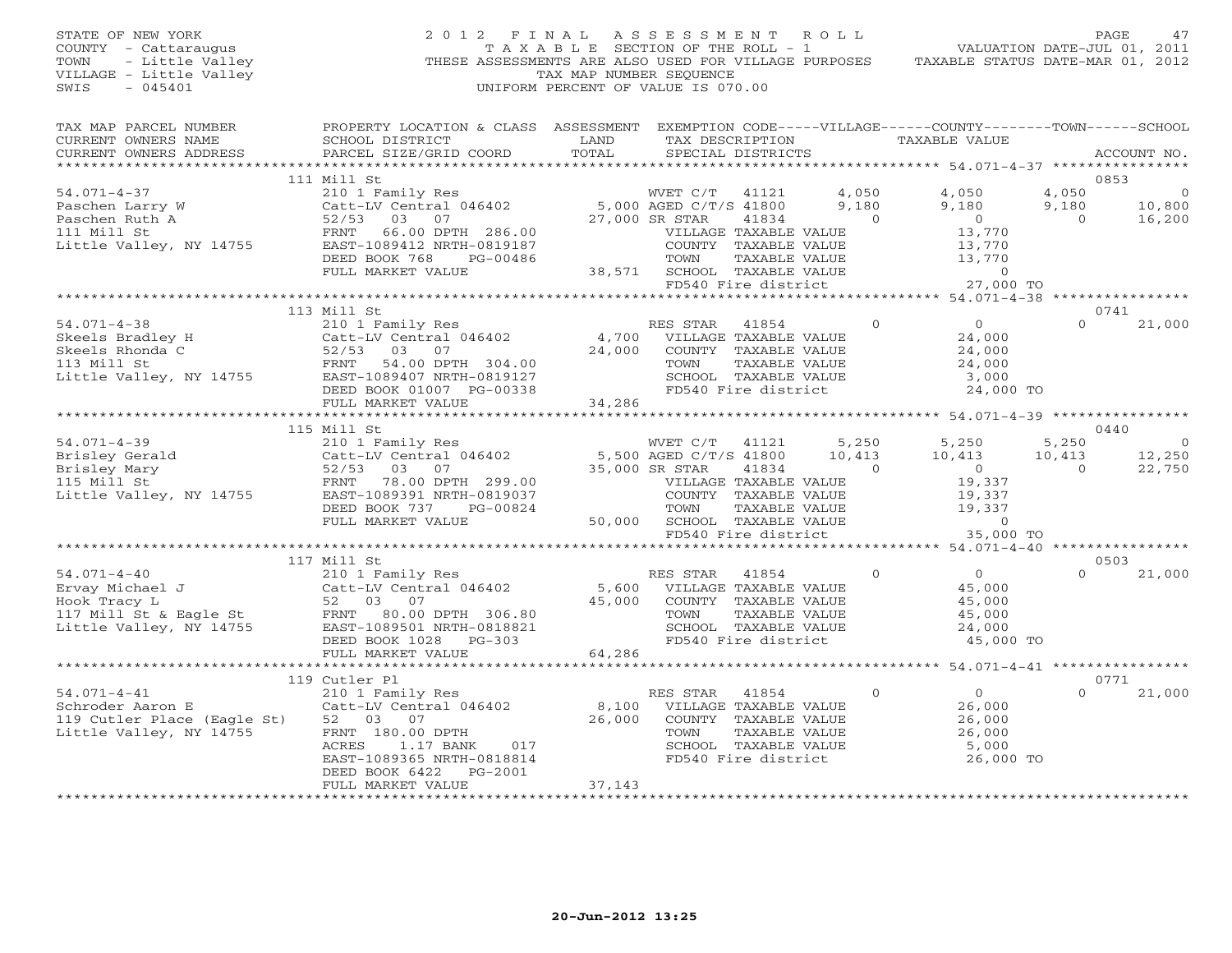| STATE OF NEW YORK<br>COUNTY - Cattaraugus<br>- Little Valley<br>TOWN<br>VILLAGE - Little Valley<br>SWIS<br>$-045401$ | 2012 FINAL                                                                                                                                      | TAX MAP NUMBER SEOUENCE     | ASSESSMENT ROLL<br>T A X A B L E SECTION OF THE ROLL - 1<br>THESE ASSESSMENTS ARE ALSO USED FOR VILLAGE PURPOSES<br>UNIFORM PERCENT OF VALUE IS 070.00 |                                                    | PAGE<br>48<br>VALUATION DATE-JUL 01, 2011<br>TAXABLE STATUS DATE-MAR 01, 2012 |
|----------------------------------------------------------------------------------------------------------------------|-------------------------------------------------------------------------------------------------------------------------------------------------|-----------------------------|--------------------------------------------------------------------------------------------------------------------------------------------------------|----------------------------------------------------|-------------------------------------------------------------------------------|
| TAX MAP PARCEL NUMBER<br>CURRENT OWNERS NAME<br>CURRENT OWNERS ADDRESS<br>***********************                    | PROPERTY LOCATION & CLASS ASSESSMENT EXEMPTION CODE-----VILLAGE------COUNTY-------TOWN------SCHOOL<br>SCHOOL DISTRICT<br>PARCEL SIZE/GRID COORD | LAND<br>TOTAL               | TAX DESCRIPTION TAXABLE VALUE<br>SPECIAL DISTRICTS                                                                                                     |                                                    | ACCOUNT NO.                                                                   |
|                                                                                                                      | 208 Eagle St                                                                                                                                    |                             |                                                                                                                                                        |                                                    | 0803                                                                          |
| $54.071 - 4 - 42$                                                                                                    | 210 1 Family Res                                                                                                                                |                             | VILLAGE TAXABLE VALUE                                                                                                                                  | 41,900                                             |                                                                               |
| Abbott Leo W                                                                                                         | Catt-LV Central 046402                                                                                                                          | 5,900                       | COUNTY TAXABLE VALUE                                                                                                                                   | 41,900                                             |                                                                               |
| Abbott Lacy E                                                                                                        | 52 03 07                                                                                                                                        | 41,900                      | TAXABLE VALUE<br>TOWN                                                                                                                                  | 41,900                                             |                                                                               |
| 20 Melbourne Pl<br>Buffalo, NY 14222                                                                                 | FRNT 99.00 DPTH 165.00<br>EAST-1089271 NRTH-0818532<br>DEED BOOK 16874 PG-2001                                                                  |                             | SCHOOL TAXABLE VALUE<br>FD540 Fire district                                                                                                            | 41,900<br>41,900 TO                                |                                                                               |
|                                                                                                                      | FULL MARKET VALUE                                                                                                                               | 59,857                      |                                                                                                                                                        |                                                    |                                                                               |
|                                                                                                                      | 210 Eagle St                                                                                                                                    |                             |                                                                                                                                                        | ************ 54.071-4-43 *************             | 0826                                                                          |
| $54.071 - 4 - 43$<br>Velie Robert M<br>210 Eagle St                                                                  | 210 1 Family Res<br>Catt-LV Central 046402<br>52 03 07                                                                                          | 7,500<br>34,500             | RES STAR<br>41854<br>VILLAGE TAXABLE VALUE<br>COUNTY TAXABLE VALUE                                                                                     | $\overline{0}$<br>$\circ$<br>34,500<br>34,500      | $\Omega$<br>21,000                                                            |
| Little Valley, NY 14755                                                                                              | Ff 198.00<br>ACRES<br>3.40<br>EAST-1089152 NRTH-0818388<br>DEED BOOK 6162 PG-4001                                                               |                             | TOWN<br>TAXABLE VALUE<br>SCHOOL TAXABLE VALUE<br>FD540 Fire district                                                                                   | 34,500<br>13,500<br>34,500 TO                      |                                                                               |
|                                                                                                                      | FULL MARKET VALUE                                                                                                                               | 49,286                      |                                                                                                                                                        |                                                    |                                                                               |
|                                                                                                                      | 214 Eagle St                                                                                                                                    |                             |                                                                                                                                                        |                                                    | 1116                                                                          |
| $54.071 - 4 - 46.3$                                                                                                  | 210 1 Family Res                                                                                                                                |                             | RES STAR<br>41854                                                                                                                                      | $\overline{0}$<br>$\mathbf 0$                      | $\Omega$<br>21,000                                                            |
| Wrona Christine M                                                                                                    | Catt-LV Central 046402                                                                                                                          | 14,700                      | VILLAGE TAXABLE VALUE                                                                                                                                  | 76,000                                             |                                                                               |
| 214 Eagle St                                                                                                         | 53 03 07                                                                                                                                        | 76,000                      | COUNTY TAXABLE VALUE                                                                                                                                   | 76,000                                             |                                                                               |
| Little Valley, NY 14755                                                                                              | ACRES 13.50                                                                                                                                     |                             | TOWN<br>TAXABLE VALUE                                                                                                                                  | 76,000                                             |                                                                               |
|                                                                                                                      | EAST-1088530 NRTH-0818347                                                                                                                       |                             | SCHOOL TAXABLE VALUE                                                                                                                                   | 55,000                                             |                                                                               |
|                                                                                                                      | DEED BOOK 1540 PG-7001<br>FULL MARKET VALUE                                                                                                     | 108,571                     | FD540 Fire district                                                                                                                                    | 76,000 TO                                          |                                                                               |
|                                                                                                                      | **********************                                                                                                                          |                             |                                                                                                                                                        | ********* 54.072-1-1 *****************             |                                                                               |
|                                                                                                                      | 108 Court St                                                                                                                                    |                             |                                                                                                                                                        |                                                    | 0504                                                                          |
| $54.072 - 1 - 1$                                                                                                     | 210 1 Family Res                                                                                                                                |                             | RES STAR 41854                                                                                                                                         | $\overline{O}$<br>$\Omega$                         | $\Omega$<br>21,000                                                            |
| Reed Scott D                                                                                                         | Catt-LV Central 046402                                                                                                                          | 3,900                       | VILLAGE TAXABLE VALUE                                                                                                                                  | 55,000                                             |                                                                               |
| Reed Kelly J                                                                                                         | 53 03 07                                                                                                                                        | 55,000                      | COUNTY TAXABLE VALUE                                                                                                                                   | 55,000                                             |                                                                               |
| 108 Court St                                                                                                         | FRNT<br>66.00 DPTH 113.50                                                                                                                       |                             | TOWN<br>TAXABLE VALUE<br>SCHOOL TAXABLE VALUE                                                                                                          | 55,000                                             |                                                                               |
| Little Valley, NY 14755                                                                                              | BANK<br>081<br>EAST-1089891 NRTH-0819975                                                                                                        |                             | FD540 Fire district                                                                                                                                    | 34,000<br>55,000 TO                                |                                                                               |
|                                                                                                                      | DEED BOOK 1019 PG-921                                                                                                                           |                             |                                                                                                                                                        |                                                    |                                                                               |
|                                                                                                                      | FULL MARKET VALUE                                                                                                                               | 78,571                      |                                                                                                                                                        |                                                    |                                                                               |
|                                                                                                                      | ****************************                                                                                                                    |                             | ************************                                                                                                                               | ********************* 54.072-1-2 ***************** |                                                                               |
|                                                                                                                      | 106 Court St                                                                                                                                    |                             |                                                                                                                                                        |                                                    | 0807                                                                          |
| $54.072 - 1 - 2$                                                                                                     | 210 1 Family Res                                                                                                                                |                             | VILLAGE TAXABLE VALUE                                                                                                                                  | 42,000                                             |                                                                               |
| Belford David E                                                                                                      | Catt-LV Central 046402                                                                                                                          | 4,200                       | COUNTY TAXABLE VALUE                                                                                                                                   | 42,000                                             |                                                                               |
| 86 Northshore Blvd W                                                                                                 | 53 03 07                                                                                                                                        | 42,000                      | TOWN<br>TAXABLE VALUE                                                                                                                                  | 42,000                                             |                                                                               |
| Burlington Ontario Canada                                                                                            | FRNT<br>66.00 DPTH 132.00<br>EAST-1089940 NRTH-0819931                                                                                          |                             | SCHOOL TAXABLE VALUE<br>FD540 Fire district                                                                                                            | 42,000<br>42,000 TO                                |                                                                               |
|                                                                                                                      | DEED BOOK 00962 PG-00740                                                                                                                        |                             |                                                                                                                                                        |                                                    |                                                                               |
|                                                                                                                      | FULL MARKET VALUE<br>*********************                                                                                                      | 60,000<br>***************** |                                                                                                                                                        |                                                    |                                                                               |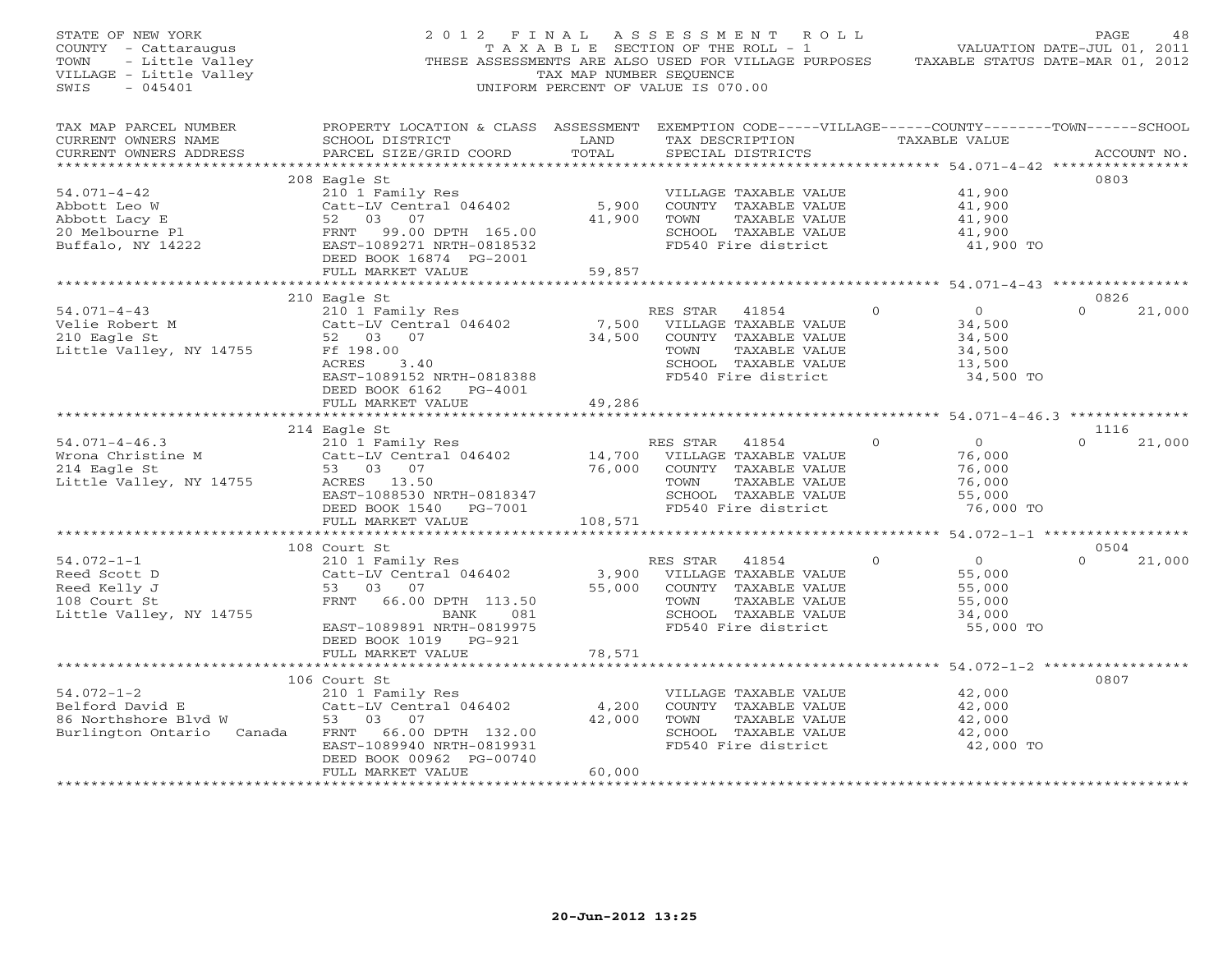|                                                                                                                                                                                                                                                                 | $\begin{array}{cccccccccc} \texttt{STATE OF NEW YORK} & & & & & & 2\ 0 & 1 & 2 & \texttt{F} \texttt{I} \texttt{N} \texttt{A} \texttt{L} & & & & & 2\ 0 & 1 & 2 & \texttt{F} \texttt{I} \texttt{N} \texttt{A} \texttt{L} & & & & & & 2\ 0 & 1 & 2 & \texttt{F} \texttt{I} \texttt{N} \texttt{A} \texttt{L} & & & & & & 5\ \texttt{COUNTY} & - \texttt{Cattaraugus} & & & & & & \texttt{T} \texttt{A} \texttt{X} \texttt{A} \$ |                                                                                                                        |                                                                                                                                                          |                               |             |
|-----------------------------------------------------------------------------------------------------------------------------------------------------------------------------------------------------------------------------------------------------------------|------------------------------------------------------------------------------------------------------------------------------------------------------------------------------------------------------------------------------------------------------------------------------------------------------------------------------------------------------------------------------------------------------------------------------|------------------------------------------------------------------------------------------------------------------------|----------------------------------------------------------------------------------------------------------------------------------------------------------|-------------------------------|-------------|
| CURRENT OWNERS NAME<br>CURRENT OWNERS ADDRESS                                                                                                                                                                                                                   | TAX MAP PARCEL NUMBER PROPERTY LOCATION & CLASS ASSESSMENT EXEMPTION CODE-----VILLAGE------COUNTY--------TOWN------SCHOOL<br>SCHOOL DISTRICT<br>PARCEL SIZE/GRID COORD TOTAL                                                                                                                                                                                                                                                 | <b>EXAMPLE SERVICE SERVICE SERVICE SERVICE SERVICE SERVICE SERVICE SERVICE SERVICE SERVICE SERVICE SERVICE SERVICE</b> | TAX DESCRIPTION TAXABLE VALUE<br>SPECIAL DISTRICTS                                                                                                       |                               | ACCOUNT NO. |
|                                                                                                                                                                                                                                                                 | 124 Main St                                                                                                                                                                                                                                                                                                                                                                                                                  |                                                                                                                        |                                                                                                                                                          |                               | 5000        |
| $54.072 - 1 - 5.1$                                                                                                                                                                                                                                              | 461 Bank                                                                                                                                                                                                                                                                                                                                                                                                                     |                                                                                                                        | VILLAGE TAXABLE VALUE                                                                                                                                    | 703,200                       |             |
| Cattaraugus County Bank                                                                                                                                                                                                                                         |                                                                                                                                                                                                                                                                                                                                                                                                                              |                                                                                                                        | Catt-LV Central 046402<br>Catt-LV Central 046402<br>3 03 07<br>FRNT 140.00 DPTH 80.00<br>EAST-1090041 NRTH-0819842<br>DFRD BOOK 902 PG-00489<br>PG-00489 |                               |             |
| 120 Main St                                                                                                                                                                                                                                                     |                                                                                                                                                                                                                                                                                                                                                                                                                              |                                                                                                                        |                                                                                                                                                          |                               |             |
| Little Valley, NY 14755                                                                                                                                                                                                                                         |                                                                                                                                                                                                                                                                                                                                                                                                                              |                                                                                                                        |                                                                                                                                                          |                               |             |
|                                                                                                                                                                                                                                                                 |                                                                                                                                                                                                                                                                                                                                                                                                                              |                                                                                                                        |                                                                                                                                                          | 703,200 TO                    |             |
|                                                                                                                                                                                                                                                                 | DEED BOOK 902 PG-00489                                                                                                                                                                                                                                                                                                                                                                                                       |                                                                                                                        |                                                                                                                                                          |                               |             |
|                                                                                                                                                                                                                                                                 | FULL MARKET VALUE 1004,571                                                                                                                                                                                                                                                                                                                                                                                                   |                                                                                                                        |                                                                                                                                                          |                               |             |
|                                                                                                                                                                                                                                                                 |                                                                                                                                                                                                                                                                                                                                                                                                                              |                                                                                                                        |                                                                                                                                                          |                               |             |
|                                                                                                                                                                                                                                                                 | 130 Main St                                                                                                                                                                                                                                                                                                                                                                                                                  |                                                                                                                        |                                                                                                                                                          |                               | 0817        |
|                                                                                                                                                                                                                                                                 |                                                                                                                                                                                                                                                                                                                                                                                                                              |                                                                                                                        | VILLAGE TAXABLE VALUE                                                                                                                                    | 82,400                        |             |
|                                                                                                                                                                                                                                                                 |                                                                                                                                                                                                                                                                                                                                                                                                                              |                                                                                                                        | VILLENCE - NEWSTAND - 22,400<br>TOWN TAXABLE VALUE - 22,400<br>TOWN TAXABLE VALUE - 22,400                                                               |                               |             |
|                                                                                                                                                                                                                                                                 |                                                                                                                                                                                                                                                                                                                                                                                                                              |                                                                                                                        |                                                                                                                                                          |                               |             |
|                                                                                                                                                                                                                                                                 | 54.072-1-5.2<br>2imbardi Timothy J<br>2imbardi Pamela S<br>2imbardi Pamela S<br>482 Det row bldg<br>2imbardi Pamela S<br>53 03 07 82,400 TOWN<br>4931 Route 353<br>54.072-1-5.2<br>2inbardi Timothy J<br>54.02 4,500 COUNTY<br>4,500 COUNTY<br>89.00 8                                                                                                                                                                       |                                                                                                                        | SCHOOL TAXABLE VALUE                                                                                                                                     | 82,400                        |             |
|                                                                                                                                                                                                                                                                 |                                                                                                                                                                                                                                                                                                                                                                                                                              |                                                                                                                        | FD540 Fire district                                                                                                                                      | 82,400 TO                     |             |
|                                                                                                                                                                                                                                                                 | DEED BOOK 9516 PG-4001                                                                                                                                                                                                                                                                                                                                                                                                       |                                                                                                                        |                                                                                                                                                          |                               |             |
|                                                                                                                                                                                                                                                                 |                                                                                                                                                                                                                                                                                                                                                                                                                              |                                                                                                                        |                                                                                                                                                          |                               |             |
|                                                                                                                                                                                                                                                                 |                                                                                                                                                                                                                                                                                                                                                                                                                              |                                                                                                                        |                                                                                                                                                          |                               |             |
|                                                                                                                                                                                                                                                                 | 100 Main St                                                                                                                                                                                                                                                                                                                                                                                                                  |                                                                                                                        |                                                                                                                                                          |                               | 0653        |
|                                                                                                                                                                                                                                                                 |                                                                                                                                                                                                                                                                                                                                                                                                                              |                                                                                                                        | VILLAGE TAXABLE VALUE 34,000                                                                                                                             |                               |             |
|                                                                                                                                                                                                                                                                 |                                                                                                                                                                                                                                                                                                                                                                                                                              |                                                                                                                        |                                                                                                                                                          | 34,000                        |             |
|                                                                                                                                                                                                                                                                 |                                                                                                                                                                                                                                                                                                                                                                                                                              |                                                                                                                        |                                                                                                                                                          | $34,000$<br>$34,000$          |             |
| 100 main 50<br>Andrew Kevin S<br>Andrew Annette M<br>Andrew Annette M<br>23 03 07<br>23 03 07<br>23 03 07<br>23 03 07<br>24 1 use sm bld<br>23,200<br>2000NTY TAXABLE VALUE<br>23,200<br>2000NTY TAXABLE VALUE<br>23,200<br>2000NTY TAXABLE VALUE<br>23,200<br> |                                                                                                                                                                                                                                                                                                                                                                                                                              |                                                                                                                        |                                                                                                                                                          |                               |             |
|                                                                                                                                                                                                                                                                 |                                                                                                                                                                                                                                                                                                                                                                                                                              |                                                                                                                        |                                                                                                                                                          | 34,000 TO                     |             |
|                                                                                                                                                                                                                                                                 | DEED BOOK 9877 PG-9001                                                                                                                                                                                                                                                                                                                                                                                                       |                                                                                                                        |                                                                                                                                                          |                               |             |
|                                                                                                                                                                                                                                                                 | FULL MARKET VALUE                                                                                                                                                                                                                                                                                                                                                                                                            | 48,571                                                                                                                 |                                                                                                                                                          |                               |             |
|                                                                                                                                                                                                                                                                 |                                                                                                                                                                                                                                                                                                                                                                                                                              |                                                                                                                        |                                                                                                                                                          |                               |             |
|                                                                                                                                                                                                                                                                 | 104 Main St                                                                                                                                                                                                                                                                                                                                                                                                                  |                                                                                                                        |                                                                                                                                                          |                               | 0699        |
| $54.072 - 1 - 11$                                                                                                                                                                                                                                               |                                                                                                                                                                                                                                                                                                                                                                                                                              |                                                                                                                        | VILLAGE TAXABLE VALUE 124,500                                                                                                                            |                               |             |
| Vail Robert D<br>104 Main St                                                                                                                                                                                                                                    |                                                                                                                                                                                                                                                                                                                                                                                                                              |                                                                                                                        |                                                                                                                                                          |                               |             |
|                                                                                                                                                                                                                                                                 | Main St<br>484 1 use sm bld<br>26 t use sm bld<br>26 t LV Central 046402<br>53 03 07<br>Merows Store<br>FRNT 150.00 DPTH 140.00<br>24,500 TOWN TAXABLE VALUE<br>SCHOOL TAXABLE VALUE<br>SCHOOL TAXABLE VALUE<br>FRNT 150.00 DPTH 140.00                                                                                                                                                                                      |                                                                                                                        | TAXABLE VALUE                                                                                                                                            | 124,500<br>124,500<br>124,500 |             |
| Little Valley, NY 14755                                                                                                                                                                                                                                         |                                                                                                                                                                                                                                                                                                                                                                                                                              |                                                                                                                        | SCHOOL TAXABLE VALUE                                                                                                                                     |                               |             |
|                                                                                                                                                                                                                                                                 |                                                                                                                                                                                                                                                                                                                                                                                                                              |                                                                                                                        | FD540 Fire district                                                                                                                                      | 124,500 TO                    |             |
|                                                                                                                                                                                                                                                                 | EAST-1089918 NRTH-0819777                                                                                                                                                                                                                                                                                                                                                                                                    |                                                                                                                        |                                                                                                                                                          |                               |             |
|                                                                                                                                                                                                                                                                 | DEED BOOK 00947 PG-00092                                                                                                                                                                                                                                                                                                                                                                                                     |                                                                                                                        |                                                                                                                                                          |                               |             |
|                                                                                                                                                                                                                                                                 | FULL MARKET VALUE                                                                                                                                                                                                                                                                                                                                                                                                            | 177,857                                                                                                                |                                                                                                                                                          |                               |             |
|                                                                                                                                                                                                                                                                 |                                                                                                                                                                                                                                                                                                                                                                                                                              |                                                                                                                        |                                                                                                                                                          |                               |             |
|                                                                                                                                                                                                                                                                 | 113 Erie St                                                                                                                                                                                                                                                                                                                                                                                                                  |                                                                                                                        |                                                                                                                                                          |                               | 0861        |
| $54.072 - 1 - 12$                                                                                                                                                                                                                                               | 423 Snack bar                                                                                                                                                                                                                                                                                                                                                                                                                |                                                                                                                        | VILLAGE TAXABLE VALUE                                                                                                                                    | 5,700                         |             |
|                                                                                                                                                                                                                                                                 | 423 Snack bar<br>Catt-LV Central 046402<br>53 - 03 - 07                                                                                                                                                                                                                                                                                                                                                                      | 1,000                                                                                                                  | COUNTY TAXABLE VALUE                                                                                                                                     | 5,700                         |             |
|                                                                                                                                                                                                                                                                 |                                                                                                                                                                                                                                                                                                                                                                                                                              |                                                                                                                        | 5,700 TOWN<br>TOWN      TAXABLE VALUE<br>SCHOOL   TAXABLE VALUE                                                                                          | 5,700                         |             |
|                                                                                                                                                                                                                                                                 | FRNT 14.00 DPTH 20.00                                                                                                                                                                                                                                                                                                                                                                                                        |                                                                                                                        |                                                                                                                                                          | 5,700                         |             |
|                                                                                                                                                                                                                                                                 | EAST-1089811 NRTH-0819783                                                                                                                                                                                                                                                                                                                                                                                                    |                                                                                                                        | FD540 Fire district 5,700 TO                                                                                                                             |                               |             |
|                                                                                                                                                                                                                                                                 | DEED BOOK 12816 PG-6001                                                                                                                                                                                                                                                                                                                                                                                                      |                                                                                                                        |                                                                                                                                                          |                               |             |
|                                                                                                                                                                                                                                                                 | FULL MARKET VALUE                                                                                                                                                                                                                                                                                                                                                                                                            | 8,143                                                                                                                  |                                                                                                                                                          |                               |             |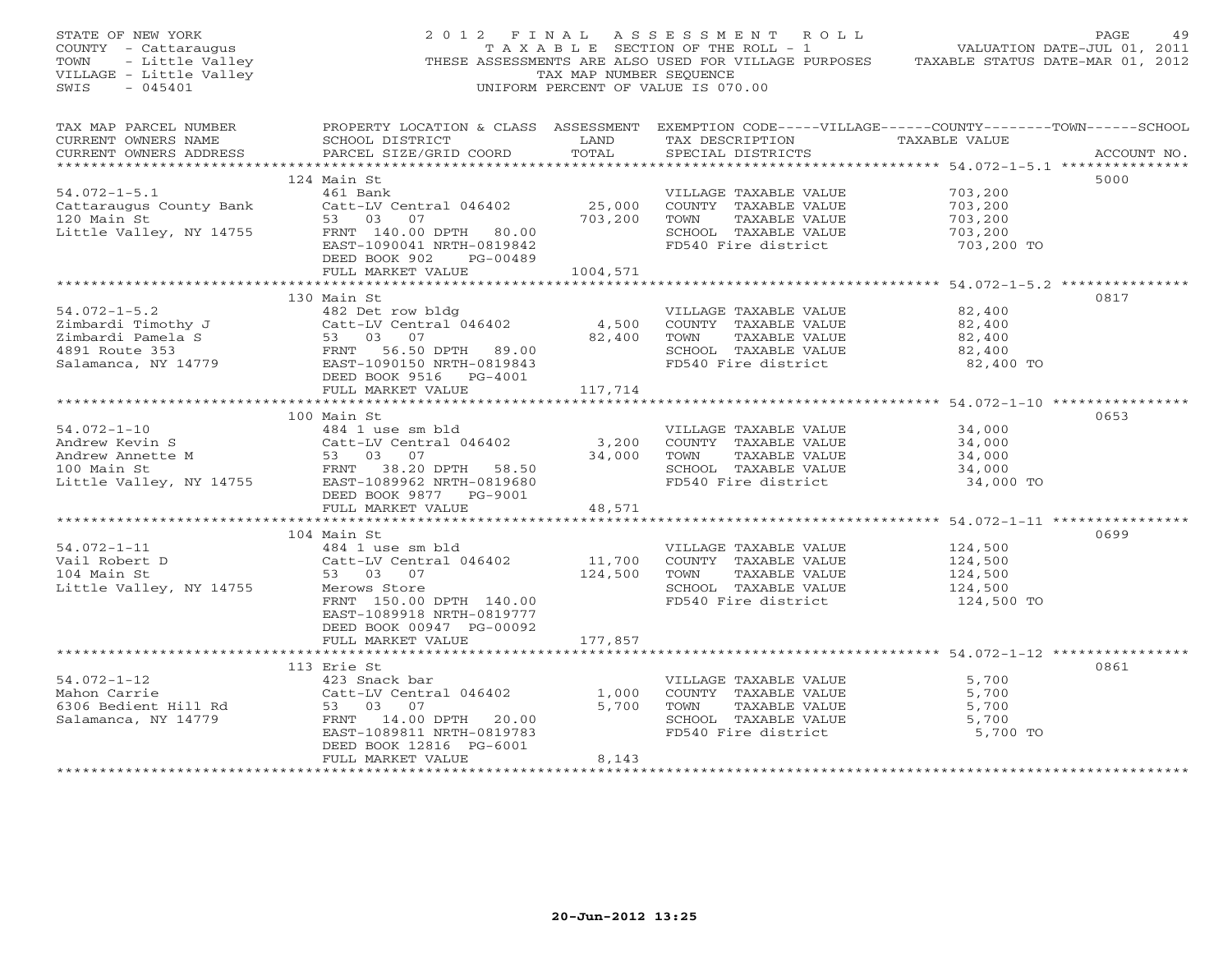| STATE OF NEW YORK<br>STATE OF NEW YORK<br>COUNTY - Cattaraugus<br>TOWN - Little Valley<br>VILLAGE - Little Valley<br>VILLAGE - Little Valley<br>$-045401$<br>SWIS |                                                                                                                                                                                                                                                                                                 | TAX MAP NUMBER SEQUENCE                                                                                                         | 2012 FINAL ASSESSMENT ROLL<br>T A X A B L E SECTION OF THE ROLL - 1<br>THESE ASSESSMENTS ARE ALSO USED FOR VILLAGE PURPOSES TAXABLE STATUS DATE-MAR 01, 2012<br>UNIFORM PERCENT OF VALUE IS 070.00 | VALUATION DATE-JUL 01, 2011                       | PAGE<br>50  |
|-------------------------------------------------------------------------------------------------------------------------------------------------------------------|-------------------------------------------------------------------------------------------------------------------------------------------------------------------------------------------------------------------------------------------------------------------------------------------------|---------------------------------------------------------------------------------------------------------------------------------|----------------------------------------------------------------------------------------------------------------------------------------------------------------------------------------------------|---------------------------------------------------|-------------|
| TAX MAP PARCEL NUMBER<br>CURRENT OWNERS NAME<br>CURRENT OWNERS ADDRESS                                                                                            | SCHOOL DISTRICT<br>PARCEL SIZE/GRID COORD                                                                                                                                                                                                                                                       | <b>EXAMPLE SERVICE SERVICE SERVICE SERVICE SERVICE SERVICE SERVICE SERVICE SERVICE SERVICE SERVICE SERVICE SERVICE</b><br>TOTAL | PROPERTY LOCATION & CLASS ASSESSMENT EXEMPTION CODE-----VILLAGE------COUNTY-------TOWN------SCHOOL<br>TAX DESCRIPTION TAXABLE VALUE<br>SPECIAL DISTRICTS                                           |                                                   | ACCOUNT NO. |
|                                                                                                                                                                   | 115 Erie St                                                                                                                                                                                                                                                                                     |                                                                                                                                 |                                                                                                                                                                                                    |                                                   | 0526        |
| $54.072 - 1 - 13$<br>Fruci Vincent<br>PO Box 304                                                                                                                  | Erie St<br>210 1 Family Res<br>Catt-LV Central 046402 (1,500 COUNTY TAXABLE VALUE<br>11,000 TOWN TAXABLE VALUE<br>COUNTY TAXABLE VALUE<br>West Seneca, NY 14224 FRNT 21.50 DPTH 100.00<br>EAST-1089820 NRTH-0819829<br>DEED BOOK 8237 PG-8004                                                   | 15,714                                                                                                                          | SCHOOL TAXABLE VALUE<br>FD540 Fire district                                                                                                                                                        | 11,000<br>11,000<br>11,000<br>11,000<br>11,000 TO |             |
|                                                                                                                                                                   | FULL MARKET VALUE                                                                                                                                                                                                                                                                               |                                                                                                                                 |                                                                                                                                                                                                    |                                                   |             |
|                                                                                                                                                                   | 103 Sixth St<br>54.072-1-14 210 1 Family Res<br>Skeels Mary Jane Catt-LV Central 046402<br>Hadley Sally 53 03 07<br>7975 Christ Hart Rd FRNT 35.00 DPTH 66.00<br>Little Valley, NY 14755 EAST-1089849 NRTH-0819914                                                                              | 1,800                                                                                                                           | VILLAGE TAXABLE VALUE<br>COUNTY TAXABLE VALUE<br>20,500 TOWN TAXABLE VALUE<br>SCHOOL TAXABLE VALUE<br>FD540 Fire district                                                                          | 20,500<br>20,500<br>20,500<br>20,500<br>20,500 TO | 0786        |
|                                                                                                                                                                   | DEED BOOK 2218 PG-8001<br>FULL MARKET VALUE                                                                                                                                                                                                                                                     | 29,286                                                                                                                          |                                                                                                                                                                                                    |                                                   |             |
|                                                                                                                                                                   |                                                                                                                                                                                                                                                                                                 |                                                                                                                                 |                                                                                                                                                                                                    |                                                   |             |
|                                                                                                                                                                   | 117 Erie St<br>54.072-1-15<br>210 1 Family Res<br>2imbardi Timothy<br>210 1 Family Res<br>210 1 Family Res<br>210 1 Family Res<br>210 1 Family Res<br>210 1 Family Res<br>210 1 Family Res<br>210 1 Family Res<br>210 2010 213849<br>210 210 210897922 NRTH-0819849<br>DEED BOOK 00926 PG-00388 | 2,600                                                                                                                           | VILLAGE TAXABLE VALUE<br>COUNTY TAXABLE VALUE<br>11,500 TOWN TAXABLE VALUE<br>SCHOOL TAXABLE VALUE<br>FD540 Fire district                                                                          | 11,500<br>11,500<br>11,500<br>11,500<br>11,500 TO | 0530        |
|                                                                                                                                                                   | FULL MARKET VALUE                                                                                                                                                                                                                                                                               | 16,429                                                                                                                          |                                                                                                                                                                                                    |                                                   |             |
|                                                                                                                                                                   | 107 Park Pl                                                                                                                                                                                                                                                                                     |                                                                                                                                 |                                                                                                                                                                                                    |                                                   | 0469        |
| $54.072 - 1 - 16.1$<br>Frank Jonathan Bartholome<br>7789 Jackman Hill Box 453<br>Ellicottville, NY 14731                                                          | 464 Office bldg.<br>Catt-LV Central 046402<br>53 03 07<br>FRNT 10.00 DPTH 70.00<br>EAST-1089709 NRTH-0819709<br>DEED BOOK 00983 PG-00516<br>FULL MARKET VALUE                                                                                                                                   | 7,143                                                                                                                           | VILLAGE TAXABLE VALUE<br>2,500 COUNTY TAXABLE VALUE<br>5,000 TOWN TAXABLE VALUE<br>SCHOOL TAXABLE VALUE<br>FD540 Fire district                                                                     | 5,000<br>5,000<br>5,000<br>5,000<br>5,000 TO      |             |
|                                                                                                                                                                   |                                                                                                                                                                                                                                                                                                 |                                                                                                                                 |                                                                                                                                                                                                    |                                                   |             |
| $54.072 - 1 - 17$<br>Frank John B<br>PO Box 453                                                                                                                   | 111 Park Pl<br>482 Det row bldg<br>Catt-LV Central (<br>53 03 07<br>482 Det row bldg<br>Catt-LV Central 046402<br>Ellicottville, NY 14731 FRNT 42.00 DPTH 100.00<br>EAST-1089682 NRTH-0819697<br>DEED BOOK 00973 PG-00405                                                                       |                                                                                                                                 | VILLAGE TAXABLE VALUE<br>3,500 COUNTY TAXABLE VALUE<br>31,500 TOWN TAXABLE VALUE<br>SCHOOL TAXABLE VALUE<br>FD540 Fire district                                                                    | 31,500<br>31,500<br>31,500<br>31,500<br>31,500 TO | 0810        |
|                                                                                                                                                                   | FULL MARKET VALUE                                                                                                                                                                                                                                                                               | 45,000                                                                                                                          |                                                                                                                                                                                                    |                                                   |             |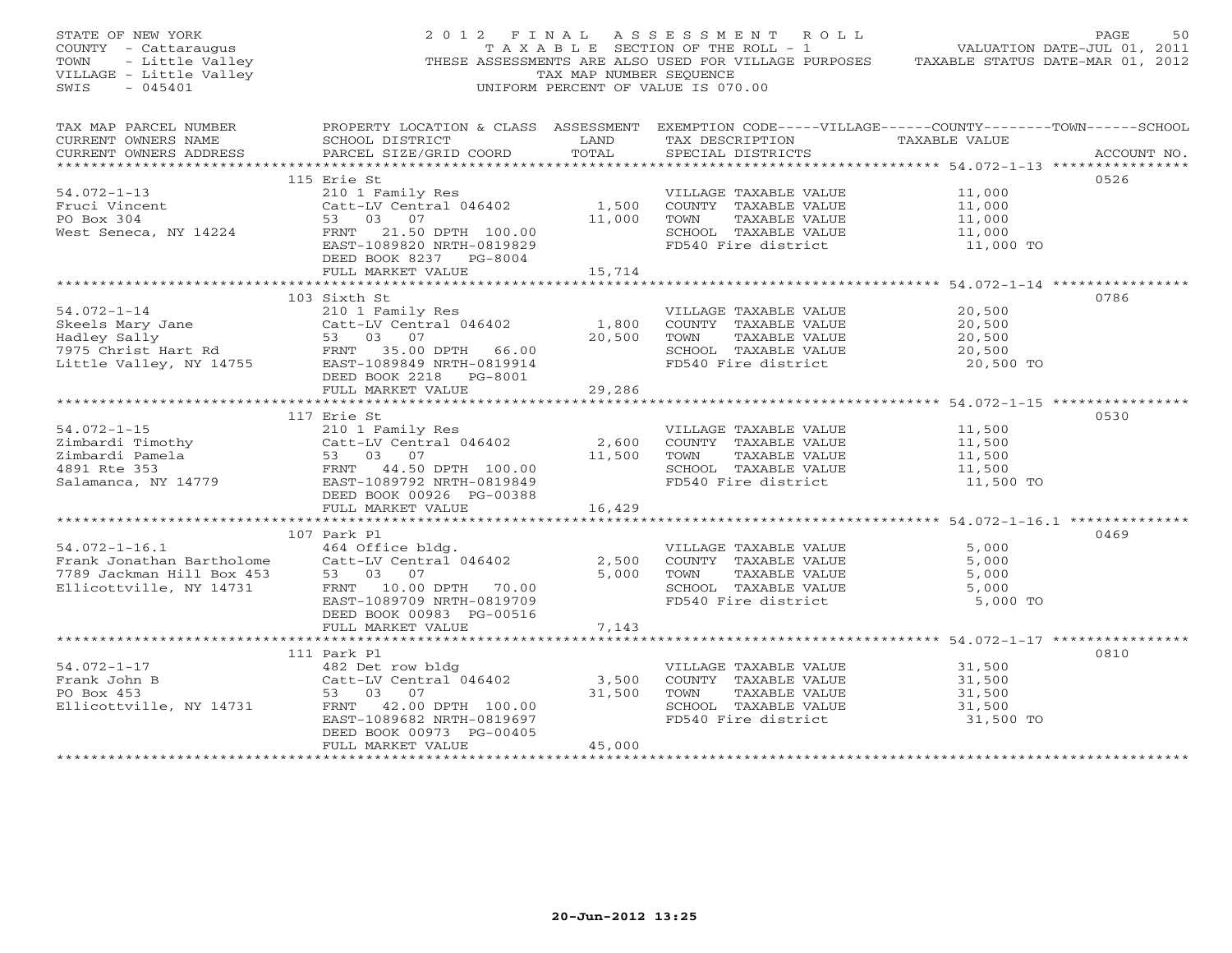| STATE OF NEW YORK<br>COUNTY - Cattaraugus<br>TOWN - Little Valley<br>VILLAGE - Little Valley<br>$-045401$<br>SWIS                                                                                                                                    |                                                                                                                                                                                            | TAX MAP NUMBER SEQUENCE                                                                                                         | 2012 FINAL ASSESSMENT ROLL<br>T A X A B L E SECTION OF THE ROLL - 1<br>THESE ASSESSMENTS ARE ALSO USED FOR VILLAGE PURPOSES TAXABLE STATUS DATE-MAR 01, 2012<br>UNIFORM PERCENT OF VALUE IS 070.00 | VALUATION DATE-JUL 01, 2011                                                                              | PAGE<br>51         |
|------------------------------------------------------------------------------------------------------------------------------------------------------------------------------------------------------------------------------------------------------|--------------------------------------------------------------------------------------------------------------------------------------------------------------------------------------------|---------------------------------------------------------------------------------------------------------------------------------|----------------------------------------------------------------------------------------------------------------------------------------------------------------------------------------------------|----------------------------------------------------------------------------------------------------------|--------------------|
| CURRENT OWNERS NAME<br>CURRENT OWNERS ADDRESS                                                                                                                                                                                                        | TAX MAP PARCEL NUMBER PROPERTY LOCATION & CLASS ASSESSMENT EXEMPTION CODE-----VILLAGE------COUNTY-------TOWN------SCHOOL<br>SCHOOL DISTRICT<br>PARCEL SIZE/GRID COORD                      | <b>EXAMPLE SERVICE SERVICE SERVICE SERVICE SERVICE SERVICE SERVICE SERVICE SERVICE SERVICE SERVICE SERVICE SERVICE</b><br>TOTAL | TAX DESCRIPTION TAXABLE VALUE<br>SPECIAL DISTRICTS                                                                                                                                                 |                                                                                                          | ACCOUNT NO.        |
| $54.072 - 1 - 18$<br>54.072-1-18 482 Det row bldg<br>Rosell Dale Cattarugus-Dayton Rd<br>Cattaraugus, NY 14719 FRNT 33.25 DPTH 100.00<br>Cattaraugus, NY 14719 FRNT 33.25 DPTH 100.00                                                                | 113 Park Pl<br>482 Det row bldg<br>Catt-LV Central 046402 3,000<br>53 03 07 30,000<br>FRNT 33.25 DPTH 100.00<br>EAST-1089662 NRTH-0819667<br>DEED BOOK 01014 PG-00422<br>FULL MARKET VALUE | 30,000<br>42,857                                                                                                                | VILLAGE TAXABLE VALUE<br>COUNTY TAXABLE VALUE<br>TOWN<br>TAXABLE VALUE<br>SCHOOL TAXABLE VALUE 30,000<br>FD540 Fire district 30,000 TO<br>FD540 Fire district                                      | 30,000<br>30,000<br>30,000                                                                               | 0816               |
|                                                                                                                                                                                                                                                      |                                                                                                                                                                                            |                                                                                                                                 |                                                                                                                                                                                                    |                                                                                                          |                    |
| $54.072 - 1 - 19$<br>94.072-1-19<br>Yonker John W Catt-LV Central 046402<br>Yonker Diann 53 03 07<br>4116 Center St Ext FRNT 33.25 DPTH 100.00<br>Salamanca, NY 14779 EAST-1089643 NRTH-0819640<br>DEED BOOK 873 PG-00443                            | 115 Park Pl<br>411 Apartment<br>Catt-LV Central 046402 3,000<br>53 03 07 77,000                                                                                                            |                                                                                                                                 | VILLAGE TAXABLE VALUE<br>COUNTY TAXABLE VALUE<br>TOWN TAXABLE VALUE<br>SCHOOL TAXABLE VALUE<br>FD540 Fire district                                                                                 | 77,000<br>77,000<br>77,000<br>77,000<br>77,000<br>77,000 TO                                              | 0548               |
|                                                                                                                                                                                                                                                      | FULL MARKET VALUE 110,000                                                                                                                                                                  |                                                                                                                                 |                                                                                                                                                                                                    |                                                                                                          |                    |
|                                                                                                                                                                                                                                                      |                                                                                                                                                                                            |                                                                                                                                 |                                                                                                                                                                                                    |                                                                                                          |                    |
| $54.072 - 1 - 20$<br>54.072-1-20<br>0'dell Edward<br>0'dell Andrew<br>22 Chamberlain Ave<br>22 Chamberlain Ave<br>23 03 07<br>22 Chamberlain Ave<br>23 03 07<br>22 Chamberlain Ave<br>23 03 07<br>23 03 07<br>24.00<br>24.00<br>25 2641 NRTH-0819607 | 115 Park Pl                                                                                                                                                                                |                                                                                                                                 | VILLAGE TAXABLE VALUE<br>COUNTY TAXABLE VALUE<br>25,000 TOWN TAXABLE VALUE<br>-CWN - TAXABLE VALUE<br>SCHOOL TAXABLE VALUE - 25,000<br>FD540 Fire district - 25,000 TO                             | 25,000<br>25,000<br>25,000                                                                               | 0671               |
|                                                                                                                                                                                                                                                      | FULL MARKET VALUE                                                                                                                                                                          | 35,714                                                                                                                          |                                                                                                                                                                                                    |                                                                                                          |                    |
| 94.072-1-21<br>Heber Charles<br>Heber Charles<br>210 1 Family Res<br>Catt-LV Central 046402<br>210 1 Family Res<br>Catt-LV Central 046402<br>27.000 COUNTY TAXABLE VALUE<br>27.000 TOWN TAXABLE VALUE<br>27.000 TOWN TAXABLE VALUE<br>27.000 TOWN    | 105 Fair Oak St<br>EAST-1089602 NRTH-0819618<br>DEED BOOK 00997 PG-01076                                                                                                                   |                                                                                                                                 | VILLAGE TAXABLE VALUE 17,000<br>COUNTY TAXABLE VALUE 17,000<br>TOWN TAXABLE VALUE<br>SCHOOL TAXABLE VALUE 17,000 TO<br>17,000 TO 117,000 TO                                                        |                                                                                                          | 0636               |
|                                                                                                                                                                                                                                                      | FULL MARKET VALUE                                                                                                                                                                          | 24,286                                                                                                                          |                                                                                                                                                                                                    |                                                                                                          |                    |
|                                                                                                                                                                                                                                                      | 107 Fair Oak St                                                                                                                                                                            |                                                                                                                                 |                                                                                                                                                                                                    |                                                                                                          | 0470               |
| 1072-1-22<br>Westfall Margaret<br>107 Fair Oak St<br>2.002 Country Res RES STAR 41854<br>2.200 VILLAGE TAXABLE VALUE<br>2.200 VILLAGE TAXABLE VALUE<br>2.200 VILLAGE TAXABLE VALUE<br>2.200 VILLAGE TAXABLE VALUE<br>2.200 VILLAGE TAXABLE VAL       |                                                                                                                                                                                            |                                                                                                                                 | SCHOOL TAXABLE VALUE<br>FD540 Fire district                                                                                                                                                        | $\begin{array}{c} 0 \\ 21,000 \end{array}$<br>21,000<br>$\frac{21,000}{21,000}$<br>$\sim$ 0<br>21,000 TO | $\Omega$<br>21,000 |
|                                                                                                                                                                                                                                                      |                                                                                                                                                                                            |                                                                                                                                 |                                                                                                                                                                                                    |                                                                                                          |                    |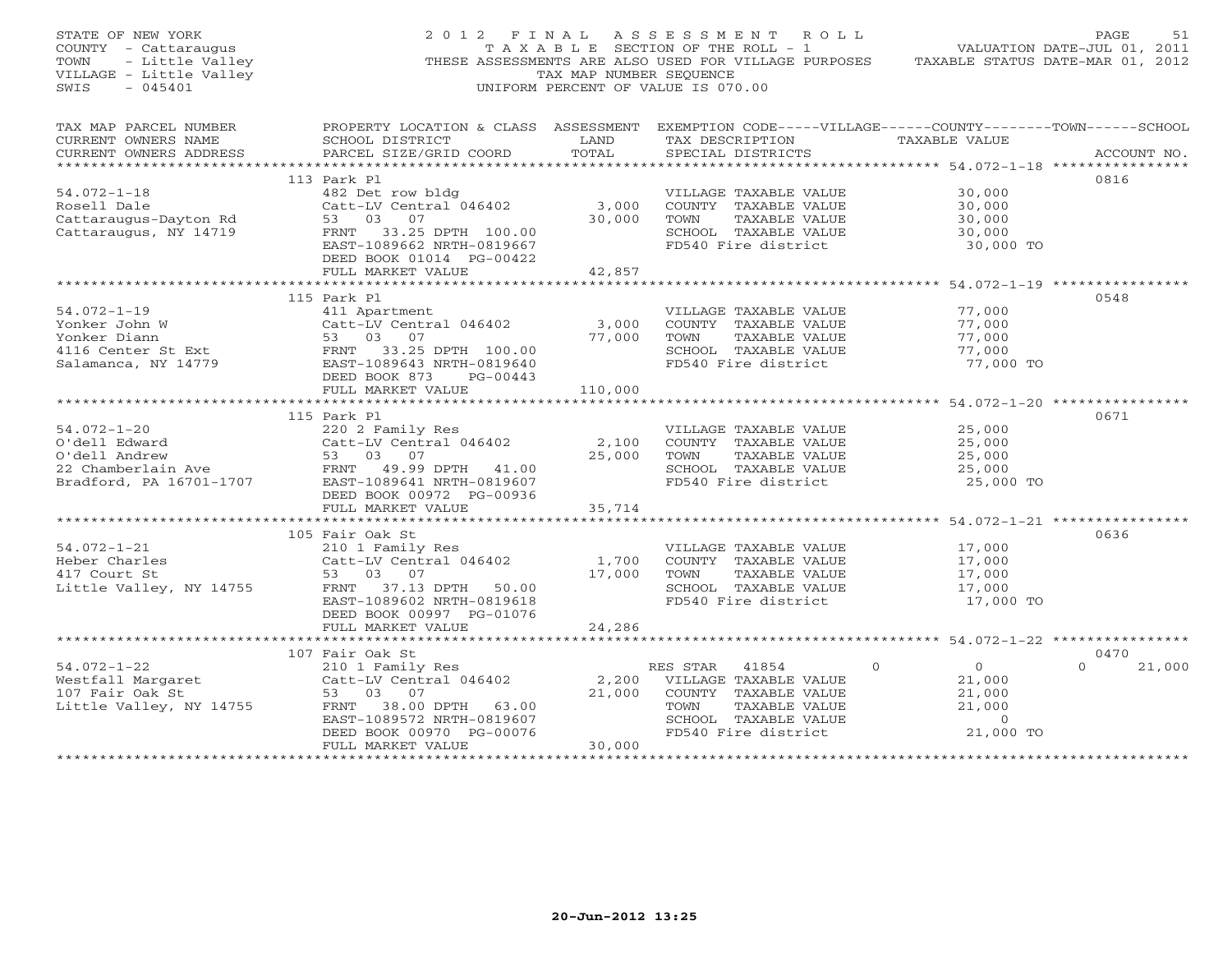| STATE OF NEW YORK<br>STATE OF NEW YORK<br>COUNTY - Cattaraugus<br>TOWN - Little Valley<br>VILLAGE - Little Valley<br>WILLAGE - Little Valley<br>SWIS<br>$-045401$ |                                                                                                                                        | TAX MAP NUMBER SEOUENCE        | 2012 FINAL ASSESSMENT ROLL<br>T A X A B L E SECTION OF THE ROLL - 1<br>THESE ASSESSMENTS ARE ALSO USED FOR VILLAGE PURPOSES<br>UNIFORM PERCENT OF VALUE IS 070.00 | PAGE<br>VALUATION DATE-JUL 01, 2011<br>TAXABLE STATUS DATE-MAR 01, 2012                                           | 52      |
|-------------------------------------------------------------------------------------------------------------------------------------------------------------------|----------------------------------------------------------------------------------------------------------------------------------------|--------------------------------|-------------------------------------------------------------------------------------------------------------------------------------------------------------------|-------------------------------------------------------------------------------------------------------------------|---------|
| TAX MAP PARCEL NUMBER<br>CURRENT OWNERS NAME<br>CURRENT OWNERS ADDRESS                                                                                            | SCHOOL DISTRICT<br>PARCEL SIZE/GRID COORD                                                                                              | LAND<br>TOTAL                  | TAX DESCRIPTION TAXABLE VALUE<br>SPECIAL DISTRICTS                                                                                                                | PROPERTY LOCATION & CLASS ASSESSMENT EXEMPTION CODE-----VILLAGE------COUNTY-------TOWN------SCHOOL<br>ACCOUNT NO. |         |
|                                                                                                                                                                   |                                                                                                                                        |                                |                                                                                                                                                                   |                                                                                                                   |         |
|                                                                                                                                                                   | 213 Main St                                                                                                                            |                                |                                                                                                                                                                   | 0818                                                                                                              |         |
| $54.072 - 2 - 1$<br>M and L Brooks, LLC                                                                                                                           | 453 Large retail and MILLAGE TAXABLE VALUE<br>Catt-LV Central 046402 8,100 COUNTY TAXABLE VALUE<br>41 03 07 154,900 TOWN TAXABLE VALUE |                                |                                                                                                                                                                   | 154,900<br>154,900                                                                                                |         |
| 5438 Kyler Hill Rd                                                                                                                                                |                                                                                                                                        | 154,900                        | TAXABLE VALUE                                                                                                                                                     | 154,900                                                                                                           |         |
| Little Valley, NY 14755                                                                                                                                           | FRNT 84.05 DPTH 192.97                                                                                                                 |                                | SCHOOL TAXABLE VALUE                                                                                                                                              | 154,900                                                                                                           |         |
|                                                                                                                                                                   | EAST-1090580 NRTH-0819879                                                                                                              |                                | FD540 Fire district                                                                                                                                               | 154,900 TO                                                                                                        |         |
|                                                                                                                                                                   | DEED BOOK 11456 PG-2001                                                                                                                |                                |                                                                                                                                                                   |                                                                                                                   |         |
|                                                                                                                                                                   | FULL MARKET VALUE                                                                                                                      | 221,286                        |                                                                                                                                                                   |                                                                                                                   |         |
|                                                                                                                                                                   |                                                                                                                                        |                                |                                                                                                                                                                   |                                                                                                                   |         |
|                                                                                                                                                                   | 209 Main St                                                                                                                            |                                |                                                                                                                                                                   | 0484                                                                                                              |         |
| $54.072 - 2 - 2$                                                                                                                                                  | 220 2 Family Res                                                                                                                       |                                | VILLAGE TAXABLE VALUE                                                                                                                                             | 27,000                                                                                                            |         |
| Case Margaret Jane                                                                                                                                                | $Catt-LV$ Central 046402                                                                                                               | 4,900                          | COUNTY TAXABLE VALUE                                                                                                                                              | 27,000                                                                                                            |         |
| 209 Main St                                                                                                                                                       | 41 03 07                                                                                                                               | 27,000                         | TOWN<br>TAXABLE VALUE                                                                                                                                             | 27,000                                                                                                            |         |
| Little Valley, NY 14755                                                                                                                                           | 3/09-merged 2-3 into prcl<br>FRNT 60.00 DPTH 216.00                                                                                    |                                | SCHOOL TAXABLE VALUE<br>FD540 Fire district                                                                                                                       | 27,000<br>27,000 TO                                                                                               |         |
|                                                                                                                                                                   | EAST-1090508 NRTH-0819860                                                                                                              |                                |                                                                                                                                                                   |                                                                                                                   |         |
|                                                                                                                                                                   | DEED BOOK 683 PG-00408                                                                                                                 |                                |                                                                                                                                                                   |                                                                                                                   |         |
|                                                                                                                                                                   | FULL MARKET VALUE                                                                                                                      | 38,571                         |                                                                                                                                                                   |                                                                                                                   |         |
|                                                                                                                                                                   |                                                                                                                                        |                                |                                                                                                                                                                   |                                                                                                                   |         |
|                                                                                                                                                                   | 205 Main St                                                                                                                            |                                |                                                                                                                                                                   | 0705                                                                                                              |         |
| $54.072 - 2 - 4$                                                                                                                                                  | nd. 1<br>210 1 Family Res<br>Catt-LV Central 046402 3,9<br>41 03 07 63,8                                                               |                                | CVET $C/T$ 41131                                                                                                                                                  | 14,000 14,000<br>14,000                                                                                           | $\circ$ |
| Valler William M Sr                                                                                                                                               |                                                                                                                                        |                                | 3,900 RES STAR 41854<br>$\sim$ 0                                                                                                                                  | $\overline{0}$<br>$\overline{0}$                                                                                  | 21,000  |
| Valler Nina                                                                                                                                                       | 41 03 07                                                                                                                               |                                | 63,800 VILLAGE TAXABLE VALUE                                                                                                                                      | 49,800<br>49,800<br>49,800                                                                                        |         |
| 205 Main St                                                                                                                                                       | FRNT 55.00 DPTH 110.22<br>BANK 017                                                                                                     |                                | COUNTY TAXABLE VALUE<br>TAXABLE VALUE<br>TOWN                                                                                                                     | 49,800                                                                                                            |         |
| Little Valley, NY 14755                                                                                                                                           | EAST-1090448 NRTH-0819838                                                                                                              |                                | SCHOOL TAXABLE VALUE                                                                                                                                              | 42,800                                                                                                            |         |
|                                                                                                                                                                   | DEED BOOK 00916 PG-00390                                                                                                               |                                | SCHOOL TAXABLE VALUE<br>FD540 Fire district                                                                                                                       | 63,800 TO                                                                                                         |         |
|                                                                                                                                                                   | FULL MARKET VALUE                                                                                                                      | 91,143                         |                                                                                                                                                                   |                                                                                                                   |         |
|                                                                                                                                                                   |                                                                                                                                        | **************                 |                                                                                                                                                                   | ************* 54.072-2-5.1 ****************                                                                       |         |
|                                                                                                                                                                   | Court St                                                                                                                               |                                |                                                                                                                                                                   | 0575                                                                                                              |         |
| $54.072 - 2 - 5.1$                                                                                                                                                | 312 Vac w/imprv                                                                                                                        |                                | VILLAGE TAXABLE VALUE                                                                                                                                             | 11,000                                                                                                            |         |
| Valler William Sr                                                                                                                                                 | Catt-LV Central 046402                                                                                                                 | 2,900                          | COUNTY TAXABLE VALUE                                                                                                                                              | 11,000                                                                                                            |         |
| 205 Main St                                                                                                                                                       | 41/53 03 07                                                                                                                            | 11,000                         | TAXABLE VALUE<br>TOWN                                                                                                                                             | 11,000                                                                                                            |         |
| Little Valley, NY 14755                                                                                                                                           | FRNT 75.00 DPTH 78.00                                                                                                                  |                                | SCHOOL TAXABLE VALUE                                                                                                                                              | 11,000                                                                                                            |         |
|                                                                                                                                                                   | EAST-1090469 NRTH-0819754                                                                                                              |                                | FD540 Fire district                                                                                                                                               | 11,000 TO                                                                                                         |         |
|                                                                                                                                                                   |                                                                                                                                        |                                |                                                                                                                                                                   |                                                                                                                   |         |
|                                                                                                                                                                   | DEED BOOK 00981 PG-01105                                                                                                               |                                |                                                                                                                                                                   |                                                                                                                   |         |
|                                                                                                                                                                   | FULL MARKET VALUE                                                                                                                      | 15,714                         |                                                                                                                                                                   |                                                                                                                   |         |
|                                                                                                                                                                   | *******************                                                                                                                    | *************                  |                                                                                                                                                                   | ********************************** 54.072-2-5.2 ***************                                                   |         |
|                                                                                                                                                                   | Main St                                                                                                                                |                                |                                                                                                                                                                   | 1087                                                                                                              |         |
| $54.072 - 2 - 5.2$                                                                                                                                                | 311 Res vac land                                                                                                                       |                                | VILLAGE TAXABLE VALUE                                                                                                                                             | 4,500                                                                                                             |         |
| Valler William M Sr                                                                                                                                               | Catt-LV Central 046402                                                                                                                 | 4,500                          | COUNTY TAXABLE VALUE                                                                                                                                              | 4,500                                                                                                             |         |
| Valler Nina                                                                                                                                                       | 41 03 07                                                                                                                               | 4,500                          | TOWN<br>TAXABLE VALUE                                                                                                                                             | 4,500                                                                                                             |         |
| 205 Main St<br>Little Valley, NY 14755                                                                                                                            | FRNT 80.22 DPTH 110.26<br>BANK<br>017                                                                                                  |                                | SCHOOL TAXABLE VALUE<br>FD540 Fire district                                                                                                                       | 4,500<br>4,500 TO                                                                                                 |         |
|                                                                                                                                                                   | EAST-1090387 NRTH-0819802                                                                                                              |                                |                                                                                                                                                                   |                                                                                                                   |         |
|                                                                                                                                                                   | DEED BOOK 00916 PG-00390                                                                                                               |                                |                                                                                                                                                                   |                                                                                                                   |         |
|                                                                                                                                                                   | FULL MARKET VALUE                                                                                                                      | 6,429<br>+ + + + + + + + + + + |                                                                                                                                                                   |                                                                                                                   |         |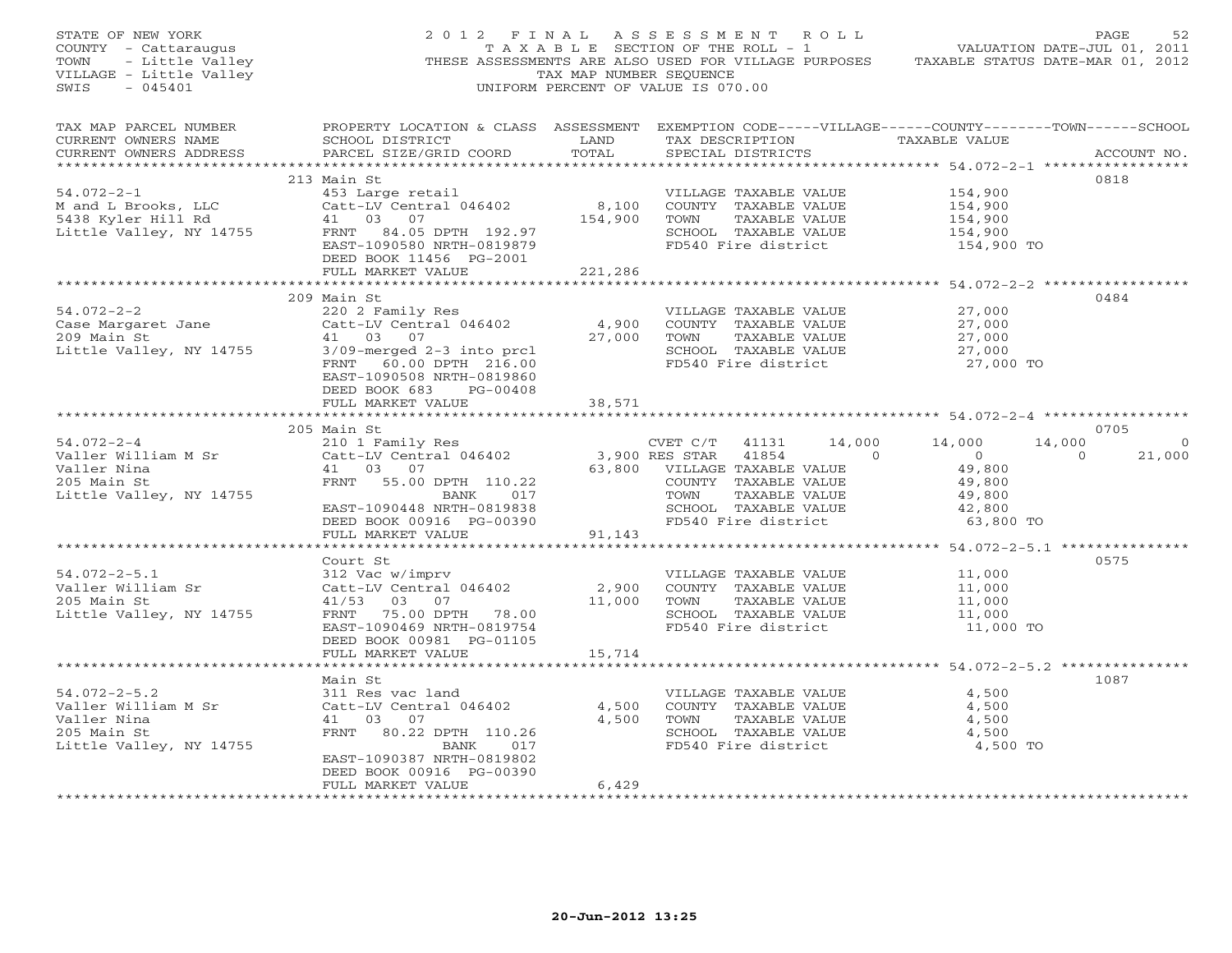| STATE OF NEW YORK<br>OF NEW YORK<br><i>I</i> - Cattaraugus<br>- Little Valley<br>GE - Little Valley<br>COUNTY - Cattaraugus<br>TOWN<br>VILLAGE - Little Valley<br>SWIS<br>$-045401$                                                                                                                                                                          | 2012 FINAL ASSESSMENT ROLL                                                                                                                                                       | TAX MAP NUMBER SEQUENCE                                                  | UNIFORM PERCENT OF VALUE IS 070.00                                                                          |                                                                                                     | C FINAL ASSESSMENT ROLL<br>TAXABLE SECTION OF THE ROLL - 1 VALUATION DATE-JUL 01, 2011<br>THESE ASSESSMENTS ARE ALSO USED FOR VILLAGE PURPOSES TAXABLE STATUS DATE-MAR 01, 2012 | PAGE                             | 53                       |
|--------------------------------------------------------------------------------------------------------------------------------------------------------------------------------------------------------------------------------------------------------------------------------------------------------------------------------------------------------------|----------------------------------------------------------------------------------------------------------------------------------------------------------------------------------|--------------------------------------------------------------------------|-------------------------------------------------------------------------------------------------------------|-----------------------------------------------------------------------------------------------------|---------------------------------------------------------------------------------------------------------------------------------------------------------------------------------|----------------------------------|--------------------------|
| TAX MAP PARCEL NUMBER<br>CURRENT OWNERS NAME<br>CURRENT OWNERS ADDRESS                                                                                                                                                                                                                                                                                       | PROPERTY LOCATION & CLASS ASSESSMENT EXEMPTION CODE-----VILLAGE------COUNTY-------TOWN------SCHOOL<br>SCHOOL DISTRICT<br>PARCEL SIZE/GRID COORD                                  | <b>LAND</b><br>TOTAL                                                     | SPECIAL DISTRICTS                                                                                           |                                                                                                     | TAX DESCRIPTION TAXABLE VALUE                                                                                                                                                   |                                  | ACCOUNT NO.              |
|                                                                                                                                                                                                                                                                                                                                                              | 102 Court St                                                                                                                                                                     |                                                                          |                                                                                                             |                                                                                                     |                                                                                                                                                                                 | 0749                             |                          |
| $54.072 - 2 - 6$<br>LeClerc Lucas S<br>102 Court St S<br>Little Valley, NY 14755                                                                                                                                                                                                                                                                             | 210 1 Family Res<br>Catt-LV Central 046402<br>41 03 07<br>FRNT 58.00 DPTH 132.00<br>BANK 017<br>EAST-1090522 NRTH-0819722<br>DEED BOOK 5487 PG-3001                              |                                                                          | KES STAR 41854<br>4,000 VILLAGE TAXABLE VALUE<br>32,500 COUNTY TAXABLE<br>TOWN                              | TAXABLE VALUE<br>SCHOOL TAXABLE VALUE<br>FD540 Fire district                                        | $\Omega$<br>$\overline{0}$<br>32,500<br>32,500<br>32,500<br>11,500<br>32,500 TO                                                                                                 | $\Omega$                         | 21,000                   |
|                                                                                                                                                                                                                                                                                                                                                              | FULL MARKET VALUE                                                                                                                                                                | 46,429                                                                   |                                                                                                             |                                                                                                     |                                                                                                                                                                                 |                                  |                          |
|                                                                                                                                                                                                                                                                                                                                                              |                                                                                                                                                                                  |                                                                          |                                                                                                             |                                                                                                     |                                                                                                                                                                                 |                                  |                          |
| $54.072 - 2 - 8$<br><sup>54.072-2-8</sup><br>Frank Timothy J<br>110 Second St<br>Little Valley, NY 14755                                                                                                                                                                                                                                                     | 110 Second St<br>210 1 Family Res<br>Catt-LV Central 046402<br>41 03 07<br>FRNT 132.00 DPTH 165.00<br>EAST-1090892 NRTH-0819581<br>DEED BOOK 00918 PG-00454<br>FULL MARKET VALUE | 119,286                                                                  | RES STAR 41854<br>7,000 VILLAGE TAXABLE VALUE<br>83,500 COUNTY TAXABLE VALUE<br>TOWN<br>FD540 Fire district | TAXABLE VALUE<br>SCHOOL TAXABLE VALUE                                                               | $\overline{O}$<br>$\Omega$<br>83,500<br>83,500<br>83,500<br>62,500<br>83,500 TO                                                                                                 | 0620                             | 21,000                   |
|                                                                                                                                                                                                                                                                                                                                                              |                                                                                                                                                                                  |                                                                          |                                                                                                             |                                                                                                     |                                                                                                                                                                                 |                                  |                          |
| $54.072 - 2 - 9$<br>94.072-2-9<br>Campbell Wesley L<br>Campbell Karen 103 07<br>108 Second St<br>Little Valley, NY 14755<br>EAST-1090832 NRTH-0819518                                                                                                                                                                                                        | 108 Second St<br>CVET C/T<br>210 1 Family Res<br>Catt-LV Central 046402 4,600 SR STAR<br>1.600 SR STAR<br>DEED BOOK 00926 PG-00878                                               |                                                                          | CVET C/T<br>42,800 VILLAGE TAXABLE VALUE<br>COUNTY TAXABLE VALUE                                            | 10,700<br>41131<br>41834<br>$\sim$ 0<br>TAXABLE VALUE<br>TOWN TAXABLE VILLE<br>SCHOOL TAXABLE VALUE | 10,700<br>$\overline{0}$<br>32,100<br>32,100<br>32,100<br>$\overline{0}$                                                                                                        | 0457<br>10,700<br>$\overline{0}$ | $\overline{0}$<br>42,800 |
|                                                                                                                                                                                                                                                                                                                                                              | FULL MARKET VALUE<br>************************                                                                                                                                    |                                                                          |                                                                                                             |                                                                                                     | 42,800 TO                                                                                                                                                                       |                                  |                          |
|                                                                                                                                                                                                                                                                                                                                                              | 106 Second St                                                                                                                                                                    |                                                                          |                                                                                                             |                                                                                                     |                                                                                                                                                                                 | 0418                             |                          |
| $54.072 - 2 - 10$<br>$\begin{array}{lllllll} 54.072 - 2 - 10 & 210 & 1000000 \\ \text{Gerwitz Harold} & & & & \text{Catt-LW Central 046402} \\ \text{Gerwitz Dorothy} & & & & 41 & 03 & 07 \\ 106 \text{ Second St} & & & \text{FRNT} & 66.00 DPTH 165.00 \\ \text{Little Valley, NY 14755} & & & & \text{EAST-109078} & \text{NRTH-0819471} \\ \end{array}$ | 210 1 Family Res<br>$Cat-LV$ Central $046402$<br>DEED BOOK 00920 PG-00878                                                                                                        | 4,600 SR STAR<br>53,000 VILLAG<br>53,000 VILLAG<br>COUNTY<br>TOWN SCHOOL | CW_15_VET/ 41161<br>53,000 VILLAGE TAXABLE VALUE                                                            | 41834<br>COUNTY TAXABLE VALUE<br>TAXABLE VALUE<br>SCHOOL TAXABLE VALUE                              | $\Omega$<br>7,950<br>$\circ$<br>$\overline{0}$<br>53,000<br>45,050<br>45,050<br>9,460                                                                                           | 7,950<br>$\overline{0}$          | $\circ$<br>43,540        |
|                                                                                                                                                                                                                                                                                                                                                              | FULL MARKET VALUE                                                                                                                                                                |                                                                          | 75,714 FD540 Fire district                                                                                  |                                                                                                     | 53,000 TO                                                                                                                                                                       |                                  |                          |
|                                                                                                                                                                                                                                                                                                                                                              | 104 Second St                                                                                                                                                                    |                                                                          |                                                                                                             |                                                                                                     |                                                                                                                                                                                 | 0566                             |                          |
| $54.072 - 2 - 11$<br>Sciolino Joseph<br>104 Second St<br>Little Valley, NY 14755                                                                                                                                                                                                                                                                             | 210 1 Family Res<br>Catt-LV Central 046402<br>41 03 07<br>FRNT<br>66.00 DPTH 165.00<br>017<br>BANK<br>EAST-1090741 NRTH-0819422<br>DEED BOOK 00999 PG-00811                      | 39,800                                                                   | RES STAR<br>4,600 VILLAGE TAXABLE VALUE<br>TOWN                                                             | 41854<br>COUNTY TAXABLE VALUE<br>TAXABLE VALUE<br>SCHOOL TAXABLE VALUE<br>FD540 Fire district       | $\overline{0}$<br>$\Omega$<br>39,800<br>39,800<br>39,800<br>18,800<br>39,800 TO                                                                                                 |                                  | 21,000                   |
|                                                                                                                                                                                                                                                                                                                                                              | FULL MARKET VALUE<br>***********************                                                                                                                                     | 56,857<br>******************                                             |                                                                                                             |                                                                                                     |                                                                                                                                                                                 |                                  |                          |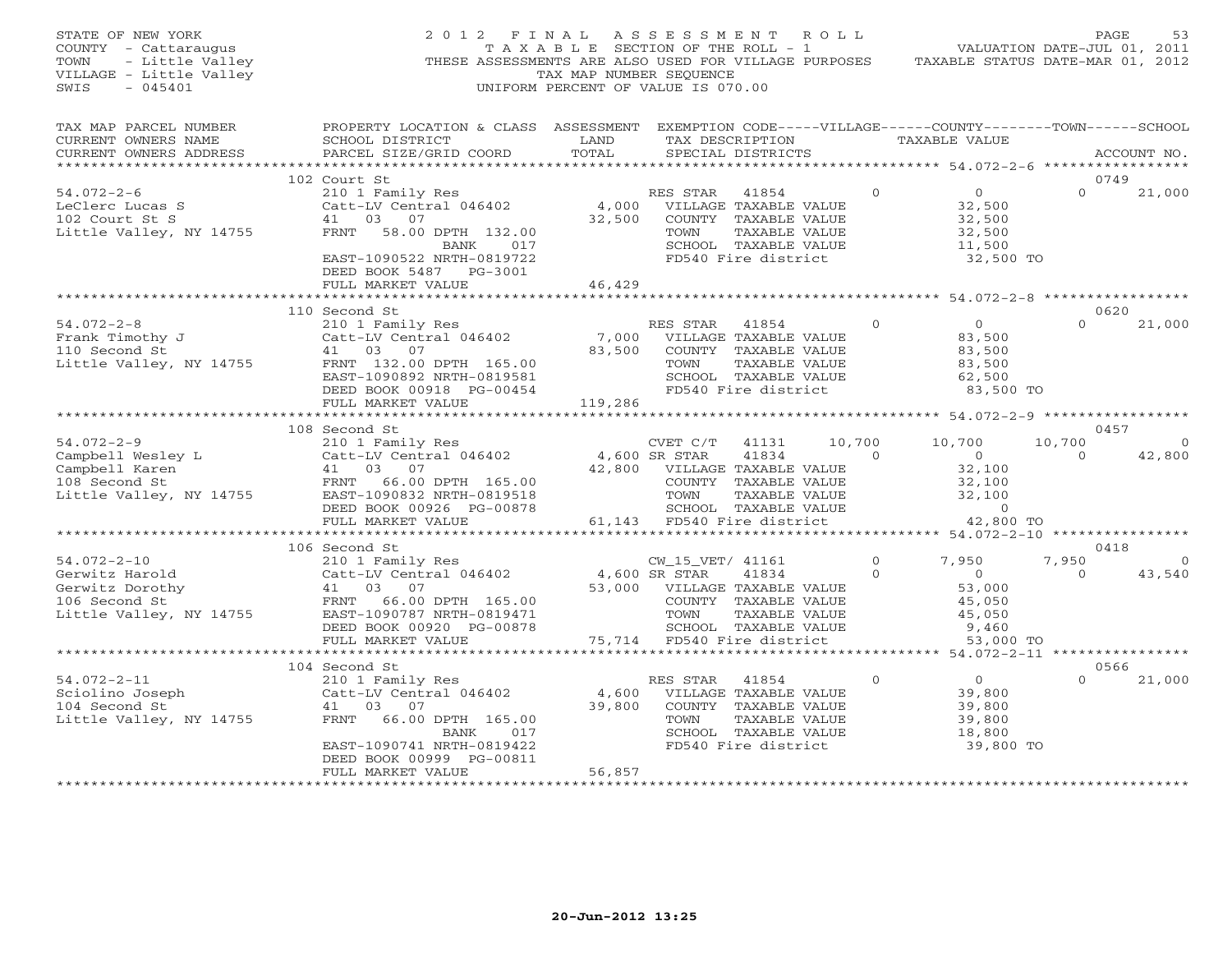| STATE OF NEW YORK<br>COUNTY - Cattaraugus<br>- Little Valley<br>TOWN<br>VILLAGE - Little Valley<br>$-045401$<br>SWIS | 2012 FINAL                                                                                                            | TAX MAP NUMBER SEQUENCE   | A S S E S S M E N T<br>R O L L<br>T A X A B L E SECTION OF THE ROLL - 1<br>THESE ASSESSMENTS ARE ALSO USED FOR VILLAGE PURPOSES TAXABLE STATUS DATE-MAR 01, 2012<br>UNIFORM PERCENT OF VALUE IS 070.00 |                                       | PAGE<br>54<br>VALUATION DATE-JUL 01, 2011 |
|----------------------------------------------------------------------------------------------------------------------|-----------------------------------------------------------------------------------------------------------------------|---------------------------|--------------------------------------------------------------------------------------------------------------------------------------------------------------------------------------------------------|---------------------------------------|-------------------------------------------|
| TAX MAP PARCEL NUMBER<br>CURRENT OWNERS NAME                                                                         | PROPERTY LOCATION & CLASS ASSESSMENT EXEMPTION CODE-----VILLAGE------COUNTY-------TOWN------SCHOOL<br>SCHOOL DISTRICT | LAND                      | TAX DESCRIPTION TAXABLE VALUE                                                                                                                                                                          |                                       |                                           |
| CURRENT OWNERS ADDRESS                                                                                               | PARCEL SIZE/GRID COORD                                                                                                | TOTAL                     | SPECIAL DISTRICTS                                                                                                                                                                                      |                                       | ACCOUNT NO.                               |
|                                                                                                                      | 102 Second St                                                                                                         |                           |                                                                                                                                                                                                        |                                       | 0668                                      |
| $54.072 - 2 - 12$                                                                                                    | 210 1 Family Res                                                                                                      |                           | VILLAGE TAXABLE VALUE                                                                                                                                                                                  | 30,000                                |                                           |
| Mason Jessica F                                                                                                      | Catt-LV Central 046402                                                                                                | 4,600                     | COUNTY TAXABLE VALUE                                                                                                                                                                                   | 30,000                                |                                           |
| 102 Second St                                                                                                        | 41 03<br>07                                                                                                           | 30,000                    | TOWN<br>TAXABLE VALUE                                                                                                                                                                                  | 30,000                                |                                           |
| Little Valley, NY 14755                                                                                              | FRNT<br>66.00 DPTH 165.00                                                                                             |                           | SCHOOL TAXABLE VALUE                                                                                                                                                                                   | 30,000                                |                                           |
|                                                                                                                      | BANK<br>017                                                                                                           |                           | FD540 Fire district                                                                                                                                                                                    | 30,000 TO                             |                                           |
|                                                                                                                      | EAST-1090695 NRTH-0819373                                                                                             |                           |                                                                                                                                                                                                        |                                       |                                           |
|                                                                                                                      | DEED BOOK 13680 PG-5001                                                                                               |                           |                                                                                                                                                                                                        |                                       |                                           |
|                                                                                                                      | FULL MARKET VALUE                                                                                                     | 42,857                    |                                                                                                                                                                                                        |                                       |                                           |
|                                                                                                                      | 208 Rock City St                                                                                                      |                           |                                                                                                                                                                                                        |                                       | 0666                                      |
| $54.072 - 2 - 13$                                                                                                    | 220 2 Family Res                                                                                                      |                           | VILLAGE TAXABLE VALUE                                                                                                                                                                                  | 52,300                                |                                           |
| Kennison George & Dan S                                                                                              | Catt-LV Central 046402                                                                                                | 5,000                     | COUNTY TAXABLE VALUE                                                                                                                                                                                   | 52,300                                |                                           |
| McCollett Helen K                                                                                                    | 41 03 07                                                                                                              | 52,300                    | TAXABLE VALUE<br>TOWN                                                                                                                                                                                  | 52,300                                |                                           |
| 144 Chesley Dr                                                                                                       | FRNT 93.40 DPTH 133.00                                                                                                |                           | SCHOOL TAXABLE VALUE                                                                                                                                                                                   | 52,300                                |                                           |
| Barrington, NH 03825                                                                                                 | EAST-1090649 NRTH-0819277                                                                                             |                           | FD540 Fire district                                                                                                                                                                                    | 52,300 TO                             |                                           |
|                                                                                                                      | DEED BOOK 1024 PG-32                                                                                                  |                           |                                                                                                                                                                                                        |                                       |                                           |
|                                                                                                                      | FULL MARKET VALUE                                                                                                     | 74,714                    |                                                                                                                                                                                                        |                                       |                                           |
|                                                                                                                      |                                                                                                                       |                           |                                                                                                                                                                                                        |                                       | 0766                                      |
| $54.072 - 2 - 14$                                                                                                    | 206 Rock City St                                                                                                      |                           | SR STAR<br>41834                                                                                                                                                                                       | $\mathbf{0}$<br>$\overline{0}$        | $\Omega$                                  |
| Schroder Heinz                                                                                                       | 210 1 Family Res<br>Catt-LV Central 046402                                                                            | 5,200                     | VILLAGE TAXABLE VALUE                                                                                                                                                                                  | 51,000                                | 43,540                                    |
| Schroder Janice                                                                                                      | 41 03 07                                                                                                              | 51,000                    | COUNTY TAXABLE VALUE                                                                                                                                                                                   | 51,000                                |                                           |
| 206 Rock City St                                                                                                     | FRNT 74.50 DPTH 165.00                                                                                                |                           | TOWN<br>TAXABLE VALUE                                                                                                                                                                                  | 51,000                                |                                           |
| Little Valley, NY 14755                                                                                              | EAST-1090579 NRTH-0819322                                                                                             |                           | SCHOOL TAXABLE VALUE                                                                                                                                                                                   | 7,460                                 |                                           |
|                                                                                                                      | DEED BOOK 715<br>PG-01114                                                                                             |                           | FD540 Fire district                                                                                                                                                                                    | 51,000 TO                             |                                           |
|                                                                                                                      | FULL MARKET VALUE                                                                                                     | 72,857                    |                                                                                                                                                                                                        |                                       |                                           |
|                                                                                                                      |                                                                                                                       | ***********               |                                                                                                                                                                                                        | ******** 54.072-2-15 **************** |                                           |
|                                                                                                                      | 204 Rock City St                                                                                                      |                           |                                                                                                                                                                                                        |                                       | 0412                                      |
| $54.072 - 2 - 15$<br>Benson Corinth Jr                                                                               | 210 1 Family Res<br>Catt-LV Central 046402                                                                            | 4,900                     | RES STAR<br>41854<br>VILLAGE TAXABLE VALUE                                                                                                                                                             | $\overline{0}$<br>$\Omega$<br>57,500  | $\Omega$<br>21,000                        |
| 204 Rock City St                                                                                                     | 41 03 07                                                                                                              | 57,500                    | COUNTY TAXABLE VALUE                                                                                                                                                                                   | 57,500                                |                                           |
| Little Valley, NY 14755                                                                                              | FRNT 63.00 DPTH 209.00                                                                                                |                           | TAXABLE VALUE<br>TOWN                                                                                                                                                                                  | 57,500                                |                                           |
|                                                                                                                      | EAST-1090540 NRTH-0819374                                                                                             |                           | SCHOOL TAXABLE VALUE                                                                                                                                                                                   | 36,500                                |                                           |
|                                                                                                                      | DEED BOOK 873<br>PG-00615                                                                                             |                           | FD540 Fire district                                                                                                                                                                                    | 57,500 TO                             |                                           |
|                                                                                                                      | FULL MARKET VALUE                                                                                                     | 82,143                    |                                                                                                                                                                                                        |                                       |                                           |
|                                                                                                                      |                                                                                                                       |                           |                                                                                                                                                                                                        |                                       |                                           |
|                                                                                                                      | 103 Court St                                                                                                          |                           |                                                                                                                                                                                                        |                                       | 0587                                      |
| $54.072 - 2 - 19$                                                                                                    | 210 1 Family Res                                                                                                      |                           | RES STAR<br>41854                                                                                                                                                                                      | $\overline{0}$<br>$\Omega$            | $\Omega$<br>21,000                        |
| Michener Donald                                                                                                      | Catt-LV Central 046402                                                                                                | 4,100                     | VILLAGE TAXABLE VALUE                                                                                                                                                                                  | 21,000                                |                                           |
| 103 S Court St<br>Little Valley, NY 14755                                                                            | 41/53 03<br>07<br>FRNT 110.00 DPTH 137.00                                                                             | 21,000                    | COUNTY TAXABLE VALUE<br>TOWN<br>TAXABLE VALUE                                                                                                                                                          | 21,000<br>21,000                      |                                           |
|                                                                                                                      | EAST-1090380 NRTH-0819629                                                                                             |                           | SCHOOL TAXABLE VALUE                                                                                                                                                                                   | $\Omega$                              |                                           |
|                                                                                                                      | DEED BOOK 7254<br>PG-8001                                                                                             |                           | FD540 Fire district                                                                                                                                                                                    | 21,000 TO                             |                                           |
|                                                                                                                      | FULL MARKET VALUE                                                                                                     | 30,000                    |                                                                                                                                                                                                        |                                       |                                           |
|                                                                                                                      |                                                                                                                       | + + + + + + + + + + + + + |                                                                                                                                                                                                        |                                       |                                           |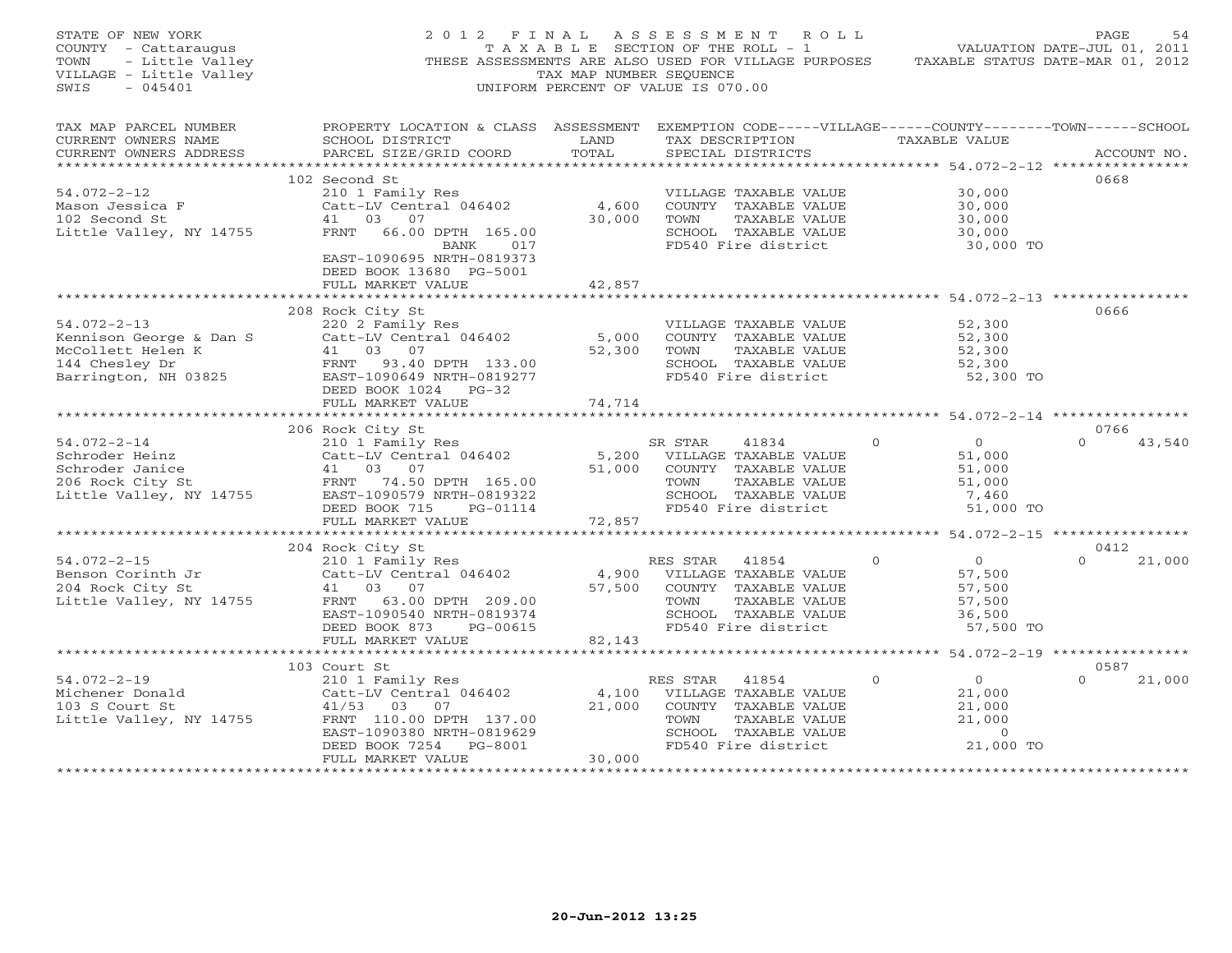| STATE OF NEW YORK<br>STATE OF NEW YORK<br>COUNTY - Cattaraugus<br>TOWN - Little Valley<br>VILLAGE - Little Valley<br>"LILAGE - Little Valley<br>$-045401$<br>SWIS |                                                                                                                                                                                                                                      | TAX MAP NUMBER SEOUENCE   | 2012 FINAL ASSESSMENT ROLL<br>TAXABLE SECTION OF THE ROLL - 1<br>THESE ASSESSMENTS ARE ALSO USED FOR VILLAGE PURPOSES TAXABLE STATUS DATE-MAR 01, 2012<br>UNIFORM PERCENT OF VALUE IS 070.00 | VALUATION DATE-JUL 01, 2011                                       | PAGE<br>55  |
|-------------------------------------------------------------------------------------------------------------------------------------------------------------------|--------------------------------------------------------------------------------------------------------------------------------------------------------------------------------------------------------------------------------------|---------------------------|----------------------------------------------------------------------------------------------------------------------------------------------------------------------------------------------|-------------------------------------------------------------------|-------------|
| TAX MAP PARCEL NUMBER<br>CURRENT OWNERS NAME<br>CURRENT OWNERS ADDRESS                                                                                            | PROPERTY LOCATION & CLASS ASSESSMENT EXEMPTION CODE-----VILLAGE------COUNTY-------TOWN------SCHOOL<br>SCHOOL DISTRICT                     LAND        TAX DESCRIPTION                  TAXABLE VALUE<br>PARCEL SIZE/GRID COORD TOTAL |                           | SPECIAL DISTRICTS                                                                                                                                                                            |                                                                   | ACCOUNT NO. |
| $54.072 - 2 - 20$                                                                                                                                                 | 104 Third St<br>210 1 Family Res<br>Catt-LV Central 046402<br>41/53 03 07<br>DEED BOOK 00984 PG-00649<br>FULL MARKET VALUE 14,286                                                                                                    | 10,000                    | VILLAGE TAXABLE VALUE<br>3,700 COUNTY TAXABLE VALUE<br>TAXABLE VALUE<br>TOWN<br>SCHOOL TAXABLE VALUE<br>FD540 Fire district                                                                  | 10,000<br>10,000<br>10,000<br>10,000<br>10,000 TO                 | 0407        |
|                                                                                                                                                                   |                                                                                                                                                                                                                                      |                           |                                                                                                                                                                                              |                                                                   |             |
| $54.072 - 2 - 21$<br>Stoll Thomas A<br>Stoll Mary K<br>PO Box 248<br>Little Valley, NY 14755                                                                      | 102 Third St<br>220 2 Family Res<br>Catt-LV Central 046402<br>41/53 03 07<br>FRNT 60.00 DPTH 107.00<br>BANK 017<br>EAST-1090302 NRTH-0819520                                                                                         | 3,700<br>42,900           | VILLAGE TAXABLE VALUE<br>COUNTY TAXABLE VALUE<br>TOWN     TAXABLE VALUE<br>TOWN<br>SCHOOL TAXABLE VALUE<br>FD540 Fire district                                                               | 42,900<br>42,900<br>$42,900$<br>$42,900$<br>42,900<br>42,900 TO   | 0802        |
|                                                                                                                                                                   | DEED BOOK 840 PG-00381<br>FULL MARKET VALUE                                                                                                                                                                                          | 61,286<br>************    |                                                                                                                                                                                              |                                                                   |             |
| $54.072 - 2 - 24$                                                                                                                                                 | 106 Rock City St<br>481 Att row bldg<br>Catt-LV Central 046402<br>53 03 07<br>EAST-1090214 NRTH-0819532<br>DEED BOOK 2302 PG-2001                                                                                                    | $\frac{4,000}{38,000}$    | VILLAGE TAXABLE VALUE<br>COUNTY TAXABLE VALUE<br>TOWN<br>TAXABLE VALUE<br>SCHOOL TAXABLE VALUE 38,000<br>FD540 Fire district 38,000 TO                                                       | 38,000<br>38,000<br>38,000<br>38,000<br>38,000                    | 0645        |
|                                                                                                                                                                   | FULL MARKET VALUE                                                                                                                                                                                                                    | 54,286                    |                                                                                                                                                                                              |                                                                   |             |
| $54.072 - 2 - 25$<br>Hubbard Stacy<br>10566 Mosher Hollow Rd 53 03 07<br>Cattaraugus, NY 14719                                                                    | 104 Rock City St<br>464 Office bldg.<br>Catt-LV Central 046402<br>53 03 07<br>FRNT 55.00 DPTH 110.00<br>EAST-1090157 NRTH-0819535<br>DEED BOOK 13345 PG-3001                                                                         | 3,200<br>21,200           | VILLAGE TAXABLE VALUE<br>COUNTY TAXABLE VALUE<br>TOWN     TAXABLE VALUE<br>TOWN<br>SCHOOL TAXABLE VALUE<br>FD540 Fire district                                                               | 21,200<br>21,200<br>$\frac{21}{21}$ , 200<br>21, 200<br>21,200 TO | 0531        |
|                                                                                                                                                                   | FULL MARKET VALUE                                                                                                                                                                                                                    | 30,286                    |                                                                                                                                                                                              |                                                                   |             |
|                                                                                                                                                                   | Catt-LV Central $046402$<br>53 03 07<br>FULL MARKET VALUE                                                                                                                                                                            | 7,000<br>32,000<br>45,714 | VILLAGE TAXABLE VALUE<br>COUNTY TAXABLE VALUE<br>TAXABLE VALUE<br>TOWN<br>SCHOOL TAXABLE VALUE<br>FD540 Fire district                                                                        | 32,000<br>32,000<br>32,000<br>32,000<br>32,000 TO                 | 0400        |
|                                                                                                                                                                   |                                                                                                                                                                                                                                      |                           |                                                                                                                                                                                              |                                                                   |             |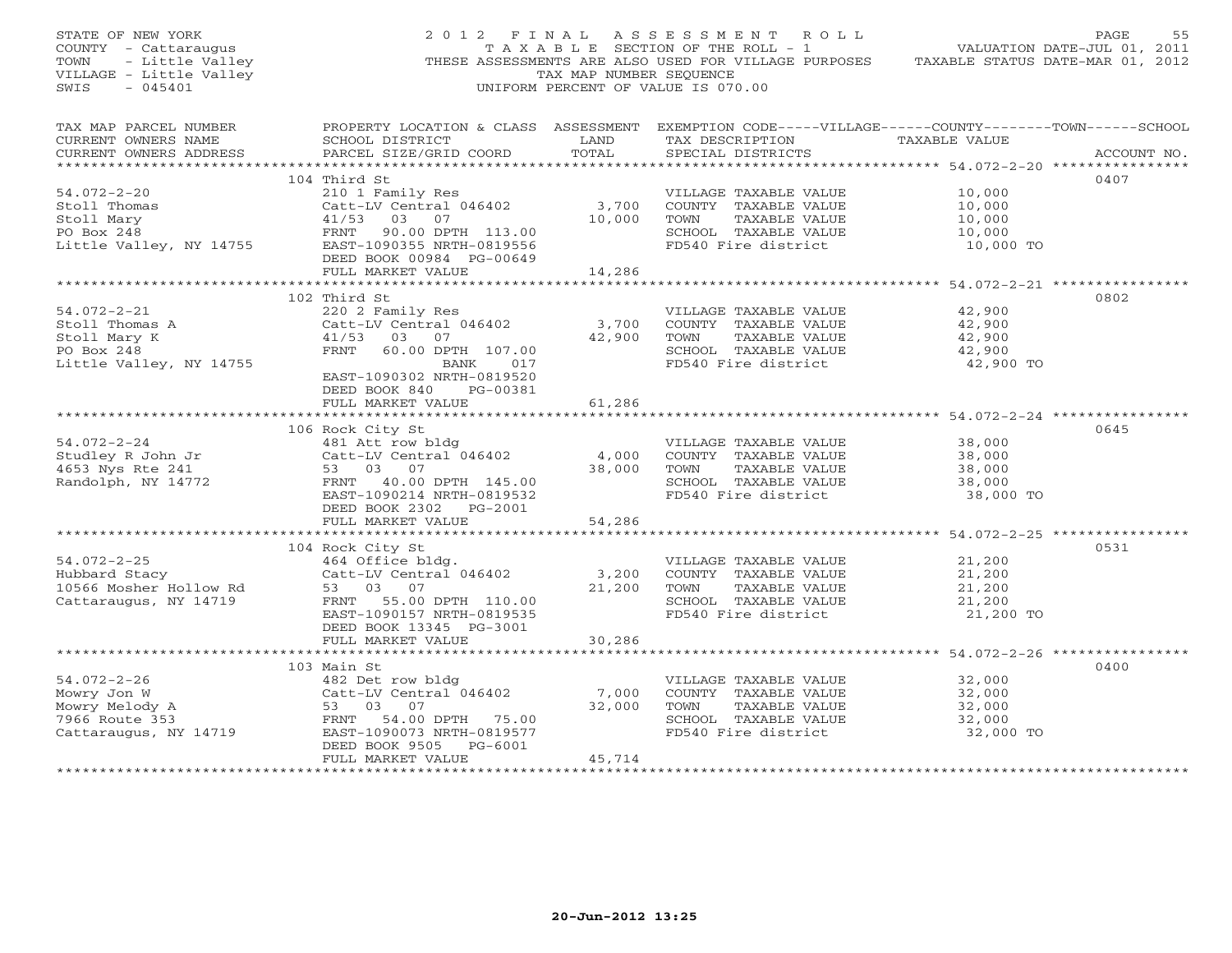| FACE 56<br>COUNTY - Cattaraugus<br>TAXABLE SECTION OF THE ROLL - 1<br>TOWN - Little Valley THESE ASSESSMENTS ARE ALSO USED FOR VILLAGE PURPOSES TAXABLE STATUS DATE-JUL 01, 2011<br>TOWN - Little Valley THESE ASSESSMENTS ARE ALSO US<br>$SWIS - 045401$ |                                                                                                                                                 |        | UNIFORM PERCENT OF VALUE IS 070.00                                |                                                       |                    |
|-----------------------------------------------------------------------------------------------------------------------------------------------------------------------------------------------------------------------------------------------------------|-------------------------------------------------------------------------------------------------------------------------------------------------|--------|-------------------------------------------------------------------|-------------------------------------------------------|--------------------|
| TAX MAP PARCEL NUMBER<br>CURRENT OWNERS NAME<br>CURRENT OWNERS ADDRESS                                                                                                                                                                                    | PROPERTY LOCATION & CLASS ASSESSMENT EXEMPTION CODE-----VILLAGE------COUNTY-------TOWN------SCHOOL<br>SCHOOL DISTRICT<br>PARCEL SIZE/GRID COORD | TOTAL  | LAND TAX DESCRIPTION TAXABLE VALUE<br>SPECIAL DISTRICTS           |                                                       | ACCOUNT NO.        |
|                                                                                                                                                                                                                                                           | 129 Main St                                                                                                                                     |        |                                                                   |                                                       | 0835               |
| $54.072 - 2 - 28$                                                                                                                                                                                                                                         | 414 Hotel                                                                                                                                       |        | VILLAGE TAXABLE VALUE                                             | 48,000                                                |                    |
|                                                                                                                                                                                                                                                           |                                                                                                                                                 |        |                                                                   | 48,000                                                |                    |
|                                                                                                                                                                                                                                                           |                                                                                                                                                 |        |                                                                   |                                                       |                    |
|                                                                                                                                                                                                                                                           |                                                                                                                                                 |        |                                                                   |                                                       |                    |
| Little Valley, NY 14755                                                                                                                                                                                                                                   | Hotel<br>FRNT 65.00 DPTH 82.00<br>EAST-1090284 NRTH-0819731<br>DEED BOOK 4191 PG-8001<br>FULL MARKET VALUE                                      | 68,571 | FD540 Fire district                                               | $\frac{48,000}{48,000}$<br>$\frac{48,000}{48,000}$ TO |                    |
|                                                                                                                                                                                                                                                           |                                                                                                                                                 |        |                                                                   |                                                       |                    |
|                                                                                                                                                                                                                                                           | 101 Court St                                                                                                                                    |        |                                                                   |                                                       | 0815               |
| 54.072-2-29<br>Hughes Frank<br>All Contains St                                                                                                                                                                                                            |                                                                                                                                                 |        |                                                                   | 4,100                                                 |                    |
|                                                                                                                                                                                                                                                           |                                                                                                                                                 |        | COUNTY TAXABLE VALUE                                              | 4,100                                                 |                    |
|                                                                                                                                                                                                                                                           |                                                                                                                                                 |        |                                                                   | 4,100                                                 |                    |
|                                                                                                                                                                                                                                                           |                                                                                                                                                 |        | SCHOOL TAXABLE VALUE                                              | 4,100                                                 |                    |
|                                                                                                                                                                                                                                                           |                                                                                                                                                 |        | FD540 Fire district                                               | 4,100 TO                                              |                    |
|                                                                                                                                                                                                                                                           | DEED BOOK 10262 PG-3001<br>FULL MARKET VALUE                                                                                                    | 5,857  |                                                                   |                                                       |                    |
|                                                                                                                                                                                                                                                           |                                                                                                                                                 |        |                                                                   |                                                       |                    |
|                                                                                                                                                                                                                                                           | 303 Main St<br>Main St<br>449 Other Storag<br>Catt-LV Central 046402 9,000 COUNTY<br>41 03 07 35,000 TOWN<br>420.00 DPTH 35,000 FD540 Fi        |        |                                                                   |                                                       | 0607               |
| $54.072 - 3 - 1$                                                                                                                                                                                                                                          |                                                                                                                                                 |        | VILLAGE TAXABLE VALUE                                             |                                                       |                    |
| Stang Michael<br>PO Box 1235                                                                                                                                                                                                                              |                                                                                                                                                 |        | COUNTY TAXABLE VALUE                                              | 35,000<br>35,000                                      |                    |
| PO Box 1235                                                                                                                                                                                                                                               |                                                                                                                                                 |        | TOWN     TAXABLE VALUE<br>SCHOOL   TAXABLE VALUE                  | $35,000$<br>$35,000$                                  |                    |
| Ellicottville, NY 14731                                                                                                                                                                                                                                   |                                                                                                                                                 |        |                                                                   |                                                       |                    |
|                                                                                                                                                                                                                                                           |                                                                                                                                                 |        | FD540 Fire district                                               | 35,000 TO                                             |                    |
|                                                                                                                                                                                                                                                           | EAST-1090785 NRTH-0819897<br>DEED BOOK 2935 PG-5001                                                                                             |        |                                                                   |                                                       |                    |
|                                                                                                                                                                                                                                                           | FULL MARKET VALUE                                                                                                                               | 50,000 |                                                                   |                                                       |                    |
|                                                                                                                                                                                                                                                           |                                                                                                                                                 |        |                                                                   |                                                       |                    |
|                                                                                                                                                                                                                                                           | 204 Railroad Ave                                                                                                                                |        |                                                                   |                                                       | 0478               |
| $54.072 - 3 - 2$                                                                                                                                                                                                                                          |                                                                                                                                                 |        | VILLAGE TAXABLE VALUE 65,000                                      |                                                       |                    |
|                                                                                                                                                                                                                                                           | XIILLAGE TAXABLE VALUE<br>210 1 Family Res<br>Catt-LV Central 046402 5,500 COUNTY TAXABLE VALUE<br>41 03 07 65,000 TOWN TAXABLE VALUE           |        |                                                                   | 65,000                                                |                    |
|                                                                                                                                                                                                                                                           |                                                                                                                                                 |        |                                                                   | 65,000                                                |                    |
|                                                                                                                                                                                                                                                           |                                                                                                                                                 |        | SCHOOL TAXABLE VALUE                                              | 65,000                                                |                    |
|                                                                                                                                                                                                                                                           |                                                                                                                                                 |        | FD540 Fire district                                               | 65,000 TO                                             |                    |
|                                                                                                                                                                                                                                                           | DEED BOOK 1032 PG-965<br>FULL MARKET VALUE                                                                                                      | 92,857 |                                                                   |                                                       |                    |
|                                                                                                                                                                                                                                                           |                                                                                                                                                 |        | *********************************** 54.072-3-3 ****************** |                                                       |                    |
|                                                                                                                                                                                                                                                           | 206 Railroad Ave                                                                                                                                |        |                                                                   |                                                       | 0624               |
| $54.072 - 3 - 3$                                                                                                                                                                                                                                          |                                                                                                                                                 |        |                                                                   | $\overline{0}$                                        | 21,000<br>$\Omega$ |
| Perkins Anthony<br>Perkins Tonya<br>206 Railroad Ave                                                                                                                                                                                                      |                                                                                                                                                 |        |                                                                   | 45,000                                                |                    |
|                                                                                                                                                                                                                                                           |                                                                                                                                                 |        |                                                                   | 45,000                                                |                    |
|                                                                                                                                                                                                                                                           |                                                                                                                                                 |        |                                                                   | 45,000                                                |                    |
| Little Valley, NY 14755                                                                                                                                                                                                                                   | BANK 082<br>EAST-1091063 NRTH-0819641                                                                                                           |        | SCHOOL TAXABLE VALUE<br>FD540 Fire district                       | 24,000<br>45,000 TO                                   |                    |
|                                                                                                                                                                                                                                                           | DEED BOOK 5726 PG-9001                                                                                                                          |        |                                                                   |                                                       |                    |
|                                                                                                                                                                                                                                                           | FULL MARKET VALUE                                                                                                                               | 64,286 |                                                                   |                                                       |                    |
|                                                                                                                                                                                                                                                           |                                                                                                                                                 |        |                                                                   |                                                       |                    |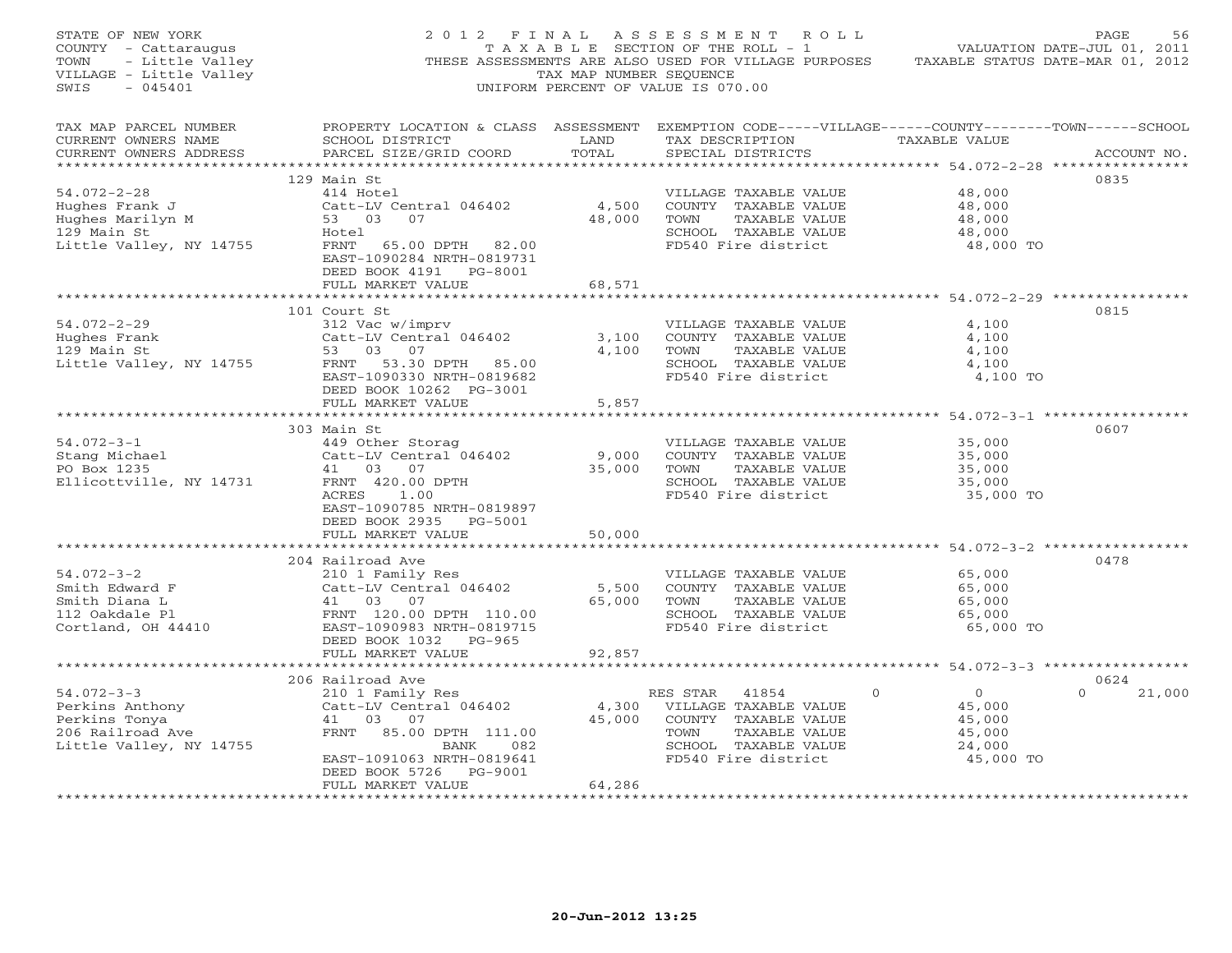| STATE OF NEW YORK<br>COUNTY - Cattaraugus<br>TOWN<br>- Little Valley<br>VILLAGE - Little Valley<br>$-045401$<br>SWIS | 2012 FINAL                                                                                                                                                                    | TAX MAP NUMBER SEQUENCE      | A S S E S S M E N T<br>R O L L<br>T A X A B L E SECTION OF THE ROLL - 1<br>THESE ASSESSMENTS ARE ALSO USED FOR VILLAGE PURPOSES<br>UNIFORM PERCENT OF VALUE IS 070.00 |               | VALUATION DATE-JUL 01, 2011<br>TAXABLE STATUS DATE-MAR 01, 2012 | PAGE<br>57         |
|----------------------------------------------------------------------------------------------------------------------|-------------------------------------------------------------------------------------------------------------------------------------------------------------------------------|------------------------------|-----------------------------------------------------------------------------------------------------------------------------------------------------------------------|---------------|-----------------------------------------------------------------|--------------------|
| TAX MAP PARCEL NUMBER<br>CURRENT OWNERS NAME<br>CURRENT OWNERS ADDRESS<br>**************************                 | PROPERTY LOCATION & CLASS ASSESSMENT EXEMPTION CODE-----VILLAGE------COUNTY-------TOWN------SCHOOL<br>SCHOOL DISTRICT<br>PARCEL SIZE/GRID COORD                               | LAND<br>TOTAL                | TAX DESCRIPTION<br>SPECIAL DISTRICTS                                                                                                                                  | TAXABLE VALUE |                                                                 | ACCOUNT NO.        |
|                                                                                                                      | 300 Railroad Ave                                                                                                                                                              |                              |                                                                                                                                                                       |               |                                                                 | 0639               |
| $54.072 - 3 - 4$<br>Bednarski Mark<br>Perkins Susanne<br>300 Railroad Ave<br>Little Valley, NY 14755                 | 210 1 Family Res<br>Catt-LV Central 046402<br>41<br>03<br>07<br>FRNT 115.75 DPTH 132.00<br>BANK<br>081<br>EAST-1091182 NRTH-0819546                                           | 6,300<br>55,400              | RES STAR<br>41854<br>VILLAGE TAXABLE VALUE<br>COUNTY TAXABLE VALUE<br>TAXABLE VALUE<br>TOWN<br>SCHOOL TAXABLE VALUE<br>FD540 Fire district                            | $\mathbf 0$   | $\circ$<br>55,400<br>55,400<br>55,400<br>34,400<br>55,400 TO    | $\Omega$<br>21,000 |
|                                                                                                                      | DEED BOOK 01001 PG-01001                                                                                                                                                      |                              |                                                                                                                                                                       |               |                                                                 |                    |
|                                                                                                                      | FULL MARKET VALUE                                                                                                                                                             | 79,143                       |                                                                                                                                                                       |               |                                                                 |                    |
| $54.072 - 3 - 5$<br>Bednarski Mark<br>Perkins Susanne<br>300 Railroad Ave<br>Little Valley, NY 14755                 | Railroad Ave<br>311 Res vac land<br>Catt-LV Central 046402<br>53 03 07<br>FRNT 115.00 DPTH 132.00<br>BANK<br>081<br>EAST-1091265 NRTH-0819468<br>DEED BOOK 01001 PG-01001     | 5,600<br>5,600               | VILLAGE TAXABLE VALUE<br>COUNTY TAXABLE VALUE<br>TAXABLE VALUE<br>TOWN<br>SCHOOL TAXABLE VALUE<br>FD540 Fire district                                                 |               | 5,600<br>5,600<br>5,600<br>5,600<br>5,600 TO                    | 0622               |
|                                                                                                                      | FULL MARKET VALUE                                                                                                                                                             | 8,000                        |                                                                                                                                                                       |               |                                                                 |                    |
| $54.072 - 3 - 6$<br>Catt Local Development<br>Corp<br>PO Box 1<br>Cattaraugus, NY 14719                              | First St<br>682 Rec facility<br>Catt-LV Central 046402<br>41<br>03<br>07<br>see 141046-001-co hwy app<br>ACRES 23.37<br>EAST-1090068 NRTH-0820515<br>DEED BOOK 00996 PG-00471 | 10,000<br>13,700             | VILLAGE TAXABLE VALUE<br>COUNTY TAXABLE VALUE<br>TAXABLE VALUE<br>TOWN<br>SCHOOL TAXABLE VALUE<br>FD540 Fire district                                                 |               | 13,700<br>13,700<br>13,700<br>13,700<br>13,700 TO               | 0966               |
|                                                                                                                      | FULL MARKET VALUE                                                                                                                                                             | 19,571                       |                                                                                                                                                                       |               |                                                                 |                    |
| $54.072 - 3 - 7$<br>Stark Jeffrey<br>Stark Terrence<br>202 Second St<br>Little Valley, NY 14755                      | 202 Second St<br>449 Other Storag<br>Catt-LV Central 046402<br>41<br>03 07<br>50.00 DPTH<br>FRNT<br>6.10<br>ACRES<br>EAST-1091520 NRTH-0819769<br>DEED BOOK 00972 PG-00344    | 54,900<br>220,000<br>314,286 | VILLAGE TAXABLE VALUE<br>COUNTY TAXABLE VALUE<br>TOWN<br>TAXABLE VALUE<br>SCHOOL TAXABLE VALUE<br>FD540 Fire district                                                 |               | 220,000<br>220,000<br>220,000<br>220,000<br>220,000 TO          | 0660               |
|                                                                                                                      | FULL MARKET VALUE<br>**********************                                                                                                                                   |                              | ********************************** 54.072-3-8 ***************                                                                                                         |               |                                                                 |                    |
| $54.072 - 3 - 8$<br>Stevens Anne C<br>9643 Upper Edgar Rd<br>Little Valley, NY 14755                                 | First St<br>321 Abandoned ag<br>Catt-LV Central 046402<br>03<br>53<br>07<br>ACRES 20.65<br>EAST-1091839 NRTH-0819919<br>DEED BOOK 01015 PG-00940                              | 6,700<br>6,700               | VILLAGE TAXABLE VALUE<br>COUNTY TAXABLE VALUE<br>TAXABLE VALUE<br>TOWN<br>SCHOOL TAXABLE VALUE<br>FD540 Fire district                                                 |               | 6,700<br>6,700<br>6,700<br>6,700<br>6,700 TO                    | 0589               |
| **********************                                                                                               | FULL MARKET VALUE                                                                                                                                                             | 9,571                        |                                                                                                                                                                       |               |                                                                 |                    |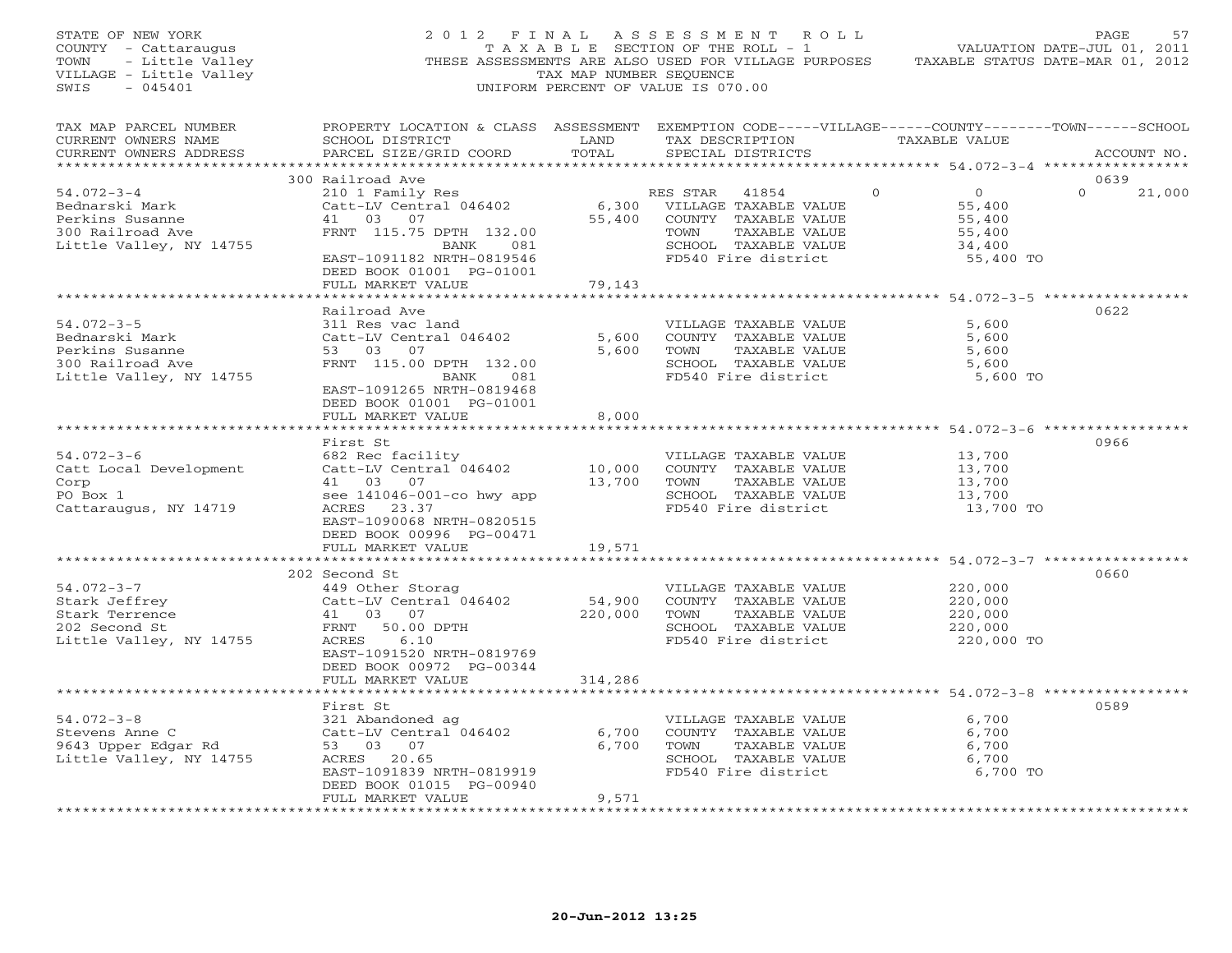| STATE OF NEW YORK<br>COUNTY - Cattaraugus<br>TOWN<br>- Little Valley<br>VILLAGE - Little Valley<br>SWIS<br>$-045401$ | 2012 FINAL                                                                                                                                                                                      | TAX MAP NUMBER SEQUENCE   | ASSESSMENT ROLL<br>T A X A B L E SECTION OF THE ROLL - 1<br>THESE ASSESSMENTS ARE ALSO USED FOR VILLAGE PURPOSES<br>UNIFORM PERCENT OF VALUE IS 070.00 |                                                                                | PAGE<br>58<br>VALUATION DATE-JUL 01, 2011<br>TAXABLE STATUS DATE-MAR 01, 2012 |
|----------------------------------------------------------------------------------------------------------------------|-------------------------------------------------------------------------------------------------------------------------------------------------------------------------------------------------|---------------------------|--------------------------------------------------------------------------------------------------------------------------------------------------------|--------------------------------------------------------------------------------|-------------------------------------------------------------------------------|
| TAX MAP PARCEL NUMBER<br>CURRENT OWNERS NAME<br>CURRENT OWNERS ADDRESS<br>**********************                     | PROPERTY LOCATION & CLASS ASSESSMENT EXEMPTION CODE-----VILLAGE------COUNTY-------TOWN------SCHOOL<br>SCHOOL DISTRICT<br>PARCEL SIZE/GRID COORD                                                 | LAND<br>TOTAL             | TAX DESCRIPTION TAXABLE VALUE<br>SPECIAL DISTRICTS                                                                                                     |                                                                                | ACCOUNT NO.                                                                   |
| $54.072 - 3 - 9.1$<br>Kerstetter Mary<br>1136 Clauverwie Rd<br>Middleburgh, NY 12122                                 | 106 First St<br>311 Res vac land<br>Catt-LV Central 046402<br>40 03<br>07<br>FRNT 230.00 DPTH 300.00<br>EAST-1092630 NRTH-0819039<br>DEED BOOK 9683 PG-9001<br>FULL MARKET VALUE                | 300<br>300<br>429         | VILLAGE TAXABLE VALUE<br>COUNTY TAXABLE VALUE<br>TOWN<br>TAXABLE VALUE<br>SCHOOL TAXABLE VALUE<br>FD540 Fire district                                  | 300<br>300<br>300<br>300<br>300 TO                                             | 0684                                                                          |
| $54.072 - 3 - 11.1$<br>LeClerc Timothy<br>LeClerc Lindsay<br>430 Rock City St<br>Little Valley, NY 14755             | * * * * * * * * * * * * * * * * * * * *<br>Rock City St<br>310 Res Vac<br>Catt-LV Central<br>7/11-split off house<br>FRNT 60.00 DPTH 344.00<br>-- 1002184 NRTH-0818502                          | 3,600<br>3,600            | VILLAGE TAXABLE VALUE<br>COUNTY TAXABLE VALUE<br>TOWN<br>TAXABLE VALUE<br>SCHOOL TAXABLE VALUE<br>FD540 Fire district                                  | 3,600<br>3,600<br>3,600<br>3,600<br>3,600 TO                                   | 0599                                                                          |
|                                                                                                                      | FULL MARKET VALUE<br>432 Rock City St                                                                                                                                                           | 5,143                     |                                                                                                                                                        |                                                                                | 1416                                                                          |
| $54.072 - 3 - 11.2$<br>LeClerc Marshall<br>LeClerc Lucinda<br>432 Rock City St<br>Little Valley, NY 14755            | 220 2 Family Res<br>Catt-LV Central 046402<br>40 03 07<br>Ff 157.00<br>FRNT 97.00 DPTH 179.10<br>EAST-1092176 NRTH-0818374<br>DEED BOOK 16204 PG-6001                                           | 8,100<br>42,000           | RES STAR 41854<br>VILLAGE TAXABLE VALUE<br>COUNTY TAXABLE VALUE<br>TOWN<br>TAXABLE VALUE<br>SCHOOL TAXABLE VALUE<br>FD540 Fire district                | $\circ$<br>$\overline{0}$<br>42,000<br>42,000<br>42,000<br>21,000<br>42,000 TO | $\Omega$<br>21,000                                                            |
|                                                                                                                      | FULL MARKET VALUE                                                                                                                                                                               | 60,000                    |                                                                                                                                                        |                                                                                |                                                                               |
| $54.072 - 3 - 12$<br>LeClerc Timothy A<br>LeClerc Lindsay R<br>430 Rock City St<br>Little Valley, NY 14755           | 430 Rock City St<br>210 1 Family Res<br>$Catt-LV$ Central $046402$<br>40 03 07<br>FRNT 50.00 DPTH 357.00<br>EAST-1092108 NRTH-0818518                                                           | 32,000                    | 41854<br>RES STAR<br>4,600 VILLAGE TAXABLE VALUE<br>COUNTY TAXABLE VALUE<br>TAXABLE VALUE<br>TOWN<br>SCHOOL TAXABLE VALUE                              | $\Omega$<br>$\overline{0}$<br>32,000<br>32,000<br>32,000<br>11,000             | 0761<br>21,000<br>$\Omega$                                                    |
|                                                                                                                      | DEED BOOK 1029 PG-117<br>FULL MARKET VALUE                                                                                                                                                      | 45,714                    | FD540 Fire district                                                                                                                                    | 32,000 TO                                                                      |                                                                               |
| $54.072 - 3 - 13$<br>Wig Steven<br>Wig Melissa<br>428 Rock City St<br>Little Valley, NY 14755                        | 428 Rock City St<br>210 1 Family Res<br>Catt-LV Central 046402<br>40 03 07<br>FRNT 75.00 DPTH 373.00<br>017<br>BANK<br>EAST-1092058 NRTH-0818557<br>DEED BOOK 5317 PG-8001<br>FULL MARKET VALUE | 5,400<br>60,000<br>85,714 | RES STAR<br>41854<br>VILLAGE TAXABLE VALUE<br>COUNTY TAXABLE VALUE<br>TOWN<br>TAXABLE VALUE<br>SCHOOL TAXABLE VALUE<br>FD540 Fire district             | $\overline{0}$<br>$\circ$<br>60,000<br>60,000<br>60,000<br>39,000<br>60,000 TO | 0399<br>$\circ$<br>21,000                                                     |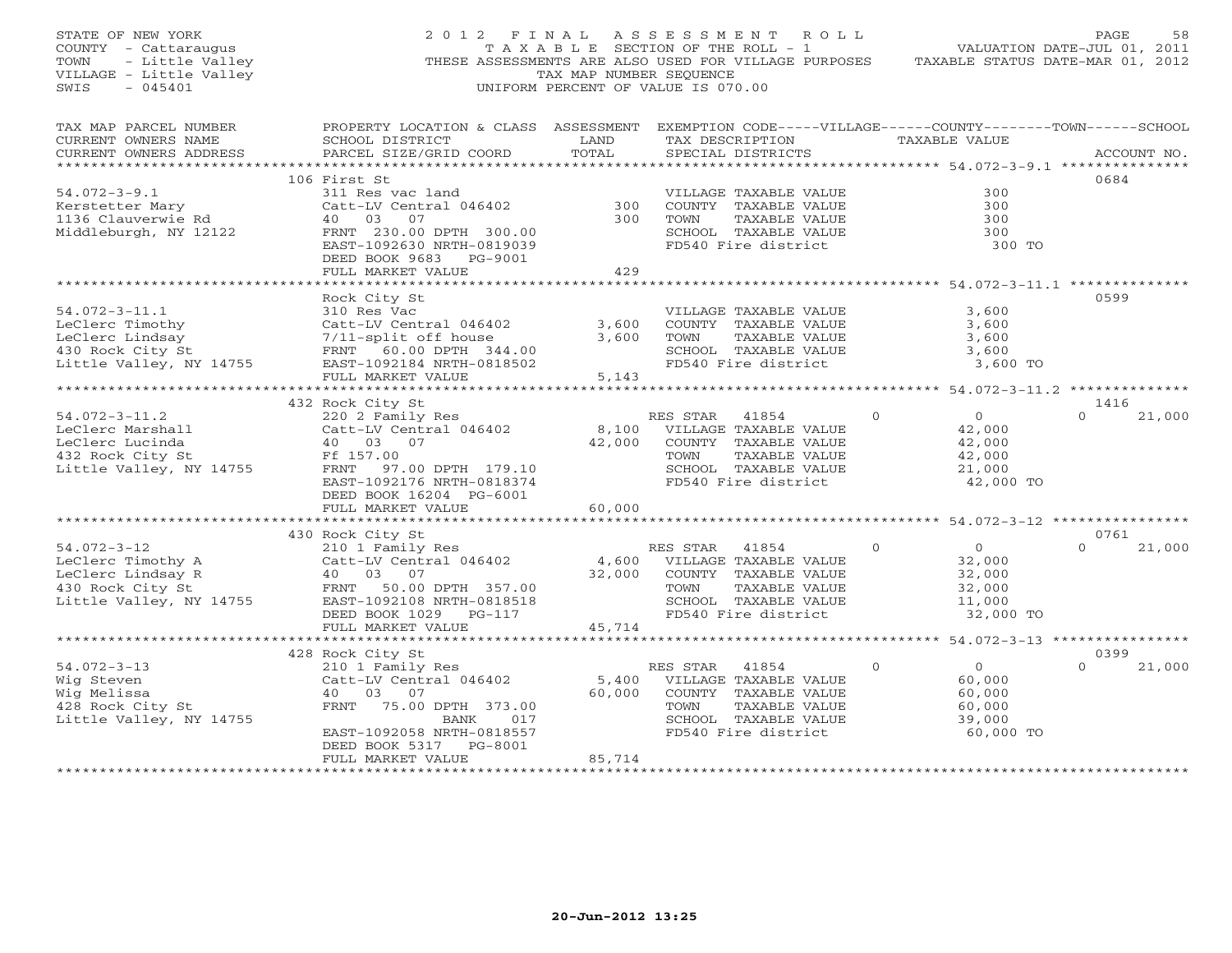| STATE OF NEW YORK<br>COUNTY - Cattaraugus<br>- Little Valley<br>TOWN<br>VILLAGE - Little Valley<br>SWIS<br>$-045401$ | 2012 FINAL                                                                                                                                                                      | TAX MAP NUMBER SEQUENCE           | A S S E S S M E N T<br>T A X A B L E SECTION OF THE ROLL - 1<br>THESE ASSESSMENTS ARE ALSO USED FOR VILLAGE PURPOSES<br>UNIFORM PERCENT OF VALUE IS 070.00 | R O L L                                  |                                                                             | PAGE<br>VALUATION DATE-JUL 01, 2011<br>TAXABLE STATUS DATE-MAR 01, 2012 | 59             |
|----------------------------------------------------------------------------------------------------------------------|---------------------------------------------------------------------------------------------------------------------------------------------------------------------------------|-----------------------------------|------------------------------------------------------------------------------------------------------------------------------------------------------------|------------------------------------------|-----------------------------------------------------------------------------|-------------------------------------------------------------------------|----------------|
| TAX MAP PARCEL NUMBER<br>CURRENT OWNERS NAME<br>CURRENT OWNERS ADDRESS                                               | PROPERTY LOCATION & CLASS ASSESSMENT EXEMPTION CODE-----VILLAGE------COUNTY-------TOWN------SCHOOL<br>SCHOOL DISTRICT<br>PARCEL SIZE/GRID COORD                                 | LAND<br>TOTAL                     | TAX DESCRIPTION<br>SPECIAL DISTRICTS                                                                                                                       |                                          | TAXABLE VALUE                                                               | ACCOUNT NO.                                                             |                |
| ***********************                                                                                              | 424 Rock City St                                                                                                                                                                |                                   |                                                                                                                                                            |                                          |                                                                             | ****************<br>0735                                                |                |
| $54.072 - 3 - 14$<br>Andrew Kevin S<br>Andrew Annette M<br>424 Rock City St<br>Little Valley, NY 14755               | 210 1 Family Res<br>Catt-LV Central 046402<br>40 03 07<br>FRNT 76.50 DPTH 388.00<br>005<br>BANK<br>EAST-1091997 NRTH-0818602<br>DEED BOOK 7163 PG-7001<br>FULL MARKET VALUE     | 5,500<br>80,600<br>115,143        | RES STAR<br>41854<br>VILLAGE TAXABLE VALUE<br>COUNTY TAXABLE VALUE<br>TOWN<br>SCHOOL TAXABLE VALUE<br>FD540 Fire district                                  | $\circ$<br>TAXABLE VALUE                 | $\overline{0}$<br>80,600<br>80,600<br>80,600<br>59,600<br>80,600 TO         | $\Omega$<br>21,000                                                      |                |
|                                                                                                                      |                                                                                                                                                                                 |                                   |                                                                                                                                                            |                                          |                                                                             |                                                                         |                |
| $54.072 - 3 - 15$<br>Frentz Ronald L<br>Frentz Susan K<br>422 Rock City St<br>Little Valley, NY 14755                | 422 Rock City St<br>210 1 Family Res<br>Catt-LV Central 046402<br>40 03 07<br>FRNT 113.50 DPTH<br>ACRES<br>2.00<br>EAST-1091890 NRTH-0818728<br>DEED BOOK 861<br>PG-00104       | 10,400<br>68,000                  | RES STAR 41854<br>VILLAGE TAXABLE VALUE<br>COUNTY TAXABLE VALUE<br>TOWN<br>SCHOOL TAXABLE VALUE<br>FD540 Fire district                                     | $\Omega$<br>TAXABLE VALUE                | $\overline{0}$<br>68,000<br>68,000<br>68,000<br>47,000<br>68,000 TO         | 0574<br>$\Omega$<br>21,000                                              |                |
|                                                                                                                      | FULL MARKET VALUE                                                                                                                                                               | 97,143                            |                                                                                                                                                            |                                          |                                                                             |                                                                         |                |
| $54.072 - 3 - 16$<br>McCasey Irayna<br>McCasey William P<br>420 Rock City St<br>Little Valley, NY 14755              | 420 Rock City St<br>210 1 Family Res<br>Catt-LV Central 046402<br>40 03<br>07<br>FRNT 130.00 DPTH 162.40<br>BANK<br>017<br>EAST-1091752 NRTH-0818629<br>DEED BOOK 10521 PG-5001 | 6,600<br>63,000                   | SR STAR<br>41834<br>VILLAGE TAXABLE VALUE<br>COUNTY TAXABLE VALUE<br>TOWN<br>SCHOOL TAXABLE VALUE<br>FD540 Fire district                                   | $\Omega$<br>TAXABLE VALUE                | $\Omega$<br>63,000<br>63,000<br>63,000<br>19,460<br>63,000 TO               | 0618<br>$\Omega$<br>43,540                                              |                |
|                                                                                                                      | FULL MARKET VALUE                                                                                                                                                               | 90,000                            |                                                                                                                                                            |                                          |                                                                             |                                                                         |                |
|                                                                                                                      | 416 Rock City St                                                                                                                                                                |                                   |                                                                                                                                                            |                                          |                                                                             | 0696                                                                    |                |
| $54.072 - 3 - 17$<br>Merow Edward<br>Merow Emily<br>416 Rock City St<br>Little Valley, NY 14755                      | 210 1 Family Res<br>Catt-LV Central 046402<br>40/53 03 07<br>FRNT<br>93.06 DPTH 319.00<br>EAST-1091684 NRTH-0818754<br>DEED BOOK 455<br>PG-00431<br>FULL MARKET VALUE           | 51,800<br>74,000                  | VET C/T<br>41101<br>6,100 SR STAR<br>41834<br>VILLAGE TAXABLE VALUE<br>COUNTY TAXABLE VALUE<br>TOWN<br>SCHOOL TAXABLE VALUE<br>FD540 Fire district         | 3,450<br>$\overline{0}$<br>TAXABLE VALUE | 3,450<br>$\overline{0}$<br>48,350<br>48,350<br>48,350<br>8,260<br>51,800 TO | 3,450<br>43,540<br>$\circ$                                              | $\overline{0}$ |
|                                                                                                                      | ************************                                                                                                                                                        |                                   |                                                                                                                                                            |                                          |                                                                             |                                                                         |                |
| $54.072 - 3 - 18$<br>Terhune Andrew P<br>414 Rock City St<br>Little Valley, NY 14755                                 | 414 Rock City St<br>210 1 Family Res<br>Catt-LV Central 046402<br>40 03 07<br>FRNT<br>67.10 DPTH 331.00<br>BANK<br>017<br>EAST-1091619 NRTH-0818801<br>DEED BOOK 10114 PG-7002  | 5,100<br>39,000                   | RES STAR<br>41854<br>VILLAGE TAXABLE VALUE<br>COUNTY TAXABLE VALUE<br>TOWN<br>SCHOOL TAXABLE VALUE<br>FD540 Fire district                                  | $\Omega$<br>TAXABLE VALUE                | $\overline{0}$<br>39,000<br>39,000<br>39,000<br>18,000<br>39,000 TO         | 0797<br>$\Omega$<br>21,000                                              |                |
|                                                                                                                      | FULL MARKET VALUE<br>* * * * * * * * * * * * * * * * * * *                                                                                                                      | 55,714<br>* * * * * * * * * * * * |                                                                                                                                                            |                                          |                                                                             |                                                                         |                |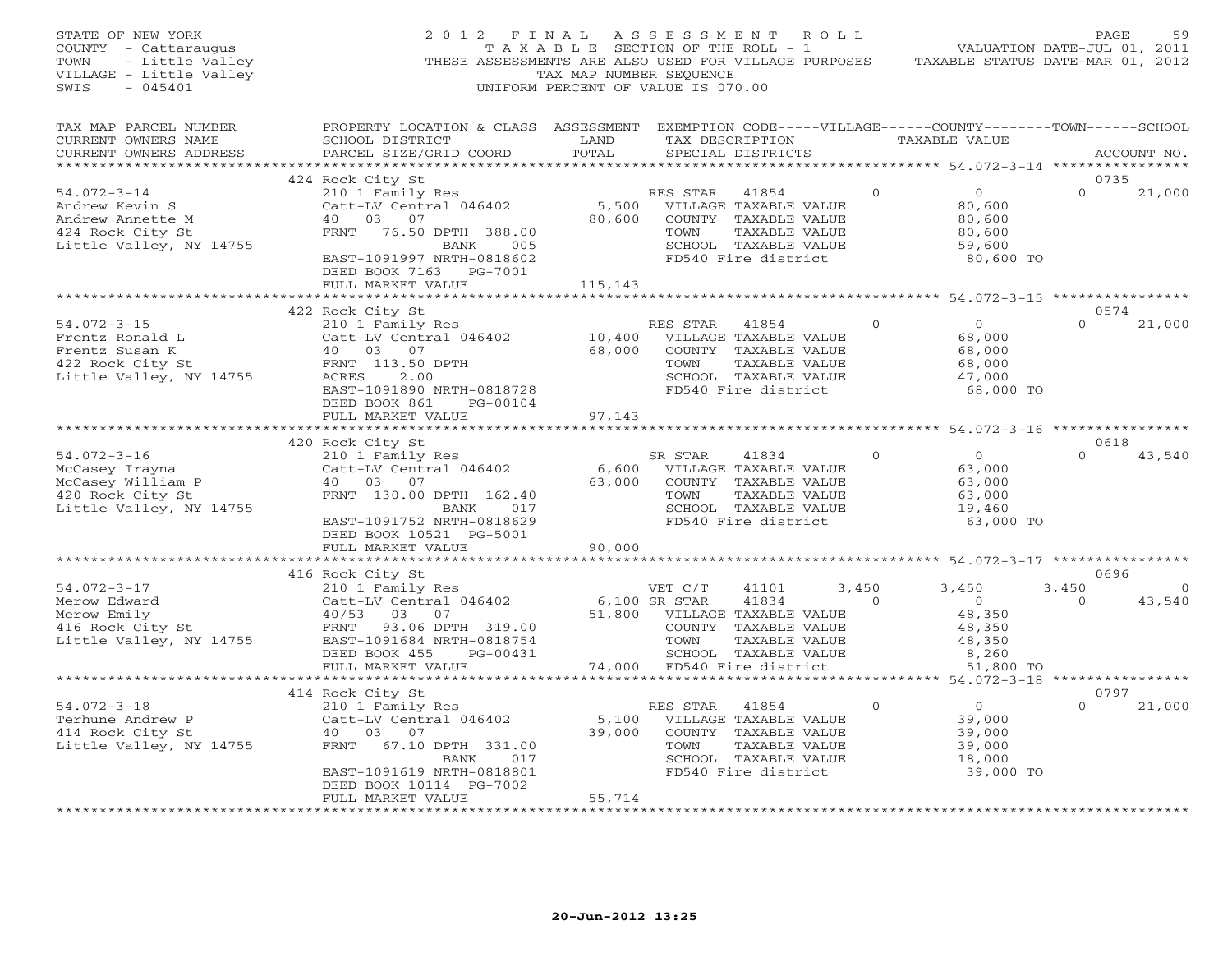| STATE OF NEW YORK<br>COUNTY - Cattaraugus<br>TOWN - Little Valley<br>VILLAGE - Little Valley<br>SWIS<br>$-045401$                                                                                                                                                                                                                                                   | 2 0 1 2                                                                                                                                                                                          | TAX MAP NUMBER SEQUENCE                         | FINAL ASSESSMENT ROLL<br>T A X A B L E SECTION OF THE ROLL - 1<br>UNIFORM PERCENT OF VALUE IS 070.00                                      |                                                              | THESE ASSESSMENTS ARE ALSO USED FOR VILLAGE PURPOSES TAXABLE STATUS DATE-MAR 01, 2012       | PAGE<br>VALUATION DATE-JUL 01, 2011        | 60                    |
|---------------------------------------------------------------------------------------------------------------------------------------------------------------------------------------------------------------------------------------------------------------------------------------------------------------------------------------------------------------------|--------------------------------------------------------------------------------------------------------------------------------------------------------------------------------------------------|-------------------------------------------------|-------------------------------------------------------------------------------------------------------------------------------------------|--------------------------------------------------------------|---------------------------------------------------------------------------------------------|--------------------------------------------|-----------------------|
| TAX MAP PARCEL NUMBER<br>CURRENT OWNERS NAME<br>CURRENT OWNERS ADDRESS                                                                                                                                                                                                                                                                                              | PROPERTY LOCATION & CLASS ASSESSMENT EXEMPTION CODE-----VILLAGE------COUNTY-------TOWN------SCHOOL                                                                                               |                                                 | TAX DESCRIPTION<br>SPECIAL DISTRICTS                                                                                                      |                                                              | TAXABLE VALUE                                                                               |                                            | ACCOUNT NO.           |
| $54.072 - 3 - 19$<br>Bishop Lester J<br>Bishop Lester 0<br>Bishop Laura N<br>40 03 07<br>412 Rock City St<br>Little Valley, NY 14755<br>ERNT 55.00 DPTH 342.00<br>ERST-109151 NRTH-0818838                                                                                                                                                                          | 412 Rock City St<br>210 1 Family Res<br>Catt-LV Central 046402<br>40 03 07<br>DEED BOOK 2933 PG-9001<br>FULL MARKET VALUE                                                                        | $4,700$ DVET $C/T$<br>47,000 SR STAR            | CVET C/T<br>41131<br>41834<br>VILLAGE TAXABLE VALUE<br>COUNTY TAXABLE VALUE<br>TOWN<br>67,143 SCHOOL TAXABLE VALUE<br>FD540 Fire district | 11,750<br>41141<br>23,500<br>$\overline{O}$<br>TAXABLE VALUE | 11,750<br>23,500<br>$\overline{0}$<br>11,750<br>11,750<br>11,750<br>3,460<br>47,000 TO      | 0423<br>11,750<br>23,500<br>$\overline{0}$ | $\mathbf 0$<br>43,540 |
| $54.072 - 3 - 20$<br>Cross Gordon<br>Cross Gordon<br>Cross Elizabeth (10 03 07<br>40 03 07<br>410 Rock City St (2011-house burned<br>Little Valley, NY 14755 (17.00 DPTH 357.00                                                                                                                                                                                     | 410 Rock City St<br>311 Res vac land<br>Catt-LV Central 046402<br>BANK 017<br>EAST-1091517 NRTH-0818877<br>DEED BOOK 882 PG-01199<br>FULL MARKET VALUE                                           | 7,857                                           | VILLAGE TAXABLE VALUE<br>5,500 COUNTY TAXABLE VALUE<br>5,500 TOWN<br>SCHOOL TAXABLE VALUE<br>FD540 Fire district                          | TAXABLE VALUE                                                | 5,500<br>5,500<br>5,500<br>5,500<br>5,500 TO                                                | 0842                                       |                       |
| $54.072 - 3 - 21$<br>Gross Nathan<br>408 Rock City St<br>408 Rock City St<br>Little Valley, NY 14755                                                                                                                                                                                                                                                                | 408 Rock City St<br>210 1 Family Res<br>Catt-LV Central 046402<br>52 03 07<br>FRNT 66.00 DPTH 372.10<br>017<br>BANK<br>EAST-1091460 NRTH-0818921<br>DEED BOOK 15588 PG-7001<br>FULL MARKET VALUE | 77,143                                          | RES STAR 41854<br>5,000 VILLAGE TAXABLE VALUE<br>54,000 COUNTY TAXABLE VALUE<br>TOWN<br>SCHOOL TAXABLE VALUE<br>FD540 Fire district       | $\Omega$<br>TAXABLE VALUE                                    | $\overline{0}$<br>54,000<br>54,000<br>54,000<br>33,000<br>54,000 TO                         | 0426<br>$\Omega$                           | 21,000                |
| $54.072 - 3 - 22$<br>Catt-LV Central 046402<br>9643 Upper Edgar Rd 53 03 07<br>Little Valley, NY 14755 FRNT 210 00 DPMIT                                                                                                                                                                                                                                            | 404 Rock City St<br>210 1 Family Res<br>Catt-LV Central 046402<br>4.95<br>ACRES<br>EAST-1091454 NRTH-0819118<br>DEED BOOK 01015 PG-00940<br>FULL MARKET VALUE                                    | * * * * * * * * * * * * *<br>123,571            | VILLAGE TAXABLE VALUE<br>14,300 COUNTY TAXABLE VALUE<br>86,500 TOWN<br>SCHOOL TAXABLE VALUE<br>FD540 Fire district                        | TAXABLE VALUE                                                | ************ 54.072-3-22 *************<br>86,500<br>86,500<br>86,500<br>86,500<br>86,500 TO | 0590                                       |                       |
| $54.072 - 3 - 23$<br>Dietrich Mark<br>Dietrich Jennifer<br>268 Chartwell Rd 268 Chartwell Rd 268 Chartwell Rd 268 Chartwell Rd 268 Chartwell Rd 268 Chartwell Rd 268 Chartwell Rd 268 Chartwell Rd 268 Chartwell Rd 268 Chartwell Rd 268 Chartwell Rd 268 Chartwell Rd<br>Oakville, Ont. L6J 3Canada EAST-1091186 NRTH-0819042<br>L6J 3Z0<br>********************** | 402 Rock City St<br>210 1 Family Res<br>Catt-LV Central 046402<br>40/41 03 07<br>DEED BOOK 13374 PG-8001<br>FULL MARKET VALUE                                                                    | 7,100<br>53,000<br>75,714<br>****************** | VILLAGE TAXABLE VALUE<br>COUNTY TAXABLE VALUE<br>TOWN<br>SCHOOL TAXABLE VALUE<br>FD540 Fire district                                      | TAXABLE VALUE                                                | 53,000<br>53,000<br>53,000<br>53,000<br>53,000 TO                                           | 0839                                       |                       |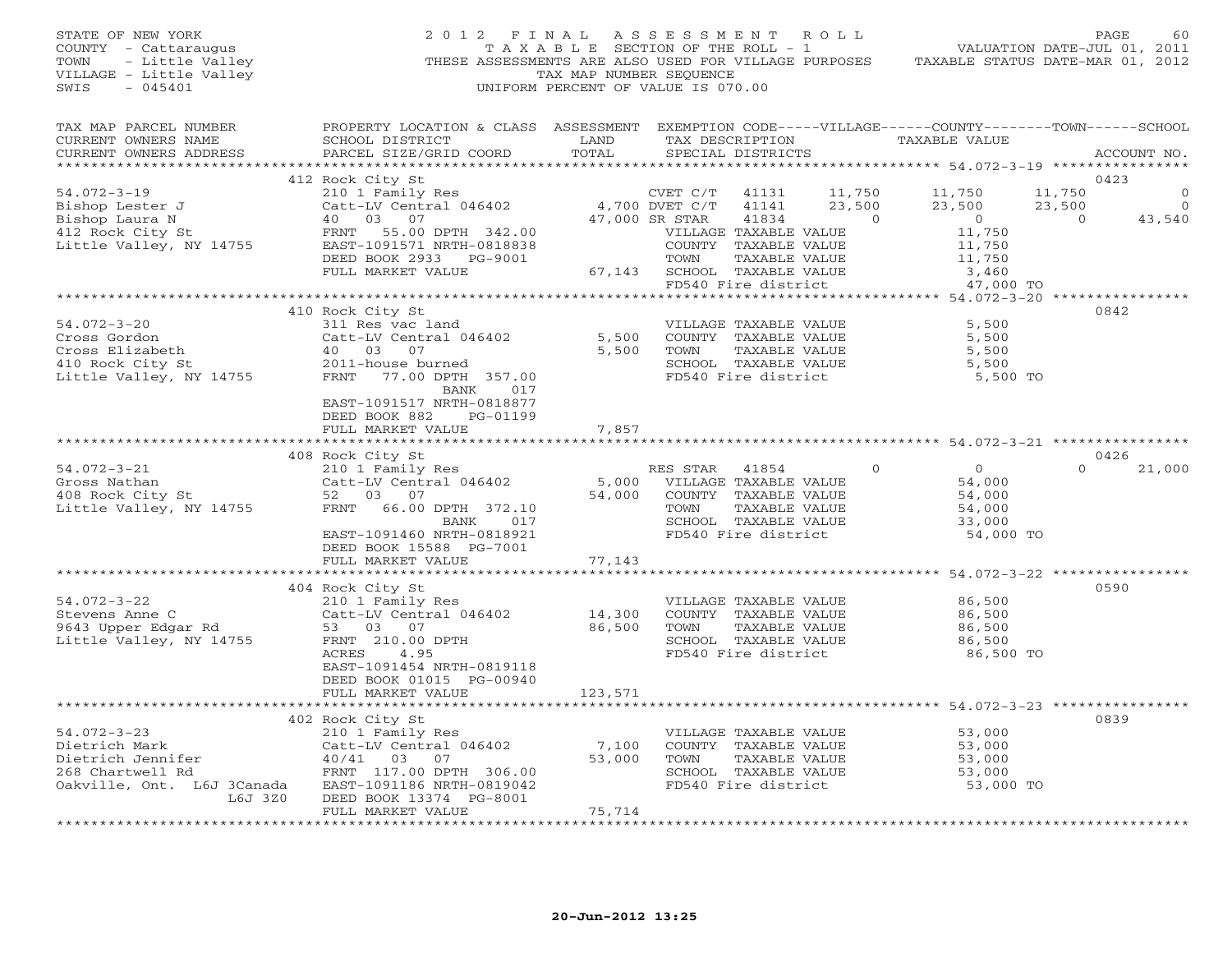# STATE OF NEW YORK 2 0 1 2 F I N A L A S S E S S M E N T R O L L PAGE 61 COUNTY - Cattaraugus T A X A B L E SECTION OF THE ROLL - 1 VALUATION DATE-JUL 01, 2011 TOWN - Little Valley **These ASSESSMENTS ARE ALSO USED FOR VILLAGE PURPOSES** TAXABLE STATUS DATE-MAR 01, 2012<br>VILLAGE - Little Valley **These State of Tax Map NUMBER SEQUENCE** VILLAGE - Little Valley and the Communist Communist Communist Communist Communist Communist Communist Communist Communist Communist Communist Communist Communist Communist Communist Communist Communist Communist Communist SWIS - 045401 UNIFORM PERCENT OF VALUE IS 070.00

| TAX MAP PARCEL NUMBER<br>CURRENT OWNERS NAME<br>CURRENT OWNERS ADDRESS                                         | PROPERTY LOCATION & CLASS<br>SCHOOL DISTRICT<br>PARCEL SIZE/GRID COORD                                                                                                                                    | ASSESSMENT<br>LAND<br>TOTAL | EXEMPTION CODE-----VILLAGE------COUNTY--------TOWN------SCHOOL<br>TAX DESCRIPTION<br>SPECIAL DISTRICTS                                            |              | TAXABLE VALUE                                                 |                  | ACCOUNT NO. |
|----------------------------------------------------------------------------------------------------------------|-----------------------------------------------------------------------------------------------------------------------------------------------------------------------------------------------------------|-----------------------------|---------------------------------------------------------------------------------------------------------------------------------------------------|--------------|---------------------------------------------------------------|------------------|-------------|
|                                                                                                                | 400 Rock City St                                                                                                                                                                                          |                             |                                                                                                                                                   |              |                                                               | 0585             |             |
| $54.072 - 3 - 24$<br>Winship Chad<br>Winship Jackie<br>400 Rock City St<br>Little Valley, NY 14755             | 210 1 Family Res<br>Catt-LV Central 046402<br>40/41<br>03<br>07<br>FRNT<br>81.18 DPTH 322.00<br>EAST-1091107 NRTH-0819102<br>DEED BOOK 10722 PG-3001<br>FULL MARKET VALUE                                 | 6,000<br>57,000<br>81,429   | 41854<br>RES STAR<br>VILLAGE TAXABLE VALUE<br>COUNTY TAXABLE VALUE<br>TOWN<br>TAXABLE VALUE<br>SCHOOL TAXABLE VALUE<br>FD540 Fire district        | $\circ$      | $\circ$<br>57,000<br>57,000<br>57,000<br>36,000<br>57,000 TO  | $\Omega$         | 21,000      |
|                                                                                                                |                                                                                                                                                                                                           | ***********                 |                                                                                                                                                   |              | *********** 54.072-3-25 ****************                      |                  |             |
| $54.072 - 3 - 25$<br>Barrett Thomas M<br>Barrett Carrie<br>308 Rock City St<br>Little Valley, NY 14755         | 308 Rock City St<br>210 1 Family Res<br>Catt-LV Central 046402<br>40/41<br>03<br>07<br>FRNT<br>66.00 DPTH 335.00<br>EAST-1091048 NRTH-0819147<br>DEED BOOK 1026<br>PG-775<br>FULL MARKET VALUE            | 5,500<br>70,000<br>100,000  | RES STAR<br>41854<br>VILLAGE TAXABLE VALUE<br>COUNTY TAXABLE VALUE<br>TOWN<br><b>TAXABLE VALUE</b><br>SCHOOL TAXABLE VALUE<br>FD540 Fire district | $\mathbf{0}$ | $\circ$<br>70,000<br>70,000<br>70,000<br>49,000<br>70,000 TO  | 5017<br>$\Omega$ | 21,000      |
|                                                                                                                |                                                                                                                                                                                                           |                             |                                                                                                                                                   |              | **** 54.072-3-26 **********                                   |                  |             |
| $54.072 - 3 - 26$<br>Seymour Dana W<br>306 Rock City St<br>Little Valley, NY 14755                             | 306 Rock City St<br>210 1 Family Res<br>Catt-LV Central 046402<br>$40/41$ 03<br>07<br>66.00 DPTH 355.00<br>FRNT<br>BANK<br>017<br>EAST-1090993 NRTH-0819186<br>DEED BOOK 1030 PG-787<br>FULL MARKET VALUE | 5,100<br>52,000<br>74,286   | RES STAR<br>41854<br>VILLAGE TAXABLE VALUE<br>COUNTY TAXABLE VALUE<br>TOWN<br>TAXABLE VALUE<br>SCHOOL TAXABLE VALUE<br>FD540 Fire district        | $\Omega$     | $\Omega$<br>52,000<br>52,000<br>52,000<br>31,000<br>52,000 TO | 0857<br>$\Omega$ | 21,000      |
|                                                                                                                |                                                                                                                                                                                                           |                             | ***********************                                                                                                                           |              | ******************* 54.072-3-27 **********                    |                  |             |
|                                                                                                                | 304 Rock City St                                                                                                                                                                                          |                             |                                                                                                                                                   |              |                                                               | 0755             |             |
| $54.072 - 3 - 27$<br>Stancin Family Trust I<br>Stancin Eugene E<br>304 Rock City St<br>Little Valley, NY 14755 | 210 1 Family Res<br>Catt-LV Central 046402<br>03<br>40/41<br>07<br>FRNT<br>90.75 DPTH 231.00<br>EAST-1090896 NRTH-0819177<br>DEED BOOK 15691 PG-7001<br>FULL MARKET VALUE                                 | 5,900<br>75,500<br>107,857  | RES STAR<br>41854<br>VILLAGE TAXABLE VALUE<br>COUNTY TAXABLE VALUE<br>TOWN<br>TAXABLE VALUE<br>SCHOOL TAXABLE VALUE<br>FD540 Fire district        | $\Omega$     | $\Omega$<br>75,500<br>75,500<br>75,500<br>54,500<br>75,500 TO | $\Omega$         | 21,000      |
|                                                                                                                | **********************                                                                                                                                                                                    |                             |                                                                                                                                                   |              |                                                               |                  |             |
| $54.072 - 3 - 31$<br>Wright Cathleen<br>5639 Allegany Rd<br>Cattaraugus, NY 14719                              | 105 Second St<br>210 1 Family Res<br>Catt-LV Central 046402<br>41<br>03<br>07<br>65.00 DPTH 169.00<br>FRNT<br>EAST-1090943 NRTH-0819325<br>$PG-992$<br>DEED BOOK 1024<br>FULL MARKET VALUE                | 4,600<br>21,000<br>30,000   | VILLAGE TAXABLE VALUE<br>COUNTY TAXABLE VALUE<br>TOWN<br>TAXABLE VALUE<br>SCHOOL TAXABLE VALUE<br>FD540 Fire district                             |              | 21,000<br>21,000<br>21,000<br>21,000<br>21,000 TO             | 0606             |             |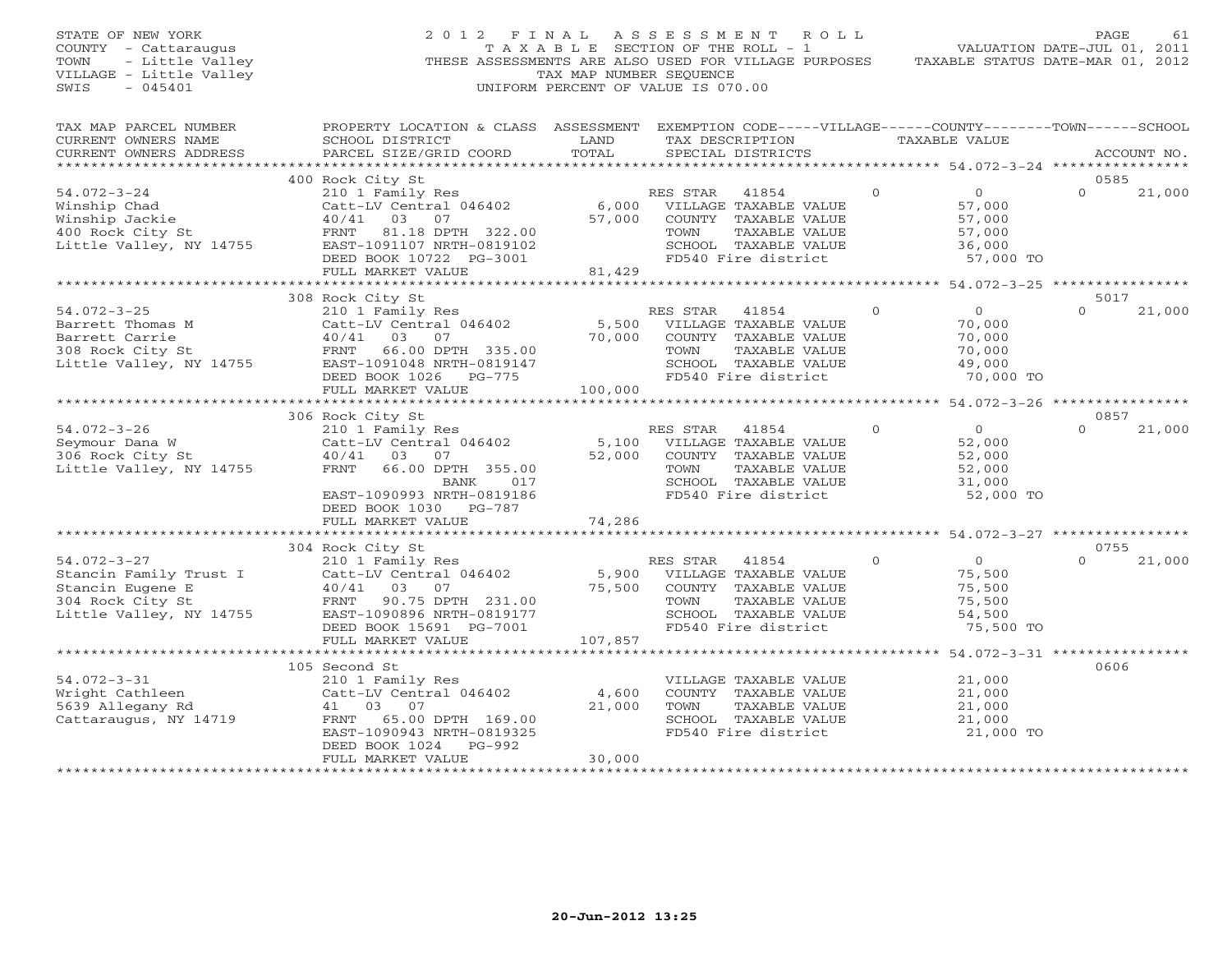### STATE OF NEW YORK 2 0 1 2 F I N A L A S S E S S M E N T R O L L PAGE 62 COUNTY - Cattaraugus T A X A B L E SECTION OF THE ROLL - 1 VALUATION DATE-JUL 01, 2011 TOWN - Little Valley ... THESE ASSESSMENTS ARE ALSO USED FOR VILLAGE PURPOSES TAXABLE STATUS DATE-MAR 01, 2012<br>VILLAGE - Little Valley ... THESE ASSESSMENTS ARE ALSO USED FOR VILLAGE PURPOSES TAXABLE STATUS DATE-MAR 01, 20 VILLAGE - Little Valley and the Communist Communist Communist Communist Communist Communist Communist Communist Communist Communist Communist Communist Communist Communist Communist Communist Communist Communist Communist SWIS - 045401 UNIFORM PERCENT OF VALUE IS 070.00

| TAX MAP PARCEL NUMBER<br>CURRENT OWNERS NAME<br>CURRENT OWNERS ADDRESS                                                                                                                              | PROPERTY LOCATION & CLASS ASSESSMENT EXEMPTION CODE-----VILLAGE------COUNTY-------TOWN------SCHOOL<br>SCHOOL DISTRICT<br>PARCEL SIZE/GRID COORD                                                                                          | LAND<br>TOTAL | TAX DESCRIPTION TAXABLE VALUE<br>SPECIAL DISTRICTS                                      |          |                                              |          | ACCOUNT NO.               |
|-----------------------------------------------------------------------------------------------------------------------------------------------------------------------------------------------------|------------------------------------------------------------------------------------------------------------------------------------------------------------------------------------------------------------------------------------------|---------------|-----------------------------------------------------------------------------------------|----------|----------------------------------------------|----------|---------------------------|
|                                                                                                                                                                                                     |                                                                                                                                                                                                                                          |               |                                                                                         |          |                                              |          |                           |
|                                                                                                                                                                                                     | 105 1/2 Second St                                                                                                                                                                                                                        |               |                                                                                         |          |                                              |          | 0676                      |
| $54.072 - 3 - 32$                                                                                                                                                                                   |                                                                                                                                                                                                                                          |               |                                                                                         |          | 5,000 5,000                                  | 5,000    | $\overline{0}$            |
|                                                                                                                                                                                                     |                                                                                                                                                                                                                                          |               |                                                                                         |          | 7,500                                        |          | $7,500$ $10,000$ $10,000$ |
| Massar Dominic W Catt-LV Centr<br>105 1/2 Second St 11 03 07<br>Little Valley, NY 14755 FRNT 40.00                                                                                                  |                                                                                                                                                                                                                                          |               |                                                                                         |          | $0$<br>0                                     |          | 10,000                    |
|                                                                                                                                                                                                     | Second Strain (1997)<br>2010 I Family Res (1997)<br>Catt-LV Central 046402 2,900 AGED C/T/S 41800 7,500<br>41 03 07 20,000 SR STAR 41834 0<br>FRNT 40.00 DPTH 119.70 VILLAGE TAXABLE VALUE<br>EAST-1090963 NRTH-0819376 COUNTY TAXABLE V |               |                                                                                         |          | 7,500                                        |          |                           |
|                                                                                                                                                                                                     |                                                                                                                                                                                                                                          |               |                                                                                         |          | 7,500                                        |          |                           |
|                                                                                                                                                                                                     | DEED BOOK 845<br>PG-00052<br>FULL MARKET VALUE                                                                                                                                                                                           |               |                                                                                         |          |                                              |          |                           |
|                                                                                                                                                                                                     |                                                                                                                                                                                                                                          |               | TOWN TAXABLE VALUE 7,500<br>28,571 SCHOOL TAXABLE VALUE 0<br>FD540 Fire district 20,000 |          | 20,000 TO                                    |          |                           |
|                                                                                                                                                                                                     |                                                                                                                                                                                                                                          |               |                                                                                         |          |                                              |          |                           |
|                                                                                                                                                                                                     | 107 Second St                                                                                                                                                                                                                            |               |                                                                                         |          |                                              |          | 0600                      |
| $54.072 - 3 - 35.1$                                                                                                                                                                                 | 210 1 Family Res                                                                                                                                                                                                                         |               | RES STAR<br>41854                                                                       | $\Omega$ | $\overline{0}$                               | $\Omega$ | 21,000                    |
| 54.072-3-35.1 210 1 Family Res<br>Doyle Kenneth H Jr Catt-LV Central 046402<br>Doyle Debra L 41 03 07<br>107 Second St FRNT 122.60 DPTH 119.70<br>Little Valley, NY 14755 EAST-1091044 NRTH-0819389 |                                                                                                                                                                                                                                          |               | 6,000 VILLAGE TAXABLE VALUE                                                             |          | 48,000                                       |          |                           |
|                                                                                                                                                                                                     |                                                                                                                                                                                                                                          | 48,000        | COUNTY TAXABLE VALUE                                                                    |          | 48,000                                       |          |                           |
|                                                                                                                                                                                                     |                                                                                                                                                                                                                                          |               | TAXABLE VALUE<br>TOWN                                                                   |          | 48,000                                       |          |                           |
|                                                                                                                                                                                                     |                                                                                                                                                                                                                                          |               | SCHOOL TAXABLE VALUE                                                                    |          | 27,000                                       |          |                           |
|                                                                                                                                                                                                     | DEED BOOK 16965 PG-2001                                                                                                                                                                                                                  |               | FD540 Fire district                                                                     |          | 48,000 TO                                    |          |                           |
|                                                                                                                                                                                                     | FULL MARKET VALUE                                                                                                                                                                                                                        | 68,571        |                                                                                         |          |                                              |          |                           |
|                                                                                                                                                                                                     |                                                                                                                                                                                                                                          |               |                                                                                         |          |                                              |          |                           |
|                                                                                                                                                                                                     | 109 Second St                                                                                                                                                                                                                            |               |                                                                                         |          |                                              |          | 1135                      |
| $54.072 - 3 - 35.2$                                                                                                                                                                                 | 210 1 Family Res                                                                                                                                                                                                                         |               | VILLAGE TAXABLE VALUE                                                                   |          | 30,000                                       |          |                           |
| 94.072-3-35.2<br>Harvey Donald A (200)<br>4595 Allegany Rd (2011 - 41 03 07 (30,000)<br>4595 Allegany Rd (41 03 07 30,000)                                                                          |                                                                                                                                                                                                                                          |               | COUNTY TAXABLE VALUE                                                                    |          | 30,000                                       |          |                           |
|                                                                                                                                                                                                     |                                                                                                                                                                                                                                          |               | TOWN<br>TOWN      TAXABLE VALUE<br>SCHOOL   TAXABLE VALUE                               |          | 30,000                                       |          |                           |
|                                                                                                                                                                                                     |                                                                                                                                                                                                                                          |               |                                                                                         |          | 30,000                                       |          |                           |
|                                                                                                                                                                                                     | EAST-1091043 NRTH-0819459<br>DEED BOOK 00929 PG-00992                                                                                                                                                                                    |               | FD540 Fire district                                                                     |          | 30,000 TO                                    |          |                           |
|                                                                                                                                                                                                     | FULL MARKET VALUE                                                                                                                                                                                                                        | 42,857        |                                                                                         |          |                                              |          |                           |
|                                                                                                                                                                                                     |                                                                                                                                                                                                                                          |               |                                                                                         |          |                                              |          |                           |
|                                                                                                                                                                                                     | 303 Railroad Ave                                                                                                                                                                                                                         |               |                                                                                         |          |                                              |          | 0725                      |
| $54.072 - 3 - 36$                                                                                                                                                                                   | 210 1 Family Res                                                                                                                                                                                                                         |               | VILLAGE TAXABLE VALUE 35,000                                                            |          |                                              |          |                           |
|                                                                                                                                                                                                     | Catt-LV Central $046402$ 4,100                                                                                                                                                                                                           |               | COUNTY TAXABLE VALUE                                                                    |          |                                              |          |                           |
|                                                                                                                                                                                                     |                                                                                                                                                                                                                                          | 35,000        | TOWN                                                                                    |          | TAXABLE VALUE 35,000<br>TAXABLE VALUE 35,000 |          |                           |
|                                                                                                                                                                                                     |                                                                                                                                                                                                                                          |               |                                                                                         |          | 35,000                                       |          |                           |
| Bednarski Mark<br>Perkins Susanne (att-LV Central 046402)<br>300 Railroad Ave (att-LV Central 046402)<br>58.00 DPTH 98.00<br>Little Valley, NY 14755 (EAST-1091159 NRTH-0819325)                    |                                                                                                                                                                                                                                          |               | SCHOOL TAXABLE VALUE<br>FD540 Fire district                                             |          | 35,000 TO                                    |          |                           |
|                                                                                                                                                                                                     | DEED BOOK 00956 PG-00958                                                                                                                                                                                                                 |               |                                                                                         |          |                                              |          |                           |
|                                                                                                                                                                                                     | FULL MARKET VALUE                                                                                                                                                                                                                        | 50,000        |                                                                                         |          |                                              |          |                           |
|                                                                                                                                                                                                     |                                                                                                                                                                                                                                          |               |                                                                                         |          |                                              |          |                           |
|                                                                                                                                                                                                     | 305 Rock City St                                                                                                                                                                                                                         |               |                                                                                         |          |                                              |          | 0573                      |
|                                                                                                                                                                                                     |                                                                                                                                                                                                                                          |               |                                                                                         | $\circ$  | $\overline{0}$                               | $\Omega$ | 21,000                    |
|                                                                                                                                                                                                     |                                                                                                                                                                                                                                          |               |                                                                                         |          | 36,600                                       |          |                           |
|                                                                                                                                                                                                     |                                                                                                                                                                                                                                          |               |                                                                                         |          | 36,600                                       |          |                           |
|                                                                                                                                                                                                     |                                                                                                                                                                                                                                          |               |                                                                                         |          | 36,600                                       |          |                           |
|                                                                                                                                                                                                     | EAST-1090670 NRTH-0818976<br>DEED BOOK 00988 PG-00561                                                                                                                                                                                    |               | SCHOOL TAXABLE VALUE<br>FD540 Fire district                                             |          | 15,600<br>36,600 TO                          |          |                           |
|                                                                                                                                                                                                     | FULL MARKET VALUE                                                                                                                                                                                                                        | 52,286        |                                                                                         |          |                                              |          |                           |
|                                                                                                                                                                                                     |                                                                                                                                                                                                                                          |               |                                                                                         |          |                                              |          |                           |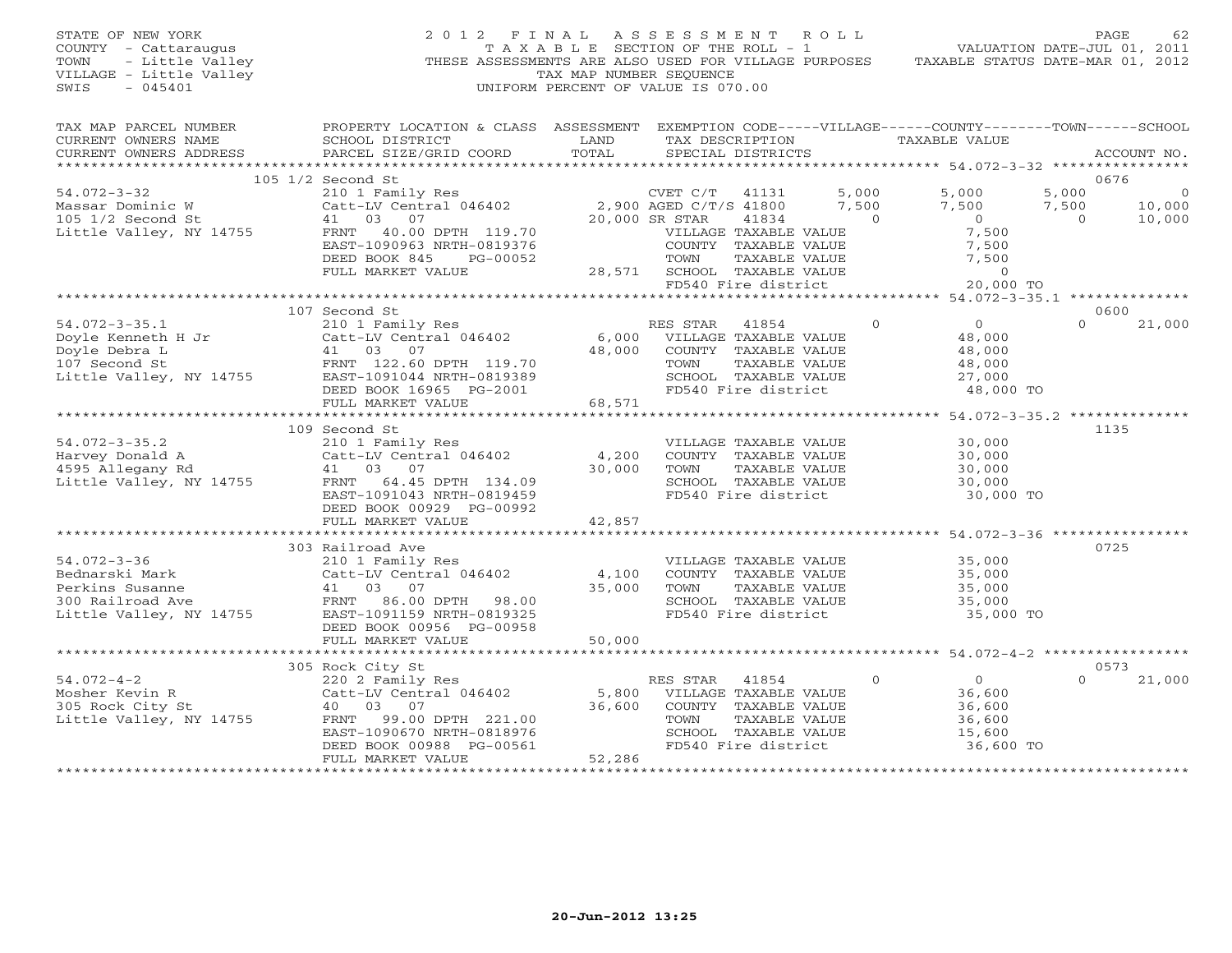STATE OF NEW YORK 2 0 1 2 F I N A L A S S E S S M E N T R O L L PAGE 63 COUNTY - Cattaraugus T A X A B L E SECTION OF THE ROLL - 1 VALUATION DATE-JUL 01, 2011 TOWN - Little Valley THESE ASSESSMENTS ARE ALSO USED FOR VILLAGE PURPOSES TAXABLE STATUS DATE-MAR 01, 2012 VILLAGE - Little Valley TAX MAP NUMBER SEQUENCE SWIS - 045401 UNIFORM PERCENT OF VALUE IS 070.00 TAX MAP PARCEL NUMBER PROPERTY LOCATION & CLASS ASSESSMENT EXEMPTION CODE-----VILLAGE------COUNTY--------TOWN------SCHOOL<br>CURRENT OWNERS NAME SCHOOL DISTRICT LAND TAX DE \*\*\*\*\*\*\*\*\*\*\*\*\*\*\*\*\*\*\*\*\*\*\*\*\*\*\*\*\*\*\*\*\*\*\*\*\*\*\*\*\*\*\*\*\*\*\*\*\*\*\*\*\*\*\*\*\*\*\*\*\*\*\*\*\*\*\*\*\*\*\*\*\*\*\*\*\*\*\*\*\*\*\*\*\*\*\*\*\*\*\*\*\*\*\*\*\*\*\*\*\*\*\* 54.072-4-3 \*\*\*\*\*\*\*\*\*\*\*\*\*\*\*\*\* 311 Rock City St 0702 54.072-4-3 210 1 Family Res RES STAR 41854 0 0 0 21,000 Bricker Edward Catt-LV Central 046402 6,700 VILLAGE TAXABLE VALUE 68,500 Bricker Annette 40 03 07 68,500 COUNTY TAXABLE VALUE 68,500 311 Rock City St FRNT 107.00 DPTH 271.92 TOWN TAXABLE VALUE 68,500 Little Valley, NY 14755 EAST-1090750 NRTH-0818906 SCHOOL TAXABLE VALUE 47,500 DEED BOOK 14007 PG-3001 FD540 Fire district 68,500 TO FULL MARKET VALUE 97,857 \*\*\*\*\*\*\*\*\*\*\*\*\*\*\*\*\*\*\*\*\*\*\*\*\*\*\*\*\*\*\*\*\*\*\*\*\*\*\*\*\*\*\*\*\*\*\*\*\*\*\*\*\*\*\*\*\*\*\*\*\*\*\*\*\*\*\*\*\*\*\*\*\*\*\*\*\*\*\*\*\*\*\*\*\*\*\*\*\*\*\*\*\*\*\*\*\*\*\*\*\*\*\* 54.072-4-4 \*\*\*\*\*\*\*\*\*\*\*\*\*\*\*\*\* 313 Rock City St 0456 54.072-4-4 210 1 Family Res RES STAR 41854 0 0 0 21,000 Ruszkowski Stefen Catt-LV Central 046402 4,800 VILLAGE TAXABLE VALUE 58,000 313 Rock City St 40 03 07 58,000 COUNTY TAXABLE VALUE 58,000 Little Valley, NY 14755 FRNT 61.50 DPTH 202.00 TOWN TAXABLE VALUE 58,000 BANK 017 SCHOOL TAXABLE VALUE 37,000 EAST-1090838 NRTH-0818884 FD540 Fire district 58,000 TO DEED BOOK 1755 PG-9001 FULL MARKET VALUE 82,857 \*\*\*\*\*\*\*\*\*\*\*\*\*\*\*\*\*\*\*\*\*\*\*\*\*\*\*\*\*\*\*\*\*\*\*\*\*\*\*\*\*\*\*\*\*\*\*\*\*\*\*\*\*\*\*\*\*\*\*\*\*\*\*\*\*\*\*\*\*\*\*\*\*\*\*\*\*\*\*\*\*\*\*\*\*\*\*\*\*\*\*\*\*\*\*\*\*\*\*\*\*\*\* 54.072-4-5 \*\*\*\*\*\*\*\*\*\*\*\*\*\*\*\*\* 315 Rock City St 0633 54.072-4-5 220 2 Family Res VILLAGE TAXABLE VALUE 27,300 Zimbardi Timothy J Catt-LV Central 046402 2,900 COUNTY TAXABLE VALUE 27,300 4891 Nys Rte 353 53 03 07 27,300 TOWN TAXABLE VALUE 27,300 Salamanca, NY 14779 FRNT 35.00 DPTH 162.00 SCHOOL TAXABLE VALUE 27,300 EAST-1090884 NRTH-0818880 FD540 Fire district 27,300 TO DEED BOOK 00970 PG-01022 FULL MARKET VALUE 39,000 \*\*\*\*\*\*\*\*\*\*\*\*\*\*\*\*\*\*\*\*\*\*\*\*\*\*\*\*\*\*\*\*\*\*\*\*\*\*\*\*\*\*\*\*\*\*\*\*\*\*\*\*\*\*\*\*\*\*\*\*\*\*\*\*\*\*\*\*\*\*\*\*\*\*\*\*\*\*\*\*\*\*\*\*\*\*\*\*\*\*\*\*\*\*\*\*\*\*\*\*\*\*\* 54.072-4-6 \*\*\*\*\*\*\*\*\*\*\*\*\*\*\*\*\* 105 Winship Ave 0863 54.072-4-6 210 1 Family Res VILLAGE TAXABLE VALUE 14,000 Vaughn Holly Catt-LV Central 046402 2,200 COUNTY TAXABLE VALUE 14,000 7 White Dr 40 03 07 14,000 TOWN TAXABLE VALUE 14,000 Frewsburg, NY 14738 FRNT 34.50 DPTH 96.00 SCHOOL TAXABLE VALUE 14,000 EAST-1090798 NRTH-0818778 FD540 Fire district 14,000 TO<br>DEED BOOK 13811 PG-7001 20,000<br>FULL MARKET VALUE 20,000 FULL FOR THE 20,000 FULL FOR THE 20,000 FULL FOR THE 20,000 FOR TO DEED POST TULL MARKET VALUE 401 Rock City St 0691 54.072-4-7 210 1 Family Res VILLAGE TAXABLE VALUE 40,700 Dalaba Ralph W Catt-LV Central 046402 4,800 COUNTY TAXABLE VALUE 40,700 5805 Thorton Rd 40 03 07 40,700 TOWN TAXABLE VALUE 40,700 Cherry Creek, NY 14723-9757 FRNT 60.00 DPTH 224.00 SCHOOL TAXABLE VALUE 40,700 BANK 017 FD540 Fire district 40,700 TO<br>EAST-1090983 NRTH-0818782<br>DEED BOOK 00998 PG-00099 FULL MARKET VALUE 58,143 \*\*\*\*\*\*\*\*\*\*\*\*\*\*\*\*\*\*\*\*\*\*\*\*\*\*\*\*\*\*\*\*\*\*\*\*\*\*\*\*\*\*\*\*\*\*\*\*\*\*\*\*\*\*\*\*\*\*\*\*\*\*\*\*\*\*\*\*\*\*\*\*\*\*\*\*\*\*\*\*\*\*\*\*\*\*\*\*\*\*\*\*\*\*\*\*\*\*\*\*\*\*\*\*\*\*\*\*\*\*\*\*\*\*\*\*\*\*\*\*\*\*\*\*\*\*\*\*\*\*\*\*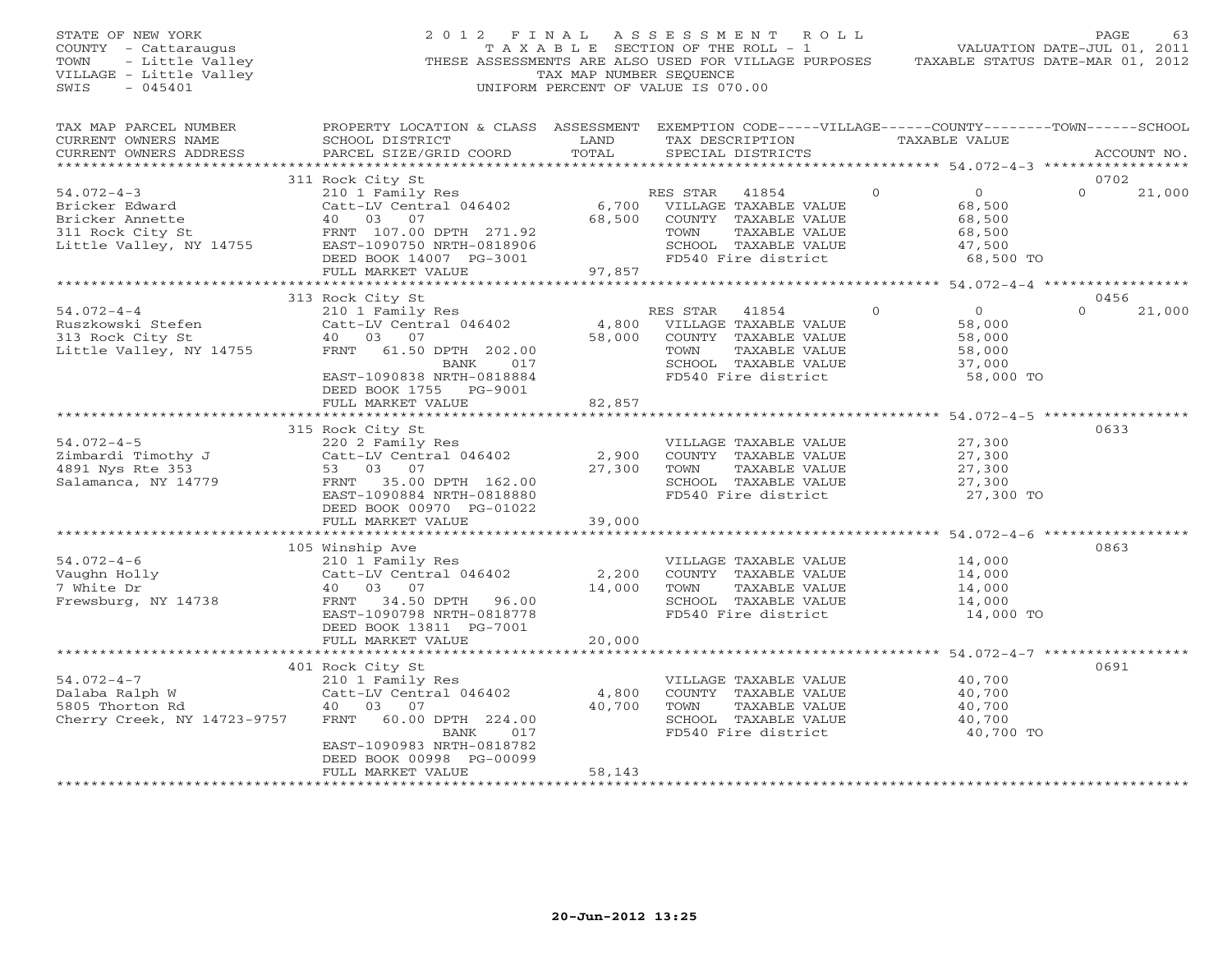STATE OF NEW YORK 2 0 1 2 F I N A L A S S E S S M E N T R O L L PAGE 64 COUNTY - Cattaraugus T A X A B L E SECTION OF THE ROLL - 1 VALUATION DATE-JUL 01, 2011 TOWN - Little Valley THESE ASSESSMENTS ARE ALSO USED FOR VILLAGE PURPOSES TAXABLE STATUS DATE-MAR 01, 2012 VILLAGE - Little Valley and the Communist Changes of TAX MAP NUMBER SEQUENCE SWIS - 045401 SWIS - 045401 UNIFORM PERCENT OF VALUE IS 070.00

| TAX MAP PARCEL NUMBER<br>CURRENT OWNERS NAME<br>CURRENT OWNERS ADDRESS                                     | PROPERTY LOCATION & CLASS ASSESSMENT<br>SCHOOL DISTRICT<br>PARCEL SIZE/GRID COORD                                                                                                            | LAND<br>TOTAL              |                                                       | TAX DESCRIPTION<br>SPECIAL DISTRICTS                                                                                   |                          |                | EXEMPTION CODE-----VILLAGE------COUNTY--------TOWN------SCHOOL<br>TAXABLE VALUE |                    | ACCOUNT NO.      |
|------------------------------------------------------------------------------------------------------------|----------------------------------------------------------------------------------------------------------------------------------------------------------------------------------------------|----------------------------|-------------------------------------------------------|------------------------------------------------------------------------------------------------------------------------|--------------------------|----------------|---------------------------------------------------------------------------------|--------------------|------------------|
| ********************                                                                                       | ****************************                                                                                                                                                                 |                            |                                                       |                                                                                                                        |                          |                |                                                                                 |                    |                  |
| $54.072 - 4 - 8$                                                                                           | 405 Rock City St<br>210 1 Family Res                                                                                                                                                         |                            | CVET C/T                                              | 41131<br>41834                                                                                                         | 10,650<br>$\overline{0}$ |                | 10,650<br>$\Omega$                                                              | 10,650<br>$\Omega$ | 0763<br>$\Omega$ |
| Vogan Ruth E Life Us<br>Vogan Thomas W II<br>405 Rock City St<br>Little Valley, NY 14755                   | Catt-LV Central 046402<br>40 03 07<br>Ff 135.00<br>ACRES<br>1.27<br>EAST-1091097 NRTH-0818547<br>DEED BOOK 10809 PG-7001                                                                     | 42,600                     | 9,400 SR STAR<br>TOWN                                 | VILLAGE TAXABLE VALUE<br>COUNTY TAXABLE VALUE<br>TAXABLE VALUE<br>SCHOOL TAXABLE VALUE<br>FD540 Fire district          |                          |                | 31,950<br>31,950<br>31,950<br>$\Omega$<br>42,600 TO                             |                    | 42,600           |
|                                                                                                            | FULL MARKET VALUE                                                                                                                                                                            | 60,857                     |                                                       |                                                                                                                        |                          |                |                                                                                 |                    |                  |
|                                                                                                            | Rock City St                                                                                                                                                                                 |                            |                                                       |                                                                                                                        |                          |                |                                                                                 |                    | 0823             |
| $54.072 - 4 - 9$<br>Mentley Timothy W<br>411 Rock City St<br>Little Valley, NY 14755                       | 311 Res vac land<br>Catt-LV Central 046402<br>40 03 07<br>FRNT 93.00 DPTH 235.00<br>EAST-1091149 NRTH-0818700<br>DEED BOOK 13334 PG-2002<br>FULL MARKET VALUE                                | 4,500<br>4,500<br>6,429    | TOWN                                                  | VILLAGE TAXABLE VALUE<br>COUNTY TAXABLE VALUE<br>TAXABLE VALUE<br>SCHOOL TAXABLE VALUE<br>FD540 Fire district          |                          |                | 4,500<br>4,500<br>4,500<br>4,500<br>4,500 TO                                    |                    |                  |
|                                                                                                            | ***************************                                                                                                                                                                  |                            |                                                       |                                                                                                                        |                          |                | *************** 54.072-4-10 **********                                          |                    |                  |
| $54.072 - 4 - 10$<br>Mentley Timothy W<br>411 Rock City St<br>Little Valley, NY 14755                      | 411 Rock City St<br>471 Funeral home<br>Catt-LV Central 046402<br>40 03 07<br>FRNT 136.00 DPTH<br>1.22<br>ACRES<br>EAST-1091235 NRTH-0818561<br>DEED BOOK 13334 PG-2002<br>FULL MARKET VALUE | 9,300<br>98,100<br>140,143 | TOWN                                                  | VILLAGE TAXABLE VALUE<br>COUNTY TAXABLE VALUE<br>TAXABLE VALUE<br>SCHOOL TAXABLE VALUE<br>FD540 Fire district          |                          |                | 98,100<br>98,100<br>98,100<br>98,100<br>98,100 TO                               |                    | 0822             |
|                                                                                                            |                                                                                                                                                                                              |                            |                                                       |                                                                                                                        |                          |                |                                                                                 |                    |                  |
| $54.072 - 4 - 11$<br>Hastings Timothy J<br>Hastings Susan M<br>417 Rock City St<br>Little Valley, NY 14755 | 417 Rock City St<br>210 1 Family Res<br>Catt-LV Central 046402<br>40 03 07<br>Ff 156.50<br>ACRES<br>1.90<br>EAST-1091382 NRTH-0818421<br>DEED BOOK 11711 PG-9001<br>FULL MARKET VALUE        | 10,200<br>65,000<br>92,857 | RES STAR<br>TOWN                                      | 41854<br>VILLAGE TAXABLE VALUE<br>COUNTY TAXABLE VALUE<br>TAXABLE VALUE<br>SCHOOL TAXABLE VALUE<br>FD540 Fire district |                          | $\Omega$       | 0<br>65,000<br>65,000<br>65,000<br>44,000<br>65,000 TO                          | $\Omega$           | 0834<br>21,000   |
|                                                                                                            |                                                                                                                                                                                              |                            |                                                       |                                                                                                                        |                          |                |                                                                                 |                    |                  |
|                                                                                                            | 419 Rock City St                                                                                                                                                                             |                            |                                                       |                                                                                                                        |                          |                |                                                                                 |                    | 0778             |
| $54.072 - 4 - 12$<br>Brady Trevor M<br>419 Rock City St<br>Little Valley, NY 14755                         | 210 1 Family Res<br>Catt-LV Central 046402<br>40 03 07<br>FRNT 75.00 DPTH 155.00<br>EAST-1091481 NRTH-0818527<br>DEED BOOK 15650 PG-2001<br>FULL MARKET VALUE                                | 51,000<br>72,857           | RES STAR 41854<br>5,100 VILLAGE TAXABLE VALUE<br>TOWN | COUNTY TAXABLE VALUE<br>TAXABLE VALUE<br>SCHOOL TAXABLE VALUE<br>FD540 Fire district                                   |                          | $\overline{0}$ | $\overline{0}$<br>51,000<br>51,000<br>51,000<br>30,000<br>51,000 TO             | $\Omega$           | 21,000           |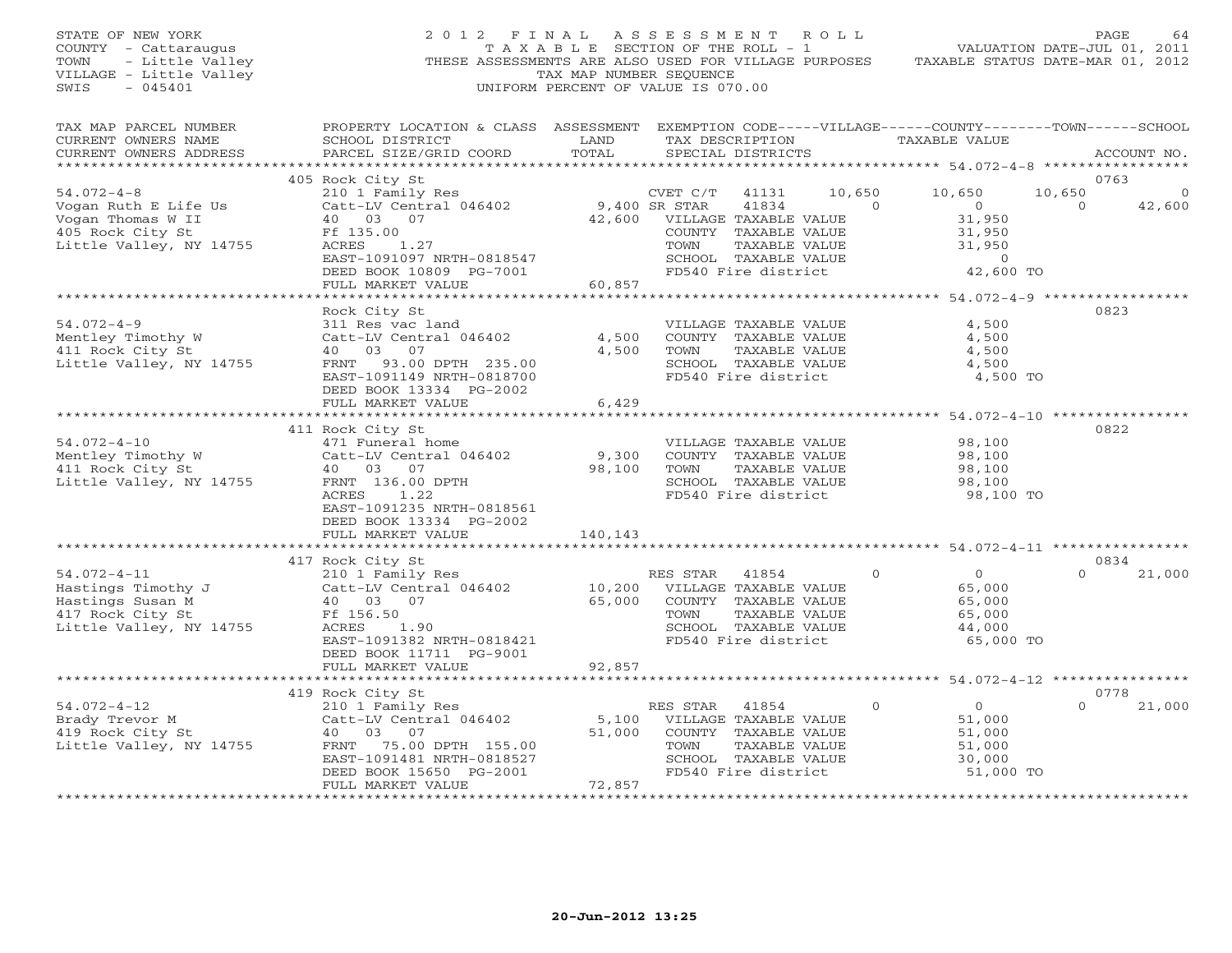## STATE OF NEW YORK 2 0 1 2 F I N A L A S S E S S M E N T R O L L PAGE 65 COUNTY - Cattaraugus T A X A B L E SECTION OF THE ROLL - 1 VALUATION DATE-JUL 01, 2011 TOWN - Little Valley ... THESE ASSESSMENTS ARE ALSO USED FOR VILLAGE PURPOSES TAXABLE STATUS DATE-MAR 01, 2012<br>VILLAGE - Little Valley ... THESE ASSESSMENTS ARE ALSO USED FOR VILLAGE PURPOSES TAXABLE STATUS DATE-MAR 01, 20 VILLAGE - Little Valley and the Communist Communist Communist Communist Communist Communist Communist Communist Communist Communist Communist Communist Communist Communist Communist Communist Communist Communist Communist SWIS - 045401 UNIFORM PERCENT OF VALUE IS 070.00

| TAX MAP PARCEL NUMBER<br>CURRENT OWNERS NAME<br>CURRENT OWNERS ADDRESS                                             | PROPERTY LOCATION & CLASS ASSESSMENT<br>SCHOOL DISTRICT<br>PARCEL SIZE/GRID COORD                                                                                                                                | LAND<br>TOTAL             | EXEMPTION CODE-----VILLAGE------COUNTY-------TOWN------SCHOOL<br>TAX DESCRIPTION<br>SPECIAL DISTRICTS                                                      |                          | TAXABLE VALUE                                                             |                    | ACCOUNT NO.                |
|--------------------------------------------------------------------------------------------------------------------|------------------------------------------------------------------------------------------------------------------------------------------------------------------------------------------------------------------|---------------------------|------------------------------------------------------------------------------------------------------------------------------------------------------------|--------------------------|---------------------------------------------------------------------------|--------------------|----------------------------|
|                                                                                                                    |                                                                                                                                                                                                                  |                           |                                                                                                                                                            |                          |                                                                           |                    |                            |
| $54.072 - 4 - 13$<br>Duhan Thomas B<br>Duhan Karen J<br>421 Rock City St<br>Little Valley, NY 14755                | 421 Rock City St<br>210 1 Family Res<br>Catt-LV Central 046402<br>40 03 07<br>FRNT 69.00 DPTH 200.00<br>EAST-1091532 NRTH-0818466<br>DEED BOOK 896<br>PG-01035                                                   | 45,000                    | 41121<br>WVET C/T<br>5,000 RES STAR<br>41854<br>VILLAGE TAXABLE VALUE<br>COUNTY TAXABLE VALUE<br>TOWN<br>TAXABLE VALUE<br>SCHOOL TAXABLE VALUE             | 6,750<br>$\Omega$        | 6,750<br>$\circ$<br>38,250<br>38,250<br>38,250<br>24,000                  | 6,750<br>$\Omega$  | 0533<br>21,000             |
|                                                                                                                    | FULL MARKET VALUE<br>***************************                                                                                                                                                                 | ************************* | 64,286 FD540 Fire district                                                                                                                                 |                          | 45,000 TO<br>*************************** 54.072-4-14 ***************      |                    |                            |
| $54.072 - 4 - 14$<br>Ruper Tammy J<br>209 Fourth St<br>Little Valley, NY 14755                                     | 423 Rock City St<br>210 1 Family Res<br>Catt-LV Central 046402<br>40 03 07<br>FRNT 95.00 DPTH 200.00<br>EAST-1091593 NRTH-0818365<br>DEED BOOK 17273 PG-5001<br>FULL MARKET VALUE                                | 6,000<br>10,000<br>14,286 | VILLAGE TAXABLE VALUE<br>COUNTY TAXABLE VALUE<br>TOWN<br>TAXABLE VALUE<br>SCHOOL TAXABLE VALUE<br>FD540 Fire district                                      |                          | 10,000<br>10,000<br>10,000<br>10,000<br>10,000 TO                         |                    | 0472                       |
|                                                                                                                    |                                                                                                                                                                                                                  |                           |                                                                                                                                                            |                          |                                                                           |                    | 0707                       |
| $54.072 - 4 - 15$<br>Milks Christa A<br>425 Rock City St<br>Little Valley, NY 14755                                | 425 Rock City St<br>220 2 Family Res<br>Catt-LV Central 046402<br>40 03 07<br>FRNT 66.00 DPTH 165.00<br>EAST-1091675 NRTH-0818400<br>DEED BOOK 13976 PG-3001<br>FULL MARKET VALUE                                | 31,800<br>45,429          | RES STAR<br>41854<br>4,600 VILLAGE TAXABLE VALUE<br>COUNTY TAXABLE VALUE<br>TAXABLE VALUE<br>TOWN<br>SCHOOL TAXABLE VALUE<br>FD540 Fire district           | $\Omega$                 | $\Omega$<br>31,800<br>31,800<br>31,800<br>10,800<br>31,800 TO             | $\Omega$           | 21,000                     |
|                                                                                                                    |                                                                                                                                                                                                                  |                           |                                                                                                                                                            |                          |                                                                           |                    |                            |
| $54.072 - 4 - 16$<br>Keenen Juanita L/U<br>Keenen Ann Bernard Kevin<br>427 Rock City St<br>Little Valley, NY 14755 | 427 Rock City St<br>210 1 Family Res<br>Catt-LV Central 046402<br>52 03 07<br>Life Use - Thomas/juanita<br>FRNT 114.84 DPTH 297.00<br>EAST-1091719 NRTH-0818298<br>DEED BOOK 00970 PG-00626<br>FULL MARKET VALUE | 7,000 SR STAR<br>85,143   | CVET C/T<br>41131<br>41834<br>59,600 VILLAGE TAXABLE VALUE<br>COUNTY TAXABLE VALUE<br>TOWN<br>TAXABLE VALUE<br>SCHOOL TAXABLE VALUE<br>FD540 Fire district | 14,000<br>$\overline{0}$ | 14,000<br>$\bigcirc$<br>45,600<br>45,600<br>45,600<br>16,060<br>59,600 TO | 14,000<br>$\Omega$ | 0656<br>$\Omega$<br>43,540 |
|                                                                                                                    |                                                                                                                                                                                                                  |                           |                                                                                                                                                            |                          | ********** 54.072-4-17 ****************                                   |                    |                            |
| $54.072 - 4 - 17$<br>Poole Arthur P<br>10127 Rte 242<br>Little Valley, NY 14755                                    | 429 Rock City St<br>210 1 Family Res<br>Catt-LV Central 046402<br>40 03 07<br>FRNT 114.84 DPTH 267.00<br>BANK<br>017<br>EAST-1091826 NRTH-0818252<br>DEED BOOK 01001 PG-00586<br>FULL MARKET VALUE               | 6,900<br>53,100<br>75,857 | RES STAR<br>41854<br>VILLAGE TAXABLE VALUE<br>COUNTY TAXABLE VALUE<br>TOWN<br>TAXABLE VALUE<br>SCHOOL TAXABLE VALUE<br>FD540 Fire district                 | $\circ$                  | $\overline{0}$<br>53,100<br>53,100<br>53,100<br>32,100<br>53,100 TO       | $\Omega$           | 0675<br>21,000             |
|                                                                                                                    |                                                                                                                                                                                                                  |                           |                                                                                                                                                            |                          |                                                                           |                    |                            |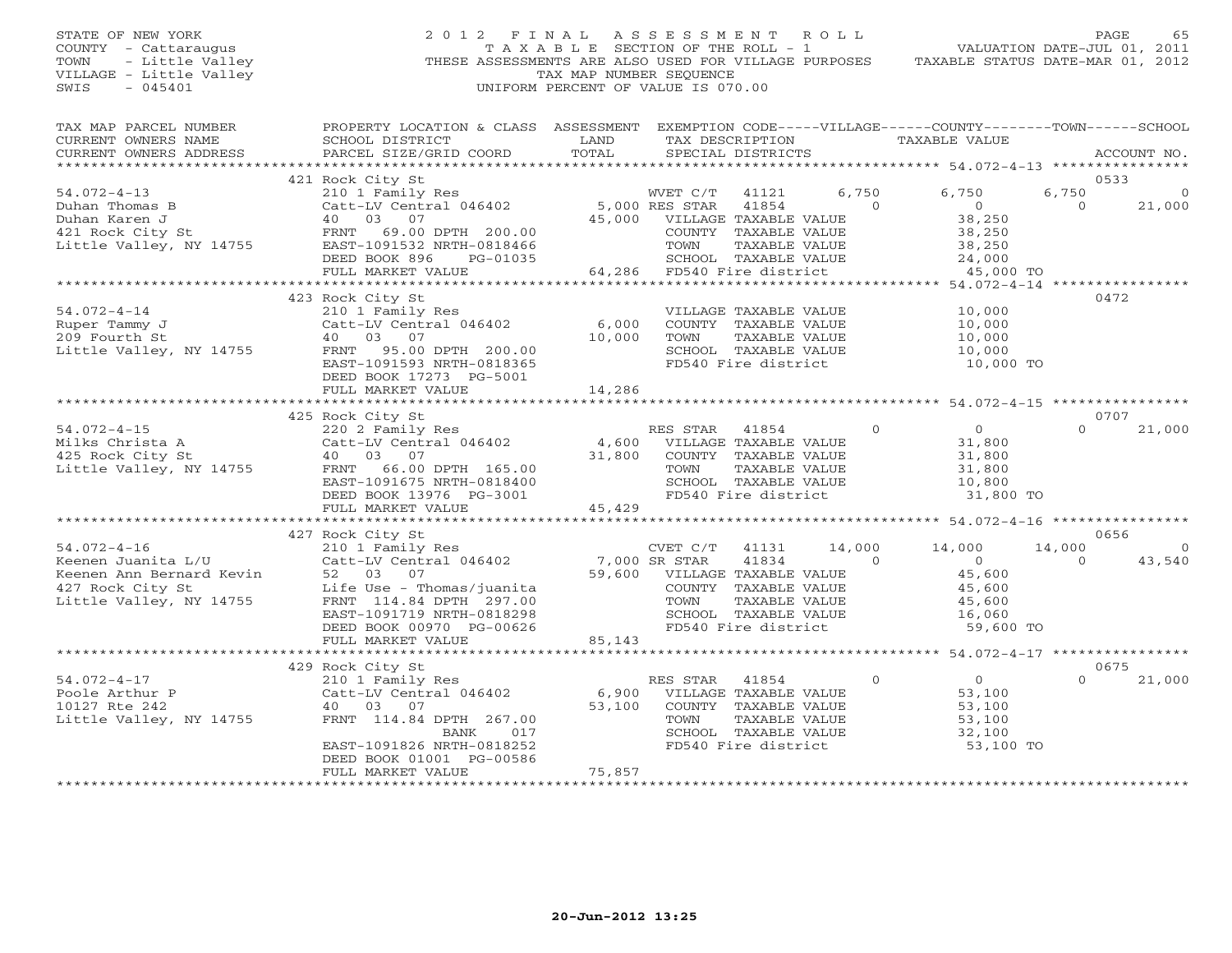# STATE OF NEW YORK 2 0 1 2 F I N A L A S S E S S M E N T R O L L PAGE 66 COUNTY - Cattaraugus T A X A B L E SECTION OF THE ROLL - 1 VALUATION DATE-JUL 01, 2011 TOWN - Little Valley **These ASSESSMENTS ARE ALSO USED FOR VILLAGE PURPOSES** TAXABLE STATUS DATE-MAR 01, 2012<br>VILLAGE - Little Valley **These State of Tax Map NUMBER SEQUENCE** VILLAGE - Little Valley and the Communist Communist Communist Communist Communist Communist Communist Communist Communist Communist Communist Communist Communist Communist Communist Communist Communist Communist Communist SWIS - 045401 UNIFORM PERCENT OF VALUE IS 070.00

| TAX MAP PARCEL NUMBER<br>CURRENT OWNERS NAME<br>CURRENT OWNERS ADDRESS<br>*************************                              | PROPERTY LOCATION & CLASS ASSESSMENT<br>SCHOOL DISTRICT<br>PARCEL SIZE/GRID COORD                                                                                                               | LAND<br>TOTAL                       | EXEMPTION CODE-----VILLAGE------COUNTY-------TOWN------SCHOOL<br>TAX DESCRIPTION<br>SPECIAL DISTRICTS                                                                      |                    | TAXABLE VALUE                                                                  |                    | ACCOUNT NO.        |
|----------------------------------------------------------------------------------------------------------------------------------|-------------------------------------------------------------------------------------------------------------------------------------------------------------------------------------------------|-------------------------------------|----------------------------------------------------------------------------------------------------------------------------------------------------------------------------|--------------------|--------------------------------------------------------------------------------|--------------------|--------------------|
|                                                                                                                                  |                                                                                                                                                                                                 |                                     |                                                                                                                                                                            |                    |                                                                                |                    |                    |
| $54.072 - 4 - 20$<br>Terwilliger Florence L/U<br>Terwilliger Rev. Trust, Robert 40<br>118 Winship Ave<br>Little Valley, NY 14755 | 118 Winship Ave<br>210 1 Family Res<br>Catt-LV Central 046402<br>03<br>07<br>Life Use<br>FRNT 132.00 DPTH 165.00<br>EAST-1090955 NRTH-0818243<br>DEED BOOK 5529<br>PG-8002<br>FULL MARKET VALUE | 71,500<br>102,143                   | CVET C/T<br>41131<br>7,000 RES STAR<br>41854<br>VILLAGE TAXABLE VALUE<br>COUNTY<br>TAXABLE VALUE<br>TOWN<br>TAXABLE VALUE<br>SCHOOL TAXABLE VALUE<br>FD540 Fire district   | 14,000<br>$\Omega$ | 14,000<br>$\overline{0}$<br>57,500<br>57,500<br>57,500<br>50,500<br>71,500 TO  | 14,000<br>$\Omega$ | 0814<br>21,000     |
|                                                                                                                                  |                                                                                                                                                                                                 |                                     |                                                                                                                                                                            |                    |                                                                                |                    |                    |
| $54.072 - 4 - 21$<br>Bridenbaker Donald<br>Bridenbaker Piper L<br>300 The Hts<br>Little Valley, NY 14755                         | 300 Winship Ave & The Hts<br>210 1 Family Res<br>Catt-LV Central 046402<br>03 07<br>40<br>FRNT 132.00 DPTH 171.60<br>EAST-1090958 NRTH-0818100<br>DEED BOOK 01000 PG-00449<br>FULL MARKET VALUE | 7,100<br>55,000<br>78,571           | RES STAR<br>41854<br>VILLAGE TAXABLE VALUE<br>COUNTY TAXABLE VALUE<br>TOWN<br>TAXABLE VALUE<br>SCHOOL TAXABLE VALUE<br>FD540 Fire district                                 | $\Omega$           | $\Omega$<br>55,000<br>55,000<br>55,000<br>34,000<br>55,000 TO                  | $\Omega$           | 0497<br>21,000     |
|                                                                                                                                  | **********************                                                                                                                                                                          | ******************                  |                                                                                                                                                                            |                    | *********** 54.072-4-22 ****************                                       |                    |                    |
|                                                                                                                                  | 107 Winship Ave                                                                                                                                                                                 |                                     |                                                                                                                                                                            |                    |                                                                                |                    | 0429               |
| $54.072 - 4 - 22$<br>Boberg Beatrice<br>107 Winship Ave<br>Little Valley, NY 14755                                               | 210 1 Family Res<br>Catt-LV Central 046402<br>40<br>0.3<br>07<br>FRNT<br>66.03 DPTH 174.90<br>EAST-1090745 NRTH-0818728<br>DEED BOOK 625<br>PG-00278<br>FULL MARKET VALUE                       | 43,000<br>61,429                    | WVET C/T<br>41121<br>4,700 SR STAR<br>41834<br>VILLAGE TAXABLE VALUE<br>COUNTY<br>TAXABLE VALUE<br>TOWN<br>TAXABLE VALUE<br>SCHOOL<br>TAXABLE VALUE<br>FD540 Fire district | 6,450<br>$\Omega$  | 6,450<br>$\overline{0}$<br>36,550<br>36,550<br>36,550<br>$\Omega$<br>43,000 TO | 6,450<br>$\Omega$  | $\Omega$<br>43,000 |
|                                                                                                                                  | *******************                                                                                                                                                                             |                                     |                                                                                                                                                                            |                    | **** 54.072-4-23 *************                                                 |                    |                    |
| $54.072 - 4 - 23$<br>Chapman Douglas<br>Chapman Jackie<br>109 Winship Ave<br>Little Valley, NY 14755                             | 109 Winship Ave<br>210 1 Family Res<br>Catt-LV Central 046402<br>40<br>03<br>07<br>FRNT<br>74.25 DPTH 147.18<br>BANK<br>032<br>EAST-1090750 NRTH-0818644<br>DEED BOOK 00997 PG-01161            | 4,700<br>47,300                     | RES STAR<br>41854<br>VILLAGE TAXABLE VALUE<br>COUNTY TAXABLE VALUE<br><b>TAXABLE VALUE</b><br>TOWN<br>SCHOOL TAXABLE VALUE<br>FD540 Fire district                          | $\Omega$           | $\circ$<br>47,300<br>47,300<br>47,300<br>26,300<br>47,300 TO                   | $\Omega$           | 0395<br>21,000     |
|                                                                                                                                  | FULL MARKET VALUE<br>********************                                                                                                                                                       | 67,571                              |                                                                                                                                                                            |                    | *********** 54.072-4-24 *********                                              |                    |                    |
|                                                                                                                                  | 111 Winship Ave                                                                                                                                                                                 |                                     |                                                                                                                                                                            |                    |                                                                                |                    | 0858               |
| $54.072 - 4 - 24$<br>Capron Sharon A<br>111 Winship Ave<br>Little Valley, NY 14755                                               | 210 1 Family Res<br>Catt-LV Central 046402<br>40<br>03<br>07<br>74.25 DPTH 147.18<br>FRNT<br>065<br><b>BANK</b><br>EAST-1090750 NRTH-0818570<br>DEED BOOK 00965 PG-00827                        | 4,700<br>37,300                     | RES STAR<br>41854<br>VILLAGE TAXABLE VALUE<br>COUNTY TAXABLE VALUE<br>TOWN<br>TAXABLE VALUE<br>SCHOOL TAXABLE VALUE<br>FD540 Fire district                                 | $\mathbf{0}$       | $\overline{O}$<br>37,300<br>37,300<br>37,300<br>16,300<br>37,300 TO            | $\Omega$           | 21,000             |
|                                                                                                                                  | FULL MARKET VALUE<br>********************                                                                                                                                                       | 53,286<br>* * * * * * * * * * * * * |                                                                                                                                                                            |                    |                                                                                |                    |                    |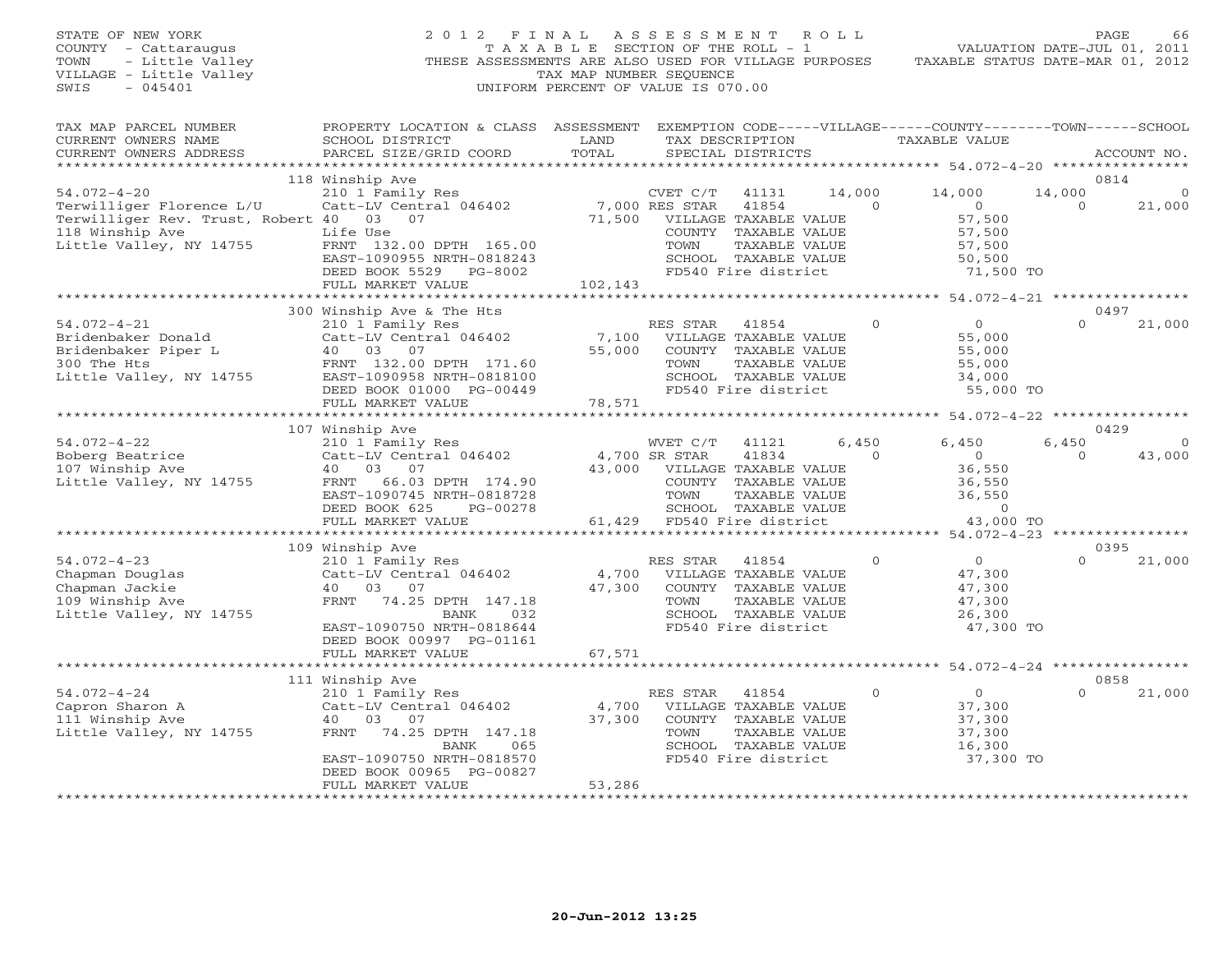| STATE OF NEW YORK<br>COUNTY - Cattaraugus<br>TOWN<br>- Little Valley<br>VILLAGE - Little Valley<br>$-045401$<br>SWIS                                 | 2 0 1 2<br>THESE ASSESSMENTS ARE ALSO USED FOR VILLAGE PURPOSES                                                                                                                                   | FINAL<br>TAX MAP NUMBER SEQUENCE        | A S S E S S M E N T<br>T A X A B L E SECTION OF THE ROLL - 1<br>UNIFORM PERCENT OF VALUE IS 070.00                              |                        | R O L L            | TAXABLE STATUS DATE-MAR 01, 2012                                                | VALUATION DATE-JUL 01, 2011   | PAGE<br>67               |
|------------------------------------------------------------------------------------------------------------------------------------------------------|---------------------------------------------------------------------------------------------------------------------------------------------------------------------------------------------------|-----------------------------------------|---------------------------------------------------------------------------------------------------------------------------------|------------------------|--------------------|---------------------------------------------------------------------------------|-------------------------------|--------------------------|
| TAX MAP PARCEL NUMBER<br>CURRENT OWNERS NAME<br>CURRENT OWNERS ADDRESS<br>***********************                                                    | PROPERTY LOCATION & CLASS ASSESSMENT EXEMPTION CODE-----VILLAGE------COUNTY-------TOWN------SCHOOL<br>SCHOOL DISTRICT<br>PARCEL SIZE/GRID COORD                                                   | LAND<br>TOTAL                           | TAX DESCRIPTION<br>SPECIAL DISTRICTS                                                                                            |                        |                    | TAXABLE VALUE                                                                   |                               | ACCOUNT NO.              |
| $54.072 - 4 - 25$<br>Paschen Lucy Life us<br>Shinners (Paschen) Nancy<br>113 Winship Ave<br>Little Valley, NY 14755                                  | 113 Winship Ave<br>210 1 Family Res<br>Catt-LV Central 046402<br>40 03 07<br>Life Use<br>74.25 DPTH 147.18<br>FRNT<br>EAST-1090750 NRTH-0818495<br>DEED BOOK 873<br>PG-00200<br>FULL MARKET VALUE | 4,700 SR STAR<br>39,000 VILLA<br>55,714 | AGED C/T/S 41800<br>VILLAGE TAXABLE VALUE<br>COUNTY TAXABLE VALUE<br>TOWN<br>SCHOOL TAXABLE VALUE<br>FD540 Fire district        | 41834<br>TAXABLE VALUE | 13,650<br>$\Omega$ | 13,650<br>$\overline{0}$<br>25,350<br>25,350<br>25,350<br>$\sim$ 0<br>39,000 TO | 0520<br>13,650<br>$\Omega$    | 13,650<br>25,350         |
|                                                                                                                                                      |                                                                                                                                                                                                   |                                         |                                                                                                                                 |                        |                    |                                                                                 |                               |                          |
| $54.072 - 4 - 26$<br>Benson Timothy<br>Williams Michelle<br>115 Winchin Ave<br>115 Winship Ave<br>Little Valley, NY 14755                            | 115 Winship Ave<br>210 1 Family Res<br>Catt-LV Central 046402<br>40 03 07<br>FRNT 74.25 DPTH 147.18<br>BANK<br>017<br>EAST-1090749 NRTH-0818418<br>DEED BOOK 00976 PG-00950                       | 4,700<br>49,900                         | RES STAR 41854<br>VILLAGE TAXABLE VALUE<br>COUNTY TAXABLE VALUE<br>TOWN<br>SCHOOL TAXABLE VALUE<br>FD540 Fire district          | TAXABLE VALUE          | $\circ$            | $\overline{0}$<br>49,900<br>49,900<br>49,900<br>28,900<br>49,900 TO             | $\Omega$                      | 0626<br>21,000           |
|                                                                                                                                                      | FULL MARKET VALUE<br>**************************                                                                                                                                                   | 71,286                                  |                                                                                                                                 |                        |                    |                                                                                 |                               |                          |
| $54.072 - 4 - 27$<br>Martin Carl R<br>Button Dennis<br>119 Winship Ave<br>Little Valley, NY 14755                                                    | 119 Winship Ave<br>210 1 Family Res<br>Catt-LV Central 046402<br>40 03<br>07<br>FRNT 183.50 DPTH 147.18<br>BANK<br>017                                                                            | 7,800<br>58,400                         | RES STAR<br>VILLAGE TAXABLE VALUE<br>COUNTY TAXABLE VALUE<br>TOWN<br>SCHOOL TAXABLE VALUE                                       | 41854<br>TAXABLE VALUE | $\circ$            | $\overline{0}$<br>58,400<br>58,400<br>58,400<br>37,400                          | 0678<br>$\Omega$              | 21,000                   |
|                                                                                                                                                      | EAST-1090749 NRTH-0818289<br>DEED BOOK 00971 PG-01160<br>FULL MARKET VALUE                                                                                                                        | 83,429                                  | FD540 Fire district                                                                                                             |                        |                    | 58,400 TO                                                                       |                               |                          |
| $54.072 - 4 - 29$<br>Hannaford Daniel<br>Hannaford Gwen<br>nainiairche dweit<br>205 The Heights<br>Little Valley, NY 14755 EAST-1090759 NRTH-0818149 | 205 Winship Ave<br>311 Res vac land<br>Catt-LV Central 046402<br>40 03 07                                                                                                                         | 3,500<br>3,500                          | VILLAGE TAXABLE VALUE<br>COUNTY TAXABLE VALUE<br>TOWN<br>SCHOOL TAXABLE VALUE<br>FD540 Fire district                            | TAXABLE VALUE          |                    | 3,500<br>3,500<br>3,500<br>3,500<br>3,500 TO                                    | 0491                          |                          |
|                                                                                                                                                      | DEED BOOK 13603 PG-9001<br>FULL MARKET VALUE                                                                                                                                                      | 5,000<br>************                   |                                                                                                                                 |                        |                    | ********************** 54.072-4-30 *****************                            |                               |                          |
| $54.072 - 4 - 30$<br>Zimbardi John D<br>Zimbardi Fay<br>$122$ Thompson Ave<br>Little Valley, NY 14755                                                | 122 Thompson Ave<br>210 1 Family Res<br>Catt-LV Central 046402<br>40 03<br>07<br>FRNT 151.50 DPTH 166.16<br>EAST-1090608 NRTH-0818278<br>FULL MARKET VALUE                                        | 7,600 SR STAR<br>53,000                 | AGED C/T/S 41800<br>VILLAGE TAXABLE VALUE<br>COUNTY TAXABLE VALUE<br>TOWN<br>75,714 SCHOOL TAXABLE VALUE<br>FD540 Fire district | 41834<br>TAXABLE VALUE | 26,500<br>$\circ$  | 26,500<br>$\overline{0}$<br>26,500<br>26,500<br>26,500<br>$\circ$<br>53,000 TO  | 26,500<br>$\overline{0}$<br>. | 0866<br>26,500<br>26,500 |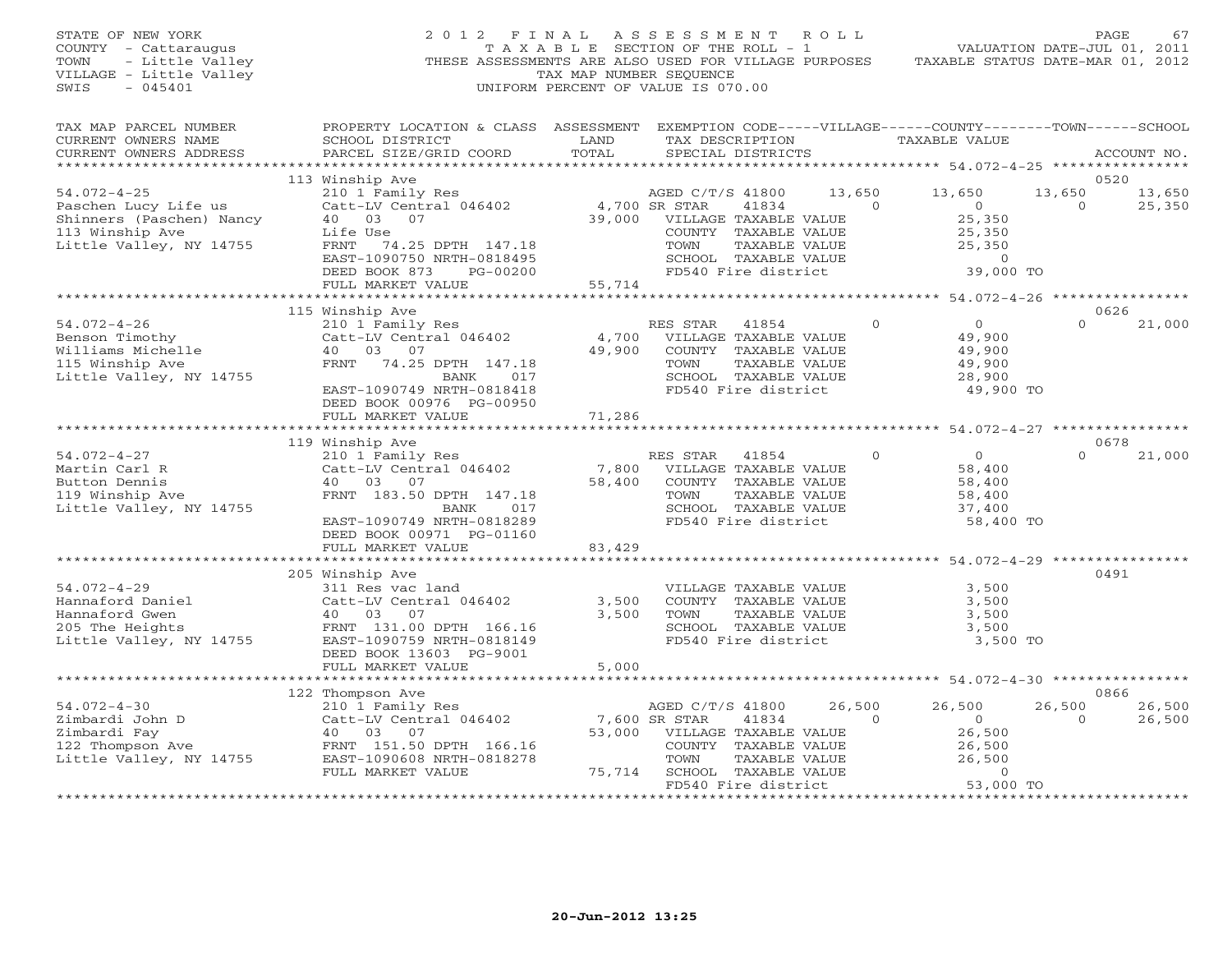STATE OF NEW YORK 2 0 1 2 F I N A L A S S E S S M E N T R O L L PAGE 68 COUNTY - Cattaraugus T A X A B L E SECTION OF THE ROLL - 1 VALUATION DATE-JUL 01, 2011 TOWN - Little Valley THESE ASSESSMENTS ARE ALSO USED FOR VILLAGE PURPOSES TAXABLE STATUS DATE-MAR 01, 2012 VILLAGE - Little Valley TAX MAP NUMBER SEQUENCE SWIS - 045401 UNIFORM PERCENT OF VALUE IS 070.00 TAX MAP PARCEL NUMBER PROPERTY LOCATION & CLASS ASSESSMENT EXEMPTION CODE-----VILLAGE------COUNTY--------TOWN------SCHOOL<br>CURRENT OWNERS NAME SCHOOL DISTRICT LAND TAX DE \*\*\*\*\*\*\*\*\*\*\*\*\*\*\*\*\*\*\*\*\*\*\*\*\*\*\*\*\*\*\*\*\*\*\*\*\*\*\*\*\*\*\*\*\*\*\*\*\*\*\*\*\*\*\*\*\*\*\*\*\*\*\*\*\*\*\*\*\*\*\*\*\*\*\*\*\*\*\*\*\*\*\*\*\*\*\*\*\*\*\*\*\*\*\*\*\*\*\*\*\*\*\* 54.072-4-32 \*\*\*\*\*\*\*\*\*\*\*\*\*\*\*\* Thompson Ave 0476 54.072-4-32 311 Res vac land VILLAGE TAXABLE VALUE 1,900 Haus Brian M Catt-LV Central 046402 1,900 COUNTY TAXABLE VALUE 1,900 Haus Sheila A 40 03 07 1,900 TOWN TAXABLE VALUE 1,900 116 Thompson Ave FRNT 63.00 DPTH 147.18 SCHOOL TAXABLE VALUE 1,900 Little Valley Nt, 14755 EAST-1090603 NRTH-0818403 FD540 Fire district 1,900 TO DEED BOOK 898 PG-00832 FULL MARKET VALUE 2,714 \*\*\*\*\*\*\*\*\*\*\*\*\*\*\*\*\*\*\*\*\*\*\*\*\*\*\*\*\*\*\*\*\*\*\*\*\*\*\*\*\*\*\*\*\*\*\*\*\*\*\*\*\*\*\*\*\*\*\*\*\*\*\*\*\*\*\*\*\*\*\*\*\*\*\*\*\*\*\*\*\*\*\*\*\*\*\*\*\*\*\*\*\*\*\*\*\*\*\*\*\*\*\* 54.072-4-33 \*\*\*\*\*\*\*\*\*\*\*\*\*\*\*\* 116 Thompson Ave 0820 54.072-4-33 210 1 Family Res VILLAGE TAXABLE VALUE 36,000 Haus Brian M Catt-LV Central 046402 5,000 COUNTY TAXABLE VALUE 36,000 Haus Sheila A 40 03 07 36,000 TOWN TAXABLE VALUE 36,000 116 Thompson Ave FRNT 74.25 DPTH 147.18 SCHOOL TAXABLE VALUE 36,000 Little Valley, NY 14755 EAST-1090603 NRTH-0818472 FD540 Fire district 36,000 TO DEED BOOK 892 PG-00316 FULL MARKET VALUE 51,429 \*\*\*\*\*\*\*\*\*\*\*\*\*\*\*\*\*\*\*\*\*\*\*\*\*\*\*\*\*\*\*\*\*\*\*\*\*\*\*\*\*\*\*\*\*\*\*\*\*\*\*\*\*\*\*\*\*\*\*\*\*\*\*\*\*\*\*\*\*\*\*\*\*\*\*\*\*\*\*\*\*\*\*\*\*\*\*\*\*\*\*\*\*\*\*\*\*\*\*\*\*\*\* 54.072-4-34 \*\*\*\*\*\*\*\*\*\*\*\*\*\*\*\* 112 Thompson Ave 0637 54.072-4-34 210 1 Family Res WVET C/T 41121 5,400 5,400 5,400 0 Huber Frank P Jr Catt-LV Central 046402 4,700 SR STAR 41834 0 0 0 36,000 112 Thompson Ave 40 03 07 36,000 VILLAGE TAXABLE VALUE 30,600 Little Valley, NY 14755 FRNT 74.25 DPTH 147.18 COUNTY TAXABLE VALUE 30,600 EAST-1090604 NRTH-0818546 TOWN TAXABLE VALUE 30,600 DEED BOOK 15476 PG-2001 SCHOOL TAXABLE VALUE 0 FULL MARKET VALUE 51,429 FD540 Fire district 36,000 TO \*\*\*\*\*\*\*\*\*\*\*\*\*\*\*\*\*\*\*\*\*\*\*\*\*\*\*\*\*\*\*\*\*\*\*\*\*\*\*\*\*\*\*\*\*\*\*\*\*\*\*\*\*\*\*\*\*\*\*\*\*\*\*\*\*\*\*\*\*\*\*\*\*\*\*\*\*\*\*\*\*\*\*\*\*\*\*\*\*\*\*\*\*\*\*\*\*\*\*\*\*\*\* 54.072-4-35 \*\*\*\*\*\*\*\*\*\*\*\*\*\*\*\* 110 Thompson Ave 0782 54.072-4-35 210 1 Family Res RES STAR 41854 0 0 0 21,000 Jackson Garth R Catt-LV Central 046402 4,700 VILLAGE TAXABLE VALUE 48,000 Jackson Nance L 40 03 07 48,000 COUNTY TAXABLE VALUE 48,000 110 Thompson Ave FRNT 74.25 DPTH 147.18 TOWN TAXABLE VALUE 48,000 Little Valley, NY 14755 EAST-1090604 NRTH-0818621 SCHOOL TAXABLE VALUE 27,000 DEED BOOK 893 PG-00603 FD540 Fire district 48,000 TO FULL MARKET VALUE 68,571 \*\*\*\*\*\*\*\*\*\*\*\*\*\*\*\*\*\*\*\*\*\*\*\*\*\*\*\*\*\*\*\*\*\*\*\*\*\*\*\*\*\*\*\*\*\*\*\*\*\*\*\*\*\*\*\*\*\*\*\*\*\*\*\*\*\*\*\*\*\*\*\*\*\*\*\*\*\*\*\*\*\*\*\*\*\*\*\*\*\*\*\*\*\*\*\*\*\*\*\*\*\*\* 54.072-4-36 \*\*\*\*\*\*\*\*\*\*\*\*\*\*\*\* 108 Thompson Ave 0776 54.072-4-36 210 1 Family Res RES STAR 41854 0 0 0 21,000 Thompson Frederick M Catt-LV Central 046402 4,700 VILLAGE TAXABLE VALUE 51,300 Thompson Gail 40 03 07 51,300 COUNTY TAXABLE VALUE 51,300 108 Thompson Ave FRNT 74.25 DPTH 147.18 TOWN TAXABLE VALUE 51,300 Little Valley, NY 14755 BANK 017 SCHOOL TAXABLE VALUE 30,300 EAST-1090605 NRTH-0818696 FD540 Fire district 51,300 TO DEED BOOK 00959 PG-00830EAST-1090605 NKIN-volver:<br>DEED BOOK 00959 PG-00830<br>------ ''''E FULL MARKET VALUE 73,286 \*\*\*\*\*\*\*\*\*\*\*\*\*\*\*\*\*\*\*\*\*\*\*\*\*\*\*\*\*\*\*\*\*\*\*\*\*\*\*\*\*\*\*\*\*\*\*\*\*\*\*\*\*\*\*\*\*\*\*\*\*\*\*\*\*\*\*\*\*\*\*\*\*\*\*\*\*\*\*\*\*\*\*\*\*\*\*\*\*\*\*\*\*\*\*\*\*\*\*\*\*\*\*\*\*\*\*\*\*\*\*\*\*\*\*\*\*\*\*\*\*\*\*\*\*\*\*\*\*\*\*\*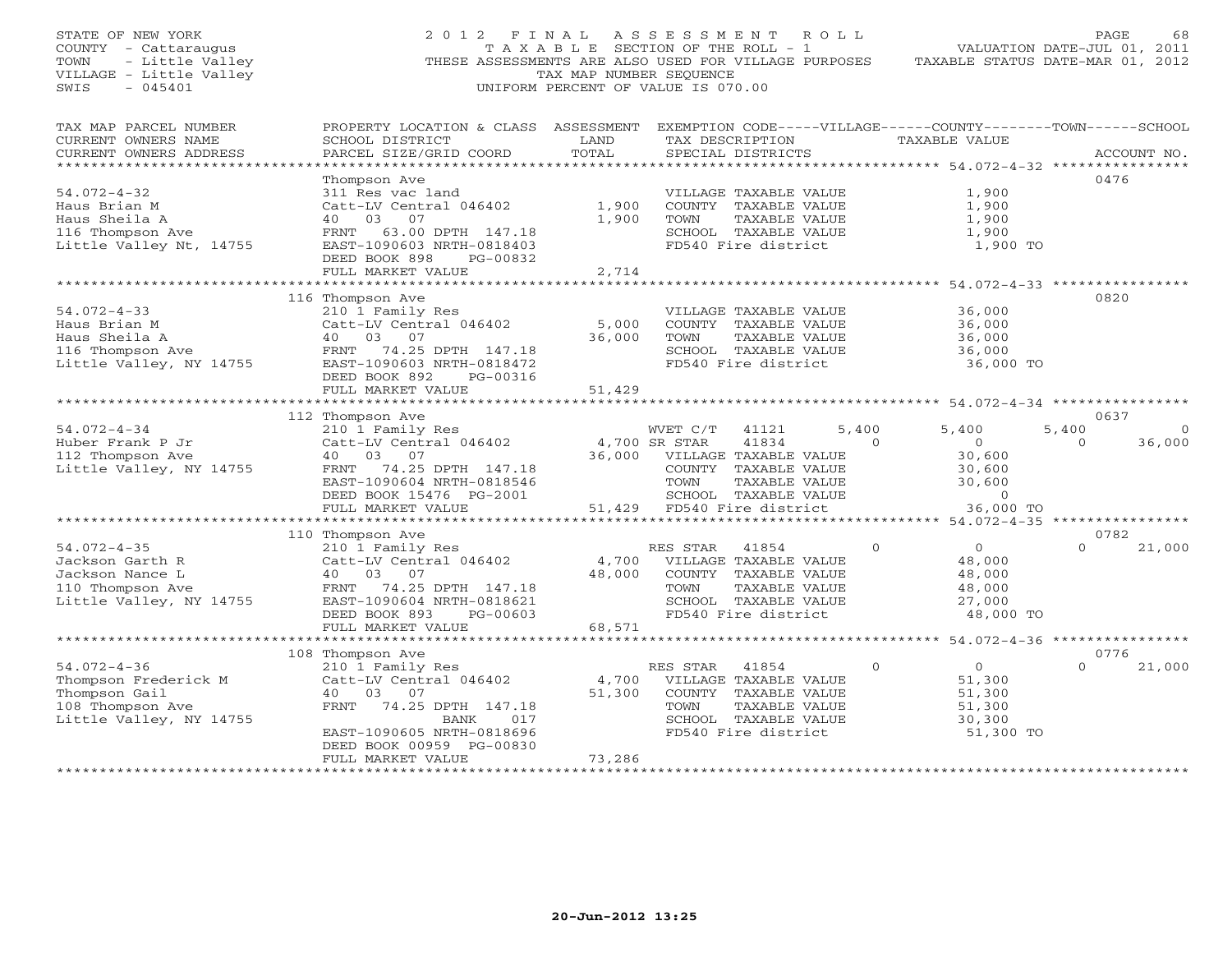# STATE OF NEW YORK 2 0 1 2 F I N A L A S S E S S M E N T R O L L PAGE 69 COUNTY - Cattaraugus T A X A B L E SECTION OF THE ROLL - 1 VALUATION DATE-JUL 01, 2011 TOWN - Little Valley **These ASSESSMENTS ARE ALSO USED FOR VILLAGE PURPOSES** TAXABLE STATUS DATE-MAR 01, 2012<br>VILLAGE - Little Valley **These State of Tax Map NUMBER SEQUENCE** VILLAGE - Little Valley and the Communist Communist Communist Communist Communist Communist Communist Communist Communist Communist Communist Communist Communist Communist Communist Communist Communist Communist Communist SWIS - 045401 UNIFORM PERCENT OF VALUE IS 070.00

| TAX MAP PARCEL NUMBER                           | PROPERTY LOCATION & CLASS ASSESSMENT |        | EXEMPTION CODE-----VILLAGE------COUNTY-------TOWN------SCHOOL |              |                      |          |             |
|-------------------------------------------------|--------------------------------------|--------|---------------------------------------------------------------|--------------|----------------------|----------|-------------|
| CURRENT OWNERS NAME                             | SCHOOL DISTRICT                      | LAND   | TAX DESCRIPTION                                               |              | <b>TAXABLE VALUE</b> |          |             |
| CURRENT OWNERS ADDRESS<br>********************* | PARCEL SIZE/GRID COORD               | TOTAL  | SPECIAL DISTRICTS                                             |              |                      |          | ACCOUNT NO. |
|                                                 |                                      |        |                                                               |              |                      |          |             |
|                                                 | 106 Thompson Ave                     |        |                                                               |              |                      |          | 0567        |
| $54.072 - 4 - 37$                               | 210 1 Family Res                     |        | AGED C/T/S 41800                                              | 18,200       | 18,200               | 18,200   | 18,200      |
| Thompson Alice E                                | Catt-LV Central 046402               |        | 4,700 SR STAR<br>41834                                        | $\Omega$     | $\Omega$             | $\Omega$ | 18,200      |
| 106 Thompson Ave                                | 03 07<br>40                          | 36,400 | VILLAGE TAXABLE VALUE                                         |              | 18,200               |          |             |
| Little Valley, NY 14755                         | 74.25 DPTH 147.15<br>FRNT            |        | COUNTY TAXABLE VALUE                                          |              | 18,200               |          |             |
|                                                 | EAST-1090603 NRTH-0818770            |        | TOWN<br>TAXABLE VALUE                                         |              | 18,200               |          |             |
|                                                 | DEED BOOK 00948 PG-01133             |        | SCHOOL TAXABLE VALUE                                          |              | $\Omega$             |          |             |
|                                                 | FULL MARKET VALUE                    | 52,000 | FD540 Fire district                                           |              | 36,400 TO            |          |             |
|                                                 | ******************************       |        |                                                               |              |                      |          |             |
|                                                 | 104 Thompson Ave                     |        |                                                               |              |                      |          | 0569        |
| $54.072 - 4 - 38$                               | 210 1 Family Res                     |        | WVET C/T<br>41121                                             | 5,160        | 5,160                | 5,160    | $\Omega$    |
| Fitzgerald William                              | Catt-LV Central 046402               |        | 41834<br>4,700 SR STAR                                        | $\Omega$     | $\circ$              | $\Omega$ | 34,400      |
| Fitzgerald Patricia                             | 40 03<br>07                          | 34,400 | VILLAGE TAXABLE VALUE                                         |              | 29,240               |          |             |
| 104 Thompson Ave                                | 93.98 DPTH 112.86<br>FRNT            |        | COUNTY TAXABLE VALUE                                          |              | 29,240               |          |             |
| Little Valley, NY 14755                         | EAST-1090586 NRTH-0818851            |        | TOWN<br>TAXABLE VALUE                                         |              | 29,240               |          |             |
|                                                 | DEED BOOK 676<br>PG-00152            |        | SCHOOL TAXABLE VALUE                                          |              | $\Omega$             |          |             |
|                                                 | FULL MARKET VALUE                    | 49,143 | FD540 Fire district                                           |              | 34,400 TO            |          |             |
|                                                 |                                      |        |                                                               |              |                      |          |             |
|                                                 | 100 Fourth St                        |        |                                                               |              |                      |          | 0517        |
| $54.072 - 5 - 2$                                | 210 1 Family Res                     |        | VILLAGE TAXABLE VALUE                                         |              | 26,000               |          |             |
| Volk Betty                                      | Catt-LV Central 046402               | 3,700  | COUNTY TAXABLE VALUE                                          |              | 26,000               |          |             |
| 1604 Master St                                  | 53 03<br>07                          | 26,000 | TOWN<br>TAXABLE VALUE                                         |              | 26,000               |          |             |
| N. Tonawanda, NY 14120                          | 50.00 DPTH 130.00<br>FRNT            |        | SCHOOL TAXABLE VALUE                                          |              | 26,000               |          |             |
|                                                 | EAST-1090161 NRTH-0819228            |        | FD540 Fire district                                           |              | 26,000 TO            |          |             |
|                                                 | DEED BOOK 861<br>$PG-00202$          |        |                                                               |              |                      |          |             |
|                                                 | FULL MARKET VALUE                    | 37,143 |                                                               |              |                      |          |             |
|                                                 |                                      |        |                                                               |              |                      |          |             |
|                                                 | 105 Thompson Ave                     |        |                                                               |              |                      |          | 0697        |
| $54.072 - 5 - 5$                                | 210 1 Family Res                     |        | RES STAR<br>41854                                             | $\Omega$     | $\overline{0}$       | $\Omega$ | 21,000      |
|                                                 |                                      |        |                                                               |              |                      |          |             |
| Johnston Garth P                                | Catt-LV Central 046402               | 5,300  | VILLAGE TAXABLE VALUE                                         |              | 48,100               |          |             |
| Johnston Stella                                 | 40 03 07                             | 48,100 | COUNTY TAXABLE VALUE                                          |              | 48,100               |          |             |
| 105 Thompson Ave                                | FRNT 99.66 DPTH 153.12               |        | TOWN<br>TAXABLE VALUE                                         |              | 48,100               |          |             |
| Little Valley, NY 14755                         | EAST-1090407 NRTH-0818818            |        | SCHOOL TAXABLE VALUE                                          |              | 27,100               |          |             |
|                                                 | DEED BOOK 00920 PG-00483             |        | FD540 Fire district                                           |              | 48,100 TO            |          |             |
|                                                 | FULL MARKET VALUE                    | 68,714 |                                                               |              |                      |          |             |
|                                                 |                                      |        |                                                               |              |                      |          |             |
|                                                 | 107 Thompson Ave                     |        |                                                               |              |                      |          | 0809        |
| $54.072 - 5 - 6$                                | 210 1 Family Res                     |        | RES STAR<br>41854                                             | $\mathbf{0}$ | $\Omega$             | $\Omega$ | 21,000      |
| White Jon R                                     | Catt-LV Central 046402               | 5,200  | VILLAGE TAXABLE VALUE                                         |              | 44,900               |          |             |
| White Doriann                                   | 40<br>- 03<br>07                     | 44,900 | COUNTY TAXABLE VALUE                                          |              | 44,900               |          |             |
| 107 Thompson Ave                                | FRNT<br>89.18 DPTH 153.12            |        | TOWN<br>TAXABLE VALUE                                         |              | 44,900               |          |             |
| Little Valley, NY 14755                         | 017<br>BANK                          |        | SCHOOL TAXABLE VALUE                                          |              | 23,900               |          |             |
|                                                 | EAST-1090406 NRTH-0818723            |        | FD540 Fire district                                           |              | 44,900 TO            |          |             |
|                                                 | DEED BOOK 00950 PG-00847             |        |                                                               |              |                      |          |             |
|                                                 | FULL MARKET VALUE                    | 64,143 |                                                               |              |                      |          |             |
|                                                 |                                      |        |                                                               |              |                      |          |             |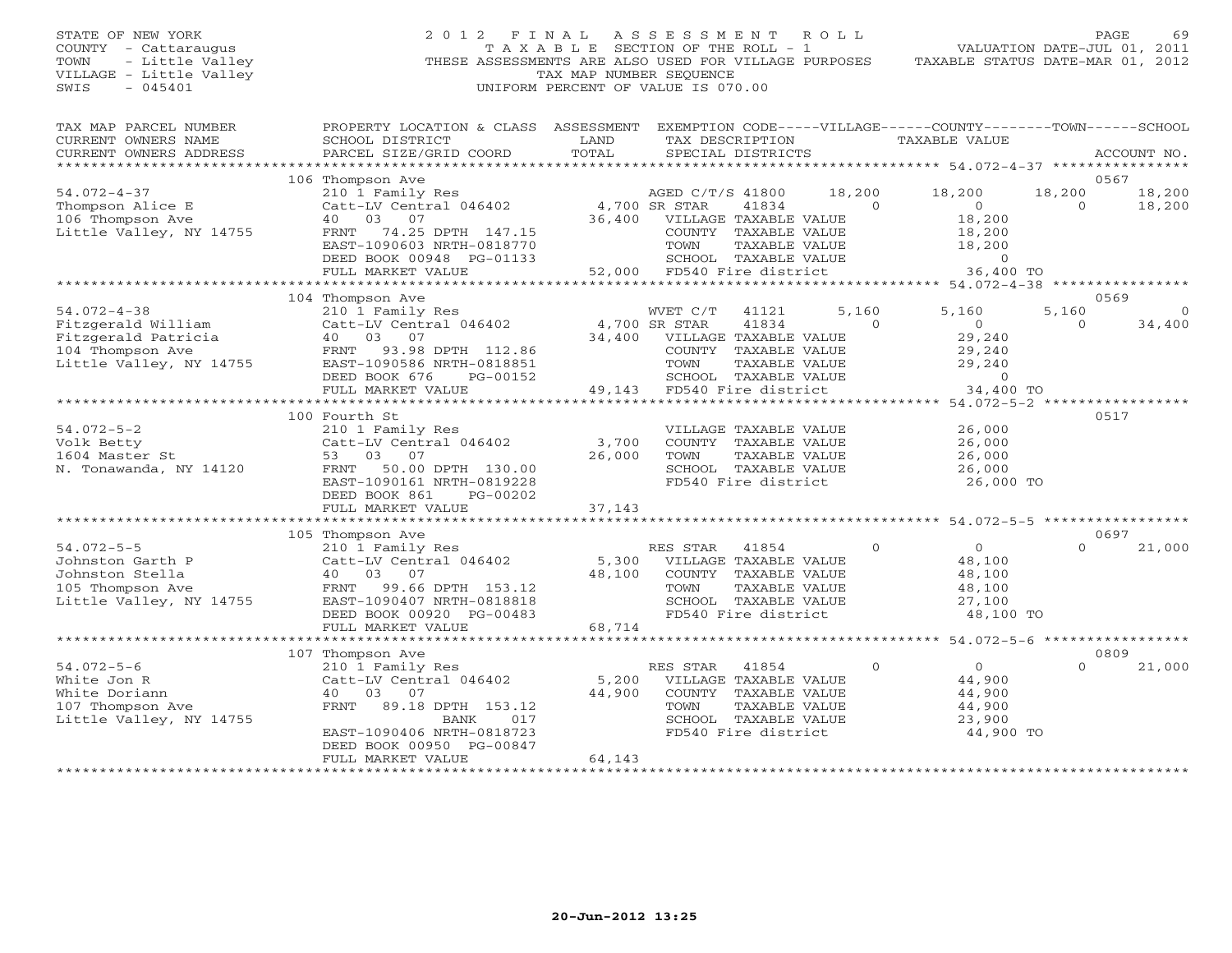| STATE OF NEW YORK<br>COUNTY - Cattaraugus<br>TOWN<br>- Little Valley<br>VILLAGE - Little Valley<br>SWIS<br>$-045401$ | 2012 FINAL<br>THESE ASSESSMENTS ARE ALSO USED FOR VILLAGE PURPOSES                                                                                                                                 | T A X A B L E SECTION OF THE ROLL - 1<br>TAX MAP NUMBER SEQUENCE<br>UNIFORM PERCENT OF VALUE IS 070.00 | A S S E S S M E N T                                 |                                                                                                                                 | R O L L           | TAXABLE STATUS DATE-MAR 01, 2012                                                                          | PAGE<br>VALUATION DATE-JUL 01, 2011 | 70                 |
|----------------------------------------------------------------------------------------------------------------------|----------------------------------------------------------------------------------------------------------------------------------------------------------------------------------------------------|--------------------------------------------------------------------------------------------------------|-----------------------------------------------------|---------------------------------------------------------------------------------------------------------------------------------|-------------------|-----------------------------------------------------------------------------------------------------------|-------------------------------------|--------------------|
| TAX MAP PARCEL NUMBER<br>CURRENT OWNERS NAME<br>CURRENT OWNERS ADDRESS<br>***********************                    | PROPERTY LOCATION & CLASS ASSESSMENT EXEMPTION CODE-----VILLAGE------COUNTY-------TOWN------SCHOOL<br>SCHOOL DISTRICT<br>PARCEL SIZE/GRID COORD                                                    | LAND<br>TOTAL                                                                                          |                                                     | TAX DESCRIPTION<br>SPECIAL DISTRICTS                                                                                            |                   | TAXABLE VALUE                                                                                             |                                     | ACCOUNT NO.        |
| $54.072 - 5 - 7$<br>Molina Vanessa<br>109 Thompson Ave<br>Little Valley, NY 14755                                    | Thompson Ave<br>311 Res vac land<br>Catt-LV Central 046402<br>40 03<br>07<br>FRNT<br>25.00 DPTH 153.12<br>EAST-1090406 NRTH-0818666<br>DEED BOOK 16364 PG-7001<br>FULL MARKET VALUE                | 700<br>700<br>1,000                                                                                    | TOWN                                                | VILLAGE TAXABLE VALUE<br>COUNTY TAXABLE VALUE<br>TAXABLE VALUE<br>SCHOOL TAXABLE VALUE<br>FD540 Fire district                   |                   | 700<br>700<br>700<br>700<br>700 TO                                                                        | 0611                                |                    |
|                                                                                                                      |                                                                                                                                                                                                    |                                                                                                        |                                                     |                                                                                                                                 |                   |                                                                                                           |                                     |                    |
| $54.072 - 5 - 8$<br>Molina Vanessa<br>109 Thompson Ave<br>Little Valley, NY 14755                                    | 109 Thompson Ave<br>210 1 Family Res<br>Catt-LV Central 046402<br>40 03 07<br>FRNT 71.28 DPTH 153.12<br>EAST-1090406 NRTH-0818618<br>DEED BOOK 16364 PG-7001                                       | 4,600<br>46,500                                                                                        | RES STAR<br>TOWN                                    | 41854<br>VILLAGE TAXABLE VALUE<br>COUNTY TAXABLE VALUE<br>TAXABLE VALUE<br>SCHOOL TAXABLE VALUE<br>FD540 Fire district          | $\Omega$          | $\overline{O}$<br>46,500<br>46,500<br>46,500<br>25,500<br>46,500 TO                                       | 0441<br>$\Omega$                    | 21,000             |
|                                                                                                                      | FULL MARKET VALUE                                                                                                                                                                                  | 66,429                                                                                                 |                                                     |                                                                                                                                 |                   |                                                                                                           |                                     |                    |
| $54.072 - 5 - 9$<br>Andrews Douglas J<br>Andrews Laurie<br>11 Thompson Ave<br>Little Valley, NY 14755                | 111 Thompson Ave<br>210 1 Family Res<br>Catt-LV Central 046402<br>40 03 07<br>FRNT 71.28 DPTH 173.12<br><b>BANK</b><br>081<br>EAST-1090395 NRTH-0818550<br>DEED BOOK 00954 PG-00288                | 39,900                                                                                                 | CVET C/T<br>4,800 RES STAR<br>TOWN                  | 41131<br>41854<br>VILLAGE TAXABLE VALUE<br>COUNTY TAXABLE VALUE<br>TAXABLE VALUE<br>SCHOOL TAXABLE VALUE<br>FD540 Fire district | 9,975<br>$\Omega$ | 9,975<br>$\overline{0}$<br>29,925<br>29,925<br>29,925<br>18,900<br>39,900 TO                              | 0425<br>9,975<br>$\Omega$           | $\Omega$<br>21,000 |
|                                                                                                                      | FULL MARKET VALUE                                                                                                                                                                                  | 57,000                                                                                                 |                                                     |                                                                                                                                 |                   |                                                                                                           |                                     |                    |
| $54.072 - 5 - 10$<br>Podrebarac George<br>Podrebarac Snejezana Nancy<br>113 Thompson Ave<br>Little Valley, NY 14755  | **********************************<br>113 Thompson Ave<br>210 1 Family Res<br>Catt-LV Central 046402<br>40 03 07<br>FRNT 71.28 DPTH 153.12<br>EAST-1090405 NRTH-0818477<br>DEED BOOK 11914 PG-9001 | ************************<br>4,600<br>40,600                                                            | TOWN                                                | VILLAGE TAXABLE VALUE<br>COUNTY TAXABLE VALUE<br>TAXABLE VALUE<br>SCHOOL TAXABLE VALUE<br>FD540 Fire district                   |                   | ********************** 54.072-5-10 *****************<br>40,600<br>40,600<br>40,600<br>40,600<br>40,600 TO | 0546                                |                    |
|                                                                                                                      | FULL MARKET VALUE                                                                                                                                                                                  | 58,000                                                                                                 |                                                     |                                                                                                                                 |                   |                                                                                                           |                                     |                    |
| $54.072 - 5 - 11$                                                                                                    | *************************<br>115 Thompson Ave<br>210 1 Family Res                                                                                                                                  |                                                                                                        | CVET C/T                                            | 41131                                                                                                                           | 13,250            | 13,250                                                                                                    | 0693<br>13,250                      | $\overline{0}$     |
| Sobczak Thomas T<br>Sobczak Barbara<br>115 Thompson Ave<br>Little Valley, NY 14755<br>********************           | Catt-LV Central 046402<br>40 03<br>07<br>FRNT 71.28 DPTH 153.12<br>EAST-1090404 NRTH-0818406<br>DEED BOOK 903<br>PG-00272<br>FULL MARKET VALUE                                                     | 53,000                                                                                                 | 4,600 SR STAR<br>TOWN<br>75,714 FD540 Fire district | 41834<br>VILLAGE TAXABLE VALUE<br>COUNTY TAXABLE VALUE<br>TAXABLE VALUE<br>SCHOOL TAXABLE VALUE                                 | $\Omega$          | $\overline{O}$<br>39,750<br>39,750<br>39,750<br>9,460<br>53,000 TO                                        | $\Omega$                            | 43,540             |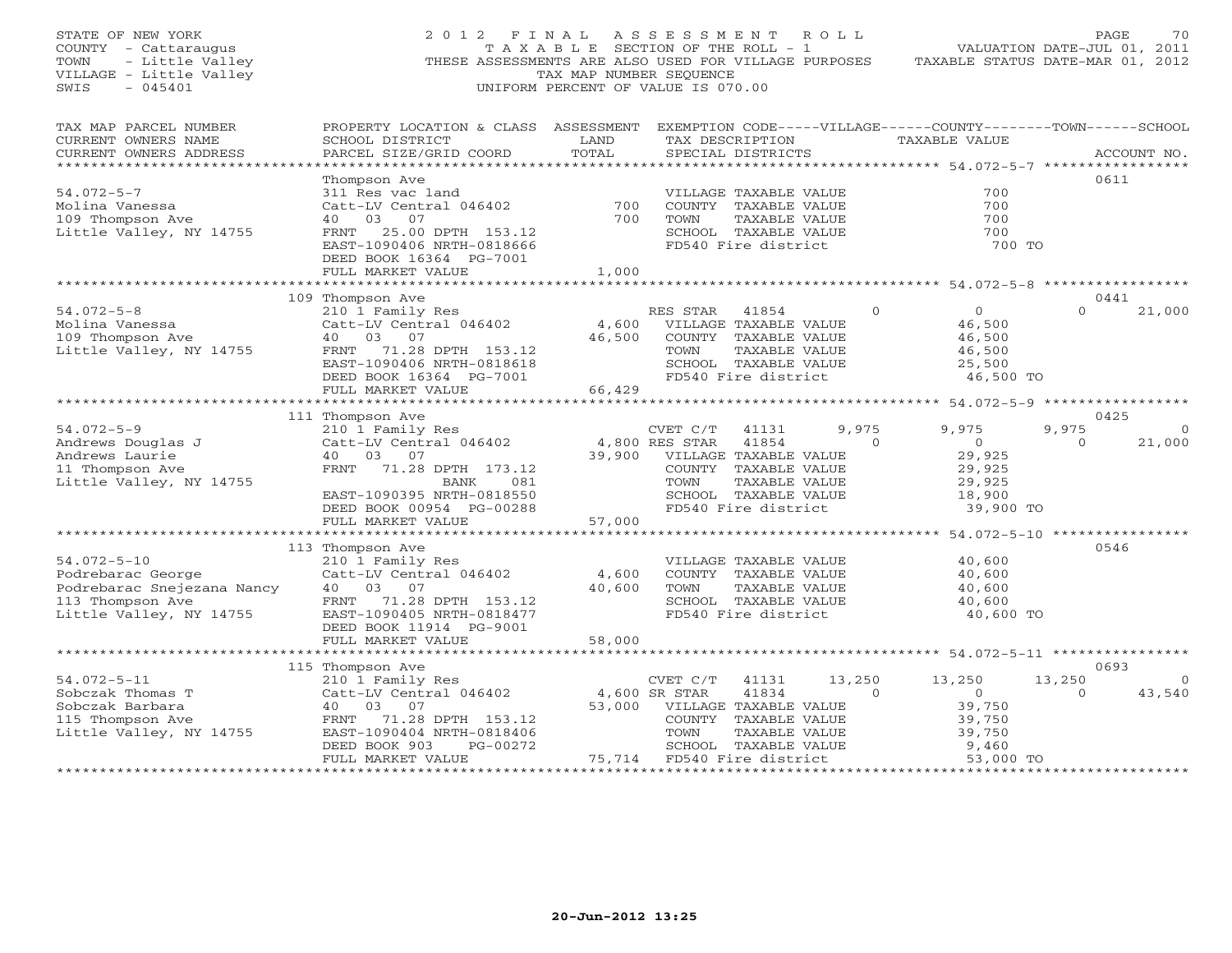| STATE OF NEW YORK<br>COUNTY - Cattaraugus<br>- Little Valley<br>TOWN<br>VILLAGE - Little Valley<br>$-045401$<br>SWIS |                                                                                                                                                 | TAX MAP NUMBER SEQUENCE | 2012 FINAL ASSESSMENT ROLL<br>T A X A B L E SECTION OF THE ROLL - 1<br>THESE ASSESSMENTS ARE ALSO USED FOR VILLAGE PURPOSES<br>UNIFORM PERCENT OF VALUE IS 070.00 |                   |                          | PAGE<br>71<br>VALUATION DATE-JUL 01, 2011<br>TAXABLE STATUS DATE-MAR 01, 2012 |
|----------------------------------------------------------------------------------------------------------------------|-------------------------------------------------------------------------------------------------------------------------------------------------|-------------------------|-------------------------------------------------------------------------------------------------------------------------------------------------------------------|-------------------|--------------------------|-------------------------------------------------------------------------------|
| TAX MAP PARCEL NUMBER<br>CURRENT OWNERS NAME<br>CURRENT OWNERS ADDRESS                                               | PROPERTY LOCATION & CLASS ASSESSMENT EXEMPTION CODE-----VILLAGE------COUNTY-------TOWN------SCHOOL<br>SCHOOL DISTRICT<br>PARCEL SIZE/GRID COORD | LAND<br>TOTAL           | TAX DESCRIPTION TAXABLE VALUE<br>SPECIAL DISTRICTS                                                                                                                |                   |                          | ACCOUNT NO.                                                                   |
|                                                                                                                      | 117 Thompson Ave                                                                                                                                |                         |                                                                                                                                                                   |                   |                          | 0502                                                                          |
| $54.072 - 5 - 12$                                                                                                    |                                                                                                                                                 |                         | RES STAR  41854                                                                                                                                                   | $\Omega$          | $\overline{0}$           | $\Omega$<br>21,000                                                            |
| Metzler Sharon L                                                                                                     | - A Family Res<br>Catt-LV Central 046402<br>40 03 07<br>FRNT 132.00 -                                                                           | 7,200                   | VILLAGE TAXABLE VALUE                                                                                                                                             |                   | 39,500                   |                                                                               |
| 117 Thompson Ave                                                                                                     |                                                                                                                                                 |                         | 39,500 COUNTY TAXABLE VALUE                                                                                                                                       |                   | 39,500                   |                                                                               |
| Little Valley, NY 14755                                                                                              | FRNT 132.00 DPTH 173.58                                                                                                                         |                         | TOWN<br>TAXABLE VALUE                                                                                                                                             |                   | 39,500                   |                                                                               |
|                                                                                                                      | EAST-1090409 NRTH-0818317                                                                                                                       |                         | SCHOOL TAXABLE VALUE                                                                                                                                              |                   | 18,500                   |                                                                               |
|                                                                                                                      | DEED BOOK 9876 PG-7001                                                                                                                          |                         | FD540 Fire district                                                                                                                                               |                   | 39,500 TO                |                                                                               |
|                                                                                                                      | FULL MARKET VALUE                                                                                                                               | 56,429                  |                                                                                                                                                                   |                   |                          |                                                                               |
|                                                                                                                      | 208 Fourth St                                                                                                                                   |                         |                                                                                                                                                                   |                   |                          | 0564                                                                          |
| $54.072 - 5 - 13$                                                                                                    | 210 1 Family Res                                                                                                                                |                         | VILLAGE TAXABLE VALUE                                                                                                                                             |                   | 32,800                   |                                                                               |
| Schmid Donald G                                                                                                      | Catt-LV Central 046402                                                                                                                          | 5,300                   | COUNTY TAXABLE VALUE                                                                                                                                              |                   | 32,800                   |                                                                               |
| 111 Seton Rd                                                                                                         | 52 03 07                                                                                                                                        | 32,800                  | TAXABLE VALUE<br>TOWN                                                                                                                                             |                   | 32,800                   |                                                                               |
| Cheektowaga, NY 14225                                                                                                | FRNT 75.00 DPTH 275.00                                                                                                                          |                         | SCHOOL TAXABLE VALUE                                                                                                                                              |                   | 32,800                   |                                                                               |
|                                                                                                                      | EAST-1090178 NRTH-0818307                                                                                                                       |                         | FD540 Fire district                                                                                                                                               |                   | 32,800 TO                |                                                                               |
|                                                                                                                      | DEED BOOK 01004 PG-00989                                                                                                                        |                         |                                                                                                                                                                   |                   |                          |                                                                               |
|                                                                                                                      | FULL MARKET VALUE                                                                                                                               | 46,857                  |                                                                                                                                                                   |                   |                          |                                                                               |
|                                                                                                                      |                                                                                                                                                 |                         |                                                                                                                                                                   |                   |                          |                                                                               |
|                                                                                                                      | 206 Fourth St<br>210 1 Family Res                                                                                                               |                         | 41854                                                                                                                                                             | $\Omega$          | $\overline{0}$           | 0719<br>$\Omega$                                                              |
| $54.072 - 5 - 14.1$<br>Ruehl Daniel D                                                                                | Catt-LV Central 046402                                                                                                                          | 6,000                   | RES STAR<br>VILLAGE TAXABLE VALUE                                                                                                                                 |                   | 39,500                   | 21,000                                                                        |
| 206 Fourth St                                                                                                        | 52 03 07                                                                                                                                        | 39,500                  | COUNTY TAXABLE VALUE                                                                                                                                              |                   | 39,500                   |                                                                               |
| Little Valley, NY 14755                                                                                              | FRNT 76.80 DPTH 278.90                                                                                                                          |                         | TOWN<br>TAXABLE VALUE                                                                                                                                             |                   | 39,500                   |                                                                               |
|                                                                                                                      | BANK 017                                                                                                                                        |                         | SCHOOL TAXABLE VALUE                                                                                                                                              |                   | 18,500                   |                                                                               |
|                                                                                                                      | EAST-1090188 NRTH-0818380                                                                                                                       |                         | FD540 Fire district                                                                                                                                               |                   | 39,500 TO                |                                                                               |
|                                                                                                                      | DEED BOOK 5547 PG-4001                                                                                                                          |                         |                                                                                                                                                                   |                   |                          |                                                                               |
|                                                                                                                      | FULL MARKET VALUE                                                                                                                               | 56,429                  |                                                                                                                                                                   |                   |                          |                                                                               |
|                                                                                                                      |                                                                                                                                                 |                         |                                                                                                                                                                   |                   |                          |                                                                               |
|                                                                                                                      | Fourth St                                                                                                                                       |                         |                                                                                                                                                                   |                   |                          | 1114                                                                          |
| $54.072 - 5 - 14.2$<br>Dry Joseph                                                                                    | 311 Res vac land<br>Catt-LV Central 046402                                                                                                      | 3,500                   | VILLAGE TAXABLE VALUE<br>COUNTY TAXABLE VALUE                                                                                                                     |                   | 3,500<br>3,500           |                                                                               |
| 202 Fourth St                                                                                                        | 52 03 07                                                                                                                                        | 3,500                   | TAXABLE VALUE<br>TOWN                                                                                                                                             |                   | 3,500                    |                                                                               |
| Little Valley, NY 14755                                                                                              | FRNT 53.04 DPTH 275.00                                                                                                                          |                         | SCHOOL TAXABLE VALUE                                                                                                                                              |                   | 3,500                    |                                                                               |
|                                                                                                                      | EAST-1090200 NRTH-0818443                                                                                                                       |                         | FD540 Fire district                                                                                                                                               |                   | 3,500 TO                 |                                                                               |
|                                                                                                                      | DEED BOOK 00909 PG-00990                                                                                                                        |                         |                                                                                                                                                                   |                   |                          |                                                                               |
|                                                                                                                      | FULL MARKET VALUE                                                                                                                               | 5,000                   |                                                                                                                                                                   |                   |                          |                                                                               |
|                                                                                                                      |                                                                                                                                                 |                         |                                                                                                                                                                   |                   |                          |                                                                               |
|                                                                                                                      | 202 Fourth St                                                                                                                                   |                         |                                                                                                                                                                   |                   |                          | 0746                                                                          |
| $54.072 - 5 - 15$                                                                                                    | 210 1 Family Res<br>Catt-LV Central 046402                                                                                                      |                         | WVET C/T<br>41121                                                                                                                                                 | 8,400<br>$\Omega$ | 8,400                    | 8,400<br>$\overline{0}$<br>$\Omega$                                           |
| Dry Joseph<br>Dry Wanda                                                                                              | 52 03 07                                                                                                                                        |                         | 5,000 RES STAR<br>41854<br>59,900 VILLAGE TAXABLE VALUE                                                                                                           |                   | $\overline{0}$<br>51,500 | 21,000                                                                        |
| 202 Fourth St                                                                                                        | FRNT 66.00 DPTH 269.00                                                                                                                          |                         | COUNTY TAXABLE VALUE                                                                                                                                              |                   | 51,500                   |                                                                               |
| Little Valley, NY 14755                                                                                              | EAST-1090195 NRTH-0818505                                                                                                                       |                         | TOWN<br>TAXABLE VALUE                                                                                                                                             |                   | 51,500                   |                                                                               |
|                                                                                                                      | DEED BOOK 871<br>PG-00008                                                                                                                       |                         | SCHOOL TAXABLE VALUE                                                                                                                                              |                   | 38,900                   |                                                                               |
|                                                                                                                      | FULL MARKET VALUE                                                                                                                               |                         | 85,571 FD540 Fire district                                                                                                                                        |                   | 59,900 TO                |                                                                               |
|                                                                                                                      |                                                                                                                                                 |                         |                                                                                                                                                                   |                   |                          |                                                                               |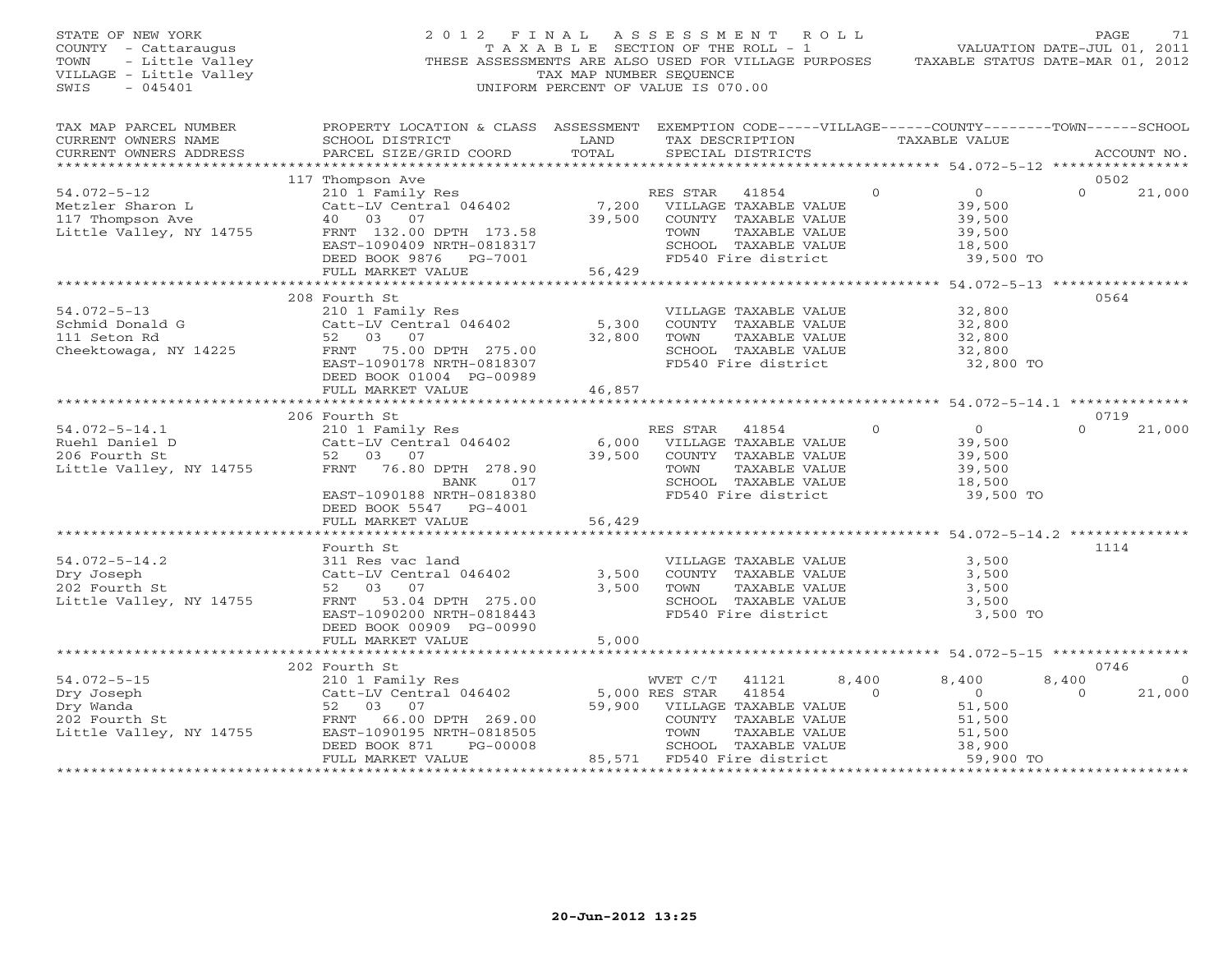| STATE OF NEW YORK<br>VF NEW YORK<br>T - Cattaraugus<br>- Little Valley<br>3E - Little Valley<br>045401<br>COUNTY - Cattaraugus<br>TOWN<br>VILLAGE - Little Valley<br>SWIS<br>$-045401$ |                                                                                                                                                                                                                                                                           | TAX MAP NUMBER SEQUENCE                           | 2012 FINAL ASSESSMENT ROLL<br>T A X A B L E SECTION OF THE ROLL - 1<br>THESE ASSESSMENTS ARE ALSO USED FOR VILLAGE PURPOSES TAXABLE STATUS DATE-MAR 01, 2012<br>UNIFORM PERCENT OF VALUE IS 070.00 |                                                                                             | PAGE<br>VALUATION DATE-JUL 01, 2011     | 72          |
|----------------------------------------------------------------------------------------------------------------------------------------------------------------------------------------|---------------------------------------------------------------------------------------------------------------------------------------------------------------------------------------------------------------------------------------------------------------------------|---------------------------------------------------|----------------------------------------------------------------------------------------------------------------------------------------------------------------------------------------------------|---------------------------------------------------------------------------------------------|-----------------------------------------|-------------|
| TAX MAP PARCEL NUMBER<br>CURRENT OWNERS NAME<br>CURRENT OWNERS ADDRESS<br>***********************                                                                                      | PROPERTY LOCATION & CLASS ASSESSMENT EXEMPTION CODE-----VILLAGE------COUNTY-------TOWN------SCHOOL<br>SCHOOL DISTRICT<br><b>EXAMPLE SERVICE SERVICE SERVICE SERVICE SERVICE SERVICE SERVICE SERVICE SERVICE SERVICE SERVICE SERVICE SERVICE</b><br>PARCEL SIZE/GRID COORD | TOTAL                                             | TAX DESCRIPTION TAXABLE VALUE<br>SPECIAL DISTRICTS                                                                                                                                                 |                                                                                             |                                         | ACCOUNT NO. |
| $54.072 - 5 - 16$<br>Dry Joseph<br>Dry Wanda<br>202 Fourth St                                                                                                                          | 200 Fourth St<br>312 Vac w/imprv<br>Catt-LV Central 046402<br>FRNT 66.00 DPTH 247.00<br>DEED BOOK 144 PG-4001<br>FULL MARKET VALUE                                                                                                                                        | 5,000<br>6,000<br>8,571                           | VILLAGE TAXABLE VALUE<br>COUNTY TAXABLE VALUE<br>TOWN<br>TAXABLE VALUE<br>SCHOOL TAXABLE VALUE<br>FD540 Fire district                                                                              | 6,000<br>6,000<br>6,000<br>6,000                                                            | 0848<br>6,000 TO                        |             |
|                                                                                                                                                                                        |                                                                                                                                                                                                                                                                           |                                                   |                                                                                                                                                                                                    |                                                                                             |                                         |             |
| $54.072 - 5 - 17$<br>Denton Charles S Jr<br>Denton Paula J<br>122 Fourth St<br>Little Valley, NY 14755                                                                                 | 122 Fourth St<br>220 2 Family Res<br>Catt-LV Central 046402<br>52 03 07<br>Rental Apt<br>Rental Apt<br>FRNT 66.00 DPTH 264.00<br>EAST-1090198 NRTH-0818637<br>DEED BOOK 00998 PG-00383                                                                                    | 5,000 SR STAR                                     | WVET C/T<br>41121<br>41834<br>64,500 VILLAGE TAXABLE VALUE<br>COUNTY TAXABLE VALUE<br>TOWN<br>TAXABLE VALUE<br>SCHOOL TAXABLE VALUE<br>FD540 Fire district                                         | 8,400<br>8,400<br>$\Omega$<br>$\overline{0}$<br>56,100<br>56,100<br>56,100<br>20,960        | 0627<br>8,400<br>$\bigcap$<br>64,500 TO | 0<br>43,540 |
|                                                                                                                                                                                        | FULL MARKET VALUE                                                                                                                                                                                                                                                         | 92,143<br>*********************                   |                                                                                                                                                                                                    | ********** 54.072-5-18 *****************                                                    |                                         |             |
|                                                                                                                                                                                        | 120 Fourth St                                                                                                                                                                                                                                                             |                                                   |                                                                                                                                                                                                    |                                                                                             | 0798                                    |             |
| $54.072 - 5 - 18$<br>Mett Donald J                                                                                                                                                     | 210 1 Family Res<br>Catt-LV Central 046402<br>52 03 07<br>FRNT 66.00 DPTH 264.00<br>EAST-1090200 NRTH-0818701<br>DEED BOOK 00927 PG-00083                                                                                                                                 | 27,900                                            | SR STAR<br>41834<br>5,000 VILLAGE TAXABLE VALUE<br>COUNTY TAXABLE VALUE<br>TOWN<br>TAXABLE VALUE<br>SCHOOL TAXABLE VALUE<br>FD540 Fire district                                                    | $\overline{0}$<br>$\Omega$<br>27,900<br>27,900<br>27,900<br>$\overline{0}$                  | $\cap$<br>27,900 TO                     | 27,900      |
|                                                                                                                                                                                        | FULL MARKET VALUE                                                                                                                                                                                                                                                         | 39,857                                            |                                                                                                                                                                                                    |                                                                                             |                                         |             |
| $54.072 - 5 - 19$<br>Ruper Tammy<br>209 Fourth St<br>Little Valley, NY 14755                                                                                                           | 118 Fourth St<br>210 1 Family Res<br>Catt-LV Central 046402<br>52 03 07<br>FRNT 66.00 DPTH 259.00<br>EAST-1090200 NRTH-0818767<br>DEED BOOK 3782 PG-2001                                                                                                                  | 5,000<br>10,000                                   | VILLAGE TAXABLE VALUE<br>COUNTY TAXABLE VALUE<br>TAXABLE VALUE<br>TOWN<br>SCHOOL TAXABLE VALUE<br>FD540 Fire district                                                                              | 10,000<br>10,000<br>10,000<br>10,000                                                        | 0532<br>10,000 TO                       |             |
|                                                                                                                                                                                        | FULL MARKET VALUE                                                                                                                                                                                                                                                         | 14,286                                            |                                                                                                                                                                                                    |                                                                                             |                                         |             |
| $54.072 - 5 - 20$<br>209 Fourth St<br>209 Fourth St 52 03 07<br>Little Valley, NY FRNT 66 00                                                                                           | 114 Fourth St<br>220 2 Family Res<br>Catt-LV Central 046402<br>FRNT 66.00 DPTH 259.00<br>EAST-1090201 NRTH-0818834                                                                                                                                                        | ******************************<br>5,000<br>40,400 | VILLAGE TAXABLE VALUE<br>COUNTY TAXABLE VALUE<br>TAXABLE VALUE<br>TOWN<br>SCHOOL TAXABLE VALUE<br>FD540 Fire district                                                                              | ********************** 54.072-5-20 ****************<br>40,400<br>40,400<br>40,400<br>40,400 | 0824<br>40,400 TO                       |             |
|                                                                                                                                                                                        | DEED BOOK 217<br>PG-5001<br>FULL MARKET VALUE                                                                                                                                                                                                                             | 57,714                                            |                                                                                                                                                                                                    |                                                                                             |                                         |             |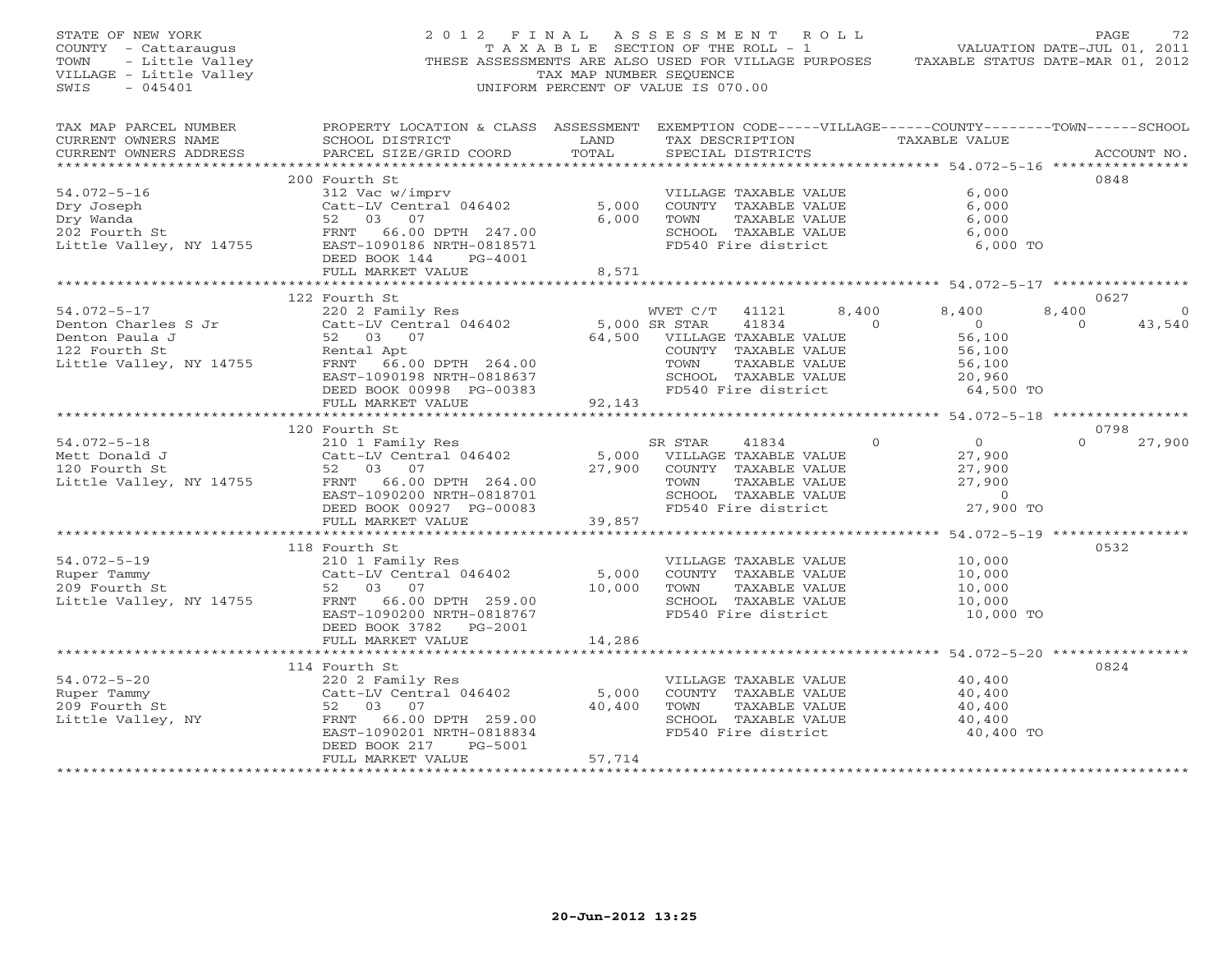| STATE OF NEW YORK<br>COUNTY - Cattaraugus<br>- Little Valley<br>TOWN<br>VILLAGE - Little Valley<br>$-045401$<br>SWIS | 2012 FINAL ASSESSMENT ROLL<br>THESE ASSESSMENTS ARE ALSO USED FOR VILLAGE PURPOSES                                                                                                                                                                                                                                                  | TAX MAP NUMBER SEOUENCE<br>UNIFORM PERCENT OF VALUE IS 070.00 |                                | T A X A B L E SECTION OF THE ROLL - 1                                                                                        |                | VALUATION DATE-JUL 01, 2011<br>TAXABLE STATUS DATE-MAR 01, 2012     | PAGE              | 73             |
|----------------------------------------------------------------------------------------------------------------------|-------------------------------------------------------------------------------------------------------------------------------------------------------------------------------------------------------------------------------------------------------------------------------------------------------------------------------------|---------------------------------------------------------------|--------------------------------|------------------------------------------------------------------------------------------------------------------------------|----------------|---------------------------------------------------------------------|-------------------|----------------|
| TAX MAP PARCEL NUMBER<br>CURRENT OWNERS NAME<br>CURRENT OWNERS ADDRESS                                               | PROPERTY LOCATION & CLASS ASSESSMENT EXEMPTION CODE-----VILLAGE------COUNTY-------TOWN------SCHOOL<br>SCHOOL DISTRICT<br>PARCEL SIZE/GRID COORD                                                                                                                                                                                     | LAND<br>TOTAL                                                 |                                | SPECIAL DISTRICTS                                                                                                            |                | TAX DESCRIPTION TAXABLE VALUE                                       |                   | ACCOUNT NO.    |
| 54.072-5-21<br>Oglevee Daniel W<br>Tarri A                                                                           | 112 Fourth St<br>210 1 Family Res<br>Catt-LV Central 046402<br>Oglevee Daniel W Catt-LV Central 046402<br>Oglevee Lorri A 52 03 07<br>9603 W Bucktooth Run FRNT 66.00 DPTH 184.00<br>Little Valley, NY 14755 EAST-1090165 NRTH-0818900<br>DEED BOOK 01013 PG-00977<br>FULL MARKET VALUE                                             | 4,800<br>38,500<br>55,000                                     | TOWN                           | VILLAGE TAXABLE VALUE<br>COUNTY TAXABLE VALUE<br>TAXABLE VALUE<br>SCHOOL TAXABLE VALUE<br>FD540 Fire district                |                | 38,500<br>38,500<br>38,500<br>38,500<br>38,500 TO                   | 0793              |                |
|                                                                                                                      |                                                                                                                                                                                                                                                                                                                                     |                                                               |                                |                                                                                                                              |                |                                                                     |                   |                |
| $54.072 - 5 - 22$                                                                                                    | 110 Fourth St<br>210 1 Family Res<br>Catt-LV Central 046402<br>DEED BOOK 00982 PG-00861                                                                                                                                                                                                                                             |                                                               | RES STAR 41854<br>TOWN         | 4,800 VILLAGE TAXABLE VALUE<br>44,700 COUNTY TAXABLE VALUE<br>TAXABLE VALUE<br>SCHOOL TAXABLE VALUE<br>FD540 Fire district   | $\Omega$       | $\overline{0}$<br>44,700<br>44,700<br>44,700<br>23,700<br>44,700 TO | 0.572<br>$\Omega$ | 21,000         |
|                                                                                                                      | FULL MARKET VALUE                                                                                                                                                                                                                                                                                                                   | 63,857                                                        |                                |                                                                                                                              |                |                                                                     |                   |                |
|                                                                                                                      | 108 Fourth St                                                                                                                                                                                                                                                                                                                       |                                                               |                                |                                                                                                                              |                |                                                                     | 0455              |                |
| $54.072 - 5 - 23$<br>Little Valley, NY 14755                                                                         | 210 1 Family Res<br>Catt-LV Central 046402<br>74.072-3-23<br>Taylor Charles H Catt-LV Central 046402<br>Taylor Chanelle E 52 03 07<br>108 Fourth St FRNT 66.00 DPTH 180.00<br>EAST-1090168 NRTH-0819032<br>DEED BOOK 6733 PG-6001                                                                                                   |                                                               | RES STAR 41854<br>TOWN         | 4,800 VILLAGE TAXABLE VALUE<br>44,500 COUNTY TAXABLE VALUE<br>TAXABLE VALUE<br>SCHOOL TAXABLE VALUE<br>FD540 Fire district   | $\circ$        | $\overline{O}$<br>44,500<br>44,500<br>44,500<br>23,500<br>44,500 TO | $\Omega$          | 21,000         |
|                                                                                                                      | FULL MARKET VALUE                                                                                                                                                                                                                                                                                                                   | 63,571                                                        |                                |                                                                                                                              |                |                                                                     |                   |                |
| $54.072 - 5 - 24$                                                                                                    | 104 Fourth St                                                                                                                                                                                                                                                                                                                       |                                                               | WVET C/T                       | 41121                                                                                                                        | 8,115          | 8,115                                                               | 0770<br>8,115     | $\overline{0}$ |
| Goodrich Gregory Life us<br>Goodrich Vergie Life us<br>104 Fourth St<br>Little Valley, NY 14755                      | 210 1 Family Res<br>Catt-LV Central 046402<br>52 03 07<br>FRNT 75.00 DPTH 206.00<br>EAST-1090187 NRTH-0819106<br>DEED BOOK 11618 PG-2001<br>FULL MARKET VALUE                                                                                                                                                                       |                                                               | $5,200$ RES STAR 41854<br>TOWN | 54,100 VILLAGE TAXABLE VALUE<br>COUNTY TAXABLE VALUE<br>TAXABLE VALUE<br>SCHOOL TAXABLE VALUE<br>77,286 FD540 Fire district  | $\overline{0}$ | $\overline{0}$<br>45,985<br>45,985<br>45,985<br>33,100<br>54,100 TO | $\overline{0}$    | 21,000         |
|                                                                                                                      |                                                                                                                                                                                                                                                                                                                                     |                                                               |                                |                                                                                                                              |                |                                                                     |                   |                |
|                                                                                                                      | 102 Fourth St<br>.<br>220 2 Family Res<br>Catt-LV Central 046402<br>54.072-5-25<br>Starks Barry D<br>Starks Brandy M<br>102 Fourth St<br>102 Fourth St<br>52 03 07<br>102 Fourth St<br>52 03 07<br>FRNT 100.00 DPTH 132.00<br>Little Valley, NY 14755<br>EAST-1090132 NRTH-0819178<br>DEED BOOK 01004 PG-00131<br>FULL MARKET VALUE | 46,800<br>66,857                                              | RES STAR<br>TOWN               | 41854<br>5,400 VILLAGE TAXABLE VALUE<br>COUNTY TAXABLE VALUE<br>TAXABLE VALUE<br>SCHOOL TAXABLE VALUE<br>FD540 Fire district | $\Omega$       | $\overline{O}$<br>46,800<br>46,800<br>46,800<br>25,800<br>46,800 TO | 0812<br>$\Omega$  | 21,000         |
| ***********************                                                                                              | ****************************                                                                                                                                                                                                                                                                                                        | *******************                                           |                                |                                                                                                                              |                |                                                                     |                   |                |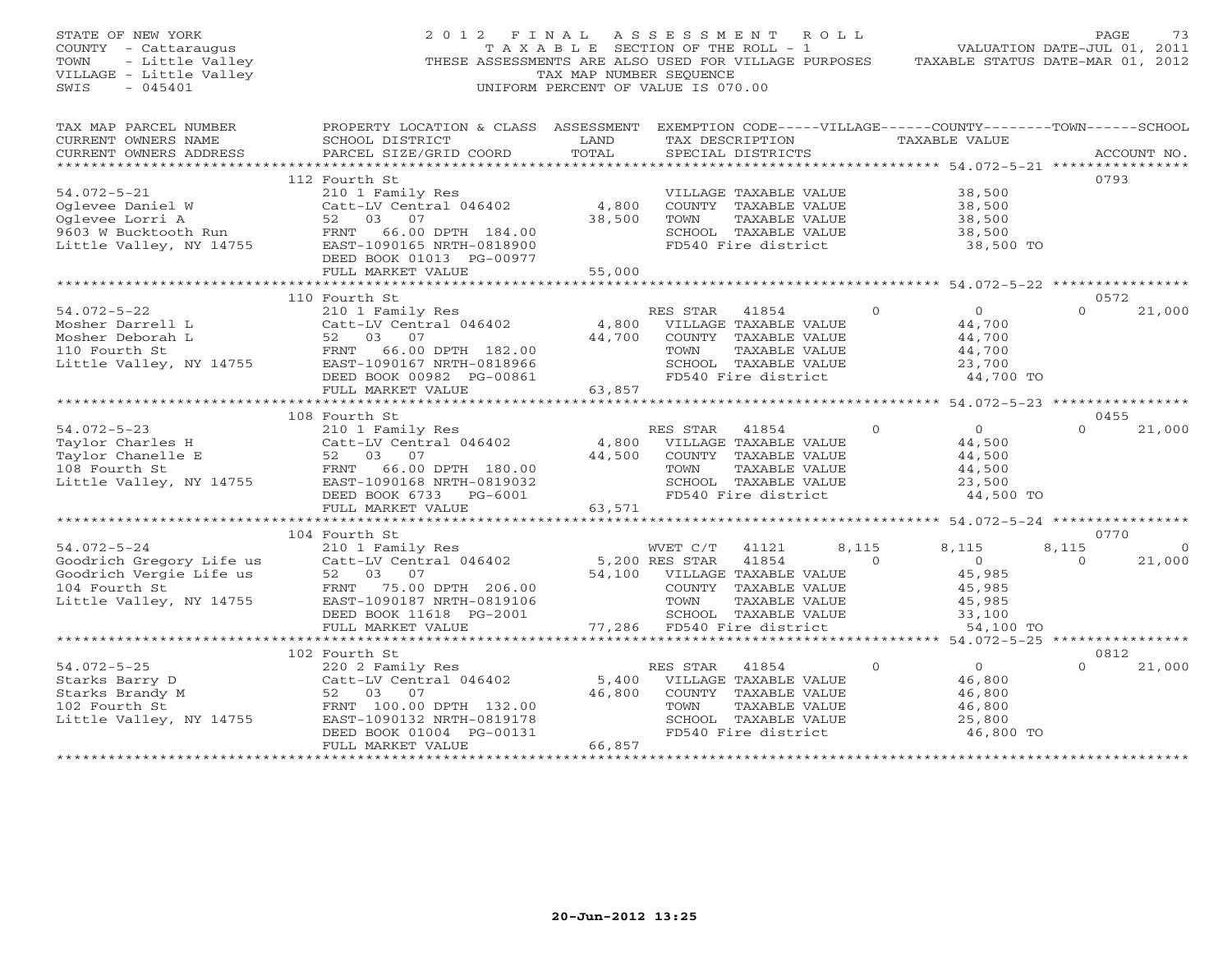| STATE OF NEW YORK<br>COUNTY - Cattaraugus<br>Y – Cattaraugus<br>- Little Valley<br>3E – Little Valley<br>TOWN<br>VILLAGE - Little Valley<br>SWIS<br>$-045401$ |                                                                                                                                                                                                                       | TAX MAP NUMBER SEQUENCE   | 2012 FINAL ASSESSMENT ROLL<br>TAXABLE SECTION OF THE ROLL - 1<br>THESE ASSESSMENTS ARE ALSO USED FOR VILLAGE PURPOSES TAXABLE STATUS DATE-MAR 01, 2012<br>UNIFORM PERCENT OF VALUE IS 070.00   | VALUATION DATE-JUL 01, 2011                                                  | PAGE<br>74                             |
|---------------------------------------------------------------------------------------------------------------------------------------------------------------|-----------------------------------------------------------------------------------------------------------------------------------------------------------------------------------------------------------------------|---------------------------|------------------------------------------------------------------------------------------------------------------------------------------------------------------------------------------------|------------------------------------------------------------------------------|----------------------------------------|
| TAX MAP PARCEL NUMBER<br>CURRENT OWNERS NAME<br>CURRENT OWNERS ADDRESS                                                                                        | SCHOOL DISTRICT<br>PARCEL SIZE/GRID COORD                                                                                                                                                                             | LAND<br>TOTAL             | PROPERTY LOCATION & CLASS ASSESSMENT EXEMPTION CODE-----VILLAGE------COUNTY-------TOWN------SCHOOL<br>TAX DESCRIPTION TAXABLE VALUE<br>SPECIAL DISTRICTS                                       |                                                                              | ACCOUNT NO.                            |
|                                                                                                                                                               | 104 Fair Oak St                                                                                                                                                                                                       |                           |                                                                                                                                                                                                |                                                                              | 0635                                   |
|                                                                                                                                                               | $Cat-LV$ Central 046402<br>21 mbardi Pamela S<br>4891 Route 353<br>Salamanca, NY 14779<br>2007 EAST-1089670 NRTH-0810107                                                                                              | 44,500                    | VILLAGE TAXABLE VALUE<br>4,000 COUNTY TAXABLE VALUE<br>TAXABLE VALUE<br>TOWN<br>SCHOOL TAXABLE VALUE<br>FD540 Fire district                                                                    | 44,500<br>44,500<br>44,500<br>44,500<br>44,500 TO                            |                                        |
|                                                                                                                                                               | FULL MARKET VALUE                                                                                                                                                                                                     | 63,571                    |                                                                                                                                                                                                |                                                                              |                                        |
| $54.072 - 6 - 3$<br>Brown Gary C<br>PO Box 107<br>Salamanca, NY 14779                                                                                         | 102 Fair Oak St<br>483 Converted Re<br>Catt-LV Central 046402<br>53 03 07<br>https:<br>Apt Up<br>FRNT 25.00 DPTH 85.00<br>EAST-1089715 NRTH-0819504<br>DEED BOOK 00986 PG-00124<br>FULL MARKET VALUE                  | 2,000<br>38,400<br>54,857 | VILLAGE TAXABLE VALUE<br>COUNTY TAXABLE VALUE<br>TOWN<br>TAXABLE VALUE<br>SCHOOL TAXABLE VALUE<br>FD540 Fire district                                                                          | 38,400<br>38,400<br>38,400<br>38,400<br>38,400 TO                            | 0833                                   |
|                                                                                                                                                               |                                                                                                                                                                                                                       |                           |                                                                                                                                                                                                |                                                                              |                                        |
| $54.072 - 6 - 4.1$<br>Catt Co Employees Federal<br>Credit Union<br>100 Fair Oak St<br>Little Valley, NY 14755                                                 | 100 Fair Oak St<br>1464 Office bldg.<br>Catt-LV Central 046402<br>53 03 07<br>$1/2010$ -split $25x65$ to Bro<br>FRNT 160.00 DPTH 151.00<br>EAST-1089789 NRTH-0819477<br>DEED BOOK 00946 PG-00899<br>FULL MARKET VALUE | 7,900<br>102,714          | VILLAGE TAXABLE VALUE<br>COUNTY TAXABLE VALUE<br>71,900 TOWN<br>TAXABLE VALUE<br>SCHOOL TAXABLE VALUE<br>FD540 Fire district                                                                   | 71,900<br>71,900<br>71,900<br>71,900<br>71,900 TO                            | 0828                                   |
|                                                                                                                                                               |                                                                                                                                                                                                                       |                           |                                                                                                                                                                                                |                                                                              |                                        |
| $54.072 - 6 - 4.2$<br>Brown Gary C<br>Brown Gary C<br>11036 Hatchery Rd<br>Randolph, NY 14772                                                                 | R102 Fair Oak<br>311 Res vac land<br>Catt-LV Central 046402<br>1//2010-split off Cred Un<br>FRNT 22.00 DPTH 65.00<br>EAST-1089732 NRTH-0819436<br>DEED BOOK 13340 PG-6001                                             | 100<br>100                | VILLAGE TAXABLE VALUE<br>COUNTY TAXABLE VALUE<br>TAXABLE VALUE<br>TOWN<br>SCHOOL TAXABLE VALUE<br>FD540 Fire district                                                                          | 100<br>100<br>100<br>100<br>100 TO                                           | 1413                                   |
|                                                                                                                                                               | FULL MARKET VALUE                                                                                                                                                                                                     | 143                       |                                                                                                                                                                                                |                                                                              |                                        |
|                                                                                                                                                               |                                                                                                                                                                                                                       | *************             |                                                                                                                                                                                                | ********************* 54.072-6-5 ******************                          |                                        |
| $54.072 - 6 - 5$<br>Milks Donna M<br>119 Park Pl<br>Little Valley, NY 14755                                                                                   | 119 Park Pl<br>210 1 Family Res<br>Catt-LV Central 046402<br>53 03 07<br>FRNT 25.00 DPTH 200.00<br>EAST-1089850 NRTH-0819428<br>PG-562<br>DEED BOOK 845                                                               | $3,500$ SR STAR           | 18,250<br>AGED C/T/S 41800<br>41834<br>$\overline{0}$<br>36,500 VILLAGE TAXABLE VALUE<br>COUNTY TAXABLE VALUE<br>TOWN<br>TAXABLE VALUE<br>SCHOOL TAXABLE VALUE<br>$52,143$ FD540 Fire district | 18,250<br>18,250<br>$\overline{0}$<br>18,250<br>18,250<br>18,250<br>$\sim$ 0 | 0704<br>18,250<br>18,250<br>$\bigcirc$ |
|                                                                                                                                                               | FULL MARKET VALUE                                                                                                                                                                                                     |                           |                                                                                                                                                                                                | 36,500 TO                                                                    |                                        |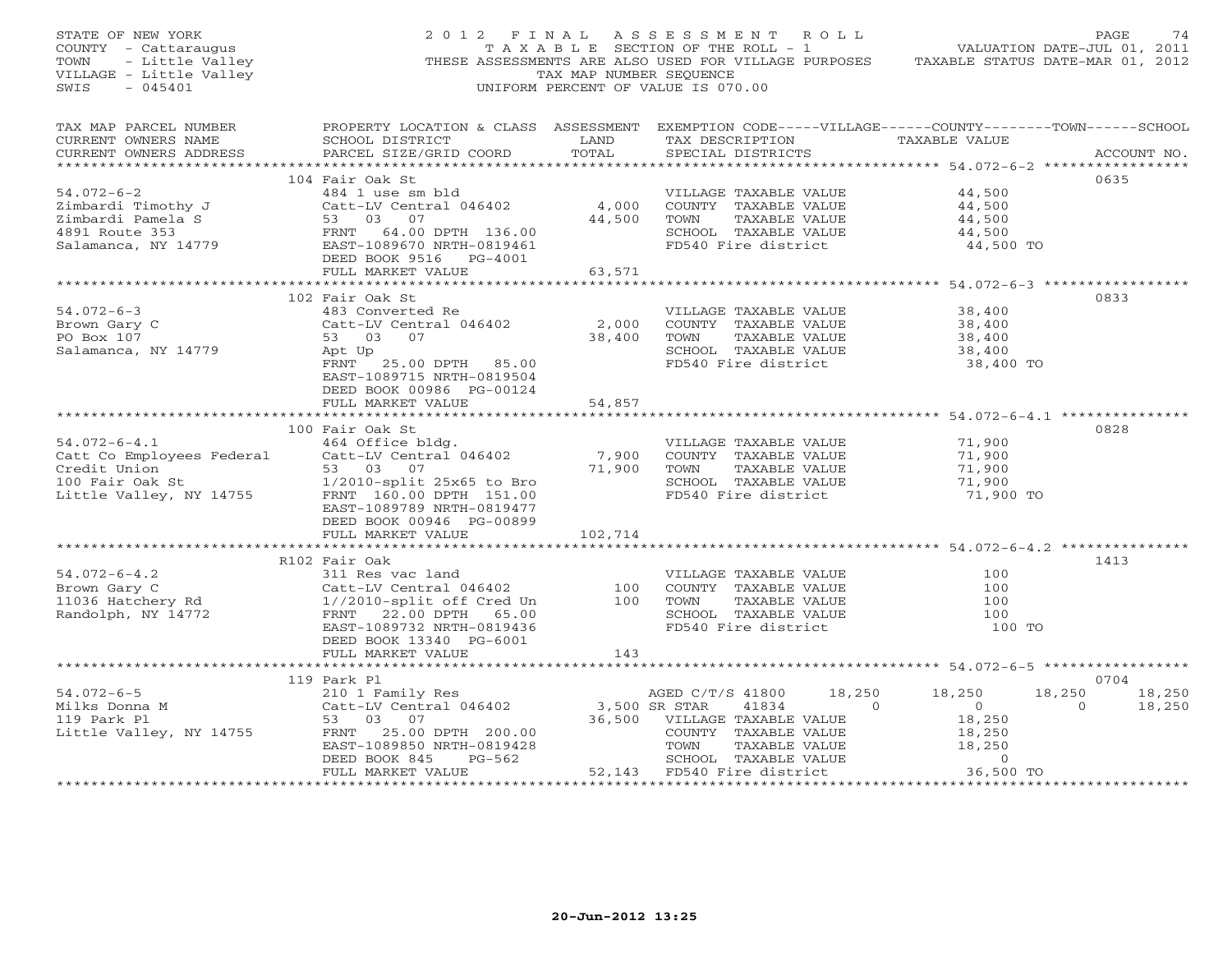| OF NEW YORK<br>Y - Cattaraugus<br>- Little Valley<br>GE - Little Valley<br>STATE OF NEW YORK<br>COUNTY - Cattaraugus<br>TOWN<br>VILLAGE - Little Valley<br>$-045401$<br>SWIS |                                                                                                                                                                                                                                                                                                                                                      | TAX MAP NUMBER SEQUENCE                                                                                                         | 2012 FINAL ASSESSMENT ROLL<br>T A X A B L E SECTION OF THE ROLL - 1<br>THESE ASSESSMENTS ARE ALSO USED FOR VILLAGE PURPOSES TAXABLE STATUS DATE-MAR 01, 2012<br>UNIFORM PERCENT OF VALUE IS 070.00 | VALUATION DATE-JUL 01, 2011                        | PAGE<br>75  |
|------------------------------------------------------------------------------------------------------------------------------------------------------------------------------|------------------------------------------------------------------------------------------------------------------------------------------------------------------------------------------------------------------------------------------------------------------------------------------------------------------------------------------------------|---------------------------------------------------------------------------------------------------------------------------------|----------------------------------------------------------------------------------------------------------------------------------------------------------------------------------------------------|----------------------------------------------------|-------------|
| TAX MAP PARCEL NUMBER<br>CURRENT OWNERS NAME<br>CURRENT OWNERS ADDRESS                                                                                                       | PROPERTY LOCATION & CLASS ASSESSMENT EXEMPTION CODE-----VILLAGE------COUNTY-------TOWN------SCHOOL<br>SCHOOL DISTRICT<br>PARCEL SIZE/GRID COORD                                                                                                                                                                                                      | <b>EXAMPLE SERVICE SERVICE SERVICE SERVICE SERVICE SERVICE SERVICE SERVICE SERVICE SERVICE SERVICE SERVICE SERVICE</b><br>TOTAL | TAX DESCRIPTION TAXABLE VALUE<br>SPECIAL DISTRICTS                                                                                                                                                 |                                                    | ACCOUNT NO. |
| $54.072 - 6 - 7$<br>Hawley Development Corp<br>100 W Genesee St<br>Lockport, NY 14094                                                                                        | 105 Rock City St<br>486 Mini-mart<br>Catt-LV Central 046402 6,200 COUNTY TAXABLE VALUE<br>53 03 07<br>FRNT 76.00 DPTH 125.00<br>EAST-1090050 NRTH-0819397<br>DEED BOOK 14620 PG-9002<br>FULL MARKET VALUE                                                                                                                                            | 132,571                                                                                                                         | VILLAGE TAXABLE VALUE<br>92,800 TOWN TAXABLE VALUE<br>SCHOOL TAXABLE VALUE<br>FD540 Fire district                                                                                                  | 92,800<br>92,800<br>92,800<br>92,800<br>92,800 TO  | 0751        |
|                                                                                                                                                                              |                                                                                                                                                                                                                                                                                                                                                      |                                                                                                                                 |                                                                                                                                                                                                    |                                                    | 0698        |
| $54.072 - 6 - 8$                                                                                                                                                             | 105 Fourth St<br>210 1 Family Res<br>$210$ T Tuming Res<br>Catt-LV Central 046402 3,900<br>Pickert Edith<br>Rickert Michael H and Catt-LV Central 046402<br>Rickert Michael H 53 03 07<br>9064 Route 242 FRNT 64.00 DPTH 116.90<br>Little Valley, NY 14755 EAST-1090005 NRTH-0819316                                                                 | 36,600                                                                                                                          | VILLAGE TAXABLE VALUE<br>COUNTY TAXABLE VALUE<br>TOWN TAXABLE VALUE<br>SCHOOL TAXABLE VALUE<br>FD540 Fire district                                                                                 | 36,600<br>36,600<br>36,600<br>36,600<br>36,600 TO  |             |
|                                                                                                                                                                              | DEED BOOK 1019 PG-463<br>FULL MARKET VALUE                                                                                                                                                                                                                                                                                                           | 52,286                                                                                                                          |                                                                                                                                                                                                    |                                                    |             |
|                                                                                                                                                                              |                                                                                                                                                                                                                                                                                                                                                      |                                                                                                                                 |                                                                                                                                                                                                    |                                                    |             |
| $54.072 - 6 - 9$                                                                                                                                                             | 107 Fourth St<br>210 1 Family Res<br>Catt-LV Central 046402 1,600<br>94.072-6-9<br>Eldredge Anna K<br>Eldredge Anna K<br>Keister Susan E<br>21 Oldkings Rd N Ste B110<br>Palm Coast, FL 32137<br>Palm Coast, FL 32137<br>Palm Coast, FL 32137<br>Palm Coast, FL 32137<br>Palm Coast, FL 32137<br>Palm Coast, FL 32137<br><br>DEED BOOK 12093 PG-6002 | 24,200                                                                                                                          | VILLAGE TAXABLE VALUE<br>COUNTY TAXABLE VALUE<br>TOWN TAXABLE VALUE<br>SCHOOL TAXABLE VALUE<br>FD540 Fire district                                                                                 | 24,200<br>24,200<br>24,200<br>24, 200<br>24,200 TO | 0680        |
|                                                                                                                                                                              | FULL MARKET VALUE                                                                                                                                                                                                                                                                                                                                    | 34,571                                                                                                                          |                                                                                                                                                                                                    |                                                    |             |
| $54.072 - 6 - 10$<br>24.072 v -<br>Zalewski Kenneth R<br>104 Mill St<br>Little Valley, NY 14755                                                                              | Fourth St<br>484 1 use sm bld<br>Catt-LV Central 046402<br>40 03 07<br>FRNT 82.20 DPTH 104.70<br>EAST-1089840 NRTH-0819265<br>DEED BOOK 15084 PG-6001                                                                                                                                                                                                | 4,000                                                                                                                           | VILLAGE TAXABLE VALUE<br>COUNTY TAXABLE VALUE<br>18,000 TOWN TAXABLE VALUE<br>SCHOOL TAXABLE VALUE<br>FD540 Fire district                                                                          | 18,000<br>18,000<br>18,000<br>18,000<br>18,000 TO  | 0535        |
|                                                                                                                                                                              | FULL MARKET VALUE                                                                                                                                                                                                                                                                                                                                    | 25,714                                                                                                                          |                                                                                                                                                                                                    |                                                    |             |
| $54.072 - 6 - 11$                                                                                                                                                            | 109 Fourth St<br>210 1 Family Res                                                                                                                                                                                                                                                                                                                    |                                                                                                                                 | VILLAGE TAXABLE VALUE                                                                                                                                                                              | 30,500                                             | 0709        |
| Campbell William E<br>Campbell Barbara J<br>Campbell Barbara J<br>5367 Narrows Rd<br>Little Valley, NY 14755                                                                 | 2.<br>Catt-LV Cenc.<br>53 03 07<br>FRNT 52.00<br>3.cm-1089952<br>Catt-LV Central 046402<br>FRNT 52.00 DPTH 157.16<br>EAST-1089952 NRTH-0819229<br>DEED BOOK 2822 PG-8002<br>FULL MARKET VALUE                                                                                                                                                        | 43,571                                                                                                                          | 4,100 COUNTY TAXABLE VALUE<br>30,500 TOWN TAXABLE VALUE<br>SCHOOL TAXABLE VALUE<br>FD540 Fire district                                                                                             | 30,500<br>30,500<br>30,500<br>30,500 TO            |             |
|                                                                                                                                                                              |                                                                                                                                                                                                                                                                                                                                                      |                                                                                                                                 |                                                                                                                                                                                                    |                                                    |             |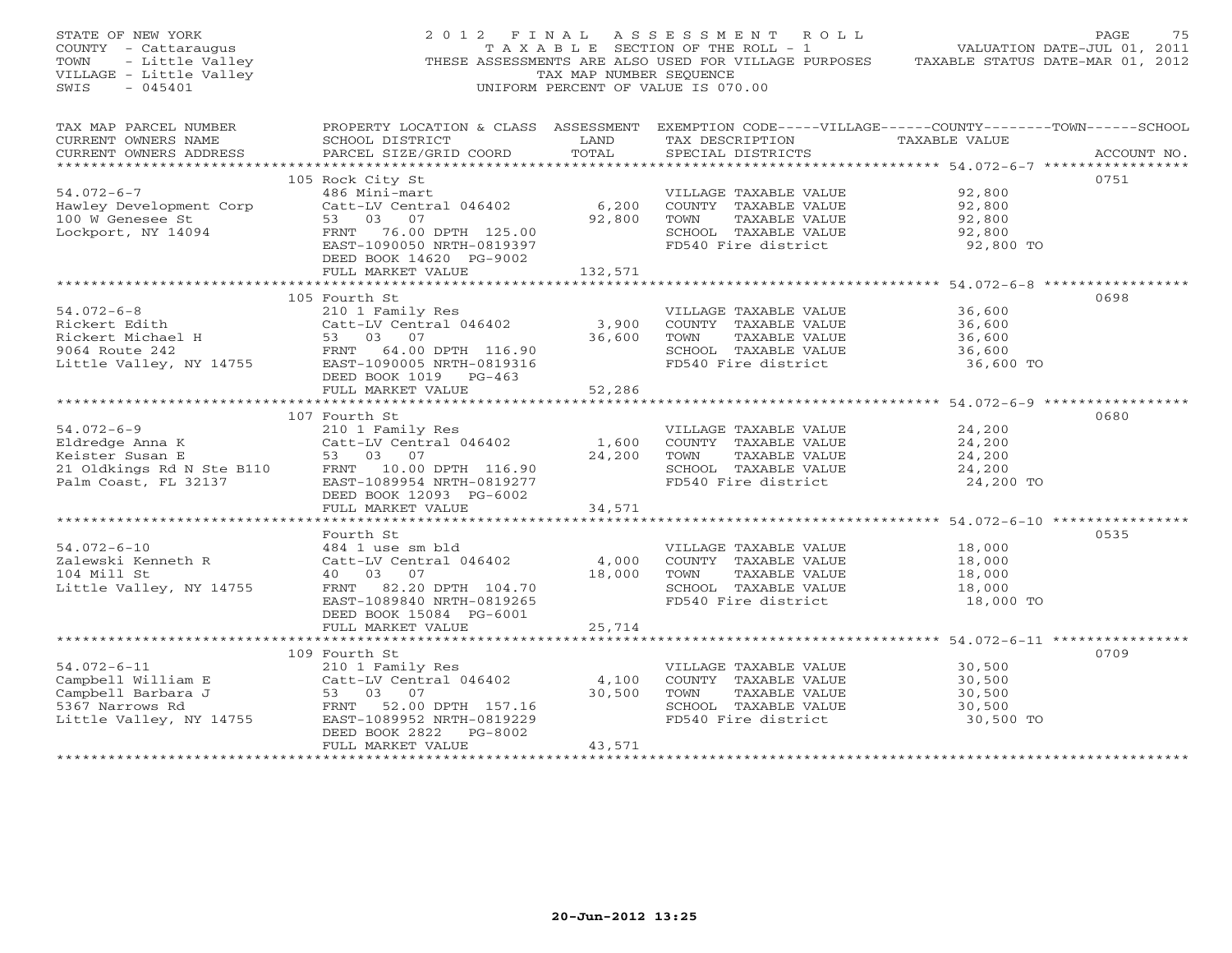| STATE OF NEW YORK<br>COUNTY - Cattaraugus<br>- Little Valley<br>TOWN<br>VILLAGE - Little Valley<br>SWIS<br>$-045401$ |                                                                                                                                                                       | TAX MAP NUMBER SEQUENCE | 2012 FINAL ASSESSMENT ROLL<br>T A X A B L E SECTION OF THE ROLL - 1<br>THESE ASSESSMENTS ARE ALSO USED FOR VILLAGE PURPOSES<br>UNIFORM PERCENT OF VALUE IS 070.00 |                             |                                                                     | PAGE<br>76<br>VALUATION DATE-JUL 01, 2011<br>TAXABLE STATUS DATE-MAR 01, 2012 |
|----------------------------------------------------------------------------------------------------------------------|-----------------------------------------------------------------------------------------------------------------------------------------------------------------------|-------------------------|-------------------------------------------------------------------------------------------------------------------------------------------------------------------|-----------------------------|---------------------------------------------------------------------|-------------------------------------------------------------------------------|
| TAX MAP PARCEL NUMBER<br>CURRENT OWNERS NAME<br>CURRENT OWNERS ADDRESS                                               | PROPERTY LOCATION & CLASS ASSESSMENT EXEMPTION CODE-----VILLAGE------COUNTY-------TOWN------SCHOOL<br>SCHOOL DISTRICT<br>PARCEL SIZE/GRID COORD                       | LAND<br>TOTAL           | TAX DESCRIPTION<br>SPECIAL DISTRICTS                                                                                                                              |                             | TAXABLE VALUE                                                       | ACCOUNT NO.                                                                   |
|                                                                                                                      |                                                                                                                                                                       |                         |                                                                                                                                                                   |                             |                                                                     |                                                                               |
| $54.072 - 6 - 12$                                                                                                    | 111 Fourth St                                                                                                                                                         |                         |                                                                                                                                                                   | $\circ$                     | $\overline{0}$                                                      | 0534<br>$\Omega$<br>21,000                                                    |
| Duino Linda M<br>111 Fourth St<br>Little Valley, NY 14755                                                            | 210 1 Family Res<br>Catt-LV Central 046402 3,500 VILLAGE TAXABLE VALUE<br>52 03 07<br>FRNT 41.25 DPTH 174.78<br>EAST-1089942 NRTH-0819183<br>DEED BOOK 00932 PG-00597 | 40,800                  | COUNTY TAXABLE VALUE<br>TOWN<br>TAXABLE VALUE<br>SCHOOL TAXABLE VALUE<br>FD540 Fire district                                                                      |                             | 40,800<br>40,800<br>40,800<br>19,800<br>40,800 TO                   |                                                                               |
|                                                                                                                      | FULL MARKET VALUE                                                                                                                                                     | 58,286                  |                                                                                                                                                                   |                             |                                                                     |                                                                               |
| $54.072 - 6 - 13$                                                                                                    | 113 Fourth St<br>210 1 Family Res                                                                                                                                     |                         | VILLAGE TAXABLE VALUE                                                                                                                                             |                             | 44,500                                                              | 0669                                                                          |
| Hill Mark                                                                                                            | Catt-LV Central 046402<br>DEED BOOK 16141 PG-2001                                                                                                                     | 3,600<br>44,500         | COUNTY TAXABLE VALUE<br>TAXABLE VALUE<br>TOWN<br>SCHOOL TAXABLE VALUE<br>FD540 Fire district                                                                      |                             | 44,500<br>44,500<br>44,500<br>44,500 TO                             |                                                                               |
|                                                                                                                      | FULL MARKET VALUE                                                                                                                                                     | 63,571                  |                                                                                                                                                                   |                             |                                                                     |                                                                               |
|                                                                                                                      | *****************************                                                                                                                                         |                         |                                                                                                                                                                   |                             |                                                                     |                                                                               |
| $54.072 - 6 - 14$<br>James Harry L<br>422 Guzzo Rd<br>Punxsutawney, PA 15767                                         | 115 Fourth St<br>411 Apartment<br>Catt-LV Central 046402<br>53 03<br>- 07<br>FRNT 94.96 DPTH 192.14<br>EAST-1089927 NRTH-0819071<br>DEED BOOK 847<br>PG-00445         | 5,900<br>41,500         | VILLAGE TAXABLE VALUE<br>COUNTY TAXABLE VALUE<br>TOWN<br>TAXABLE VALUE<br>SCHOOL TAXABLE VALUE<br>FD540 Fire district                                             |                             | 41,500<br>41,500<br>41,500<br>41,500<br>41,500 TO                   | 0623                                                                          |
|                                                                                                                      | FULL MARKET VALUE                                                                                                                                                     | 59,286                  |                                                                                                                                                                   |                             |                                                                     |                                                                               |
|                                                                                                                      | 117 Fourth St                                                                                                                                                         |                         |                                                                                                                                                                   |                             |                                                                     | 0638                                                                          |
| $54.072 - 6 - 15$<br>Ertell Sandra                                                                                   | 210 1 Family Res<br>Catt-LV Central 046402<br>DEED BOOK 4683 PG-7001                                                                                                  | 3,600<br>32,000         | RES STAR<br>41854<br>VILLAGE TAXABLE VALUE<br>COUNTY TAXABLE VALUE<br>TOWN<br>TAXABLE VALUE<br>SCHOOL TAXABLE VALUE<br>FD540 Fire district                        | $\circ$                     | $\overline{0}$<br>32,000<br>32,000<br>32,000<br>11,000<br>32,000 TO | $\Omega$<br>21,000                                                            |
|                                                                                                                      | FULL MARKET VALUE                                                                                                                                                     | 45,714                  |                                                                                                                                                                   |                             |                                                                     |                                                                               |
|                                                                                                                      | 121 Fourth St                                                                                                                                                         |                         |                                                                                                                                                                   |                             |                                                                     | 0421                                                                          |
| $54.072 - 6 - 16$<br>Kuhaneck Harold L/U<br>Kuhaneck Jean L/U                                                        | 210 1 Family Res<br>Catt-LV Central 046402<br>52 03 07                                                                                                                |                         | CVET C/T<br>41131<br>3,600 AGED C/T/S 41800<br>33,100 SR STAR<br>41834                                                                                            | 8,275<br>12,413<br>$\Omega$ | 8,275<br>12,413<br>$\overline{0}$                                   | 8,275<br>$\circ$<br>16,550<br>12,413<br>$\Omega$<br>16,550                    |
| 121 Fourth St<br>Little Valley, NY 14755                                                                             | L/u - Harold-Jean<br>FRNT 41.25 DPTH 213.70<br>EAST-1089920 NRTH-0818963<br>DEED BOOK 00969 PG-01148<br>FULL MARKET VALUE                                             |                         | VILLAGE TAXABLE VALUE<br>COUNTY TAXABLE VALUE<br>TOWN<br>TAXABLE VALUE<br>SCHOOL TAXABLE VALUE<br>47,286 FD540 Fire district                                      |                             | 12,412<br>12,412<br>12,412<br>$\overline{0}$<br>33,100 TO           |                                                                               |
|                                                                                                                      |                                                                                                                                                                       |                         |                                                                                                                                                                   |                             |                                                                     |                                                                               |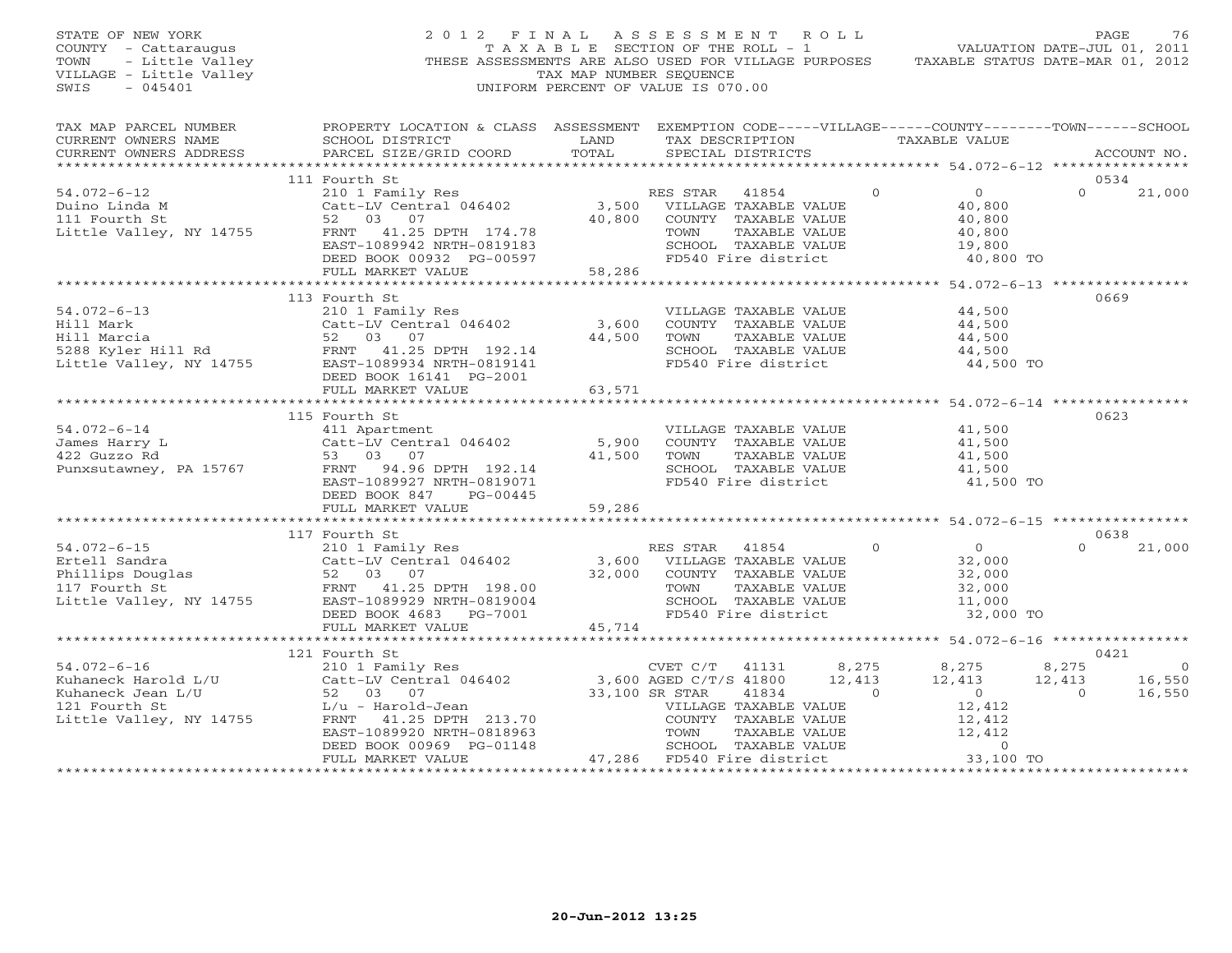| STATE OF NEW YORK<br>COUNTY - Cattaraugus<br>- Little Valley<br>TOWN<br>VILLAGE - Little Valley<br>$-045401$<br>SWIS         | 2012 FINAL<br>THESE ASSESSMENTS ARE ALSO USED FOR VILLAGE PURPOSES TAXABLE STATUS DATE-MAR 01, 2012                                                                                                   | TAX MAP NUMBER SEQUENCE<br>UNIFORM PERCENT OF VALUE IS 070.00 |                        | ASSESSMENT ROLL                                                                                                        |          | T A X A B L E SECTION OF THE ROLL - 1 VALUATION DATE-JUL 01, 2011   | PAGE             | 77           |
|------------------------------------------------------------------------------------------------------------------------------|-------------------------------------------------------------------------------------------------------------------------------------------------------------------------------------------------------|---------------------------------------------------------------|------------------------|------------------------------------------------------------------------------------------------------------------------|----------|---------------------------------------------------------------------|------------------|--------------|
| TAX MAP PARCEL NUMBER<br>CURRENT OWNERS NAME<br>CURRENT OWNERS ADDRESS                                                       | PROPERTY LOCATION & CLASS ASSESSMENT EXEMPTION CODE-----VILLAGE------COUNTY-------TOWN------SCHOOL<br>SCHOOL DISTRICT<br>PARCEL SIZE/GRID COORD                                                       | LAND<br>TOTAL                                                 |                        | TAX DESCRIPTION TAXABLE VALUE<br>SPECIAL DISTRICTS                                                                     |          |                                                                     |                  | ACCOUNT NO.  |
| $54.072 - 6 - 17$<br>Crowell Lynette<br>Crowell Scott<br>125 Fourth St<br>Little Valley, NY 14755                            | 123 Fourth St<br>314 Rural vac<10<br>Catt-LV Central 046402<br>52 03 07<br>house demolished 2007<br>FRNT 46.50 DPTH 213.70<br>EAST-1089919 NRTH-0818918<br>DEED BOOK 14285 PG-6013                    | 4,100<br>4,100                                                | TOWN                   | VILLAGE TAXABLE VALUE<br>COUNTY TAXABLE VALUE<br>TAXABLE VALUE<br>SCHOOL TAXABLE VALUE<br>FD540 Fire district          |          | 4,100<br>4,100<br>4,100<br>4,100<br>4,100 TO                        | 0658             |              |
|                                                                                                                              | FULL MARKET VALUE                                                                                                                                                                                     | 5,857<br>* * * * * * * * *                                    |                        |                                                                                                                        |          | ********************** 54.072-6-18 *****************                |                  |              |
| $54.072 - 6 - 18$                                                                                                            | 125 Fourth St<br>210 1 Family Res                                                                                                                                                                     |                                                               | RES STAR               | 41854                                                                                                                  | $\Omega$ | $\circ$                                                             | 0422<br>$\Omega$ | 21,000       |
| Crowell Scott<br>Crowell Lynette B<br>125 Fourth St<br>Little Valley, NY 14755                                               | Catt-LV Central 046402<br>41 03 07<br>FRNT 69.20 DPTH 213.70<br>017<br>BANK<br>EAST-1089917 NRTH-0818861<br>DEED BOOK 9960 PG-4001                                                                    | 5,100<br>30,000                                               | TOWN                   | VILLAGE TAXABLE VALUE<br>COUNTY TAXABLE VALUE<br>TAXABLE VALUE<br>SCHOOL TAXABLE VALUE<br>FD540 Fire district          |          | 30,000<br>30,000<br>30,000<br>9,000<br>30,000 TO                    |                  |              |
|                                                                                                                              | FULL MARKET VALUE                                                                                                                                                                                     | 42,857                                                        |                        |                                                                                                                        |          |                                                                     |                  |              |
| $54.072 - 6 - 19$<br>Talbot Cynthia<br>PO Box 651<br>Buffalo, NY 14225                                                       | 127 Fourth St<br>210 1 Family Res<br>Catt-LV Central 046402<br>52 03 07<br>FRNT 82.50 DPTH 206.55<br>EAST-1089917 NRTH-0818785<br>DEED BOOK 10675 PG-7001                                             | 5,500<br>65,000                                               | TOWN                   | VILLAGE TAXABLE VALUE<br>COUNTY TAXABLE VALUE<br>TAXABLE VALUE<br>SCHOOL TAXABLE VALUE<br>FD540 Fire district          |          | 65,000<br>65,000<br>65,000<br>65,000<br>65,000 TO                   | 0603             |              |
|                                                                                                                              | FULL MARKET VALUE                                                                                                                                                                                     | 92,857                                                        |                        |                                                                                                                        |          |                                                                     |                  |              |
| $54.072 - 6 - 20$                                                                                                            | 131 Fourth St<br>210 1 Family Res                                                                                                                                                                     |                                                               | CVET C/T               | 41131                                                                                                                  | 9,950    | 9,950                                                               | 0813<br>9,950    | $\mathbf{0}$ |
| King Dale<br>King Rebecca<br>131 Fourth St<br>Little Valley, NY 14755                                                        | Catt-LV Central 046402<br>52 03 07<br>FRNT 99.00 DPTH 112.00<br>EAST-1089960 NRTH-0818693<br>DEED BOOK 803<br>PG-00426                                                                                | 39,800                                                        | 5,000 RES STAR<br>TOWN | 41854<br>VILLAGE TAXABLE VALUE<br>COUNTY TAXABLE VALUE<br>TAXABLE VALUE<br>SCHOOL TAXABLE VALUE                        | $\Omega$ | $\overline{0}$<br>29,850<br>29,850<br>29,850<br>18,800              | $\Omega$         | 21,000       |
|                                                                                                                              | FULL MARKET VALUE                                                                                                                                                                                     | 56,857                                                        |                        | FD540 Fire district                                                                                                    |          | 39,800 TO<br>**** 54.072-6-21 ****************                      |                  |              |
| $54.072 - 6 - 21$<br>Little James J<br>Little Michelle L<br>103 Eagle St<br>Little Valley, NY 14755<br>********************* | 103 Eagle St<br>210 1 Family Res<br>Catt-LV Central 046402<br>52 03 07<br>FRNT 83.00 DPTH 99.00<br>EAST-1089863 NRTH-0818697<br>DEED BOOK 00998 PG-00364<br>FULL MARKET VALUE<br>******************** | 4,100<br>45,400<br>64,857<br>· * * * * * * * * * * * * * *    | RES STAR<br>TOWN       | 41854<br>VILLAGE TAXABLE VALUE<br>COUNTY TAXABLE VALUE<br>TAXABLE VALUE<br>SCHOOL TAXABLE VALUE<br>FD540 Fire district | $\circ$  | $\overline{O}$<br>45,400<br>45,400<br>45,400<br>24,400<br>45,400 TO | 0700<br>$\Omega$ | 21,000       |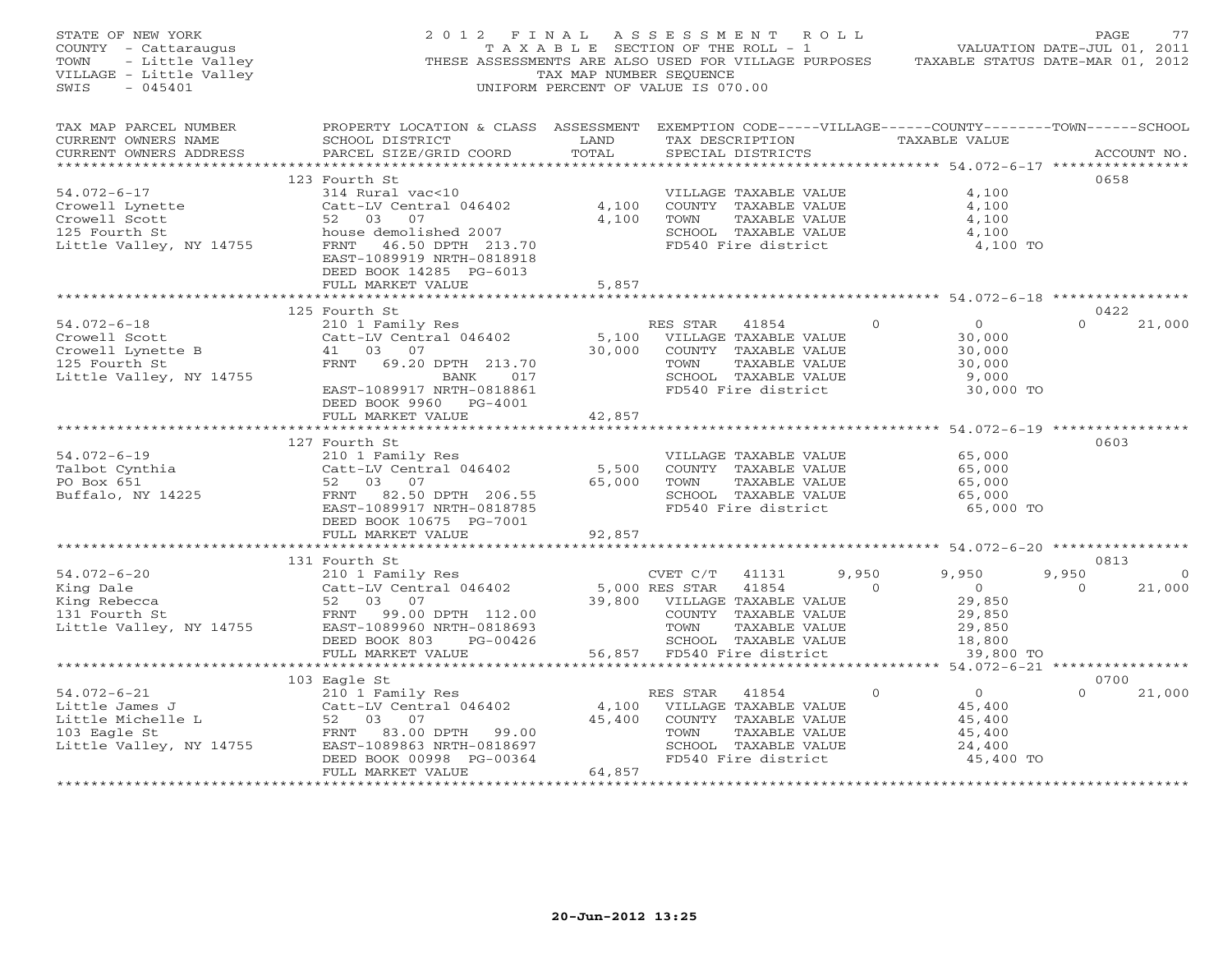### STATE OF NEW YORK 2 0 1 2 F I N A L A S S E S S M E N T R O L L PAGE 78 COUNTY - Cattaraugus T A X A B L E SECTION OF THE ROLL - 1 VALUATION DATE-JUL 01, 2011 TOWN - Little Valley ... THESE ASSESSMENTS ARE ALSO USED FOR VILLAGE PURPOSES TAXABLE STATUS DATE-MAR 01, 2012<br>VILLAGE - Little Valley ... THESE ASSESSMENTS ARE ALSO USED FOR VILLAGE PURPOSES TAXABLE STATUS DATE-MAR 01, 20 VILLAGE - Little Valley and the Communist Communist Communist Communist Communist Communist Communist Communist Communist Communist Communist Communist Communist Communist Communist Communist Communist Communist Communist SWIS - 045401 UNIFORM PERCENT OF VALUE IS 070.00

| TAX MAP PARCEL NUMBER<br>CURRENT OWNERS NAME<br>CURRENT OWNERS ADDRESS                   | PROPERTY LOCATION & CLASS ASSESSMENT EXEMPTION CODE-----VILLAGE------COUNTY-------TOWN------SCHOOL<br>SCHOOL DISTRICT<br>PARCEL SIZE/GRID COORD | LAND<br>TOTAL | TAX DESCRIPTION TAXABLE VALUE<br>SPECIAL DISTRICTS |                |                |          | ACCOUNT NO.    |
|------------------------------------------------------------------------------------------|-------------------------------------------------------------------------------------------------------------------------------------------------|---------------|----------------------------------------------------|----------------|----------------|----------|----------------|
|                                                                                          | 105 Eagle St                                                                                                                                    |               |                                                    |                |                |          | 0674           |
| $54.072 - 6 - 22$                                                                        | 210 1 Family Res                                                                                                                                |               | WVET C/T 41121                                     | 3,750          | 3,750          | 3,750    | $\overline{0}$ |
| Letson Bertha                                                                            | Catt-LV Central 046402 3,700 AGED C/T/S 41800                                                                                                   |               |                                                    | 8,500          | 8,500          | 8,500    | 10,000         |
| 105 Eagle St                                                                             | 52 03<br>07                                                                                                                                     |               | 25,000 SR STAR<br>41834                            | $\overline{0}$ | $\overline{0}$ | $\Omega$ | 15,000         |
| Little Valley, NY 14755                                                                  | FRNT<br>66.00 DPTH<br>99.00                                                                                                                     |               | VILLAGE TAXABLE VALUE                              |                | 12,750         |          |                |
|                                                                                          | 017<br>BANK                                                                                                                                     |               | COUNTY TAXABLE VALUE                               |                | 12,750         |          |                |
|                                                                                          | EAST-1089790 NRTH-0818739                                                                                                                       |               |                                                    |                | 12,750         |          |                |
|                                                                                          | DEED BOOK 1029 PG-777                                                                                                                           |               |                                                    |                | $\Omega$       |          |                |
|                                                                                          | FULL MARKET VALUE                                                                                                                               |               | 35,714 FD540 Fire district                         |                | 25,000 TO      |          |                |
|                                                                                          |                                                                                                                                                 |               |                                                    |                |                |          |                |
|                                                                                          | 201 Fourth St                                                                                                                                   |               |                                                    |                |                |          | 0784           |
| $54.072 - 6 - 23$                                                                        | 210 1 Family Res                                                                                                                                |               | VILLAGE TAXABLE VALUE                              |                | 53,000         |          |                |
|                                                                                          | Catt-LV Central 046402                                                                                                                          | 5,900         | COUNTY TAXABLE VALUE                               |                | 53,000         |          |                |
| McCubbin Linda J<br>201 4th St<br>Little Valley, NY 14755                                | 52 03 07                                                                                                                                        | 53,000        | TOWN<br>TAXABLE VALUE                              |                | 53,000         |          |                |
|                                                                                          | FRNT 99.00 DPTH 143.00                                                                                                                          |               | SCHOOL TAXABLE VALUE                               |                | 53,000         |          |                |
|                                                                                          | BANK<br>017                                                                                                                                     |               | FD540 Fire district                                |                | 53,000 TO      |          |                |
|                                                                                          | EAST-1089939 NRTH-0818542                                                                                                                       |               |                                                    |                |                |          |                |
|                                                                                          | DEED BOOK 7623 PG-9001                                                                                                                          |               |                                                    |                |                |          |                |
|                                                                                          | FULL MARKET VALUE                                                                                                                               | 75,714        |                                                    |                |                |          |                |
|                                                                                          |                                                                                                                                                 |               |                                                    |                |                |          |                |
|                                                                                          | 203 Fourth St                                                                                                                                   |               |                                                    |                |                |          | 0837           |
| $54.072 - 6 - 24$                                                                        | 220 2 Family Res                                                                                                                                |               | VILLAGE TAXABLE VALUE                              |                | 30,800         |          |                |
|                                                                                          | 220 2 Family Res<br>Catt-LV Central 046402 6,300                                                                                                |               | COUNTY TAXABLE VALUE                               |                | 30,800         |          |                |
| Zimbardi Timothy<br>Zimbardi Pamela 52<br>4891 Rte 353 FRNT<br>Salamanca, NY 14779 EAST- | 52 03 07                                                                                                                                        | 30,800        | TAXABLE VALUE<br>TOWN                              |                | 30,800         |          |                |
|                                                                                          | 99.00 DPTH 255.75                                                                                                                               |               | SCHOOL TAXABLE VALUE                               |                | 30,800         |          |                |
|                                                                                          | EAST-1089894 NRTH-0818445                                                                                                                       |               | FD540 Fire district                                |                | 30,800 TO      |          |                |
|                                                                                          | DEED BOOK 870<br>PG-00669                                                                                                                       |               |                                                    |                |                |          |                |
|                                                                                          | FULL MARKET VALUE                                                                                                                               | 44,000        |                                                    |                |                |          |                |
|                                                                                          |                                                                                                                                                 |               |                                                    |                |                |          |                |
|                                                                                          | 207 Fourth St                                                                                                                                   |               |                                                    |                |                |          | 0851           |
| $54.072 - 6 - 25$                                                                        | 210 1 Family Res                                                                                                                                |               | VILLAGE TAXABLE VALUE                              |                | 36,100         |          |                |
| Robb David                                                                               | Catt-LV Central 046402                                                                                                                          | 6,600         | COUNTY TAXABLE VALUE                               |                | 36,100         |          |                |
| Robb Helen                                                                               | 52 03 07                                                                                                                                        | 36,100        | TOWN<br>TAXABLE VALUE                              |                | 36,100         |          |                |
| 318 Hatt St                                                                              | FRNT 99.00 DPTH 395.42                                                                                                                          |               | SCHOOL TAXABLE VALUE                               |                | 36,100         |          |                |
| Dundas, Ont., Canada                                                                     | EAST-1089808 NRTH-0818351                                                                                                                       |               | FD540 Fire district                                |                | 36,100 TO      |          |                |
| L9H 2H7                                                                                  | DEED BOOK 755<br>PG-00511                                                                                                                       |               |                                                    |                |                |          |                |
|                                                                                          | FULL MARKET VALUE                                                                                                                               | 51,571        |                                                    |                |                |          |                |
|                                                                                          | ***************************                                                                                                                     |               |                                                    |                |                |          |                |
|                                                                                          | 209 Fourth St                                                                                                                                   |               |                                                    |                |                |          | 0462           |
| $54.072 - 6 - 26$                                                                        | 210 1 Family Res                                                                                                                                |               | RES STAR<br>41854                                  | $\circ$        | $\overline{0}$ | $\Omega$ | 21,000         |
| Wright Tammy                                                                             | Catt-LV Central 046402                                                                                                                          | 5,200         | VILLAGE TAXABLE VALUE                              |                | 41,400         |          |                |
| 209 Fourth St                                                                            | 52 03 07                                                                                                                                        | 41,400        | COUNTY TAXABLE VALUE                               |                | 41,400         |          |                |
| Little Valley, NY 14755                                                                  | FRNT<br>68.00 DPTH 395.42                                                                                                                       |               | TOWN<br>TAXABLE VALUE                              |                | 41,400         |          |                |
|                                                                                          | EAST-1089805 NRTH-0818269                                                                                                                       |               | SCHOOL TAXABLE VALUE                               |                | 20,400         |          |                |
|                                                                                          | DEED BOOK 00941 PG-00504                                                                                                                        |               | FD540 Fire district                                |                | 41,400 TO      |          |                |
|                                                                                          | FULL MARKET VALUE                                                                                                                               | 59,143        |                                                    |                |                |          |                |
|                                                                                          |                                                                                                                                                 |               |                                                    |                |                |          |                |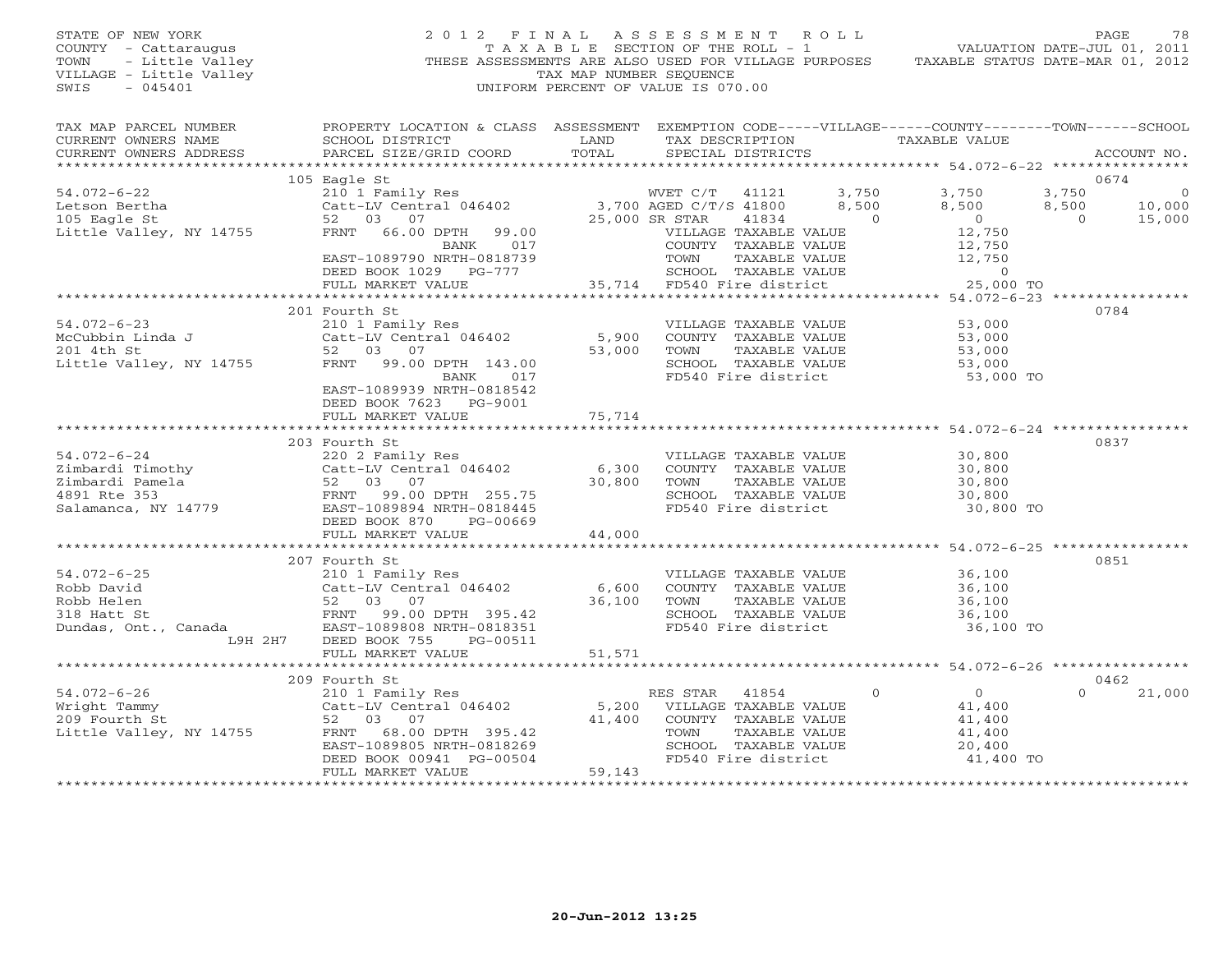| STATE OF NEW YORK<br>COUNTY - Cattaraugus<br>- Little Valley<br>TOWN<br>VILLAGE - Little Valley<br>$-045401$<br>SWIS | 2012 FINAL ASSESSMENT ROLL                                                                                                                                                                        | TAX MAP NUMBER SEOUENCE<br>UNIFORM PERCENT OF VALUE IS 070.00 |                        |                                                                                                                                      |                | THESE ASSESSMENTS ARE ALSO USED FOR VILLAGE PURPOSES TAXABLE STATUS DATE-MAR 01, 2012 | PAGE             | 79             |
|----------------------------------------------------------------------------------------------------------------------|---------------------------------------------------------------------------------------------------------------------------------------------------------------------------------------------------|---------------------------------------------------------------|------------------------|--------------------------------------------------------------------------------------------------------------------------------------|----------------|---------------------------------------------------------------------------------------|------------------|----------------|
| TAX MAP PARCEL NUMBER<br>CURRENT OWNERS NAME<br>CURRENT OWNERS ADDRESS<br>**********************                     | PROPERTY LOCATION & CLASS ASSESSMENT EXEMPTION CODE-----VILLAGE------COUNTY-------TOWN------SCHOOL<br>SCHOOL DISTRICT<br>PARCEL SIZE/GRID COORD                                                   | LAND<br>TOTAL                                                 |                        | TAX DESCRIPTION<br>SPECIAL DISTRICTS                                                                                                 |                | TAXABLE VALUE<br>********************************* 54.072-6-27 ****************       |                  | ACCOUNT NO.    |
| 54.072-6-27<br>Joesel Kent L<br>301 Fourth St<br>Little Valley, NY 14755                                             | 301 Fourth St<br>210 1 Family Res<br>Catt-LV Central 046402<br>52 03 07<br>FRNT 64.00 DPTH 395.42<br>017<br>BANK<br>EAST-1089805 NRTH-0818203<br>DEED BOOK 1018 PG-1183                           | 5,100<br>34,000                                               | TOWN                   | VILLAGE TAXABLE VALUE<br>COUNTY TAXABLE VALUE<br>TAXABLE VALUE<br>SCHOOL TAXABLE VALUE<br>FD540 Fire district                        |                | 34,000<br>34,000<br>34,000<br>34,000<br>34,000 TO                                     | 0721             |                |
|                                                                                                                      | FULL MARKET VALUE                                                                                                                                                                                 | 48,571                                                        |                        |                                                                                                                                      |                |                                                                                       |                  |                |
| $54.072 - 6 - 28$                                                                                                    | 100 Eagle St<br>210 1 Family Res                                                                                                                                                                  |                                                               | WVET C/T               | 41121                                                                                                                                | 6,360          | 6,360                                                                                 | 0792<br>6,360    | $\overline{0}$ |
| Taft Richard H<br>Taft Karen J<br>100 Eagle St<br>Little Valley, NY 14755                                            | Catt-LV Central 046402<br>52<br>03 07<br>FRNT 71.25 DPTH<br>99.00<br>EAST-1089831 NRTH-0818547<br>DEED BOOK 804<br>PG-01190<br>FULL MARKET VALUE                                                  |                                                               | 3,800 RES STAR<br>TOWN | 41854<br>42,400 VILLAGE TAXABLE VALUE<br>COUNTY TAXABLE VALUE<br>TAXABLE VALUE<br>SCHOOL TAXABLE VALUE<br>60,571 FD540 Fire district | $\overline{a}$ | $\overline{0}$<br>36,040<br>36,040<br>36,040<br>21,400<br>42,400 TO                   | $\Omega$         | 21,000         |
|                                                                                                                      | ***********************                                                                                                                                                                           |                                                               |                        |                                                                                                                                      |                |                                                                                       |                  |                |
| $54.072 - 6 - 29$<br>Imhoff Larry M<br>Imhoff Michelle L<br>106 Fagle St<br>106 Eagle St<br>Little Valley, NY 14755  | 106 Eagle St<br>210 1 Family Res<br>Catt-LV Central 046402<br>52 03 07<br>FRNT 157.00 DPTH<br>2.45 BANK<br>ACRES<br>005<br>EAST-1089537 NRTH-0818372<br>DEED BOOK 1031 PG-59<br>FULL MARKET VALUE | 67,143                                                        | RES STAR<br>TOWN       | 41854<br>9,300 VILLAGE TAXABLE VALUE<br>47,000 COUNTY TAXABLE VALUE<br>TAXABLE VALUE<br>SCHOOL TAXABLE VALUE<br>FD540 Fire district  | $\Omega$       | $\overline{0}$<br>47,000<br>47,000<br>47,000<br>26,000<br>47,000 TO                   | 0748<br>$\Omega$ | 21,000         |
|                                                                                                                      |                                                                                                                                                                                                   |                                                               |                        |                                                                                                                                      |                |                                                                                       |                  |                |
| $54.072 - 6 - 30$<br>Bishop Paul D<br>Bishop Sherry L<br>200 Eagle St<br>Little Valley, NY 14755                     | 200 Eagle St<br>210 1 Family Res<br>Catt-LV Central 046402<br>52 03 07<br>FRNT 198.00 DPTH 189.75<br>EAST-1089518 NRTH-0818522<br>DEED BOOK 1022 PG-626                                           | 7,000<br>40,000                                               | RES STAR<br>TOWN       | 41854<br>VILLAGE TAXABLE VALUE<br>COUNTY TAXABLE VALUE<br>TAXABLE VALUE<br>SCHOOL TAXABLE VALUE<br>FD540 Fire district               | $\circ$        | $\overline{0}$<br>40,000<br>40,000<br>40,000<br>19,000<br>40,000 TO                   | 0420<br>$\Omega$ | 21,000         |
|                                                                                                                      | FULL MARKET VALUE                                                                                                                                                                                 | 57,143                                                        |                        |                                                                                                                                      |                |                                                                                       |                  |                |
|                                                                                                                      | 206 Eagle St                                                                                                                                                                                      | *******************                                           |                        |                                                                                                                                      |                | ************** 54.072-6-31 *****************                                          | 0488             |                |
| $54.072 - 6 - 31$<br>Weaver Terry<br>206 Eagle St<br>Little Valley, NY 14755                                         | 210 1 Family Res<br>Catt-LV Central 046402<br>52<br>03 07<br>FRNT<br>99.00 DPTH 189.70<br>EAST-1089369 NRTH-0818521<br>DEED BOOK 01002 PG-00881<br>FULL MARKET VALUE                              | 6,000<br>26,400<br>37,714                                     | RES STAR<br>TOWN       | 41854<br>VILLAGE TAXABLE VALUE<br>COUNTY TAXABLE VALUE<br>TAXABLE VALUE<br>SCHOOL TAXABLE VALUE<br>FD540 Fire district               | $\Omega$       | $\overline{0}$<br>26,400<br>26,400<br>26,400<br>5,400<br>26,400 TO                    | $\Omega$         | 21,000         |
| ************************                                                                                             |                                                                                                                                                                                                   | * * * * * * * * * * * * * *                                   |                        |                                                                                                                                      |                |                                                                                       |                  |                |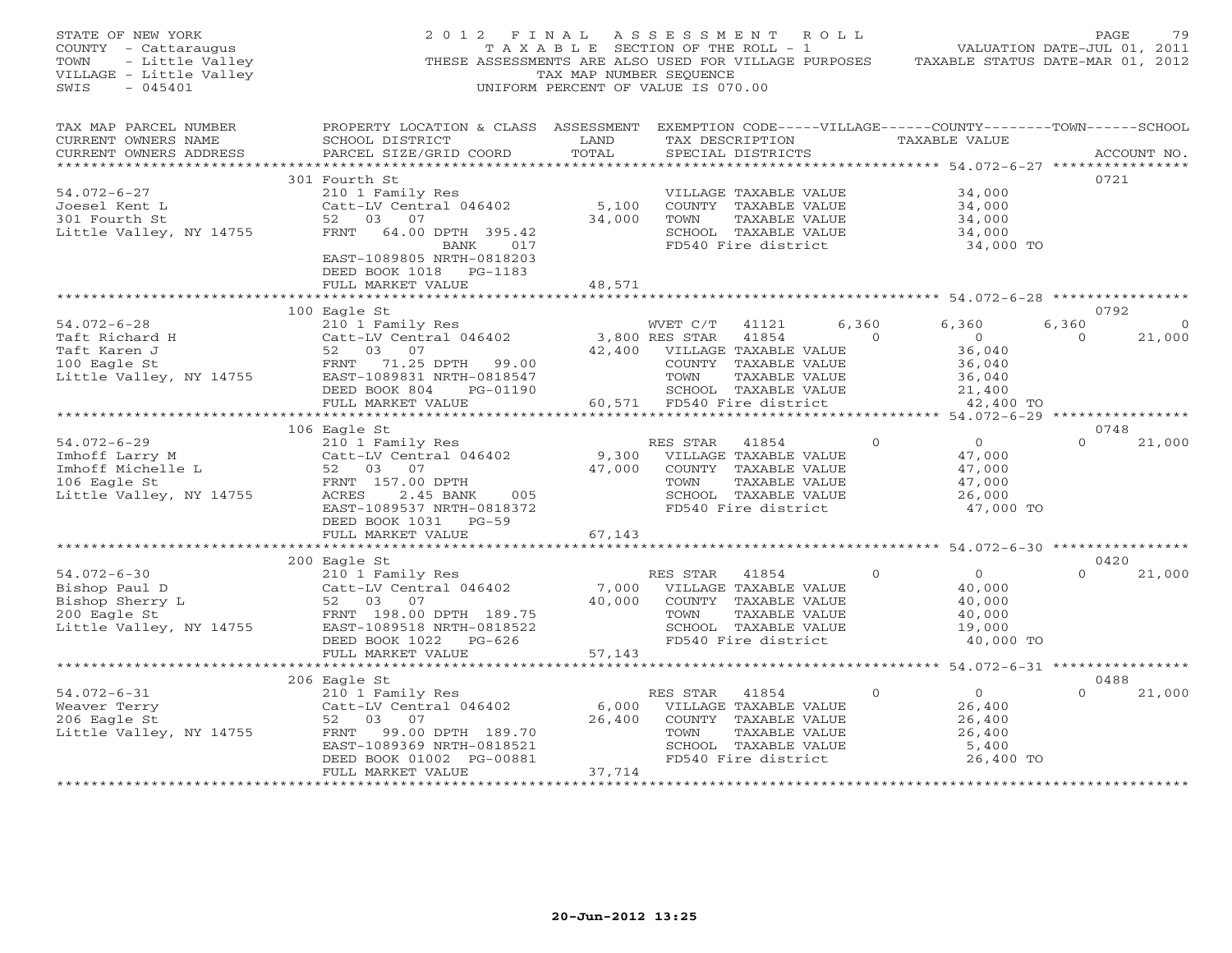### STATE OF NEW YORK 2 0 1 2 F I N A L A S S E S S M E N T R O L L PAGE 80 COUNTY - Cattaraugus T A X A B L E SECTION OF THE ROLL - 1 VALUATION DATE-JUL 01, 2011 TOWN - Little Valley ... THESE ASSESSMENTS ARE ALSO USED FOR VILLAGE PURPOSES TAXABLE STATUS DATE-MAR 01, 2012<br>VILLAGE - Little Valley ... THESE ASSESSMENTS ARE ALSO USED FOR VILLAGE PURPOSES TAXABLE STATUS DATE-MAR 01, 20 VILLAGE - Little Valley and the Communist Communist Communist Communist Communist Communist Communist Communist Communist Communist Communist Communist Communist Communist Communist Communist Communist Communist Communist SWIS - 045401 UNIFORM PERCENT OF VALUE IS 070.00

| TAX MAP PARCEL NUMBER<br>CURRENT OWNERS NAME<br>CURRENT OWNERS ADDRESS                                                  | PROPERTY LOCATION & CLASS ASSESSMENT EXEMPTION CODE-----VILLAGE------COUNTY-------TOWN------SCHOOL<br>SCHOOL DISTRICT<br>PARCEL SIZE/GRID COORD                                                                                                                                                                                                                                                                                                 | LAND<br>TOTAL             | TAX DESCRIPTION TAXABLE VALUE<br>SPECIAL DISTRICTS                                                                                                               |                          |                                                                               |                    | ACCOUNT NO.                |
|-------------------------------------------------------------------------------------------------------------------------|-------------------------------------------------------------------------------------------------------------------------------------------------------------------------------------------------------------------------------------------------------------------------------------------------------------------------------------------------------------------------------------------------------------------------------------------------|---------------------------|------------------------------------------------------------------------------------------------------------------------------------------------------------------|--------------------------|-------------------------------------------------------------------------------|--------------------|----------------------------|
| $54.072 - 6 - 32$<br>Bishop David L/U<br>Bishop Beatrice L/U<br>109 Eagle St<br>109 Eagle St<br>Little Valley, NY 14755 | 109 Eagle St<br>210 1 Family Res SR STAR<br>Catt-LV Central 046402 5,700 CVET C/T<br>52 03 07<br>FRNT 99.00 DPTH 154.00<br>EAST-1089672 NRTH-0818706<br>DEED BOOK 01014 PG-00054<br>FULL MARKET VALUE                                                                                                                                                                                                                                           |                           | 41834<br>41131<br>65,700 VILLAGE TAXABLE VALUE<br>COUNTY TAXABLE VALUE<br>TOWN<br>TAXABLE VALUE<br>SCHOOL TAXABLE VALUE<br>93,857 FD540 Fire district            | $\overline{0}$<br>14,000 | $\overline{0}$<br>14,000<br>51,700<br>51,700<br>51,700<br>22,160<br>65,700 TO | $\Omega$<br>14,000 | 0468<br>43,540<br>$\Omega$ |
|                                                                                                                         | 118 Mill St                                                                                                                                                                                                                                                                                                                                                                                                                                     |                           |                                                                                                                                                                  |                          |                                                                               |                    | 0754                       |
| $54.072 - 6 - 33$                                                                                                       | 210 1 Family Res<br>Catt-LV Central 046402 5,400<br>34.072-0-33<br>Gross Phillip<br>Gross Jeanne<br>118 Mill St<br>118 Mill St<br>Little Valley, NY 14755<br>$\begin{array}{r} \text{F2NT} \\ \text{F2NT} \\ \text{B3P} \\ \text{F2NT} \\ \text{F2NT} \\ \text{B3P} \\ \text{F2NT} \\ \text{B4P} \\ \text{F2NT} \\ \text{B5P} \\ \text{F2NT} \\ \text{B6P} \\ \text{F2NT} \\ \text{B7P} \\ \$<br>DEED BOOK 893<br>PG-00308<br>FULL MARKET VALUE | 32,000<br>45,714          | RES STAR<br>41854<br>VILLAGE TAXABLE VALUE<br>COUNTY TAXABLE VALUE<br>TAXABLE VALUE<br>TOWN<br>SCHOOL TAXABLE VALUE<br>FD540 Fire district                       | $\overline{0}$           | $\overline{0}$<br>32,000<br>32,000<br>32,000<br>11,000<br>32,000 TO           | $\Omega$           | 21,000                     |
|                                                                                                                         | 116 Mill St                                                                                                                                                                                                                                                                                                                                                                                                                                     |                           |                                                                                                                                                                  |                          |                                                                               |                    | 0648                       |
| $54.072 - 6 - 34$<br>116 Mill St<br>Little Valley, NY 14755                                                             | 210 1 Family Res<br>Catt-LV Central 046402<br>07<br>99.00 DPTH 165.25<br>FRNT<br>EAST-1089703 NRTH-0818893<br>DEED BOOK 9969 PG-4001<br>FULL MARKET VALUE                                                                                                                                                                                                                                                                                       | 5,900 SR STAR             | VET C/T<br>41101<br>41834<br>52,100 VILLAGE TAXABLE VALUE<br>COUNTY TAXABLE VALUE<br>TOWN<br>TAXABLE VALUE<br>SCHOOL TAXABLE VALUE<br>74,429 FD540 Fire district | 700<br>$\Omega$          | 700<br>$\overline{0}$<br>51,400<br>51,400<br>51,400<br>8,560<br>52,100 TO     | 700<br>$\Omega$    | $\Omega$<br>43,540         |
|                                                                                                                         | ************************                                                                                                                                                                                                                                                                                                                                                                                                                        |                           | ***********************************                                                                                                                              |                          | ******** 54.072-6-35 *****************                                        |                    |                            |
| $54.072 - 6 - 35$<br>Phillips Bradley<br>Phillips Evonne<br>114 Mill St<br>114 Mill St<br>Little Valley, NY 14755       | 114 Mill St<br>210 1 Family Res<br>Catt-LV Central 046402 4,500 VILLAGE TAXABLE VALUE<br>52 03 07<br>FRNT 53.00 DPTH 214.00<br>EAST-1089729 NRTH-0818985<br>DEED BOOK 906<br>PG-00694                                                                                                                                                                                                                                                           | 41,500<br>59,286          | COUNTY TAXABLE VALUE<br>TAXABLE VALUE<br>TOWN<br>SCHOOL TAXABLE VALUE<br>FD540 Fire district                                                                     | $\Omega$                 | $\Omega$<br>41,500<br>41,500<br>41,500<br>20,500<br>41,500 TO                 | $\Omega$           | 0690<br>21,000             |
|                                                                                                                         | FULL MARKET VALUE                                                                                                                                                                                                                                                                                                                                                                                                                               |                           |                                                                                                                                                                  |                          |                                                                               |                    |                            |
|                                                                                                                         | 112 Mill St                                                                                                                                                                                                                                                                                                                                                                                                                                     |                           |                                                                                                                                                                  |                          |                                                                               |                    | 0710                       |
| $54.072 - 6 - 36$<br>Mitchell Daniel<br>112 Mill St<br>Little Valley, NY 14755                                          | 210 1 Family Res<br>Catt-LV Central 046402<br>$52/53$ 03<br>07<br>FRNT 114.00 DPTH 219.00<br>EAST-1089692 NRTH-0819079<br>PG-00435<br>DEED BOOK 780<br>FULL MARKET VALUE                                                                                                                                                                                                                                                                        | 4,900<br>23,000<br>32,857 | RES STAR<br>41854<br>VILLAGE TAXABLE VALUE<br>COUNTY TAXABLE VALUE<br>TOWN<br>TAXABLE VALUE<br>SCHOOL TAXABLE VALUE<br>FD540 Fire district                       | $\circ$                  | $\Omega$<br>23,000<br>23,000<br>23,000<br>2,000<br>23,000 TO                  | $\Omega$           | 21,000                     |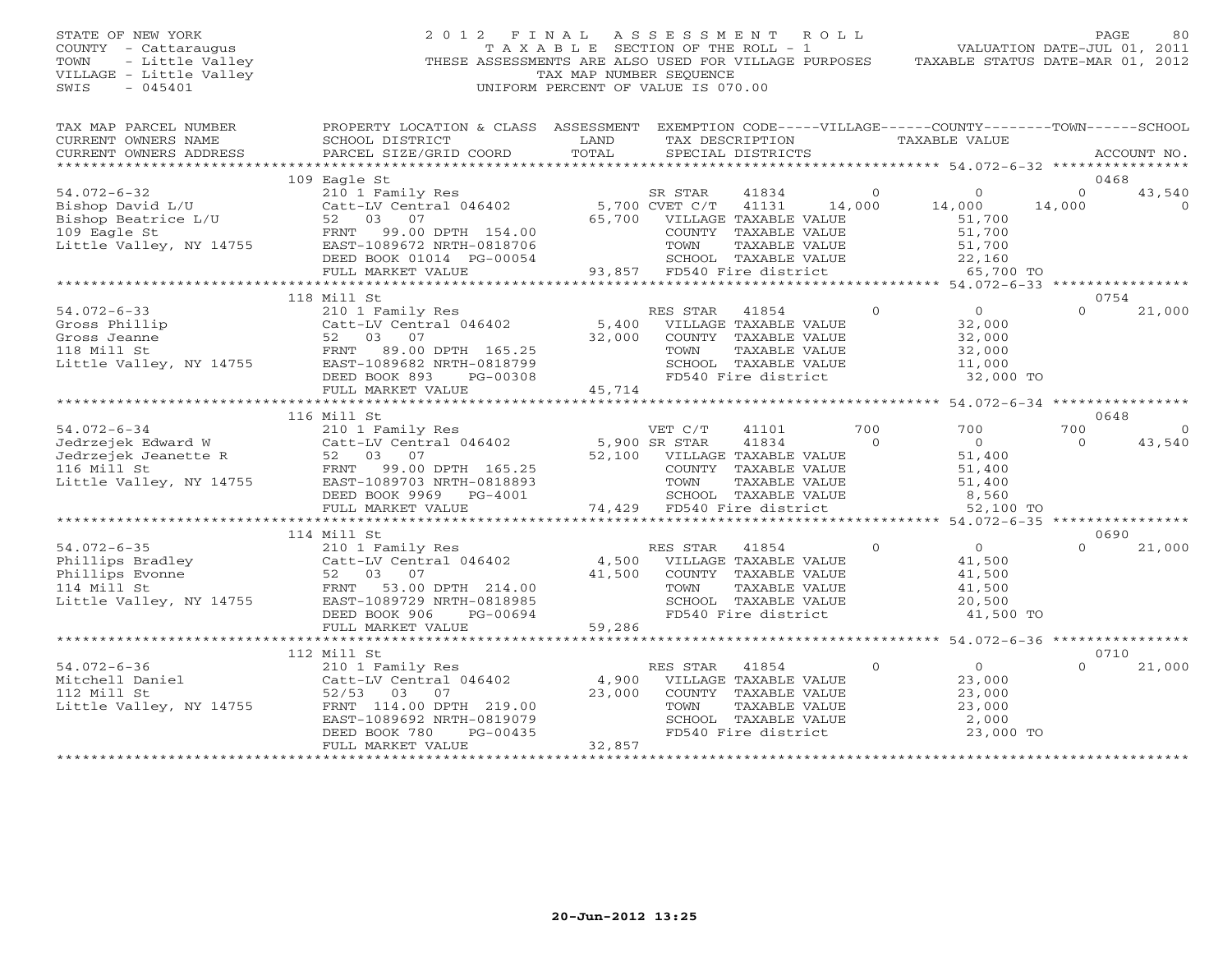| STATE OF NEW YORK<br>OF NEW YORK<br>The Cattaraugus<br>- Little Valley<br>BE - Little Valley<br>- Little Valley<br>COUNTY - Cattaraugus<br>TOWN<br>VILLAGE - Little Valley<br>SWIS<br>$-045401$ |                                                                                                                                                                  | TAX MAP NUMBER SEQUENCE                         | 2012 FINAL ASSESSMENT ROLL<br>T A X A B L E SECTION OF THE ROLL - 1<br>THESE ASSESSMENTS ARE ALSO USED FOR VILLAGE PURPOSES<br>UNIFORM PERCENT OF VALUE IS 070.00 | TAXABLE STATUS DATE-MAR 01, 2012                                                | PAGE<br>81<br>VALUATION DATE-JUL 01, 2011 |
|-------------------------------------------------------------------------------------------------------------------------------------------------------------------------------------------------|------------------------------------------------------------------------------------------------------------------------------------------------------------------|-------------------------------------------------|-------------------------------------------------------------------------------------------------------------------------------------------------------------------|---------------------------------------------------------------------------------|-------------------------------------------|
| TAX MAP PARCEL NUMBER<br>CURRENT OWNERS NAME<br>CURRENT OWNERS ADDRESS                                                                                                                          | PROPERTY LOCATION & CLASS ASSESSMENT EXEMPTION CODE-----VILLAGE------COUNTY-------TOWN------SCHOOL<br>SCHOOL DISTRICT<br>PARCEL SIZE/GRID COORD                  | LAND<br>TOTAL                                   | TAX DESCRIPTION TAXABLE VALUE<br>SPECIAL DISTRICTS                                                                                                                |                                                                                 | ACCOUNT NO.                               |
|                                                                                                                                                                                                 |                                                                                                                                                                  |                                                 |                                                                                                                                                                   |                                                                                 |                                           |
| $54.072 - 6 - 37$                                                                                                                                                                               | 110 Mill St<br>270 Mfg housing                                                                                                                                   |                                                 | VILLAGE TAXABLE VALUE                                                                                                                                             | 16,400                                                                          | 0413                                      |
| Wright Tammy<br>209 Fourth St<br>Little Valley, NY 14755                                                                                                                                        | Catt-LV Central 046402<br>53 03 07<br>FRNT 50.00 DPTH 219.00<br>EAST-1089719 NRTH-0819146<br>DEED BOOK 00967 PG-00415                                            | 4,400<br>16,400                                 | COUNTY TAXABLE VALUE<br>TAXABLE VALUE<br>TOWN<br>SCHOOL TAXABLE VALUE<br>FD540 Fire district                                                                      | 16,400<br>16,400<br>16,400<br>16,400 TO                                         |                                           |
|                                                                                                                                                                                                 | FULL MARKET VALUE                                                                                                                                                | 23,429                                          |                                                                                                                                                                   |                                                                                 |                                           |
|                                                                                                                                                                                                 |                                                                                                                                                                  |                                                 |                                                                                                                                                                   |                                                                                 |                                           |
| $54.072 - 6 - 38$<br>Nuttall Frank A<br>108 Mill St<br>108 Mill St<br>Little Valley, NY 14755                                                                                                   | 108 Mill St<br>210 1 Family Res<br>Catt-LV Central 046402<br>52/53 03 07<br>FRNT 47.00 DPTH 229.00<br>EAST-1089723 NRTH-0819194<br>DEED BOOK 13610 PG-5002       | 4,200<br>30,100                                 | RES STAR<br>41854<br>VILLAGE TAXABLE VALUE<br>COUNTY TAXABLE VALUE<br>TOWN<br>TAXABLE VALUE<br>SCHOOL TAXABLE VALUE<br>FD540 Fire district                        | $\circ$<br>$\overline{0}$<br>30,100<br>30,100<br>30,100<br>9,100<br>30,100 TO   | 0799<br>$\Omega$<br>21,000                |
|                                                                                                                                                                                                 | FULL MARKET VALUE<br>**************************                                                                                                                  | 43,000<br>************                          | ********************************* 54.072-6-39 ****************                                                                                                    |                                                                                 |                                           |
|                                                                                                                                                                                                 | 104 Mill St                                                                                                                                                      |                                                 |                                                                                                                                                                   |                                                                                 | 0829                                      |
| $54.072 - 6 - 39$<br>Zalewski Kenneth<br>104 Mill St<br>Little Valley, NY 14755                                                                                                                 | 541 Bowlng alley<br>Catt-LV Central 046402<br>53 03<br>07<br>Bar & Up Apt<br>FRNT 167.00 DPTH 200.00<br>EAST-1089706 NRTH-0819297<br>DEED BOOK 835<br>PG-00109   | $\begin{array}{c} 8,400 \\ 73,60 \end{array}$ F | RES STAR<br>41854<br>VILLAGE TAXABLE VALUE<br>COUNTY TAXABLE VALUE<br>TOWN<br>TAXABLE VALUE<br>SCHOOL TAXABLE VALUE<br>FD540 Fire district                        | $\overline{O}$<br>$\Omega$<br>73,600<br>73,600<br>73,600<br>52,600<br>73,600 TO | $\Omega$<br>21,000                        |
|                                                                                                                                                                                                 | FULL MARKET VALUE                                                                                                                                                | 105,143                                         |                                                                                                                                                                   | ********************** 54.073-1-1.1 **************                              |                                           |
| $54.073 - 1 - 1.1$<br>Kerstetter Mary Z<br>1136 Clauverwie Rd<br>Middleburgh, NY 12122                                                                                                          | First St<br>321 Abandoned ag<br>Catt-LV Central 046402<br>41 03 07<br>ACRES 13.95 BANK 032<br>EAST-1092555 NRTH-0819644<br>DEED BOOK 4571 PG-3001                | 14,000<br>14,000                                | VILLAGE TAXABLE VALUE<br>COUNTY TAXABLE VALUE<br>TAXABLE VALUE<br>TOWN<br>SCHOOL TAXABLE VALUE<br>FD540 Fire district                                             | 14,000<br>14,000<br>14,000<br>14,000<br>14,000 TO                               | 0612                                      |
|                                                                                                                                                                                                 | FULL MARKET VALUE                                                                                                                                                | 20,000                                          |                                                                                                                                                                   |                                                                                 |                                           |
|                                                                                                                                                                                                 | 112 First St                                                                                                                                                     |                                                 |                                                                                                                                                                   |                                                                                 | 0930                                      |
| $54.073 - 1 - 1.2$<br>Kerstetter Mary Z<br>1136 Clauverwie Rd<br>Middleburgh, NY 12122                                                                                                          | 210 1 Family Res<br>Catt-LV Central 046402<br>41 03 07<br>50.00 DPTH<br>FRNT<br>1.34 BANK<br>ACRES<br>032<br>EAST-1092691 NRTH-0819197<br>DEED BOOK 4571 PG-3001 | 9,500<br>101,000                                | VILLAGE TAXABLE VALUE<br>COUNTY TAXABLE VALUE<br>TOWN<br>TAXABLE VALUE<br>SCHOOL TAXABLE VALUE<br>FD540 Fire district                                             | 101,000<br>101,000<br>101,000<br>101,000<br>101,000 TO                          |                                           |
| *************************                                                                                                                                                                       | FULL MARKET VALUE<br>**********************                                                                                                                      | 144,286<br>****************                     |                                                                                                                                                                   |                                                                                 |                                           |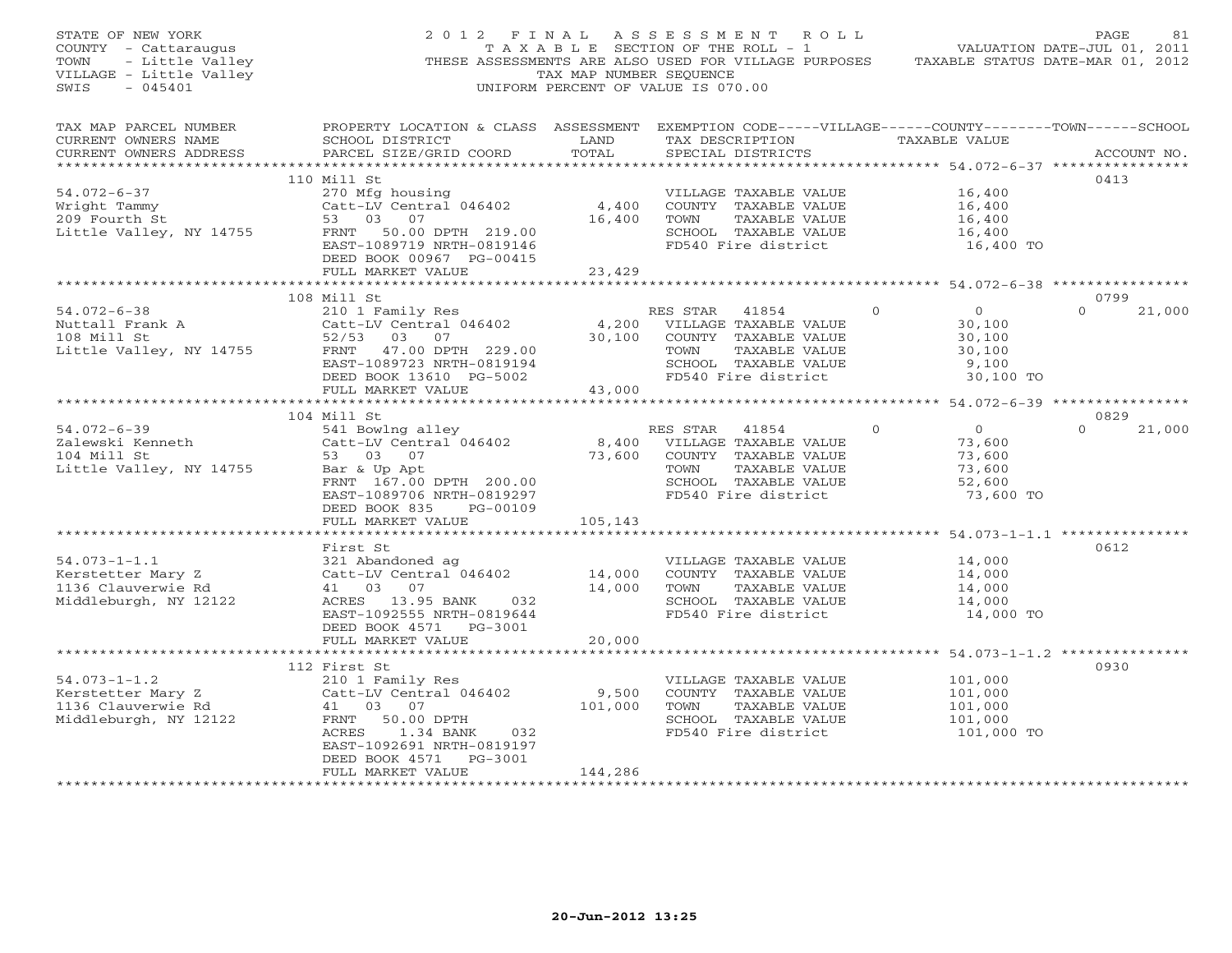### STATE OF NEW YORK 2 0 1 2 F I N A L A S S E S S M E N T R O L L PAGE 82 COUNTY - Cattaraugus T A X A B L E SECTION OF THE ROLL - 1 VALUATION DATE-JUL 01, 2011 TOWN - Little Valley ... THESE ASSESSMENTS ARE ALSO USED FOR VILLAGE PURPOSES TAXABLE STATUS DATE-MAR 01, 2012<br>VILLAGE - Little Valley ... THESE ASSESSMENTS ARE ALSO USED FOR VILLAGE PURPOSES TAXABLE STATUS DATE-MAR 01, 20 VILLAGE - Little Valley and the Communist Communist Communist Communist Communist Communist Communist Communist Communist Communist Communist Communist Communist Communist Communist Communist Communist Communist Communist SWIS - 045401 UNIFORM PERCENT OF VALUE IS 070.00

| TAX MAP PARCEL NUMBER<br>CURRENT OWNERS NAME                                           | PROPERTY LOCATION & CLASS ASSESSMENT EXEMPTION CODE-----VILLAGE------COUNTY-------TOWN------SCHOOL<br>SCHOOL DISTRICT | LAND    | TAX DESCRIPTION                                      |                 |                | TAXABLE VALUE            |                    |                |
|----------------------------------------------------------------------------------------|-----------------------------------------------------------------------------------------------------------------------|---------|------------------------------------------------------|-----------------|----------------|--------------------------|--------------------|----------------|
| CURRENT OWNERS ADDRESS                                                                 | PARCEL SIZE/GRID COORD                                                                                                | TOTAL   | SPECIAL DISTRICTS                                    |                 |                |                          |                    | ACCOUNT NO.    |
|                                                                                        |                                                                                                                       |         |                                                      |                 |                |                          |                    |                |
|                                                                                        | 121 First St                                                                                                          |         |                                                      |                 |                |                          |                    | 1089           |
| $54.073 - 1 - 1.3$                                                                     | 210 1 Family Res                                                                                                      |         | CVET C/T                                             | 14,000<br>41131 | $\overline{0}$ | 14,000                   | 14,000<br>$\Omega$ |                |
| Marsh Norman L<br>Marsh Charlyn                                                        | Catt-LV Central 046402 14,000 RES STAR<br>07<br>41 03                                                                 | 75,900  | VILLAGE TAXABLE VALUE                                | 41854           |                | $\overline{0}$<br>61,900 |                    | 21,000         |
| 121 First St                                                                           | 6.10<br>ACRES                                                                                                         |         | COUNTY TAXABLE VALUE                                 |                 |                | 61,900                   |                    |                |
| Little Valley, NY 14755                                                                | EAST-1093741 NRTH-0819217                                                                                             |         | TOWN                                                 | TAXABLE VALUE   |                | 61,900                   |                    |                |
|                                                                                        | DEED BOOK 00983 PG-00939                                                                                              |         | SCHOOL TAXABLE VALUE                                 |                 |                | 54,900                   |                    |                |
|                                                                                        | FULL MARKET VALUE                                                                                                     |         | 108,429 FD540 Fire district                          |                 |                | 75,900 TO                |                    |                |
|                                                                                        |                                                                                                                       |         |                                                      |                 |                |                          |                    |                |
|                                                                                        | 118 First St                                                                                                          |         |                                                      |                 |                |                          |                    | 1147           |
| $54.073 - 1 - 1.4$                                                                     | 210 1 Family Res                                                                                                      |         | RES STAR                                             | 41854           | $\circ$        | $\overline{0}$           | $\Omega$           | 21,000         |
| Shinners David                                                                         | Catt-LV Central 046402                                                                                                | 8,400   | VILLAGE TAXABLE VALUE                                |                 |                | 84,800                   |                    |                |
| Shinners Nancy<br>118 First St<br>118 First St<br>118 EAST-1093407<br>118 EAST-1093407 |                                                                                                                       | 84,800  | COUNTY TAXABLE VALUE                                 |                 |                | 84,800                   |                    |                |
|                                                                                        | 1.05 BANK<br>017                                                                                                      |         | TOWN                                                 | TAXABLE VALUE   |                | 84,800                   |                    |                |
|                                                                                        | EAST-1093407 NRTH-0819540                                                                                             |         | SCHOOL TAXABLE VALUE                                 |                 |                | 63,800                   |                    |                |
|                                                                                        | DEED BOOK 00946 PG-00637                                                                                              |         | FD540 Fire district                                  |                 |                | 84,800 TO                |                    |                |
|                                                                                        | FULL MARKET VALUE                                                                                                     | 121,143 |                                                      |                 |                |                          |                    |                |
|                                                                                        |                                                                                                                       |         |                                                      |                 |                |                          |                    |                |
|                                                                                        | 114 First St                                                                                                          |         |                                                      |                 |                |                          |                    | 1156           |
| $54.073 - 1 - 1.5$                                                                     | 411 Apartment                                                                                                         |         | VILLAGE TAXABLE VALUE                                |                 |                | 285,000                  |                    |                |
| Little Valley Estates P L                                                              | Catt-LV Central 046402                                                                                                | 15,800  | COUNTY TAXABLE VALUE                                 |                 |                | 285,000                  |                    |                |
| Attn: Conifer Realty LLC                                                               | 41 03<br>07                                                                                                           | 285,000 | TOWN                                                 | TAXABLE VALUE   |                | 285,000                  |                    |                |
| 183 E Main St Ste 600                                                                  | ACRES<br>2.15                                                                                                         |         | SCHOOL TAXABLE VALUE                                 |                 |                | 285,000                  |                    |                |
| Rochester, NY 14604                                                                    | EAST-1093081 NRTH-0819341                                                                                             |         | FD540 Fire district                                  |                 |                | 285,000 TO               |                    |                |
|                                                                                        | DEED BOOK 00952 PG-00343                                                                                              |         |                                                      |                 |                |                          |                    |                |
|                                                                                        | FULL MARKET VALUE                                                                                                     | 407,143 |                                                      |                 |                |                          |                    |                |
|                                                                                        |                                                                                                                       |         |                                                      |                 |                |                          |                    |                |
| $54.073 - 1 - 1.6$                                                                     | 116 First St                                                                                                          |         | RES STAR                                             | 41854           | $\Omega$       | $\Omega$                 | $\Omega$           | 1179<br>21,000 |
|                                                                                        | 210 1 Family Res                                                                                                      |         |                                                      |                 |                |                          |                    |                |
| Rolick James M<br>Rolick Mary R                                                        | Catt-LV Central 046402<br>41 03 07                                                                                    | 112,000 | 10,300 VILLAGE TAXABLE VALUE<br>COUNTY TAXABLE VALUE |                 |                | 112,000<br>112,000       |                    |                |
| 116 First St                                                                           | 3.85<br>ACRES                                                                                                         |         | TOWN                                                 | TAXABLE VALUE   |                | 112,000                  |                    |                |
| Little Valley, NY 14755                                                                | EAST-1093156 NRTH-0819578                                                                                             |         | SCHOOL TAXABLE VALUE                                 |                 |                | 91,000                   |                    |                |
|                                                                                        | DEED BOOK 00994 PG-00903                                                                                              |         | FD540 Fire district                                  |                 |                | 112,000 TO               |                    |                |
|                                                                                        | FULL MARKET VALUE                                                                                                     | 160,000 |                                                      |                 |                |                          |                    |                |
|                                                                                        |                                                                                                                       |         |                                                      |                 |                |                          |                    |                |
|                                                                                        | Rock City St                                                                                                          |         |                                                      |                 |                |                          |                    | 0588           |
| $54.073 - 1 - 3$                                                                       | 312 Vac w/imprv                                                                                                       |         | VILLAGE TAXABLE VALUE                                |                 |                | 18,000                   |                    |                |
| Johnson Thomas L                                                                       | Catt-LV Central 046402                                                                                                | 10,700  | COUNTY TAXABLE VALUE                                 |                 |                | 18,000                   |                    |                |
| Johnson Myrtle C                                                                       | 40 03 07                                                                                                              | 18,000  | TOWN                                                 | TAXABLE VALUE   |                | 18,000                   |                    |                |
| Attn: C/O Iris Poot                                                                    | Barn-By Sewer Plant                                                                                                   |         | SCHOOL TAXABLE VALUE                                 |                 |                | 18,000                   |                    |                |
| PO Box 6                                                                               | ACRES<br>6.31                                                                                                         |         | FD540 Fire district                                  |                 |                | 18,000 TO                |                    |                |
| Little Valley, NY 14755                                                                | EAST-1093816 NRTH-0818365                                                                                             |         |                                                      |                 |                |                          |                    |                |
|                                                                                        | DEED BOOK 00974 PG-00928                                                                                              |         |                                                      |                 |                |                          |                    |                |
|                                                                                        | FULL MARKET VALUE                                                                                                     | 25,714  |                                                      |                 |                |                          |                    |                |
|                                                                                        |                                                                                                                       |         |                                                      |                 |                |                          |                    |                |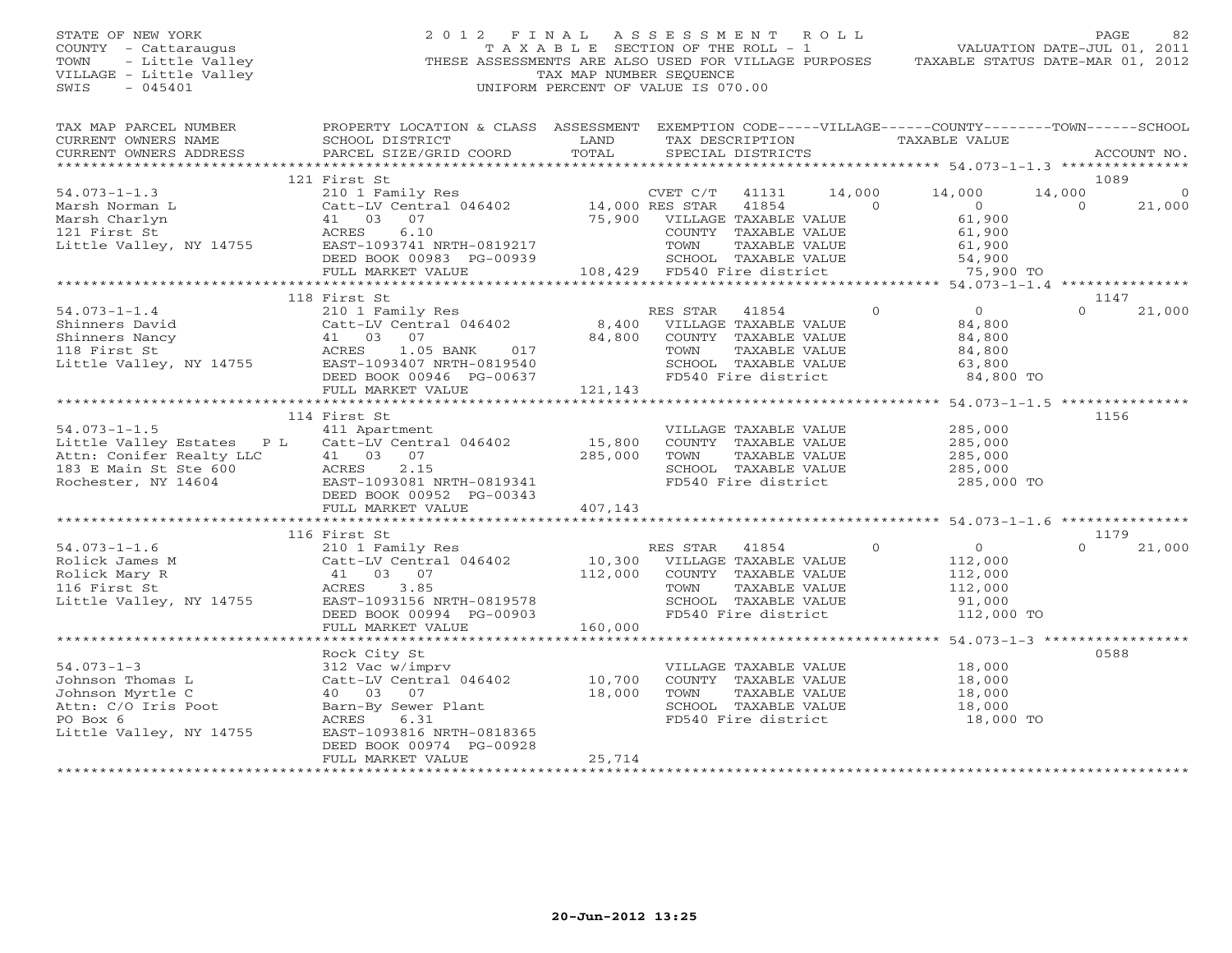| STATE OF NEW YORK<br>COUNTY - Cattaraugus (2012 FAXABLE SECTION OF THE ROLL - 1 WALUATION DATE-UUD ULLAGE<br>TOWN - Little Valley (THESE ASSESSMENTS ARE ALSO USED FOR VILLAGE PURPOSES TAXABLE STATUS DATE-MAR 01, 2012<br>TAXAB N                                                                                                                                                                                           |                                                                                                                             |        |                                                                                                                                                                                                                                                                                                                                                                                                                                                                                                                   |                               |               |
|-------------------------------------------------------------------------------------------------------------------------------------------------------------------------------------------------------------------------------------------------------------------------------------------------------------------------------------------------------------------------------------------------------------------------------|-----------------------------------------------------------------------------------------------------------------------------|--------|-------------------------------------------------------------------------------------------------------------------------------------------------------------------------------------------------------------------------------------------------------------------------------------------------------------------------------------------------------------------------------------------------------------------------------------------------------------------------------------------------------------------|-------------------------------|---------------|
| TAX MAP PARCEL NUMBER THE PROPERTY LOCATION & CLASS ASSESSMENT EXEMPTION CODE-----VILLAGE------COUNTY-------TOWN------SCHOOL<br>CURRENT OWNERS NAME<br>CURRENT OWNERS ADDRESS                                                                                                                                                                                                                                                 |                                                                                                                             |        |                                                                                                                                                                                                                                                                                                                                                                                                                                                                                                                   |                               | ACCOUNT NO.   |
| 54.080-1-1.1<br>Ruper Tammy J<br>200 1 Family Res<br>200 Fourth St<br>200 Fourth St<br>200 Fourth St<br>200 Fourth St<br>200 Fourth St<br>200 Fourth St<br>200 Fourth St<br>200 Fourth St<br>200 Fourth St<br>200 Fourth St<br>200 Fourth St<br>200 Fourth                                                                                                                                                                    | 305 Fourth St<br>FRNT 65.00 DPTH<br>ACRES 7.10<br>EAST-1089517 NRTH-0817938<br>DEED BOOK 17273 PG-5002<br>FULL MARKET VALUE | 24,143 | VILLAGE TAXABLE VALUE 16,900<br>COUNTY TAXABLE VALUE 16,900<br>TOWN TAXABLE VALUE 16,900<br>SCHOOL TAXABLE VALUE 16,900<br>FD540 Fire district 16,900 TO                                                                                                                                                                                                                                                                                                                                                          |                               | 0610          |
|                                                                                                                                                                                                                                                                                                                                                                                                                               |                                                                                                                             |        |                                                                                                                                                                                                                                                                                                                                                                                                                                                                                                                   |                               |               |
| 311 Res vac land<br>Ruper Tammy catt-LV Central 046402<br>209 Fourth St<br>209 Fourth St<br>209 Fourth St<br>3,200<br>209 Fourth St<br>3,200<br>209 Fourth St<br>3,200<br>209 Fourth St<br>3,200<br>209 Fourth St<br>3,200<br>209 Fourth St<br>3,200<br>209 Fo                                                                                                                                                                | 309 Fourth St<br>DEED BOOK 1024 PG-989<br>FULL MARKET VALUE                                                                 | 4,571  | FOR TAXABLE VALUE<br>SCHOOL TAXABLE VALUE 3,200<br>FD540 Fire district 3,200 TO                                                                                                                                                                                                                                                                                                                                                                                                                                   |                               | 1063          |
|                                                                                                                                                                                                                                                                                                                                                                                                                               |                                                                                                                             |        |                                                                                                                                                                                                                                                                                                                                                                                                                                                                                                                   |                               |               |
| 54.080-1-1.3<br>Joesel Kent<br>Joesel Kent<br>Sall Resource Carena<br>Sall Resource Carena<br>Sall Resource Carena<br>Sall Resource Carena<br>Sall Control of the Sall School COUNTY TAXABLE VALUE<br>Sall Control Of the Sall School COUNTY T                                                                                                                                                                                | Fourth St<br>DEED BOOK 6951 PG-8001<br>FULL MARKET VALUE                                                                    | 2,857  | VILLAGE TAXABLE VALUE $2,000$ COUNTY TAXABLE VALUE $2,000$ TOWN TAXABLE VALUE $2,000$ SCHOOL TAXABLE VALUE $2,000$ SCHOOL TAXABLE VALUE $2,000$ TO FD540 Fire district $2,000$ TO                                                                                                                                                                                                                                                                                                                                 |                               | 1066          |
|                                                                                                                                                                                                                                                                                                                                                                                                                               |                                                                                                                             |        |                                                                                                                                                                                                                                                                                                                                                                                                                                                                                                                   |                               |               |
| $\begin{array}{lllllllllllll} 54.080-1-2 & 303\text{ Fourth St} & \text{VILLAGE TAXABLE VALUE} \\ \text{Fruci Vincent} & \text{Catt-LV Central 046402} & 4,400\text{ COUNTY TAXABLE VALUE} \\ \text{PO Box 304} & 52& 03& 07& 27,100\text{ TOWIN} & \text{TAXABLE VALUE} \\ \text{West Seneca, NY 14224} & \text{ERNIT-L099.50} & \text{RANTt-D93.113} & \text{SCHOOL TAXABLE VALUE} \\ & \text{RANTt-D93.00 DPTH} & 90.50 &$ | 303 Fourth St<br>DEED BOOK 5931 PG-4001                                                                                     |        | $\begin{tabular}{lllllllllll} \multicolumn{2}{c}{\textbf{VILLAGE} & \textbf{VALUE} & \textbf{27,100} \\ \multicolumn{2}{c}{\textbf{COUNTY} & \textbf{TAXABLE} & \textbf{VALUE} & \textbf{27,100} \\ \multicolumn{2}{c}{\textbf{100}} & \multicolumn{2}{c}{\textbf{100}} & \multicolumn{2}{c}{\textbf{100}} & \multicolumn{2}{c}{\textbf{100}} & \multicolumn{2}{c}{\textbf{100}} & \multicolumn{2}{c}{\textbf{100}} & \multicolumn{2}{c}{\textbf$<br>TAXABLE VALUE<br>SCHOOL TAXABLE VALUE<br>FD540 Fire district | 27,100<br>27,100<br>27,100 TO | 0608          |
|                                                                                                                                                                                                                                                                                                                                                                                                                               | FULL MARKET VALUE 38,714                                                                                                    |        |                                                                                                                                                                                                                                                                                                                                                                                                                                                                                                                   |                               |               |
|                                                                                                                                                                                                                                                                                                                                                                                                                               | 307 Fourth St                                                                                                               |        |                                                                                                                                                                                                                                                                                                                                                                                                                                                                                                                   |                               | 0625          |
| $[54.080-1-3 \newline \n  1080-1-3 \newline \n  210 1 Family Res \newline \n  307 Fourth St \newline \n  52 03 07 \newline \n  53 07 Fourth St \newline \n  52 03 07 \newline \n  54.600 \newline \n  24.600 \newline \n  307 Fourth St \newline \n  24.600 \newline \n  24.600 \newline \n  24.600 \newline \n  24.600 \newline \n  24.600 \newline \n  24.600 \newline \n  24.600 \newline \n  24.60$                       | DEED BOOK 10923 PG-6002                                                                                                     |        |                                                                                                                                                                                                                                                                                                                                                                                                                                                                                                                   |                               | $0 \t 21,000$ |
|                                                                                                                                                                                                                                                                                                                                                                                                                               | FULL MARKET VALUE                                                                                                           | 35,143 |                                                                                                                                                                                                                                                                                                                                                                                                                                                                                                                   |                               |               |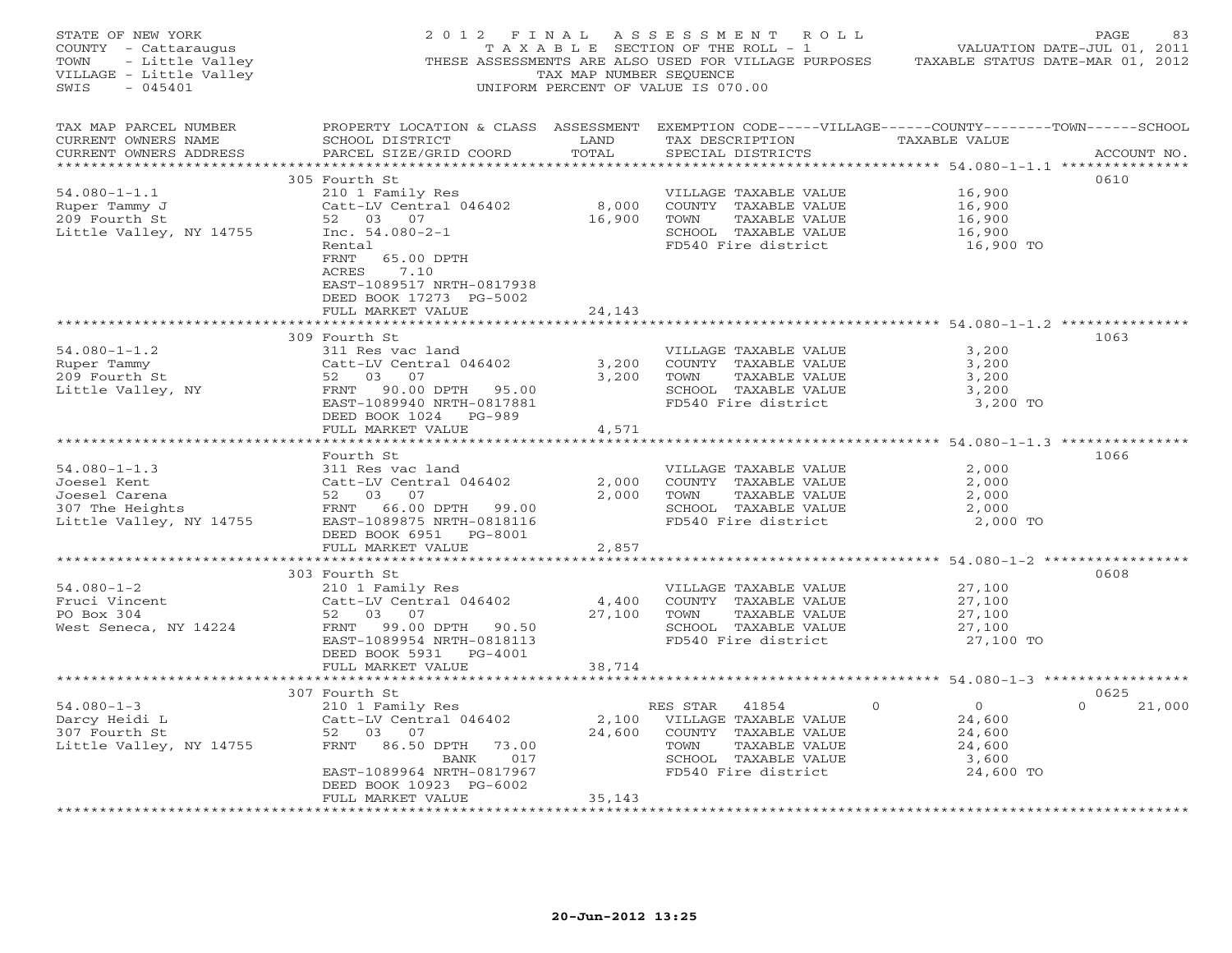| STATE OF NEW YORK<br>COUNTY - Cattaraugus<br>TOWN<br>- Little Valley<br>VILLAGE - Little Valley<br>$-045401$<br>SWIS | 2012 FINAL                                                                                                                                                                                                        | TAX MAP NUMBER SEOUENCE    | ASSESSMENT ROLL<br>T A X A B L E SECTION OF THE ROLL - 1<br>THESE ASSESSMENTS ARE ALSO USED FOR VILLAGE PURPOSES<br>UNIFORM PERCENT OF VALUE IS 070.00 |          | VALUATION DATE-JUL 01, 2011<br>TAXABLE STATUS DATE-MAR 01, 2012     | PAGE             | 84          |
|----------------------------------------------------------------------------------------------------------------------|-------------------------------------------------------------------------------------------------------------------------------------------------------------------------------------------------------------------|----------------------------|--------------------------------------------------------------------------------------------------------------------------------------------------------|----------|---------------------------------------------------------------------|------------------|-------------|
| TAX MAP PARCEL NUMBER<br>CURRENT OWNERS NAME<br>CURRENT OWNERS ADDRESS                                               | PROPERTY LOCATION & CLASS ASSESSMENT EXEMPTION CODE-----VILLAGE------COUNTY-------TOWN------SCHOOL<br>SCHOOL DISTRICT<br>PARCEL SIZE/GRID COORD                                                                   | LAND<br>TOTAL              | TAX DESCRIPTION<br>SPECIAL DISTRICTS                                                                                                                   |          | TAXABLE VALUE                                                       |                  | ACCOUNT NO. |
|                                                                                                                      | 311 Fourth St                                                                                                                                                                                                     |                            |                                                                                                                                                        |          |                                                                     | 0458             |             |
| $54.080 - 1 - 4.1$<br>Williams Linda M<br>311 Fourth St<br>Little Valley, NY 14755                                   | 210 1 Family Res<br>Catt-LV Central 046402<br>52 03 07<br>2/11-merged 4.2 into prcl<br>3/12-merged 1-5 into prcl<br>ACRES<br>1.40<br>EAST-1089809 NRTH-0817709<br>DEED BOOK 01004 PG-00212<br>FULL MARKET VALUE   | 8,300<br>31,900<br>45,571  | RES STAR<br>41854<br>VILLAGE TAXABLE VALUE<br>COUNTY TAXABLE VALUE<br>TOWN<br>TAXABLE VALUE<br>SCHOOL TAXABLE VALUE<br>FD540 Fire district             | $\circ$  | $\overline{0}$<br>31,900<br>31,900<br>31,900<br>10,900<br>31,900 TO | $\Omega$         | 21,000      |
|                                                                                                                      | *******************                                                                                                                                                                                               | ************               |                                                                                                                                                        |          | $**************************54.080-1-6.1*****************$           |                  |             |
| $54.080 - 1 - 6.1$<br>Ruper Tammy J<br>209 Fourth St<br>Little Valley, NY 14755                                      | Fourth St<br>312 Vac w/imprv<br>Catt-LV Central 046402<br>52 03 07<br>FRNT 37.00 DPTH 72.00<br>EAST-1090082 NRTH-0818185<br>DEED BOOK 1022 PG-357<br>FULL MARKET VALUE                                            | 1,700<br>5,100<br>7,286    | VILLAGE TAXABLE VALUE<br>COUNTY TAXABLE VALUE<br>TOWN<br>TAXABLE VALUE<br>SCHOOL TAXABLE VALUE<br>FD540 Fire district                                  |          | 5,100<br>5,100<br>5,100<br>5,100<br>5,100 TO                        | 0714             |             |
|                                                                                                                      | *************************                                                                                                                                                                                         |                            |                                                                                                                                                        |          |                                                                     | 0609             |             |
| $54.080 - 1 - 7$<br>Keenen Kevin<br>107 The Heights<br>Little Valley, NY 14755                                       | 302 Fourth St<br>314 Rural vac<10<br>Catt-LV Central 046402<br>52 03 07<br>Inc $54.080 - 2 - 6$<br>FRNT 322.02 DPTH<br>ACRES<br>4.11<br>EAST-1090203 NRTH-0817779<br>DEED BOOK 14614 PG-8001<br>FULL MARKET VALUE | 13,200<br>13,200<br>18,857 | VILLAGE TAXABLE VALUE<br>COUNTY TAXABLE VALUE<br>TOWN<br>TAXABLE VALUE<br>SCHOOL TAXABLE VALUE<br>FD540 Fire district                                  |          | 13,200<br>13,200<br>13,200<br>13,200<br>13,200 TO                   |                  |             |
|                                                                                                                      |                                                                                                                                                                                                                   |                            |                                                                                                                                                        |          |                                                                     |                  |             |
| $54.080 - 1 - 8$<br>Hulings Jeffery A<br>Hulings Ann<br>304 Fourth St<br>Little Valley, NY 14755                     | 304 Fourth St<br>210 1 Family Res<br>Catt-LV Central 046402<br>52 03 07<br>FRNT 55.00 DPTH 108.00<br>EAST-1090097 NRTH-0817927<br>DEED BOOK 846<br>PG-00594<br>FULL MARKET VALUE                                  | 3,400<br>26,100<br>37,286  | RES STAR 41854<br>VILLAGE TAXABLE VALUE<br>COUNTY TAXABLE VALUE<br>TAXABLE VALUE<br>TOWN<br>SCHOOL TAXABLE VALUE<br>FD540 Fire district                | $\Omega$ | $\overline{0}$<br>26,100<br>26,100<br>26,100<br>5,100<br>26,100 TO  | 0561<br>$\Omega$ | 21,000      |
|                                                                                                                      |                                                                                                                                                                                                                   |                            |                                                                                                                                                        |          |                                                                     |                  |             |
| $54.080 - 1 - 9$<br>Feger Paul J<br>2015 South Park Ave<br>Buffalo, NY 14220                                         | 306 Fourth St<br>210 1 Family Res<br>Catt-LV Central 046402<br>52<br>03 07<br>FRNT 61.00 DPTH 108.00<br>EAST-1090092 NRTH-0817871<br>DEED BOOK 00983 PG-00514                                                     | 3,500<br>21,000<br>30,000  | VILLAGE TAXABLE VALUE<br>COUNTY TAXABLE VALUE<br>TAXABLE VALUE<br>TOWN<br>SCHOOL TAXABLE VALUE<br>FD540 Fire district                                  |          | 21,000<br>21,000<br>21,000<br>21,000<br>21,000 TO                   | 0789             |             |
| ******************************                                                                                       | FULL MARKET VALUE<br>******************                                                                                                                                                                           | * * * * * * * * * * *      |                                                                                                                                                        |          |                                                                     |                  |             |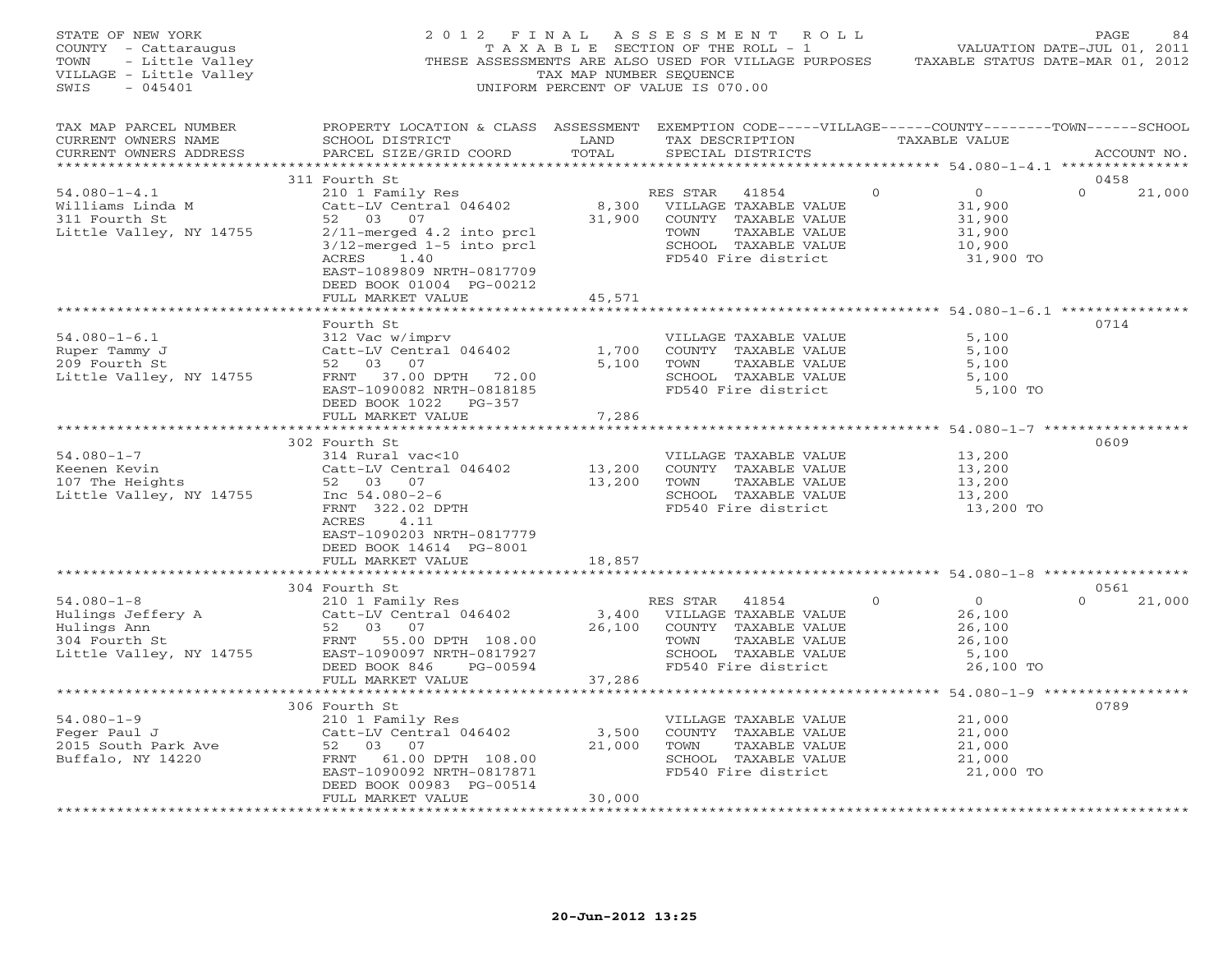| STATE OF NEW YORK<br>COUNTY - Cattaraugus<br>TOWN<br>- Little Valley<br>VILLAGE - Little Valley<br>SWIS<br>$-045401$          |                                                                                                                                                                                                                        | TAX MAP NUMBER SEQUENCE                            | 2012 FINAL ASSESSMENT ROLL<br>T A X A B L E SECTION OF THE ROLL - 1<br>THESE ASSESSMENTS ARE ALSO USED FOR VILLAGE PURPOSES<br>UNIFORM PERCENT OF VALUE IS 070.00 |                                                                                                                   | PAGE<br>85<br>VALUATION DATE-JUL 01, 2011<br>TAXABLE STATUS DATE-MAR 01, 2012 |
|-------------------------------------------------------------------------------------------------------------------------------|------------------------------------------------------------------------------------------------------------------------------------------------------------------------------------------------------------------------|----------------------------------------------------|-------------------------------------------------------------------------------------------------------------------------------------------------------------------|-------------------------------------------------------------------------------------------------------------------|-------------------------------------------------------------------------------|
| TAX MAP PARCEL NUMBER<br>CURRENT OWNERS NAME<br>CURRENT OWNERS ADDRESS                                                        | PROPERTY LOCATION & CLASS ASSESSMENT EXEMPTION CODE-----VILLAGE------COUNTY-------TOWN------SCHOOL<br>SCHOOL DISTRICT<br>PARCEL SIZE/GRID COORD                                                                        | LAND<br>TOTAL                                      | SPECIAL DISTRICTS                                                                                                                                                 | TAX DESCRIPTION TAXABLE VALUE                                                                                     | ACCOUNT NO.                                                                   |
|                                                                                                                               | 308 Fourth St                                                                                                                                                                                                          |                                                    |                                                                                                                                                                   |                                                                                                                   | 0463                                                                          |
| $54.080 - 1 - 10$<br>Ruper Tammy<br>209 Fourth St<br>Little Valley, NY 14755                                                  | 311 Res vac land<br>Catt-LV Central 046402<br>52 03<br>07<br>FRNT 100.00 DPTH 110.00<br>EAST-1090087 NRTH-0817791<br>DEED BOOK 5880 PG-6017                                                                            | 3,000<br>3,000                                     | VILLAGE TAXABLE VALUE<br>COUNTY TAXABLE VALUE<br>TOWN<br>TAXABLE VALUE<br>SCHOOL TAXABLE VALUE<br>FD540 Fire district                                             | 3,000<br>3,000<br>3,000<br>3,000<br>3,000 TO                                                                      |                                                                               |
|                                                                                                                               | FULL MARKET VALUE                                                                                                                                                                                                      | 4,286                                              |                                                                                                                                                                   |                                                                                                                   |                                                                               |
| $54.080 - 1 - 11$<br>Wujec John A<br>Holdren Laura L<br>3259 Pikeview Dr<br>Norton, OH 44203                                  | 310 Fourth St<br>311 Res vac land<br>Catt-LV Central 046402<br>52 03 07<br>FRNT 132.00 DPTH 104.00<br>EAST-1090080 NRTH-0917655<br>DEED BOOK 5678 PG-8001                                                              | 3,400<br>3,400                                     | VILLAGE TAXABLE VALUE<br>COUNTY TAXABLE VALUE<br>TOWN<br>TAXABLE VALUE<br>SCHOOL TAXABLE VALUE<br>FD540 Fire district                                             | ************************************ 54.080-1-11 ****************<br>3,400<br>3,400<br>3,400<br>3,400<br>3,400 TO | 0758                                                                          |
|                                                                                                                               | FULL MARKET VALUE                                                                                                                                                                                                      | 4,857                                              |                                                                                                                                                                   |                                                                                                                   |                                                                               |
|                                                                                                                               |                                                                                                                                                                                                                        |                                                    |                                                                                                                                                                   |                                                                                                                   |                                                                               |
| $54.080 - 1 - 12$<br>Keenen Kevin P<br>Keenen Sonya Q<br>107 The Heights<br>Little Valley, NY 14755                           | 107 The Hts<br>210 1 Family Res<br>Catt-LV Central 046402<br>40 03 07<br>includes 54.080-1-6.2<br>FRNT 185.00 DPTH 230.00<br>EAST-1090347 NRTH-0818137<br>DEED BOOK 00994 PG-00551                                     | 9,000<br>69,500                                    | RES STAR<br>41854<br>VILLAGE TAXABLE VALUE<br>COUNTY TAXABLE VALUE<br>TAXABLE VALUE<br>TOWN<br>SCHOOL TAXABLE VALUE<br>FD540 Fire district                        | $\Omega$<br>$\overline{0}$<br>69,500<br>69,500<br>69,500<br>48,500<br>69,500 TO                                   | 0805<br>$\Omega$<br>21,000                                                    |
|                                                                                                                               | FULL MARKET VALUE                                                                                                                                                                                                      | 99,286                                             |                                                                                                                                                                   |                                                                                                                   |                                                                               |
| $54.080 - 1 - 13$<br>Hannaford Daniel<br>Hannaford Gwen<br>205 The Heights<br>205 The Heights<br>Little Valley, NY 14755      | ************************<br>205 The Hts<br>210 1 Family Res<br>Catt-LV Central 046402<br>07<br>40 03<br>ACRES<br>4.56<br>EAST-1090532 NRTH-0817713<br>DEED BOOK 13603 PG-9001                                          | 11,000<br>89,700                                   | VILLAGE TAXABLE VALUE<br>COUNTY TAXABLE VALUE<br>TAXABLE VALUE<br>TOWN<br>SCHOOL TAXABLE VALUE<br>FD540 Fire district                                             | 89,700<br>89,700<br>89,700<br>89,700<br>89,700 TO                                                                 | 0492                                                                          |
|                                                                                                                               | FULL MARKET VALUE                                                                                                                                                                                                      | 128,143                                            |                                                                                                                                                                   |                                                                                                                   |                                                                               |
|                                                                                                                               |                                                                                                                                                                                                                        |                                                    |                                                                                                                                                                   |                                                                                                                   |                                                                               |
| $54.080 - 1 - 14$<br>Lockwood William<br>Lockwood Bonnie<br>209 The Hts<br>Little Valley, NY 14755<br>*********************** | 209 The Hts<br>210 1 Family Res<br>Catt-LV Central 046402<br>40 03 07<br>FRNT 160.00 DPTH<br>3.42<br>ACRES<br>EAST-1090829 NRTH-0817681<br>PG-00863<br>DEED BOOK 731<br>FULL MARKET VALUE<br>************************* | 12,300<br>83,900<br>119,857<br>******************* | SR STAR<br>41834<br>VILLAGE TAXABLE VALUE<br>COUNTY TAXABLE VALUE<br>TOWN<br>TAXABLE VALUE<br>SCHOOL TAXABLE VALUE<br>FD540 Fire district                         | $\overline{0}$<br>$\Omega$<br>83,900<br>83,900<br>83,900<br>40,360<br>83,900 TO                                   | 0679<br>$\Omega$<br>43,540                                                    |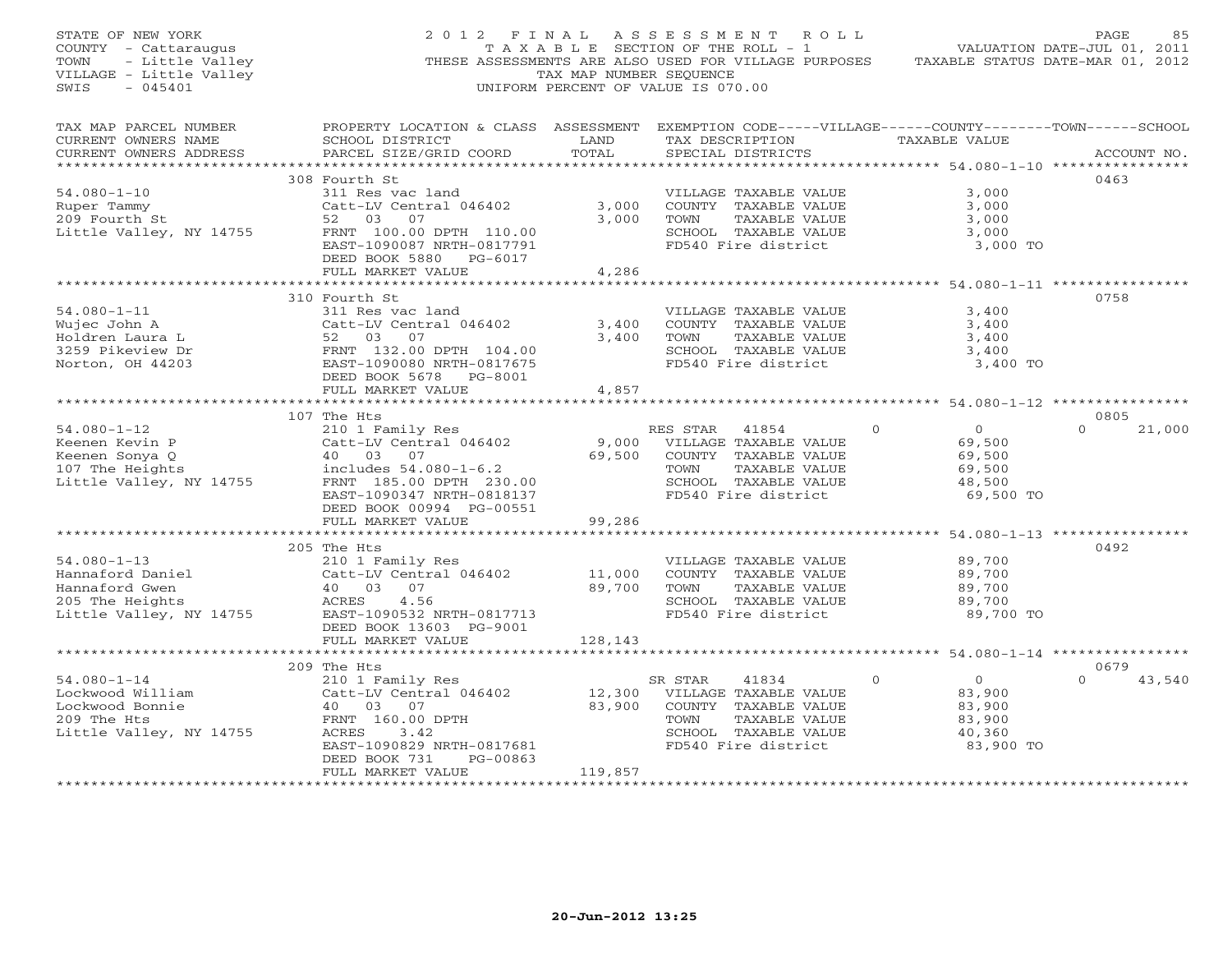| STATE OF NEW YORK<br>COUNTY - Cattaraugus<br>TOWN<br>- Little Valley<br>VILLAGE - Little Valley<br>$-045401$<br>SWIS | 2012 FINAL<br>THESE ASSESSMENTS ARE ALSO USED FOR VILLAGE PURPOSES                                                                                                                                                            | T A X A B L E SECTION OF THE ROLL - 1<br>TAX MAP NUMBER SEQUENCE<br>UNIFORM PERCENT OF VALUE IS 070.00 | ASSESSMENT ROLL        |                                                                                                                        |                          | VALUATION DATE-JUL 01, 2011<br>TAXABLE STATUS DATE-MAR 01, 2012               | PAGE                         |                          |
|----------------------------------------------------------------------------------------------------------------------|-------------------------------------------------------------------------------------------------------------------------------------------------------------------------------------------------------------------------------|--------------------------------------------------------------------------------------------------------|------------------------|------------------------------------------------------------------------------------------------------------------------|--------------------------|-------------------------------------------------------------------------------|------------------------------|--------------------------|
| TAX MAP PARCEL NUMBER<br>CURRENT OWNERS NAME<br>CURRENT OWNERS ADDRESS                                               | PROPERTY LOCATION & CLASS ASSESSMENT EXEMPTION CODE-----VILLAGE------COUNTY-------TOWN------SCHOOL<br>SCHOOL DISTRICT<br>PARCEL SIZE/GRID COORD                                                                               | LAND<br>TOTAL                                                                                          |                        | SPECIAL DISTRICTS                                                                                                      |                          | TAX DESCRIPTION TAXABLE VALUE                                                 |                              | ACCOUNT NO.              |
| $54.080 - 1 - 15$<br>Cousins Richard P<br>Cousins Janice<br>305 The Hts<br>Little Valley, NY 14755                   | 305 The Hts<br>210 1 Family Res<br>Catt-LV Central 046402<br>40 03 07 12,800 RES STAR 41854<br>40 03 07 75,000 VILLAGE TAXABLE VALUE<br>FRNT 267.00 DPTH<br>ACRES 3.80<br>EAST-1091090 NRTH-0817761<br>DEED BOOK 867 PG-00412 |                                                                                                        | CVET C/T<br>TOWN       | 41131<br>COUNTY TAXABLE VALUE<br>TAXABLE VALUE<br>SCHOOL TAXABLE VALUE<br>FD540 Fire district                          | 14,000<br>$\overline{O}$ | 14,000<br>$\overline{0}$<br>61,000<br>61,000<br>61,000<br>54,000<br>75,000 TO | 0506<br>14,000<br>$\bigcirc$ | $\overline{0}$<br>21,000 |
|                                                                                                                      | FULL MARKET VALUE                                                                                                                                                                                                             | 107,143                                                                                                |                        |                                                                                                                        |                          |                                                                               |                              |                          |
| $54.080 - 1 - 16$<br>Joesel Kent I<br>Joesel Carena T<br>307 The Heights<br>Little Valley, NY 14755                  | 307 The Hts<br>210 1 Family Res<br>Catt-LV Central 046402<br>40 03 07 81<br>FRNT 215.00 DPTH<br>ACRES 4.33 BANK 017<br>EAST-1091306 NRTH-0817896                                                                              | 13,500 VILLAGE TAXABLE VALUE<br>81,500                                                                 | RES STAR<br>TOWN       | 41854<br>COUNTY TAXABLE VALUE<br>TAXABLE VALUE<br>SCHOOL TAXABLE VALUE<br>FD540 Fire district                          | $\mathbf{0}$             | $\overline{0}$<br>81,500<br>81,500<br>81,500<br>60,500<br>81,500 TO           | 0783<br>$\Omega$             | 21,000                   |
|                                                                                                                      | DEED BOOK 9633 PG-8001<br>FULL MARKET VALUE<br>************************                                                                                                                                                       | 116,429                                                                                                |                        |                                                                                                                        |                          |                                                                               | 0742                         |                          |
| $54.080 - 1 - 18$<br>Phillips Marc D<br>431 Rock City St<br>Little Valley, NY 14755                                  | 431 Rock City St<br>210 1 Family Res<br>Catt-LV Central 046402<br>40 03 07<br>FRNT 155.00 DPTH<br>ACRES<br>4.33<br>EAST-1091709 NRTH-0817770<br>DEED BOOK 1024 PG-464                                                         | F<br>12,000<br>41,200                                                                                  | RES STAR<br>TOWN       | 41854<br>VILLAGE TAXABLE VALUE<br>COUNTY TAXABLE VALUE<br>TAXABLE VALUE<br>SCHOOL TAXABLE VALUE<br>FD540 Fire district | $\Omega$                 | $\overline{O}$<br>41,200<br>41,200<br>41,200<br>20,200<br>41,200 TO           |                              | 21,000                   |
|                                                                                                                      | FULL MARKET VALUE                                                                                                                                                                                                             | 58,857                                                                                                 |                        |                                                                                                                        |                          |                                                                               |                              |                          |
|                                                                                                                      | *****************<br>437 Rock City St                                                                                                                                                                                         |                                                                                                        |                        |                                                                                                                        |                          | *********** 54.080-1-19 *****************                                     | 0708                         |                          |
| $54.080 - 1 - 19$<br>McDowell Jeremy D<br>Gross Chantel M<br>437 Rock City St<br>Little Valley, NY 14755             | 210 1 Family Res<br>Catt-LV Central 046402<br>40 03 07<br>FRNT 79.00 DPTH<br>ACRES<br>1.34 BANK<br>081<br>EAST-1091956 NRTH-0818021                                                                                           | 9,000<br>40,000                                                                                        | RES STAR 41854<br>TOWN | VILLAGE TAXABLE VALUE<br>COUNTY TAXABLE VALUE<br>TAXABLE VALUE<br>SCHOOL TAXABLE VALUE<br>FD540 Fire district          | $\Omega$                 | $\overline{0}$<br>40,000<br>40,000<br>40,000<br>19,000<br>40,000 TO           | $\Omega$                     | 21,000                   |
|                                                                                                                      | DEED BOOK 8679 PG-7001<br>FULL MARKET VALUE                                                                                                                                                                                   | 57,143                                                                                                 |                        |                                                                                                                        |                          |                                                                               |                              |                          |
| $54.080 - 1 - 20$<br>Lasseter Kristin R<br>441 Rock City St<br>Little Valley, NY 14755                               | 441 Rock City St<br>210 1 Family Res<br>Catt-LV Central 046402<br>40<br>03 07<br>FRNT 127.38 DPTH<br>ACRES<br>3.05<br>EAST-1091933 NRTH-0817750<br>DEED BOOK 00987 PG-00333<br>FULL MARKET VALUE                              | 11,800<br>58,000<br>82,857                                                                             | RES STAR<br>TOWN       | 41854<br>VILLAGE TAXABLE VALUE<br>COUNTY TAXABLE VALUE<br>TAXABLE VALUE<br>SCHOOL TAXABLE VALUE<br>FD540 Fire district | $\Omega$                 | $\overline{0}$<br>58,000<br>58,000<br>58,000<br>37,000<br>58,000 TO           | 0402<br>$\Omega$             | 21,000                   |
|                                                                                                                      |                                                                                                                                                                                                                               | + + + + + + + + + + + +                                                                                |                        |                                                                                                                        |                          |                                                                               |                              |                          |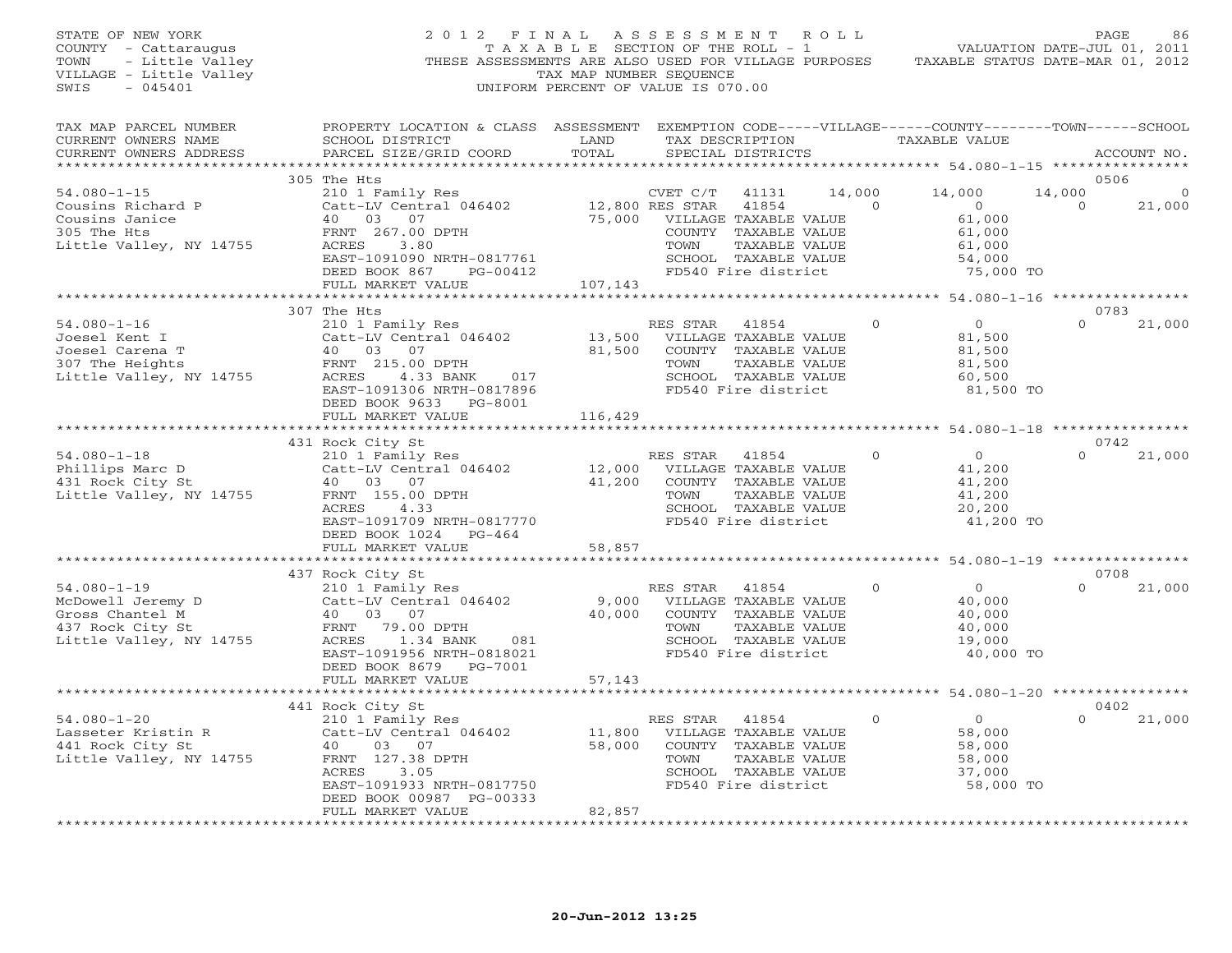| STATE OF NEW YORK<br>SIALE OF NEW YORK<br>COUNTY - Cattaraugus<br>TAXABLE SECTION OF THE ROLL - 1<br>TOWN - Little Valley<br>THESE ASSESSMENTS ARE ALSO USED FOR VILLAGE PURPOSES<br>TAXABLE STATUS DATE-MAR 01, 2012<br>THESE ASSESSMENT ARE NUMBER SEQUENCE<br><br>$-045401$<br>SWIS |                                                                                                                                                                                                                                                                                                                     |                          | 2012 FINAL ASSESSMENT ROLL<br>UNIFORM PERCENT OF VALUE IS 070.00                                                                                                     |                                                                                  | PAGE<br>87                              |
|----------------------------------------------------------------------------------------------------------------------------------------------------------------------------------------------------------------------------------------------------------------------------------------|---------------------------------------------------------------------------------------------------------------------------------------------------------------------------------------------------------------------------------------------------------------------------------------------------------------------|--------------------------|----------------------------------------------------------------------------------------------------------------------------------------------------------------------|----------------------------------------------------------------------------------|-----------------------------------------|
| TAX MAP PARCEL NUMBER<br>CURRENT OWNERS NAME<br>CURRENT OWNERS ADDRESS                                                                                                                                                                                                                 | PROPERTY LOCATION & CLASS ASSESSMENT EXEMPTION CODE-----VILLAGE------COUNTY-------TOWN------SCHOOL                                                                                                                                                                                                                  |                          |                                                                                                                                                                      |                                                                                  | ACCOUNT NO.                             |
| $54.080 - 1 - 21$<br>Fellows Sharon<br>503 Rock City St<br>Little Valley, NY 14755                                                                                                                                                                                                     | 503 Rock City St<br>3 Rock City St<br>210 1 Family Res<br>Catt-LV Central 046402 9,200 VILLAGE TAXABLE VALUE<br>40 03 07 42,500 COUNTY TAXABLE VALUE<br>42,500 FRNT 86.00 DPTH<br>ACRES 2.54 BANK 017 TOWN TAXABLE VALUE<br>EAST 1092088 NRTH-0817748 FD540 Fi<br>DEED BOOK 949 PG-8001<br>FULL MARKET VALUE        | 60,714                   |                                                                                                                                                                      |                                                                                  | 0613<br>$\Omega$<br>21,000<br>42,500 TO |
| 54.080-1-22<br>436 Self carwash<br>Crawford & Sons Automotive LLC Catt-LV Central 046402<br>97 South St<br>2010 03 07<br>Cattaraugus, NY 14719<br>TAXABLE VALUE<br>225.00<br>TAXABLE VALUE<br>225.00<br>TAXABLE VALUE<br>225.00<br>TOWN TAXABLE VALUE<br>                              | 505 Rock City St<br>EAST-1092326 NRTH-0817990<br>DEED BOOK 16640 PG-6002<br>FULL MARKET VALUE                                                                                                                                                                                                                       | **************<br>18,714 | FD540 Fire district                                                                                                                                                  | 13,100<br>13,100<br>13,100<br>13,100                                             | 0849<br>13,100 TO                       |
| 54.080-1-23<br>507 KOCK CILY 50<br>311 Res vac land<br>Catt-LV Central 046402<br>Catt-LV Central 046402<br>Catt-LV Central 046402<br>15,000 COUNTY TAXABLE VALUE<br>15,000 COUNTY TAXABLE VALUE<br>15,000 TOWN TAXABLE VALUE<br>15,000 ISON TOWN                                       | 507 Rock City St<br>EAST-1092187 NRTH-0817612<br>DEED BOOK 01007 PG-00274<br>FULL MARKET VALUE                                                                                                                                                                                                                      | 21,429                   |                                                                                                                                                                      | 15,000 TO                                                                        | 0438                                    |
| $54.080 - 1 - 24$<br>Christopher Christopher M<br>511 Rock City St<br>Little Valley, NY 14755                                                                                                                                                                                          | 509 Rock City St<br>Rock City St<br>230 3 Family Res<br>Catt-LV Central 046402 8,400 COUNTY TAXABLE VALUE<br>40 03 07 55,000 TOWN TAXABLE VALUE<br>FRNT 81.18 DPTH 555,000 FOWN SCHOOL TAXABLE VALUE<br>7CPFS 1.50 FD540 Fire district<br>EAST-1092374 NRTH-0817637<br>DEED BOOK 10853 PG-8003<br>FULL MARKET VALUE | 78,571                   | VILLAGE TAXABLE VALUE 55,000<br>COUNTY TAXABLE VALUE 55,000<br>TOWN TAXABLE VALUE 55,000<br>SCHOOL TAXABLE VALUE 55,000<br>FD540 Fire district 55,000 TO             |                                                                                  | 0544                                    |
| 500 Rock City St<br>54.081-1-1<br>Bedell Craig J<br>500 Rock City St<br>500 Rock City St<br>40 03 07<br>Little Valley, NY 14755<br>FRNT 96.00 DPTH 282.10                                                                                                                              | BANK 017<br>EAST-1092414 NRTH-0818288<br>DEED BOOK 11184 PG-4001                                                                                                                                                                                                                                                    |                          | KES STAR 41854 0<br>6,200 VILLAGE TAXABLE VALUE<br>58,400 COUNTY TAXABLE VALUE<br>TOWN TAXABLE VALUE<br>SCHOOL TAXABLE VALUE 37,400<br>FD540 Fire district 58,400 TO | $\overline{0}$<br>$\begin{array}{c} 0 \\ 58,400 \\ 58,400 \\ 58,400 \end{array}$ | 0605<br>$\Omega$<br>21,000              |
| *************************                                                                                                                                                                                                                                                              | FULL MARKET VALUE<br>************************                                                                                                                                                                                                                                                                       | 83,429                   |                                                                                                                                                                      |                                                                                  |                                         |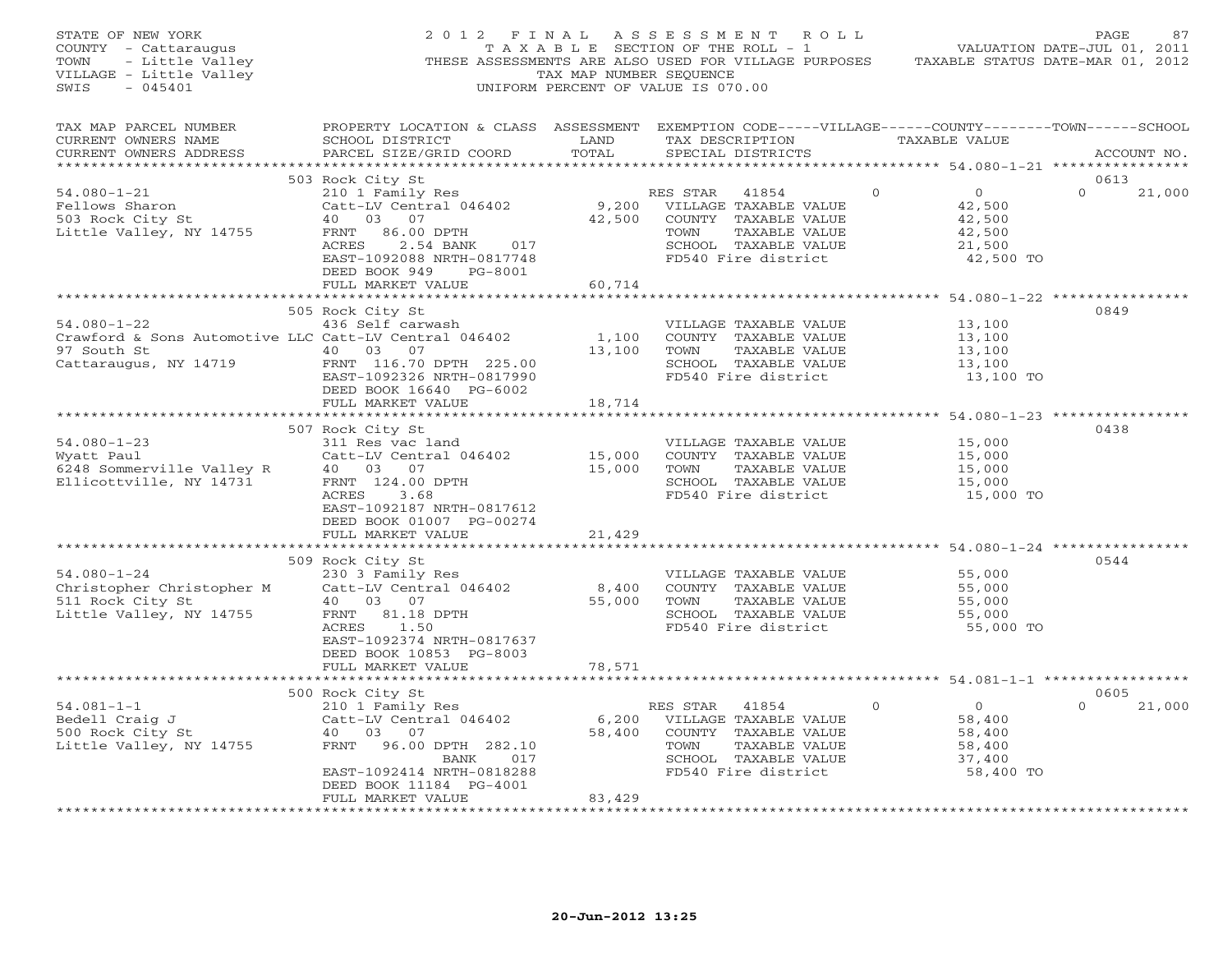| STATE OF NEW YORK<br>- - cattaraugus<br>- Little Valley<br>3E - Little Valley<br>- 045401<br>COUNTY - Cattaraugus<br>TOWN<br>VILLAGE - Little Valley<br>SWIS |                                                                                                                                                                                                                                         | TAX MAP NUMBER SEQUENCE                                                                                                         | 2012 FINAL ASSESSMENT ROLL<br>UNIFORM PERCENT OF VALUE IS 070.00                                                         | PAGE<br>T A X A B L E SECTION OF THE ROLL - 1 WALUATION DATE-JUL 01, 2011<br>THESE ASSESSMENTS ARE ALSO USED FOR VILLAGE PURPOSES TAXABLE STATUS DATE-MAR 01, 2012 | 88 |
|--------------------------------------------------------------------------------------------------------------------------------------------------------------|-----------------------------------------------------------------------------------------------------------------------------------------------------------------------------------------------------------------------------------------|---------------------------------------------------------------------------------------------------------------------------------|--------------------------------------------------------------------------------------------------------------------------|--------------------------------------------------------------------------------------------------------------------------------------------------------------------|----|
| TAX MAP PARCEL NUMBER<br>CURRENT OWNERS NAME<br>CURRENT OWNERS ADDRESS                                                                                       | SCHOOL DISTRICT<br>PARCEL SIZE/GRID COORD                                                                                                                                                                                               | <b>EXAMPLE SERVICE SERVICE SERVICE SERVICE SERVICE SERVICE SERVICE SERVICE SERVICE SERVICE SERVICE SERVICE SERVICE</b><br>TOTAL | TAX DESCRIPTION TAXABLE VALUE<br>SPECIAL DISTRICTS                                                                       | PROPERTY LOCATION & CLASS ASSESSMENT EXEMPTION CODE-----VILLAGE------COUNTY-------TOWN------SCHOOL<br>ACCOUNT NO.                                                  |    |
| $54.081 - 1 - 2$<br>Bedell Craig J<br>500 Rock City St<br>Little Valley, NY 14755                                                                            | 500 Rock City St<br>311 Res vac land<br>Catt-LV Central 046402<br>40 03 07<br>FRNT 100.00 DPTH 264.00<br>BANK 017<br>EAST-1092492 NRTH-0818229                                                                                          | 5,000<br>5,000                                                                                                                  | VILLAGE TAXABLE VALUE<br>COUNTY TAXABLE VALUE<br>TOWN TAXABLE VALUE<br>SCHOOL TAXABLE VALUE<br>FD540 Fire district       | 0604<br>5,000<br>5,000<br>5,000<br>5,000<br>5,000 TO                                                                                                               |    |
|                                                                                                                                                              | DEED BOOK 11184 PG-4001<br>FULL MARKET VALUE                                                                                                                                                                                            | 7,143                                                                                                                           |                                                                                                                          |                                                                                                                                                                    |    |
| $54.081 - 1 - 3$<br>Bedell John<br>Bedeil John<br>504 Rock City St<br>Little Valley, NY 14755<br>Little Valley, NY 14755                                     | 504 Rock City St<br>433 Auto body<br>Catt-LV Central 046402<br>40 03 07<br>40 03 07<br>FRNT 185.00 DPTH 245.00<br>EAST-1092605 NRTH-0818143<br>DEED BOOK 00983 PG-00197<br>FULL MARKET VALUE                                            | 9,400<br>79,000<br>112,857                                                                                                      | VILLAGE TAXABLE VALUE<br>COUNTY TAXABLE VALUE<br>TOWN<br>TAXABLE VALUE<br>SCHOOL TAXABLE VALUE<br>FD540 Fire district    | 0433<br>79,000<br>79,000<br>79,000<br>79,000<br>79,000 TO                                                                                                          |    |
| $54.081 - 1 - 4$<br>FCD, LLC<br>520 Rock City St<br>Little Valley, NY 14755                                                                                  | 520 Rock City St<br>431 Auto dealer<br>Catt-LV Central 046402<br>40 03 07<br>FRNT 265.00 DPTH<br>ACRES 1.10<br>EAST-1092783 NRTH-0818008<br>DEED BOOK 10811 PG-8002                                                                     | 9,900<br>112,500                                                                                                                | VILLAGE TAXABLE VALUE<br>COUNTY TAXABLE VALUE<br>TOWN TAXABLE VALUE<br>SCHOOL TAXABLE VALUE<br>FD540 Fire district       | 0779<br>112,500<br>112,500<br>112,500<br>112,500<br>112,500 TO                                                                                                     |    |
|                                                                                                                                                              | FULL MARKET VALUE                                                                                                                                                                                                                       | 160,714                                                                                                                         |                                                                                                                          |                                                                                                                                                                    |    |
| $54.081 - 1 - 5$<br>FCD, LLC<br>520 Rock City St<br>Little Valley, NY 14755                                                                                  | Rock City St<br>311 Res vac land<br>$\begin{array}{r}\n\text{Cat}-\text{LV} \text{ Central} & 046402 \\ \text{Cat}-\text{LV} \text{ Central} & 046402\n\end{array}$<br>40 03 07<br>FRNT 200.00 DPTH 147.00<br>EAST-1092973 NRTH-0817864 | 3,500                                                                                                                           | VILLAGE TAXABLE VALUE<br>COUNTY TAXABLE VALUE<br>TOWN TAXABLE VALUE<br>SCHOOL TAXABLE VALUE<br>FD540 Fire district       | 0780<br>3,500<br>3,500<br>3,500<br>3,500<br>3,500 TO                                                                                                               |    |
|                                                                                                                                                              | DEED BOOK 10811 PG-8002<br>FULL MARKET VALUE                                                                                                                                                                                            | 5,000                                                                                                                           |                                                                                                                          |                                                                                                                                                                    |    |
| $54.081 - 1 - 6$<br>Frank Timothy J<br>110 Second St<br>Little Valley, NY 14755                                                                              | 600 Rock City St<br>311 Res vac land<br>Catt-LV Central 046402<br>40 03 07<br>Catt-LV Centr<br>40 03 07<br>FRNT 475.00 DPTH 103.00<br>EAST-1093191 NRTH-0817699<br>DEED BOOK 00966 PG-00820<br>FULL MARKET VALUE                        | 3,000<br>4,286                                                                                                                  | VILLAGE TAXABLE VALUE<br>COUNTY TAXABLE VALUE<br>3,000 TOWN TAXABLE VALUE<br>SCHOOL TAXABLE VALUE<br>FD540 Fire district | 0769<br>3,000<br>3,000<br>3,000<br>3,000<br>3,000 TO                                                                                                               |    |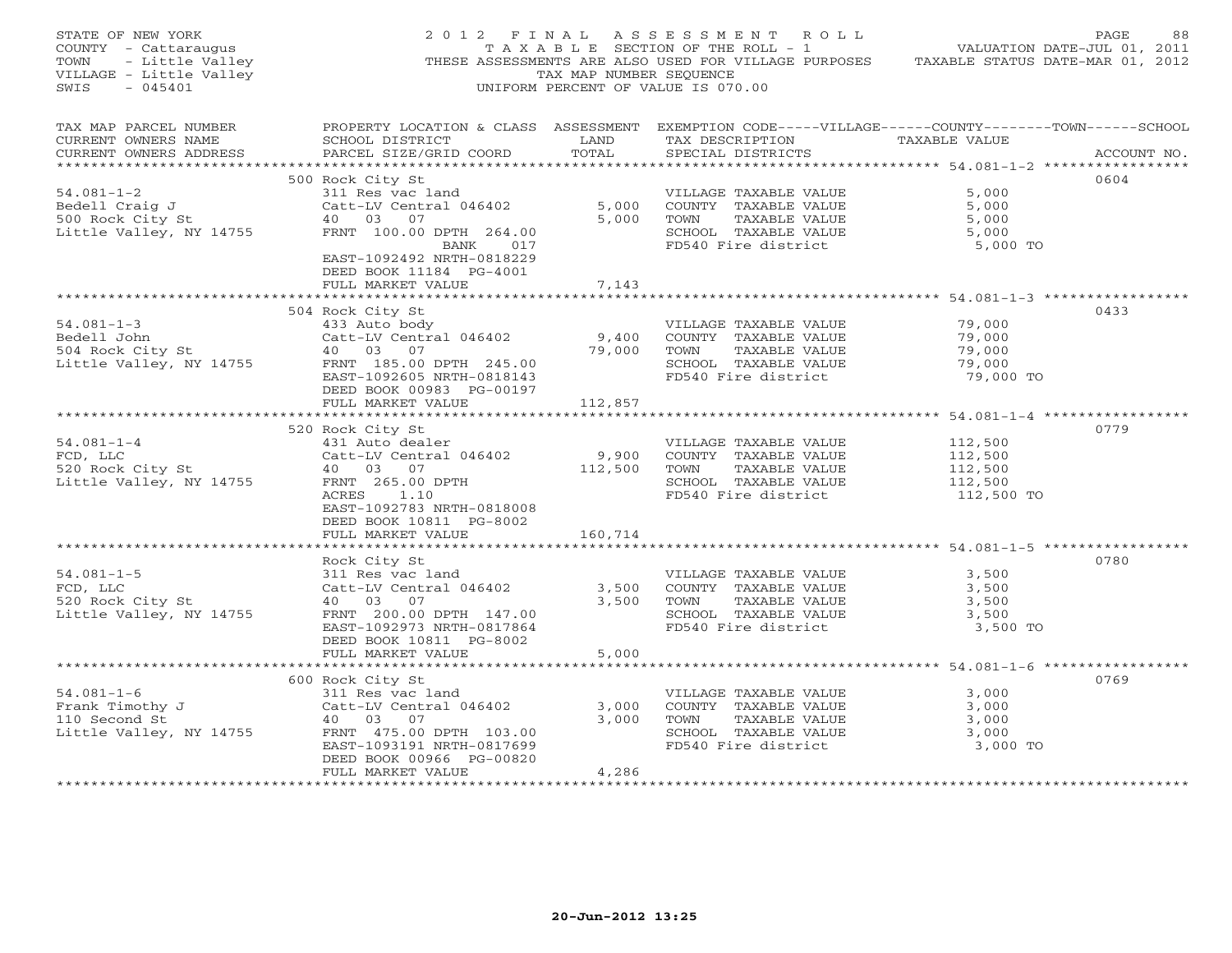| STATE OF NEW YORK<br>COUNTY - Cattaraugus<br>TOWN<br>- Little Valley<br>VILLAGE - Little Valley<br>SWIS<br>$-045401$ | 2012 FINAL<br>THESE ASSESSMENTS ARE ALSO USED FOR VILLAGE PURPOSES                                                                              | T A X A B L E SECTION OF THE ROLL - 1<br>TAX MAP NUMBER SEQUENCE<br>UNIFORM PERCENT OF VALUE IS 070.00 |                  | ASSESSMENT ROLL                                                                                                        |          |                                                              | PAGE<br>89<br>VALUATION DATE-JUL 01, 2011<br>TAXABLE STATUS DATE-MAR 01, 2012 |
|----------------------------------------------------------------------------------------------------------------------|-------------------------------------------------------------------------------------------------------------------------------------------------|--------------------------------------------------------------------------------------------------------|------------------|------------------------------------------------------------------------------------------------------------------------|----------|--------------------------------------------------------------|-------------------------------------------------------------------------------|
| TAX MAP PARCEL NUMBER<br>CURRENT OWNERS NAME<br>CURRENT OWNERS ADDRESS                                               | PROPERTY LOCATION & CLASS ASSESSMENT EXEMPTION CODE-----VILLAGE------COUNTY-------TOWN------SCHOOL<br>SCHOOL DISTRICT<br>PARCEL SIZE/GRID COORD | LAND<br>TOTAL                                                                                          | TAX DESCRIPTION  | SPECIAL DISTRICTS                                                                                                      |          | TAXABLE VALUE                                                | ACCOUNT NO.                                                                   |
|                                                                                                                      | 604 Rock City St                                                                                                                                |                                                                                                        |                  |                                                                                                                        |          |                                                              | 0601                                                                          |
| $54.081 - 1 - 7$<br>Poot John<br>Poot Iris D<br>PO Box 6<br>Little Valley, NY 14755                                  | 210 1 Family Res<br>Catt-LV Central 046402<br>40 03 07<br>Inc $54.081 - 2 - 12$ (Town)<br>Ff 216.00<br>ACRES 19.50                              | 18,500<br>68,900                                                                                       | RES STAR<br>TOWN | 41854<br>VILLAGE TAXABLE VALUE<br>COUNTY TAXABLE VALUE<br>TAXABLE VALUE<br>SCHOOL TAXABLE VALUE<br>FD540 Fire district | $\Omega$ | $\circ$<br>68,900<br>68,900<br>68,900<br>47,900<br>68,900 TO | $\Omega$<br>21,000                                                            |
|                                                                                                                      | EAST-1094162 NRTH-0818250<br>DEED BOOK 00943 PG-00001<br>FULL MARKET VALUE                                                                      | 98,429                                                                                                 |                  |                                                                                                                        |          |                                                              |                                                                               |
|                                                                                                                      | 608 Rock City St                                                                                                                                |                                                                                                        |                  |                                                                                                                        |          |                                                              | 0728                                                                          |
| $54.081 - 1 - 8$<br>White David C                                                                                    | 210 1 Family Res<br>Catt-LV Central 046402                                                                                                      | 9,800                                                                                                  | RES STAR         | 41854<br>VILLAGE TAXABLE VALUE                                                                                         | $\Omega$ | $\circ$<br>52,500                                            | $\Omega$<br>21,000                                                            |
| White Darlene K<br>5482 Rte 353<br>Little Valley, NY 14755                                                           | 40 03 07<br>Inc. $54.081 - 2 - 13$<br>Ff 165.00<br>ACRES<br>1.78<br>EAST-1094357 NRTH-0817487                                                   | 52,500                                                                                                 | TOWN             | COUNTY TAXABLE VALUE<br>TAXABLE VALUE<br>SCHOOL TAXABLE VALUE<br>FD540 Fire district                                   |          | 52,500<br>52,500<br>31,500<br>52,500 TO                      |                                                                               |
|                                                                                                                      | DEED BOOK 00948 PG-00113<br>FULL MARKET VALUE                                                                                                   | 75,000                                                                                                 |                  |                                                                                                                        |          |                                                              |                                                                               |
|                                                                                                                      | * * * * * * * * * * * * * *                                                                                                                     |                                                                                                        |                  |                                                                                                                        |          |                                                              |                                                                               |
|                                                                                                                      | Rock City St                                                                                                                                    |                                                                                                        |                  |                                                                                                                        |          |                                                              | 0584                                                                          |
| $54.081 - 1 - 9$                                                                                                     | 311 Res vac land                                                                                                                                |                                                                                                        |                  | VILLAGE TAXABLE VALUE                                                                                                  |          | 1,200                                                        |                                                                               |
| Mager Paul D<br>Mager Suzanne L                                                                                      | Catt-LV Central 046402<br>40 03 07                                                                                                              | 1,200<br>1,200                                                                                         | TOWN             | COUNTY TAXABLE VALUE<br>TAXABLE VALUE                                                                                  |          | 1,200<br>1,200                                               |                                                                               |
| 69 Mountain View Dr                                                                                                  | FRNT 70.00 DPTH 145.00                                                                                                                          |                                                                                                        |                  | SCHOOL TAXABLE VALUE                                                                                                   |          | 1,200                                                        |                                                                               |
| Little Valley, NY 14755                                                                                              | EAST-1093586 NRTH-0817317<br>DEED BOOK 00950 PG-00428                                                                                           |                                                                                                        |                  | FD540 Fire district                                                                                                    |          | 1,200 TO                                                     |                                                                               |
|                                                                                                                      | FULL MARKET VALUE<br>************************                                                                                                   | 1,714                                                                                                  |                  |                                                                                                                        |          |                                                              |                                                                               |
|                                                                                                                      | Rock City St                                                                                                                                    |                                                                                                        |                  |                                                                                                                        |          |                                                              | 0542                                                                          |
| $54.081 - 1 - 10$                                                                                                    | 311 Res vac land                                                                                                                                |                                                                                                        |                  | VILLAGE TAXABLE VALUE                                                                                                  |          | 200                                                          |                                                                               |
| Mager Paul D                                                                                                         | Catt-LV Central 046402                                                                                                                          | 200                                                                                                    |                  | COUNTY TAXABLE VALUE                                                                                                   |          | 200                                                          |                                                                               |
| Mager Suzanne L                                                                                                      | 40 03 07                                                                                                                                        | 200                                                                                                    | TOWN             | TAXABLE VALUE                                                                                                          |          | 200                                                          |                                                                               |
| 69 Mountain View Dr                                                                                                  | FRNT 190.00 DPTH 120.00                                                                                                                         |                                                                                                        |                  | SCHOOL TAXABLE VALUE                                                                                                   |          | 200                                                          |                                                                               |
| Little Valley, NY 14755                                                                                              | EAST-1093468 NRTH-0817373<br>DEED BOOK 3566<br>PG-7001<br>FULL MARKET VALUE                                                                     | 286                                                                                                    |                  | FD540 Fire district                                                                                                    |          | 200 TO                                                       |                                                                               |
|                                                                                                                      | ********************                                                                                                                            |                                                                                                        |                  |                                                                                                                        |          |                                                              |                                                                               |
|                                                                                                                      | Rock City St                                                                                                                                    |                                                                                                        |                  |                                                                                                                        |          |                                                              | 0806                                                                          |
| $54.081 - 1 - 11$                                                                                                    | 311 Res vac land                                                                                                                                |                                                                                                        |                  | VILLAGE TAXABLE VALUE                                                                                                  |          | 2,000                                                        |                                                                               |
| Ruper Tammy                                                                                                          | Catt-LV Central 046402                                                                                                                          | 2,000                                                                                                  |                  | COUNTY TAXABLE VALUE                                                                                                   |          | 2,000                                                        |                                                                               |
| 209 Fourth St                                                                                                        | 03 07<br>40                                                                                                                                     | 2,000                                                                                                  | TOWN             | TAXABLE VALUE                                                                                                          |          | 2,000                                                        |                                                                               |
| Little Valley, NY 14755                                                                                              | inc $54.003 - 1 - 45$<br>30.00 DPTH 100.00<br>FRNT<br>EAST-1093390 NRTH-0817292<br>DEED BOOK 10330 PG-7001                                      |                                                                                                        |                  | SCHOOL TAXABLE VALUE<br>FD540 Fire district                                                                            |          | 2,000<br>2,000 TO                                            |                                                                               |
|                                                                                                                      | FULL MARKET VALUE<br>.                                                                                                                          | 2,857                                                                                                  |                  |                                                                                                                        |          |                                                              |                                                                               |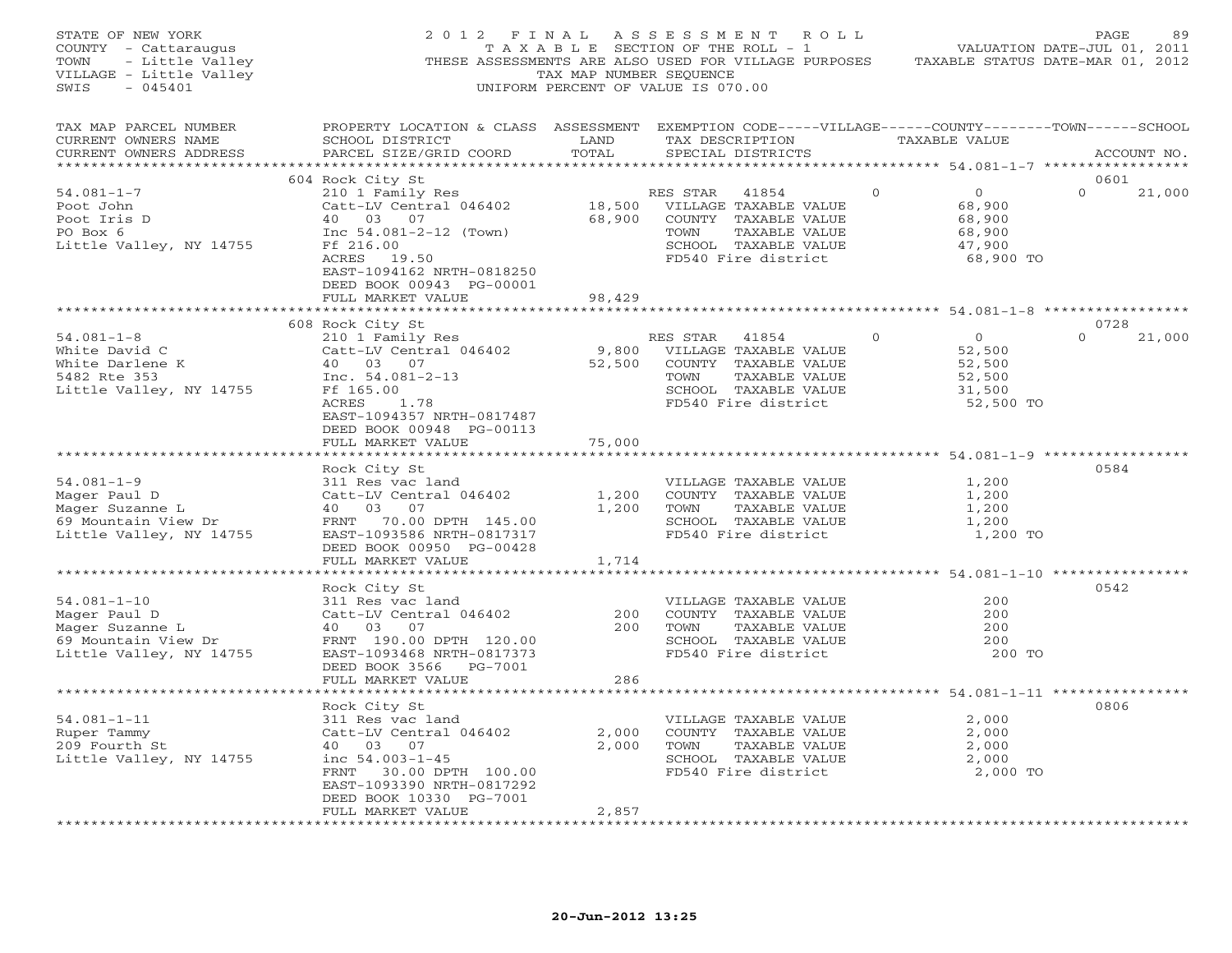| STATE OF NEW YORK<br>COUNTY - Cattaraugus<br>TOWN<br>- Little Valley<br>VILLAGE - Little Valley<br>SWIS<br>$-045401$ | 2012 FINAL                                          | TAX MAP NUMBER SEQUENCE | A S S E S S M E N T<br>ROLL<br>T A X A B L E SECTION OF THE ROLL - 1<br>THESE ASSESSMENTS ARE ALSO USED FOR VILLAGE PURPOSES<br>UNIFORM PERCENT OF VALUE IS 070.00 |                                 | 90<br>PAGE<br>VALUATION DATE-JUL 01, 2011<br>TAXABLE STATUS DATE-MAR 01, 2012 |
|----------------------------------------------------------------------------------------------------------------------|-----------------------------------------------------|-------------------------|--------------------------------------------------------------------------------------------------------------------------------------------------------------------|---------------------------------|-------------------------------------------------------------------------------|
| TAX MAP PARCEL NUMBER<br>CURRENT OWNERS NAME<br>CURRENT OWNERS ADDRESS                                               | SCHOOL DISTRICT<br>PARCEL SIZE/GRID COORD           | LAND<br>TOTAL           | PROPERTY LOCATION & CLASS ASSESSMENT EXEMPTION CODE-----VILLAGE------COUNTY-------TOWN------SCHOOL<br>TAX DESCRIPTION<br>SPECIAL DISTRICTS                         | TAXABLE VALUE                   | ACCOUNT NO.                                                                   |
|                                                                                                                      |                                                     |                         |                                                                                                                                                                    |                                 | 0949                                                                          |
| $54.081 - 1 - 12$                                                                                                    | 7 Mountain View Dr<br>270 Mfg housing               |                         | VILLAGE TAXABLE VALUE                                                                                                                                              | 14,500                          |                                                                               |
| Ruper Tammy                                                                                                          | Catt-LV Central 046402                              | 3,500                   | COUNTY TAXABLE VALUE                                                                                                                                               | 14,500                          |                                                                               |
| 209 Fourth St                                                                                                        | 40 03 07                                            | 14,500                  | TAXABLE VALUE<br>TOWN                                                                                                                                              | 14,500                          |                                                                               |
| Little Valley, NY 14755                                                                                              | FRNT 75.00 DPTH 80.00                               |                         | SCHOOL TAXABLE VALUE                                                                                                                                               | 14,500                          |                                                                               |
|                                                                                                                      | EAST-1093348 NRTH-0817344                           |                         | FD540 Fire district                                                                                                                                                | 14,500 TO                       |                                                                               |
|                                                                                                                      | DEED BOOK 1024 PG-986                               |                         |                                                                                                                                                                    |                                 |                                                                               |
|                                                                                                                      | FULL MARKET VALUE<br>**************************     | 20,714                  |                                                                                                                                                                    |                                 |                                                                               |
|                                                                                                                      | Rock City St                                        |                         |                                                                                                                                                                    |                                 | 0475                                                                          |
| $54.081 - 1 - 15$                                                                                                    | 312 Vac w/imprv                                     |                         | VILLAGE TAXABLE VALUE                                                                                                                                              | 4,300                           |                                                                               |
| Ruper Tammy                                                                                                          | Catt-LV Central 046402                              | 2,850                   | COUNTY TAXABLE VALUE                                                                                                                                               | 4,300                           |                                                                               |
| 209 Fourth St                                                                                                        | 40 03 07                                            | 4,300                   | TOWN<br>TAXABLE VALUE                                                                                                                                              | 4,300                           |                                                                               |
| Little Valley, NY 14755                                                                                              | Inc 54.081-3-6 Town                                 |                         | SCHOOL TAXABLE VALUE                                                                                                                                               | 4,300                           |                                                                               |
|                                                                                                                      | FRNT 100.00 DPTH 100.00                             |                         | FD540 Fire district                                                                                                                                                | 4,300 TO                        |                                                                               |
|                                                                                                                      | EAST-1093139 NRTH-0817337<br>DEED BOOK 4354 PG-2002 |                         |                                                                                                                                                                    |                                 |                                                                               |
|                                                                                                                      | FULL MARKET VALUE                                   | 6,143                   |                                                                                                                                                                    |                                 |                                                                               |
|                                                                                                                      |                                                     |                         |                                                                                                                                                                    |                                 |                                                                               |
|                                                                                                                      | 607 -#2 Rock City St                                |                         |                                                                                                                                                                    |                                 | 0948                                                                          |
| $54.081 - 1 - 16$                                                                                                    | 270 Mfg housing                                     |                         | VILLAGE TAXABLE VALUE                                                                                                                                              | 14,000                          |                                                                               |
| Wright Tammy                                                                                                         | Catt-LV Central 046402                              | 5,400                   | COUNTY TAXABLE VALUE                                                                                                                                               | 14,000                          |                                                                               |
| 209 Fourth St                                                                                                        | 40 03<br>07                                         | 14,000                  | TAXABLE VALUE<br>TOWN                                                                                                                                              | 14,000                          |                                                                               |
| Little Valley, NY 14755                                                                                              | FRNT 200.00 DPTH 67.00<br>EAST-1093238 NRTH-0817398 |                         | SCHOOL TAXABLE VALUE<br>FD540 Fire district                                                                                                                        | 14,000<br>14,000 TO             |                                                                               |
|                                                                                                                      | DEED BOOK 00956 PG-00861                            |                         |                                                                                                                                                                    |                                 |                                                                               |
|                                                                                                                      | FULL MARKET VALUE                                   | 20,000                  |                                                                                                                                                                    |                                 |                                                                               |
|                                                                                                                      |                                                     |                         |                                                                                                                                                                    |                                 |                                                                               |
|                                                                                                                      | 607 -#1 Rock City St                                |                         |                                                                                                                                                                    |                                 | 0950                                                                          |
| $54.081 - 1 - 17$                                                                                                    | 270 Mfg housing                                     |                         | VILLAGE TAXABLE VALUE                                                                                                                                              | 26,100                          |                                                                               |
| Kahm Lynnette                                                                                                        | Catt-LV Central 046402                              | 6,000                   | COUNTY TAXABLE VALUE                                                                                                                                               | 26,100                          |                                                                               |
| 5317 Kyler Hill Rd                                                                                                   | 40 03 07                                            | 26,100                  | TAXABLE VALUE<br>TOWN                                                                                                                                              | 26,100                          |                                                                               |
| Little Valley, NY 14755                                                                                              | FRNT 85.00 DPTH 100.00<br>EAST-1093257 NRTH-0817472 |                         | SCHOOL TAXABLE VALUE<br>FD540 Fire district                                                                                                                        | 26,100<br>26,100 TO             |                                                                               |
|                                                                                                                      | DEED BOOK 00942 PG-00193                            |                         |                                                                                                                                                                    |                                 |                                                                               |
|                                                                                                                      | FULL MARKET VALUE                                   | 37,286                  |                                                                                                                                                                    |                                 |                                                                               |
|                                                                                                                      |                                                     |                         |                                                                                                                                                                    | ****** 54.081-1-18 ************ |                                                                               |
|                                                                                                                      | 605 Rock City St                                    |                         |                                                                                                                                                                    |                                 | 0661                                                                          |
| $54.081 - 1 - 18$                                                                                                    | 210 1 Family Res                                    |                         | VILLAGE TAXABLE VALUE                                                                                                                                              | 51,900                          |                                                                               |
| Gerber John                                                                                                          | Catt-LV Central 046402                              | 8,500                   | COUNTY TAXABLE VALUE                                                                                                                                               | 51,900                          |                                                                               |
| 1456 Sandy Lake Rd<br>Ravenna, OH 44266                                                                              | 40 03 07<br>FRNT 165.40 DPTH 284.00                 | 51,900                  | TAXABLE VALUE<br>TOWN<br>SCHOOL TAXABLE VALUE                                                                                                                      | 51,900<br>51,900                |                                                                               |
|                                                                                                                      | BANK<br>032                                         |                         | FD540 Fire district                                                                                                                                                | 51,900 TO                       |                                                                               |
|                                                                                                                      | EAST-1093074 NRTH-0817484                           |                         |                                                                                                                                                                    |                                 |                                                                               |
|                                                                                                                      | DEED BOOK 00964 PG-00439                            |                         |                                                                                                                                                                    |                                 |                                                                               |
|                                                                                                                      | FULL MARKET VALUE                                   | 74,143                  |                                                                                                                                                                    |                                 |                                                                               |
| *************************                                                                                            | ***************************                         | ************            |                                                                                                                                                                    |                                 |                                                                               |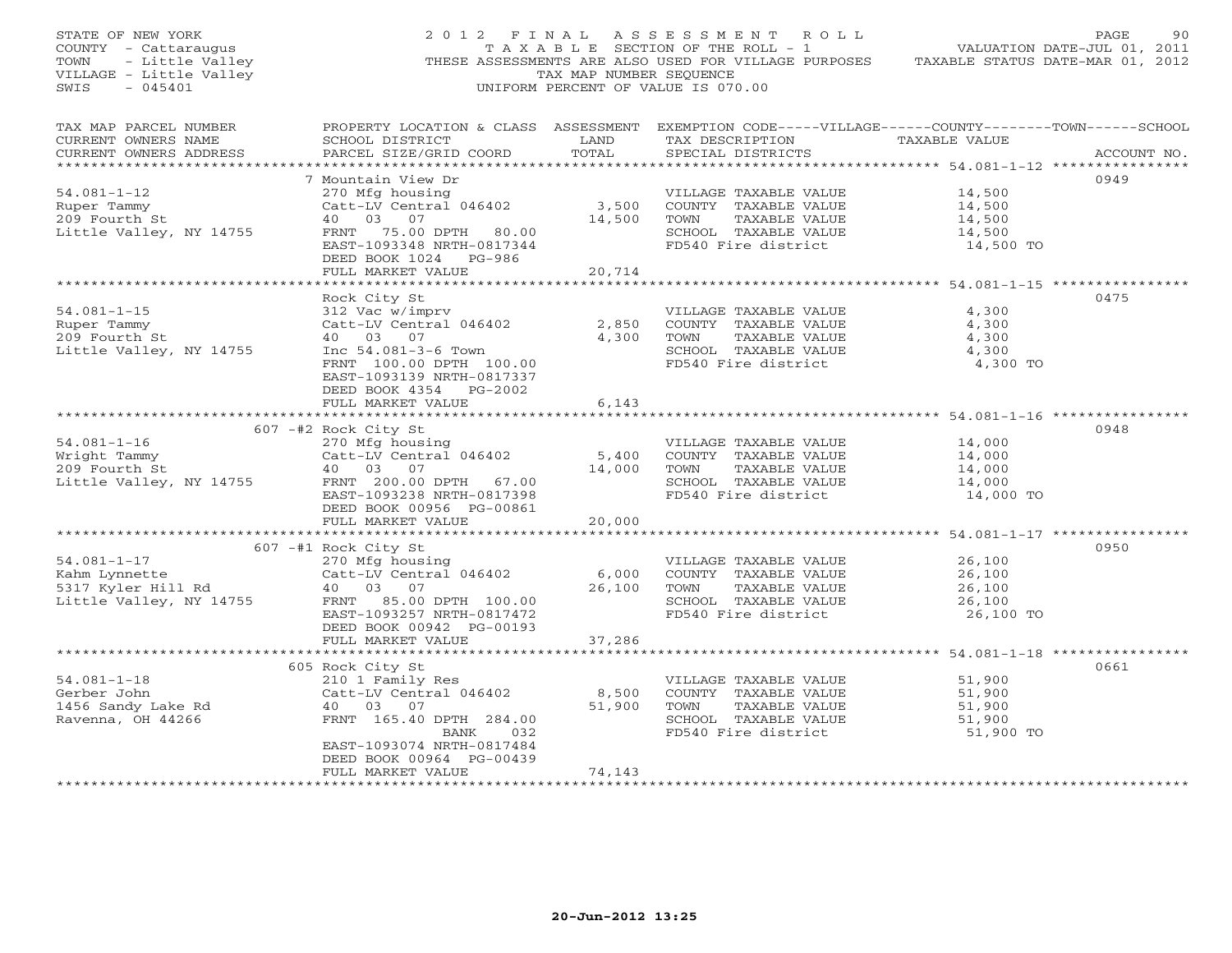### STATE OF NEW YORK 2 0 1 2 F I N A L A S S E S S M E N T R O L L PAGE 91 COUNTY - Cattaraugus T A X A B L E SECTION OF THE ROLL - 1 VALUATION DATE-JUL 01, 2011 TOWN - Little Valley ... THESE ASSESSMENTS ARE ALSO USED FOR VILLAGE PURPOSES TAXABLE STATUS DATE-MAR 01, 2012<br>VILLAGE - Little Valley ... THESE ASSESSMENTS ARE ALSO USED FOR VILLAGE PURPOSES TAXABLE STATUS DATE-MAR 01, 20 VILLAGE - Little Valley and the Communist Communist Communist Communist Communist Communist Communist Communist Communist Communist Communist Communist Communist Communist Communist Communist Communist Communist Communist SWIS - 045401 UNIFORM PERCENT OF VALUE IS 070.00

| TAX MAP PARCEL NUMBER<br>CURRENT OWNERS NAME                                                                                                                                                                                                                     | PROPERTY LOCATION & CLASS ASSESSMENT EXEMPTION CODE-----VILLAGE------COUNTY-------TOWN------SCHOOL<br>SCHOOL DISTRICT<br><b>Example 12 TEAND</b> |        | TAX DESCRIPTION                                                                           | TAXABLE VALUE |          |             |
|------------------------------------------------------------------------------------------------------------------------------------------------------------------------------------------------------------------------------------------------------------------|--------------------------------------------------------------------------------------------------------------------------------------------------|--------|-------------------------------------------------------------------------------------------|---------------|----------|-------------|
| CURRENT OWNERS ADDRESS PARCEL SIZE/GRID COORD                                                                                                                                                                                                                    |                                                                                                                                                  | TOTAL  | SPECIAL DISTRICTS                                                                         |               |          | ACCOUNT NO. |
|                                                                                                                                                                                                                                                                  |                                                                                                                                                  |        |                                                                                           |               |          |             |
|                                                                                                                                                                                                                                                                  | 601 Rock City St                                                                                                                                 |        |                                                                                           |               | 0406     |             |
| 34.081-1-19<br>Wood Kooser Gary E<br>Expect Gary E<br>Expect Gary E<br>Expect Sherry L<br>40 03 07 39,900 COUNTY TAXABLE VALUE<br>40 03 07 39,900 COUNTY TAXABLE VALUE<br>5,900 COUNTY TAXABLE VALUE<br>TOWN TAXABLE VALUE<br>TOWN TAXABLE VALUE                 |                                                                                                                                                  |        |                                                                                           |               | $\Omega$ | 21,000      |
|                                                                                                                                                                                                                                                                  |                                                                                                                                                  |        |                                                                                           |               |          |             |
|                                                                                                                                                                                                                                                                  |                                                                                                                                                  |        |                                                                                           |               |          |             |
|                                                                                                                                                                                                                                                                  |                                                                                                                                                  |        |                                                                                           |               |          |             |
|                                                                                                                                                                                                                                                                  |                                                                                                                                                  |        |                                                                                           |               |          |             |
|                                                                                                                                                                                                                                                                  |                                                                                                                                                  |        |                                                                                           |               |          |             |
|                                                                                                                                                                                                                                                                  |                                                                                                                                                  |        |                                                                                           |               |          |             |
|                                                                                                                                                                                                                                                                  |                                                                                                                                                  |        |                                                                                           |               |          |             |
|                                                                                                                                                                                                                                                                  | 21 Hill St                                                                                                                                       |        |                                                                                           |               | 0480     |             |
| 34.081-1-20<br>Wright Tammy<br>270 Mfg housing<br>Catt-LV Central 046402 3,900 COUNTY TAXABLE VALUE 11,400<br>209 Fourth St 40 03 07<br>Little Valley, NY 14755 Trl-Rental<br>ERNT 86.00 DPTH 90.00 11,400 FD540 Fire district 11,400 TOWN                       |                                                                                                                                                  |        |                                                                                           |               |          |             |
|                                                                                                                                                                                                                                                                  |                                                                                                                                                  |        |                                                                                           |               |          |             |
|                                                                                                                                                                                                                                                                  |                                                                                                                                                  |        |                                                                                           |               |          |             |
|                                                                                                                                                                                                                                                                  |                                                                                                                                                  |        |                                                                                           |               |          |             |
|                                                                                                                                                                                                                                                                  |                                                                                                                                                  |        | FD540 Fire district                                                                       |               |          |             |
|                                                                                                                                                                                                                                                                  | FRNT 86.00 DPTH 90.00<br>EAST-1092924 NPTH 90.00<br>EAST-1092924 NRTH-0817493                                                                    |        |                                                                                           |               |          |             |
|                                                                                                                                                                                                                                                                  | DEED BOOK 00994 PG-01151                                                                                                                         |        |                                                                                           |               |          |             |
|                                                                                                                                                                                                                                                                  |                                                                                                                                                  |        |                                                                                           |               |          |             |
|                                                                                                                                                                                                                                                                  |                                                                                                                                                  |        |                                                                                           |               |          |             |
|                                                                                                                                                                                                                                                                  | 31 Hill St                                                                                                                                       |        |                                                                                           |               | 0595     |             |
| 31 HILL ST<br>21 HILL ST<br>210 1 Family Res<br>210 1 Family Res<br>210 1 Family Res<br>216.00 DPTH 127.00<br>216.00 DPTH 127.00<br>216.00 DPTH 127.00<br>216.00 DPTH 127.00<br>216.00 DPTH 127.00<br>216.00 DPTH 127.00<br>216.00 DPTH 127.00<br>216.           |                                                                                                                                                  |        |                                                                                           |               |          |             |
|                                                                                                                                                                                                                                                                  |                                                                                                                                                  |        |                                                                                           |               |          |             |
|                                                                                                                                                                                                                                                                  |                                                                                                                                                  |        |                                                                                           |               |          |             |
|                                                                                                                                                                                                                                                                  |                                                                                                                                                  |        |                                                                                           |               |          |             |
|                                                                                                                                                                                                                                                                  |                                                                                                                                                  |        |                                                                                           |               |          |             |
|                                                                                                                                                                                                                                                                  | EAST-1092842 NRTH-0817349                                                                                                                        |        |                                                                                           |               |          |             |
|                                                                                                                                                                                                                                                                  | DEED BOOK 00998 PG-00547                                                                                                                         |        |                                                                                           |               |          |             |
|                                                                                                                                                                                                                                                                  | FULL MARKET VALUE                                                                                                                                | 81,714 |                                                                                           |               |          |             |
|                                                                                                                                                                                                                                                                  |                                                                                                                                                  |        |                                                                                           |               |          |             |
|                                                                                                                                                                                                                                                                  | 30 Hill St                                                                                                                                       |        |                                                                                           |               | 0415     |             |
|                                                                                                                                                                                                                                                                  |                                                                                                                                                  |        |                                                                                           |               |          |             |
|                                                                                                                                                                                                                                                                  |                                                                                                                                                  |        |                                                                                           |               |          |             |
|                                                                                                                                                                                                                                                                  |                                                                                                                                                  |        |                                                                                           |               |          |             |
|                                                                                                                                                                                                                                                                  |                                                                                                                                                  |        |                                                                                           |               |          |             |
|                                                                                                                                                                                                                                                                  |                                                                                                                                                  |        |                                                                                           |               |          |             |
|                                                                                                                                                                                                                                                                  |                                                                                                                                                  |        |                                                                                           |               |          |             |
|                                                                                                                                                                                                                                                                  |                                                                                                                                                  |        |                                                                                           |               |          |             |
|                                                                                                                                                                                                                                                                  |                                                                                                                                                  |        |                                                                                           |               |          |             |
|                                                                                                                                                                                                                                                                  | 22 Hill St                                                                                                                                       |        |                                                                                           |               | 0431     |             |
|                                                                                                                                                                                                                                                                  |                                                                                                                                                  |        |                                                                                           |               | $\Omega$ | 21,000      |
|                                                                                                                                                                                                                                                                  |                                                                                                                                                  |        |                                                                                           |               |          |             |
| 34.081-1-25<br>Ellis Joseph 22 Hill St<br>22 Hill St<br>22 Hill St<br>22 Hill St<br>22 Hill St<br>22 Hill St<br>22 Hill St<br>22 Hill St<br>22 Hill St<br>22 Hill St<br>22 Hill St<br>22 Hill St<br>23 Hill St<br>23 Hill St<br>24 03 07<br>23 15,000<br>23 16,0 |                                                                                                                                                  |        |                                                                                           |               |          |             |
|                                                                                                                                                                                                                                                                  |                                                                                                                                                  |        |                                                                                           |               |          |             |
|                                                                                                                                                                                                                                                                  |                                                                                                                                                  |        |                                                                                           |               |          |             |
|                                                                                                                                                                                                                                                                  |                                                                                                                                                  |        | TOWN TAXABLE VALUE 35,000<br>SCHOOL TAXABLE VALUE 35,000<br>FD540 Fire district 35,000 TO |               |          |             |
|                                                                                                                                                                                                                                                                  | FULL MARKET VALUE                                                                                                                                | 50,000 |                                                                                           |               |          |             |
|                                                                                                                                                                                                                                                                  |                                                                                                                                                  |        |                                                                                           |               |          |             |
|                                                                                                                                                                                                                                                                  |                                                                                                                                                  |        |                                                                                           |               |          |             |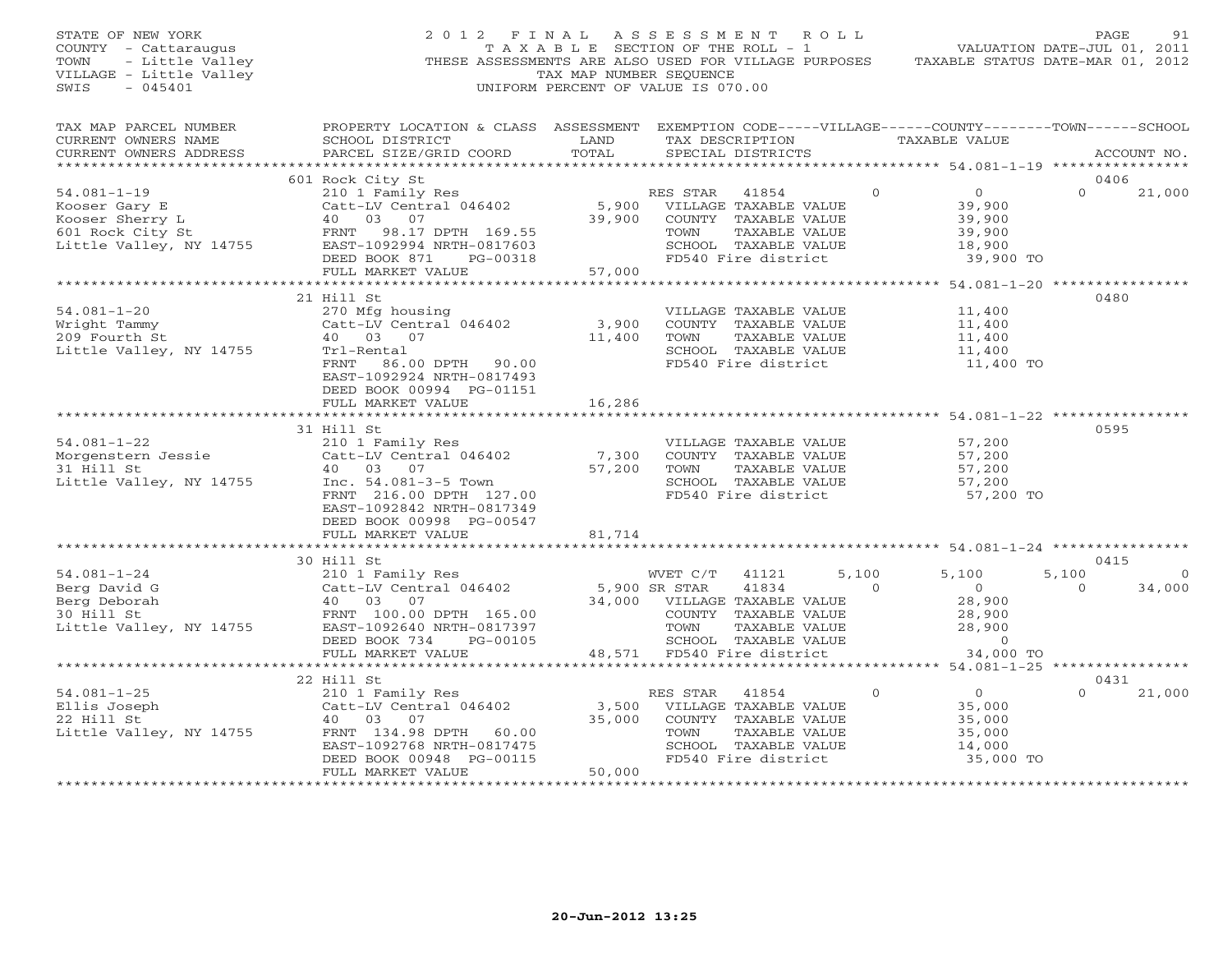STATE OF NEW YORK 2 0 1 2 F I N A L A S S E S S M E N T R O L L PAGE 92 COUNTY - Cattaraugus T A X A B L E SECTION OF THE ROLL - 1 VALUATION DATE-JUL 01, 2011 TOWN - Little Valley THESE ASSESSMENTS ARE ALSO USED FOR VILLAGE PURPOSES TAXABLE STATUS DATE-MAR 01, 2012 VILLAGE - Little Valley TAX MAP NUMBER SEQUENCE SWIS - 045401 UNIFORM PERCENT OF VALUE IS 070.00 TAX MAP PARCEL NUMBER PROPERTY LOCATION & CLASS ASSESSMENT EXEMPTION CODE-----VILLAGE------COUNTY--------TOWN------SCHOOL<br>CURRENT OWNERS NAME SCHOOL DISTRICT LAND TAX DE \*\*\*\*\*\*\*\*\*\*\*\*\*\*\*\*\*\*\*\*\*\*\*\*\*\*\*\*\*\*\*\*\*\*\*\*\*\*\*\*\*\*\*\*\*\*\*\*\*\*\*\*\*\*\*\*\*\*\*\*\*\*\*\*\*\*\*\*\*\*\*\*\*\*\*\*\*\*\*\*\*\*\*\*\*\*\*\*\*\*\*\*\*\*\*\*\*\*\*\*\*\*\* 54.081-1-26 \*\*\*\*\*\*\*\*\*\*\*\*\*\*\*\* 521 Rock City St 0519 54.081-1-26 210 1 Family Res RES STAR 41854 0 0 0 20,000 Fuller Todd Allen Catt-LV Central 046402 4,800 VILLAGE TAXABLE VALUE 20,000 Carter Julie Ann 40 03 07 20,000 COUNTY TAXABLE VALUE 20,000 521 Rock City St FRNT 60.00 DPTH 244.00 TOWN TAXABLE VALUE 20,000 Little Valley, NY 14755 EAST-1092864 NRTH-0817635 SCHOOL TAXABLE VALUE 0 DEED BOOK 873 PG-01023 FD540 Fire district 20,000 TO FULL MARKET VALUE 28,571 \*\*\*\*\*\*\*\*\*\*\*\*\*\*\*\*\*\*\*\*\*\*\*\*\*\*\*\*\*\*\*\*\*\*\*\*\*\*\*\*\*\*\*\*\*\*\*\*\*\*\*\*\*\*\*\*\*\*\*\*\*\*\*\*\*\*\*\*\*\*\*\*\*\*\*\*\*\*\*\*\*\*\*\*\*\*\*\*\*\*\*\*\*\*\*\*\*\*\*\*\*\*\* 54.081-1-27.1 \*\*\*\*\*\*\*\*\*\*\*\*\*\* 519 Rock City St 0655 54.081-1-27.1 210 1 Family Res RES STAR 41854 0 0 0 21,000 Slade Todd B Catt-LV Central 046402 6,300 VILLAGE TAXABLE VALUE 24,300 519 Rock City St 40 03 07 24,300 COUNTY TAXABLE VALUE 24,300 Little Valley, NY 14755 FRNT 109.23 DPTH 216.00 TOWN TAXABLE VALUE 24,300 BANK 017 SCHOOL TAXABLE VALUE 3,300 EAST-1092799 NRTH-0817690 FD540 Fire district 24,300 TO DEED BOOK 01001 PG-00804 FULL MARKET VALUE 34,714 \*\*\*\*\*\*\*\*\*\*\*\*\*\*\*\*\*\*\*\*\*\*\*\*\*\*\*\*\*\*\*\*\*\*\*\*\*\*\*\*\*\*\*\*\*\*\*\*\*\*\*\*\*\*\*\*\*\*\*\*\*\*\*\*\*\*\*\*\*\*\*\*\*\*\*\*\*\*\*\*\*\*\*\*\*\*\*\*\*\*\*\*\*\*\*\*\*\*\*\*\*\*\* 54.081-1-27.3 \*\*\*\*\*\*\*\*\*\*\*\*\*\* Hill St 117454.081-1-27.3 311 Res vac land VILLAGE TAXABLE VALUE 1,000 Ellis Joseph A Catt-LV Central 046402 1,000 COUNTY TAXABLE VALUE 1,000 22 Hill St 40 03 07 1,000 TOWN TAXABLE VALUE 1,000 Little Valley, NY 14755 FRNT 109.23 DPTH 116.00 SCHOOL TAXABLE VALUE 1,000 EAST-1092713 NRTH-0817548 FD540 Fire district 1,000 TO<br>DEED BOOK 00974 PG-00883 1,429<br>FULL MARKET VALUE 1,429 \*\*\*\*\*\*\*\*\*\*\*\*\*\*\*\*\*\*\*\*\*\*\*\*\*\*\*\*\*\*\*\*\*\*\*\*\*\*\*\*\*\*\*\*\*\*\*\*\*\*\*\*\*\*\*\*\*\*\*\*\*\*\*\*\*\*\*\*\*\*\*\*\*\*\*\*\*\*\*\*\*\*\*\*\*\*\*\*\*\*\*\*\*\*\*\*\*\*\*\*\*\*\* 54.081-1-28 \*\*\*\*\*\*\*\*\*\*\*\*\*\*\*\* 515 Rock City St 0403 54.081-1-28 210 1 Family Res VILLAGE TAXABLE VALUE 33,000 Baase Lorraine Catt-LV Central 046402 9,100 COUNTY TAXABLE VALUE 33,000 515 Rock City St 40 03 07 33,000 TOWN TAXABLE VALUE 33,000 Little Valley, NY 14755 FRNT 133.26 DPTH SCHOOL TAXABLE VALUE 33,000 ACRES 2.35 FD540 Fire district 33,000 TO EAST-1092564 NRTH-0817568 DEED BOOK 690 PG-00042 FULL MARKET VALUE 47,143 \*\*\*\*\*\*\*\*\*\*\*\*\*\*\*\*\*\*\*\*\*\*\*\*\*\*\*\*\*\*\*\*\*\*\*\*\*\*\*\*\*\*\*\*\*\*\*\*\*\*\*\*\*\*\*\*\*\*\*\*\*\*\*\*\*\*\*\*\*\*\*\*\*\*\*\*\*\*\*\*\*\*\*\*\*\*\*\*\*\*\*\*\*\*\*\*\*\*\*\*\*\*\* 54.081-1-29 \*\*\*\*\*\*\*\*\*\*\*\*\*\*\*\* 511 Rock City St 0745 54.081-1-29 210 1 Family Res RES STAR 41854 0 0 0 21,000 Christopher Christopher Catt-LV Central 046402 8,200 VILLAGE TAXABLE VALUE 50,000 Christopher Winifred K 40 03 07 50,000 COUNTY TAXABLE VALUE 50,000 511 Rock City St FRNT 109.62 DPTH TOWN TAXABLE VALUE 50,000 Little Valley, NY 14755 ACRES 1.26 SCHOOL TAXABLE VALUE 29,000 EAST-1092471 NRTH-0817639 FD540 Fire district 50,000 TO DEED BOOK 876 PG-00985FULL MARKET VALUE 71,429 \*\*\*\*\*\*\*\*\*\*\*\*\*\*\*\*\*\*\*\*\*\*\*\*\*\*\*\*\*\*\*\*\*\*\*\*\*\*\*\*\*\*\*\*\*\*\*\*\*\*\*\*\*\*\*\*\*\*\*\*\*\*\*\*\*\*\*\*\*\*\*\*\*\*\*\*\*\*\*\*\*\*\*\*\*\*\*\*\*\*\*\*\*\*\*\*\*\*\*\*\*\*\*\*\*\*\*\*\*\*\*\*\*\*\*\*\*\*\*\*\*\*\*\*\*\*\*\*\*\*\*\*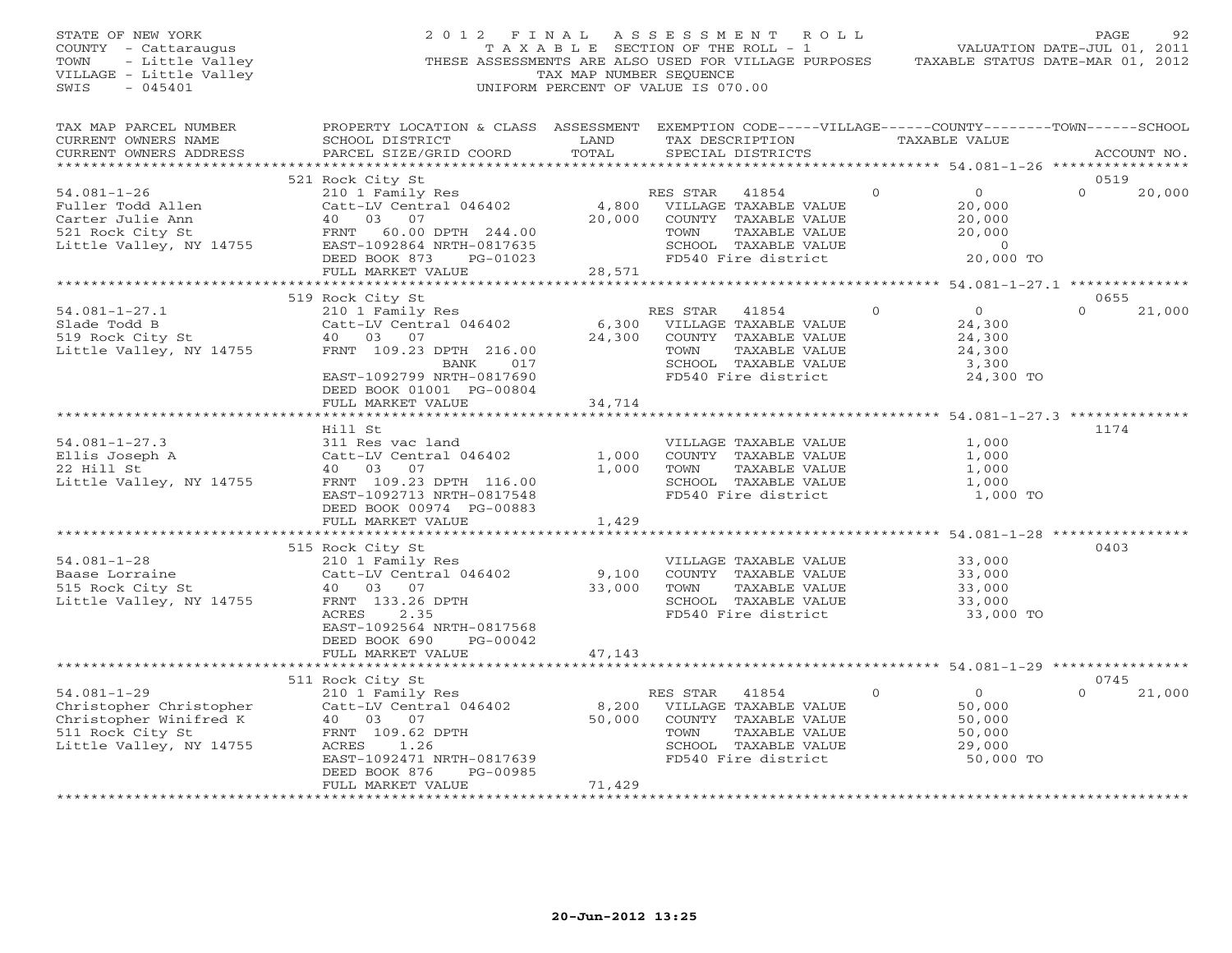| STATE OF NEW YORK       | 2012 FINAL ASSESSMENT ROLL                           | -93<br>PAGE.                     |
|-------------------------|------------------------------------------------------|----------------------------------|
| COUNTY - Cattaraugus    | T A X A B L E SECTION OF THE ROLL - 1                | VALUATION DATE-JUL 01, 2011      |
| TOWN - Little Valley    | THESE ASSESSMENTS ARE ALSO USED FOR VILLAGE PURPOSES | TAXABLE STATUS DATE-MAR 01, 2012 |
| VILLAGE - Little Valley |                                                      | RPS150/V04/L015                  |
| $-045401$<br>SWIS       |                                                      | CURRENT DATE 6/20/2012           |
|                         | UNIFORM PERCENT OF VALUE IS 070.00                   |                                  |

# UNIFORM PERCENT OF VALUE IS 070.00<br>R O L L S U B S E C T I O N – – T O T A L S

#### \*\*\* S P E C I A L D I S T R I C T S U M M A R Y \*\*\*

|                     | TOTAL          | EXTENSION | <b>EXTENSION</b> | AD VALOREM   | <b>FXFMPT</b> | TAXABLE   |
|---------------------|----------------|-----------|------------------|--------------|---------------|-----------|
| CODE DISTRICT NAME  | <b>PARCELS</b> | TYPE.     | VALUE            | <b>VALUE</b> | AMOUNT        | VALUE     |
|                     |                |           |                  |              |               |           |
| FD540 Fire district |                | 458 TOTAL |                  | 19564,040    |               | 19564,040 |

### \*\*\* S C H O O L D I S T R I C T S U M M A R Y \*\*\*

| CODE   | DISTRICT NAME   | TOTAL<br>PARCELS | ASSESSED<br>LAND | ASSESSED<br>TOTAL | EXEMPT<br>AMOUNT | TOTAL<br>TAXABLE | STAR<br>AMOUNT | STAR<br>TAXABLE |
|--------|-----------------|------------------|------------------|-------------------|------------------|------------------|----------------|-----------------|
| 046402 | Catt-LV Central | 458              | 2688,900         | 19564,040         | 352,445          | 19211,595        | 5966,335       | 13245,260       |
|        | SUB-TOTAL       | 458              | 2688,900         | 19564,040         | 352,445          | 19211,595        | 5966,335       | 13245,260       |
|        | TOTAL           | 458              | 2688,900         | 19564,040         | 352,445          | 19211,595        | 5966,335       | 13245,260       |

### \*\*\* S Y S T E M C O D E S S U M M A R Y \*\*\*

### NO SYSTEM EXEMPTIONS AT THIS LEVEL

### \*\*\* E X E M P T I O N S U M M A R Y \*\*\*

| CODE  | DESCRIPTION | TOTAL<br>PARCELS | VILLAGE | COUNTY  | TOWN    | SCHOOL   |
|-------|-------------|------------------|---------|---------|---------|----------|
| 41101 | VET C/T     |                  | 5,100   | 5,100   | 5,100   |          |
| 41121 | WVET C/T    | 25               | 155,340 | 169,290 | 169,290 |          |
| 41131 | CVET C/T    | 26               | 300,425 | 300,425 | 300,425 |          |
| 41141 | DVET C/T    | 4                | 76,620  | 76,620  | 76,620  |          |
| 41161 | CW 15 VET/  |                  |         | 21,780  | 21,780  |          |
| 41800 | AGED C/T/S  | 20               | 332,026 | 332,026 | 332,026 | 352,445  |
| 41834 | SR STAR     | 57               |         |         |         | 1959,335 |
| 41854 | RES STAR    | 191              |         |         |         | 4007,000 |
|       | TOTAL       | 329              | 869,511 | 905,241 | 905,241 | 6318,780 |
|       |             |                  |         |         |         |          |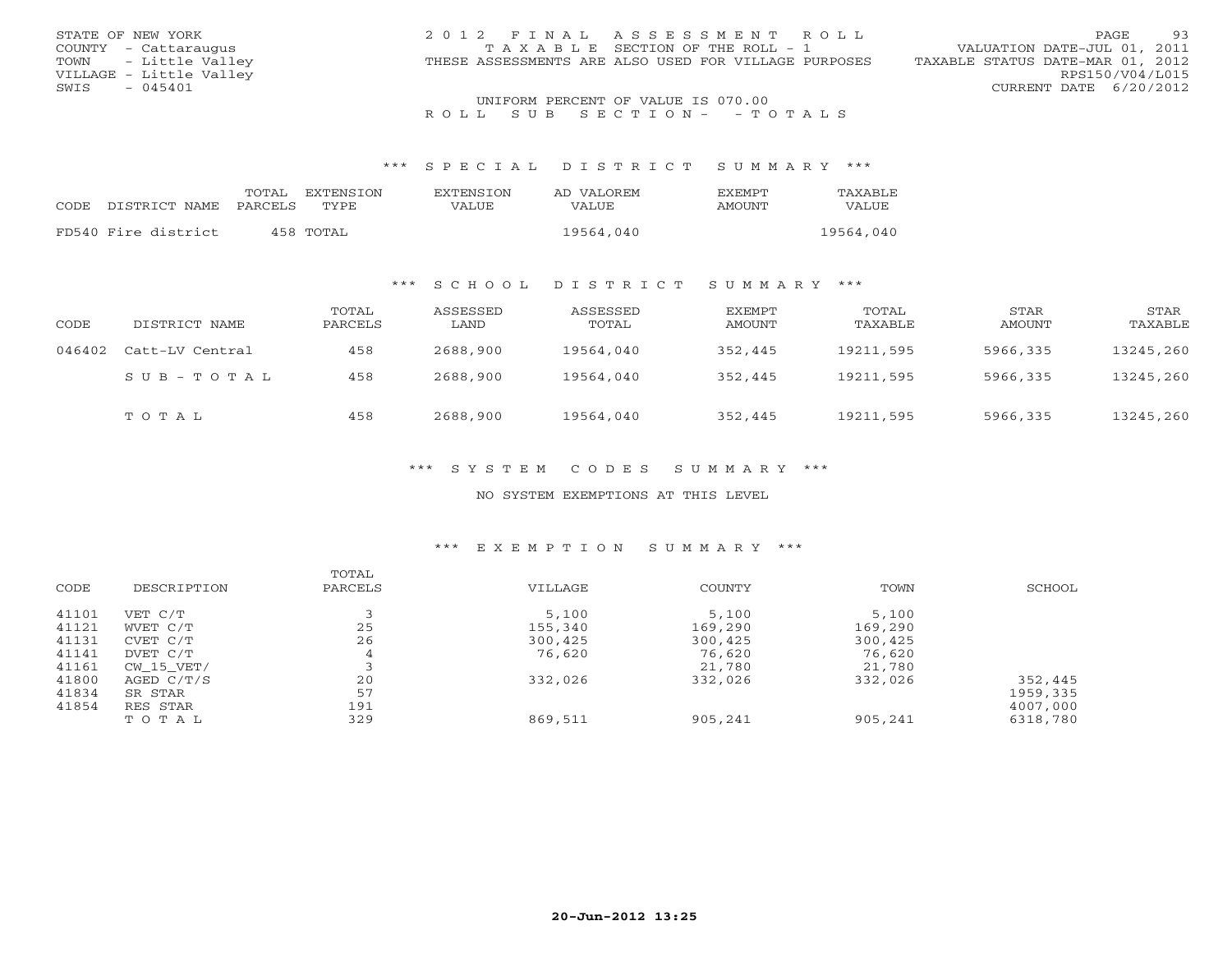| STATE OF NEW YORK       | 2012 FINAL ASSESSMENT ROLL                           | 94<br>PAGE                       |
|-------------------------|------------------------------------------------------|----------------------------------|
| COUNTY - Cattaraugus    | TAXABLE SECTION OF THE ROLL - 1                      | VALUATION DATE-JUL 01, 2011      |
| TOWN - Little Valley    | THESE ASSESSMENTS ARE ALSO USED FOR VILLAGE PURPOSES | TAXABLE STATUS DATE-MAR 01, 2012 |
| VILLAGE - Little Valley |                                                      | RPS150/V04/L015                  |
| $-045401$<br>SWIS       |                                                      | CURRENT DATE 6/20/2012           |
|                         | UNIFORM PERCENT OF VALUE IS 070.00                   |                                  |

# UNIFORM PERCENT OF VALUE IS 070.00<br>R O L L S U B S E C T I O N – – T O T A L S

| ROLL |             | TOTAL   | ASSESSED | ASSESSED  | TAXABLE   | TAXABLE   | TAXABLE   | TAXABLE   | STAR      |
|------|-------------|---------|----------|-----------|-----------|-----------|-----------|-----------|-----------|
| SEC  | DESCRIPTION | PARCELS | LAND     | TOTAL     | VILLAGE   | COUNTY    | TOWN      | SCHOOL    | TAXABLE   |
|      | TAXABLE     | 458     | 2688,900 | 19564,040 | 18694,529 | 18658,799 | 18658,799 | 19211,595 | 13245,260 |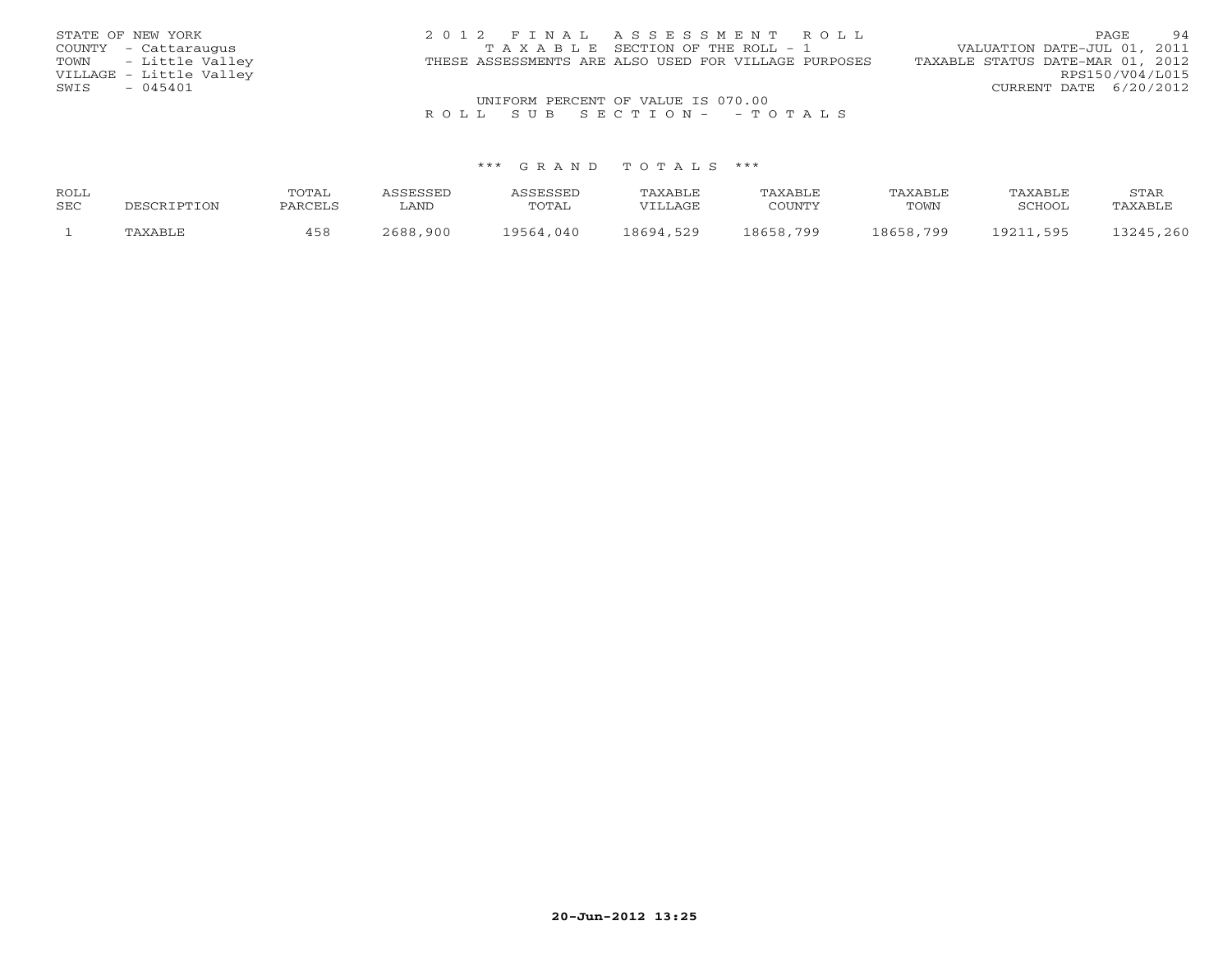| STATE OF NEW YORK       | 2012 FINAL ASSESSMENT ROLL                           | 95<br>PAGE.                      |
|-------------------------|------------------------------------------------------|----------------------------------|
| COUNTY - Cattaraugus    | T A X A B L E SECTION OF THE ROLL - 1                | VALUATION DATE-JUL 01, 2011      |
| TOWN - Little Valley    | THESE ASSESSMENTS ARE ALSO USED FOR VILLAGE PURPOSES | TAXABLE STATUS DATE-MAR 01, 2012 |
| VILLAGE - Little Valley |                                                      | RPS150/V04/L015                  |
| $-045401$<br>SWIS       | UNIFORM PERCENT OF VALUE IS 070.00                   | CURRENT DATE 6/20/2012           |
|                         |                                                      |                                  |

R O L L S E C T I O N T O T A L S

\*\*\* S P E C I A L D I S T R I C T S U M M A R Y \*\*\*

|      |                     | TOTAL   | EXTENSTON   | <b>EXTENSION</b> | AD VALOREM | <b>EXEMPT</b> | TAXABLE   |
|------|---------------------|---------|-------------|------------------|------------|---------------|-----------|
| CODE | DISTRICT NAME       | PARCELS | <b>TYPE</b> | VALUE            | VALUE      | AMOUNT        | VALUE     |
|      |                     |         |             |                  |            |               | 19564,040 |
|      | FD540 Fire district |         | 458 TOTAL   |                  | 19564,040  |               |           |

### \*\*\* S C H O O L D I S T R I C T S U M M A R Y \*\*\*

| CODE   | DISTRICT NAME       | TOTAL<br>PARCELS | ASSESSED<br>LAND | ASSESSED<br>TOTAL | EXEMPT<br>AMOUNT | TOTAL<br>TAXABLE | STAR<br>AMOUNT | STAR<br>TAXABLE |
|--------|---------------------|------------------|------------------|-------------------|------------------|------------------|----------------|-----------------|
| 046402 | Catt-LV Central     | 458              | 2688,900         | 19564,040         | 352,445          | 19211,595        | 5966,335       | 13245,260       |
|        | $S$ U B - T O T A L | 458              | 2688,900         | 19564,040         | 352,445          | 19211,595        | 5966,335       | 13245,260       |
|        | TOTAL               | 458              | 2688,900         | 19564,040         | 352,445          | 19211,595        | 5966,335       | 13245,260       |

### \*\*\* S Y S T E M C O D E S S U M M A R Y \*\*\*

### NO SYSTEM EXEMPTIONS AT THIS LEVEL

### \*\*\* E X E M P T I O N S U M M A R Y \*\*\*

| CODE  | DESCRIPTION | TOTAL<br>PARCELS | VILLAGE | COUNTY  | TOWN    | SCHOOL   |
|-------|-------------|------------------|---------|---------|---------|----------|
| 41101 | VET C/T     |                  | 5,100   | 5,100   | 5,100   |          |
| 41121 | WVET C/T    | 25               | 155,340 | 169,290 | 169,290 |          |
| 41131 | CVET C/T    | 26               | 300,425 | 300,425 | 300,425 |          |
| 41141 | DVET C/T    | 4                | 76,620  | 76,620  | 76,620  |          |
| 41161 | CW 15 VET/  |                  |         | 21,780  | 21,780  |          |
| 41800 | AGED C/T/S  | 20               | 332,026 | 332,026 | 332,026 | 352,445  |
| 41834 | SR STAR     | 57               |         |         |         | 1959,335 |
| 41854 | RES STAR    | 191              |         |         |         | 4007,000 |
|       | TOTAL       | 329              | 869,511 | 905,241 | 905,241 | 6318,780 |
|       |             |                  |         |         |         |          |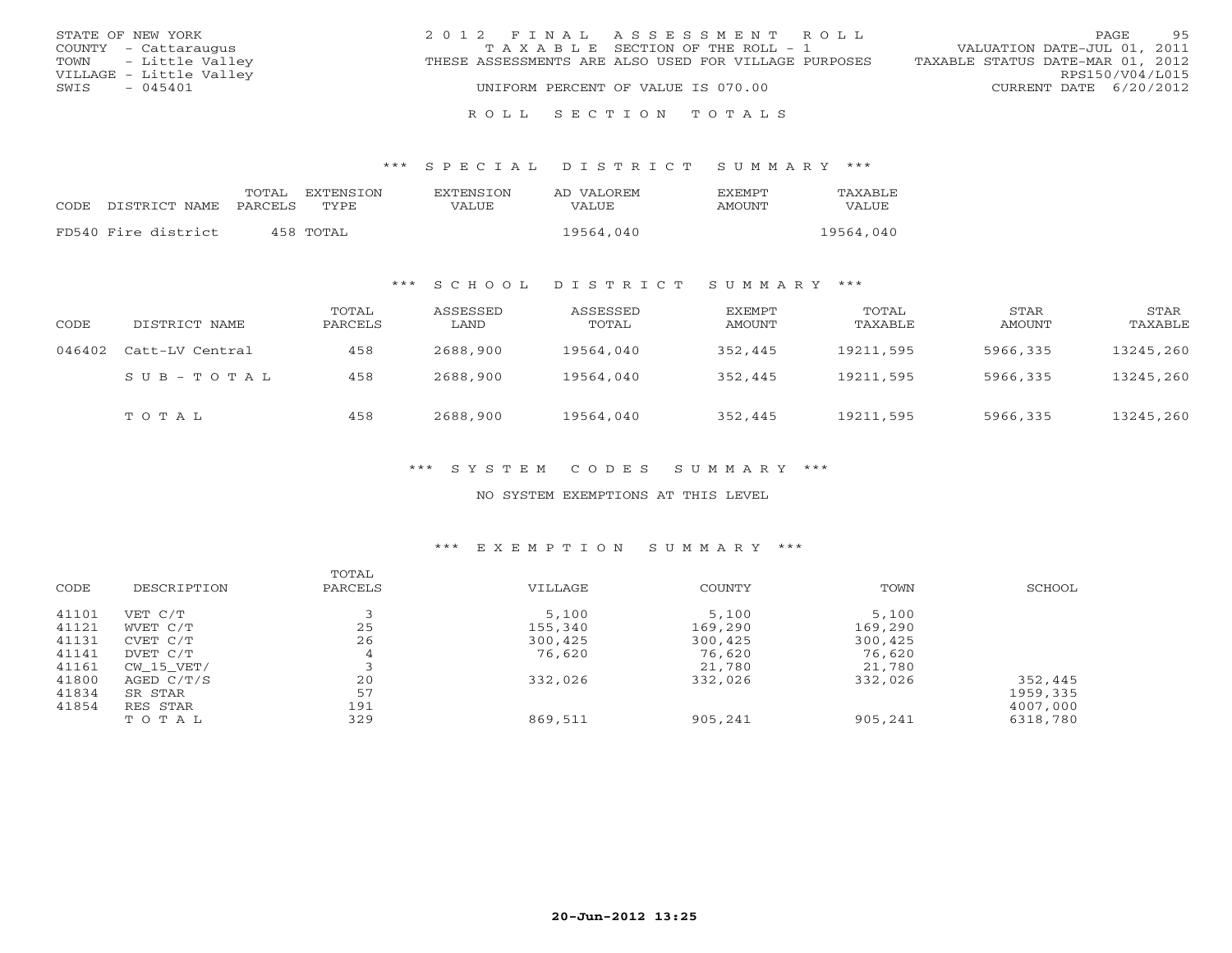| STATE OF NEW YORK       | 2012 FINAL ASSESSMENT ROLL                           | 96<br>PAGE                       |
|-------------------------|------------------------------------------------------|----------------------------------|
| COUNTY - Cattaraugus    | TAXABLE SECTION OF THE ROLL - 1                      | VALUATION DATE-JUL 01, 2011      |
| TOWN - Little Valley    | THESE ASSESSMENTS ARE ALSO USED FOR VILLAGE PURPOSES | TAXABLE STATUS DATE-MAR 01, 2012 |
| VILLAGE - Little Valley |                                                      | RPS150/V04/L015                  |
| $-045401$<br>SWIS       | UNIFORM PERCENT OF VALUE IS 070.00                   | CURRENT DATE 6/20/2012           |
|                         |                                                      |                                  |

### \*\*\* G R A N D T O T A L S \*\*\*

R O L L S E C T I O N T O T A L S

| ROLL |             | <b>TOTAL</b> | ASSESSED | ASSESSED  | TAXABLE   | TAXABLE   | TAXABLE   | TAXABLE   | STAR      |
|------|-------------|--------------|----------|-----------|-----------|-----------|-----------|-----------|-----------|
| SEC  | DESCRIPTION | PARCELS      | ∟AND     | TOTAL     | VILLAGE   | COUNTY    | TOWN      | SCHOOL    | TAXABLE   |
|      | TAXABLE     | 458          | 2688,900 | 19564,040 | 18694,529 | 18658,799 | 18658,799 | 19211,595 | 13245,260 |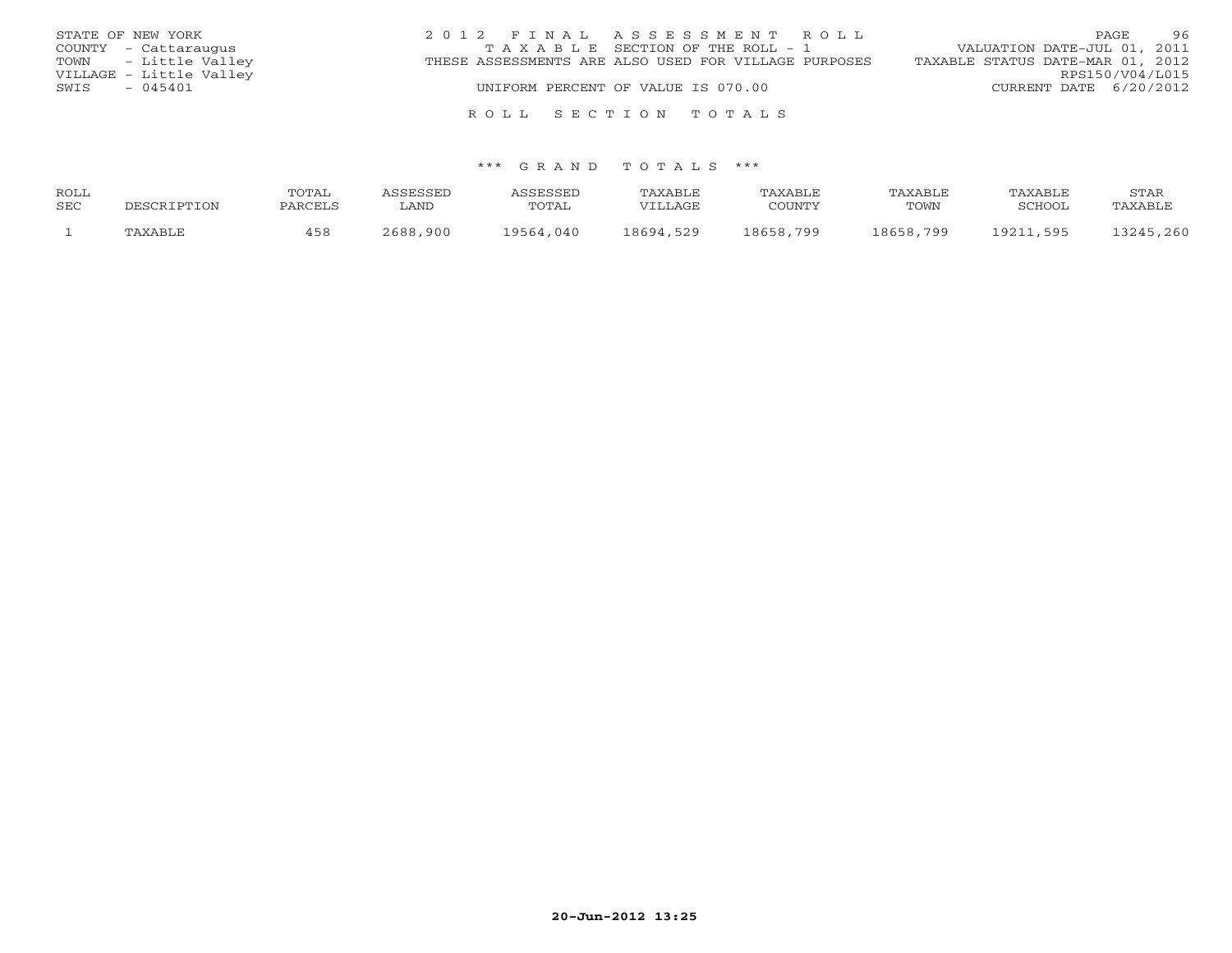TOWN - Little Valley<br>VILLAGE - Little Valley<br>SWIS - 045401

STATE OF NEW YORK 2 0 1 2 F I N A L A S S E S S M E N T R O L L PAGE 97 COUNTY - Cattaraugus SPECIAL FRANCHISE SECTION OF THE ROLL - 5 VALUATION DATE-JUL 01, 2011 THESE ASSESSMENTS ARE ALSO USED FOR VILLAGE PURPOSES TAXABLE STATUS DATE-MAR 01, 2012 SWIS - 045401 UNIFORM PERCENT OF VALUE IS 070.00

| TAX MAP PARCEL NUMBER                                          | PROPERTY LOCATION & CLASS ASSESSMENT                                                                              |        | EXEMPTION CODE-----VILLAGE------COUNTY-------TOWN------SCHOOL |                                                   |             |
|----------------------------------------------------------------|-------------------------------------------------------------------------------------------------------------------|--------|---------------------------------------------------------------|---------------------------------------------------|-------------|
| CURRENT OWNERS NAME                                            | SCHOOL DISTRICT                                                                                                   | LAND   | TAX DESCRIPTION                                               | TAXABLE VALUE                                     |             |
| CURRENT OWNERS ADDRESS                                         | PARCEL SIZE/GRID COORD                                                                                            |        | TOTAL SPECIAL DISTRICTS                                       |                                                   | ACCOUNT NO. |
|                                                                |                                                                                                                   |        |                                                               |                                                   |             |
|                                                                | Special Franchise                                                                                                 |        |                                                               |                                                   | 0962        |
|                                                                |                                                                                                                   |        | VILLAGE TAXABLE VALUE                                         | 426,108                                           |             |
|                                                                |                                                                                                                   |        |                                                               | 426,108                                           |             |
| Real Property Tax Service Village Of Little Valley 426,108     |                                                                                                                   |        |                                                               | 426,108                                           |             |
| Attn: Real Property Tax Servic 1.000 Catt/l Valley             |                                                                                                                   |        | TOWN TAXABLE VALUE<br>SCHOOL TAXABLE VALUE                    | 426,108<br>426,108                                |             |
| 6363 Main St                                                   | ACRES 0.01                                                                                                        |        | FD540 Fire district 426,108 TO                                |                                                   |             |
| 0.01<br>williamsville, NY 14221-5887 FULL MARKET VALUE 608,726 |                                                                                                                   |        |                                                               |                                                   |             |
|                                                                |                                                                                                                   |        |                                                               |                                                   |             |
|                                                                | Special Franchise                                                                                                 |        |                                                               |                                                   | 0964        |
| 554.001-9910-132.350/188                                       |                                                                                                                   |        | VILLAGE TAXABLE VALUE                                         | 745                                               |             |
| Niagara Mohawk Power Corp                                      |                                                                                                                   |        |                                                               | 745                                               |             |
| Real Estate Tax Dept                                           |                                                                                                                   |        | TOWN<br>TAXABLE VALUE                                         | 745                                               |             |
| 300 Erie Blvd West                                             | Village Of Little Valley<br>1.0000 Catt/l Valley<br>ACRES 0.01<br>FULL MARKET VALUE 1,064<br>1.0000 Catt/l Valley |        | SCHOOL TAXABLE VALUE<br>FD540 Fire district                   | 745                                               |             |
| Syracuse, NY 13202                                             |                                                                                                                   |        |                                                               | 745 TO                                            |             |
|                                                                |                                                                                                                   |        |                                                               |                                                   |             |
|                                                                |                                                                                                                   |        |                                                               | $*******************554.001-9910-631.900/188$ *** |             |
|                                                                | Special Franchise                                                                                                 |        |                                                               |                                                   | 0963        |
| 554.001-9910-631.900/188                                       | 861 Elec & gas                                                                                                    |        | VILLAGE TAXABLE VALUE                                         | 109,904                                           |             |
| Verizon New York Inc                                           |                                                                                                                   |        | Catt-LV Central 046402 0 COUNTY TAXABLE VALUE                 | 109,904                                           |             |
| PO Box 152206                                                  | Village Of Little Vallry 109,904                                                                                  |        | TOWN<br>TAXABLE VALUE                                         | 109,904                                           |             |
| Irving, TX 75015-2206                                          | 1.0000 Catt/1 Valley<br>ACRES 0.01                                                                                |        | SCHOOL TAXABLE VALUE 109,904                                  |                                                   |             |
|                                                                |                                                                                                                   |        | FD540 Fire district 109,904 TO                                |                                                   |             |
|                                                                | FULL MARKET VALUE 157,006                                                                                         |        |                                                               |                                                   |             |
|                                                                |                                                                                                                   |        |                                                               |                                                   |             |
|                                                                | Special Franchise                                                                                                 |        |                                                               |                                                   | 0965        |
| 554.001-9910-999.991/188                                       | 869 Television                                                                                                    |        | VILLAGE TAXABLE VALUE                                         | 13,792                                            |             |
| Atlantic Broadband                                             |                                                                                                                   |        |                                                               | 13,792                                            |             |
| 24 Main St                                                     | Village Of Little Valley 13,792                                                                                   |        | TAXABLE VALUE<br>TOWN                                         | 13,792                                            |             |
| Bradford, PA 16701                                             | 1.0000 Catt/l Valley                                                                                              |        | SCHOOL TAXABLE VALUE 13,792                                   |                                                   |             |
|                                                                | 0.01<br>ACRES                                                                                                     |        | FD540 Fire district 13,792 TO                                 |                                                   |             |
|                                                                | FULL MARKET VALUE                                                                                                 | 19.703 |                                                               |                                                   |             |
|                                                                |                                                                                                                   |        |                                                               |                                                   |             |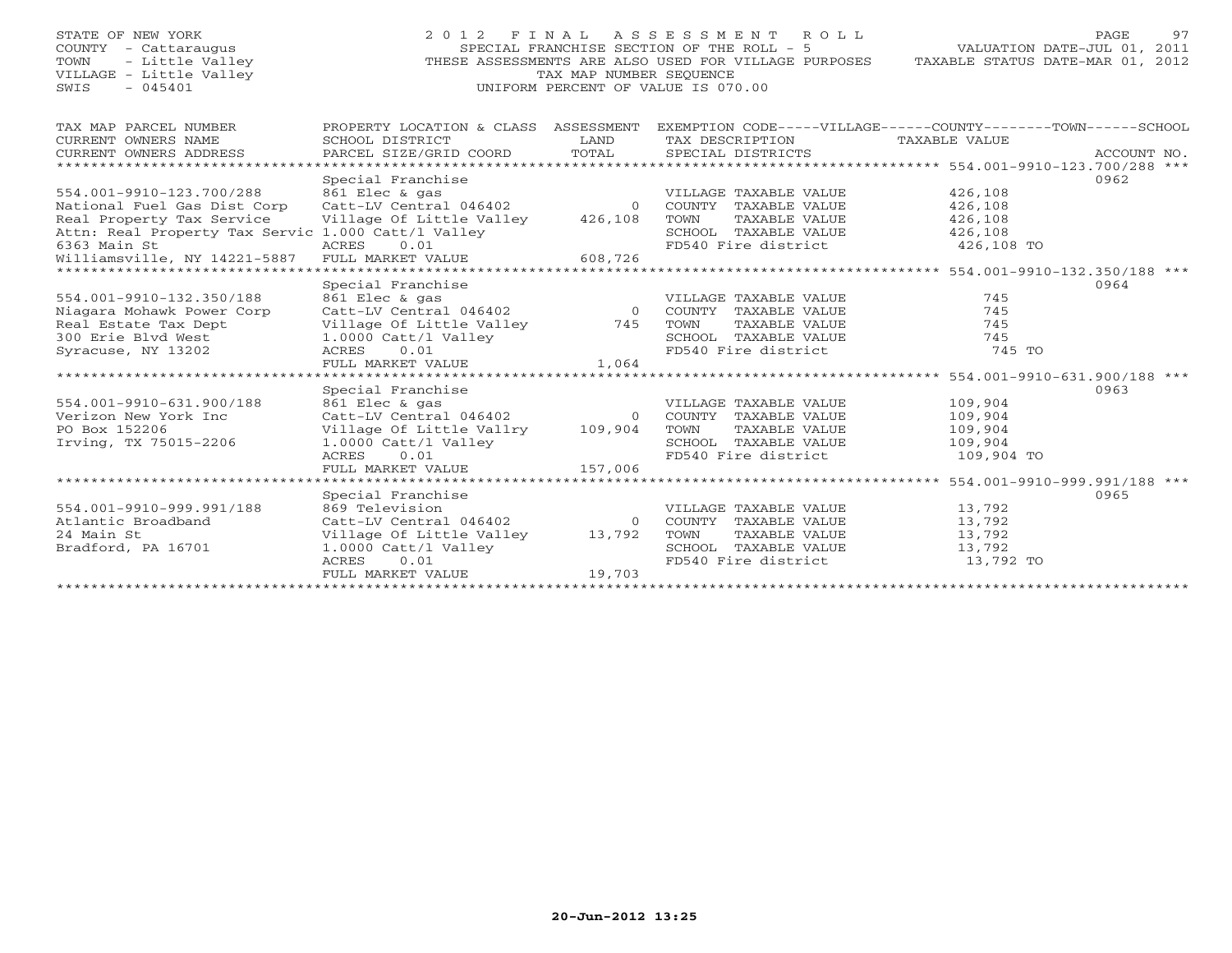| STATE OF NEW YORK       | 2012 FINAL ASSESSMENT ROLL                           | -98<br>PAGE                      |
|-------------------------|------------------------------------------------------|----------------------------------|
| COUNTY - Cattaraugus    | SPECIAL FRANCHISE SECTION OF THE ROLL - 5            | VALUATION DATE-JUL 01, 2011      |
| TOWN - Little Valley    | THESE ASSESSMENTS ARE ALSO USED FOR VILLAGE PURPOSES | TAXABLE STATUS DATE-MAR 01, 2012 |
| VILLAGE - Little Valley |                                                      | RPS150/V04/L015                  |
| $-045401$<br>SWIS       |                                                      | CURRENT DATE 6/20/2012           |
|                         | UNIFORM PERCENT OF VALUE IS 070.00                   |                                  |

## R O L L S U B S E C T I O N - - T O T A L S

#### \*\*\* S P E C I A L D I S T R I C T S U M M A R Y \*\*\*

|      |                     | TOTAL<br>EXTENSION | <b>EXTENSION</b> | AD VALOREM | <b>FXFMPT</b> | TAXABLE |
|------|---------------------|--------------------|------------------|------------|---------------|---------|
| CODE | DISTRICT NAME       | PARCELS<br>TYPE.   | VALUE            | VALUE.     | AMOUNT        | VALUE   |
|      |                     |                    |                  |            |               |         |
|      | FD540 Fire district | 4 TOTAL            |                  | 550,549    |               | 550,549 |

### \*\*\* S C H O O L D I S T R I C T S U M M A R Y \*\*\*

| CODE | DISTRICT NAME          | TOTAL<br>PARCELS | ASSESSED<br>LAND | ASSESSED<br>TOTAL | EXEMPT<br>AMOUNT | TOTAL<br>TAXABLE | STAR<br>AMOUNT | STAR<br>TAXABLE |
|------|------------------------|------------------|------------------|-------------------|------------------|------------------|----------------|-----------------|
|      | 046402 Catt-LV Central | 4                |                  | 550,549           |                  | 550,549          |                | 550,549         |
|      | SUB-TOTAL              | 4                |                  | 550,549           |                  | 550,549          |                | 550,549         |
|      | TOTAL                  | 4                |                  | 550,549           |                  | 550,549          |                | 550,549         |

### \*\*\* S Y S T E M C O D E S S U M M A R Y \*\*\*

### NO SYSTEM EXEMPTIONS AT THIS LEVEL

### \*\*\* E X E M P T I O N S U M M A R Y \*\*\*

#### NO EXEMPTIONS AT THIS LEVEL

| <b>ROLL</b><br><b>SEC</b> |                       | TOTAL<br>PARCELS | SSESSED<br>∟AND | <b><i>ASSESSED</i></b><br>TOTAL | TAXABLE<br>VILLAGE | 'AXABLE<br>COUNTY | TAXABLE<br>TOWN | TAXABLE<br>SCHOOL | STAR<br>TAXABLE |
|---------------------------|-----------------------|------------------|-----------------|---------------------------------|--------------------|-------------------|-----------------|-------------------|-----------------|
|                           | FRANCHICF<br>CDFCTAL. |                  |                 | ,549<br>550                     | 550,549            | 550<br>,549       | 550,549         | 550<br>549        | 550,549         |
|                           |                       |                  |                 |                                 |                    |                   |                 |                   |                 |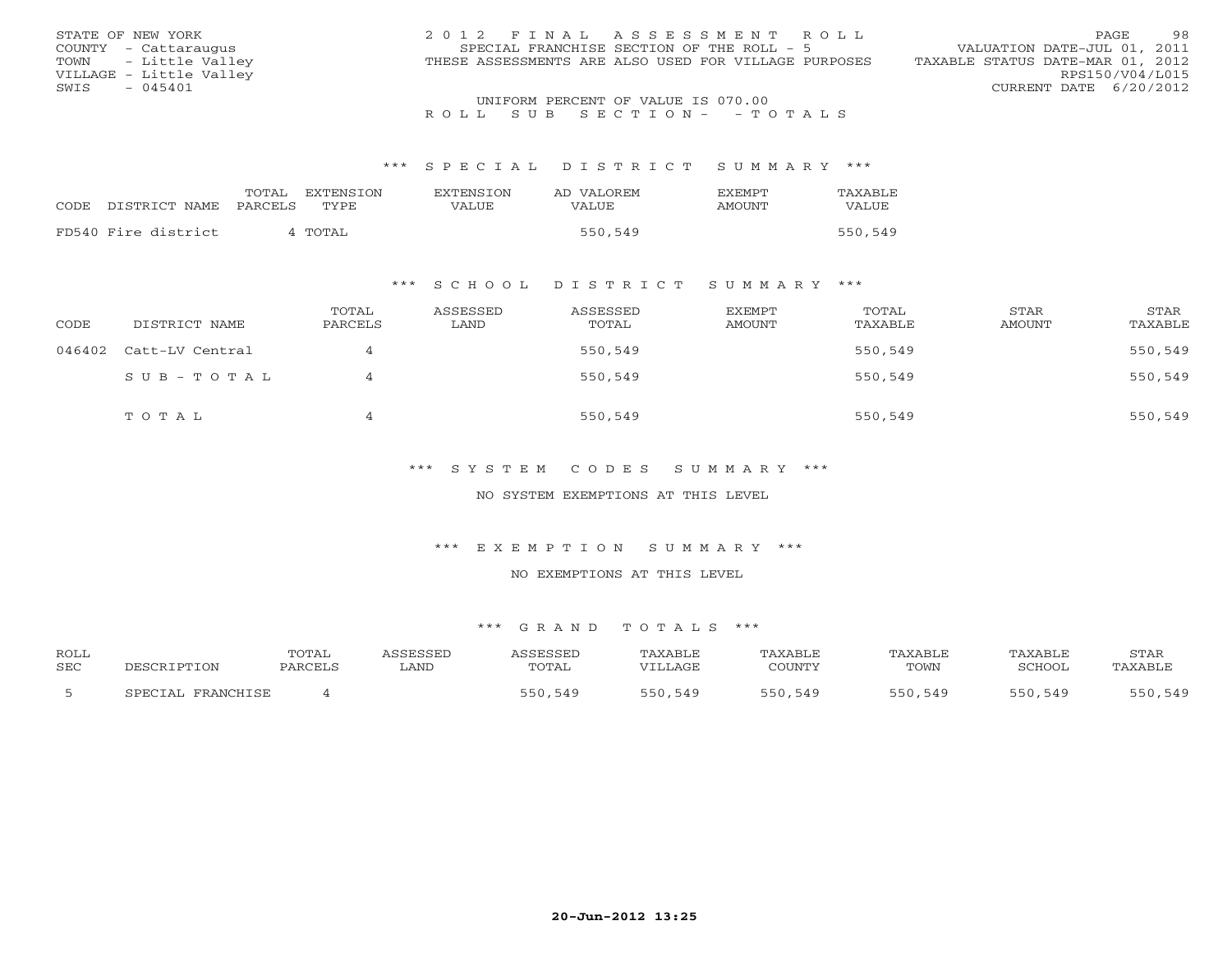| STATE OF NEW YORK       | 2012 FINAL ASSESSMENT ROLL                           | 99<br>PAGE.                      |
|-------------------------|------------------------------------------------------|----------------------------------|
| COUNTY - Cattaraugus    | SPECIAL FRANCHISE SECTION OF THE ROLL - 5            | VALUATION DATE-JUL 01, 2011      |
| TOWN - Little Valley    | THESE ASSESSMENTS ARE ALSO USED FOR VILLAGE PURPOSES | TAXABLE STATUS DATE-MAR 01, 2012 |
| VILLAGE - Little Valley |                                                      | RPS150/V04/L015                  |
| - 045401<br>SWIS        | UNIFORM PERCENT OF VALUE IS 070.00                   | CURRENT DATE 6/20/2012           |
|                         |                                                      |                                  |

#### R O L L S E C T I O N T O T A L S

### \*\*\* S P E C I A L D I S T R I C T S U M M A R Y \*\*\*

|                     | TOTAL   | EXTENSION   | <b>EXTENSION</b> | AD VALOREM | <b>EXEMPT</b> | TAXABLE |
|---------------------|---------|-------------|------------------|------------|---------------|---------|
| CODE DISTRICT NAME  | PARCELS | <b>TYPE</b> | VALUE            | VALUE      | AMOUNT        | VALUE   |
| FD540 Fire district |         | 4 TOTAL     |                  | 550,549    |               | 550,549 |
|                     |         |             |                  |            |               |         |

### \*\*\* S C H O O L D I S T R I C T S U M M A R Y \*\*\*

| CODE | DISTRICT NAME          | TOTAL<br>PARCELS | ASSESSED<br>LAND | ASSESSED<br>TOTAL | EXEMPT<br>AMOUNT | TOTAL<br>TAXABLE | STAR<br>AMOUNT | STAR<br>TAXABLE |
|------|------------------------|------------------|------------------|-------------------|------------------|------------------|----------------|-----------------|
|      | 046402 Catt-LV Central | $\overline{4}$   |                  | 550,549           |                  | 550,549          |                | 550,549         |
|      | SUB-TOTAL              | 4                |                  | 550,549           |                  | 550,549          |                | 550,549         |
|      | TOTAL                  | $\overline{4}$   |                  | 550,549           |                  | 550,549          |                | 550,549         |

### \*\*\* S Y S T E M C O D E S S U M M A R Y \*\*\*

### NO SYSTEM EXEMPTIONS AT THIS LEVEL

#### \*\*\* E X E M P T I O N S U M M A R Y \*\*\*

#### NO EXEMPTIONS AT THIS LEVEL

| <b>ROLL</b> |                   | <b>TOTAL</b> | <i><b>\SSESSED</b></i> | ASSESSED     | TAXABLE | TAXABLE | <b>TAXABLE</b> | TAXABLE | STAF    |
|-------------|-------------------|--------------|------------------------|--------------|---------|---------|----------------|---------|---------|
| <b>SEC</b>  | DESCRIPTION       | PARCELS      | LAND                   | <b>TOTAL</b> | VILLAGE | COUNTY  | TOWN           | SCHOOL  | TAXABLE |
|             | SPECIAL FRANCHISE |              |                        | 550,549      | 550,549 | 550,549 | 550,549        | 550,549 | 550,549 |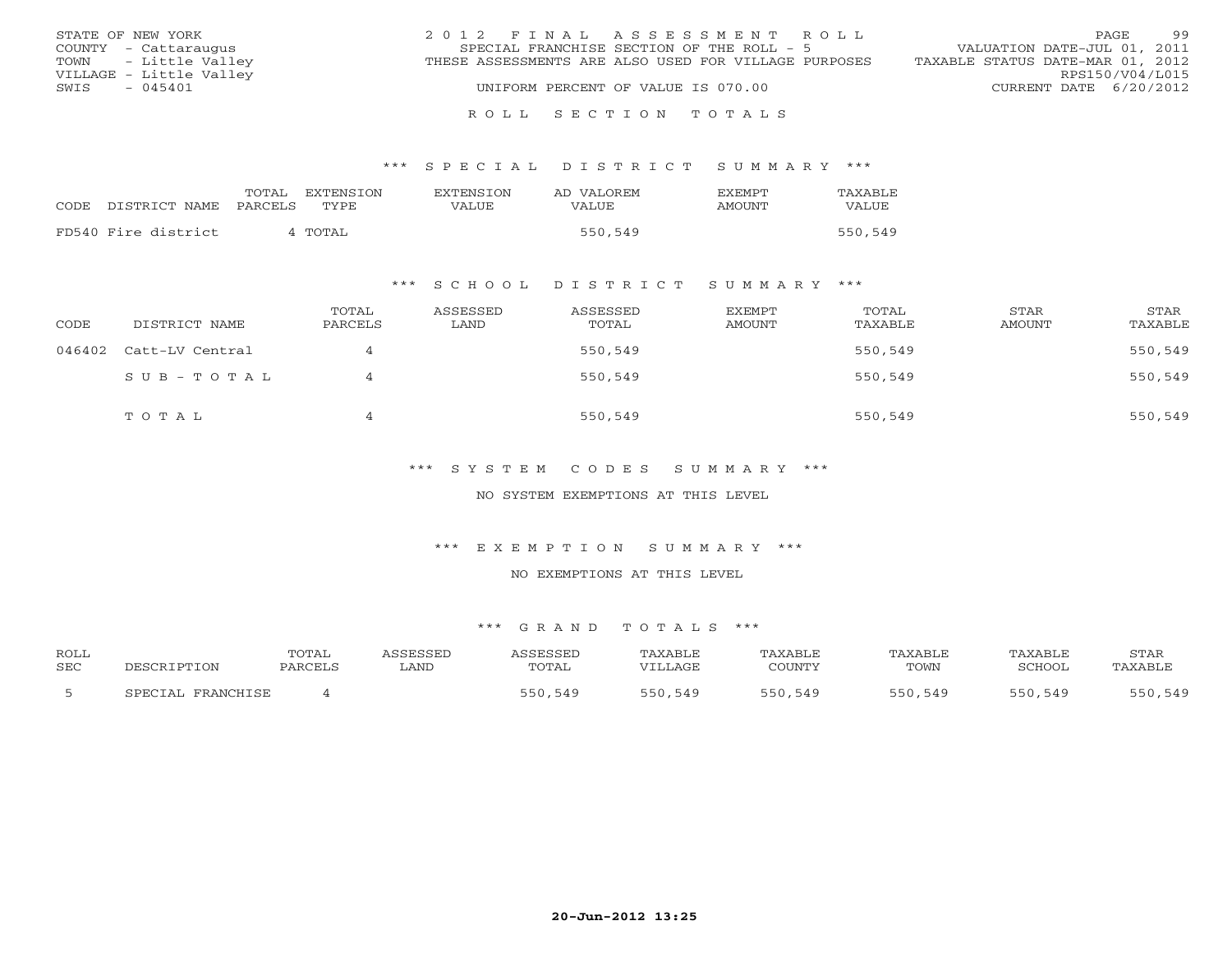| STATE OF NEW YORK<br>COUNTY - Cattaraugus<br>- Little Valley<br>TOWN<br>VILLAGE - Little Valley<br>$-045401$<br>SWIS | 2012 FINAL                                                                       | TAX MAP NUMBER SEQUENCE | ASSESSMENT ROLL<br>UTILITY & R.R. SECTION OF THE ROLL - 6<br>THESE ASSESSMENTS ARE ALSO USED FOR VILLAGE PURPOSES TAXABLE STATUS DATE-MAR 01, 2012<br>UNIFORM PERCENT OF VALUE IS 070.00 | PAGE<br>VALUATION DATE-JUL 01, 2011 | 100         |
|----------------------------------------------------------------------------------------------------------------------|----------------------------------------------------------------------------------|-------------------------|------------------------------------------------------------------------------------------------------------------------------------------------------------------------------------------|-------------------------------------|-------------|
| TAX MAP PARCEL NUMBER<br>CURRENT OWNERS NAME<br>CURRENT OWNERS ADDRESS                                               | SCHOOL DISTRICT<br>PARCEL SIZE/GRID COORD                                        | LAND<br>TOTAL           | PROPERTY LOCATION & CLASS ASSESSMENT EXEMPTION CODE-----VILLAGE------COUNTY-------TOWN------SCHOOL<br>TAX DESCRIPTION TAXABLE VALUE<br>SPECIAL DISTRICTS                                 |                                     | ACCOUNT NO. |
| ***********************                                                                                              | 210 Main St                                                                      |                         |                                                                                                                                                                                          | 0902                                |             |
| $54.064 - 1 - 8$                                                                                                     | 831 Tele Comm                                                                    |                         | VILLAGE TAXABLE VALUE                                                                                                                                                                    | 30,111                              |             |
| Verizon New York Inc                                                                                                 | Catt-LV Central 046402                                                           | 11,000                  | COUNTY TAXABLE VALUE                                                                                                                                                                     | 30,111                              |             |
| PO Box 152206                                                                                                        | Loc #Unknown                                                                     | 30,111                  | TAXABLE VALUE<br>TOWN                                                                                                                                                                    | 30,111                              |             |
| Irving, TX 75015-2206                                                                                                | 1.0000 Catt/l Valley                                                             |                         | SCHOOL TAXABLE VALUE                                                                                                                                                                     | 30,111                              |             |
|                                                                                                                      | Land & Building                                                                  |                         | FD540 Fire district                                                                                                                                                                      | 30,111 TO                           |             |
|                                                                                                                      | 50.00 DPTH 267.00<br>FRNT<br>EAST-1090314 NRTH-0820084<br>DEED BOOK 370 PG-00350 |                         |                                                                                                                                                                                          |                                     |             |
|                                                                                                                      | FULL MARKET VALUE                                                                | 43,016                  |                                                                                                                                                                                          |                                     |             |
|                                                                                                                      |                                                                                  |                         |                                                                                                                                                                                          |                                     |             |
| 654.001-9910-123.700/288                                                                                             | Utility<br>885 Gas Outside Pla                                                   |                         | VILLAGE TAXABLE VALUE                                                                                                                                                                    | 1201<br>201,800                     |             |
| National Fuel Gas Dist Corp                                                                                          | Catt-LV Central 046402                                                           | $\overline{0}$          | COUNTY TAXABLE VALUE                                                                                                                                                                     | 201,800                             |             |
| Attn: Real Property Tax Servic Loc #888888, 122203                                                                   |                                                                                  | 201,800                 | TOWN<br>TAXABLE VALUE                                                                                                                                                                    | 201,800                             |             |
| 6363 Main St Rm 1000                                                                                                 | $1.0000$ Catt/l Valley                                                           |                         | SCHOOL TAXABLE VALUE                                                                                                                                                                     | 201,800                             |             |
| Williamsville, NY 14221-5887                                                                                         | Gas Dist (122216)                                                                |                         | FD540 Fire district                                                                                                                                                                      | 201,800 TO                          |             |
|                                                                                                                      | 0.01<br>ACRES                                                                    |                         |                                                                                                                                                                                          |                                     |             |
|                                                                                                                      | FULL MARKET VALUE                                                                | 288,286                 |                                                                                                                                                                                          |                                     |             |
|                                                                                                                      |                                                                                  |                         |                                                                                                                                                                                          |                                     |             |
|                                                                                                                      | Elec Trans Line                                                                  |                         |                                                                                                                                                                                          | 0961                                |             |
| 654.001-9910-132.350/100                                                                                             | 882 Elec Trans Imp                                                               |                         | VILLAGE TAXABLE VALUE                                                                                                                                                                    | 39,467                              |             |
| Niagara Mohawk Power Corp                                                                                            | Catt-LV Central 046402                                                           | $\overline{0}$          | COUNTY TAXABLE VALUE                                                                                                                                                                     | 39,467                              |             |
| Real Estate Tax Dept                                                                                                 | Loc #712389                                                                      | 39,467                  | TOWN<br>TAXABLE VALUE                                                                                                                                                                    | 39,467                              |             |
| 300 Erie Blvd West                                                                                                   | 1.0000 Catt/l Valley                                                             |                         | SCHOOL TAXABLE VALUE                                                                                                                                                                     | 39,467                              |             |
| Syracuse, NY 13202                                                                                                   | Dake Hill-W Sal #806                                                             |                         | FD540 Fire district                                                                                                                                                                      | 39,467 TO                           |             |
|                                                                                                                      | ACRES<br>0.01                                                                    |                         |                                                                                                                                                                                          |                                     |             |
|                                                                                                                      | FULL MARKET VALUE<br>**************************                                  | 56,381                  |                                                                                                                                                                                          |                                     |             |
|                                                                                                                      | Elec Trans Line                                                                  |                         |                                                                                                                                                                                          | 0983                                |             |
| 654.001-9910-132.350/101                                                                                             | 882 Elec Trans Imp                                                               |                         | VILLAGE TAXABLE VALUE                                                                                                                                                                    | 6,048                               |             |
| Niagara Mohawk Power Corp                                                                                            | Catt-LV Central 046402                                                           | $\overline{0}$          | COUNTY TAXABLE VALUE                                                                                                                                                                     | 6,048                               |             |
| Real Estate Tax Dept                                                                                                 | Loc #712399                                                                      | 6,048                   | TOWN<br>TAXABLE VALUE                                                                                                                                                                    | 6,048                               |             |
| 300 Erie Blvd West                                                                                                   | 1.0000 Catt/l Valley                                                             |                         | SCHOOL TAXABLE VALUE                                                                                                                                                                     | 6,048                               |             |
| Syracuse, NY 13202                                                                                                   | Ellicottville Tap \$816                                                          |                         | FD540 Fire district                                                                                                                                                                      | 6,048 TO                            |             |
|                                                                                                                      | 0.01<br>ACRES                                                                    |                         |                                                                                                                                                                                          |                                     |             |
|                                                                                                                      | FULL MARKET VALUE                                                                | 8,640                   |                                                                                                                                                                                          |                                     |             |
|                                                                                                                      | **************************                                                       |                         |                                                                                                                                                                                          |                                     |             |
|                                                                                                                      | Utility                                                                          |                         |                                                                                                                                                                                          | 0960                                |             |
| 654.001-9910-631.900/188                                                                                             | 836 Telecom. eq.                                                                 |                         | VILLAGE TAXABLE VALUE                                                                                                                                                                    | 13,668                              |             |
| Verizon New York Inc                                                                                                 | Catt-LV Central 046402                                                           | $\overline{0}$          | COUNTY TAXABLE VALUE                                                                                                                                                                     | 13,668                              |             |
| PO Box 152206                                                                                                        | Loc #888888                                                                      | 13,668                  | TOWN<br>TAXABLE VALUE                                                                                                                                                                    | 13,668                              |             |
| Irving, TX 75015-2206                                                                                                | 1.0000 Catt/l Valley                                                             |                         | SCHOOL TAXABLE VALUE                                                                                                                                                                     | 13,668                              |             |
|                                                                                                                      | Poles Wire Cable, Etc                                                            |                         | FD540 Fire district                                                                                                                                                                      | 13,668 TO                           |             |
|                                                                                                                      | ACRES<br>0.01                                                                    |                         |                                                                                                                                                                                          |                                     |             |
| *************************                                                                                            | FULL MARKET VALUE<br>***********************************                         | 19,526                  |                                                                                                                                                                                          |                                     |             |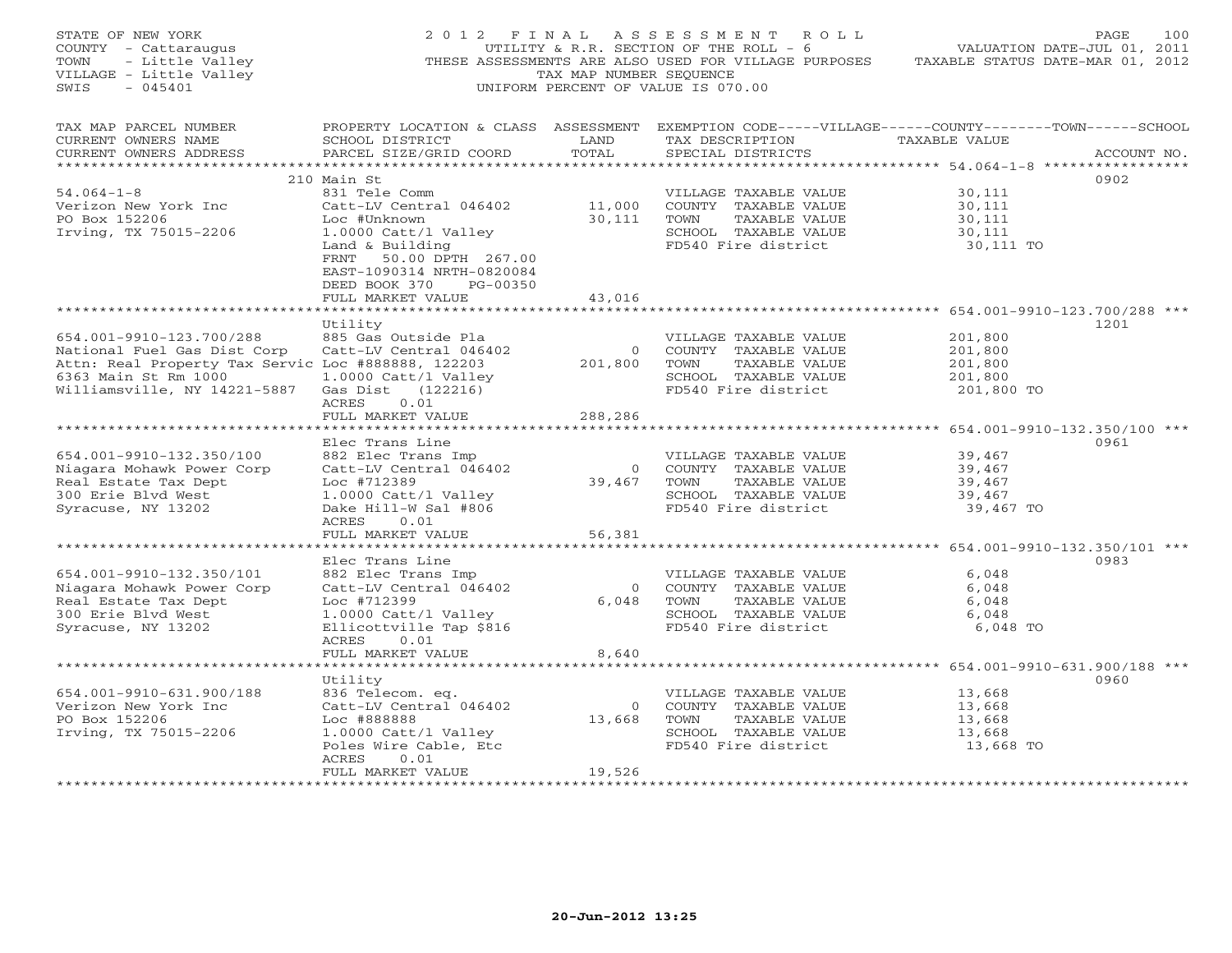| STATE OF NEW YORK       | 2012 FINAL ASSESSMENT ROLL                           | 101<br>PAGE                      |
|-------------------------|------------------------------------------------------|----------------------------------|
| COUNTY - Cattaraugus    | UTILITY & R.R. SECTION OF THE ROLL - 6               | VALUATION DATE-JUL 01, 2011      |
| TOWN - Little Valley    | THESE ASSESSMENTS ARE ALSO USED FOR VILLAGE PURPOSES | TAXABLE STATUS DATE-MAR 01, 2012 |
| VILLAGE - Little Valley |                                                      | RPS150/V04/L015                  |
| $-045401$<br>SWIS       |                                                      | CURRENT DATE 6/20/2012           |
|                         | UNIFORM PERCENT OF VALUE IS 070.00                   |                                  |

## R O L L S U B S E C T I O N - - T O T A L S

#### \*\*\* S P E C I A L D I S T R I C T S U M M A R Y \*\*\*

|                     | TOTAL<br>EXTENSION | <b>EXTENSION</b> | AD VALOREM   | <b>FXFMPT</b> | TAXABLE |
|---------------------|--------------------|------------------|--------------|---------------|---------|
| CODE DISTRICT NAME  | PARCELS<br>TYPE.   | VALUE            | <b>VALUE</b> | AMOUNT        | VALUE   |
|                     |                    |                  |              |               |         |
| FD540 Fire district | 5 TOTAL            |                  | 291,094      |               | 291,094 |

### \*\*\* S C H O O L D I S T R I C T S U M M A R Y \*\*\*

| CODE   | DISTRICT NAME   | TOTAL<br>PARCELS | ASSESSED<br>LAND | ASSESSED<br>TOTAL | EXEMPT<br>AMOUNT | TOTAL<br>TAXABLE | STAR<br>AMOUNT | STAR<br>TAXABLE |
|--------|-----------------|------------------|------------------|-------------------|------------------|------------------|----------------|-----------------|
| 046402 | Catt-LV Central |                  | 11,000           | 291,094           |                  | 291,094          |                | 291,094         |
|        | SUB-TOTAL       |                  | 11,000           | 291,094           |                  | 291,094          |                | 291,094         |
|        | TOTAL           |                  | 11,000           | 291,094           |                  | 291,094          |                | 291,094         |

### \*\*\* S Y S T E M C O D E S S U M M A R Y \*\*\*

### NO SYSTEM EXEMPTIONS AT THIS LEVEL

### \*\*\* E X E M P T I O N S U M M A R Y \*\*\*

#### NO EXEMPTIONS AT THIS LEVEL

| <b>ROLL</b> |                  | <b>TOTAL</b> | ASSESSED | ASSESSED    | TAXABLE     | TAXABLE | TAXABLE       | TAXABLE | STAR        |
|-------------|------------------|--------------|----------|-------------|-------------|---------|---------------|---------|-------------|
| <b>SEC</b>  | DESCRIPTION      | PARCELS      | LAND     | TOTAL       | VILLAGE     | COUNTY  | TOWN          | SCHOOL  | TAXABLE     |
|             | UTILITIES & N.C. |              | 11,000   | 291<br>.094 | 291<br>.094 | 291,094 | 291<br>,1,094 | 291,094 | ,094<br>つQ1 |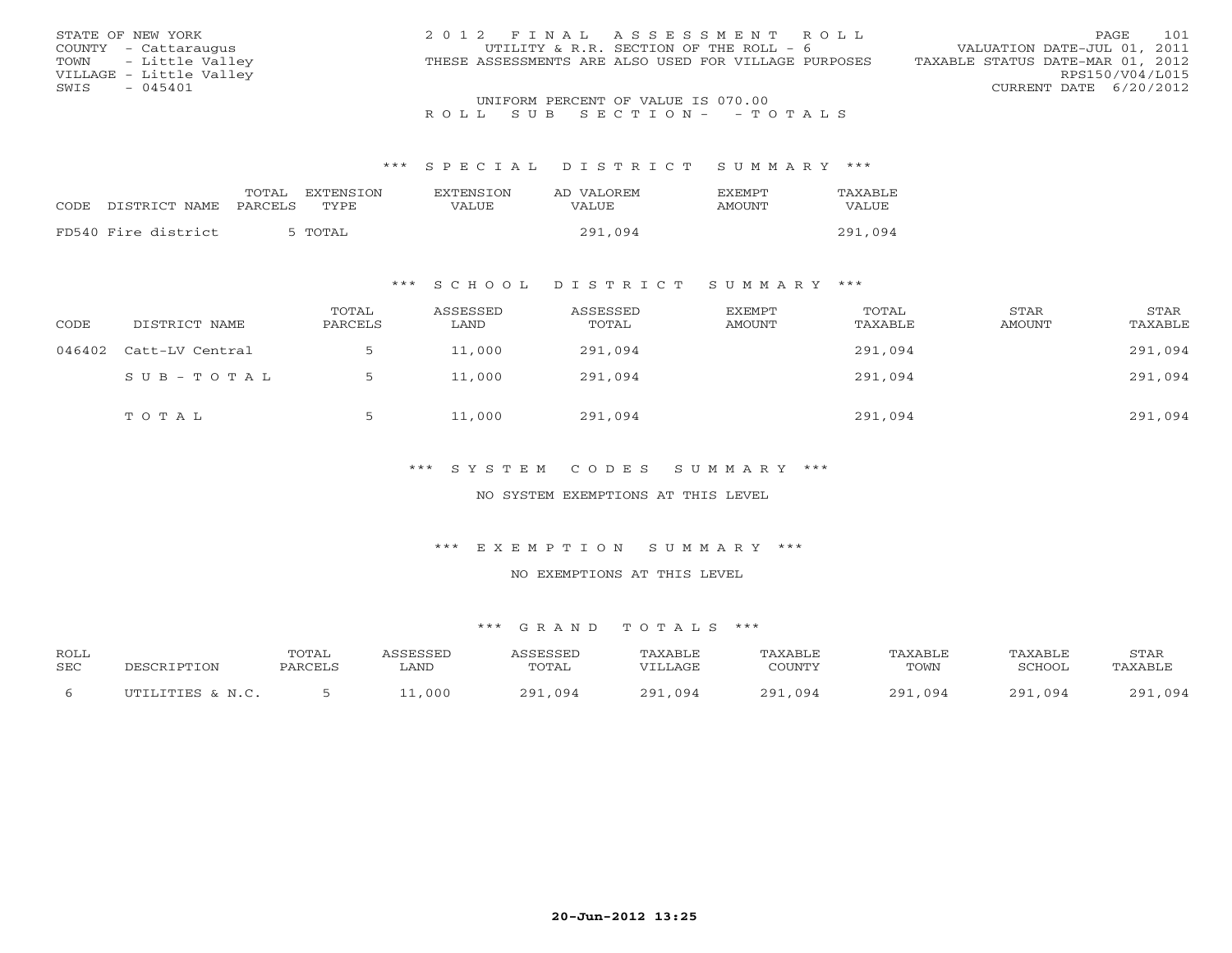| STATE OF NEW YORK       | 2012 FINAL ASSESSMENT ROLL                           | 102<br>PAGE                      |
|-------------------------|------------------------------------------------------|----------------------------------|
| COUNTY - Cattaraugus    | UTILITY & R.R. SECTION OF THE ROLL - 6               | VALUATION DATE-JUL 01, 2011      |
| TOWN - Little Valley    | THESE ASSESSMENTS ARE ALSO USED FOR VILLAGE PURPOSES | TAXABLE STATUS DATE-MAR 01, 2012 |
| VILLAGE - Little Valley |                                                      | RPS150/V04/L015                  |
| $-045401$<br>SWIS       | UNIFORM PERCENT OF VALUE IS 070.00                   | CURRENT DATE 6/20/2012           |
|                         |                                                      |                                  |

#### R O L L S E C T I O N T O T A L S

### \*\*\* S P E C I A L D I S T R I C T S U M M A R Y \*\*\*

|                     | TOTAL   | EXTENSION | <b>EXTENSION</b> | AD VALOREM | <b>FXFMPT</b> | TAXABLE      |
|---------------------|---------|-----------|------------------|------------|---------------|--------------|
| CODE DISTRICT NAME  | PARCELS | TYPE.     | VALUE            | VALUE      | <b>AMOUNT</b> | <b>VALUE</b> |
| FD540 Fire district |         | 5 TOTAL   |                  | 291,094    |               | 291,094      |
|                     |         |           |                  |            |               |              |

### \*\*\* S C H O O L D I S T R I C T S U M M A R Y \*\*\*

| CODE | DISTRICT NAME          | TOTAL<br>PARCELS | ASSESSED<br>LAND | ASSESSED<br>TOTAL | EXEMPT<br>AMOUNT | TOTAL<br>TAXABLE | STAR<br>AMOUNT | STAR<br>TAXABLE |
|------|------------------------|------------------|------------------|-------------------|------------------|------------------|----------------|-----------------|
|      | 046402 Catt-LV Central |                  | 11,000           | 291,094           |                  | 291,094          |                | 291,094         |
|      | SUB-TOTAL              |                  | 11,000           | 291,094           |                  | 291,094          |                | 291,094         |
|      | TOTAL                  |                  | 11,000           | 291,094           |                  | 291,094          |                | 291,094         |

### \*\*\* S Y S T E M C O D E S S U M M A R Y \*\*\*

### NO SYSTEM EXEMPTIONS AT THIS LEVEL

#### \*\*\* E X E M P T I O N S U M M A R Y \*\*\*

#### NO EXEMPTIONS AT THIS LEVEL

| <b>ROLL</b> |                  | TOTAL   | <i><b>\SSESSED</b></i> | ASSESSED    | TAXABLE | TAXABLE     | TAXABLE     | TAXABLE | STAR        |
|-------------|------------------|---------|------------------------|-------------|---------|-------------|-------------|---------|-------------|
| <b>SEC</b>  | PESCRIPTION      | PARCELS | LAND                   | TOTAL       | "TLLAGE | COUNTY      | TOWN        | SCHOOL  | TAXABLE     |
|             | UTILITIES & N.C. |         | 1.000                  | .094<br>291 | 291,094 | 291<br>,094 | 291<br>,094 | 291,094 | ,094<br>201 |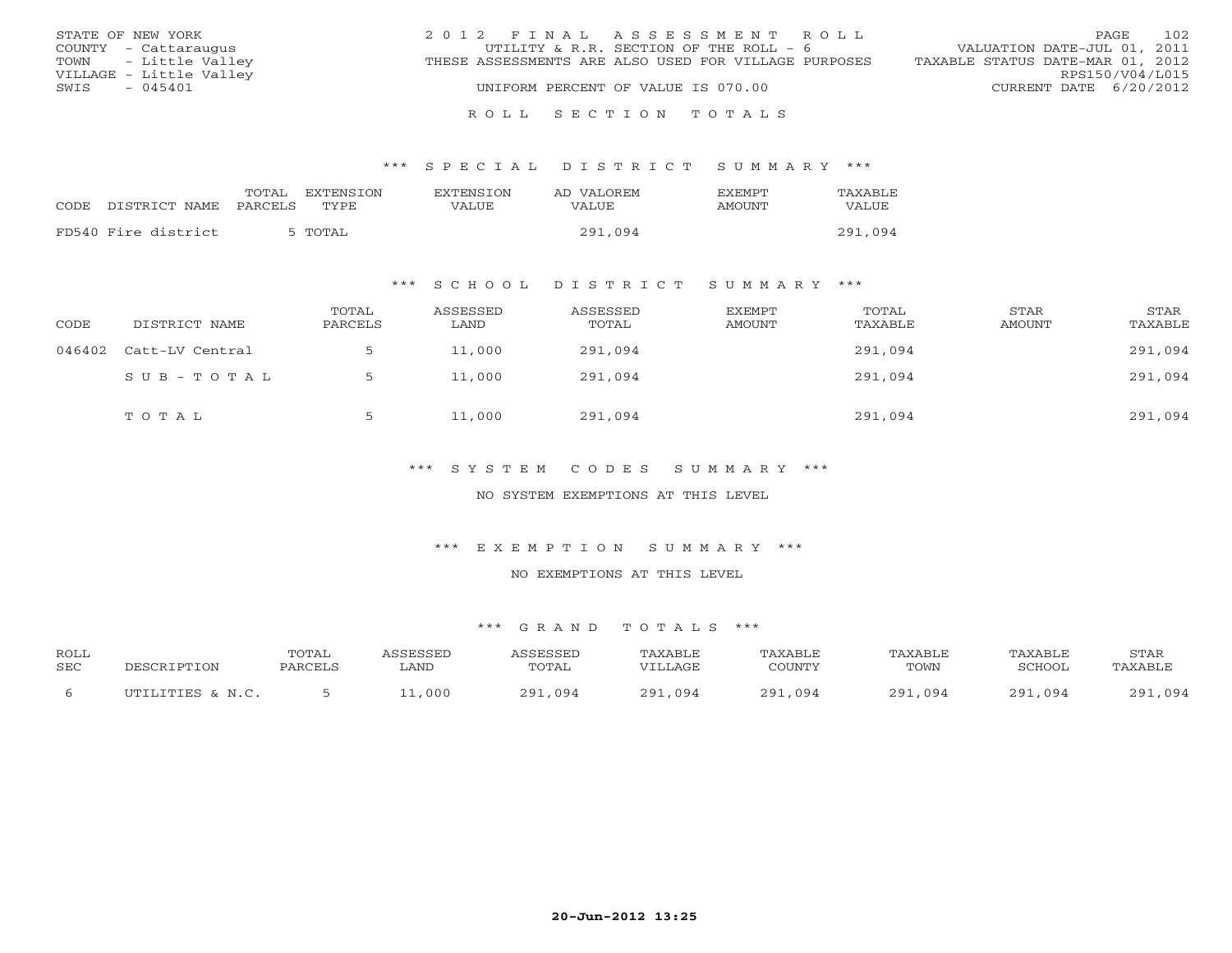| STATE OF NEW YORK<br>COUNTY - Cattaraugus<br>- Little Valley<br>TOWN<br>VILLAGE - Little Valley<br>$-045401$<br>SWIS                                                                                                | 2012 FINAL ASSESSMENT ROLL<br>THESE ASSESSMENTS ARE ALSO USED FOR VILLAGE PURPOSES TAXABLE STATUS DATE-MAR 01, 2012                                                                                                                                                                     | WHOLLY EXEMPT SECTION OF THE ROLL - 8<br>TAX MAP NUMBER SEOUENCE<br>UNIFORM PERCENT OF VALUE IS 070.00 |                                                    |                                                                                                                                                                                                                                                               |                 | VALUATION DATE-JUL 01, 2011                                                                                  |                                     | 103<br>PAGE                     |
|---------------------------------------------------------------------------------------------------------------------------------------------------------------------------------------------------------------------|-----------------------------------------------------------------------------------------------------------------------------------------------------------------------------------------------------------------------------------------------------------------------------------------|--------------------------------------------------------------------------------------------------------|----------------------------------------------------|---------------------------------------------------------------------------------------------------------------------------------------------------------------------------------------------------------------------------------------------------------------|-----------------|--------------------------------------------------------------------------------------------------------------|-------------------------------------|---------------------------------|
| TAX MAP PARCEL NUMBER<br>CURRENT OWNERS NAME<br>CURRENT OWNERS ADDRESS<br>******************************                                                                                                            | PROPERTY LOCATION & CLASS ASSESSMENT EXEMPTION CODE-----VILLAGE------COUNTY-------TOWN------SCHOOL<br>SCHOOL DISTRICT<br>PARCEL SIZE/GRID COORD                                                                                                                                         | LAND<br>TOTAL                                                                                          |                                                    | TAX DESCRIPTION<br>SPECIAL DISTRICTS                                                                                                                                                                                                                          |                 | TAXABLE VALUE                                                                                                |                                     | ACCOUNT NO.                     |
| $54.055 - 1 - 1$<br>Village Of Little Valley<br>Little Valley, NY 14755                                                                                                                                             | Tenth St<br>652 Govt bldgs<br>Catt-LV Central 046402 13,800 VILLAGE TAXABLE VALUE<br>53 03 07<br>ACRES 10.25<br>EAST-1086933 NRTH-0822629<br>DEED BOOK 00327 PG-00339<br>FULL MARKET VALUE                                                                                              | $0339$ 29,714<br>29,714                                                                                | TOWN                                               | VG-INSIDE 13650 20,800 20,800<br>20,800 COUNTY TAXABLE VALUE<br>TAXABLE VALUE<br>SCHOOL TAXABLE VALUE<br>FD540 Fire district<br>20,800 EX                                                                                                                     |                 | $\overline{0}$<br>$\Omega$<br>$\Omega$<br>$\Omega$                                                           | 20,800<br>$0$ TO                    | 5034<br>20,800                  |
|                                                                                                                                                                                                                     |                                                                                                                                                                                                                                                                                         |                                                                                                        |                                                    |                                                                                                                                                                                                                                                               |                 |                                                                                                              |                                     |                                 |
| $54.055 - 1 - 2$<br>Catt Co Agricultural Soc<br>Nys Rte 353<br>Little Valley, NY 14755<br>$54.063 - 1 - 1$<br>Catt Catt Co Agricultural Soc Catt-LV Central 046402<br>Rte 353 & Ninth St<br>Little Valley, NY 14755 | Ninth St<br>311 Res vac land<br>Catt-LV Central 046402<br>53 03 07<br>FRNT 105.00 DPTH<br>ACRES<br>4.70<br>EAST-1087410 NRTH-0822767<br>DEED BOOK 00970 PG-00761<br>FULL MARKET VALUE<br>118 Tenth St<br>260 Seasonal res<br>53 03 07<br>Ff 198.00<br>FRNT 198.00 DPTH<br>ACRES<br>1.49 | 4,100<br>5,857                                                                                         | AGSOCIETY 26050<br>TOWN<br>AGSOCIETY 26050<br>TOWN | 4,100 VILLAGE TAXABLE VALUE<br>COUNTY TAXABLE VALUE<br>TAXABLE VALUE<br>SCHOOL TAXABLE VALUE<br>FD540 Fire district<br>4,100 EX<br>9,700 VILLAGE TAXABLE VALUE<br>23,600 COUNTY TAXABLE VALUE<br>TAXABLE VALUE<br>SCHOOL TAXABLE VALUE<br>FD540 Fire district | 4,100<br>23,600 | 4,100<br>$\Omega$<br>$\circ$<br>$\Omega$<br>$\Omega$<br>23,600<br>$\circ$<br>$\circ$<br>$\Omega$<br>$\Omega$ | 4,100<br>$0$ TO<br>23,600<br>$0$ TO | 0397<br>4,100<br>0774<br>23,600 |
|                                                                                                                                                                                                                     | EAST-1087116 NRTH-0822199<br>DEED BOOK 1024 PG-958<br>FULL MARKET VALUE                                                                                                                                                                                                                 | 33,714                                                                                                 |                                                    | 23,600 EX                                                                                                                                                                                                                                                     |                 |                                                                                                              |                                     |                                 |
|                                                                                                                                                                                                                     | 112 Tenth St                                                                                                                                                                                                                                                                            |                                                                                                        |                                                    |                                                                                                                                                                                                                                                               |                 |                                                                                                              |                                     | 1012                            |
| $54.063 - 1 - 3.2$<br>Catt Co Agricultural Society Catt-LV Central 046402<br>Rte 353 & N Ninth St<br>Little Valley, NY 14755                                                                                        | 270 Mfg housing<br>53 03 07<br>90.00 DPTH<br>FRNT<br>ACRES<br>1.10<br>EAST-1086963 NRTH-0822059<br>DEED BOOK 1025 PG-1027<br>FULL MARKET VALUE                                                                                                                                          | 28,571                                                                                                 | AGSOCIETY 26050<br>TOWN                            | 7,000 VILLAGE TAXABLE VALUE<br>20,000 COUNTY TAXABLE VALUE<br>TAXABLE VALUE<br>SCHOOL TAXABLE VALUE<br>FD540 Fire district                                                                                                                                    | $\overline{0}$  | 20,000<br>$\circ$<br>$\overline{0}$<br>$\Omega$<br>$\Omega$<br>20,000 TO                                     | 20,000                              | 20,000                          |
|                                                                                                                                                                                                                     |                                                                                                                                                                                                                                                                                         |                                                                                                        |                                                    |                                                                                                                                                                                                                                                               |                 |                                                                                                              |                                     |                                 |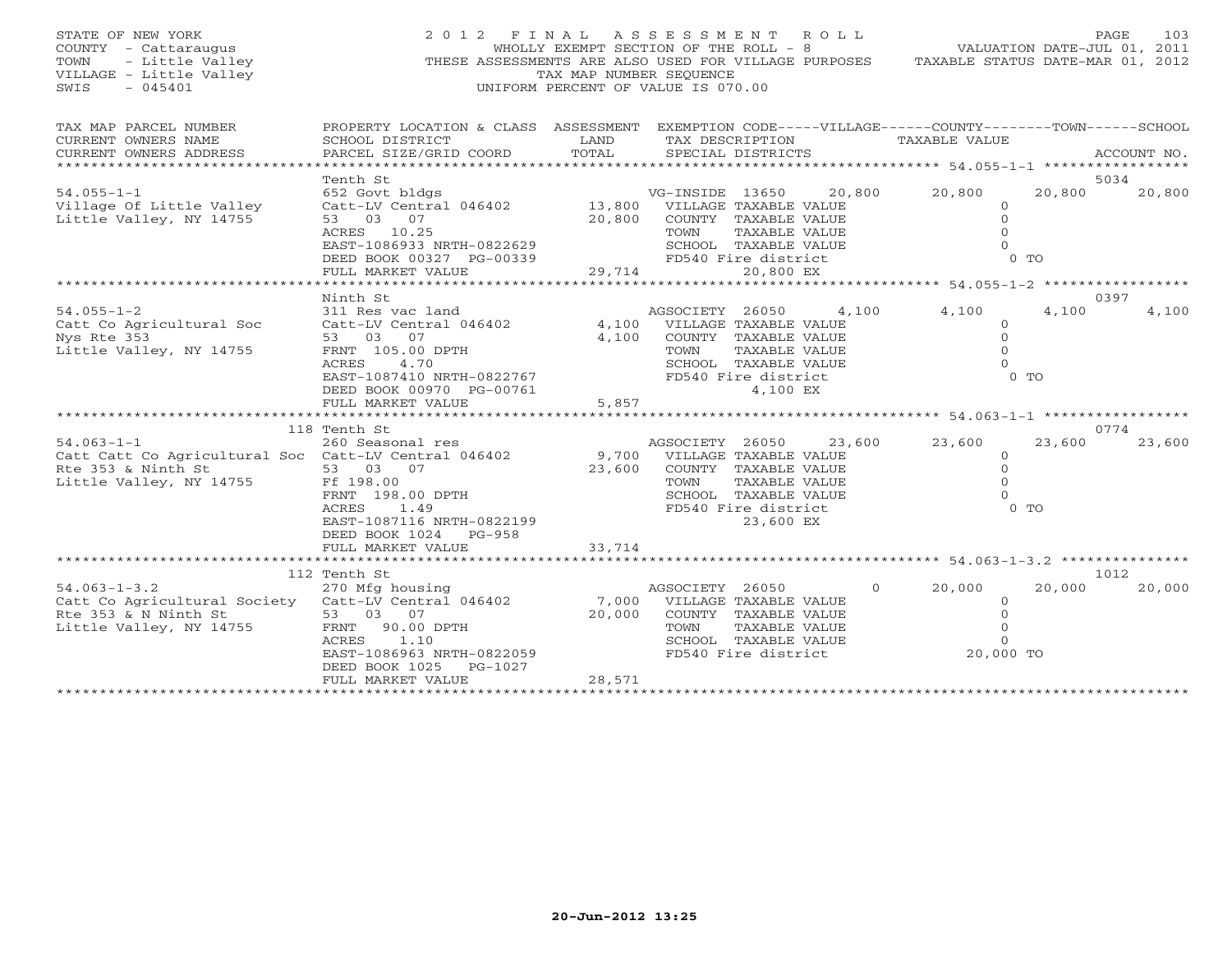| STATE OF NEW YORK<br>COUNTY - Cattaraugus<br>- Little Valley<br>TOWN<br>VILLAGE - Little Valley<br>$-045401$<br>SWIS |                                                        | TAX MAP NUMBER SEOUENCE | 2012 FINAL ASSESSMENT ROLL<br>WHOLLY EXEMPT SECTION OF THE ROLL - 8<br>THESE ASSESSMENTS ARE ALSO USED FOR VILLAGE PURPOSES TAXABLE STATUS DATE-MAR 01, 2012<br>UNIFORM PERCENT OF VALUE IS 070.00 | VALUATION DATE-JUL 01, 2011 | PAGE<br>104    |
|----------------------------------------------------------------------------------------------------------------------|--------------------------------------------------------|-------------------------|----------------------------------------------------------------------------------------------------------------------------------------------------------------------------------------------------|-----------------------------|----------------|
| TAX MAP PARCEL NUMBER                                                                                                |                                                        |                         | PROPERTY LOCATION & CLASS ASSESSMENT EXEMPTION CODE-----VILLAGE------COUNTY-------TOWN------SCHOOL                                                                                                 |                             |                |
| CURRENT OWNERS NAME                                                                                                  | SCHOOL DISTRICT                                        | LAND                    | TAX DESCRIPTION                                                                                                                                                                                    | TAXABLE VALUE               |                |
| CURRENT OWNERS ADDRESS                                                                                               | PARCEL SIZE/GRID COORD                                 | TOTAL                   | SPECIAL DISTRICTS                                                                                                                                                                                  |                             | ACCOUNT NO.    |
|                                                                                                                      | 704 Erie St                                            |                         |                                                                                                                                                                                                    |                             | 5051           |
| $54.063 - 1 - 10$                                                                                                    | 620 Religious                                          |                         | 73,400<br>RELIGIOUS 25110                                                                                                                                                                          | 73,400<br>73,400            | 73,400         |
| Wesleyan Methodist Church                                                                                            | Catt-LV Central 046402 14,700 VILLAGE TAXABLE VALUE    |                         |                                                                                                                                                                                                    | $\circ$                     |                |
| And Parsonage                                                                                                        | 53 03 07                                               | 73,400                  | COUNTY TAXABLE VALUE                                                                                                                                                                               | $\Omega$                    |                |
| 704 Erie St                                                                                                          | FRNT 225.00 DPTH                                       |                         | TOWN<br>TAXABLE VALUE                                                                                                                                                                              | $\Omega$                    |                |
| Little Valley, NY 14755                                                                                              | ACRES<br>5.30                                          |                         | SCHOOL TAXABLE VALUE                                                                                                                                                                               | $\Omega$                    |                |
|                                                                                                                      | EAST-1086832 NRTH-0820900<br>DEED BOOK 00921 PG-00562  |                         | FD540 Fire district<br>73,400 EX                                                                                                                                                                   | $0$ TO                      |                |
|                                                                                                                      | FULL MARKET VALUE                                      | 104,857                 |                                                                                                                                                                                                    |                             |                |
|                                                                                                                      |                                                        |                         |                                                                                                                                                                                                    |                             |                |
|                                                                                                                      | Ninth St                                               |                         |                                                                                                                                                                                                    |                             | 5033           |
| $54.063 - 1 - 24$                                                                                                    | 311 Res vac land                                       |                         | VG-INSIDE 13650<br>9,000                                                                                                                                                                           | 9,000                       | 9,000<br>9,000 |
| Village Of Little Valley                                                                                             | Catt-LV Central 046402                                 | 9,000                   | VILLAGE TAXABLE VALUE                                                                                                                                                                              | $\circ$                     |                |
| Sanitary Land Fill                                                                                                   | 53 03 07                                               | 9,000                   | COUNTY TAXABLE VALUE                                                                                                                                                                               | $\Omega$                    |                |
| Little Valley, NY 14755                                                                                              | Gravel & Dump                                          |                         | TOWN<br>TAXABLE VALUE                                                                                                                                                                              | $\Omega$                    |                |
|                                                                                                                      | ACRES 12.24                                            |                         | SCHOOL TAXABLE VALUE                                                                                                                                                                               | $\Omega$<br>0 <sub>0</sub>  |                |
|                                                                                                                      | EAST-1086921 NRTH-0820209<br>DEED BOOK 748<br>PG-00740 |                         | FD540 Fire district<br>9,000 EX                                                                                                                                                                    |                             |                |
|                                                                                                                      | FULL MARKET VALUE                                      | 12,857                  |                                                                                                                                                                                                    |                             |                |
|                                                                                                                      |                                                        |                         |                                                                                                                                                                                                    |                             |                |
|                                                                                                                      | Erie St                                                |                         |                                                                                                                                                                                                    |                             | 5044           |
| $54.063 - 2 - 1$                                                                                                     | 531 Fairground                                         |                         | AGSOCIETY 26050<br>212,400                                                                                                                                                                         | 212,400<br>212,400          | 212,400        |
| Catt Co Agricultural Soc                                                                                             | Catt-LV Central 046402                                 |                         | 58,000 VILLAGE TAXABLE VALUE                                                                                                                                                                       | $\circ$                     |                |
| PO Box 204                                                                                                           | 53 03 07                                               | 212,400                 | COUNTY TAXABLE VALUE                                                                                                                                                                               | $\mathbf{0}$                |                |
| Little Valley, NY 14755                                                                                              | Fairgrounds                                            |                         | TOWN<br>TAXABLE VALUE                                                                                                                                                                              | $\Omega$                    |                |
|                                                                                                                      | Ff 750' Ninth/920' Tenth                               |                         | SCHOOL TAXABLE VALUE                                                                                                                                                                               | $\Omega$                    |                |
|                                                                                                                      | FRNT 1210.00 DPTH                                      |                         | FD540 Fire district                                                                                                                                                                                | $0$ TO                      |                |
|                                                                                                                      | ACRES 33.08                                            |                         | 212,400 EX                                                                                                                                                                                         |                             |                |
|                                                                                                                      | EAST-1087768 NRTH-0821608                              |                         |                                                                                                                                                                                                    |                             |                |
|                                                                                                                      | DEED BOOK 00945 PG-00697                               |                         |                                                                                                                                                                                                    |                             |                |
|                                                                                                                      | FULL MARKET VALUE                                      | 303,429                 |                                                                                                                                                                                                    |                             |                |
|                                                                                                                      | 405 Court St                                           |                         |                                                                                                                                                                                                    |                             | 0591           |
| $54.063 - 2 - 18$                                                                                                    | 210 1 Family Res                                       |                         | 62,200<br>PARSONAGE 21600                                                                                                                                                                          | 62,200<br>62,200            | 62,200         |
| Western Ny District Inc                                                                                              | Catt-LV Central 046402                                 | 4,400                   | VILLAGE TAXABLE VALUE                                                                                                                                                                              | $\circ$                     |                |
| Of The Wesleyan Church                                                                                               | 53 03 07                                               | 62,200                  | COUNTY TAXABLE VALUE                                                                                                                                                                               | $\mathbf{0}$                |                |
| 405 Court St                                                                                                         | FRNT 50.00 DPTH 207.00                                 |                         | TAXABLE VALUE<br>TOWN                                                                                                                                                                              | $\circ$                     |                |
| Little Valley, NY 14755                                                                                              | EAST-1089034 NRTH-0820827                              |                         | SCHOOL TAXABLE VALUE                                                                                                                                                                               | $\Omega$                    |                |
|                                                                                                                      | DEED BOOK 870<br>$PG-00623$                            |                         | FD540 Fire district                                                                                                                                                                                | 62,200 TO                   |                |
|                                                                                                                      | FULL MARKET VALUE                                      | 88,857                  |                                                                                                                                                                                                    |                             |                |
|                                                                                                                      |                                                        |                         |                                                                                                                                                                                                    |                             |                |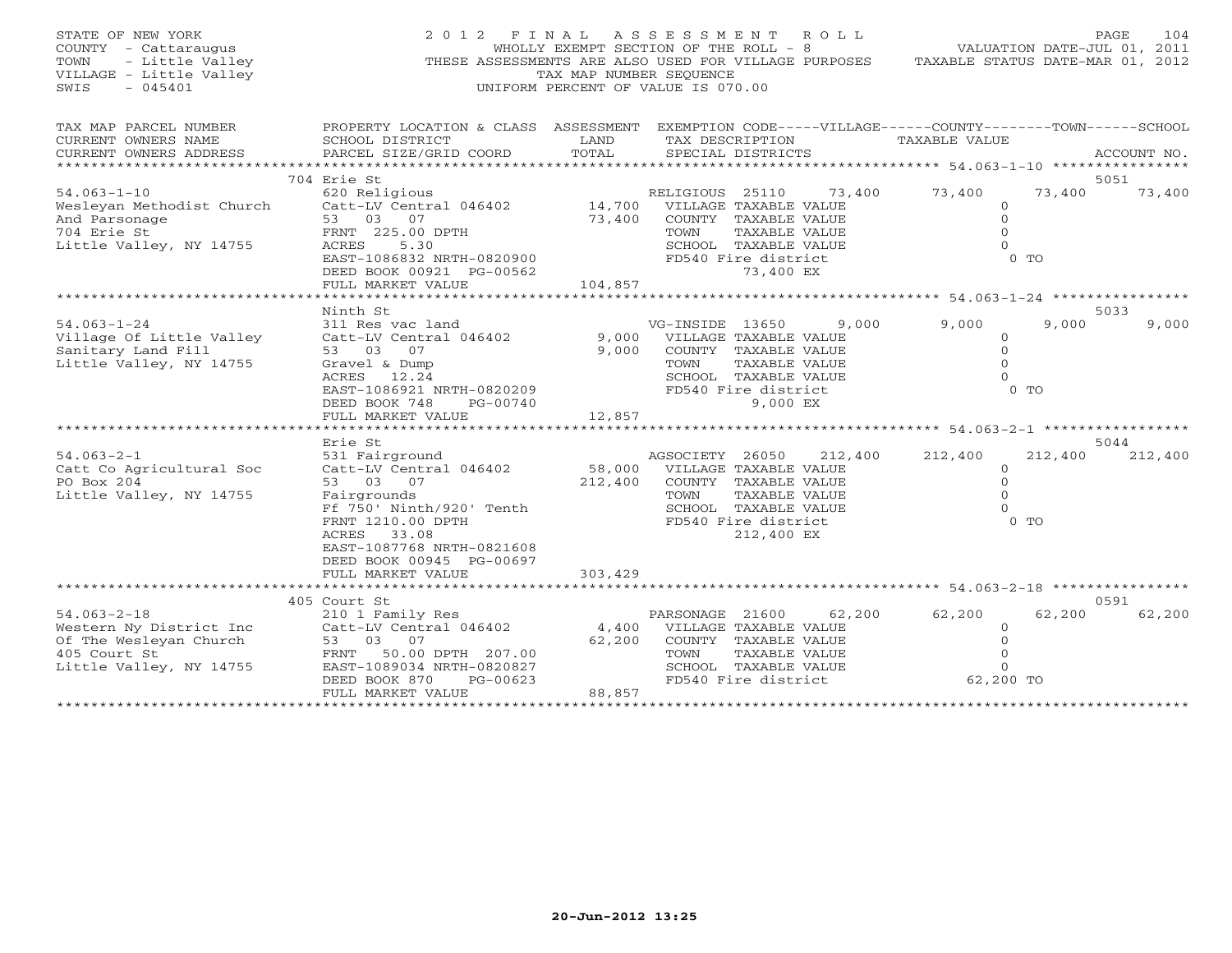| STATE OF NEW YORK                                                                        | 2012                                                                                                |                         | FINAL ASSESSMENT<br>R O L L           |                                            |                   |             |  |  |
|------------------------------------------------------------------------------------------|-----------------------------------------------------------------------------------------------------|-------------------------|---------------------------------------|--------------------------------------------|-------------------|-------------|--|--|
| COUNTY - Cattaraugus<br>TOWN - Little Valley<br>VILLAGE - Little Valley<br>SWIS - 045401 |                                                                                                     |                         | WHOLLY EXEMPT SECTION OF THE ROLL - 8 | 2011 - PAGE<br>VALUATION DATE-JUL 01, 2011 |                   |             |  |  |
|                                                                                          | THESE ASSESSMENTS ARE ALSO USED FOR VILLAGE PURPOSES TAXABLE STATUS DATE-MAR 01, 2012               |                         |                                       |                                            |                   |             |  |  |
|                                                                                          |                                                                                                     | TAX MAP NUMBER SEQUENCE |                                       |                                            |                   |             |  |  |
|                                                                                          |                                                                                                     |                         | UNIFORM PERCENT OF VALUE IS 070.00    |                                            |                   |             |  |  |
| TAX MAP PARCEL NUMBER                                                                    | PROPERTY LOCATION & CLASS ASSESSMENT EXEMPTION CODE-----VILLAGE------COUNTY--------TOWN------SCHOOL |                         |                                       |                                            |                   |             |  |  |
| CURRENT OWNERS NAME                                                                      | SCHOOL DISTRICT                                                                                     | LAND                    | TAX DESCRIPTION                       | TAXABLE VALUE                              |                   |             |  |  |
| CURRENT OWNERS ADDRESS                                                                   | PARCEL SIZE/GRID COORD                                                                              | TOTAL                   | SPECIAL DISTRICTS                     |                                            |                   | ACCOUNT NO. |  |  |
|                                                                                          |                                                                                                     |                         |                                       |                                            |                   |             |  |  |
|                                                                                          | 302 Court St                                                                                        |                         |                                       |                                            | 5022              |             |  |  |
| $54.063 - 2 - 34$                                                                        | 652 Govt bldgs                                                                                      |                         | 93,700<br>COUNTY<br>13100             | 93,700                                     | 93,700            | 93,700      |  |  |
|                                                                                          |                                                                                                     |                         | 17,500 VILLAGE TAXABLE VALUE          | $\circ$                                    |                   |             |  |  |
|                                                                                          |                                                                                                     | 93,700                  | COUNTY TAXABLE VALUE                  | $\mathbf 0$                                |                   |             |  |  |
| 303 Court St                                                                             | Ff 265' Seventh & Eighth                                                                            |                         | TOWN<br>TAXABLE VALUE                 | $\mathbf{0}$                               |                   |             |  |  |
| Little Valley, NY 14755                                                                  | FRNT 280.00 DPTH                                                                                    |                         | SCHOOL TAXABLE VALUE                  | $\Omega$                                   |                   |             |  |  |
|                                                                                          | ACRES 1.70                                                                                          |                         | FD540 Fire district                   |                                            | $0$ TO            |             |  |  |
|                                                                                          | EAST-1089218 NRTH-0820338                                                                           |                         | 93,700 EX                             |                                            |                   |             |  |  |
|                                                                                          | FULL MARKET VALUE                                                                                   | 133,857                 |                                       |                                            |                   |             |  |  |
|                                                                                          |                                                                                                     |                         |                                       |                                            |                   |             |  |  |
|                                                                                          | Erie St                                                                                             |                         |                                       |                                            | 5040              |             |  |  |
| 54.063-2-54.1                                                                            | 695 Cemetery                                                                                        |                         | CEMETERY 27350 47,800                 | 47,800                                     | 47,800            | 47,800      |  |  |
| Little Valley Rural                                                                      | Catt-LV Central 046402                                                                              |                         | 36,300 VILLAGE TAXABLE VALUE          | $\circ$                                    |                   |             |  |  |
| Cemetary                                                                                 | 53 03 07                                                                                            | 47,800                  | COUNTY TAXABLE VALUE                  | $\Omega$                                   |                   |             |  |  |
| Little Valley, NY 14755 Ff 578.00 Nineth St                                              |                                                                                                     |                         | TOWN<br>TAXABLE VALUE                 | $\Omega$                                   |                   |             |  |  |
|                                                                                          | Ff 890.00 Center St                                                                                 |                         | SCHOOL TAXABLE VALUE                  | $\Omega$                                   |                   |             |  |  |
|                                                                                          | FRNT 1150.00 DPTH                                                                                   |                         | FD540 Fire district                   |                                            | $0$ TO            |             |  |  |
|                                                                                          | ACRES 11.60                                                                                         |                         | 47,800 EX                             |                                            |                   |             |  |  |
|                                                                                          | EAST-1088133 NRTH-0820501                                                                           |                         |                                       |                                            |                   |             |  |  |
|                                                                                          | FULL MARKET VALUE                                                                                   | 68,286                  |                                       |                                            |                   |             |  |  |
|                                                                                          |                                                                                                     |                         |                                       |                                            | 5052              |             |  |  |
| $54.063 - 2 - 54.2$                                                                      | Erie St<br>311 Res vac land                                                                         |                         | VG-INSIDE 13650 1,700                 | 1,700                                      | 1,700             | 1,700       |  |  |
|                                                                                          | Catt-LV Central 046402                                                                              |                         | 1,700 VILLAGE TAXABLE VALUE           | $\circ$                                    |                   |             |  |  |
| Village Of Little Valley<br>Little Valley - NY 14755<br>Little Valley, NY 14755          | 53 03 07                                                                                            |                         | 1,700 COUNTY TAXABLE VALUE            | $\circ$                                    |                   |             |  |  |
|                                                                                          | FRNT 44.00 DPTH 52.00                                                                               |                         | TOWN<br>TAXABLE VALUE                 | $\Omega$                                   |                   |             |  |  |
|                                                                                          | EAST-1087679 NRTH-0820955                                                                           |                         | SCHOOL TAXABLE VALUE                  | $\Omega$                                   |                   |             |  |  |
|                                                                                          | DEED BOOK 800<br>PG-01108                                                                           |                         | FD540 Fire district                   |                                            | $0$ TO            |             |  |  |
|                                                                                          | FULL MARKET VALUE                                                                                   |                         | 2,429<br>1,700 EX                     |                                            |                   |             |  |  |
|                                                                                          |                                                                                                     |                         |                                       | ************ 54.064-1-4.2 **************** |                   |             |  |  |
|                                                                                          | Main St                                                                                             |                         |                                       |                                            | 1187              |             |  |  |
| $54.064 - 1 - 4.2$                                                                       | 331 Com vac w/im                                                                                    |                         | TOWN-PROP 13500 7,500                 | 7,500                                      | 7,500             | 7,500       |  |  |
| Town Of Little Valley                                                                    | SSI COM vac w/im<br>Catt-LV Central 046402<br>41 03 07                                              |                         | 2,500 VILLAGE TAXABLE VALUE           | $\circ$                                    |                   |             |  |  |
| 201 Third St                                                                             | 41 03 07                                                                                            | 7,500                   | COUNTY TAXABLE VALUE                  | $\Omega$                                   |                   |             |  |  |
| Little Valley, NY 14755                                                                  | FRNT 78.00 DPTH 230.00                                                                              |                         | TOWN<br>TAXABLE VALUE                 |                                            |                   |             |  |  |
|                                                                                          | EAST-1090960 NRTH-0819964                                                                           |                         | SCHOOL TAXABLE VALUE                  |                                            |                   |             |  |  |
|                                                                                          | DEED BOOK 00991 PG-00487                                                                            |                         | FD540 Fire district                   |                                            | $0$ TO            |             |  |  |
|                                                                                          | FULL MARKET VALUE                                                                                   | 10,714                  | 7,500 EX                              |                                            |                   |             |  |  |
|                                                                                          |                                                                                                     |                         |                                       | ********* 54.064-1-7 *****************     |                   |             |  |  |
|                                                                                          | Main St                                                                                             |                         |                                       |                                            | 0411              |             |  |  |
| 54.064-1-7                                                                               | 311 Res vac land                                                                                    |                         | COUNTY<br>13100 4,800                 | 4,800                                      | $4\,$ , $8\,0\,0$ | 4,800       |  |  |
|                                                                                          |                                                                                                     |                         | 4,800 VILLAGE TAXABLE VALUE           | $\circ$                                    |                   |             |  |  |
|                                                                                          |                                                                                                     | 4,800                   | COUNTY TAXABLE VALUE                  | $\Omega$                                   |                   |             |  |  |
|                                                                                          |                                                                                                     |                         | TOWN<br>TAXABLE VALUE                 | $\Omega$                                   |                   |             |  |  |
| Little Valley, NY 14755                                                                  | EAST-1090344 NRTH-0820115                                                                           |                         | SCHOOL TAXABLE VALUE                  | $\Omega$                                   | $0$ TO            |             |  |  |
|                                                                                          | DEED BOOK 865<br>PG-00667<br>FULL MARKET VALUE                                                      | 6,857                   | FD540 Fire district<br>4,800 EX       |                                            |                   |             |  |  |
|                                                                                          |                                                                                                     |                         |                                       |                                            |                   |             |  |  |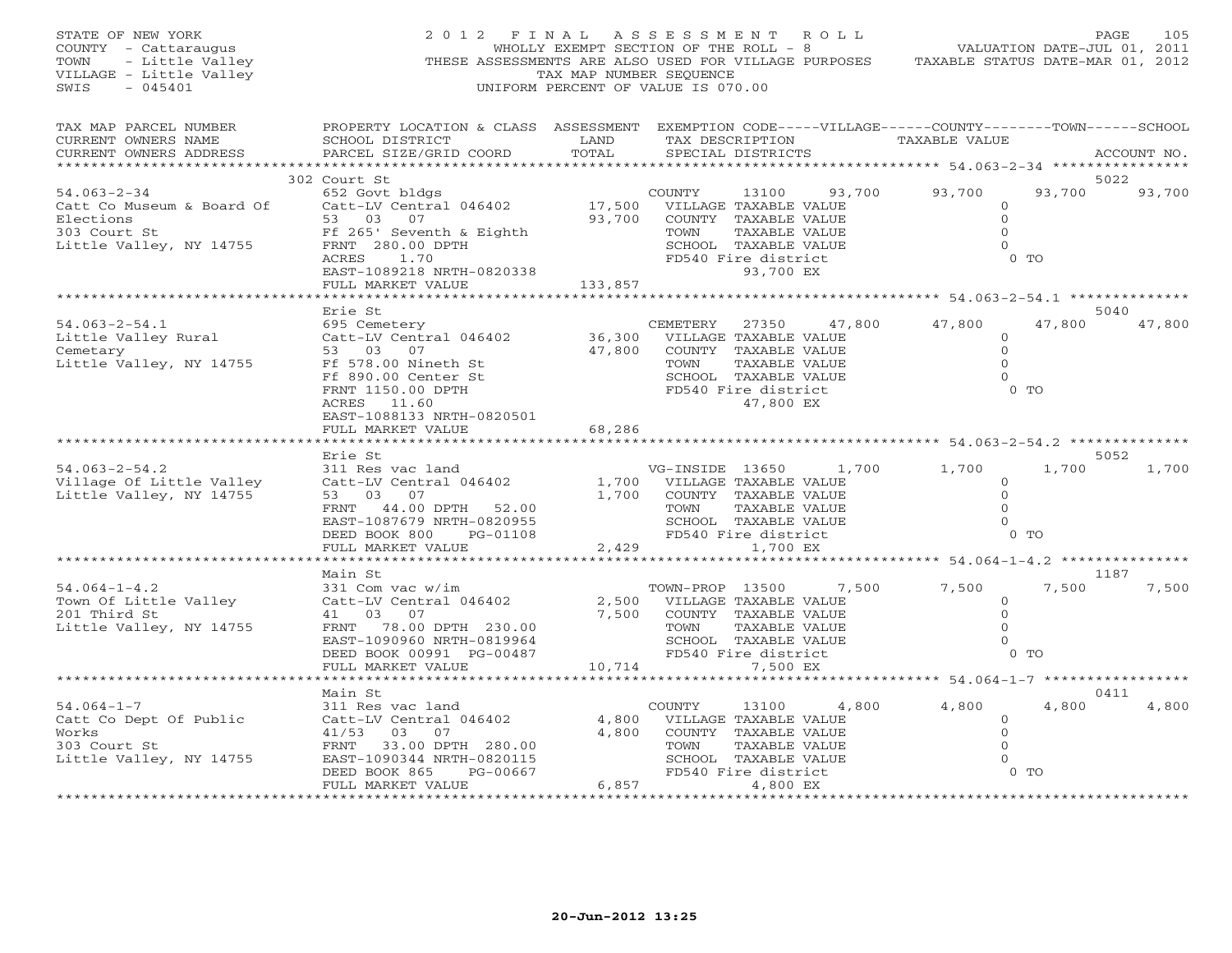| STATE OF NEW YORK<br>COUNTY - Cattaraugus<br>TOWN - Little Valley<br>VILLAGE - Little Valley<br>- 2015101 | 2012 FINAL ASSESSMENT ROLL<br>THESE ASSESSMENTS ARE ALSO USED FOR VILLAGE PURPOSES TAXABLE STATUS DATE-MAR 01, 2012                                                                                                                                                                                                                                                                                                                                                                                                                                                                                                                             | TAX MAP NUMBER SEQUENCE<br>UNIFORM PERCENT OF VALUE IS 070.00 |                            |                              |                                                                                            | $F$ $I$ $N$ $A$ $L$ $A$ $S$ $S$ $E$ $S$ $S$ $M$ $E$ $N$ $T$ $K$ $0$ $L$ $L$<br>$V$ $N$ $N$ $L$ $M$ $T$ $T$ $N$ $S$ $R$ $S$ $K$ $S$ $S$ $M$ $E$ $N$ $T$ $K$ $0$ $L$ $L$ $T$ $S$ $T$ $S$ $K$ $N$ $T$ $N$ $S$ $T$ $S$ $N$ $T$ $T$ |                  | 106<br>PAGE               |
|-----------------------------------------------------------------------------------------------------------|-------------------------------------------------------------------------------------------------------------------------------------------------------------------------------------------------------------------------------------------------------------------------------------------------------------------------------------------------------------------------------------------------------------------------------------------------------------------------------------------------------------------------------------------------------------------------------------------------------------------------------------------------|---------------------------------------------------------------|----------------------------|------------------------------|--------------------------------------------------------------------------------------------|--------------------------------------------------------------------------------------------------------------------------------------------------------------------------------------------------------------------------------|------------------|---------------------------|
| TAX MAP PARCEL NUMBER<br>CURRENT OWNERS NAME<br>CURRENT OWNERS ADDRESS                                    | PROPERTY LOCATION & CLASS ASSESSMENT EXEMPTION CODE-----VILLAGE------COUNTY-------TOWN------SCHOOL<br>SCHOOL DISTRICT<br>PARCEL SIZE/GRID COORD                                                                                                                                                                                                                                                                                                                                                                                                                                                                                                 | TOTAL                                                         | SPECIAL DISTRICTS          |                              |                                                                                            | LAND TAX DESCRIPTION TAXABLE VALUE                                                                                                                                                                                             |                  | ACCOUNT NO.               |
|                                                                                                           | 109 Court St                                                                                                                                                                                                                                                                                                                                                                                                                                                                                                                                                                                                                                    |                                                               |                            |                              |                                                                                            |                                                                                                                                                                                                                                |                  | 5002                      |
| $54.064 - 1 - 12$<br>United Methodist Church<br>Tittle Valley, NY 14755<br>Little Valley, NY 14755        | 620 Religious<br>Catt-LV Central 046402 14,000 VILLAGE TAXABLE VALUE<br>53 03 07 350,000 COUNTY TAXABLE VALUE<br>620 Religious<br>CALLE 14,000 VILLAGE TAXABLE VALUE<br>53 03 07 350,000 COUNTY TAXABLE VALUE<br>70WN TAXABLE VALUE<br>$\begin{tabular}{lllllllllllllllllll} \textsc{L/p} & 947-27 & \textsc{TONN} & \textsc{TAXABLE} \textsc{VAL} \\ \textsc{FRNT} & 152.00 \textsc{DPTH} & 192.28 & \textsc{SCHOOL} & \textsc{TAXABLE} \textsc{VAL} \\ \textsc{EST--1090160} & \textsc{RFH--0820059} & \textsc{FD540} \textsc{F1} & \textsc{F1} \\ \textsc{DEED BOK} & 00880 & \textsc{PG--00242} & 350,000 \textsc{EX} \\ \textsc{FULL} & \$ |                                                               | SCHOOL TAXABLE VALUE       |                              | SCHOOL TAXABLE VALUE<br>FD540 Fire district                                                | $\Omega$                                                                                                                                                                                                                       | $0$ TO           | 350,000 350,000           |
|                                                                                                           |                                                                                                                                                                                                                                                                                                                                                                                                                                                                                                                                                                                                                                                 |                                                               |                            |                              |                                                                                            |                                                                                                                                                                                                                                |                  |                           |
|                                                                                                           |                                                                                                                                                                                                                                                                                                                                                                                                                                                                                                                                                                                                                                                 |                                                               |                            |                              |                                                                                            |                                                                                                                                                                                                                                |                  |                           |
|                                                                                                           |                                                                                                                                                                                                                                                                                                                                                                                                                                                                                                                                                                                                                                                 |                                                               |                            |                              |                                                                                            |                                                                                                                                                                                                                                |                  | 0489                      |
|                                                                                                           |                                                                                                                                                                                                                                                                                                                                                                                                                                                                                                                                                                                                                                                 |                                                               |                            |                              |                                                                                            | $0 \t 57,700$<br>$\circ$<br>$\overline{0}$<br>$\circ$<br>$\circ$<br>57,700 TO                                                                                                                                                  | 57,700           | 57,700                    |
|                                                                                                           |                                                                                                                                                                                                                                                                                                                                                                                                                                                                                                                                                                                                                                                 |                                                               |                            |                              |                                                                                            |                                                                                                                                                                                                                                |                  |                           |
|                                                                                                           |                                                                                                                                                                                                                                                                                                                                                                                                                                                                                                                                                                                                                                                 |                                                               |                            |                              |                                                                                            |                                                                                                                                                                                                                                |                  |                           |
|                                                                                                           | 303 Court St                                                                                                                                                                                                                                                                                                                                                                                                                                                                                                                                                                                                                                    |                                                               |                            |                              |                                                                                            |                                                                                                                                                                                                                                |                  | 0445                      |
|                                                                                                           | 311 Res vac land<br>Catt-LV Central 046402 (3,400 VILLAGE TAXABLE VALUE<br>53 03 07 (3,400 COUNTY TAXABLE VALUE                                                                                                                                                                                                                                                                                                                                                                                                                                                                                                                                 |                                                               |                            |                              | 8,400                                                                                      | 8,400<br>$\circ$<br>$\Omega$<br>$\Omega$<br>$\Omega$                                                                                                                                                                           | 8,400<br>$0$ TO  | 8,400                     |
|                                                                                                           |                                                                                                                                                                                                                                                                                                                                                                                                                                                                                                                                                                                                                                                 |                                                               |                            |                              |                                                                                            |                                                                                                                                                                                                                                |                  |                           |
|                                                                                                           |                                                                                                                                                                                                                                                                                                                                                                                                                                                                                                                                                                                                                                                 |                                                               |                            |                              |                                                                                            | *********************************** 54.064-1-26 ******************                                                                                                                                                             |                  |                           |
| 54.064-1-26<br>Catt Co<br>- ----- St.<br>Little Valley, NY 14755                                          | 303 Court St<br>652 Govt bldgs<br>Catt-LV Central 046402 65,500 VILLAGE TAXABLE VALUE 53 03 07 5900,000 COUNTY TAXABLE VALUE<br>Center-Jail<br>FRNT 446.39 DPTH<br>ACRES 4.78<br>EAST-1089478 NRTH-0820686<br>TILL 10791478 NRTH-0820686                                                                                                                                                                                                                                                                                                                                                                                                        |                                                               | TOWN                       | TAXABLE VALUE<br>5900,000 EX | COUNTY 13100 5900,000<br>TOWN TAXABLE VALUE<br>SCHOOL TAXABLE VALUE<br>FD540 Fire district | 5900,000<br>$\Omega$<br>$\Omega$<br>$\Omega$<br>$\Omega$                                                                                                                                                                       | $0$ TO           | 5024<br>5900,000 5900,000 |
|                                                                                                           | FULL MARKET VALUE                                                                                                                                                                                                                                                                                                                                                                                                                                                                                                                                                                                                                               | 8428,571                                                      |                            |                              |                                                                                            |                                                                                                                                                                                                                                |                  |                           |
|                                                                                                           |                                                                                                                                                                                                                                                                                                                                                                                                                                                                                                                                                                                                                                                 |                                                               |                            |                              |                                                                                            |                                                                                                                                                                                                                                |                  |                           |
| 54.064-1-28<br>Methodist Parsonage 210 1 Family Res<br>Little Valley, NY 14755 53 03 07                   | 214 Court St<br>210 Taniily Ness (2008)<br>Catt-LV Central 046402 4,100 VILLAGE TAXABLE VALUE<br>53 03 07 58,900 COUNTY TAXABLE VALUE<br>FRNT 60.00 DPTH 132.00 58,900 TOWN TAXABLE VALUE<br>EAST-1089504 NRTH-0820223 SCHOOL TAXABLE VALUE<br>FULL MARKET VALUE                                                                                                                                                                                                                                                                                                                                                                                |                                                               | 84,143 FD540 Fire district |                              |                                                                                            | RELIGIOUS 25110 58,900 58,900<br>$\Omega$<br>$\Omega$<br>$\Omega$<br>$\Omega$                                                                                                                                                  | 58,900<br>$0$ TO | 5020<br>58,900            |
|                                                                                                           |                                                                                                                                                                                                                                                                                                                                                                                                                                                                                                                                                                                                                                                 |                                                               |                            | 58,900 EX                    |                                                                                            |                                                                                                                                                                                                                                |                  |                           |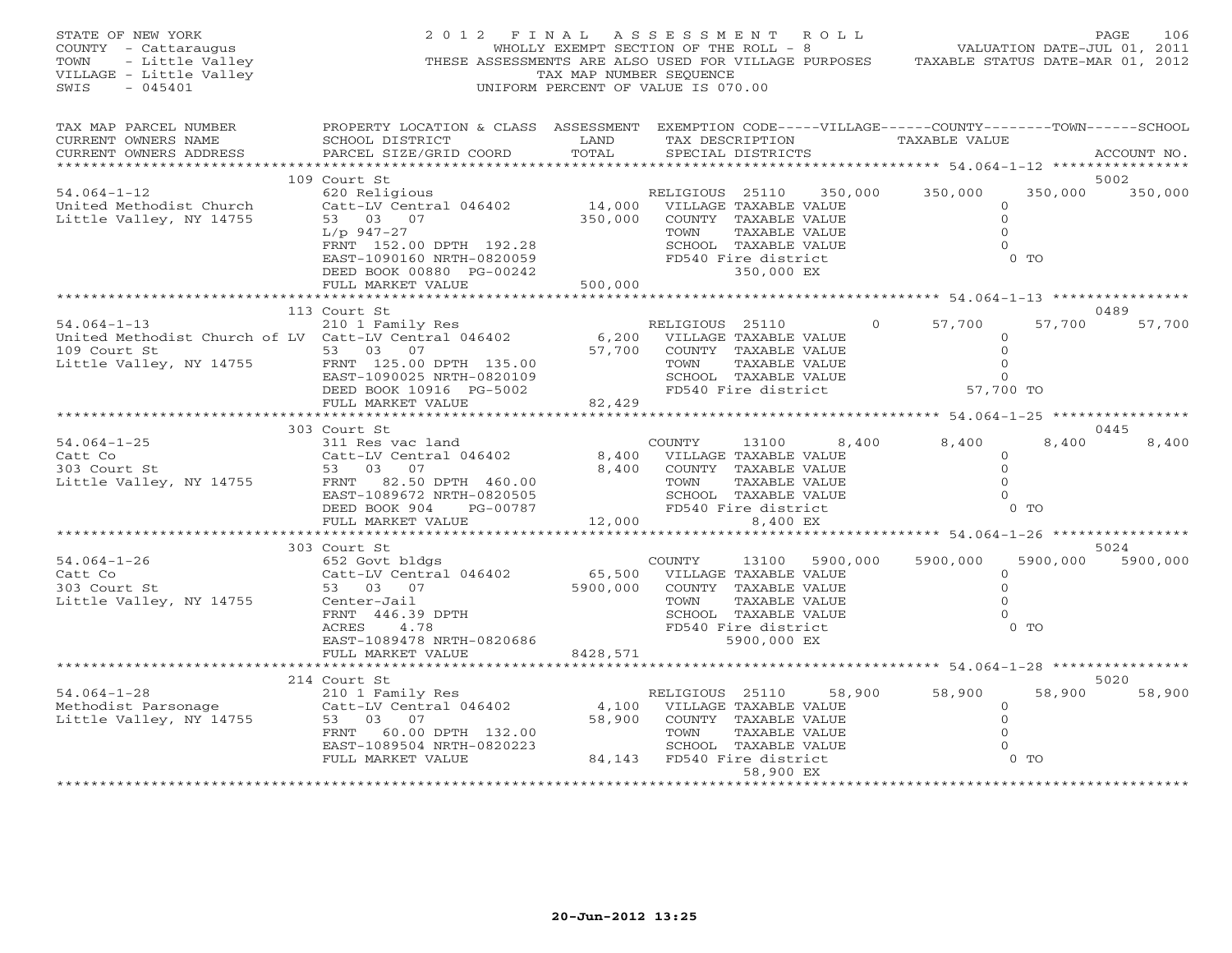### STATE OF NEW YORK 2 0 1 2 F I N A L A S S E S S M E N T R O L L PAGE 107 COUNTY - Cattaraugus WHOLLY EXEMPT SECTION OF THE ROLL - 8 VALUATION DATE-JUL 01, 2011 TOWN - Little Valley THESE ASSESSMENTS ARE ALSO USED FOR VILLAGE PURPOSES TAXABLE STATUS DATE-MAR 01, 2012 VILLAGE - Little Valley and the Communist Communist Communist Communist Communist Communist Communist Communist Communist Communist Communist Communist Communist Communist Communist Communist Communist Communist Communist SWIS - 045401 UNIFORM PERCENT OF VALUE IS 070.00

|  | IAAADDB UIAIUU DAIBTTAN VI, AVIA |  |  |
|--|----------------------------------|--|--|
|  |                                  |  |  |
|  |                                  |  |  |

| TAX MAP PARCEL NUMBER<br>CURRENT OWNERS NAME<br>CURRENT OWNERS ADDRESS                                                                                                  | PROPERTY LOCATION & CLASS ASSESSMENT EXEMPTION CODE-----VILLAGE------COUNTY-------TOWN------SCHOOL<br>SCHOOL DISTRICT<br>PARCEL SIZE/GRID COORD                                                                    | LAND<br>TOTAL                               | TAX DESCRIPTION<br>SPECIAL DISTRICTS                                                                                                                        | TAXABLE VALUE                                                    |                          | ACCOUNT NO.     |
|-------------------------------------------------------------------------------------------------------------------------------------------------------------------------|--------------------------------------------------------------------------------------------------------------------------------------------------------------------------------------------------------------------|---------------------------------------------|-------------------------------------------------------------------------------------------------------------------------------------------------------------|------------------------------------------------------------------|--------------------------|-----------------|
|                                                                                                                                                                         |                                                                                                                                                                                                                    |                                             |                                                                                                                                                             |                                                                  |                          |                 |
| , 52 - 54.064-1-35 54.064-1-35 642 Health bldg<br>Community Care of Western NY Catt-LV Central 046402 6,800 VILLAGE TAXABLE VALUE<br>1225 W State St<br>Olean, NY 14760 | 211 Erie St<br>53 03 07<br>FRNT 99.00 DPTH 100.00<br>EAST-1089599 NRTH-0819979                                                                                                                                     | 72,200                                      | NON-PROFIT 25130 72,200 72,200<br>COUNTY TAXABLE VALUE<br>TOWN<br>TAXABLE VALUE<br>SCHOOL TAXABLE VALUE                                                     | $\circ$<br>$\circ$<br>$\Omega$<br>$\Omega$                       | 72,200                   | 0527<br>72,200  |
|                                                                                                                                                                         | DEED BOOK 11030 PG-6002<br>FULL MARKET VALUE                                                                                                                                                                       | 103, 143                                    | FD540 Fire district<br>72,200 EX                                                                                                                            |                                                                  | $0$ TO                   |                 |
|                                                                                                                                                                         |                                                                                                                                                                                                                    |                                             |                                                                                                                                                             |                                                                  |                          |                 |
| $54.071-1-10$<br>$54.071-1-10$<br>$54.071-1-10$<br>$53.03.07$<br>$52.03.07$<br>$53.03.07$<br>$56.00$<br>1200 East and West Rd<br>West Seneca, NY 14224                  | 503 Fair Oak St<br>652 Govt bldgs<br>Catt-LV Central 046402<br>FRNT 150.00 DPTH<br>ACRES 7.67<br>EAST-1087036 NRTH-0819648 FD540<br>FD540<br>PC-00324<br>FULL MARKET VALUE                                         | $\frac{20,000}{700}$<br>720,100<br>1028,714 | NYS OWNED 12100<br>VILLAGE TAXABLE VALUE<br>COUNTY TAXABLE VALUE<br>TOWN<br>TAXABLE VALUE<br>SCHOOL TAXABLE VALUE<br>FD540 Fire district<br>720,100 EX      | 720,100 720,100<br>$\mathbf{O}$<br>$\circ$<br>$\Omega$<br>$\cap$ | 720,100<br>$0$ TO        | 0736<br>720,100 |
|                                                                                                                                                                         |                                                                                                                                                                                                                    |                                             |                                                                                                                                                             |                                                                  |                          |                 |
| $54.071 - 3 - 2$<br>Village Of Little Valley<br>Municipal Bldg<br>Little Valley, NY 14755                                                                               | Erie St<br>311 Res vac land<br>Catt-LV Central 046402 (1,000 VILLAGE TAXABLE VALUE<br>53 03 07<br>53 03 07<br>FRNT 54.50 DPTH 123.30<br>EAST-1089348 NRTH-0819935<br>DEED BOOK 00936 PG-00924<br>FULL MARKET VALUE | 1,000<br>1,429                              | VG-INSIDE 13650 1,000 1,000<br>COUNTY TAXABLE VALUE<br>TOWN<br>TAXABLE VALUE<br>SCHOOL TAXABLE VALUE<br>FD540 Fire district<br>1,000 EX                     | $\Omega$<br>$\Omega$<br>$\Omega$<br>$\Omega$                     | 1,000<br>0 <sub>0</sub>  | 0831<br>1,000   |
|                                                                                                                                                                         | Erie St                                                                                                                                                                                                            |                                             |                                                                                                                                                             |                                                                  |                          | 5037            |
| $54.071 - 3 - 3$<br>Village Of Little Valley<br>Underwood Mem Ice Rink<br>Little Valley, NY 14755                                                                       | 312 Vac w/imprv<br>Catt-LV Central 046402<br>53 03 07<br>FRNT 55.00 DPTH<br>1.19<br>ACRES<br>EAST-1089357 NRTH-0819812<br>DEED BOOK 367<br>PG-00026<br>FULL MARKET VALUE                                           | 10,700<br>15,286                            | VG-INSIDE 13650<br>6,200 VILLAGE TAXABLE VALUE<br>COUNTY TAXABLE VALUE<br>TAXABLE VALUE<br>TOWN<br>SCHOOL TAXABLE VALUE<br>FD540 Fire district<br>10,700 EX | 10,700 10,700<br>$\circ$<br>$\Omega$<br>$\Omega$                 | 10,700<br>0 <sub>0</sub> | 10,700          |
|                                                                                                                                                                         |                                                                                                                                                                                                                    |                                             |                                                                                                                                                             |                                                                  |                          |                 |
| 54.071-3-6 652 Govt bldgs<br>Catt Co Dept Of Social 652 Catt-LV Central 046402<br>Services<br>Little Valley, NY 14755                                                   | 200 Erie St<br>53 03 07<br>FRNT 98.00 DPTH 75.00<br>EAST-1089583 NRTH-0819807<br>PG-00164<br>DEED BOOK 378                                                                                                         | 5,300<br>139,200                            | COUNTY<br>13100<br>VILLAGE TAXABLE VALUE<br>COUNTY TAXABLE VALUE<br>TOWN<br>TAXABLE VALUE<br>SCHOOL TAXABLE VALUE<br>FD540 Fire district                    | 139,200 139,200<br>$\Omega$<br>$\mathbf{0}$<br>$0$ TO            | 139,200                  | 5023<br>139,200 |
|                                                                                                                                                                         | FULL MARKET VALUE                                                                                                                                                                                                  | 198,857                                     | 139,200 EX                                                                                                                                                  |                                                                  |                          |                 |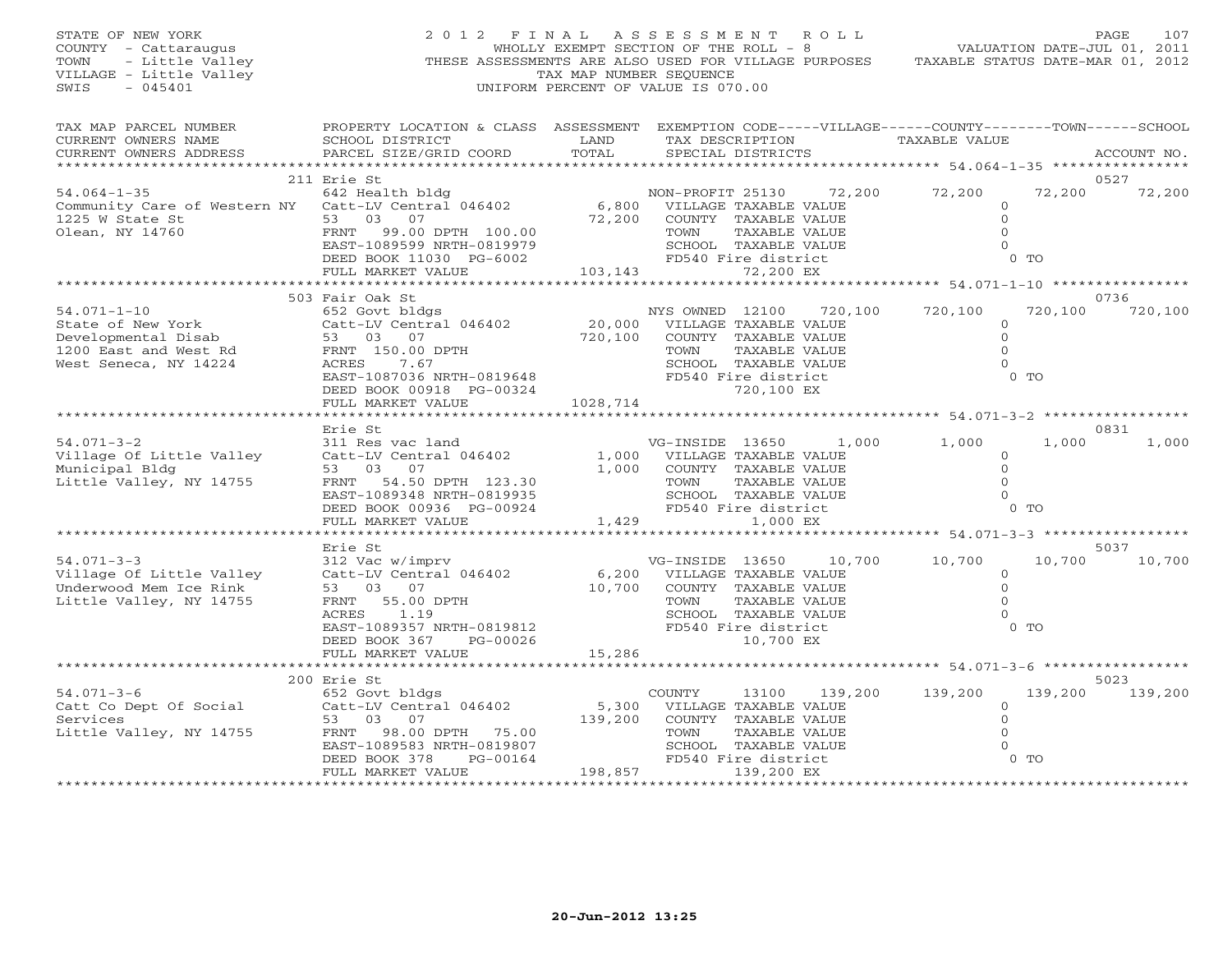| STATE OF NEW YORK<br>COUNTY - Cattaraugus<br>TOWN<br>- Little Valley<br>VILLAGE - Little Valley<br>$-045401$<br>SWIS | 2012 FINAL                                                                                                                                                                                     | TAX MAP NUMBER SEQUENCE     | A S S E S S M E N T<br>R O L L<br>WHOLLY EXEMPT SECTION OF THE ROLL - 8<br>THESE ASSESSMENTS ARE ALSO USED FOR VILLAGE PURPOSES<br>UNIFORM PERCENT OF VALUE IS 070.00 |                                                                            | PAGE<br>108<br>VALUATION DATE-JUL 01, 2011<br>TAXABLE STATUS DATE-MAR 01, 2012 |
|----------------------------------------------------------------------------------------------------------------------|------------------------------------------------------------------------------------------------------------------------------------------------------------------------------------------------|-----------------------------|-----------------------------------------------------------------------------------------------------------------------------------------------------------------------|----------------------------------------------------------------------------|--------------------------------------------------------------------------------|
| TAX MAP PARCEL NUMBER<br>CURRENT OWNERS NAME<br>CURRENT OWNERS ADDRESS                                               | SCHOOL DISTRICT<br>PARCEL SIZE/GRID COORD                                                                                                                                                      | LAND<br>TOTAL               | PROPERTY LOCATION & CLASS ASSESSMENT EXEMPTION CODE-----VILLAGE------COUNTY-------TOWN------SCHOOL<br>TAX DESCRIPTION<br>SPECIAL DISTRICTS                            | TAXABLE VALUE                                                              | ACCOUNT NO.                                                                    |
| *************************                                                                                            | Eagle St                                                                                                                                                                                       |                             |                                                                                                                                                                       |                                                                            | 5035                                                                           |
| $54.071 - 4 - 45$<br>Village Of Little Valley<br>Little Valley, NY 14755                                             | 330 Vacant comm<br>Catt-LV Central 046402<br>52 03 07<br>ACRES<br>1.64<br>EAST-1089229 NRTH-0818102<br>DEED BOOK 185<br>PG-00337                                                               | 5,000                       | 5,000<br>VG-INSIDE 13650<br>5,000 VILLAGE TAXABLE VALUE<br>COUNTY TAXABLE VALUE<br>TOWN<br>TAXABLE VALUE<br>SCHOOL TAXABLE VALUE<br>FD540 Fire district               | 5,000<br>$\circ$<br>$\Omega$<br>$\Omega$<br>$\Omega$<br>$0$ TO             | 5,000<br>5,000                                                                 |
|                                                                                                                      | FULL MARKET VALUE                                                                                                                                                                              |                             | 7,143<br>5,000 EX                                                                                                                                                     |                                                                            |                                                                                |
|                                                                                                                      |                                                                                                                                                                                                |                             |                                                                                                                                                                       |                                                                            | 1053                                                                           |
| $54.071 - 4 - 46.2$<br>Village Of Little Valley<br>Little Valley, NY 14755                                           | Eagle St<br>822 Water supply<br>Catt-LV Central 046402<br>53 03 07<br>FRNT 132.00 DPTH 317.00<br>EAST-1088548 NRTH-0818475<br>DEED BOOK 875 PG-00890<br>FULL MARKET VALUE                      | 7,000<br>120,000<br>171,429 | VG-INSIDE 13650<br>120,000<br>VILLAGE TAXABLE VALUE<br>COUNTY TAXABLE VALUE<br>TOWN<br>TAXABLE VALUE<br>SCHOOL TAXABLE VALUE<br>FD540 Fire district<br>120,000 EX     | 120,000<br>$\circ$<br>$\overline{O}$<br>$\mathbf{0}$<br>$\Omega$<br>$0$ TO | 120,000<br>120,000                                                             |
|                                                                                                                      |                                                                                                                                                                                                | * * * * * * * * * *         |                                                                                                                                                                       | ********* 54.072-1-16.2 *************                                      |                                                                                |
| $54.072 - 1 - 16.2$<br>Catt Co<br>303 Court St<br>Little Valley, NY 14755                                            | Erie St<br>653 Govt pk lot<br>Catt-LV Central 046402<br>53 03 07<br>FRNT 40.00 DPTH 100.00<br>EAST-1089707 NRTH-0819739<br>DEED BOOK 879<br>PG-00293<br>FULL MARKET VALUE                      | 3,000<br>3,000<br>4,286     | 3,000<br>COUNTY<br>13100<br>VILLAGE TAXABLE VALUE<br>COUNTY TAXABLE VALUE<br>TAXABLE VALUE<br>TOWN<br>SCHOOL TAXABLE VALUE<br>FD540 Fire district<br>3,000 EX         | 3,000<br>$\circ$<br>$\Omega$<br>$\mathbf{O}$<br>$\Omega$<br>$0$ TO         | 1037<br>3,000<br>3,000                                                         |
|                                                                                                                      | **************************                                                                                                                                                                     |                             |                                                                                                                                                                       |                                                                            |                                                                                |
| $54.072 - 1 - 23$<br>Village Of Little Valley<br>Little Valley, NY 14755                                             | Nys Rte 353<br>312 Vac w/imprv<br>Catt-LV Central 046402<br>53 03 07<br>Village Park<br>FRNT 108.00 DPTH 110.00<br>EAST-1089809 NRTH-0819649<br>DEED BOOK 853<br>PG-00148<br>FULL MARKET VALUE | 5,200<br>5,800<br>8,286     | 5,800<br>VG-INSIDE 13650<br>VILLAGE TAXABLE VALUE<br>COUNTY TAXABLE VALUE<br>TOWN<br>TAXABLE VALUE<br>SCHOOL TAXABLE VALUE<br>FD540 Fire district<br>5,800 EX         | 5,800<br>$\mathbf{0}$<br>$\Omega$<br>$\Omega$<br>$\Omega$<br>$0$ TO        | 1027<br>5,800<br>5,800                                                         |
|                                                                                                                      | ************************                                                                                                                                                                       |                             |                                                                                                                                                                       |                                                                            |                                                                                |
| $54.072 - 2 - 7$<br>Town Of Little Valley<br>201 Third St                                                            | 201 Third St<br>651 Highway gar<br>Catt-LV Central 046402<br>41 03 07                                                                                                                          | 9,000<br>99,400             | 99,400<br>TOWN-PROP 13500<br>VILLAGE TAXABLE VALUE<br>COUNTY TAXABLE VALUE                                                                                            | 99,400<br>$\circ$<br>$\overline{0}$                                        | 5026<br>99,400<br>99,400                                                       |
| Little Valley, NY 14755                                                                                              | Garage<br>FRNT 265.00 DPTH<br>ACRES<br>1.00<br>EAST-1090697 NRTH-0819671<br>FULL MARKET VALUE                                                                                                  | 142,000                     | TAXABLE VALUE<br>TOWN<br>SCHOOL TAXABLE VALUE<br>FD540 Fire district<br>99,400 EX                                                                                     | $\mathbf{0}$<br>$\mathbf{0}$<br>$0$ TO                                     |                                                                                |
| *************************                                                                                            | *******************                                                                                                                                                                            | **************              |                                                                                                                                                                       |                                                                            |                                                                                |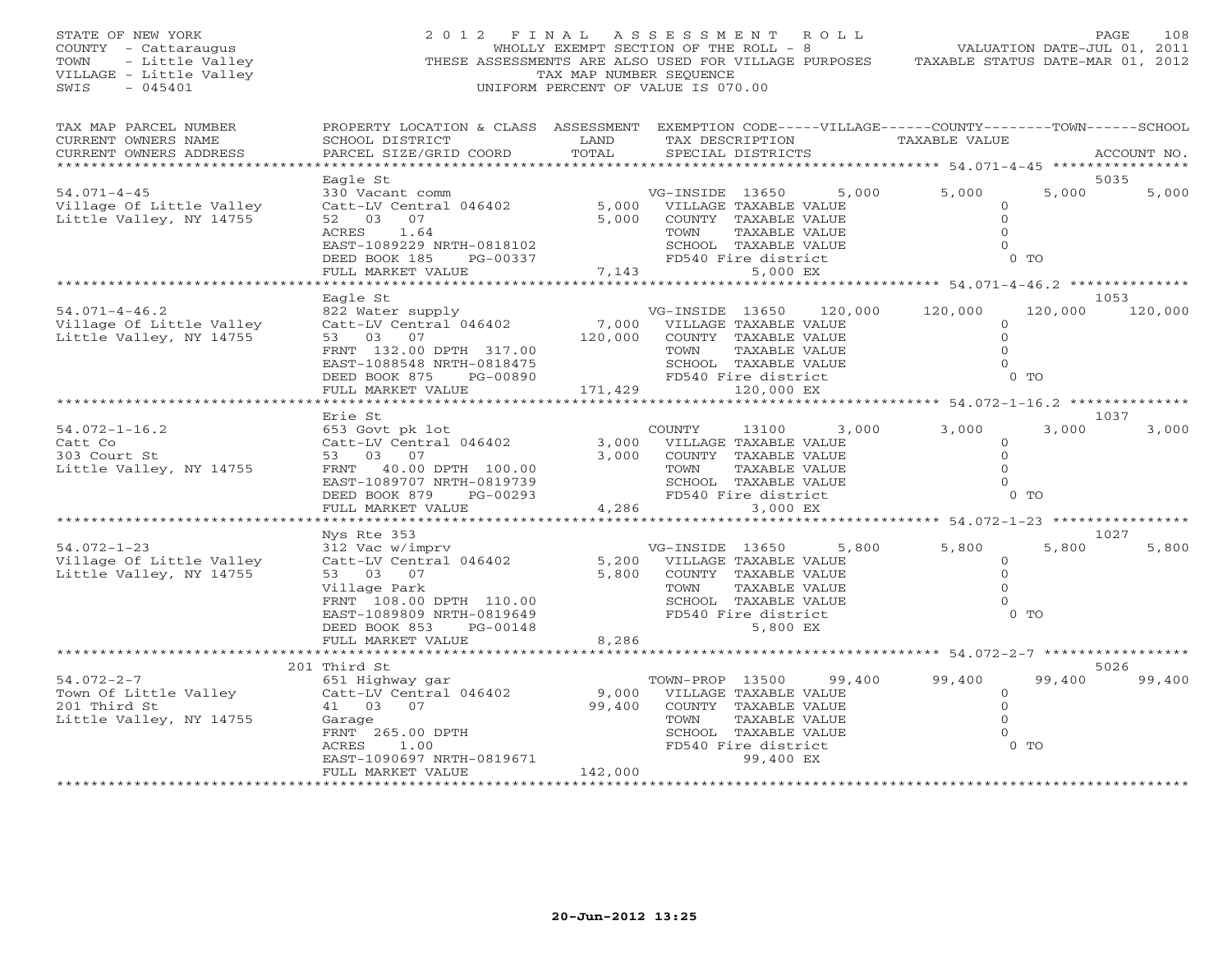VILLAGE - Little Valley<br>SWIS - 045401

STATE OF NEW YORK 2 0 1 2 F I N A L A S S E S S M E N T R O L L PAGE 109 COUNTY - Cattaraugus WHOLLY EXEMPT SECTION OF THE ROLL - 8 VALUATION DATE-JUL 01, 2011 TOWN - Little Valley **These ASSESSMENTS ARE ALSO USED FOR VILLAGE PURPOSES** TAXABLE STATUS DATE-MAR 01, 2012<br>VILLAGE - Little Valley **These State of Tax Mar NUMBER SEQUENCE** SWIS - 045401 UNIFORM PERCENT OF VALUE IS 070.00

| TAX MAP PARCEL NUMBER<br>CURRENT OWNERS NAME     | SCHOOL DISTRICT                                                                                                                                                                    | <b>LAND</b> | PROPERTY LOCATION & CLASS ASSESSMENT EXEMPTION CODE-----VILLAGE------COUNTY-------TOWN------SCHOOL<br>TAX DESCRIPTION TAXABLE VALUE |                |                    |
|--------------------------------------------------|------------------------------------------------------------------------------------------------------------------------------------------------------------------------------------|-------------|-------------------------------------------------------------------------------------------------------------------------------------|----------------|--------------------|
| CURRENT OWNERS ADDRESS                           | PARCEL SIZE/GRID COORD                                                                                                                                                             | TOTAL       | SPECIAL DISTRICTS                                                                                                                   |                | ACCOUNT NO.        |
|                                                  |                                                                                                                                                                                    |             |                                                                                                                                     |                |                    |
|                                                  | 200 Rock City St                                                                                                                                                                   |             | 662 Police/fire<br>662 Police/fire 662 Police/fire 500 PTRE-DEPT 26400 389,000 389,000                                              |                | 0417               |
| $54.072 - 2 - 17$<br>Little Valley Vol Fire Dept | Catt-LV Central 046402 11,800 VILLAGE TAXABLE VALUE                                                                                                                                |             |                                                                                                                                     | $\Omega$       | 389,000<br>389,000 |
| Little Valley, NY 14755                          | 41 03 07                                                                                                                                                                           |             | 389,000 COUNTY TAXABLE VALUE                                                                                                        | $\Omega$       |                    |
|                                                  | FRNT 141.00 DPTH 225.00                                                                                                                                                            |             | TAXABLE VALUE<br>TOWN                                                                                                               |                |                    |
|                                                  | EAST-1090518 NRTH-0819461                                                                                                                                                          |             | SCHOOL TAXABLE VALUE                                                                                                                |                |                    |
|                                                  | DEED BOOK 787 PG-00816                                                                                                                                                             |             | $-00816$<br>$-00816$<br>$-00816$<br>$-00816$<br>$-00816$<br>$-00816$<br>$-00816$<br>$-00816$<br>$-00816$<br>$-00816$<br>$-00816$    | 0 <sub>T</sub> |                    |
|                                                  | FULL MARKET VALUE                                                                                                                                                                  |             |                                                                                                                                     |                |                    |
|                                                  | Third St                                                                                                                                                                           |             |                                                                                                                                     |                | 5031               |
| $54.072 - 2 - 18$                                |                                                                                                                                                                                    |             | VG-INSIDE 13650 4,000 4,000                                                                                                         |                | 4,000<br>4,000     |
| Village Of Little Valley                         | 330 Vacant comm<br>Catt-LV Central 046402 4,000                                                                                                                                    |             | 4,000 VILLAGE TAXABLE VALUE                                                                                                         | $\Omega$       |                    |
| Electric Co                                      | 41 03 07                                                                                                                                                                           |             | 4,000 COUNTY TAXABLE VALUE                                                                                                          | $\Omega$       |                    |
| Little Valley, NY 14755                          | Electric Sub Station                                                                                                                                                               |             | TAXABLE VALUE<br>TOWN                                                                                                               |                |                    |
|                                                  | FRNT 62.00 DPTH 85.00                                                                                                                                                              |             | SCHOOL TAXABLE VALUE                                                                                                                |                |                    |
|                                                  | EAST-1090543 NRTH-0819585<br>FULL MARKET VALUE 5,714                                                                                                                               |             | FD540 Fire district                                                                                                                 | 0 <sub>0</sub> |                    |
|                                                  |                                                                                                                                                                                    | 5,714       | 4,000 EX                                                                                                                            |                |                    |
|                                                  |                                                                                                                                                                                    |             |                                                                                                                                     |                | 1011               |
|                                                  |                                                                                                                                                                                    |             | NON-PROFIT 25300 80,000                                                                                                             | 80,000         | 80,000<br>80,000   |
|                                                  |                                                                                                                                                                                    |             |                                                                                                                                     | $\Omega$       |                    |
|                                                  |                                                                                                                                                                                    |             |                                                                                                                                     | $\Omega$       |                    |
|                                                  |                                                                                                                                                                                    |             |                                                                                                                                     |                |                    |
|                                                  |                                                                                                                                                                                    |             |                                                                                                                                     |                |                    |
|                                                  | DEED BOOK 738<br>PG-00094                                                                                                                                                          |             | 9472<br>9472<br>9694<br>114,286<br>114,286<br>114,286<br>114,286<br>114,286                                                         | $0$ TO         |                    |
|                                                  | FULL MARKET VALUE                                                                                                                                                                  |             |                                                                                                                                     |                |                    |
|                                                  | 115 Main St                                                                                                                                                                        |             |                                                                                                                                     |                | 5013               |
| $54.072 - 2 - 27$                                |                                                                                                                                                                                    |             |                                                                                                                                     |                | 144,900 144,900    |
| Us Post Office                                   |                                                                                                                                                                                    |             |                                                                                                                                     | $\Omega$       |                    |
| Little Valley, NY 14755                          | 53 03 07                                                                                                                                                                           |             | 144,900 COUNTY TAXABLE VALUE                                                                                                        |                |                    |
|                                                  | FRNT 200.00 DPTH 134.00                                                                                                                                                            |             | TOWN<br>TAXABLE VALUE                                                                                                               |                |                    |
|                                                  |                                                                                                                                                                                    |             |                                                                                                                                     |                |                    |
|                                                  |                                                                                                                                                                                    |             |                                                                                                                                     |                |                    |
|                                                  |                                                                                                                                                                                    |             |                                                                                                                                     |                |                    |
|                                                  | First St                                                                                                                                                                           |             |                                                                                                                                     |                | 1139               |
| $54.072 - 3 - 9.2$                               |                                                                                                                                                                                    |             |                                                                                                                                     | 30,000 30,000  | 30,000 30,000      |
| Village Of Little Valley                         | $312 \text{ Vac } \text{w/imprv} \qquad \qquad \text{VG-INSIDE} \qquad 13650 \qquad 30 \\ \text{Catt-LV Central } 046402 \qquad \qquad 15,100 \qquad \text{VILLAGE TAXABLE VALUE}$ |             |                                                                                                                                     | $\Omega$       |                    |
| Rock City St                                     | 40/41 03 07                                                                                                                                                                        | 30,000      | COUNTY TAXABLE VALUE                                                                                                                | $\Omega$       |                    |
| Little Valley, NY 14755                          |                                                                                                                                                                                    |             | TAXABLE VALUE                                                                                                                       |                |                    |
|                                                  | ACRES 5.50 TOWN<br>EAST-1092331 NRTH-0818937 SCHOOL<br>DEED BOOK 00935 PG-00399 42,857<br>FULL MARKET VALUE 42,857                                                                 |             | SCHOOL TAXABLE VALUE                                                                                                                |                |                    |
|                                                  |                                                                                                                                                                                    |             | FD540 Fire district<br>30,000 EX                                                                                                    | $0$ TO         |                    |
|                                                  |                                                                                                                                                                                    |             |                                                                                                                                     |                |                    |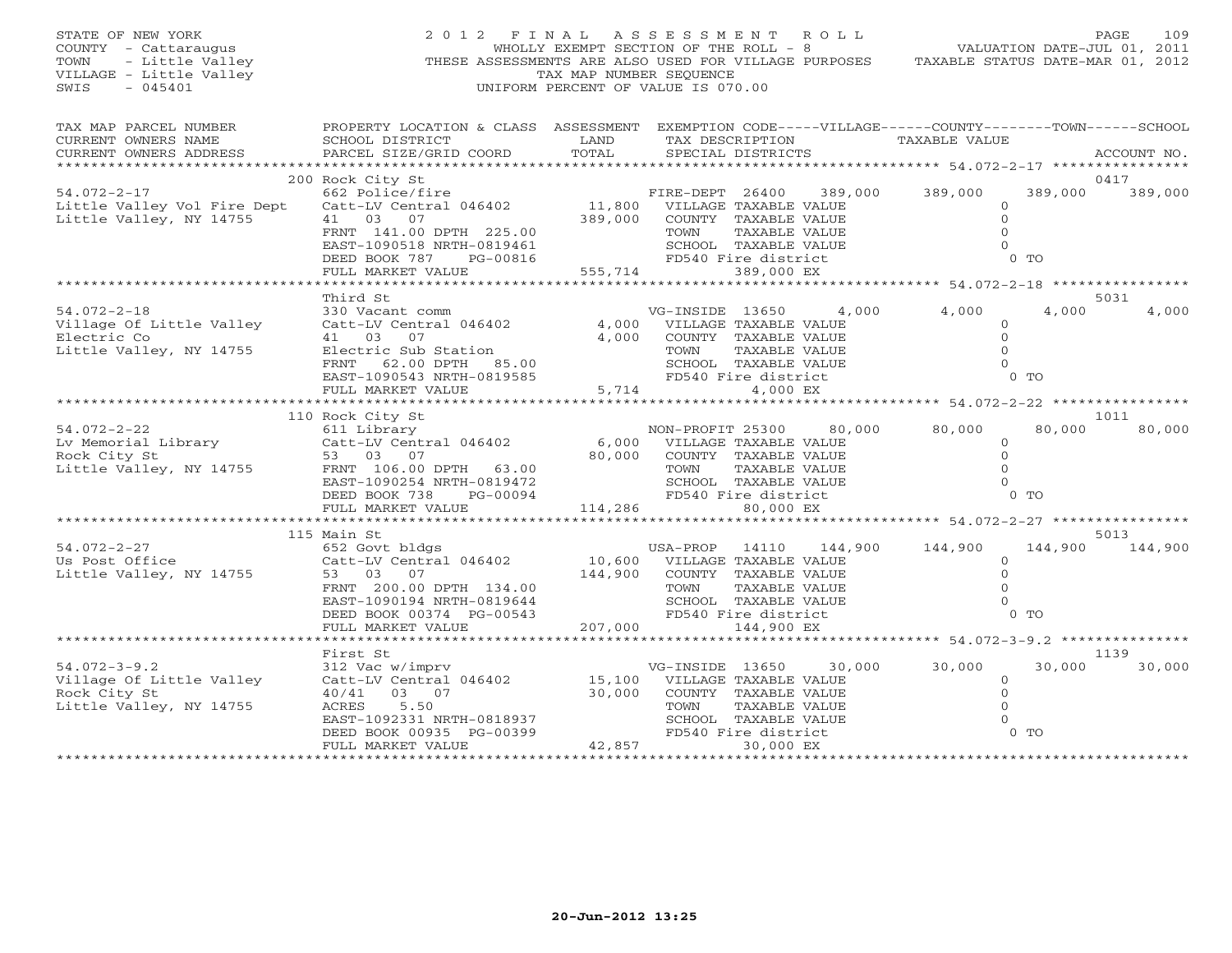| STATE OF NEW YORK<br>COUNTY - Cattaraugus<br>- Little Valley<br>TOWN<br>VILLAGE - Little Valley<br>$-045401$<br>SWIS | 2012 FINAL                                                                                                                                                                             | TAX MAP NUMBER SEQUENCE | ASSESSMENT ROLL<br>WHOLLY EXEMPT SECTION OF THE ROLL - 8<br>THESE ASSESSMENTS ARE ALSO USED FOR VILLAGE PURPOSES<br>UNIFORM PERCENT OF VALUE IS 070.00                               | VALUATION DATE-JUL 01, 2011<br>TAXABLE STATUS DATE-MAR 01, 2012              | PAGE<br>110     |
|----------------------------------------------------------------------------------------------------------------------|----------------------------------------------------------------------------------------------------------------------------------------------------------------------------------------|-------------------------|--------------------------------------------------------------------------------------------------------------------------------------------------------------------------------------|------------------------------------------------------------------------------|-----------------|
| TAX MAP PARCEL NUMBER<br>CURRENT OWNERS NAME<br>CURRENT OWNERS ADDRESS                                               | SCHOOL DISTRICT<br>PARCEL SIZE/GRID COORD                                                                                                                                              | LAND<br>TOTAL           | PROPERTY LOCATION & CLASS ASSESSMENT EXEMPTION CODE-----VILLAGE------COUNTY-------TOWN------SCHOOL<br>TAX DESCRIPTION<br>SPECIAL DISTRICTS                                           | TAXABLE VALUE                                                                | ACCOUNT NO.     |
| $54.072 - 3 - 10$<br>Village Of Little Valley<br>Water & Light Dept<br>Little Valley, NY 14755                       | 100 First St<br>651 Highway gar<br>Catt-LV Central 046402<br>40 03 07<br>FRNT 105.00 DPTH 296.00<br>EAST-1092293 NRTH-0818380<br>FULL MARKET VALUE                                     | 108,200                 | VG-INSIDE 13650 108,200 108,200<br>6,700 VILLAGE TAXABLE VALUE<br>COUNTY TAXABLE VALUE<br>TOWN<br>TAXABLE VALUE<br>SCHOOL TAXABLE VALUE<br>154,571 FD540 Fire district<br>108,200 EX | 108,200<br>$\circ$<br>$\Omega$<br>$\Omega$<br>$\Omega$<br>$0$ TO             | 5032<br>108,200 |
|                                                                                                                      |                                                                                                                                                                                        |                         |                                                                                                                                                                                      |                                                                              |                 |
| $54.072 - 3 - 28$<br>207 Rock City St<br>Little Valley, NY 14755                                                     | 302 Rock City St<br>330 Vacant comm<br>Catt-Little Valley Central Sch Catt-LV Central 046402<br>$40/41$ 03<br>07<br>FRNT 54.00 DPTH 120.00<br>EAST-1090807 NRTH-0819167                | 3,100                   | 3,100<br>SCH-DIST 13800<br>3,100 VILLAGE TAXABLE VALUE<br>COUNTY TAXABLE VALUE<br>TOWN<br>TAXABLE VALUE<br>SCHOOL TAXABLE VALUE                                                      | 3,100<br>3,100<br>$\circ$<br>$\circ$<br>$\Omega$<br>$\Omega$                 | 0555<br>3,100   |
|                                                                                                                      | DEED BOOK 00961 PG-00532<br>FULL MARKET VALUE                                                                                                                                          |                         | FD540 Fire district<br>4,429<br>3,100 EX                                                                                                                                             | $0$ TO                                                                       |                 |
| $54.072 - 3 - 29$<br>Little Valley Central Sch<br>207 Rock City St<br>Little Valley, NY 14755                        | 300 Rock City St<br>330 Vacant comm<br>Catt-LV Central 046402<br>$40/41$ 03<br>07<br>FRNT 76.00 DPTH 130.00<br>EAST-1090756 NRTH-0819198<br>DEED BOOK 00961 PG-00510                   | 4,300<br>4,300          | 4,300<br>SCH-DIST 13800<br>VILLAGE TAXABLE VALUE<br>COUNTY TAXABLE VALUE<br>TAXABLE VALUE<br>TOWN<br>SCHOOL TAXABLE VALUE<br>FD540 Fire district<br>6,143<br>4,300 EX                | 4,300<br>4,300<br>$\circ$<br>$\Omega$<br>$\Omega$<br>$\Omega$<br>$0$ TO      | 0840<br>4,300   |
|                                                                                                                      | FULL MARKET VALUE                                                                                                                                                                      |                         |                                                                                                                                                                                      | ********************** 54.072-3-30 **************                            |                 |
|                                                                                                                      | 103 Second St                                                                                                                                                                          |                         |                                                                                                                                                                                      |                                                                              | 5009            |
| $54.072 - 3 - 30$<br>Little Valley, NY 14755                                                                         | 615 Educatn fac<br>Catt-Little Valley Central Sch Catt-LV Central 046402<br>41 03 07<br>Bus Garage<br>FRNT 120.00 DPTH 104.00<br>EAST-1090853 NRTH-0819278<br>DEED BOOK 00453 PG-00219 | 5,300<br>63,000         | 63,000<br>SCH-DIST<br>13800<br>VILLAGE TAXABLE VALUE<br>COUNTY TAXABLE VALUE<br>TAXABLE VALUE<br>TOWN<br>SCHOOL TAXABLE VALUE<br>FD540 Fire district<br>63,000 EX                    | 63,000<br>63,000<br>$\circ$<br>$\circ$<br>$\Omega$<br>$\Omega$<br>$0$ TO     | 63,000          |
|                                                                                                                      | FULL MARKET VALUE                                                                                                                                                                      | 90,000                  |                                                                                                                                                                                      |                                                                              |                 |
|                                                                                                                      |                                                                                                                                                                                        |                         |                                                                                                                                                                                      |                                                                              |                 |
| $54.072 - 4 - 1$<br>Congregational Church<br>Little Valley, NY 14755                                                 | 301 Rock City St<br>620 Religious<br>Catt-LV Central 046402<br>40 03 07<br>FRNT 87.78 DPTH 221.00<br>EAST-1090593 NRTH-0819026<br>FULL MARKET VALUE                                    | 5,700<br>103,000        | 103,000<br>RELIGIOUS 25110<br>VILLAGE TAXABLE VALUE<br>COUNTY TAXABLE VALUE<br>TOWN<br>TAXABLE VALUE<br>SCHOOL TAXABLE VALUE<br>147,143 FD540 Fire district                          | 103,000<br>103,000<br>$\circ$<br>$\mathbf 0$<br>$\circ$<br>$\circ$<br>$0$ TO | 5006<br>103,000 |
|                                                                                                                      |                                                                                                                                                                                        |                         | 103,000 EX                                                                                                                                                                           |                                                                              |                 |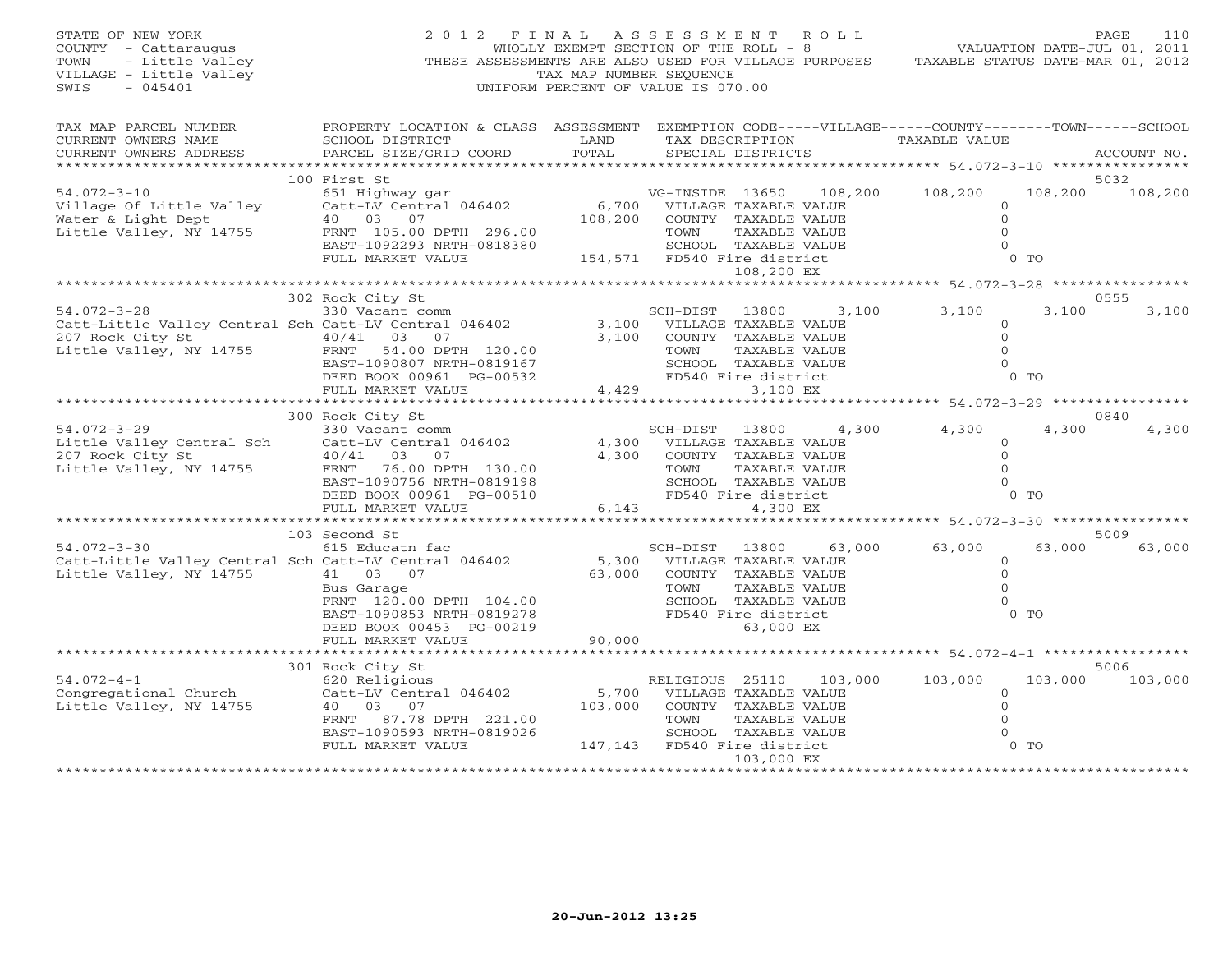| STATE OF NEW YORK<br>COUNTY - Cattaraugus<br>TOWN<br>VILLAGE - Little Valley<br>SWIS                                                                                          |                                                                                                                                                                                                                    |                                | 2012 FINAL ASSESSMENT ROLL<br>OF NEW YORK<br>Y - Cattaraugus (You Ally EXEMPT SECTION OF THE ROLL - 8<br>- Little Valley (THESE ASSESSMENTS ARE ALSO USED FOR VILLAGE PURPOSES TAXABLE STATUS DATE-MAR 01, 2012<br>THESE ASSESSMENTS ARE ALSO USED FOR VILLAGE PUR |                                                                               | PAGE<br>111                  |
|-------------------------------------------------------------------------------------------------------------------------------------------------------------------------------|--------------------------------------------------------------------------------------------------------------------------------------------------------------------------------------------------------------------|--------------------------------|--------------------------------------------------------------------------------------------------------------------------------------------------------------------------------------------------------------------------------------------------------------------|-------------------------------------------------------------------------------|------------------------------|
| TAX MAP PARCEL NUMBER<br>CURRENT OWNERS NAME<br>CURRENT OWNERS ADDRESS                                                                                                        | SCHOOL DISTRICT<br>PARCEL SIZE/GRID COORD                                                                                                                                                                          | LAND<br>TOTAL                  | PROPERTY LOCATION & CLASS ASSESSMENT EXEMPTION CODE-----VILLAGE------COUNTY-------TOWN------SCHOOL<br>TAX DESCRIPTION<br>SPECIAL DISTRICTS                                                                                                                         | TAXABLE VALUE                                                                 | ACCOUNT NO.                  |
| 13800 6, 311 Res vac land<br>Catt-Little Valley Central Sch Catt-LV Central 046402 6,500 VILLAGE TAXABLE VALUE<br>Little Valley, NY 14755 40 03 07 6,500 COUNTY TAXABLE VALUE | Winship Ave<br>Playground<br>Playground<br>FRNT 396.00 DPTH<br>ACRES 1.49<br>EAST-1090954 NRTH-0818502<br>FULL MARKET VALUE                                                                                        |                                | TAXABLE VALUE<br>TOWN<br>SCHOOL TAXABLE VALUE<br>FD540 Fire district<br>6,500 EX                                                                                                                                                                                   | 6,500 6,500<br>$\circ$<br>$\overline{O}$<br>$\Omega$<br>$\Omega$<br>$00$ TO   | 5011<br>6,500<br>6,500       |
|                                                                                                                                                                               |                                                                                                                                                                                                                    |                                |                                                                                                                                                                                                                                                                    |                                                                               |                              |
| $54.072 - 5 - 1$<br>St Michael Lutheran Church<br>201 Rock City St                                                                                                            | 201 Rock City St<br>620 Religious<br>Catt-LV Central 046402<br>53 03 07                                                                                                                                            |                                | RELIGIOUS 25110<br>85,000<br>6,300 VILLAGE TAXABLE VALUE<br>85,000 COUNTY TAXABLE VALUE                                                                                                                                                                            | 85,000<br>$\circ$<br>$\Omega$                                                 | 5003<br>85,000<br>85,000     |
| Little Valley, NY 14755                                                                                                                                                       | FRNT 129.00 DPTH 133.00<br>EAST-1090205 NRTH-0819306<br>FULL MARKET VALUE                                                                                                                                          |                                | TOWN TAXABLE VALUE<br>SCHOOL TAXABLE VALUE<br>TREAGETTE district<br>919306 SCHOOL TAXABLE VALUE<br>121,429 FD540 Fire district<br>85,000 EX                                                                                                                        | $\Omega$<br>$\circ$<br>$0$ TO                                                 |                              |
|                                                                                                                                                                               | 203 Rock City St                                                                                                                                                                                                   |                                |                                                                                                                                                                                                                                                                    |                                                                               | 0424                         |
| $54.072 - 5 - 3$<br>Catt-Little Valley Central Sch Catt-LV Central 046402<br>207 Rock City St 53 03 07<br>207 Rock City St<br>Little Valley, NY 14755                         | 330 Vacant comm<br>53 03 07<br>FRNT 89.00 DPTH 181.00<br>EAST-1090289 NRTH-0819228<br>DEED BOOK 00973 PG-00125<br>FULL MARKET VALUE                                                                                |                                | 8,100<br>SCH-DIST 13800<br>8,100 VILLAGE TAXABLE VALUE<br>8,100 COUNTY TAXABLE VALUE<br>TOWN<br>TAXABLE VALUE<br>TOWN     TAXABLE VALUE<br>SCHOOL   TAXABLE VALUE<br>FD540 Fire district<br>FD540 Fire district<br>11,571<br>8,100 EX                              | 8,100<br>$\circ$<br>$\circ$<br>$\Omega$<br>$\Omega$<br>$0$ TO                 | 8,100<br>8,100               |
|                                                                                                                                                                               |                                                                                                                                                                                                                    |                                |                                                                                                                                                                                                                                                                    |                                                                               |                              |
| $54.072 - 5 - 4$<br>Catt-Little Valley Central Sch Catt-LV Central 046402<br>207 Rock City St<br>Little Valley, NY 14755                                                      | 207 Rock City St<br>612 School<br>40 03 07<br>Ff 223.00<br>ACRES<br>1.95<br>EAST-1090390 NRTH-0819053<br>DEED BOOK 00323 PG-00570<br>FULL MARKET VALUE                                                             | 10,200<br>2000,000<br>2857,143 | 2000,000<br>SCH-DIST 13800<br>VILLAGE TAXABLE VALUE<br>COUNTY TAXABLE VALUE<br>TOWN<br>TAXABLE VALUE<br>SCHOOL TAXABLE VALUE<br>SCHOOL TAXABLE VALUE<br>FD540 Fire district<br>2000,000 EX                                                                         | 2000,000<br>$\circ$<br>$\Omega$<br>$\mathbf{0}$<br>$\Omega$<br>0 <sub>T</sub> | 5010<br>2000,000<br>2000,000 |
|                                                                                                                                                                               | ***************************                                                                                                                                                                                        |                                |                                                                                                                                                                                                                                                                    |                                                                               |                              |
| $54.072 - 6 - 6$<br>Village Of Little Valley<br>Little Valley, NY 14755                                                                                                       | 103 Rock City St<br>ROCK City St<br>652 Govt bldgs<br>Catt-LV Central 046402<br>53 03 07<br>Municipal Bldg<br>FRNT 108.00 DPTH 283.00<br>EAST-1089920 NRTH-0819417<br>PG-579<br>DEED BOOK 360<br>FULL MARKET VALUE | 88,800<br>126,857              | 88,800<br>VG-INSIDE 13650<br>6,700 VILLAGE TAXABLE VALUE<br>COUNTY TAXABLE VALUE<br>TAXABLE VALUE<br>TOWN<br>SCHOOL TAXABLE VALUE<br>FD540 Fire district<br>88,800 EX                                                                                              | 88,800<br>$\overline{0}$<br>$\circ$<br>$\Omega$<br>$\Omega$<br>$0$ TO         | 5039<br>88,800<br>88,800     |
| **********************                                                                                                                                                        |                                                                                                                                                                                                                    |                                |                                                                                                                                                                                                                                                                    |                                                                               |                              |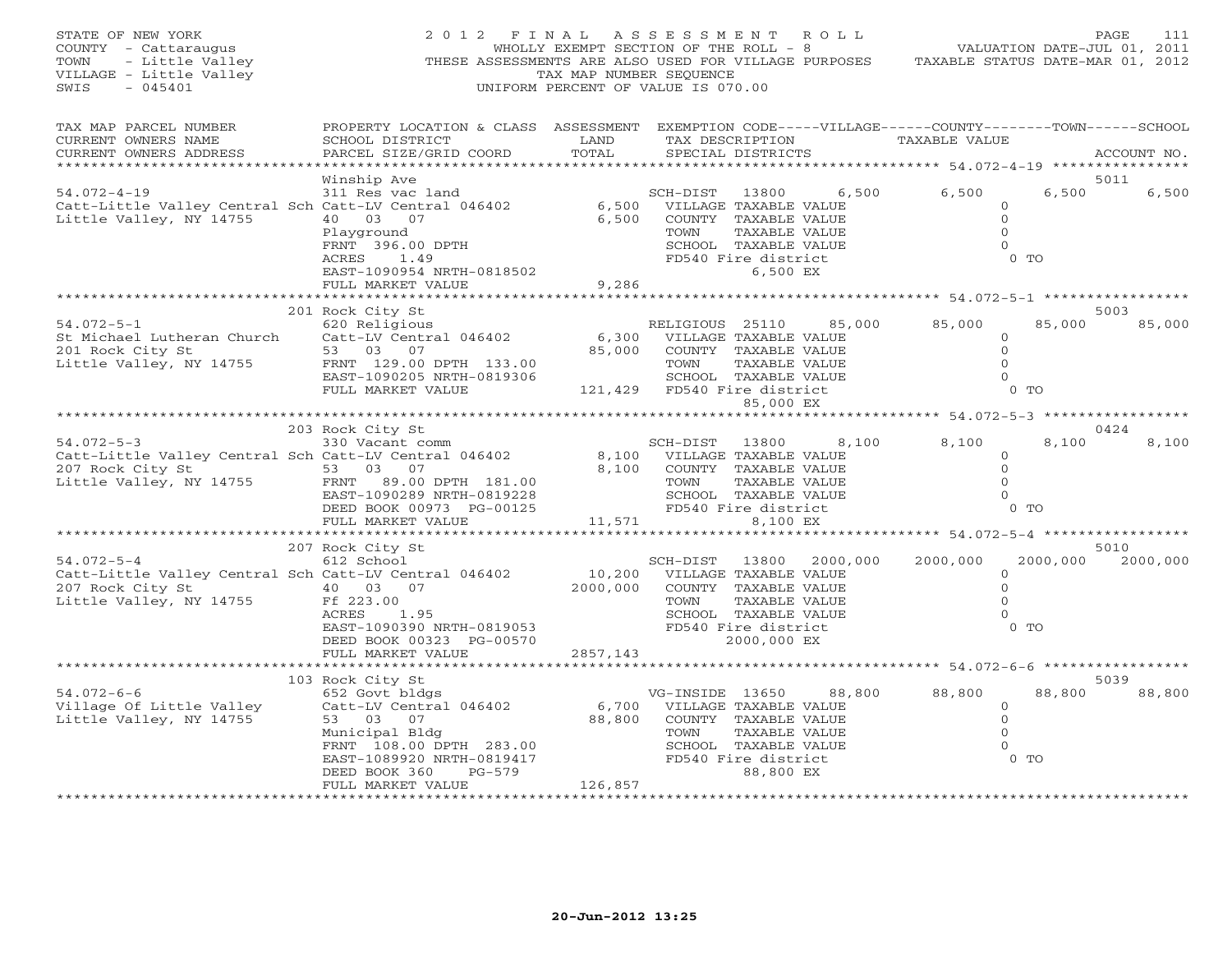| STATE OF NEW YORK<br>COUNTY - Cattaraugus<br>- Little Valley<br>TOWN<br>VILLAGE - Little Valley<br>SWIS<br>$-045401$ | 2012 FINAL                                                                                                                                                                                                          | TAX MAP NUMBER SEQUENCE    | ASSESSMENT ROLL<br>WHOLLY EXEMPT SECTION OF THE ROLL - 8<br>THESE ASSESSMENTS ARE ALSO USED FOR VILLAGE PURPOSES<br>UNIFORM PERCENT OF VALUE IS 070.00                     | VALUATION DATE-JUL 01, 2011<br>TAXABLE STATUS DATE-MAR 01, 2012                  | PAGE<br>112      |
|----------------------------------------------------------------------------------------------------------------------|---------------------------------------------------------------------------------------------------------------------------------------------------------------------------------------------------------------------|----------------------------|----------------------------------------------------------------------------------------------------------------------------------------------------------------------------|----------------------------------------------------------------------------------|------------------|
| TAX MAP PARCEL NUMBER<br>CURRENT OWNERS NAME<br>CURRENT OWNERS ADDRESS<br>******************************             | SCHOOL DISTRICT<br>PARCEL SIZE/GRID COORD                                                                                                                                                                           | LAND<br>TOTAL              | PROPERTY LOCATION & CLASS ASSESSMENT EXEMPTION CODE-----VILLAGE------COUNTY-------TOWN------SCHOOL<br>TAX DESCRIPTION<br>SPECIAL DISTRICTS                                 | <b>TAXABLE VALUE</b>                                                             | ACCOUNT NO.      |
| $54.073 - 1 - 4.1$<br>Village Of Little Valley<br>Municipal Bldg<br>Little Valley, NY 14755                          | Rock City St<br>853 Sewage<br>Catt-LV Central 046402<br>41 03 07<br>Sewage Plant & Equipment<br>FRNT 325.00 DPTH<br>ACRES<br>5.53<br>EAST-1093596 NRTH-0817914<br>DEED BOOK 800<br>PG-01113<br>FULL MARKET VALUE    | 2110,000<br>3014,286       | VG-INSIDE 13650<br>2110,000<br>15,100 VILLAGE TAXABLE VALUE<br>COUNTY TAXABLE VALUE<br>TOWN<br>TAXABLE VALUE<br>SCHOOL TAXABLE VALUE<br>FD540 Fire district<br>2110,000 EX | 2110,000<br>2110,000<br>$\circ$<br>$\circ$<br>$\Omega$<br>$\Omega$<br>$0$ TO     | 0479<br>2110,000 |
| $54.073 - 1 - 4.1/1$<br>Village Of Little Valley<br>Municipal Bldg<br>Little Valley, NY 14755                        | Rock City St<br>868 Pipeline<br>Catt-LV Central 046402<br>41 03 07<br>Main & Lines<br>ACRES<br>0.01<br>EAST-1093529 NRTH-0817886<br>DEED BOOK 800<br>PG-01113<br>FULL MARKET VALUE                                  | 1600,000<br>2285,714       | VG-INSIDE 13650 1600,000<br>0 VILLAGE TAXABLE VALUE<br>COUNTY TAXABLE VALUE<br>TOWN<br>TAXABLE VALUE<br>SCHOOL TAXABLE VALUE<br>FD540 Fire district<br>1600,000 EX         | 1600,000<br>1600,000<br>$\circ$<br>$\Omega$<br>$\Omega$<br>$\Omega$<br>$0$ TO    | 1008<br>1600,000 |
|                                                                                                                      |                                                                                                                                                                                                                     |                            |                                                                                                                                                                            |                                                                                  |                  |
| $54.073 - 1 - 4.2$<br>Village Of Little Valley<br>Municipal Bldg<br>Little Valley, NY 14755                          | First St<br>321 Abandoned ag $VG-INSIDE$ 13650 25,<br>Catt-LV Central 046402 25,200 VILLAGE TAXABLE VALUE<br>40 03 07<br>ACRES 22.30<br>EAST-1093252 NRTH-0818618<br>DEED BOOK 912<br>PG-00778<br>FULL MARKET VALUE | 25,200<br>36000            | 25,200<br>COUNTY TAXABLE VALUE<br>TAXABLE VALUE<br>TOWN<br>SCHOOL TAXABLE VALUE<br>FD540 Fire district<br>36,000<br>25,200 EX                                              | 25,200<br>25,200<br>$\Omega$<br>$\Omega$<br>$\circ$<br>$\Omega$<br>$0$ TO        | 0993<br>25,200   |
|                                                                                                                      | **************************                                                                                                                                                                                          |                            |                                                                                                                                                                            |                                                                                  |                  |
| $54.073 - 1 - 5$<br>Village Of Little Valley<br>Rock City St<br>Little Valley, NY 14755                              | 105 First St<br>554 Outdr swim<br>Catt-LV Central 046402<br>40 03 07<br>FRNT 500.00 DPTH<br>ACRES<br>4.23<br>EAST-1092764 NRTH-0818597<br>PG-00113<br>DEED BOOK 875<br>FULL MARKET VALUE                            | 13,400<br>38,900<br>55,571 | VG-INSIDE 13650<br>38,900<br>VILLAGE TAXABLE VALUE<br>COUNTY TAXABLE VALUE<br>TAXABLE VALUE<br>TOWN<br>SCHOOL TAXABLE VALUE<br>FD540 Fire district<br>38,900 EX            | 38,900<br>38,900<br>$\Omega$<br>$\overline{0}$<br>$\Omega$<br>$\Omega$<br>$0$ TO | 0677<br>38,900   |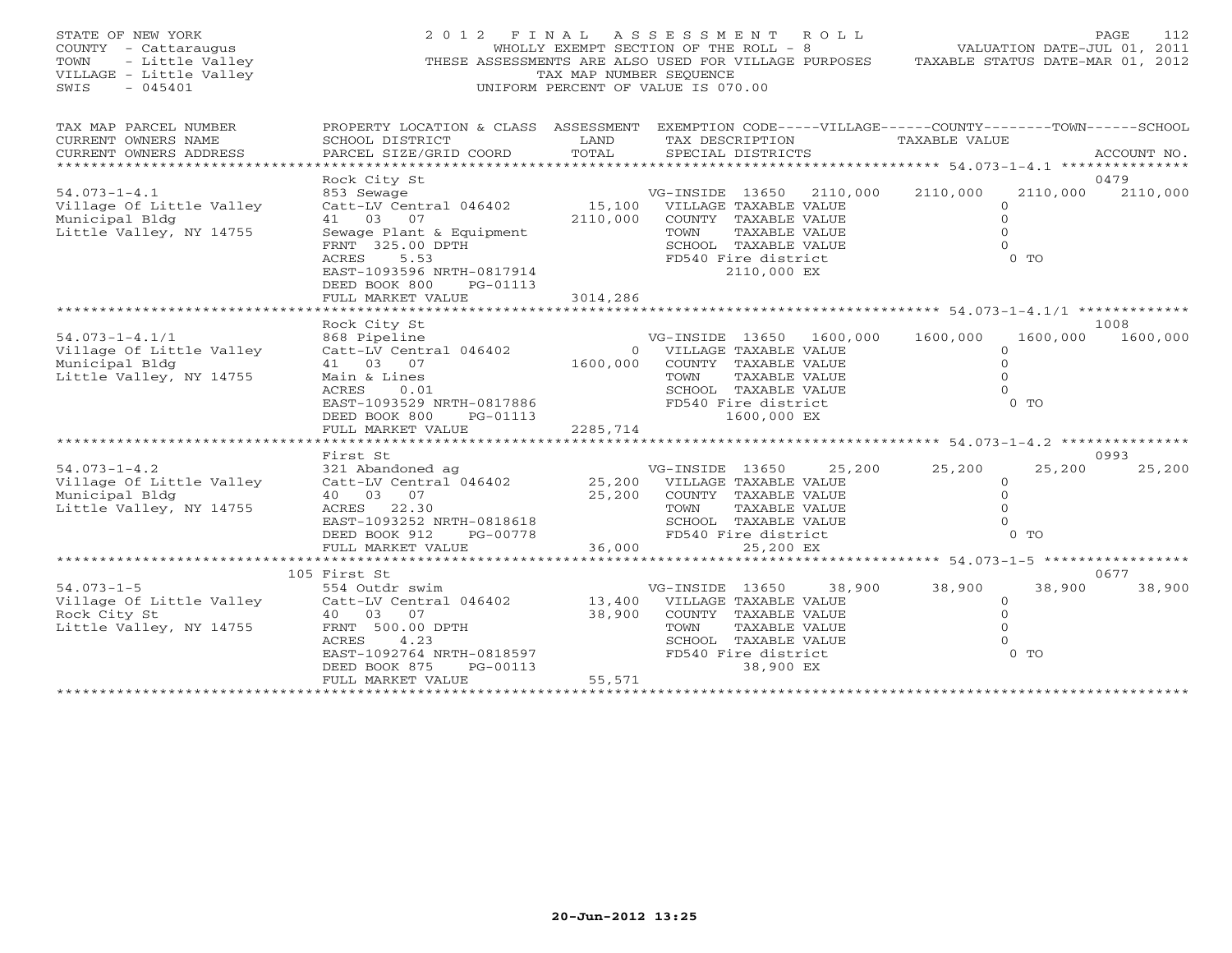| STATE OF NEW YORK<br>COUNTY - Cattaraugus<br>JF NEW YORK<br>- Cattaraugus<br>- Little Valley<br><sup>GR</sup> - Little Valley<br>TOWN<br>VILLAGE - Little Valley<br>SWIS | 2012 FINAL ASSESSMENT ROLL<br>THESE ASSESSMENTS ARE ALSO USED FOR VILLAGE PURPOSES                                                                                                                                       | WHOLLY EXEMPT SECTION OF THE ROLL - 8<br>TAX MAP NUMBER SEQUENCE<br>UNIFORM PERCENT OF VALUE IS 070.00 |                                                                        |                                                                                                    |         | VALUATION DATE-JUL 01, 2011<br>TAXABLE STATUS DATE-MAR 01, 2012                |                               | 113<br><b>PAGE</b> |
|--------------------------------------------------------------------------------------------------------------------------------------------------------------------------|--------------------------------------------------------------------------------------------------------------------------------------------------------------------------------------------------------------------------|--------------------------------------------------------------------------------------------------------|------------------------------------------------------------------------|----------------------------------------------------------------------------------------------------|---------|--------------------------------------------------------------------------------|-------------------------------|--------------------|
| TAX MAP PARCEL NUMBER<br>CURRENT OWNERS NAME<br>CURRENT OWNERS ADDRESS                                                                                                   | PROPERTY LOCATION & CLASS ASSESSMENT<br>SCHOOL DISTRICT<br>PARCEL SIZE/GRID COORD                                                                                                                                        | LAND<br>TOTAL                                                                                          | TAX DESCRIPTION                                                        | SPECIAL DISTRICTS                                                                                  |         | EXEMPTION CODE-----VILLAGE------COUNTY-------TOWN------SCHOOL<br>TAXABLE VALUE |                               | ACCOUNT NO.        |
| $54.080 - 1 - 17$<br>State of New York<br>Developmental Disabilitys<br>1200 East and West Rd<br>West Seneca, NY 14224                                                    | 315 The Hts<br>210 1 Family Res<br>Catt-LV Central 046402 12,200 VILLAGE TAXABLE VALUE<br>40 03 07<br>50.00 DPTH<br>FRNT<br>3.40<br>ACRES<br>EAST-1091525 NRTH-0817832<br>DEED BOOK 621<br>PG-00516<br>FULL MARKET VALUE | 85,000<br>121,429                                                                                      | NYS OWNED 12100<br>TOWN                                                | COUNTY TAXABLE VALUE<br>TAXABLE VALUE<br>SCHOOL TAXABLE VALUE<br>FD540 Fire district<br>85,000 EX  | 85,000  | 85,000<br>$\circ$<br>$\mathbf{0}$<br>$\Omega$                                  | 85,000<br>$0$ TO              | 0687<br>85,000     |
|                                                                                                                                                                          | Third St                                                                                                                                                                                                                 |                                                                                                        |                                                                        |                                                                                                    |         |                                                                                |                               | 1219               |
| 654.001-9910-126.810/100<br>Village Of Little Valley<br>Municipal Electric<br>Municipal Bldg<br>Little Valley, NY 14755                                                  | 872 Elec-Substat<br>Catt-LV Central 046402<br>Electric Substation<br>EAST-0442180 NRTH-0819551<br>FULL MARKET VALUE                                                                                                      | 171,171<br>244,530                                                                                     | VG-INSIDE 13650<br>0 VILLAGE TAXABLE VALUE<br>TOWN                     | COUNTY TAXABLE VALUE<br>TAXABLE VALUE<br>SCHOOL TAXABLE VALUE<br>FD540 Fire district<br>171,171 EX | 171,171 | 171,171<br>$\circ$<br>$\mathbf{0}$<br>$\Omega$                                 | 171,171<br>$0$ TO             | 171,171            |
|                                                                                                                                                                          | Electric Distribution                                                                                                                                                                                                    |                                                                                                        |                                                                        |                                                                                                    |         |                                                                                |                               | 1220               |
| 654.001-9910-126.810/101<br>Village Of Little Valley<br>Municipal Electric<br>Municipal Bldg<br>Little Valley, NY 14755                                                  | 884 Elec Dist Ou<br>Catt-LV Central 046402<br>Distribution Lines & Pole<br>$\mathbf{S}$<br>FULL MARKET VALUE                                                                                                             | 379,990<br>542,843                                                                                     | VG-INSIDE 13650<br>0 VILLAGE TAXABLE VALUE<br>COUNTY<br>TOWN<br>SCHOOL | TAXABLE VALUE<br>TAXABLE VALUE<br>TAXABLE VALUE<br>FD540 Fire district<br>379,990 EX               | 379,990 | 379,990<br>$\Omega$<br>$\Omega$<br>$\Omega$                                    | 379,990<br>$\Omega$<br>$0$ TO | 379,990            |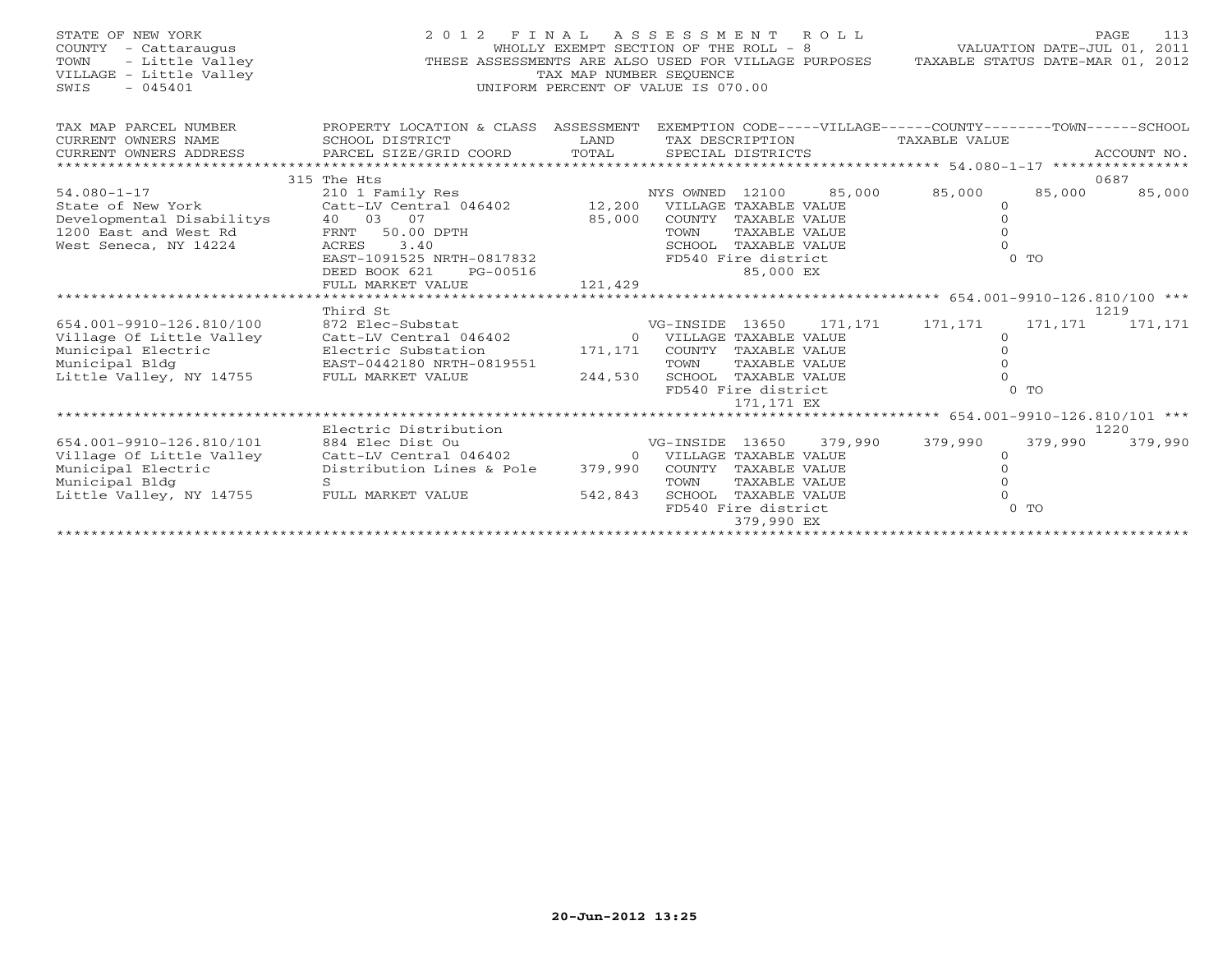| STATE OF NEW YORK       | 2012 FINAL ASSESSMENT ROLL                           | 114<br>PAGE                      |
|-------------------------|------------------------------------------------------|----------------------------------|
| COUNTY - Cattaraugus    | WHOLLY EXEMPT SECTION OF THE ROLL - 8                | VALUATION DATE-JUL 01, 2011      |
| TOWN - Little Valley    | THESE ASSESSMENTS ARE ALSO USED FOR VILLAGE PURPOSES | TAXABLE STATUS DATE-MAR 01, 2012 |
| VILLAGE - Little Valley |                                                      | RPS150/V04/L015                  |
| $-045401$<br>SWIS       |                                                      | CURRENT DATE 6/20/2012           |
|                         | UNIFORM PERCENT OF VALUE IS 070.00                   |                                  |

UNIFORM PERCENT OF VALUE IS 070.00<br>R O L L S U B S E C T I O N – – T O T A L S

#### \*\*\* S P E C I A L D I S T R I C T S U M M A R Y \*\*\*

|      |                     | TOTAL   | EXTENSTON | <b>EXTENSION</b> | AD VALOREM | <b>EXEMPT</b> | <b>TAXABLE</b> |
|------|---------------------|---------|-----------|------------------|------------|---------------|----------------|
| CODE | DISTRICT NAME       | PARCELS | TYPE.     | VALUE            | VALUE.     | AMOUNT        | VALUE          |
|      | FD540 Fire district |         | 50 TOTAL  |                  | 15660,561  | 15520,661     | 139,900        |
|      |                     |         |           |                  |            |               |                |

### \*\*\* S C H O O L D I S T R I C T S U M M A R Y \*\*\*

| CODE   | DISTRICT NAME   | TOTAL<br>PARCELS | ASSESSED<br>LAND | ASSESSED<br>TOTAL | EXEMPT<br>AMOUNT | TOTAL<br>TAXABLE | STAR<br>AMOUNT | <b>STAR</b><br>TAXABLE |
|--------|-----------------|------------------|------------------|-------------------|------------------|------------------|----------------|------------------------|
| 046402 | Catt-LV Central | 50               | 526,500          | 15660,561         | 15660,561        |                  |                |                        |
|        | SUB-TOTAL       | 50               | 526,500          | 15660,561         | 15660,561        |                  |                |                        |
|        | TOTAL           | 50               | 526,500          | 15660,561         | 15660,561        |                  |                |                        |

### \*\*\* S Y S T E M C O D E S S U M M A R Y \*\*\*

#### NO SYSTEM EXEMPTIONS AT THIS LEVEL

#### \*\*\* E X E M P T I O N S U M M A R Y \*\*\*

|       |             | TOTAL   |           |           |           |           |
|-------|-------------|---------|-----------|-----------|-----------|-----------|
| CODE  | DESCRIPTION | PARCELS | VILLAGE   | COUNTY    | TOWN      | SCHOOL    |
| 12100 | NYS OWNED   |         | 805,100   | 805,100   | 805,100   | 805,100   |
| 13100 | COUNTY      |         | 6149,100  | 6149,100  | 6149,100  | 6149,100  |
| 13500 | TOWN-PROP   |         | 106,900   | 106,900   | 106,900   | 106,900   |
| 13650 | VG-INSIDE   | 18      | 4730,261  | 4730,261  | 4730,261  | 4730,261  |
| 13800 | SCH-DIST    |         | 2085,000  | 2085,000  | 2085,000  | 2085,000  |
| 14110 | USA-PROP    |         | 144,900   | 144,900   | 144,900   | 144,900   |
| 21600 | PARSONAGE   |         | 62,200    | 62,200    | 62,200    | 62,200    |
| 25110 | RELIGIOUS   |         | 670,300   | 728,000   | 728,000   | 728,000   |
| 25130 | NON-PROFIT  |         | 72,200    | 72,200    | 72,200    | 72,200    |
| 25300 | NON-PROFIT  |         | 80,000    | 80,000    | 80,000    | 80,000    |
| 26050 | AGSOCIETY   |         | 240,100   | 260,100   | 260,100   | 260,100   |
| 26400 | FIRE-DEPT   |         | 389,000   | 389,000   | 389,000   | 389,000   |
| 27350 | CEMETERY    |         | 47,800    | 47,800    | 47,800    | 47,800    |
|       | TOTAL       | 50      | 15582,861 | 15660,561 | 15660,561 | 15660,561 |
|       |             |         |           |           |           |           |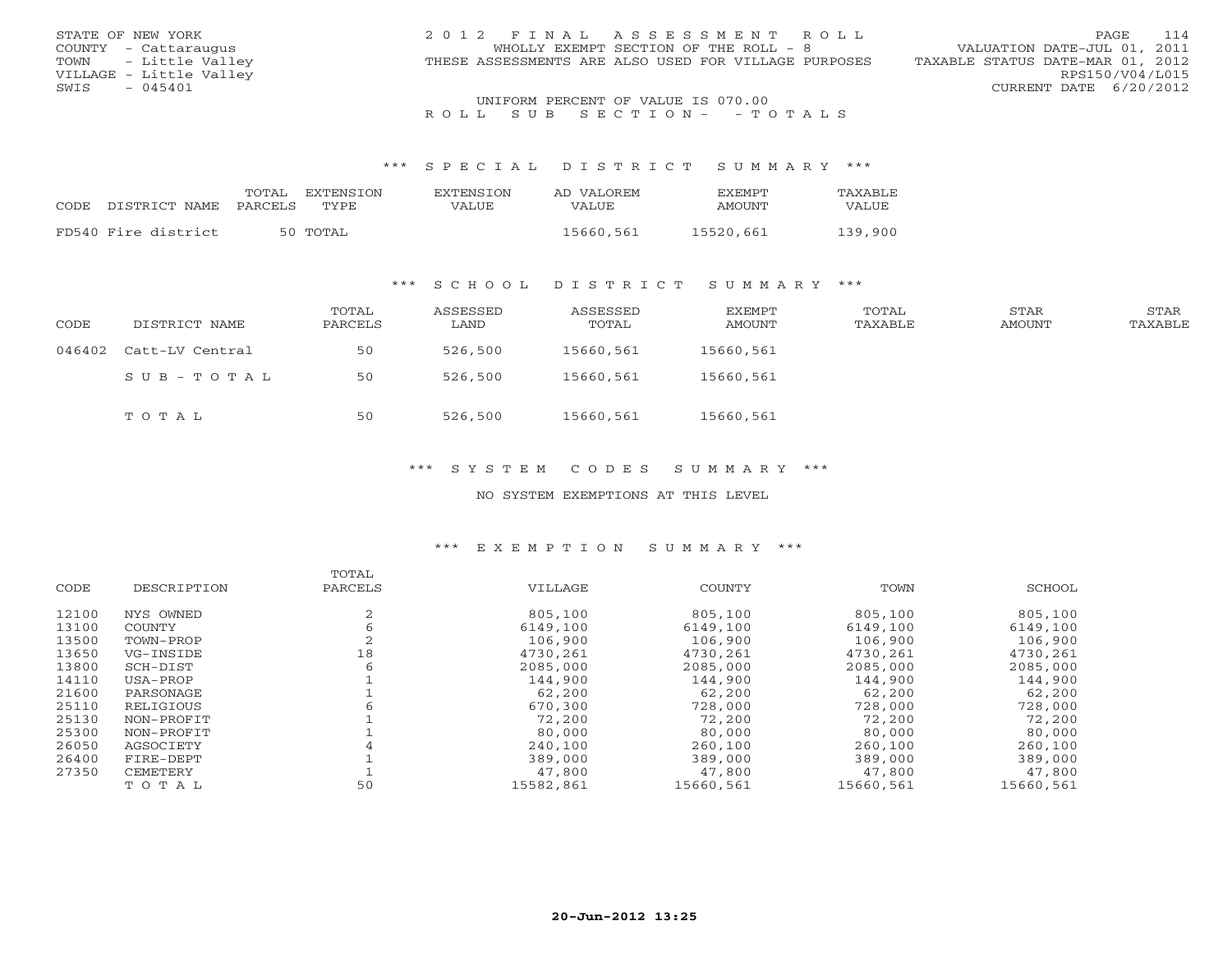| STATE OF NEW YORK       | 2012 FINAL ASSESSMENT ROLL                           | 115<br>PAGE                      |
|-------------------------|------------------------------------------------------|----------------------------------|
| COUNTY - Cattaraugus    | WHOLLY EXEMPT SECTION OF THE ROLL - 8                | VALUATION DATE-JUL 01, 2011      |
| TOWN - Little Valley    | THESE ASSESSMENTS ARE ALSO USED FOR VILLAGE PURPOSES | TAXABLE STATUS DATE-MAR 01, 2012 |
| VILLAGE - Little Valley |                                                      | RPS150/V04/L015                  |
| $-045401$<br>SWIS       |                                                      | CURRENT DATE 6/20/2012           |
|                         | UNIFORM PERCENT OF VALUE IS 070.00                   |                                  |

### R O L L S U B S E C T I O N - - T O T A L S

#### \*\*\* G R A N D T O T A L S \*\*\*

| <b>ROLL</b> | איו ו<br>------ |                       |     | TAXABLE                | PAXABLE | זם ∆ צ∆י |                      | STAR |
|-------------|-----------------|-----------------------|-----|------------------------|---------|----------|----------------------|------|
| <b>SEC</b>  | DARCEL.         | $\pi \pi \pi$<br>LANL | ''A | $T \times T$<br>uAGP - |         | TOWN     | <b>BOUOO</b><br>,,,, |      |
|             |                 |                       |     |                        |         |          |                      |      |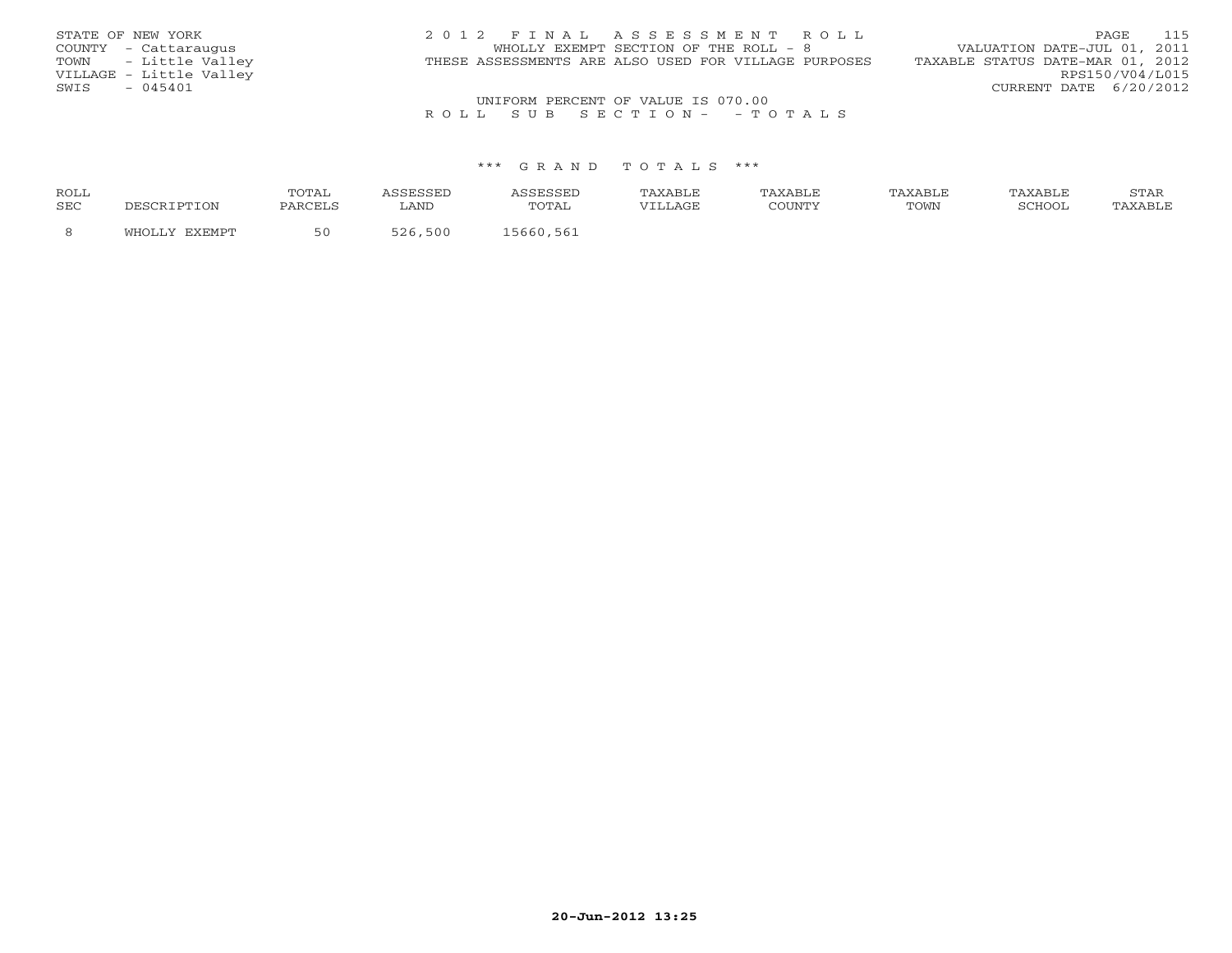| STATE OF NEW YORK       | 2012 FINAL ASSESSMENT ROLL                           | 116<br>PAGE                      |
|-------------------------|------------------------------------------------------|----------------------------------|
| COUNTY - Cattaraugus    | WHOLLY EXEMPT SECTION OF THE ROLL - 8                | VALUATION DATE-JUL 01, 2011      |
| TOWN - Little Valley    | THESE ASSESSMENTS ARE ALSO USED FOR VILLAGE PURPOSES | TAXABLE STATUS DATE-MAR 01, 2012 |
| VILLAGE - Little Valley |                                                      | RPS150/V04/L015                  |
| $-045401$<br>SWIS       | UNIFORM PERCENT OF VALUE IS 070.00                   | CURRENT DATE 6/20/2012           |
|                         |                                                      |                                  |

#### R O L L S E C T I O N T O T A L S

#### \*\*\* S P E C I A L D I S T R I C T S U M M A R Y \*\*\*

|      |                       | TOTAL | EXTENSTON | <b>EXTENSION</b> | AD VALOREM | <b>FXFMPT</b> | <b>TAXABLE</b> |
|------|-----------------------|-------|-----------|------------------|------------|---------------|----------------|
| CODE | DISTRICT NAME PARCELS |       | TYPE.     | VALUE            | VALUE      | AMOUNT        | VALUE          |
|      | FD540 Fire district   |       | 50 TOTAL  |                  | 15660,561  | 15520,661     | 139,900        |

### \*\*\* S C H O O L D I S T R I C T S U M M A R Y \*\*\*

| CODE | DISTRICT NAME          | TOTAL<br>PARCELS | ASSESSED<br>LAND | ASSESSED<br>TOTAL | EXEMPT<br>AMOUNT | TOTAL<br>TAXABLE | STAR<br>AMOUNT | STAR<br>TAXABLE |
|------|------------------------|------------------|------------------|-------------------|------------------|------------------|----------------|-----------------|
|      | 046402 Catt-LV Central | 50               | 526,500          | 15660,561         | 15660,561        |                  |                |                 |
|      | SUB-TOTAL              | 50               | 526,500          | 15660,561         | 15660,561        |                  |                |                 |
|      | TOTAL                  | 50               | 526,500          | 15660,561         | 15660,561        |                  |                |                 |

### \*\*\* S Y S T E M C O D E S S U M M A R Y \*\*\*

#### NO SYSTEM EXEMPTIONS AT THIS LEVEL

#### \*\*\* E X E M P T I O N S U M M A R Y \*\*\*

|       |             | TOTAL   |           |           |           |           |
|-------|-------------|---------|-----------|-----------|-----------|-----------|
| CODE  | DESCRIPTION | PARCELS | VILLAGE   | COUNTY    | TOWN      | SCHOOL    |
| 12100 | NYS OWNED   |         | 805,100   | 805,100   | 805,100   | 805,100   |
| 13100 | COUNTY      |         | 6149,100  | 6149,100  | 6149,100  | 6149,100  |
| 13500 | TOWN-PROP   |         | 106,900   | 106,900   | 106,900   | 106,900   |
| 13650 | VG-INSIDE   | 18      | 4730,261  | 4730,261  | 4730,261  | 4730,261  |
| 13800 | SCH-DIST    |         | 2085,000  | 2085,000  | 2085,000  | 2085,000  |
| 14110 | USA-PROP    |         | 144,900   | 144,900   | 144,900   | 144,900   |
| 21600 | PARSONAGE   |         | 62,200    | 62,200    | 62,200    | 62,200    |
| 25110 | RELIGIOUS   |         | 670,300   | 728,000   | 728,000   | 728,000   |
| 25130 | NON-PROFIT  |         | 72,200    | 72,200    | 72,200    | 72,200    |
| 25300 | NON-PROFIT  |         | 80,000    | 80,000    | 80,000    | 80,000    |
| 26050 | AGSOCIETY   |         | 240,100   | 260,100   | 260,100   | 260,100   |
| 26400 | FIRE-DEPT   |         | 389,000   | 389,000   | 389,000   | 389,000   |
| 27350 | CEMETERY    |         | 47,800    | 47,800    | 47,800    | 47,800    |
|       | TOTAL       | 50      | 15582,861 | 15660,561 | 15660,561 | 15660,561 |
|       |             |         |           |           |           |           |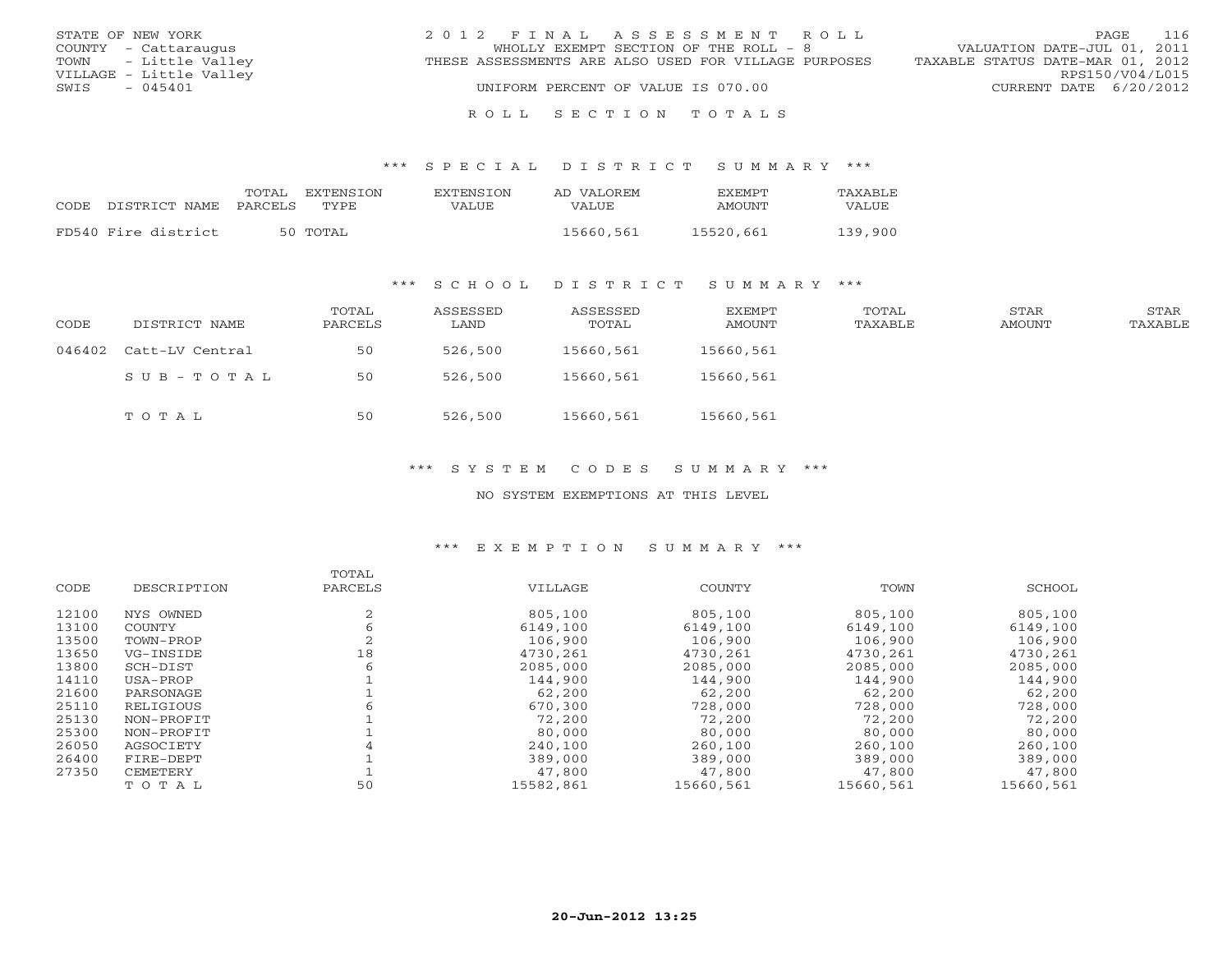| STATE OF NEW YORK       | 2012 FINAL ASSESSMENT ROLL                           | 117<br>PAGE                      |
|-------------------------|------------------------------------------------------|----------------------------------|
| COUNTY - Cattaraugus    | WHOLLY EXEMPT SECTION OF THE ROLL - 8                | VALUATION DATE-JUL 01, 2011      |
| TOWN - Little Valley    | THESE ASSESSMENTS ARE ALSO USED FOR VILLAGE PURPOSES | TAXABLE STATUS DATE-MAR 01, 2012 |
| VILLAGE - Little Valley |                                                      | RPS150/V04/L015                  |
| $-045401$<br>SWIS       | UNIFORM PERCENT OF VALUE IS 070.00                   | CURRENT DATE $6/20/2012$         |
|                         |                                                      |                                  |
|                         | ROLL SECTION TOTALS                                  |                                  |

#### \*\*\* G R A N D T O T A L S \*\*\*

| <b>ROLL</b> |       | TOTAI   |                             | SSESSED     | TAXABLE | TAXABLE | TAXABLE | TAXABLE | $cm\pi$<br>بمدعدت |
|-------------|-------|---------|-----------------------------|-------------|---------|---------|---------|---------|-------------------|
| SEC         | `TON  | PARCELS | LAND                        | TOTAL       | VILLAGE | COUNTY  | TOWN    | SCHOOL  |                   |
|             | ™HOT… |         | 500<br>$=$ $\cap$ $\subset$ | 561<br>5661 |         |         |         |         |                   |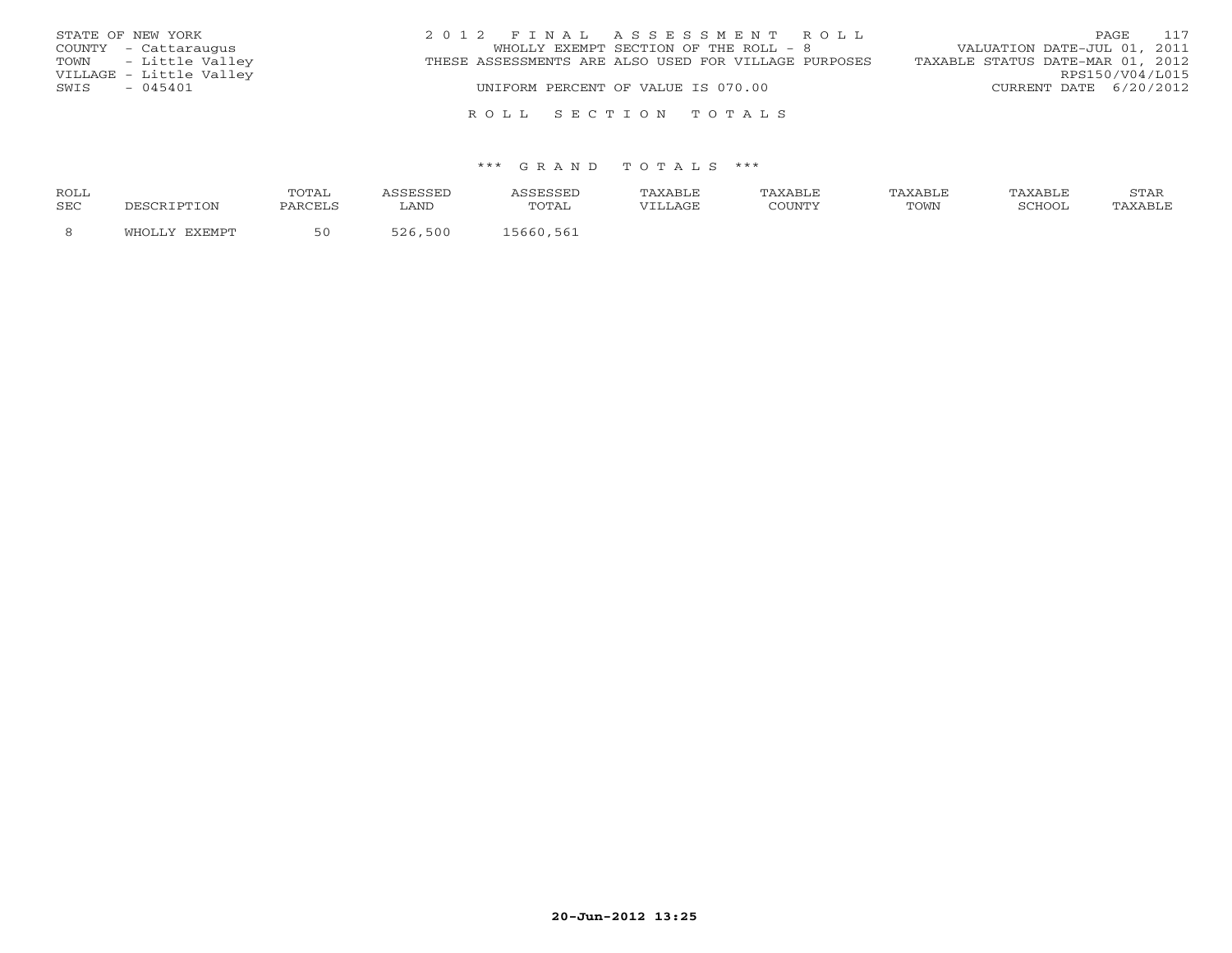| STATE OF NEW YORK       | 2012 FINAL ASSESSMENT ROLL                           | 118<br>PAGE.                     |
|-------------------------|------------------------------------------------------|----------------------------------|
| COUNTY - Cattaraugus    |                                                      | VALUATION DATE-JUL 01, 2011      |
| TOWN - Little Valley    | THESE ASSESSMENTS ARE ALSO USED FOR VILLAGE PURPOSES | TAXABLE STATUS DATE-MAR 01, 2012 |
| VILLAGE - Little Valley | SWIS TOTALS                                          | RPS150/V04/L015                  |
| $-045401$<br>SWIS       | UNIFORM PERCENT OF VALUE IS 070.00                   | CURRENT DATE 6/20/2012           |

#### \*\*\* S P E C I A L D I S T R I C T S U M M A R Y \*\*\*

| CODE. | DISTRICT NAME PARCELS | TOTAL. | EXTENSTON<br>TYPE. | EXTENSION<br>VALUE | AD VALOREM<br>VALUE | <b>FXEMPT</b><br>AMOUNT | TAXARLE.<br><b>VALUE</b> |
|-------|-----------------------|--------|--------------------|--------------------|---------------------|-------------------------|--------------------------|
|       | FD540 Fire district   |        | 517 TOTAL          |                    | 36066,244           | 15520,661               | 20545,583                |

### \*\*\* S C H O O L D I S T R I C T S U M M A R Y \*\*\*

| CODE   | DISTRICT NAME   | TOTAL<br>PARCELS | ASSESSED<br>LAND | ASSESSED<br>TOTAL | EXEMPT<br>AMOUNT | TOTAL<br>TAXABLE | STAR<br>AMOUNT | STAR<br>TAXABLE |
|--------|-----------------|------------------|------------------|-------------------|------------------|------------------|----------------|-----------------|
| 046402 | Catt-LV Central | 517              | 3226,400         | 36066,244         | 16013,006        | 20053,238        | 5966,335       | 14086,903       |
|        | SUB-TOTAL       | 517              | 3226,400         | 36066,244         | 16013,006        | 20053,238        | 5966,335       | 14086,903       |
|        | TOTAL           | 517              | 3226,400         | 36066,244         | 16013,006        | 20053,238        | 5966,335       | 14086,903       |

### \*\*\* S Y S T E M C O D E S S U M M A R Y \*\*\*

#### NO SYSTEM EXEMPTIONS AT THIS LEVEL

#### \*\*\* E X E M P T I O N S U M M A R Y \*\*\*

|               | TOTAL   |          |               |          |          |
|---------------|---------|----------|---------------|----------|----------|
| DESCRIPTION   | PARCELS | VILLAGE  | <b>COUNTY</b> | TOWN     | SCHOOL   |
| NYS OWNED     |         | 805,100  | 805,100       | 805,100  | 805,100  |
| <b>COUNTY</b> |         | 6149,100 | 6149,100      | 6149,100 | 6149,100 |
| TOWN-PROP     |         | 106,900  | 106,900       | 106,900  | 106,900  |
| VG-INSIDE     | 18      | 4730,261 | 4730,261      | 4730,261 | 4730,261 |
| SCH-DIST      | 6       | 2085,000 | 2085,000      | 2085,000 | 2085,000 |
| USA-PROP      |         | 144,900  | 144,900       | 144,900  | 144,900  |
| PARSONAGE     |         | 62,200   | 62,200        | 62,200   | 62,200   |
| RELIGIOUS     |         | 670,300  | 728,000       | 728,000  | 728,000  |
| NON-PROFIT    |         | 72,200   | 72,200        | 72,200   | 72,200   |
| NON-PROFIT    |         | 80,000   | 80,000        | 80,000   | 80,000   |
| AGSOCIETY     |         | 240,100  | 260,100       | 260,100  | 260,100  |
| FIRE-DEPT     |         | 389,000  | 389,000       | 389,000  | 389,000  |
| CEMETERY      |         | 47,800   | 47,800        | 47,800   | 47,800   |
| VET C/T       |         | 5,100    | 5,100         | 5,100    |          |
|               |         |          |               |          |          |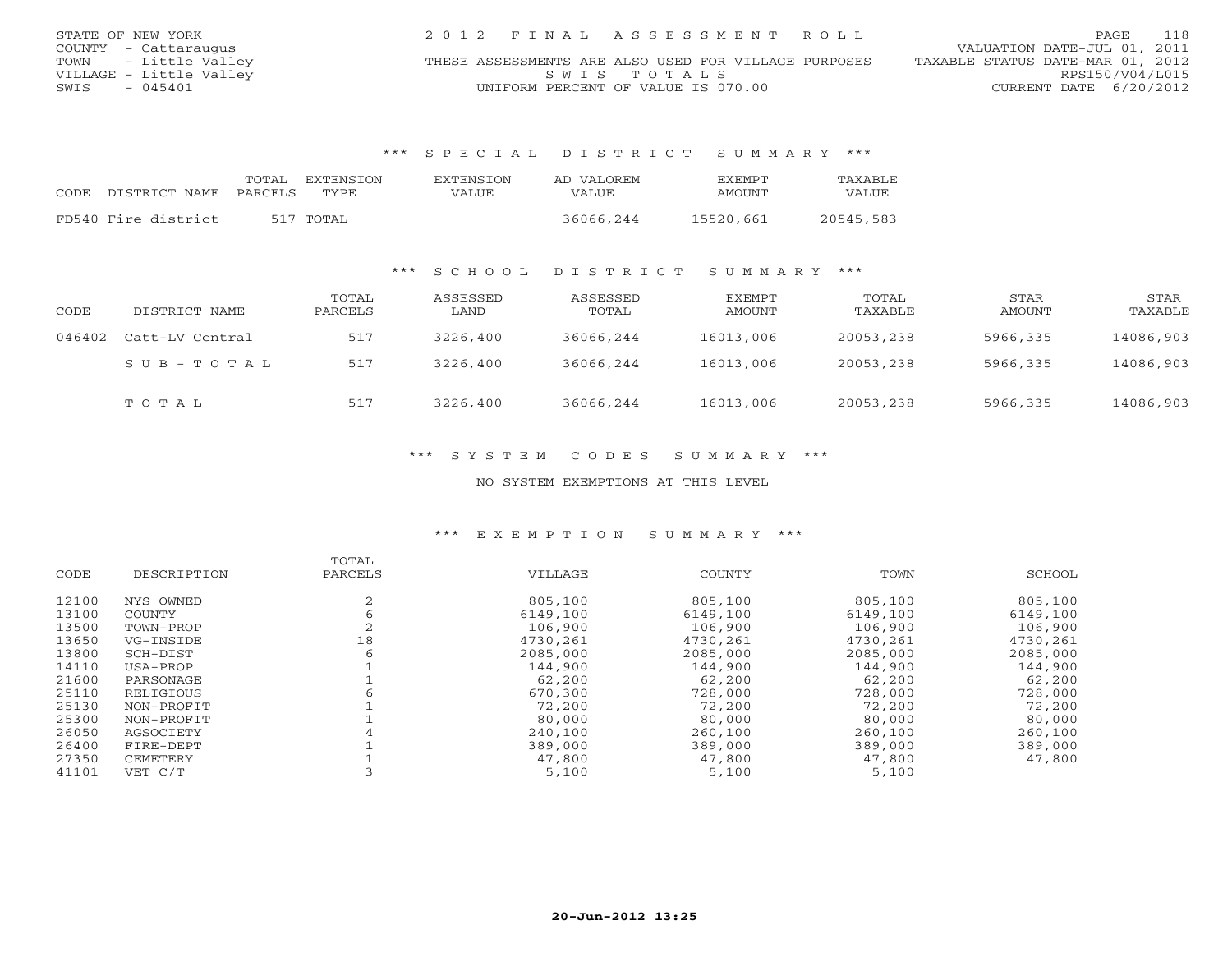| STATE OF NEW YORK       | 2012 FINAL ASSESSMENT ROLL                           | 119<br>PAGE                      |
|-------------------------|------------------------------------------------------|----------------------------------|
| COUNTY - Cattaraugus    |                                                      | VALUATION DATE-JUL 01, 2011      |
| TOWN - Little Valley    | THESE ASSESSMENTS ARE ALSO USED FOR VILLAGE PURPOSES | TAXABLE STATUS DATE-MAR 01, 2012 |
| VILLAGE - Little Valley | SWIS TOTALS                                          | RPS150/V04/L015                  |
| - 045401<br>SWIS        | UNIFORM PERCENT OF VALUE IS 070.00                   | CURRENT DATE $6/20/2012$         |

#### \*\*\* E X E M P T I O N S U M M A R Y \*\*\*

|       |             | TOTAL   |           |           |           |           |
|-------|-------------|---------|-----------|-----------|-----------|-----------|
| CODE  | DESCRIPTION | PARCELS | VILLAGE   | COUNTY    | TOWN      | SCHOOL    |
| 41121 | WVET C/T    | 25      | 155,340   | 169,290   | 169,290   |           |
| 41131 | CVET C/T    | 26      | 300,425   | 300,425   | 300,425   |           |
| 41141 | DVET C/T    | 4       | 76,620    | 76,620    | 76,620    |           |
| 41161 | CW 15 VET/  |         |           | 21,780    | 21,780    |           |
| 41800 | AGED C/T/S  | 20      | 332,026   | 332,026   | 332,026   | 352,445   |
| 41834 | SR STAR     | 57      |           |           |           | 1959,335  |
| 41854 | RES STAR    | 191     |           |           |           | 4007,000  |
|       | TOTAL       | 379     | 16452,372 | 16565,802 | 16565,802 | 21979,341 |

### \*\*\* G R A N D T O T A L S \*\*\*

| ROLL<br>SEC    | DESCRIPTION       | TOTAL<br>PARCELS | ASSESSED<br>LAND | ASSESSED<br>TOTAL | TAXABLE<br>VILLAGE | TAXABLE<br>COUNTY | TAXABLE<br>TOWN | TAXABLE<br>SCHOOL | STAR<br>TAXABLE |
|----------------|-------------------|------------------|------------------|-------------------|--------------------|-------------------|-----------------|-------------------|-----------------|
| $\mathbf{1}$   | TAXABLE           | 458              | 2688,900         | 19564,040         | 18694,529          | 18658,799         | 18658,799       | 19211,595         | 13245,260       |
| 5 <sup>1</sup> | SPECIAL FRANCHISE | 4                |                  | 550,549           | 550,549            | 550,549           | 550,549         | 550,549           | 550,549         |
| 6              | UTILITIES & N.C.  | 5                | 11,000           | 291,094           | 291,094            | 291,094           | 291,094         | 291,094           | 291,094         |
| 8              | WHOLLY EXEMPT     | 50               | 526,500          | 15660,561         |                    |                   |                 |                   |                 |
| $\star$        | TOTAL<br>SUB      | 517              | 3226,400         | 36066,244         | 19536,172          | 19500,442         | 19500,442       | 20053,238         | 14086,903       |
| $***$          | GRAND TOTAL       | 517              | 3226,400         | 36066,244         | 19536,172          | 19500,442         | 19500,442       | 20053,238         | 14086,903       |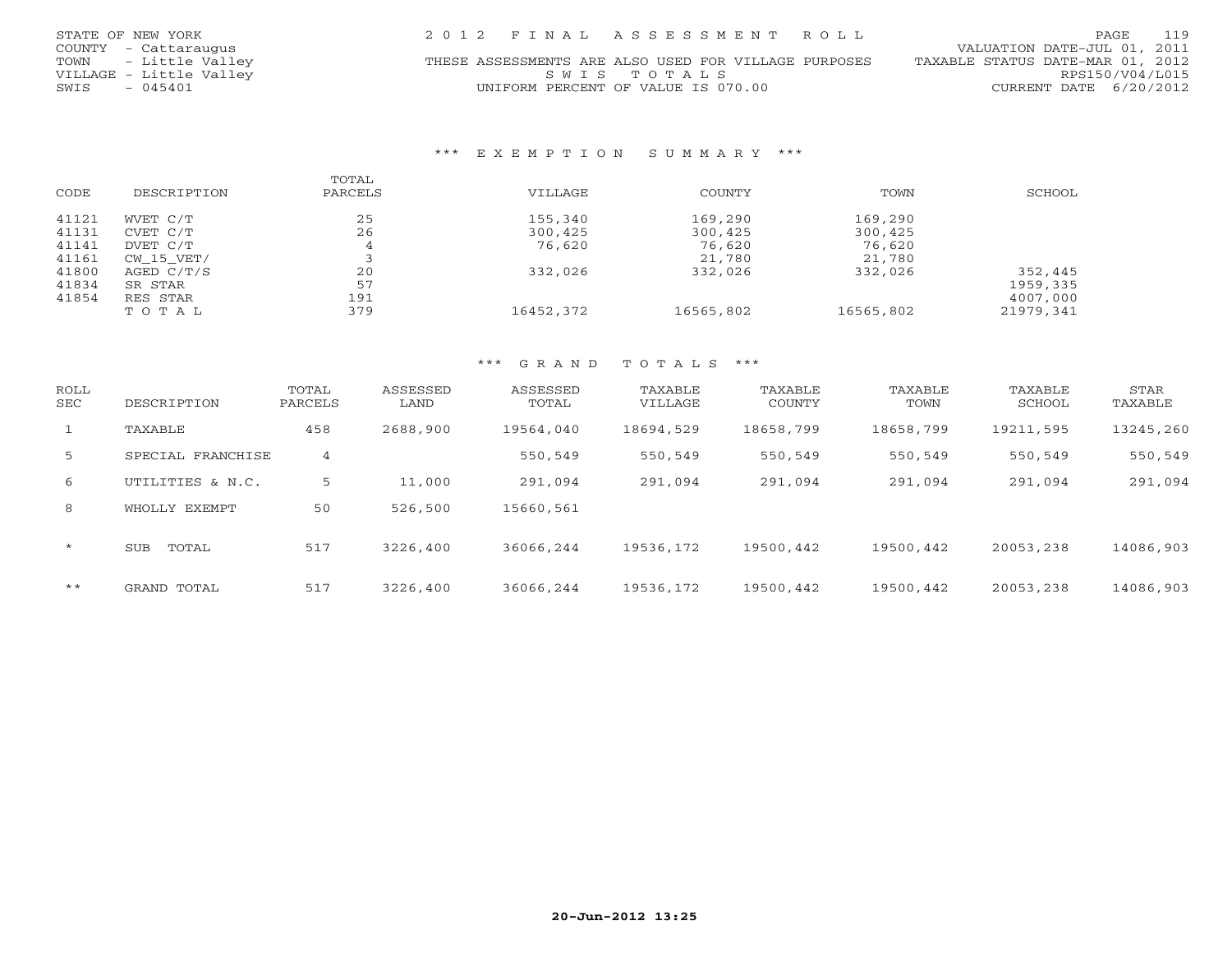### STATE OF NEW YORK 2 0 1 2 F I N A L A S S E S S M E N T R O L L PAGE 120 COUNTY - Cattaraugus T A X A B L E SECTION OF THE ROLL - 1 VALUATION DATE-JUL 01, 2011

| TAX MAP PARCEL NUMBER<br>CURRENT OWNERS NAME<br>CURRENT OWNERS ADDRESS | PROPERTY LOCATION & CLASS ASSESSMENT<br>SCHOOL DISTRICT<br>PARCEL SIZE/GRID COORD | LAND<br>TOTAL | TAX DESCRIPTION<br>SPECIAL DISTRICTS | EXEMPTION CODE-----------------COUNTY-------TOWN------SCHOOL<br>TAXABLE VALUE | ACCOUNT NO. |
|------------------------------------------------------------------------|-----------------------------------------------------------------------------------|---------------|--------------------------------------|-------------------------------------------------------------------------------|-------------|
|                                                                        |                                                                                   |               |                                      |                                                                               |             |
|                                                                        | New Albion Rd                                                                     |               |                                      | 1034                                                                          |             |
| $54.003 - 1 - 1$                                                       | 314 Rural vac<10                                                                  |               | COUNTY TAXABLE VALUE                 | 200                                                                           |             |
| Gilman Alesia                                                          | Catt-LV Central 046402                                                            | 200           | TOWN<br>TAXABLE VALUE                | 200                                                                           |             |
| Gilman Dennis                                                          | 65 03<br>07                                                                       | 200           | SCHOOL TAXABLE VALUE                 | 200                                                                           |             |
| 8987 New Albion Rd                                                     | FRNT 75.00 DPTH 65.00                                                             |               | FD540 Fire district                  | 200 TO                                                                        |             |
| Little Valley, NY 14755                                                | EAST-1083019 NRTH-0823398                                                         |               |                                      |                                                                               |             |
|                                                                        | DEED BOOK 871<br>PG-00315<br>FULL MARKET VALUE                                    | 286           |                                      |                                                                               |             |
|                                                                        | ********************                                                              |               |                                      |                                                                               |             |
|                                                                        | New Albion Rd                                                                     |               |                                      | 0082                                                                          |             |
| $54.003 - 1 - 2$                                                       | 105 Vac farmland                                                                  |               | COUNTY TAXABLE VALUE                 | 500                                                                           |             |
| Krug Laurie A                                                          | Catt-LV Central 046402                                                            | 500           | TAXABLE VALUE<br>TOWN                | 500                                                                           |             |
| 8975 New Albion-Lv Rd                                                  | 65 03 07                                                                          | 500           | SCHOOL TAXABLE VALUE                 | 500                                                                           |             |
| PO Box 332                                                             | 1.76<br>ACRES                                                                     |               | FD540 Fire district                  | 500 TO                                                                        |             |
| Little Valley, NY 14755                                                | EAST-1083187 NRTH-0823301                                                         |               |                                      |                                                                               |             |
|                                                                        | DEED BOOK 3557<br>PG-9001                                                         |               |                                      |                                                                               |             |
|                                                                        | FULL MARKET VALUE                                                                 | 714           |                                      |                                                                               |             |
|                                                                        |                                                                                   |               |                                      |                                                                               |             |
|                                                                        | New Albion Rd                                                                     |               |                                      | 0195                                                                          |             |
| $54.003 - 1 - 3$                                                       | 105 Vac farmland                                                                  |               | COUNTY TAXABLE VALUE                 | 5,900                                                                         |             |
| P.C. Krug Family Trust I                                               | Catt-LV Central 046402                                                            | 5,900         | TOWN<br>TAXABLE VALUE                | 5,900                                                                         |             |
| Krug Phyllis C                                                         | 65 03 07                                                                          | 5,900         | SCHOOL TAXABLE VALUE                 | 5,900                                                                         |             |
| 8995 New Albion Rd                                                     | ACRES<br>22.30                                                                    |               | FD540 Fire district                  | 5,900 TO                                                                      |             |
| Little Valley, NY 14755                                                | EAST-1083058 NRTH-0822327                                                         |               |                                      |                                                                               |             |
|                                                                        | DEED BOOK 15472 PG-4003                                                           |               |                                      |                                                                               |             |
|                                                                        | FULL MARKET VALUE                                                                 | 8,429         |                                      |                                                                               |             |
|                                                                        |                                                                                   |               |                                      |                                                                               |             |
|                                                                        | 5995 Nys Rte 353                                                                  |               |                                      | 0083                                                                          |             |
| $54.003 - 1 - 4$                                                       | 444 Lumber yd/ml                                                                  |               | COUNTY TAXABLE VALUE                 | 27,300                                                                        |             |
| Seneca Construction Svcs                                               | Catt-LV Central 046402                                                            | 5,300         | TOWN<br>TAXABLE VALUE                | 27,300                                                                        |             |
| PO Box 293                                                             | 65 03 07                                                                          | 27,300        | SCHOOL TAXABLE VALUE                 | 27,300                                                                        |             |
| Salamanca, NY 14779                                                    | Sawmill                                                                           |               | FD540 Fire district                  | 27,300 TO                                                                     |             |
|                                                                        | Triangular Shape<br>FRNT 350.00 DPTH 220.00                                       |               |                                      |                                                                               |             |
|                                                                        | EAST-1083805 NRTH-0823340                                                         |               |                                      |                                                                               |             |
|                                                                        | DEED BOOK 01012 PG-01075                                                          |               |                                      |                                                                               |             |
|                                                                        | FULL MARKET VALUE                                                                 | 39,000        |                                      |                                                                               |             |
|                                                                        |                                                                                   |               |                                      |                                                                               |             |
|                                                                        | 5987 Nys Rte 353                                                                  |               |                                      | 0320                                                                          |             |
| $54.003 - 1 - 5$                                                       | 210 1 Family Res                                                                  |               | COUNTY TAXABLE VALUE                 | 21,300                                                                        |             |
| Schumaker Joseph                                                       | Catt-LV Central 046402                                                            | 4,800         | TOWN<br>TAXABLE VALUE                | 21,300                                                                        |             |
| 5987 Nys Rte 353                                                       | 65 03 07                                                                          | 21,300        | SCHOOL TAXABLE VALUE                 | 21,300                                                                        |             |
| Little Valley, NY 14755                                                | FRNT 316.00 DPTH 287.00                                                           |               | FD540 Fire district                  | 21,300 TO                                                                     |             |
|                                                                        | EAST-1083996 NRTH-0823222                                                         |               |                                      |                                                                               |             |
|                                                                        | DEED BOOK 10237 PG-3004                                                           |               |                                      |                                                                               |             |
|                                                                        | FULL MARKET VALUE                                                                 | 30,429        |                                      |                                                                               |             |
| *********************                                                  |                                                                                   |               |                                      |                                                                               |             |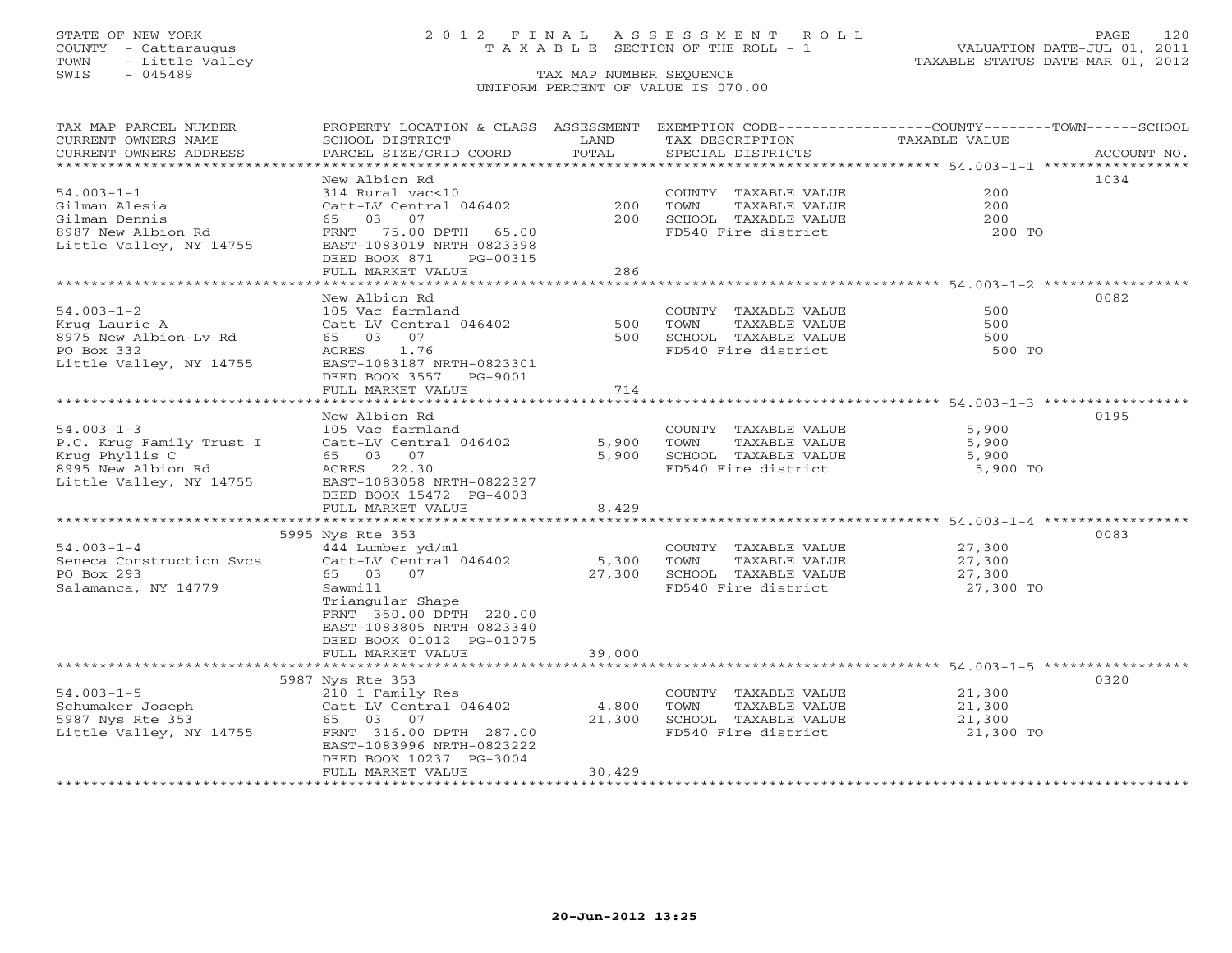## STATE OF NEW YORK 2 0 1 2 F I N A L A S S E S S M E N T R O L L PAGE 121 COUNTY - Cattaraugus T A X A B L E SECTION OF THE ROLL - 1 VALUATION DATE-JUL 01, 2011

| TAX MAP PARCEL NUMBER<br>CURRENT OWNERS NAME | PROPERTY LOCATION & CLASS ASSESSMENT<br>SCHOOL DISTRICT | LAND    |                 | EXEMPTION CODE-----------------COUNTY-------TOWN------SCHOOL<br>TAX DESCRIPTION |          | <b>TAXABLE VALUE</b>                    |          |             |
|----------------------------------------------|---------------------------------------------------------|---------|-----------------|---------------------------------------------------------------------------------|----------|-----------------------------------------|----------|-------------|
| CURRENT OWNERS ADDRESS                       | PARCEL SIZE/GRID COORD                                  | TOTAL   |                 | SPECIAL DISTRICTS                                                               |          |                                         |          | ACCOUNT NO. |
| ***********************                      |                                                         |         |                 |                                                                                 |          |                                         |          |             |
|                                              | Nys Rte 353                                             |         |                 |                                                                                 |          |                                         |          | 0155        |
| $54.003 - 1 - 6.1$                           | 120 Field crops                                         |         |                 | COUNTY TAXABLE VALUE                                                            |          | 59,000                                  |          |             |
| Hammond Donald R                             | Catt-LV Central 046402                                  | 59,000  | TOWN            | TAXABLE VALUE                                                                   |          | 59,000                                  |          |             |
| 5882 Route 353                               | 65 03 07                                                | 59,000  |                 | SCHOOL TAXABLE VALUE                                                            |          | 59,000                                  |          |             |
| Little Valley, NY 14755                      | ACRES 113.02                                            |         |                 | FD540 Fire district                                                             |          | 59,000 TO                               |          |             |
|                                              | EAST-1084145 NRTH-0821103                               |         |                 |                                                                                 |          |                                         |          |             |
|                                              | DEED BOOK 800<br>PG-01072                               |         |                 |                                                                                 |          |                                         |          |             |
|                                              | FULL MARKET VALUE                                       | 84,286  |                 |                                                                                 |          |                                         |          |             |
|                                              |                                                         |         |                 |                                                                                 |          |                                         |          |             |
|                                              | 5975 Nys Rte 353                                        |         |                 |                                                                                 |          |                                         |          | 1166        |
| $54.003 - 1 - 6.2$                           | 117 Horse farm                                          |         | AG DIST         | 41720                                                                           | $\Omega$ | 6,415                                   | 6,415    | 6,415       |
| Bognar William P                             | Catt-LV Central 046402                                  |         | 20,000 RES STAR | 41854                                                                           | $\Omega$ | $\overline{0}$                          | $\Omega$ | 21,000      |
| Bognar William J                             | 65 03 07                                                | 96,500  |                 | COUNTY TAXABLE VALUE                                                            |          | 90,085                                  |          |             |
| 5888 Dublin Rd                               | FRNT 210.00 DPTH                                        |         | TOWN            | TAXABLE VALUE                                                                   |          | 90,085                                  |          |             |
| Salamanca, NY 14779                          | ACRES<br>23.50                                          |         |                 | SCHOOL TAXABLE VALUE                                                            |          | 69,085                                  |          |             |
|                                              | EAST-1083836 NRTH-0822398                               |         |                 | FD540 Fire district                                                             |          | 96,500 TO                               |          |             |
| MAY BE SUBJECT TO PAYMENT                    | DEED BOOK 4905<br>PG-6001                               |         |                 |                                                                                 |          |                                         |          |             |
| UNDER AGDIST LAW TIL 2016                    | FULL MARKET VALUE                                       | 137,857 |                 |                                                                                 |          |                                         |          |             |
| *******************                          |                                                         |         |                 |                                                                                 |          | *********** 54.003-1-6.3 ************** |          |             |
|                                              | Nys Rte 353                                             |         |                 |                                                                                 |          |                                         |          | 1169        |
| $54.003 - 1 - 6.3$                           | 720 Mine/quarry                                         |         |                 | COUNTY TAXABLE VALUE                                                            |          | 8,800                                   |          |             |
| Seneca Const Services Inc                    | Catt-LV Central 046402                                  | 8,800   | TOWN            | TAXABLE VALUE                                                                   |          | 8,800                                   |          |             |
| PO Box 293                                   | 65 03 07                                                | 8,800   |                 | SCHOOL TAXABLE VALUE                                                            |          | 8,800                                   |          |             |
| Salamanca, NY 14779                          | 4.50<br>ACRES                                           |         |                 | FD540 Fire district                                                             |          | 8,800 TO                                |          |             |
|                                              | EAST-1083454 NRTH-0823060                               |         |                 |                                                                                 |          |                                         |          |             |
|                                              | DEED BOOK 00967 PG-00232                                |         |                 |                                                                                 |          |                                         |          |             |
|                                              | FULL MARKET VALUE                                       | 12,571  |                 |                                                                                 |          |                                         |          |             |
|                                              |                                                         |         |                 |                                                                                 |          |                                         |          |             |
|                                              | Nys Route 353                                           |         |                 |                                                                                 |          |                                         |          | 1221        |
| $54.003 - 1 - 6.4$                           | 311 Res vac land                                        |         |                 | COUNTY TAXABLE VALUE                                                            |          | 2,500                                   |          |             |
| Seneca Construction Svcs                     | Catt-LV Central 046402                                  | 2,500   | TOWN            | TAXABLE VALUE                                                                   |          | 2,500                                   |          |             |
| PO Box 293                                   | 65 04<br>07                                             | 2,500   |                 | SCHOOL TAXABLE VALUE                                                            |          | 2,500                                   |          |             |
| Salamanca, NY 14779                          | 2.65<br>ACRES                                           |         |                 | FD540 Fire district                                                             |          | 2,500 TO                                |          |             |
|                                              | EAST-1083760 NRTH-0823140                               |         |                 |                                                                                 |          |                                         |          |             |
|                                              | DEED BOOK 01012 PG-01075                                |         |                 |                                                                                 |          |                                         |          |             |
|                                              | FULL MARKET VALUE                                       | 3,571   |                 |                                                                                 |          |                                         |          |             |
|                                              |                                                         |         |                 |                                                                                 |          |                                         |          |             |
|                                              | 5893 Nys Rte 353                                        |         |                 |                                                                                 |          |                                         |          | 0225        |
| $54.003 - 1 - 8$                             | 281 Multiple res                                        |         | RES STAR        | 41854                                                                           | $\circ$  | $\overline{O}$                          | $\Omega$ | 21,000      |
| Lyons John                                   | Catt-LV Central 046402                                  | 23,600  |                 | COUNTY TAXABLE VALUE                                                            |          | 208,000                                 |          |             |
| 5893 Nys Rte 353                             | 65 03 07                                                | 208,000 | TOWN            | TAXABLE VALUE                                                                   |          | 208,000                                 |          |             |
| Little Valley, NY 14755                      | 2 Houses                                                |         |                 | SCHOOL TAXABLE VALUE                                                            |          | 187,000                                 |          |             |
|                                              | 26.76<br>ACRES                                          |         |                 | FD540 Fire district                                                             |          | 208,000 TO                              |          |             |
|                                              | EAST-1085396 NRTH-0821225                               |         |                 |                                                                                 |          |                                         |          |             |
|                                              | DEED BOOK 913<br>PG-00570                               |         |                 |                                                                                 |          |                                         |          |             |
|                                              | FULL MARKET VALUE                                       | 297,143 |                 |                                                                                 |          |                                         |          |             |
|                                              |                                                         |         |                 |                                                                                 |          |                                         |          |             |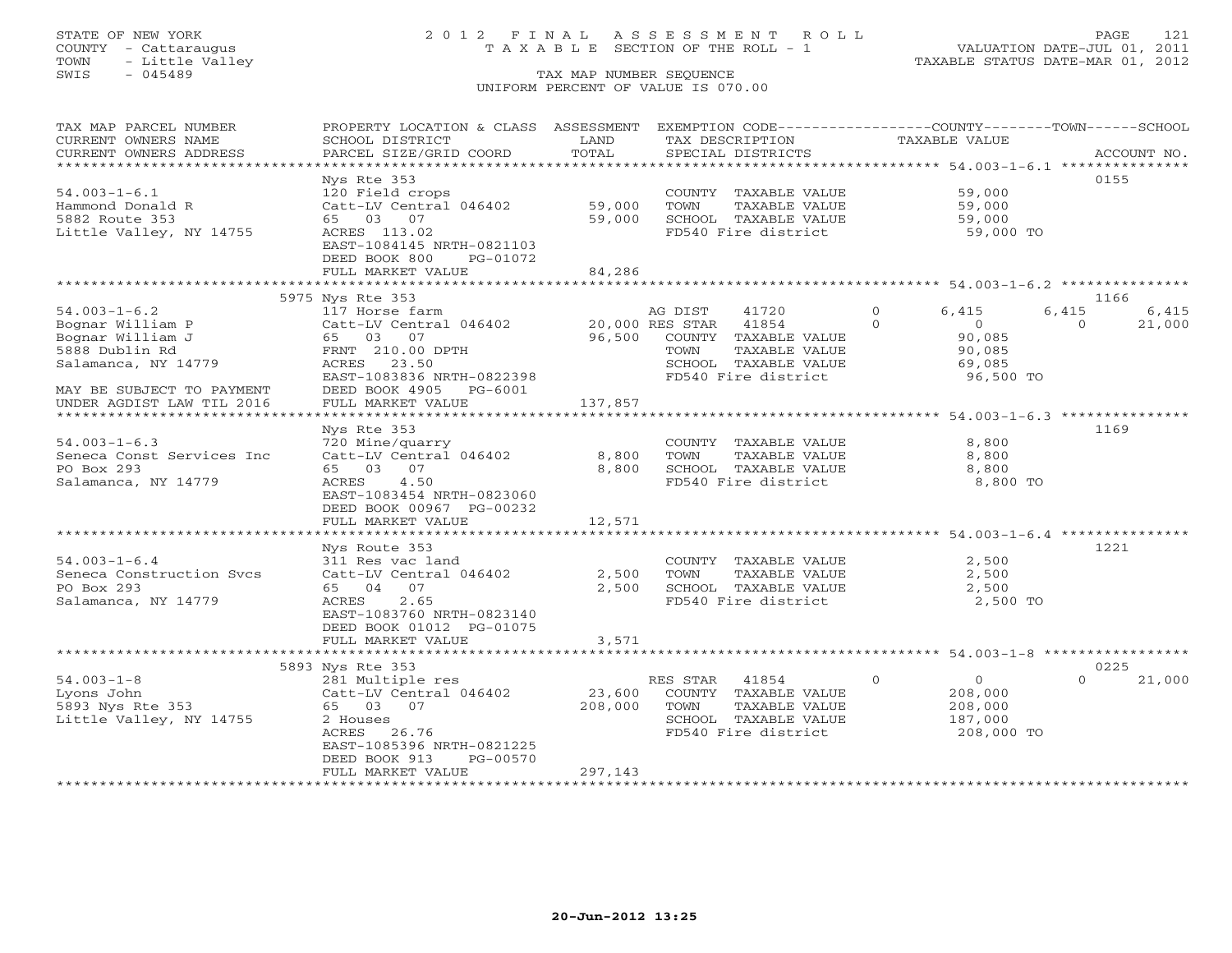## STATE OF NEW YORK 2 0 1 2 F I N A L A S S E S S M E N T R O L L PAGE 122 COUNTY - Cattaraugus T A X A B L E SECTION OF THE ROLL - 1 VALUATION DATE-JUL 01, 2011

| TAX MAP PARCEL NUMBER                         | PROPERTY LOCATION & CLASS ASSESSMENT EXEMPTION CODE----------------COUNTY-------TOWN------SCHOOL                                                    |               |                                                              |                | TAXABLE VALUE             |          |                |
|-----------------------------------------------|-----------------------------------------------------------------------------------------------------------------------------------------------------|---------------|--------------------------------------------------------------|----------------|---------------------------|----------|----------------|
| CURRENT OWNERS NAME<br>CURRENT OWNERS ADDRESS | SCHOOL DISTRICT<br>PARCEL SIZE/GRID COORD                                                                                                           | LAND<br>TOTAL | TAX DESCRIPTION<br>SPECIAL DISTRICTS                         |                |                           |          | ACCOUNT NO.    |
|                                               |                                                                                                                                                     |               |                                                              |                |                           |          |                |
|                                               | 5883 Nys Rte 353                                                                                                                                    |               |                                                              |                |                           | 0299     |                |
| $54.003 - 1 - 9$                              | 210 1 Family Res<br>210 1 Family Res<br>Catt-LV Central 046402 4,400 SR STAR<br>CE 02 07 59.600 COUNTY                                              |               | WVET C/T 41121                                               | $\overline{0}$ | 8,400                     | 8,400    | $\circ$        |
|                                               |                                                                                                                                                     |               | 41834                                                        | $\Omega$       | $\overline{0}$            | $\Omega$ | 43,540         |
|                                               |                                                                                                                                                     |               | 59,600 COUNTY TAXABLE VALUE                                  |                | 51,200                    |          |                |
|                                               |                                                                                                                                                     |               | TAXABLE VALUE<br>TOWN                                        |                | 51,200                    |          |                |
|                                               |                                                                                                                                                     |               | SCHOOL TAXABLE VALUE                                         |                | 16,060                    |          |                |
|                                               | DEED BOOK 592<br>PG-00418                                                                                                                           |               | FD540 Fire district                                          |                | 59,600 TO                 |          |                |
|                                               | FULL MARKET VALUE                                                                                                                                   | 85,143        |                                                              |                |                           |          |                |
|                                               |                                                                                                                                                     |               |                                                              |                |                           |          |                |
|                                               | 5861 Nys Rte 353                                                                                                                                    |               | 95 PCT OF VALUE USED FOR EXEMPTION PURPOSES                  |                |                           |          | 0048           |
| $54.003 - 1 - 11$                             | 240 Rural res                                                                                                                                       |               | $CVET C/T$ 41131                                             | $\Omega$       | 14,000                    | 14,000   | $\overline{0}$ |
|                                               | 194.003-1-11<br>Brewer William Catt-LV Central 046402 17,300 SR STAR<br>Brewer Helena 65 03 07 62,900 COUNTY<br>5861 Nys Rte 353 ACRES 11.27 TOWN 7 |               | 41834                                                        | $\Omega$       | $\overline{0}$            | $\cap$   | 43,540         |
|                                               |                                                                                                                                                     |               | 62,900 COUNTY TAXABLE VALUE                                  |                | 48,900                    |          |                |
|                                               |                                                                                                                                                     |               | TAXABLE VALUE                                                |                | 48,900                    |          |                |
| Little Valley, NY 14755                       |                                                                                                                                                     |               | SCHOOL TAXABLE VALUE 19,360<br>FD540 Fire district 62,900 TO |                |                           |          |                |
|                                               | ACRES 11.27<br>EAST-1086280 NRTH-0821030<br>DEED BOOK 721 PG-00043<br>FULL MARKET VALUE 89,857                                                      |               |                                                              |                |                           |          |                |
|                                               |                                                                                                                                                     |               |                                                              |                |                           |          |                |
|                                               | Nys Rte 353                                                                                                                                         |               |                                                              |                |                           |          | 0154           |
| $54.003 - 1 - 12.1$                           | 105 Vac farmland                                                                                                                                    |               | COUNTY TAXABLE VALUE                                         |                | 4,300                     |          |                |
| Hammond Donald R                              | Catt-LV Central 046402                                                                                                                              | 4,300         |                                                              |                | 4,300                     |          |                |
| 5882 Rte 353                                  | 65 03 07                                                                                                                                            | 4,300         | TOWN       TAXABLE  VALUE<br>SCHOOL    TAXABLE  VALUE        |                | 4,300                     |          |                |
| Little Valley, NY 14755                       | ACRES 43.62                                                                                                                                         |               | FD540 Fire district                                          |                | 4,300 TO                  |          |                |
|                                               | EAST-1085762 NRTH-0822798                                                                                                                           |               |                                                              |                |                           |          |                |
|                                               | DEED BOOK 800<br>PG-01085                                                                                                                           |               |                                                              |                |                           |          |                |
|                                               | FULL MARKET VALUE                                                                                                                                   | 6,143         |                                                              |                |                           |          |                |
|                                               |                                                                                                                                                     |               |                                                              |                |                           |          |                |
|                                               | 5882 Nys Rte 353                                                                                                                                    |               |                                                              |                |                           |          | 0972           |
| $54.003 - 1 - 12.2$                           | 210 1 Family Res                                                                                                                                    |               | $\overline{0}$<br>41834<br>SR STAR                           |                | $0$<br>68.000             |          | $0 \t 43,540$  |
| Hammond Donald R                              | 210 1 Family Res<br>Catt-LV Central 046402 11,500<br>65 03 07 68,000                                                                                |               | COUNTY TAXABLE VALUE                                         |                |                           |          |                |
| 5882 Rte 353                                  |                                                                                                                                                     | 68,000 TOWN   |                                                              |                | 68,000                    |          |                |
| Little Valley, NY 14755                       | ACRES<br>7.37                                                                                                                                       |               | TOWN      TAXABLE VALUE<br>SCHOOL   TAXABLE VALUE            |                | 24,460                    |          |                |
|                                               | EAST-1086097 NRTH-0822045                                                                                                                           |               | FD540 Fire district                                          |                | 68,000 TO                 |          |                |
|                                               | DEED BOOK 1842<br>PG-4001                                                                                                                           |               |                                                              |                |                           |          |                |
|                                               | FULL MARKET VALUE                                                                                                                                   | 97,143        |                                                              |                |                           |          |                |
|                                               |                                                                                                                                                     |               |                                                              |                |                           |          |                |
|                                               | 5870 Nys Rte 353                                                                                                                                    |               |                                                              |                |                           |          | 0208           |
| $54.003 - 1 - 13$                             | 210 1 Family Res                                                                                                                                    |               | $\overline{0}$<br>RES STAR<br>41854                          |                | $\overline{0}$            | $\Omega$ | 21,000         |
| Ryan Marsha E                                 | Catt-LV Central 046402<br>65 03 07<br>By Will                                                                                                       |               | 5,100 COUNTY TAXABLE VALUE                                   |                | 48,∪J<br>48,000<br>?7.000 |          |                |
| 5870 Nys Rte 353                              |                                                                                                                                                     | 48,000        | TAXABLE VALUE<br>TOWN                                        |                |                           |          |                |
| Little Valley, NY 14755                       | By Will<br>FRNT 153.00 DPTH 167.00                                                                                                                  |               | SCHOOL TAXABLE VALUE<br>FD540 Fire district                  |                | 48,000 TO                 |          |                |
|                                               | EAST-1086390 NRTH-0821768                                                                                                                           |               |                                                              |                |                           |          |                |
|                                               | DEED BOOK 00005 PG-00001                                                                                                                            |               |                                                              |                |                           |          |                |
|                                               | FULL MARKET VALUE                                                                                                                                   | 68,571        |                                                              |                |                           |          |                |
|                                               |                                                                                                                                                     |               |                                                              |                |                           |          |                |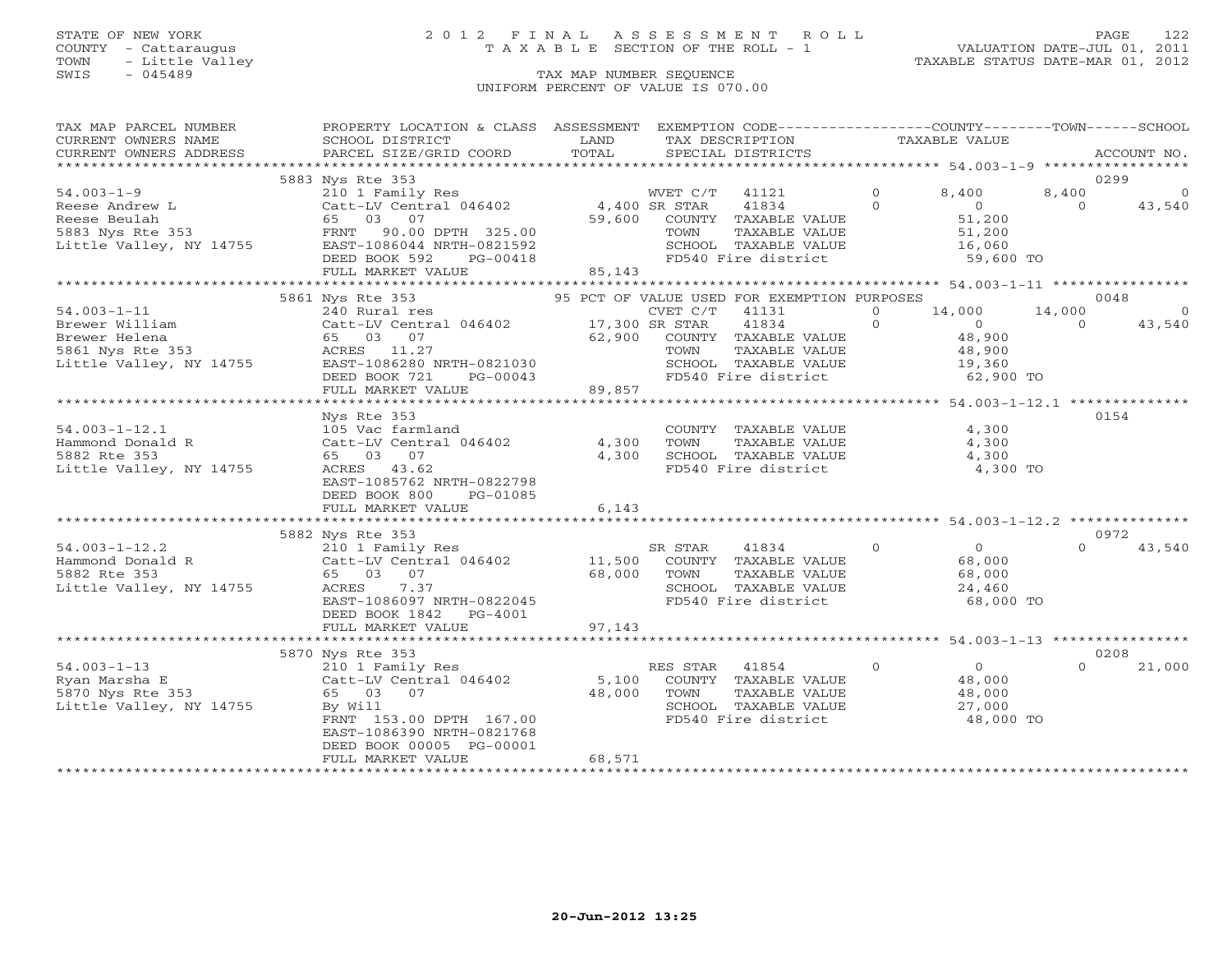## STATE OF NEW YORK 2 0 1 2 F I N A L A S S E S S M E N T R O L L PAGE 123 COUNTY - Cattaraugus T A X A B L E SECTION OF THE ROLL - 1 VALUATION DATE-JUL 01, 2011

| TAX MAP PARCEL NUMBER     | PROPERTY LOCATION & CLASS ASSESSMENT EXEMPTION CODE----------------COUNTY-------TOWN------SCHOOL |        |                                                 |          |                |          |             |
|---------------------------|--------------------------------------------------------------------------------------------------|--------|-------------------------------------------------|----------|----------------|----------|-------------|
| CURRENT OWNERS NAME       | SCHOOL DISTRICT                                                                                  | LAND   | TAX DESCRIPTION                                 |          | TAXABLE VALUE  |          |             |
| CURRENT OWNERS ADDRESS    | PARCEL SIZE/GRID COORD                                                                           | TOTAL  | SPECIAL DISTRICTS                               |          |                |          | ACCOUNT NO. |
|                           |                                                                                                  |        |                                                 |          |                |          |             |
|                           | 5866 Nys Rte 353                                                                                 |        |                                                 |          |                |          | 0383        |
| $54.003 - 1 - 14$         | 210 1 Family Res                                                                                 |        | RES STAR<br>41854                               | $\Omega$ | $\overline{0}$ | $\Omega$ | 21,000      |
| Bever Robert C            | Catt-LV Central 046402                                                                           | 4,200  | COUNTY TAXABLE VALUE                            |          | 53,800         |          |             |
|                           | 65 03 07                                                                                         | 53,800 | TAXABLE VALUE<br>TOWN                           |          | 53,800         |          |             |
| 5866 Route 353            | Life Use                                                                                         |        | SCHOOL TAXABLE VALUE                            |          | 32,800         |          |             |
| Little Valley, NY 14755   | FRNT 100.00 DPTH 167.00                                                                          |        | FD540 Fire district                             |          | 53,800 TO      |          |             |
|                           | BANK<br>032                                                                                      |        |                                                 |          |                |          |             |
|                           | EAST-1086501 NRTH-0821712                                                                        |        |                                                 |          |                |          |             |
|                           | DEED BOOK 8315 PG-5001                                                                           |        |                                                 |          |                |          |             |
|                           | FULL MARKET VALUE                                                                                | 76,857 |                                                 |          |                |          |             |
|                           |                                                                                                  |        |                                                 |          |                |          |             |
|                           | 5957 Toad Hollow Rd                                                                              |        |                                                 |          |                |          | 0200        |
| $54.003 - 1 - 16.1$       | 210 1 Family Res                                                                                 |        | WVET C/T<br>41121                               | $\Omega$ | 5,625          | 5,625    | $\Omega$    |
| Kuhaneck William I Jr     | Catt-LV Central 046402                                                                           |        | 6,800 DVET C/T<br>41141                         | $\Omega$ | 1,875          | 1,875    | $\circ$     |
| 5957 Toad Hollow Rd       | 53 03 07                                                                                         |        | 37,500 RES STAR<br>41854                        | $\Omega$ | $\overline{0}$ | $\Omega$ | 21,000      |
| Little Valley, NY 14755   | FRNT 220.00 DPTH 310.00                                                                          |        | COUNTY TAXABLE VALUE                            |          | 30,000         |          |             |
|                           | EAST-1087997 NRTH-0822650                                                                        |        | TAXABLE VALUE<br>TOWN                           |          | 30,000         |          |             |
|                           | DEED BOOK 00973 PG-00899                                                                         |        | SCHOOL TAXABLE VALUE                            |          | 16,500         |          |             |
|                           | FULL MARKET VALUE                                                                                |        | 53,571 FD540 Fire district                      |          | 37,500 TO      |          |             |
|                           |                                                                                                  |        |                                                 |          |                |          |             |
|                           | 5967 Toad Hollow Rd                                                                              |        |                                                 |          |                |          | 1029        |
| $54.003 - 1 - 16.2$       | 270 Mfg housing                                                                                  |        | COUNTY TAXABLE VALUE                            |          | 16,300         |          |             |
| Kuhaneck William I Jr     | Catt-LV Central 046402                                                                           | 4,900  | TOWN<br>TAXABLE VALUE                           |          | 16,300         |          |             |
| 5967 Toad Hollow Rd       | 53 03 07                                                                                         | 16,300 | SCHOOL TAXABLE VALUE                            |          | 16,300         |          |             |
| Little Valley, NY 14755   | FRNT 118.00 DPTH 209.00                                                                          |        | FD540 Fire district                             |          | 16,300 TO      |          |             |
|                           | EAST-1088011 NRTH-0822800                                                                        |        |                                                 |          |                |          |             |
|                           | DEED BOOK 00973 PG-00899                                                                         |        |                                                 |          |                |          |             |
|                           | FULL MARKET VALUE                                                                                | 23,286 |                                                 |          |                |          |             |
|                           |                                                                                                  |        | *********************** 54.003-1-17 *********** |          |                |          |             |
|                           | Toad Hollow Rd                                                                                   |        |                                                 |          |                |          | 0077        |
| $54.003 - 1 - 17$         | 105 Vac farmland                                                                                 |        | COUNTY TAXABLE VALUE                            |          | 21,500         |          |             |
| Hammond James             | Catt-LV Central 046402                                                                           | 21,500 | TAXABLE VALUE<br>TOWN                           |          | 21,500         |          |             |
| RD 1 Box 1B               | 53 03 07                                                                                         | 21,500 | SCHOOL TAXABLE VALUE                            |          | 21,500         |          |             |
| Little Valley, NY 14755   | ACRES 71.91                                                                                      |        | FD540 Fire district                             |          | 21,500 TO      |          |             |
|                           | EAST-1089422 NRTH-0822528                                                                        |        |                                                 |          |                |          |             |
|                           | DEED BOOK 887<br>PG-00975                                                                        |        |                                                 |          |                |          |             |
|                           | FULL MARKET VALUE                                                                                | 30,714 |                                                 |          |                |          |             |
|                           |                                                                                                  |        |                                                 |          |                |          |             |
|                           | 5495 Fourth St                                                                                   |        |                                                 |          |                |          | 0199        |
| $54.003 - 1 - 20.1$       | 270 Mfg housing                                                                                  |        | COUNTY TAXABLE VALUE                            |          | 43,200         |          |             |
| Kuhaneck Harold Sr        | Catt-LV Central 046402                                                                           | 20,000 | TOWN<br>TAXABLE VALUE                           |          | 43,200         |          |             |
| Kuhaneck Jean             | 52 03 07                                                                                         | 43,200 | SCHOOL TAXABLE VALUE                            |          | 43,200         |          |             |
| 5495 Kuhaneck Dr          | 5453 Fourth St also on si                                                                        |        | FD540 Fire district                             |          | 43,200 TO      |          |             |
| Little Valley, NY 14755   | 9/17/2008-sold cottage, 3                                                                        |        |                                                 |          |                |          |             |
|                           | ACRES 46.40                                                                                      |        |                                                 |          |                |          |             |
|                           | EAST-1089363 NRTH-0816953                                                                        |        |                                                 |          |                |          |             |
|                           | DEED BOOK 748<br>PG-00089                                                                        |        |                                                 |          |                |          |             |
|                           | FULL MARKET VALUE                                                                                | 61,714 |                                                 |          |                |          |             |
| ************************* |                                                                                                  |        |                                                 |          |                |          |             |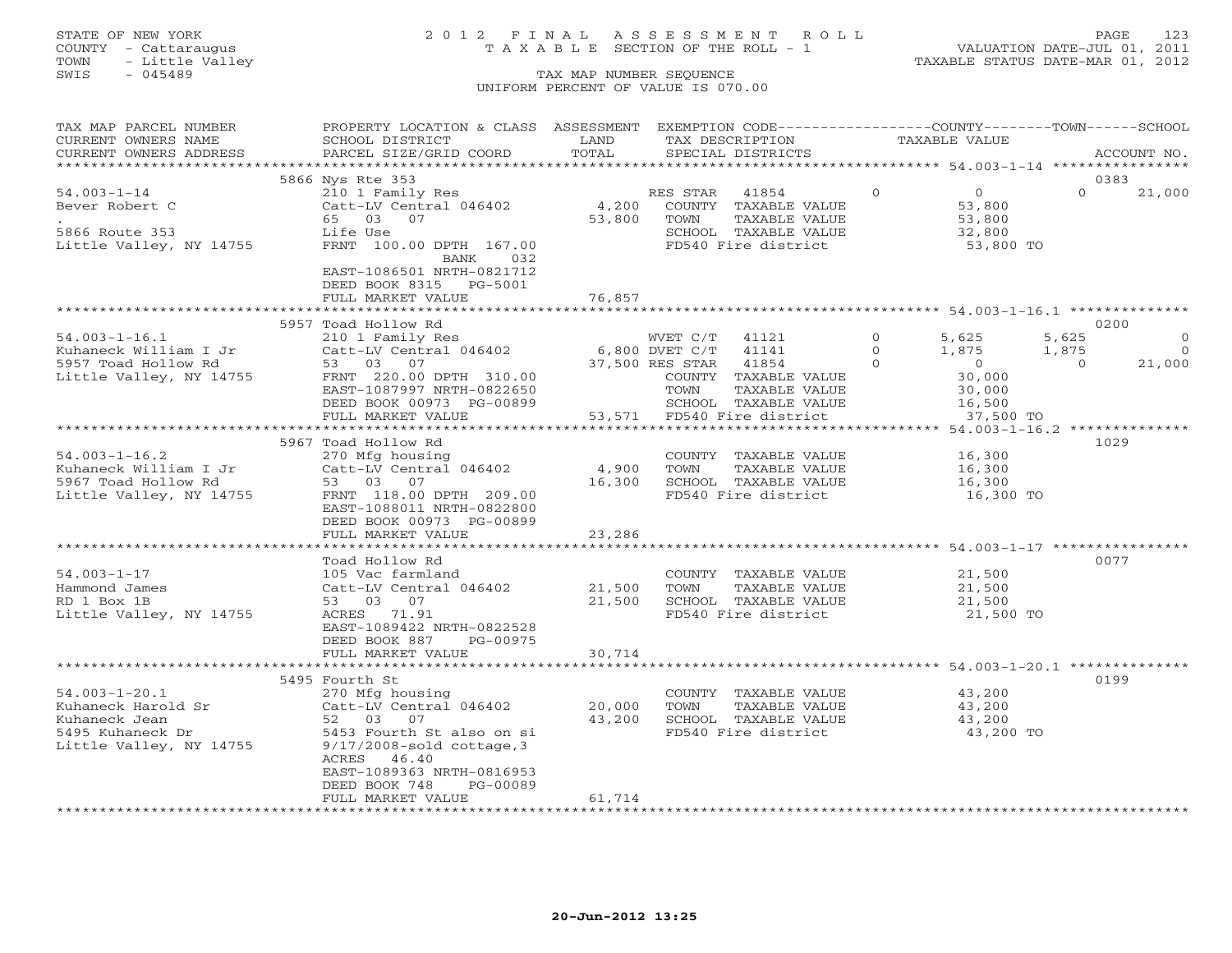## STATE OF NEW YORK 2 0 1 2 F I N A L A S S E S S M E N T R O L L PAGE 124 COUNTY - Cattaraugus T A X A B L E SECTION OF THE ROLL - 1 VALUATION DATE-JUL 01, 2011

| TAX MAP PARCEL NUMBER                              | PROPERTY LOCATION & CLASS ASSESSMENT                                                                            |               | EXEMPTION CODE-----------------COUNTY-------TOWN------SCHOOL |                            |                    |
|----------------------------------------------------|-----------------------------------------------------------------------------------------------------------------|---------------|--------------------------------------------------------------|----------------------------|--------------------|
| CURRENT OWNERS NAME                                | SCHOOL DISTRICT                                                                                                 | LAND<br>TOTAL | TAX DESCRIPTION                                              | TAXABLE VALUE              | ACCOUNT NO.        |
| CURRENT OWNERS ADDRESS                             | PARCEL SIZE/GRID COORD                                                                                          |               | SPECIAL DISTRICTS                                            |                            |                    |
|                                                    | 5475 Fourth St                                                                                                  |               |                                                              |                            | 1410               |
| $54.003 - 1 - 20.2$                                | 260 Seasonal res                                                                                                |               | COUNTY TAXABLE VALUE                                         | 19,500                     |                    |
| Kuhaneck Harold W Jr.                              | Catt-LV Central 046402                                                                                          | 7,500         | TOWN<br>TAXABLE VALUE                                        | 19,500                     |                    |
| 5453 Fourth St                                     | 9/17/2008-split off 1-20                                                                                        | 19,500        | SCHOOL TAXABLE VALUE                                         | 19,500                     |                    |
| Little Valley, NY 14755                            | 2.90<br>ACRES                                                                                                   |               | FD540 Fire district                                          | 19,500 TO                  |                    |
|                                                    | EAST-1090008 NRTH-0816507                                                                                       |               |                                                              |                            |                    |
|                                                    | DEED BOOK 10872 PG-6001                                                                                         |               |                                                              |                            |                    |
|                                                    | FULL MARKET VALUE                                                                                               | 27,857        |                                                              |                            |                    |
|                                                    |                                                                                                                 |               |                                                              |                            |                    |
|                                                    | Fourth St                                                                                                       |               |                                                              |                            | 0030               |
| $54.003 - 1 - 21$                                  | 910 Priv forest                                                                                                 |               | COUNTY TAXABLE VALUE                                         | 20,000                     |                    |
| Danzer Forestland, Inc.                            | Catt-LV Central 046402                                                                                          | 15,400        | TOWN<br>TAXABLE VALUE                                        | 20,000                     |                    |
| 119 A.I.D. Dr                                      | 40/53 03 07                                                                                                     | 20,000        | SCHOOL TAXABLE VALUE                                         | 20,000                     |                    |
| Darlington, PA 16115                               | ACRES 44.44                                                                                                     |               | FD540 Fire district                                          | 20,000 TO                  |                    |
|                                                    | EAST-1089552 NRTH-0815703                                                                                       |               |                                                              |                            |                    |
|                                                    | DEED BOOK 153<br>PG-4002                                                                                        |               |                                                              |                            |                    |
|                                                    | FULL MARKET VALUE                                                                                               | 28,571        |                                                              |                            |                    |
|                                                    | 8837 Nys Rte 242                                                                                                |               |                                                              |                            | 0011               |
| $54.003 - 1 - 22$                                  | 113 Cattle farm                                                                                                 |               | COUNTY TAXABLE VALUE                                         | 135,000                    |                    |
| Andrus Howard                                      | Catt-LV Central 046402                                                                                          | 75,000        | TOWN<br>TAXABLE VALUE                                        | 135,000                    |                    |
| Attn: Cheryll Winship 52/64 05 07                  |                                                                                                                 | 135,000       | SCHOOL TAXABLE VALUE                                         | 135,000                    |                    |
| 5921 Peth Rd                                       | ACRES 133.45                                                                                                    |               | FD540 Fire district                                          | 135,000 TO                 |                    |
| Great Valley, NY 14741                             | EAST-1087354 NRTH-0816582                                                                                       |               |                                                              |                            |                    |
|                                                    | DEED BOOK 586<br>PG-00194                                                                                       |               |                                                              |                            |                    |
|                                                    | FULL MARKET VALUE                                                                                               | 192,857       |                                                              |                            |                    |
|                                                    |                                                                                                                 |               |                                                              |                            |                    |
|                                                    | 5424 Kyler Hill                                                                                                 |               |                                                              |                            | 295                |
| $54.003 - 1 - 23.1$                                | 322 Rural vac>10                                                                                                |               | COUNTY TAXABLE VALUE                                         | 25,100                     |                    |
| Gilbert Gary P                                     |                                                                                                                 | 25,100        | TAXABLE VALUE<br>TOWN                                        | 25,100                     |                    |
|                                                    |                                                                                                                 | 25,100        | SCHOOL TAXABLE VALUE                                         | 25,100                     |                    |
| GILDETT Shelly L<br>4352 Lower Birch Run Rd<br>111 | 322 kurai vaczio<br>Catt-LV Central 046402<br>1/09-sold house,10 acres<br>ACRES 42.76<br>CI 1005700 NPT-0816137 |               | FD540 Fire district                                          | 25,100 TO                  |                    |
| Allegany, NY 14706                                 | EAST-1085799 NRTH-0816137                                                                                       |               |                                                              |                            |                    |
|                                                    | FULL MARKET VALUE                                                                                               | 35,857        |                                                              |                            |                    |
|                                                    | 5414 Kyler Hill Rd                                                                                              |               |                                                              |                            | 1411               |
| $54.003 - 1 - 23.2$                                | 210 1 Family Res                                                                                                |               | RES STAR<br>41854                                            | $\Omega$<br>$\overline{0}$ | 21,000<br>$\Omega$ |
| Disarno Teresa A                                   | Catt-LV Central 046402                                                                                          | 11,700        | COUNTY TAXABLE VALUE                                         | 73,100                     |                    |
| 5414 Kyler Hill Rd                                 | 64 03 07                                                                                                        | 73,100        | TOWN<br>TAXABLE VALUE                                        | 73,100                     |                    |
| Little Valley, NY 14755                            | 1/09 split from gilbert                                                                                         |               | SCHOOL TAXABLE VALUE                                         | 52,100                     |                    |
|                                                    | ACRES 10.00 BANK<br>017                                                                                         |               | FD540 Fire district                                          | 73,100 TO                  |                    |
|                                                    | EAST-1085334 NRTH-0815572                                                                                       |               |                                                              |                            |                    |
|                                                    | DEED BOOK 11469 PG-5001                                                                                         |               |                                                              |                            |                    |
|                                                    | FULL MARKET VALUE                                                                                               | 104,429       |                                                              |                            |                    |
|                                                    |                                                                                                                 |               |                                                              |                            |                    |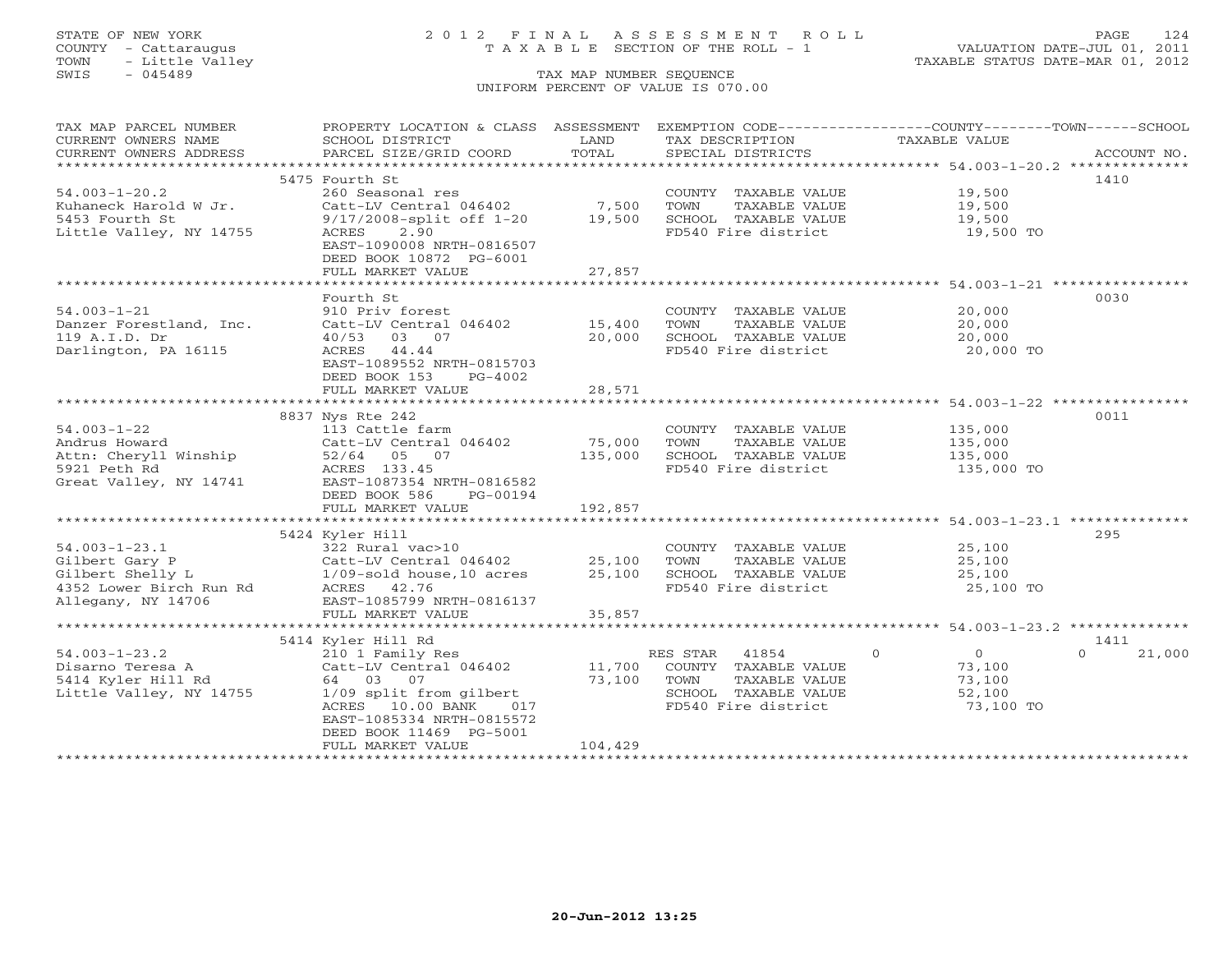## STATE OF NEW YORK 2 0 1 2 F I N A L A S S E S S M E N T R O L L PAGE 125 COUNTY - Cattaraugus T A X A B L E SECTION OF THE ROLL - 1 VALUATION DATE-JUL 01, 2011

| TAX MAP PARCEL NUMBER                | PROPERTY LOCATION & CLASS ASSESSMENT EXEMPTION CODE---------------COUNTY-------TOWN------SCHOOL                                                                                                                                                                                                                        |             |                                               |                |                                         |                  |            |
|--------------------------------------|------------------------------------------------------------------------------------------------------------------------------------------------------------------------------------------------------------------------------------------------------------------------------------------------------------------------|-------------|-----------------------------------------------|----------------|-----------------------------------------|------------------|------------|
| CURRENT OWNERS NAME                  | SCHOOL DISTRICT                                                                                                                                                                                                                                                                                                        | LAND        | TAX DESCRIPTION                               | TAXABLE VALUE  |                                         |                  |            |
|                                      |                                                                                                                                                                                                                                                                                                                        |             |                                               |                |                                         |                  |            |
|                                      |                                                                                                                                                                                                                                                                                                                        |             |                                               |                |                                         |                  |            |
|                                      | 8937 Nys Rte 242                                                                                                                                                                                                                                                                                                       |             |                                               |                |                                         | 0923             |            |
| $54.003 - 1 - 24$                    | 210 1 Family Res                                                                                                                                                                                                                                                                                                       |             | RES STAR 41854                                | $\Omega$       | $\overline{0}$                          | $\Omega$         | 21,000     |
| Wrona Peter                          | Catt-LV Central 046402 8,500 COUNTY TAXABLE VALUE                                                                                                                                                                                                                                                                      |             |                                               |                | 26,000                                  |                  |            |
| 8937 Route 242                       | 64 03 07                                                                                                                                                                                                                                                                                                               | 26,000      | TOWN<br>TAXABLE VALUE                         |                | 26,000                                  |                  |            |
| Little Valley, NY 14755              | ACRES<br>1.79                                                                                                                                                                                                                                                                                                          |             | SCHOOL TAXABLE VALUE<br>FD540 Fire district   |                | 5,000                                   |                  |            |
|                                      | EAST-1084696 NRTH-0815676                                                                                                                                                                                                                                                                                              |             |                                               |                | 26,000 TO                               |                  |            |
|                                      | DEED BOOK 00933 PG-01148                                                                                                                                                                                                                                                                                               |             |                                               |                |                                         |                  |            |
|                                      | FULL MARKET VALUE                                                                                                                                                                                                                                                                                                      | 37,143      |                                               |                |                                         |                  |            |
|                                      |                                                                                                                                                                                                                                                                                                                        |             |                                               |                |                                         |                  |            |
|                                      | 8928 Nys Rte 242                                                                                                                                                                                                                                                                                                       |             |                                               | $\Omega$       | $\overline{0}$                          | 0264<br>$\Omega$ |            |
| $54.003 - 1 - 25$                    |                                                                                                                                                                                                                                                                                                                        |             |                                               |                |                                         |                  | 21,000     |
| Ruper Lisa A<br>8928 Rte 242         | 210 1 Family Res<br>Catt-LV Central 046402 3,700 COUNTY TAXABLE VALUE<br>64 03 07 52,800 TOWN TAXABLE VALUE                                                                                                                                                                                                            | 52,800      | TAXABLE VALUE                                 |                | 52,800<br>52,800                        |                  |            |
| Little Valley, NY 14755              | FRNT 200.00 DPTH 70.00                                                                                                                                                                                                                                                                                                 |             |                                               |                | 31,800                                  |                  |            |
|                                      | EAST-1084554 NRTH-0815904                                                                                                                                                                                                                                                                                              |             | SCHOOL TAXABLE VALUE<br>FD540 Fire district   |                | 52,800 TO                               |                  |            |
|                                      | DEED BOOK 00935 PG-01164                                                                                                                                                                                                                                                                                               |             |                                               |                |                                         |                  |            |
|                                      | FULL MARKET VALUE                                                                                                                                                                                                                                                                                                      | 75,429      |                                               |                |                                         |                  |            |
|                                      |                                                                                                                                                                                                                                                                                                                        |             |                                               |                |                                         |                  |            |
|                                      | 8938 Nys Rte 242                                                                                                                                                                                                                                                                                                       |             |                                               |                |                                         | 0177             |            |
| $54.003 - 1 - 26$                    |                                                                                                                                                                                                                                                                                                                        |             |                                               | $\overline{0}$ |                                         | $\Omega$         | 43,540     |
|                                      | $\begin{array}{lllllllllll} & & & & & 54.003 - 1 - 20 & & & & & & \text{Catt-LV Central v} \text{Johnson Albert} & & & & & & 64 & 03 & 07 & & & & \text{52,000} \ & & & & & & & & \text{FRNT} & 175.00 \text{ DPTH} & 190.00 & & & & & \text{738 Nvs Rte 242} & & & & & \text{FART -1084412 NRTH-0815829} \end{array}$ |             |                                               |                | $\begin{bmatrix} 0 \\ 52 \end{bmatrix}$ |                  |            |
|                                      |                                                                                                                                                                                                                                                                                                                        | 52,000 TOWN | TAXABLE VALUE                                 |                | 52,000                                  |                  |            |
|                                      |                                                                                                                                                                                                                                                                                                                        |             | SCHOOL TAXABLE VALUE                          |                | 8,460                                   |                  |            |
|                                      |                                                                                                                                                                                                                                                                                                                        |             | FD540 Fire district                           |                | 52,000 TO                               |                  |            |
|                                      | DEED BOOK 755<br>PG-00883                                                                                                                                                                                                                                                                                              |             |                                               |                |                                         |                  |            |
|                                      | FULL MARKET VALUE                                                                                                                                                                                                                                                                                                      | 74,286      |                                               |                |                                         |                  |            |
|                                      |                                                                                                                                                                                                                                                                                                                        |             |                                               |                |                                         |                  |            |
|                                      | 8942 Nys Rte 242                                                                                                                                                                                                                                                                                                       |             |                                               |                |                                         | 0362             |            |
| $54.003 - 1 - 27$                    | 210 1 Family Res                                                                                                                                                                                                                                                                                                       |             | CVET C/T 41131                                | $\Omega$       | 14,000                                  | 14,000           | $\bigcirc$ |
|                                      |                                                                                                                                                                                                                                                                                                                        |             |                                               | $\Omega$       | $\overline{0}$                          | $\cap$           | 21,000     |
|                                      | 94.003-1-27<br>Eysaman Jobra (210 LET 1046402 6,400 RES STAR 41854<br>Eysaman Jobra (4 03 07 67,500 COUNTY TAXABLE<br>8942 Nys Rte 242 FRNT 210.86 DPTH 222.96 TOWN TAXABLE                                                                                                                                            |             | 67,500 COUNTY TAXABLE VALUE                   |                | 53,500                                  |                  |            |
|                                      |                                                                                                                                                                                                                                                                                                                        |             | TAXABLE VALUE                                 |                | 53,500                                  |                  |            |
| Little Valley, NY 14755              | EAST-1084257 NRTH-0815661<br>DEED BOOK 773 PG-01065                                                                                                                                                                                                                                                                    |             | SCHOOL TAXABLE VALUE                          |                | 46,500                                  |                  |            |
|                                      |                                                                                                                                                                                                                                                                                                                        |             | FD540 Fire district                           |                | 67,500 TO                               |                  |            |
|                                      | FULL MARKET VALUE                                                                                                                                                                                                                                                                                                      | 96,429      |                                               |                |                                         |                  |            |
|                                      |                                                                                                                                                                                                                                                                                                                        |             |                                               |                |                                         |                  |            |
|                                      | 8948 Nys Rte 242                                                                                                                                                                                                                                                                                                       |             |                                               |                | $\overline{0}$                          | 0121<br>$\Omega$ |            |
| $54.003 - 1 - 28$                    | $C$ <sub>4</sub> ,400 $C$ att-LV Central 046402 $C$ 4,400                                                                                                                                                                                                                                                              |             | RES STAR 41854                                | $\Omega$       |                                         |                  | 21,000     |
| Johnson Shirlann<br>8948 Nys Rte 242 | 64 03 07                                                                                                                                                                                                                                                                                                               | 42,300      | COUNTY TAXABLE VALUE                          |                | 42,300                                  |                  |            |
| Little Valley, NY 14755              | 95.00 DPTH 200.00<br>FRNT                                                                                                                                                                                                                                                                                              |             | TOWN<br>TAXABLE VALUE<br>SCHOOL TAXABLE VALUE |                | 42,300<br>21,300                        |                  |            |
|                                      | EAST-1084155 NRTH-0815548                                                                                                                                                                                                                                                                                              |             | FD540 Fire district                           |                | 42,300 TO                               |                  |            |
|                                      | DEED BOOK 00963 PG-00810                                                                                                                                                                                                                                                                                               |             |                                               |                |                                         |                  |            |
|                                      | FULL MARKET VALUE                                                                                                                                                                                                                                                                                                      | 60,429      |                                               |                |                                         |                  |            |
|                                      |                                                                                                                                                                                                                                                                                                                        |             |                                               |                |                                         |                  |            |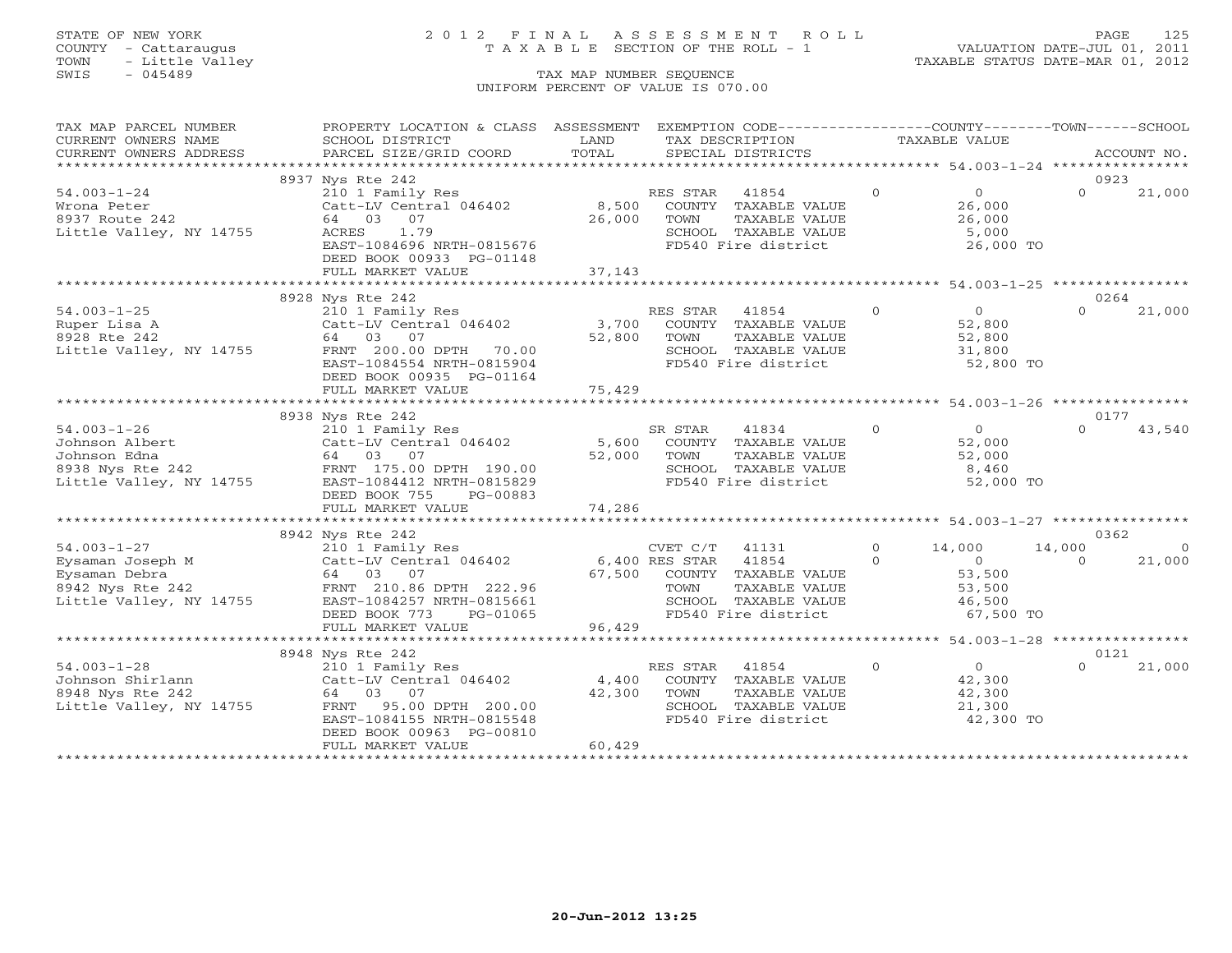## STATE OF NEW YORK 2 0 1 2 F I N A L A S S E S S M E N T R O L L PAGE 126 COUNTY - Cattaraugus T A X A B L E SECTION OF THE ROLL - 1 VALUATION DATE-JUL 01, 2011

| TAX MAP PARCEL NUMBER                | PROPERTY LOCATION & CLASS ASSESSMENT                                                                                                                                                                                                                                                          |                                       | EXEMPTION CODE----------------COUNTY-------TOWN------SCHOOL |                                                        |                          |
|--------------------------------------|-----------------------------------------------------------------------------------------------------------------------------------------------------------------------------------------------------------------------------------------------------------------------------------------------|---------------------------------------|-------------------------------------------------------------|--------------------------------------------------------|--------------------------|
| CURRENT OWNERS NAME                  | SCHOOL DISTRICT                                                                                                                                                                                                                                                                               | LAND                                  | TAX DESCRIPTION                                             | <b>TAXABLE VALUE</b>                                   |                          |
| CURRENT OWNERS ADDRESS               | PARCEL SIZE/GRID COORD                                                                                                                                                                                                                                                                        | TOTAL                                 | SPECIAL DISTRICTS                                           |                                                        | ACCOUNT NO.              |
| ***********************              |                                                                                                                                                                                                                                                                                               |                                       |                                                             |                                                        |                          |
|                                      | 8950 Nys Rte 242                                                                                                                                                                                                                                                                              |                                       |                                                             |                                                        | 0171                     |
| $54.003 - 1 - 29$                    | 210 1 Family Res                                                                                                                                                                                                                                                                              |                                       | COUNTY TAXABLE VALUE                                        | 34,500                                                 |                          |
| Movakel Mark                         | Catt-LV Central 046402                                                                                                                                                                                                                                                                        | 3,800                                 | TOWN<br>TAXABLE VALUE                                       | 34,500                                                 |                          |
| Movakel Karen                        | 64 03 07                                                                                                                                                                                                                                                                                      | 34,500                                | SCHOOL TAXABLE VALUE                                        | 34,500                                                 |                          |
| PO Box 690782                        | 73.00 DPTH 196.00<br>FRNT                                                                                                                                                                                                                                                                     |                                       | FD540 Fire district                                         | 34,500 TO                                              |                          |
| Houston, TX 77269                    | EAST-1084097 NRTH-0815472                                                                                                                                                                                                                                                                     |                                       |                                                             |                                                        |                          |
|                                      | DEED BOOK 7172 PG-4001                                                                                                                                                                                                                                                                        |                                       |                                                             |                                                        |                          |
|                                      | FULL MARKET VALUE                                                                                                                                                                                                                                                                             | 49,286                                |                                                             |                                                        |                          |
|                                      |                                                                                                                                                                                                                                                                                               |                                       |                                                             |                                                        |                          |
|                                      | 8952 Nys Rte 242                                                                                                                                                                                                                                                                              |                                       |                                                             |                                                        | 0189                     |
| $54.003 - 1 - 30$                    | 210 1 Family Res                                                                                                                                                                                                                                                                              | UW_15_VET<br>3,800 RES STAR<br>37 200 | CW_15_VET/ 41161                                            | $\circ$<br>5,580                                       | 5,580<br>$\overline{0}$  |
|                                      | 94.003-1-30<br>King Gregory D<br>King Gregory D<br>210 1 Family Res<br>Catt-LV Central 046402<br>64 03 07<br>8952 Nys Rte 242<br>Little Valley, NY 14755<br>EAST-1084025 NRTH-0815387                                                                                                         |                                       | 41854                                                       | $\circ$<br>$\overline{0}$                              | $\Omega$<br>21,000       |
|                                      |                                                                                                                                                                                                                                                                                               | 37,200                                | COUNTY TAXABLE VALUE                                        | 31,620                                                 |                          |
|                                      |                                                                                                                                                                                                                                                                                               |                                       | TOWN<br>TAXABLE VALUE                                       | 31,620                                                 |                          |
|                                      |                                                                                                                                                                                                                                                                                               |                                       | SCHOOL TAXABLE VALUE                                        | 16,200                                                 |                          |
|                                      | DEED BOOK 896<br>PG-00182                                                                                                                                                                                                                                                                     |                                       | FD540 Fire district                                         | 37,200 TO                                              |                          |
|                                      | FULL MARKET VALUE                                                                                                                                                                                                                                                                             | 53,143                                |                                                             |                                                        |                          |
|                                      |                                                                                                                                                                                                                                                                                               |                                       |                                                             |                                                        |                          |
|                                      | 8937 Dutch Hill Rd                                                                                                                                                                                                                                                                            |                                       |                                                             |                                                        | 0919                     |
| $54.003 - 1 - 31.1$                  | 210 1 Family Res                                                                                                                                                                                                                                                                              |                                       | CVET C/T 41131                                              | $0 \t 14,000$                                          | 14,000<br>$\overline{0}$ |
|                                      | Catt-LV Central 046402 8,400 RES STAR<br>Ormond Allan J<br>Ormond Bobbie Jo<br>8937 Dutch Hill Rd<br>5937 Dutch Hill Rd<br>5937 Dutch Hill Rd<br>5937 Dutch Hill Rd<br>5937 Dutch Hill Rd<br>5937 Dutch Hill Rd<br>5937 Dutch Hill Rd<br>5937 Dutch Hill Rd<br>5937 Nutch Hill Rd<br>5937 Nut |                                       | 41854                                                       | $\Omega$<br>$\begin{array}{c} 0 \\ 51.800 \end{array}$ | $\Omega$<br>21,000       |
|                                      |                                                                                                                                                                                                                                                                                               |                                       | 65,800 COUNTY TAXABLE VALUE                                 | 51,800                                                 |                          |
|                                      |                                                                                                                                                                                                                                                                                               |                                       | TOWN<br>TAXABLE VALUE                                       | 51,800<br>44,800                                       |                          |
|                                      |                                                                                                                                                                                                                                                                                               |                                       | SCHOOL TAXABLE VALUE                                        |                                                        |                          |
|                                      | EAST-1084063 NRTH-0815770                                                                                                                                                                                                                                                                     |                                       | FD540 Fire district                                         | 65,800 TO                                              |                          |
|                                      | DEED BOOK 16475 PG-8001                                                                                                                                                                                                                                                                       |                                       |                                                             |                                                        |                          |
|                                      | FULL MARKET VALUE                                                                                                                                                                                                                                                                             | 94,000                                |                                                             |                                                        |                          |
|                                      |                                                                                                                                                                                                                                                                                               |                                       |                                                             |                                                        |                          |
|                                      | R8942 NYS Rte 242                                                                                                                                                                                                                                                                             |                                       |                                                             |                                                        | 1407                     |
| $54.003 - 1 - 31.2$                  | 311 Res vac land                                                                                                                                                                                                                                                                              |                                       | COUNTY TAXABLE VALUE                                        | 200                                                    |                          |
| Eysaman Joseph                       | Catt-LV Central 046402                                                                                                                                                                                                                                                                        | 200                                   | TAXABLE VALUE<br>TOWN                                       | 200                                                    |                          |
| Eysaman Debra                        | split from 1-31 Ormond '0                                                                                                                                                                                                                                                                     | 200                                   | SCHOOL TAXABLE VALUE                                        | 200                                                    |                          |
| 8942 NYS Rte 242                     | NRF                                                                                                                                                                                                                                                                                           |                                       | FD540 Fire district                                         | 200 TO                                                 |                          |
| Little Valley, NY 14755              | FRNT 206.60 DPTH<br>65.00                                                                                                                                                                                                                                                                     |                                       |                                                             |                                                        |                          |
|                                      | EAST-1084171 NRTH-0815757                                                                                                                                                                                                                                                                     |                                       |                                                             |                                                        |                          |
|                                      | DEED BOOK 10668 PG-5005                                                                                                                                                                                                                                                                       | 286                                   |                                                             |                                                        |                          |
|                                      | FULL MARKET VALUE                                                                                                                                                                                                                                                                             | ***********                           |                                                             | ********************* 54.003-1-32.1 ***************    |                          |
|                                      |                                                                                                                                                                                                                                                                                               |                                       |                                                             |                                                        | 0097                     |
| $54.003 - 1 - 32.1$                  | 8971 Dutch Hill Rd<br>240 Rural res                                                                                                                                                                                                                                                           |                                       | $\sim$ 0<br>RES STAR<br>41854                               | $\frac{0}{90}$                                         | $\Omega$<br>21,000       |
|                                      | Catt-LV Central 046402 14,700                                                                                                                                                                                                                                                                 |                                       |                                                             |                                                        |                          |
| Russell Chad T                       |                                                                                                                                                                                                                                                                                               | 99,000                                | COUNTY TAXABLE VALUE                                        |                                                        |                          |
| Russell Jill R<br>8971 Dutch Hill Rd | Catt-LV Central 046<br>Catt-LV Central 046<br>64 03 07<br>d ACRES 11.80 BANK<br>017                                                                                                                                                                                                           |                                       | TAXABLE VALUE<br>TOWN<br>SCHOOL TAXABLE VALUE               | 99,000<br>78,000                                       |                          |
| Little Valley, NY 14755              | EAST-1083488 NRTH-0815762                                                                                                                                                                                                                                                                     |                                       | FD540 Fire district                                         | 99,000 TO                                              |                          |
|                                      | DEED BOOK 00984 PG-00376                                                                                                                                                                                                                                                                      |                                       |                                                             |                                                        |                          |
|                                      | FULL MARKET VALUE                                                                                                                                                                                                                                                                             | 141,429                               |                                                             |                                                        |                          |
|                                      |                                                                                                                                                                                                                                                                                               |                                       |                                                             |                                                        |                          |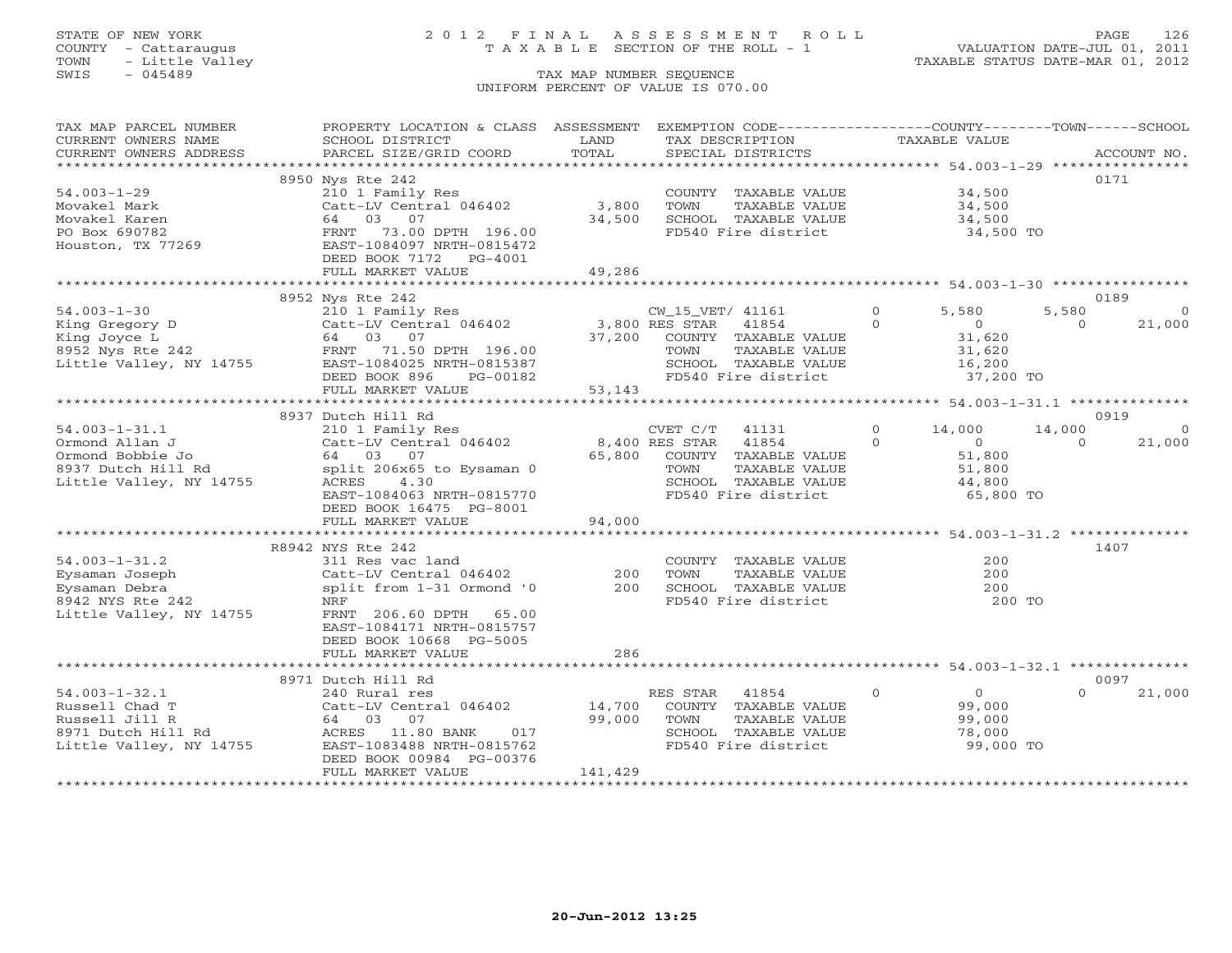## STATE OF NEW YORK 2 0 1 2 F I N A L A S S E S S M E N T R O L L PAGE 127 COUNTY - Cattaraugus T A X A B L E SECTION OF THE ROLL - 1 VALUATION DATE-JUL 01, 2011

| TAX MAP PARCEL NUMBER<br>CURRENT OWNERS NAME                                                                    | PROPERTY LOCATION & CLASS ASSESSMENT<br>SCHOOL DISTRICT                                                                                                                                                          | LAND                         | EXEMPTION CODE----------------COUNTY-------TOWN------SCHOOL<br>TAX DESCRIPTION                                    |          | TAXABLE VALUE                                                |                  |             |
|-----------------------------------------------------------------------------------------------------------------|------------------------------------------------------------------------------------------------------------------------------------------------------------------------------------------------------------------|------------------------------|-------------------------------------------------------------------------------------------------------------------|----------|--------------------------------------------------------------|------------------|-------------|
| CURRENT OWNERS ADDRESS<br>*************************                                                             | PARCEL SIZE/GRID COORD                                                                                                                                                                                           | TOTAL                        | SPECIAL DISTRICTS                                                                                                 |          |                                                              |                  | ACCOUNT NO. |
|                                                                                                                 | 8949 Dutch Hill Rd                                                                                                                                                                                               |                              |                                                                                                                   |          |                                                              | 0925             |             |
| $54.003 - 1 - 32.2$<br>Bridenbaker Claude<br>Bridenbaker Clara<br>8949 Dutch Hill Rd<br>Little Valley, NY 14755 | 210 1 Family Res<br>Catt-LV Central 046402<br>64 03 07<br>ACRES<br>3.18<br>EAST-1083855 NRTH-0816023<br>DEED BOOK 868<br>PG-00112<br>FULL MARKET VALUE                                                           | 7,500<br>78,000<br>111,429   | 41834<br>SR STAR<br>COUNTY TAXABLE VALUE<br>TOWN<br>TAXABLE VALUE<br>SCHOOL TAXABLE VALUE<br>FD540 Fire district  | $\Omega$ | $\overline{0}$<br>78,000<br>78,000<br>34,460<br>78,000 TO    | $\Omega$         | 43,540      |
|                                                                                                                 |                                                                                                                                                                                                                  |                              |                                                                                                                   |          |                                                              |                  |             |
|                                                                                                                 | 8991 Dutch Hill Rd                                                                                                                                                                                               |                              |                                                                                                                   |          |                                                              | 1126             |             |
| $54.003 - 1 - 32.3$<br>Ellis Andrew P<br>Ellis Julie A<br>8991 Dutch Hl<br>Little Valley, NY 14755              | 210 1 Family Res<br>Catt-LV Central 046402<br>64 03<br>07<br>8.70<br>ACRES<br>EAST-1082972 NRTH-0815860<br>DEED BOOK 01004 PG-00842<br>FULL MARKET VALUE                                                         | 12,400<br>119,000<br>170,000 | RES STAR<br>41854<br>COUNTY TAXABLE VALUE<br>TOWN<br>TAXABLE VALUE<br>SCHOOL TAXABLE VALUE<br>FD540 Fire district | $\Omega$ | $\overline{0}$<br>119,000<br>119,000<br>98,000<br>119,000 TO | $\Omega$         | 21,000      |
|                                                                                                                 |                                                                                                                                                                                                                  |                              |                                                                                                                   |          |                                                              |                  |             |
| $54.003 - 1 - 33$<br>Russell Chad T<br>Russell Jill R<br>8971 Dutch Hill Rd<br>Little Valley, NY 14755          | Dutch Hill Rd<br>311 Res vac land<br>Catt-LV Central 046402<br>64 03 07<br>Old Reservoir<br>FRNT 100.00 DPTH 275.00<br>BANK<br>017<br>EAST-1083270 NRTH-0816143<br>DEED BOOK 00984 PG-00376<br>FULL MARKET VALUE | 3,100<br>3,100<br>4,429      | COUNTY TAXABLE VALUE<br>TOWN<br>TAXABLE VALUE<br>SCHOOL TAXABLE VALUE<br>FD540 Fire district                      |          | 3,100<br>3,100<br>3,100<br>3,100 TO                          | 0899             |             |
|                                                                                                                 |                                                                                                                                                                                                                  |                              |                                                                                                                   |          |                                                              |                  |             |
| $54.003 - 1 - 34$<br>Bushey Ryan M<br>Bushey Bethany 1<br>4400 Route 353<br>Salamanca, NY 14779                 | 8938 Dutch Hill Rd<br>210 1 Family Res<br>Catt-LV Central 046402<br>64 03 07<br>ACRES<br>1.58<br>EAST-1084355 NRTH-0816178<br>DEED BOOK 11117 PG-5001                                                            | 6,500<br>84,000              | RES STAR<br>41854<br>COUNTY TAXABLE VALUE<br>TAXABLE VALUE<br>TOWN<br>SCHOOL TAXABLE VALUE<br>FD540 Fire district | $\Omega$ | $\Omega$<br>84,000<br>84,000<br>63,000<br>84,000 TO          | 0281<br>$\Omega$ | 21,000      |
|                                                                                                                 | FULL MARKET VALUE                                                                                                                                                                                                | 120,000                      |                                                                                                                   |          |                                                              |                  |             |
| $54.003 - 1 - 35$<br>Fellows Lindy<br>Terhune Eugene<br>8888 NYS Route 242<br>Little Valley, NY 14755           | 8888 Nys Rte 242<br>210 1 Family Res<br>Catt-LV Central 046402<br>64 03 07<br>ACRES<br>$1.20$ BANK<br>065<br>EAST-1085087 NRTH-0816822<br>DEED BOOK 8983<br>PG-2001                                              | 6,500<br>30,000              | COUNTY TAXABLE VALUE<br>TOWN<br>TAXABLE VALUE<br>SCHOOL TAXABLE VALUE<br>FD540 Fire district                      |          | 30,000<br>30,000<br>30,000<br>30,000 TO                      | 0183             |             |
|                                                                                                                 | FULL MARKET VALUE                                                                                                                                                                                                | 42,857                       |                                                                                                                   |          |                                                              |                  |             |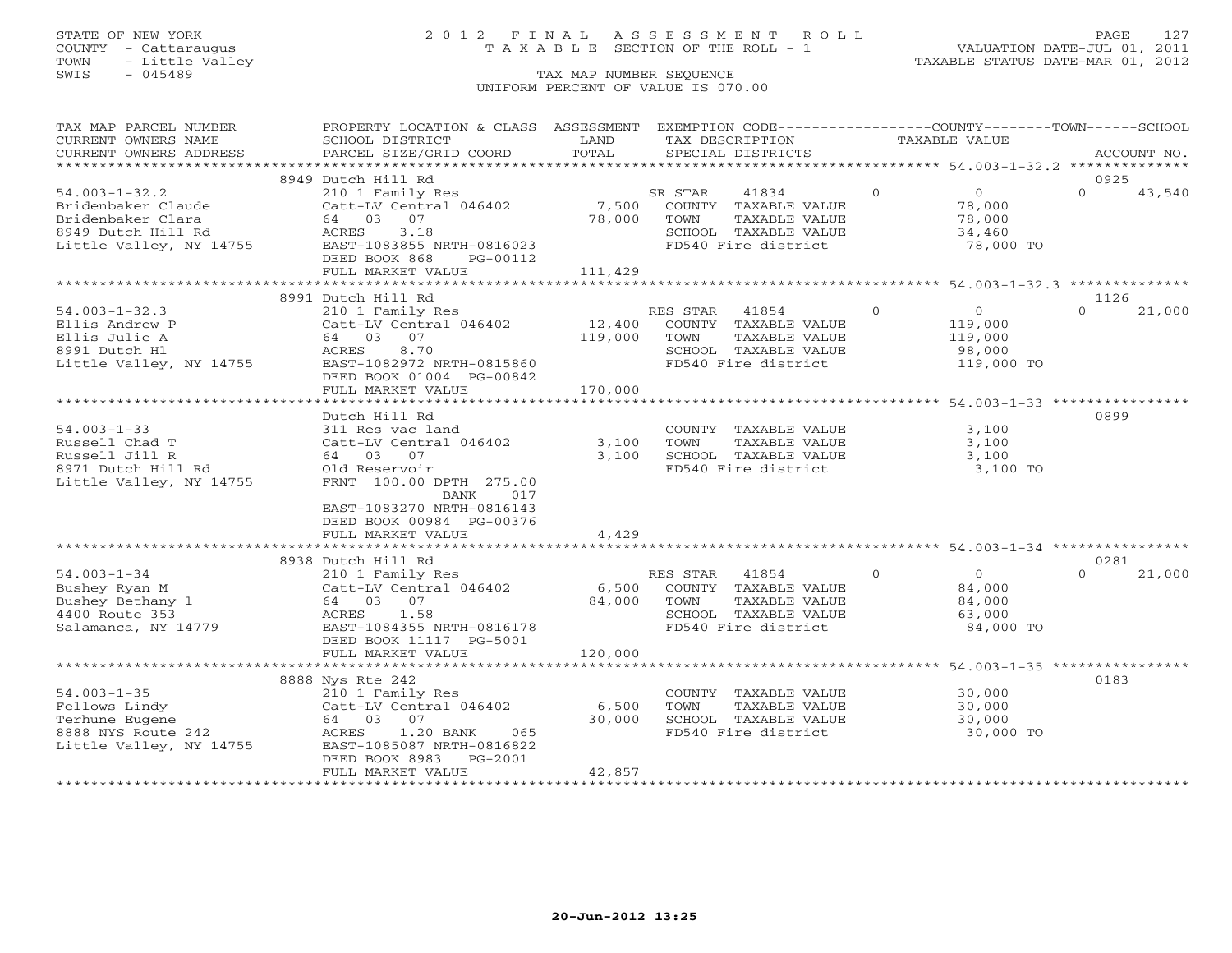## STATE OF NEW YORK 2 0 1 2 F I N A L A S S E S S M E N T R O L L PAGE 128 COUNTY - Cattaraugus T A X A B L E SECTION OF THE ROLL - 1 VALUATION DATE-JUL 01, 2011

| TAX MAP PARCEL NUMBER   | PROPERTY LOCATION & CLASS ASSESSMENT EXEMPTION CODE---------------COUNTY-------TOWN-----SCHOOL |             |                                             |                |                                                  |          |             |
|-------------------------|------------------------------------------------------------------------------------------------|-------------|---------------------------------------------|----------------|--------------------------------------------------|----------|-------------|
| CURRENT OWNERS NAME     | SCHOOL DISTRICT                                                                                | LAND        | TAX DESCRIPTION                             |                | TAXABLE VALUE                                    |          |             |
| CURRENT OWNERS ADDRESS  | PARCEL SIZE/GRID COORD                                                                         | TOTAL       | SPECIAL DISTRICTS                           |                |                                                  |          | ACCOUNT NO. |
|                         |                                                                                                |             |                                             |                |                                                  |          |             |
|                         | 8892 Nys Rte 242                                                                               |             |                                             |                |                                                  | 0187     |             |
| $54.003 - 1 - 36$       | 113 Cattle farm                                                                                |             | RES STAR 41854                              | $\Omega$       | $\Omega$                                         | $\Omega$ | 21,000      |
| Henning Raymond B       | 113 Cattle farm<br>Catt-LV Central 046402      40,700  COUNTY TAXABLE VALUE                    |             |                                             |                | 95,700                                           |          |             |
| 8892 Nys Rte 242        | 64 03 07                                                                                       | 95,700      | TAXABLE VALUE<br>TOWN                       |                | 95,700                                           |          |             |
| Little Valley, NY 14755 | ACRES 68.10                                                                                    |             | SCHOOL TAXABLE VALUE                        |                | 74,700                                           |          |             |
|                         | EAST-1083760 NRTH-0816942                                                                      |             | FD540 Fire district                         |                | 95,700 TO                                        |          |             |
|                         | DEED BOOK 00975 PG-00698                                                                       |             |                                             |                |                                                  |          |             |
|                         |                                                                                                | 136,714     |                                             |                |                                                  |          |             |
|                         | FULL MARKET VALUE                                                                              |             |                                             |                |                                                  |          |             |
|                         |                                                                                                |             |                                             |                |                                                  |          |             |
|                         | Nys Rte 242                                                                                    |             |                                             |                |                                                  | 0365     |             |
| $54.003 - 1 - 37.1$     | 322 Rural vac>10                                                                               |             | COUNTY TAXABLE VALUE                        |                | 56,250                                           |          |             |
| Frost Eugene H          | Catt-LV Central 046402 56,250                                                                  |             | TAXABLE VALUE<br>TOWN                       |                | 56,250                                           |          |             |
| 12622 Keewat Ct         | 64-65 03 07                                                                                    | 56,250      | SCHOOL TAXABLE VALUE                        |                | 56,250                                           |          |             |
| Woodbridge, NY 22912    | ACRES 126.15                                                                                   |             | FD540 Fire district                         |                | 56,250 TO                                        |          |             |
|                         | EAST-1084041 NRTH-0818515                                                                      |             |                                             |                |                                                  |          |             |
|                         | DEED BOOK 17164 PG-2001                                                                        |             |                                             |                |                                                  |          |             |
|                         | FULL MARKET VALUE                                                                              | 80,357      |                                             |                |                                                  |          |             |
|                         |                                                                                                |             |                                             |                |                                                  |          |             |
|                         | 8876 Nys Rte 242                                                                               |             |                                             |                |                                                  | 1173     |             |
| $54.003 - 1 - 37.2$     |                                                                                                |             | RES STAR 41854                              | $\overline{0}$ |                                                  | $\cap$   | 21,000      |
| Rohwer Gordon H         | 210 1 Family Res<br>Catt-LV Central 046402                                                     |             | 6,000 COUNTY TAXABLE VALUE                  |                | $\begin{array}{c}0\\34.500\end{array}$<br>34,500 |          |             |
| Rohwer Lisa A           | 64 03 07                                                                                       | 34,500 TOWN | TAXABLE VALUE                               |                | 34,500                                           |          |             |
| 8876 Rte 242            | FRNT 227.40 DPTH 127.50                                                                        |             |                                             |                | 13,500                                           |          |             |
|                         | BANK<br>017                                                                                    |             | SCHOOL TAXABLE VALUE<br>FD540 Fire district |                | 34,500 TO                                        |          |             |
| Little Valley, NY 14755 |                                                                                                |             |                                             |                |                                                  |          |             |
|                         | EAST-1085383 NRTH-0817031                                                                      |             |                                             |                |                                                  |          |             |
|                         | DEED BOOK 973<br>PG-1195                                                                       |             |                                             |                |                                                  |          |             |
|                         | FULL MARKET VALUE                                                                              | 49,286      |                                             |                |                                                  |          |             |
|                         |                                                                                                |             |                                             |                |                                                  |          |             |
|                         | 8836 Nys Rte 242                                                                               |             |                                             |                |                                                  | 0357     |             |
| $54.003 - 1 - 38$       | 210 1 Family Res                                                                               |             | SR STAR<br>41834 0                          |                | $\overline{0}$                                   | $\cap$   | 43,540      |
| Houser Clyde C          | Catt-LV Central 046402 9,600 COUNTY TAXABLE VALUE                                              |             |                                             |                | 86,500                                           |          |             |
| Houser Suzanne L        | 210 1 Family<br>Catt-LV Centr<br>64 03 07                                                      | 86,500 TOWN | TAXABLE VALUE                               |                | 86,500                                           |          |             |
| 8836 Route 242          |                                                                                                |             |                                             |                | 42,960                                           |          |             |
|                         | Little Valley, NY 14755 EAST-1085743 NRTH-0817949                                              |             | SCHOOL TAXABLE VALUE<br>FD540 Fire district |                | 86,500 TO                                        |          |             |
|                         | DEED BOOK 4668 PG-6002                                                                         |             |                                             |                |                                                  |          |             |
|                         | FULL MARKET VALUE                                                                              | 123,571     |                                             |                |                                                  |          |             |
|                         |                                                                                                |             |                                             |                |                                                  |          |             |
|                         | 8790 Nys Rte 242                                                                               |             |                                             |                |                                                  | 0054     |             |
| $54.003 - 1 - 39.1$     | 311 Res vac land                                                                               |             | COUNTY TAXABLE VALUE                        |                | 3,700                                            |          |             |
| Brol Lawrence C         | 311 Res vac land<br>Catt-LV Central 046402                                                     | 3,700       | TAXABLE VALUE<br>TOWN                       |                | 3,700                                            |          |             |
| 8790 Nys Rte 242        | 64 03 07                                                                                       | 3,700       | SCHOOL TAXABLE VALUE                        |                | 3,700                                            |          |             |
|                         | Little Valley, NY 14755 FRNT 240.00 DPTH 250.00                                                |             | VALUE VALUE<br>FD540 Fire district          |                | 3,700 TO                                         |          |             |
|                         |                                                                                                |             |                                             |                |                                                  |          |             |
|                         | EAST-1086137 NRTH-0817954                                                                      |             |                                             |                |                                                  |          |             |
|                         | DEED BOOK 744<br>PG-01029                                                                      |             |                                             |                |                                                  |          |             |
|                         | FULL MARKET VALUE                                                                              | 5,286       |                                             |                |                                                  |          |             |
|                         |                                                                                                |             |                                             |                |                                                  |          |             |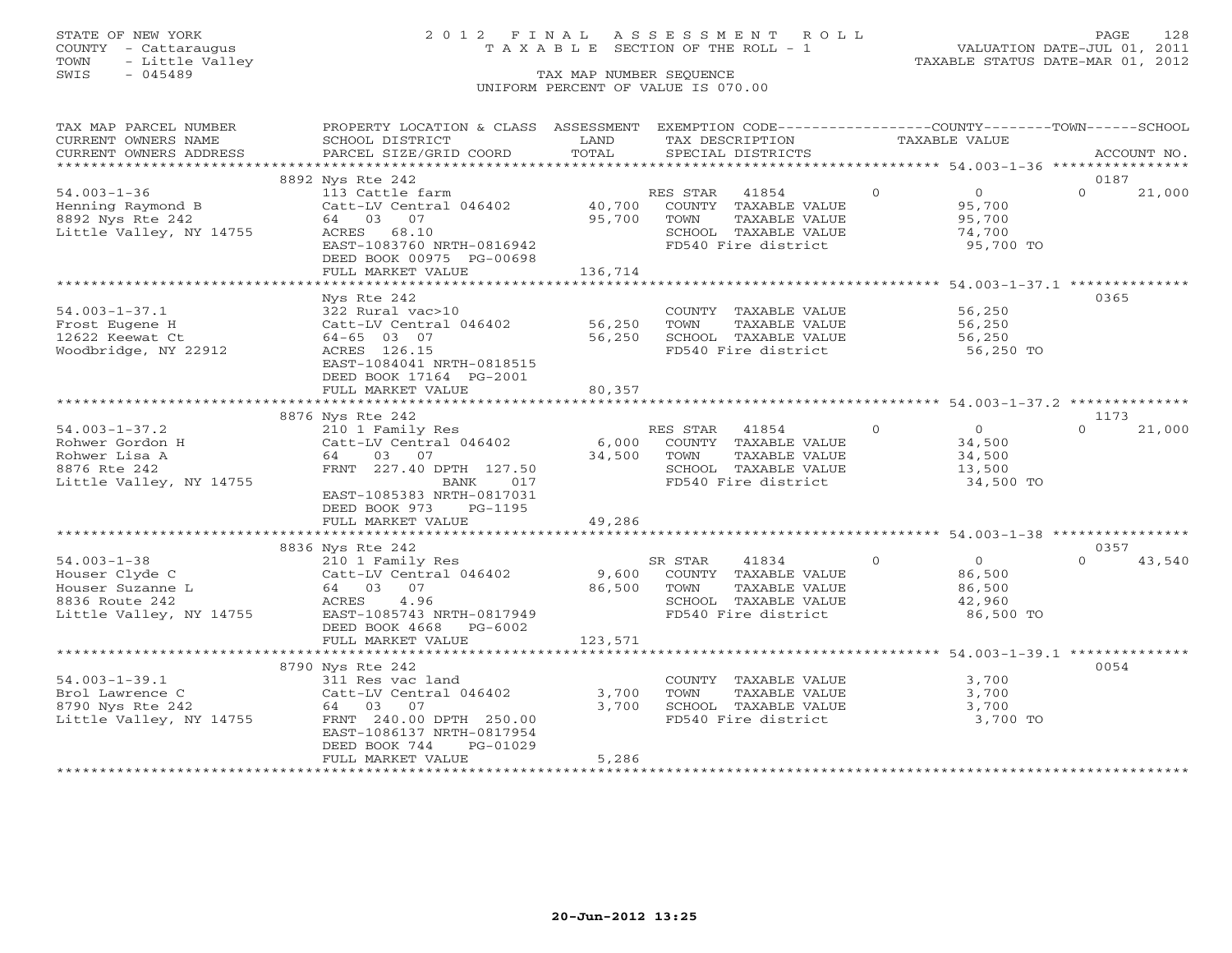## STATE OF NEW YORK 2 0 1 2 F I N A L A S S E S S M E N T R O L L PAGE 129 COUNTY - Cattaraugus T A X A B L E SECTION OF THE ROLL - 1 VALUATION DATE-JUL 01, 2011

| TAX MAP PARCEL NUMBER                             | PROPERTY LOCATION & CLASS ASSESSMENT                 |                       | EXEMPTION CODE-----------------COUNTY-------TOWN------SCHOOL |                                                              |                    |
|---------------------------------------------------|------------------------------------------------------|-----------------------|--------------------------------------------------------------|--------------------------------------------------------------|--------------------|
| CURRENT OWNERS NAME                               | SCHOOL DISTRICT                                      | LAND                  | TAX DESCRIPTION                                              | <b>TAXABLE VALUE</b>                                         |                    |
| CURRENT OWNERS ADDRESS<br>*********************** | PARCEL SIZE/GRID COORD                               | TOTAL                 | SPECIAL DISTRICTS                                            |                                                              | ACCOUNT NO.        |
|                                                   | County Road 14                                       |                       |                                                              |                                                              | 0910               |
| $54.003 - 1 - 41$                                 | 682 Rec facility                                     |                       |                                                              | 600                                                          |                    |
| Catt Local Development Corp                       | Catt-LV Central 046402                               | 600                   | COUNTY TAXABLE VALUE<br>TAXABLE VALUE<br>TOWN                | 600                                                          |                    |
| PO Box 1                                          | 64 03 07                                             | 600                   | SCHOOL TAXABLE VALUE                                         | 600                                                          |                    |
| Cattaraugus, NY 14719                             | Ac .75                                               |                       | FD540 Fire district                                          | 600 TO                                                       |                    |
|                                                   | FRNT 200.00 DPTH 165.00                              |                       |                                                              |                                                              |                    |
|                                                   | EAST-1086500 NRTH-0823289                            |                       |                                                              |                                                              |                    |
|                                                   | DEED BOOK 801<br>PG-00290                            |                       |                                                              |                                                              |                    |
|                                                   | FULL MARKET VALUE                                    | 857                   |                                                              |                                                              |                    |
|                                                   |                                                      | * * * * * * * * * *   |                                                              | ******************************* 54.003-1-42.1 ************** |                    |
|                                                   | 8781 Nys Rte 242                                     |                       |                                                              |                                                              | 1015               |
| $54.003 - 1 - 42.1$                               | 240 Rural res                                        |                       | WVET C/T<br>41121                                            | 7,050<br>$\Omega$                                            | 7,050<br>$\Omega$  |
| Fellows Walter                                    | Catt-LV Central 046402                               |                       | 8,100 RES STAR<br>41854                                      | $\Omega$<br>$\overline{0}$                                   | 21,000<br>$\Omega$ |
| Fellows Anita                                     | 52 05 07                                             | 47,000                | COUNTY TAXABLE VALUE                                         | 39,950                                                       |                    |
| 8781 Nys Rte 242                                  | Inc $54.071-4-48.1$ (Vill)                           |                       | TOWN<br>TAXABLE VALUE                                        | 39,950                                                       |                    |
| Little Valley, NY 14755                           | 3.30<br>ACRES                                        |                       | SCHOOL TAXABLE VALUE                                         | 26,000                                                       |                    |
|                                                   | EAST-1087184 NRTH-0818392                            |                       | FD540 Fire district                                          | 47,000 TO                                                    |                    |
|                                                   | DEED BOOK 857<br>PG-00553                            |                       |                                                              |                                                              |                    |
|                                                   | FULL MARKET VALUE                                    | 67,143                |                                                              |                                                              |                    |
|                                                   | * * * * * * * * * * * * * * * * * * * *              | * * * * * * * * * * * |                                                              | ****************** 54.003-1-42.3 ***************             |                    |
|                                                   | Nys Rte 242                                          |                       |                                                              |                                                              | 1099               |
| $54.003 - 1 - 42.3$                               | 312 Vac w/imprv                                      |                       | COUNTY TAXABLE VALUE                                         | 6,500                                                        |                    |
| Wrona Christine M                                 | Catt-LV Central 046402                               | 5,000                 | TOWN<br>TAXABLE VALUE                                        | 6,500                                                        |                    |
| 214 Eagle St                                      | 52 03 07                                             | 6,500                 | SCHOOL TAXABLE VALUE                                         | 6,500                                                        |                    |
| Little Valley, NY 14755                           | Inc $54.071-4-48.2$ (Vill)                           |                       | FD540 Fire district                                          | 6,500 TO                                                     |                    |
|                                                   | 24.90<br>ACRES                                       |                       |                                                              |                                                              |                    |
|                                                   | EAST-1087797 NRTH-0817939                            |                       |                                                              |                                                              |                    |
|                                                   | DEED BOOK 1540<br>PG-7001                            |                       |                                                              |                                                              |                    |
|                                                   | FULL MARKET VALUE                                    | 9,286                 |                                                              |                                                              |                    |
|                                                   |                                                      |                       |                                                              |                                                              |                    |
|                                                   | Dutch Hill Rd                                        |                       |                                                              |                                                              | 0257               |
| $54.003 - 1 - 43$                                 | 314 Rural vac<10                                     |                       | COUNTY TAXABLE VALUE                                         | 300                                                          |                    |
| Francis Dana                                      | Catt-LV Central 046402                               | 300<br>300            | TOWN<br>TAXABLE VALUE                                        | 300                                                          |                    |
| Francis Penelope<br>PO Box 222                    | 64 03 07                                             |                       | SCHOOL TAXABLE VALUE<br>FD540 Fire district                  | 300<br>300 TO                                                |                    |
|                                                   | Row                                                  |                       |                                                              |                                                              |                    |
| Little Valley, NY 14755                           | FRNT 14.00 DPTH 1940.00<br>EAST-1083584 NRTH-0815552 |                       |                                                              |                                                              |                    |
|                                                   | DEED BOOK 00967 PG-00379                             |                       |                                                              |                                                              |                    |
|                                                   | FULL MARKET VALUE                                    | 429                   |                                                              |                                                              |                    |
|                                                   |                                                      | **********            |                                                              | *** 54.003-1-44 *****                                        |                    |
|                                                   | 8817 Nys Rte 242                                     |                       |                                                              |                                                              | 0349               |
| $54.003 - 1 - 44$                                 | 270 Mfg housing                                      |                       | COUNTY TAXABLE VALUE                                         | 19,700                                                       |                    |
| Rogers Florence                                   | Catt-LV Central 046402                               | 4,200                 | TOWN<br>TAXABLE VALUE                                        | 19,700                                                       |                    |
| 8817 NYS Route 242                                | 64 03 07                                             | 19,700                | SCHOOL TAXABLE VALUE                                         | 19,700                                                       |                    |
| Little Valley, NY 14755                           | FRNT 66.00 DPTH 172.00                               |                       | FD540 Fire district                                          | 19,700 TO                                                    |                    |
|                                                   | EAST-1086408 NRTH-0817968                            |                       |                                                              |                                                              |                    |
|                                                   | DEED BOOK 13336 PG-5001                              |                       |                                                              |                                                              |                    |
|                                                   | FULL MARKET VALUE                                    | 28,143                |                                                              |                                                              |                    |
|                                                   |                                                      |                       |                                                              |                                                              |                    |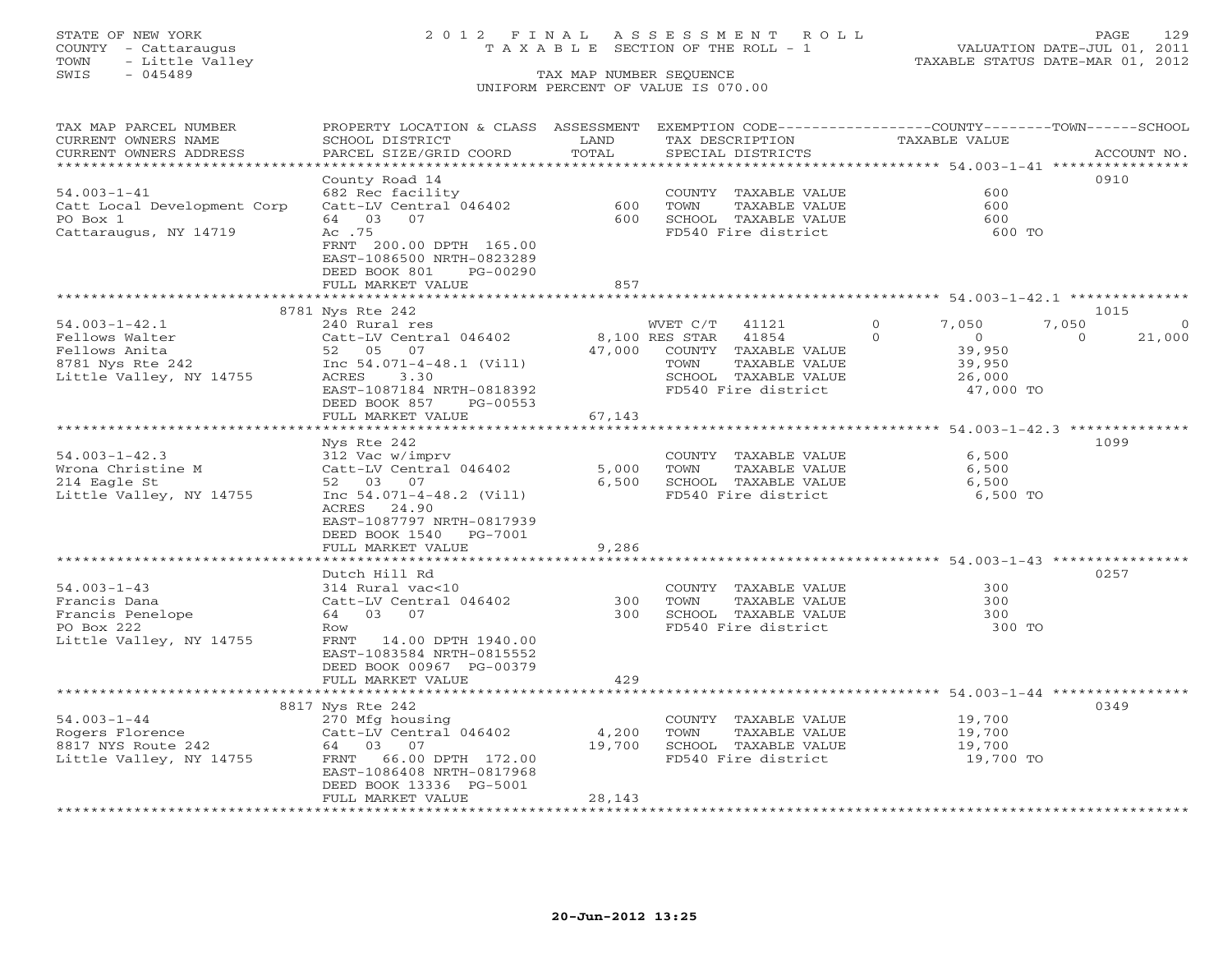## STATE OF NEW YORK 2 0 1 2 F I N A L A S S E S S M E N T R O L L PAGE 130 COUNTY - Cattaraugus T A X A B L E SECTION OF THE ROLL - 1 VALUATION DATE-JUL 01, 2011

| TAX MAP PARCEL NUMBER   | PROPERTY LOCATION & CLASS ASSESSMENT |                             | EXEMPTION CODE----------------COUNTY-------TOWN------SCHOOL   |          |                      |          |             |
|-------------------------|--------------------------------------|-----------------------------|---------------------------------------------------------------|----------|----------------------|----------|-------------|
| CURRENT OWNERS NAME     | SCHOOL DISTRICT                      | LAND                        | TAX DESCRIPTION                                               |          | <b>TAXABLE VALUE</b> |          |             |
| CURRENT OWNERS ADDRESS  | PARCEL SIZE/GRID COORD               | TOTAL                       | SPECIAL DISTRICTS                                             |          |                      |          | ACCOUNT NO. |
| *******************     |                                      | ************************    | ************************* 54.003-1-45 *****************       |          |                      |          |             |
|                         | 8803 Nys Rte 242                     |                             |                                                               |          |                      | 0157     |             |
| $54.003 - 1 - 45$       | 210 1 Family Res                     |                             | RES STAR<br>41854                                             | $\circ$  | $\overline{O}$       | $\Omega$ | 21,000      |
| Hice Eric               | Catt-LV Central 046402               | 13,400                      | COUNTY TAXABLE VALUE                                          |          | 51,700               |          |             |
| 8803 Route 242          | 52 03 07                             | 51,700                      | TOWN<br>TAXABLE VALUE                                         |          | 51,700               |          |             |
| Little Valley, NY 14755 | 7.55 BANK<br>ACRES<br>017            |                             | SCHOOL TAXABLE VALUE                                          |          | 30,700               |          |             |
|                         | EAST-1086780 NRTH-0818018            |                             | FD540 Fire district                                           |          | 51,700 TO            |          |             |
|                         | DEED BOOK 8875 PG-5001               |                             |                                                               |          |                      |          |             |
|                         | FULL MARKET VALUE                    | 73,857                      |                                                               |          |                      |          |             |
|                         |                                      |                             |                                                               |          |                      |          |             |
|                         | 8793 Nys Rte 242                     |                             |                                                               |          |                      | 0201     |             |
| $54.003 - 1 - 46$       | 210 1 Family Res                     |                             | RES STAR<br>41854                                             | $\Omega$ | $\Omega$             | $\Omega$ | 21,000      |
| Eyring Matthew R        | Catt-LV Central 046402               | 6,300                       | COUNTY TAXABLE VALUE                                          |          | 50,600               |          |             |
| 8793 NYS Route 242      | 52 03 07                             | 50,600                      | TAXABLE VALUE<br>TOWN                                         |          | 50,600               |          |             |
| Little Valley, NY 14755 | 1.33<br>ACRES                        |                             | SCHOOL TAXABLE VALUE                                          |          | 29,600               |          |             |
|                         | EAST-1086838 NRTH-0818327            |                             | FD540 Fire district                                           |          | 50,600 TO            |          |             |
|                         | DEED BOOK 15088 PG-6001              |                             |                                                               |          |                      |          |             |
|                         | FULL MARKET VALUE                    | 72,286                      |                                                               |          |                      |          |             |
|                         |                                      |                             |                                                               |          |                      |          |             |
|                         | 8789 Nys Rte 242                     |                             |                                                               |          |                      | 0094     |             |
| $54.003 - 1 - 47$       | 210 1 Family Res                     |                             | WVET C/T<br>41121                                             | $\Omega$ | 7,980                | 7,980    | $\circ$     |
| Danner Raymond A        | Catt-LV Central 046402               | 4,600 SR STAR               | 41834                                                         | $\Omega$ | $\overline{O}$       | $\Omega$ | 43,540      |
| 8789 NYS Route 242      | 52 03 07                             | 53,200                      | COUNTY TAXABLE VALUE                                          |          | 45,220               |          |             |
| Little Valley, NY 14755 | FRNT 64.33 DPTH 416.00               |                             | TAXABLE VALUE<br>TOWN                                         |          | 45,220               |          |             |
|                         | EAST-1086912 NRTH-0818402            |                             | SCHOOL TAXABLE VALUE                                          |          | 9,660                |          |             |
|                         | DEED BOOK 9305 PG-2001               |                             | FD540 Fire district                                           |          | 53,200 TO            |          |             |
|                         | FULL MARKET VALUE                    | 76,000                      |                                                               |          |                      |          |             |
|                         |                                      |                             |                                                               |          |                      |          |             |
|                         | 8787 Nys Rte 242                     |                             |                                                               |          |                      | 0122     |             |
| $54.003 - 1 - 48$       | 210 1 Family Res                     |                             | RES STAR<br>41854                                             | $\Omega$ | $\Omega$             | $\Omega$ | 21,000      |
| Henderson Thomas        | Catt-LV Central 046402               | 5,100                       | COUNTY TAXABLE VALUE                                          |          | 36,000               |          |             |
| 8787 NYS Route 242      | 52 03 07                             | 36,000                      | TOWN<br>TAXABLE VALUE                                         |          | 36,000               |          |             |
| Little Valley, NY 14755 | FRNT 74.10 DPTH 406.00               |                             | SCHOOL TAXABLE VALUE                                          |          | 15,000               |          |             |
|                         | 017<br>BANK                          |                             | FD540 Fire district                                           |          | 36,000 TO            |          |             |
|                         | EAST-1086961 NRTH-0818450            |                             |                                                               |          |                      |          |             |
|                         | DEED BOOK 1136 PG-3001               |                             |                                                               |          |                      |          |             |
|                         | FULL MARKET VALUE                    | 51,429                      |                                                               |          |                      |          |             |
|                         |                                      | * * * * * * * * * * * * * * | ******************************** 54.003-1-49 **************** |          |                      |          |             |
|                         | 8790 Nys Rte 242                     |                             |                                                               |          |                      | 0052     |             |
| $54.003 - 1 - 49$       | 210 1 Family Res                     |                             | RES STAR<br>41854                                             | $\circ$  | $\overline{0}$       | $\Omega$ | 21,000      |
| Brol Lawrence C         | Catt-LV Central 046402               | 12,700                      | COUNTY TAXABLE VALUE                                          |          | 40,600               |          |             |
| 8790 Nys Rte 242        | 03 07<br>52/64                       | 40,600                      | TAXABLE VALUE<br>TOWN                                         |          | 40,600               |          |             |
| Little Valley, NY 14755 | ACRES<br>3.75                        |                             | SCHOOL TAXABLE VALUE                                          |          | 19,600               |          |             |
|                         | EAST-1086517 NRTH-0818877            |                             | FD540 Fire district                                           |          | 40,600 TO            |          |             |
|                         | DEED BOOK 744<br>PG-01029            |                             |                                                               |          |                      |          |             |
|                         | FULL MARKET VALUE                    | 58,000                      |                                                               |          |                      |          |             |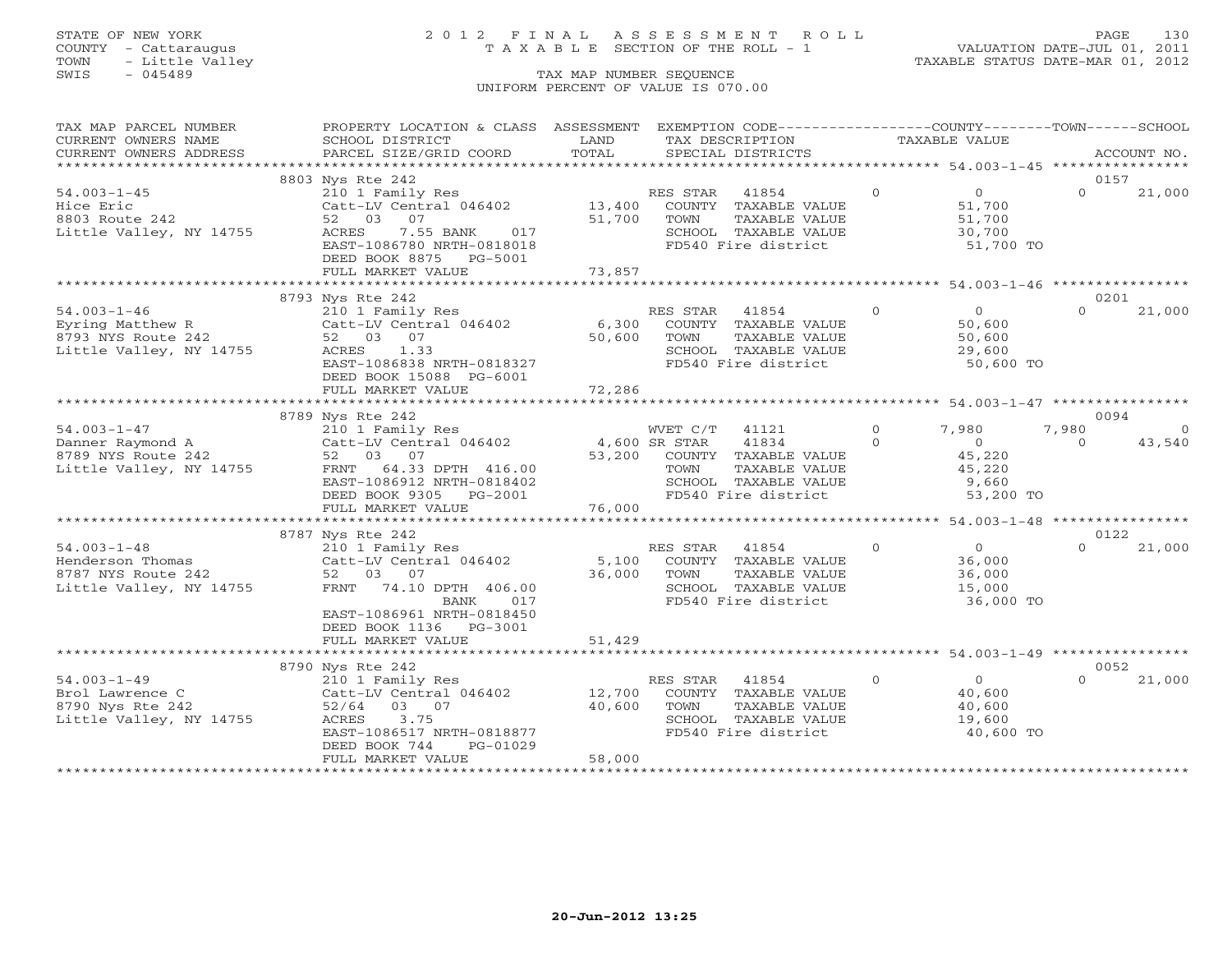## STATE OF NEW YORK 2 0 1 2 F I N A L A S S E S S M E N T R O L L PAGE 131 COUNTY - Cattaraugus T A X A B L E SECTION OF THE ROLL - 1 VALUATION DATE-JUL 01, 2011

| TAX MAP PARCEL NUMBER                                | PROPERTY LOCATION & CLASS ASSESSMENT EXEMPTION CODE---------------COUNTY-------TOWN------SCHOOL |               |                       |                            |                    |
|------------------------------------------------------|-------------------------------------------------------------------------------------------------|---------------|-----------------------|----------------------------|--------------------|
| CURRENT OWNERS NAME                                  | SCHOOL DISTRICT                                                                                 | LAND<br>TOTAL | TAX DESCRIPTION       | TAXABLE VALUE              | ACCOUNT NO.        |
| CURRENT OWNERS ADDRESS                               | PARCEL SIZE/GRID COORD                                                                          |               | SPECIAL DISTRICTS     |                            |                    |
|                                                      | 8782 Nys Rte 242                                                                                |               |                       |                            | 0050               |
| $54.003 - 1 - 50$                                    | 210 1 Family Res                                                                                |               | RES STAR<br>41854     | $\Omega$<br>$\overline{O}$ | $\Omega$<br>21,000 |
| Mallen Debra L                                       | Catt-LV Central 046402                                                                          | 4,600         | COUNTY TAXABLE VALUE  | 53,200                     |                    |
| PO Box 201                                           | 52 03 07                                                                                        | 53,200        | TOWN<br>TAXABLE VALUE | 53,200                     |                    |
| Little Valley, NY 14755                              | FRNT 70.00 DPTH 190.00                                                                          |               | SCHOOL TAXABLE VALUE  | 32,200                     |                    |
|                                                      | BANK<br>017                                                                                     |               | FD540 Fire district   | 53,200 TO                  |                    |
|                                                      | EAST-1086768 NRTH-0818729                                                                       |               |                       |                            |                    |
|                                                      | DEED BOOK 6279 PG-2001                                                                          |               |                       |                            |                    |
|                                                      | FULL MARKET VALUE                                                                               | 76,000        |                       |                            |                    |
|                                                      |                                                                                                 |               |                       |                            |                    |
|                                                      | 5508 Forest Ln                                                                                  |               |                       |                            | 0072               |
| $54.003 - 1 - 54$                                    | 270 Mfg housing                                                                                 |               | COUNTY TAXABLE VALUE  | 16,400                     |                    |
| Kuhaneck Donald J                                    | Catt-LV Central 046402                                                                          | 5,400         | TOWN<br>TAXABLE VALUE | 16,400                     |                    |
|                                                      | 52 03 07                                                                                        | 16,400        | SCHOOL TAXABLE VALUE  | 16,400                     |                    |
| Kuhaneck Cynthia R<br>315 Fourth St<br>315 Fourth St | includes 54.080-1-25                                                                            |               | FD540 Fire district   | 16,400 TO                  |                    |
| Little Valley, NY 14755                              | FRNT 78.00 DPTH 354.50                                                                          |               |                       |                            |                    |
|                                                      | EAST-1089699 NRTH-0817574                                                                       |               |                       |                            |                    |
|                                                      | DEED BOOK 8153 PG-9001                                                                          |               |                       |                            |                    |
|                                                      | FULL MARKET VALUE                                                                               | 23,429        |                       |                            |                    |
|                                                      |                                                                                                 |               |                       |                            |                    |
|                                                      | 5501 Forest Ln                                                                                  |               |                       |                            | 0073               |
| $54.003 - 1 - 55$                                    | 312 Vac w/imprv                                                                                 |               | COUNTY TAXABLE VALUE  | 4,900                      |                    |
| Kuhaneck Donald J                                    | Catt-LV Central 046402                                                                          | 3,900         | TOWN<br>TAXABLE VALUE | 4,900                      |                    |
| Kuhanek Cynthia R                                    | 52 03 07                                                                                        | 4,900         | SCHOOL TAXABLE VALUE  | 4,900                      |                    |
| 317 Fourth Ln                                        | FRNT 53.00 DPTH 354.50                                                                          |               | FD540 Fire district   | 4,900 TO                   |                    |
| Little Valley, NY 14755                              | EAST-1089764 NRTH-0817502                                                                       |               |                       |                            |                    |
|                                                      | DEED BOOK 8153 PG-9001                                                                          |               |                       |                            |                    |
|                                                      | FULL MARKET VALUE                                                                               | 7,000         |                       |                            |                    |
|                                                      |                                                                                                 |               |                       |                            |                    |
|                                                      | Sixth St                                                                                        |               |                       |                            | 0252               |
| $54.004 - 1 - 1$                                     | 321 Abandoned ag                                                                                |               | COUNTY TAXABLE VALUE  | 18,700                     |                    |
| Benson Corinth Jr                                    | Catt-LV Central 046402                                                                          | 18,700        | TOWN<br>TAXABLE VALUE | 18,700                     |                    |
| Benson John                                          | 41 03 07                                                                                        | 18,700        | SCHOOL TAXABLE VALUE  | 18,700                     |                    |
| 204 Rock City St                                     | ACRES 60.38                                                                                     |               | FD540 Fire district   | 18,700 TO                  |                    |
| Little Valley, NY 14755                              | EAST-1090925 NRTH-0822153                                                                       |               |                       |                            |                    |
|                                                      | DEED BOOK 00982 PG-00139                                                                        |               |                       |                            |                    |
|                                                      | FULL MARKET VALUE                                                                               | 26,714        |                       |                            |                    |
|                                                      |                                                                                                 |               |                       |                            |                    |
|                                                      | Nys Rte 353                                                                                     |               |                       |                            | 0132               |
| $54.004 - 1 - 2$                                     | 321 Abandoned ag                                                                                |               | COUNTY TAXABLE VALUE  | 16,300                     |                    |
| Stevens Anne C                                       | Catt-LV Central 046402                                                                          | 16,300        | TOWN<br>TAXABLE VALUE | 16,300                     |                    |
| 9643 Upper Edgar Rd                                  | 41 03 07                                                                                        | 16,300        | SCHOOL TAXABLE VALUE  | 16,300                     |                    |
| Little Valley, NY 14755                              | ACRES 50.85                                                                                     |               | FD540 Fire district   | 16,300 TO                  |                    |
|                                                      | EAST-1091858 NRTH-0821797                                                                       |               |                       |                            |                    |
|                                                      | DEED BOOK 01015 PG-00940                                                                        |               |                       |                            |                    |
|                                                      | FULL MARKET VALUE                                                                               | 23,286        |                       |                            |                    |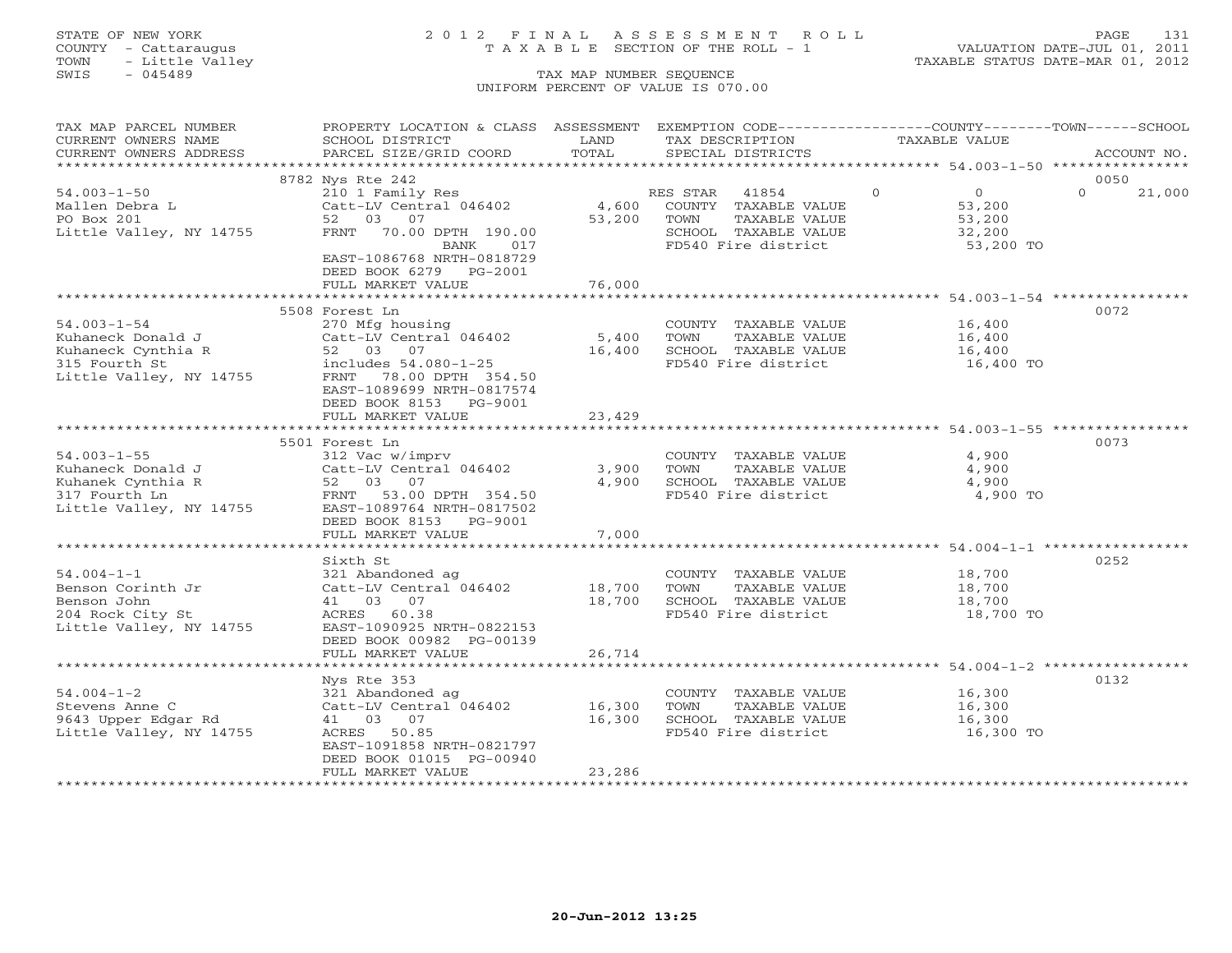## STATE OF NEW YORK 2 0 1 2 F I N A L A S S E S S M E N T R O L L PAGE 132 COUNTY - Cattaraugus T A X A B L E SECTION OF THE ROLL - 1 VALUATION DATE-JUL 01, 2011

| TAX MAP PARCEL NUMBER                   | PROPERTY LOCATION & CLASS ASSESSMENT EXEMPTION CODE---------------COUNTY-------TOWN------SCHOOL |                    |                                               |                                                                                   |                    |
|-----------------------------------------|-------------------------------------------------------------------------------------------------|--------------------|-----------------------------------------------|-----------------------------------------------------------------------------------|--------------------|
| CURRENT OWNERS NAME                     | SCHOOL DISTRICT                                                                                 | LAND               | TAX DESCRIPTION                               | TAXABLE VALUE                                                                     |                    |
| CURRENT OWNERS ADDRESS                  | PARCEL SIZE/GRID COORD                                                                          | TOTAL              | SPECIAL DISTRICTS                             |                                                                                   | ACCOUNT NO.        |
|                                         |                                                                                                 |                    |                                               |                                                                                   |                    |
|                                         | 5868 First St                                                                                   |                    |                                               |                                                                                   | 1090               |
| $54.004 - 1 - 4.2$                      | 311 Res vac land                                                                                |                    | COUNTY TAXABLE VALUE                          | 3,700                                                                             |                    |
| Marsh Norman L                          | Catt-LV Central 046402                                                                          | 3,700              | TOWN<br>TAXABLE VALUE                         | 3,700                                                                             |                    |
| Marsh Charlyn R                         | 41 03 07                                                                                        | 3,700              | SCHOOL TAXABLE VALUE                          | 3,700                                                                             |                    |
| 121 First St<br>Little Valley, NY 14755 | 4.70<br>ACRES<br>EAST-1094155 NRTH-0819376                                                      |                    | FD540 Fire district                           | 3,700 TO                                                                          |                    |
|                                         | DEED BOOK 00909 PG-00517                                                                        |                    |                                               |                                                                                   |                    |
|                                         | FULL MARKET VALUE                                                                               | 5,286              |                                               |                                                                                   |                    |
|                                         | ***************************                                                                     |                    |                                               | ********************************** 54.004-1-4.3 ********************************* |                    |
|                                         | First St                                                                                        |                    |                                               |                                                                                   | 1091               |
| $54.004 - 1 - 4.3$                      | 323 Vacant rural                                                                                |                    | COUNTY TAXABLE VALUE                          | 20,140                                                                            |                    |
| Lecceardone Rodney W                    | Catt-LV Central 046402                                                                          | 20,140             | TOWN<br>TAXABLE VALUE                         | 20,140                                                                            |                    |
| Charlesworth John C                     | 32/41 03 07                                                                                     | 20,140             | SCHOOL TAXABLE VALUE                          | 20,140                                                                            |                    |
| 4874 Rte 353                            | Merged Parcel 4.1 With                                                                          |                    | FD540 Fire district                           | 20,140 TO                                                                         |                    |
| Salamanca, NY 14779                     | This                                                                                            |                    |                                               |                                                                                   |                    |
|                                         | ACRES 67.40                                                                                     |                    |                                               |                                                                                   |                    |
|                                         | EAST-1093631 NRTH-0821628                                                                       |                    |                                               |                                                                                   |                    |
|                                         | DEED BOOK 00993 PG-01034                                                                        |                    |                                               |                                                                                   |                    |
|                                         | FULL MARKET VALUE                                                                               | 28,771             |                                               |                                                                                   |                    |
|                                         |                                                                                                 |                    |                                               |                                                                                   |                    |
|                                         | 5870 First St                                                                                   |                    |                                               |                                                                                   | 1105               |
| $54.004 - 1 - 4.5$                      | 210 1 Family Res                                                                                |                    | WVET C/T<br>41121                             | $\Omega$<br>8,400                                                                 | 8,400<br>$\cap$    |
| Stoll William H                         | Catt-LV Central 046402                                                                          | 18,200 SR STAR     | 41834                                         | $\overline{0}$<br>$\Omega$                                                        | $\Omega$<br>43,540 |
| Stoll Judith D                          | 41 03 07                                                                                        |                    | 99,200 COUNTY TAXABLE VALUE                   | 90,800                                                                            |                    |
| 5870 First St                           | 8.29<br>ACRES                                                                                   |                    | TAXABLE VALUE<br>TOWN                         | 90,800                                                                            |                    |
| Little Valley, NY 14755                 | EAST-1094152 NRTH-0819761                                                                       |                    | SCHOOL TAXABLE VALUE                          | 55,660                                                                            |                    |
|                                         | DEED BOOK 3114 PG-2002                                                                          |                    | FD540 Fire district                           | 99,200 TO                                                                         |                    |
|                                         | FULL MARKET VALUE                                                                               | 141,714            |                                               |                                                                                   |                    |
|                                         |                                                                                                 |                    |                                               | *********** 54.004-1-4.7 ***************                                          |                    |
|                                         | 5869 First St                                                                                   |                    |                                               |                                                                                   | 1180               |
| $54.004 - 1 - 4.7$                      | 270 Mfg housing                                                                                 |                    | COUNTY TAXABLE VALUE                          | 21,000                                                                            |                    |
| Larson John                             | Catt-LV Central 046402                                                                          | 14,000             | TOWN<br>TAXABLE VALUE                         | 21,000                                                                            |                    |
| Larson Diane                            | 32/41 03 07                                                                                     | 21,000             | SCHOOL TAXABLE VALUE                          | 21,000                                                                            |                    |
| 81 Wilson St                            | $3/09$ -merged $1-4.21$ into pr                                                                 |                    | VALUE على مستمين.<br>FD540 Fire district      | $21,000$ TO                                                                       |                    |
| Salamanca, NY 14779                     | ACRES 5.80                                                                                      |                    |                                               |                                                                                   |                    |
|                                         | EAST-1093400 NRTH-0819866                                                                       |                    |                                               |                                                                                   |                    |
|                                         | DEED BOOK 11415 PG-3003                                                                         |                    |                                               |                                                                                   |                    |
|                                         | FULL MARKET VALUE                                                                               | 30,000             |                                               |                                                                                   |                    |
|                                         |                                                                                                 |                    |                                               |                                                                                   |                    |
| $54.004 - 1 - 4.8$                      | 5872 First St                                                                                   |                    |                                               | 43,200                                                                            | 1183               |
|                                         | 260 Seasonal res<br>Catt-LV Central 046402                                                      | 30,200             | COUNTY TAXABLE VALUE<br>TOWN<br>TAXABLE VALUE | 43,200                                                                            |                    |
| Zimbardi Timothy J<br>Zimbardi Pamela S | $41 - 32$ 03 07                                                                                 | 43,200             | SCHOOL TAXABLE VALUE                          | 45,200<br>43,200                                                                  |                    |
| 4891 Route 353                          | ACRES 64.40                                                                                     |                    | FD540 Fire district                           | 43,200 TO                                                                         |                    |
| Salamanca, NY 14779                     | EAST-1095101 NRTH-0821842                                                                       |                    |                                               |                                                                                   |                    |
|                                         | DEED BOOK 00987 PG-00715                                                                        |                    |                                               |                                                                                   |                    |
|                                         | FULL MARKET VALUE                                                                               | 61,714             |                                               |                                                                                   |                    |
|                                         |                                                                                                 | ****************** |                                               |                                                                                   |                    |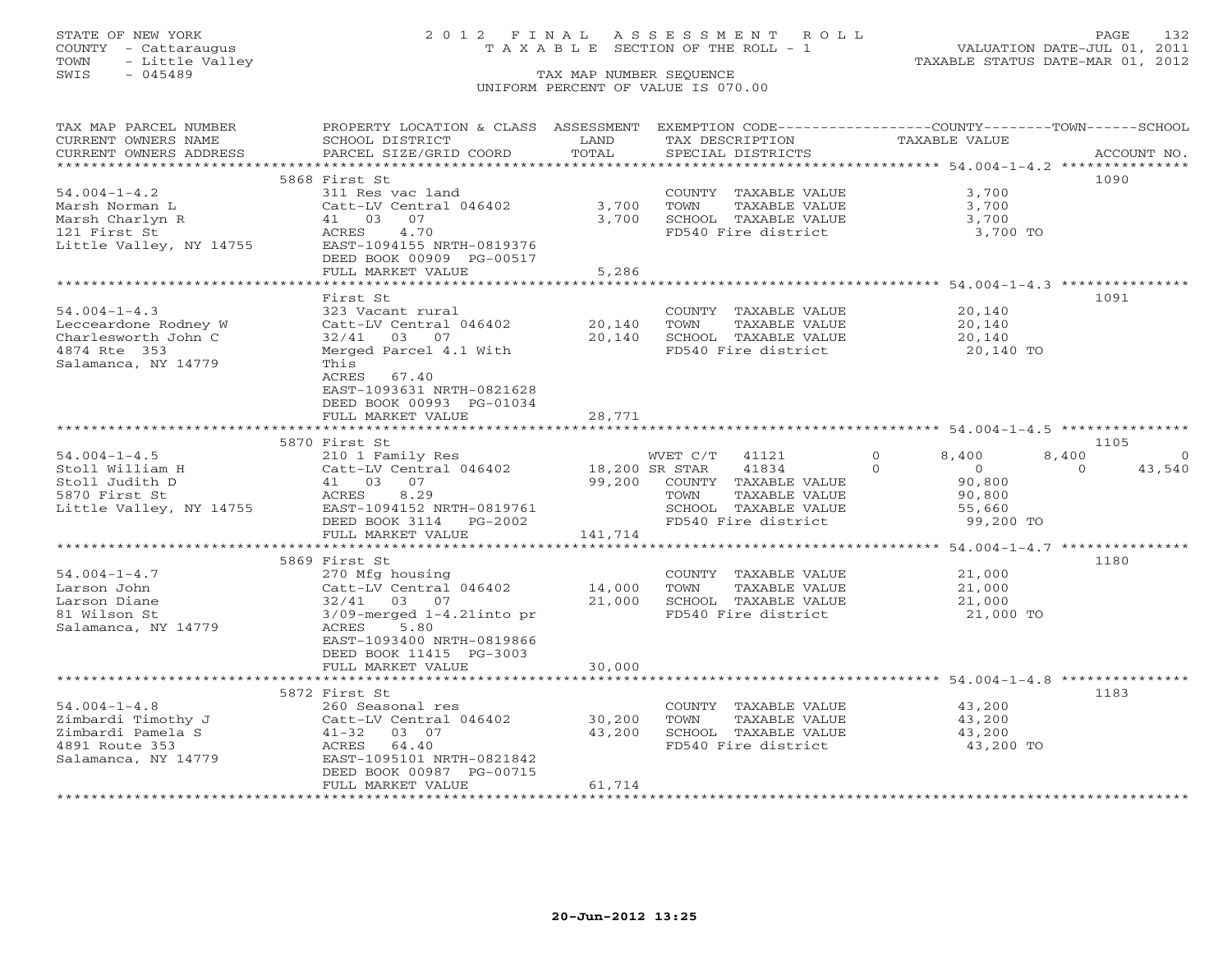## STATE OF NEW YORK 2 0 1 2 F I N A L A S S E S S M E N T R O L L PAGE 133 COUNTY - Cattaraugus T A X A B L E SECTION OF THE ROLL - 1 VALUATION DATE-JUL 01, 2011

| TAX MAP PARCEL NUMBER                                                                              | PROPERTY LOCATION & CLASS ASSESSMENT                                                                                                                                      |                             | EXEMPTION CODE-----------------COUNTY-------TOWN------SCHOOL                                                      |                                                                             |                    |
|----------------------------------------------------------------------------------------------------|---------------------------------------------------------------------------------------------------------------------------------------------------------------------------|-----------------------------|-------------------------------------------------------------------------------------------------------------------|-----------------------------------------------------------------------------|--------------------|
| CURRENT OWNERS NAME<br>CURRENT OWNERS ADDRESS                                                      | SCHOOL DISTRICT<br>PARCEL SIZE/GRID COORD                                                                                                                                 | LAND<br>TOTAL               | TAX DESCRIPTION<br>SPECIAL DISTRICTS                                                                              | TAXABLE VALUE                                                               | ACCOUNT NO.        |
|                                                                                                    |                                                                                                                                                                           |                             |                                                                                                                   |                                                                             |                    |
|                                                                                                    | 5899 First St                                                                                                                                                             |                             |                                                                                                                   |                                                                             | 1208               |
| $54.004 - 1 - 4.9$<br>Songer Richard F<br>Songer Carol R<br>5899 1st St<br>Little Valley, NY 14755 | 210 1 Family Res<br>Catt-LV Central 046402<br>32,41 03 07<br>2.00<br>ACRES<br>EAST-1093609 NRTH-0820318<br>DEED BOOK 01003 PG-00788<br>FULL MARKET VALUE                  | 9,000<br>85,400<br>122,000  | RES STAR<br>41854<br>COUNTY TAXABLE VALUE<br>TOWN<br>TAXABLE VALUE<br>SCHOOL TAXABLE VALUE<br>FD540 Fire district | $\overline{O}$<br>$\overline{0}$<br>85,400<br>85,400<br>64,400<br>85,400 TO | $\Omega$<br>21,000 |
|                                                                                                    |                                                                                                                                                                           |                             |                                                                                                                   |                                                                             |                    |
| $54.004 - 1 - 4.10$<br>Bridges Randy W<br>6533 Hardscrabble Rd<br>Killbuck, NY 14748               | 5916 First St<br>311 Res vac land<br>Catt-LV Central 046402<br>41 03<br>07<br>5.00<br>ACRES<br>EAST-1092386 NRTH-0821267<br>DEED BOOK 01007 PG-00413<br>FULL MARKET VALUE | 7,000<br>7,000<br>10,000    | COUNTY TAXABLE VALUE<br>TOWN<br>TAXABLE VALUE<br>SCHOOL TAXABLE VALUE<br>FD540 Fire district                      | 7,000<br>7,000<br>7,000<br>7,000 TO                                         | 1211               |
|                                                                                                    |                                                                                                                                                                           |                             |                                                                                                                   |                                                                             |                    |
|                                                                                                    | 5874 First St                                                                                                                                                             |                             |                                                                                                                   |                                                                             | 1227               |
| $54.004 - 1 - 4.12$<br>Wujastyk James J<br>55 Liberty St<br>Salamanca, NY 14779                    | 210 1 Family Res<br>Catt-LV Central 046402<br>32, 41<br>03 07<br>5.15<br>ACRES<br>EAST-1094059 NRTH-0820325<br>DEED BOOK 01016 PG-00566                                   | 14,000<br>126,000           | RES STAR 41854<br>COUNTY TAXABLE VALUE<br>TAXABLE VALUE<br>TOWN<br>SCHOOL TAXABLE VALUE<br>FD540 Fire district    | $\Omega$<br>0<br>126,000<br>126,000<br>105,000<br>126,000 TO                | $\Omega$<br>21,000 |
|                                                                                                    | FULL MARKET VALUE                                                                                                                                                         | 180,000                     |                                                                                                                   |                                                                             |                    |
|                                                                                                    | 5878 First St                                                                                                                                                             |                             |                                                                                                                   |                                                                             | 1248               |
| $54.004 - 1 - 4.13$<br>Hart Brett<br>Hart Shannon K<br>5878 First St<br>Little Valley, NY 14755    | 210 1 Family Res<br>Catt-LV Central 046402<br>35 06 04<br>4.40<br>ACRES<br>EAST-1093600 NRTH-0820896<br>DEED BOOK 14686 PG-7001<br>FULL MARKET VALUE                      | 12,000<br>95,000<br>135,714 | RES STAR<br>41854<br>COUNTY TAXABLE VALUE<br>TOWN<br>TAXABLE VALUE<br>SCHOOL TAXABLE VALUE<br>FD540 Fire district | $\Omega$<br>$\overline{0}$<br>95,000<br>95,000<br>74,000<br>95,000 TO       | 21,000<br>$\Omega$ |
|                                                                                                    | **********************************                                                                                                                                        | ********************        |                                                                                                                   |                                                                             |                    |
| $54.004 - 1 - 4.14$<br>Thompson Gail D<br>108 Thompson Ave<br>Little Valley, NY 14755              | 5900 First St<br>312 Vac w/imprv<br>Catt-LV Central 046402<br>ACRES<br>9.45<br>EAST-1093226 NRTH-0820970<br>DEED BOOK 1986<br>PG-3001<br>FULL MARKET VALUE                | 15,000<br>17,000<br>24,286  | COUNTY TAXABLE VALUE<br>TAXABLE VALUE<br>TOWN<br>SCHOOL TAXABLE VALUE<br>FD540 Fire district                      | 17,000<br>17,000<br>17,000<br>17,000 TO                                     | 1251               |
|                                                                                                    |                                                                                                                                                                           |                             |                                                                                                                   |                                                                             |                    |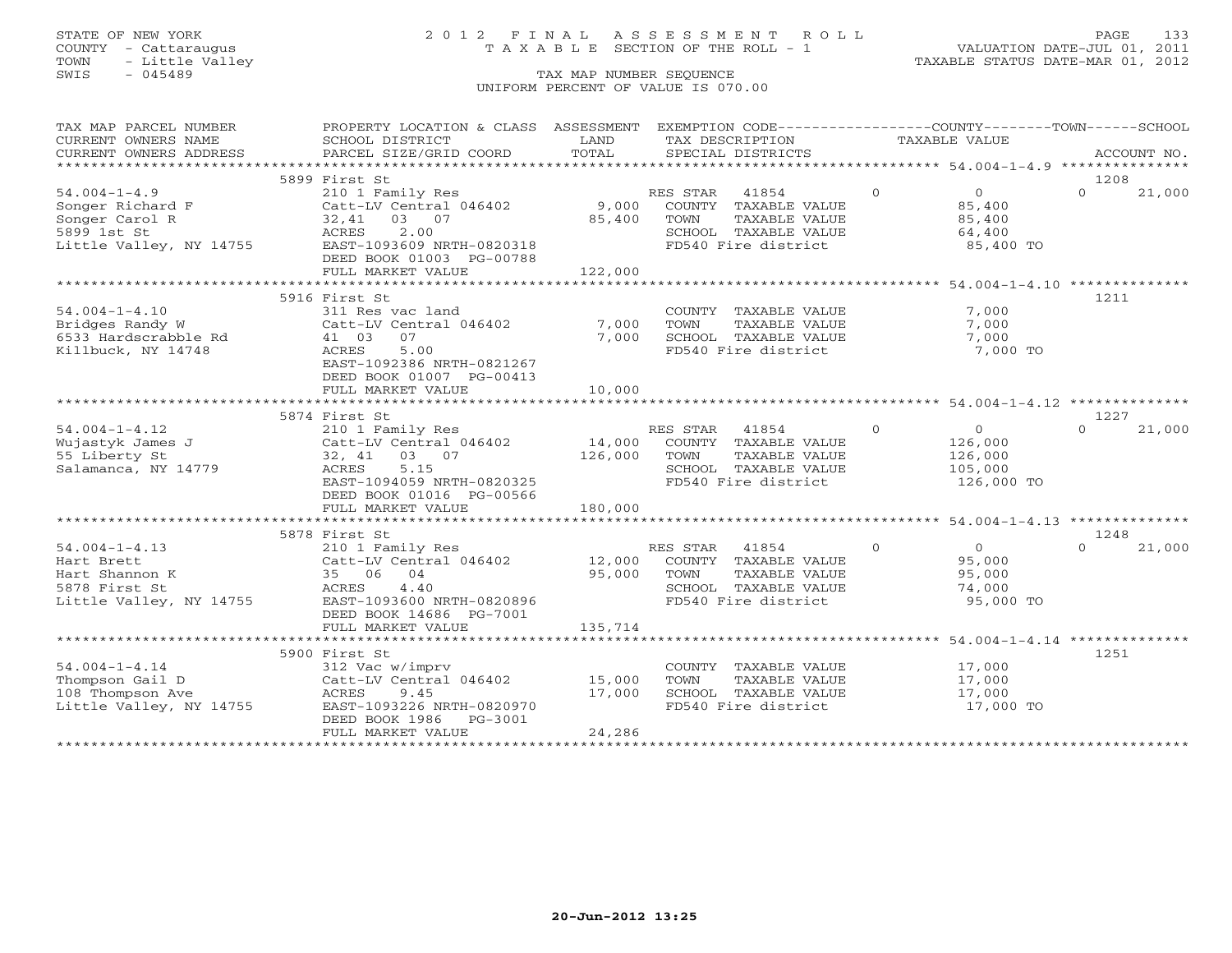## STATE OF NEW YORK 2 0 1 2 F I N A L A S S E S S M E N T R O L L PAGE 134 COUNTY - Cattaraugus T A X A B L E SECTION OF THE ROLL - 1 VALUATION DATE-JUL 01, 2011

| TAX MAP PARCEL NUMBER   | PROPERTY LOCATION & CLASS ASSESSMENT EXEMPTION CODE---------------COUNTY-------TOWN------SCHOOL |        |                             |                    |                                                      |
|-------------------------|-------------------------------------------------------------------------------------------------|--------|-----------------------------|--------------------|------------------------------------------------------|
| CURRENT OWNERS NAME     | SCHOOL DISTRICT                                                                                 | T.AND  | TAX DESCRIPTION             | TAXABLE VALUE      |                                                      |
| CURRENT OWNERS ADDRESS  | PARCEL SIZE/GRID COORD                                                                          | TOTAL  | SPECIAL DISTRICTS           |                    | ACCOUNT NO.                                          |
|                         |                                                                                                 |        |                             |                    |                                                      |
|                         | 5903 First St                                                                                   |        |                             |                    | 1252                                                 |
| $54.004 - 1 - 4.15$     | 321 Abandoned ag                                                                                |        | COUNTY TAXABLE VALUE        |                    | 7,000                                                |
| Lecceardone Rodney W    | Catt-LV Central 046402                                                                          | 7,000  | TOWN<br>TAXABLE VALUE       |                    | 7,000                                                |
| Charlesworth John R     | 41 03 07                                                                                        | 7,000  | SCHOOL TAXABLE VALUE        |                    | 7,000                                                |
| 4874 Route 353          | split 5 acre-to Larson 10<br>ACRES 2.20                                                         |        | FD540 Fire district         |                    | 7,000 TO                                             |
| Salamanca, NY 14779     | ACRES<br>2.20                                                                                   |        |                             |                    |                                                      |
|                         | EAST-1093363 NRTH-0820293                                                                       |        |                             |                    |                                                      |
|                         | FULL MARKET VALUE                                                                               | 10,000 |                             |                    |                                                      |
|                         |                                                                                                 |        |                             |                    |                                                      |
|                         | 5873 First St                                                                                   |        |                             |                    | 1269                                                 |
| $54.004 - 1 - 4.16$     | 210 1 Family Res                                                                                |        | SR STAR<br>41834            | $\Omega$           | $\circ$<br>$\Omega$<br>43,540                        |
|                         | Koch Family Trust I D.J. Catt-LV Central 046402 8,400 CVET C/T 41131                            |        |                             | $\Omega$<br>14,000 | 14,000<br>$\Omega$                                   |
| Koch Dorothy J          | 1.20                                                                                            | 74,400 | COUNTY TAXABLE VALUE        |                    | 60,400                                               |
| 5873 First St           | ACRES 1.20<br>EAST-1093714 NRTH-0820120                                                         |        | TOWN<br>TAXABLE VALUE       |                    | 60,400                                               |
|                         | Little Valley, NY 14755 DEED BOOK 15466 PG-4003                                                 |        | SCHOOL TAXABLE VALUE        |                    | 30,860                                               |
|                         | FULL MARKET VALUE                                                                               |        | 106,286 FD540 Fire district |                    | 74,400 TO                                            |
|                         |                                                                                                 |        |                             |                    |                                                      |
|                         | 5913 First St                                                                                   |        |                             |                    | 1278                                                 |
| $54.004 - 1 - 4.17$     | 311 Res vac land                                                                                |        | COUNTY TAXABLE VALUE        |                    | 24,000                                               |
| Terwilliger Robert      | Catt-LV Central 046402                                                                          | 24,000 | TOWN<br>TAXABLE VALUE       |                    | 24,000                                               |
| 118 Winship Ave         | merged 1-4.11 into parcel                                                                       | 24,000 | SCHOOL TAXABLE VALUE        |                    | 24,000                                               |
| Little Valley, NY 14755 | ACRES 15.00                                                                                     |        | FD540 Fire district         |                    | 24,000 TO                                            |
|                         | EAST-1092606 NRTH-0820923                                                                       |        |                             |                    |                                                      |
|                         | DEED BOOK 7344 PG-6001                                                                          |        |                             |                    |                                                      |
|                         | FULL MARKET VALUE                                                                               | 34,286 |                             |                    |                                                      |
|                         |                                                                                                 |        |                             |                    |                                                      |
|                         | 5909 First St                                                                                   |        |                             |                    | 1279                                                 |
| $54.004 - 1 - 4.18$     | 312 Vac w/imprv                                                                                 |        | COUNTY TAXABLE VALUE        |                    | 16,800                                               |
| Young Robert B Jr       | Catt-LV Central 046402                                                                          | 11,000 | TOWN<br>TAXABLE VALUE       |                    | 16,800                                               |
| Young Sarah C           | ACRES 9.70<br>EAST-1092806 NRTH-0820331                                                         | 16,800 | SCHOOL TAXABLE VALUE        |                    | 16,800                                               |
| 414 Court St            |                                                                                                 |        | FD540 Fire district         |                    | 16,800 TO                                            |
| Little Valley, NY 14755 | DEED BOOK 7787 PG-5001                                                                          |        |                             |                    |                                                      |
|                         | FULL MARKET VALUE                                                                               | 24,000 |                             |                    |                                                      |
|                         |                                                                                                 |        |                             |                    | *********************** 54.004-1-4.19 ************** |
|                         | 5871 First St                                                                                   |        |                             |                    | 1280                                                 |
| $54.004 - 1 - 4.19$     | 311 Res vac land                                                                                |        | COUNTY TAXABLE VALUE        |                    | 6,400                                                |
| Young Susan K           | Catt-LV Central 046402                                                                          | 6,400  | TOWN<br>TAXABLE VALUE       |                    | 6,400                                                |
| 9421 New Albion Rd      | ACRES<br>1.15                                                                                   | 6,400  | SCHOOL TAXABLE VALUE        |                    | 6,400                                                |
| Cattaraugus, NY 14719   | EAST-1093721 NRTH-0819898                                                                       |        | FD540 Fire district         |                    | 6,400 TO                                             |
|                         | DEED BOOK 7994<br>PG-8001                                                                       |        |                             |                    |                                                      |
|                         | FULL MARKET VALUE                                                                               | 9,143  |                             |                    |                                                      |
|                         |                                                                                                 |        |                             |                    |                                                      |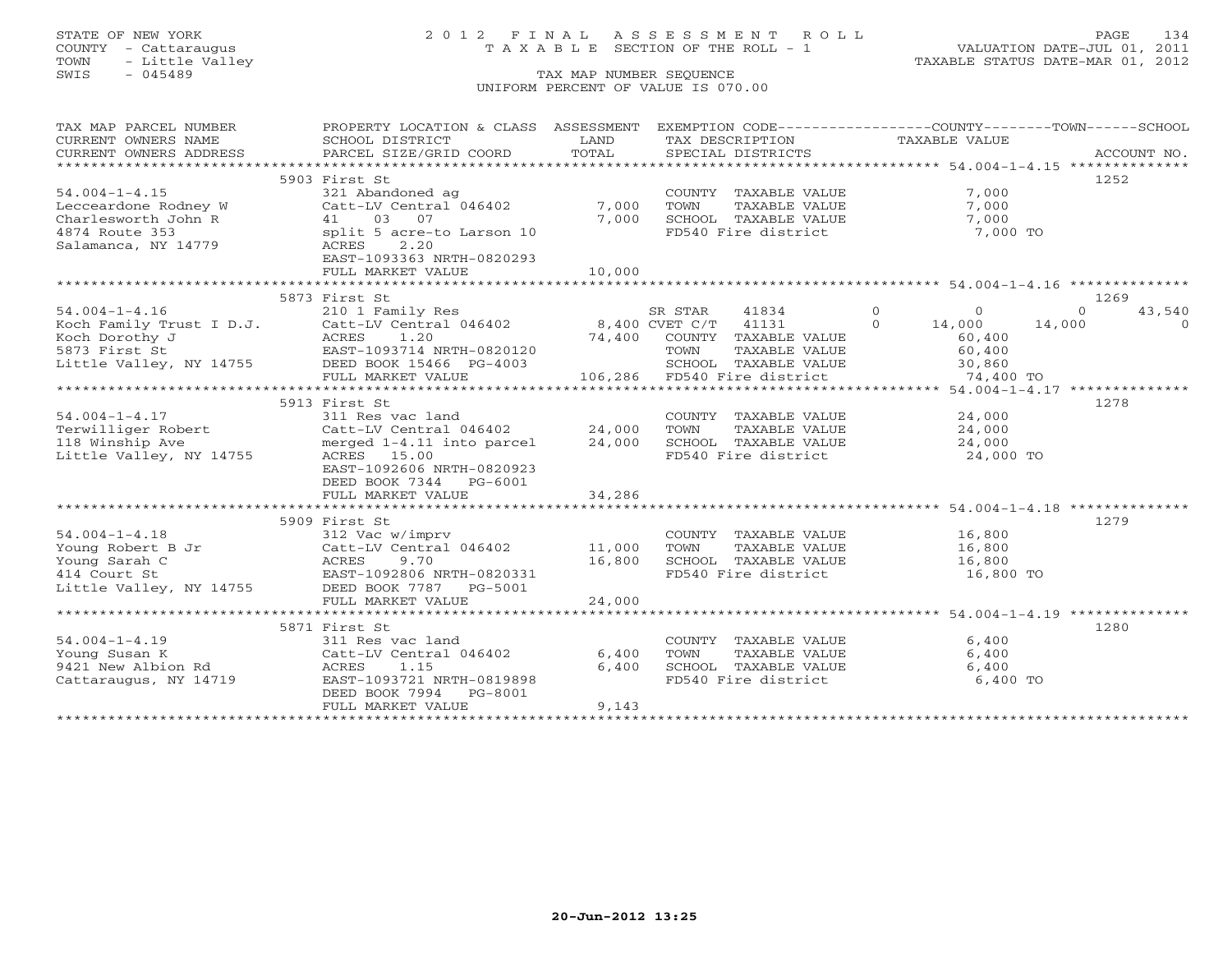## STATE OF NEW YORK 2 0 1 2 F I N A L A S S E S S M E N T R O L L PAGE 135 COUNTY - Cattaraugus T A X A B L E SECTION OF THE ROLL - 1 VALUATION DATE-JUL 01, 2011

| TAX MAP PARCEL NUMBER | PROPERTY LOCATION & CLASS ASSESSMENT EXEMPTION CODE---------------COUNTY-------TOWN------SCHOOL                                                                                                                                                      |         |                                                                  |               |                |                |             |
|-----------------------|------------------------------------------------------------------------------------------------------------------------------------------------------------------------------------------------------------------------------------------------------|---------|------------------------------------------------------------------|---------------|----------------|----------------|-------------|
| CURRENT OWNERS NAME   | SCHOOL DISTRICT                                                                                                                                                                                                                                      | LAND    | TAX DESCRIPTION                                                  | TAXABLE VALUE |                |                |             |
|                       | CURRENT OWNERS ADDRESS PARCEL SIZE/GRID COORD                                                                                                                                                                                                        | TOTAL   | SPECIAL DISTRICTS                                                |               |                |                | ACCOUNT NO. |
|                       | 1.004-1-4.20<br>Fuller Randall D<br>Fuller Randall D<br>Fuller Vicki<br>Supervised by the Catt-LV Central 046402<br>Fuller Vicki<br>FRABLE VALUE<br>FRABLE VALUE<br>SUPERVISED DPTH<br>SUPERVISED 25,000 TOWN TAXABLE VALUE<br>SUPERVISED ACRES<br>A |         |                                                                  |               |                |                |             |
|                       |                                                                                                                                                                                                                                                      |         |                                                                  |               |                | 1295           |             |
|                       |                                                                                                                                                                                                                                                      |         | RES STAR 41854 0                                                 |               | $\overline{0}$ | $\Omega$       | 21,000      |
|                       |                                                                                                                                                                                                                                                      |         |                                                                  |               | 75,000         |                |             |
|                       |                                                                                                                                                                                                                                                      |         |                                                                  |               |                |                |             |
|                       |                                                                                                                                                                                                                                                      |         |                                                                  |               |                |                |             |
|                       |                                                                                                                                                                                                                                                      |         | FD540 Fire district                                              |               | 75,000 TO      |                |             |
|                       |                                                                                                                                                                                                                                                      |         |                                                                  |               |                |                |             |
|                       | FULL MARKET VALUE                                                                                                                                                                                                                                    | 107,143 |                                                                  |               |                |                |             |
|                       |                                                                                                                                                                                                                                                      |         |                                                                  |               |                |                |             |
|                       | Dublin Rd                                                                                                                                                                                                                                            |         |                                                                  |               |                | 0239           |             |
|                       |                                                                                                                                                                                                                                                      |         |                                                                  |               |                |                |             |
| $54.004 - 1 - 6$      | 323 Vacant rural                                                                                                                                                                                                                                     |         | COUNTY TAXABLE VALUE                                             |               | 2,900          |                |             |
|                       |                                                                                                                                                                                                                                                      |         | TAXABLE VALUE 2,900<br>TOWN                                      |               |                |                |             |
|                       |                                                                                                                                                                                                                                                      |         | SCHOOL TAXABLE VALUE                                             |               | 2,900          |                |             |
|                       |                                                                                                                                                                                                                                                      |         | FD540 Fire district 2,900 TO                                     |               |                |                |             |
| Salamanca, NY 14779   |                                                                                                                                                                                                                                                      |         |                                                                  |               |                |                |             |
|                       | DEED BOOK 15395 PG-3001                                                                                                                                                                                                                              |         |                                                                  |               |                |                |             |
|                       | FULL MARKET VALUE                                                                                                                                                                                                                                    | 4,143   |                                                                  |               |                |                |             |
|                       |                                                                                                                                                                                                                                                      |         |                                                                  |               |                |                |             |
|                       | 5444 Nys Rte 353                                                                                                                                                                                                                                     |         |                                                                  |               |                | 0069           |             |
| $54.004 - 1 - 8.1$    |                                                                                                                                                                                                                                                      |         |                                                                  |               |                |                |             |
|                       | 54.004-1-8.1<br>Burger Merle E Catt-LV Central 046402 38,000<br>Burger Mary E 31/32 03 07 48,000<br>5444 Nys Rte 353 Sm Cabin<br>Little Valley, NY 14755 ACRES 80.30<br>Little Valley, NY 14755 ACRES 80.30<br>ACRES 80.30                           |         | COUNTY TAXABLE VALUE 48,000<br>TOWN TAXABLE VALUE 48,000<br>TOWN |               |                |                |             |
|                       |                                                                                                                                                                                                                                                      |         | 48,000 SCHOOL TAXABLE VALUE 48,000                               |               |                |                |             |
|                       |                                                                                                                                                                                                                                                      |         | FD540 Fire district                                              |               | 48,000 TO      |                |             |
|                       |                                                                                                                                                                                                                                                      |         |                                                                  |               |                |                |             |
|                       | EAST-1095106 NRTH-0818689                                                                                                                                                                                                                            |         |                                                                  |               |                |                |             |
|                       | DEED BOOK 727 PG-00205                                                                                                                                                                                                                               |         |                                                                  |               |                |                |             |
|                       | FULL MARKET VALUE                                                                                                                                                                                                                                    | 68,571  |                                                                  |               |                |                |             |
|                       |                                                                                                                                                                                                                                                      |         |                                                                  |               |                |                |             |
|                       | 5444 Nys Rte 353                                                                                                                                                                                                                                     |         |                                                                  |               |                | 1123           |             |
| $54.004 - 1 - 8.3$    |                                                                                                                                                                                                                                                      |         |                                                                  |               |                | 8,400          | $\Omega$    |
|                       |                                                                                                                                                                                                                                                      |         |                                                                  |               |                | $\overline{0}$ | 21,000      |
| Burger Merle E        |                                                                                                                                                                                                                                                      |         |                                                                  |               |                |                |             |
| Burger Mary E         |                                                                                                                                                                                                                                                      |         |                                                                  |               |                |                |             |
| 5444 Rte 353          | E 210 1 Family Res 210 1 Family Res 210 1 Family Res 210 1 Family Res 210 1 Family Res 210 1 Family Res 210 1 Family Res 210 1 Family Res 210 1 Family Res 210 1 Family Res 210 1 Family Res 21 0 3 07 21475 200 RES STAR 2148                       |         |                                                                  |               |                |                |             |
|                       | Little Valley, NY 14755<br>DEED BOOK 00918 PG-00264                                                                                                                                                                                                  |         | SCHOOL TAXABLE VALUE 58,000                                      |               |                |                |             |
|                       |                                                                                                                                                                                                                                                      |         | FD540 Fire district                                              |               | 79,000 TO      |                |             |
|                       | FULL MARKET VALUE                                                                                                                                                                                                                                    | 112,857 |                                                                  |               |                |                |             |
|                       |                                                                                                                                                                                                                                                      |         |                                                                  |               |                |                |             |
|                       | 8299 Nys Rte 242                                                                                                                                                                                                                                     |         |                                                                  |               |                | 0015           |             |
|                       |                                                                                                                                                                                                                                                      |         | COUNTY TAXABLE VALUE 105,000<br>TOWN TAXABLE VALUE 105,000       |               |                |                |             |
|                       |                                                                                                                                                                                                                                                      |         |                                                                  |               |                |                |             |
|                       |                                                                                                                                                                                                                                                      |         | SCHOOL TAXABLE VALUE 105,000<br>FD540 Fire district 105,000 TO   |               |                |                |             |
|                       |                                                                                                                                                                                                                                                      |         |                                                                  |               |                |                |             |
|                       |                                                                                                                                                                                                                                                      |         |                                                                  |               |                |                |             |
|                       | DEED BOOK 14961 PG-3002                                                                                                                                                                                                                              |         |                                                                  |               |                |                |             |
|                       | FULL MARKET VALUE                                                                                                                                                                                                                                    | 150,000 |                                                                  |               |                |                |             |
|                       |                                                                                                                                                                                                                                                      |         |                                                                  |               |                |                |             |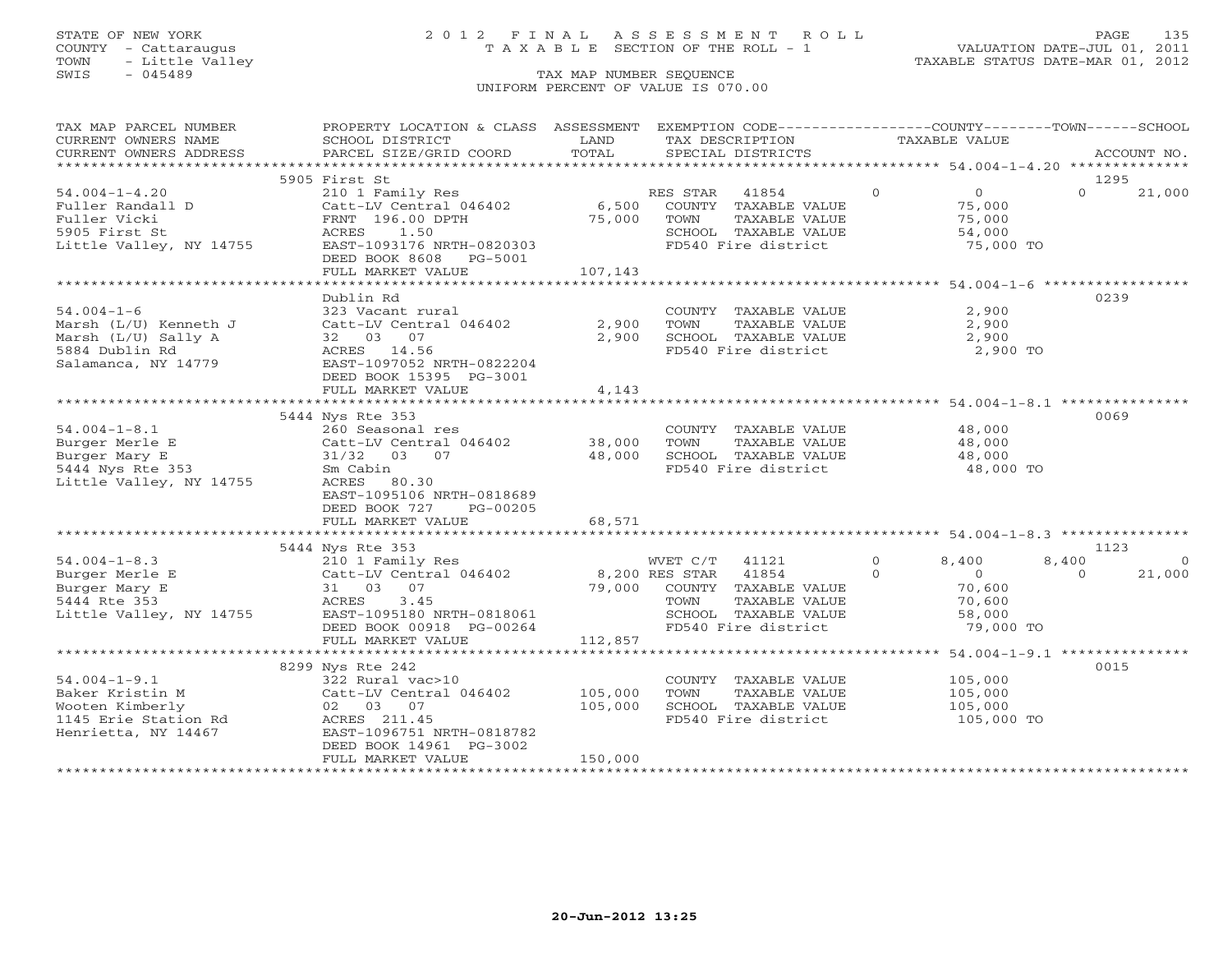## STATE OF NEW YORK 2 0 1 2 F I N A L A S S E S S M E N T R O L L PAGE 136 COUNTY - Cattaraugus T A X A B L E SECTION OF THE ROLL - 1 VALUATION DATE-JUL 01, 2011

| TAX MAP PARCEL NUMBER THE PROPERTY LOCATION & CLASS ASSESSMENT EXEMPTION CODE--------------COUNTY-------TOWN------SCHOOL                                                                                                                                   |         |                                                                                                       |                      |      |
|------------------------------------------------------------------------------------------------------------------------------------------------------------------------------------------------------------------------------------------------------------|---------|-------------------------------------------------------------------------------------------------------|----------------------|------|
|                                                                                                                                                                                                                                                            |         |                                                                                                       |                      |      |
|                                                                                                                                                                                                                                                            |         |                                                                                                       |                      |      |
|                                                                                                                                                                                                                                                            |         |                                                                                                       |                      |      |
| 5397 Nys Rte 353                                                                                                                                                                                                                                           |         |                                                                                                       |                      | 1054 |
|                                                                                                                                                                                                                                                            |         |                                                                                                       |                      |      |
|                                                                                                                                                                                                                                                            |         |                                                                                                       |                      |      |
|                                                                                                                                                                                                                                                            |         |                                                                                                       |                      |      |
| 54.004-1-9.2<br>11,000 Eittle Valley Riders Club (att-LV Central 046402 20,000 TOWN TAXABLE VALUE 41,000<br>8191 Rte 242 31 03 07 41,000 SCHOOL TAXABLE VALUE 41,000<br>11,000 ECHOOL TAXABLE VALUE 41,000 41,000 FOR 41,000 FOR 41,                       |         |                                                                                                       |                      |      |
| EAST-1095557 NRTH-0816212                                                                                                                                                                                                                                  |         |                                                                                                       |                      |      |
| DEED BOOK 875<br>PG-01157                                                                                                                                                                                                                                  |         |                                                                                                       |                      |      |
| FULL MARKET VALUE                                                                                                                                                                                                                                          | 58,571  |                                                                                                       |                      |      |
|                                                                                                                                                                                                                                                            |         |                                                                                                       |                      |      |
| 8299 Nys Rte 242                                                                                                                                                                                                                                           |         |                                                                                                       |                      | 1184 |
| 54.004-1-9.4<br>Tinnerman George A<br>Tinnerman Janice E<br>Salamanca, NY 14779<br>Salamanca, NY 14779<br>Salamanca, NY 14779<br>SEED BOOK 00988 PG-00833<br>FULL MARKET VALUE<br>THE MARKET VALUE<br>SALAMARKET VALUE<br>21 03 07<br>58,300 SCHOOL        |         |                                                                                                       |                      |      |
|                                                                                                                                                                                                                                                            |         | COUNTY TAXABLE VALUE 58,300<br>TOWN TAXABLE VALUE 58,300                                              |                      |      |
|                                                                                                                                                                                                                                                            |         | 58,300 SCHOOL TAXABLE VALUE 58,300 TO 58,300 SCHOOL TAXABLE VALUE 58,300 TO                           |                      |      |
|                                                                                                                                                                                                                                                            |         | FD540 Fire district                                                                                   |                      |      |
|                                                                                                                                                                                                                                                            |         |                                                                                                       |                      |      |
|                                                                                                                                                                                                                                                            |         |                                                                                                       |                      |      |
| FULL MARKET VALUE                                                                                                                                                                                                                                          | 83,286  |                                                                                                       |                      |      |
|                                                                                                                                                                                                                                                            |         |                                                                                                       |                      |      |
| Nys Rte 353                                                                                                                                                                                                                                                |         |                                                                                                       |                      | 1185 |
|                                                                                                                                                                                                                                                            |         |                                                                                                       |                      |      |
|                                                                                                                                                                                                                                                            |         | COUNTY TAXABLE VALUE 12,000<br>TOWN TAXABLE VALUE 12,000                                              |                      |      |
| 54.004-1-9.5<br>Baker Veryl R III 322 Rural vac>10 COUNT<br>1145 Erie Station Rd 31 03 07 12,000 SCHOO<br>Henrietta, NY 14467 ACRES 30.10 FD540<br>EAST-1096453 NRTH-0815549                                                                               |         |                                                                                                       |                      |      |
|                                                                                                                                                                                                                                                            |         | 12,000 SCHOOL TAXABLE VALUE 12,000<br>FD540 Fire district 12,000 TO                                   |                      |      |
| EAST-1096453 NRTH-0815549                                                                                                                                                                                                                                  |         |                                                                                                       |                      |      |
| DEED BOOK 00883 PG-00885                                                                                                                                                                                                                                   |         |                                                                                                       |                      |      |
|                                                                                                                                                                                                                                                            |         |                                                                                                       |                      |      |
|                                                                                                                                                                                                                                                            |         |                                                                                                       |                      |      |
| 33.56 Nys Rte 242<br>3256 Nys Rte 242<br>30 PCT OF VALUE USED FOR EXEMPTION PURPOSES<br>240 Rural res<br>240 Rural res<br>240 Rural 1255<br>23.97<br>27,500 RES 23.97<br>27,500 RES 23.97<br>27,500 RES 23.97<br>27,900<br>21,000<br>21,000<br>21,000<br>2 |         |                                                                                                       |                      |      |
|                                                                                                                                                                                                                                                            |         |                                                                                                       |                      |      |
|                                                                                                                                                                                                                                                            |         |                                                                                                       |                      |      |
|                                                                                                                                                                                                                                                            |         |                                                                                                       |                      |      |
|                                                                                                                                                                                                                                                            |         |                                                                                                       |                      |      |
|                                                                                                                                                                                                                                                            |         |                                                                                                       |                      |      |
|                                                                                                                                                                                                                                                            |         |                                                                                                       |                      |      |
|                                                                                                                                                                                                                                                            |         |                                                                                                       |                      |      |
|                                                                                                                                                                                                                                                            |         |                                                                                                       |                      |      |
|                                                                                                                                                                                                                                                            |         |                                                                                                       |                      |      |
|                                                                                                                                                                                                                                                            |         |                                                                                                       |                      | 0224 |
|                                                                                                                                                                                                                                                            |         | COUNTY TAXABLE VALUE 75,500                                                                           |                      |      |
|                                                                                                                                                                                                                                                            |         | TOWN                                                                                                  | TAXABLE VALUE 75,500 |      |
|                                                                                                                                                                                                                                                            |         | SCHOOL TAXABLE VALUE                     75,500<br>FD540 Fire district                      75,500 TO |                      |      |
|                                                                                                                                                                                                                                                            |         |                                                                                                       |                      |      |
| EAST-1098155 NRTH-0816087                                                                                                                                                                                                                                  |         |                                                                                                       |                      |      |
| DEED BOOK 1620 PG-4001                                                                                                                                                                                                                                     |         |                                                                                                       |                      |      |
| FULL MARKET VALUE                                                                                                                                                                                                                                          | 107,857 |                                                                                                       |                      |      |
|                                                                                                                                                                                                                                                            |         |                                                                                                       |                      |      |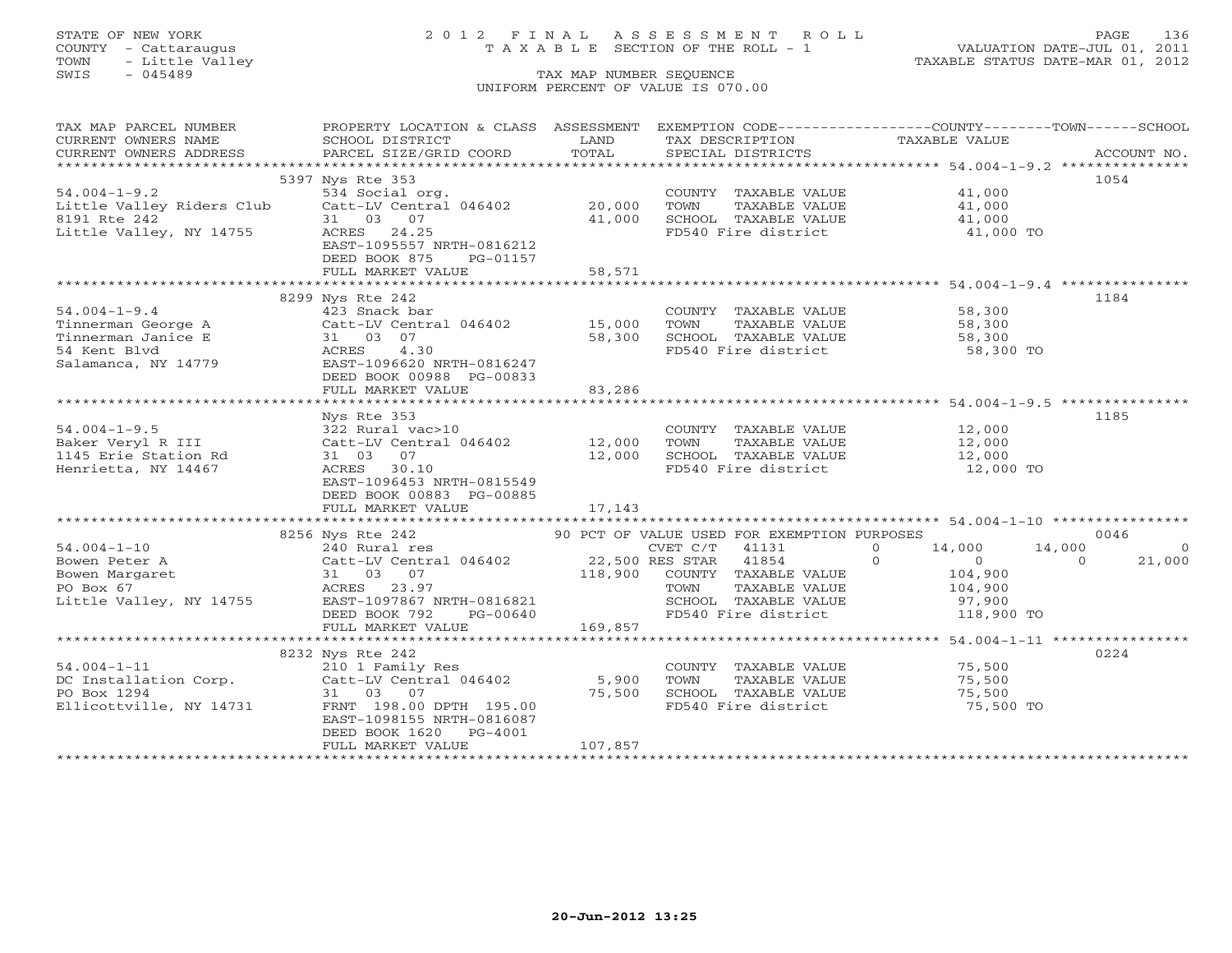## STATE OF NEW YORK 2 0 1 2 F I N A L A S S E S S M E N T R O L L PAGE 137 COUNTY - Cattaraugus T A X A B L E SECTION OF THE ROLL - 1 VALUATION DATE-JUL 01, 2011

| TAX MAP PARCEL NUMBER                                                                         | PROPERTY LOCATION & CLASS ASSESSMENT                                                                                                                                                                                                                                                                                                                         |        | EXEMPTION CODE----------------COUNTY-------TOWN------SCHOOL   |                |                     |                |                |
|-----------------------------------------------------------------------------------------------|--------------------------------------------------------------------------------------------------------------------------------------------------------------------------------------------------------------------------------------------------------------------------------------------------------------------------------------------------------------|--------|---------------------------------------------------------------|----------------|---------------------|----------------|----------------|
| CURRENT OWNERS NAME                                                                           | SCHOOL DISTRICT                                                                                                                                                                                                                                                                                                                                              | LAND   | TAX DESCRIPTION                                               |                | TAXABLE VALUE       |                |                |
| CURRENT OWNERS ADDRESS                                                                        | PARCEL SIZE/GRID COORD                                                                                                                                                                                                                                                                                                                                       | TOTAL  | SPECIAL DISTRICTS                                             |                |                     |                | ACCOUNT NO.    |
|                                                                                               |                                                                                                                                                                                                                                                                                                                                                              |        |                                                               |                |                     |                |                |
|                                                                                               | 8255 Nys Rte 242                                                                                                                                                                                                                                                                                                                                             |        |                                                               |                |                     |                | 0179           |
| $54.004 - 1 - 12$                                                                             |                                                                                                                                                                                                                                                                                                                                                              |        |                                                               | $\overline{0}$ | $\overline{0}$      | $\Omega$       | 21,000         |
| Johnson Raymond D                                                                             | 210 1 Family Res<br>Catt-LV Central 046402 4,100 COUNTY TAXABLE VALUE                                                                                                                                                                                                                                                                                        |        |                                                               |                | 58,200              |                |                |
| Johnson Susan K                                                                               | 31 03 07                                                                                                                                                                                                                                                                                                                                                     |        | 58,200 TOWN<br>TAXABLE VALUE                                  |                | 58,200              |                |                |
| 8255 Nys Rte 242                                                                              | FRNT 100.00 DPTH 150.00                                                                                                                                                                                                                                                                                                                                      |        | SCHOOL TAXABLE VALUE                                          |                | 37,200              |                |                |
|                                                                                               | Little Valley, NY 14755 EAST-1097560 NRTH-0816054                                                                                                                                                                                                                                                                                                            |        | FD540 Fire district                                           |                | 58,200 TO           |                |                |
|                                                                                               | DEED BOOK 875<br>PG-00972                                                                                                                                                                                                                                                                                                                                    |        |                                                               |                |                     |                |                |
|                                                                                               | FULL MARKET VALUE                                                                                                                                                                                                                                                                                                                                            | 83,143 |                                                               |                |                     |                |                |
|                                                                                               |                                                                                                                                                                                                                                                                                                                                                              |        |                                                               |                |                     |                |                |
|                                                                                               | 5318 Nys Rte 353                                                                                                                                                                                                                                                                                                                                             |        |                                                               |                |                     |                | 0127           |
| $54.004 - 1 - 13$                                                                             | 210 1 Family Res                                                                                                                                                                                                                                                                                                                                             |        | CVET C/T 41131                                                | $\circ$        | 9,125               | 9,125          | $\overline{0}$ |
| Foster Orval H                                                                                | $\begin{array}{lllllll} \text{210} & \text{1} & \text{5} & \text{000} & \text{0.000} & \text{0.000} & \text{0.000} & \text{0.000} & \text{0.000} & \text{0.000} & \text{0.000} & \text{0.000} & \text{0.000} & \text{0.000} & \text{0.000} & \text{0.000} & \text{0.000} & \text{0.000} & \text{0.000} & \text{0.000} & \text{0.000} & \text{0.000} & \text$ |        |                                                               | $\Omega$       | 13,688              | 13,688         | 18,250         |
|                                                                                               |                                                                                                                                                                                                                                                                                                                                                              |        |                                                               | $\Omega$       | $\overline{0}$      | $\overline{0}$ | 18,250         |
|                                                                                               |                                                                                                                                                                                                                                                                                                                                                              |        | COUNTY TAXABLE VALUE                                          |                | 13,687              |                |                |
| Little Valley, NY 14755                                                                       | ACRES 1.01                                                                                                                                                                                                                                                                                                                                                   |        |                                                               |                |                     |                |                |
|                                                                                               | EAST-1097725 NRTH-0815608                                                                                                                                                                                                                                                                                                                                    |        | TOWN      TAXABLE VALUE<br>SCHOOL   TAXABLE VALUE             |                | 13,687              |                |                |
|                                                                                               | DEED BOOK 876<br>PG-00176                                                                                                                                                                                                                                                                                                                                    |        | FD540 Fire district                                           |                | 36,500 TO           |                |                |
|                                                                                               | FULL MARKET VALUE                                                                                                                                                                                                                                                                                                                                            | 52,143 |                                                               |                |                     |                |                |
|                                                                                               |                                                                                                                                                                                                                                                                                                                                                              |        |                                                               |                |                     |                |                |
|                                                                                               | Nys Rte 242                                                                                                                                                                                                                                                                                                                                                  |        |                                                               |                |                     |                | 0091           |
| $54.004 - 1 - 14.1$                                                                           | 322 Rural vac>10                                                                                                                                                                                                                                                                                                                                             |        | COUNTY TAXABLE VALUE                                          |                | 12,600              |                |                |
| Crosby Lonnie                                                                                 | Catt-LV Central 046402 12,600                                                                                                                                                                                                                                                                                                                                |        | TAXABLE VALUE<br>TOWN                                         |                | 12,600              |                |                |
| 12 Forest Ave                                                                                 | 31 03 07                                                                                                                                                                                                                                                                                                                                                     | 12,600 |                                                               |                |                     |                |                |
| Salamanca, NY 14779                                                                           | 8.90<br>ACRES                                                                                                                                                                                                                                                                                                                                                |        | SCHOOL TAXABLE VALUE<br>FD540 Fire district                   |                | 12,600<br>12,600 TO |                |                |
|                                                                                               | EAST-1097995 NRTH-0815555                                                                                                                                                                                                                                                                                                                                    |        |                                                               |                |                     |                |                |
|                                                                                               | DEED BOOK 716<br>PG-00755                                                                                                                                                                                                                                                                                                                                    |        |                                                               |                |                     |                |                |
|                                                                                               | FULL MARKET VALUE                                                                                                                                                                                                                                                                                                                                            | 18,000 |                                                               |                |                     |                |                |
|                                                                                               |                                                                                                                                                                                                                                                                                                                                                              |        |                                                               |                |                     |                |                |
|                                                                                               |                                                                                                                                                                                                                                                                                                                                                              |        |                                                               |                |                     |                | 1134           |
|                                                                                               | Nys Rte 242<br>312 Vac w/imprv                                                                                                                                                                                                                                                                                                                               |        |                                                               |                |                     |                |                |
| $54.004 - 1 - 14.2$<br>Johnson Raymond D                                                      |                                                                                                                                                                                                                                                                                                                                                              | 5,000  | COUNTY TAXABLE VALUE<br>TAXABLE VALUE                         |                | 8,000<br>8,000      |                |                |
|                                                                                               | Catt-LV Central 046402<br>31 03 07                                                                                                                                                                                                                                                                                                                           |        | TOWN<br>TOWN       TAXABLE  VALUE<br>SCHOOL    TAXABLE  VALUE |                | 8,000               |                |                |
| Johnson Susan K                                                                               |                                                                                                                                                                                                                                                                                                                                                              | 8,000  |                                                               |                |                     |                |                |
| 8255 Nys Rte 242                                                                              | 2.85<br>ACRES                                                                                                                                                                                                                                                                                                                                                |        | FD540 Fire district                                           |                | 8,000 TO            |                |                |
| Little Valley, NY 14755                                                                       | EAST-1097589 NRTH-0815963                                                                                                                                                                                                                                                                                                                                    |        |                                                               |                |                     |                |                |
|                                                                                               | DEED BOOK 00928 PG-00021                                                                                                                                                                                                                                                                                                                                     |        |                                                               |                |                     |                |                |
|                                                                                               | FULL MARKET VALUE                                                                                                                                                                                                                                                                                                                                            | 11,429 |                                                               |                |                     |                |                |
|                                                                                               |                                                                                                                                                                                                                                                                                                                                                              |        |                                                               |                |                     |                |                |
|                                                                                               | 5302 Nys Rte 353                                                                                                                                                                                                                                                                                                                                             |        |                                                               |                |                     |                | 0190           |
| $54.004 - 1 - 15$<br>54.004-1-15<br>Gross Mary<br>5302 Nys Rte 353<br>Little Valley, NY 14755 | 210 1 Family Res 5F<br>Catt-LV Central 046402 4,700                                                                                                                                                                                                                                                                                                          |        | SR STAR<br>41834                                              | $\circ$        | $\overline{0}$      | $\Omega$       | 33,000         |
|                                                                                               |                                                                                                                                                                                                                                                                                                                                                              |        | COUNTY TAXABLE VALUE                                          |                | 33,000              |                |                |
|                                                                                               | 31 03 07                                                                                                                                                                                                                                                                                                                                                     | 33,000 | TAXABLE VALUE<br>TAXABLE VALUE<br>TOWN                        |                |                     |                |                |
|                                                                                               | FRNT 100.00 DPTH 375.00                                                                                                                                                                                                                                                                                                                                      |        | SCHOOL TAXABLE VALUE                                          |                | $33,000$<br>0       |                |                |
|                                                                                               | EAST-1097676 NRTH-0815153                                                                                                                                                                                                                                                                                                                                    |        | FD540 Fire district                                           |                | 33,000 TO           |                |                |
|                                                                                               | PG-01179<br>DEED BOOK 776                                                                                                                                                                                                                                                                                                                                    |        |                                                               |                |                     |                |                |
|                                                                                               | FULL MARKET VALUE                                                                                                                                                                                                                                                                                                                                            | 47,143 |                                                               |                |                     |                |                |
|                                                                                               |                                                                                                                                                                                                                                                                                                                                                              |        |                                                               |                |                     |                |                |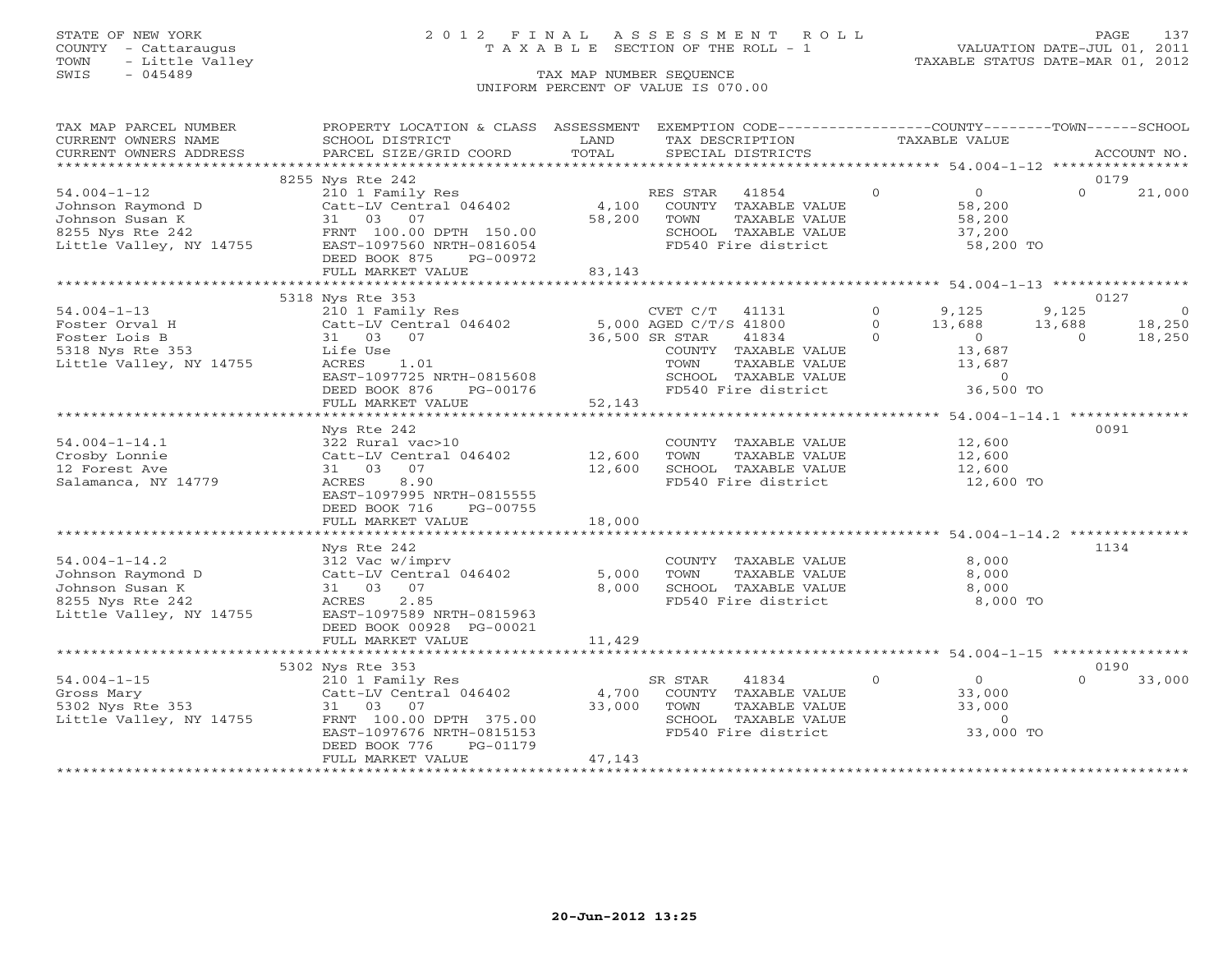## STATE OF NEW YORK 2 0 1 2 F I N A L A S S E S S M E N T R O L L PAGE 138 COUNTY - Cattaraugus T A X A B L E SECTION OF THE ROLL - 1 VALUATION DATE-JUL 01, 2011

| TAX MAP PARCEL NUMBER                       | PROPERTY LOCATION & CLASS ASSESSMENT      |                 | EXEMPTION CODE-----------------COUNTY-------TOWN------SCHOOL |          |                                                       |          |             |
|---------------------------------------------|-------------------------------------------|-----------------|--------------------------------------------------------------|----------|-------------------------------------------------------|----------|-------------|
| CURRENT OWNERS NAME                         | SCHOOL DISTRICT                           | LAND            | TAX DESCRIPTION                                              |          | TAXABLE VALUE                                         |          |             |
| CURRENT OWNERS ADDRESS                      | PARCEL SIZE/GRID COORD                    | TOTAL           | SPECIAL DISTRICTS                                            |          |                                                       |          | ACCOUNT NO. |
|                                             |                                           |                 |                                                              |          |                                                       |          |             |
|                                             | 5308 Nys Rte 353                          |                 |                                                              |          |                                                       | 0125     |             |
| $54.004 - 1 - 16.1$                         | 210 1 Family Res                          |                 | RES STAR<br>41854                                            | $\Omega$ | $\overline{0}$                                        | $\Omega$ | 21,000      |
| Mets John B                                 | Catt-LV Central 046402                    |                 | 7,000 COUNTY TAXABLE VALUE                                   |          | 34,200                                                |          |             |
| 5308 Nys Rte 353                            | 07<br>31 03                               | 34,200          | TAXABLE VALUE<br>TOWN                                        |          | 34,200                                                |          |             |
| Little Valley, NY 14755                     | 2.10 BANK<br>ACRES<br>017                 |                 | SCHOOL TAXABLE VALUE                                         |          | 13,200                                                |          |             |
|                                             | EAST-1097593 NRTH-0815330                 |                 | FD540 Fire district                                          |          | 34,200 TO                                             |          |             |
|                                             | DEED BOOK 00933 PG-00066                  |                 |                                                              |          |                                                       |          |             |
|                                             | FULL MARKET VALUE                         | 48,857          |                                                              |          |                                                       |          |             |
|                                             | ****************************              | *************   |                                                              |          | *********************** 54.004-1-16.2 *************** |          |             |
|                                             | 5314 Nys Rte 353                          |                 |                                                              |          |                                                       | 1044     |             |
| $54.004 - 1 - 16.2$                         | 270 Mfg housing                           |                 | WVET C/T<br>41121                                            | $\Omega$ | 3,885                                                 | 3,885    |             |
| Mansour Frederick J                         | Catt-LV Central 046402                    | 4,300 SR STAR   | 41834                                                        | $\Omega$ | $\Omega$                                              | $\Omega$ | 25,900      |
| Mansour Diana                               | 31 03 07                                  |                 | 25,900 COUNTY TAXABLE VALUE                                  |          | 22,015                                                |          |             |
| 5314 Nys Rte 353<br>Little Valley, NY 14755 | FRNT 100.00 DPTH 315.10                   |                 | TAXABLE VALUE<br>TOWN                                        |          | 22,015                                                |          |             |
|                                             | EAST-1097475 NRTH-0815501                 |                 | SCHOOL TAXABLE VALUE                                         |          | $\sim$ 0                                              |          |             |
|                                             | DEED BOOK 892<br>PG-00321                 |                 | FD540 Fire district                                          |          | 25,900 TO                                             |          |             |
|                                             | FULL MARKET VALUE                         | 37,000          |                                                              |          |                                                       |          |             |
|                                             |                                           |                 |                                                              |          |                                                       |          |             |
|                                             | Nys Rte 353                               |                 |                                                              |          |                                                       | 1057     |             |
| $54.004 - 1 - 17$                           | 311 Res vac land                          |                 | COUNTY TAXABLE VALUE                                         |          | 6,600                                                 |          |             |
| Crosby Lonnie                               | Catt-LV Central 046402                    | 6,600           | TOWN<br>TAXABLE VALUE                                        |          | 6,600                                                 |          |             |
| 12 Forest Ave                               | 31 03 07                                  | 6,600           | SCHOOL TAXABLE VALUE                                         |          | 6,600                                                 |          |             |
| Salamanca, NY 14779                         | ACRES<br>1.63                             |                 | FD540 Fire district                                          |          | 6,600 TO                                              |          |             |
|                                             | EAST-1097398 NRTH-0815643                 |                 |                                                              |          |                                                       |          |             |
|                                             | DEED BOOK 549<br>PG-00293                 |                 |                                                              |          |                                                       |          |             |
|                                             | FULL MARKET VALUE                         | 9,429           |                                                              |          |                                                       |          |             |
|                                             |                                           |                 |                                                              |          |                                                       |          |             |
|                                             | 5334 Kilburne Corners Rd                  |                 |                                                              |          |                                                       | 0226     |             |
| $54.004 - 1 - 18.1$                         | 210 1 Family Res                          |                 | RES STAR<br>41854                                            | $\circ$  | 0                                                     | $\cap$   | 21,000      |
| Delmonaco Mario                             | Catt-LV Central 046402                    | 6,400           | COUNTY TAXABLE VALUE                                         |          | 75,500                                                |          |             |
| Delmonaco Kim M                             | 31 03 07                                  | 75,500          | TOWN<br>TAXABLE VALUE                                        |          | 75,500                                                |          |             |
| 5334 Kilburne Corners Rd                    | 1.49<br>ACRES                             |                 | SCHOOL TAXABLE VALUE                                         |          | 54,500                                                |          |             |
| Little Valley, NY 14755                     | EAST-1097222 NRTH-0815947                 |                 | FD540 Fire district                                          |          | 75,500 TO                                             |          |             |
|                                             | DEED BOOK 00996 PG-00748                  |                 |                                                              |          |                                                       |          |             |
|                                             | FULL MARKET VALUE                         | 107,857         |                                                              |          |                                                       |          |             |
|                                             |                                           |                 |                                                              |          |                                                       | 0929     |             |
|                                             | 5326 Kilburne Corners Rd                  |                 |                                                              | $\circ$  | $\overline{0}$                                        | $\Omega$ |             |
| $54.004 - 1 - 18.2$                         | 210 1 Family Res                          |                 | RES STAR<br>41854                                            |          |                                                       |          | 21,000      |
| Chudy Sharon<br>5326 Kilburne Corners Rd    | Catt-LV Central 046402<br>31 03 07        | 6,100<br>47,000 | COUNTY TAXABLE VALUE<br>TAXABLE VALUE                        |          | 47,000                                                |          |             |
| Little Valley, NY 14755                     | 1.08 BANK                                 |                 | TOWN<br>SCHOOL TAXABLE VALUE                                 |          | 47,000                                                |          |             |
|                                             | ACRES<br>081<br>EAST-1097305 NRTH-0815807 |                 | FD540 Fire district                                          |          | 26,000<br>47,000 TO                                   |          |             |
|                                             | DEED BOOK 01007 PG-01109                  |                 |                                                              |          |                                                       |          |             |
|                                             | FULL MARKET VALUE                         | 67,143          |                                                              |          |                                                       |          |             |
|                                             |                                           |                 |                                                              |          |                                                       |          |             |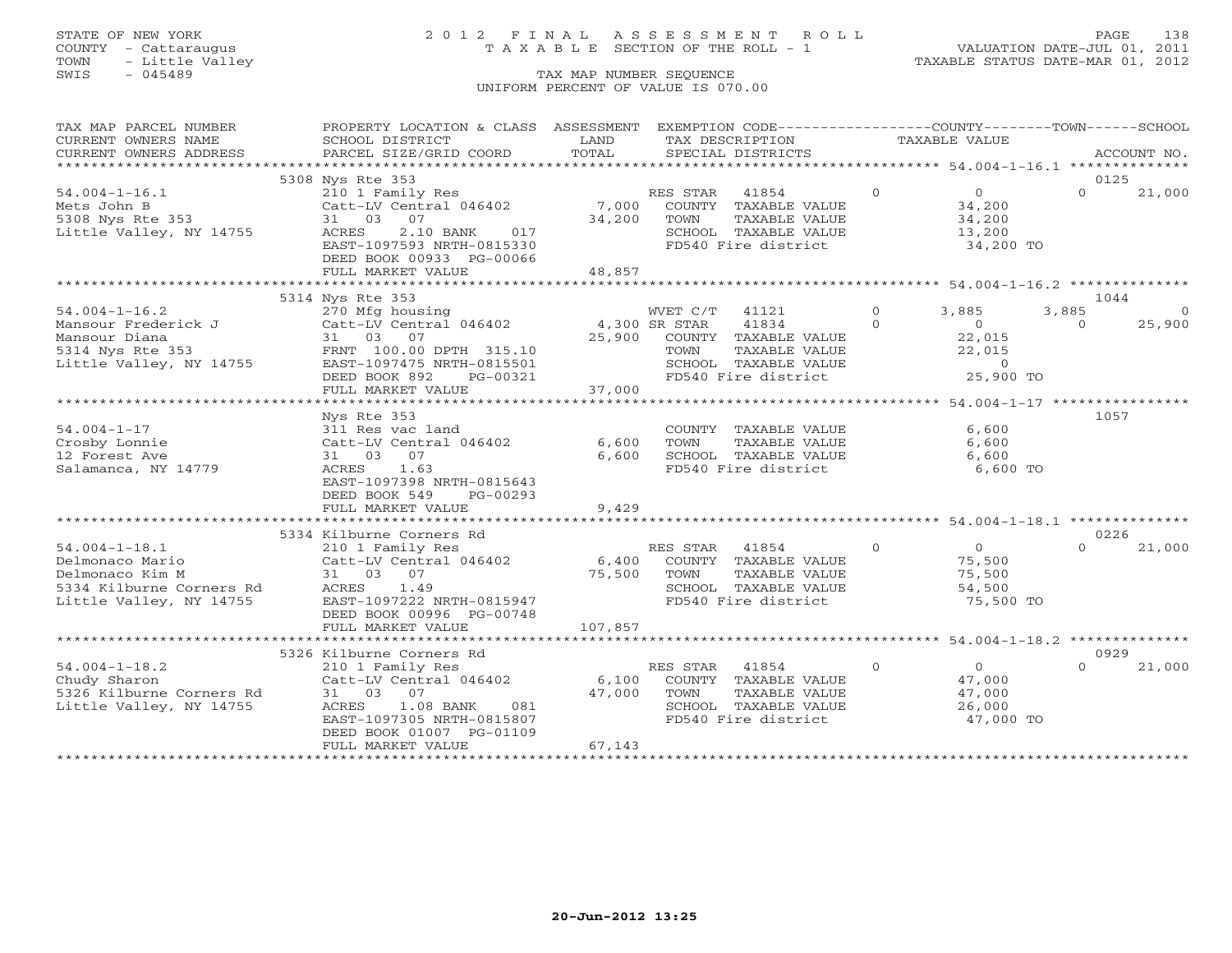## STATE OF NEW YORK 2 0 1 2 F I N A L A S S E S S M E N T R O L L PAGE 139 COUNTY - Cattaraugus T A X A B L E SECTION OF THE ROLL - 1 VALUATION DATE-JUL 01, 2011

| TAX MAP PARCEL NUMBER                                    | PROPERTY LOCATION & CLASS ASSESSMENT          |               | EXEMPTION CODE-----------------COUNTY-------TOWN------SCHOOL |                      |          |             |
|----------------------------------------------------------|-----------------------------------------------|---------------|--------------------------------------------------------------|----------------------|----------|-------------|
| CURRENT OWNERS NAME<br>CURRENT OWNERS ADDRESS            | SCHOOL DISTRICT<br>PARCEL SIZE/GRID COORD     | LAND<br>TOTAL | TAX DESCRIPTION<br>SPECIAL DISTRICTS                         | <b>TAXABLE VALUE</b> |          | ACCOUNT NO. |
| *************************                                |                                               |               |                                                              |                      |          |             |
|                                                          | 5340 Kilburne Corners Rd                      |               |                                                              |                      | 0280     |             |
| $54.004 - 1 - 19$                                        | 210 1 Family Res                              |               | COUNTY TAXABLE VALUE                                         | 61,000               |          |             |
| Hamilton Leroy                                           | Catt-LV Central 046402                        | 6,100         | TOWN<br>TAXABLE VALUE                                        | 61,000               |          |             |
| Hamilton Karel                                           | 31 03<br>07                                   | 61,000        | SCHOOL TAXABLE VALUE                                         | 61,000               |          |             |
| 28 E Second St                                           | FRNT 208.00 DPTH 185.00                       |               | FD540 Fire district                                          | 61,000 TO            |          |             |
| Westfield, NY 14787                                      | EAST-1097075 NRTH-0816080                     |               |                                                              |                      |          |             |
|                                                          | DEED BOOK 760<br>PG-01163                     |               |                                                              |                      |          |             |
|                                                          | FULL MARKET VALUE                             | 87,143        |                                                              |                      |          |             |
|                                                          |                                               |               |                                                              |                      |          |             |
|                                                          | 8283 Nys Rte 242                              |               |                                                              |                      |          | 0209        |
| $54.004 - 1 - 20.1$                                      | 210 1 Family Res                              |               | CVET C/T<br>41131                                            | $\Omega$<br>7,775    | 7,775    | $\bigcirc$  |
| Lenehan Joan                                             | Catt-LV Central 046402                        |               | 11,200 AGED C/T/S 41800                                      | $\Omega$<br>11,663   | 11,663   | 15,550      |
| 8283 Nys Rte 242                                         | 31 03 07                                      |               | 31,100 SR STAR<br>41834                                      | $\Omega$<br>$\Omega$ | $\Omega$ | 15,550      |
| Little Valley, NY 14755                                  | 1.39<br>ACRES                                 |               | COUNTY TAXABLE VALUE                                         | 11,662               |          |             |
|                                                          | EAST-1097031 NRTH-0816231                     |               | TOWN<br>TAXABLE VALUE                                        | 11,662               |          |             |
|                                                          | DEED BOOK 691<br>PG-01078                     |               | SCHOOL TAXABLE VALUE                                         | $\circ$              |          |             |
|                                                          | FULL MARKET VALUE                             |               | 44,429 FD540 Fire district                                   | 31,100 TO            |          |             |
|                                                          |                                               |               |                                                              |                      |          |             |
|                                                          | 8267 Nys Rte 242                              |               |                                                              |                      |          | 0939        |
| $54.004 - 1 - 20.2$                                      | 270 Mfg housing                               |               | AGED C/T/S 41800                                             | $\Omega$<br>17,500   | 17,500   | 17,500      |
| Bridenbaker Katherine                                    | Catt-LV Central 046402                        |               | 7,300 SR STAR<br>41834                                       | $\Omega$<br>$\Omega$ | $\Omega$ | 17,500      |
| 8267 Nys Rte 242                                         | 31 03<br>07                                   | 35,000        | COUNTY TAXABLE VALUE                                         | 17,500               |          |             |
| Little Valley, NY 14755                                  | FRNT 220.00 DPTH 305.00                       |               | TAXABLE VALUE<br>TOWN                                        | 17,500               |          |             |
|                                                          | BANK<br>017                                   |               | SCHOOL TAXABLE VALUE                                         | $\circ$              |          |             |
|                                                          | EAST-1097271 NRTH-0816150                     |               | FD540 Fire district                                          | 35,000 TO            |          |             |
|                                                          | DEED BOOK 00918 PG-00632<br>FULL MARKET VALUE | 50,000        |                                                              |                      |          |             |
|                                                          |                                               |               |                                                              |                      |          |             |
|                                                          | 5445 Nys Rte 353                              |               |                                                              |                      |          | 0227        |
| $54.004 - 1 - 21$                                        | 455 Dealer-prod.                              |               | COUNTY TAXABLE VALUE                                         | 384,500              |          |             |
| Lyons Equipment Co. Inc.                                 | Catt-LV Central 046402                        | 24,000        | TOWN<br>TAXABLE VALUE                                        | 384,500              |          |             |
| 5445 Nys Rte 353                                         | 40 03 07                                      | 384,500       | SCHOOL TAXABLE VALUE                                         | 384,500              |          |             |
| Little Valley, NY 14755                                  | 6.25<br>ACRES                                 |               | FD540 Fire district                                          | 384,500 TO           |          |             |
|                                                          | EAST-1095154 NRTH-0816719                     |               |                                                              |                      |          |             |
|                                                          | DEED BOOK 692<br>PG-00365                     |               |                                                              |                      |          |             |
|                                                          | FULL MARKET VALUE                             | 549,286       |                                                              |                      |          |             |
|                                                          | ********************                          |               |                                                              |                      |          |             |
|                                                          | 69 Mountain View Dr                           |               |                                                              |                      |          | 0129        |
| $54.004 - 1 - 22$                                        | 240 Rural res                                 |               | AG DIST<br>41720                                             | $\Omega$<br>9,197    | 9,197    | 9,197       |
| Mager Paul D                                             | Catt-LV Central 046402                        |               | 30,000 RES STAR<br>41854                                     | $\Omega$<br>$\Omega$ | $\Omega$ | 21,000      |
| Mager Suzanne L                                          | 07<br>40 03                                   | 78,500        | COUNTY TAXABLE VALUE                                         | 69,303               |          |             |
| 69 Mountain View Dr                                      | ACRES 61.50                                   |               | TOWN<br>TAXABLE VALUE                                        | 69,303               |          |             |
| Little Valley, NY 14755                                  | EAST-1094271 NRTH-0815911                     |               | SCHOOL TAXABLE VALUE                                         | 48,303               |          |             |
|                                                          | DEED BOOK 00950 PG-00428                      |               | FD540 Fire district                                          | 78,500 TO            |          |             |
| MAY BE SUBJECT TO PAYMENT                                | FULL MARKET VALUE                             | 112,143       |                                                              |                      |          |             |
| UNDER AGDIST LAW TIL 2016<br>*************************** |                                               |               |                                                              |                      |          |             |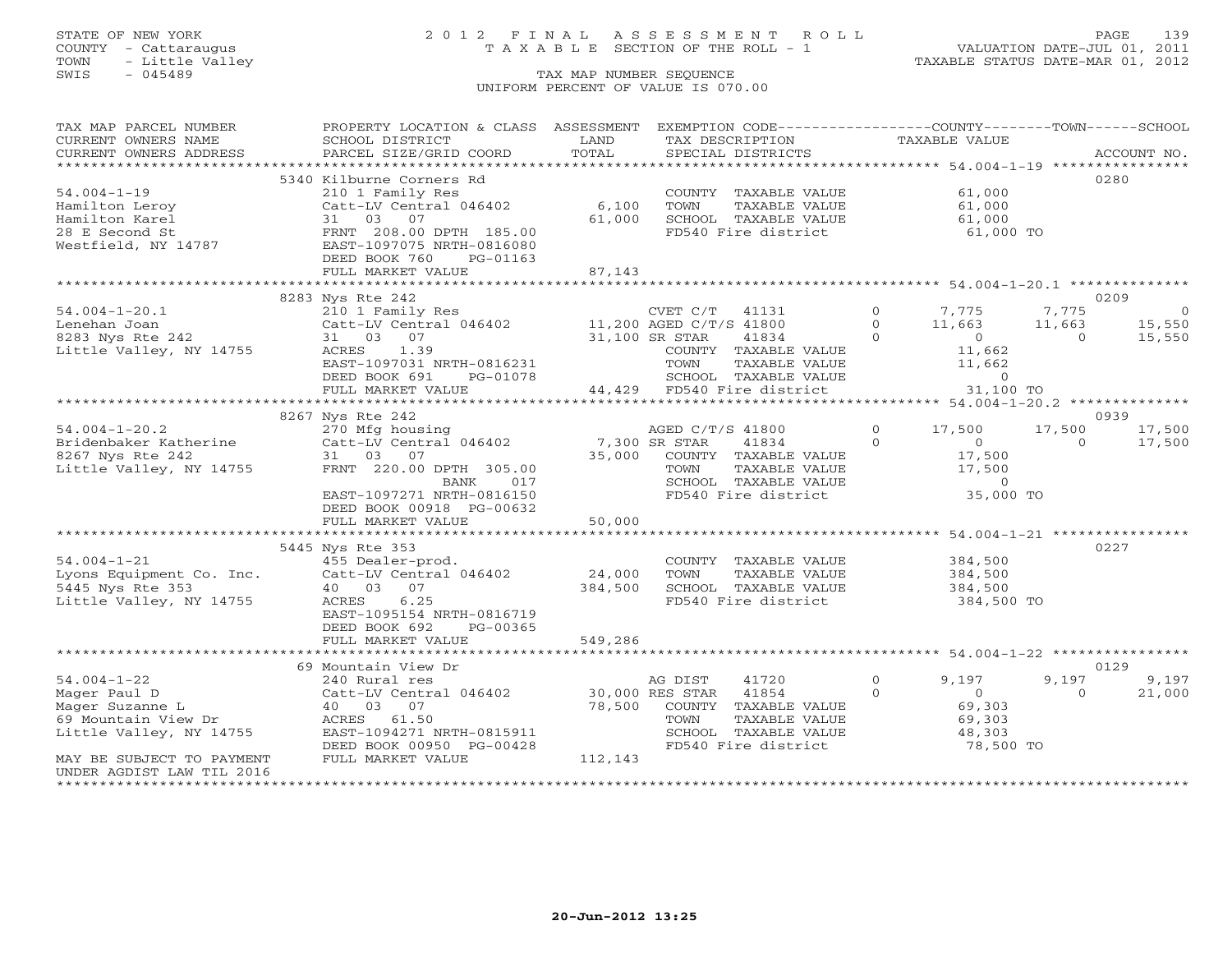## STATE OF NEW YORK 2 0 1 2 F I N A L A S S E S S M E N T R O L L PAGE 140 COUNTY - Cattaraugus T A X A B L E SECTION OF THE ROLL - 1 VALUATION DATE-JUL 01, 2011

| TAX MAP PARCEL NUMBER<br>CURRENT OWNERS NAME<br>CURRENT OWNERS ADDRESS | PROPERTY LOCATION & CLASS ASSESSMENT<br>SCHOOL DISTRICT<br>PARCEL SIZE/GRID COORD | LAND<br>TOTAL                         | EXEMPTION CODE-----------------COUNTY-------TOWN------SCHOOL<br>TAX DESCRIPTION<br>SPECIAL DISTRICTS | TAXABLE VALUE                          | ACCOUNT NO.        |
|------------------------------------------------------------------------|-----------------------------------------------------------------------------------|---------------------------------------|------------------------------------------------------------------------------------------------------|----------------------------------------|--------------------|
| ************************                                               |                                                                                   |                                       |                                                                                                      |                                        |                    |
|                                                                        | Fourth St                                                                         |                                       |                                                                                                      |                                        | 0185               |
| $54.004 - 1 - 24.1$                                                    | 910 Priv forest                                                                   |                                       | COUNTY TAXABLE VALUE                                                                                 | 28,270                                 |                    |
| Graser James H                                                         | Catt-LV Central 046402                                                            | 23,420                                | TOWN<br>TAXABLE VALUE                                                                                | 28,270                                 |                    |
| Graser Suzanne M                                                       | 40 03<br>07                                                                       | 28,270                                | SCHOOL TAXABLE VALUE                                                                                 | 28,270                                 |                    |
| 9051 E. Otto Springville Rd                                            | 49.55<br>ACRES                                                                    |                                       | FD540 Fire district                                                                                  | 28,270 TO                              |                    |
| East Otto, NY 14729                                                    | EAST-1091486 NRTH-0816281                                                         |                                       |                                                                                                      |                                        |                    |
|                                                                        | DEED BOOK 4025<br>$PG-3003$                                                       |                                       |                                                                                                      |                                        |                    |
|                                                                        | FULL MARKET VALUE                                                                 | 40,386                                |                                                                                                      |                                        |                    |
|                                                                        | 5496 Fourth St                                                                    |                                       |                                                                                                      |                                        | 1255               |
| $54.004 - 1 - 24.2$                                                    | 270 Mfg housing                                                                   |                                       | RES STAR<br>41854                                                                                    | $\Omega$<br>$\overline{0}$             | $\Omega$<br>21,000 |
| Whipple Shawn A                                                        | Catt-LV Central 046402                                                            | 26,780                                | COUNTY TAXABLE VALUE                                                                                 | 47,500                                 |                    |
| 5496 Fourth St                                                         | 66.95<br>ACRES                                                                    | 47,500                                | TAXABLE VALUE<br>TOWN                                                                                | 47,500                                 |                    |
| PO Box 241                                                             | EAST-1091471 NRTH-0816736                                                         |                                       | SCHOOL TAXABLE VALUE                                                                                 | 26,500                                 |                    |
| Little Valley, NY 14719                                                | FULL MARKET VALUE                                                                 | 67,857                                | FD540 Fire district                                                                                  | 47,500 TO                              |                    |
| ***********************                                                | ******************************                                                    | * * * * * * * * * * *                 | ********************************* 54.004-1-25 ****************                                       |                                        |                    |
|                                                                        | 5468 Nys Rte 353                                                                  |                                       |                                                                                                      |                                        | 0047               |
| $54.004 - 1 - 25$                                                      | 270 Mfg housing                                                                   |                                       | AGED C/T/S 41800                                                                                     | $\Omega$<br>18,360                     | 18,360<br>18,360   |
| Bieber Fred                                                            | Catt-LV Central 046402                                                            |                                       | 4,200 SR STAR<br>41834                                                                               | $\Omega$<br>$\Omega$                   | 42,840<br>$\Omega$ |
| 5468 Nys Rte 353                                                       | 31 03 07                                                                          | 61,200                                | COUNTY TAXABLE VALUE                                                                                 | 42,840                                 |                    |
| Little Valley, NY 14755                                                | 82.80 DPTH 164.65<br>FRNT                                                         |                                       | TAXABLE VALUE<br>TOWN                                                                                | 42,840                                 |                    |
|                                                                        | EAST-1094630 NRTH-0817197                                                         |                                       | SCHOOL TAXABLE VALUE                                                                                 | $\Omega$                               |                    |
|                                                                        | DEED BOOK 00944 PG-00546                                                          |                                       | FD540 Fire district                                                                                  | 61,200 TO                              |                    |
|                                                                        | FULL MARKET VALUE                                                                 | 87,429                                |                                                                                                      |                                        |                    |
|                                                                        |                                                                                   |                                       |                                                                                                      | ********* 54.004-1-28.1 ************** |                    |
|                                                                        | 5454 Nys Rte 353                                                                  |                                       |                                                                                                      |                                        | 0086               |
| $54.004 - 1 - 28.1$                                                    | 210 1 Family Res                                                                  |                                       | SR STAR<br>41834                                                                                     | $\mathbf{0}$<br>$\circ$                | $\Omega$<br>43,540 |
| Isaman Bruce N                                                         | Catt-LV Central 046402                                                            | 5,700                                 | COUNTY TAXABLE VALUE                                                                                 | 49,900                                 |                    |
| Isaman Patricia K                                                      | 31 03 07                                                                          | 49,900                                | TOWN<br>TAXABLE VALUE                                                                                | 49,900                                 |                    |
| 5454 Nys Rte 353                                                       | $3/2010$ -merged $28.2$ in par                                                    |                                       | SCHOOL TAXABLE VALUE                                                                                 | 6,360                                  |                    |
| Little Valley, NY 14755                                                | FRNT 200.00 DPTH 167.00                                                           |                                       | FD540 Fire district                                                                                  | 49,900 TO                              |                    |
|                                                                        | EAST-1094979 NRTH-0817093                                                         |                                       |                                                                                                      |                                        |                    |
|                                                                        | DEED BOOK 12661 PG-6001                                                           |                                       |                                                                                                      |                                        |                    |
|                                                                        | FULL MARKET VALUE<br>***********************                                      | 71,286<br>* * * * * * * * * * * * * * |                                                                                                      |                                        |                    |
|                                                                        |                                                                                   |                                       | ******************************* 54.004-1-29.1 **************                                         |                                        |                    |
|                                                                        | 5457 Nys Rte 353                                                                  |                                       |                                                                                                      | $\Omega$<br>$\Omega$                   | 1186<br>$\Omega$   |
| $54.004 - 1 - 29.1$                                                    | 210 1 Family Res                                                                  |                                       | RES STAR<br>41854                                                                                    |                                        | 21,000             |
| Bieber James                                                           | Catt-LV Central 046402<br>03                                                      | 6,500                                 | COUNTY TAXABLE VALUE                                                                                 | 43,500                                 |                    |
| 5457 Nys Rte 353<br>Little Valley, NY 14755                            | 07<br>31<br>FRNT 225.00 DPTH 182.36                                               | 43,500                                | TOWN<br>TAXABLE VALUE<br>SCHOOL TAXABLE VALUE                                                        | 43,500<br>22,500                       |                    |
|                                                                        | 017<br>BANK                                                                       |                                       | FD540 Fire district                                                                                  | 43,500 TO                              |                    |
|                                                                        | EAST-1094708 NRTH-0816927                                                         |                                       |                                                                                                      |                                        |                    |
|                                                                        | DEED BOOK 00990 PG-00443                                                          |                                       |                                                                                                      |                                        |                    |
|                                                                        | FULL MARKET VALUE                                                                 | 62,143                                |                                                                                                      |                                        |                    |
|                                                                        | ******************                                                                |                                       |                                                                                                      |                                        |                    |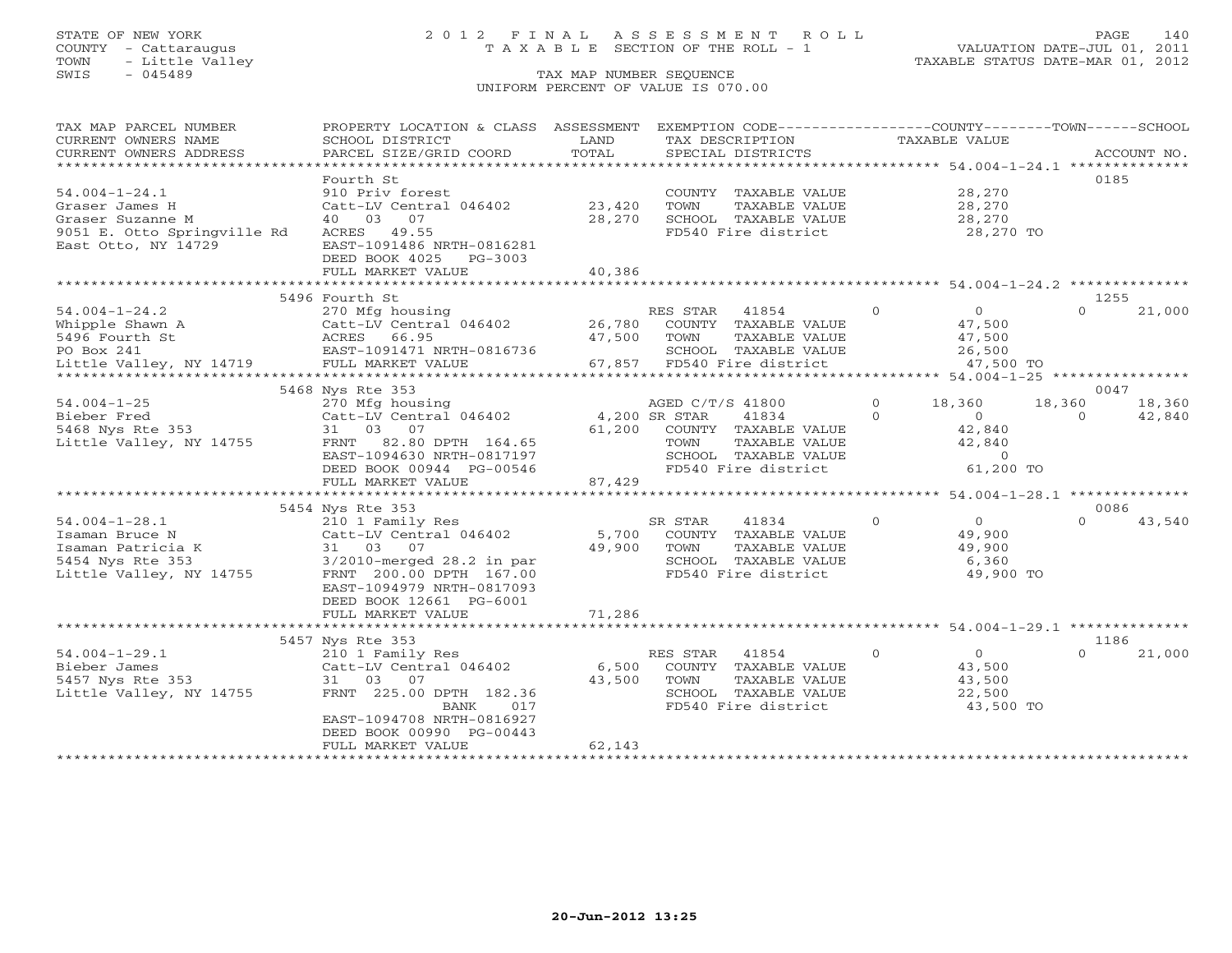## STATE OF NEW YORK 2 0 1 2 F I N A L A S S E S S M E N T R O L L PAGE 141 COUNTY - Cattaraugus T A X A B L E SECTION OF THE ROLL - 1 VALUATION DATE-JUL 01, 2011

| TAX MAP PARCEL NUMBER   | PROPERTY LOCATION & CLASS ASSESSMENT EXEMPTION CODE----------------COUNTY-------TOWN------SCHOOL                                                                                                                                             |         |                                                           |                            |                         |
|-------------------------|----------------------------------------------------------------------------------------------------------------------------------------------------------------------------------------------------------------------------------------------|---------|-----------------------------------------------------------|----------------------------|-------------------------|
| CURRENT OWNERS NAME     | SCHOOL DISTRICT                                                                                                                                                                                                                              | LAND    | TAX DESCRIPTION                                           | TAXABLE VALUE              |                         |
| CURRENT OWNERS ADDRESS  | PARCEL SIZE/GRID COORD                                                                                                                                                                                                                       | TOTAL   | SPECIAL DISTRICTS                                         |                            | ACCOUNT NO.             |
| **********************  |                                                                                                                                                                                                                                              |         |                                                           |                            |                         |
|                         | Nys Rte 353                                                                                                                                                                                                                                  |         |                                                           |                            | 1212                    |
| $54.004 - 1 - 29.2$     | 311 Res vac land                                                                                                                                                                                                                             |         | COUNTY TAXABLE VALUE                                      | 1,300                      |                         |
| Bieber James            | Catt-LV Central 046402                                                                                                                                                                                                                       | 1,300   | TOWN<br>TAXABLE VALUE                                     | 1,300                      |                         |
| 5457 Nys Rte 353        | 31 03<br>07                                                                                                                                                                                                                                  | 1,300   | SCHOOL TAXABLE VALUE                                      | 1,300                      |                         |
| Little Valley, NY 14755 | FRNT 148.00 DPTH 197.85                                                                                                                                                                                                                      |         | FD540 Fire district                                       | 1,300 TO                   |                         |
|                         | BANK<br>017                                                                                                                                                                                                                                  |         |                                                           |                            |                         |
|                         | EAST-1094680 NRTH-0816710                                                                                                                                                                                                                    |         |                                                           |                            |                         |
|                         | DEED BOOK 00990 PG-00443                                                                                                                                                                                                                     |         |                                                           |                            |                         |
|                         | FULL MARKET VALUE                                                                                                                                                                                                                            | 1,857   |                                                           |                            |                         |
|                         |                                                                                                                                                                                                                                              |         |                                                           |                            |                         |
|                         | 5471 Nys Rte 353                                                                                                                                                                                                                             |         |                                                           |                            | 0307                    |
|                         | 54.004-1-31<br>Roszyk Eugene R (210 1 Family Res<br>Roszyk Shirley (210 1 Family Res<br>Catt-LV Central 046402<br>Roszyk Shirley (21/40 03 07<br>5471 Rte 353 Ave FRNT 185.00 DPTH 182.30<br>Little Valley, NY 14755<br>EAST-1094516 NRTH-08 |         | $\overline{0}$<br>SR STAR<br>41834                        | $\overline{0}$             | 43,540<br>$\Omega$      |
|                         |                                                                                                                                                                                                                                              |         | $5,700$ WVET $C/T$ 41121                                  | $\circ$<br>8,400           | 8,400<br>$\Omega$       |
|                         |                                                                                                                                                                                                                                              |         | 72,900 COUNTY TAXABLE VALUE                               | 64,500                     |                         |
|                         |                                                                                                                                                                                                                                              |         | TOWN<br>TAXABLE VALUE                                     | 64,500                     |                         |
|                         |                                                                                                                                                                                                                                              |         |                                                           |                            |                         |
|                         |                                                                                                                                                                                                                                              |         | SCHOOL TAXABLE VALUE                                      |                            |                         |
|                         | DEED BOOK 6111 PG-7001                                                                                                                                                                                                                       |         | FD540 Fire district                                       | 29,360<br>72,900 TO        |                         |
|                         | FULL MARKET VALUE                                                                                                                                                                                                                            | 104,143 |                                                           |                            |                         |
|                         |                                                                                                                                                                                                                                              |         |                                                           |                            |                         |
|                         | 5481 Nys Rte 353                                                                                                                                                                                                                             |         |                                                           |                            | 0308                    |
| $54.004 - 1 - 32$       | 444 Lumber yd/ml                                                                                                                                                                                                                             |         | BUS C/T/S 47610 0                                         | 56,250                     | 56,250<br>56,250        |
| Sixt Robert J           | Catt-LV Central 046402 21,000 COUNTY TAXABLE VALUE                                                                                                                                                                                           |         |                                                           | 348,750                    |                         |
| Mill St                 | 31/40 03 07                                                                                                                                                                                                                                  | 405,000 | TOWN<br>TAXABLE VALUE                                     | 348,750                    |                         |
| Sardinia, NY 14134      | 2.45<br>ACRES                                                                                                                                                                                                                                |         | SCHOOL TAXABLE VALUE                                      | 348,750                    |                         |
|                         | EAST-1094415 NRTH-0816897                                                                                                                                                                                                                    |         | FD540 Fire district                                       | 405,000 TO                 |                         |
|                         | DEED BOOK 10343 PG-4001                                                                                                                                                                                                                      |         |                                                           |                            |                         |
|                         | FULL MARKET VALUE                                                                                                                                                                                                                            | 578,571 |                                                           |                            |                         |
|                         |                                                                                                                                                                                                                                              |         |                                                           |                            |                         |
|                         | 5483 Nys Rte 353                                                                                                                                                                                                                             |         |                                                           |                            | 0148                    |
| $54.004 - 1 - 33$       | 330 Vacant comm<br>Catt-LV Central 046402 10,000                                                                                                                                                                                             |         | COUNTY TAXABLE VALUE                                      | 10,000                     |                         |
| Sixt Robert J           |                                                                                                                                                                                                                                              |         | TOWN<br>TAXABLE VALUE                                     | 10,000                     |                         |
| 13990 E Schutt Rd       | 40 03 07                                                                                                                                                                                                                                     | 10,000  | SCHOOL TAXABLE VALUE                                      | 10,000                     |                         |
| Chaffee, NY 14030       | FRNT 73.92 DPTH 228.00                                                                                                                                                                                                                       |         | FD540 Fire district                                       | 10,000 TO                  |                         |
|                         | EAST-1094185 NRTH-0817077                                                                                                                                                                                                                    |         |                                                           |                            |                         |
|                         | DEED BOOK 5212<br>PG-5001                                                                                                                                                                                                                    |         |                                                           |                            |                         |
|                         | FULL MARKET VALUE                                                                                                                                                                                                                            | 14,286  |                                                           |                            |                         |
|                         |                                                                                                                                                                                                                                              |         |                                                           |                            |                         |
|                         | 5491 Nys Rte 353                                                                                                                                                                                                                             |         |                                                           |                            | 0117                    |
|                         |                                                                                                                                                                                                                                              |         | CVET $C/T$ 41131                                          | $\Omega$<br>5,275          | 5,275<br>$\overline{0}$ |
|                         |                                                                                                                                                                                                                                              |         |                                                           | $\Omega$<br>$\overline{0}$ | 21,000<br>$\Omega$      |
|                         |                                                                                                                                                                                                                                              |         | 21,100 COUNTY TAXABLE VALUE                               | 15,825                     |                         |
| Little Valley, NY 14755 | FRNT 95.00 DPTH 158.00                                                                                                                                                                                                                       |         | TAXABLE VALUE<br>TOWN                                     | 15,825                     |                         |
|                         | EAST-1094053 NRTH-0817154                                                                                                                                                                                                                    |         |                                                           |                            |                         |
|                         | DEED BOOK 854<br>PG-01063                                                                                                                                                                                                                    |         | SCHOOL TAXABLE VALUE 100<br>FD540 Fire district 21,100 TO |                            |                         |
|                         | FULL MARKET VALUE                                                                                                                                                                                                                            | 30,143  |                                                           |                            |                         |
|                         |                                                                                                                                                                                                                                              |         |                                                           |                            |                         |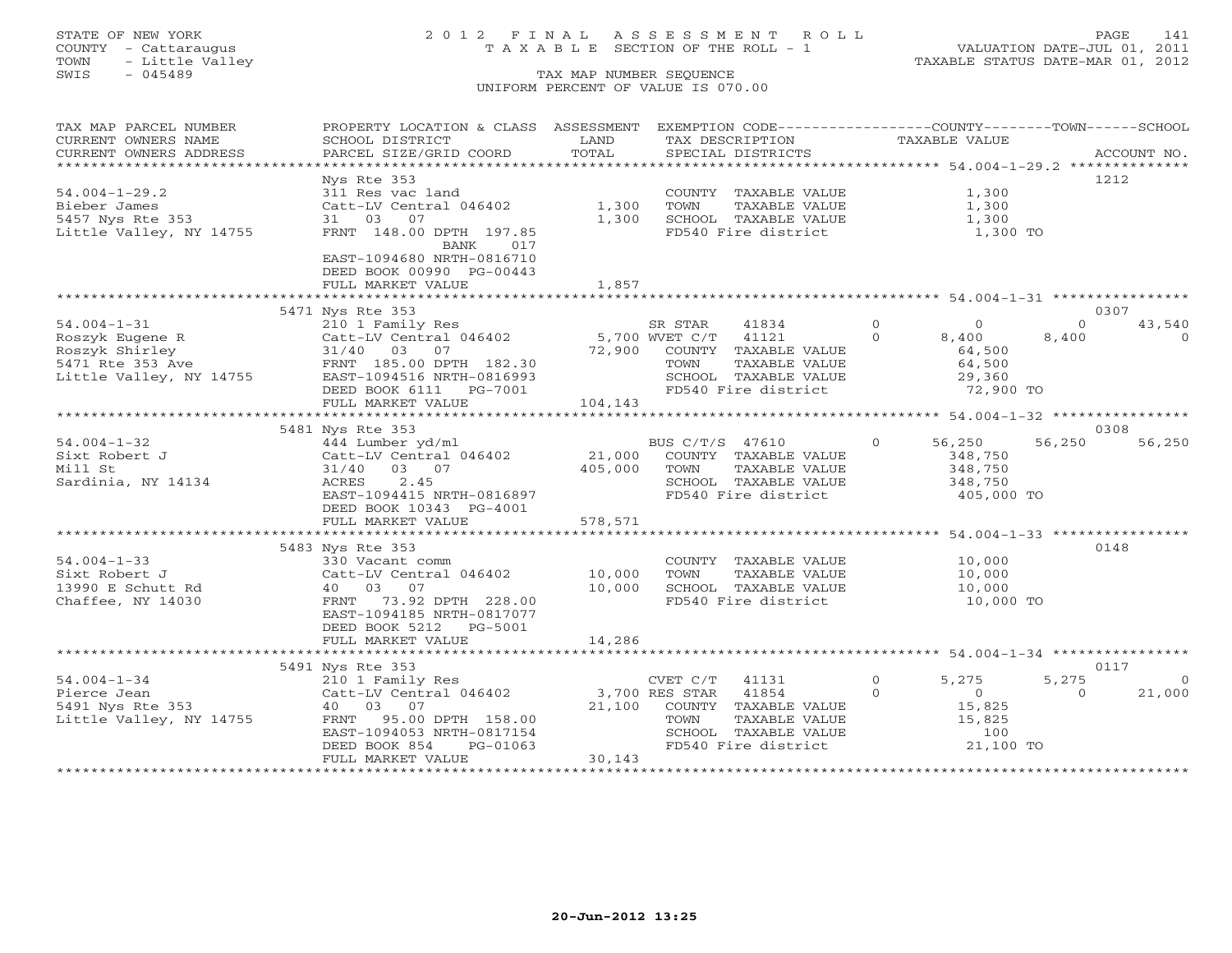## STATE OF NEW YORK 2 0 1 2 F I N A L A S S E S S M E N T R O L L PAGE 142 COUNTY - Cattaraugus T A X A B L E SECTION OF THE ROLL - 1 VALUATION DATE-JUL 01, 2011

| TAX MAP PARCEL NUMBER   | PROPERTY LOCATION & CLASS ASSESSMENT                |         | EXEMPTION CODE----------------COUNTY-------TOWN------SCHOOL |              |                                     |          |             |
|-------------------------|-----------------------------------------------------|---------|-------------------------------------------------------------|--------------|-------------------------------------|----------|-------------|
| CURRENT OWNERS NAME     | SCHOOL DISTRICT                                     | LAND    | TAX DESCRIPTION                                             |              | TAXABLE VALUE                       |          |             |
| CURRENT OWNERS ADDRESS  | PARCEL SIZE/GRID COORD                              | TOTAL   | SPECIAL DISTRICTS                                           |              |                                     |          | ACCOUNT NO. |
|                         | 5495 Nys Rte 353                                    |         |                                                             |              |                                     | 0118     |             |
| $54.004 - 1 - 35$       | 210 1 Family Res                                    |         | RES STAR<br>41854                                           | $\mathbf{0}$ | $\overline{0}$                      | $\Omega$ | 21,000      |
| Mazurczyk Sharon        | Catt-LV Central 046402                              | 4,400   | COUNTY TAXABLE VALUE                                        |              | 47,200                              |          |             |
| Weitz Melissa           | 40 03 07                                            | 47,200  | TOWN<br>TAXABLE VALUE                                       |              | 47,200                              |          |             |
| Mazurczyk Eric          | FRNT 160.00 DPTH 110.00                             |         | SCHOOL TAXABLE VALUE                                        |              | 26,200                              |          |             |
| 507 Rock City St        | BANK<br>032                                         |         | FD540 Fire district                                         |              | 47,200 TO                           |          |             |
| Little Valley, NY 14755 | EAST-1093958 NRTH-0817211                           |         |                                                             |              |                                     |          |             |
|                         | DEED BOOK 00960 PG-01017                            |         |                                                             |              |                                     |          |             |
|                         | FULL MARKET VALUE                                   | 67,429  |                                                             |              |                                     |          |             |
|                         |                                                     |         |                                                             |              |                                     |          |             |
|                         | Nys Rte 353                                         |         |                                                             |              |                                     | 1003     |             |
| $54.004 - 1 - 38$       | 311 Res vac land                                    |         | COUNTY TAXABLE VALUE                                        |              | 500                                 |          |             |
| Sixt Robert J           | Catt-LV Central 046402                              | 500     | TOWN<br>TAXABLE VALUE                                       |              | 500                                 |          |             |
| 13990 E Schutt Rd       | 40 03<br>07                                         | 500     | SCHOOL TAXABLE VALUE                                        |              | 500                                 |          |             |
| Chaffee, NY 14030       | FRNT 58.72 DPTH 185.00                              |         | FD540 Fire district                                         |              | 500 TO                              |          |             |
|                         | EAST-1094122 NRTH-0817115                           |         |                                                             |              |                                     |          |             |
|                         | DEED BOOK 5212 PG-5001                              |         |                                                             |              |                                     |          |             |
|                         | FULL MARKET VALUE                                   | 714     |                                                             |              |                                     |          |             |
|                         |                                                     |         |                                                             |              |                                     |          |             |
|                         | 5474 Nys Rte 353                                    |         |                                                             |              |                                     | 1085     |             |
| $54.004 - 1 - 39$       | 210 1 Family Res                                    |         | RES STAR<br>41854                                           | $\Omega$     | $\Omega$                            | $\Omega$ | 21,000      |
| Wogick John M           | Catt-LV Central 046402                              | 9,000   | COUNTY TAXABLE VALUE                                        |              | 79,300                              |          |             |
| Wogick Wynette B        | 31 03<br>07                                         | 79,300  | TOWN<br>TAXABLE VALUE                                       |              | 79,300                              |          |             |
| 5474 Route 353          | ACRES<br>$4.00$ BANK<br>017                         |         | SCHOOL TAXABLE VALUE<br>FD540 Fire district                 |              | 58,300<br>79,300 TO                 |          |             |
| Little Valley, NY 14755 | EAST-1094607 NRTH-0817458<br>DEED BOOK 3390 PG-7001 |         |                                                             |              |                                     |          |             |
|                         | FULL MARKET VALUE                                   | 113,286 |                                                             |              |                                     |          |             |
|                         | *****************************                       |         |                                                             |              | *********** 54.004-1-40 *********** |          |             |
|                         | 101 Hill St                                         |         |                                                             |              |                                     | 0358     |             |
| $54.004 - 1 - 40$       | 210 1 Family Res                                    |         | RES STAR<br>41854                                           | $\circ$      | $\overline{O}$                      | $\Omega$ | 21,000      |
| Skinner Mary            | Catt-LV Central 046402                              | 7,200   | COUNTY TAXABLE VALUE                                        |              | 54,200                              |          |             |
| 101 Hill St             | 40 03 07                                            | 54,200  | TOWN<br>TAXABLE VALUE                                       |              | 54,200                              |          |             |
| Little Valley, NY 14755 | Inc $54.081 - 1 - 23$ Vlg                           |         | SCHOOL TAXABLE VALUE                                        |              | 33,200                              |          |             |
|                         | FRNT 225.00 DPTH 110.00                             |         | FD540 Fire district                                         |              | 54,200 TO                           |          |             |
|                         | EAST-1092607 NRTH-0817211                           |         |                                                             |              |                                     |          |             |
|                         | DEED BOOK 01002 PG-01101                            |         |                                                             |              |                                     |          |             |
|                         | FULL MARKET VALUE                                   | 77,429  |                                                             |              |                                     |          |             |
|                         |                                                     |         | *********************** 54.004-1-43 **********              |              |                                     |          |             |
|                         | 5 Mountain View Dr                                  |         |                                                             |              |                                     | 0970     |             |
| $54.004 - 1 - 43$       | 312 Vac w/imprv                                     |         | COUNTY TAXABLE VALUE                                        |              | 10,000                              |          |             |
| Ruper Tammy             | Catt-LV Central 046402                              | 2,900   | TAXABLE VALUE<br>TOWN                                       |              | 10,000                              |          |             |
| 209 Fourth St           | 40 03 07                                            | 10,000  | SCHOOL TAXABLE VALUE                                        |              | 10,000                              |          |             |
| Little Valley, NY 14755 | Inc. $54.081 - 1 - 14$ Vlg                          |         | FD540 Fire district                                         |              | 10,000 TO                           |          |             |
|                         | FRNT 100.00 DPTH 102.00                             |         |                                                             |              |                                     |          |             |
|                         | EAST-1093220 NRTH-0817258                           |         |                                                             |              |                                     |          |             |
|                         | DEED BOOK 01010 PG-00303<br>FULL MARKET VALUE       | 14,286  |                                                             |              |                                     |          |             |
|                         |                                                     |         |                                                             |              |                                     |          |             |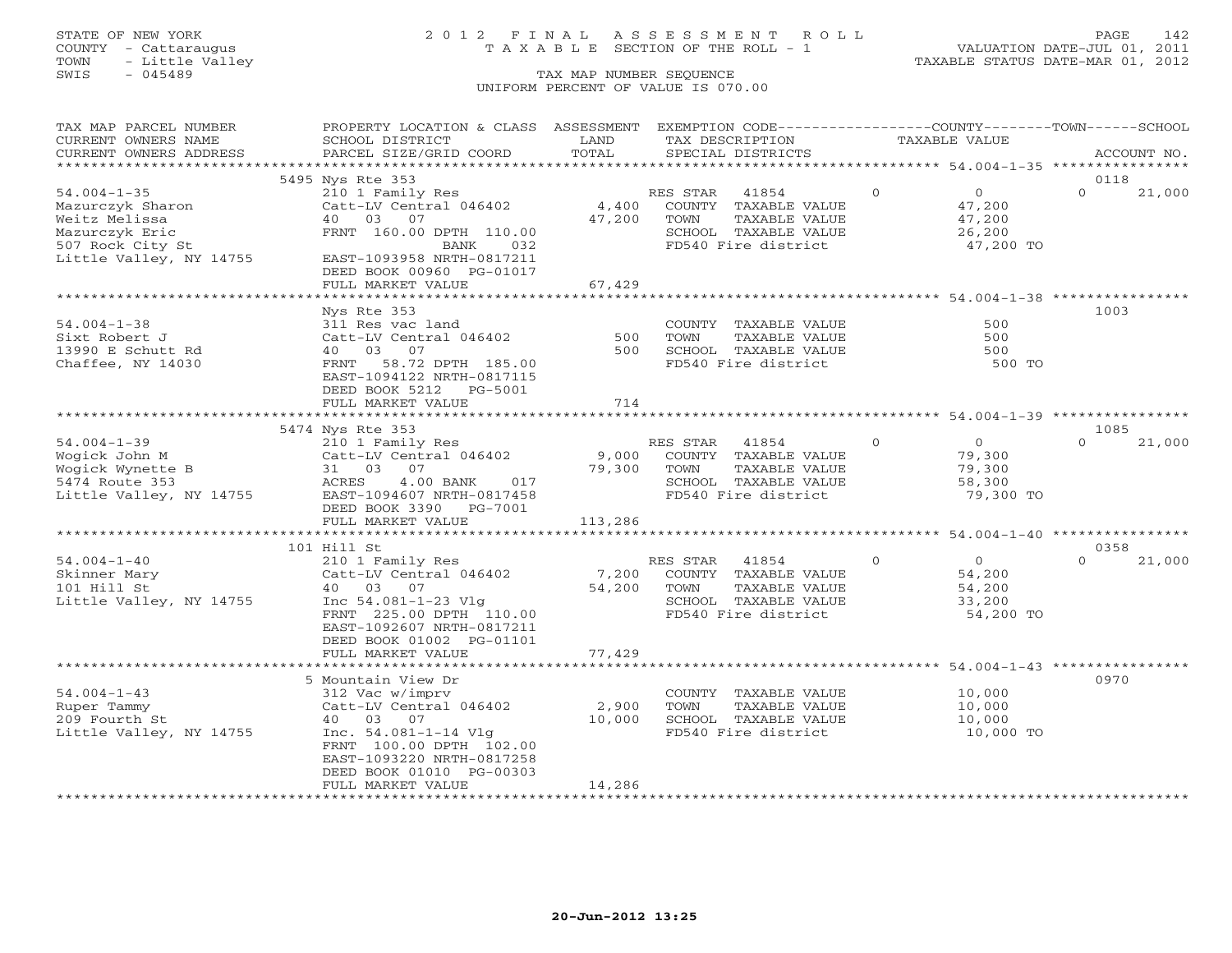TOWN - Little Valley TAXABLE STATUS DATE-MAR 01, 2012 TOWN - Little Valley<br>
SWIS - 045489 TAX MAP NUMBER SEQUENCE

## STATE OF NEW YORK 2 0 1 2 F I N A L A S S E S S M E N T R O L L PAGE 143 COUNTY - Cattaraugus T A X A B L E SECTION OF THE ROLL - 1 VALUATION DATE-JUL 01, 2011

# UNIFORM PERCENT OF VALUE IS 070.00

| ********************************<br>.<br>************** 54.004-1-44 *****************<br>0026<br>10 Mountain View Dr<br>$54.004 - 1 - 44$<br>9,500<br>270 Mfg housing<br>COUNTY TAXABLE VALUE<br>3,500<br>Catt-LV Central 046402<br>9,500<br>Ruper James C<br>TOWN<br>TAXABLE VALUE<br>40 03<br>07<br>9,500<br>SCHOOL TAXABLE VALUE<br>10 Mountain View Dr<br>9,500<br>Little Valley, NY 14755<br>Inc 54.081-1-13 Vlg<br>FD540 Fire district<br>9,500 TO<br>FRNT 115.00 DPTH 106.00<br>EAST-1093313 NRTH-0817218<br>DEED BOOK 12407 PG-6002<br>FULL MARKET VALUE<br>13,571<br>0074<br>10 Mountain View Dr<br>$54.004 - 1 - 46$<br>270 Mfg housing<br>COUNTY TAXABLE VALUE<br>14,800<br>Catt-LV Central 046402<br>3,300<br>14,800<br>Wright Tammy J<br>TOWN<br>TAXABLE VALUE<br>209 Fourth St<br>40 03 07<br>14,800<br>SCHOOL TAXABLE VALUE<br>14,800<br>FD540 Fire district<br>Little Valley, NY 14755<br>FRNT 163.00 DPTH 176.00<br>14,800 TO<br>EAST-1093440 NRTH-0817149<br>DEED BOOK 00959 PG-00833<br>FULL MARKET VALUE<br>21,143<br>********************* 54.004-1-47 ***********<br>*******************<br>0934<br>Nys Rte 353<br>$54.004 - 1 - 47$<br>314 Rural vac<10<br>COUNTY TAXABLE VALUE<br>100<br>Catt-LV Central 046402<br>100<br>100<br>Mager Paul D<br>TOWN<br>TAXABLE VALUE<br>100<br>100<br>Mager Suzanne L<br>40 03 07<br>SCHOOL TAXABLE VALUE<br>FRNT 45.00 DPTH 38.00<br>FD540 Fire district<br>69 Mountain View Dr<br>100 TO<br>Little Valley, NY 14755<br>EAST-1093515 NRTH-0817264<br>DEED BOOK 3566 PG-7001<br>FULL MARKET VALUE<br>143<br>0328<br>Dublin Rd<br>$54.004 - 2 - 1$<br>105 Vac farmland<br>AG DIST<br>41720<br>$\circ$<br>10,747<br>10,747<br>10,747<br>Catt-LV Central 046402<br>33,900<br>COUNTY TAXABLE VALUE<br>23,153<br>Rublee Dana L<br>33,900<br>Rublee Julie A<br>24 03 07<br>TOWN<br>TAXABLE VALUE<br>23,153<br>6041 Dublin Rd<br>ACRES<br>53.08<br>SCHOOL TAXABLE VALUE<br>23,153<br>EAST-1098834 NRTH-0822114<br>FD540 Fire district<br>33,900 TO<br>Salamanca, NY 14779<br>DEED BOOK 794<br>PG-00155<br>48,429<br>FULL MARKET VALUE<br>MAY BE SUBJECT TO PAYMENT<br>UNDER AGDIST LAW TIL 2016<br>0075<br>5888 Dublin Rd<br>$54.004 - 2 - 2.1$<br>240 Rural res<br>AG BLDG<br>41700<br>$\circ$<br>12,000<br>12,000<br>12,000<br>Bognar Richard J<br>56,800 AG DIST<br>41720<br>$\circ$<br>6,523<br>6,523<br>6,523<br>Catt-LV Central 046402<br>$\overline{0}$<br>Bognar William P<br>136,100 RES STAR<br>41854<br>$\Omega$<br>$\overline{0}$<br>21,000<br>24 03 07<br>5888 Dublin Rd<br>ACRES 146.40<br>117,577<br>COUNTY TAXABLE VALUE<br>Salamanca, NY 14779<br>EAST-1101850 NRTH-0821992<br>TOWN<br>TAXABLE VALUE<br>117,577<br>DEED BOOK 880<br>PG-00264<br>SCHOOL TAXABLE VALUE<br>96,577<br>FULL MARKET VALUE<br>194,429 FD540 Fire district<br>136,100 TO<br>MAY BE SUBJECT TO PAYMENT<br>UNDER AGDIST LAW TIL 2019 | TAX MAP PARCEL NUMBER<br>CURRENT OWNERS NAME<br>CURRENT OWNERS ADDRESS | PROPERTY LOCATION & CLASS ASSESSMENT<br>SCHOOL DISTRICT<br>PARCEL SIZE/GRID COORD | LAND<br>TOTAL | EXEMPTION CODE-----------------COUNTY-------TOWN------SCHOOL<br>TAX DESCRIPTION<br>SPECIAL DISTRICTS | TAXABLE VALUE | ACCOUNT NO. |
|--------------------------------------------------------------------------------------------------------------------------------------------------------------------------------------------------------------------------------------------------------------------------------------------------------------------------------------------------------------------------------------------------------------------------------------------------------------------------------------------------------------------------------------------------------------------------------------------------------------------------------------------------------------------------------------------------------------------------------------------------------------------------------------------------------------------------------------------------------------------------------------------------------------------------------------------------------------------------------------------------------------------------------------------------------------------------------------------------------------------------------------------------------------------------------------------------------------------------------------------------------------------------------------------------------------------------------------------------------------------------------------------------------------------------------------------------------------------------------------------------------------------------------------------------------------------------------------------------------------------------------------------------------------------------------------------------------------------------------------------------------------------------------------------------------------------------------------------------------------------------------------------------------------------------------------------------------------------------------------------------------------------------------------------------------------------------------------------------------------------------------------------------------------------------------------------------------------------------------------------------------------------------------------------------------------------------------------------------------------------------------------------------------------------------------------------------------------------------------------------------------------------------------------------------------------------------------------------------------------------------------------------------------------------------------------------------------------------------------------------------------------------------------------------------------------------------------------------------------------------------------|------------------------------------------------------------------------|-----------------------------------------------------------------------------------|---------------|------------------------------------------------------------------------------------------------------|---------------|-------------|
|                                                                                                                                                                                                                                                                                                                                                                                                                                                                                                                                                                                                                                                                                                                                                                                                                                                                                                                                                                                                                                                                                                                                                                                                                                                                                                                                                                                                                                                                                                                                                                                                                                                                                                                                                                                                                                                                                                                                                                                                                                                                                                                                                                                                                                                                                                                                                                                                                                                                                                                                                                                                                                                                                                                                                                                                                                                                                |                                                                        |                                                                                   |               |                                                                                                      |               |             |
|                                                                                                                                                                                                                                                                                                                                                                                                                                                                                                                                                                                                                                                                                                                                                                                                                                                                                                                                                                                                                                                                                                                                                                                                                                                                                                                                                                                                                                                                                                                                                                                                                                                                                                                                                                                                                                                                                                                                                                                                                                                                                                                                                                                                                                                                                                                                                                                                                                                                                                                                                                                                                                                                                                                                                                                                                                                                                |                                                                        |                                                                                   |               |                                                                                                      |               |             |
|                                                                                                                                                                                                                                                                                                                                                                                                                                                                                                                                                                                                                                                                                                                                                                                                                                                                                                                                                                                                                                                                                                                                                                                                                                                                                                                                                                                                                                                                                                                                                                                                                                                                                                                                                                                                                                                                                                                                                                                                                                                                                                                                                                                                                                                                                                                                                                                                                                                                                                                                                                                                                                                                                                                                                                                                                                                                                |                                                                        |                                                                                   |               |                                                                                                      |               |             |
|                                                                                                                                                                                                                                                                                                                                                                                                                                                                                                                                                                                                                                                                                                                                                                                                                                                                                                                                                                                                                                                                                                                                                                                                                                                                                                                                                                                                                                                                                                                                                                                                                                                                                                                                                                                                                                                                                                                                                                                                                                                                                                                                                                                                                                                                                                                                                                                                                                                                                                                                                                                                                                                                                                                                                                                                                                                                                |                                                                        |                                                                                   |               |                                                                                                      |               |             |
|                                                                                                                                                                                                                                                                                                                                                                                                                                                                                                                                                                                                                                                                                                                                                                                                                                                                                                                                                                                                                                                                                                                                                                                                                                                                                                                                                                                                                                                                                                                                                                                                                                                                                                                                                                                                                                                                                                                                                                                                                                                                                                                                                                                                                                                                                                                                                                                                                                                                                                                                                                                                                                                                                                                                                                                                                                                                                |                                                                        |                                                                                   |               |                                                                                                      |               |             |
|                                                                                                                                                                                                                                                                                                                                                                                                                                                                                                                                                                                                                                                                                                                                                                                                                                                                                                                                                                                                                                                                                                                                                                                                                                                                                                                                                                                                                                                                                                                                                                                                                                                                                                                                                                                                                                                                                                                                                                                                                                                                                                                                                                                                                                                                                                                                                                                                                                                                                                                                                                                                                                                                                                                                                                                                                                                                                |                                                                        |                                                                                   |               |                                                                                                      |               |             |
|                                                                                                                                                                                                                                                                                                                                                                                                                                                                                                                                                                                                                                                                                                                                                                                                                                                                                                                                                                                                                                                                                                                                                                                                                                                                                                                                                                                                                                                                                                                                                                                                                                                                                                                                                                                                                                                                                                                                                                                                                                                                                                                                                                                                                                                                                                                                                                                                                                                                                                                                                                                                                                                                                                                                                                                                                                                                                |                                                                        |                                                                                   |               |                                                                                                      |               |             |
|                                                                                                                                                                                                                                                                                                                                                                                                                                                                                                                                                                                                                                                                                                                                                                                                                                                                                                                                                                                                                                                                                                                                                                                                                                                                                                                                                                                                                                                                                                                                                                                                                                                                                                                                                                                                                                                                                                                                                                                                                                                                                                                                                                                                                                                                                                                                                                                                                                                                                                                                                                                                                                                                                                                                                                                                                                                                                |                                                                        |                                                                                   |               |                                                                                                      |               |             |
|                                                                                                                                                                                                                                                                                                                                                                                                                                                                                                                                                                                                                                                                                                                                                                                                                                                                                                                                                                                                                                                                                                                                                                                                                                                                                                                                                                                                                                                                                                                                                                                                                                                                                                                                                                                                                                                                                                                                                                                                                                                                                                                                                                                                                                                                                                                                                                                                                                                                                                                                                                                                                                                                                                                                                                                                                                                                                |                                                                        |                                                                                   |               |                                                                                                      |               |             |
|                                                                                                                                                                                                                                                                                                                                                                                                                                                                                                                                                                                                                                                                                                                                                                                                                                                                                                                                                                                                                                                                                                                                                                                                                                                                                                                                                                                                                                                                                                                                                                                                                                                                                                                                                                                                                                                                                                                                                                                                                                                                                                                                                                                                                                                                                                                                                                                                                                                                                                                                                                                                                                                                                                                                                                                                                                                                                |                                                                        |                                                                                   |               |                                                                                                      |               |             |
|                                                                                                                                                                                                                                                                                                                                                                                                                                                                                                                                                                                                                                                                                                                                                                                                                                                                                                                                                                                                                                                                                                                                                                                                                                                                                                                                                                                                                                                                                                                                                                                                                                                                                                                                                                                                                                                                                                                                                                                                                                                                                                                                                                                                                                                                                                                                                                                                                                                                                                                                                                                                                                                                                                                                                                                                                                                                                |                                                                        |                                                                                   |               |                                                                                                      |               |             |
|                                                                                                                                                                                                                                                                                                                                                                                                                                                                                                                                                                                                                                                                                                                                                                                                                                                                                                                                                                                                                                                                                                                                                                                                                                                                                                                                                                                                                                                                                                                                                                                                                                                                                                                                                                                                                                                                                                                                                                                                                                                                                                                                                                                                                                                                                                                                                                                                                                                                                                                                                                                                                                                                                                                                                                                                                                                                                |                                                                        |                                                                                   |               |                                                                                                      |               |             |
|                                                                                                                                                                                                                                                                                                                                                                                                                                                                                                                                                                                                                                                                                                                                                                                                                                                                                                                                                                                                                                                                                                                                                                                                                                                                                                                                                                                                                                                                                                                                                                                                                                                                                                                                                                                                                                                                                                                                                                                                                                                                                                                                                                                                                                                                                                                                                                                                                                                                                                                                                                                                                                                                                                                                                                                                                                                                                |                                                                        |                                                                                   |               |                                                                                                      |               |             |
|                                                                                                                                                                                                                                                                                                                                                                                                                                                                                                                                                                                                                                                                                                                                                                                                                                                                                                                                                                                                                                                                                                                                                                                                                                                                                                                                                                                                                                                                                                                                                                                                                                                                                                                                                                                                                                                                                                                                                                                                                                                                                                                                                                                                                                                                                                                                                                                                                                                                                                                                                                                                                                                                                                                                                                                                                                                                                |                                                                        |                                                                                   |               |                                                                                                      |               |             |
|                                                                                                                                                                                                                                                                                                                                                                                                                                                                                                                                                                                                                                                                                                                                                                                                                                                                                                                                                                                                                                                                                                                                                                                                                                                                                                                                                                                                                                                                                                                                                                                                                                                                                                                                                                                                                                                                                                                                                                                                                                                                                                                                                                                                                                                                                                                                                                                                                                                                                                                                                                                                                                                                                                                                                                                                                                                                                |                                                                        |                                                                                   |               |                                                                                                      |               |             |
|                                                                                                                                                                                                                                                                                                                                                                                                                                                                                                                                                                                                                                                                                                                                                                                                                                                                                                                                                                                                                                                                                                                                                                                                                                                                                                                                                                                                                                                                                                                                                                                                                                                                                                                                                                                                                                                                                                                                                                                                                                                                                                                                                                                                                                                                                                                                                                                                                                                                                                                                                                                                                                                                                                                                                                                                                                                                                |                                                                        |                                                                                   |               |                                                                                                      |               |             |
|                                                                                                                                                                                                                                                                                                                                                                                                                                                                                                                                                                                                                                                                                                                                                                                                                                                                                                                                                                                                                                                                                                                                                                                                                                                                                                                                                                                                                                                                                                                                                                                                                                                                                                                                                                                                                                                                                                                                                                                                                                                                                                                                                                                                                                                                                                                                                                                                                                                                                                                                                                                                                                                                                                                                                                                                                                                                                |                                                                        |                                                                                   |               |                                                                                                      |               |             |
|                                                                                                                                                                                                                                                                                                                                                                                                                                                                                                                                                                                                                                                                                                                                                                                                                                                                                                                                                                                                                                                                                                                                                                                                                                                                                                                                                                                                                                                                                                                                                                                                                                                                                                                                                                                                                                                                                                                                                                                                                                                                                                                                                                                                                                                                                                                                                                                                                                                                                                                                                                                                                                                                                                                                                                                                                                                                                |                                                                        |                                                                                   |               |                                                                                                      |               |             |
|                                                                                                                                                                                                                                                                                                                                                                                                                                                                                                                                                                                                                                                                                                                                                                                                                                                                                                                                                                                                                                                                                                                                                                                                                                                                                                                                                                                                                                                                                                                                                                                                                                                                                                                                                                                                                                                                                                                                                                                                                                                                                                                                                                                                                                                                                                                                                                                                                                                                                                                                                                                                                                                                                                                                                                                                                                                                                |                                                                        |                                                                                   |               |                                                                                                      |               |             |
|                                                                                                                                                                                                                                                                                                                                                                                                                                                                                                                                                                                                                                                                                                                                                                                                                                                                                                                                                                                                                                                                                                                                                                                                                                                                                                                                                                                                                                                                                                                                                                                                                                                                                                                                                                                                                                                                                                                                                                                                                                                                                                                                                                                                                                                                                                                                                                                                                                                                                                                                                                                                                                                                                                                                                                                                                                                                                |                                                                        |                                                                                   |               |                                                                                                      |               |             |
|                                                                                                                                                                                                                                                                                                                                                                                                                                                                                                                                                                                                                                                                                                                                                                                                                                                                                                                                                                                                                                                                                                                                                                                                                                                                                                                                                                                                                                                                                                                                                                                                                                                                                                                                                                                                                                                                                                                                                                                                                                                                                                                                                                                                                                                                                                                                                                                                                                                                                                                                                                                                                                                                                                                                                                                                                                                                                |                                                                        |                                                                                   |               |                                                                                                      |               |             |
|                                                                                                                                                                                                                                                                                                                                                                                                                                                                                                                                                                                                                                                                                                                                                                                                                                                                                                                                                                                                                                                                                                                                                                                                                                                                                                                                                                                                                                                                                                                                                                                                                                                                                                                                                                                                                                                                                                                                                                                                                                                                                                                                                                                                                                                                                                                                                                                                                                                                                                                                                                                                                                                                                                                                                                                                                                                                                |                                                                        |                                                                                   |               |                                                                                                      |               |             |
|                                                                                                                                                                                                                                                                                                                                                                                                                                                                                                                                                                                                                                                                                                                                                                                                                                                                                                                                                                                                                                                                                                                                                                                                                                                                                                                                                                                                                                                                                                                                                                                                                                                                                                                                                                                                                                                                                                                                                                                                                                                                                                                                                                                                                                                                                                                                                                                                                                                                                                                                                                                                                                                                                                                                                                                                                                                                                |                                                                        |                                                                                   |               |                                                                                                      |               |             |
|                                                                                                                                                                                                                                                                                                                                                                                                                                                                                                                                                                                                                                                                                                                                                                                                                                                                                                                                                                                                                                                                                                                                                                                                                                                                                                                                                                                                                                                                                                                                                                                                                                                                                                                                                                                                                                                                                                                                                                                                                                                                                                                                                                                                                                                                                                                                                                                                                                                                                                                                                                                                                                                                                                                                                                                                                                                                                |                                                                        |                                                                                   |               |                                                                                                      |               |             |
|                                                                                                                                                                                                                                                                                                                                                                                                                                                                                                                                                                                                                                                                                                                                                                                                                                                                                                                                                                                                                                                                                                                                                                                                                                                                                                                                                                                                                                                                                                                                                                                                                                                                                                                                                                                                                                                                                                                                                                                                                                                                                                                                                                                                                                                                                                                                                                                                                                                                                                                                                                                                                                                                                                                                                                                                                                                                                |                                                                        |                                                                                   |               |                                                                                                      |               |             |
|                                                                                                                                                                                                                                                                                                                                                                                                                                                                                                                                                                                                                                                                                                                                                                                                                                                                                                                                                                                                                                                                                                                                                                                                                                                                                                                                                                                                                                                                                                                                                                                                                                                                                                                                                                                                                                                                                                                                                                                                                                                                                                                                                                                                                                                                                                                                                                                                                                                                                                                                                                                                                                                                                                                                                                                                                                                                                |                                                                        |                                                                                   |               |                                                                                                      |               |             |
|                                                                                                                                                                                                                                                                                                                                                                                                                                                                                                                                                                                                                                                                                                                                                                                                                                                                                                                                                                                                                                                                                                                                                                                                                                                                                                                                                                                                                                                                                                                                                                                                                                                                                                                                                                                                                                                                                                                                                                                                                                                                                                                                                                                                                                                                                                                                                                                                                                                                                                                                                                                                                                                                                                                                                                                                                                                                                |                                                                        |                                                                                   |               |                                                                                                      |               |             |
|                                                                                                                                                                                                                                                                                                                                                                                                                                                                                                                                                                                                                                                                                                                                                                                                                                                                                                                                                                                                                                                                                                                                                                                                                                                                                                                                                                                                                                                                                                                                                                                                                                                                                                                                                                                                                                                                                                                                                                                                                                                                                                                                                                                                                                                                                                                                                                                                                                                                                                                                                                                                                                                                                                                                                                                                                                                                                |                                                                        |                                                                                   |               |                                                                                                      |               |             |
|                                                                                                                                                                                                                                                                                                                                                                                                                                                                                                                                                                                                                                                                                                                                                                                                                                                                                                                                                                                                                                                                                                                                                                                                                                                                                                                                                                                                                                                                                                                                                                                                                                                                                                                                                                                                                                                                                                                                                                                                                                                                                                                                                                                                                                                                                                                                                                                                                                                                                                                                                                                                                                                                                                                                                                                                                                                                                |                                                                        |                                                                                   |               |                                                                                                      |               |             |
|                                                                                                                                                                                                                                                                                                                                                                                                                                                                                                                                                                                                                                                                                                                                                                                                                                                                                                                                                                                                                                                                                                                                                                                                                                                                                                                                                                                                                                                                                                                                                                                                                                                                                                                                                                                                                                                                                                                                                                                                                                                                                                                                                                                                                                                                                                                                                                                                                                                                                                                                                                                                                                                                                                                                                                                                                                                                                |                                                                        |                                                                                   |               |                                                                                                      |               |             |
|                                                                                                                                                                                                                                                                                                                                                                                                                                                                                                                                                                                                                                                                                                                                                                                                                                                                                                                                                                                                                                                                                                                                                                                                                                                                                                                                                                                                                                                                                                                                                                                                                                                                                                                                                                                                                                                                                                                                                                                                                                                                                                                                                                                                                                                                                                                                                                                                                                                                                                                                                                                                                                                                                                                                                                                                                                                                                |                                                                        |                                                                                   |               |                                                                                                      |               |             |
|                                                                                                                                                                                                                                                                                                                                                                                                                                                                                                                                                                                                                                                                                                                                                                                                                                                                                                                                                                                                                                                                                                                                                                                                                                                                                                                                                                                                                                                                                                                                                                                                                                                                                                                                                                                                                                                                                                                                                                                                                                                                                                                                                                                                                                                                                                                                                                                                                                                                                                                                                                                                                                                                                                                                                                                                                                                                                |                                                                        |                                                                                   |               |                                                                                                      |               |             |
|                                                                                                                                                                                                                                                                                                                                                                                                                                                                                                                                                                                                                                                                                                                                                                                                                                                                                                                                                                                                                                                                                                                                                                                                                                                                                                                                                                                                                                                                                                                                                                                                                                                                                                                                                                                                                                                                                                                                                                                                                                                                                                                                                                                                                                                                                                                                                                                                                                                                                                                                                                                                                                                                                                                                                                                                                                                                                |                                                                        |                                                                                   |               |                                                                                                      |               |             |
|                                                                                                                                                                                                                                                                                                                                                                                                                                                                                                                                                                                                                                                                                                                                                                                                                                                                                                                                                                                                                                                                                                                                                                                                                                                                                                                                                                                                                                                                                                                                                                                                                                                                                                                                                                                                                                                                                                                                                                                                                                                                                                                                                                                                                                                                                                                                                                                                                                                                                                                                                                                                                                                                                                                                                                                                                                                                                |                                                                        |                                                                                   |               |                                                                                                      |               |             |
|                                                                                                                                                                                                                                                                                                                                                                                                                                                                                                                                                                                                                                                                                                                                                                                                                                                                                                                                                                                                                                                                                                                                                                                                                                                                                                                                                                                                                                                                                                                                                                                                                                                                                                                                                                                                                                                                                                                                                                                                                                                                                                                                                                                                                                                                                                                                                                                                                                                                                                                                                                                                                                                                                                                                                                                                                                                                                |                                                                        |                                                                                   |               |                                                                                                      |               |             |
|                                                                                                                                                                                                                                                                                                                                                                                                                                                                                                                                                                                                                                                                                                                                                                                                                                                                                                                                                                                                                                                                                                                                                                                                                                                                                                                                                                                                                                                                                                                                                                                                                                                                                                                                                                                                                                                                                                                                                                                                                                                                                                                                                                                                                                                                                                                                                                                                                                                                                                                                                                                                                                                                                                                                                                                                                                                                                |                                                                        |                                                                                   |               |                                                                                                      |               |             |
|                                                                                                                                                                                                                                                                                                                                                                                                                                                                                                                                                                                                                                                                                                                                                                                                                                                                                                                                                                                                                                                                                                                                                                                                                                                                                                                                                                                                                                                                                                                                                                                                                                                                                                                                                                                                                                                                                                                                                                                                                                                                                                                                                                                                                                                                                                                                                                                                                                                                                                                                                                                                                                                                                                                                                                                                                                                                                |                                                                        |                                                                                   |               |                                                                                                      |               |             |
|                                                                                                                                                                                                                                                                                                                                                                                                                                                                                                                                                                                                                                                                                                                                                                                                                                                                                                                                                                                                                                                                                                                                                                                                                                                                                                                                                                                                                                                                                                                                                                                                                                                                                                                                                                                                                                                                                                                                                                                                                                                                                                                                                                                                                                                                                                                                                                                                                                                                                                                                                                                                                                                                                                                                                                                                                                                                                |                                                                        |                                                                                   |               |                                                                                                      |               |             |
|                                                                                                                                                                                                                                                                                                                                                                                                                                                                                                                                                                                                                                                                                                                                                                                                                                                                                                                                                                                                                                                                                                                                                                                                                                                                                                                                                                                                                                                                                                                                                                                                                                                                                                                                                                                                                                                                                                                                                                                                                                                                                                                                                                                                                                                                                                                                                                                                                                                                                                                                                                                                                                                                                                                                                                                                                                                                                |                                                                        |                                                                                   |               |                                                                                                      |               |             |
|                                                                                                                                                                                                                                                                                                                                                                                                                                                                                                                                                                                                                                                                                                                                                                                                                                                                                                                                                                                                                                                                                                                                                                                                                                                                                                                                                                                                                                                                                                                                                                                                                                                                                                                                                                                                                                                                                                                                                                                                                                                                                                                                                                                                                                                                                                                                                                                                                                                                                                                                                                                                                                                                                                                                                                                                                                                                                |                                                                        |                                                                                   |               |                                                                                                      |               |             |
|                                                                                                                                                                                                                                                                                                                                                                                                                                                                                                                                                                                                                                                                                                                                                                                                                                                                                                                                                                                                                                                                                                                                                                                                                                                                                                                                                                                                                                                                                                                                                                                                                                                                                                                                                                                                                                                                                                                                                                                                                                                                                                                                                                                                                                                                                                                                                                                                                                                                                                                                                                                                                                                                                                                                                                                                                                                                                |                                                                        |                                                                                   |               |                                                                                                      |               |             |
|                                                                                                                                                                                                                                                                                                                                                                                                                                                                                                                                                                                                                                                                                                                                                                                                                                                                                                                                                                                                                                                                                                                                                                                                                                                                                                                                                                                                                                                                                                                                                                                                                                                                                                                                                                                                                                                                                                                                                                                                                                                                                                                                                                                                                                                                                                                                                                                                                                                                                                                                                                                                                                                                                                                                                                                                                                                                                |                                                                        |                                                                                   |               |                                                                                                      |               |             |
|                                                                                                                                                                                                                                                                                                                                                                                                                                                                                                                                                                                                                                                                                                                                                                                                                                                                                                                                                                                                                                                                                                                                                                                                                                                                                                                                                                                                                                                                                                                                                                                                                                                                                                                                                                                                                                                                                                                                                                                                                                                                                                                                                                                                                                                                                                                                                                                                                                                                                                                                                                                                                                                                                                                                                                                                                                                                                |                                                                        |                                                                                   |               |                                                                                                      |               |             |
|                                                                                                                                                                                                                                                                                                                                                                                                                                                                                                                                                                                                                                                                                                                                                                                                                                                                                                                                                                                                                                                                                                                                                                                                                                                                                                                                                                                                                                                                                                                                                                                                                                                                                                                                                                                                                                                                                                                                                                                                                                                                                                                                                                                                                                                                                                                                                                                                                                                                                                                                                                                                                                                                                                                                                                                                                                                                                |                                                                        |                                                                                   |               |                                                                                                      |               |             |
|                                                                                                                                                                                                                                                                                                                                                                                                                                                                                                                                                                                                                                                                                                                                                                                                                                                                                                                                                                                                                                                                                                                                                                                                                                                                                                                                                                                                                                                                                                                                                                                                                                                                                                                                                                                                                                                                                                                                                                                                                                                                                                                                                                                                                                                                                                                                                                                                                                                                                                                                                                                                                                                                                                                                                                                                                                                                                |                                                                        |                                                                                   |               |                                                                                                      |               |             |
|                                                                                                                                                                                                                                                                                                                                                                                                                                                                                                                                                                                                                                                                                                                                                                                                                                                                                                                                                                                                                                                                                                                                                                                                                                                                                                                                                                                                                                                                                                                                                                                                                                                                                                                                                                                                                                                                                                                                                                                                                                                                                                                                                                                                                                                                                                                                                                                                                                                                                                                                                                                                                                                                                                                                                                                                                                                                                |                                                                        |                                                                                   |               |                                                                                                      |               |             |
|                                                                                                                                                                                                                                                                                                                                                                                                                                                                                                                                                                                                                                                                                                                                                                                                                                                                                                                                                                                                                                                                                                                                                                                                                                                                                                                                                                                                                                                                                                                                                                                                                                                                                                                                                                                                                                                                                                                                                                                                                                                                                                                                                                                                                                                                                                                                                                                                                                                                                                                                                                                                                                                                                                                                                                                                                                                                                |                                                                        |                                                                                   |               |                                                                                                      |               |             |
|                                                                                                                                                                                                                                                                                                                                                                                                                                                                                                                                                                                                                                                                                                                                                                                                                                                                                                                                                                                                                                                                                                                                                                                                                                                                                                                                                                                                                                                                                                                                                                                                                                                                                                                                                                                                                                                                                                                                                                                                                                                                                                                                                                                                                                                                                                                                                                                                                                                                                                                                                                                                                                                                                                                                                                                                                                                                                |                                                                        |                                                                                   |               |                                                                                                      |               |             |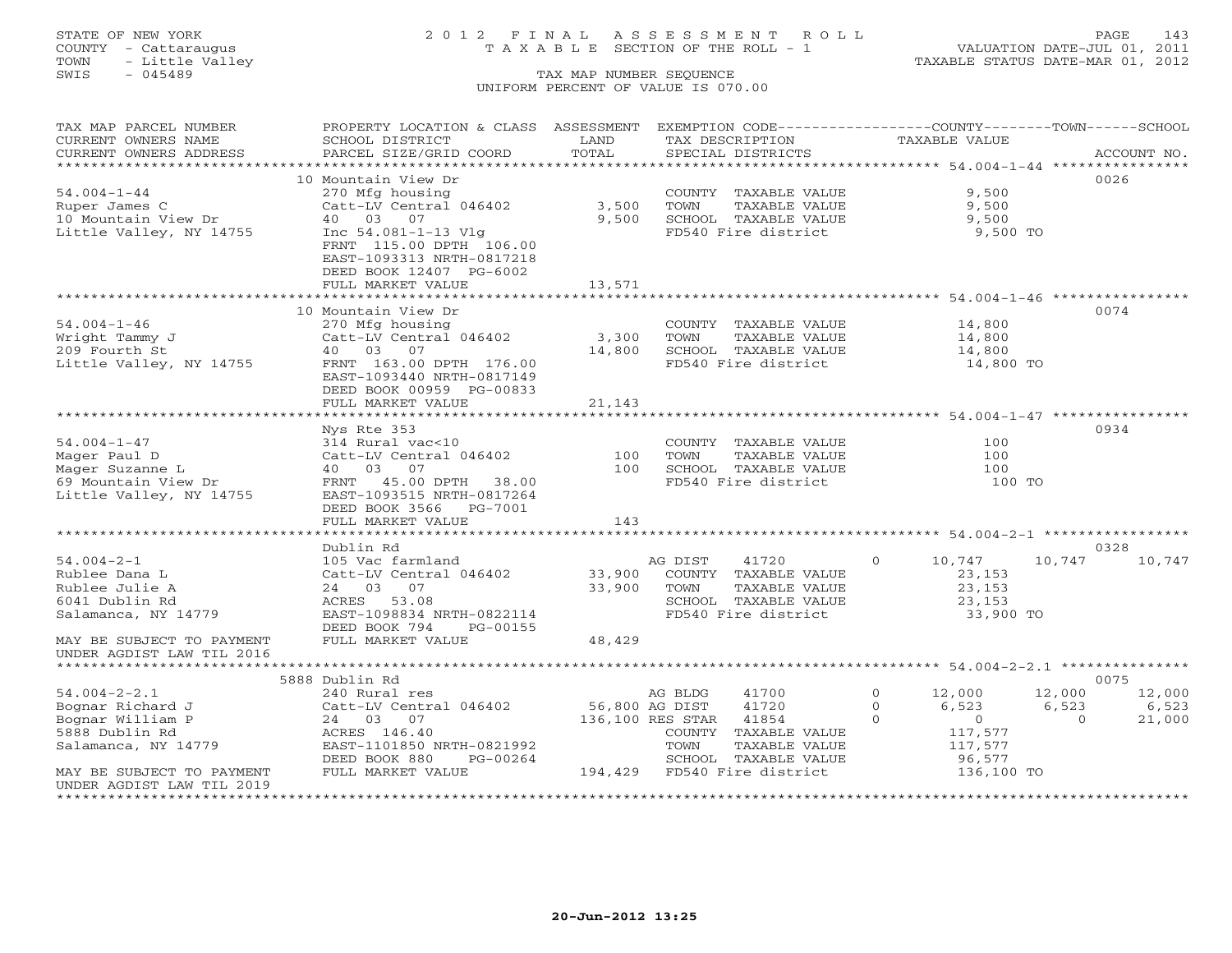## STATE OF NEW YORK 2 0 1 2 F I N A L A S S E S S M E N T R O L L PAGE 144 COUNTY - Cattaraugus T A X A B L E SECTION OF THE ROLL - 1 VALUATION DATE-JUL 01, 2011

| TAX MAP PARCEL NUMBER<br>CURRENT OWNERS NAME | PROPERTY LOCATION & CLASS ASSESSMENT EXEMPTION CODE---------------COUNTY-------TOWN------SCHOOL<br>SCHOOL DISTRICT | LAND    | TAX DESCRIPTION                             | TAXABLE VALUE              |                         |
|----------------------------------------------|--------------------------------------------------------------------------------------------------------------------|---------|---------------------------------------------|----------------------------|-------------------------|
| CURRENT OWNERS ADDRESS                       | PARCEL SIZE/GRID COORD                                                                                             | TOTAL   | SPECIAL DISTRICTS                           |                            | ACCOUNT NO.             |
|                                              |                                                                                                                    |         |                                             |                            |                         |
|                                              | Dublin Rd                                                                                                          |         |                                             |                            | 0973                    |
| $54.004 - 2 - 2.2$                           | 322 Rural vac>10                                                                                                   |         | COUNTY TAXABLE VALUE 13,600                 |                            |                         |
| Kempisty Frank S Jr                          | Catt-LV Central 046402 13,600                                                                                      |         | TOWN<br>TAXABLE VALUE                       | 13,600                     |                         |
| Kempisty Patricia                            | 24 03 07                                                                                                           | 13,600  | SCHOOL TAXABLE VALUE                        | 13,600                     |                         |
| 8076 Dublin Rd                               | ACRES 10.27                                                                                                        |         | FD540 Fire district                         | 13,600 TO                  |                         |
| Salamanca, NY 14779-9723                     | EAST-1099911 NRTH-0822938                                                                                          |         |                                             |                            |                         |
|                                              | DEED BOOK 882<br>PG-00730                                                                                          |         |                                             |                            |                         |
|                                              | FULL MARKET VALUE                                                                                                  | 19,429  |                                             |                            |                         |
|                                              |                                                                                                                    |         |                                             |                            |                         |
|                                              | 5926 Dublin Rd                                                                                                     |         |                                             |                            | 0076                    |
| $54.004 - 2 - 2.3$                           | 210 1 Family Res                                                                                                   |         | RES STAR 41854                              | $\Omega$<br>$\overline{0}$ | 21,000<br>$\Omega$      |
| Peters Ross A                                | Catt-LV Central 046402                                                                                             |         | 8,400 COUNTY TAXABLE VALUE                  | 95,200                     |                         |
| Peters Judith M                              |                                                                                                                    | 95,200  | TOWN<br>TAXABLE VALUE                       | 95,200                     |                         |
| 5926 Dublin Rd                               | 3.71 BANK 017                                                                                                      |         | SCHOOL TAXABLE VALUE                        | 74,200                     |                         |
| Salamanca, NY 14779                          | Catt-LV Central 040402<br>24 03 07<br>ACRES 3.71 BANK 017<br>EAST-1099637 NRTH-0821725                             |         | FD540 Fire district                         | 95,200 TO                  |                         |
|                                              | DEED BOOK 876<br>PG-00120                                                                                          |         |                                             |                            |                         |
|                                              | FULL MARKET VALUE                                                                                                  | 136,000 |                                             |                            |                         |
| 1070<br>Dublin Rd                            |                                                                                                                    |         |                                             |                            |                         |
| $54.004 - 2 - 2.4$                           | 322 Rural vac>10                                                                                                   |         | COUNTY TAXABLE VALUE                        | 14,200                     |                         |
| Scherrer Michael J                           | Catt-LV Central 046402 14,200                                                                                      |         | TOWN<br>TAXABLE VALUE                       | 14,200                     |                         |
| 2466 River Rd                                | 24 03 07                                                                                                           | 14,200  | SCHOOL TAXABLE VALUE                        | 14,200                     |                         |
| Niagara Falls, NY 14304                      | ACRES 17.90                                                                                                        |         | FD540 Fire district                         | 14,200 TO                  |                         |
|                                              | EAST-1099949 NRTH-0822387                                                                                          |         |                                             |                            |                         |
|                                              | DEED BOOK 879<br>PG-00856                                                                                          |         |                                             |                            |                         |
|                                              | FULL MARKET VALUE                                                                                                  | 20,286  |                                             |                            |                         |
|                                              |                                                                                                                    |         |                                             |                            |                         |
|                                              | Dublin Rd                                                                                                          |         |                                             |                            | 1071                    |
| $54.004 - 2 - 2.5$                           | 314 Rural vac<10                                                                                                   |         | COUNTY TAXABLE VALUE                        | 5,000                      |                         |
| Peters Ross A                                | Catt-LV Central 046402                                                                                             | 5,000   | TAXABLE VALUE<br>TOWN                       | 5,000                      |                         |
| Peters Judith M                              | 24 03 07                                                                                                           | 5,000   | SCHOOL TAXABLE VALUE                        | 5,000                      |                         |
| 5926 Dublin Rd                               | ACRES 10.00 BANK<br>017                                                                                            |         | FD540 Fire district                         | 5,000 TO                   |                         |
| Salamanca, NY 14779                          | EAST-1100135 NRTH-0821718                                                                                          |         |                                             |                            |                         |
|                                              | PG-01155<br>DEED BOOK 879                                                                                          |         |                                             |                            |                         |
|                                              | FULL MARKET VALUE                                                                                                  | 7,143   |                                             |                            |                         |
|                                              |                                                                                                                    |         |                                             |                            |                         |
|                                              | 5884 Dublin Rd                                                                                                     |         |                                             |                            | 0241                    |
| $54.004 - 2 - 3$                             | 210 1 Family Res                                                                                                   |         | WVET C/T 41121                              | $\Omega$<br>8,400          | 8,400<br>$\overline{0}$ |
| Marsh Kenneth J                              | Catt-LV Central 046402                                                                                             |         | 7,000 RES STAR 41854                        | $\Omega$<br>$\overline{0}$ | $\Omega$<br>21,000      |
| Marsh Sally A                                | 24 03 07                                                                                                           |         | 91,700 COUNTY TAXABLE VALUE                 | 83,300                     |                         |
| 5884 Dublin Rd                               | 2.10<br>ACRES                                                                                                      |         | TOWN<br>TAXABLE VALUE                       | 83,300                     |                         |
| Salamanca, NY 14779                          | EAST-1099678 NRTH-0820891<br>DEED BOOK 890<br>PG-00142                                                             |         | SCHOOL TAXABLE VALUE<br>FD540 Fire district | 70,700<br>91,700 TO        |                         |
|                                              | FULL MARKET VALUE                                                                                                  | 131,000 |                                             |                            |                         |
|                                              |                                                                                                                    |         |                                             |                            |                         |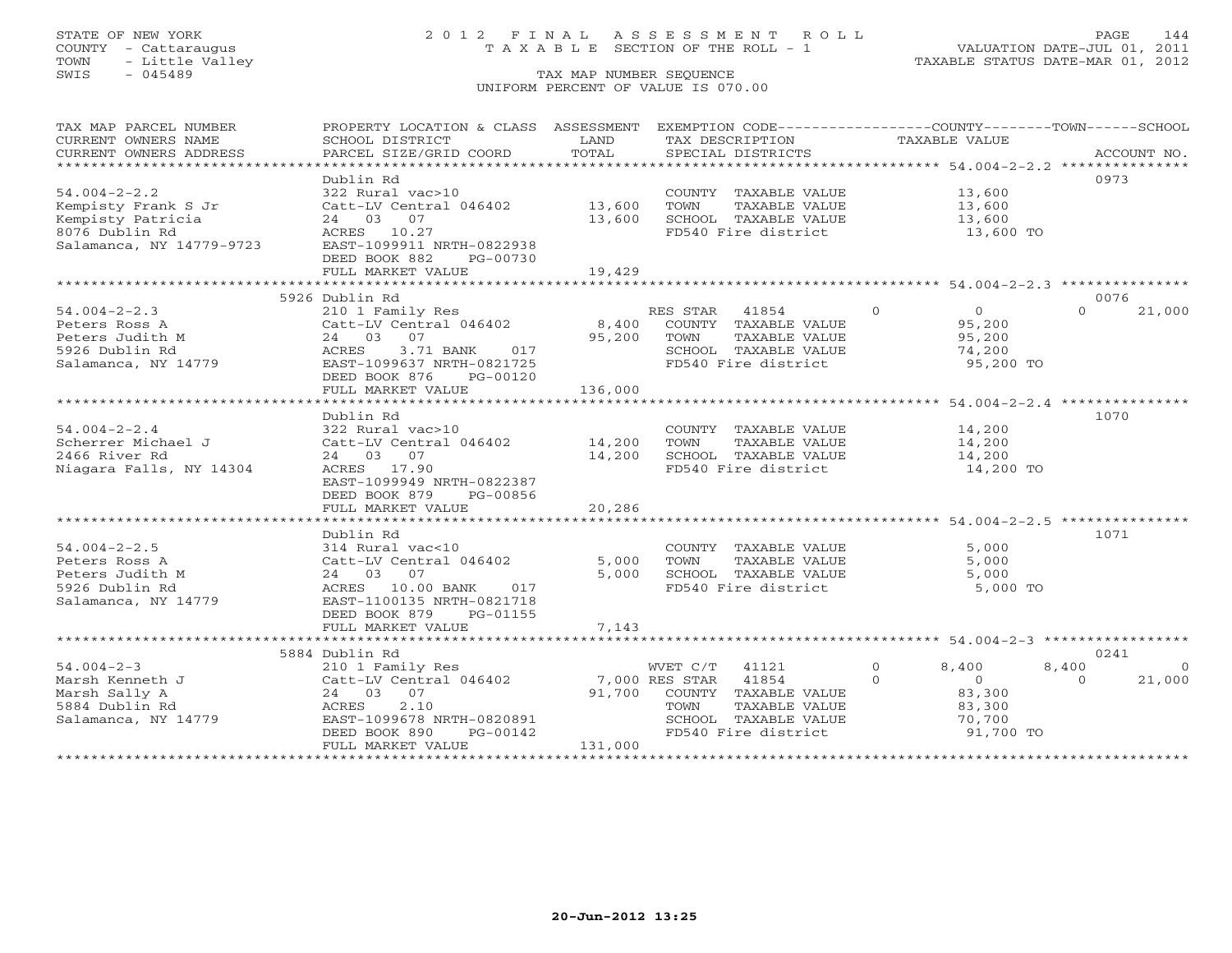# STATE OF NEW YORK 2 0 1 2 F I N A L A S S E S S M E N T R O L L PAGE 145 COUNTY - Cattaraugus T A X A B L E SECTION OF THE ROLL - 1 VALUATION DATE-JUL 01, 2011

| TAX MAP PARCEL NUMBER                                                                                                          | PROPERTY LOCATION & CLASS ASSESSMENT EXEMPTION CODE---------------COUNTY-------TOWN------SCHOOL |                                           |                                                           |               |                            |          |             |
|--------------------------------------------------------------------------------------------------------------------------------|-------------------------------------------------------------------------------------------------|-------------------------------------------|-----------------------------------------------------------|---------------|----------------------------|----------|-------------|
| CURRENT OWNERS NAME                                                                                                            | SCHOOL DISTRICT                                                                                 | LAND                                      | TAX DESCRIPTION                                           | TAXABLE VALUE |                            |          |             |
| CURRENT OWNERS ADDRESS                                                                                                         | PARCEL SIZE/GRID COORD                                                                          | TOTAL                                     | SPECIAL DISTRICTS                                         |               |                            |          | ACCOUNT NO. |
|                                                                                                                                |                                                                                                 |                                           |                                                           |               |                            |          |             |
|                                                                                                                                | 5854 Dublin Rd                                                                                  |                                           |                                                           |               |                            | 0242     |             |
| $54.004 - 2 - 4$                                                                                                               | 210 1 Family Res<br>Catt-LV Central 046402 6,700 COUNTY TAXABLE VALUE                           |                                           | RES STAR 41854                                            | $\circ$       | $\overline{0}$             | $\Omega$ | 21,000      |
| Marsh Roger H                                                                                                                  |                                                                                                 |                                           |                                                           |               | 61,700                     |          |             |
| Marsh Eileen L                                                                                                                 | 24 03 07                                                                                        | 61,700                                    | TOWN<br>TOWN      TAXABLE VALUE<br>SCHOOL   TAXABLE VALUE |               | 61,700<br>61,700<br>40,700 |          |             |
| 5854 Dublin Rd                                                                                                                 | 1.75<br>ACRES                                                                                   |                                           |                                                           |               |                            |          |             |
| Salamanca, NY 14779                                                                                                            | EAST-1099718 NRTH-0820468                                                                       |                                           | FD540 Fire district                                       |               | 61,700 TO                  |          |             |
|                                                                                                                                | DEED BOOK 890<br>PG-00145                                                                       |                                           |                                                           |               |                            |          |             |
|                                                                                                                                | FULL MARKET VALUE                                                                               | 88,143                                    |                                                           |               |                            |          |             |
|                                                                                                                                |                                                                                                 |                                           |                                                           |               |                            |          |             |
|                                                                                                                                | 5841 Dublin Rd                                                                                  |                                           |                                                           |               |                            | 0240     |             |
| $54.004 - 2 - 5.1$                                                                                                             | 312 Vac w/imprv                                                                                 |                                           | COUNTY TAXABLE VALUE                                      | 42,500        |                            |          |             |
|                                                                                                                                | Catt-LV Central 046402                                                                          | 29,000<br>42,500                          | TAXABLE VALUE<br>TOWN<br>SCHOOL TAXABLE VALUE             |               | 42,500<br>42,500           |          |             |
|                                                                                                                                |                                                                                                 |                                           | FD540 Fire district                                       |               |                            |          |             |
|                                                                                                                                | EAST-1097897 NRTH-0821403                                                                       |                                           |                                                           |               | 42,500 TO                  |          |             |
|                                                                                                                                | DEED BOOK 15395 PG-3001                                                                         |                                           |                                                           |               |                            |          |             |
|                                                                                                                                | FULL MARKET VALUE                                                                               | 60,714                                    |                                                           |               |                            |          |             |
|                                                                                                                                |                                                                                                 |                                           |                                                           |               |                            |          |             |
|                                                                                                                                | Dublin Rd                                                                                       |                                           |                                                           |               |                            | 1079     |             |
| $54.004 - 2 - 5.2$                                                                                                             | 105 Vac farmland                                                                                |                                           | AG DIST 41720 0 2,892                                     |               |                            | 2,892    | 2,892       |
| Rublee Dana L                                                                                                                  | Catt-LV Central 046402 9,600 COUNTY TAXABLE VALUE                                               |                                           |                                                           |               | 6,708                      |          |             |
| Rublee Julie A                                                                                                                 | 24 03 07                                                                                        |                                           | 9,600 TOWN<br>TAXABLE VALUE                               |               | 6,708                      |          |             |
| 6041 Dublin Rd                                                                                                                 | ACRES 16.00                                                                                     |                                           |                                                           |               |                            |          |             |
| Salamanca, NY 14779                                                                                                            | EAST-1099193 NRTH-0820719                                                                       |                                           |                                                           |               |                            |          |             |
|                                                                                                                                | DEED BOOK 890<br>PG-00152                                                                       |                                           |                                                           |               |                            |          |             |
| MAY BE SUBJECT TO PAYMENT                                                                                                      | FULL MARKET VALUE                                                                               | 13,714                                    |                                                           |               |                            |          |             |
| UNDER AGDIST LAW TIL 2016                                                                                                      |                                                                                                 |                                           |                                                           |               |                            |          |             |
|                                                                                                                                |                                                                                                 |                                           |                                                           |               |                            |          |             |
|                                                                                                                                | 5841 Dublin Rd                                                                                  |                                           |                                                           |               |                            | 1080     |             |
| $54.004 - 2 - 5.3$                                                                                                             | 311 Res vac land                                                                                |                                           | COUNTY TAXABLE VALUE                                      |               | 100                        |          |             |
|                                                                                                                                | Catt-LV Central 046402<br>24 03 07                                                              |                                           | TAXABLE VALUE<br>TOWN                                     |               | 100                        |          |             |
|                                                                                                                                |                                                                                                 | $\begin{array}{c} 100 \\ 100 \end{array}$ |                                                           |               | 100                        |          |             |
| Marsh (L/U) Kenneth J<br>Marsh (L/U) Sally A<br>24 03 07<br>5884 Dublin Rd<br>Salamanca, NY 14779<br>EAST-1099551 NRTH-0820274 |                                                                                                 |                                           | FD540 Fire district                                       |               | 100 TO                     |          |             |
|                                                                                                                                |                                                                                                 |                                           |                                                           |               |                            |          |             |
|                                                                                                                                | DEED BOOK 15395 PG-3001                                                                         |                                           |                                                           |               |                            |          |             |
|                                                                                                                                | FULL MARKET VALUE                                                                               | 143                                       |                                                           |               |                            |          |             |
|                                                                                                                                |                                                                                                 |                                           |                                                           |               |                            |          |             |
|                                                                                                                                | Dublin Rd                                                                                       |                                           |                                                           |               |                            | 1081     |             |
| $54.004 - 2 - 5.4$                                                                                                             | 105 Vac farmland                                                                                |                                           | AG DIST<br>41720                                          |               | $0 \t 2,952$               | 2,952    | 2,952       |
| Rublee Dana L                                                                                                                  | Catt-LV Central 046402 15,900                                                                   |                                           | COUNTY TAXABLE VALUE                                      |               | 17,048                     |          |             |
| Rublee Julie A                                                                                                                 | 24 03 07                                                                                        | 20,000                                    | TOWN<br>TAXABLE VALUE<br>SCHOOL TAXABLE VALUE 17,048      |               | 17,048                     |          |             |
| 6041 Dublin Rd                                                                                                                 | ACRES 26.35                                                                                     |                                           |                                                           |               |                            |          |             |
| Salamanca, NY 14779                                                                                                            | EAST-1100306 NRTH-0820661<br>DEED BOOK 890<br>PG-00152                                          |                                           | FD540 Fire district                                       |               | 20,000 TO                  |          |             |
| MAY BE SUBJECT TO PAYMENT                                                                                                      | FULL MARKET VALUE                                                                               | 28,571                                    |                                                           |               |                            |          |             |
| UNDER AGDIST LAW TIL 2016                                                                                                      |                                                                                                 |                                           |                                                           |               |                            |          |             |
|                                                                                                                                |                                                                                                 |                                           |                                                           |               |                            |          |             |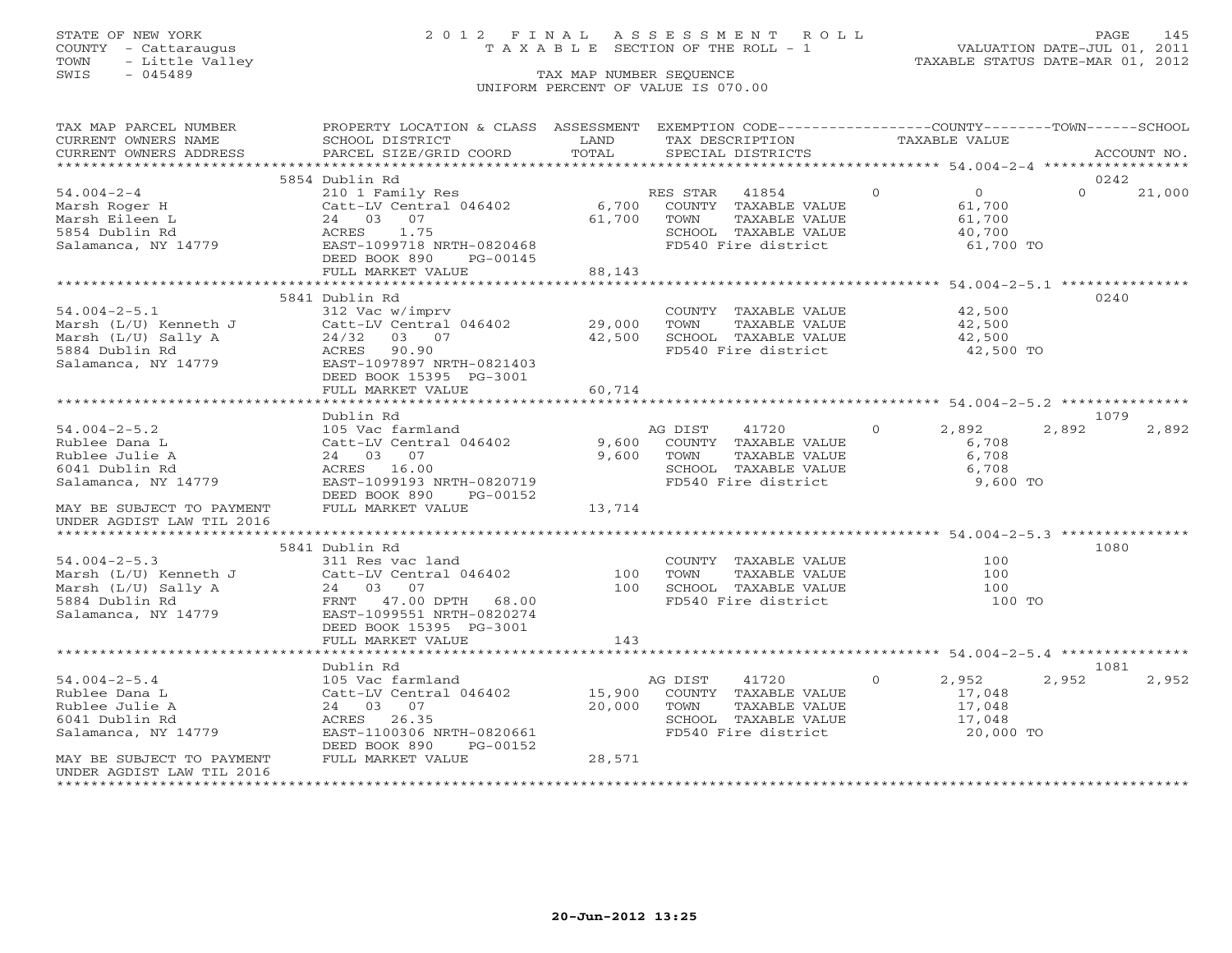# STATE OF NEW YORK 2 0 1 2 F I N A L A S S E S S M E N T R O L L PAGE 146 COUNTY - Cattaraugus T A X A B L E SECTION OF THE ROLL - 1 VALUATION DATE-JUL 01, 2011

| TAX MAP PARCEL NUMBER<br>CURRENT OWNERS NAME<br>CURRENT OWNERS ADDRESS | PROPERTY LOCATION & CLASS ASSESSMENT<br>SCHOOL DISTRICT<br>PARCEL SIZE/GRID COORD | LAND<br>TOTAL |                | EXEMPTION CODE-----------------COUNTY-------TOWN------SCHOOL<br>TAX DESCRIPTION<br>SPECIAL DISTRICTS |                | TAXABLE VALUE                  |          | ACCOUNT NO.    |
|------------------------------------------------------------------------|-----------------------------------------------------------------------------------|---------------|----------------|------------------------------------------------------------------------------------------------------|----------------|--------------------------------|----------|----------------|
|                                                                        |                                                                                   |               |                |                                                                                                      |                |                                |          |                |
|                                                                        | 7900 Nys Rte 242                                                                  |               |                |                                                                                                      |                |                                |          | 1082           |
| $54.004 - 2 - 5.5$                                                     | 240 Rural res                                                                     |               | CVET C/T 41131 |                                                                                                      | $\bigcirc$     | 14,000                         | 14,000   | $\overline{0}$ |
| Marsh Wayne R                                                          | Catt-LV Central 046402 18,600 RES STAR                                            |               |                | 41854                                                                                                | $\Omega$       | $\overline{0}$                 | $\Omega$ | 21,000         |
| Marsh Darla J<br>7900 242 Rte                                          | 24 03 07                                                                          |               |                | 84,000 COUNTY TAXABLE VALUE                                                                          |                | 70,000                         |          |                |
| Salamanca, NY 14779                                                    | ACRES 17.45<br>EAST-1101646 NRTH-0820836                                          |               | TOWN           | TAXABLE VALUE<br>SCHOOL TAXABLE VALUE                                                                |                | 70,000<br>63,000               |          |                |
|                                                                        | DEED BOOK 16403 PG-9002                                                           |               |                | FD540 Fire district                                                                                  |                | 84,000 TO                      |          |                |
|                                                                        | FULL MARKET VALUE                                                                 | 120,000       |                |                                                                                                      |                |                                |          |                |
|                                                                        |                                                                                   |               |                |                                                                                                      |                |                                |          |                |
|                                                                        | Nys Rte 242                                                                       |               |                |                                                                                                      |                |                                |          | 1083           |
| $54.004 - 2 - 5.6$                                                     | 322 Rural vac>10                                                                  |               |                | COUNTY TAXABLE VALUE                                                                                 |                | 13,300                         |          |                |
| Marsh Donald B                                                         | Catt-LV Central 046402 13,300                                                     |               | TOWN           | TAXABLE VALUE                                                                                        |                | 13,300                         |          |                |
| Marsh Wendy H                                                          | 24 03 07                                                                          | 13,300        |                | SCHOOL TAXABLE VALUE                                                                                 |                | $\frac{1}{13}, \frac{300}{20}$ |          |                |
| 309 Wexford Way                                                        | ACRES 19.75                                                                       |               |                | FD540 Fire district                                                                                  |                | 13,300 TO                      |          |                |
| Asheville, NC 28805                                                    | EAST-1101489 NRTH-0820318                                                         |               |                |                                                                                                      |                |                                |          |                |
|                                                                        | DEED BOOK 00948 PG-00657                                                          |               |                |                                                                                                      |                |                                |          |                |
|                                                                        | FULL MARKET VALUE                                                                 | 19,000        |                |                                                                                                      |                |                                |          |                |
|                                                                        |                                                                                   |               |                |                                                                                                      |                |                                |          |                |
|                                                                        | 5844 Dublin Rd                                                                    |               |                |                                                                                                      |                |                                |          | 1176           |
| $54.004 - 2 - 5.7$                                                     | 210 1 Family Res                                                                  |               |                | COUNTY TAXABLE VALUE                                                                                 |                | 29,200                         |          |                |
| Bierfeldt Leo E<br>4101 East Bucktooth Run                             | Catt-LV Central 046402                                                            | 6,100         | TOWN           | TAXABLE VALUE                                                                                        |                | 29,200                         |          |                |
|                                                                        | 24 03 07                                                                          | 29,200        |                | SCHOOL TAXABLE VALUE                                                                                 |                | 29,200                         |          |                |
| Little Valley, NY 14755                                                | FRNT 202.00 DPTH 187.00                                                           |               |                | FD540 Fire district                                                                                  |                | 29,200 TO                      |          |                |
|                                                                        | EAST-1099736 NRTH-0820183                                                         |               |                |                                                                                                      |                |                                |          |                |
|                                                                        | DEED BOOK 00980 PG-00464                                                          |               |                |                                                                                                      |                |                                |          |                |
|                                                                        | FULL MARKET VALUE                                                                 | 41,714        |                |                                                                                                      |                |                                |          |                |
|                                                                        | 7879 Nys Rte 242                                                                  |               |                |                                                                                                      |                |                                |          | 0344           |
| $54.004 - 2 - 6$                                                       | 210 1 Family Res                                                                  |               | SR STAR        | 41834                                                                                                | $\overline{0}$ | $\overline{0}$                 | $\Omega$ | 36,000         |
| Green Joseph                                                           | Catt-LV Central 046402                                                            | 6,800         |                | COUNTY TAXABLE VALUE                                                                                 |                | 36,000                         |          |                |
| Green Ora                                                              | 24 03 07                                                                          | 36,000        | TOWN           | TAXABLE VALUE                                                                                        |                | 36,000                         |          |                |
| 7879 Nys Rte 242                                                       | ACRES<br>1.90                                                                     |               |                | SCHOOL TAXABLE VALUE                                                                                 |                | $\Omega$                       |          |                |
| Salamanca, NY 14779-9714                                               | EAST-1102365 NRTH-0820292                                                         |               |                | FD540 Fire district                                                                                  |                | 36,000 TO                      |          |                |
|                                                                        | DEED BOOK 858<br>PG-00842                                                         |               |                |                                                                                                      |                |                                |          |                |
|                                                                        | FULL MARKET VALUE                                                                 | 51,429        |                |                                                                                                      |                |                                |          |                |
|                                                                        |                                                                                   |               |                |                                                                                                      |                |                                |          |                |
|                                                                        | Nys Rte 242                                                                       |               |                |                                                                                                      |                |                                |          | 1017           |
| $54.004 - 2 - 7.1$                                                     | 105 Vac farmland                                                                  |               | AG DIST        | 41720                                                                                                | $\circ$        | 12,334                         | 12,334   | 12,334         |
| Bognar Richard J                                                       | Catt-LV Central 046402                                                            | 54,000        |                | COUNTY TAXABLE VALUE                                                                                 |                | 41,666                         |          |                |
| 94 Ullman St                                                           | 32 03 07                                                                          | 54,000        | TOWN           | TAXABLE VALUE                                                                                        |                | 41,666                         |          |                |
| Buffalo, NY 14207                                                      | ACRES 64.55                                                                       |               |                | SCHOOL TAXABLE VALUE                                                                                 |                | 41,666                         |          |                |
|                                                                        | EAST-1102648 NRTH-0819818                                                         |               |                | FD540 Fire district                                                                                  |                | 54,000 TO                      |          |                |
| MAY BE SUBJECT TO PAYMENT                                              | DEED BOOK 1030<br>$PG-945$                                                        |               |                |                                                                                                      |                |                                |          |                |
| UNDER AGDIST LAW TIL 2016                                              | FULL MARKET VALUE                                                                 | 77,143        |                |                                                                                                      |                |                                |          |                |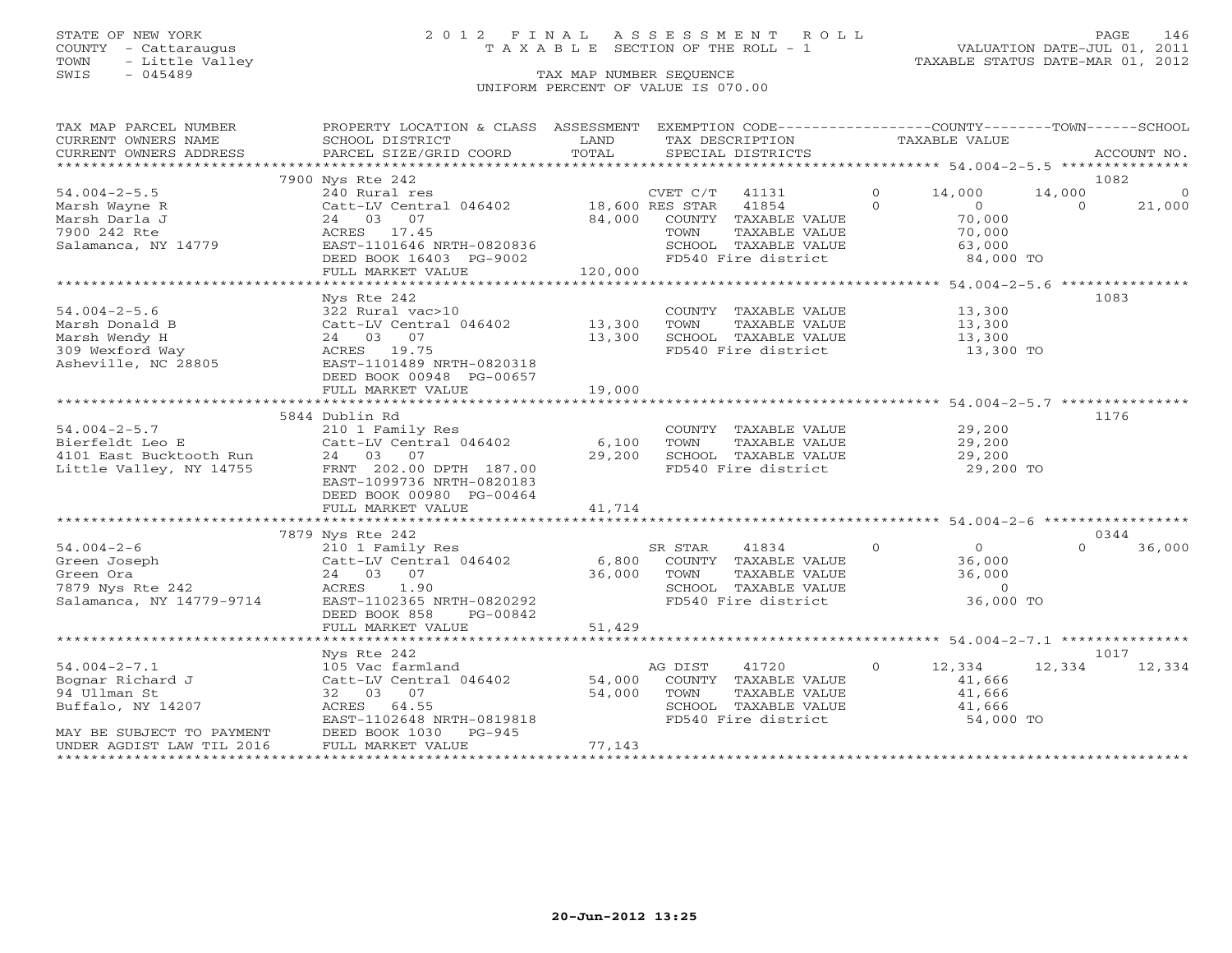# STATE OF NEW YORK 2 0 1 2 F I N A L A S S E S S M E N T R O L L PAGE 147 COUNTY - Cattaraugus T A X A B L E SECTION OF THE ROLL - 1 VALUATION DATE-JUL 01, 2011

| TAX MAP PARCEL NUMBER<br>CURRENT OWNERS NAME<br>CURRENT OWNERS ADDRESS | PROPERTY LOCATION & CLASS<br>SCHOOL DISTRICT<br>PARCEL SIZE/GRID COORD | ASSESSMENT<br>LAND<br>TOTAL | EXEMPTION CODE-----------------COUNTY-------TOWN------SCHOOL<br>TAX DESCRIPTION<br>SPECIAL DISTRICTS | TAXABLE VALUE                             | ACCOUNT NO.        |
|------------------------------------------------------------------------|------------------------------------------------------------------------|-----------------------------|------------------------------------------------------------------------------------------------------|-------------------------------------------|--------------------|
|                                                                        |                                                                        | **********                  |                                                                                                      | *********** 54.004-2-7.2 **************** |                    |
|                                                                        | 8032 Nys Rte 242                                                       |                             |                                                                                                      |                                           | 1150               |
| $54.004 - 2 - 7.2$                                                     | 260 Seasonal res                                                       |                             | COUNTY TAXABLE VALUE                                                                                 | 31,500                                    |                    |
| Sibley Dennis R                                                        | Catt-LV Central 046402                                                 | 22,000                      | TOWN<br>TAXABLE VALUE                                                                                | 31,500                                    |                    |
| Sibley Jane G                                                          | $24/32$ 03<br>07                                                       | 31,500                      | SCHOOL TAXABLE VALUE                                                                                 | 31,500                                    |                    |
| 5343 Winship Cir                                                       | Ff 608.50                                                              |                             | FD540 Fire district                                                                                  | 31,500 TO                                 |                    |
| Salamanca, NY 14779                                                    | ACRES<br>51.40                                                         |                             |                                                                                                      |                                           |                    |
|                                                                        | EAST-1098314 NRTH-0819602                                              |                             |                                                                                                      |                                           |                    |
|                                                                        | DEED BOOK 00949 PG-01032                                               |                             |                                                                                                      |                                           |                    |
|                                                                        | FULL MARKET VALUE                                                      | 45,000                      |                                                                                                      |                                           |                    |
|                                                                        |                                                                        |                             |                                                                                                      |                                           |                    |
|                                                                        | Dublin Rd                                                              |                             |                                                                                                      |                                           | 1154               |
| $54.004 - 2 - 7.3$                                                     | 311 Res vac land                                                       |                             | COUNTY TAXABLE VALUE                                                                                 | 6,000                                     |                    |
| Sibley Dennis R                                                        | Catt-LV Central 046402                                                 | 6,000                       | TOWN<br>TAXABLE VALUE                                                                                | 6,000                                     |                    |
| Sibley Jane G                                                          | 07<br>24 03                                                            | 6,000                       | SCHOOL TAXABLE VALUE                                                                                 | 6,000                                     |                    |
| 5343 Winship Cir                                                       | ACRES<br>1.10                                                          |                             | FD540 Fire district                                                                                  | 6,000 TO                                  |                    |
| Salamanca, NY 14779                                                    | EAST-1099507 NRTH-0819970                                              |                             |                                                                                                      |                                           |                    |
|                                                                        | DEED BOOK 01001 PG-00142                                               |                             |                                                                                                      |                                           |                    |
|                                                                        | FULL MARKET VALUE                                                      | 8,571                       |                                                                                                      |                                           |                    |
|                                                                        |                                                                        |                             |                                                                                                      |                                           |                    |
|                                                                        | Nys Rte 242                                                            |                             |                                                                                                      |                                           | 1155               |
| $54.004 - 2 - 7.4$                                                     | 105 Vac farmland                                                       |                             | AG DISTOUT 41730                                                                                     | $\circ$<br>6,565                          | 6,565<br>6,565     |
| Rublee Dana L                                                          | Catt-LV Central 046402                                                 | 18,900                      | COUNTY TAXABLE VALUE                                                                                 | 12,335                                    |                    |
| Rublee Julie A                                                         | 24 03<br>07                                                            | 18,900                      | TOWN<br>TAXABLE VALUE                                                                                | 12,335                                    |                    |
| 6041 Dublin Rd                                                         | ACRES<br>27.10                                                         |                             | SCHOOL TAXABLE VALUE                                                                                 | 12,335                                    |                    |
| Salamanca, NY 14779                                                    | EAST-1100457 NRTH-0819645<br>DEED BOOK 00951 PG-00183                  |                             | FD540 Fire district                                                                                  | 18,900 TO                                 |                    |
| MAY BE SUBJECT TO PAYMENT                                              | FULL MARKET VALUE                                                      | 27,000                      |                                                                                                      |                                           |                    |
| UNDER AGDIST LAW TIL 2019                                              |                                                                        |                             |                                                                                                      |                                           |                    |
|                                                                        |                                                                        |                             |                                                                                                      |                                           |                    |
|                                                                        | 8047 Nys Rte 242                                                       |                             |                                                                                                      |                                           | 0104               |
| $54.004 - 2 - 8$                                                       | 210 1 Family Res                                                       |                             | RES STAR<br>41854                                                                                    | $\circ$<br>$\overline{O}$                 | $\Omega$<br>21,000 |
| Dunkleman Ronald E                                                     | Catt-LV Central 046402                                                 | 7,000                       | COUNTY TAXABLE VALUE                                                                                 | 72,500                                    |                    |
| 8047 Nys Rte 242                                                       | 23 03 07                                                               | 72,500                      | TOWN<br>TAXABLE VALUE                                                                                | 72,500                                    |                    |
| Salamanca, NY 14779                                                    | FRNT 260.00 DPTH 145.00                                                |                             | SCHOOL TAXABLE VALUE                                                                                 | 51,500                                    |                    |
|                                                                        | 017<br>BANK                                                            |                             | FD540 Fire district                                                                                  | 72,500 TO                                 |                    |
|                                                                        | EAST-1099806 NRTH-0819112                                              |                             |                                                                                                      |                                           |                    |
|                                                                        | DEED BOOK 828<br>PG-00736                                              |                             |                                                                                                      |                                           |                    |
|                                                                        | FULL MARKET VALUE                                                      | 103,571                     |                                                                                                      |                                           |                    |
|                                                                        |                                                                        |                             |                                                                                                      |                                           |                    |
|                                                                        | 8047 Nys Rte 242                                                       |                             |                                                                                                      |                                           | 0103               |
| $54.004 - 2 - 9.1$                                                     | 270 Mfg housing                                                        |                             | COUNTY TAXABLE VALUE                                                                                 | 29,100                                    |                    |
| Dunkleman Ronald E                                                     | Catt-LV Central 046402                                                 | 9,100                       | TOWN<br>TAXABLE VALUE                                                                                | 29,100                                    |                    |
| 8047 Nys Rte 242                                                       | 15/16/23/24<br>03<br>07                                                | 29,100                      | SCHOOL TAXABLE VALUE                                                                                 | 29,100                                    |                    |
| Salamanca, NY 14779                                                    | ACRES<br>6.85                                                          |                             | FD540 Fire district                                                                                  | 29,100 TO                                 |                    |
|                                                                        | EAST-0109963 NRTH-0818860                                              |                             |                                                                                                      |                                           |                    |
|                                                                        | DEED BOOK 863<br>PG-01179                                              |                             |                                                                                                      |                                           |                    |
|                                                                        | FULL MARKET VALUE                                                      | 41,571                      |                                                                                                      |                                           |                    |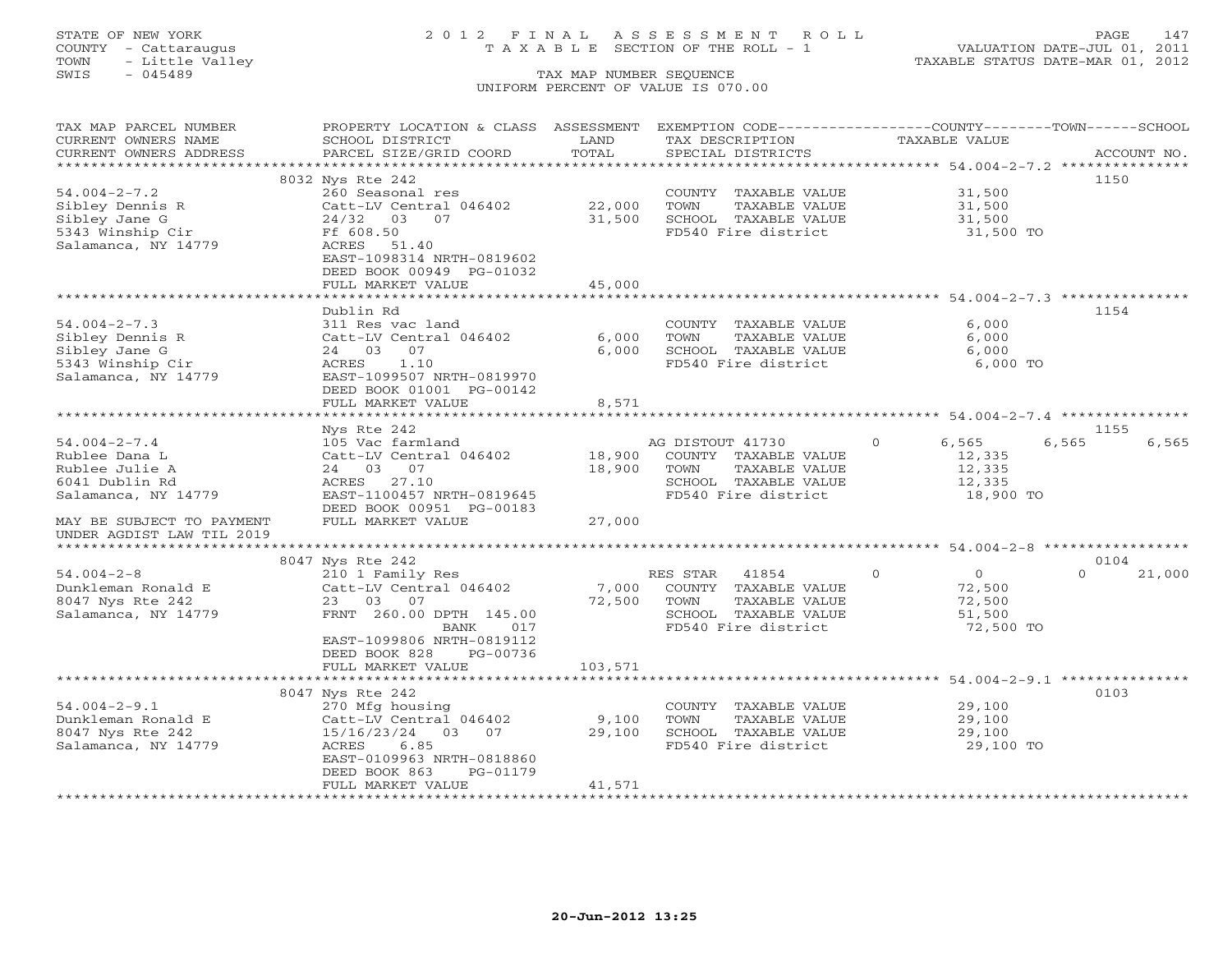# STATE OF NEW YORK 2 0 1 2 F I N A L A S S E S S M E N T R O L L PAGE 148 COUNTY - Cattaraugus T A X A B L E SECTION OF THE ROLL - 1 VALUATION DATE-JUL 01, 2011

| SCHOOL DISTRICT                                                                                               | LAND                                                                                                                                                                                                                                                                                     | TAX DESCRIPTION                                                                               |                                                                                                                                                                                                                                                                                                                                                                                                                                         |                                                                                                                                                                                                                                                                                                                                                                                                                                                                          |                                                                                                                                                                                                                                                                                                                                                                                             |
|---------------------------------------------------------------------------------------------------------------|------------------------------------------------------------------------------------------------------------------------------------------------------------------------------------------------------------------------------------------------------------------------------------------|-----------------------------------------------------------------------------------------------|-----------------------------------------------------------------------------------------------------------------------------------------------------------------------------------------------------------------------------------------------------------------------------------------------------------------------------------------------------------------------------------------------------------------------------------------|--------------------------------------------------------------------------------------------------------------------------------------------------------------------------------------------------------------------------------------------------------------------------------------------------------------------------------------------------------------------------------------------------------------------------------------------------------------------------|---------------------------------------------------------------------------------------------------------------------------------------------------------------------------------------------------------------------------------------------------------------------------------------------------------------------------------------------------------------------------------------------|
|                                                                                                               |                                                                                                                                                                                                                                                                                          |                                                                                               |                                                                                                                                                                                                                                                                                                                                                                                                                                         |                                                                                                                                                                                                                                                                                                                                                                                                                                                                          | ACCOUNT NO.                                                                                                                                                                                                                                                                                                                                                                                 |
|                                                                                                               |                                                                                                                                                                                                                                                                                          |                                                                                               |                                                                                                                                                                                                                                                                                                                                                                                                                                         |                                                                                                                                                                                                                                                                                                                                                                                                                                                                          | 0928                                                                                                                                                                                                                                                                                                                                                                                        |
| 240 Rural res<br>23 03 07<br>DEED BOOK 855<br>PG-00108<br>FULL MARKET VALUE                                   |                                                                                                                                                                                                                                                                                          | SR STAR<br>41834<br>TOWN                                                                      |                                                                                                                                                                                                                                                                                                                                                                                                                                         | $\Omega$                                                                                                                                                                                                                                                                                                                                                                                                                                                                 | 43,540                                                                                                                                                                                                                                                                                                                                                                                      |
|                                                                                                               |                                                                                                                                                                                                                                                                                          |                                                                                               |                                                                                                                                                                                                                                                                                                                                                                                                                                         |                                                                                                                                                                                                                                                                                                                                                                                                                                                                          |                                                                                                                                                                                                                                                                                                                                                                                             |
| 23 03 07<br>ACRES 17.65<br>DEED BOOK 00968 PG-00944                                                           |                                                                                                                                                                                                                                                                                          | TOWN                                                                                          |                                                                                                                                                                                                                                                                                                                                                                                                                                         | $\Omega$                                                                                                                                                                                                                                                                                                                                                                                                                                                                 | 1036<br>21,000                                                                                                                                                                                                                                                                                                                                                                              |
|                                                                                                               |                                                                                                                                                                                                                                                                                          |                                                                                               |                                                                                                                                                                                                                                                                                                                                                                                                                                         |                                                                                                                                                                                                                                                                                                                                                                                                                                                                          |                                                                                                                                                                                                                                                                                                                                                                                             |
| 270 Mfg housing<br>23 03 07<br>3.65<br>EAST-1099897 NRTH-0818418                                              |                                                                                                                                                                                                                                                                                          | TOWN                                                                                          |                                                                                                                                                                                                                                                                                                                                                                                                                                         |                                                                                                                                                                                                                                                                                                                                                                                                                                                                          | 1096                                                                                                                                                                                                                                                                                                                                                                                        |
| FULL MARKET VALUE                                                                                             | 33,143                                                                                                                                                                                                                                                                                   |                                                                                               |                                                                                                                                                                                                                                                                                                                                                                                                                                         |                                                                                                                                                                                                                                                                                                                                                                                                                                                                          |                                                                                                                                                                                                                                                                                                                                                                                             |
|                                                                                                               |                                                                                                                                                                                                                                                                                          |                                                                                               |                                                                                                                                                                                                                                                                                                                                                                                                                                         |                                                                                                                                                                                                                                                                                                                                                                                                                                                                          |                                                                                                                                                                                                                                                                                                                                                                                             |
| 270 Mfg housing<br>23 03 07<br>FRNT 247.40 DPTH 290.52<br>EAST-1100107 NRTH-0818753<br>DEED BOOK 5493 PG-2004 |                                                                                                                                                                                                                                                                                          |                                                                                               |                                                                                                                                                                                                                                                                                                                                                                                                                                         |                                                                                                                                                                                                                                                                                                                                                                                                                                                                          | 1118                                                                                                                                                                                                                                                                                                                                                                                        |
| FULL MARKET VALUE                                                                                             | 17,571                                                                                                                                                                                                                                                                                   |                                                                                               |                                                                                                                                                                                                                                                                                                                                                                                                                                         |                                                                                                                                                                                                                                                                                                                                                                                                                                                                          |                                                                                                                                                                                                                                                                                                                                                                                             |
|                                                                                                               |                                                                                                                                                                                                                                                                                          |                                                                                               |                                                                                                                                                                                                                                                                                                                                                                                                                                         |                                                                                                                                                                                                                                                                                                                                                                                                                                                                          |                                                                                                                                                                                                                                                                                                                                                                                             |
| DEED BOOK 14578 PG-4001<br>FULL MARKET VALUE                                                                  | 50,714                                                                                                                                                                                                                                                                                   | TOWN                                                                                          |                                                                                                                                                                                                                                                                                                                                                                                                                                         |                                                                                                                                                                                                                                                                                                                                                                                                                                                                          | 1402                                                                                                                                                                                                                                                                                                                                                                                        |
|                                                                                                               | PARCEL SIZE/GRID COORD<br>8060 Nys Rte 242<br>25<br>ACRES 24.55<br>EAST-1098955 I<br>8074 Nys Rte 242<br>Thalheimer Michelle L<br>FULL MARKET VALUE<br>8063 Nys Rte 242<br>Catt-LV C<br>23 03<br>ACRES<br>EAST-1099<br>DEED BOOK 00993 PG-01059<br>8055 Nys Rte 242<br>R8047 Nys Rte 242 | TOTAL<br>EAST-1098955 NRTH-0818842<br>210 1 Family Res<br>EAST-1099606 NRTH-0818272<br>85,571 | SPECIAL DISTRICTS<br>Catt-LV Central 046402 19,500 COUNTY TAXABLE VALUE<br>56,000<br>80,000<br>59,900<br>$Cat$ -LV Central $046402$ 7,500<br>23,200<br>Catt-LV Central 046402 4,600 TOWN<br>12,300<br>54.004-2-9.6<br>Marsh Jason W Etal Catt-LV Central 046402 32,500<br>0'Donnell Steven P split 10/2007 from 2-9.1 35,500<br>9571 Bucktooth Run Rd ACRES 60.30<br>Little Valley, NY 14755 EAST-0184681 NRTH-0008853<br>$\frac{1}{2}$ | $\overline{0}$<br>TAXABLE VALUE<br>SCHOOL TAXABLE VALUE<br>FD540 Fire district<br>RES STAR 41854 0<br>Catt-LV Central 046402 17,000 COUNTY TAXABLE VALUE<br>TAXABLE VALUE<br>SCHOOL TAXABLE VALUE<br>FD540 Fire district<br>TAXABLE VALUE<br>SCHOOL TAXABLE VALUE<br>FD540 Fire district<br>COUNTY TAXABLE VALUE<br>TAXABLE VALUE<br>SCHOOL TAXABLE VALUE<br>FD540 Fire district<br>COUNTY TAXABLE VALUE<br>TAXABLE VALUE<br>SCHOOL TAXABLE VALUE<br>FD540 Fire district | PROPERTY LOCATION & CLASS ASSESSMENT EXEMPTION CODE----------------COUNTY-------TOWN------SCHOOL<br>TAXABLE VALUE<br>$\overline{0}$<br>56,000<br>56,000<br>12,460<br>56,000 TO<br>$\sim$ 0<br>59,900<br>59,900<br>38,900<br>59,900 TO<br>COUNTY TAXABLE VALUE 23,200<br>23,200<br>23,200<br>23,200 TO<br>12,300<br>12,300<br>12,300<br>12,300 TO<br>35,500<br>35,500<br>35,500<br>35,500 TO |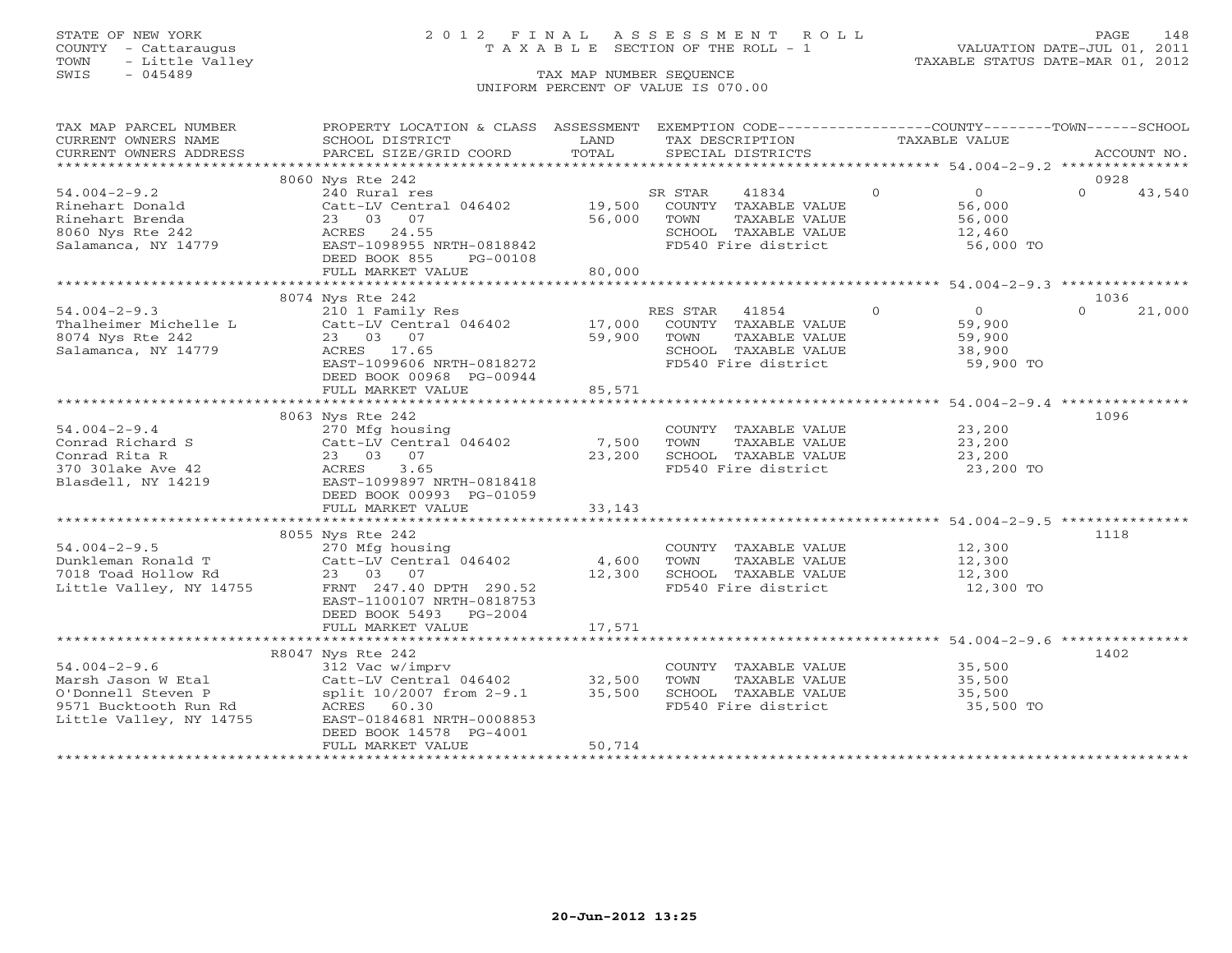# STATE OF NEW YORK 2 0 1 2 F I N A L A S S E S S M E N T R O L L PAGE 149 COUNTY - Cattaraugus T A X A B L E SECTION OF THE ROLL - 1 VALUATION DATE-JUL 01, 2011

| TAX MAP PARCEL NUMBER<br>CURRENT OWNERS NAME<br>CURRENT OWNERS ADDRESS                                                       | PROPERTY LOCATION & CLASS ASSESSMENT<br>SCHOOL DISTRICT<br>PARCEL SIZE/GRID COORD                                                                                         | LAND<br>TOTAL                      |                                    | EXEMPTION CODE-----------------COUNTY-------TOWN------SCHOOL<br>TAX DESCRIPTION<br>SPECIAL DISTRICTS   |                      | TAXABLE VALUE                                                       |                    | ACCOUNT NO.              |
|------------------------------------------------------------------------------------------------------------------------------|---------------------------------------------------------------------------------------------------------------------------------------------------------------------------|------------------------------------|------------------------------------|--------------------------------------------------------------------------------------------------------|----------------------|---------------------------------------------------------------------|--------------------|--------------------------|
| *************************<br>$54.004 - 2 - 10.1$<br>Conrad Richard S<br>Conrad Rita R<br>3703 Lake Ave<br>Blasdell, NY 14219 | Nys Rte 242<br>312 Vac w/imprv<br>Catt-LV Central 046402<br>23 03 07<br>FRNT 398.10 DPTH<br>ACRES 36.25                                                                   | 24,800<br>27,000                   | TOWN                               | COUNTY TAXABLE VALUE<br>TAXABLE VALUE<br>SCHOOL TAXABLE VALUE<br>FD540 Fire district                   |                      | 27,000<br>27,000<br>27,000<br>27,000 TO                             |                    | 0301                     |
|                                                                                                                              | EAST-1101199 NRTH-0818118<br>DEED BOOK 00964 PG-01040<br>FULL MARKET VALUE                                                                                                | 38,571                             |                                    |                                                                                                        |                      |                                                                     |                    |                          |
|                                                                                                                              | 8088 Nys Rte 242                                                                                                                                                          |                                    |                                    |                                                                                                        |                      |                                                                     |                    | 0946                     |
| $54.004 - 2 - 10.3$<br>Cortez Mario P<br>Cortez Michelle G<br>8088 Nys Rte 242<br>Salamanca, NY 14779                        | 210 1 Family Res<br>Catt-LV Central 046402<br>23 03 07<br>ACRES<br>$1.90$ BANK<br>017<br>EAST-1099412 NRTH-0817915<br>DEED BOOK 6113 PG-5001                              | 72,000                             | WVET C/T<br>7,000 RES STAR<br>TOWN | 41121<br>41854<br>COUNTY TAXABLE VALUE<br>TAXABLE VALUE<br>SCHOOL TAXABLE VALUE<br>FD540 Fire district | $\Omega$<br>$\Omega$ | 8,400<br>$\overline{0}$<br>63,600<br>63,600<br>51,000<br>72,000 TO  | 8,400<br>$\Omega$  | $\Omega$<br>21,000       |
|                                                                                                                              | FULL MARKET VALUE                                                                                                                                                         | 102,857<br>*********************** |                                    |                                                                                                        |                      |                                                                     |                    |                          |
|                                                                                                                              | 5342 Baker Rd                                                                                                                                                             |                                    |                                    |                                                                                                        |                      | ************* 54.004-2-11.1 ***************                         |                    | 0051                     |
| $54.004 - 2 - 11.1$<br>Whitcomb Daryl A<br>Whitcomb Darylene<br>5342 Baker Rd<br>Salamanca, NY 14779                         | 210 1 Family Res<br>Catt-LV Central 046402<br>23 03 07<br>FRNT 200.00 DPTH<br>ACRES<br>1.60<br>EAST-1099957 NRTH-0816178<br>DEED BOOK 00908 PG-00031<br>FULL MARKET VALUE | 70,200<br>100,286                  | CVET C/T<br>6,500 RES STAR<br>TOWN | 41131<br>41854<br>COUNTY TAXABLE VALUE<br>TAXABLE VALUE<br>SCHOOL TAXABLE VALUE<br>FD540 Fire district | $\Omega$<br>$\Omega$ | 14,000<br>$\overline{0}$<br>56,200<br>56,200<br>49,200<br>70,200 TO | 14,000<br>$\Omega$ | $\overline{0}$<br>21,000 |
|                                                                                                                              |                                                                                                                                                                           | ************                       |                                    | ************************ 54.004-2-11.2 **************                                                  |                      |                                                                     |                    |                          |
| $54.004 - 2 - 11.2$<br>Bognar William P<br>Bognar Richard J<br>5888 Dublin Rd<br>Salamanca, NY 14779                         | 5380 Baker Rd<br>322 Rural vac>10<br>Catt-LV Central 046402<br>15/23 03 07<br>ACRES 187.87<br>EAST-1101128 NRTH-0815788<br>DEED BOOK 11400 PG-7001                        | 77,600<br>77,600                   | AG DIST<br>TOWN                    | 41720<br>COUNTY TAXABLE VALUE<br>TAXABLE VALUE<br>SCHOOL TAXABLE VALUE<br>FD540 Fire district          | $\circ$              | 10,651<br>66,949<br>66,949<br>66,949<br>77,600 TO                   | 10,651             | 0938<br>10,651           |
| MAY BE SUBJECT TO PAYMENT<br>UNDER AGDIST LAW TIL 2016                                                                       | FULL MARKET VALUE                                                                                                                                                         | 110,857                            |                                    |                                                                                                        |                      |                                                                     |                    |                          |
|                                                                                                                              | 5330 Baker Rd                                                                                                                                                             |                                    |                                    |                                                                                                        |                      |                                                                     |                    | 1275                     |
| $54.004 - 2 - 11.3$<br>Golley Christoper M<br>Golley Lisa M<br>5330 Baker Rd<br>Salamanca, NY 14779                          | 240 Rural res<br>Catt-LV Central 046402<br>15/23<br>03 07<br>7.65<br>ACRES<br>EAST-1101128 NRTH-0815788<br>DEED BOOK 7022<br>PG-7001<br>FULL MARKET VALUE                 | 20,000<br>125,000<br>178,571       | RES STAR<br>TOWN                   | 41854<br>COUNTY TAXABLE VALUE<br>TAXABLE VALUE<br>SCHOOL TAXABLE VALUE<br>FD540 Fire district          | $\Omega$             | $\overline{0}$<br>125,000<br>125,000<br>104,000<br>125,000 TO       | $\Omega$           | 21,000                   |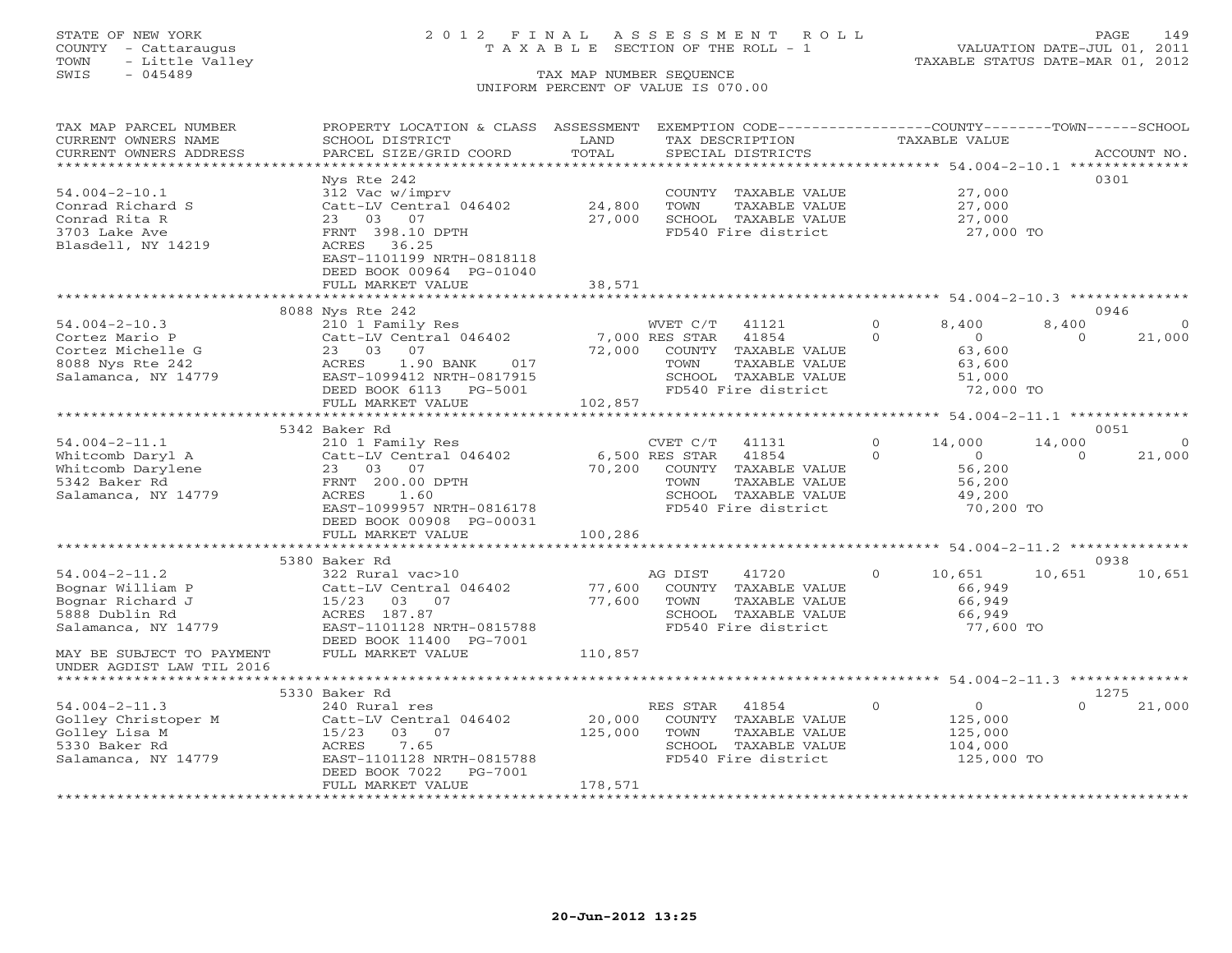# STATE OF NEW YORK 2 0 1 2 F I N A L A S S E S S M E N T R O L L PAGE 150 COUNTY - Cattaraugus T A X A B L E SECTION OF THE ROLL - 1 VALUATION DATE-JUL 01, 2011

| TAX MAP PARCEL NUMBER     | PROPERTY LOCATION & CLASS ASSESSMENT                                                                                                                       |        | EXEMPTION CODE-----------------COUNTY-------TOWN------SCHOOL |                          |                    |
|---------------------------|------------------------------------------------------------------------------------------------------------------------------------------------------------|--------|--------------------------------------------------------------|--------------------------|--------------------|
| CURRENT OWNERS NAME       | SCHOOL DISTRICT                                                                                                                                            | LAND   | TAX DESCRIPTION                                              | TAXABLE VALUE            |                    |
| CURRENT OWNERS ADDRESS    | PARCEL SIZE/GRID COORD                                                                                                                                     | TOTAL  | SPECIAL DISTRICTS                                            |                          | ACCOUNT NO.        |
| ***********************   |                                                                                                                                                            |        |                                                              |                          |                    |
|                           | 5310 Baker Rd                                                                                                                                              |        |                                                              |                          | 1408               |
| $54.004 - 2 - 11.4$       | 322 Rural vac>10                                                                                                                                           |        | COUNTY TAXABLE VALUE                                         | 27,900                   |                    |
| Little James A            | Catt-LV Central 046402                                                                                                                                     | 27,900 | TOWN<br>TAXABLE VALUE                                        | 27,900                   |                    |
| Little Eva A              | $9/12/08$ -split from $2-11.2$ 27,900                                                                                                                      |        | SCHOOL TAXABLE VALUE                                         | 27,900                   |                    |
| 5281 Baker Rd             | ACRES 28.34                                                                                                                                                |        | FD540 Fire district                                          | 27,900 TO                |                    |
| Salamanca, NY 14779       | EAST-1100022 NRTH-0814698                                                                                                                                  |        |                                                              |                          |                    |
|                           | DEED BOOK 10850 PG-8001                                                                                                                                    |        |                                                              |                          |                    |
|                           | FULL MARKET VALUE                                                                                                                                          | 39,857 |                                                              |                          |                    |
|                           |                                                                                                                                                            |        |                                                              |                          |                    |
|                           | 5360 Baker Rd                                                                                                                                              |        |                                                              |                          | 1409               |
| $54.004 - 2 - 11.5$       | 322 Rural vac>10                                                                                                                                           |        | AG DISTOUT 41730                                             | 11,846<br>$\overline{0}$ | 11,846<br>11,846   |
| Rublee Dana L             | Catt-LV Central 046402 20,500                                                                                                                              |        | COUNTY TAXABLE VALUE                                         | 8,654                    |                    |
| Rublee Julie A            | 9/12/2008-split from 2-11 20,500                                                                                                                           |        | TOWN<br>TAXABLE VALUE                                        | 8,654                    |                    |
| 6041 Dublin Rd            | ACRES<br>21.02                                                                                                                                             |        | SCHOOL TAXABLE VALUE                                         | 8,654                    |                    |
| Salamanca, NY 14779       | EAST-1100082 NRTH-0816784                                                                                                                                  |        | FD540 Fire district                                          | 20,500 TO                |                    |
|                           | DEED BOOK 16717 PG-2002                                                                                                                                    |        |                                                              |                          |                    |
| MAY BE SUBJECT TO PAYMENT | FULL MARKET VALUE                                                                                                                                          | 29,286 |                                                              |                          |                    |
| UNDER AGDIST LAW TIL 2019 |                                                                                                                                                            |        |                                                              |                          |                    |
|                           |                                                                                                                                                            |        |                                                              |                          |                    |
|                           | 5350 Baker Rd                                                                                                                                              |        |                                                              |                          | 0262               |
| $54.004 - 2 - 12$         | 270 Mfg housing                                                                                                                                            |        | COUNTY TAXABLE VALUE                                         | 16,200                   |                    |
| Hockwader Richard         | Catt-LV Central 046402 6,600<br>$\begin{array}{cc} 1/0 & 1 \\ \mathrm{Catt-L} \\ 23 & 05 \\ \mathrm{ACRES} \\ \mathrm{EAST-}1 \\ \mathrm{P}^r \end{array}$ |        | TAXABLE VALUE<br>TOWN                                        | 16,200                   |                    |
| Hockwader Frances         | 23 03 07                                                                                                                                                   | 16,200 | SCHOOL TAXABLE VALUE                                         | 16,200                   |                    |
| 5350 Baker Rd             | 1.30                                                                                                                                                       |        | FD540 Fire district                                          | 16,200 TO                |                    |
| Salamanca, NY 14779       | EAST-1099900 NRTH-0816475                                                                                                                                  |        |                                                              |                          |                    |
|                           | DEED BOOK 00921 PG-00814                                                                                                                                   |        |                                                              |                          |                    |
|                           | FULL MARKET VALUE                                                                                                                                          | 23,143 |                                                              |                          |                    |
|                           |                                                                                                                                                            |        |                                                              |                          |                    |
|                           | 8168 Nys Rte 242                                                                                                                                           |        |                                                              |                          | 0071               |
| $54.004 - 2 - 13$         | 210 1 Family Res                                                                                                                                           |        | RES STAR 41854 0                                             | $\overline{0}$           | 21,000<br>$\Omega$ |
| Hahn James L              | Catt-LV Central 046402 10,500 COUNTY TAXABLE VALUE                                                                                                         |        |                                                              | 57,000                   |                    |
| 8168 Nys Rte 242          | 23 03 07                                                                                                                                                   | 57,000 | TOWN<br>TAXABLE VALUE                                        | 57,000                   |                    |
| Little Valley, NY 14755   | 7.00 BANK 017<br>ACRES                                                                                                                                     |        | SCHOOL TAXABLE VALUE                                         | 36,000                   |                    |
|                           | EAST-1099412 NRTH-0816398                                                                                                                                  |        | FD540 Fire district                                          | 57,000 TO                |                    |
|                           | DEED BOOK 01017 PG-00838                                                                                                                                   |        |                                                              |                          |                    |
|                           | FULL MARKET VALUE                                                                                                                                          | 81,429 |                                                              |                          |                    |
|                           |                                                                                                                                                            |        |                                                              |                          |                    |
|                           | Nys Rte 242                                                                                                                                                |        |                                                              |                          | 0931               |
| $54.004 - 2 - 14$         | 312 Vac w/imprv                                                                                                                                            |        | COUNTY TAXABLE VALUE                                         | 16,000                   |                    |
| Stoll Donald K            | Catt-LV Central 046402 6,400                                                                                                                               |        | TOWN<br>TAXABLE VALUE                                        | 16,000                   |                    |
| Stoll Dorothy             | 23 03 07                                                                                                                                                   | 16,000 | SCHOOL TAXABLE VALUE                                         | 16,000                   |                    |
| 8202 Nys Rte 242          | ACRES 1.47                                                                                                                                                 |        | FD540 Fire district                                          | 16,000 TO                |                    |
| Little Valley, NY 14755   | EAST-1099130 NRTH-0816108                                                                                                                                  |        |                                                              |                          |                    |
|                           | DEED BOOK 00976 PG-01013                                                                                                                                   |        |                                                              |                          |                    |
|                           | FULL MARKET VALUE                                                                                                                                          | 22,857 |                                                              |                          |                    |
|                           |                                                                                                                                                            |        |                                                              |                          |                    |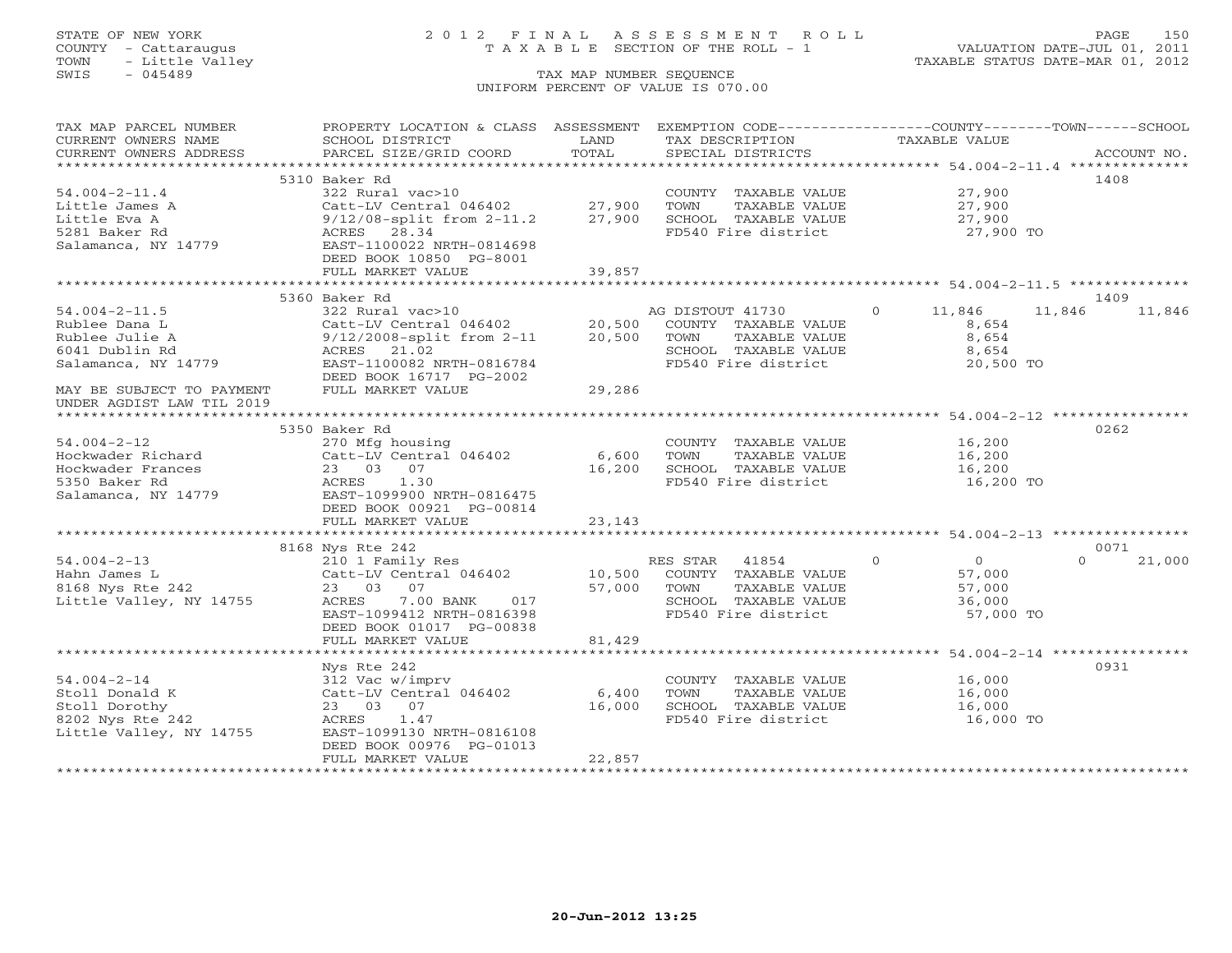# STATE OF NEW YORK 2 0 1 2 F I N A L A S S E S S M E N T R O L L PAGE 151 COUNTY - Cattaraugus T A X A B L E SECTION OF THE ROLL - 1 VALUATION DATE-JUL 01, 2011

| TAX MAP PARCEL NUMBER<br>CURRENT OWNERS NAME | PROPERTY LOCATION & CLASS ASSESSMENT<br>SCHOOL DISTRICT | LAND    |          | EXEMPTION CODE-----------------COUNTY-------TOWN------SCHOOL<br>TAX DESCRIPTION | TAXABLE VALUE  |                      |          |             |
|----------------------------------------------|---------------------------------------------------------|---------|----------|---------------------------------------------------------------------------------|----------------|----------------------|----------|-------------|
| CURRENT OWNERS ADDRESS                       | PARCEL SIZE/GRID COORD                                  | TOTAL   |          | SPECIAL DISTRICTS                                                               |                |                      |          | ACCOUNT NO. |
|                                              |                                                         |         |          |                                                                                 |                |                      |          |             |
|                                              | 5295 Baker Rd                                           |         |          |                                                                                 |                |                      | 0279     |             |
| $54.004 - 2 - 15.1$                          | 311 Res vac land                                        |         |          | COUNTY TAXABLE VALUE                                                            |                | 12,000               |          |             |
| Domres Marjorie H                            | Catt-LV Central 046402                                  | 12,000  | TOWN     | TAXABLE VALUE                                                                   |                | 12,000               |          |             |
| Domres Ronald L                              | 23 03<br>07                                             | 12,000  |          | SCHOOL TAXABLE VALUE                                                            |                | 12,000               |          |             |
| 8191 Route 242 Rd                            | ACRES<br>9.05                                           |         |          | FD540 Fire district                                                             |                | 12,000 TO            |          |             |
| Little Valley, NY 14755                      | EAST-1099229 NRTH-0815466                               |         |          |                                                                                 |                |                      |          |             |
|                                              | DEED BOOK 1021<br>PG-544                                |         |          |                                                                                 |                |                      |          |             |
|                                              | FULL MARKET VALUE                                       | 17,143  |          |                                                                                 |                |                      |          |             |
|                                              |                                                         |         |          |                                                                                 |                |                      |          |             |
|                                              | 8191 Nys Rte 242                                        |         |          |                                                                                 |                |                      | 0995     |             |
| $54.004 - 2 - 15.2$                          | 210 1 Family Res                                        |         | SR STAR  | 41834                                                                           | $\overline{0}$ | $\overline{0}$       | $\Omega$ | 42,500      |
| Domres Marjorie                              | Catt-LV Central 046402                                  |         |          | 6,300 COUNTY TAXABLE VALUE                                                      |                | 42,500               |          |             |
| Domres Ronald                                | 23 03 07                                                | 42,500  | TOWN     | TAXABLE VALUE                                                                   |                | 42,500               |          |             |
| 8191 Route 242                               | FRNT 208.00 DPTH 220.00                                 |         |          | SCHOOL TAXABLE VALUE                                                            |                | $\overline{0}$       |          |             |
| Little Valley, NY 14755                      | EAST-1098897 NRTH-0815659                               |         |          | FD540 Fire district                                                             |                | 42,500 TO            |          |             |
|                                              | DEED BOOK 9682 PG-6001                                  |         |          |                                                                                 |                |                      |          |             |
|                                              | FULL MARKET VALUE                                       | 60,714  |          |                                                                                 |                |                      |          |             |
|                                              | Nys Rte 242                                             |         |          |                                                                                 |                |                      | 1108     |             |
| $54.004 - 2 - 15.3$                          | 311 Res vac land                                        |         |          | COUNTY TAXABLE VALUE                                                            |                | 6,600                |          |             |
| Askey Nicholas C                             | Catt-LV Central 046402                                  | 6,600   | TOWN     | TAXABLE VALUE                                                                   |                | 6,600                |          |             |
| Askey Cynthia B                              | 23 03<br>07                                             | 6,600   |          | SCHOOL TAXABLE VALUE                                                            |                | 6,600                |          |             |
| 8219 Route 242                               | ACRES<br>6.60 BANK<br>012                               |         |          | FD540 Fire district                                                             |                | 6,600 TO             |          |             |
| Little Valley, NY 14755                      | EAST-1098499 NRTH-0815400                               |         |          |                                                                                 |                |                      |          |             |
|                                              | DEED BOOK 14904 PG-8002                                 |         |          |                                                                                 |                |                      |          |             |
|                                              | FULL MARKET VALUE                                       | 9,429   |          |                                                                                 |                |                      |          |             |
|                                              |                                                         |         |          |                                                                                 |                |                      |          |             |
|                                              | 5295 Baker Rd                                           |         |          |                                                                                 |                |                      | 1274     |             |
| $54.004 - 2 - 15.4$                          | 240 Rural res                                           |         | RES STAR | 41854                                                                           | $\Omega$       | $\overline{0}$       | $\Omega$ | 21,000      |
| Parmenter Keith                              | Catt-LV Central 046402                                  | 10,000  |          | COUNTY TAXABLE VALUE                                                            |                | 42,000               |          |             |
| Parmenter Tonya                              | 23 03 07                                                | 42,000  | TOWN     | TAXABLE VALUE                                                                   |                | 42,000               |          |             |
| 5295 Baker Rd                                | 4.70<br>ACRES                                           |         |          | SCHOOL TAXABLE VALUE                                                            |                | 21,000               |          |             |
| Salamanca, NY 14779                          | EAST-1099229 NRTH-0815466                               |         |          | FD540 Fire district                                                             |                | 42,000 TO            |          |             |
|                                              | DEED BOOK 9937 PG-5001                                  |         |          |                                                                                 |                |                      |          |             |
|                                              | FULL MARKET VALUE                                       | 60,000  |          |                                                                                 |                |                      |          |             |
|                                              |                                                         |         |          |                                                                                 |                |                      |          |             |
|                                              | 8219 Nys Rte 242                                        |         |          |                                                                                 |                |                      | 0250     |             |
| $54.004 - 2 - 17$                            | 210 1 Family Res                                        |         | RES STAR | 41854                                                                           | $\Omega$       | $\overline{O}$       | $\Omega$ | 21,000      |
| Askey Nicholas C                             | Catt-LV Central 046402                                  | 6,600   |          | COUNTY TAXABLE VALUE                                                            |                | 103,900              |          |             |
| Askey Cynthia B<br>8219 Route 242            | 23 03 07<br>ACRES<br>017                                | 103,900 | TOWN     | TAXABLE VALUE<br>SCHOOL TAXABLE VALUE                                           |                | 103,900              |          |             |
| Little Valley, NY 14755                      | 1.64 BANK<br>EAST-1098456 NRTH-0815762                  |         |          | FD540 Fire district                                                             |                | 82,900<br>103,900 TO |          |             |
|                                              | DEED BOOK 14904 PG-8002                                 |         |          |                                                                                 |                |                      |          |             |
|                                              | FULL MARKET VALUE                                       | 148,429 |          |                                                                                 |                |                      |          |             |
|                                              |                                                         |         |          |                                                                                 |                |                      |          |             |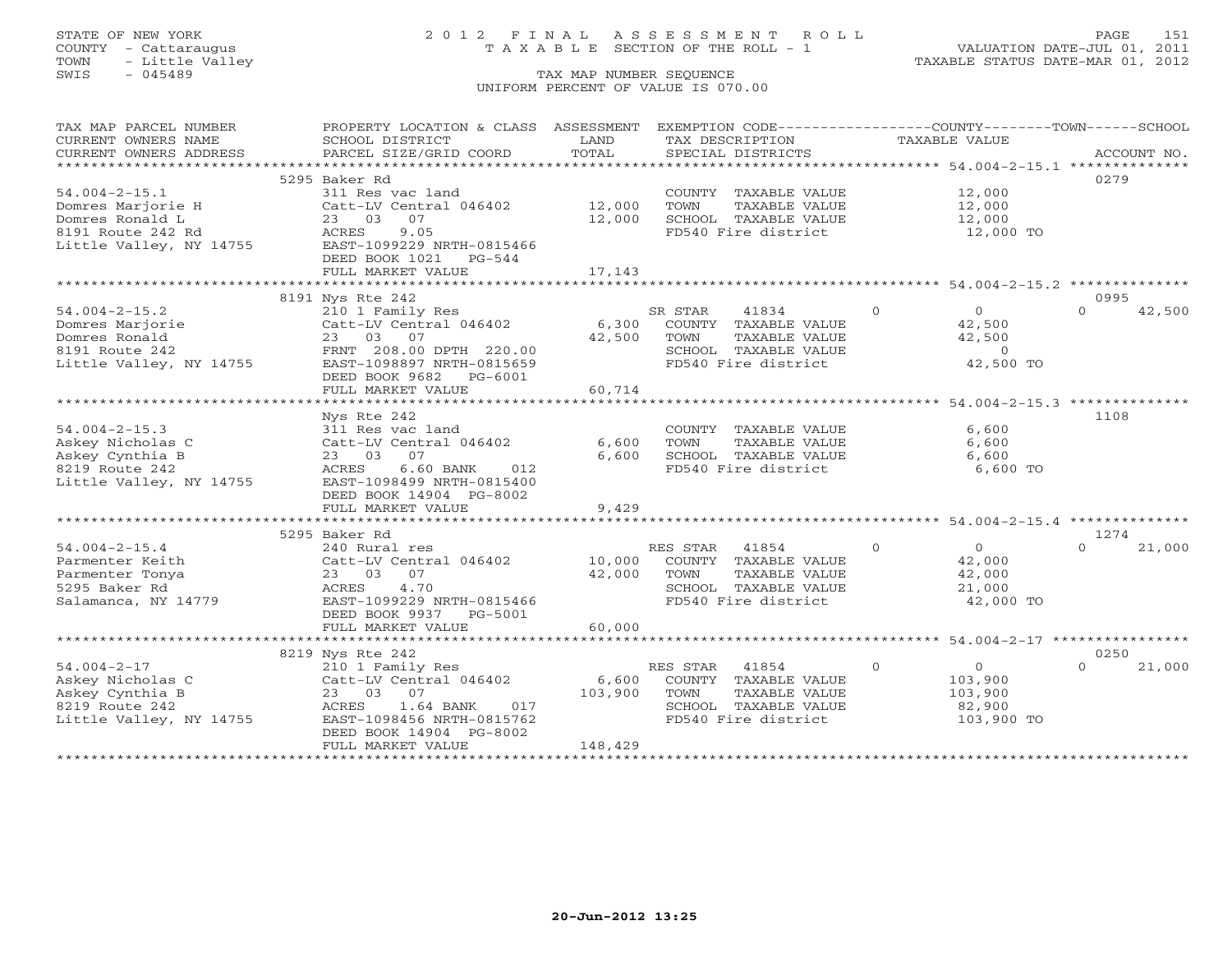# STATE OF NEW YORK 2 0 1 2 F I N A L A S S E S S M E N T R O L L PAGE 152 COUNTY - Cattaraugus T A X A B L E SECTION OF THE ROLL - 1 VALUATION DATE-JUL 01, 2011

| TAX MAP PARCEL NUMBER                                                                                                                                                                                                                          | PROPERTY LOCATION & CLASS ASSESSMENT EXEMPTION CODE----------------COUNTY-------TOWN------SCHOOL                                                      |         |                                             |               |                     |          |         |
|------------------------------------------------------------------------------------------------------------------------------------------------------------------------------------------------------------------------------------------------|-------------------------------------------------------------------------------------------------------------------------------------------------------|---------|---------------------------------------------|---------------|---------------------|----------|---------|
| CURRENT OWNERS NAME                                                                                                                                                                                                                            | SCHOOL DISTRICT                                                                                                                                       | LAND    | TAX DESCRIPTION                             | TAXABLE VALUE |                     |          |         |
|                                                                                                                                                                                                                                                |                                                                                                                                                       |         |                                             |               |                     |          |         |
| .CURRENT OWNERS ADDRESS PARCEL SIZE/GRID COORD TOTAL SPECIAL DISTRICTS ACCOUNT NO ACCOUNT NO ACCOUNT NO ARE A LOST AND A LOST A LOST AND A LOST A LOST AND A LOST A LOST AND A LOST A LOST AND A LOST A LOST AND A LOST A LOST                 |                                                                                                                                                       |         |                                             |               |                     |          |         |
|                                                                                                                                                                                                                                                | 8192 Nys Rte 242                                                                                                                                      |         |                                             |               |                     | 0346     |         |
| $54.004 - 2 - 18$                                                                                                                                                                                                                              | 210 1 Family Res                                                                                                                                      |         | RES STAR 41854                              | $\Omega$      | $\overline{0}$      | $\Omega$ | 21,000  |
| Oakes Joshua L                                                                                                                                                                                                                                 | Catt-LV Central 046402                                                                                                                                |         | 6,500 COUNTY TAXABLE VALUE                  |               | 65,000              |          |         |
| 8192 Route 242                                                                                                                                                                                                                                 | 23 03 07                                                                                                                                              | 65,000  | TAXABLE VALUE<br>TOWN                       |               | 65,000              |          |         |
| Little Valley, NY 14755                                                                                                                                                                                                                        | ACRES<br>1.00                                                                                                                                         |         |                                             |               |                     |          |         |
|                                                                                                                                                                                                                                                | EAST-1099003 NRTH-0815968                                                                                                                             |         | SCHOOL TAXABLE VALUE<br>FD540 Fire district |               | 44,000<br>65,000 TO |          |         |
|                                                                                                                                                                                                                                                | DEED BOOK 14756 PG-3002                                                                                                                               |         |                                             |               |                     |          |         |
|                                                                                                                                                                                                                                                | FULL MARKET VALUE                                                                                                                                     | 92,857  |                                             |               |                     |          |         |
|                                                                                                                                                                                                                                                |                                                                                                                                                       |         |                                             |               |                     |          |         |
|                                                                                                                                                                                                                                                | 8202 Nys Rte 242                                                                                                                                      |         |                                             |               |                     | 0149     |         |
| $54.004 - 2 - 19$                                                                                                                                                                                                                              | 210 1 Family Res<br>Catt-LV Central 046402 6,000 COUNTY TAXABLE VALUE<br>23 03 07 59,900 TOWN TAXABLE VALUE<br>ACRES 1.00 59,900 SCHOOL TAXABLE VALUE |         | $\overline{0}$                              |               | 0<br>59,900         | $\Omega$ | 43,540  |
|                                                                                                                                                                                                                                                |                                                                                                                                                       |         |                                             |               |                     |          |         |
|                                                                                                                                                                                                                                                |                                                                                                                                                       |         | TAXABLE VALUE                               |               | 59,900              |          |         |
|                                                                                                                                                                                                                                                |                                                                                                                                                       |         |                                             |               | 16,360              |          |         |
| 54.004-2-19 210 1 Family Res<br>Stoll Donald Catt-LV Central 046402<br>Stoll Dorothy 23 03 07<br>8202 Nys Rte 242 ACRES 1.00<br>Little Valley, NY 14755 EAST-1098740 NRTH-0815974                                                              |                                                                                                                                                       |         | SCHOOL TAXABLE VALUE<br>FD540 Fire district |               | 59,900 TO           |          |         |
|                                                                                                                                                                                                                                                | DEED BOOK 00976 PG-01011                                                                                                                              |         |                                             |               |                     |          |         |
|                                                                                                                                                                                                                                                | FULL MARKET VALUE                                                                                                                                     | 85,571  |                                             |               |                     |          |         |
|                                                                                                                                                                                                                                                |                                                                                                                                                       |         |                                             |               |                     |          |         |
|                                                                                                                                                                                                                                                | 8224 Nys Rte 242                                                                                                                                      |         |                                             |               |                     | 0313     |         |
|                                                                                                                                                                                                                                                |                                                                                                                                                       |         |                                             |               | 8,400               | 8,400    | $\circ$ |
|                                                                                                                                                                                                                                                |                                                                                                                                                       |         |                                             |               | $\sim$ 0            | $\Omega$ | 43,540  |
| 54.004-2-21<br>Schauman Robert<br>Schauman Harriett Catt-LV Central 046402<br>Schauman Harriett 23 03 07<br>FRNT 165.00 DPTH 250.00<br>Little Valley, NY 14755<br>EAST-109834 NRTH-0816067<br>EAST-109834 NRTH-0816067<br>EAST-109834 NRTH-081 |                                                                                                                                                       |         |                                             |               | 102,100             |          |         |
|                                                                                                                                                                                                                                                |                                                                                                                                                       |         |                                             |               | 102,100             |          |         |
|                                                                                                                                                                                                                                                |                                                                                                                                                       |         | SCHOOL TAXABLE VALUE 66,960                 |               |                     |          |         |
|                                                                                                                                                                                                                                                | DEED BOOK 675<br>PG-00227                                                                                                                             |         | FD540 Fire district                         |               | 110,500 TO          |          |         |
|                                                                                                                                                                                                                                                | FULL MARKET VALUE                                                                                                                                     | 157,857 |                                             |               |                     |          |         |
|                                                                                                                                                                                                                                                |                                                                                                                                                       |         |                                             |               |                     |          |         |
|                                                                                                                                                                                                                                                | Nys Rte 242                                                                                                                                           |         |                                             |               |                     | 0147     |         |
| $54.004 - 2 - 22.1$                                                                                                                                                                                                                            | 314 Rural vac<10                                                                                                                                      |         | COUNTY TAXABLE VALUE 10,800                 |               |                     |          |         |
| Snyder Kirk W                                                                                                                                                                                                                                  | Catt-LV Central 046402 10,800 TOWN                                                                                                                    |         | TAXABLE VALUE                               |               | 10,800              |          |         |
| 418 Court St                                                                                                                                                                                                                                   | 23 03 07                                                                                                                                              |         |                                             |               |                     |          |         |
| Little Valley, NY 14755                                                                                                                                                                                                                        | ACRES 6.44                                                                                                                                            | 10,800  | SCHOOL TAXABLE VALUE<br>FD540 Fire district |               | 10,800<br>10,800 TO |          |         |
|                                                                                                                                                                                                                                                | EAST-1098830 NRTH-0816370                                                                                                                             |         |                                             |               |                     |          |         |
|                                                                                                                                                                                                                                                |                                                                                                                                                       |         |                                             |               |                     |          |         |
|                                                                                                                                                                                                                                                | DEED BOOK 889<br>PG-01120                                                                                                                             | 15,429  |                                             |               |                     |          |         |
|                                                                                                                                                                                                                                                | FULL MARKET VALUE                                                                                                                                     |         |                                             |               |                     |          |         |
|                                                                                                                                                                                                                                                |                                                                                                                                                       |         |                                             |               |                     |          |         |
|                                                                                                                                                                                                                                                | Nys Rte 242                                                                                                                                           |         |                                             |               |                     | 0941     |         |
| $54.004 - 2 - 22.2$                                                                                                                                                                                                                            | 312 Vac w/imprv<br>Catt-LV Central 046402 4,000                                                                                                       |         | COUNTY TAXABLE VALUE                        |               | 5,500               |          |         |
| Schauman Robert                                                                                                                                                                                                                                |                                                                                                                                                       |         | TAXABLE VALUE<br>TOWN                       |               | 5,500               |          |         |
| Schauman Harriett                                                                                                                                                                                                                              | 23 03 07                                                                                                                                              | 5,500   | SCHOOL TAXABLE VALUE<br>FD540 Fire district |               | 5,500               |          |         |
| 8224 Nys Rte 242                                                                                                                                                                                                                               | 3.19<br>ACRES                                                                                                                                         |         |                                             |               | 5,500 TO            |          |         |
| Little Valley, NY 14755                                                                                                                                                                                                                        | EAST-1098402 NRTH-0816366                                                                                                                             |         |                                             |               |                     |          |         |
|                                                                                                                                                                                                                                                | DEED BOOK 775<br>PG-00198                                                                                                                             |         |                                             |               |                     |          |         |
|                                                                                                                                                                                                                                                | FULL MARKET VALUE                                                                                                                                     | 7,857   |                                             |               |                     |          |         |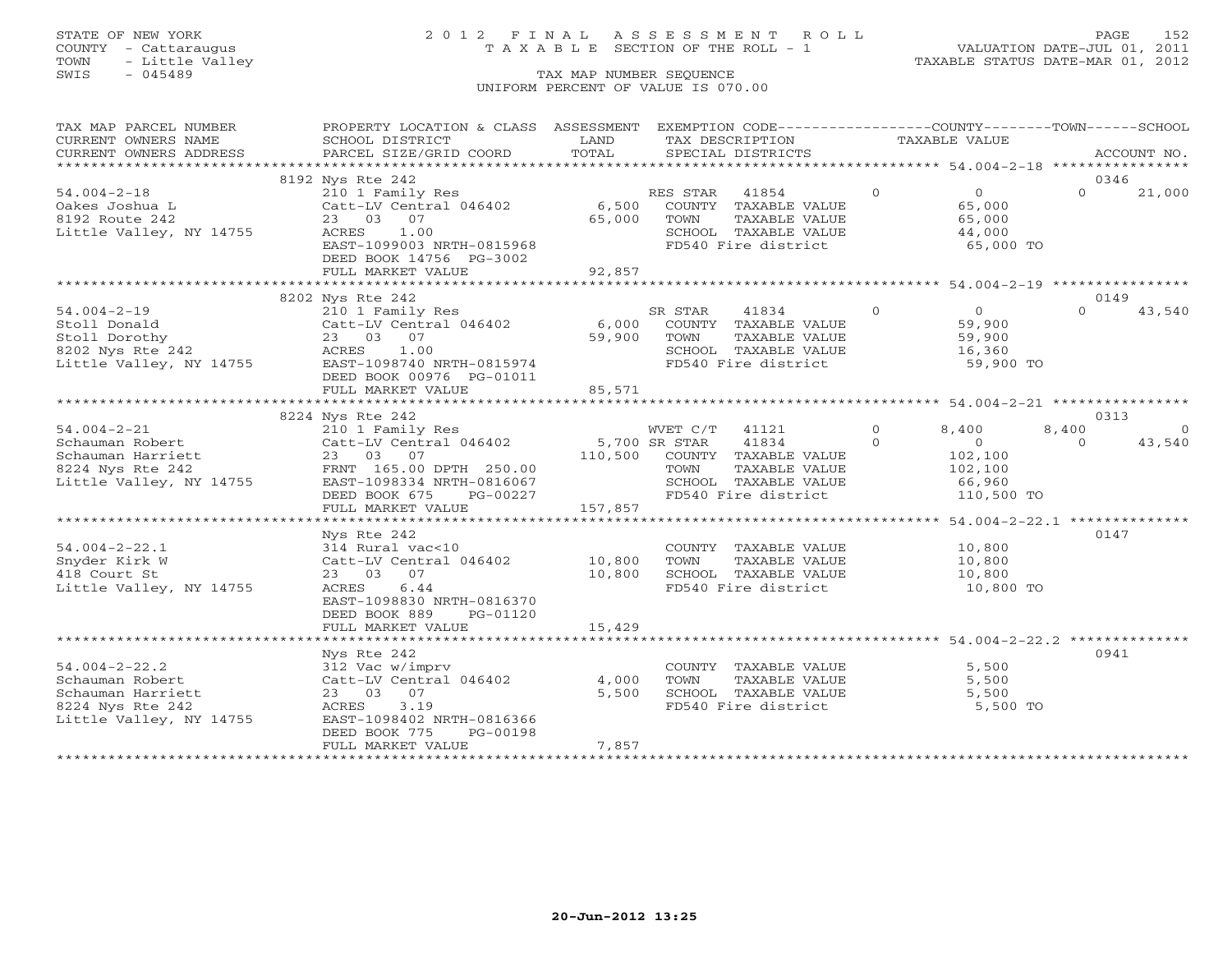# STATE OF NEW YORK 2 0 1 2 F I N A L A S S E S S M E N T R O L L PAGE 153 COUNTY - Cattaraugus T A X A B L E SECTION OF THE ROLL - 1 VALUATION DATE-JUL 01, 2011

| TAX MAP PARCEL NUMBER  | PROPERTY LOCATION & CLASS ASSESSMENT |                  | EXEMPTION CODE----------------COUNTY-------TOWN------SCHOOL |                                                           |                    |
|------------------------|--------------------------------------|------------------|-------------------------------------------------------------|-----------------------------------------------------------|--------------------|
| CURRENT OWNERS NAME    | SCHOOL DISTRICT                      | LAND             | TAX DESCRIPTION                                             | <b>TAXABLE VALUE</b>                                      |                    |
| CURRENT OWNERS ADDRESS | PARCEL SIZE/GRID COORD               | TOTAL            | SPECIAL DISTRICTS                                           |                                                           | ACCOUNT NO.        |
|                        |                                      |                  |                                                             |                                                           |                    |
|                        | 8128 Nys Rte 242                     |                  |                                                             |                                                           | 0298               |
| $54.004 - 2 - 23$      | 240 Rural res                        |                  | COUNTY TAXABLE VALUE                                        | 54,500                                                    |                    |
| Woodward Catherine     | Catt-LV Central 046402               | 15,300           | TOWN<br>TAXABLE VALUE                                       | 54,500                                                    |                    |
| Dave Woodward          | 25 03 07                             | 54,500           | SCHOOL TAXABLE VALUE                                        | 54,500                                                    |                    |
| 5062 Walnut Creek Ln   | ACRES 17.26                          |                  | FD540 Fire district                                         | 54,500 TO                                                 |                    |
| Gainesville, GA 30507  | EAST-1098986 NRTH-0816906            |                  |                                                             |                                                           |                    |
|                        | DEED BOOK 914<br>PG-00574            |                  |                                                             |                                                           |                    |
|                        | FULL MARKET VALUE                    | 77,857           |                                                             |                                                           |                    |
|                        | *************************            | *************    |                                                             | ********************************* 54.004-2-24.1 ********* |                    |
|                        | 8100 Nys Rte 242                     |                  |                                                             |                                                           | 0351               |
| $54.004 - 2 - 24.1$    | 270 Mfg housing                      |                  | RES STAR<br>41854                                           | $\Omega$<br>$\overline{0}$                                | $\cap$<br>21,000   |
| Domres Marjorie H      | Catt-LV Central 046402               | 16,300           | COUNTY TAXABLE VALUE                                        | 23,500                                                    |                    |
| Attn: Teri & Jeff Hall | 15 03 07                             | 23,500           | TAXABLE VALUE<br>TOWN                                       | 23,500                                                    |                    |
| 8100 Nys Rte 242       | ACRES 14.10                          |                  | SCHOOL TAXABLE VALUE                                        | 2,500                                                     |                    |
| Salamanca, NY 14779    | EAST-1099022 NRTH-0817650            |                  | FD540 Fire district                                         | 23,500 TO                                                 |                    |
|                        | DEED BOOK 909<br>PG-00771            |                  |                                                             |                                                           |                    |
|                        | FULL MARKET VALUE                    | 33,571           |                                                             |                                                           |                    |
|                        |                                      |                  |                                                             |                                                           |                    |
|                        | 8114 Nys Rte 242                     |                  |                                                             |                                                           | 1133               |
| $54.004 - 2 - 24.2$    | 210 1 Family Res                     |                  | RES STAR<br>41854                                           | $\Omega$<br>$\overline{0}$                                | $\Omega$<br>21,000 |
| Hall Bonnie L          | Catt-LV Central 046402               | 13,300           | COUNTY TAXABLE VALUE                                        | 59,500                                                    |                    |
| Hall Arthur W          | 15 03 07                             | 59,500           | TOWN<br>TAXABLE VALUE                                       | 59,500                                                    |                    |
| 8114 Nys Rte 242       | 9.90<br>ACRES                        |                  | SCHOOL TAXABLE VALUE                                        | 38,500                                                    |                    |
| Salamanca, NY 14779    | EAST-1098953 NRTH-0817305            |                  | FD540 Fire district                                         | 59,500 TO                                                 |                    |
|                        | DEED BOOK 00972 PG-00876             |                  |                                                             |                                                           |                    |
|                        | FULL MARKET VALUE                    | 85,000           |                                                             |                                                           |                    |
|                        |                                      |                  |                                                             |                                                           |                    |
|                        | 7794 Nys Rte 242                     |                  |                                                             |                                                           | 0044               |
| $55.003 - 1 - 1.1$     | 323 Vacant rural                     |                  | COUNTY TAXABLE VALUE                                        | 22,350                                                    |                    |
| Bognar John W Jr       | Catt-LV Central 046402               | 22,350<br>22,350 | TAXABLE VALUE<br>TOWN                                       | 22,350                                                    |                    |
| 86 Raintree Pkwy       | 16 03 07<br>ACRES 49.67              |                  | SCHOOL TAXABLE VALUE                                        | 22,350                                                    |                    |
| Tonawanda, NY 14150    | EAST-1105459 NRTH-0822169            |                  | FD540 Fire district                                         | 22,350 TO                                                 |                    |
|                        | DEED BOOK 01015 PG-00966             |                  |                                                             |                                                           |                    |
|                        | FULL MARKET VALUE                    | 31,929           |                                                             |                                                           |                    |
|                        |                                      |                  |                                                             |                                                           |                    |
|                        | 7794 Nys Rte 242                     |                  |                                                             |                                                           | 1225               |
| $55.003 - 1 - 1.2$     | 240 Rural res                        |                  | COUNTY TAXABLE VALUE                                        | 67,000                                                    |                    |
| Bognar Richard J       | Catt-LV Central 046402               | 22,210           | TAXABLE VALUE<br>TOWN                                       | 67,000                                                    |                    |
| 94 Ullman St           | 16 03 07                             | 67,000           | SCHOOL TAXABLE VALUE                                        | 67,000                                                    |                    |
| Buffalo, NY 14207      | ACRES 33.42                          |                  | FD540 Fire district                                         | 67,000 TO                                                 |                    |
|                        | EAST-1104576 NRTH-0821880            |                  |                                                             |                                                           |                    |
|                        | DEED BOOK 01015 PG-00968             |                  |                                                             |                                                           |                    |
|                        | FULL MARKET VALUE                    | 95,714           |                                                             |                                                           |                    |
|                        |                                      |                  |                                                             |                                                           |                    |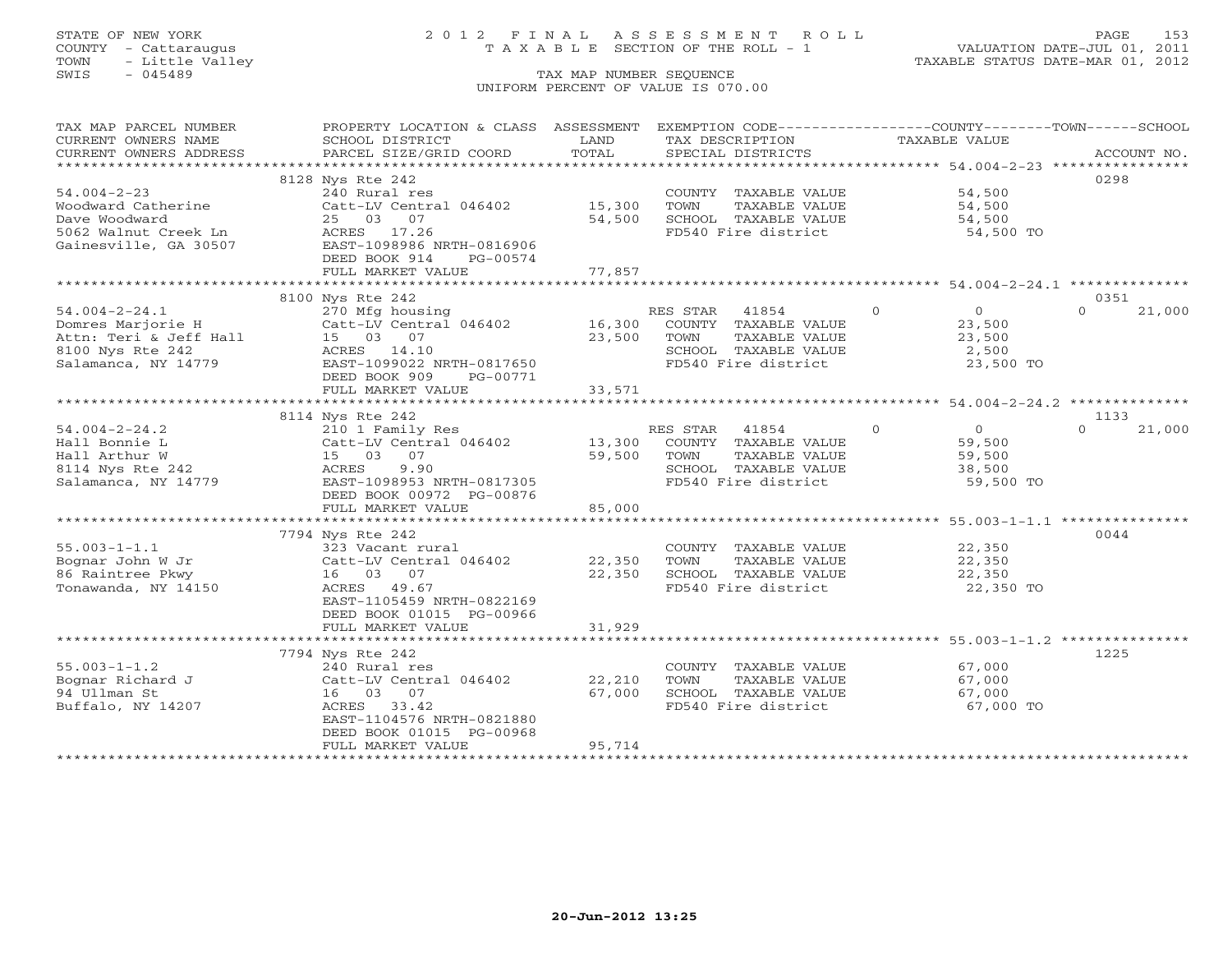# STATE OF NEW YORK 2 0 1 2 F I N A L A S S E S S M E N T R O L L PAGE 154 COUNTY - Cattaraugus T A X A B L E SECTION OF THE ROLL - 1 VALUATION DATE-JUL 01, 2011

| TAX MAP PARCEL NUMBER                         | PROPERTY LOCATION & CLASS ASSESSMENT      |               | EXEMPTION CODE-----------------COUNTY-------TOWN------SCHOOL |                                                 |                    |
|-----------------------------------------------|-------------------------------------------|---------------|--------------------------------------------------------------|-------------------------------------------------|--------------------|
| CURRENT OWNERS NAME<br>CURRENT OWNERS ADDRESS | SCHOOL DISTRICT<br>PARCEL SIZE/GRID COORD | LAND<br>TOTAL | TAX DESCRIPTION<br>SPECIAL DISTRICTS                         | <b>TAXABLE VALUE</b>                            | ACCOUNT NO.        |
| *****************************                 |                                           |               |                                                              |                                                 |                    |
|                                               | Nys Rte 242                               |               |                                                              |                                                 | 1226               |
| $55.003 - 1 - 1.3$                            | 323 Vacant rural                          |               | COUNTY TAXABLE VALUE                                         | 22,350                                          |                    |
| Bognar Suzanne L                              | Catt-LV Central 046402                    | 22,350        | TOWN<br>TAXABLE VALUE                                        | 22,350                                          |                    |
| 1174 Whitehaven Rd                            | 07<br>16 03                               | 22,350        | SCHOOL TAXABLE VALUE                                         | 22,350                                          |                    |
| Grand Island, NY 14072                        | ACRES<br>49.49                            |               | FD540 Fire district                                          | 22,350 TO                                       |                    |
|                                               | EAST-1103754 NRTH-0821892                 |               |                                                              |                                                 |                    |
|                                               | DEED BOOK 13141 PG-9001                   |               |                                                              |                                                 |                    |
|                                               | FULL MARKET VALUE                         | 31,929        |                                                              |                                                 |                    |
|                                               |                                           |               |                                                              |                                                 |                    |
|                                               | Whiq St                                   |               |                                                              |                                                 | 0296               |
| $55.003 - 1 - 3.1$                            | 314 Rural vac<10                          |               | COUNTY TAXABLE VALUE                                         | 600                                             |                    |
| Berry Robert C                                | Catt-LV Central 046402                    | 600           | TOWN<br>TAXABLE VALUE                                        | 600                                             |                    |
| Berry Douglas H                               | 73 03<br>07                               | 600           | SCHOOL TAXABLE VALUE                                         | 600                                             |                    |
| 365 Payne Ave                                 | 1.65<br>ACRES                             |               | FD540 Fire district                                          | 600 TO                                          |                    |
| N Tonawanda, NY 14120                         | EAST-1112628 NRTH-0822873                 |               |                                                              |                                                 |                    |
|                                               | DEED BOOK 00965 PG-00396                  |               |                                                              |                                                 |                    |
|                                               | FULL MARKET VALUE                         | 857           |                                                              |                                                 |                    |
|                                               |                                           | **********    |                                                              | *********************** 55.003-1-3.2 ********** |                    |
|                                               | Whig St                                   |               |                                                              |                                                 | 0028               |
| $55.003 - 1 - 3.2$                            | 314 Rural vac<10                          |               | COUNTY TAXABLE VALUE                                         | 4,100                                           |                    |
| Berry Robert                                  | Catt-LV Central 046402                    | 4,100         | TOWN<br>TAXABLE VALUE                                        | 4,100                                           |                    |
| Berry Douglas                                 | 73 03<br>07                               | 4,100         | SCHOOL TAXABLE VALUE                                         | 4,100                                           |                    |
| 365 Payne Ave                                 | 8.25<br>ACRES                             |               | FD540 Fire district                                          | 4,100 TO                                        |                    |
| North Tonawanda, NY 14120                     | EAST-1111668 NRTH-0822844                 |               |                                                              |                                                 |                    |
|                                               | DEED BOOK 777<br>PG-01087                 |               |                                                              |                                                 |                    |
|                                               | FULL MARKET VALUE                         | 5,857         |                                                              |                                                 |                    |
|                                               |                                           |               |                                                              |                                                 |                    |
|                                               | 5996 Whig St                              |               |                                                              |                                                 | 1005               |
| $55.003 - 1 - 3.3$                            | 210 1 Family Res                          |               | 41854<br>RES STAR                                            | $\circ$<br>$\overline{0}$                       | $\Omega$<br>21,000 |
| Nagurney Timothy                              | Catt-LV Central 046402                    | 17,400        | COUNTY TAXABLE VALUE                                         | 99,000                                          |                    |
| Nagurney Jean                                 | 73 03 07                                  | 99,000        | TOWN<br>TAXABLE VALUE                                        | 99,000                                          |                    |
| PO Box 243                                    | ACRES 39.65                               |               | SCHOOL TAXABLE VALUE                                         | 78,000                                          |                    |
| Little Valley, NY 14755                       | EAST-1111334 NRTH-0822614                 |               | FD540 Fire district                                          | 99,000 TO                                       |                    |
|                                               | DEED BOOK 00956 PG-00123                  |               |                                                              |                                                 |                    |
|                                               | FULL MARKET VALUE                         | 141,429       |                                                              |                                                 |                    |
|                                               |                                           |               |                                                              |                                                 |                    |
|                                               | 5924 Mutton Hollow Rd                     |               |                                                              |                                                 | 0092               |
| $55.003 - 1 - 4$                              | 260 Seasonal res                          |               | COUNTY TAXABLE VALUE                                         | 55,200                                          |                    |
| Conwall William P                             | Catt-LV Central 046402                    | 50,000        | TOWN<br>TAXABLE VALUE                                        | 55,200                                          |                    |
| Conwall Carol A                               | 73 03 07                                  | 55,200        | SCHOOL TAXABLE VALUE                                         | 55,200                                          |                    |
| 4930 Meadowbrook Rd                           | 88.68<br>ACRES                            |               | FD540 Fire district                                          | 55,200 TO                                       |                    |
| Williamsville, NY 14221                       | EAST-1112003 NRTH-0821736                 |               |                                                              |                                                 |                    |
|                                               | DEED BOOK 00948 PG-00788                  |               |                                                              |                                                 |                    |
| **********************                        | FULL MARKET VALUE                         | 78,857        |                                                              |                                                 |                    |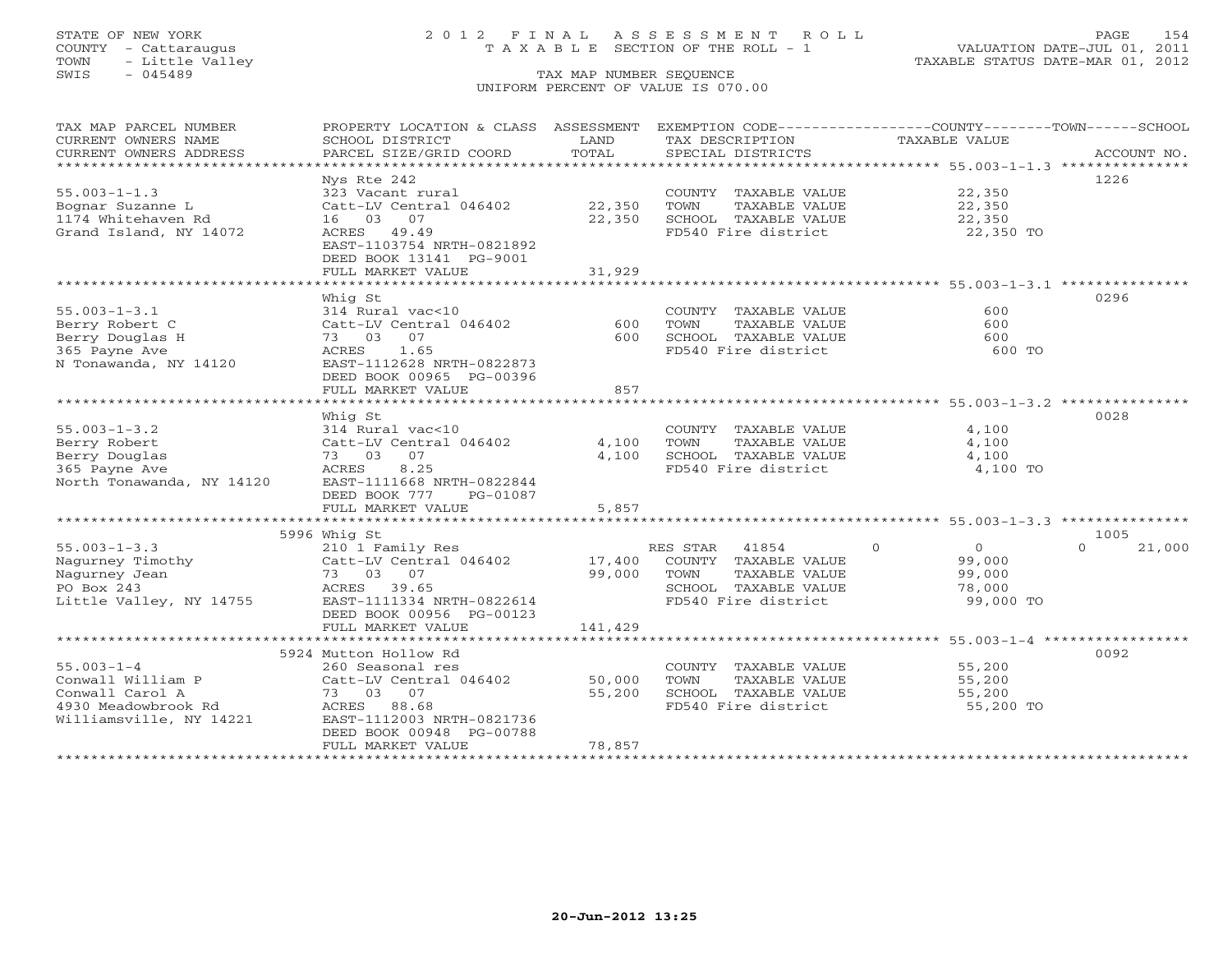# STATE OF NEW YORK 2 0 1 2 F I N A L A S S E S S M E N T R O L L PAGE 155 COUNTY - Cattaraugus T A X A B L E SECTION OF THE ROLL - 1 VALUATION DATE-JUL 01, 2011

| TAX MAP PARCEL NUMBER                  | PROPERTY LOCATION & CLASS ASSESSMENT                         |                           | EXEMPTION CODE-----------------COUNTY-------TOWN------SCHOOL |                      |                    |
|----------------------------------------|--------------------------------------------------------------|---------------------------|--------------------------------------------------------------|----------------------|--------------------|
| CURRENT OWNERS NAME                    | SCHOOL DISTRICT                                              | LAND                      | TAX DESCRIPTION                                              | TAXABLE VALUE        |                    |
| CURRENT OWNERS ADDRESS                 | PARCEL SIZE/GRID COORD                                       | TOTAL                     | SPECIAL DISTRICTS                                            |                      | ACCOUNT NO.        |
|                                        |                                                              |                           |                                                              |                      |                    |
|                                        | R5811 Mutton Hollow Rd                                       |                           |                                                              |                      | 0314               |
| $55.003 - 1 - 6.1$                     | 322 Rural vac>10                                             |                           | COUNTY TAXABLE VALUE                                         | 24,000               |                    |
|                                        | Nichol Survisor's Trust Charle Catt-LV Central 046402 24,000 |                           | TOWN<br>TAXABLE VALUE                                        | 24,000               |                    |
| 31 Glacier Key                         | 73 03 07                                                     | 24,000                    | SCHOOL TAXABLE VALUE                                         | 24,000               |                    |
| Bellevue, WA 98006                     | 2 Houses                                                     |                           | FD540 Fire district                                          | 24,000 TO            |                    |
|                                        | ACRES 13.70                                                  |                           |                                                              |                      |                    |
|                                        | EAST-1110914 NRTH-0819673                                    |                           |                                                              |                      |                    |
|                                        | DEED BOOK 11957 PG-6002                                      |                           |                                                              |                      |                    |
|                                        | FULL MARKET VALUE                                            | 34,286                    |                                                              |                      |                    |
|                                        |                                                              |                           |                                                              |                      |                    |
|                                        | 5827 Mutton Hollow Rd                                        |                           |                                                              |                      | 1232               |
| $55.003 - 1 - 6.2$                     | 270 Mfg housing                                              |                           | COUNTY TAXABLE VALUE                                         | 17,000               |                    |
| Surdej Timothy W                       | Catt-LV Central 046402                                       | 15,000                    | TOWN<br>TAXABLE VALUE                                        | 17,000               |                    |
| 6993 Creekview Dr                      | ACRES 12.00                                                  | 17,000                    | SCHOOL TAXABLE VALUE                                         | 17,000               |                    |
| Pendelton, NY 14094                    | EAST-1111406 NRTH-0820136                                    |                           | FD540 Fire district                                          | 17,000 TO            |                    |
|                                        | DEED BOOK 1022<br>PG-1012                                    |                           |                                                              |                      |                    |
|                                        | FULL MARKET VALUE                                            | 24,286                    |                                                              |                      |                    |
|                                        |                                                              |                           |                                                              |                      |                    |
|                                        | 5821 Mutton Hollow Rd                                        |                           |                                                              |                      | 1245               |
| $55.003 - 1 - 6.3$                     | 210 1 Family Res                                             |                           | RES STAR 41854                                               | $\Omega$<br>$\Omega$ | 21,000<br>$\Omega$ |
| Rosenberry William                     | Catt-LV Central 046402                                       | 6,800                     | COUNTY TAXABLE VALUE                                         | 77,000               |                    |
| 5821 Mutton Hollow Rd                  | ACRES<br>1.55                                                | 77,000                    | TOWN<br>TAXABLE VALUE                                        | 77,000               |                    |
| Salamanca, NY 14779                    | EAST-1111544 NRTH-0819802                                    |                           | SCHOOL TAXABLE VALUE                                         | 56,000               |                    |
|                                        | DEED BOOK 1143 PG-7002                                       |                           | FD540 Fire district                                          | 77,000 TO            |                    |
|                                        | FULL MARKET VALUE<br>******************************          | 110,000<br>************** |                                                              |                      |                    |
|                                        |                                                              |                           |                                                              |                      | 1259               |
| $55.003 - 1 - 6.4$                     | Mutton Hollow Rd                                             |                           |                                                              | 3,000                |                    |
| Moore Richard A                        | 314 Rural vac<10<br>Catt-LV Central 046402                   | 3,000                     | COUNTY TAXABLE VALUE<br>TOWN<br>TAXABLE VALUE                | 3,000                |                    |
|                                        |                                                              |                           |                                                              |                      |                    |
| Moore Michele M<br>6394 Cloverleaf Cir | ACRES<br>2.85<br>EAST-1110914 NRTH-0819672                   | 3,000                     | SCHOOL TAXABLE VALUE<br>FD540 Fire district                  | 3,000<br>3,000 TO    |                    |
| East Amherst, NY 14051                 | DEED BOOK 4621 PG-4002                                       |                           |                                                              |                      |                    |
|                                        | FULL MARKET VALUE                                            | 4,286                     |                                                              |                      |                    |
|                                        |                                                              |                           |                                                              |                      |                    |
|                                        | 5801 Mutton Hollow Rd                                        |                           |                                                              |                      | 1270               |
| $55.003 - 1 - 6.5$                     | 260 Seasonal res                                             |                           | COUNTY TAXABLE VALUE                                         | 22,000               |                    |
| Dombkiewicz Lynn E                     | Catt-LV Central 046402                                       | 10,000                    | TAXABLE VALUE<br>TOWN                                        | 22,000               |                    |
| Dombkiewicz Ronald J                   | $7\overline{ }$<br>73 3                                      | 22,000                    | SCHOOL TAXABLE VALUE                                         | 22,000               |                    |
| 24 Delmar Ave                          | ACRES<br>3.95                                                |                           | FD540 Fire district                                          | 22,000 TO            |                    |
| Cheektowaga, NY 14225                  | EAST-1110931 NRTH-0819532                                    |                           |                                                              |                      |                    |
|                                        | DEED BOOK 6160<br>PG-7002                                    |                           |                                                              |                      |                    |
|                                        | FULL MARKET VALUE                                            | 31,429                    |                                                              |                      |                    |
|                                        |                                                              |                           |                                                              |                      |                    |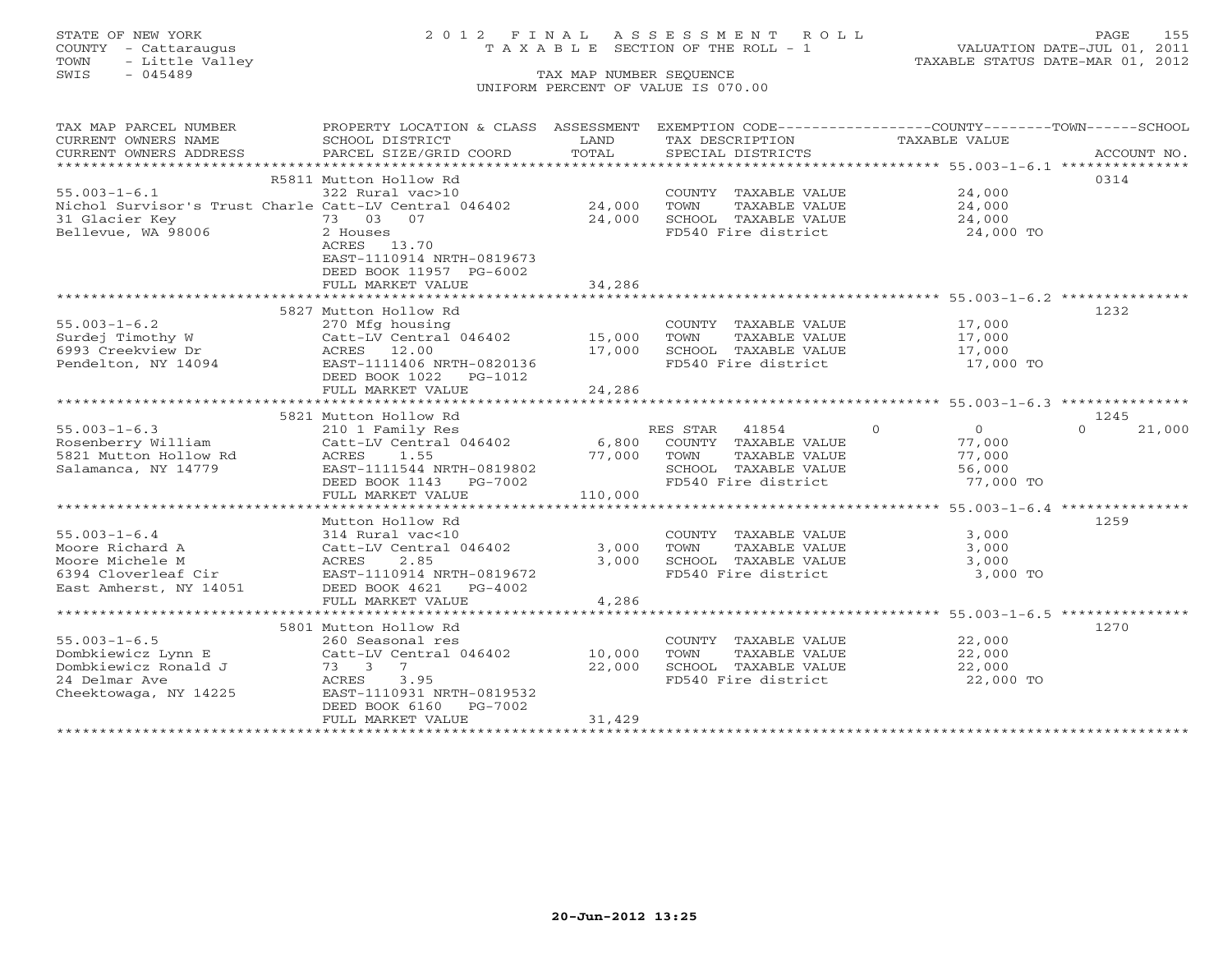# STATE OF NEW YORK 2 0 1 2 F I N A L A S S E S S M E N T R O L L PAGE 156 COUNTY - Cattaraugus T A X A B L E SECTION OF THE ROLL - 1 VALUATION DATE-JUL 01, 2011

| TAX MAP PARCEL NUMBER<br>CURRENT OWNERS NAME<br>CURRENT OWNERS ADDRESS                                               | PROPERTY LOCATION & CLASS ASSESSMENT<br>SCHOOL DISTRICT<br>PARCEL SIZE/GRID COORD                                                                                                                              | LAND<br>TOTAL              | TAX DESCRIPTION<br>SPECIAL DISTRICTS                                                                              | EXEMPTION CODE-----------------COUNTY-------TOWN------SCHOOL<br>TAXABLE VALUE                 | ACCOUNT NO.                |
|----------------------------------------------------------------------------------------------------------------------|----------------------------------------------------------------------------------------------------------------------------------------------------------------------------------------------------------------|----------------------------|-------------------------------------------------------------------------------------------------------------------|-----------------------------------------------------------------------------------------------|----------------------------|
| *************************<br>$55.003 - 1 - 6.6$<br>Beall Barbara S<br>130 Richfield Rd<br>Williamsville, NY 14221    | 5797 Mutton Hollow Rd<br>311 Res vac land<br>Catt-LV Central 046402<br>ACRES<br>1.65<br>EAST-1110871 NRTH-0819360<br>DEED BOOK 6160 PG-7003<br>FULL MARKET VALUE                                               | 8,000<br>8,000<br>11,429   | COUNTY TAXABLE VALUE<br>TOWN<br>TAXABLE VALUE<br>SCHOOL TAXABLE VALUE<br>FD540 Fire district                      | 8,000<br>8,000<br>8,000<br>8,000 TO                                                           | 1271                       |
| $55.003 - 1 - 6.7$<br>Yager Patrick J<br>Yager Judy J<br>62 Temple Dr<br>Cheektowaga, NY 14225                       | 5811 Mutton Hollow Rd<br>210 1 Family Res<br>Catt-LV Central 046402<br>73 03 07<br>6.10<br>ACRES<br>EAST-1111979 NRTH-0819716<br>DEED BOOK 16978 PG-2002<br>FULL MARKET VALUE                                  | 10,000<br>49,000<br>70,000 | COUNTY TAXABLE VALUE<br>TOWN<br>TAXABLE VALUE<br>SCHOOL TAXABLE VALUE<br>FD540 Fire district                      | 49,000<br>49,000<br>49,000<br>49,000 TO                                                       | 1122                       |
| $55.003 - 1 - 7$<br>Beck Clifford<br>5808 Mutton Hollow Rd<br>Salamanca, NY 14779                                    | 5808 Mutton Hollow Rd<br>270 Mfg housing<br>Catt-LV Central 046402<br>73 03 07<br>ACRES<br>2.21<br>EAST-1111512 NRTH-0819257<br>DEED BOOK 801<br>PG-00091<br>FULL MARKET VALUE                                 | 7,100<br>17,300<br>24,714  | RES STAR<br>41854<br>COUNTY TAXABLE VALUE<br>TAXABLE VALUE<br>TOWN<br>SCHOOL TAXABLE VALUE<br>FD540 Fire district | $\Omega$<br>$\overline{0}$<br>17,300<br>17,300<br>$\circ$<br>17,300 TO                        | 0021<br>$\Omega$<br>17,300 |
| $55.003 - 1 - 8.2$<br>Win-Sum Ski Corp.<br>PO Box 370<br>Ellicottville, NY 14731                                     | *****************************<br>Mutton Hollow Rd<br>314 Rural vac<10<br>Catt-LV Central 046402<br>81/73 03 07<br>ACRES<br>5.50<br>EAST-1117217 NRTH-0822880<br>DEED BOOK 1570<br>PG-6001<br>FULL MARKET VALUE | 5,500<br>5,500<br>7,857    | COUNTY TAXABLE VALUE<br>TOWN<br>TAXABLE VALUE<br>SCHOOL TAXABLE VALUE<br>FD540 Fire district                      | ************************ 55.003-1-8.2 ****************<br>5,500<br>5,500<br>5,500<br>5,500 TO | 1256                       |
| $55.003 - 1 - 10.1$<br>Nichol Survivor's Trust Charle Catt-LV Central 046402<br>31 Glacier Key<br>Bellevue, WA 98006 | *******************<br>5744 Mutton Hollow Rd<br>312 Vac w/imprv<br>72 03 07<br>ACRES 21.15<br>EAST-1110969 NRTH-0818568<br>DEED BOOK 11957 PG-6002<br>FULL MARKET VALUE<br>************************            | 21,000<br>24,800<br>35,429 | COUNTY TAXABLE VALUE<br>TOWN<br>TAXABLE VALUE<br>SCHOOL TAXABLE VALUE<br>FD540 Fire district                      | ********************* 55.003-1-10.1 **************<br>24,800<br>24,800<br>24,800<br>24,800 TO | 0266                       |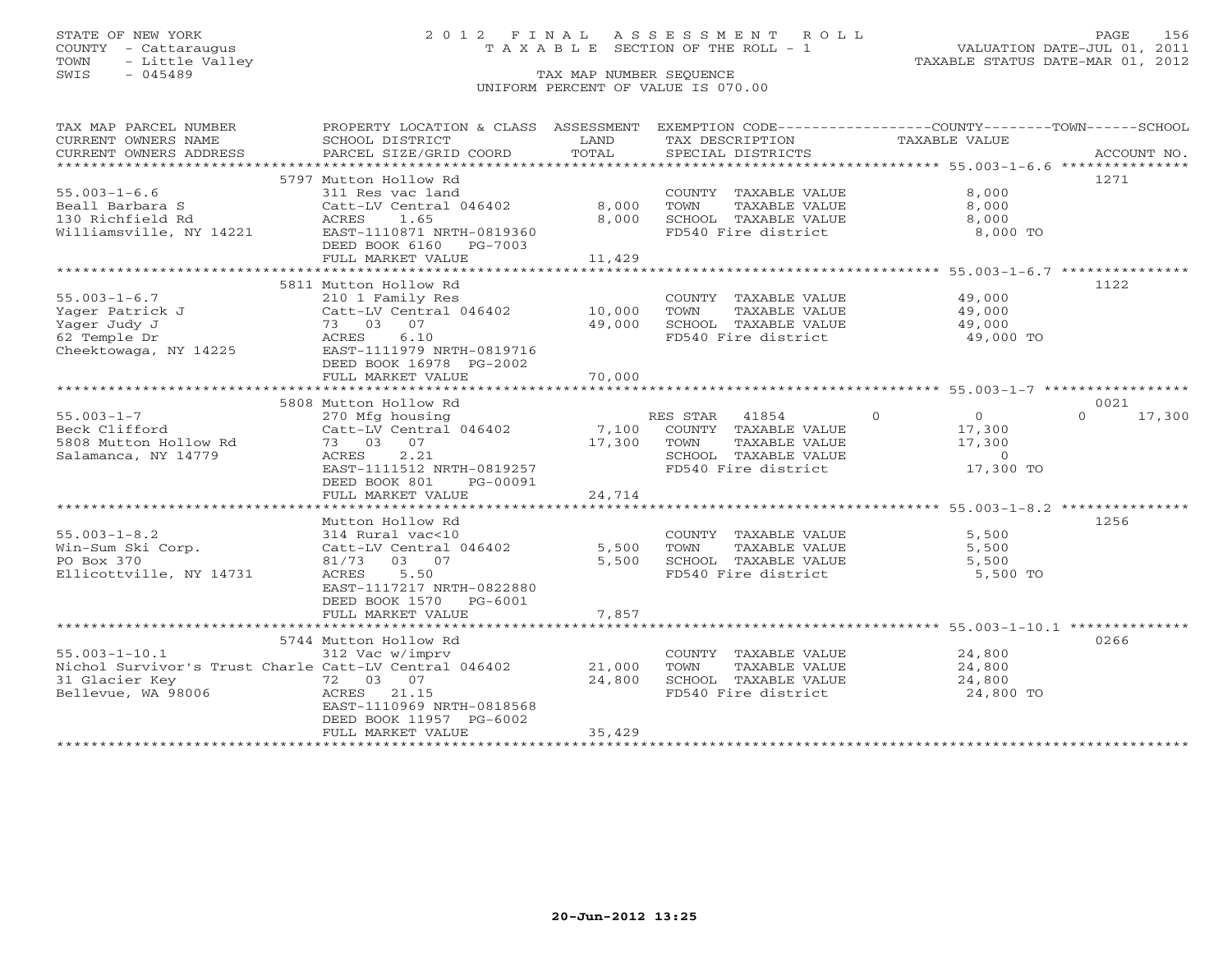# STATE OF NEW YORK 2 0 1 2 F I N A L A S S E S S M E N T R O L L PAGE 157 COUNTY - Cattaraugus T A X A B L E SECTION OF THE ROLL - 1 VALUATION DATE-JUL 01, 2011

| TAX MAP PARCEL NUMBER<br>CURRENT OWNERS NAME<br>CURRENT OWNERS ADDRESS | PROPERTY LOCATION & CLASS ASSESSMENT<br>SCHOOL DISTRICT<br>PARCEL SIZE/GRID COORD | LAND<br>TOTAL | TAX DESCRIPTION<br>SPECIAL DISTRICTS          | EXEMPTION CODE----------------COUNTY-------TOWN------SCHOOL<br>TAXABLE VALUE<br>ACCOUNT NO. |
|------------------------------------------------------------------------|-----------------------------------------------------------------------------------|---------------|-----------------------------------------------|---------------------------------------------------------------------------------------------|
|                                                                        |                                                                                   |               |                                               |                                                                                             |
|                                                                        | 5800 Mutton Hollow Rd                                                             |               |                                               | 1229                                                                                        |
| $55.003 - 1 - 10.2$                                                    | 210 1 Family Res                                                                  |               | COUNTY TAXABLE VALUE                          | 160,000                                                                                     |
| Vilardo Joseph S                                                       | Catt-LV Central 046402                                                            | 45,000        | TOWN<br>TAXABLE VALUE                         | 160,000                                                                                     |
| 198 Doncaster Rd                                                       | 72 03 07                                                                          | 160,000       | SCHOOL TAXABLE VALUE                          | 160,000                                                                                     |
| Kenmore, NY 14217                                                      | ACRES 135.70                                                                      |               | FD540 Fire district                           | 160,000 TO                                                                                  |
|                                                                        | EAST-1112638 NRTH-0817802                                                         |               |                                               |                                                                                             |
|                                                                        | DEED BOOK 6321 PG-5001                                                            |               |                                               |                                                                                             |
|                                                                        | FULL MARKET VALUE                                                                 | 228,571       |                                               |                                                                                             |
|                                                                        |                                                                                   |               |                                               |                                                                                             |
|                                                                        | Mutton Hollow Rd                                                                  |               |                                               | 1254                                                                                        |
| $55.003 - 1 - 10.3$                                                    | 322 Rural vac>10                                                                  |               | COUNTY TAXABLE VALUE                          | 14,880                                                                                      |
| Sundquist Jon A                                                        | Catt-LV Central 046402 14,880                                                     |               | TOWN<br>TAXABLE VALUE                         | 14,880                                                                                      |
| Sundquist Janet C                                                      | ACRES 10.90                                                                       | 14,880        | SCHOOL TAXABLE VALUE                          | 14,880                                                                                      |
| 279 Oakwood Ave                                                        | EAST-1111474 NRTH-0818851                                                         |               | FD540 Fire district                           | 14,880 TO                                                                                   |
| East Aurora, NY 14052                                                  | DEED BOOK 3950 PG-5003                                                            |               |                                               |                                                                                             |
|                                                                        | FULL MARKET VALUE                                                                 | 21,257        |                                               |                                                                                             |
|                                                                        |                                                                                   |               |                                               |                                                                                             |
|                                                                        | 5744 Mutton Hollow Rd                                                             |               |                                               | 1260                                                                                        |
| $55.003 - 1 - 10.4$                                                    | 210 1 Family Res                                                                  |               | COUNTY TAXABLE VALUE                          | 43,800                                                                                      |
| Moore Richard A                                                        | Catt-LV Central 046402                                                            | 10,000        | TOWN<br>TAXABLE VALUE<br>SCHOOL TAXABLE VALUE | 43,800                                                                                      |
| Moore Michele M<br>6394 Cloverleaf Cir                                 | 7.35<br>ACRES<br>EAST-1110840 NRTH-0818197                                        | 43,800        | FD540 Fire district                           | 43,800<br>43,800 TO                                                                         |
| East Amherst, NY 14051                                                 | DEED BOOK 4621 PG-4002                                                            |               |                                               |                                                                                             |
|                                                                        | FULL MARKET VALUE                                                                 | 62,571        |                                               |                                                                                             |
|                                                                        |                                                                                   |               |                                               |                                                                                             |
|                                                                        | Mutton Hollow Rd                                                                  |               |                                               | 1257                                                                                        |
| $55.003 - 1 - 10.5$                                                    | 314 Rural vac<10                                                                  |               | COUNTY TAXABLE VALUE                          | 3,250                                                                                       |
| Moore Richard A                                                        | Catt-LV Central 046402                                                            | 3,250         | TAXABLE VALUE<br>TOWN                         | 3,250                                                                                       |
| Moore Michele M                                                        | ACRES<br>3.25                                                                     | 3,250         | SCHOOL TAXABLE VALUE                          | 3,250                                                                                       |
| 6394 Cloverleaf Cir                                                    | EAST-1110795 NRTH-0819047                                                         |               | FD540 Fire district                           | 3,250 TO                                                                                    |
| East Amherst, NY 14051                                                 | DEED BOOK 4621<br>PG-4002                                                         |               |                                               |                                                                                             |
|                                                                        | FULL MARKET VALUE                                                                 | 4,643         |                                               |                                                                                             |
|                                                                        |                                                                                   |               |                                               |                                                                                             |
|                                                                        | Mutton Hollow Rd                                                                  |               |                                               | 0265                                                                                        |
| $55.003 - 1 - 11.1$                                                    | 322 Rural vac>10                                                                  |               | COUNTY TAXABLE VALUE                          | 21,800                                                                                      |
| Nichol Survivor's Trust Charle Catt-LV Central 046402                  |                                                                                   | 21,800        | TOWN<br>TAXABLE VALUE                         | 21,800                                                                                      |
| 31 Glacier Key                                                         | 07 03 07                                                                          | 21,800        | SCHOOL TAXABLE VALUE                          | 21,800                                                                                      |
| Bellevue, WA 98006                                                     | ACRES 30.30                                                                       |               | FD540 Fire district                           | 21,800 TO                                                                                   |
|                                                                        | EAST-1110429 NRTH-0817564                                                         |               |                                               |                                                                                             |
|                                                                        | DEED BOOK 11957 PG-6002                                                           |               |                                               |                                                                                             |
|                                                                        | FULL MARKET VALUE                                                                 | 31,143        |                                               |                                                                                             |
|                                                                        |                                                                                   |               |                                               |                                                                                             |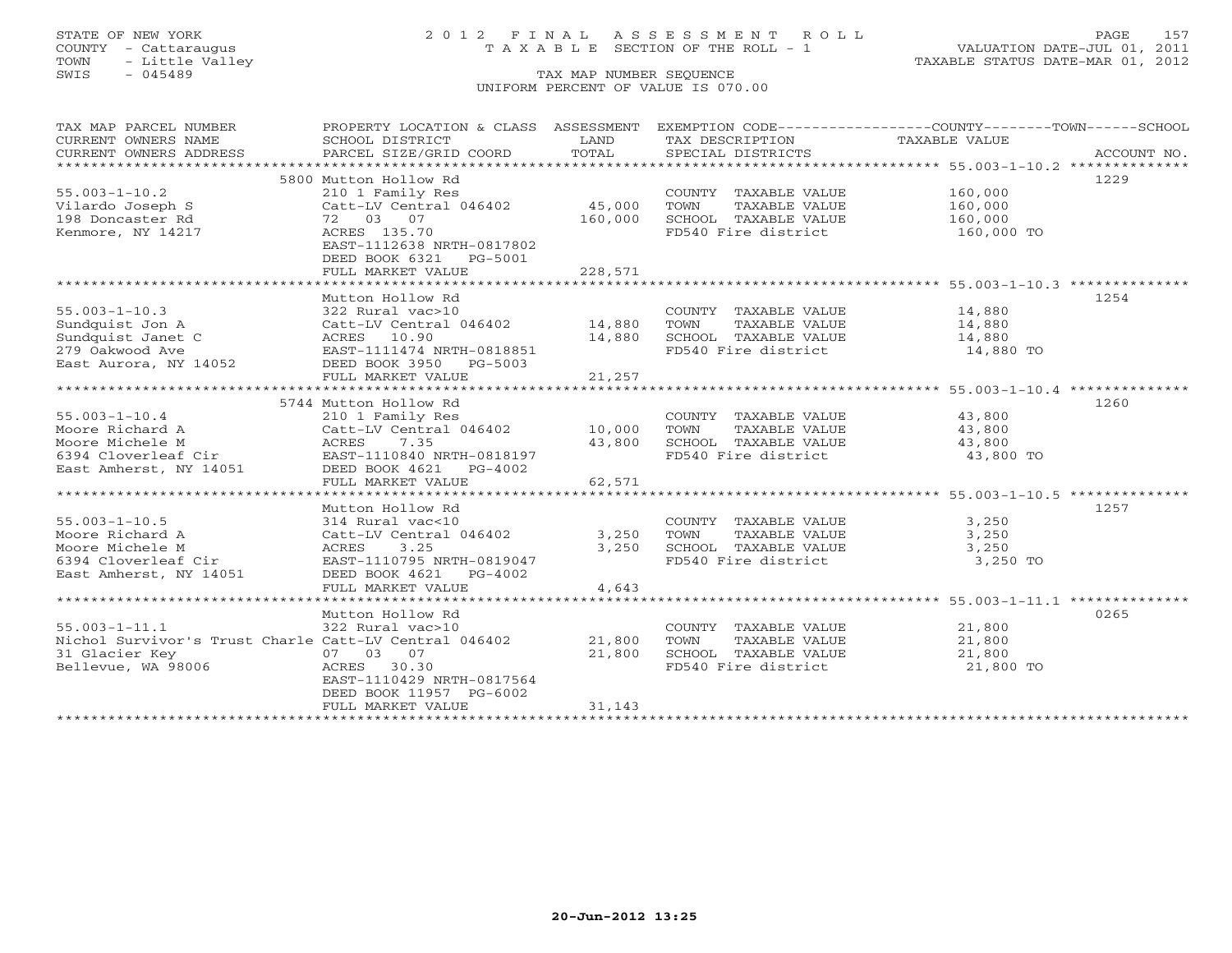### STATE OF NEW YORK 2 0 1 2 F I N A L A S S E S S M E N T R O L L PAGE 158 COUNTY - Cattaraugus T A X A B L E SECTION OF THE ROLL - 1 VALUATION DATE-JUL 01, 2011

| TAX MAP PARCEL NUMBER                                                                                           | PROPERTY LOCATION & CLASS ASSESSMENT EXEMPTION CODE---------------COUNTY-------TOWN------SCHOOL<br>TA PIE TAND TRINITY AND TRINITY IN THE TAND TRINITY OWNERS NOTICE THE SCHOOL DISTRICT TO LAND TAXABLE VALUE<br>CURRENT OWNERS ADDRESS BARCEL SIZE/GRID COORD TOTAL SPECIAL DISTRICTS ACCOUNT NO.<br>******************************** |                            |                                                                                                                                                                                    |                                                                                      |                                                                                                         |
|-----------------------------------------------------------------------------------------------------------------|-----------------------------------------------------------------------------------------------------------------------------------------------------------------------------------------------------------------------------------------------------------------------------------------------------------------------------------------|----------------------------|------------------------------------------------------------------------------------------------------------------------------------------------------------------------------------|--------------------------------------------------------------------------------------|---------------------------------------------------------------------------------------------------------|
|                                                                                                                 | 5714 Mutton Hollow Rd                                                                                                                                                                                                                                                                                                                   |                            |                                                                                                                                                                                    |                                                                                      | 1241                                                                                                    |
| $55.003 - 1 - 11.2$<br>Walker Adam<br>5714 Mutton Hollow Rd<br>Salamanca, NY 14779                              | 240 Rural res<br>Catt-LV Central 046402 23,000 COUNTY TAXABLE VALUE<br>ACRES 31.50 57,000<br>EAST-1110412 NRTH-0817095<br>DEED BOOK 5570 PG-3001<br>FULL MARKET VALUE 81,429                                                                                                                                                            |                            | RES STAR 41854 0<br>COUNTY TAXABLE VALUE 67,000<br>57,000 TOWN<br>TOWN TAXABLE VALUE 57,000<br>SCHOOL TAXABLE VALUE 36,000<br>FD540 Fire district 57,000 TO                        |                                                                                      | $0 \t 21,000$                                                                                           |
|                                                                                                                 |                                                                                                                                                                                                                                                                                                                                         |                            |                                                                                                                                                                                    |                                                                                      |                                                                                                         |
| $55.003 - 1 - 11.3$<br>Moore Richard A                                                                          | Mutton Hollow Rd<br>322 Rural vac>10<br>Catt-LV Central 046402 3,800<br>Moore Michele M<br>6394 Cloverleaf Cir EAST-1111141 NKIR-001.<br>NEED BOOK 4621 PG-4002<br>EAST-1111141 NRTH-0817827<br>FULL MARKET VALUE                                                                                                                       | 3,800<br>5,429             | COUNTY TAXABLE VALUE<br>FD540 Fire district 3,800 TO                                                                                                                               | 3,800                                                                                | 1258                                                                                                    |
|                                                                                                                 |                                                                                                                                                                                                                                                                                                                                         |                            |                                                                                                                                                                                    |                                                                                      |                                                                                                         |
| $55.003 - 1 - 12$<br>Griffith Timothy J<br>Griffith Kimberley A<br>5518 Fields Hollow Rd<br>Salamanca, NY 14779 | 5518 Fields Hollow Rd<br>72 03 07<br>50,000 CLERGY<br>RES STAR<br>$72$ 03 07<br>ACRES 37.24<br>FULL MARKET VALUE                                                                                                                                                                                                                        |                            | 70 PCT OF VALUE USED FOR EXEMPTION PURPOSES<br>CLERGY 41400 0<br>RES STAR 41854 0<br>71,429 SCHOOL TAXABLE VALUE<br>SCHOOL TAXABLE VALUE $27,500$<br>FD540 Fire district 50,000 TO | 8,488<br>10,185 10,185<br>1,500 1,500<br>1,500<br>$\overline{0}$<br>29,827<br>29,827 | 0146<br>8,488<br>$\overline{0}$<br>$\overline{0}$<br>$\frac{1,500}{21,000}$<br>$\overline{0}$<br>21,000 |
| $55.003 - 1 - 13$<br>Hanes Jeffrey F<br>Hanes Michelle L<br>497 Peters Rd<br>Angola, NY 14006                   | 5497 Fields Hollow Rd<br>312 Vac w/imprv<br>Catt-LV Central<br>71/72 03 07<br>ACRES 33.49<br>EAST-1110892 NRT<br>Catt-LV Central 046402<br>EAST-1110892 NRTH-0815580<br>DEED BOOK 01005 PG-01020<br>FULL MARKET VALUE                                                                                                                   | 22,750<br>23,250<br>33,214 | COUNTY TAXABLE VALUE 23,250<br>TOWN<br>TOWN TAXABLE VALUE 23,250<br>SCHOOL TAXABLE VALUE 23,250<br>FD540 Fire district 23,250 TO                                                   |                                                                                      | 0156                                                                                                    |
| $55.003 - 1 - 14$<br>Kozak Stephen J<br>Kozak Henry F<br>8900 E Eden Rd<br>Eden, NY 14057                       | 5552 Whig St<br>260 Seasonal res<br>260 Seasonal res<br>Catt-LV Central 046402<br>07 03 07<br>ACRES 13.21<br>EAST-1109644 NRTH-0815329<br>EAST-1109644 NRTH-0815329<br>DEED BOOK 1023<br>PG-296<br>FULL MARKET VALUE                                                                                                                    | 10,400<br>43,400<br>62,000 | COUNTY TAXABLE VALUE 43,400<br>TOWN      TAXABLE  VALUE<br>SCHOOL    TAXABLE  VALUE<br>FD540 Fire district 43,400 TO                                                               | 43,400<br>43,400                                                                     | 0193                                                                                                    |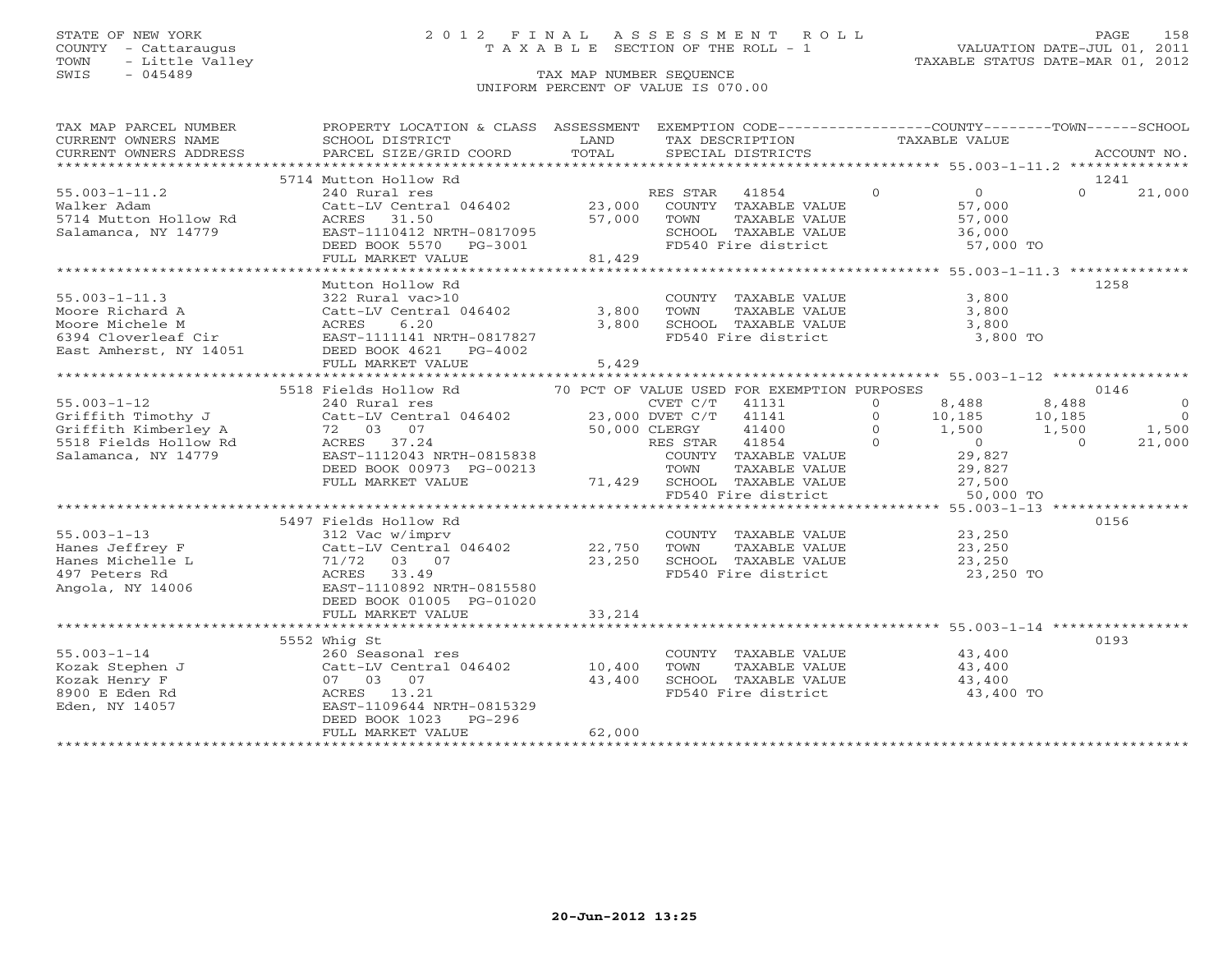# STATE OF NEW YORK 2 0 1 2 F I N A L A S S E S S M E N T R O L L PAGE 159 COUNTY - Cattaraugus T A X A B L E SECTION OF THE ROLL - 1 VALUATION DATE-JUL 01, 2011

| CURRENT OWNERS NAME<br>SCHOOL DISTRICT<br>LAND<br>TAX DESCRIPTION<br>TAXABLE VALUE<br>TOTAL<br>CURRENT OWNERS ADDRESS<br>PARCEL SIZE/GRID COORD<br>SPECIAL DISTRICTS<br>ACCOUNT NO.<br>0101<br>5564 Whig St<br>$55.003 - 1 - 15$<br>270 Mfg housing<br>14,400<br>COUNTY TAXABLE VALUE<br>5,000<br>St. John Hubert R<br>Catt-LV Central 046402<br>TOWN<br>TAXABLE VALUE<br>14,400<br>St. John Mary S<br>07 03<br>07<br>14,400<br>SCHOOL TAXABLE VALUE<br>14,400<br>5555 Whig St<br>Trailer<br>FD540 Fire district<br>14,400 TO<br>Salamanca, NY 14779<br>FRNT 160.00 DPTH 250.00<br>EAST-1109178 NRTH-0815532<br>DEED BOOK 13914 PG-8001<br>20,571<br>FULL MARKET VALUE<br>0099<br>5555 Whig St<br>$55.003 - 1 - 16$<br>113 Cattle farm<br>62,800<br>COUNTY TAXABLE VALUE<br>Catt-LV Central 046402<br>28,000<br>TAXABLE VALUE<br>62,800<br>St. John Hubert R<br>TOWN<br>07 03 07<br>62,800<br>SCHOOL TAXABLE VALUE<br>62,800<br>St. John Mary S<br>FD540 Fire district<br>62,800 TO<br>5555 Whig St<br>ACRES 34.00<br>Salamanca, NY 14779<br>EAST-1107611 NRTH-0815332<br>DEED BOOK 9896 PG-5001<br>FULL MARKET VALUE<br>89,714<br>***********************************55.003-1-17.1 ***************<br>**************<br>0203<br>5578 Whig St<br>$55.003 - 1 - 17.1$<br>323 Vacant rural<br>COUNTY TAXABLE VALUE<br>40,300<br>40,300<br>Leach Robert B<br>Catt-LV Central 046402<br>TAXABLE VALUE<br>TOWN<br>40,300<br>128 E Carriage Park<br>40,300<br>07/72 03 07<br>SCHOOL TAXABLE VALUE<br>40,300<br>West Seneca, NY 14224-4403<br>ACRES 75.15<br>FD540 Fire district<br>40,300 TO<br>EAST-1108404 NRTH-0816030<br>DEED BOOK 393<br>PG-00513<br>FULL MARKET VALUE<br>57,571<br>1128<br>5578 Whig St<br>$55.003 - 1 - 17.2$<br>260 Seasonal res<br>COUNTY TAXABLE VALUE<br>48,000<br>Henneberg James<br>10,000<br>TOWN<br>TAXABLE VALUE<br>48,000<br>Catt-LV Central 046402<br>25 Highland Ave<br>07 03 07<br>48,000<br>SCHOOL TAXABLE VALUE<br>48,000<br>4.30<br>FD540 Fire district<br>48,000 TO<br>Hamburg, NY 14075<br>ACRES<br>EAST-1109227 NRTH-0815739<br>DEED BOOK 00924 PG-00594<br>68,571<br>FULL MARKET VALUE<br>0392<br>5605 Whig St<br>$\Omega$<br>$\Omega$<br>$55.003 - 1 - 18$<br>210 1 Family Res<br>SR STAR<br>41834<br>$\Omega$<br>35,500<br>Catt-LV Central 046402<br>6,100<br>COUNTY TAXABLE VALUE<br>35,500<br>Zinn Raymond<br>Zinn Gail<br>35,500<br>TAXABLE VALUE<br>35,500<br>07 03 07<br>TOWN<br>SCHOOL TAXABLE VALUE<br>5605 Whig St<br>FRNT 113.00 DPTH<br>87.00<br>$\circ$<br>35,500 TO<br>Salamanca, NY 14779<br>ACRES<br>1.15<br>FD540 Fire district<br>EAST-1108850 NRTH-0816199<br>DEED BOOK 736<br>$PG-63$<br>FULL MARKET VALUE<br>50,714 | TAX MAP PARCEL NUMBER | PROPERTY LOCATION & CLASS ASSESSMENT EXEMPTION CODE---------------COUNTY-------TOWN------SCHOOL |  |  |
|-------------------------------------------------------------------------------------------------------------------------------------------------------------------------------------------------------------------------------------------------------------------------------------------------------------------------------------------------------------------------------------------------------------------------------------------------------------------------------------------------------------------------------------------------------------------------------------------------------------------------------------------------------------------------------------------------------------------------------------------------------------------------------------------------------------------------------------------------------------------------------------------------------------------------------------------------------------------------------------------------------------------------------------------------------------------------------------------------------------------------------------------------------------------------------------------------------------------------------------------------------------------------------------------------------------------------------------------------------------------------------------------------------------------------------------------------------------------------------------------------------------------------------------------------------------------------------------------------------------------------------------------------------------------------------------------------------------------------------------------------------------------------------------------------------------------------------------------------------------------------------------------------------------------------------------------------------------------------------------------------------------------------------------------------------------------------------------------------------------------------------------------------------------------------------------------------------------------------------------------------------------------------------------------------------------------------------------------------------------------------------------------------------------------------------------------------------------------------------------------------------------------------------------------------------------------------------------------------------------------------------------------------------------------------------|-----------------------|-------------------------------------------------------------------------------------------------|--|--|
|                                                                                                                                                                                                                                                                                                                                                                                                                                                                                                                                                                                                                                                                                                                                                                                                                                                                                                                                                                                                                                                                                                                                                                                                                                                                                                                                                                                                                                                                                                                                                                                                                                                                                                                                                                                                                                                                                                                                                                                                                                                                                                                                                                                                                                                                                                                                                                                                                                                                                                                                                                                                                                                                               |                       |                                                                                                 |  |  |
|                                                                                                                                                                                                                                                                                                                                                                                                                                                                                                                                                                                                                                                                                                                                                                                                                                                                                                                                                                                                                                                                                                                                                                                                                                                                                                                                                                                                                                                                                                                                                                                                                                                                                                                                                                                                                                                                                                                                                                                                                                                                                                                                                                                                                                                                                                                                                                                                                                                                                                                                                                                                                                                                               |                       |                                                                                                 |  |  |
|                                                                                                                                                                                                                                                                                                                                                                                                                                                                                                                                                                                                                                                                                                                                                                                                                                                                                                                                                                                                                                                                                                                                                                                                                                                                                                                                                                                                                                                                                                                                                                                                                                                                                                                                                                                                                                                                                                                                                                                                                                                                                                                                                                                                                                                                                                                                                                                                                                                                                                                                                                                                                                                                               |                       |                                                                                                 |  |  |
|                                                                                                                                                                                                                                                                                                                                                                                                                                                                                                                                                                                                                                                                                                                                                                                                                                                                                                                                                                                                                                                                                                                                                                                                                                                                                                                                                                                                                                                                                                                                                                                                                                                                                                                                                                                                                                                                                                                                                                                                                                                                                                                                                                                                                                                                                                                                                                                                                                                                                                                                                                                                                                                                               |                       |                                                                                                 |  |  |
|                                                                                                                                                                                                                                                                                                                                                                                                                                                                                                                                                                                                                                                                                                                                                                                                                                                                                                                                                                                                                                                                                                                                                                                                                                                                                                                                                                                                                                                                                                                                                                                                                                                                                                                                                                                                                                                                                                                                                                                                                                                                                                                                                                                                                                                                                                                                                                                                                                                                                                                                                                                                                                                                               |                       |                                                                                                 |  |  |
|                                                                                                                                                                                                                                                                                                                                                                                                                                                                                                                                                                                                                                                                                                                                                                                                                                                                                                                                                                                                                                                                                                                                                                                                                                                                                                                                                                                                                                                                                                                                                                                                                                                                                                                                                                                                                                                                                                                                                                                                                                                                                                                                                                                                                                                                                                                                                                                                                                                                                                                                                                                                                                                                               |                       |                                                                                                 |  |  |
|                                                                                                                                                                                                                                                                                                                                                                                                                                                                                                                                                                                                                                                                                                                                                                                                                                                                                                                                                                                                                                                                                                                                                                                                                                                                                                                                                                                                                                                                                                                                                                                                                                                                                                                                                                                                                                                                                                                                                                                                                                                                                                                                                                                                                                                                                                                                                                                                                                                                                                                                                                                                                                                                               |                       |                                                                                                 |  |  |
|                                                                                                                                                                                                                                                                                                                                                                                                                                                                                                                                                                                                                                                                                                                                                                                                                                                                                                                                                                                                                                                                                                                                                                                                                                                                                                                                                                                                                                                                                                                                                                                                                                                                                                                                                                                                                                                                                                                                                                                                                                                                                                                                                                                                                                                                                                                                                                                                                                                                                                                                                                                                                                                                               |                       |                                                                                                 |  |  |
|                                                                                                                                                                                                                                                                                                                                                                                                                                                                                                                                                                                                                                                                                                                                                                                                                                                                                                                                                                                                                                                                                                                                                                                                                                                                                                                                                                                                                                                                                                                                                                                                                                                                                                                                                                                                                                                                                                                                                                                                                                                                                                                                                                                                                                                                                                                                                                                                                                                                                                                                                                                                                                                                               |                       |                                                                                                 |  |  |
|                                                                                                                                                                                                                                                                                                                                                                                                                                                                                                                                                                                                                                                                                                                                                                                                                                                                                                                                                                                                                                                                                                                                                                                                                                                                                                                                                                                                                                                                                                                                                                                                                                                                                                                                                                                                                                                                                                                                                                                                                                                                                                                                                                                                                                                                                                                                                                                                                                                                                                                                                                                                                                                                               |                       |                                                                                                 |  |  |
|                                                                                                                                                                                                                                                                                                                                                                                                                                                                                                                                                                                                                                                                                                                                                                                                                                                                                                                                                                                                                                                                                                                                                                                                                                                                                                                                                                                                                                                                                                                                                                                                                                                                                                                                                                                                                                                                                                                                                                                                                                                                                                                                                                                                                                                                                                                                                                                                                                                                                                                                                                                                                                                                               |                       |                                                                                                 |  |  |
|                                                                                                                                                                                                                                                                                                                                                                                                                                                                                                                                                                                                                                                                                                                                                                                                                                                                                                                                                                                                                                                                                                                                                                                                                                                                                                                                                                                                                                                                                                                                                                                                                                                                                                                                                                                                                                                                                                                                                                                                                                                                                                                                                                                                                                                                                                                                                                                                                                                                                                                                                                                                                                                                               |                       |                                                                                                 |  |  |
|                                                                                                                                                                                                                                                                                                                                                                                                                                                                                                                                                                                                                                                                                                                                                                                                                                                                                                                                                                                                                                                                                                                                                                                                                                                                                                                                                                                                                                                                                                                                                                                                                                                                                                                                                                                                                                                                                                                                                                                                                                                                                                                                                                                                                                                                                                                                                                                                                                                                                                                                                                                                                                                                               |                       |                                                                                                 |  |  |
|                                                                                                                                                                                                                                                                                                                                                                                                                                                                                                                                                                                                                                                                                                                                                                                                                                                                                                                                                                                                                                                                                                                                                                                                                                                                                                                                                                                                                                                                                                                                                                                                                                                                                                                                                                                                                                                                                                                                                                                                                                                                                                                                                                                                                                                                                                                                                                                                                                                                                                                                                                                                                                                                               |                       |                                                                                                 |  |  |
|                                                                                                                                                                                                                                                                                                                                                                                                                                                                                                                                                                                                                                                                                                                                                                                                                                                                                                                                                                                                                                                                                                                                                                                                                                                                                                                                                                                                                                                                                                                                                                                                                                                                                                                                                                                                                                                                                                                                                                                                                                                                                                                                                                                                                                                                                                                                                                                                                                                                                                                                                                                                                                                                               |                       |                                                                                                 |  |  |
|                                                                                                                                                                                                                                                                                                                                                                                                                                                                                                                                                                                                                                                                                                                                                                                                                                                                                                                                                                                                                                                                                                                                                                                                                                                                                                                                                                                                                                                                                                                                                                                                                                                                                                                                                                                                                                                                                                                                                                                                                                                                                                                                                                                                                                                                                                                                                                                                                                                                                                                                                                                                                                                                               |                       |                                                                                                 |  |  |
|                                                                                                                                                                                                                                                                                                                                                                                                                                                                                                                                                                                                                                                                                                                                                                                                                                                                                                                                                                                                                                                                                                                                                                                                                                                                                                                                                                                                                                                                                                                                                                                                                                                                                                                                                                                                                                                                                                                                                                                                                                                                                                                                                                                                                                                                                                                                                                                                                                                                                                                                                                                                                                                                               |                       |                                                                                                 |  |  |
|                                                                                                                                                                                                                                                                                                                                                                                                                                                                                                                                                                                                                                                                                                                                                                                                                                                                                                                                                                                                                                                                                                                                                                                                                                                                                                                                                                                                                                                                                                                                                                                                                                                                                                                                                                                                                                                                                                                                                                                                                                                                                                                                                                                                                                                                                                                                                                                                                                                                                                                                                                                                                                                                               |                       |                                                                                                 |  |  |
|                                                                                                                                                                                                                                                                                                                                                                                                                                                                                                                                                                                                                                                                                                                                                                                                                                                                                                                                                                                                                                                                                                                                                                                                                                                                                                                                                                                                                                                                                                                                                                                                                                                                                                                                                                                                                                                                                                                                                                                                                                                                                                                                                                                                                                                                                                                                                                                                                                                                                                                                                                                                                                                                               |                       |                                                                                                 |  |  |
|                                                                                                                                                                                                                                                                                                                                                                                                                                                                                                                                                                                                                                                                                                                                                                                                                                                                                                                                                                                                                                                                                                                                                                                                                                                                                                                                                                                                                                                                                                                                                                                                                                                                                                                                                                                                                                                                                                                                                                                                                                                                                                                                                                                                                                                                                                                                                                                                                                                                                                                                                                                                                                                                               |                       |                                                                                                 |  |  |
|                                                                                                                                                                                                                                                                                                                                                                                                                                                                                                                                                                                                                                                                                                                                                                                                                                                                                                                                                                                                                                                                                                                                                                                                                                                                                                                                                                                                                                                                                                                                                                                                                                                                                                                                                                                                                                                                                                                                                                                                                                                                                                                                                                                                                                                                                                                                                                                                                                                                                                                                                                                                                                                                               |                       |                                                                                                 |  |  |
|                                                                                                                                                                                                                                                                                                                                                                                                                                                                                                                                                                                                                                                                                                                                                                                                                                                                                                                                                                                                                                                                                                                                                                                                                                                                                                                                                                                                                                                                                                                                                                                                                                                                                                                                                                                                                                                                                                                                                                                                                                                                                                                                                                                                                                                                                                                                                                                                                                                                                                                                                                                                                                                                               |                       |                                                                                                 |  |  |
|                                                                                                                                                                                                                                                                                                                                                                                                                                                                                                                                                                                                                                                                                                                                                                                                                                                                                                                                                                                                                                                                                                                                                                                                                                                                                                                                                                                                                                                                                                                                                                                                                                                                                                                                                                                                                                                                                                                                                                                                                                                                                                                                                                                                                                                                                                                                                                                                                                                                                                                                                                                                                                                                               |                       |                                                                                                 |  |  |
|                                                                                                                                                                                                                                                                                                                                                                                                                                                                                                                                                                                                                                                                                                                                                                                                                                                                                                                                                                                                                                                                                                                                                                                                                                                                                                                                                                                                                                                                                                                                                                                                                                                                                                                                                                                                                                                                                                                                                                                                                                                                                                                                                                                                                                                                                                                                                                                                                                                                                                                                                                                                                                                                               |                       |                                                                                                 |  |  |
|                                                                                                                                                                                                                                                                                                                                                                                                                                                                                                                                                                                                                                                                                                                                                                                                                                                                                                                                                                                                                                                                                                                                                                                                                                                                                                                                                                                                                                                                                                                                                                                                                                                                                                                                                                                                                                                                                                                                                                                                                                                                                                                                                                                                                                                                                                                                                                                                                                                                                                                                                                                                                                                                               |                       |                                                                                                 |  |  |
|                                                                                                                                                                                                                                                                                                                                                                                                                                                                                                                                                                                                                                                                                                                                                                                                                                                                                                                                                                                                                                                                                                                                                                                                                                                                                                                                                                                                                                                                                                                                                                                                                                                                                                                                                                                                                                                                                                                                                                                                                                                                                                                                                                                                                                                                                                                                                                                                                                                                                                                                                                                                                                                                               |                       |                                                                                                 |  |  |
|                                                                                                                                                                                                                                                                                                                                                                                                                                                                                                                                                                                                                                                                                                                                                                                                                                                                                                                                                                                                                                                                                                                                                                                                                                                                                                                                                                                                                                                                                                                                                                                                                                                                                                                                                                                                                                                                                                                                                                                                                                                                                                                                                                                                                                                                                                                                                                                                                                                                                                                                                                                                                                                                               |                       |                                                                                                 |  |  |
|                                                                                                                                                                                                                                                                                                                                                                                                                                                                                                                                                                                                                                                                                                                                                                                                                                                                                                                                                                                                                                                                                                                                                                                                                                                                                                                                                                                                                                                                                                                                                                                                                                                                                                                                                                                                                                                                                                                                                                                                                                                                                                                                                                                                                                                                                                                                                                                                                                                                                                                                                                                                                                                                               |                       |                                                                                                 |  |  |
|                                                                                                                                                                                                                                                                                                                                                                                                                                                                                                                                                                                                                                                                                                                                                                                                                                                                                                                                                                                                                                                                                                                                                                                                                                                                                                                                                                                                                                                                                                                                                                                                                                                                                                                                                                                                                                                                                                                                                                                                                                                                                                                                                                                                                                                                                                                                                                                                                                                                                                                                                                                                                                                                               |                       |                                                                                                 |  |  |
|                                                                                                                                                                                                                                                                                                                                                                                                                                                                                                                                                                                                                                                                                                                                                                                                                                                                                                                                                                                                                                                                                                                                                                                                                                                                                                                                                                                                                                                                                                                                                                                                                                                                                                                                                                                                                                                                                                                                                                                                                                                                                                                                                                                                                                                                                                                                                                                                                                                                                                                                                                                                                                                                               |                       |                                                                                                 |  |  |
|                                                                                                                                                                                                                                                                                                                                                                                                                                                                                                                                                                                                                                                                                                                                                                                                                                                                                                                                                                                                                                                                                                                                                                                                                                                                                                                                                                                                                                                                                                                                                                                                                                                                                                                                                                                                                                                                                                                                                                                                                                                                                                                                                                                                                                                                                                                                                                                                                                                                                                                                                                                                                                                                               |                       |                                                                                                 |  |  |
|                                                                                                                                                                                                                                                                                                                                                                                                                                                                                                                                                                                                                                                                                                                                                                                                                                                                                                                                                                                                                                                                                                                                                                                                                                                                                                                                                                                                                                                                                                                                                                                                                                                                                                                                                                                                                                                                                                                                                                                                                                                                                                                                                                                                                                                                                                                                                                                                                                                                                                                                                                                                                                                                               |                       |                                                                                                 |  |  |
|                                                                                                                                                                                                                                                                                                                                                                                                                                                                                                                                                                                                                                                                                                                                                                                                                                                                                                                                                                                                                                                                                                                                                                                                                                                                                                                                                                                                                                                                                                                                                                                                                                                                                                                                                                                                                                                                                                                                                                                                                                                                                                                                                                                                                                                                                                                                                                                                                                                                                                                                                                                                                                                                               |                       |                                                                                                 |  |  |
|                                                                                                                                                                                                                                                                                                                                                                                                                                                                                                                                                                                                                                                                                                                                                                                                                                                                                                                                                                                                                                                                                                                                                                                                                                                                                                                                                                                                                                                                                                                                                                                                                                                                                                                                                                                                                                                                                                                                                                                                                                                                                                                                                                                                                                                                                                                                                                                                                                                                                                                                                                                                                                                                               |                       |                                                                                                 |  |  |
|                                                                                                                                                                                                                                                                                                                                                                                                                                                                                                                                                                                                                                                                                                                                                                                                                                                                                                                                                                                                                                                                                                                                                                                                                                                                                                                                                                                                                                                                                                                                                                                                                                                                                                                                                                                                                                                                                                                                                                                                                                                                                                                                                                                                                                                                                                                                                                                                                                                                                                                                                                                                                                                                               |                       |                                                                                                 |  |  |
|                                                                                                                                                                                                                                                                                                                                                                                                                                                                                                                                                                                                                                                                                                                                                                                                                                                                                                                                                                                                                                                                                                                                                                                                                                                                                                                                                                                                                                                                                                                                                                                                                                                                                                                                                                                                                                                                                                                                                                                                                                                                                                                                                                                                                                                                                                                                                                                                                                                                                                                                                                                                                                                                               |                       |                                                                                                 |  |  |
|                                                                                                                                                                                                                                                                                                                                                                                                                                                                                                                                                                                                                                                                                                                                                                                                                                                                                                                                                                                                                                                                                                                                                                                                                                                                                                                                                                                                                                                                                                                                                                                                                                                                                                                                                                                                                                                                                                                                                                                                                                                                                                                                                                                                                                                                                                                                                                                                                                                                                                                                                                                                                                                                               |                       |                                                                                                 |  |  |
|                                                                                                                                                                                                                                                                                                                                                                                                                                                                                                                                                                                                                                                                                                                                                                                                                                                                                                                                                                                                                                                                                                                                                                                                                                                                                                                                                                                                                                                                                                                                                                                                                                                                                                                                                                                                                                                                                                                                                                                                                                                                                                                                                                                                                                                                                                                                                                                                                                                                                                                                                                                                                                                                               |                       |                                                                                                 |  |  |
|                                                                                                                                                                                                                                                                                                                                                                                                                                                                                                                                                                                                                                                                                                                                                                                                                                                                                                                                                                                                                                                                                                                                                                                                                                                                                                                                                                                                                                                                                                                                                                                                                                                                                                                                                                                                                                                                                                                                                                                                                                                                                                                                                                                                                                                                                                                                                                                                                                                                                                                                                                                                                                                                               |                       |                                                                                                 |  |  |
|                                                                                                                                                                                                                                                                                                                                                                                                                                                                                                                                                                                                                                                                                                                                                                                                                                                                                                                                                                                                                                                                                                                                                                                                                                                                                                                                                                                                                                                                                                                                                                                                                                                                                                                                                                                                                                                                                                                                                                                                                                                                                                                                                                                                                                                                                                                                                                                                                                                                                                                                                                                                                                                                               |                       |                                                                                                 |  |  |
|                                                                                                                                                                                                                                                                                                                                                                                                                                                                                                                                                                                                                                                                                                                                                                                                                                                                                                                                                                                                                                                                                                                                                                                                                                                                                                                                                                                                                                                                                                                                                                                                                                                                                                                                                                                                                                                                                                                                                                                                                                                                                                                                                                                                                                                                                                                                                                                                                                                                                                                                                                                                                                                                               |                       |                                                                                                 |  |  |
|                                                                                                                                                                                                                                                                                                                                                                                                                                                                                                                                                                                                                                                                                                                                                                                                                                                                                                                                                                                                                                                                                                                                                                                                                                                                                                                                                                                                                                                                                                                                                                                                                                                                                                                                                                                                                                                                                                                                                                                                                                                                                                                                                                                                                                                                                                                                                                                                                                                                                                                                                                                                                                                                               |                       |                                                                                                 |  |  |
|                                                                                                                                                                                                                                                                                                                                                                                                                                                                                                                                                                                                                                                                                                                                                                                                                                                                                                                                                                                                                                                                                                                                                                                                                                                                                                                                                                                                                                                                                                                                                                                                                                                                                                                                                                                                                                                                                                                                                                                                                                                                                                                                                                                                                                                                                                                                                                                                                                                                                                                                                                                                                                                                               |                       |                                                                                                 |  |  |
|                                                                                                                                                                                                                                                                                                                                                                                                                                                                                                                                                                                                                                                                                                                                                                                                                                                                                                                                                                                                                                                                                                                                                                                                                                                                                                                                                                                                                                                                                                                                                                                                                                                                                                                                                                                                                                                                                                                                                                                                                                                                                                                                                                                                                                                                                                                                                                                                                                                                                                                                                                                                                                                                               |                       |                                                                                                 |  |  |
|                                                                                                                                                                                                                                                                                                                                                                                                                                                                                                                                                                                                                                                                                                                                                                                                                                                                                                                                                                                                                                                                                                                                                                                                                                                                                                                                                                                                                                                                                                                                                                                                                                                                                                                                                                                                                                                                                                                                                                                                                                                                                                                                                                                                                                                                                                                                                                                                                                                                                                                                                                                                                                                                               |                       |                                                                                                 |  |  |
|                                                                                                                                                                                                                                                                                                                                                                                                                                                                                                                                                                                                                                                                                                                                                                                                                                                                                                                                                                                                                                                                                                                                                                                                                                                                                                                                                                                                                                                                                                                                                                                                                                                                                                                                                                                                                                                                                                                                                                                                                                                                                                                                                                                                                                                                                                                                                                                                                                                                                                                                                                                                                                                                               |                       |                                                                                                 |  |  |
|                                                                                                                                                                                                                                                                                                                                                                                                                                                                                                                                                                                                                                                                                                                                                                                                                                                                                                                                                                                                                                                                                                                                                                                                                                                                                                                                                                                                                                                                                                                                                                                                                                                                                                                                                                                                                                                                                                                                                                                                                                                                                                                                                                                                                                                                                                                                                                                                                                                                                                                                                                                                                                                                               |                       |                                                                                                 |  |  |
|                                                                                                                                                                                                                                                                                                                                                                                                                                                                                                                                                                                                                                                                                                                                                                                                                                                                                                                                                                                                                                                                                                                                                                                                                                                                                                                                                                                                                                                                                                                                                                                                                                                                                                                                                                                                                                                                                                                                                                                                                                                                                                                                                                                                                                                                                                                                                                                                                                                                                                                                                                                                                                                                               |                       |                                                                                                 |  |  |
|                                                                                                                                                                                                                                                                                                                                                                                                                                                                                                                                                                                                                                                                                                                                                                                                                                                                                                                                                                                                                                                                                                                                                                                                                                                                                                                                                                                                                                                                                                                                                                                                                                                                                                                                                                                                                                                                                                                                                                                                                                                                                                                                                                                                                                                                                                                                                                                                                                                                                                                                                                                                                                                                               |                       |                                                                                                 |  |  |
|                                                                                                                                                                                                                                                                                                                                                                                                                                                                                                                                                                                                                                                                                                                                                                                                                                                                                                                                                                                                                                                                                                                                                                                                                                                                                                                                                                                                                                                                                                                                                                                                                                                                                                                                                                                                                                                                                                                                                                                                                                                                                                                                                                                                                                                                                                                                                                                                                                                                                                                                                                                                                                                                               |                       |                                                                                                 |  |  |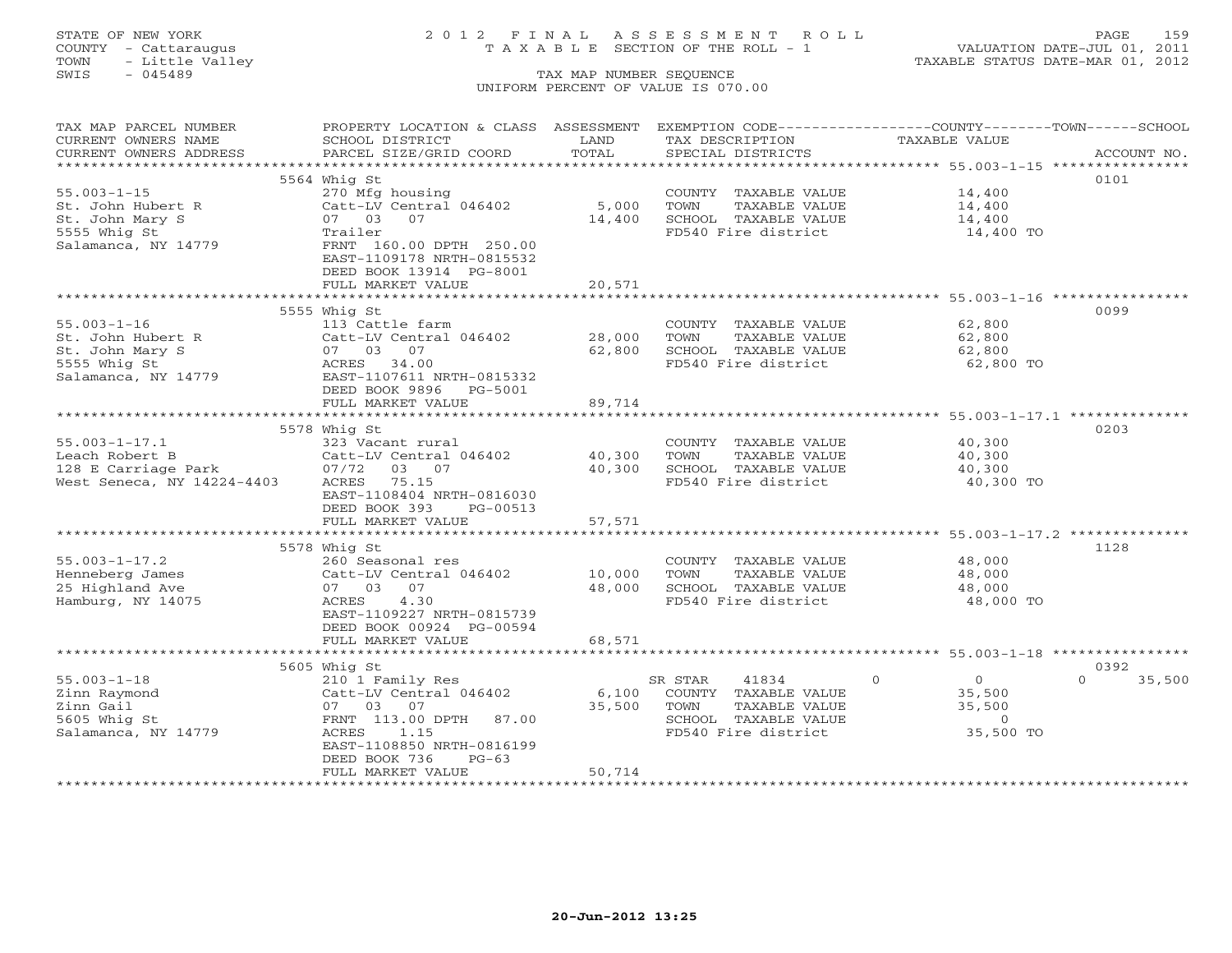# STATE OF NEW YORK 2 0 1 2 F I N A L A S S E S S M E N T R O L L PAGE 160 COUNTY - Cattaraugus T A X A B L E SECTION OF THE ROLL - 1 VALUATION DATE-JUL 01, 2011

| TAX MAP PARCEL NUMBER<br>CURRENT OWNERS NAME | PROPERTY LOCATION & CLASS ASSESSMENT<br>SCHOOL DISTRICT | LAND    | EXEMPTION CODE-----------------COUNTY-------TOWN------SCHOOL<br>TAX DESCRIPTION | TAXABLE VALUE |             |
|----------------------------------------------|---------------------------------------------------------|---------|---------------------------------------------------------------------------------|---------------|-------------|
| CURRENT OWNERS ADDRESS                       | PARCEL SIZE/GRID COORD                                  | TOTAL   | SPECIAL DISTRICTS                                                               |               | ACCOUNT NO. |
|                                              |                                                         |         |                                                                                 |               |             |
|                                              | 5657 Whig St                                            |         |                                                                                 |               | 0105        |
| $55.003 - 1 - 19.1$                          | 240 Rural res                                           |         | COUNTY TAXABLE VALUE                                                            | 131,000       |             |
| Bistany Theodore                             | Catt-LV Central 046402                                  | 68,800  | TOWN<br>TAXABLE VALUE                                                           | 131,000       |             |
| Bistany Undine                               | 07 03 07                                                | 131,000 | SCHOOL TAXABLE VALUE                                                            | 131,000       |             |
| 115 Lexington Ave                            | ACRES 182.20                                            |         | FD540 Fire district                                                             | 131,000 TO    |             |
| Buffalo, NY 14222                            | EAST-1107753 NRTH-0817760                               |         |                                                                                 |               |             |
|                                              | DEED BOOK 865<br>PG-00688                               |         |                                                                                 |               |             |
|                                              | FULL MARKET VALUE                                       | 187,143 |                                                                                 |               |             |
|                                              |                                                         |         |                                                                                 |               |             |
|                                              | Whiq St                                                 |         |                                                                                 |               | 1244        |
| $55.003 - 1 - 19.3$                          | 322 Rural vac>10                                        |         | COUNTY TAXABLE VALUE                                                            | 15,000        |             |
| Bistany Theodore                             | Catt-LV Central 046402                                  | 15,000  | TOWN<br>TAXABLE VALUE                                                           | 15,000        |             |
| Bistany Undine                               | ACRES<br>19.10                                          | 15,000  | SCHOOL TAXABLE VALUE                                                            | 15,000        |             |
| 115 Lexington Ave                            | EAST-1109952 NRTH-0816684                               |         | FD540 Fire district                                                             | 15,000 TO     |             |
| Buffalo, NY 14222                            | DEED BOOK 424<br>PG-5002                                |         |                                                                                 |               |             |
|                                              | FULL MARKET VALUE                                       | 21,429  |                                                                                 |               |             |
|                                              |                                                         |         |                                                                                 |               |             |
|                                              | Whig St                                                 |         |                                                                                 |               | 0038        |
| $55.003 - 1 - 20$                            | 910 Priv forest                                         |         | COUNTY TAXABLE VALUE                                                            | 110,000       |             |
| Penn-York Resources, Inc.                    | Catt-LV Central 046402                                  | 70,000  | TOWN<br>TAXABLE VALUE                                                           | 110,000       |             |
| 1716 Honeoye Rd                              | 14/15 03 07                                             | 110,000 | SCHOOL TAXABLE VALUE                                                            | 110,000       |             |
| Shinglehouse, PA 16748                       | ACRES 220.80                                            |         | FD540 Fire district                                                             | 110,000 TO    |             |
|                                              | EAST-1104392 NRTH-0815220                               |         |                                                                                 |               |             |
|                                              | DEED BOOK 439<br>$PG-8004$                              |         |                                                                                 |               |             |
|                                              | FULL MARKET VALUE                                       | 157,143 |                                                                                 |               |             |
|                                              |                                                         |         |                                                                                 |               |             |
|                                              | Nys Rte 242                                             |         |                                                                                 |               | 0039        |
| $55.003 - 1 - 21$                            | 910 Priv forest                                         |         | COUNTY TAXABLE VALUE                                                            | 117,600       |             |
| Penn-York Resources, Inc.                    | Catt-LV Central 046402                                  | 65,000  | TOWN<br>TAXABLE VALUE                                                           | 117,600       |             |
| 1716 Honeove Rd                              | 15 03 07<br>ACRES 196.09                                | 117,600 | SCHOOL TAXABLE VALUE                                                            | 117,600       |             |
| Shinglehouse, PA 16748                       | EAST-1104419 NRTH-0817704                               |         | FD540 Fire district                                                             | 117,600 TO    |             |
|                                              | DEED BOOK 439<br>$PG-8004$                              |         |                                                                                 |               |             |
|                                              | FULL MARKET VALUE                                       | 168,000 |                                                                                 |               |             |
|                                              |                                                         |         |                                                                                 |               |             |
|                                              | Nys Rte 242                                             |         |                                                                                 |               | 0271        |
| $55.003 - 1 - 22$                            | 910 Priv forest                                         |         | COUNTY TAXABLE VALUE                                                            | 57,600        |             |
| Bognar Jeffrey M                             | Catt-LV Central 046402                                  | 33,000  | TOWN<br>TAXABLE VALUE                                                           | 57,600        |             |
| 4150 E River Rd                              | 16 03 07                                                | 57,600  | SCHOOL TAXABLE VALUE                                                            | 57,600        |             |
| Grand Island, NY 14072                       | Ff 1370.00                                              |         | FD540 Fire district                                                             | 57,600 TO     |             |
|                                              | ACRES<br>65.08                                          |         |                                                                                 |               |             |
|                                              | EAST-1104665 NRTH-0819801                               |         |                                                                                 |               |             |
|                                              | DEED BOOK 00985 PG-00167                                |         |                                                                                 |               |             |
|                                              | FULL MARKET VALUE                                       | 82,286  |                                                                                 |               |             |
|                                              | **********************                                  |         | ***********************                                                         |               |             |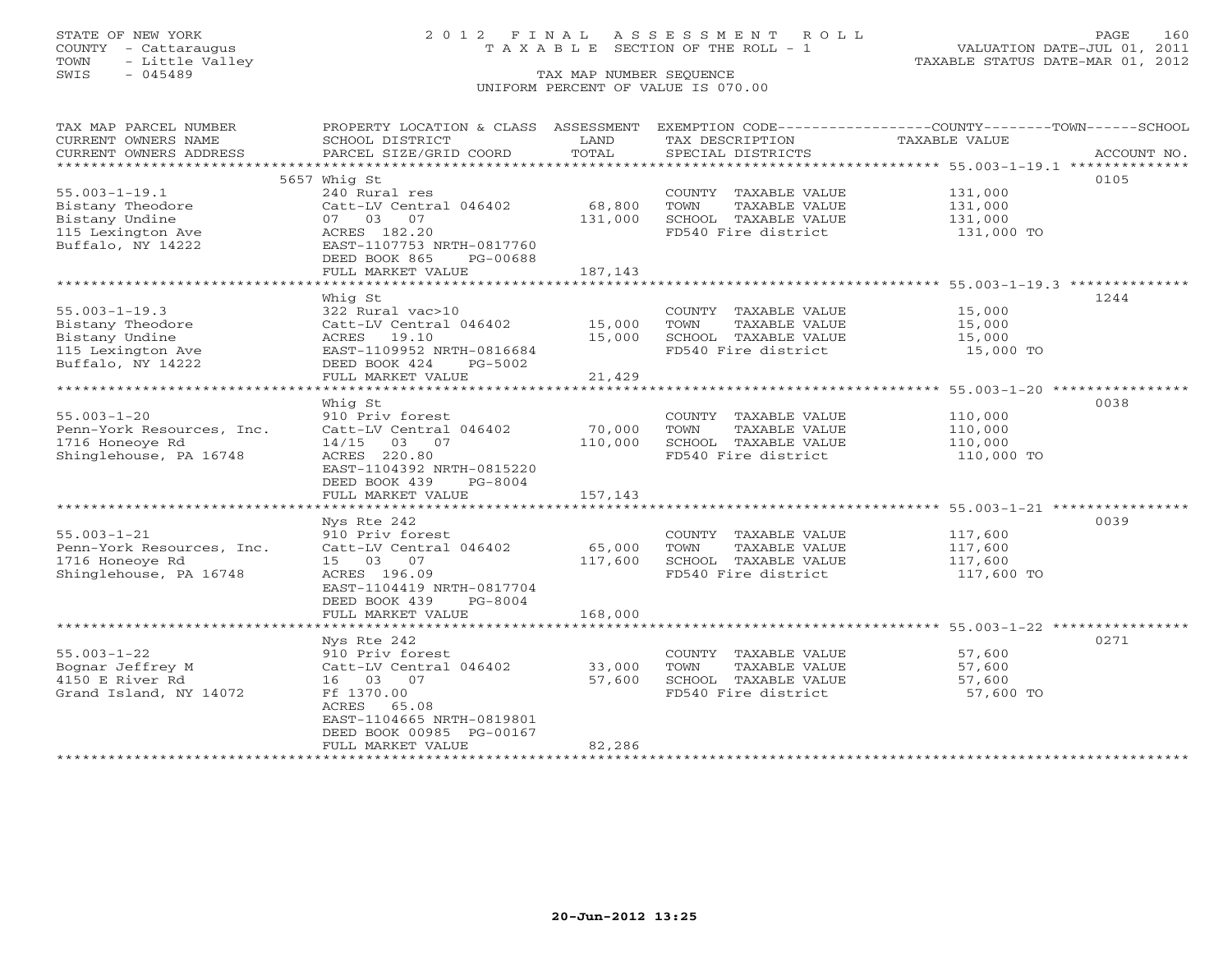# STATE OF NEW YORK 2 0 1 2 F I N A L A S S E S S M E N T R O L L PAGE 161 COUNTY - Cattaraugus T A X A B L E SECTION OF THE ROLL - 1 VALUATION DATE-JUL 01, 2011

| TAX MAP PARCEL NUMBER                                                                                                                                                                                                                               | PROPERTY LOCATION & CLASS ASSESSMENT EXEMPTION CODE---------------COUNTY-------TOWN-----SCHOOL |         |                                                                      |                                              |                    |
|-----------------------------------------------------------------------------------------------------------------------------------------------------------------------------------------------------------------------------------------------------|------------------------------------------------------------------------------------------------|---------|----------------------------------------------------------------------|----------------------------------------------|--------------------|
| CURRENT OWNERS NAME                                                                                                                                                                                                                                 | SCHOOL DISTRICT                                                                                | LAND    | TAX DESCRIPTION                                                      | TAXABLE VALUE                                |                    |
| CURRENT OWNERS ADDRESS                                                                                                                                                                                                                              | PARCEL SIZE/GRID COORD TOTAL                                                                   |         | SPECIAL DISTRICTS                                                    |                                              | ACCOUNT NO.        |
|                                                                                                                                                                                                                                                     |                                                                                                |         |                                                                      |                                              |                    |
|                                                                                                                                                                                                                                                     | 7807 Nys Rte 242                                                                               |         |                                                                      |                                              | 0022               |
| $55.003 - 1 - 23$                                                                                                                                                                                                                                   | 260 Seasonal res                                                                               |         | COUNTY TAXABLE VALUE                                                 | 55,000<br>55,000                             |                    |
| Wilson Stanley Ian                                                                                                                                                                                                                                  | $Cat-LV$ Central 046402 7,300                                                                  |         | TAXABLE VALUE<br>TOWN                                                |                                              |                    |
|                                                                                                                                                                                                                                                     |                                                                                                | 55,000  |                                                                      |                                              |                    |
|                                                                                                                                                                                                                                                     | 2.47                                                                                           |         | SCHOOL TAXABLE VALUE 55,000<br>FD540 Fire district 55,000 TO         |                                              |                    |
| M3J2s5                                                                                                                                                                                                                                              | EAST-1103959 NRTH-0820481                                                                      |         |                                                                      |                                              |                    |
|                                                                                                                                                                                                                                                     | DEED BOOK 00953 PG-00298                                                                       |         |                                                                      |                                              |                    |
|                                                                                                                                                                                                                                                     | FULL MARKET VALUE                                                                              | 78,571  |                                                                      |                                              |                    |
|                                                                                                                                                                                                                                                     |                                                                                                |         |                                                                      |                                              |                    |
|                                                                                                                                                                                                                                                     | 8988 Nys Rte 242                                                                               |         |                                                                      |                                              | 0133               |
| $63.001 - 1 - 1.1$                                                                                                                                                                                                                                  | 210 1 Family Res                                                                               |         | COUNTY TAXABLE VALUE                                                 | 60,600                                       |                    |
| Rickert Richard J Rev Catt-LV Central 046402 6,600                                                                                                                                                                                                  |                                                                                                |         | TOWN                                                                 |                                              |                    |
| 6241 SW 57th Ct                                                                                                                                                                                                                                     | 63 03 07                                                                                       | 60,600  | SCHOOL TAXABLE VALUE                                                 | TAXABLE VALUE 60,600<br>TAXABLE VALUE 60,600 |                    |
| Ocala, FL 34474                                                                                                                                                                                                                                     | $1/11$ -split off RM5 to $1.2$                                                                 |         | FD540 Fire district 60,600 TO                                        |                                              |                    |
|                                                                                                                                                                                                                                                     | ACRES 2.15                                                                                     |         |                                                                      |                                              |                    |
|                                                                                                                                                                                                                                                     | EAST-1082938 NRTH-0814321                                                                      |         |                                                                      |                                              |                    |
|                                                                                                                                                                                                                                                     | DEED BOOK 12513 PG-3001                                                                        |         |                                                                      |                                              |                    |
|                                                                                                                                                                                                                                                     | FULL MARKET VALUE                                                                              | 86,571  |                                                                      |                                              |                    |
|                                                                                                                                                                                                                                                     |                                                                                                |         |                                                                      |                                              |                    |
|                                                                                                                                                                                                                                                     |                                                                                                |         |                                                                      |                                              | 1416               |
| 8982 NYS Route 242<br>8982 NYS Route 242<br>270 Mfg housing<br>Catt-LV Central 046402<br>270 Mfg housing<br>Catt-LV Central 046402<br>270 Mfg housing<br>270 Mfg housing<br>Catt-LV Central 046402<br>270 Mfg housing<br>270 Mfg housing<br>270 Mfg |                                                                                                |         | RES STAR 41854 0                                                     | $\overline{0}$                               | $\Omega$<br>14,400 |
|                                                                                                                                                                                                                                                     |                                                                                                |         |                                                                      | 14,400                                       |                    |
|                                                                                                                                                                                                                                                     |                                                                                                |         |                                                                      |                                              |                    |
|                                                                                                                                                                                                                                                     |                                                                                                |         | TOWN      TAXABLE VALUE<br>SCHOOL   TAXABLE VALUE                    | $14,400$<br>0                                |                    |
|                                                                                                                                                                                                                                                     |                                                                                                |         |                                                                      |                                              |                    |
|                                                                                                                                                                                                                                                     | EAST-1083154 NRTH-0814494                                                                      |         | FD540 Fire district                                                  | 14,400 TO                                    |                    |
|                                                                                                                                                                                                                                                     | DEED BOOK 51957 PG-1                                                                           |         |                                                                      |                                              |                    |
|                                                                                                                                                                                                                                                     | FULL MARKET VALUE                                                                              | 20,571  |                                                                      |                                              |                    |
|                                                                                                                                                                                                                                                     |                                                                                                |         |                                                                      |                                              |                    |
|                                                                                                                                                                                                                                                     | Nys Rte 242                                                                                    |         |                                                                      |                                              | 0248               |
| $63.001 - 1 - 3$                                                                                                                                                                                                                                    | 314 Rural vac<10                                                                               |         | COUNTY TAXABLE VALUE                                                 | 6,100                                        |                    |
| Meredyk Josephine Catt-LV Central 046402                                                                                                                                                                                                            |                                                                                                |         | 6,100 TOWN<br>6,100 TOWN TAXABLE VALUE<br>6,100 SCHOOL TAXABLE VALUE | 6,100                                        |                    |
| 376 Weiss St                                                                                                                                                                                                                                        | 63 03 07                                                                                       |         |                                                                      | 6,100                                        |                    |
| Buffalo, NY 14206                                                                                                                                                                                                                                   | ACRES 1.15                                                                                     |         | FD540 Fire district                                                  | 6,100 TO                                     |                    |
|                                                                                                                                                                                                                                                     | EAST-1083342 NRTH-0814639                                                                      |         |                                                                      |                                              |                    |
|                                                                                                                                                                                                                                                     | DEED BOOK 732<br>PG-00546                                                                      |         |                                                                      |                                              |                    |
|                                                                                                                                                                                                                                                     | FULL MARKET VALUE                                                                              | 8,714   |                                                                      |                                              |                    |
|                                                                                                                                                                                                                                                     |                                                                                                |         |                                                                      |                                              |                    |
|                                                                                                                                                                                                                                                     | 8954 Nys Rte 242                                                                               |         |                                                                      |                                              | 0352               |
|                                                                                                                                                                                                                                                     |                                                                                                |         | COUNTY TAXABLE VALUE                                                 | 80,500<br>80,500                             |                    |
|                                                                                                                                                                                                                                                     |                                                                                                |         | TOWN<br>TAXABLE VALUE                                                |                                              |                    |
|                                                                                                                                                                                                                                                     |                                                                                                |         | SCHOOL TAXABLE VALUE 80,500                                          |                                              |                    |
|                                                                                                                                                                                                                                                     |                                                                                                |         | FD540 Fire district                                                  | 80,500 TO                                    |                    |
| Little Valley, NY 14755-2429 EAST-1083272 NRTH-0815008                                                                                                                                                                                              |                                                                                                |         |                                                                      |                                              |                    |
|                                                                                                                                                                                                                                                     | DEED BOOK 00980 PG-00030                                                                       |         |                                                                      |                                              |                    |
|                                                                                                                                                                                                                                                     | FULL MARKET VALUE                                                                              | 115,000 |                                                                      |                                              |                    |
|                                                                                                                                                                                                                                                     |                                                                                                |         |                                                                      |                                              |                    |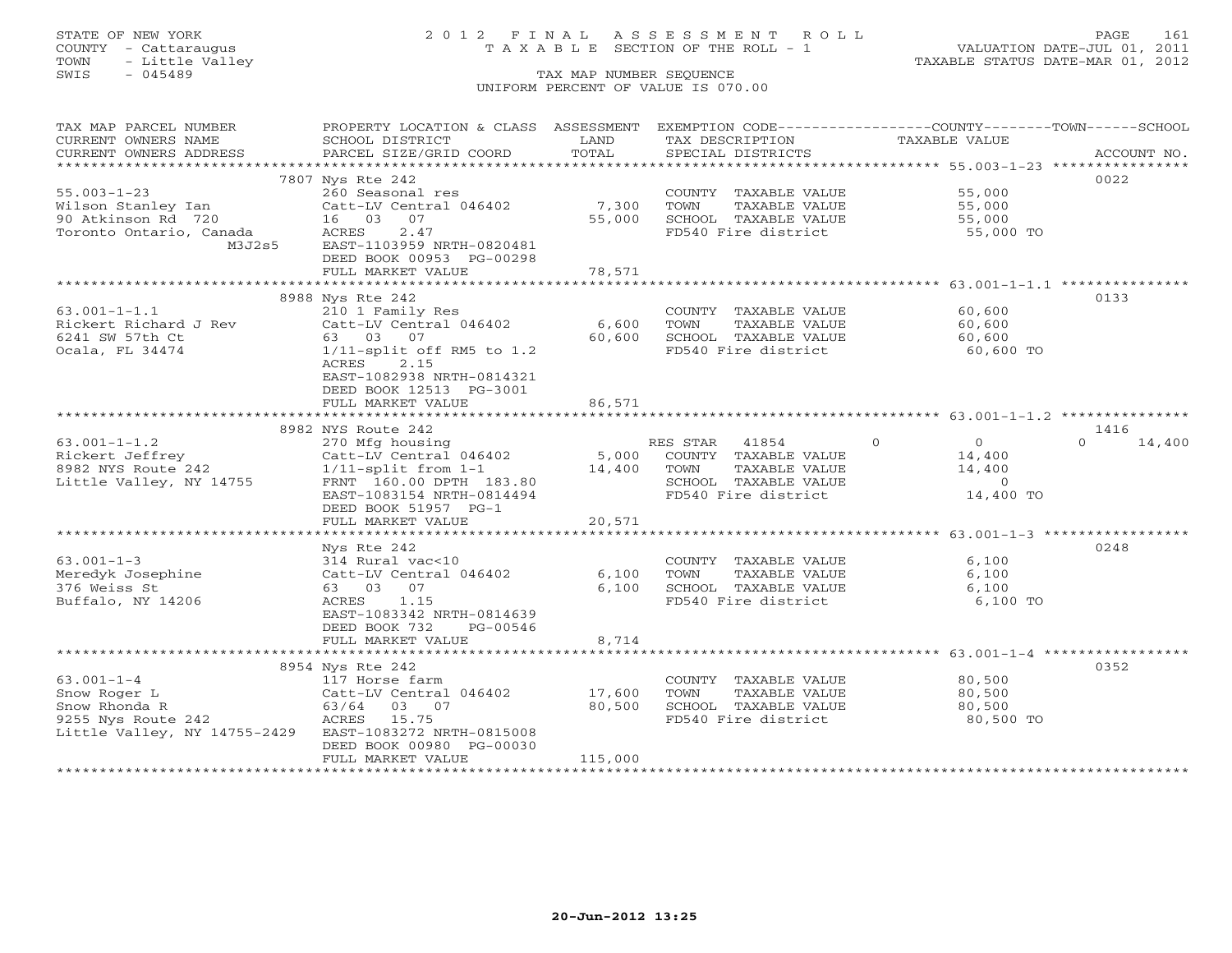### STATE OF NEW YORK 2 0 1 2 F I N A L A S S E S S M E N T R O L L PAGE 162 COUNTY - Cattaraugus T A X A B L E SECTION OF THE ROLL - 1 VALUATION DATE-JUL 01, 2011

| TAX MAP PARCEL NUMBER<br>CURRENT OWNERS NAME<br>CURRENT OWNERS ADDRESS<br>*************************         | PROPERTY LOCATION & CLASS ASSESSMENT<br>SCHOOL DISTRICT<br>PARCEL SIZE/GRID COORD                                                                                                | LAND<br>TOTAL                | EXEMPTION CODE-----------------COUNTY-------TOWN------SCHOOL<br>TAX DESCRIPTION<br>SPECIAL DISTRICTS                                         | TAXABLE VALUE                                                                 |                                | ACCOUNT NO. |
|-------------------------------------------------------------------------------------------------------------|----------------------------------------------------------------------------------------------------------------------------------------------------------------------------------|------------------------------|----------------------------------------------------------------------------------------------------------------------------------------------|-------------------------------------------------------------------------------|--------------------------------|-------------|
| $63.001 - 1 - 6$<br>Hagen Maynard L<br>5609 Young Rd<br>Lockport, NY 14094                                  | Kyler Hill Rd<br>314 Rural vac<10<br>Catt-LV Central 046402<br>63 03 07<br>FRNT 170.00 DPTH 290.00<br>EAST-1085232 NRTH-0814887<br>DEED BOOK 00977 PG-00953<br>FULL MARKET VALUE | 5,800<br>5,800<br>8,286      | COUNTY TAXABLE VALUE<br>TOWN<br>TAXABLE VALUE<br>SCHOOL TAXABLE VALUE<br>FD540 Fire district                                                 | 5,800<br>5,800<br>5,800                                                       | 5,800 TO                       | 0210        |
|                                                                                                             | 5382 Kyler Hill Rd                                                                                                                                                               |                              |                                                                                                                                              |                                                                               |                                | 0116        |
| $63.001 - 1 - 7.1$<br>Fellows Thomas J<br>Fellows Sandra J<br>5382 Kyler Hill Rd<br>Little Valley, NY 14755 | 240 Rural res<br>Catt-LV Central 046402<br>63 03 07<br>ACRES 78.80<br>EAST-1085601 NRTH-0813256<br>DEED BOOK 00938 PG-00159<br>FULL MARKET VALUE                                 | 63,600<br>90,857             | CW_15_VET/ 41161<br>31,000 RES STAR<br>41854<br>COUNTY TAXABLE VALUE<br>TOWN<br>TAXABLE VALUE<br>SCHOOL TAXABLE VALUE<br>FD540 Fire district | $\Omega$<br>8,400<br>$\Omega$<br>$\overline{0}$<br>55,200<br>55,200<br>42,600 | 8,400<br>$\Omega$<br>63,600 TO | 21,000      |
|                                                                                                             | 5348 Kyler Hill Rd                                                                                                                                                               |                              |                                                                                                                                              |                                                                               |                                | 0354        |
| $63.001 - 1 - 8$<br>Butcher James R<br>5344 Kyler Hill Rd<br>Little Valley, NY 14755                        | 314 Rural vac<10<br>Catt-LV Central 046402<br>63 03 07<br>FRNT 75.00 DPTH 135.00<br>EAST-1086072 NRTH-0814443<br>DEED BOOK 12503 PG-8003                                         | 3,400<br>3,400               | COUNTY TAXABLE VALUE<br>TOWN<br>TAXABLE VALUE<br>SCHOOL TAXABLE VALUE<br>FD540 Fire district                                                 | 3,400<br>3,400<br>3,400                                                       | 3,400 TO                       |             |
|                                                                                                             | FULL MARKET VALUE                                                                                                                                                                | 4,857                        |                                                                                                                                              |                                                                               |                                |             |
|                                                                                                             | 5344 Kyler Hill Rd                                                                                                                                                               |                              |                                                                                                                                              |                                                                               |                                | 0367        |
| $63.001 - 1 - 9.1$<br>Butcher James R<br>5344 Kyler Hill Rd<br>Little Valley, NY 14755                      | 112 Dairy farm<br>Catt-LV Central 046402<br>51/63 03 07<br>18.75<br>ACRES<br>EAST-1086362 NRTH-0814681<br>DEED BOOK 12503 PG-8002                                                | 17,500<br>55,200             | 41854<br>RES STAR<br>COUNTY TAXABLE VALUE<br>TOWN<br>TAXABLE VALUE<br>SCHOOL TAXABLE VALUE<br>FD540 Fire district                            | $\circ$<br>$\circ$<br>55,200<br>55,200<br>34,200                              | $\Omega$<br>55,200 TO          | 21,000      |
|                                                                                                             | FULL MARKET VALUE                                                                                                                                                                | 78,857                       |                                                                                                                                              |                                                                               |                                |             |
|                                                                                                             | 5317 Kyler Hill Rd                                                                                                                                                               |                              |                                                                                                                                              |                                                                               |                                | 1141        |
| $63.001 - 1 - 9.2$<br>Kahm Jeffery<br>Kahm Lynette<br>5317 Kyler Hill Rd<br>Little Valley, NY 14755         | 240 Rural res<br>Catt-LV Central 046402<br>51/63 03 07<br>38.15<br>ACRES<br>EAST-1086359 NRTH-0812457<br>DEED BOOK 3780<br>$PG-3002$<br>FULL MARKET VALUE                        | 24,000<br>130,000<br>185,714 | RES STAR 41854<br>COUNTY TAXABLE VALUE<br>TOWN<br>TAXABLE VALUE<br>SCHOOL TAXABLE VALUE<br>FD540 Fire district                               | $\circ$<br>$\Omega$<br>130,000<br>130,000<br>109,000                          | $\Omega$<br>130,000 TO         | 21,000      |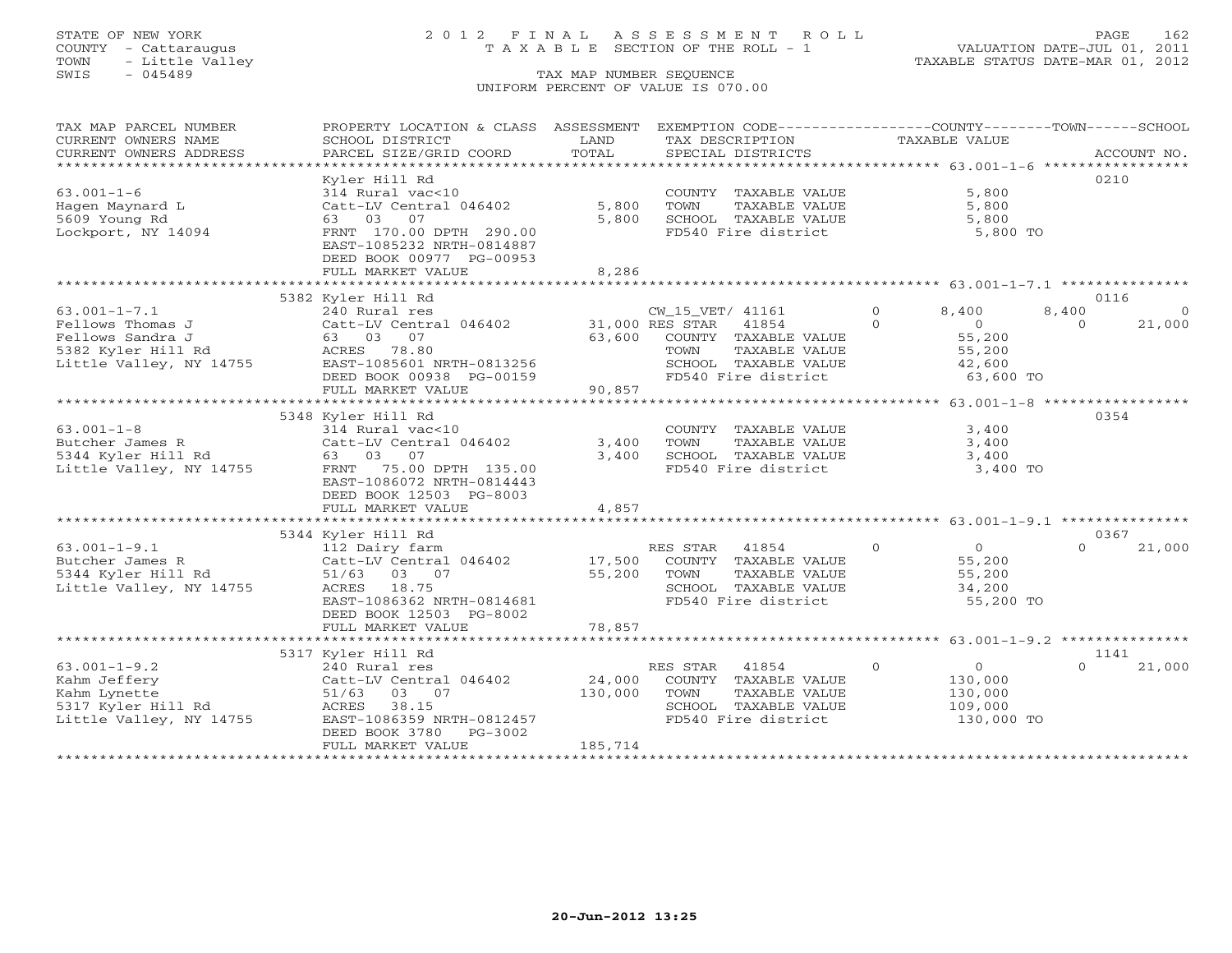### STATE OF NEW YORK 2 0 1 2 F I N A L A S S E S S M E N T R O L L PAGE 163 COUNTY - Cattaraugus T A X A B L E SECTION OF THE ROLL - 1 VALUATION DATE-JUL 01, 2011

| TAX MAP PARCEL NUMBER<br>CURRENT OWNERS NAME                                                         | PROPERTY LOCATION & CLASS ASSESSMENT<br>SCHOOL DISTRICT                                                                                                                                                  | LAND                                 | EXEMPTION CODE-----------------COUNTY-------TOWN------SCHOOL<br>TAX DESCRIPTION                                           |                      | TAXABLE VALUE                                                      |                           |                   |
|------------------------------------------------------------------------------------------------------|----------------------------------------------------------------------------------------------------------------------------------------------------------------------------------------------------------|--------------------------------------|---------------------------------------------------------------------------------------------------------------------------|----------------------|--------------------------------------------------------------------|---------------------------|-------------------|
| CURRENT OWNERS ADDRESS                                                                               | PARCEL SIZE/GRID COORD                                                                                                                                                                                   | TOTAL                                | SPECIAL DISTRICTS                                                                                                         |                      |                                                                    |                           | ACCOUNT NO.       |
|                                                                                                      |                                                                                                                                                                                                          |                                      |                                                                                                                           |                      |                                                                    |                           |                   |
| $63.001 - 1 - 9.3$<br>Dowd Angela M<br>5338 Kyler Hill Rd<br>Little Valley, NY 14755                 | 5338 Kyler Hill Rd<br>210 1 Family Res<br>Catt-LV Central 046402<br>51/63 03 07<br>ACRES<br>3.45<br>EAST-1086578 NRTH-0814148<br>DEED BOOK 00982 PG-00244                                                | 8,000<br>51,900                      | RES STAR<br>41854<br>COUNTY TAXABLE VALUE<br>TAXABLE VALUE<br>TOWN<br>SCHOOL TAXABLE VALUE<br>FD540 Fire district         | $\circ$              | $\overline{0}$<br>51,900<br>51,900<br>30,900<br>51,900 TO          | 1181<br>$\Omega$          | 21,000            |
|                                                                                                      | FULL MARKET VALUE                                                                                                                                                                                        | 74,143                               |                                                                                                                           |                      |                                                                    |                           |                   |
|                                                                                                      |                                                                                                                                                                                                          |                                      |                                                                                                                           |                      |                                                                    |                           |                   |
| $63.001 - 1 - 9.4$<br>Fellows Justin<br>522 Fair Oak St<br>Little Valley, NY 14755                   | Kyler Hill Rd<br>311 Res vac land<br>Catt-LV Central 046402<br>51&63<br>03 07<br>4.50<br>ACRES<br>EAST-1086501 NRTH-0813746<br>DEED BOOK 9460 PG-8002<br>FULL MARKET VALUE                               | 5,500<br>5,500<br>7,857              | COUNTY TAXABLE VALUE<br>TOWN<br>TAXABLE VALUE<br>SCHOOL TAXABLE VALUE<br>FD540 Fire district                              |                      | 5,500<br>5,500<br>5,500<br>5,500 TO                                | 1182                      |                   |
|                                                                                                      |                                                                                                                                                                                                          |                                      |                                                                                                                           |                      |                                                                    |                           |                   |
|                                                                                                      | 5288 Kyler Hill Rd                                                                                                                                                                                       |                                      |                                                                                                                           |                      |                                                                    | 0013                      |                   |
| $63.001 - 1 - 10.1$<br>Hill Mark J<br>Hill Marcia A<br>5288 Kyler Hill Rd<br>Little Valley, NY 14755 | 240 Rural res<br>Catt-LV Central 046402<br>51 03<br>07<br>ACRES<br>4.90 BANK<br>017<br>EAST-1087885 NRTH-0814176<br>DEED BOOK 373<br>PG-8001                                                             | 9,000<br>78,000                      | RES STAR<br>41854<br>COUNTY TAXABLE VALUE<br>TOWN<br>TAXABLE VALUE<br>SCHOOL TAXABLE VALUE<br>FD540 Fire district         | $\circ$              | $\overline{0}$<br>78,000<br>78,000<br>57,000<br>78,000 TO          | $\Omega$                  | 21,000            |
|                                                                                                      | FULL MARKET VALUE                                                                                                                                                                                        | 111,429                              |                                                                                                                           |                      |                                                                    |                           |                   |
|                                                                                                      |                                                                                                                                                                                                          |                                      |                                                                                                                           |                      |                                                                    | 1149                      |                   |
| $63.001 - 1 - 10.3$<br>Whipple Jason<br>5248 Kyler Hill Rd<br>Little Valley, NY 14755                | 5248 Kyler Hill Rd<br>270 Mfg housing<br>Catt-LV Central 046402<br>51 03 07<br>Ff 1840.00<br>ACRES<br>63.20<br>EAST-1088578 NRTH-0812307<br>DEED BOOK 14817 PG-3001                                      | 33,100<br>44,100                     | RES STAR<br>41854<br>COUNTY TAXABLE VALUE<br>TOWN<br>TAXABLE VALUE<br>SCHOOL TAXABLE VALUE<br>FD540 Fire district         | $\circ$              | $\overline{0}$<br>44,100<br>44,100<br>23,100<br>44,100 TO          | $\cap$                    | 21,000            |
|                                                                                                      | FULL MARKET VALUE                                                                                                                                                                                        | 63,000                               |                                                                                                                           |                      |                                                                    |                           |                   |
|                                                                                                      |                                                                                                                                                                                                          |                                      |                                                                                                                           |                      |                                                                    |                           |                   |
| $63.001 - 1 - 10.4$<br>Askey James C<br>Askey Tami L<br>5314 Kyler Hl<br>Little Valley, NY 14755     | 5314 Kyler Hill Rd<br>210 1 Family Res<br>Catt-LV Central 046402<br>51 03<br>07<br>Ff 250.00<br>ACRES<br>12.30 BANK<br>017<br>EAST-1086921 NRTH-0814595<br>DEED BOOK 00950 PG-00205<br>FULL MARKET VALUE | 12,900 RES STAR<br>85,000<br>121,429 | CW_15_VET/ 41161<br>41854<br>COUNTY TAXABLE VALUE<br>TAXABLE VALUE<br>TOWN<br>SCHOOL TAXABLE VALUE<br>FD540 Fire district | $\Omega$<br>$\Omega$ | 8,400<br>$\overline{O}$<br>76,600<br>76,600<br>64,000<br>85,000 TO | 1151<br>8,400<br>$\Omega$ | $\circ$<br>21,000 |
|                                                                                                      |                                                                                                                                                                                                          |                                      |                                                                                                                           |                      |                                                                    |                           |                   |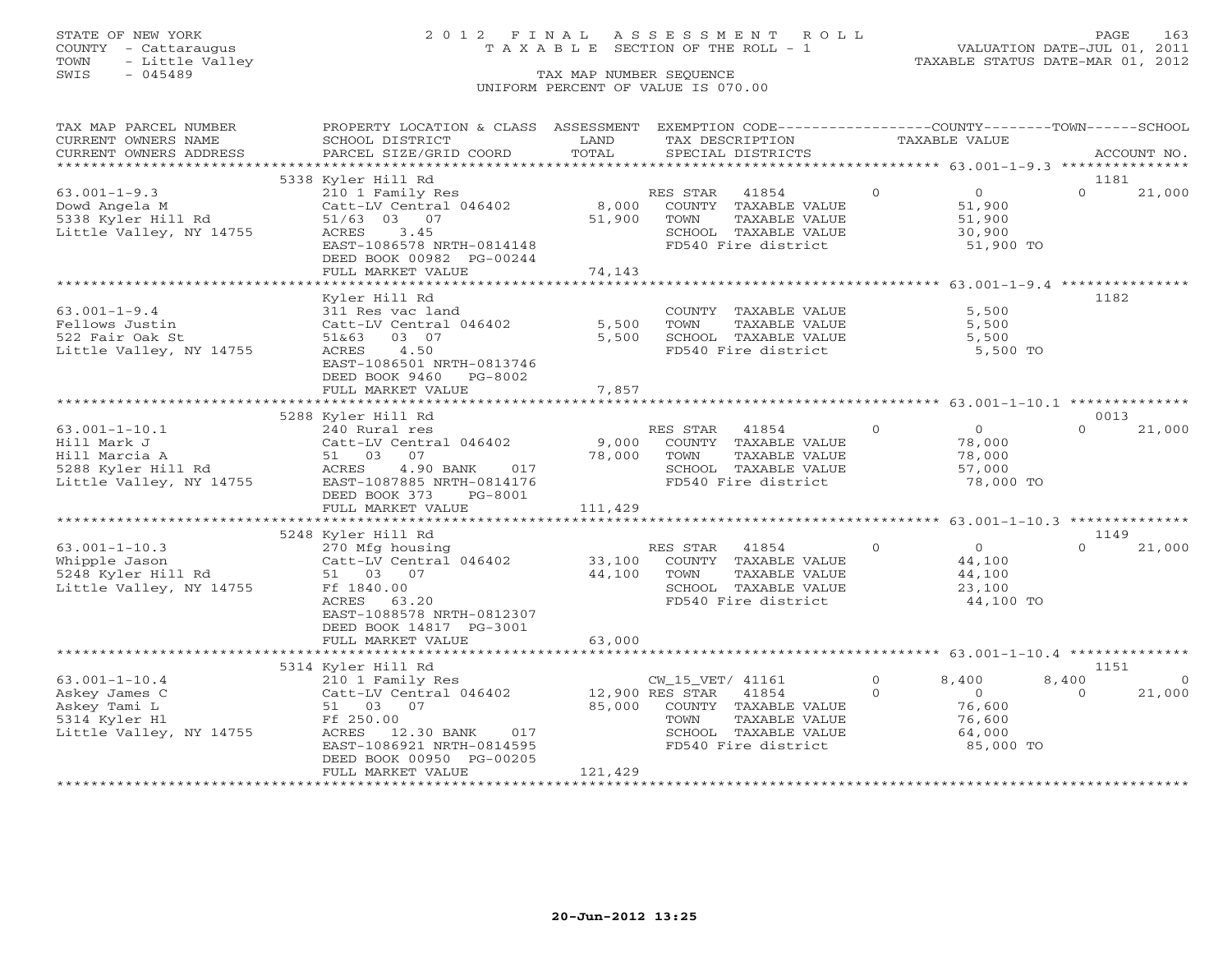### STATE OF NEW YORK 2 0 1 2 F I N A L A S S E S S M E N T R O L L PAGE 164 COUNTY - Cattaraugus T A X A B L E SECTION OF THE ROLL - 1 VALUATION DATE-JUL 01, 2011

| TAX MAP PARCEL NUMBER<br>CURRENT OWNERS NAME<br>CURRENT OWNERS ADDRESS | SCHOOL DISTRICT<br>PARCEL SIZE/GRID COORD    | LAND<br>TOTAL            | TAX DESCRIPTION<br>SPECIAL DISTRICTS | PROPERTY LOCATION & CLASS ASSESSMENT EXEMPTION CODE----------------COUNTY-------TOWN------SCHOOL<br>TAXABLE VALUE<br>ACCOUNT NO. |
|------------------------------------------------------------------------|----------------------------------------------|--------------------------|--------------------------------------|----------------------------------------------------------------------------------------------------------------------------------|
|                                                                        |                                              |                          |                                      |                                                                                                                                  |
|                                                                        | Kyler Hill Rd                                |                          |                                      | 1168                                                                                                                             |
| $63.001 - 1 - 10.5$                                                    | 270 Mfg housing                              |                          | COUNTY TAXABLE VALUE                 | 32,000                                                                                                                           |
| Hannaford Daniel                                                       | Catt-LV Central 046402                       | 30,000                   | TOWN<br>TAXABLE VALUE                | 32,000                                                                                                                           |
| Hannaford Gwen                                                         | 51 03 06                                     | 32,000                   | SCHOOL TAXABLE VALUE                 | 32,000                                                                                                                           |
| 205 The Heights                                                        | ACRES 42.70                                  |                          | FD540 Fire district                  | 32,000 TO                                                                                                                        |
| Little Valley, NY 14755                                                | EAST-1087333 NRTH-0811972                    |                          |                                      |                                                                                                                                  |
|                                                                        | DEED BOOK 13549 PG-4002                      |                          |                                      |                                                                                                                                  |
|                                                                        | FULL MARKET VALUE                            | 45,714                   |                                      |                                                                                                                                  |
|                                                                        |                                              |                          |                                      |                                                                                                                                  |
|                                                                        | 5258 Kyler Hill Rd                           |                          |                                      | 1233                                                                                                                             |
| $63.001 - 1 - 10.6$                                                    | 910 Priv forest                              |                          | COUNTY TAXABLE VALUE                 | 41,000                                                                                                                           |
| Ricotta Lawrence                                                       | Catt-LV Central 046402                       | 32,000                   | TOWN<br>TAXABLE VALUE                | 41,000                                                                                                                           |
| Ricotta Madonna                                                        | 51 03 07                                     | 41,000                   | SCHOOL TAXABLE VALUE                 | 41,000                                                                                                                           |
| 268 Summit Ave                                                         | ACRES 69.70                                  |                          | FD540 Fire district                  | 41,000 TO                                                                                                                        |
| West Seneca, NY 14224                                                  | EAST-1087862 NRTH-0814212                    |                          |                                      |                                                                                                                                  |
|                                                                        | DEED BOOK 1032<br>$PG-100$                   |                          |                                      |                                                                                                                                  |
|                                                                        | FULL MARKET VALUE                            | 58,571<br>************** |                                      |                                                                                                                                  |
|                                                                        |                                              |                          |                                      |                                                                                                                                  |
|                                                                        | Fourth St                                    |                          |                                      | 0348                                                                                                                             |
| $63.001 - 1 - 12$                                                      | 910 Priv forest                              |                          | COUNTY TAXABLE VALUE                 | 48,800                                                                                                                           |
| Stoll Howard L Jr                                                      | Catt-LV Central 046402                       | 35,000                   | TOWN<br>TAXABLE VALUE                | 48,800                                                                                                                           |
| Corcoran Robert O                                                      | 39/51 03 07                                  | 48,800                   | SCHOOL TAXABLE VALUE                 | 48,800                                                                                                                           |
| 85 Rosedale Ave                                                        | ACRES 75.37                                  |                          | FD540 Fire district                  | 48,800 TO                                                                                                                        |
| Hamburg, NY 14075                                                      | EAST-1089537 NRTH-0814197                    |                          |                                      |                                                                                                                                  |
|                                                                        | DEED BOOK 10601 PG-2001<br>FULL MARKET VALUE | 69,714                   |                                      |                                                                                                                                  |
|                                                                        |                                              |                          |                                      |                                                                                                                                  |
|                                                                        | 5231 Fourth St                               |                          |                                      | 0043                                                                                                                             |
| $63.001 - 1 - 13$                                                      | 260 Seasonal res                             |                          | COUNTY TAXABLE VALUE                 | 39,000                                                                                                                           |
| Villalta Enzio G                                                       | Catt-LV Central 046402                       | 31,000                   | TOWN<br>TAXABLE VALUE                | 39,000                                                                                                                           |
| Infanti Paul                                                           | 51 03 07                                     | 39,000                   | SCHOOL TAXABLE VALUE                 | 39,000                                                                                                                           |
| 389 Fruitwood Ter                                                      | ACRES 45.85                                  |                          | FD540 Fire district                  | 39,000 TO                                                                                                                        |
| Williamsville, NY 14221                                                | EAST-1089758 NRTH-0812248                    |                          |                                      |                                                                                                                                  |
|                                                                        | DEED BOOK 865<br>PG-00372                    |                          |                                      |                                                                                                                                  |
|                                                                        | FULL MARKET VALUE                            | 55,714                   |                                      |                                                                                                                                  |
|                                                                        |                                              |                          |                                      |                                                                                                                                  |
|                                                                        | Kyler Hill Rd                                |                          |                                      | 0244                                                                                                                             |
| $63.001 - 1 - 14.1$                                                    | 323 Vacant rural                             |                          | COUNTY TAXABLE VALUE                 | 22,000                                                                                                                           |
| Lutheran Church Mo Synod                                               | Catt-LV Central 046402                       | 11,200                   | TAXABLE VALUE<br>TOWN                | 22,000                                                                                                                           |
| Attn: Kerl Kenneth                                                     | 50 03 07                                     | 22,000                   | SCHOOL TAXABLE VALUE                 | 22,000                                                                                                                           |
| 8816 Liebler Rd                                                        | ACRES 28.75                                  |                          | FD540 Fire district                  | 22,000 TO                                                                                                                        |
| Little Valley, NY 14755                                                | EAST-1087625 NRTH-0810681                    |                          |                                      |                                                                                                                                  |
|                                                                        | DEED BOOK 908<br>PG-00118                    |                          |                                      |                                                                                                                                  |
|                                                                        | FULL MARKET VALUE                            | 31,429                   |                                      |                                                                                                                                  |
|                                                                        |                                              |                          |                                      |                                                                                                                                  |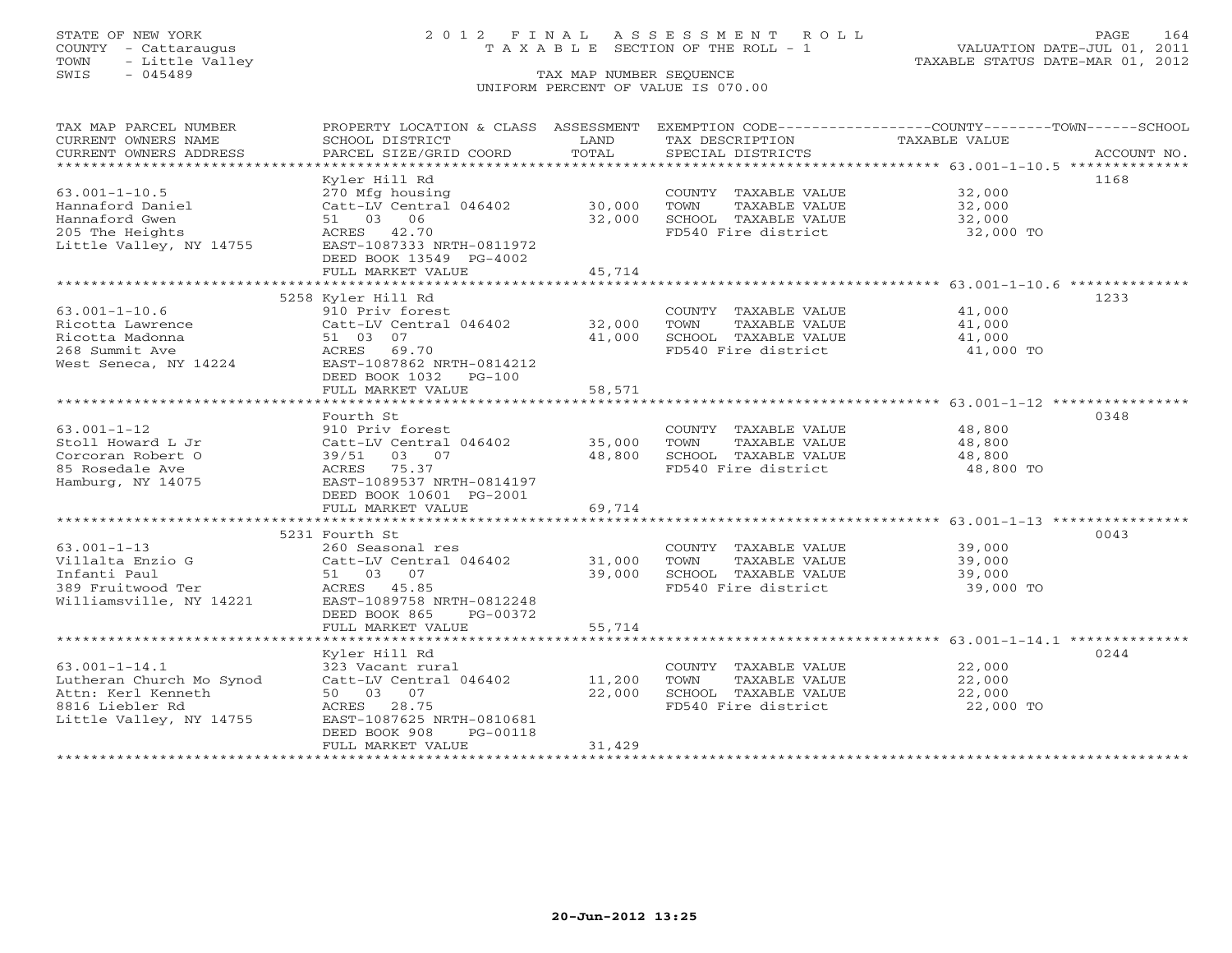# STATE OF NEW YORK 2 0 1 2 F I N A L A S S E S S M E N T R O L L PAGE 165 COUNTY - Cattaraugus T A X A B L E SECTION OF THE ROLL - 1 VALUATION DATE-JUL 01, 2011

| TAX MAP PARCEL NUMBER                     | PROPERTY LOCATION & CLASS ASSESSMENT EXEMPTION CODE---------------COUNTY-------TOWN------SCHOOL |                  |                                               |                                  |                    |
|-------------------------------------------|-------------------------------------------------------------------------------------------------|------------------|-----------------------------------------------|----------------------------------|--------------------|
| CURRENT OWNERS NAME                       | SCHOOL DISTRICT                                                                                 | LAND             | TAX DESCRIPTION                               | TAXABLE VALUE                    |                    |
| CURRENT OWNERS ADDRESS                    | PARCEL SIZE/GRID COORD                                                                          | TOTAL            | SPECIAL DISTRICTS                             |                                  | ACCOUNT NO.        |
|                                           | 5100 Kyler Hill Rd                                                                              |                  |                                               |                                  | 1130               |
| $63.001 - 1 - 14.2$                       | 240 Rural res                                                                                   |                  | COUNTY TAXABLE VALUE                          | 79,000                           |                    |
| Nye Jay Scott                             | Catt-LV Central 046402                                                                          | 25,000           | TOWN<br>TAXABLE VALUE                         | 79,000                           |                    |
| PO Box 282                                | 50 03 07                                                                                        | 79,000           | SCHOOL TAXABLE VALUE                          | 79,000                           |                    |
| Killbuck, NY 14748                        | ACRES 19.55                                                                                     |                  | FD540 Fire district                           | 79,000 TO                        |                    |
|                                           | EAST-1088431 NRTH-0810233                                                                       |                  |                                               |                                  |                    |
|                                           | DEED BOOK 12147 PG-5001                                                                         |                  |                                               |                                  |                    |
|                                           | FULL MARKET VALUE                                                                               | 112,857          |                                               |                                  |                    |
|                                           |                                                                                                 |                  |                                               |                                  |                    |
|                                           | 5147 Fourth St                                                                                  |                  |                                               |                                  | 1148               |
| $63.001 - 1 - 14.3$                       | 240 Rural res                                                                                   |                  | RES STAR 41854                                | $\Omega$<br>$\overline{0}$       | 21,000<br>$\Omega$ |
| Koch Dennis J                             | Catt-LV Central 046402                                                                          |                  | 14,200 COUNTY TAXABLE VALUE                   | 83,400                           |                    |
| Koch Susan J                              | 50 03 07                                                                                        | 83,400           | TAXABLE VALUE<br>TOWN                         | 83,400                           |                    |
| 5147 Fourth St                            | ACRES 15.00                                                                                     |                  | SCHOOL TAXABLE VALUE                          | 62,400                           |                    |
| Little Valley, NY 14755                   | EAST-1089869 NRTH-0810223                                                                       |                  | FD540 Fire district                           | 83,400 TO                        |                    |
|                                           | DEED BOOK 00948 PG-00247                                                                        |                  |                                               |                                  |                    |
|                                           | FULL MARKET VALUE                                                                               | 119,143          |                                               |                                  |                    |
|                                           |                                                                                                 |                  |                                               |                                  |                    |
|                                           | Kyler Hill Rd                                                                                   |                  |                                               |                                  | 1152               |
| $63.001 - 1 - 14.4$                       | 323 Vacant rural                                                                                |                  | COUNTY TAXABLE VALUE                          | 26,100                           |                    |
| Adams Harley<br>Hitchcock Paul            | Catt-LV Central 046402<br>50 03 07                                                              | 26,100<br>26,100 | TOWN<br>TAXABLE VALUE<br>SCHOOL TAXABLE VALUE | 26,100<br>26,100                 |                    |
| 10598 Woodmancy Rd                        | ACRES 29.50                                                                                     |                  | FD540 Fire district                           | 26,100 TO                        |                    |
| Randolph, NY 14772                        | EAST-1089215 NRTH-0810788                                                                       |                  |                                               |                                  |                    |
|                                           | DEED BOOK 4578<br>PG-9001                                                                       |                  |                                               |                                  |                    |
|                                           | FULL MARKET VALUE                                                                               | 37,286           |                                               |                                  |                    |
|                                           |                                                                                                 |                  |                                               |                                  |                    |
|                                           | Fourth St                                                                                       |                  |                                               |                                  | 1153               |
| $63.001 - 1 - 14.5$                       | 314 Rural vac<10                                                                                |                  | COUNTY TAXABLE VALUE                          | 2,500                            |                    |
| Lutheran Church Mo Synod                  | Catt-LV Central 046402                                                                          | 2,500            | TOWN<br>TAXABLE VALUE                         | 2,500                            |                    |
| Attn: Kerl Kenneth                        | 50 03 07                                                                                        | 2,500            | SCHOOL TAXABLE VALUE                          | 2,500                            |                    |
| 8816 Liebler Rd                           | ACRES 1.95                                                                                      |                  | FD540 Fire district                           | 2,500 TO                         |                    |
| Little Valley, NY 14755                   | EAST-1090233 NRTH-0810989                                                                       |                  |                                               |                                  |                    |
|                                           | DEED BOOK 908<br>$PG-118$                                                                       |                  |                                               |                                  |                    |
|                                           | FULL MARKET VALUE                                                                               | 3,571            |                                               |                                  |                    |
|                                           |                                                                                                 |                  |                                               |                                  |                    |
|                                           | 4950 Bucktooth Run Rd                                                                           |                  |                                               |                                  | 0345               |
| $63.001 - 1 - 15$                         | 240 Rural res                                                                                   |                  | 41834<br>SR STAR                              | $\overline{0}$<br>$\overline{0}$ | $\Omega$<br>43,540 |
| Stevenson Richard A                       | Catt-LV Central 046402                                                                          | 25,400           | COUNTY TAXABLE VALUE                          | 65,000                           |                    |
| Stevenson Ida M<br>4950 East Buchtooth Rd | 50 03 07                                                                                        | 65,000           | TAXABLE VALUE<br>TOWN                         | 65,000                           |                    |
| Little Valley, NY 14755                   | ACRES 48.22<br>EAST-1089939 NRTH-0808679                                                        |                  | SCHOOL TAXABLE VALUE<br>FD540 Fire district   | 21,460<br>65,000 TO              |                    |
|                                           | DEED BOOK 875<br>PG-00940                                                                       |                  |                                               |                                  |                    |
|                                           | FULL MARKET VALUE                                                                               | 92,857           |                                               |                                  |                    |
|                                           |                                                                                                 |                  |                                               |                                  |                    |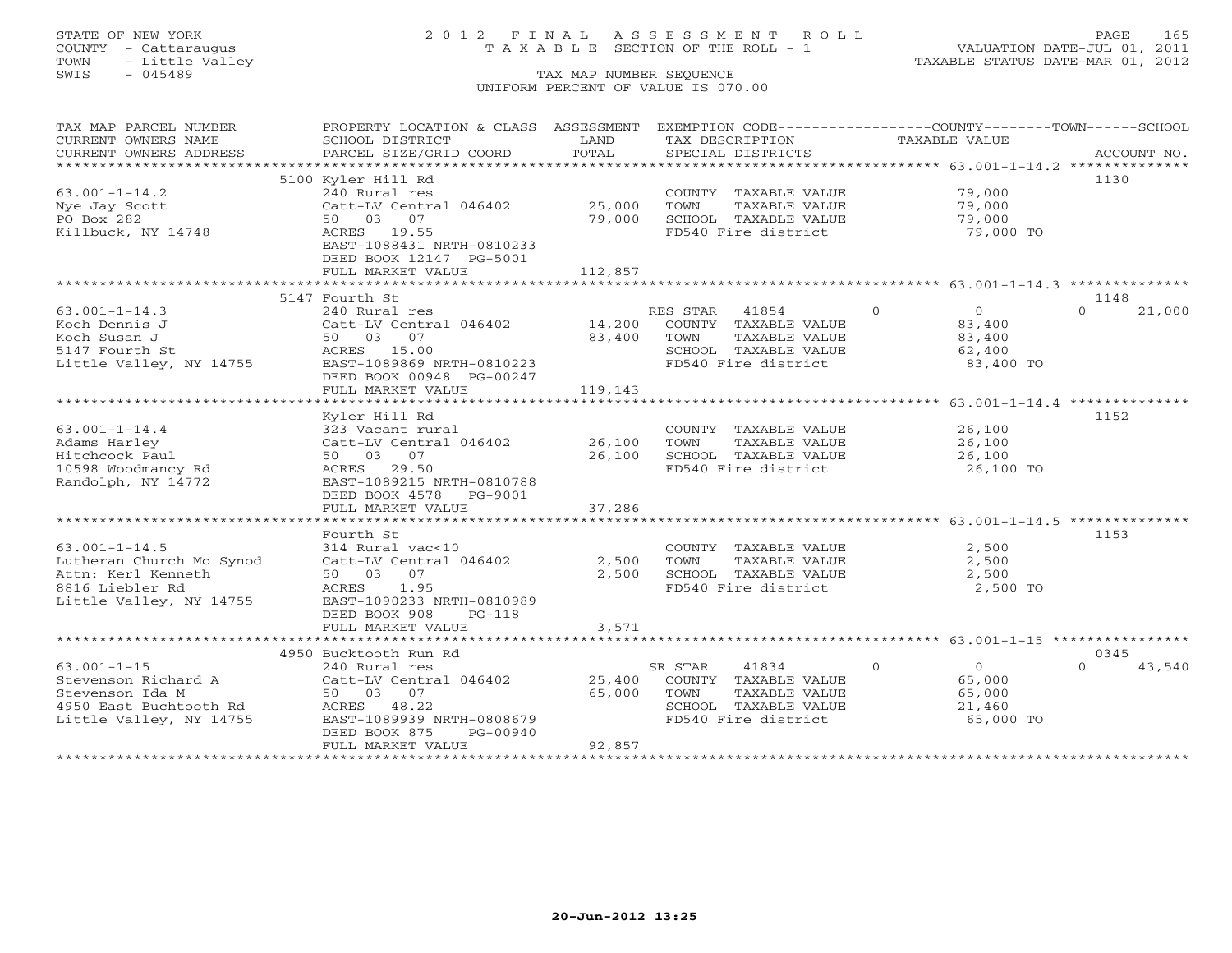# STATE OF NEW YORK 2 0 1 2 F I N A L A S S E S S M E N T R O L L PAGE 166 COUNTY - Cattaraugus T A X A B L E SECTION OF THE ROLL - 1 VALUATION DATE-JUL 01, 2011

| TAX MAP PARCEL NUMBER                                             | PROPERTY LOCATION & CLASS ASSESSMENT |        | EXEMPTION CODE----------------COUNTY-------TOWN------SCHOOL |                            |                    |
|-------------------------------------------------------------------|--------------------------------------|--------|-------------------------------------------------------------|----------------------------|--------------------|
| CURRENT OWNERS NAME                                               | SCHOOL DISTRICT                      | LAND   | TAX DESCRIPTION                                             | TAXABLE VALUE              |                    |
| CURRENT OWNERS ADDRESS                                            | PARCEL SIZE/GRID COORD               | TOTAL  | SPECIAL DISTRICTS                                           |                            | ACCOUNT NO.        |
| ***********************                                           |                                      |        |                                                             |                            |                    |
|                                                                   | 5002 Bucktooth Run Rd                |        |                                                             |                            | 0025               |
| $63.001 - 1 - 16.1$                                               | 260 Seasonal res                     |        | COUNTY TAXABLE VALUE                                        | 30,700                     |                    |
| Easton Daniel J                                                   | Catt-LV Central 046402               | 12,600 | TOWN<br>TAXABLE VALUE                                       | 30,700                     |                    |
| 6866 Stone Rd                                                     | 50 03 07                             | 30,700 | SCHOOL TAXABLE VALUE                                        | 30,700                     |                    |
| Great Valley, NY 14741                                            | ACRES 11.70                          |        | FD540 Fire district                                         | 30,700 TO                  |                    |
|                                                                   | EAST-1089354 NRTH-0808882            |        |                                                             |                            |                    |
|                                                                   | DEED BOOK 01000 PG-00184             |        |                                                             |                            |                    |
|                                                                   | FULL MARKET VALUE                    | 43,857 |                                                             |                            |                    |
|                                                                   |                                      |        |                                                             |                            |                    |
|                                                                   | Bucktooth Run Rd                     |        |                                                             |                            | 1249               |
| $63.001 - 1 - 16.2$                                               | 314 Rural vac<10                     |        | COUNTY TAXABLE VALUE                                        | 6,900                      |                    |
| Siperek Timothy P                                                 | Catt-LV Central 046402               | 6,900  | TOWN<br>TAXABLE VALUE                                       | 6,900                      |                    |
| 4060 E Bucktooth Run Rd                                           | 50 03 07                             | 6,900  | SCHOOL TAXABLE VALUE                                        | 6,900                      |                    |
| Little Valley, NY 14755                                           | ACRES 11.90                          |        | FD540 Fire district                                         | 6,900 TO                   |                    |
|                                                                   | EAST-1089052 NRTH-0809308            |        |                                                             |                            |                    |
|                                                                   | DEED BOOK 01000 PG-00181             |        |                                                             |                            |                    |
|                                                                   | FULL MARKET VALUE                    | 9,857  |                                                             |                            |                    |
|                                                                   |                                      |        |                                                             |                            |                    |
|                                                                   | 4993 Bucktooth Run Rd                |        |                                                             |                            | 0231               |
| $63.001 - 1 - 17$                                                 | 260 Seasonal res                     |        | COUNTY TAXABLE VALUE                                        | 19,900                     |                    |
| Maida Ronald D                                                    | Catt-LV Central 046402               | 12,200 | TAXABLE VALUE<br>TOWN                                       | 19,900                     |                    |
| 55 Moore Ave                                                      | 49 03 07                             | 19,900 | SCHOOL TAXABLE VALUE                                        | 19,900                     |                    |
| Tonawanda, NY 14223                                               | Camp Lot 49                          |        | FD540 Fire district                                         | 19,900 TO                  |                    |
|                                                                   | ACRES 11.04                          |        |                                                             |                            |                    |
|                                                                   | EAST-1089037 NRTH-0807830            |        |                                                             |                            |                    |
|                                                                   | DEED BOOK 00946 PG-00973             |        |                                                             |                            |                    |
|                                                                   | FULL MARKET VALUE                    | 28,429 |                                                             |                            |                    |
|                                                                   |                                      |        |                                                             |                            |                    |
|                                                                   | 5042 Bucktooth Run Rd                |        |                                                             |                            | 0245               |
| $63.001 - 1 - 18.1$                                               | 322 Rural vac>10                     |        | COUNTY TAXABLE VALUE 11,600                                 |                            |                    |
| Siperek Timothy                                                   | Catt-LV Central 046402               | 11,600 | TAXABLE VALUE<br>TOWN                                       | 11,600                     |                    |
| 4060 E Bucktooth Run Rd                                           | 50 03 07                             | 11,600 | SCHOOL TAXABLE VALUE                                        | 11,600                     |                    |
| Little Valley, NY 14755                                           | ACRES 12.30                          |        | FD540 Fire district                                         | 11,600 TO                  |                    |
|                                                                   | EAST-1088522 NRTH-0809512            |        |                                                             |                            |                    |
|                                                                   | DEED BOOK 790<br>PG-00023            |        |                                                             |                            |                    |
|                                                                   | FULL MARKET VALUE                    | 16,571 |                                                             |                            |                    |
|                                                                   |                                      |        |                                                             |                            |                    |
|                                                                   | 5042 Kyler Hill Rd                   |        |                                                             |                            | 1129               |
| $63.001 - 1 - 18.2$                                               | 210 1 Family Res                     |        | RES STAR<br>41854                                           | $\Omega$<br>$\overline{0}$ | 21,000<br>$\Omega$ |
|                                                                   | Catt-LV Central 046402               | 6,400  | COUNTY TAXABLE VALUE                                        | 31,500                     |                    |
| Siperek Joanne L<br>5042 Kyler Hill Rd<br>Little Valley, NY 14755 | 50 03 07                             | 31,500 | TAXABLE VALUE<br>TOWN                                       | 31,500                     |                    |
|                                                                   | FRNT 216.00 DPTH 190.00              |        | SCHOOL TAXABLE VALUE                                        | 10,500                     |                    |
|                                                                   | EAST-1088553 NRTH-0809200            |        | FD540 Fire district                                         | 31,500 TO                  |                    |
|                                                                   | DEED BOOK 00924 PG-00100             |        |                                                             |                            |                    |
|                                                                   | FULL MARKET VALUE                    | 45,000 |                                                             |                            |                    |
|                                                                   |                                      |        |                                                             |                            |                    |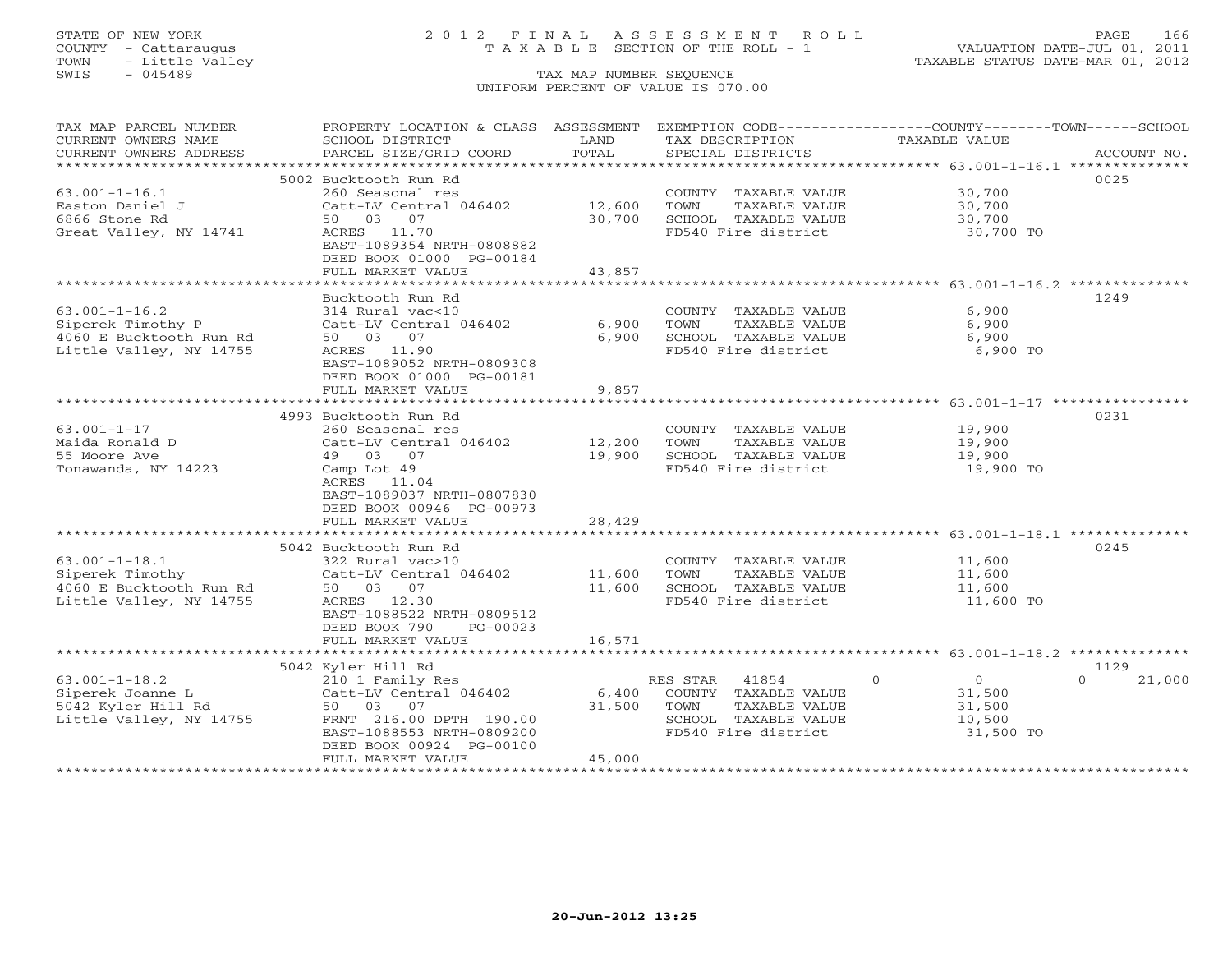### STATE OF NEW YORK 2 0 1 2 F I N A L A S S E S S M E N T R O L L PAGE 167 COUNTY - Cattaraugus T A X A B L E SECTION OF THE ROLL - 1 VALUATION DATE-JUL 01, 2011

| TAX MAP PARCEL NUMBER                         | PROPERTY LOCATION & CLASS ASSESSMENT EXEMPTION CODE----------------COUNTY-------TOWN------SCHOOL |               |                                             |                            |                    |
|-----------------------------------------------|--------------------------------------------------------------------------------------------------|---------------|---------------------------------------------|----------------------------|--------------------|
| CURRENT OWNERS NAME<br>CURRENT OWNERS ADDRESS | SCHOOL DISTRICT<br>PARCEL SIZE/GRID COORD                                                        | LAND<br>TOTAL | TAX DESCRIPTION<br>SPECIAL DISTRICTS        | <b>TAXABLE VALUE</b>       | ACCOUNT NO.        |
| ************************                      |                                                                                                  |               |                                             |                            |                    |
|                                               | Liebler Rd                                                                                       |               |                                             |                            | 0261               |
| $63.001 - 1 - 19$                             | 314 Rural vac<10                                                                                 |               | COUNTY TAXABLE VALUE                        | 4,500                      |                    |
| Mortarelli Ettore                             | Catt-LV Central 046402                                                                           | 4,500         | TOWN<br>TAXABLE VALUE                       | 4,500                      |                    |
| Attn: John Mortarelli                         | 50 03<br>07                                                                                      | 4,500         | SCHOOL TAXABLE VALUE                        | 4,500                      |                    |
| 117 Bedford St                                | 2.69<br>ACRES                                                                                    |               | FD540 Fire district                         | 4,500 TO                   |                    |
| West Bridgewater, MA 02379                    | EAST-1088134 NRTH-0809344                                                                        |               |                                             |                            |                    |
|                                               | DEED BOOK 735<br>PG-01101                                                                        |               |                                             |                            |                    |
|                                               | FULL MARKET VALUE<br>***********************                                                     | 6,429         |                                             |                            |                    |
|                                               | Liebler Rd                                                                                       |               |                                             |                            | 0003               |
| $63.001 - 1 - 20.1$                           | 910 Priv forest                                                                                  |               | COUNTY TAXABLE VALUE                        | 78,000                     |                    |
| Adams Lumber Co Inc                           | Catt-LV Central 046402                                                                           | 66,000        | TOWN<br>TAXABLE VALUE                       | 78,000                     |                    |
| 6052 Adams Rd                                 | 50/62 03 07                                                                                      | 78,000        | SCHOOL TAXABLE VALUE                        | 78,000                     |                    |
| Cattaraugus, NY 14719                         | ACRES 166.58                                                                                     |               | FD540 Fire district                         | 78,000 TO                  |                    |
|                                               | EAST-1086881 NRTH-0808272                                                                        |               |                                             |                            |                    |
|                                               | DEED BOOK 761<br>PG-00196                                                                        |               |                                             |                            |                    |
|                                               | FULL MARKET VALUE                                                                                | 111,429       |                                             |                            |                    |
|                                               |                                                                                                  |               |                                             |                            |                    |
|                                               | 8816 Liebler Rd                                                                                  |               |                                             |                            | 0932               |
| $63.001 - 1 - 20.2$                           | 240 Rural res                                                                                    |               | RES STAR<br>41854                           | $\Omega$<br>$\overline{O}$ | 21,000<br>$\Omega$ |
| Kerl Kenneth R                                | Catt-LV Central 046402                                                                           | 44,200        | COUNTY TAXABLE VALUE                        | 120,650                    |                    |
| Kerl Patricia L                               | 50/62 03 07                                                                                      | 120,650       | TOWN<br>TAXABLE VALUE                       | 120,650                    |                    |
| 8816 Liebler Rd                               | ACRES 103.00                                                                                     |               | SCHOOL TAXABLE VALUE                        | 99,650                     |                    |
| Little Valley, NY 14755                       | EAST-1086093 NRTH-0810351                                                                        |               | FD540 Fire district                         | 120,650 TO                 |                    |
|                                               | DEED BOOK 787<br>PG-00274                                                                        |               |                                             |                            |                    |
|                                               | FULL MARKET VALUE                                                                                | 172,357       |                                             |                            |                    |
|                                               |                                                                                                  |               |                                             |                            |                    |
|                                               | 8815 Liebler Rd                                                                                  |               |                                             |                            | 0935               |
| $63.001 - 1 - 20.3$                           | 312 Vac w/imprv                                                                                  |               | COUNTY TAXABLE VALUE                        | 27,800                     |                    |
| Studley Matthew P                             | Catt-LV Central 046402                                                                           | 12,800        | TOWN<br>TAXABLE VALUE                       | 27,800                     |                    |
| 8815 Liebler Rd                               | 62 03 07<br>$4/11$ -splt house, $5.1$ ac                                                         | 27,800        | SCHOOL TAXABLE VALUE<br>FD540 Fire district | 27,800<br>27,800 TO        |                    |
| Little Valley, NY 14755                       | ACRES 12.12                                                                                      |               |                                             |                            |                    |
|                                               | EAST-1085050 NRTH-0809073                                                                        |               |                                             |                            |                    |
|                                               | DEED BOOK 3513<br>PG-4001                                                                        |               |                                             |                            |                    |
|                                               | FULL MARKET VALUE                                                                                | 39,714        |                                             |                            |                    |
|                                               |                                                                                                  |               |                                             |                            |                    |
|                                               | 8845 Liebler Hill Rd                                                                             |               |                                             |                            | 1417               |
| $63.001 - 1 - 20.4$                           | 210 1 Family Res                                                                                 |               | RES STAR<br>41854                           | $\circ$<br>0               | 21,000             |
| Pierce Debra                                  | Catt-LV Central 046402                                                                           | 9,300         | COUNTY TAXABLE VALUE                        | 53,300                     |                    |
| 8845 Liebler Hill Rd                          | 4/11-split fromStudley 1-                                                                        | 53,300        | TOWN<br>TAXABLE VALUE                       | 53,300                     |                    |
| Little Valley, NY 14755                       | ACRES<br>5.10                                                                                    |               | SCHOOL TAXABLE VALUE                        | 32,300                     |                    |
|                                               | EAST-1085438 NRTH-0809052                                                                        |               | FD540 Fire district                         | 53,300 TO                  |                    |
|                                               | DEED BOOK 15637 PG-1                                                                             |               |                                             |                            |                    |
|                                               | FULL MARKET VALUE                                                                                | 76,143        |                                             |                            |                    |
|                                               |                                                                                                  |               |                                             |                            |                    |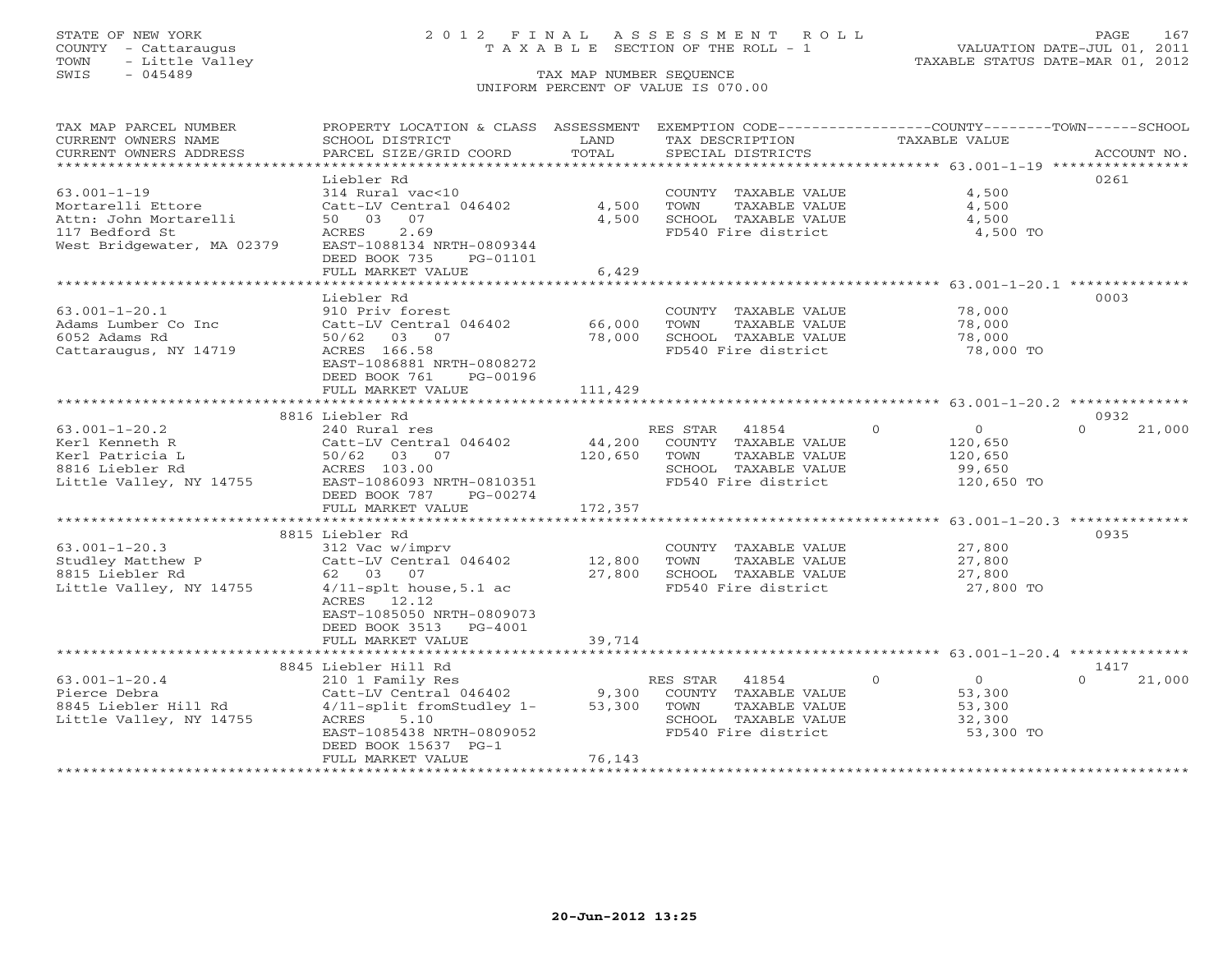# STATE OF NEW YORK 2 0 1 2 F I N A L A S S E S S M E N T R O L L PAGE 168 COUNTY - Cattaraugus T A X A B L E SECTION OF THE ROLL - 1 VALUATION DATE-JUL 01, 2011

| TAX MAP PARCEL NUMBER   | PROPERTY LOCATION & CLASS ASSESSMENT |                   |                       | EXEMPTION CODE-----------------COUNTY-------TOWN------SCHOOL |                    |
|-------------------------|--------------------------------------|-------------------|-----------------------|--------------------------------------------------------------|--------------------|
| CURRENT OWNERS NAME     | SCHOOL DISTRICT                      | LAND              | TAX DESCRIPTION       | TAXABLE VALUE                                                |                    |
| CURRENT OWNERS ADDRESS  | PARCEL SIZE/GRID COORD               | TOTAL             | SPECIAL DISTRICTS     |                                                              | ACCOUNT NO.        |
| **********************  |                                      |                   |                       |                                                              |                    |
|                         | 8965 Liebler Rd                      |                   |                       |                                                              | 0372               |
| $63.001 - 1 - 21.1$     | 260 Seasonal res                     |                   | COUNTY TAXABLE VALUE  | 88,900                                                       |                    |
| Bognar Michael C        | Catt-LV Central 046402               | 60,000            | TOWN<br>TAXABLE VALUE | 88,900                                                       |                    |
| Bognar Pamela           | 62 03 07                             | 88,900            | SCHOOL TAXABLE VALUE  | 88,900                                                       |                    |
| 750 Fletcher St         | ACRES 137.35                         |                   | FD540 Fire district   | 88,900 TO                                                    |                    |
| Tonawanda, NY 14150     | EAST-1083699 NRTH-0808799            |                   |                       |                                                              |                    |
|                         | DEED BOOK 00933 PG-01042             |                   |                       |                                                              |                    |
|                         | FULL MARKET VALUE                    | 127,000           |                       |                                                              |                    |
|                         | *************************            | ***************** |                       |                                                              |                    |
|                         | 8994 Liebler Rd                      |                   |                       |                                                              | 0945               |
| $63.001 - 1 - 21.2$     | 322 Rural vac>10                     |                   | COUNTY TAXABLE VALUE  | 11,700                                                       |                    |
| White Susan             | Catt-LV Central 046402               | 11,700            | TOWN<br>TAXABLE VALUE | 11,700                                                       |                    |
| White Robert            | 62 03 07                             | 11,700            | SCHOOL TAXABLE VALUE  | 11,700                                                       |                    |
| 8 West St #C            | split off house&1.85 acre            |                   | FD540 Fire district   | 11,700 TO                                                    |                    |
| Granby, MA 01033        | ACRES 10.25                          |                   |                       |                                                              |                    |
|                         | EAST-1083157 NRTH-1083161            |                   |                       |                                                              |                    |
|                         | DEED BOOK 776<br>PG-00340            |                   |                       |                                                              |                    |
|                         | FULL MARKET VALUE                    | 16,714            |                       |                                                              |                    |
|                         | ***********************              | *************     |                       |                                                              |                    |
|                         | 8905 Liebler Rd                      |                   |                       |                                                              | 0373               |
| $63.001 - 1 - 21.3$     | 312 Vac w/imprv                      |                   | COUNTY TAXABLE VALUE  | 10,000                                                       |                    |
| Smith Robert W Sr       | Catt-LV Central 046402               | 7,900             | TOWN<br>TAXABLE VALUE | 10,000                                                       |                    |
| Smith Debra M           | 62 03 07                             | 10,000            | SCHOOL TAXABLE VALUE  | 10,000                                                       |                    |
| 121 Halstead Ave        | 3.15<br>ACRES                        |                   | FD540 Fire district   | 10,000 TO                                                    |                    |
| Sloan, NY 14212         | EAST-1084532 NRTH-0809643            |                   |                       |                                                              |                    |
|                         | DEED BOOK 14750 PG-6001              |                   |                       |                                                              |                    |
|                         | FULL MARKET VALUE                    | 14,286            |                       |                                                              |                    |
|                         |                                      |                   |                       | ************************ 63.001-1-21.4 ***************       |                    |
|                         | 8984 Liebler Rd                      |                   |                       |                                                              | 1404               |
| $63.001 - 1 - 21.4$     | 210 1 Family Res                     |                   | COUNTY TAXABLE VALUE  | 60,800                                                       |                    |
| Sexton Minnie F         | Catt-LV Central 046402               | 6,700             | TOWN<br>TAXABLE VALUE | 60,800                                                       |                    |
| 8984 Liebler Rd         | split off 1-21.2 (5/2008)            | 60,800            | SCHOOL TAXABLE VALUE  | 60,800                                                       |                    |
| Little Valley, NY 14755 | FRNT 318.00 DPTH                     |                   | FD540 Fire district   | 60,800 TO                                                    |                    |
|                         | 1.85 BANK<br>ACRES<br>032            |                   |                       |                                                              |                    |
|                         | EAST-1083161 NRTH-0810712            |                   |                       |                                                              |                    |
|                         | DEED BOOK 10176 PG-2003              |                   |                       |                                                              |                    |
|                         | FULL MARKET VALUE                    | 86,857            |                       |                                                              |                    |
|                         | *********************                |                   |                       |                                                              |                    |
|                         | 8892 Liebler Rd                      |                   |                       |                                                              | 0019               |
| $63.001 - 1 - 22.1$     | 270 Mfg housing                      |                   | RES STAR<br>41854     | $\circ$<br>$\overline{0}$                                    | $\Omega$<br>21,000 |
| Arnold Gary             | Catt-LV Central 046402               | 14,000            | COUNTY TAXABLE VALUE  | 30,500                                                       |                    |
| 5179 Harris Rd          | 61/62 03 07                          | 30,500            | TOWN<br>TAXABLE VALUE | 30,500                                                       |                    |
| Randolph, NY 14772      | land contract-Hunter Chur            |                   | SCHOOL TAXABLE VALUE  | 9,500                                                        |                    |
|                         | 10.05<br>ACRES                       |                   | FD540 Fire district   | 30,500 TO                                                    |                    |
|                         | EAST-1084651 NRTH-0810528            |                   |                       |                                                              |                    |
|                         | DEED BOOK 10386 PG-2001              |                   |                       |                                                              |                    |
|                         | FULL MARKET VALUE                    | 43,571            |                       |                                                              |                    |
| *********************** |                                      |                   |                       |                                                              |                    |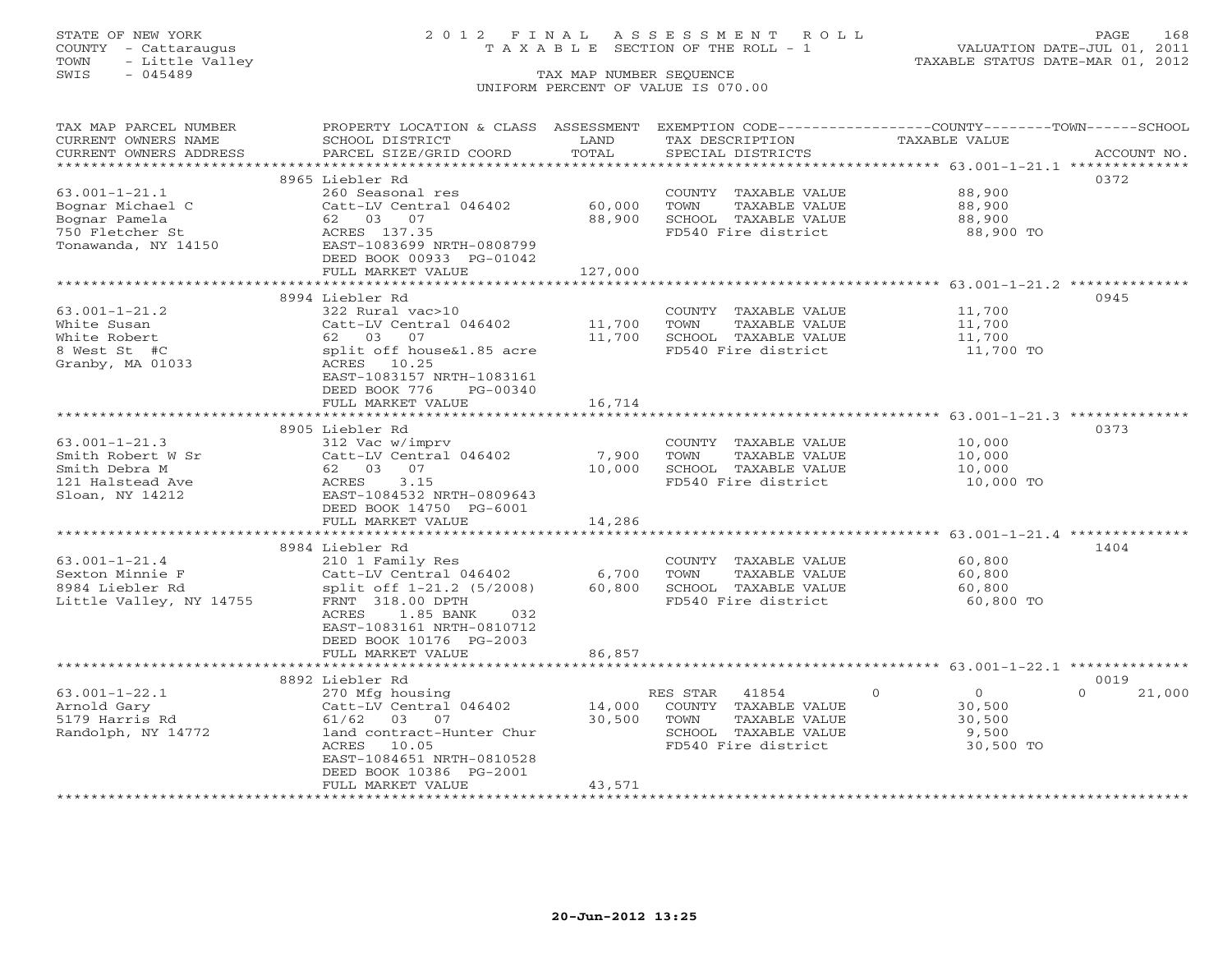# STATE OF NEW YORK 2 0 1 2 F I N A L A S S E S S M E N T R O L L PAGE 169 COUNTY - Cattaraugus T A X A B L E SECTION OF THE ROLL - 1 VALUATION DATE-JUL 01, 2011

| TAX MAP PARCEL NUMBER                                                                                                                                                                        | PROPERTY LOCATION & CLASS ASSESSMENT EXEMPTION CODE----------------COUNTY-------TOWN------SCHOOL                                                                                                                                   |        |                                                               |                           |          |                |
|----------------------------------------------------------------------------------------------------------------------------------------------------------------------------------------------|------------------------------------------------------------------------------------------------------------------------------------------------------------------------------------------------------------------------------------|--------|---------------------------------------------------------------|---------------------------|----------|----------------|
|                                                                                                                                                                                              |                                                                                                                                                                                                                                    |        |                                                               |                           |          |                |
|                                                                                                                                                                                              |                                                                                                                                                                                                                                    |        |                                                               |                           |          |                |
|                                                                                                                                                                                              | 8924 Liebler Rd                                                                                                                                                                                                                    |        |                                                               |                           |          | 0933           |
|                                                                                                                                                                                              |                                                                                                                                                                                                                                    |        | VET C/T 41101 0 5,000                                         |                           | 5,000    | $\overline{0}$ |
|                                                                                                                                                                                              |                                                                                                                                                                                                                                    |        |                                                               |                           |          |                |
|                                                                                                                                                                                              |                                                                                                                                                                                                                                    |        |                                                               |                           |          |                |
|                                                                                                                                                                                              |                                                                                                                                                                                                                                    |        |                                                               |                           |          |                |
|                                                                                                                                                                                              |                                                                                                                                                                                                                                    |        |                                                               |                           |          |                |
|                                                                                                                                                                                              |                                                                                                                                                                                                                                    |        |                                                               |                           |          |                |
|                                                                                                                                                                                              |                                                                                                                                                                                                                                    |        |                                                               |                           |          |                |
|                                                                                                                                                                                              |                                                                                                                                                                                                                                    |        |                                                               |                           |          |                |
|                                                                                                                                                                                              | Liebler Rd                                                                                                                                                                                                                         |        |                                                               |                           |          | 0952           |
|                                                                                                                                                                                              |                                                                                                                                                                                                                                    |        |                                                               | 7,800                     |          |                |
|                                                                                                                                                                                              |                                                                                                                                                                                                                                    |        | COUNTY TAXABLE VALUE                                          |                           |          |                |
|                                                                                                                                                                                              |                                                                                                                                                                                                                                    |        |                                                               | 7,800<br>7,800            |          |                |
|                                                                                                                                                                                              |                                                                                                                                                                                                                                    |        |                                                               |                           |          |                |
|                                                                                                                                                                                              |                                                                                                                                                                                                                                    |        |                                                               | 7,800 TO                  |          |                |
|                                                                                                                                                                                              |                                                                                                                                                                                                                                    |        |                                                               |                           |          |                |
|                                                                                                                                                                                              | DEED BOOK 4533 PG-9001                                                                                                                                                                                                             |        |                                                               |                           |          |                |
|                                                                                                                                                                                              | FULL MARKET VALUE 11,143                                                                                                                                                                                                           |        |                                                               |                           |          |                |
|                                                                                                                                                                                              | 8950 Liebler Rd                                                                                                                                                                                                                    |        |                                                               |                           |          | 0918           |
|                                                                                                                                                                                              |                                                                                                                                                                                                                                    |        |                                                               | $[0]$ 0 0<br>VALUE 27,900 | $\Omega$ | 21,000         |
|                                                                                                                                                                                              |                                                                                                                                                                                                                                    |        |                                                               |                           |          |                |
|                                                                                                                                                                                              |                                                                                                                                                                                                                                    |        |                                                               |                           |          |                |
|                                                                                                                                                                                              |                                                                                                                                                                                                                                    |        |                                                               |                           |          |                |
|                                                                                                                                                                                              | EAST-1083773 NRTH-0810847                                                                                                                                                                                                          |        | FD540 Fire district                                           | 27,900 TO                 |          |                |
|                                                                                                                                                                                              | DEED BOOK 846<br>PG-01020                                                                                                                                                                                                          |        |                                                               |                           |          |                |
|                                                                                                                                                                                              | FULL MARKET VALUE                                                                                                                                                                                                                  | 39,857 |                                                               |                           |          |                |
|                                                                                                                                                                                              |                                                                                                                                                                                                                                    |        |                                                               |                           |          |                |
|                                                                                                                                                                                              | 8972 Liebler Rd                                                                                                                                                                                                                    |        |                                                               |                           |          | 0330           |
| $63.001 - 1 - 24$                                                                                                                                                                            | 210 1 Fm = 1 = 210 1 Fm = 1 = 210 1 Fm = 1 = 210 1 Fm = 1 = 210 1 = 210 1 = 210 1 = 210 1 = 210 1 = 210 1 = 2<br>Catt-LV Central 046402 = 26,900 COUNTY TAXABLE VALUE 56,600<br>62 = 03 = 07 = 26,600 500 56,600 500 500 500 500 5 |        |                                                               |                           | $\Omega$ | 21,000         |
|                                                                                                                                                                                              |                                                                                                                                                                                                                                    |        |                                                               |                           |          |                |
|                                                                                                                                                                                              |                                                                                                                                                                                                                                    |        |                                                               |                           |          |                |
|                                                                                                                                                                                              |                                                                                                                                                                                                                                    |        |                                                               |                           |          |                |
| 63.001-1-24 210 1 Family Res<br>Ruane Bethany Catt-LV Central 046402 6,900<br>Ruane Brock 62 03 07 56,600<br>8972 Liebler Rd ACRES 2.00<br>Little Valley, NY 14755 EAST-1083397 NRTH-0810621 |                                                                                                                                                                                                                                    |        | SCHOOL TAXABLE VALUE 35,600<br>FD540 Fire district 56,600 TO  |                           |          |                |
|                                                                                                                                                                                              | DEED BOOK 7969 PG-6002                                                                                                                                                                                                             |        |                                                               |                           |          |                |
|                                                                                                                                                                                              | FULL MARKET VALUE                                                                                                                                                                                                                  | 80,857 |                                                               |                           |          |                |
|                                                                                                                                                                                              |                                                                                                                                                                                                                                    |        |                                                               |                           |          |                |
|                                                                                                                                                                                              | Nys Rte 242                                                                                                                                                                                                                        |        |                                                               |                           |          | 0304           |
|                                                                                                                                                                                              |                                                                                                                                                                                                                                    |        |                                                               | 9,000                     |          |                |
|                                                                                                                                                                                              |                                                                                                                                                                                                                                    |        | COUNTY TAXABLE VALUE<br>TOWN TAXABLE VALUE                    | 9,000                     |          |                |
|                                                                                                                                                                                              |                                                                                                                                                                                                                                    |        |                                                               |                           |          |                |
|                                                                                                                                                                                              |                                                                                                                                                                                                                                    |        | 9,000 SCHOOL TAXABLE VALUE 9,000<br>FD540 Fire district 9,000 | 9,000 TO                  |          |                |
|                                                                                                                                                                                              | EAST-1083148 NRTH-0812169                                                                                                                                                                                                          |        |                                                               |                           |          |                |
| L5J 2X5                                                                                                                                                                                      | DEED BOOK 00980 PG-00888                                                                                                                                                                                                           |        |                                                               |                           |          |                |
|                                                                                                                                                                                              | FULL MARKET VALUE                                                                                                                                                                                                                  | 12,857 |                                                               |                           |          |                |
|                                                                                                                                                                                              |                                                                                                                                                                                                                                    |        |                                                               |                           |          |                |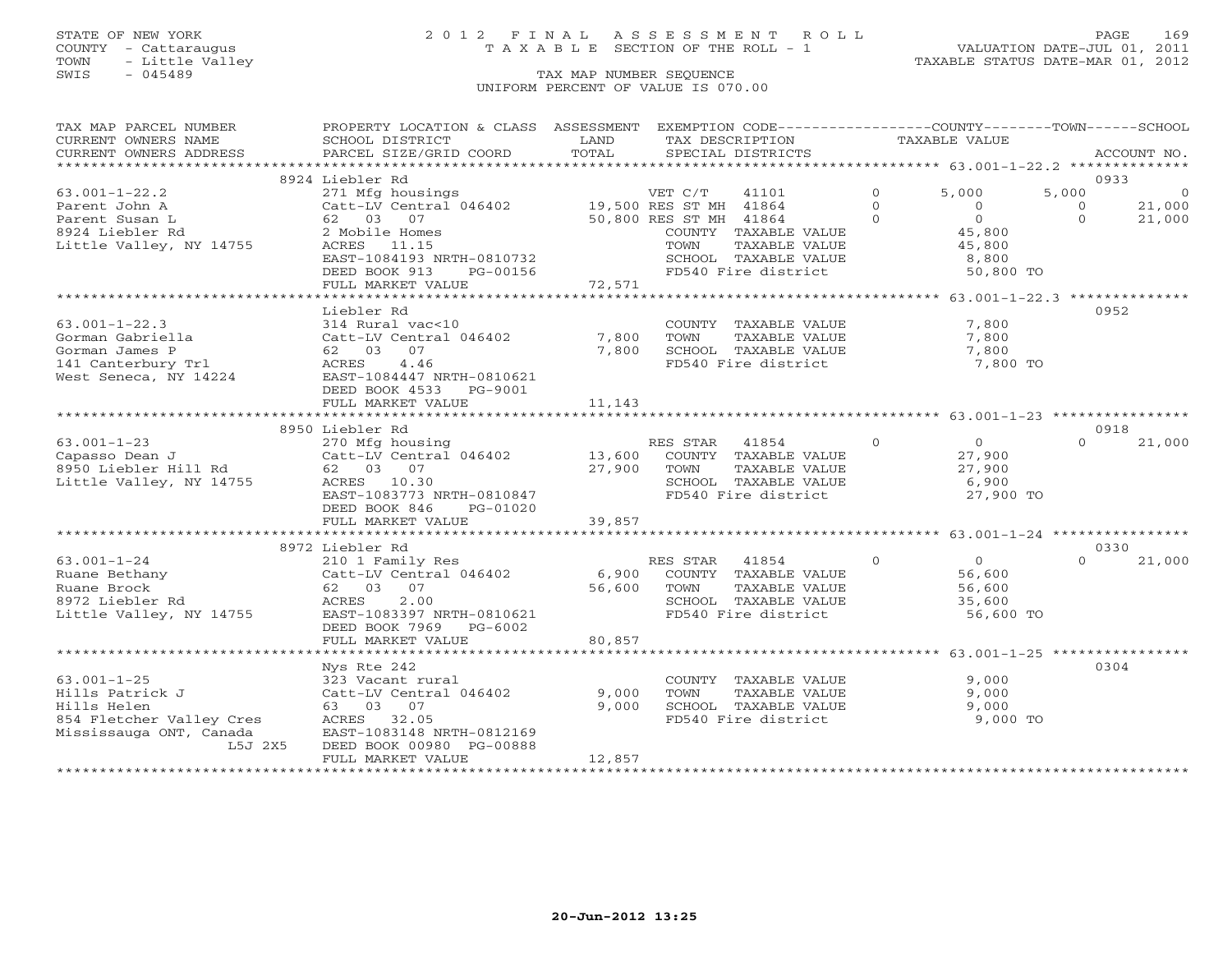TOWN - Little Valley TAXABLE STATUS DATE-MAR 01, 2012 TOWN - Little Valley<br>
SWIS - 045489 TAX MAP NUMBER SEQUENCE

# STATE OF NEW YORK 2 0 1 2 F I N A L A S S E S S M E N T R O L L PAGE 170 COUNTY - Cattaraugus T A X A B L E SECTION OF THE ROLL - 1 VALUATION DATE-JUL 01, 2011

UNIFORM PERCENT OF VALUE IS 070.00

| TAX MAP PARCEL NUMBER                       | PROPERTY LOCATION & CLASS ASSESSMENT                  |            | EXEMPTION CODE-----------------COUNTY-------TOWN------SCHOOL |                           |                  |
|---------------------------------------------|-------------------------------------------------------|------------|--------------------------------------------------------------|---------------------------|------------------|
| CURRENT OWNERS NAME                         | SCHOOL DISTRICT                                       | LAND       | TAX DESCRIPTION                                              | <b>TAXABLE VALUE</b>      |                  |
| CURRENT OWNERS ADDRESS                      | PARCEL SIZE/GRID COORD                                | TOTAL      | SPECIAL DISTRICTS                                            |                           | ACCOUNT NO.      |
| ******************************              |                                                       |            |                                                              |                           |                  |
|                                             | Nys Rte 242                                           |            |                                                              |                           | 0353             |
| $63.001 - 1 - 26$                           | 323 Vacant rural                                      |            | COUNTY TAXABLE VALUE                                         | 100                       |                  |
| Thurn Thomas J                              | Catt-LV Central 046402<br>63 03<br>07                 | 100<br>100 | TOWN<br>TAXABLE VALUE                                        | 100<br>100                |                  |
| Thurn Stacy                                 |                                                       |            | SCHOOL TAXABLE VALUE<br>FD540 Fire district                  |                           |                  |
| 9053 Nys Rte 242<br>Little Valley, NY 14755 | 50.00 DPTH 75.00<br>FRNT<br>EAST-1082775 NRTH-0812520 |            |                                                              | 100 TO                    |                  |
|                                             | DEED BOOK 00964 PG-01173                              |            |                                                              |                           |                  |
|                                             | FULL MARKET VALUE                                     | 143        |                                                              |                           |                  |
|                                             |                                                       |            |                                                              |                           |                  |
|                                             | Nys Rte 242                                           |            |                                                              |                           | 0163             |
| $63.001 - 1 - 27$                           | 323 Vacant rural                                      |            | COUNTY TAXABLE VALUE                                         | 500                       |                  |
| Henfling Sistine                            | Catt-LV Central 046402                                | 500        | TOWN<br>TAXABLE VALUE                                        | 500                       |                  |
| 49 Briarhurst Dr                            | 63 03 07                                              | 500        | SCHOOL TAXABLE VALUE                                         | 500                       |                  |
| Tonawanda, NY 14150                         | FRNT 230.00 DPTH 200.00                               |            | FD540 Fire district                                          | 500 TO                    |                  |
|                                             | EAST-1082825 NRTH-0812666                             |            |                                                              |                           |                  |
|                                             | DEED BOOK 651<br>PG-00571                             |            |                                                              |                           |                  |
|                                             | FULL MARKET VALUE                                     | 714        |                                                              |                           |                  |
|                                             |                                                       |            |                                                              |                           |                  |
|                                             | Nys Rte 242                                           |            |                                                              |                           | 0343             |
| $63.001 - 1 - 28$                           | 323 Vacant rural                                      |            | COUNTY TAXABLE VALUE                                         | 1,000                     |                  |
| Spencer Everett W                           | Catt-LV Central 046402                                | 1,000      | TOWN<br>TAXABLE VALUE                                        | 1,000                     |                  |
| 3257 Town Line Rd                           | 63 03 07                                              | 1,000      | SCHOOL TAXABLE VALUE                                         | 1,000                     |                  |
| Lancaster, NY 14086                         | ACRES<br>2.65                                         |            | FD540 Fire district                                          | 1,000 TO                  |                  |
|                                             | EAST-1082910 NRTH-0812916                             |            |                                                              |                           |                  |
|                                             | DEED BOOK 1031 PG-480                                 |            |                                                              |                           |                  |
|                                             | FULL MARKET VALUE                                     | 1,429      |                                                              |                           |                  |
|                                             |                                                       |            |                                                              |                           |                  |
| $63.001 - 1 - 30$                           | 8999 Nys Rte 242                                      |            | RES STAR<br>41854                                            | $\circ$<br>$\overline{0}$ | 0095<br>$\Omega$ |
| Estes Marion                                | 210 1 Family Res<br>Catt-LV Central 046402            | 10,000     | COUNTY TAXABLE VALUE                                         | 69,200                    | 21,000           |
| Estes Alberta V                             | 53 03 07                                              | 69,200     | TAXABLE VALUE<br>TOWN                                        | 69,200                    |                  |
| 8999 Rte 242                                | ACRES<br>6.59                                         |            | SCHOOL TAXABLE VALUE                                         | 48,200                    |                  |
| Little Valley, NY 14755                     | EAST-1083133 NRTH-0813594                             |            | FD540 Fire district                                          | 69,200 TO                 |                  |
|                                             | DEED BOOK 00996 PG-00341                              |            |                                                              |                           |                  |
|                                             | FULL MARKET VALUE                                     | 98,857     |                                                              |                           |                  |
|                                             |                                                       |            |                                                              |                           |                  |
|                                             | Nys Rte 242                                           |            |                                                              |                           | 0247             |
| $63.001 - 1 - 31$                           | 314 Rural vac<10                                      |            | COUNTY TAXABLE VALUE                                         | 8,500                     |                  |
| Meredyk Josephine                           | Catt-LV Central 046402                                | 8,500      | TOWN<br>TAXABLE VALUE                                        | 8,500                     |                  |
| 376 Weiss Ave                               | 63 03 07                                              | 8,500      | SCHOOL TAXABLE VALUE                                         | 8,500                     |                  |
| Buffalo, NY 14206                           | ACRES<br>8.28                                         |            | FD540 Fire district                                          | 8,500 TO                  |                  |
|                                             | EAST-1083291 NRTH-0814040                             |            |                                                              |                           |                  |
|                                             | DEED BOOK 626<br>PG-00515                             |            |                                                              |                           |                  |
|                                             | FULL MARKET VALUE                                     | 12,143     |                                                              |                           |                  |
|                                             |                                                       |            |                                                              |                           |                  |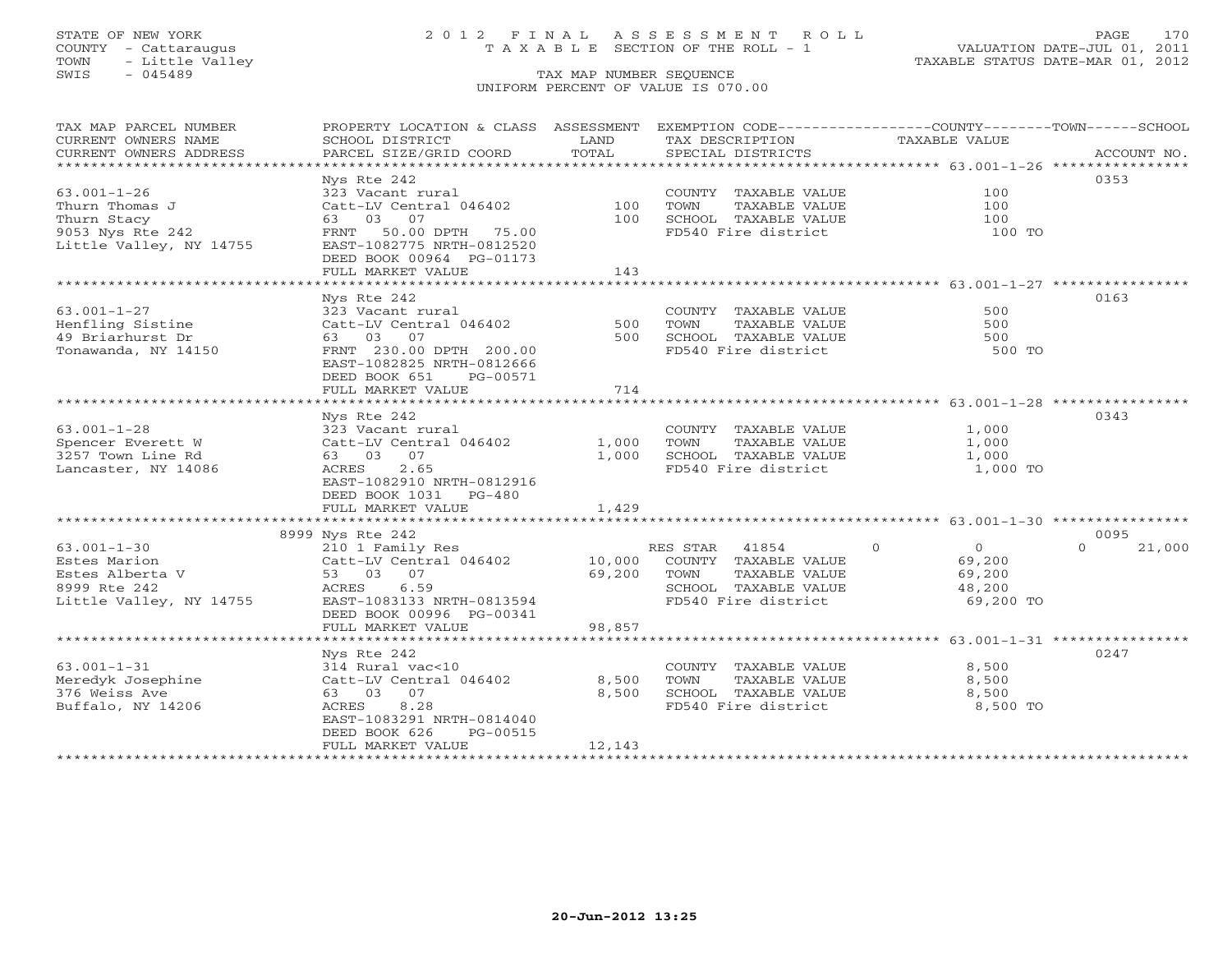# STATE OF NEW YORK 2 0 1 2 F I N A L A S S E S S M E N T R O L L PAGE 171 COUNTY - Cattaraugus T A X A B L E SECTION OF THE ROLL - 1 VALUATION DATE-JUL 01, 2011

| TAX MAP PARCEL NUMBER                                                                                          | PROPERTY LOCATION & CLASS ASSESSMENT EXEMPTION CODE----------------COUNTY-------TOWN------SCHOOL                                   |         |                   |                                       |                  |                     |          |             |
|----------------------------------------------------------------------------------------------------------------|------------------------------------------------------------------------------------------------------------------------------------|---------|-------------------|---------------------------------------|------------------|---------------------|----------|-------------|
| CURRENT OWNERS NAME                                                                                            | SCHOOL DISTRICT                                                                                                                    | LAND    | TAX DESCRIPTION   |                                       | TAXABLE VALUE    |                     |          |             |
| CURRENT OWNERS ADDRESS                                                                                         | PARCEL SIZE/GRID COORD                                                                                                             | TOTAL   | SPECIAL DISTRICTS |                                       |                  |                     |          | ACCOUNT NO. |
|                                                                                                                | 5403 Kyler Hill Rd                                                                                                                 |         |                   |                                       |                  |                     | 1039     |             |
| $63.001 - 1 - 32.2$                                                                                            | nyier niil Rd<br>280 Res Multiple                                                                                                  |         | RES STAR 41854    | $\overline{0}$                        |                  | $\overline{0}$      | $\Omega$ | 21,000      |
| Brooks Thomas P                                                                                                | Catt-LV Central 046402                                                                                                             | 8,700   |                   | COUNTY TAXABLE VALUE                  |                  | 155,000             |          |             |
| Brooks Cherry                                                                                                  | 63/64 03 07                                                                                                                        | 155,000 | TOWN              | TAXABLE VALUE                         |                  | 155,000             |          |             |
| Attn: T&h Brooks Super Market 2nd site-5423 Kyler                                                              |                                                                                                                                    |         |                   | SCHOOL TAXABLE VALUE                  |                  | 134,000             |          |             |
| 5403 Kyler Hill Rd               ACRES       4.05<br>Little Valley, NY 14755         EAST-1084903 NRTH-0815179 |                                                                                                                                    |         |                   | FD540 Fire district                   |                  | 155,000 TO          |          |             |
|                                                                                                                |                                                                                                                                    |         |                   |                                       |                  |                     |          |             |
|                                                                                                                | DEED BOOK 867<br>PG-00142<br>FULL MARKET VALUE                                                                                     | 221,429 |                   |                                       |                  |                     |          |             |
|                                                                                                                |                                                                                                                                    |         |                   |                                       |                  |                     |          |             |
|                                                                                                                | 8951 Nys Rte 242                                                                                                                   |         |                   |                                       |                  |                     | 1040     |             |
| $63.001 - 1 - 32.3$                                                                                            | 240 Rural res                                                                                                                      |         | RES STAR          | 41854 0                               |                  | $\overline{0}$      | $\cap$   | 21,000      |
|                                                                                                                |                                                                                                                                    |         |                   |                                       |                  | 129,000             |          |             |
|                                                                                                                |                                                                                                                                    |         |                   | TAXABLE VALUE                         |                  | 129,000             |          |             |
|                                                                                                                |                                                                                                                                    |         |                   | SCHOOL TAXABLE VALUE                  |                  | 108,000             |          |             |
|                                                                                                                |                                                                                                                                    |         |                   | FD540 Fire district                   |                  | 129,000 TO          |          |             |
|                                                                                                                | DEED BOOK 00978 PG-00976                                                                                                           |         |                   |                                       |                  |                     |          |             |
|                                                                                                                | FULL MARKET VALUE                                                                                                                  | 184,286 |                   |                                       |                  |                     |          |             |
|                                                                                                                |                                                                                                                                    |         |                   |                                       |                  |                     |          |             |
| $63.001 - 1 - 32.4$                                                                                            | 8967 Nys Rte 242<br>270 Mfg housing                                                                                                |         |                   | COUNTY TAXABLE VALUE 26,500           |                  |                     | 1041     |             |
| Sommer Robert                                                                                                  | Catt-LV Central 046402 11,000                                                                                                      |         | TOWN              | TAXABLE VALUE                         |                  |                     |          |             |
| Sommer Marie                                                                                                   | 63 03 07                                                                                                                           | 26,500  |                   | SCHOOL TAXABLE VALUE                  | 26,500<br>26,500 |                     |          |             |
| 226 Ilion St                                                                                                   | 7.50<br>ACRES                                                                                                                      |         |                   | FD540 Fire district                   |                  | 26,500 TO           |          |             |
| Tonawanda, NY 14150                                                                                            | EAST-1083913 NRTH-0814511                                                                                                          |         |                   |                                       |                  |                     |          |             |
|                                                                                                                | DEED BOOK 867<br>PG-00168                                                                                                          |         |                   |                                       |                  |                     |          |             |
|                                                                                                                | FULL MARKET VALUE                                                                                                                  | 37,857  |                   |                                       |                  |                     |          |             |
|                                                                                                                |                                                                                                                                    |         |                   |                                       |                  |                     |          |             |
|                                                                                                                | 5437 Kyler Hill Rd                                                                                                                 |         |                   |                                       |                  |                     | 1112     |             |
| $63.001 - 1 - 32.5$                                                                                            | 210 1 Family Res                                                                                                                   |         | RES STAR 41854    | $\overline{0}$                        |                  | $\overline{0}$      | $\cap$   | 21,000      |
| Brooks Michael J                                                                                               | 210 1 Family Res<br>Catt-LV Central 046402 5,600 COUNTY TAXABLE VALUE<br>64 03 07 70,900 TOWN TAXABLE VALUE<br>RES STAR 41854 2010 |         |                   |                                       |                  | 70,900              |          |             |
| Brooks Lani M                                                                                                  |                                                                                                                                    |         |                   | TAXABLE VALUE<br>SCHOOL TAXABLE VALUE |                  | 70,900              |          |             |
| 5437 Kyler Hill Rd<br>Little Valley, NY 14755                                                                  | EAST-1084482 NRTH-0815513                                                                                                          |         |                   | FD540 Fire district                   |                  | 49,900<br>70,900 TO |          |             |
|                                                                                                                | DEED BOOK 00999 PG-00355                                                                                                           |         |                   |                                       |                  |                     |          |             |
|                                                                                                                | FULL MARKET VALUE                                                                                                                  | 101,286 |                   |                                       |                  |                     |          |             |
|                                                                                                                |                                                                                                                                    |         |                   |                                       |                  |                     |          |             |
|                                                                                                                | Fourth St                                                                                                                          |         |                   |                                       |                  |                     | 1282     |             |
| $63.002 - 1 - 1.1$                                                                                             | 311 Res vac land                                                                                                                   |         |                   | COUNTY TAXABLE VALUE                  |                  | 4,500               |          |             |
| Miller Karen B                                                                                                 | 311 Res vac Iano<br>Catt-LV Central 046402                                                                                         | 4,500   | TOWN              | TAXABLE VALUE                         |                  | 4,500               |          |             |
| 10720 Ravenna Way 105 FRNT 200.00 DPTH 193.00<br>Ft Myers, FL 33913 EAST-1090476 NRTH-0814245                  |                                                                                                                                    | 4,500   |                   | SCHOOL TAXABLE VALUE                  |                  | 4,500               |          |             |
| Ft Myers, FL 33913                                                                                             | EAST-1090476 NRTH-0814245                                                                                                          |         |                   | FD540 Fire district                   |                  | 4,500 TO            |          |             |
|                                                                                                                | FULL MARKET VALUE                                                                                                                  | 6,429   |                   |                                       |                  |                     |          |             |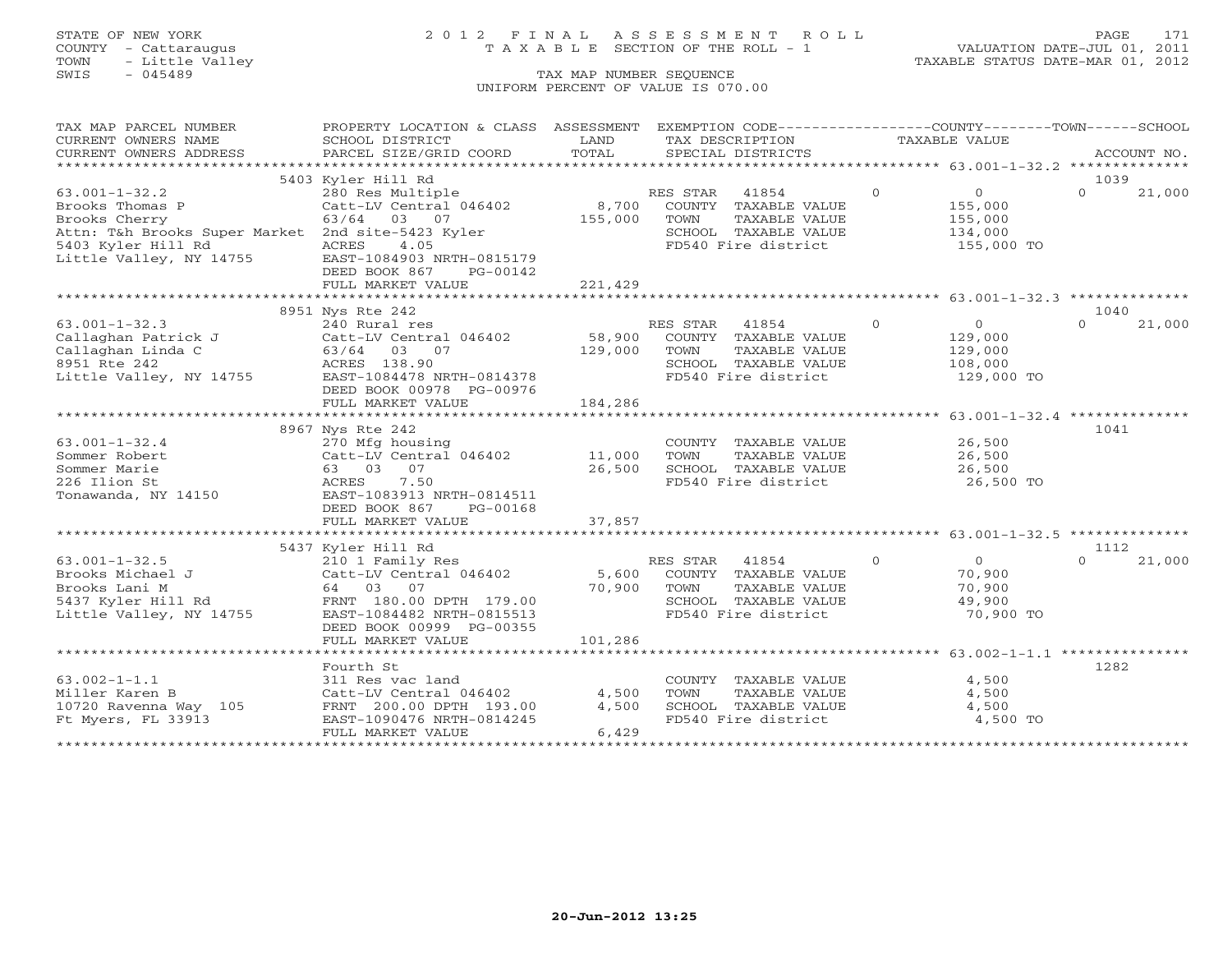# STATE OF NEW YORK 2 0 1 2 F I N A L A S S E S S M E N T R O L L PAGE 172 COUNTY - Cattaraugus T A X A B L E SECTION OF THE ROLL - 1 VALUATION DATE-JUL 01, 2011

| TAX MAP PARCEL NUMBER                               | PROPERTY LOCATION & CLASS ASSESSMENT EXEMPTION CODE----------------COUNTY-------TOWN------SCHOOL |                |                                             |                     |             |
|-----------------------------------------------------|--------------------------------------------------------------------------------------------------|----------------|---------------------------------------------|---------------------|-------------|
| CURRENT OWNERS NAME<br>CURRENT OWNERS ADDRESS       | SCHOOL DISTRICT<br>PARCEL SIZE/GRID COORD                                                        | LAND<br>TOTAL  | TAX DESCRIPTION<br>SPECIAL DISTRICTS        | TAXABLE VALUE       | ACCOUNT NO. |
|                                                     |                                                                                                  |                |                                             |                     |             |
|                                                     | Fourth St                                                                                        |                |                                             |                     | 0042        |
| $63.002 - 1 - 1.2$                                  | 910 Priv forest                                                                                  |                | COUNTY TAXABLE VALUE                        | 30,000              |             |
| Toporek David                                       | Catt-LV Central 046402 20,000                                                                    |                | TOWN<br>TAXABLE VALUE                       | 30,000              |             |
| toporek Laurie                                      | 39/40 03 07                                                                                      | 30,000         |                                             |                     |             |
| 3399 McKinley Pkwy                                  | ACRES 47.60                                                                                      |                | SCHOOL TAXABLE VALUE<br>FD540 Fire district | 30,000<br>30,000 TO |             |
| Blasdell, NY 14219                                  | EAST-1091491 NRTH-0814638                                                                        |                |                                             |                     |             |
|                                                     | DEED BOOK 16749 PG-9001                                                                          |                |                                             |                     |             |
|                                                     | FULL MARKET VALUE                                                                                | 42,857         |                                             |                     |             |
|                                                     |                                                                                                  |                |                                             |                     |             |
|                                                     | 5302 Fourth St                                                                                   |                |                                             |                     | 1175        |
| $63.002 - 1 - 2.73$                                 | 833 Radio                                                                                        |                | COUNTY TAXABLE VALUE                        | 5,300               |             |
| Dobson Cellular Systems, Inc Catt-LV Central 046402 |                                                                                                  |                | 0 TOWN<br>TAXABLE VALUE                     | 5,300               |             |
| AT&T Property Tax Dept                              |                                                                                                  | 5,300          | SCHOOL TAXABLE VALUE                        | 5,300               |             |
| 909 Chestnut St 36M-1 FULL MARKET VALUE             |                                                                                                  | 7,571          | FD540 Fire district                         | 5,300 TO            |             |
| St Louis, MO 63101                                  |                                                                                                  |                |                                             |                     |             |
| ********************                                |                                                                                                  |                |                                             |                     |             |
|                                                     | 5302 Fourth St                                                                                   |                |                                             |                     | 1189        |
| $63.002 - 1 - 2.74$                                 | 837 Cell Tower                                                                                   |                | COUNTY TAXABLE VALUE                        | 222,700             |             |
| American Tower Corp                                 | Catt-LV Central 046402                                                                           | $\overline{0}$ | TAXABLE VALUE<br>TOWN                       | 222,700             |             |
| PO Box 723597                                       | Loc #Unknown                                                                                     | 222,700        | SCHOOL TAXABLE VALUE                        | 222,700             |             |
| Atlanta, GA 31139                                   | 1.0000 Catt/l Valley                                                                             |                | FD540 Fire district                         | 222,700 TO          |             |
|                                                     | Tower Only                                                                                       |                |                                             |                     |             |
|                                                     | ACRES<br>0.01<br>FULL MARKET VALUE                                                               | 318,143        |                                             |                     |             |
|                                                     |                                                                                                  |                |                                             |                     |             |
|                                                     | Fourth St                                                                                        |                |                                             |                     | 0196        |
| $63.002 - 1 - 2.1$                                  | 910 Priv forest                                                                                  |                | COUNTY TAXABLE VALUE                        | 41,800              |             |
| Fabbro Mario                                        | Catt-LV Central 046402 24,400                                                                    |                | TOWN<br>TAXABLE VALUE                       | 41,800              |             |
| Fabbro Gloria                                       |                                                                                                  | 41,800         | SCHOOL TAXABLE VALUE                        | 41,800              |             |
| 216 Angle Rd                                        | 39 03 07<br>ACRES 62.19                                                                          |                | FD540 Fire district                         | 41,800 TO           |             |
| West Seneca, NY 14224                               | EAST-1091430 NRTH-0813426                                                                        |                |                                             |                     |             |
|                                                     | DEED BOOK 887<br>PG-00058                                                                        |                |                                             |                     |             |
|                                                     | FULL MARKET VALUE                                                                                | 59,714         |                                             |                     |             |
|                                                     |                                                                                                  |                |                                             |                     |             |
|                                                     | 5328 Fourth St                                                                                   |                |                                             |                     | 0135        |
| $63.002 - 1 - 2.2$                                  | 833 Radio                                                                                        |                | COUNTY TAXABLE VALUE                        | 43,000              |             |
| b3.002-1-2.2<br>Harris Corporation                  | Catt-LV Central 046402                                                                           | 7,600          | TOWN<br>TAXABLE VALUE                       | 43,000              |             |
| 1025 W NASA Blvd Mail A-12A                         | 36 03 07                                                                                         | 43,000         | SCHOOL TAXABLE VALUE 43,000                 |                     |             |
| Melbourne, FL 32919                                 | Two Radio Towers                                                                                 |                | FD540 Fire district                         | 43,000 TO           |             |
|                                                     | 2.79<br>ACRES                                                                                    |                |                                             |                     |             |
|                                                     | EAST-1090531 NRTH-0813962                                                                        |                |                                             |                     |             |
|                                                     | DEED BOOK 12183 PG-8001                                                                          |                |                                             |                     |             |
|                                                     | FULL MARKET VALUE                                                                                | 61,429         |                                             |                     |             |
|                                                     |                                                                                                  |                |                                             |                     |             |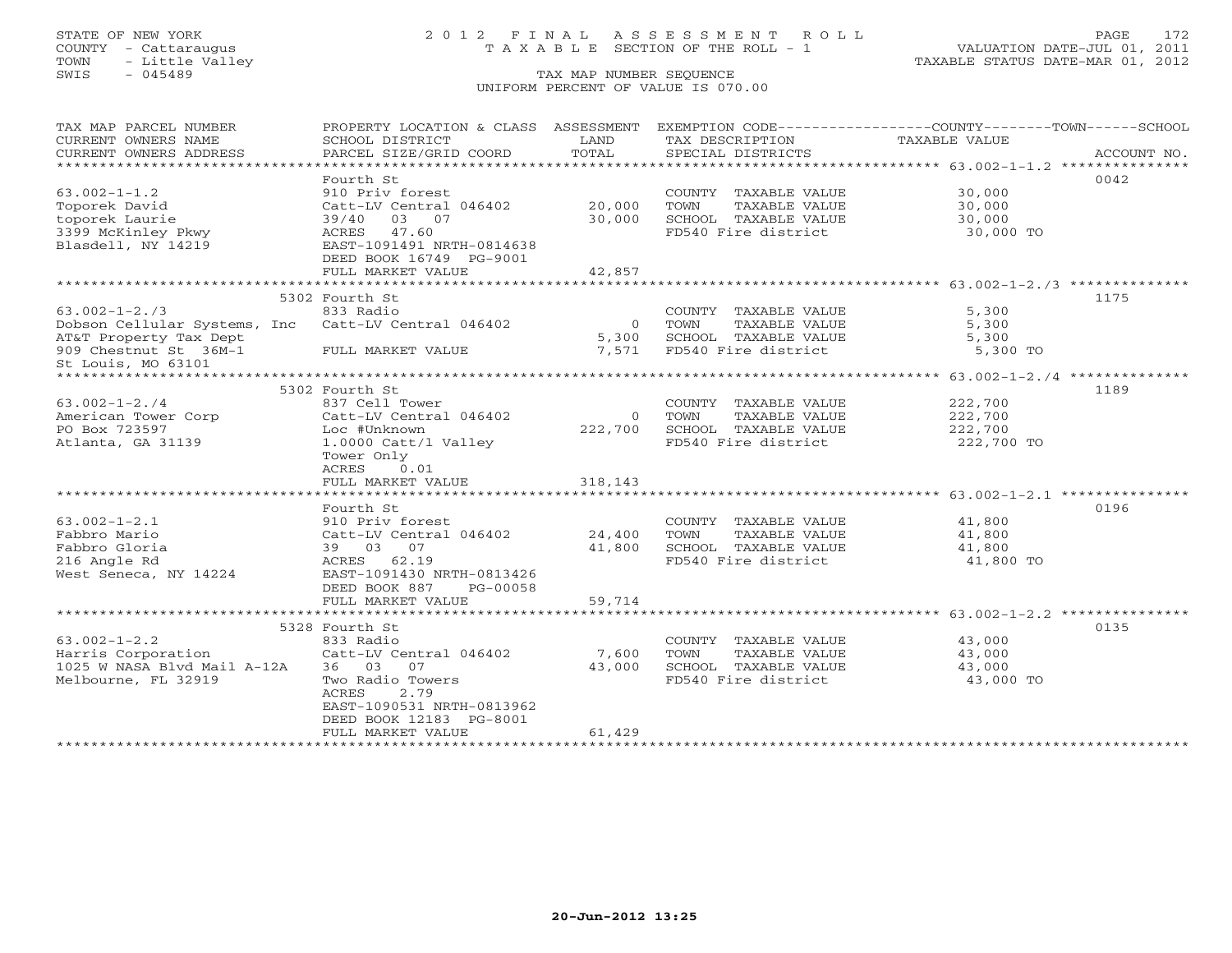# STATE OF NEW YORK 2 0 1 2 F I N A L A S S E S S M E N T R O L L PAGE 173 COUNTY - Cattaraugus T A X A B L E SECTION OF THE ROLL - 1 VALUATION DATE-JUL 01, 2011

| CURRENT OWNERS NAME<br>SCHOOL DISTRICT<br>LAND<br>TAX DESCRIPTION<br>TAXABLE VALUE<br>TOTAL<br>CURRENT OWNERS ADDRESS<br>PARCEL SIZE/GRID COORD<br>SPECIAL DISTRICTS<br>ACCOUNT NO.<br>***********************<br>0229<br>25 Hill St<br>270 Mfg housing<br>51,500<br>COUNTY TAXABLE VALUE<br>37,500<br>Catt-LV Central 046402<br>TOWN<br>TAXABLE VALUE<br>51,500<br>39/40 03 07<br>51,500<br>SCHOOL TAXABLE VALUE<br>51,500<br>FD540 Fire district<br>Inc 54.081-1-21 Vlg<br>51,500 TO<br>Ff 50.00<br>ACRES<br>90.56<br>EAST-1093006 NRTH-0814875<br>DEED BOOK 00958 PG-00007<br>FULL MARKET VALUE<br>73,571<br>0321<br>5241 Nys Rte 353<br>$63.002 - 1 - 4.1$<br>52,000<br>210 1 Family Res<br>COUNTY TAXABLE VALUE<br>6,100<br>Catt-LV Central 046402<br>TOWN<br>TAXABLE VALUE<br>52,000<br>30 03 07<br>52,000<br>SCHOOL TAXABLE VALUE<br>52,000<br>1.10 BANK<br>081<br>FD540 Fire district<br>52,000 TO<br>ACRES<br>EAST-1098056 NRTH-0813750<br>DEED BOOK 13760 PG-9003<br>74,286<br>FULL MARKET VALUE<br>5283 Nys Rte 353<br>0322<br>$63.002 - 1 - 4.2$<br>312 Vac w/imprv<br>COUNTY TAXABLE VALUE<br>104,800<br>79,000<br>Santandreu Paul F<br>Catt-LV Central 046402<br>TOWN<br>TAXABLE VALUE<br>104,800<br>104,800<br>Santandreu Susan E<br>30/39<br>03 07<br>SCHOOL TAXABLE VALUE<br>104,800<br>ACRES 256.05<br>FD540 Fire district<br>6498 Old East Eden Rd<br>104,800 TO<br>EAST-1095633 NRTH-0813801<br>DEED BOOK 00962 PG-00625<br>149,714<br>FULL MARKET VALUE<br>1125<br>5251 Nys Rte 353<br>$\circ$<br>$\Omega$<br>210 1 Family Res<br>RES STAR 41854<br>$\overline{0}$<br>21,000<br>Catt-LV Central 046402<br>6,400<br>COUNTY TAXABLE VALUE<br>114,500<br>5251 Route 353<br>30 03 07<br>114,500<br>TOWN<br>TAXABLE VALUE<br>114,500<br>Little Valley, NY 14755<br>1.40<br>SCHOOL TAXABLE VALUE<br>ACRES<br>93,500<br>EAST-1097882 NRTH-0813882<br>FD540 Fire district<br>114,500 TO<br>DEED BOOK 8796<br>PG-6001<br>163,571<br>FULL MARKET VALUE<br>*****************************<br>0305<br>5277 Nys Rte 353<br>$\Omega$<br>$63.002 - 1 - 5$<br>41834<br>$\overline{0}$<br>$\Omega$<br>38,900<br>210 1 Family Res<br>SR STAR<br>Sherlock Mary<br>Catt-LV Central 046402<br>6,300<br>COUNTY TAXABLE VALUE<br>38,900<br>38,900<br>38,900<br>5277 Nys Rte 353<br>31 03 07<br>TOWN<br>TAXABLE VALUE<br>SCHOOL TAXABLE VALUE<br>ACRES<br>1.36<br>$\circ$<br>38,900 TO<br>EAST-1097746 NRTH-0814388<br>FD540 Fire district<br>DEED BOOK 766<br>PG-00502<br>FULL MARKET VALUE<br>55,571 | TAX MAP PARCEL NUMBER   | PROPERTY LOCATION & CLASS ASSESSMENT | EXEMPTION CODE-----------------COUNTY-------TOWN------SCHOOL |  |
|----------------------------------------------------------------------------------------------------------------------------------------------------------------------------------------------------------------------------------------------------------------------------------------------------------------------------------------------------------------------------------------------------------------------------------------------------------------------------------------------------------------------------------------------------------------------------------------------------------------------------------------------------------------------------------------------------------------------------------------------------------------------------------------------------------------------------------------------------------------------------------------------------------------------------------------------------------------------------------------------------------------------------------------------------------------------------------------------------------------------------------------------------------------------------------------------------------------------------------------------------------------------------------------------------------------------------------------------------------------------------------------------------------------------------------------------------------------------------------------------------------------------------------------------------------------------------------------------------------------------------------------------------------------------------------------------------------------------------------------------------------------------------------------------------------------------------------------------------------------------------------------------------------------------------------------------------------------------------------------------------------------------------------------------------------------------------------------------------------------------------------------------------------------------------------------------------------------------------------------------------------------------------------------------------------------------------------------------------------------------------------------------------------------------------------------------------------------------------------------------------|-------------------------|--------------------------------------|--------------------------------------------------------------|--|
|                                                                                                                                                                                                                                                                                                                                                                                                                                                                                                                                                                                                                                                                                                                                                                                                                                                                                                                                                                                                                                                                                                                                                                                                                                                                                                                                                                                                                                                                                                                                                                                                                                                                                                                                                                                                                                                                                                                                                                                                                                                                                                                                                                                                                                                                                                                                                                                                                                                                                                    |                         |                                      |                                                              |  |
|                                                                                                                                                                                                                                                                                                                                                                                                                                                                                                                                                                                                                                                                                                                                                                                                                                                                                                                                                                                                                                                                                                                                                                                                                                                                                                                                                                                                                                                                                                                                                                                                                                                                                                                                                                                                                                                                                                                                                                                                                                                                                                                                                                                                                                                                                                                                                                                                                                                                                                    |                         |                                      |                                                              |  |
|                                                                                                                                                                                                                                                                                                                                                                                                                                                                                                                                                                                                                                                                                                                                                                                                                                                                                                                                                                                                                                                                                                                                                                                                                                                                                                                                                                                                                                                                                                                                                                                                                                                                                                                                                                                                                                                                                                                                                                                                                                                                                                                                                                                                                                                                                                                                                                                                                                                                                                    |                         |                                      |                                                              |  |
|                                                                                                                                                                                                                                                                                                                                                                                                                                                                                                                                                                                                                                                                                                                                                                                                                                                                                                                                                                                                                                                                                                                                                                                                                                                                                                                                                                                                                                                                                                                                                                                                                                                                                                                                                                                                                                                                                                                                                                                                                                                                                                                                                                                                                                                                                                                                                                                                                                                                                                    |                         |                                      |                                                              |  |
|                                                                                                                                                                                                                                                                                                                                                                                                                                                                                                                                                                                                                                                                                                                                                                                                                                                                                                                                                                                                                                                                                                                                                                                                                                                                                                                                                                                                                                                                                                                                                                                                                                                                                                                                                                                                                                                                                                                                                                                                                                                                                                                                                                                                                                                                                                                                                                                                                                                                                                    | $63.002 - 1 - 3$        |                                      |                                                              |  |
|                                                                                                                                                                                                                                                                                                                                                                                                                                                                                                                                                                                                                                                                                                                                                                                                                                                                                                                                                                                                                                                                                                                                                                                                                                                                                                                                                                                                                                                                                                                                                                                                                                                                                                                                                                                                                                                                                                                                                                                                                                                                                                                                                                                                                                                                                                                                                                                                                                                                                                    | Mager Timothy R         |                                      |                                                              |  |
|                                                                                                                                                                                                                                                                                                                                                                                                                                                                                                                                                                                                                                                                                                                                                                                                                                                                                                                                                                                                                                                                                                                                                                                                                                                                                                                                                                                                                                                                                                                                                                                                                                                                                                                                                                                                                                                                                                                                                                                                                                                                                                                                                                                                                                                                                                                                                                                                                                                                                                    | Mager Gregory J         |                                      |                                                              |  |
|                                                                                                                                                                                                                                                                                                                                                                                                                                                                                                                                                                                                                                                                                                                                                                                                                                                                                                                                                                                                                                                                                                                                                                                                                                                                                                                                                                                                                                                                                                                                                                                                                                                                                                                                                                                                                                                                                                                                                                                                                                                                                                                                                                                                                                                                                                                                                                                                                                                                                                    | 4123 Kill Buck Rd       |                                      |                                                              |  |
|                                                                                                                                                                                                                                                                                                                                                                                                                                                                                                                                                                                                                                                                                                                                                                                                                                                                                                                                                                                                                                                                                                                                                                                                                                                                                                                                                                                                                                                                                                                                                                                                                                                                                                                                                                                                                                                                                                                                                                                                                                                                                                                                                                                                                                                                                                                                                                                                                                                                                                    | Salamanca, NY 14779     |                                      |                                                              |  |
|                                                                                                                                                                                                                                                                                                                                                                                                                                                                                                                                                                                                                                                                                                                                                                                                                                                                                                                                                                                                                                                                                                                                                                                                                                                                                                                                                                                                                                                                                                                                                                                                                                                                                                                                                                                                                                                                                                                                                                                                                                                                                                                                                                                                                                                                                                                                                                                                                                                                                                    |                         |                                      |                                                              |  |
|                                                                                                                                                                                                                                                                                                                                                                                                                                                                                                                                                                                                                                                                                                                                                                                                                                                                                                                                                                                                                                                                                                                                                                                                                                                                                                                                                                                                                                                                                                                                                                                                                                                                                                                                                                                                                                                                                                                                                                                                                                                                                                                                                                                                                                                                                                                                                                                                                                                                                                    |                         |                                      |                                                              |  |
|                                                                                                                                                                                                                                                                                                                                                                                                                                                                                                                                                                                                                                                                                                                                                                                                                                                                                                                                                                                                                                                                                                                                                                                                                                                                                                                                                                                                                                                                                                                                                                                                                                                                                                                                                                                                                                                                                                                                                                                                                                                                                                                                                                                                                                                                                                                                                                                                                                                                                                    |                         |                                      |                                                              |  |
|                                                                                                                                                                                                                                                                                                                                                                                                                                                                                                                                                                                                                                                                                                                                                                                                                                                                                                                                                                                                                                                                                                                                                                                                                                                                                                                                                                                                                                                                                                                                                                                                                                                                                                                                                                                                                                                                                                                                                                                                                                                                                                                                                                                                                                                                                                                                                                                                                                                                                                    |                         |                                      |                                                              |  |
|                                                                                                                                                                                                                                                                                                                                                                                                                                                                                                                                                                                                                                                                                                                                                                                                                                                                                                                                                                                                                                                                                                                                                                                                                                                                                                                                                                                                                                                                                                                                                                                                                                                                                                                                                                                                                                                                                                                                                                                                                                                                                                                                                                                                                                                                                                                                                                                                                                                                                                    |                         |                                      |                                                              |  |
|                                                                                                                                                                                                                                                                                                                                                                                                                                                                                                                                                                                                                                                                                                                                                                                                                                                                                                                                                                                                                                                                                                                                                                                                                                                                                                                                                                                                                                                                                                                                                                                                                                                                                                                                                                                                                                                                                                                                                                                                                                                                                                                                                                                                                                                                                                                                                                                                                                                                                                    |                         |                                      |                                                              |  |
|                                                                                                                                                                                                                                                                                                                                                                                                                                                                                                                                                                                                                                                                                                                                                                                                                                                                                                                                                                                                                                                                                                                                                                                                                                                                                                                                                                                                                                                                                                                                                                                                                                                                                                                                                                                                                                                                                                                                                                                                                                                                                                                                                                                                                                                                                                                                                                                                                                                                                                    |                         |                                      |                                                              |  |
|                                                                                                                                                                                                                                                                                                                                                                                                                                                                                                                                                                                                                                                                                                                                                                                                                                                                                                                                                                                                                                                                                                                                                                                                                                                                                                                                                                                                                                                                                                                                                                                                                                                                                                                                                                                                                                                                                                                                                                                                                                                                                                                                                                                                                                                                                                                                                                                                                                                                                                    | Hamacher Wendy          |                                      |                                                              |  |
|                                                                                                                                                                                                                                                                                                                                                                                                                                                                                                                                                                                                                                                                                                                                                                                                                                                                                                                                                                                                                                                                                                                                                                                                                                                                                                                                                                                                                                                                                                                                                                                                                                                                                                                                                                                                                                                                                                                                                                                                                                                                                                                                                                                                                                                                                                                                                                                                                                                                                                    | 5241 Route 353          |                                      |                                                              |  |
|                                                                                                                                                                                                                                                                                                                                                                                                                                                                                                                                                                                                                                                                                                                                                                                                                                                                                                                                                                                                                                                                                                                                                                                                                                                                                                                                                                                                                                                                                                                                                                                                                                                                                                                                                                                                                                                                                                                                                                                                                                                                                                                                                                                                                                                                                                                                                                                                                                                                                                    | Little Valley, NY 14755 |                                      |                                                              |  |
|                                                                                                                                                                                                                                                                                                                                                                                                                                                                                                                                                                                                                                                                                                                                                                                                                                                                                                                                                                                                                                                                                                                                                                                                                                                                                                                                                                                                                                                                                                                                                                                                                                                                                                                                                                                                                                                                                                                                                                                                                                                                                                                                                                                                                                                                                                                                                                                                                                                                                                    |                         |                                      |                                                              |  |
|                                                                                                                                                                                                                                                                                                                                                                                                                                                                                                                                                                                                                                                                                                                                                                                                                                                                                                                                                                                                                                                                                                                                                                                                                                                                                                                                                                                                                                                                                                                                                                                                                                                                                                                                                                                                                                                                                                                                                                                                                                                                                                                                                                                                                                                                                                                                                                                                                                                                                                    |                         |                                      |                                                              |  |
|                                                                                                                                                                                                                                                                                                                                                                                                                                                                                                                                                                                                                                                                                                                                                                                                                                                                                                                                                                                                                                                                                                                                                                                                                                                                                                                                                                                                                                                                                                                                                                                                                                                                                                                                                                                                                                                                                                                                                                                                                                                                                                                                                                                                                                                                                                                                                                                                                                                                                                    |                         |                                      |                                                              |  |
|                                                                                                                                                                                                                                                                                                                                                                                                                                                                                                                                                                                                                                                                                                                                                                                                                                                                                                                                                                                                                                                                                                                                                                                                                                                                                                                                                                                                                                                                                                                                                                                                                                                                                                                                                                                                                                                                                                                                                                                                                                                                                                                                                                                                                                                                                                                                                                                                                                                                                                    |                         |                                      |                                                              |  |
|                                                                                                                                                                                                                                                                                                                                                                                                                                                                                                                                                                                                                                                                                                                                                                                                                                                                                                                                                                                                                                                                                                                                                                                                                                                                                                                                                                                                                                                                                                                                                                                                                                                                                                                                                                                                                                                                                                                                                                                                                                                                                                                                                                                                                                                                                                                                                                                                                                                                                                    |                         |                                      |                                                              |  |
|                                                                                                                                                                                                                                                                                                                                                                                                                                                                                                                                                                                                                                                                                                                                                                                                                                                                                                                                                                                                                                                                                                                                                                                                                                                                                                                                                                                                                                                                                                                                                                                                                                                                                                                                                                                                                                                                                                                                                                                                                                                                                                                                                                                                                                                                                                                                                                                                                                                                                                    |                         |                                      |                                                              |  |
|                                                                                                                                                                                                                                                                                                                                                                                                                                                                                                                                                                                                                                                                                                                                                                                                                                                                                                                                                                                                                                                                                                                                                                                                                                                                                                                                                                                                                                                                                                                                                                                                                                                                                                                                                                                                                                                                                                                                                                                                                                                                                                                                                                                                                                                                                                                                                                                                                                                                                                    |                         |                                      |                                                              |  |
|                                                                                                                                                                                                                                                                                                                                                                                                                                                                                                                                                                                                                                                                                                                                                                                                                                                                                                                                                                                                                                                                                                                                                                                                                                                                                                                                                                                                                                                                                                                                                                                                                                                                                                                                                                                                                                                                                                                                                                                                                                                                                                                                                                                                                                                                                                                                                                                                                                                                                                    |                         |                                      |                                                              |  |
|                                                                                                                                                                                                                                                                                                                                                                                                                                                                                                                                                                                                                                                                                                                                                                                                                                                                                                                                                                                                                                                                                                                                                                                                                                                                                                                                                                                                                                                                                                                                                                                                                                                                                                                                                                                                                                                                                                                                                                                                                                                                                                                                                                                                                                                                                                                                                                                                                                                                                                    |                         |                                      |                                                              |  |
|                                                                                                                                                                                                                                                                                                                                                                                                                                                                                                                                                                                                                                                                                                                                                                                                                                                                                                                                                                                                                                                                                                                                                                                                                                                                                                                                                                                                                                                                                                                                                                                                                                                                                                                                                                                                                                                                                                                                                                                                                                                                                                                                                                                                                                                                                                                                                                                                                                                                                                    | Hamburg, NY 14075       |                                      |                                                              |  |
|                                                                                                                                                                                                                                                                                                                                                                                                                                                                                                                                                                                                                                                                                                                                                                                                                                                                                                                                                                                                                                                                                                                                                                                                                                                                                                                                                                                                                                                                                                                                                                                                                                                                                                                                                                                                                                                                                                                                                                                                                                                                                                                                                                                                                                                                                                                                                                                                                                                                                                    |                         |                                      |                                                              |  |
|                                                                                                                                                                                                                                                                                                                                                                                                                                                                                                                                                                                                                                                                                                                                                                                                                                                                                                                                                                                                                                                                                                                                                                                                                                                                                                                                                                                                                                                                                                                                                                                                                                                                                                                                                                                                                                                                                                                                                                                                                                                                                                                                                                                                                                                                                                                                                                                                                                                                                                    |                         |                                      |                                                              |  |
|                                                                                                                                                                                                                                                                                                                                                                                                                                                                                                                                                                                                                                                                                                                                                                                                                                                                                                                                                                                                                                                                                                                                                                                                                                                                                                                                                                                                                                                                                                                                                                                                                                                                                                                                                                                                                                                                                                                                                                                                                                                                                                                                                                                                                                                                                                                                                                                                                                                                                                    |                         |                                      |                                                              |  |
|                                                                                                                                                                                                                                                                                                                                                                                                                                                                                                                                                                                                                                                                                                                                                                                                                                                                                                                                                                                                                                                                                                                                                                                                                                                                                                                                                                                                                                                                                                                                                                                                                                                                                                                                                                                                                                                                                                                                                                                                                                                                                                                                                                                                                                                                                                                                                                                                                                                                                                    |                         |                                      |                                                              |  |
|                                                                                                                                                                                                                                                                                                                                                                                                                                                                                                                                                                                                                                                                                                                                                                                                                                                                                                                                                                                                                                                                                                                                                                                                                                                                                                                                                                                                                                                                                                                                                                                                                                                                                                                                                                                                                                                                                                                                                                                                                                                                                                                                                                                                                                                                                                                                                                                                                                                                                                    | $63.002 - 1 - 4.3$      |                                      |                                                              |  |
|                                                                                                                                                                                                                                                                                                                                                                                                                                                                                                                                                                                                                                                                                                                                                                                                                                                                                                                                                                                                                                                                                                                                                                                                                                                                                                                                                                                                                                                                                                                                                                                                                                                                                                                                                                                                                                                                                                                                                                                                                                                                                                                                                                                                                                                                                                                                                                                                                                                                                                    | Quigley Catherine M     |                                      |                                                              |  |
|                                                                                                                                                                                                                                                                                                                                                                                                                                                                                                                                                                                                                                                                                                                                                                                                                                                                                                                                                                                                                                                                                                                                                                                                                                                                                                                                                                                                                                                                                                                                                                                                                                                                                                                                                                                                                                                                                                                                                                                                                                                                                                                                                                                                                                                                                                                                                                                                                                                                                                    |                         |                                      |                                                              |  |
|                                                                                                                                                                                                                                                                                                                                                                                                                                                                                                                                                                                                                                                                                                                                                                                                                                                                                                                                                                                                                                                                                                                                                                                                                                                                                                                                                                                                                                                                                                                                                                                                                                                                                                                                                                                                                                                                                                                                                                                                                                                                                                                                                                                                                                                                                                                                                                                                                                                                                                    |                         |                                      |                                                              |  |
|                                                                                                                                                                                                                                                                                                                                                                                                                                                                                                                                                                                                                                                                                                                                                                                                                                                                                                                                                                                                                                                                                                                                                                                                                                                                                                                                                                                                                                                                                                                                                                                                                                                                                                                                                                                                                                                                                                                                                                                                                                                                                                                                                                                                                                                                                                                                                                                                                                                                                                    |                         |                                      |                                                              |  |
|                                                                                                                                                                                                                                                                                                                                                                                                                                                                                                                                                                                                                                                                                                                                                                                                                                                                                                                                                                                                                                                                                                                                                                                                                                                                                                                                                                                                                                                                                                                                                                                                                                                                                                                                                                                                                                                                                                                                                                                                                                                                                                                                                                                                                                                                                                                                                                                                                                                                                                    |                         |                                      |                                                              |  |
|                                                                                                                                                                                                                                                                                                                                                                                                                                                                                                                                                                                                                                                                                                                                                                                                                                                                                                                                                                                                                                                                                                                                                                                                                                                                                                                                                                                                                                                                                                                                                                                                                                                                                                                                                                                                                                                                                                                                                                                                                                                                                                                                                                                                                                                                                                                                                                                                                                                                                                    |                         |                                      |                                                              |  |
|                                                                                                                                                                                                                                                                                                                                                                                                                                                                                                                                                                                                                                                                                                                                                                                                                                                                                                                                                                                                                                                                                                                                                                                                                                                                                                                                                                                                                                                                                                                                                                                                                                                                                                                                                                                                                                                                                                                                                                                                                                                                                                                                                                                                                                                                                                                                                                                                                                                                                                    |                         |                                      |                                                              |  |
|                                                                                                                                                                                                                                                                                                                                                                                                                                                                                                                                                                                                                                                                                                                                                                                                                                                                                                                                                                                                                                                                                                                                                                                                                                                                                                                                                                                                                                                                                                                                                                                                                                                                                                                                                                                                                                                                                                                                                                                                                                                                                                                                                                                                                                                                                                                                                                                                                                                                                                    |                         |                                      |                                                              |  |
|                                                                                                                                                                                                                                                                                                                                                                                                                                                                                                                                                                                                                                                                                                                                                                                                                                                                                                                                                                                                                                                                                                                                                                                                                                                                                                                                                                                                                                                                                                                                                                                                                                                                                                                                                                                                                                                                                                                                                                                                                                                                                                                                                                                                                                                                                                                                                                                                                                                                                                    |                         |                                      |                                                              |  |
|                                                                                                                                                                                                                                                                                                                                                                                                                                                                                                                                                                                                                                                                                                                                                                                                                                                                                                                                                                                                                                                                                                                                                                                                                                                                                                                                                                                                                                                                                                                                                                                                                                                                                                                                                                                                                                                                                                                                                                                                                                                                                                                                                                                                                                                                                                                                                                                                                                                                                                    |                         |                                      |                                                              |  |
|                                                                                                                                                                                                                                                                                                                                                                                                                                                                                                                                                                                                                                                                                                                                                                                                                                                                                                                                                                                                                                                                                                                                                                                                                                                                                                                                                                                                                                                                                                                                                                                                                                                                                                                                                                                                                                                                                                                                                                                                                                                                                                                                                                                                                                                                                                                                                                                                                                                                                                    |                         |                                      |                                                              |  |
|                                                                                                                                                                                                                                                                                                                                                                                                                                                                                                                                                                                                                                                                                                                                                                                                                                                                                                                                                                                                                                                                                                                                                                                                                                                                                                                                                                                                                                                                                                                                                                                                                                                                                                                                                                                                                                                                                                                                                                                                                                                                                                                                                                                                                                                                                                                                                                                                                                                                                                    | Little Valley, NY 14755 |                                      |                                                              |  |
|                                                                                                                                                                                                                                                                                                                                                                                                                                                                                                                                                                                                                                                                                                                                                                                                                                                                                                                                                                                                                                                                                                                                                                                                                                                                                                                                                                                                                                                                                                                                                                                                                                                                                                                                                                                                                                                                                                                                                                                                                                                                                                                                                                                                                                                                                                                                                                                                                                                                                                    |                         |                                      |                                                              |  |
|                                                                                                                                                                                                                                                                                                                                                                                                                                                                                                                                                                                                                                                                                                                                                                                                                                                                                                                                                                                                                                                                                                                                                                                                                                                                                                                                                                                                                                                                                                                                                                                                                                                                                                                                                                                                                                                                                                                                                                                                                                                                                                                                                                                                                                                                                                                                                                                                                                                                                                    |                         |                                      |                                                              |  |
|                                                                                                                                                                                                                                                                                                                                                                                                                                                                                                                                                                                                                                                                                                                                                                                                                                                                                                                                                                                                                                                                                                                                                                                                                                                                                                                                                                                                                                                                                                                                                                                                                                                                                                                                                                                                                                                                                                                                                                                                                                                                                                                                                                                                                                                                                                                                                                                                                                                                                                    |                         |                                      |                                                              |  |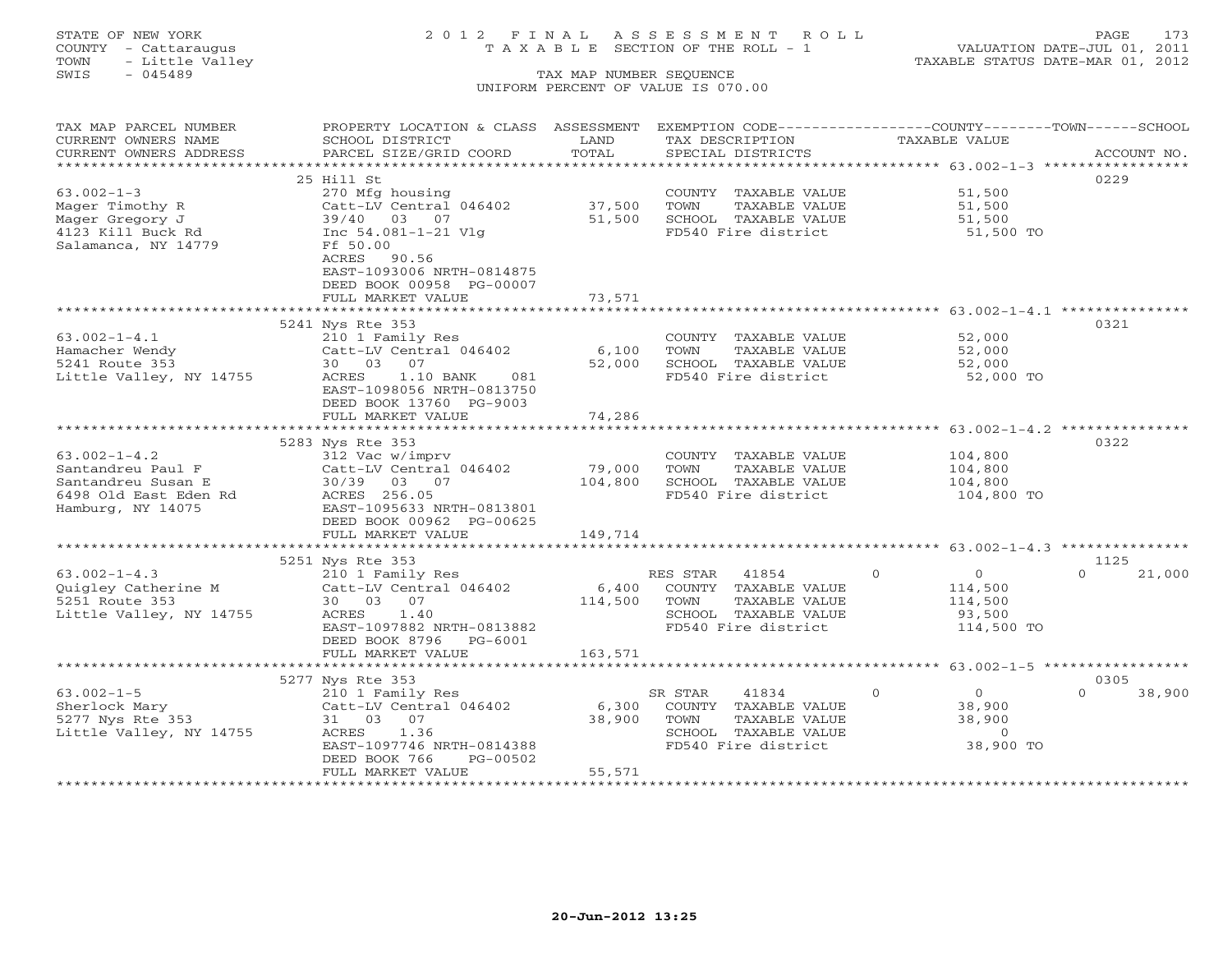# STATE OF NEW YORK 2 0 1 2 F I N A L A S S E S S M E N T R O L L PAGE 174 COUNTY - Cattaraugus T A X A B L E SECTION OF THE ROLL - 1 VALUATION DATE-JUL 01, 2011

| TAX MAP PARCEL NUMBER              | PROPERTY LOCATION & CLASS ASSESSMENT |                  |                                               | EXEMPTION CODE-----------------COUNTY-------TOWN------SCHOOL |                |
|------------------------------------|--------------------------------------|------------------|-----------------------------------------------|--------------------------------------------------------------|----------------|
| CURRENT OWNERS NAME                | SCHOOL DISTRICT                      | LAND             | TAX DESCRIPTION                               | TAXABLE VALUE                                                |                |
| CURRENT OWNERS ADDRESS             | PARCEL SIZE/GRID COORD               | TOTAL            | SPECIAL DISTRICTS                             |                                                              | ACCOUNT NO.    |
|                                    |                                      |                  |                                               |                                                              |                |
|                                    | 5127 Nys Rte 353                     |                  |                                               |                                                              | 0269           |
| $63.002 - 1 - 8.1$                 | 210 1 Family Res                     |                  | COUNTY TAXABLE VALUE                          | 90,000                                                       |                |
| Habovstak Steven A J               | Catt-LV Central 046402<br>22 03 07   | 15,000<br>90,000 | TOWN<br>TAXABLE VALUE<br>SCHOOL TAXABLE VALUE | 90,000                                                       |                |
| Habovstak Barbara L<br>PO Box 1239 | FRNT 570.00 DPTH                     |                  | FD540 Fire district                           | 90,000<br>90,000 TO                                          |                |
| Bradford, PA 16701                 | ACRES 13.15 BANK<br>081              |                  |                                               |                                                              |                |
|                                    | EAST-1099167 NRTH-0811346            |                  |                                               |                                                              |                |
|                                    | DEED BOOK 6745 PG-9001               |                  |                                               |                                                              |                |
|                                    | FULL MARKET VALUE                    | 128,571          |                                               |                                                              |                |
|                                    |                                      |                  |                                               |                                                              |                |
|                                    | 5121 Nys Rte 353                     |                  |                                               |                                                              | 1234           |
| $63.002 - 1 - 8.2$                 | 421 Restaurant                       |                  | COUNTY TAXABLE VALUE                          | 42,000                                                       |                |
| Rusiniak Robert                    | Catt-LV Central 046402               | 8,000            | TOWN<br>TAXABLE VALUE                         | 42,000                                                       |                |
| 5125 Route 353                     | 22 03 07                             | 42,000           | SCHOOL TAXABLE VALUE                          | 42,000                                                       |                |
| Salamanca, NY 14779                | ACRES<br>1.35 BANK<br>005            |                  | FD540 Fire district                           | 42,000 TO                                                    |                |
|                                    | EAST-1099674 NRTH-0811188            |                  |                                               |                                                              |                |
|                                    | DEED BOOK 1032 PG-813                |                  |                                               |                                                              |                |
|                                    | FULL MARKET VALUE                    | 60,000           |                                               |                                                              |                |
|                                    |                                      |                  |                                               |                                                              |                |
| $63.002 - 1 - 9.1$                 | Baker Rd<br>312 Vac w/imprv          |                  | AG DIST<br>41720                              | $\Omega$<br>26,458<br>26,458                                 | 0379<br>26,458 |
| Bognar $(2/3$ int) James M Jr      | Catt-LV Central 046402               | 55,000           | COUNTY TAXABLE VALUE                          | 35,542                                                       |                |
| Bognar (1/3 int) Jeffrey           | $14/22$ 03 07                        | 62,000           | TOWN<br>TAXABLE VALUE                         | 35,542                                                       |                |
| 3455 Wallace Dr                    | ACRES 111.65                         |                  | SCHOOL TAXABLE VALUE                          | 35,542                                                       |                |
| Grand Island, NY 14072             | EAST-1101926 NRTH-0812193            |                  | FD540 Fire district                           | 62,000 TO                                                    |                |
|                                    | DEED BOOK 13141 PG-9002              |                  |                                               |                                                              |                |
| MAY BE SUBJECT TO PAYMENT          | FULL MARKET VALUE                    | 88,571           |                                               |                                                              |                |
| UNDER AGDIST LAW TIL 2016          |                                      |                  |                                               |                                                              |                |
|                                    |                                      |                  |                                               |                                                              |                |
|                                    | 5151 Nys Rte 353                     |                  |                                               |                                                              | 1215           |
| $63.002 - 1 - 9.2$                 | 312 Vac w/imprv                      |                  | COUNTY TAXABLE VALUE                          | 12,250                                                       |                |
| Eiss Jeremy D                      | Catt-LV Central 046402               | 8,750            | TOWN<br>TAXABLE VALUE                         | 12,250                                                       |                |
| 124 Greymont Ave                   | 22 03 07                             | 12,250           | SCHOOL TAXABLE VALUE                          | 12,250                                                       |                |
| West Seneca, NY 14224              | 8.75<br>ACRES                        |                  | FD540 Fire district                           | 12,250 TO                                                    |                |
|                                    | EAST-1098962 NRTH-0811856            |                  |                                               |                                                              |                |
|                                    | DEED BOOK 01008 PG-01002             | 17,500           |                                               |                                                              |                |
|                                    | FULL MARKET VALUE                    |                  |                                               |                                                              |                |
|                                    | 5149 Baker Rd                        |                  |                                               |                                                              | 1277           |
| $63.002 - 1 - 9.3$                 | 210 1 Family Res                     |                  | COUNTY TAXABLE VALUE                          | 61,000                                                       |                |
| Vogt Philip                        | Catt-LV Central 046402               | 6,000            | TOWN<br>TAXABLE VALUE                         | 61,000                                                       |                |
| PO Box 637                         | ACRES<br>3.25                        | 61,000           | SCHOOL TAXABLE VALUE                          | 61,000                                                       |                |
| Ellicottville, NY 14731            | EAST-1099478 NRTH-0812026            |                  | FD540 Fire district                           | 61,000 TO                                                    |                |
|                                    | DEED BOOK 8042<br>PG-7001            |                  |                                               |                                                              |                |
|                                    | FULL MARKET VALUE                    | 87,143           |                                               |                                                              |                |
|                                    |                                      |                  |                                               |                                                              |                |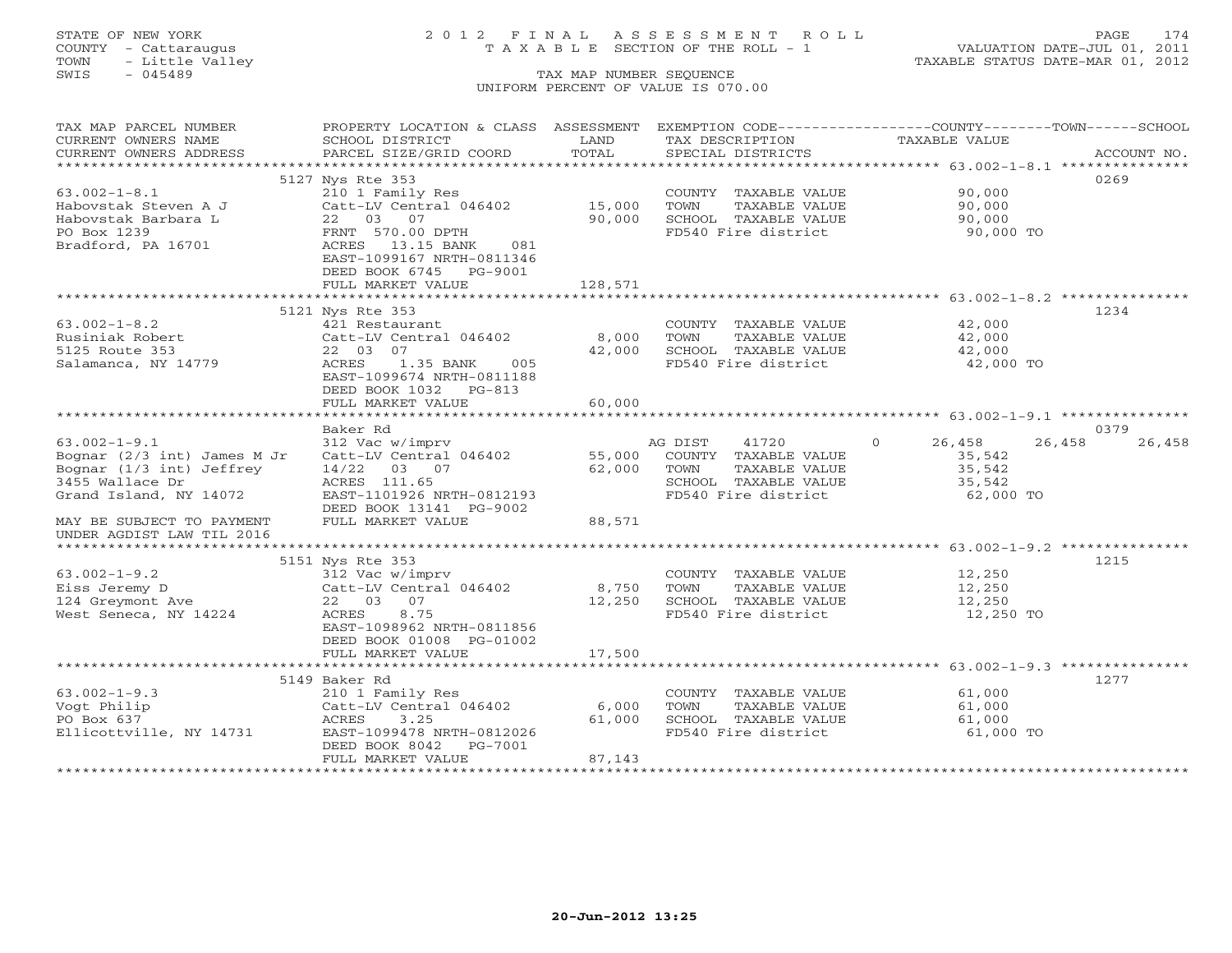# STATE OF NEW YORK 2 0 1 2 F I N A L A S S E S S M E N T R O L L PAGE 175 COUNTY - Cattaraugus T A X A B L E SECTION OF THE ROLL - 1 VALUATION DATE-JUL 01, 2011

| TAX MAP PARCEL NUMBER         | PROPERTY LOCATION & CLASS ASSESSMENT         |         |          | EXEMPTION CODE-----------------COUNTY-------TOWN------SCHOOL |               |                |          |             |
|-------------------------------|----------------------------------------------|---------|----------|--------------------------------------------------------------|---------------|----------------|----------|-------------|
| CURRENT OWNERS NAME           | SCHOOL DISTRICT                              | LAND    |          | TAX DESCRIPTION                                              | TAXABLE VALUE |                |          |             |
| CURRENT OWNERS ADDRESS        | PARCEL SIZE/GRID COORD                       | TOTAL   |          | SPECIAL DISTRICTS                                            |               |                |          | ACCOUNT NO. |
| ***********************       |                                              |         |          |                                                              |               |                |          |             |
|                               | Nys Rte 353                                  |         |          |                                                              |               |                | 0378     |             |
| $63.002 - 1 - 10.1$           | 105 Vac farmland                             |         |          | COUNTY TAXABLE VALUE                                         |               | 500            |          |             |
| Bognar $(2/3$ int) James M Jr | Catt-LV Central 046402                       | 500     | TOWN     | TAXABLE VALUE                                                |               | 500            |          |             |
| Bognar (1/3 int) Jeffrey      | 22 03 07                                     | 500     |          | SCHOOL TAXABLE VALUE                                         |               | 500            |          |             |
| 3455 Wallace Dr               | FRNT 72.00 DPTH 275.00                       |         |          | FD540 Fire district                                          |               | 500 TO         |          |             |
| Grand Island, NY 14072        | EAST-1099690 NRTH-0811687                    |         |          |                                                              |               |                |          |             |
|                               | DEED BOOK 13141 PG-9002<br>FULL MARKET VALUE | 714     |          |                                                              |               |                |          |             |
|                               |                                              |         |          |                                                              |               |                |          |             |
|                               | Nys Rte 353                                  |         |          |                                                              |               |                | 1018     |             |
| $63.002 - 1 - 10.2$           | 105 Vac farmland                             |         | AG DIST  | 41720                                                        | $\circ$       | 6,577          | 6,577    | 6,577       |
| Bognar William P              | Catt-LV Central 046402                       | 61,500  |          | COUNTY TAXABLE VALUE                                         |               | 54,923         |          |             |
| Bognar Richard                | 13/14/21/22 03 07                            | 61,500  | TOWN     | TAXABLE VALUE                                                |               | 54,923         |          |             |
| 5888 Dublin Rd                | ACRES 117.20                                 |         |          | SCHOOL TAXABLE VALUE                                         |               | 54,923         |          |             |
| Salamanca, NY 14779           | EAST-1101669 NRTH-0810976                    |         |          | FD540 Fire district                                          |               | 61,500 TO      |          |             |
|                               |                                              |         |          |                                                              |               |                |          |             |
|                               | DEED BOOK 4843 PG-7001                       | 87,857  |          |                                                              |               |                |          |             |
| MAY BE SUBJECT TO PAYMENT     | FULL MARKET VALUE                            |         |          |                                                              |               |                |          |             |
| UNDER AGDIST LAW TIL 2016     |                                              |         |          |                                                              |               |                |          |             |
|                               | 5056 Nys Rte 353                             |         |          |                                                              |               |                | 1052     |             |
| $63.002 - 1 - 10.3$           | 210 1 Family Res                             |         |          | COUNTY TAXABLE VALUE                                         |               | 33,500         |          |             |
| Rockwell Daniel M             | Catt-LV Central 046402 6,000                 |         | TOWN     | TAXABLE VALUE                                                |               | 33,500         |          |             |
| Rockwell Anna M               | 21 03 07                                     | 33,500  |          | SCHOOL TAXABLE VALUE                                         |               | 33,500         |          |             |
| 5056 Nys Rte 353              | ACRES<br>1.00                                |         |          | FD540 Fire district                                          |               | 33,500 TO      |          |             |
| Salamanca, NY 14779           | EAST-1100793 NRTH-0810080                    |         |          |                                                              |               |                |          |             |
|                               | DEED BOOK 891<br>PG-00853                    |         |          |                                                              |               |                |          |             |
|                               | FULL MARKET VALUE                            | 47,857  |          |                                                              |               |                |          |             |
|                               |                                              |         |          |                                                              |               |                |          |             |
|                               | 5111 Nys Rte 353                             |         |          |                                                              |               |                | 0311     |             |
| $63.002 - 1 - 11.1$           | 210 1 Family Res                             |         | RES STAR | $\overline{0}$<br>41854                                      |               | $\overline{0}$ | $\Omega$ | 21,000      |
| Scanlon Robert R              | Catt-LV Central 046402                       |         |          | 6,000 COUNTY TAXABLE VALUE                                   |               | 86,000         |          |             |
| Scanlon Jodi L                | 21/22 03 07                                  | 86,000  | TOWN     | TAXABLE VALUE                                                |               | 86,000         |          |             |
| 5111 Nys Rte 353              | FRNT 125.00 DPTH 257.00                      |         |          | SCHOOL TAXABLE VALUE                                         |               | 65,000         |          |             |
| Salamanca, NY 14779           | EAST-1099785 NRTH-0811093                    |         |          | FD540 Fire district                                          |               | 86,000 TO      |          |             |
|                               | DEED BOOK 00954 PG-00295                     |         |          |                                                              |               |                |          |             |
|                               | FULL MARKET VALUE                            | 122,857 |          |                                                              |               |                |          |             |
|                               |                                              |         |          |                                                              |               |                |          |             |
|                               | 5111 Nys Rte 353                             |         |          |                                                              |               |                | 1170     |             |
| $63.002 - 1 - 11.2$           | 484 1 use sm bld                             |         |          | COUNTY TAXABLE VALUE                                         |               | 48,200         |          |             |
| Schubert Interprises          | Catt-LV Central 046402                       | 6,000   | TOWN     | TAXABLE VALUE                                                |               | 48,200         |          |             |
| 5111 Nys Rte 353              | $21/22$ 03<br>07                             | 48,200  |          | SCHOOL TAXABLE VALUE                                         |               | 48,200         |          |             |
| Salamanca, NY 14779           | FRNT 260.00 DPTH 260.00                      |         |          | FD540 Fire district                                          |               | 48,200 TO      |          |             |
|                               | EAST-1099886 NRTH-0810986                    |         |          |                                                              |               |                |          |             |
|                               | DEED BOOK 00967 PG-01060                     |         |          |                                                              |               |                |          |             |
|                               | FULL MARKET VALUE                            | 68,857  |          |                                                              |               |                |          |             |
|                               |                                              |         |          |                                                              |               |                |          |             |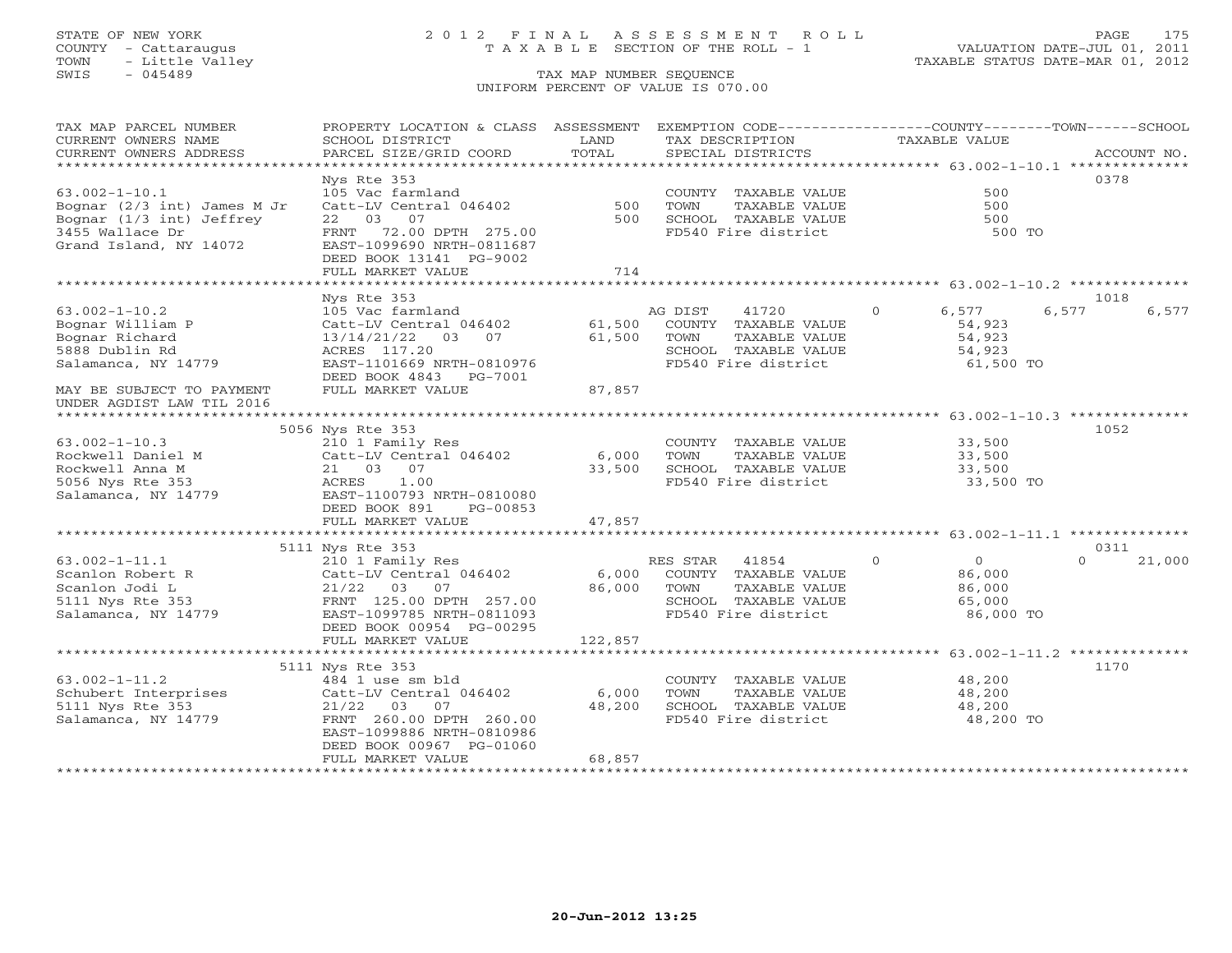# STATE OF NEW YORK 2 0 1 2 F I N A L A S S E S S M E N T R O L L PAGE 176 COUNTY - Cattaraugus T A X A B L E SECTION OF THE ROLL - 1 VALUATION DATE-JUL 01, 2011

| TOTAL<br>PARCEL SIZE/GRID COORD<br>SPECIAL DISTRICTS<br>ACCOUNT NO.<br>5085 Nys Rte 353<br>0218<br>$\overline{0}$<br>800<br>$63.002 - 1 - 12$<br>800<br>800<br>449 Other Storag<br>BUS C/T/S 47610<br>Catt-LV Central 046402 12,000 BUS C/T/S 47610<br>$\Omega$<br>800<br>Zimbardi Timothy J<br>800<br>800<br>21 03 07<br>64,200 COUNTY TAXABLE VALUE<br>Zimbardi Pamela<br>62,600<br>4891 Rte 353<br>5.50<br>TAXABLE VALUE<br>ACRES<br>TOWN<br>62,600<br>Salamanca, NY 14779<br>EAST-1099975 NRTH-0810665<br>SCHOOL TAXABLE VALUE<br>62,600<br>FD540 Fire district<br>DEED BOOK 00941 PG-00425<br>64,200 TO<br>91,714<br>FULL MARKET VALUE<br>0174<br>5077 Nys Rte 353<br>$63.002 - 1 - 13$<br>210 1 Family Res<br>COUNTY TAXABLE VALUE<br>52,100<br>Catt-LV Central $046402$ 5,700<br>52,100<br>TAXABLE VALUE<br>Hahn Doris<br>TOWN<br>418 1/2 Fourth St<br>14755 21 03 07<br>Little Valley, NY 14755 FRNT 200.29 DPTH 167.45<br>52,100<br>TOWN LOWELL<br>SCHOOL TAXABLE VALUE<br>52,100<br>52,100 TO<br>EAST-1100307 NRTH-0810432<br>DEED BOOK 897<br>PG-00555<br>74,429<br>FULL MARKET VALUE<br>0253<br>5069 Nys Rte 353<br>$\Omega$<br>$\Omega$<br>43,540<br>$63.002 - 1 - 14$<br>210 1 Family Res<br>SR STAR<br>41834<br>$\overline{0}$<br>Catt-LV Central 046402<br>5,300 COUNTY TAXABLE VALUE<br>Miller Winifred<br>75,000<br>21 03 07<br>FRNT 169.53 DPTH 166.83 5CHOC<br>5069 Nys Rte 353<br>TAXABLE VALUE<br>75,000<br>Salamanca, NY 14779<br>SCHOOL TAXABLE VALUE<br>31,460<br>FD540 Fire district<br>EAST-1100403 NRTH-0810274<br>75,000 TO<br>DEED BOOK 883<br>PG-00883<br>107,143<br>FULL MARKET VALUE<br>0911<br>Railroad Ave<br>9,700<br>682 Rec facility<br>COUNTY TAXABLE VALUE<br>Catt-LV Central 046402<br>9,700<br>9,700<br>TOWN<br>TAXABLE VALUE<br>9,700<br>ACRES<br>63.35<br>SCHOOL TAXABLE VALUE<br>9,700<br>EAST-1098997 NRTH-0810475<br>FD540 Fire district<br>9,700 TO<br>DEED BOOK 00996 PG-00471<br>13,857<br>FULL MARKET VALUE | TAX MAP PARCEL NUMBER<br>CURRENT OWNERS NAME | PROPERTY LOCATION & CLASS ASSESSMENT<br>SCHOOL DISTRICT | LAND | EXEMPTION CODE-----------------COUNTY-------TOWN------SCHOOL<br>TAX DESCRIPTION | TAXABLE VALUE |  |
|----------------------------------------------------------------------------------------------------------------------------------------------------------------------------------------------------------------------------------------------------------------------------------------------------------------------------------------------------------------------------------------------------------------------------------------------------------------------------------------------------------------------------------------------------------------------------------------------------------------------------------------------------------------------------------------------------------------------------------------------------------------------------------------------------------------------------------------------------------------------------------------------------------------------------------------------------------------------------------------------------------------------------------------------------------------------------------------------------------------------------------------------------------------------------------------------------------------------------------------------------------------------------------------------------------------------------------------------------------------------------------------------------------------------------------------------------------------------------------------------------------------------------------------------------------------------------------------------------------------------------------------------------------------------------------------------------------------------------------------------------------------------------------------------------------------------------------------------------------------------------------------------------------------------------------------------------------------|----------------------------------------------|---------------------------------------------------------|------|---------------------------------------------------------------------------------|---------------|--|
|                                                                                                                                                                                                                                                                                                                                                                                                                                                                                                                                                                                                                                                                                                                                                                                                                                                                                                                                                                                                                                                                                                                                                                                                                                                                                                                                                                                                                                                                                                                                                                                                                                                                                                                                                                                                                                                                                                                                                                | CURRENT OWNERS ADDRESS                       |                                                         |      |                                                                                 |               |  |
|                                                                                                                                                                                                                                                                                                                                                                                                                                                                                                                                                                                                                                                                                                                                                                                                                                                                                                                                                                                                                                                                                                                                                                                                                                                                                                                                                                                                                                                                                                                                                                                                                                                                                                                                                                                                                                                                                                                                                                |                                              |                                                         |      |                                                                                 |               |  |
|                                                                                                                                                                                                                                                                                                                                                                                                                                                                                                                                                                                                                                                                                                                                                                                                                                                                                                                                                                                                                                                                                                                                                                                                                                                                                                                                                                                                                                                                                                                                                                                                                                                                                                                                                                                                                                                                                                                                                                |                                              |                                                         |      |                                                                                 |               |  |
|                                                                                                                                                                                                                                                                                                                                                                                                                                                                                                                                                                                                                                                                                                                                                                                                                                                                                                                                                                                                                                                                                                                                                                                                                                                                                                                                                                                                                                                                                                                                                                                                                                                                                                                                                                                                                                                                                                                                                                |                                              |                                                         |      |                                                                                 |               |  |
|                                                                                                                                                                                                                                                                                                                                                                                                                                                                                                                                                                                                                                                                                                                                                                                                                                                                                                                                                                                                                                                                                                                                                                                                                                                                                                                                                                                                                                                                                                                                                                                                                                                                                                                                                                                                                                                                                                                                                                |                                              |                                                         |      |                                                                                 |               |  |
|                                                                                                                                                                                                                                                                                                                                                                                                                                                                                                                                                                                                                                                                                                                                                                                                                                                                                                                                                                                                                                                                                                                                                                                                                                                                                                                                                                                                                                                                                                                                                                                                                                                                                                                                                                                                                                                                                                                                                                |                                              |                                                         |      |                                                                                 |               |  |
|                                                                                                                                                                                                                                                                                                                                                                                                                                                                                                                                                                                                                                                                                                                                                                                                                                                                                                                                                                                                                                                                                                                                                                                                                                                                                                                                                                                                                                                                                                                                                                                                                                                                                                                                                                                                                                                                                                                                                                |                                              |                                                         |      |                                                                                 |               |  |
|                                                                                                                                                                                                                                                                                                                                                                                                                                                                                                                                                                                                                                                                                                                                                                                                                                                                                                                                                                                                                                                                                                                                                                                                                                                                                                                                                                                                                                                                                                                                                                                                                                                                                                                                                                                                                                                                                                                                                                |                                              |                                                         |      |                                                                                 |               |  |
|                                                                                                                                                                                                                                                                                                                                                                                                                                                                                                                                                                                                                                                                                                                                                                                                                                                                                                                                                                                                                                                                                                                                                                                                                                                                                                                                                                                                                                                                                                                                                                                                                                                                                                                                                                                                                                                                                                                                                                |                                              |                                                         |      |                                                                                 |               |  |
|                                                                                                                                                                                                                                                                                                                                                                                                                                                                                                                                                                                                                                                                                                                                                                                                                                                                                                                                                                                                                                                                                                                                                                                                                                                                                                                                                                                                                                                                                                                                                                                                                                                                                                                                                                                                                                                                                                                                                                |                                              |                                                         |      |                                                                                 |               |  |
|                                                                                                                                                                                                                                                                                                                                                                                                                                                                                                                                                                                                                                                                                                                                                                                                                                                                                                                                                                                                                                                                                                                                                                                                                                                                                                                                                                                                                                                                                                                                                                                                                                                                                                                                                                                                                                                                                                                                                                |                                              |                                                         |      |                                                                                 |               |  |
|                                                                                                                                                                                                                                                                                                                                                                                                                                                                                                                                                                                                                                                                                                                                                                                                                                                                                                                                                                                                                                                                                                                                                                                                                                                                                                                                                                                                                                                                                                                                                                                                                                                                                                                                                                                                                                                                                                                                                                |                                              |                                                         |      |                                                                                 |               |  |
|                                                                                                                                                                                                                                                                                                                                                                                                                                                                                                                                                                                                                                                                                                                                                                                                                                                                                                                                                                                                                                                                                                                                                                                                                                                                                                                                                                                                                                                                                                                                                                                                                                                                                                                                                                                                                                                                                                                                                                |                                              |                                                         |      |                                                                                 |               |  |
|                                                                                                                                                                                                                                                                                                                                                                                                                                                                                                                                                                                                                                                                                                                                                                                                                                                                                                                                                                                                                                                                                                                                                                                                                                                                                                                                                                                                                                                                                                                                                                                                                                                                                                                                                                                                                                                                                                                                                                |                                              |                                                         |      |                                                                                 |               |  |
|                                                                                                                                                                                                                                                                                                                                                                                                                                                                                                                                                                                                                                                                                                                                                                                                                                                                                                                                                                                                                                                                                                                                                                                                                                                                                                                                                                                                                                                                                                                                                                                                                                                                                                                                                                                                                                                                                                                                                                |                                              |                                                         |      |                                                                                 |               |  |
|                                                                                                                                                                                                                                                                                                                                                                                                                                                                                                                                                                                                                                                                                                                                                                                                                                                                                                                                                                                                                                                                                                                                                                                                                                                                                                                                                                                                                                                                                                                                                                                                                                                                                                                                                                                                                                                                                                                                                                |                                              |                                                         |      |                                                                                 |               |  |
|                                                                                                                                                                                                                                                                                                                                                                                                                                                                                                                                                                                                                                                                                                                                                                                                                                                                                                                                                                                                                                                                                                                                                                                                                                                                                                                                                                                                                                                                                                                                                                                                                                                                                                                                                                                                                                                                                                                                                                |                                              |                                                         |      |                                                                                 |               |  |
|                                                                                                                                                                                                                                                                                                                                                                                                                                                                                                                                                                                                                                                                                                                                                                                                                                                                                                                                                                                                                                                                                                                                                                                                                                                                                                                                                                                                                                                                                                                                                                                                                                                                                                                                                                                                                                                                                                                                                                |                                              |                                                         |      |                                                                                 |               |  |
|                                                                                                                                                                                                                                                                                                                                                                                                                                                                                                                                                                                                                                                                                                                                                                                                                                                                                                                                                                                                                                                                                                                                                                                                                                                                                                                                                                                                                                                                                                                                                                                                                                                                                                                                                                                                                                                                                                                                                                |                                              |                                                         |      |                                                                                 |               |  |
|                                                                                                                                                                                                                                                                                                                                                                                                                                                                                                                                                                                                                                                                                                                                                                                                                                                                                                                                                                                                                                                                                                                                                                                                                                                                                                                                                                                                                                                                                                                                                                                                                                                                                                                                                                                                                                                                                                                                                                |                                              |                                                         |      |                                                                                 |               |  |
|                                                                                                                                                                                                                                                                                                                                                                                                                                                                                                                                                                                                                                                                                                                                                                                                                                                                                                                                                                                                                                                                                                                                                                                                                                                                                                                                                                                                                                                                                                                                                                                                                                                                                                                                                                                                                                                                                                                                                                |                                              |                                                         |      |                                                                                 |               |  |
|                                                                                                                                                                                                                                                                                                                                                                                                                                                                                                                                                                                                                                                                                                                                                                                                                                                                                                                                                                                                                                                                                                                                                                                                                                                                                                                                                                                                                                                                                                                                                                                                                                                                                                                                                                                                                                                                                                                                                                |                                              |                                                         |      |                                                                                 |               |  |
|                                                                                                                                                                                                                                                                                                                                                                                                                                                                                                                                                                                                                                                                                                                                                                                                                                                                                                                                                                                                                                                                                                                                                                                                                                                                                                                                                                                                                                                                                                                                                                                                                                                                                                                                                                                                                                                                                                                                                                |                                              |                                                         |      |                                                                                 |               |  |
|                                                                                                                                                                                                                                                                                                                                                                                                                                                                                                                                                                                                                                                                                                                                                                                                                                                                                                                                                                                                                                                                                                                                                                                                                                                                                                                                                                                                                                                                                                                                                                                                                                                                                                                                                                                                                                                                                                                                                                |                                              |                                                         |      |                                                                                 |               |  |
|                                                                                                                                                                                                                                                                                                                                                                                                                                                                                                                                                                                                                                                                                                                                                                                                                                                                                                                                                                                                                                                                                                                                                                                                                                                                                                                                                                                                                                                                                                                                                                                                                                                                                                                                                                                                                                                                                                                                                                |                                              |                                                         |      |                                                                                 |               |  |
|                                                                                                                                                                                                                                                                                                                                                                                                                                                                                                                                                                                                                                                                                                                                                                                                                                                                                                                                                                                                                                                                                                                                                                                                                                                                                                                                                                                                                                                                                                                                                                                                                                                                                                                                                                                                                                                                                                                                                                |                                              |                                                         |      |                                                                                 |               |  |
|                                                                                                                                                                                                                                                                                                                                                                                                                                                                                                                                                                                                                                                                                                                                                                                                                                                                                                                                                                                                                                                                                                                                                                                                                                                                                                                                                                                                                                                                                                                                                                                                                                                                                                                                                                                                                                                                                                                                                                |                                              |                                                         |      |                                                                                 |               |  |
|                                                                                                                                                                                                                                                                                                                                                                                                                                                                                                                                                                                                                                                                                                                                                                                                                                                                                                                                                                                                                                                                                                                                                                                                                                                                                                                                                                                                                                                                                                                                                                                                                                                                                                                                                                                                                                                                                                                                                                |                                              |                                                         |      |                                                                                 |               |  |
|                                                                                                                                                                                                                                                                                                                                                                                                                                                                                                                                                                                                                                                                                                                                                                                                                                                                                                                                                                                                                                                                                                                                                                                                                                                                                                                                                                                                                                                                                                                                                                                                                                                                                                                                                                                                                                                                                                                                                                |                                              |                                                         |      |                                                                                 |               |  |
|                                                                                                                                                                                                                                                                                                                                                                                                                                                                                                                                                                                                                                                                                                                                                                                                                                                                                                                                                                                                                                                                                                                                                                                                                                                                                                                                                                                                                                                                                                                                                                                                                                                                                                                                                                                                                                                                                                                                                                | $63.002 - 1 - 18$                            |                                                         |      |                                                                                 |               |  |
|                                                                                                                                                                                                                                                                                                                                                                                                                                                                                                                                                                                                                                                                                                                                                                                                                                                                                                                                                                                                                                                                                                                                                                                                                                                                                                                                                                                                                                                                                                                                                                                                                                                                                                                                                                                                                                                                                                                                                                | Catt Local Development                       |                                                         |      |                                                                                 |               |  |
|                                                                                                                                                                                                                                                                                                                                                                                                                                                                                                                                                                                                                                                                                                                                                                                                                                                                                                                                                                                                                                                                                                                                                                                                                                                                                                                                                                                                                                                                                                                                                                                                                                                                                                                                                                                                                                                                                                                                                                | PO Box 1                                     |                                                         |      |                                                                                 |               |  |
|                                                                                                                                                                                                                                                                                                                                                                                                                                                                                                                                                                                                                                                                                                                                                                                                                                                                                                                                                                                                                                                                                                                                                                                                                                                                                                                                                                                                                                                                                                                                                                                                                                                                                                                                                                                                                                                                                                                                                                | Cattaraugus, NY 14719                        |                                                         |      |                                                                                 |               |  |
|                                                                                                                                                                                                                                                                                                                                                                                                                                                                                                                                                                                                                                                                                                                                                                                                                                                                                                                                                                                                                                                                                                                                                                                                                                                                                                                                                                                                                                                                                                                                                                                                                                                                                                                                                                                                                                                                                                                                                                |                                              |                                                         |      |                                                                                 |               |  |
|                                                                                                                                                                                                                                                                                                                                                                                                                                                                                                                                                                                                                                                                                                                                                                                                                                                                                                                                                                                                                                                                                                                                                                                                                                                                                                                                                                                                                                                                                                                                                                                                                                                                                                                                                                                                                                                                                                                                                                |                                              |                                                         |      |                                                                                 |               |  |
|                                                                                                                                                                                                                                                                                                                                                                                                                                                                                                                                                                                                                                                                                                                                                                                                                                                                                                                                                                                                                                                                                                                                                                                                                                                                                                                                                                                                                                                                                                                                                                                                                                                                                                                                                                                                                                                                                                                                                                |                                              |                                                         |      |                                                                                 |               |  |
| 0070<br>Nys Rte 353                                                                                                                                                                                                                                                                                                                                                                                                                                                                                                                                                                                                                                                                                                                                                                                                                                                                                                                                                                                                                                                                                                                                                                                                                                                                                                                                                                                                                                                                                                                                                                                                                                                                                                                                                                                                                                                                                                                                            |                                              |                                                         |      |                                                                                 |               |  |
| 314 Rural vac<10<br>COUNTY TAXABLE VALUE<br>10,300                                                                                                                                                                                                                                                                                                                                                                                                                                                                                                                                                                                                                                                                                                                                                                                                                                                                                                                                                                                                                                                                                                                                                                                                                                                                                                                                                                                                                                                                                                                                                                                                                                                                                                                                                                                                                                                                                                             | $63.002 - 2 - 1.1$                           |                                                         |      |                                                                                 |               |  |
| Catt-LV Central 046402 10,300<br>TOWN<br>TAXABLE VALUE<br>10,300                                                                                                                                                                                                                                                                                                                                                                                                                                                                                                                                                                                                                                                                                                                                                                                                                                                                                                                                                                                                                                                                                                                                                                                                                                                                                                                                                                                                                                                                                                                                                                                                                                                                                                                                                                                                                                                                                               | Kochan Theodore                              |                                                         |      |                                                                                 |               |  |
| 22/30 03 07<br>10,300<br>SCHOOL TAXABLE VALUE<br>10,300                                                                                                                                                                                                                                                                                                                                                                                                                                                                                                                                                                                                                                                                                                                                                                                                                                                                                                                                                                                                                                                                                                                                                                                                                                                                                                                                                                                                                                                                                                                                                                                                                                                                                                                                                                                                                                                                                                        | Kochan Margaret                              |                                                         |      |                                                                                 |               |  |
| 7.60<br>FD540 Fire district<br>10,300 TO<br>ACRES                                                                                                                                                                                                                                                                                                                                                                                                                                                                                                                                                                                                                                                                                                                                                                                                                                                                                                                                                                                                                                                                                                                                                                                                                                                                                                                                                                                                                                                                                                                                                                                                                                                                                                                                                                                                                                                                                                              | Nys Rte 353                                  |                                                         |      |                                                                                 |               |  |
| EAST-1098091 NRTH-0814733                                                                                                                                                                                                                                                                                                                                                                                                                                                                                                                                                                                                                                                                                                                                                                                                                                                                                                                                                                                                                                                                                                                                                                                                                                                                                                                                                                                                                                                                                                                                                                                                                                                                                                                                                                                                                                                                                                                                      | PO Box 203                                   |                                                         |      |                                                                                 |               |  |
| DEED BOOK 00943 PG-00315                                                                                                                                                                                                                                                                                                                                                                                                                                                                                                                                                                                                                                                                                                                                                                                                                                                                                                                                                                                                                                                                                                                                                                                                                                                                                                                                                                                                                                                                                                                                                                                                                                                                                                                                                                                                                                                                                                                                       | Little Valley, NY 14755                      |                                                         |      |                                                                                 |               |  |
| 14,714<br>FULL MARKET VALUE                                                                                                                                                                                                                                                                                                                                                                                                                                                                                                                                                                                                                                                                                                                                                                                                                                                                                                                                                                                                                                                                                                                                                                                                                                                                                                                                                                                                                                                                                                                                                                                                                                                                                                                                                                                                                                                                                                                                    |                                              |                                                         |      |                                                                                 |               |  |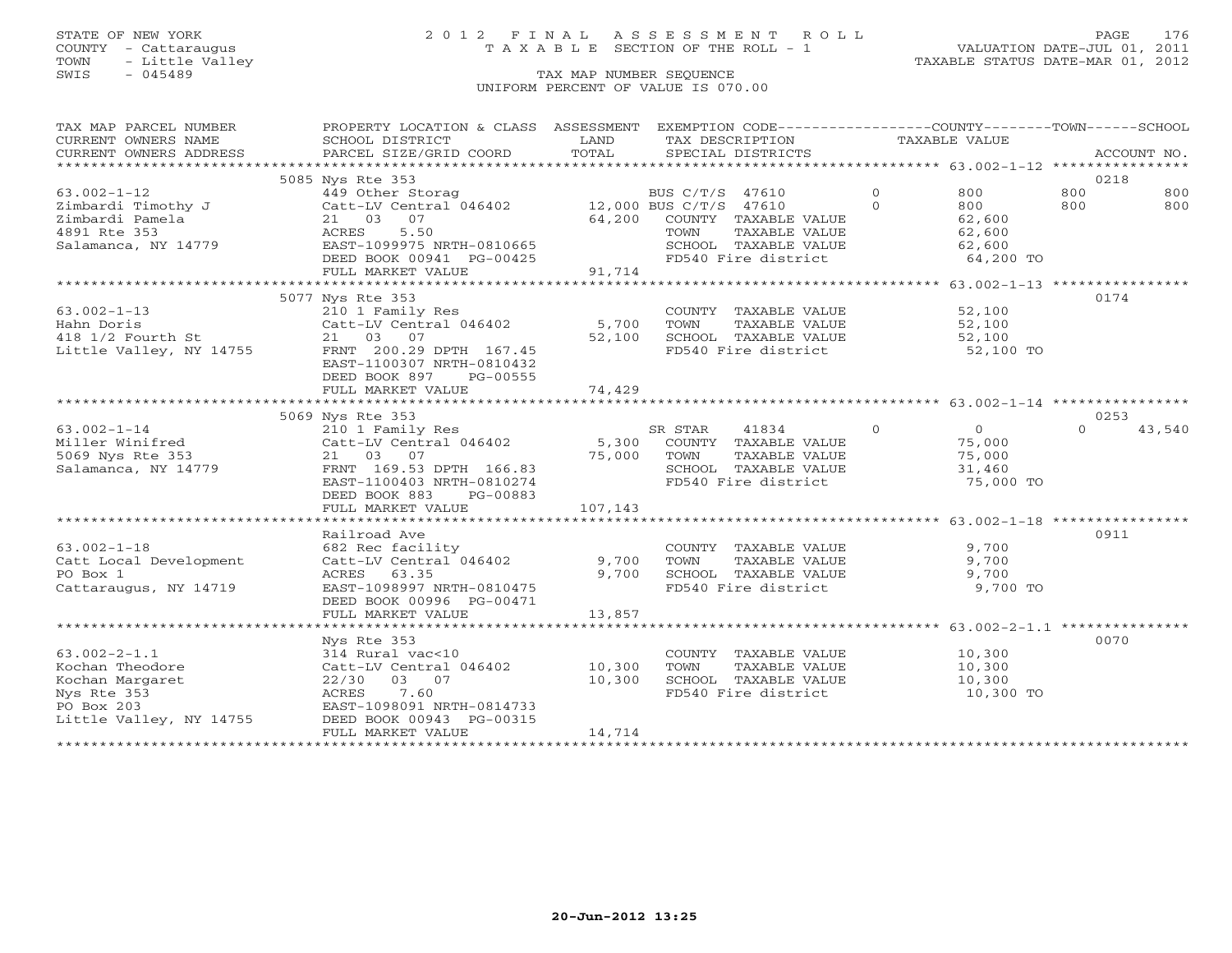# STATE OF NEW YORK 2 0 1 2 F I N A L A S S E S S M E N T R O L L PAGE 177 COUNTY - Cattaraugus T A X A B L E SECTION OF THE ROLL - 1 VALUATION DATE-JUL 01, 2011

| TAX MAP PARCEL NUMBER<br>CURRENT OWNERS NAME<br>CURRENT OWNERS ADDRESS PARCEL SIZE/GRID COORD                                                                                                                                                                                                                                                                                       | PROPERTY LOCATION & CLASS ASSESSMENT EXEMPTION CODE----------------COUNTY-------TOWN------SCHOOL                                                                                                                                           | LAND<br>TOTAL | TAX DESCRIPTION TAXABLE VALUE<br>SPECIAL DISTRICTS                                                                                                                             |                                 |                          | ACCOUNT NO.      |
|-------------------------------------------------------------------------------------------------------------------------------------------------------------------------------------------------------------------------------------------------------------------------------------------------------------------------------------------------------------------------------------|--------------------------------------------------------------------------------------------------------------------------------------------------------------------------------------------------------------------------------------------|---------------|--------------------------------------------------------------------------------------------------------------------------------------------------------------------------------|---------------------------------|--------------------------|------------------|
|                                                                                                                                                                                                                                                                                                                                                                                     |                                                                                                                                                                                                                                            |               |                                                                                                                                                                                |                                 |                          |                  |
|                                                                                                                                                                                                                                                                                                                                                                                     | 5286 Nys Rte 353                                                                                                                                                                                                                           |               |                                                                                                                                                                                |                                 | 1025                     |                  |
|                                                                                                                                                                                                                                                                                                                                                                                     |                                                                                                                                                                                                                                            |               |                                                                                                                                                                                |                                 |                          |                  |
|                                                                                                                                                                                                                                                                                                                                                                                     |                                                                                                                                                                                                                                            |               |                                                                                                                                                                                |                                 |                          |                  |
|                                                                                                                                                                                                                                                                                                                                                                                     |                                                                                                                                                                                                                                            |               |                                                                                                                                                                                |                                 |                          |                  |
|                                                                                                                                                                                                                                                                                                                                                                                     |                                                                                                                                                                                                                                            |               |                                                                                                                                                                                |                                 |                          |                  |
|                                                                                                                                                                                                                                                                                                                                                                                     |                                                                                                                                                                                                                                            |               |                                                                                                                                                                                |                                 |                          |                  |
|                                                                                                                                                                                                                                                                                                                                                                                     |                                                                                                                                                                                                                                            |               |                                                                                                                                                                                |                                 |                          |                  |
|                                                                                                                                                                                                                                                                                                                                                                                     |                                                                                                                                                                                                                                            |               |                                                                                                                                                                                |                                 |                          |                  |
|                                                                                                                                                                                                                                                                                                                                                                                     |                                                                                                                                                                                                                                            |               |                                                                                                                                                                                |                                 |                          |                  |
|                                                                                                                                                                                                                                                                                                                                                                                     | 5296 Nys Rte 353                                                                                                                                                                                                                           |               |                                                                                                                                                                                |                                 | 1161                     |                  |
|                                                                                                                                                                                                                                                                                                                                                                                     |                                                                                                                                                                                                                                            |               | CVET C/T 41131 0 14,000 14,00<br>SR STAR 41834 0 0<br>COUNTY TAXABLE VALUE 63,000<br>TOWN TAXABLE VALUE 63,000<br>SCHOOL TAXABLE VALUE 33,460<br>FD540 Fire district 77,000 TO |                                 | 14,000                   | $\overline{0}$   |
|                                                                                                                                                                                                                                                                                                                                                                                     |                                                                                                                                                                                                                                            |               |                                                                                                                                                                                |                                 | $\Omega$                 | 43,540           |
|                                                                                                                                                                                                                                                                                                                                                                                     |                                                                                                                                                                                                                                            |               |                                                                                                                                                                                |                                 |                          |                  |
|                                                                                                                                                                                                                                                                                                                                                                                     |                                                                                                                                                                                                                                            |               |                                                                                                                                                                                |                                 |                          |                  |
|                                                                                                                                                                                                                                                                                                                                                                                     |                                                                                                                                                                                                                                            |               |                                                                                                                                                                                |                                 |                          |                  |
|                                                                                                                                                                                                                                                                                                                                                                                     | FRNT 250.00 DPTH 207.00                                                                                                                                                                                                                    |               |                                                                                                                                                                                |                                 |                          |                  |
|                                                                                                                                                                                                                                                                                                                                                                                     | EAST-1097680 NRTH-0815000                                                                                                                                                                                                                  |               |                                                                                                                                                                                |                                 |                          |                  |
|                                                                                                                                                                                                                                                                                                                                                                                     | DEED BOOK 00970 PG-00240                                                                                                                                                                                                                   |               |                                                                                                                                                                                |                                 |                          |                  |
|                                                                                                                                                                                                                                                                                                                                                                                     |                                                                                                                                                                                                                                            |               |                                                                                                                                                                                |                                 |                          |                  |
|                                                                                                                                                                                                                                                                                                                                                                                     |                                                                                                                                                                                                                                            |               |                                                                                                                                                                                |                                 |                          |                  |
|                                                                                                                                                                                                                                                                                                                                                                                     | 5281 Baker Rd                                                                                                                                                                                                                              |               | RES STAR 41854 0<br>COUNTY TAXABLE VALUE 73,000<br>TOWN TAXABLE VALUE 73,000                                                                                                   |                                 | 0927                     |                  |
|                                                                                                                                                                                                                                                                                                                                                                                     |                                                                                                                                                                                                                                            |               |                                                                                                                                                                                |                                 | $\Omega$                 | 21,000           |
|                                                                                                                                                                                                                                                                                                                                                                                     |                                                                                                                                                                                                                                            |               |                                                                                                                                                                                |                                 |                          |                  |
|                                                                                                                                                                                                                                                                                                                                                                                     |                                                                                                                                                                                                                                            |               |                                                                                                                                                                                |                                 |                          |                  |
|                                                                                                                                                                                                                                                                                                                                                                                     |                                                                                                                                                                                                                                            |               | SCHOOL TAXABLE VALUE<br>FD540 Fire district 52,000 TO                                                                                                                          |                                 |                          |                  |
|                                                                                                                                                                                                                                                                                                                                                                                     |                                                                                                                                                                                                                                            |               | FD540 Fire district                                                                                                                                                            |                                 |                          |                  |
|                                                                                                                                                                                                                                                                                                                                                                                     |                                                                                                                                                                                                                                            |               |                                                                                                                                                                                |                                 |                          |                  |
|                                                                                                                                                                                                                                                                                                                                                                                     |                                                                                                                                                                                                                                            |               |                                                                                                                                                                                |                                 |                          |                  |
|                                                                                                                                                                                                                                                                                                                                                                                     |                                                                                                                                                                                                                                            |               |                                                                                                                                                                                |                                 |                          |                  |
| $\begin{tabular}{lllllllllllllllllllllll} \hline $\log{101} & $\log{101} & $\log{101} & $\log{101} & $\log{101} & $\log{101} & $\log{101} & $\log{101} & $\log{101} & $\log{101} & $\log{101} & $\log{101} & $\log{101} & $\log{101} & $\log{101} & $\log{101} & $\log{101} & $\log{101} & $\log{101} & $\log{101} & $\log{101} & $\log{101} & $\log{101} & $\log{101} & $\log{101$ | 5149 Baker Rd                                                                                                                                                                                                                              |               |                                                                                                                                                                                |                                 | 0382                     |                  |
|                                                                                                                                                                                                                                                                                                                                                                                     |                                                                                                                                                                                                                                            |               | 41720                                                                                                                                                                          | $0 \qquad 29,717 \qquad 29,717$ |                          | 29,717           |
|                                                                                                                                                                                                                                                                                                                                                                                     |                                                                                                                                                                                                                                            |               | COUNTY TAXABLE VALUE                                                                                                                                                           | 42,083                          |                          |                  |
|                                                                                                                                                                                                                                                                                                                                                                                     |                                                                                                                                                                                                                                            |               |                                                                                                                                                                                |                                 |                          |                  |
|                                                                                                                                                                                                                                                                                                                                                                                     |                                                                                                                                                                                                                                            |               | COUNTY IAAADDE WILLE<br>TOWN TAXABLE VALUE 42,083<br>SCHOOL TAXABLE VALUE 42,083<br>1,800                                                                                      |                                 |                          |                  |
|                                                                                                                                                                                                                                                                                                                                                                                     |                                                                                                                                                                                                                                            |               | FD540 Fire district                                                                                                                                                            | 71,800 TO                       |                          |                  |
|                                                                                                                                                                                                                                                                                                                                                                                     |                                                                                                                                                                                                                                            |               |                                                                                                                                                                                |                                 |                          |                  |
|                                                                                                                                                                                                                                                                                                                                                                                     |                                                                                                                                                                                                                                            |               |                                                                                                                                                                                |                                 |                          |                  |
|                                                                                                                                                                                                                                                                                                                                                                                     |                                                                                                                                                                                                                                            |               |                                                                                                                                                                                |                                 |                          |                  |
|                                                                                                                                                                                                                                                                                                                                                                                     |                                                                                                                                                                                                                                            |               |                                                                                                                                                                                |                                 | 1000                     |                  |
|                                                                                                                                                                                                                                                                                                                                                                                     | 5232 Baker Rd                                                                                                                                                                                                                              |               |                                                                                                                                                                                |                                 |                          |                  |
| $63.002 - 2 - 4.2$<br>strong Linda D<br>5232 Baker Rd<br>Salamanca NV 14770                                                                                                                                                                                                                                                                                                         |                                                                                                                                                                                                                                            |               |                                                                                                                                                                                |                                 | 13,000<br>$\overline{0}$ | 13,000<br>13,000 |
|                                                                                                                                                                                                                                                                                                                                                                                     |                                                                                                                                                                                                                                            |               |                                                                                                                                                                                |                                 |                          |                  |
| Salamanca, NY 14779                                                                                                                                                                                                                                                                                                                                                                 |                                                                                                                                                                                                                                            |               |                                                                                                                                                                                |                                 |                          |                  |
|                                                                                                                                                                                                                                                                                                                                                                                     |                                                                                                                                                                                                                                            |               |                                                                                                                                                                                |                                 |                          |                  |
|                                                                                                                                                                                                                                                                                                                                                                                     |                                                                                                                                                                                                                                            |               | TOWN TAXABLE VALUE 13,000<br>SCHOOL TAXABLE VALUE 0<br>FD540 Fire district 26,000 TO                                                                                           |                                 |                          |                  |
|                                                                                                                                                                                                                                                                                                                                                                                     | Baker Rd<br>270 Mfg housing<br>Cat-LV Central 046402 7,100 SR STAR 41834 0<br>22 03 07 26,000 COUNTY TAXABLE VALUE 13,000<br>ACRES 2.25 TOWN TAXABLE VALUE 13,000<br>EAST-1099886 NRTH-0813751 SCHOOL TAXABLE VALUE 13,000<br>DEED BOOK 81 |               |                                                                                                                                                                                |                                 |                          |                  |
|                                                                                                                                                                                                                                                                                                                                                                                     |                                                                                                                                                                                                                                            |               |                                                                                                                                                                                |                                 |                          |                  |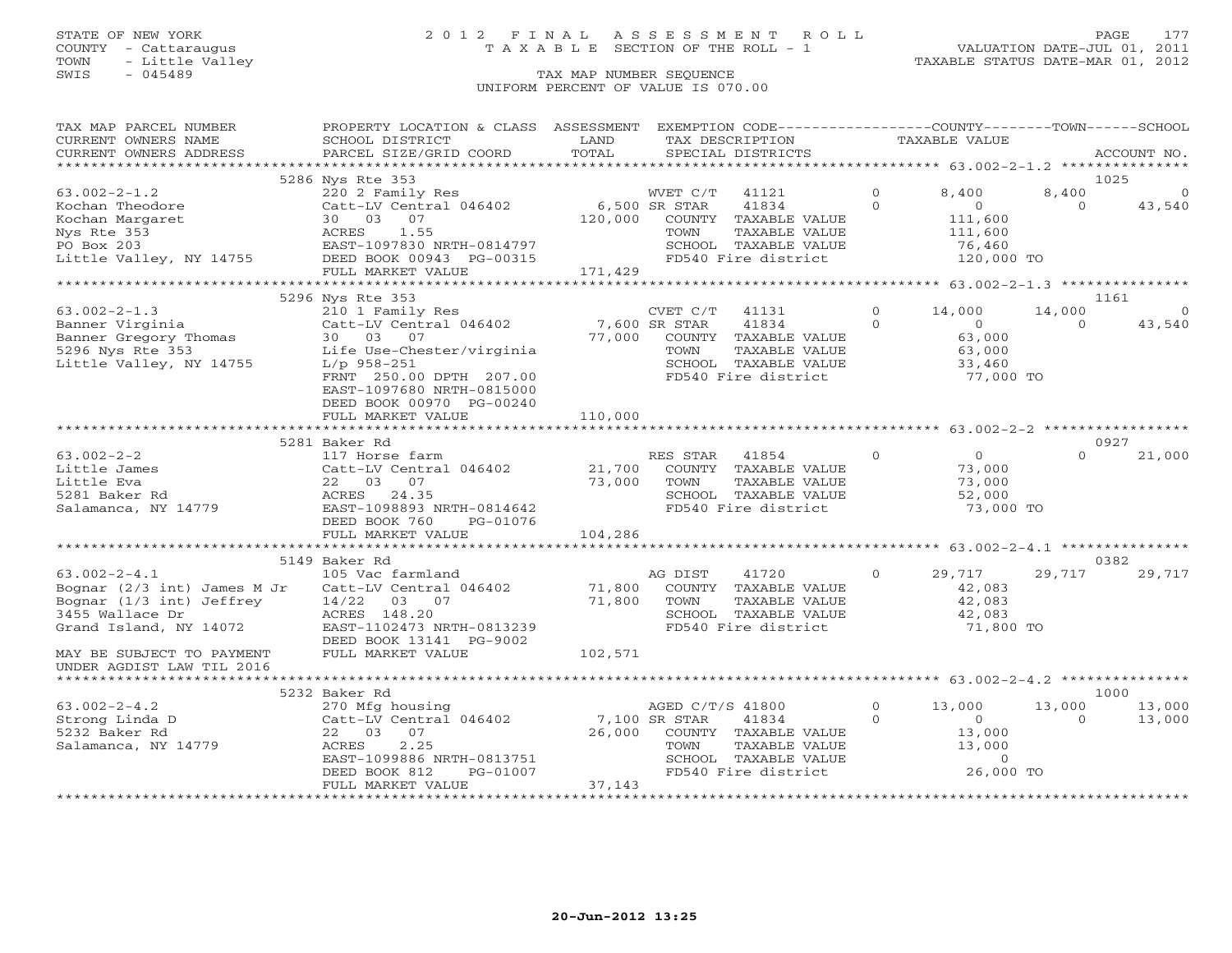TOWN - Little Valley TAXABLE STATUS DATE-MAR 01, 2012 TOWN - Little Valley<br>
SWIS - 045489 TAX MAP NUMBER SEQUENCE

# STATE OF NEW YORK 2 0 1 2 F I N A L A S S E S S M E N T R O L L PAGE 178 COUNTY - Cattaraugus T A X A B L E SECTION OF THE ROLL - 1 VALUATION DATE-JUL 01, 2011

# UNIFORM PERCENT OF VALUE IS 070.00

| TAXABLE VALUE<br>TAX DESCRIPTION<br>TOTAL<br>PARCEL SIZE/GRID COORD<br>SPECIAL DISTRICTS<br>CURRENT OWNERS ADDRESS<br>ACCOUNT NO.<br>5220 Baker Rd<br>0363<br>210 1 Family Res<br>$63.002 - 2 - 5$<br>$\circ$<br>$\Omega$<br>21,000<br>RES STAR<br>41854<br>$\overline{0}$<br>10,600 COUNTY TAXABLE VALUE<br>Lavelle Shane R<br>Catt-LV Central 046402<br>55,000<br>5220 Baker Rd<br>22 03<br>07<br>55,000<br>TAXABLE VALUE<br>55,000<br>TOWN<br>Little Valley, NY 14779<br>ACRES<br>6.12 BANK<br>SCHOOL TAXABLE VALUE<br>FD540 Fire district<br>017<br>34,000<br>EAST-1099919 NRTH-0813473<br>55,000 TO<br>DEED BOOK 11258 PG-6001<br>78,571<br>FULL MARKET VALUE<br>********************** 63.002-2-6.1 ****************<br>***************************<br>**************<br>0018<br>5209 Baker Rd<br>$\overline{0}$<br>$63.002 - 2 - 6.1$<br>210 1 Family Res<br>$\overline{0}$<br>21,000<br>RES STAR<br>41854<br>$\Omega$<br>Catt-LV Central 046402<br>LaVelle Richard H Jr<br>6,100<br>COUNTY TAXABLE VALUE<br>39,100<br>5209 Baker Rd<br>22 03 07<br>39,100<br>TOWN<br>TAXABLE VALUE<br>39,100<br>Salamanca, NY 14779<br>ACRES<br>1.06 BANK 065<br>SCHOOL TAXABLE VALUE<br>FD540 Fire district<br>18,100<br>39,100 TO<br>EAST-1099491 NRTH-0813118<br>DEED BOOK 2173 PG-9002<br>FULL MARKET VALUE<br>55,857<br>5221 Baker Rd<br>0943<br>$63.002 - 2 - 6.2$<br>$\overline{O}$<br>10,981<br>10,981<br>10,981<br>105 Vac farmland<br>AG DIST<br>41720<br>20,900 COUNTY TAXABLE VALUE<br>Benson Elinor<br>Catt-LV Central 046402<br>9,919<br>$22/30$ 03 07<br>3/09-split 2.9 acres to B<br>20,900<br>9,919<br>Wagoner Rodney<br>TOWN<br>TAXABLE VALUE<br>56 Washington St<br>SCHOOL TAXABLE VALUE<br>9,919<br>FD540 Fire district<br>Salamanca, NY 14779<br>ACRES 20.28<br>20,900 TO<br>EAST-1099065 NRTH-0813504<br>MAY BE SUBJECT TO PAYMENT<br>UNDER AGDIST LAW TIL 2016<br>DEED BOOK 14109 PG-5001<br>FULL MARKET VALUE<br>29,857<br>5224 Nys Rte 353<br>1132<br>$63.002 - 2 - 6.3$<br>210 1 Family Res<br>$\Omega$<br>14,000<br>$\overline{0}$<br>CVET C/T<br>41131<br>14,000<br>14755<br>Catt-LV Central 046402 7,000 RES STAR<br>41854<br>Titus Jerry A<br>$\circ$<br>$\overline{0}$<br>$\Omega$<br>21,000<br>Titus Elizabeth<br>22 03 07<br>85,000<br>COUNTY TAXABLE VALUE<br>71,000<br>2.20<br>5224 Nys Rte 353<br>ACRES<br>TOWN TAXABLE VALUE<br>SCHOOL TAXABLE VALUE<br>71,000<br>64,000<br>$2.22$<br>EAST-1098424 NRTH-0813572<br>Little Valley, NY 14755<br>FD540 Fire district<br>DEED BOOK 00926 PG-00128<br>85,000 TO<br>121,429<br>FULL MARKET VALUE<br>1272<br>5177 Baker Rd<br>$\overline{O}$<br>$63.002 - 2 - 6.4$<br>$\Omega$<br>21,000<br>210 1 Family Res<br>RES STAR<br>41854<br>$\Omega$<br>Catt-LV Central 046402<br>8,000<br>Nichols Theodore Sr<br>79,200<br>COUNTY TAXABLE VALUE<br>79,200<br>Nichols Florence M<br>4.95 BANK<br>79,200<br>ACRES<br>017<br>TOWN<br>TAXABLE VALUE<br>EAST-1099371 NRTH-0812505<br>SCHOOL TAXABLE VALUE<br>FD540 Fire district<br>5177 Baker Rd<br>58,200<br>DEED BOOK 6365<br>79,200 TO<br>Salamanca, NY 14779<br>PG-3001<br>113,143<br>FULL MARKET VALUE | TAX MAP PARCEL NUMBER | PROPERTY LOCATION & CLASS ASSESSMENT |      | EXEMPTION CODE----------------COUNTY-------TOWN------SCHOOL |  |  |
|-------------------------------------------------------------------------------------------------------------------------------------------------------------------------------------------------------------------------------------------------------------------------------------------------------------------------------------------------------------------------------------------------------------------------------------------------------------------------------------------------------------------------------------------------------------------------------------------------------------------------------------------------------------------------------------------------------------------------------------------------------------------------------------------------------------------------------------------------------------------------------------------------------------------------------------------------------------------------------------------------------------------------------------------------------------------------------------------------------------------------------------------------------------------------------------------------------------------------------------------------------------------------------------------------------------------------------------------------------------------------------------------------------------------------------------------------------------------------------------------------------------------------------------------------------------------------------------------------------------------------------------------------------------------------------------------------------------------------------------------------------------------------------------------------------------------------------------------------------------------------------------------------------------------------------------------------------------------------------------------------------------------------------------------------------------------------------------------------------------------------------------------------------------------------------------------------------------------------------------------------------------------------------------------------------------------------------------------------------------------------------------------------------------------------------------------------------------------------------------------------------------------------------------------------------------------------------------------------------------------------------------------------------------------------------------------------------------------------------------------------------------------------------------------------------------------------------------------------------------------------------------------------------------------------------------------------------------------------------------------------------------------------------------------------------------------------------------------------------------------------|-----------------------|--------------------------------------|------|-------------------------------------------------------------|--|--|
|                                                                                                                                                                                                                                                                                                                                                                                                                                                                                                                                                                                                                                                                                                                                                                                                                                                                                                                                                                                                                                                                                                                                                                                                                                                                                                                                                                                                                                                                                                                                                                                                                                                                                                                                                                                                                                                                                                                                                                                                                                                                                                                                                                                                                                                                                                                                                                                                                                                                                                                                                                                                                                                                                                                                                                                                                                                                                                                                                                                                                                                                                                                         | CURRENT OWNERS NAME   | SCHOOL DISTRICT                      | LAND |                                                             |  |  |
|                                                                                                                                                                                                                                                                                                                                                                                                                                                                                                                                                                                                                                                                                                                                                                                                                                                                                                                                                                                                                                                                                                                                                                                                                                                                                                                                                                                                                                                                                                                                                                                                                                                                                                                                                                                                                                                                                                                                                                                                                                                                                                                                                                                                                                                                                                                                                                                                                                                                                                                                                                                                                                                                                                                                                                                                                                                                                                                                                                                                                                                                                                                         |                       |                                      |      |                                                             |  |  |
|                                                                                                                                                                                                                                                                                                                                                                                                                                                                                                                                                                                                                                                                                                                                                                                                                                                                                                                                                                                                                                                                                                                                                                                                                                                                                                                                                                                                                                                                                                                                                                                                                                                                                                                                                                                                                                                                                                                                                                                                                                                                                                                                                                                                                                                                                                                                                                                                                                                                                                                                                                                                                                                                                                                                                                                                                                                                                                                                                                                                                                                                                                                         |                       |                                      |      |                                                             |  |  |
|                                                                                                                                                                                                                                                                                                                                                                                                                                                                                                                                                                                                                                                                                                                                                                                                                                                                                                                                                                                                                                                                                                                                                                                                                                                                                                                                                                                                                                                                                                                                                                                                                                                                                                                                                                                                                                                                                                                                                                                                                                                                                                                                                                                                                                                                                                                                                                                                                                                                                                                                                                                                                                                                                                                                                                                                                                                                                                                                                                                                                                                                                                                         |                       |                                      |      |                                                             |  |  |
|                                                                                                                                                                                                                                                                                                                                                                                                                                                                                                                                                                                                                                                                                                                                                                                                                                                                                                                                                                                                                                                                                                                                                                                                                                                                                                                                                                                                                                                                                                                                                                                                                                                                                                                                                                                                                                                                                                                                                                                                                                                                                                                                                                                                                                                                                                                                                                                                                                                                                                                                                                                                                                                                                                                                                                                                                                                                                                                                                                                                                                                                                                                         |                       |                                      |      |                                                             |  |  |
|                                                                                                                                                                                                                                                                                                                                                                                                                                                                                                                                                                                                                                                                                                                                                                                                                                                                                                                                                                                                                                                                                                                                                                                                                                                                                                                                                                                                                                                                                                                                                                                                                                                                                                                                                                                                                                                                                                                                                                                                                                                                                                                                                                                                                                                                                                                                                                                                                                                                                                                                                                                                                                                                                                                                                                                                                                                                                                                                                                                                                                                                                                                         |                       |                                      |      |                                                             |  |  |
|                                                                                                                                                                                                                                                                                                                                                                                                                                                                                                                                                                                                                                                                                                                                                                                                                                                                                                                                                                                                                                                                                                                                                                                                                                                                                                                                                                                                                                                                                                                                                                                                                                                                                                                                                                                                                                                                                                                                                                                                                                                                                                                                                                                                                                                                                                                                                                                                                                                                                                                                                                                                                                                                                                                                                                                                                                                                                                                                                                                                                                                                                                                         |                       |                                      |      |                                                             |  |  |
|                                                                                                                                                                                                                                                                                                                                                                                                                                                                                                                                                                                                                                                                                                                                                                                                                                                                                                                                                                                                                                                                                                                                                                                                                                                                                                                                                                                                                                                                                                                                                                                                                                                                                                                                                                                                                                                                                                                                                                                                                                                                                                                                                                                                                                                                                                                                                                                                                                                                                                                                                                                                                                                                                                                                                                                                                                                                                                                                                                                                                                                                                                                         |                       |                                      |      |                                                             |  |  |
|                                                                                                                                                                                                                                                                                                                                                                                                                                                                                                                                                                                                                                                                                                                                                                                                                                                                                                                                                                                                                                                                                                                                                                                                                                                                                                                                                                                                                                                                                                                                                                                                                                                                                                                                                                                                                                                                                                                                                                                                                                                                                                                                                                                                                                                                                                                                                                                                                                                                                                                                                                                                                                                                                                                                                                                                                                                                                                                                                                                                                                                                                                                         |                       |                                      |      |                                                             |  |  |
|                                                                                                                                                                                                                                                                                                                                                                                                                                                                                                                                                                                                                                                                                                                                                                                                                                                                                                                                                                                                                                                                                                                                                                                                                                                                                                                                                                                                                                                                                                                                                                                                                                                                                                                                                                                                                                                                                                                                                                                                                                                                                                                                                                                                                                                                                                                                                                                                                                                                                                                                                                                                                                                                                                                                                                                                                                                                                                                                                                                                                                                                                                                         |                       |                                      |      |                                                             |  |  |
|                                                                                                                                                                                                                                                                                                                                                                                                                                                                                                                                                                                                                                                                                                                                                                                                                                                                                                                                                                                                                                                                                                                                                                                                                                                                                                                                                                                                                                                                                                                                                                                                                                                                                                                                                                                                                                                                                                                                                                                                                                                                                                                                                                                                                                                                                                                                                                                                                                                                                                                                                                                                                                                                                                                                                                                                                                                                                                                                                                                                                                                                                                                         |                       |                                      |      |                                                             |  |  |
|                                                                                                                                                                                                                                                                                                                                                                                                                                                                                                                                                                                                                                                                                                                                                                                                                                                                                                                                                                                                                                                                                                                                                                                                                                                                                                                                                                                                                                                                                                                                                                                                                                                                                                                                                                                                                                                                                                                                                                                                                                                                                                                                                                                                                                                                                                                                                                                                                                                                                                                                                                                                                                                                                                                                                                                                                                                                                                                                                                                                                                                                                                                         |                       |                                      |      |                                                             |  |  |
|                                                                                                                                                                                                                                                                                                                                                                                                                                                                                                                                                                                                                                                                                                                                                                                                                                                                                                                                                                                                                                                                                                                                                                                                                                                                                                                                                                                                                                                                                                                                                                                                                                                                                                                                                                                                                                                                                                                                                                                                                                                                                                                                                                                                                                                                                                                                                                                                                                                                                                                                                                                                                                                                                                                                                                                                                                                                                                                                                                                                                                                                                                                         |                       |                                      |      |                                                             |  |  |
|                                                                                                                                                                                                                                                                                                                                                                                                                                                                                                                                                                                                                                                                                                                                                                                                                                                                                                                                                                                                                                                                                                                                                                                                                                                                                                                                                                                                                                                                                                                                                                                                                                                                                                                                                                                                                                                                                                                                                                                                                                                                                                                                                                                                                                                                                                                                                                                                                                                                                                                                                                                                                                                                                                                                                                                                                                                                                                                                                                                                                                                                                                                         |                       |                                      |      |                                                             |  |  |
|                                                                                                                                                                                                                                                                                                                                                                                                                                                                                                                                                                                                                                                                                                                                                                                                                                                                                                                                                                                                                                                                                                                                                                                                                                                                                                                                                                                                                                                                                                                                                                                                                                                                                                                                                                                                                                                                                                                                                                                                                                                                                                                                                                                                                                                                                                                                                                                                                                                                                                                                                                                                                                                                                                                                                                                                                                                                                                                                                                                                                                                                                                                         |                       |                                      |      |                                                             |  |  |
|                                                                                                                                                                                                                                                                                                                                                                                                                                                                                                                                                                                                                                                                                                                                                                                                                                                                                                                                                                                                                                                                                                                                                                                                                                                                                                                                                                                                                                                                                                                                                                                                                                                                                                                                                                                                                                                                                                                                                                                                                                                                                                                                                                                                                                                                                                                                                                                                                                                                                                                                                                                                                                                                                                                                                                                                                                                                                                                                                                                                                                                                                                                         |                       |                                      |      |                                                             |  |  |
|                                                                                                                                                                                                                                                                                                                                                                                                                                                                                                                                                                                                                                                                                                                                                                                                                                                                                                                                                                                                                                                                                                                                                                                                                                                                                                                                                                                                                                                                                                                                                                                                                                                                                                                                                                                                                                                                                                                                                                                                                                                                                                                                                                                                                                                                                                                                                                                                                                                                                                                                                                                                                                                                                                                                                                                                                                                                                                                                                                                                                                                                                                                         |                       |                                      |      |                                                             |  |  |
|                                                                                                                                                                                                                                                                                                                                                                                                                                                                                                                                                                                                                                                                                                                                                                                                                                                                                                                                                                                                                                                                                                                                                                                                                                                                                                                                                                                                                                                                                                                                                                                                                                                                                                                                                                                                                                                                                                                                                                                                                                                                                                                                                                                                                                                                                                                                                                                                                                                                                                                                                                                                                                                                                                                                                                                                                                                                                                                                                                                                                                                                                                                         |                       |                                      |      |                                                             |  |  |
|                                                                                                                                                                                                                                                                                                                                                                                                                                                                                                                                                                                                                                                                                                                                                                                                                                                                                                                                                                                                                                                                                                                                                                                                                                                                                                                                                                                                                                                                                                                                                                                                                                                                                                                                                                                                                                                                                                                                                                                                                                                                                                                                                                                                                                                                                                                                                                                                                                                                                                                                                                                                                                                                                                                                                                                                                                                                                                                                                                                                                                                                                                                         |                       |                                      |      |                                                             |  |  |
|                                                                                                                                                                                                                                                                                                                                                                                                                                                                                                                                                                                                                                                                                                                                                                                                                                                                                                                                                                                                                                                                                                                                                                                                                                                                                                                                                                                                                                                                                                                                                                                                                                                                                                                                                                                                                                                                                                                                                                                                                                                                                                                                                                                                                                                                                                                                                                                                                                                                                                                                                                                                                                                                                                                                                                                                                                                                                                                                                                                                                                                                                                                         |                       |                                      |      |                                                             |  |  |
|                                                                                                                                                                                                                                                                                                                                                                                                                                                                                                                                                                                                                                                                                                                                                                                                                                                                                                                                                                                                                                                                                                                                                                                                                                                                                                                                                                                                                                                                                                                                                                                                                                                                                                                                                                                                                                                                                                                                                                                                                                                                                                                                                                                                                                                                                                                                                                                                                                                                                                                                                                                                                                                                                                                                                                                                                                                                                                                                                                                                                                                                                                                         |                       |                                      |      |                                                             |  |  |
|                                                                                                                                                                                                                                                                                                                                                                                                                                                                                                                                                                                                                                                                                                                                                                                                                                                                                                                                                                                                                                                                                                                                                                                                                                                                                                                                                                                                                                                                                                                                                                                                                                                                                                                                                                                                                                                                                                                                                                                                                                                                                                                                                                                                                                                                                                                                                                                                                                                                                                                                                                                                                                                                                                                                                                                                                                                                                                                                                                                                                                                                                                                         |                       |                                      |      |                                                             |  |  |
|                                                                                                                                                                                                                                                                                                                                                                                                                                                                                                                                                                                                                                                                                                                                                                                                                                                                                                                                                                                                                                                                                                                                                                                                                                                                                                                                                                                                                                                                                                                                                                                                                                                                                                                                                                                                                                                                                                                                                                                                                                                                                                                                                                                                                                                                                                                                                                                                                                                                                                                                                                                                                                                                                                                                                                                                                                                                                                                                                                                                                                                                                                                         |                       |                                      |      |                                                             |  |  |
|                                                                                                                                                                                                                                                                                                                                                                                                                                                                                                                                                                                                                                                                                                                                                                                                                                                                                                                                                                                                                                                                                                                                                                                                                                                                                                                                                                                                                                                                                                                                                                                                                                                                                                                                                                                                                                                                                                                                                                                                                                                                                                                                                                                                                                                                                                                                                                                                                                                                                                                                                                                                                                                                                                                                                                                                                                                                                                                                                                                                                                                                                                                         |                       |                                      |      |                                                             |  |  |
|                                                                                                                                                                                                                                                                                                                                                                                                                                                                                                                                                                                                                                                                                                                                                                                                                                                                                                                                                                                                                                                                                                                                                                                                                                                                                                                                                                                                                                                                                                                                                                                                                                                                                                                                                                                                                                                                                                                                                                                                                                                                                                                                                                                                                                                                                                                                                                                                                                                                                                                                                                                                                                                                                                                                                                                                                                                                                                                                                                                                                                                                                                                         |                       |                                      |      |                                                             |  |  |
|                                                                                                                                                                                                                                                                                                                                                                                                                                                                                                                                                                                                                                                                                                                                                                                                                                                                                                                                                                                                                                                                                                                                                                                                                                                                                                                                                                                                                                                                                                                                                                                                                                                                                                                                                                                                                                                                                                                                                                                                                                                                                                                                                                                                                                                                                                                                                                                                                                                                                                                                                                                                                                                                                                                                                                                                                                                                                                                                                                                                                                                                                                                         |                       |                                      |      |                                                             |  |  |
|                                                                                                                                                                                                                                                                                                                                                                                                                                                                                                                                                                                                                                                                                                                                                                                                                                                                                                                                                                                                                                                                                                                                                                                                                                                                                                                                                                                                                                                                                                                                                                                                                                                                                                                                                                                                                                                                                                                                                                                                                                                                                                                                                                                                                                                                                                                                                                                                                                                                                                                                                                                                                                                                                                                                                                                                                                                                                                                                                                                                                                                                                                                         |                       |                                      |      |                                                             |  |  |
|                                                                                                                                                                                                                                                                                                                                                                                                                                                                                                                                                                                                                                                                                                                                                                                                                                                                                                                                                                                                                                                                                                                                                                                                                                                                                                                                                                                                                                                                                                                                                                                                                                                                                                                                                                                                                                                                                                                                                                                                                                                                                                                                                                                                                                                                                                                                                                                                                                                                                                                                                                                                                                                                                                                                                                                                                                                                                                                                                                                                                                                                                                                         |                       |                                      |      |                                                             |  |  |
|                                                                                                                                                                                                                                                                                                                                                                                                                                                                                                                                                                                                                                                                                                                                                                                                                                                                                                                                                                                                                                                                                                                                                                                                                                                                                                                                                                                                                                                                                                                                                                                                                                                                                                                                                                                                                                                                                                                                                                                                                                                                                                                                                                                                                                                                                                                                                                                                                                                                                                                                                                                                                                                                                                                                                                                                                                                                                                                                                                                                                                                                                                                         |                       |                                      |      |                                                             |  |  |
|                                                                                                                                                                                                                                                                                                                                                                                                                                                                                                                                                                                                                                                                                                                                                                                                                                                                                                                                                                                                                                                                                                                                                                                                                                                                                                                                                                                                                                                                                                                                                                                                                                                                                                                                                                                                                                                                                                                                                                                                                                                                                                                                                                                                                                                                                                                                                                                                                                                                                                                                                                                                                                                                                                                                                                                                                                                                                                                                                                                                                                                                                                                         |                       |                                      |      |                                                             |  |  |
|                                                                                                                                                                                                                                                                                                                                                                                                                                                                                                                                                                                                                                                                                                                                                                                                                                                                                                                                                                                                                                                                                                                                                                                                                                                                                                                                                                                                                                                                                                                                                                                                                                                                                                                                                                                                                                                                                                                                                                                                                                                                                                                                                                                                                                                                                                                                                                                                                                                                                                                                                                                                                                                                                                                                                                                                                                                                                                                                                                                                                                                                                                                         |                       |                                      |      |                                                             |  |  |
|                                                                                                                                                                                                                                                                                                                                                                                                                                                                                                                                                                                                                                                                                                                                                                                                                                                                                                                                                                                                                                                                                                                                                                                                                                                                                                                                                                                                                                                                                                                                                                                                                                                                                                                                                                                                                                                                                                                                                                                                                                                                                                                                                                                                                                                                                                                                                                                                                                                                                                                                                                                                                                                                                                                                                                                                                                                                                                                                                                                                                                                                                                                         |                       |                                      |      |                                                             |  |  |
|                                                                                                                                                                                                                                                                                                                                                                                                                                                                                                                                                                                                                                                                                                                                                                                                                                                                                                                                                                                                                                                                                                                                                                                                                                                                                                                                                                                                                                                                                                                                                                                                                                                                                                                                                                                                                                                                                                                                                                                                                                                                                                                                                                                                                                                                                                                                                                                                                                                                                                                                                                                                                                                                                                                                                                                                                                                                                                                                                                                                                                                                                                                         |                       |                                      |      |                                                             |  |  |
|                                                                                                                                                                                                                                                                                                                                                                                                                                                                                                                                                                                                                                                                                                                                                                                                                                                                                                                                                                                                                                                                                                                                                                                                                                                                                                                                                                                                                                                                                                                                                                                                                                                                                                                                                                                                                                                                                                                                                                                                                                                                                                                                                                                                                                                                                                                                                                                                                                                                                                                                                                                                                                                                                                                                                                                                                                                                                                                                                                                                                                                                                                                         |                       |                                      |      |                                                             |  |  |
|                                                                                                                                                                                                                                                                                                                                                                                                                                                                                                                                                                                                                                                                                                                                                                                                                                                                                                                                                                                                                                                                                                                                                                                                                                                                                                                                                                                                                                                                                                                                                                                                                                                                                                                                                                                                                                                                                                                                                                                                                                                                                                                                                                                                                                                                                                                                                                                                                                                                                                                                                                                                                                                                                                                                                                                                                                                                                                                                                                                                                                                                                                                         |                       |                                      |      |                                                             |  |  |
|                                                                                                                                                                                                                                                                                                                                                                                                                                                                                                                                                                                                                                                                                                                                                                                                                                                                                                                                                                                                                                                                                                                                                                                                                                                                                                                                                                                                                                                                                                                                                                                                                                                                                                                                                                                                                                                                                                                                                                                                                                                                                                                                                                                                                                                                                                                                                                                                                                                                                                                                                                                                                                                                                                                                                                                                                                                                                                                                                                                                                                                                                                                         |                       |                                      |      |                                                             |  |  |
|                                                                                                                                                                                                                                                                                                                                                                                                                                                                                                                                                                                                                                                                                                                                                                                                                                                                                                                                                                                                                                                                                                                                                                                                                                                                                                                                                                                                                                                                                                                                                                                                                                                                                                                                                                                                                                                                                                                                                                                                                                                                                                                                                                                                                                                                                                                                                                                                                                                                                                                                                                                                                                                                                                                                                                                                                                                                                                                                                                                                                                                                                                                         |                       |                                      |      |                                                             |  |  |
|                                                                                                                                                                                                                                                                                                                                                                                                                                                                                                                                                                                                                                                                                                                                                                                                                                                                                                                                                                                                                                                                                                                                                                                                                                                                                                                                                                                                                                                                                                                                                                                                                                                                                                                                                                                                                                                                                                                                                                                                                                                                                                                                                                                                                                                                                                                                                                                                                                                                                                                                                                                                                                                                                                                                                                                                                                                                                                                                                                                                                                                                                                                         |                       |                                      |      |                                                             |  |  |
|                                                                                                                                                                                                                                                                                                                                                                                                                                                                                                                                                                                                                                                                                                                                                                                                                                                                                                                                                                                                                                                                                                                                                                                                                                                                                                                                                                                                                                                                                                                                                                                                                                                                                                                                                                                                                                                                                                                                                                                                                                                                                                                                                                                                                                                                                                                                                                                                                                                                                                                                                                                                                                                                                                                                                                                                                                                                                                                                                                                                                                                                                                                         |                       |                                      |      |                                                             |  |  |
|                                                                                                                                                                                                                                                                                                                                                                                                                                                                                                                                                                                                                                                                                                                                                                                                                                                                                                                                                                                                                                                                                                                                                                                                                                                                                                                                                                                                                                                                                                                                                                                                                                                                                                                                                                                                                                                                                                                                                                                                                                                                                                                                                                                                                                                                                                                                                                                                                                                                                                                                                                                                                                                                                                                                                                                                                                                                                                                                                                                                                                                                                                                         |                       |                                      |      |                                                             |  |  |
|                                                                                                                                                                                                                                                                                                                                                                                                                                                                                                                                                                                                                                                                                                                                                                                                                                                                                                                                                                                                                                                                                                                                                                                                                                                                                                                                                                                                                                                                                                                                                                                                                                                                                                                                                                                                                                                                                                                                                                                                                                                                                                                                                                                                                                                                                                                                                                                                                                                                                                                                                                                                                                                                                                                                                                                                                                                                                                                                                                                                                                                                                                                         |                       |                                      |      |                                                             |  |  |
|                                                                                                                                                                                                                                                                                                                                                                                                                                                                                                                                                                                                                                                                                                                                                                                                                                                                                                                                                                                                                                                                                                                                                                                                                                                                                                                                                                                                                                                                                                                                                                                                                                                                                                                                                                                                                                                                                                                                                                                                                                                                                                                                                                                                                                                                                                                                                                                                                                                                                                                                                                                                                                                                                                                                                                                                                                                                                                                                                                                                                                                                                                                         |                       |                                      |      |                                                             |  |  |
|                                                                                                                                                                                                                                                                                                                                                                                                                                                                                                                                                                                                                                                                                                                                                                                                                                                                                                                                                                                                                                                                                                                                                                                                                                                                                                                                                                                                                                                                                                                                                                                                                                                                                                                                                                                                                                                                                                                                                                                                                                                                                                                                                                                                                                                                                                                                                                                                                                                                                                                                                                                                                                                                                                                                                                                                                                                                                                                                                                                                                                                                                                                         |                       |                                      |      |                                                             |  |  |
|                                                                                                                                                                                                                                                                                                                                                                                                                                                                                                                                                                                                                                                                                                                                                                                                                                                                                                                                                                                                                                                                                                                                                                                                                                                                                                                                                                                                                                                                                                                                                                                                                                                                                                                                                                                                                                                                                                                                                                                                                                                                                                                                                                                                                                                                                                                                                                                                                                                                                                                                                                                                                                                                                                                                                                                                                                                                                                                                                                                                                                                                                                                         |                       |                                      |      |                                                             |  |  |
|                                                                                                                                                                                                                                                                                                                                                                                                                                                                                                                                                                                                                                                                                                                                                                                                                                                                                                                                                                                                                                                                                                                                                                                                                                                                                                                                                                                                                                                                                                                                                                                                                                                                                                                                                                                                                                                                                                                                                                                                                                                                                                                                                                                                                                                                                                                                                                                                                                                                                                                                                                                                                                                                                                                                                                                                                                                                                                                                                                                                                                                                                                                         |                       |                                      |      |                                                             |  |  |
|                                                                                                                                                                                                                                                                                                                                                                                                                                                                                                                                                                                                                                                                                                                                                                                                                                                                                                                                                                                                                                                                                                                                                                                                                                                                                                                                                                                                                                                                                                                                                                                                                                                                                                                                                                                                                                                                                                                                                                                                                                                                                                                                                                                                                                                                                                                                                                                                                                                                                                                                                                                                                                                                                                                                                                                                                                                                                                                                                                                                                                                                                                                         |                       |                                      |      |                                                             |  |  |
|                                                                                                                                                                                                                                                                                                                                                                                                                                                                                                                                                                                                                                                                                                                                                                                                                                                                                                                                                                                                                                                                                                                                                                                                                                                                                                                                                                                                                                                                                                                                                                                                                                                                                                                                                                                                                                                                                                                                                                                                                                                                                                                                                                                                                                                                                                                                                                                                                                                                                                                                                                                                                                                                                                                                                                                                                                                                                                                                                                                                                                                                                                                         |                       |                                      |      |                                                             |  |  |
|                                                                                                                                                                                                                                                                                                                                                                                                                                                                                                                                                                                                                                                                                                                                                                                                                                                                                                                                                                                                                                                                                                                                                                                                                                                                                                                                                                                                                                                                                                                                                                                                                                                                                                                                                                                                                                                                                                                                                                                                                                                                                                                                                                                                                                                                                                                                                                                                                                                                                                                                                                                                                                                                                                                                                                                                                                                                                                                                                                                                                                                                                                                         |                       |                                      |      |                                                             |  |  |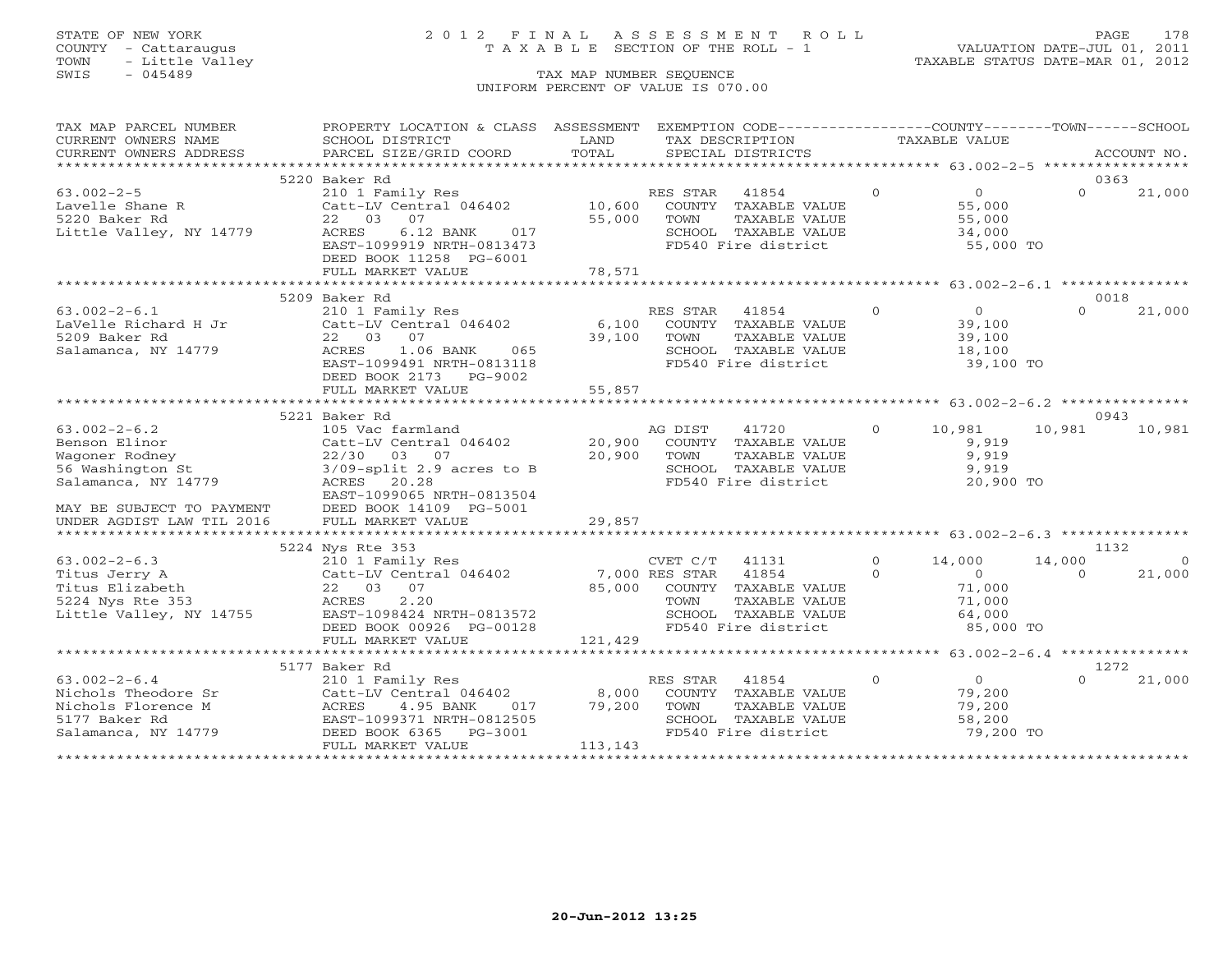### STATE OF NEW YORK 2 0 1 2 F I N A L A S S E S S M E N T R O L L PAGE 179 COUNTY - Cattaraugus T A X A B L E SECTION OF THE ROLL - 1 VALUATION DATE-JUL 01, 2011

| TAX MAP PARCEL NUMBER   | PROPERTY LOCATION & CLASS ASSESSMENT |                | EXEMPTION CODE----------------COUNTY-------TOWN------SCHOOL |                            |                          |
|-------------------------|--------------------------------------|----------------|-------------------------------------------------------------|----------------------------|--------------------------|
| CURRENT OWNERS NAME     | SCHOOL DISTRICT                      | LAND           | TAX DESCRIPTION                                             | <b>TAXABLE VALUE</b>       |                          |
| CURRENT OWNERS ADDRESS  | PARCEL SIZE/GRID COORD               | TOTAL          | SPECIAL DISTRICTS                                           |                            | ACCOUNT NO.              |
| *********************   | *****************************        |                |                                                             |                            |                          |
|                         | 5199 Baker Rd                        |                |                                                             |                            | 1412                     |
| $63.002 - 2 - 6.5$      | 314 Rural vac<10                     |                | COUNTY TAXABLE VALUE                                        | 7,500                      |                          |
| Benson Elinor           | Catt-LV Central 046402               | 7,500          | TOWN<br>TAXABLE VALUE                                       | 7,500                      |                          |
| Wagoner Rodney          | $3/09$ -split from $2-6.2$ (Fre      | 7,500          | SCHOOL TAXABLE VALUE                                        | 7,500                      |                          |
| 56 Washington St        | 2.90<br>ACRES                        |                | FD540 Fire district                                         | 7,500 TO                   |                          |
| Salamanca, NY 14779     | EAST-1099229 NRTH-0812897            |                |                                                             |                            |                          |
|                         | DEED BOOK 14109 PG-5001              |                |                                                             |                            |                          |
|                         | FULL MARKET VALUE                    | 10,714         |                                                             |                            |                          |
|                         |                                      |                |                                                             |                            |                          |
|                         | Nys Rte 353                          |                |                                                             |                            | 0916                     |
| $63.002 - 2 - 7.1$      | 312 Vac w/imprv                      |                | COUNTY TAXABLE VALUE                                        | 4,500                      |                          |
| Cook Jeffrey F          | Catt-LV Central 046402               | 2,000          | TOWN<br>TAXABLE VALUE                                       | 4,500                      |                          |
| 5182 Route 353          | 22 03 07                             | 4,500          | SCHOOL TAXABLE VALUE                                        | 4,500                      |                          |
| Little Valley, NY 14755 | FRNT 90.00 DPTH 135.00               |                | FD540 Fire district                                         | 4,500 TO                   |                          |
|                         | EAST-1099059 NRTH-0812540            |                |                                                             |                            |                          |
|                         | DEED BOOK 3114 PG-4001               | 6,429          |                                                             |                            |                          |
|                         | FULL MARKET VALUE                    |                |                                                             |                            |                          |
|                         | 5174 Nys Rte 353                     |                |                                                             |                            | 1086                     |
| $63.002 - 2 - 7.2$      | 210 1 Family Res                     |                | AGED C/T/S 41800                                            | $\circ$<br>26,750          | 26,750<br>26,750         |
| Buelow Shirley M        | Catt-LV Central 046402 6,800 SR STAR |                | 41834                                                       | $\Omega$<br>$\overline{0}$ | $\Omega$<br>26,750       |
| 5174 Nys Rte 353        | 22 03 07                             |                | 53,500 COUNTY TAXABLE VALUE                                 | 26,750                     |                          |
| Little Valley, NY 14755 | FRNT 240.00 DPTH 170.00              |                | TOWN<br>TAXABLE VALUE                                       | 26,750                     |                          |
|                         | ACRES<br>0.74                        |                | SCHOOL TAXABLE VALUE                                        | $\overline{0}$             |                          |
|                         | EAST-1099174 NRTH-0812377            |                | FD540 Fire district                                         | 53,500 TO                  |                          |
|                         | DEED BOOK 893<br>PG-00340            |                |                                                             |                            |                          |
|                         | FULL MARKET VALUE                    | 76,429         |                                                             |                            |                          |
|                         |                                      |                |                                                             |                            |                          |
|                         | 5182 Nys Rte 353                     |                |                                                             |                            | 0342                     |
| $63.002 - 2 - 8$        | 210 1 Family Res                     |                | RES STAR<br>41854                                           | $\Omega$<br>$\overline{0}$ | $\Omega$<br>21,000       |
| Cook Jeffrey F          | Catt-LV Central 046402               | 3,900          | COUNTY TAXABLE VALUE                                        | 58,200                     |                          |
| 5182 Route 353          | 22 03 07                             | 58,200         | TOWN<br>TAXABLE VALUE                                       | 58,200                     |                          |
| Little Valley, NY 14755 | FRNT 100.00 DPTH 135.00              |                | SCHOOL TAXABLE VALUE                                        | 37,200                     |                          |
|                         | EAST-1098998 NRTH-0812605            |                | FD540 Fire district                                         | 58,200 TO                  |                          |
|                         | DEED BOOK 3114 PG-4001               |                |                                                             |                            |                          |
|                         | FULL MARKET VALUE                    | 83,143         |                                                             |                            |                          |
|                         |                                      |                |                                                             |                            |                          |
|                         | 5188 Nys Rte 353                     |                |                                                             |                            | 0359                     |
| $63.002 - 2 - 9$        | 210 1 Family Res                     |                | CVET C/T<br>41131                                           | $\overline{0}$<br>13,075   | 13,075<br>$\overline{0}$ |
| Liskow Kirk D           | Catt-LV Central 046402               | 4,000 RES STAR | 41854                                                       | $\circ$<br>$\overline{0}$  | 21,000<br>$\Omega$       |
| Dykstra Julia M         | 22 03 07                             |                | 52,300 COUNTY TAXABLE VALUE                                 | 39,225                     |                          |
| 5188 Nys Rte 353        | Life Use - Edna Waite                |                | TOWN<br>TAXABLE VALUE                                       | 39,225                     |                          |
| Little Valley, NY 14755 | FRNT 106.00 DPTH 135.00              |                | SCHOOL TAXABLE VALUE                                        | 31,300                     |                          |
|                         | EAST-1098938 NRTH-0812700            |                | FD540 Fire district                                         | 52,300 TO                  |                          |
|                         | DEED BOOK 00979 PG-00680             |                |                                                             |                            |                          |
|                         | FULL MARKET VALUE                    | 74,714         |                                                             |                            |                          |
|                         |                                      |                |                                                             |                            |                          |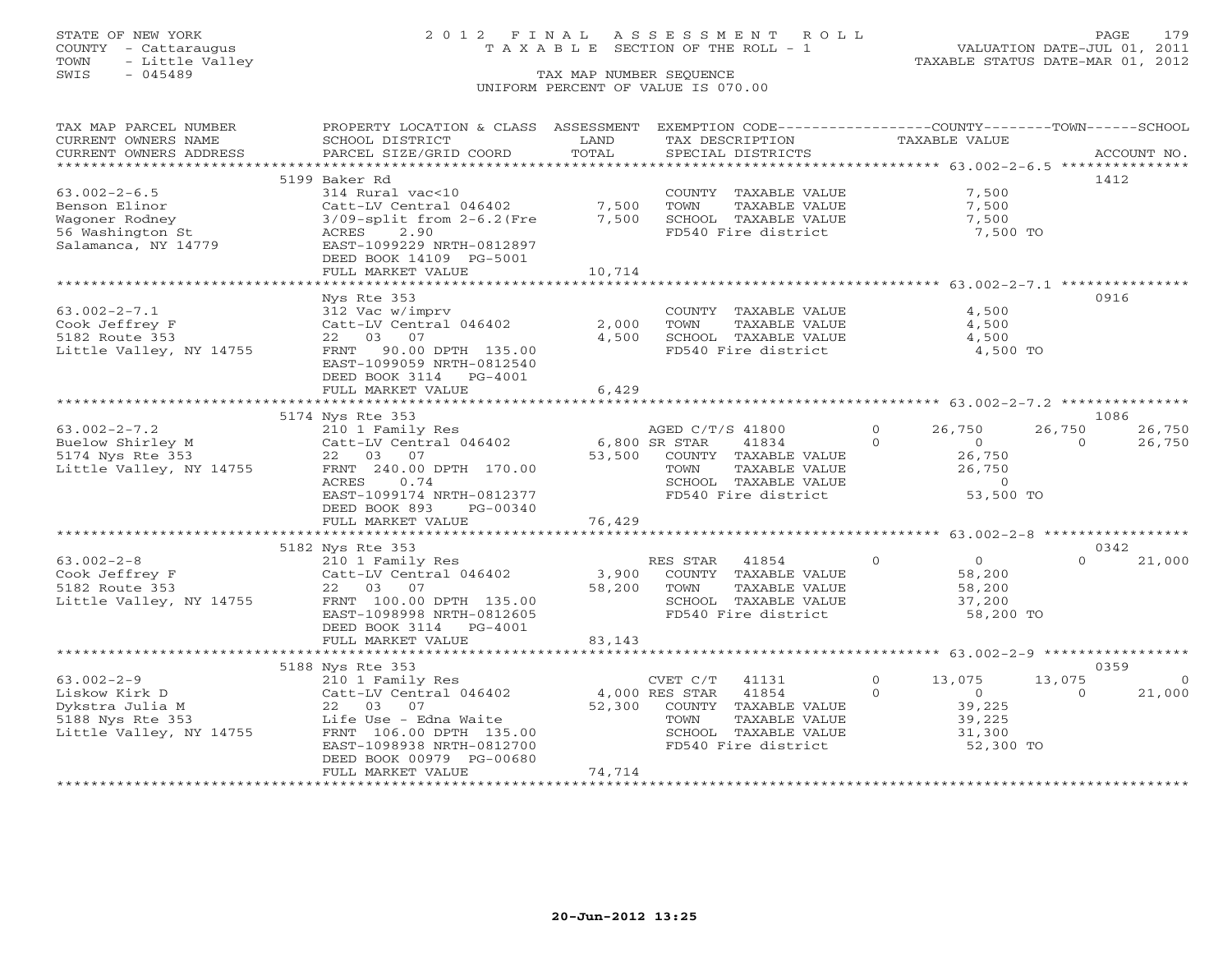# STATE OF NEW YORK 2 0 1 2 F I N A L A S S E S S M E N T R O L L PAGE 180 COUNTY - Cattaraugus T A X A B L E SECTION OF THE ROLL - 1 VALUATION DATE-JUL 01, 2011

| TAX MAP PARCEL NUMBER    | PROPERTY LOCATION & CLASS ASSESSMENT |               | EXEMPTION CODE-----------------COUNTY-------TOWN------SCHOOL |              |                |          |                |
|--------------------------|--------------------------------------|---------------|--------------------------------------------------------------|--------------|----------------|----------|----------------|
| CURRENT OWNERS NAME      | SCHOOL DISTRICT                      | LAND          | TAX DESCRIPTION                                              |              | TAXABLE VALUE  |          |                |
| CURRENT OWNERS ADDRESS   | PARCEL SIZE/GRID COORD               | TOTAL         | SPECIAL DISTRICTS                                            |              |                |          | ACCOUNT NO.    |
|                          |                                      |               |                                                              |              |                |          |                |
|                          | 5192 Nys Rte 353                     |               |                                                              |              |                |          | 0079           |
| $63.002 - 2 - 10$        | 210 1 Family Res                     |               | AGED C/T/S 41800                                             | $\Omega$     | 31,100         | 31,100   | 31,100         |
| Keller Janis J           | Catt-LV Central 046402 4,000 SR STAR |               | 41834                                                        | $\Omega$     | $\overline{0}$ | $\Omega$ | 31,100         |
| 5192 Nys Rte 353         | 22 03 07                             | 62,200        | COUNTY TAXABLE VALUE                                         |              | 31,100         |          |                |
| Little Valley, NY 14755  | FRNT 106.00 DPTH 135.00              |               | TAXABLE VALUE<br>TOWN                                        |              | 31,100         |          |                |
|                          | EAST-1098880 NRTH-0812784            |               | SCHOOL TAXABLE VALUE<br>FD540 Fire district                  |              | $\circ$        |          |                |
|                          | DEED BOOK 827<br>PG-00760            |               |                                                              |              | 62,200 TO      |          |                |
|                          | FULL MARKET VALUE                    | 88,857        |                                                              |              |                |          |                |
|                          |                                      |               |                                                              |              |                |          |                |
|                          | 5204 Nys Rte 353                     |               |                                                              |              |                |          | 0096           |
| $63.002 - 2 - 12$        | 210 1 Family Res                     |               | WVET C/T<br>41121                                            | $\Omega$     | 8,400          | 8,400    | $\Omega$       |
| O'Brien Julius A         | Catt-LV Central 046402               | 6,300 SR STAR | 41834                                                        | $\Omega$     | $\overline{0}$ | $\Omega$ | 43,540         |
| O'Brien Sean J           | 22 03 07                             | 58,200        | COUNTY TAXABLE VALUE                                         |              | 49,800         |          |                |
| PO Box 3                 | FRNT 240.00 DPTH 135.00              |               | TAXABLE VALUE<br>TOWN                                        |              | 49,800         |          |                |
| Little Valley, NY 14755  | ACRES<br>0.74                        |               | SCHOOL TAXABLE VALUE                                         |              | 14,660         |          |                |
|                          | EAST-1098759 NRTH-0812959            |               | FD540 Fire district                                          |              | 58,200 TO      |          |                |
|                          | DEED BOOK 11506 PG-3001              |               |                                                              |              |                |          |                |
|                          | FULL MARKET VALUE                    | 83,143        |                                                              |              |                |          |                |
|                          |                                      |               |                                                              |              |                |          |                |
|                          | 5214 Nys Rte 353                     |               |                                                              |              |                |          | 0217           |
| $63.002 - 2 - 13$        | 210 1 Family Res                     |               | AGED C/T/S 41800                                             | $\Omega$     | 14,850         | 14,850   | 27,000         |
| Liskow Donna             | Catt-LV Central 046402               |               | 6,300 CVET C/T<br>41131                                      | $\circ$      | 13,500         | 13,500   | $\overline{0}$ |
| 5214 Nys Rte 353         | 22 03 07                             |               | 54,000 DVET C/T<br>41141                                     | $\Omega$     | 10,800         | 10,800   | $\overline{0}$ |
| Little Valley, NY 14755  | FRNT 240.00 DPTH 135.00              |               | 41834<br>SR STAR                                             | $\Omega$     | $\overline{0}$ | $\Omega$ | 27,000         |
|                          | EAST-1098614 NRTH-0813172            |               | COUNTY TAXABLE VALUE                                         |              | 14,850         |          |                |
|                          | DEED BOOK 00996 PG-00896             |               | TOWN<br>TAXABLE VALUE                                        |              | 14,850         |          |                |
|                          | FULL MARKET VALUE                    |               | 77,143 SCHOOL TAXABLE VALUE                                  |              | $\sim$ 0       |          |                |
|                          |                                      |               | FD540 Fire district                                          |              | 54,000 TO      |          |                |
|                          |                                      |               |                                                              |              |                |          |                |
|                          | 5237 Baker Rd                        |               |                                                              |              |                |          | 0263           |
| $63.002 - 2 - 14$        | 210 1 Family Res                     |               | RES STAR<br>41854                                            | $\circ$      | $\overline{0}$ | $\cap$   | 21,000         |
| McClure Dale M           | Catt-LV Central 046402               | 4,500         | COUNTY TAXABLE VALUE                                         |              | 46,500         |          |                |
| 5237 Baker Rd            | 22 03 07                             | 46,500        | TOWN<br>TAXABLE VALUE                                        |              | 46,500         |          |                |
| Salamanca, NY 14779      | FRNT 150.00 DPTH 125.00              |               | SCHOOL TAXABLE VALUE                                         |              | 25,500         |          |                |
|                          | BANK<br>017                          |               | FD540 Fire district                                          |              | 46,500 TO      |          |                |
|                          | EAST-1099455 NRTH-0813869            |               |                                                              |              |                |          |                |
|                          | DEED BOOK 12404 PG-5001              | 66,429        |                                                              |              |                |          |                |
|                          | FULL MARKET VALUE                    |               |                                                              |              |                |          |                |
|                          | 5303 Winship Cir                     |               |                                                              |              |                |          | 0922           |
| $63.002 - 2 - 15$        | 210 1 Family Res                     |               | 41121<br>WVET C/T                                            | $\Omega$     | 8,400          | 8,400    | $\Omega$       |
| Storey Arthur G          | Catt-LV Central 046402               | 9,200 SR STAR | 41834                                                        | $\mathbf{O}$ | $\overline{0}$ | $\Omega$ | 43,540         |
| Storey Agatha O          | 22 03 07                             | 58,800        | COUNTY TAXABLE VALUE                                         |              | 50,400         |          |                |
| 5303 Winship Cir         | 2.30<br>ACRES                        |               | TAXABLE VALUE<br>TOWN                                        |              | 50,400         |          |                |
| Salamanca, NY 14779-9771 | EAST-1099253 NRTH-0814059            |               | SCHOOL TAXABLE VALUE                                         |              | 15,260         |          |                |
|                          | DEED BOOK 2929<br>PG-6001            |               | FD540 Fire district                                          |              | 58,800 TO      |          |                |
|                          | FULL MARKET VALUE                    | 84,000        |                                                              |              |                |          |                |
|                          |                                      |               |                                                              |              |                |          |                |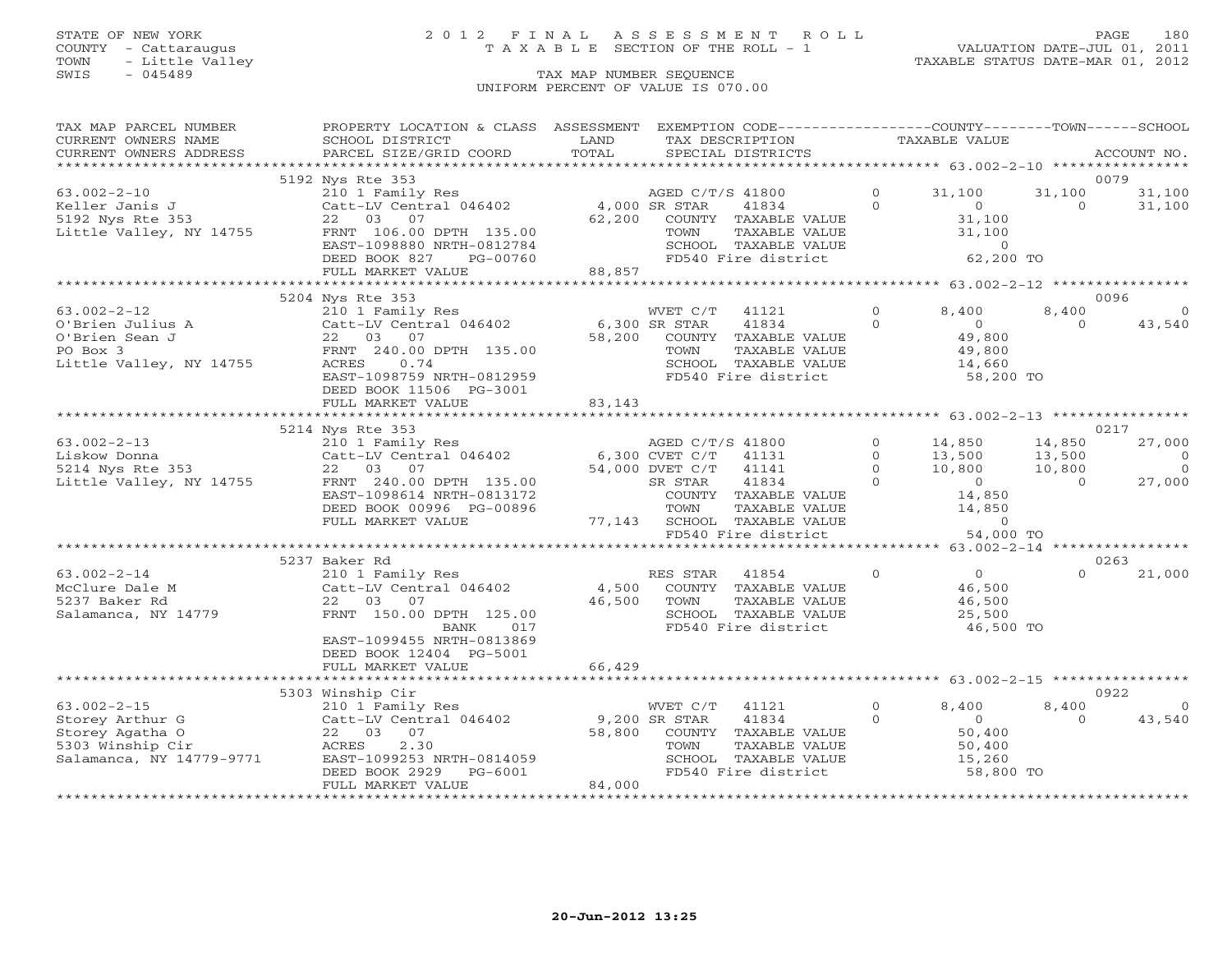# STATE OF NEW YORK 2 0 1 2 F I N A L A S S E S S M E N T R O L L PAGE 181 COUNTY - Cattaraugus T A X A B L E SECTION OF THE ROLL - 1 VALUATION DATE-JUL 01, 2011

| TAX MAP PARCEL NUMBER    | PROPERTY LOCATION & CLASS ASSESSMENT |         | EXEMPTION CODE----------------COUNTY-------TOWN------SCHOOL |                |                |          |             |
|--------------------------|--------------------------------------|---------|-------------------------------------------------------------|----------------|----------------|----------|-------------|
| CURRENT OWNERS NAME      | SCHOOL DISTRICT                      | LAND    | TAX DESCRIPTION                                             |                | TAXABLE VALUE  |          |             |
| CURRENT OWNERS ADDRESS   | PARCEL SIZE/GRID COORD               | TOTAL   | SPECIAL DISTRICTS                                           |                |                |          | ACCOUNT NO. |
|                          |                                      |         |                                                             |                |                |          |             |
|                          | 5379 Winship Cir                     |         |                                                             |                |                | 0377     |             |
| $63.002 - 2 - 16$        | 210 1 Family Res                     |         | RES STAR<br>41854                                           | $\Omega$       | $\overline{0}$ | $\Omega$ | 21,000      |
| Halterman James R Jr     | Catt-LV Central 046402               | 6,100   | COUNTY TAXABLE VALUE                                        |                | 38,000         |          |             |
| 5379 Winship Cir         | 07<br>22 03                          | 38,000  | TAXABLE VALUE<br>TOWN                                       |                | 38,000         |          |             |
| Salamanca , NY 14779     | Life Use - Robert-Jean               |         | SCHOOL TAXABLE VALUE                                        |                | 17,000         |          |             |
|                          | ACRES<br>1.15                        |         | FD540 Fire district                                         |                | 38,000 TO      |          |             |
|                          | EAST-1099322 NRTH-0814283            |         |                                                             |                |                |          |             |
|                          | DEED BOOK 4382 PG-2001               |         |                                                             |                |                |          |             |
|                          | FULL MARKET VALUE                    | 54,286  |                                                             |                |                |          |             |
|                          |                                      |         |                                                             |                |                |          |             |
|                          | 5371 Winship Cir                     |         |                                                             |                |                | 0376     |             |
| $63.002 - 2 - 17$        | 311 Res vac land                     |         | COUNTY TAXABLE VALUE                                        |                | 6,300          |          |             |
| Lawrence Stan            | Catt-LV Central 046402               | 6,300   | TAXABLE VALUE<br>TOWN                                       |                | 6,300          |          |             |
| Lawrence Carol           | 22 03<br>07                          | 6,300   | SCHOOL TAXABLE VALUE                                        |                | 6,300          |          |             |
| 5334 Winship Cir         | 1.25 BANK<br>ACRES<br>017            |         | FD540 Fire district                                         |                | 6,300 TO       |          |             |
| Salamanca, NY 14779      | EAST-1099242 NRTH-0814177            |         |                                                             |                |                |          |             |
|                          | DEED BOOK 00998 PG-00692             |         |                                                             |                |                |          |             |
|                          | FULL MARKET VALUE                    | 9,000   |                                                             |                |                |          |             |
|                          |                                      |         |                                                             |                |                |          |             |
|                          | 5334 Winship Cir                     |         |                                                             |                |                | 0380     |             |
| $63.002 - 2 - 18$        | 210 1 Family Res                     |         | RES STAR<br>41854                                           | $\Omega$       | $\Omega$       | $\Omega$ | 21,000      |
| Lawrence Stan            | Catt-LV Central 046402               | 6,900   | COUNTY TAXABLE VALUE                                        |                | 63,000         |          |             |
| Lawrence Carol           | 22 03 07                             | 63,000  | TOWN<br>TAXABLE VALUE                                       |                | 63,000         |          |             |
| 5334 Winship Cir         | ACRES<br>1.96 BANK<br>017            |         | SCHOOL TAXABLE VALUE                                        |                | 42,000         |          |             |
| Salamanca, NY 14779      | EAST-1098892 NRTH-0814165            |         | FD540 Fire district                                         |                | 63,000 TO      |          |             |
|                          | DEED BOOK 00998 PG-00692             |         |                                                             |                |                |          |             |
|                          | FULL MARKET VALUE                    | 90,000  |                                                             |                |                |          |             |
|                          |                                      |         |                                                             |                |                |          |             |
|                          | 5353 Winship Cir                     |         |                                                             |                |                | 0381     |             |
| $63.002 - 2 - 19$        | 210 1 Family Res                     |         | SR STAR<br>41834                                            | $\overline{0}$ | $\overline{0}$ | $\Omega$ | 43,540      |
| Winship Montie           | Catt-LV Central 046402               | 6,700   | COUNTY TAXABLE VALUE                                        |                | 70,300         |          |             |
| Winship Judy             | 22 03 07                             | 70,300  | TOWN<br>TAXABLE VALUE                                       |                | 70,300         |          |             |
| 5353 Winship Cir         | 1.79<br>ACRES                        |         | SCHOOL TAXABLE VALUE                                        |                | 26,760         |          |             |
| Salamanca, NY 14779-9771 | EAST-1098576 NRTH-0814257            |         | FD540 Fire district                                         |                | 70,300 TO      |          |             |
|                          | DEED BOOK 704<br>PG-01176            |         |                                                             |                |                |          |             |
|                          | FULL MARKET VALUE                    | 100,429 |                                                             |                |                |          |             |
|                          | *************************            |         |                                                             |                |                |          |             |
|                          | 5343 Winship Cir                     |         |                                                             |                |                | 0290     |             |
| $63.002 - 2 - 20$        | 210 1 Family Res                     |         | WVET C/T<br>41121                                           | $\Omega$       | 8,400          | 8,400    | $\Omega$    |
| Sibley Dennis R          | Catt-LV Central 046402               |         | 6,700 RES STAR<br>41854                                     | $\circ$        | $\circ$        | $\Omega$ | 21,000      |
| Sibley Jane G            | 22 03 07                             | 75,500  | COUNTY TAXABLE VALUE                                        |                | 67,100         |          |             |
| 5343 Winship Cir         | ACRES<br>1.73                        |         | TOWN<br>TAXABLE VALUE                                       |                | 67,100         |          |             |
| Salamanca, NY 14779      | EAST-1098637 NRTH-0814044            |         | SCHOOL TAXABLE VALUE                                        |                | 54,500         |          |             |
|                          | PG-00734<br>DEED BOOK 775            |         | FD540 Fire district                                         |                | 75,500 TO      |          |             |
|                          | FULL MARKET VALUE                    | 107,857 |                                                             |                |                |          |             |
|                          |                                      |         |                                                             |                |                |          |             |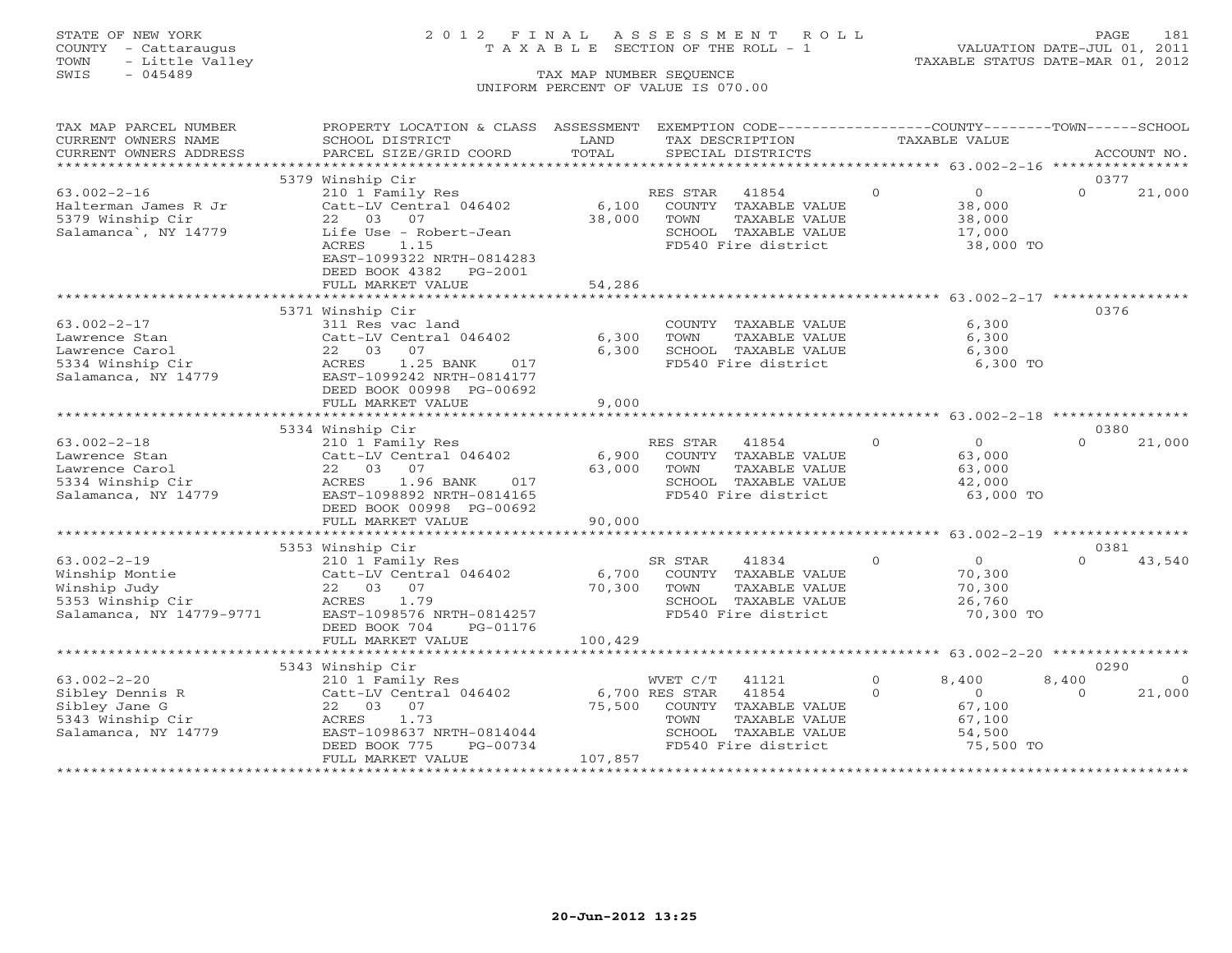# STATE OF NEW YORK 2 0 1 2 F I N A L A S S E S S M E N T R O L L PAGE 182 COUNTY - Cattaraugus T A X A B L E SECTION OF THE ROLL - 1 VALUATION DATE-JUL 01, 2011

| TAX MAP PARCEL NUMBER<br>CURRENT OWNERS NAME | PROPERTY LOCATION & CLASS ASSESSMENT EXEMPTION CODE----------------COUNTY-------TOWN------SCHOOL<br>SCHOOL DISTRICT | LAND           | TAX DESCRIPTION                               | TAXABLE VALUE                                   |                            |                          |
|----------------------------------------------|---------------------------------------------------------------------------------------------------------------------|----------------|-----------------------------------------------|-------------------------------------------------|----------------------------|--------------------------|
| CURRENT OWNERS ADDRESS                       | PARCEL SIZE/GRID COORD                                                                                              | TOTAL          | SPECIAL DISTRICTS                             |                                                 |                            | ACCOUNT NO.              |
|                                              |                                                                                                                     |                |                                               |                                                 |                            |                          |
|                                              | 5248 Nys Rte 353                                                                                                    |                |                                               |                                                 |                            | 0166                     |
| $63.002 - 2 - 21$<br>Ackley Alan J           | 210 1 Family Res<br>Catt-LV Central 046402 7,000 RES STAR                                                           |                | WVET C/T 41121<br>41854                       | $\Omega$<br>8,400<br>$\Omega$<br>$\overline{0}$ | 8,400<br>$\Omega$          | $\overline{0}$<br>21,000 |
| Ackley Linda L                               | 22/30 03 07                                                                                                         |                | 61,400 COUNTY TAXABLE VALUE                   | 53,000                                          |                            |                          |
| 5248 Nys Rte 353                             | 2.00<br>ACRES                                                                                                       |                | TAXABLE VALUE<br>TOWN                         | 53,000                                          |                            |                          |
| Little Valley, NY 14755                      | EAST-1098291 NRTH-0813994                                                                                           |                | SCHOOL TAXABLE VALUE                          | 40,400                                          |                            |                          |
|                                              | DEED BOOK 897<br>PG-00632                                                                                           |                | SCHOOL TAXABLE VALUE<br>FD540 Fire district   |                                                 | $40, -2$<br>61,400 TO      |                          |
|                                              | FULL MARKET VALUE                                                                                                   | 87,714         |                                               |                                                 |                            |                          |
|                                              | Nys Rte 353                                                                                                         |                |                                               |                                                 |                            | 0356                     |
| $63.002 - 2 - 22.1$                          | 314 Rural vac<10                                                                                                    |                | COUNTY TAXABLE VALUE                          |                                                 | 9,000                      |                          |
| Winship Montie                               | Catt-LV Central 046402                                                                                              | 9,000          | TOWN<br>TAXABLE VALUE                         |                                                 | 9,000                      |                          |
| Winship Judith M                             | 22/30 03 07                                                                                                         | 9,000          | SCHOOL TAXABLE VALUE                          | 9,000                                           |                            |                          |
| 5353 Winship Cir                             | 2.30<br>ACRES                                                                                                       |                | FD540 Fire district                           |                                                 | 9,000 TO                   |                          |
| Salamanca, NY 14779                          | EAST-1098173 NRTH-0814211                                                                                           |                |                                               |                                                 |                            |                          |
|                                              | DEED BOOK 00961 PG-00001                                                                                            |                |                                               |                                                 |                            |                          |
|                                              | FULL MARKET VALUE                                                                                                   | 12,857         |                                               |                                                 |                            |                          |
|                                              |                                                                                                                     |                |                                               |                                                 |                            | 0170                     |
| $63.002 - 3 - 2$                             | 5017 Fourth St<br>210 1 Family Res                                                                                  |                | RES STAR 41854                                | $\Omega$                                        | $\Omega$<br>$\overline{O}$ | 21,000                   |
| Bowman George                                |                                                                                                                     |                |                                               | 47,600                                          |                            |                          |
| Bowman Shelly                                | Catt-LV Central 046402<br>38 03 07 47,600 TOWN TAXABLE VALUE<br>ACRES 5.40 SCHOOL TAXABLE VALUE                     |                | TAXABLE VALUE                                 | 47,600                                          |                            |                          |
| 5017 Fourth St                               |                                                                                                                     |                | SCHOOL TAXABLE VALUE                          | 26,600                                          |                            |                          |
| Little Valley, NY 14755                      | EAST-1090462 NRTH-0808679                                                                                           |                | FD540 Fire district                           |                                                 | 47,600 TO                  |                          |
|                                              | DEED BOOK 844<br>PG-00477                                                                                           |                |                                               |                                                 |                            |                          |
|                                              | FULL MARKET VALUE                                                                                                   | 68,000         |                                               |                                                 |                            |                          |
|                                              |                                                                                                                     |                |                                               |                                                 |                            |                          |
| $63.002 - 3 - 2.71$                          | 5025 Fourth St                                                                                                      |                |                                               |                                                 | 7,000                      | 1113                     |
| Bowman George                                | 270 Mfg housing                                                                                                     | $\overline{0}$ | COUNTY TAXABLE VALUE<br>TAXABLE VALUE<br>TOWN |                                                 | 7,000                      |                          |
| Bowman Shelly                                |                                                                                                                     | 7,000          | SCHOOL TAXABLE VALUE                          |                                                 | 7,000                      |                          |
| 5017 Fourth St                               | $210$ $\mu$ $100$<br>Catt-LV Central 046402<br>38 03 07<br>ACRES 0.01                                               |                | FD540 Fire district                           |                                                 | 7,000 TO                   |                          |
| Little Valley, NY 14755                      | EAST-1090489 NRTH-0808655                                                                                           |                |                                               |                                                 |                            |                          |
|                                              | FULL MARKET VALUE                                                                                                   | 10,000         |                                               |                                                 |                            |                          |
|                                              |                                                                                                                     |                |                                               |                                                 |                            |                          |
|                                              | 4975 Fourth St                                                                                                      |                |                                               |                                                 |                            | 0316                     |
| $63.002 - 3 - 3$                             | 270 Mfg housing                                                                                                     |                | COUNTY TAXABLE VALUE                          |                                                 | 8,700                      |                          |
| Territo Tina Marie<br>36 Stark St            | Catt-LV Central 046402<br>38 03 07                                                                                  | 7,700<br>8,700 | TOWN<br>TAXABLE VALUE                         |                                                 | 8,700                      |                          |
| Tonawanda, NY 14150                          | 1.95<br>ACRES                                                                                                       |                | SCHOOL TAXABLE VALUE<br>FD540 Fire district   |                                                 | 8,700<br>8,700 TO          |                          |
|                                              | EAST-1090428 NRTH-0807921                                                                                           |                |                                               |                                                 |                            |                          |
|                                              | DEED BOOK 00932 PG-00136                                                                                            |                |                                               |                                                 |                            |                          |
|                                              | FULL MARKET VALUE                                                                                                   | 12,429         |                                               |                                                 |                            |                          |
|                                              |                                                                                                                     |                |                                               |                                                 |                            |                          |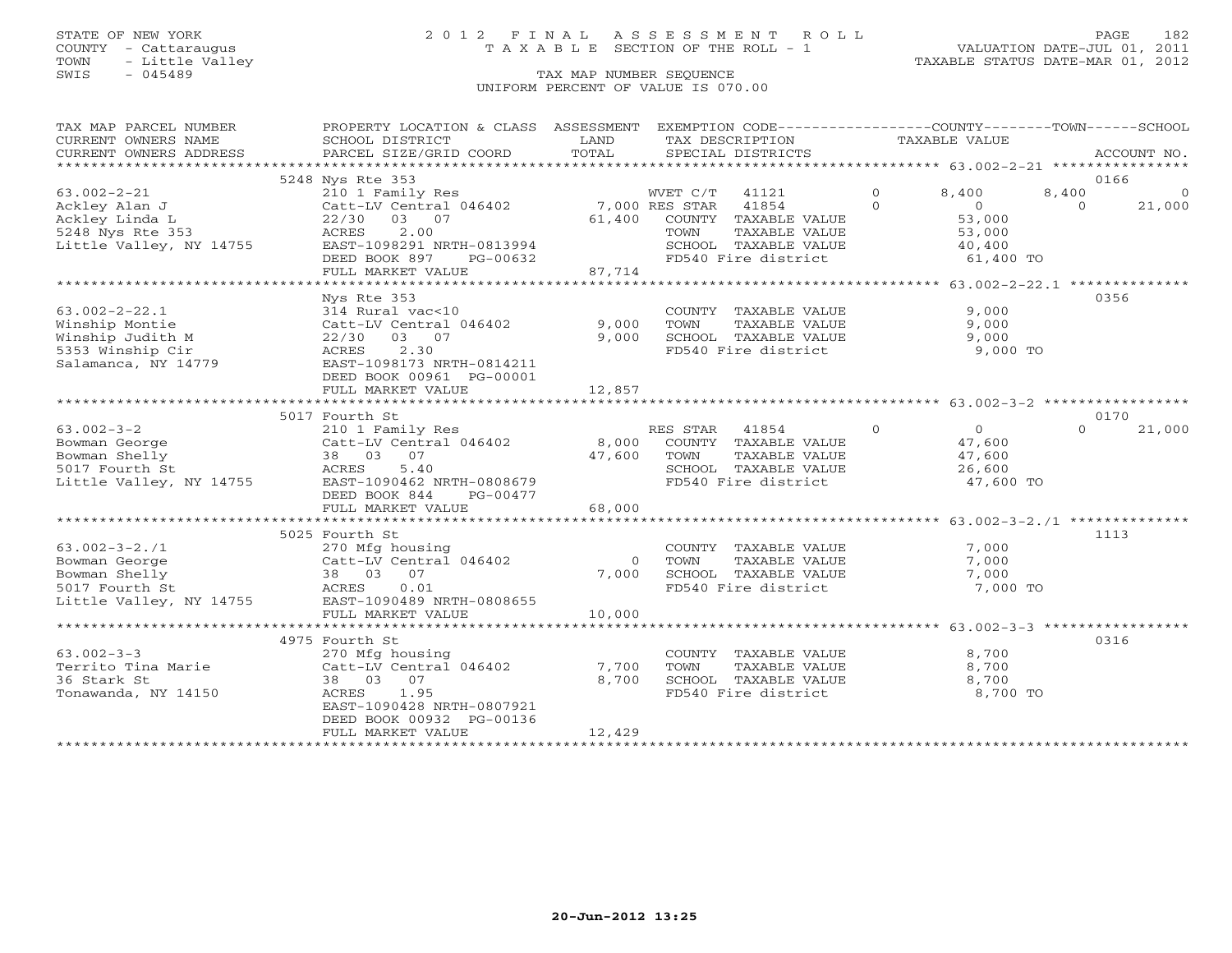# STATE OF NEW YORK 2 0 1 2 F I N A L A S S E S S M E N T R O L L PAGE 183 COUNTY - Cattaraugus T A X A B L E SECTION OF THE ROLL - 1 VALUATION DATE-JUL 01, 2011

| TAX MAP PARCEL NUMBER     | PROPERTY LOCATION & CLASS ASSESSMENT EXEMPTION CODE---------------COUNTY-------TOWN-----SCHOOL |        |                                             |                        |      |
|---------------------------|------------------------------------------------------------------------------------------------|--------|---------------------------------------------|------------------------|------|
| CURRENT OWNERS NAME       | SCHOOL DISTRICT                                                                                | LAND   | TAX DESCRIPTION                             | TAXABLE VALUE          |      |
| CURRENT OWNERS ADDRESS    |                                                                                                | TOTAL  |                                             |                        |      |
|                           |                                                                                                |        |                                             |                        |      |
|                           | 4976 Fourth St                                                                                 |        |                                             |                        | 0361 |
| $63.002 - 3 - 4$          | 210 1 Family Res                                                                               |        | COUNTY TAXABLE VALUE                        | 34,200                 |      |
| Herrmann Timothy          | Catt-LV Central 046402                                                                         | 16,700 | TOWN<br>TAXABLE VALUE                       | 34,200                 |      |
| 9092 Utley Rd             | 38 03 07                                                                                       | 34,200 | SCHOOL TAXABLE VALUE                        | 34,200                 |      |
| E. Otto, NY 14729         | ACRES 14.64                                                                                    |        | FD540 Fire district                         | 34,200 TO              |      |
|                           | EAST-1091300 NRTH-0807957                                                                      |        |                                             |                        |      |
|                           | DEED BOOK 14486 PG-8001                                                                        |        |                                             |                        |      |
|                           | FULL MARKET VALUE                                                                              | 48,857 |                                             |                        |      |
|                           |                                                                                                |        |                                             |                        |      |
|                           | 4990 Fourth St                                                                                 |        |                                             |                        | 0319 |
| $63.002 - 3 - 5$          | 323 Vacant rural                                                                               |        | COUNTY TAXABLE VALUE                        | 9,600                  |      |
| Adams Family Trust Donald | Catt-LV Central 046402                                                                         | 9,600  | TAXABLE VALUE<br>TOWN                       | 9,600                  |      |
| Adams Douglas E           | 38 03 07                                                                                       | 9,600  | SCHOOL TAXABLE VALUE                        | 9,600                  |      |
| 5786 Frank Rd             | Camp                                                                                           |        | FD540 Fire district                         | 9,600 TO               |      |
| Cattaraugus, NY 14719     | ACRES 14.62                                                                                    |        |                                             |                        |      |
|                           | EAST-1091362 NRTH-0808427                                                                      |        |                                             |                        |      |
|                           | DEED BOOK 4693 PG-3002                                                                         |        |                                             |                        |      |
|                           | FULL MARKET VALUE                                                                              | 13,714 |                                             |                        |      |
|                           |                                                                                                |        |                                             |                        |      |
|                           | Fourth St                                                                                      |        |                                             |                        | 0002 |
| $63.002 - 3 - 6$          | 910 Priv forest                                                                                |        | COUNTY TAXABLE VALUE                        | 48,000                 |      |
| Adams Family Trust Donald | Catt-LV Central 046402                                                                         | 45,000 | TAXABLE VALUE<br>TOWN                       | 48,000                 |      |
| Adams Douglas E           | 38 03 07                                                                                       | 48,000 |                                             |                        |      |
| 5786 Frank Rd             | ACRES 106.32                                                                                   |        | SCHOOL TAXABLE VALUE<br>FD540 Fire district | 48,000 TO<br>48,000 TO |      |
| Cattaraugus, NY 14719     | EAST-1092855 NRTH-0808561                                                                      |        |                                             |                        |      |
|                           | DEED BOOK 4693<br>PG-3002                                                                      |        |                                             |                        |      |
|                           | FULL MARKET VALUE                                                                              | 68,571 |                                             |                        |      |
|                           |                                                                                                |        |                                             |                        |      |
|                           | Fourth St                                                                                      |        |                                             |                        | 0291 |
| $63.002 - 3 - 7.1$        | 314 Rural vac<10                                                                               |        | COUNTY TAXABLE VALUE                        | 6,900                  |      |
| Hylkema Judith A          | Catt-LV Central 046402                                                                         | 6,900  | TOWN<br>TAXABLE VALUE                       | 6,900                  |      |
| 80 Wilmington Ave         | 07<br>38 03                                                                                    | 6,900  | SCHOOL TAXABLE VALUE                        | 6,900                  |      |
| Tonawanda, NY 14150       | ACRES<br>5.00                                                                                  |        | FD540 Fire district                         | 6,900 TO               |      |
|                           | EAST-1090850 NRTH-0810007                                                                      |        |                                             |                        |      |
|                           | DEED BOOK 12127 PG-7001                                                                        |        |                                             |                        |      |
|                           | FULL MARKET VALUE                                                                              | 9,857  |                                             |                        |      |
|                           |                                                                                                |        |                                             |                        |      |
|                           | Fourth St                                                                                      |        |                                             |                        | 1094 |
| $63.002 - 3 - 7.2$        | 323 Vacant rural                                                                               |        | COUNTY TAXABLE VALUE                        | 21,000                 |      |
| Hylkema Judith A          | Catt-LV Central 046402                                                                         | 21,000 | TOWN<br>TAXABLE VALUE                       | 21,000                 |      |
| 80 Wilmington Ave         | 38 03 07                                                                                       | 21,000 | SCHOOL TAXABLE VALUE                        | 21,000                 |      |
| Tonawanda, NY 14150       | ACRES 41.20                                                                                    |        | FD540 Fire district                         | 21,000 TO              |      |
|                           | EAST-1092595 NRTH-0810106                                                                      |        |                                             |                        |      |
|                           | DEED BOOK 12127 PG-7001                                                                        |        |                                             |                        |      |
|                           | FULL MARKET VALUE                                                                              | 30,000 |                                             |                        |      |
|                           |                                                                                                |        |                                             |                        |      |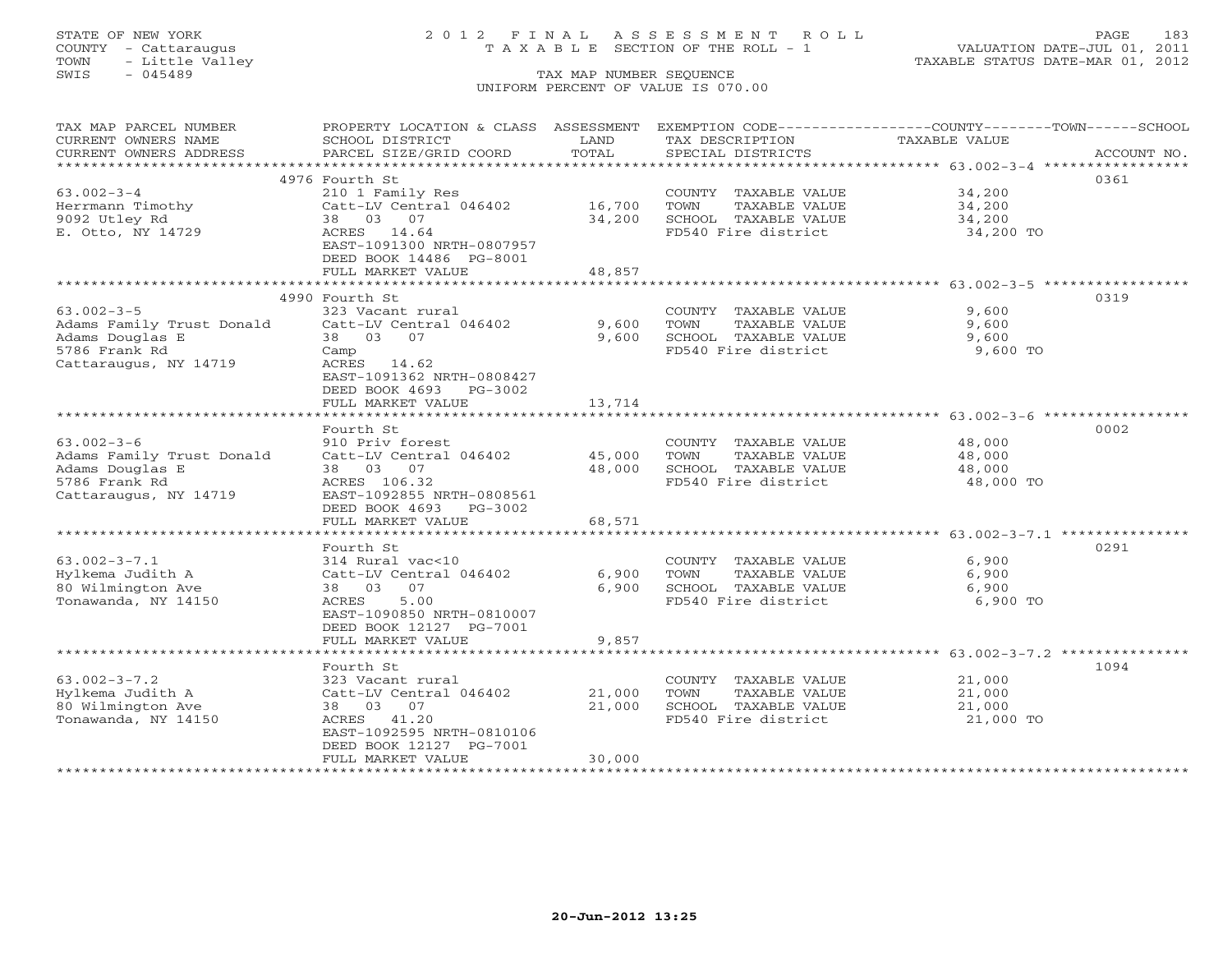# STATE OF NEW YORK 2 0 1 2 F I N A L A S S E S S M E N T R O L L PAGE 184 COUNTY - Cattaraugus T A X A B L E SECTION OF THE ROLL - 1 VALUATION DATE-JUL 01, 2011

| TAX MAP PARCEL NUMBER<br>CURRENT OWNERS NAME<br>CURRENT OWNERS ADDRESS | PROPERTY LOCATION & CLASS ASSESSMENT<br>SCHOOL DISTRICT<br>PARCEL SIZE/GRID COORD | LAND<br>TOTAL  | EXEMPTION CODE----------------COUNTY-------TOWN-----SCHOOL<br>TAX DESCRIPTION<br>SPECIAL DISTRICTS | <b>TAXABLE VALUE</b> | ACCOUNT NO.        |
|------------------------------------------------------------------------|-----------------------------------------------------------------------------------|----------------|----------------------------------------------------------------------------------------------------|----------------------|--------------------|
| *************************                                              |                                                                                   |                |                                                                                                    |                      |                    |
|                                                                        | Fourth St                                                                         |                |                                                                                                    |                      | 1172               |
| $63.002 - 3 - 7.3$                                                     | 323 Vacant rural                                                                  | 21,000         | COUNTY TAXABLE VALUE<br>TOWN                                                                       | 21,000<br>21,000     |                    |
| Hylkema Judith A<br>80 Wilmington Ave                                  | Catt-LV Central 046402<br>03<br>07<br>38                                          | 21,000         | TAXABLE VALUE<br>SCHOOL TAXABLE VALUE                                                              | 21,000               |                    |
| Tonawanda, NY 14150                                                    | ACRES<br>51.20                                                                    |                | FD540 Fire district                                                                                | 21,000 TO            |                    |
|                                                                        | EAST-1092504 NRTH-0809555                                                         |                |                                                                                                    |                      |                    |
|                                                                        | DEED BOOK 12127 PG-7001                                                           |                |                                                                                                    |                      |                    |
|                                                                        | FULL MARKET VALUE                                                                 | 30,000         |                                                                                                    |                      |                    |
|                                                                        |                                                                                   |                |                                                                                                    |                      |                    |
|                                                                        | Nys Rte 353                                                                       |                |                                                                                                    |                      | 1060               |
| $63.002 - 3 - 9$                                                       | 323 Vacant rural                                                                  |                | COUNTY TAXABLE VALUE                                                                               | 9,600                |                    |
| Hagens Mary                                                            | Catt-LV Central 046402                                                            | 9,600<br>9,600 | TOWN<br>TAXABLE VALUE                                                                              | 9,600                |                    |
| Schous Sharon<br>12275 Stage Rd                                        | 29 03 07<br>ACRES 16.11                                                           |                | SCHOOL TAXABLE VALUE<br>FD540 Fire district                                                        | 9,600<br>9,600 TO    |                    |
| Akron, NY 14001                                                        | EAST-1097832 NRTH-0808675                                                         |                |                                                                                                    |                      |                    |
|                                                                        | DEED BOOK 6846<br>PG-4001                                                         |                |                                                                                                    |                      |                    |
|                                                                        | FULL MARKET VALUE                                                                 | 13,714         |                                                                                                    |                      |                    |
|                                                                        |                                                                                   |                |                                                                                                    |                      |                    |
|                                                                        | 5041 Nys Rte 353                                                                  |                |                                                                                                    |                      | 0066               |
| $63.002 - 3 - 10$                                                      | 210 1 Family Res                                                                  |                | RES STAR<br>41854                                                                                  | $\Omega$<br>$\Omega$ | $\Omega$<br>21,000 |
| Alexander Terry M                                                      | Catt-LV Central 046402                                                            | 7,000          | COUNTY TAXABLE VALUE                                                                               | 59,900               |                    |
| Wiechman Sandra                                                        | 21 03<br>07                                                                       | 59,900         | TOWN<br>TAXABLE VALUE                                                                              | 59,900               |                    |
| 5041 Nys Rte 353                                                       | FRNT 231.00 DPTH 207.00                                                           |                | SCHOOL TAXABLE VALUE                                                                               | 38,900               |                    |
| Salamanca, NY 14779                                                    | EAST-1100709 NRTH-0809699                                                         |                | FD540 Fire district                                                                                | 59,900 TO            |                    |
|                                                                        | DEED BOOK 00930 PG-00567<br>FULL MARKET VALUE                                     | 85,571         |                                                                                                    |                      |                    |
|                                                                        |                                                                                   |                |                                                                                                    |                      |                    |
|                                                                        | 5035 Nys Rte 353                                                                  |                |                                                                                                    |                      | 0251               |
| $63.002 - 3 - 11$                                                      | 210 1 Family Res                                                                  |                | RES STAR<br>41854                                                                                  | $\Omega$<br>$\Omega$ | $\Omega$<br>21,000 |
| Milks Robert                                                           | Catt-LV Central 046402                                                            | 7,200          | COUNTY TAXABLE VALUE                                                                               | 47,800               |                    |
| Milks Linda D                                                          | 21 03 07                                                                          | 47,800         | TOWN<br>TAXABLE VALUE                                                                              | 47,800               |                    |
| 5035 Nys Rte 353                                                       | 1.20<br>ACRES                                                                     |                | SCHOOL TAXABLE VALUE                                                                               | 26,800               |                    |
| Salamanca, NY 14779                                                    | EAST-1100794 NRTH-0809495                                                         |                | FD540 Fire district                                                                                | 47,800 TO            |                    |
|                                                                        | DEED BOOK 00995 PG-00340                                                          | 68,286         |                                                                                                    |                      |                    |
|                                                                        | FULL MARKET VALUE                                                                 |                |                                                                                                    |                      |                    |
|                                                                        | Nys Rte 353                                                                       |                |                                                                                                    |                      | 0064               |
| $63.002 - 3 - 13.1$                                                    | 105 Vac farmland                                                                  |                | 41720<br>AG DIST                                                                                   | $\Omega$<br>24,988   | 24,988<br>24,988   |
| Charlesworth John R                                                    | Catt-LV Central 046402                                                            | 49,000         | COUNTY TAXABLE VALUE                                                                               | 24,012               |                    |
| Lecceardone Rodney                                                     | 22 29<br>30                                                                       | 49,000         | TOWN<br>TAXABLE VALUE                                                                              | 24,012               |                    |
| 4874 Route 353                                                         | 58.30<br>ACRES                                                                    |                | SCHOOL TAXABLE VALUE                                                                               | 24,012               |                    |
| Salamanca, NY 14779                                                    | EAST-1100312 NRTH-0809171                                                         |                | FD540 Fire district                                                                                | 49,000 TO            |                    |
|                                                                        | DEED BOOK 00994 PG-00945                                                          |                |                                                                                                    |                      |                    |
| MAY BE SUBJECT TO PAYMENT                                              | FULL MARKET VALUE                                                                 | 70,000         |                                                                                                    |                      |                    |
| UNDER AGDIST LAW TIL 2016                                              |                                                                                   |                |                                                                                                    |                      |                    |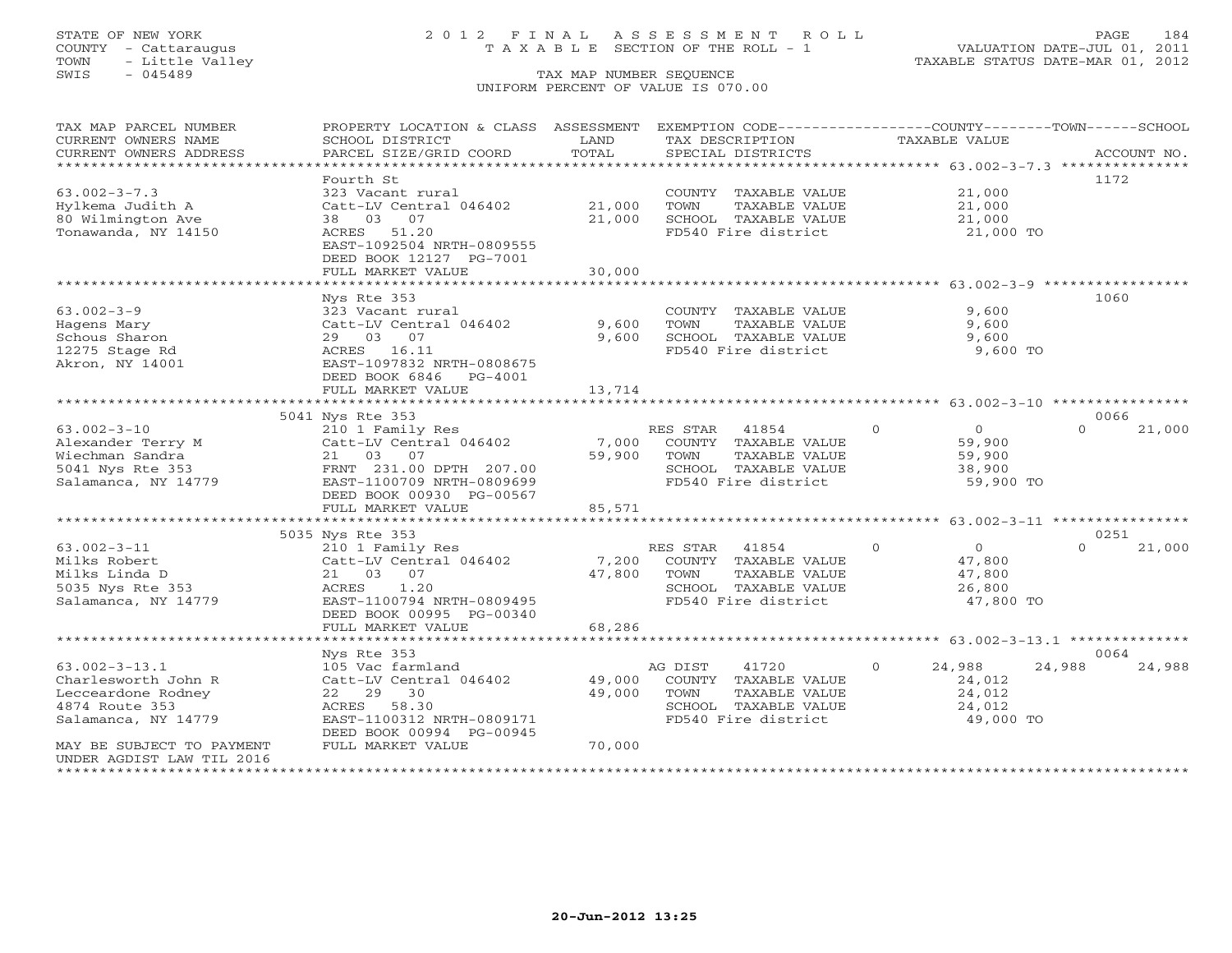# STATE OF NEW YORK 2 0 1 2 F I N A L A S S E S S M E N T R O L L PAGE 185 COUNTY - Cattaraugus T A X A B L E SECTION OF THE ROLL - 1 VALUATION DATE-JUL 01, 2011

| TAX MAP PARCEL NUMBER                         | PROPERTY LOCATION & CLASS ASSESSMENT EXEMPTION CODE---------------COUNTY-------TOWN------SCHOOL |               |                                               |                       |                    |
|-----------------------------------------------|-------------------------------------------------------------------------------------------------|---------------|-----------------------------------------------|-----------------------|--------------------|
| CURRENT OWNERS NAME<br>CURRENT OWNERS ADDRESS | SCHOOL DISTRICT<br>PARCEL SIZE/GRID COORD                                                       | LAND<br>TOTAL | TAX DESCRIPTION<br>SPECIAL DISTRICTS          | TAXABLE VALUE         | ACCOUNT NO.        |
|                                               |                                                                                                 |               |                                               |                       |                    |
|                                               | Nys Rte 353                                                                                     |               |                                               |                       | 1192               |
| $63.002 - 3 - 13.2$                           | 323 Vacant rural                                                                                |               | COUNTY TAXABLE VALUE                          | 43,900                |                    |
| Cich Gregory                                  | Catt-LV Central 046402                                                                          | 43,900        | TOWN<br>TAXABLE VALUE                         | 43,900                |                    |
| 138 Garfield St                               | 21&22<br>03 07                                                                                  | 43,900        | SCHOOL TAXABLE VALUE                          | 43,900                |                    |
| Buffalo, NY 14207                             | ACRES<br>77.45                                                                                  |               | FD540 Fire district                           | 43,900 TO             |                    |
|                                               | EAST-1098850 NRTH-0809428                                                                       |               |                                               |                       |                    |
|                                               | DEED BOOK 00997 PG-00182                                                                        |               |                                               |                       |                    |
|                                               | FULL MARKET VALUE                                                                               | 62,714        |                                               |                       |                    |
|                                               |                                                                                                 |               |                                               |                       |                    |
|                                               | Nys Rte 353                                                                                     |               |                                               |                       | 1193               |
| $63.002 - 3 - 13.3$                           | 910 Priv forest                                                                                 |               | COUNTY TAXABLE VALUE                          | 142,000               |                    |
| Danzer Forestland Inc                         | Catt-LV Central 046402<br>29 03 07                                                              | 56,800        | TOWN<br>TAXABLE VALUE                         | 142,000               |                    |
| 119 A.I.D. Dr<br>Darlington, PA 16115         | ACRES 285.40                                                                                    | 142,000       | SCHOOL TAXABLE VALUE                          | 142,000<br>142,000 TO |                    |
|                                               | EAST-1096379 NRTH-0808871                                                                       |               | FD540 Fire district                           |                       |                    |
|                                               | DEED BOOK 9327 PG-3001                                                                          |               |                                               |                       |                    |
|                                               | FULL MARKET VALUE                                                                               | 202,857       |                                               |                       |                    |
|                                               |                                                                                                 |               |                                               |                       |                    |
|                                               | 4977 Nys Rte 353                                                                                |               |                                               |                       | 0080               |
| $63.002 - 3 - 14$                             | 210 1 Family Res                                                                                |               | COUNTY TAXABLE VALUE                          | 53,700                |                    |
| Liner George S Jr                             | Catt-LV Central 046402                                                                          | 10,000        | TOWN<br>TAXABLE VALUE                         | 53,700                |                    |
| Liner Karla A                                 | 21 03 07                                                                                        | 53,700        | SCHOOL TAXABLE VALUE                          | 53,700                |                    |
| 203 Cambridge Ct                              | ACRES<br>5.00 BANK<br>017                                                                       |               | FD540 Fire district                           | 53,700 TO             |                    |
| Havelock, NC 28532                            | EAST-1101344 NRTH-0808403                                                                       |               |                                               |                       |                    |
|                                               | DEED BOOK 15385 PG-6003                                                                         |               |                                               |                       |                    |
|                                               | FULL MARKET VALUE                                                                               | 76,714        |                                               |                       |                    |
|                                               |                                                                                                 |               |                                               |                       |                    |
|                                               | 4978 Nys Rte 353                                                                                |               |                                               |                       | 0100               |
| $63.002 - 3 - 15$                             | 455 Dealer-prod.<br>Catt-LV Central 046402                                                      | 17,500        | COUNTY TAXABLE VALUE                          | 88,700                |                    |
| Drew John M Jr<br>330 Old River Rd            | 12  03  07                                                                                      | 88,700        | TAXABLE VALUE<br>TOWN<br>SCHOOL TAXABLE VALUE | 88,700<br>88,700      |                    |
| Bloomingdale, GA 31302                        | ACRES 7.52                                                                                      |               | FD540 Fire district                           | 88,700 TO             |                    |
|                                               | EAST-1101795 NRTH-0808752                                                                       |               |                                               |                       |                    |
|                                               | DEED BOOK 9370 PG-8001                                                                          |               |                                               |                       |                    |
|                                               | FULL MARKET VALUE                                                                               | 126,714       |                                               |                       |                    |
|                                               |                                                                                                 |               |                                               |                       |                    |
|                                               | 4961 Nys Rte 353                                                                                |               |                                               |                       | 0318               |
| $63.002 - 3 - 16$                             | 210 1 Family Res                                                                                |               | RES STAR<br>41854                             | $\Omega$<br>$\Omega$  | $\Omega$<br>21,000 |
| Schoonmaker Jason J                           | Catt-LV Central 046402                                                                          | 6,100         | COUNTY TAXABLE VALUE                          | 40,600                |                    |
| 4961 Route 353                                | 21 03<br>07                                                                                     | 40,600        | TAXABLE VALUE<br>TOWN                         | 40,600                |                    |
| Salamanca, NY 14779                           | FRNT 195.00 DPTH 255.00                                                                         |               | SCHOOL TAXABLE VALUE                          | 19,600                |                    |
|                                               | EAST-1101643 NRTH-0808152                                                                       |               | FD540 Fire district                           | 40,600 TO             |                    |
|                                               | DEED BOOK 6532<br>PG-5001                                                                       | 58,000        |                                               |                       |                    |
|                                               | FULL MARKET VALUE                                                                               |               |                                               |                       |                    |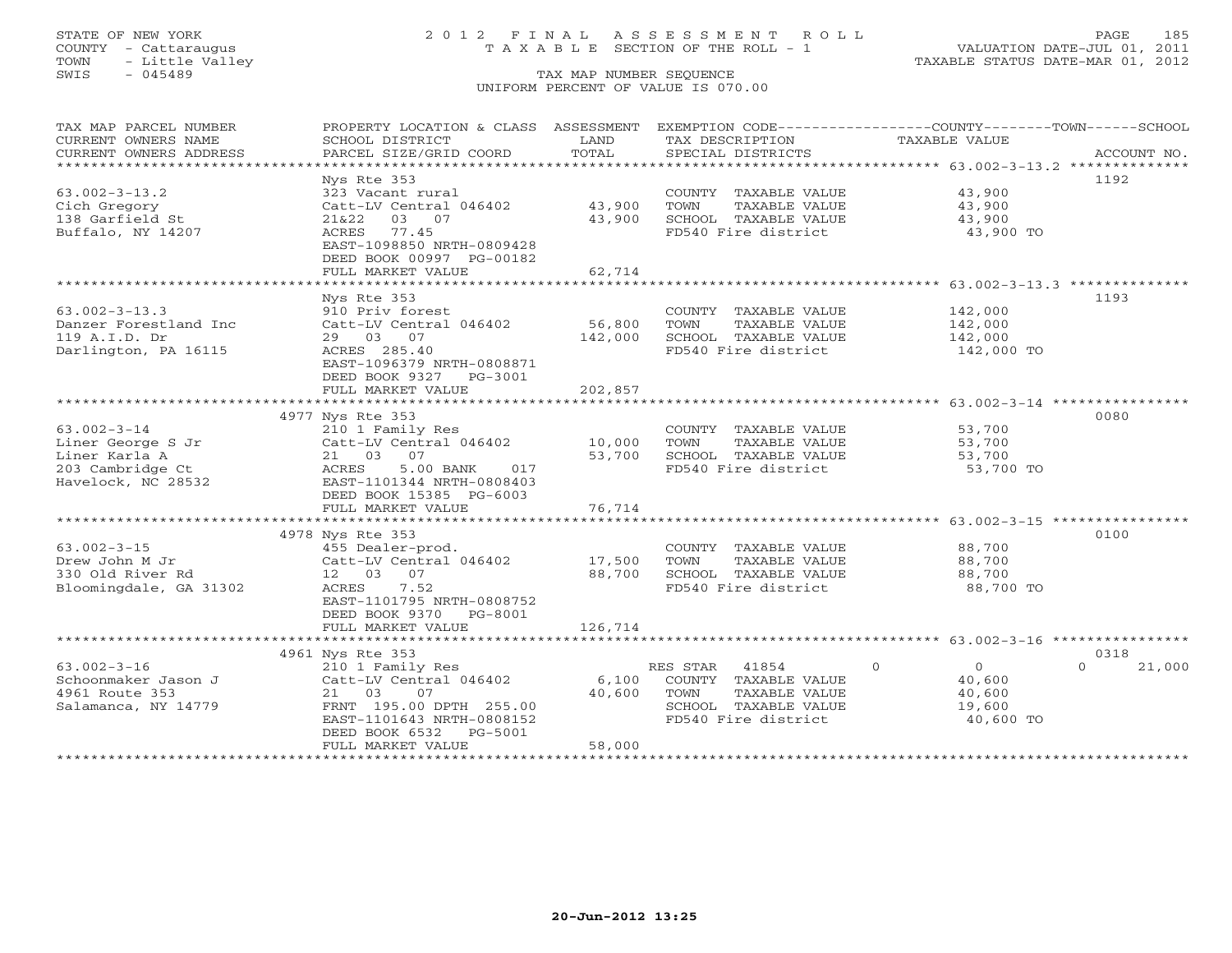# STATE OF NEW YORK 2 0 1 2 F I N A L A S S E S S M E N T R O L L PAGE 186 COUNTY - Cattaraugus T A X A B L E SECTION OF THE ROLL - 1 VALUATION DATE-JUL 01, 2011

| TAX MAP PARCEL NUMBER                | PROPERTY LOCATION & CLASS ASSESSMENT         |               |                         | EXEMPTION CODE-----------------COUNTY-------TOWN------SCHOOL |               |                     |          |             |
|--------------------------------------|----------------------------------------------|---------------|-------------------------|--------------------------------------------------------------|---------------|---------------------|----------|-------------|
| CURRENT OWNERS NAME                  | SCHOOL DISTRICT                              | LAND          | TAX DESCRIPTION         |                                                              | TAXABLE VALUE |                     |          |             |
| CURRENT OWNERS ADDRESS               | PARCEL SIZE/GRID COORD                       | TOTAL         |                         | SPECIAL DISTRICTS                                            |               |                     |          | ACCOUNT NO. |
| **********************               |                                              |               |                         |                                                              |               |                     |          |             |
|                                      | 4968 Nys Rte 353                             |               |                         |                                                              |               |                     | 0062     |             |
| $63.002 - 3 - 17$                    | 210 1 Family Res                             |               | RES STAR                | 41854                                                        | $\circ$       | $\overline{O}$      | $\Omega$ | 21,000      |
| Hubbard Kirk                         | Catt-LV Central 046402                       | 6,400         |                         | COUNTY TAXABLE VALUE                                         |               | 54,000              |          |             |
| Hubbard Tammy                        | 21 03 07                                     | 54,000        | TOWN                    | TAXABLE VALUE                                                |               | 54,000              |          |             |
| 4968 Rte 353                         | 1.60<br>ACRES                                |               |                         | SCHOOL TAXABLE VALUE                                         |               | 33,000              |          |             |
| Salamanca, NY 14779                  | EAST-1101854 NRTH-0808268                    |               |                         | FD540 Fire district                                          |               | 54,000 TO           |          |             |
|                                      | DEED BOOK 01014 PG-00374                     |               |                         |                                                              |               |                     |          |             |
|                                      | FULL MARKET VALUE                            | 77,143        |                         |                                                              |               |                     |          |             |
|                                      |                                              |               |                         |                                                              |               |                     |          |             |
|                                      | 4934 Nys Rte 353                             |               |                         |                                                              |               |                     |          | 0237        |
| $63.002 - 3 - 18$                    | 270 Mfg housing                              |               | AGED C/T/S 41800        |                                                              | $\Omega$      | 6,650               | 6,650    | 6,650       |
| Mansour Laura D                      | Catt-LV Central 046402                       | 4,000 SR STAR |                         | 41834                                                        | $\Omega$      | $\overline{0}$      | $\Omega$ | 6,650       |
| 4934 Nys Rte 353                     | 21 03 07                                     | 13,300        |                         | COUNTY TAXABLE VALUE                                         |               | 6,650               |          |             |
| Salamanca, NY 14779                  | FRNT 80.00 DPTH 350.00                       |               | TOWN                    | TAXABLE VALUE                                                |               | 6,650               |          |             |
|                                      | EAST-1102096 NRTH-0807643                    |               |                         | SCHOOL TAXABLE VALUE                                         |               | $\Omega$            |          |             |
|                                      | DEED BOOK 782<br>PG-00919                    |               |                         | FD540 Fire district                                          |               | 13,300 TO           |          |             |
|                                      | FULL MARKET VALUE                            | 19,000        |                         |                                                              |               |                     |          |             |
|                                      |                                              |               |                         |                                                              |               |                     |          |             |
|                                      | 4930 Nys Rte 353                             |               |                         |                                                              |               |                     | 0145     |             |
| $63.002 - 3 - 19$                    | 220 2 Family Res                             |               |                         | COUNTY TAXABLE VALUE                                         |               | 60,000              |          |             |
| Gunning William A<br>Gunning James A | Catt-LV Central 046402                       | 6,300         | TOWN                    | TAXABLE VALUE                                                |               | 60,000              |          |             |
| Gunning James A                      | 13/21 03 07                                  | 60,000        |                         | SCHOOL TAXABLE VALUE                                         |               | 60,000              |          |             |
| 308 Broad St                         | 3 Mobile Homes                               |               |                         | FD540 Fire district                                          |               | 60,000 TO           |          |             |
| Salamanca, NY 14779                  | ACRES<br>1.28                                |               |                         |                                                              |               |                     |          |             |
|                                      | EAST-1102177 NRTH-0807550                    |               |                         |                                                              |               |                     |          |             |
|                                      | DEED BOOK 00963 PG-00469                     |               |                         |                                                              |               |                     |          |             |
|                                      | FULL MARKET VALUE                            | 85,714        |                         |                                                              |               |                     |          |             |
|                                      |                                              |               |                         |                                                              |               |                     |          |             |
|                                      | 4931 Nys Rte 353                             |               |                         |                                                              |               |                     |          | 0130        |
| $63.002 - 3 - 20$                    | 112 Dairy farm                               |               | SILO T/C/S 42100        |                                                              | $\Omega$      | 10,000              | 10,000   | 10,000      |
| Ellis Jerry S                        | Catt-LV Central 046402                       |               | 28,400 AG DISTOUT 41730 |                                                              | $\Omega$      | 12,404              | 12,404   | 12,404      |
| Fiebelkorn Jeanette A                | $20/21/26$ 03<br>07                          | 69,900        |                         | COUNTY TAXABLE VALUE                                         |               | 47,496              |          |             |
| 4737 NYS Route 353                   | ACRES 45.72                                  |               | TOWN                    | TAXABLE VALUE                                                |               | 47,496              |          |             |
| Little Valley, NY 14755              | EAST-1100528 NRTH-0807708                    |               |                         | SCHOOL TAXABLE VALUE<br>FD540 Fire district                  |               | 47,496<br>69,900 TO |          |             |
|                                      | DEED BOOK 15745 PG-2002<br>FULL MARKET VALUE |               |                         |                                                              |               |                     |          |             |
| MAY BE SUBJECT TO PAYMENT            |                                              | 99,857        |                         |                                                              |               |                     |          |             |
| UNDER AGDIST LAW TIL 2019            |                                              |               |                         |                                                              |               |                     |          |             |
|                                      |                                              |               |                         |                                                              |               |                     | 1030     |             |
| $63.002 - 3 - 21$                    | Nys Rte 353<br>312 Vac w/imprv               |               |                         | COUNTY TAXABLE VALUE                                         |               | 15,700              |          |             |
| Drew John M                          | Catt-LV Central 046402                       | 7,800         | TOWN                    | TAXABLE VALUE                                                |               |                     |          |             |
| 330 Old River Rd                     | 13 03 07                                     | 15,700        |                         | SCHOOL TAXABLE VALUE                                         |               | 15,700              |          |             |
| Bloomingdale, GA 31302               | 3.05<br>ACRES                                |               |                         | FD540 Fire district                                          |               | 15,700<br>15,700 TO |          |             |
|                                      | EAST-1102239 NRTH-0807798                    |               |                         |                                                              |               |                     |          |             |
|                                      | DEED BOOK 15909 PG-7001                      |               |                         |                                                              |               |                     |          |             |
|                                      | FULL MARKET VALUE                            | 22,429        |                         |                                                              |               |                     |          |             |
|                                      |                                              |               |                         |                                                              |               |                     |          |             |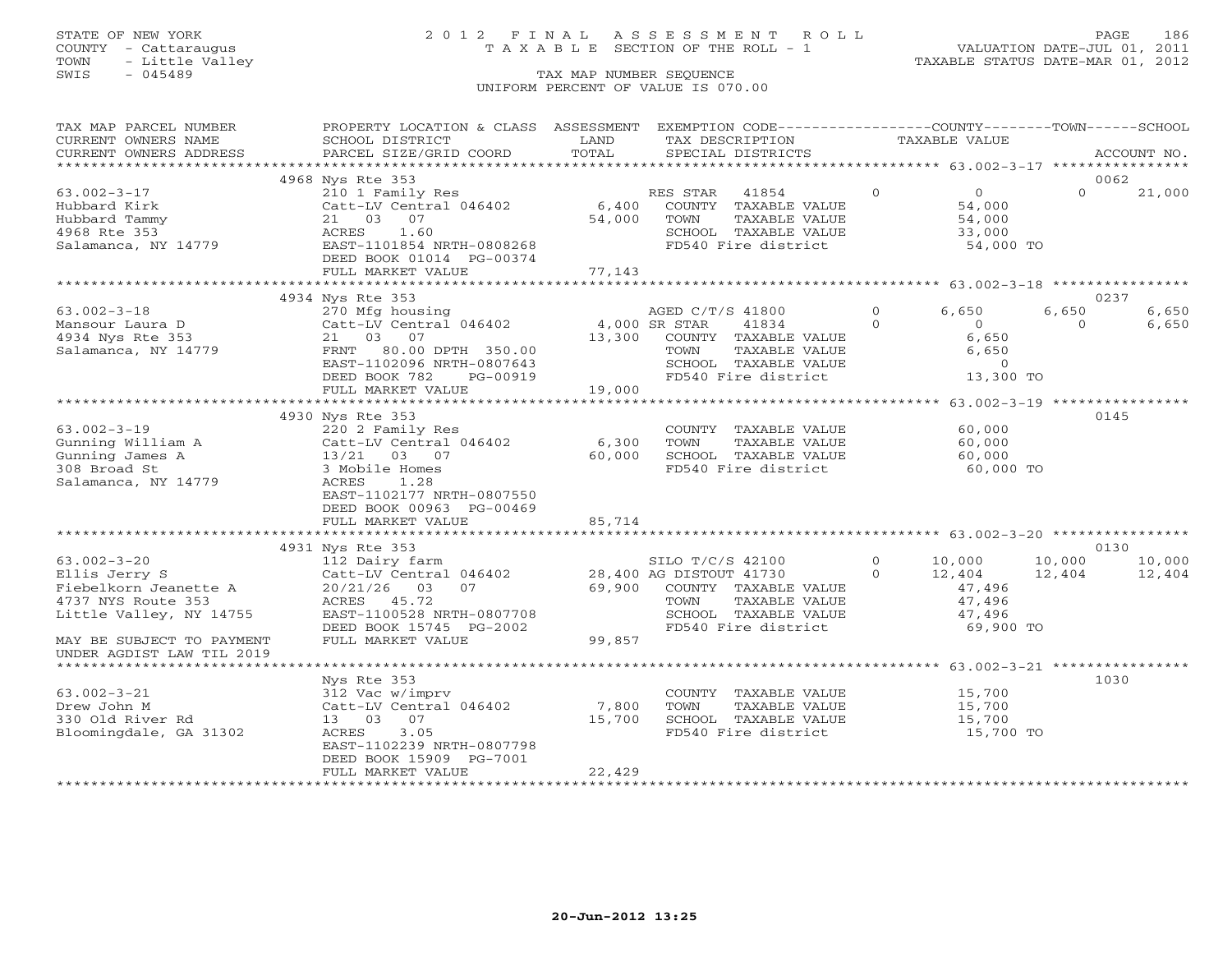# STATE OF NEW YORK 2 0 1 2 F I N A L A S S E S S M E N T R O L L PAGE 187 COUNTY - Cattaraugus T A X A B L E SECTION OF THE ROLL - 1 VALUATION DATE-JUL 01, 2011

| TAX MAP PARCEL NUMBER<br>CURRENT OWNERS NAME<br>CURRENT OWNERS ADDRESS | PROPERTY LOCATION & CLASS ASSESSMENT<br>SCHOOL DISTRICT<br>PARCEL SIZE/GRID COORD | LAND<br>TOTAL | TAX DESCRIPTION<br>SPECIAL DISTRICTS | EXEMPTION CODE-----------------COUNTY-------TOWN------SCHOOL<br><b>TAXABLE VALUE</b><br>ACCOUNT NO. |
|------------------------------------------------------------------------|-----------------------------------------------------------------------------------|---------------|--------------------------------------|-----------------------------------------------------------------------------------------------------|
| ***********************                                                |                                                                                   |               |                                      |                                                                                                     |
|                                                                        | Whig St                                                                           |               |                                      | 0288                                                                                                |
| $63.002 - 3 - 23.1$                                                    | 323 Vacant rural                                                                  |               | COUNTY TAXABLE VALUE                 | 35,100                                                                                              |
| Drew John M                                                            | Catt-LV Central 046402                                                            | 35,100        | TOWN<br>TAXABLE VALUE                | 35,100                                                                                              |
| Drew John M                                                            | 13/21 03 07                                                                       | 35,100        | SCHOOL TAXABLE VALUE                 | 35,100                                                                                              |
| 330 Old River Rd                                                       | All Of Airstrip                                                                   |               | FD540 Fire district                  | 35,100 TO                                                                                           |
| Bloomingdale, GA 31302                                                 | ACRES<br>55.15                                                                    |               |                                      |                                                                                                     |
|                                                                        | EAST-1102353 NRTH-0808784                                                         |               |                                      |                                                                                                     |
|                                                                        | DEED BOOK 906<br>PG-00396                                                         |               |                                      |                                                                                                     |
|                                                                        | FULL MARKET VALUE                                                                 | 50,143        |                                      |                                                                                                     |
|                                                                        |                                                                                   | ************* |                                      | ************************************63.002-3-23.2 ***************                                   |
|                                                                        | Whig St                                                                           |               |                                      | 0971                                                                                                |
| $63.002 - 3 - 23.2$                                                    | 312 Vac w/imprv                                                                   |               | COUNTY TAXABLE VALUE                 | 20,000                                                                                              |
| Foster Kenneth P                                                       | Catt-LV Central 046402                                                            | 9,500         | TOWN<br>TAXABLE VALUE                | 20,000                                                                                              |
| PO Box 434                                                             | 13 03 07                                                                          | 20,000        | SCHOOL TAXABLE VALUE                 | 20,000                                                                                              |
| Salamanca, NY 14779                                                    | ACRES 12.85<br>EAST-1103225 NRTH-0807752                                          |               | FD540 Fire district                  | 20,000 TO                                                                                           |
|                                                                        | DEED BOOK 00926 PG-00010                                                          |               |                                      |                                                                                                     |
|                                                                        | FULL MARKET VALUE                                                                 | 28,571        |                                      |                                                                                                     |
|                                                                        |                                                                                   | ***********   |                                      | ************************ 63.002-3-23.3 **************                                               |
|                                                                        | 7854 Gunning Dr                                                                   |               |                                      | 1031                                                                                                |
| $63.002 - 3 - 23.3$                                                    | 312 Vac w/imprv                                                                   |               | COUNTY TAXABLE VALUE                 | 10,200                                                                                              |
| Bognar William P                                                       | Catt-LV Central 046402                                                            | 4,100         | TOWN<br>TAXABLE VALUE                | 10,200                                                                                              |
| Bognar William J                                                       | 13 03 07                                                                          | 10,200        | SCHOOL TAXABLE VALUE                 | 10,200                                                                                              |
| 7862 Gunning Dr                                                        | 3.55<br>ACRES                                                                     |               | FD540 Fire district                  | 10,200 TO                                                                                           |
| Salamanca, NY 14779                                                    | EAST-1102545 NRTH-0807288                                                         |               |                                      |                                                                                                     |
|                                                                        | DEED BOOK 11355 PG-9001                                                           |               |                                      |                                                                                                     |
|                                                                        | FULL MARKET VALUE                                                                 | 14,571        |                                      |                                                                                                     |
|                                                                        |                                                                                   |               |                                      |                                                                                                     |
|                                                                        | Whig St                                                                           |               |                                      | 1073                                                                                                |
| $63.002 - 3 - 23.4$                                                    | 314 Rural vac<10                                                                  |               | AG DIST<br>41720                     | 11,672<br>11,672<br>$\circ$<br>11,672                                                               |
| Frenz Carl F                                                           | Catt-LV Central 046402                                                            | 19,300        | COUNTY TAXABLE VALUE                 | 7,628                                                                                               |
| Frenz Vivian G                                                         | 13 03 07                                                                          | 19,300        | TOWN<br>TAXABLE VALUE                | 7,628                                                                                               |
| 4924 Nys Rte 353                                                       | ACRES 16.65                                                                       |               | SCHOOL TAXABLE VALUE                 | 7,628                                                                                               |
| Salamanca, NY 14779                                                    | EAST-1102836 NRTH-0807706<br>DEED BOOK 00968 PG-00290                             |               | FD540 Fire district                  | 19,300 TO                                                                                           |
| MAY BE SUBJECT TO PAYMENT                                              | FULL MARKET VALUE                                                                 | 27,571        |                                      |                                                                                                     |
| UNDER AGDIST LAW TIL 2016                                              |                                                                                   |               |                                      |                                                                                                     |
|                                                                        |                                                                                   |               |                                      |                                                                                                     |
|                                                                        | 7862 Gunning Dr                                                                   |               |                                      | 0205                                                                                                |
| $63.002 - 3 - 24$                                                      | 210 1 Family Res                                                                  |               | COUNTY TAXABLE VALUE                 | 59,400                                                                                              |
| Bognar William P                                                       | Catt-LV Central 046402                                                            | 4,100         | TOWN<br>TAXABLE VALUE                | 59,400                                                                                              |
| Bognar William J                                                       | 13 03 07                                                                          | 59,400        | SCHOOL TAXABLE VALUE                 | 59,400                                                                                              |
| 7862 Gunning Dr                                                        | FRNT 100.00 DPTH 150.00                                                           |               | FD540 Fire district                  | 59,400 TO                                                                                           |
| Salamanca, NY 14779                                                    | EAST-1102424 NRTH-0807518                                                         |               |                                      |                                                                                                     |
|                                                                        | DEED BOOK 11355 PG-9001                                                           |               |                                      |                                                                                                     |
|                                                                        | FULL MARKET VALUE                                                                 | 84,857        |                                      |                                                                                                     |
|                                                                        |                                                                                   |               |                                      |                                                                                                     |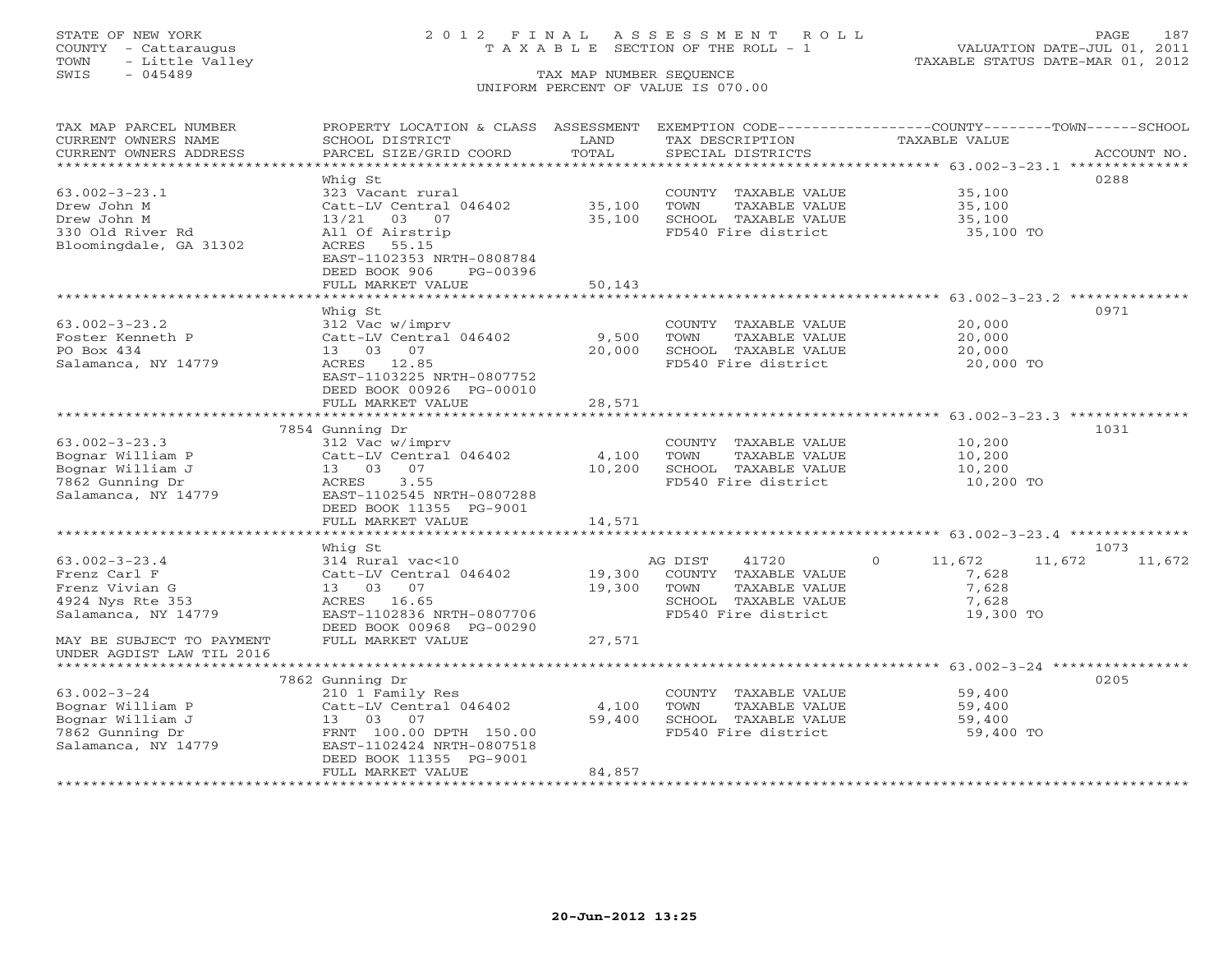TOWN - Little Valley TAXABLE STATUS DATE-MAR 01, 2012 TOWN - Little Valley<br>
SWIS - 045489 TAX MAP NUMBER SEQUENCE

## STATE OF NEW YORK 2 0 1 2 F I N A L A S S E S S M E N T R O L L PAGE 188 COUNTY - Cattaraugus T A X A B L E SECTION OF THE ROLL - 1 VALUATION DATE-JUL 01, 2011

# UNIFORM PERCENT OF VALUE IS 070.00

| TAX MAP PARCEL NUMBER                                                                                                          | PROPERTY LOCATION & CLASS ASSESSMENT EXEMPTION CODE---------------COUNTY-------TOWN------SCHOOL |             |         |                                             |               |                     |          |                |
|--------------------------------------------------------------------------------------------------------------------------------|-------------------------------------------------------------------------------------------------|-------------|---------|---------------------------------------------|---------------|---------------------|----------|----------------|
| CURRENT OWNERS NAME                                                                                                            | SCHOOL DISTRICT                                                                                 | LAND        |         | TAX DESCRIPTION                             | TAXABLE VALUE |                     |          |                |
| CURRENT OWNERS ADDRESS                                                                                                         | PARCEL SIZE/GRID COORD                                                                          | TOTAL       |         | SPECIAL DISTRICTS                           |               |                     |          | ACCOUNT NO.    |
|                                                                                                                                |                                                                                                 |             |         |                                             |               |                     |          |                |
|                                                                                                                                | 4940 Nys Rte 353                                                                                |             |         |                                             |               |                     | 0920     |                |
| $63.002 - 3 - 25.1$<br>Lecceardone Katherine<br>4940 Nys Rte 353<br>Salamance NYS 1                                            | 270 Mfg housing                                                                                 |             | SR STAR | 41834                                       | $\Omega$      | $\overline{0}$      | $\Omega$ | 30,800         |
|                                                                                                                                | Catt-LV Central 046402                                                                          |             |         | 3,000 COUNTY TAXABLE VALUE                  |               | 30,800              |          |                |
|                                                                                                                                | 13 03 07                                                                                        | 30,800 TOWN |         | TAXABLE VALUE                               |               | 30,800              |          |                |
| Salamanca, NY 14779                                                                                                            | FRNT 70.00 DPTH 177.00                                                                          |             |         | SCHOOL TAXABLE VALUE<br>FD540 Fire district |               | $0\atop{30,800}$ TO |          |                |
|                                                                                                                                | EAST-1102424 NRTH-0807619                                                                       |             |         |                                             |               |                     |          |                |
|                                                                                                                                | DEED BOOK 00876 PG-00139                                                                        |             |         |                                             |               |                     |          |                |
|                                                                                                                                | FULL MARKET VALUE                                                                               | 44,000      |         |                                             |               |                     |          |                |
|                                                                                                                                |                                                                                                 |             |         |                                             |               |                     |          |                |
|                                                                                                                                | Nys Rte 353                                                                                     |             |         |                                             |               |                     | 1049     |                |
| $63.002 - 3 - 25.2$                                                                                                            | 312 Vac w/imprv                                                                                 |             |         | COUNTY TAXABLE VALUE                        |               | 9,400               |          |                |
| Bognar William P                                                                                                               | Catt-LV Central $046402$ 3,100                                                                  |             | TOWN    | TAXABLE VALUE                               |               | 9,400               |          |                |
|                                                                                                                                |                                                                                                 | 9,400       |         | SCHOOL TAXABLE VALUE                        |               | 9,400               |          |                |
|                                                                                                                                |                                                                                                 |             |         | FD540 Fire district                         |               | 9,400 TO            |          |                |
|                                                                                                                                |                                                                                                 |             |         |                                             |               |                     |          |                |
|                                                                                                                                | DEED BOOK 11355 PG-9001                                                                         |             |         |                                             |               |                     |          |                |
|                                                                                                                                | FULL MARKET VALUE                                                                               | 13,429      |         |                                             |               |                     |          |                |
|                                                                                                                                |                                                                                                 |             |         |                                             |               |                     |          |                |
|                                                                                                                                | 5015 Whig St                                                                                    |             |         |                                             |               |                     | 0180     |                |
|                                                                                                                                |                                                                                                 |             |         | COUNTY TAXABLE VALUE                        |               | 99,300              |          |                |
| 03.002-3-26.1<br>Black Daryl By Will 240 Rural res COUNTY<br>5025 Whig St 13 03 07 13 03 07                                    |                                                                                                 |             |         | TAXABLE VALUE                               |               | 99,300              |          |                |
|                                                                                                                                |                                                                                                 |             |         | SCHOOL TAXABLE VALUE                        |               | 99,300              |          |                |
| Salamanca, NY 14779                                                                                                            | ACRES 121.50                                                                                    |             |         | FD540 Fire district                         |               | 99,300 TO           |          |                |
|                                                                                                                                | EAST-1103591 NRTH-0809317                                                                       |             |         |                                             |               |                     |          |                |
|                                                                                                                                | DEED BOOK 725<br>PG-00397<br>FULL MARKET VALUE                                                  | 141,857     |         |                                             |               |                     |          |                |
|                                                                                                                                |                                                                                                 |             |         |                                             |               |                     |          |                |
|                                                                                                                                |                                                                                                 |             |         |                                             |               |                     | 0996     |                |
| $63.002 - 3 - 26.2$                                                                                                            | 5025 Whiq St                                                                                    |             |         | RES STAR 41854                              | $\Omega$      | $\overline{O}$      | $\Omega$ | 21,000         |
|                                                                                                                                |                                                                                                 |             |         | COUNTY TAXABLE VALUE                        |               | 52,600              |          |                |
| 63.002-3-26.2<br>Black Daryl R<br>Black Kathryn A<br>52,600<br>525 Whig St<br>13 03 07<br>52,600<br>52,600<br>52,600<br>52,600 |                                                                                                 | 52,600 TOWN |         | TAXABLE VALUE                               |               |                     |          |                |
|                                                                                                                                |                                                                                                 |             |         | SCHOOL TAXABLE VALUE                        |               | 52,600<br>31,600    |          |                |
| Salamanca, NY 14779                                                                                                            | EAST-1104421 NRTH-0809563                                                                       |             |         | FD540 Fire district                         |               | 52,600 TO           |          |                |
|                                                                                                                                | DEED BOOK 00932 PG-01109                                                                        |             |         |                                             |               |                     |          |                |
|                                                                                                                                | FULL MARKET VALUE                                                                               | 75,143      |         |                                             |               |                     |          |                |
|                                                                                                                                |                                                                                                 |             |         |                                             |               |                     |          |                |
|                                                                                                                                | 5039 Whig St                                                                                    |             |         |                                             |               |                     | 0016     |                |
| $63.002 - 3 - 27$                                                                                                              | 210 1 Family Res                                                                                |             |         | $CVET C/T$ 41131                            | $\Omega$      | 14,000              | 14,000   | $\overline{0}$ |
| Lester William                                                                                                                 | Catt-LV Central 046402 6,200 RES STAR 41854                                                     |             |         |                                             | $\Omega$      | $\overline{0}$      | $\Omega$ | 21,000         |
| Lester Barbara                                                                                                                 | 13 03 07                                                                                        |             |         | 56,500 COUNTY TAXABLE VALUE                 |               | 42,500              |          |                |
| 5039 Whig St                                                                                                                   | 1.23<br>ACRES                                                                                   |             | TOWN    | TAXABLE VALUE                               |               | 42,500              |          |                |
| Salamanca, NY 14779                                                                                                            | EAST-1104613 NRTH-0807209                                                                       |             |         |                                             |               | 35,500              |          |                |
|                                                                                                                                | DEED BOOK 775<br>PG-00019                                                                       |             |         | SCHOOL TAXABLE VALUE<br>FD540 Fire district |               | 56,500 TO           |          |                |
|                                                                                                                                | FULL MARKET VALUE                                                                               | 80,714      |         |                                             |               |                     |          |                |
|                                                                                                                                |                                                                                                 |             |         |                                             |               |                     |          |                |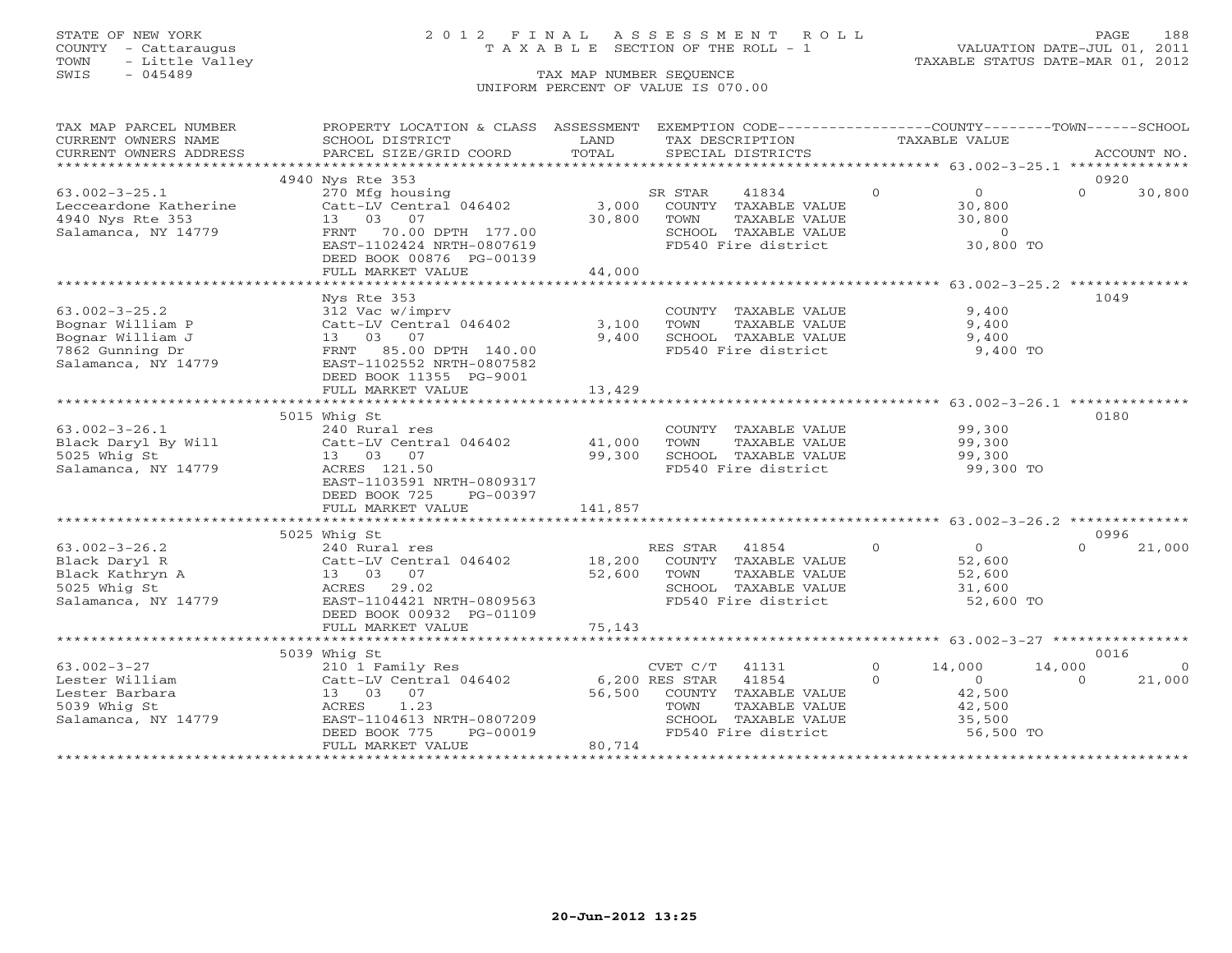# STATE OF NEW YORK 2 0 1 2 F I N A L A S S E S S M E N T R O L L PAGE 189 COUNTY - Cattaraugus T A X A B L E SECTION OF THE ROLL - 1 VALUATION DATE-JUL 01, 2011

| TAX MAP PARCEL NUMBER  | PROPERTY LOCATION & CLASS ASSESSMENT |                             |          | EXEMPTION CODE----------------COUNTY-------TOWN------SCHOOL |                |                                                    |          |             |
|------------------------|--------------------------------------|-----------------------------|----------|-------------------------------------------------------------|----------------|----------------------------------------------------|----------|-------------|
| CURRENT OWNERS NAME    | SCHOOL DISTRICT                      | LAND                        |          | TAX DESCRIPTION                                             | TAXABLE VALUE  |                                                    |          |             |
| CURRENT OWNERS ADDRESS | PARCEL SIZE/GRID COORD               | TOTAL                       |          | SPECIAL DISTRICTS                                           |                |                                                    |          | ACCOUNT NO. |
|                        |                                      |                             |          |                                                             |                |                                                    |          |             |
|                        | 5003 Whig St                         |                             |          |                                                             |                |                                                    | 0260     |             |
| $63.002 - 3 - 29$      | 210 1 Family Res                     |                             | RES STAR | 41854                                                       | $\Omega$       | 0                                                  | $\Omega$ | 21,000      |
| Martin Page B          | Catt-LV Central 046402               | 6,500                       |          | COUNTY TAXABLE VALUE                                        |                | 77,800                                             |          |             |
| Martin Michelle G      | 13 03 07                             | 77,800                      | TOWN     | TAXABLE VALUE                                               |                | 77,800                                             |          |             |
| 5003 Whig St           | ACRES<br>1.55                        |                             |          | SCHOOL TAXABLE VALUE                                        |                | 56,800                                             |          |             |
| Salamanca, NY 14779    | EAST-1103851 NRTH-0807203            |                             |          | FD540 Fire district                                         |                | 77,800 TO                                          |          |             |
|                        | DEED BOOK 9547 PG-6001               |                             |          |                                                             |                |                                                    |          |             |
|                        | FULL MARKET VALUE                    | 111,143                     |          |                                                             |                |                                                    |          |             |
|                        | ******************************       | *************************** |          |                                                             |                | ********************* 63.002-3-30 **************** |          |             |
|                        | 4985 Whig St                         |                             |          |                                                             |                |                                                    | 0219     |             |
| $63.002 - 3 - 30$      | 449 Other Storag                     |                             |          | COUNTY TAXABLE VALUE                                        |                | 75,000                                             |          |             |
| Foster Kenneth P       | Catt-LV Central 046402               | 11,000                      | TOWN     | TAXABLE VALUE                                               |                | 75,000                                             |          |             |
| PO Box 434             | 13 03<br>07                          | 75,000                      |          | SCHOOL TAXABLE VALUE                                        |                | 75,000                                             |          |             |
| Salamanca, NY 14779    | ACRES<br>2.00                        |                             |          | FD540 Fire district                                         |                | 75,000 TO                                          |          |             |
|                        | EAST-1103351 NRTH-0807187            |                             |          |                                                             |                |                                                    |          |             |
|                        | DEED BOOK 00926 PG-00010             |                             |          |                                                             |                |                                                    |          |             |
|                        | FULL MARKET VALUE                    | 107,143                     |          |                                                             |                |                                                    |          |             |
|                        |                                      |                             |          |                                                             |                |                                                    |          |             |
|                        | 4896 Nys Rte 353                     |                             |          |                                                             |                |                                                    | 0027     |             |
| $63.002 - 3 - 31$      | 210 1 Family Res                     |                             | RES STAR | 41854                                                       | $\Omega$       | $\overline{0}$                                     | $\Omega$ | 21,000      |
| Zimbardi Timothy J     | Catt-LV Central 046402               | 5,100                       |          | COUNTY TAXABLE VALUE                                        |                | 69,000                                             |          |             |
| Zimbardi Pamela        | 12/20 03 07                          | 69,000                      | TOWN     | TAXABLE VALUE                                               |                | 69,000                                             |          |             |
| 4896 Nys Rte 353       | FRNT 150.00 DPTH 166.00              |                             |          | SCHOOL TAXABLE VALUE                                        |                | 48,000                                             |          |             |
| Salamanca, NY 14779    | EAST-1102315 NRTH-0806825            |                             |          | FD540 Fire district                                         |                | 69,000 TO                                          |          |             |
|                        | DEED BOOK 897<br>PG-00838            |                             |          |                                                             |                |                                                    |          |             |
|                        | FULL MARKET VALUE                    | 98,571                      |          |                                                             |                |                                                    |          |             |
|                        |                                      |                             |          |                                                             |                |                                                    |          |             |
|                        | 4880 Nys Rte 353                     |                             |          |                                                             |                |                                                    | 0326     |             |
| $63.002 - 3 - 32$      | 210 1 Family Res                     |                             | RES STAR | 41854                                                       | $\overline{0}$ | $\overline{0}$                                     | $\Omega$ | 21,000      |
| Pangborn Lori A        | Catt-LV Central 046402               | 6,900                       |          | COUNTY TAXABLE VALUE                                        |                | 40,800                                             |          |             |
| Hahn Jamie             | 12/20 03<br>07                       | 40,800                      | TOWN     | TAXABLE VALUE                                               |                | 40,800                                             |          |             |
| 4880 Nys Rte 353       | FRNT 213.00 DPTH 210.00              |                             |          | SCHOOL TAXABLE VALUE                                        |                | 19,800                                             |          |             |
| Salamanca, NY 14779    | EAST-1102370 NRTH-0806577            |                             |          | FD540 Fire district                                         |                | 40,800 TO                                          |          |             |
|                        | DEED BOOK 01008 PG-00053             |                             |          |                                                             |                |                                                    |          |             |
|                        | FULL MARKET VALUE                    | 58,286                      |          |                                                             |                |                                                    |          |             |
|                        |                                      |                             |          |                                                             |                |                                                    |          |             |
|                        | 4874 Nys Rte 353                     |                             |          |                                                             |                |                                                    | 0207     |             |
| $63.002 - 3 - 34$      | 210 1 Family Res                     |                             | SR STAR  | 41834                                                       | $\circ$        | $\overline{0}$                                     | $\Omega$ | 43,540      |
| Lecceardone Rodney W   | Catt-LV Central 046402               | 5,500                       |          | COUNTY TAXABLE VALUE                                        |                | 71,000                                             |          |             |
| 4874 Nys Rte 353       | 12/20 03<br>07                       | 71,000                      | TOWN     | TAXABLE VALUE                                               |                | 71,000                                             |          |             |
| Salamanca, NY 14779    | FRNT 147.00 DPTH 250.00              |                             |          | SCHOOL TAXABLE VALUE                                        |                | 27,460                                             |          |             |
|                        | EAST-1102399 NRTH-0806394            |                             |          | FD540 Fire district                                         |                | 71,000 TO                                          |          |             |
|                        | DEED BOOK 00973 PG-00983             |                             |          |                                                             |                |                                                    |          |             |
|                        | FULL MARKET VALUE                    | 101,429                     |          |                                                             |                |                                                    |          |             |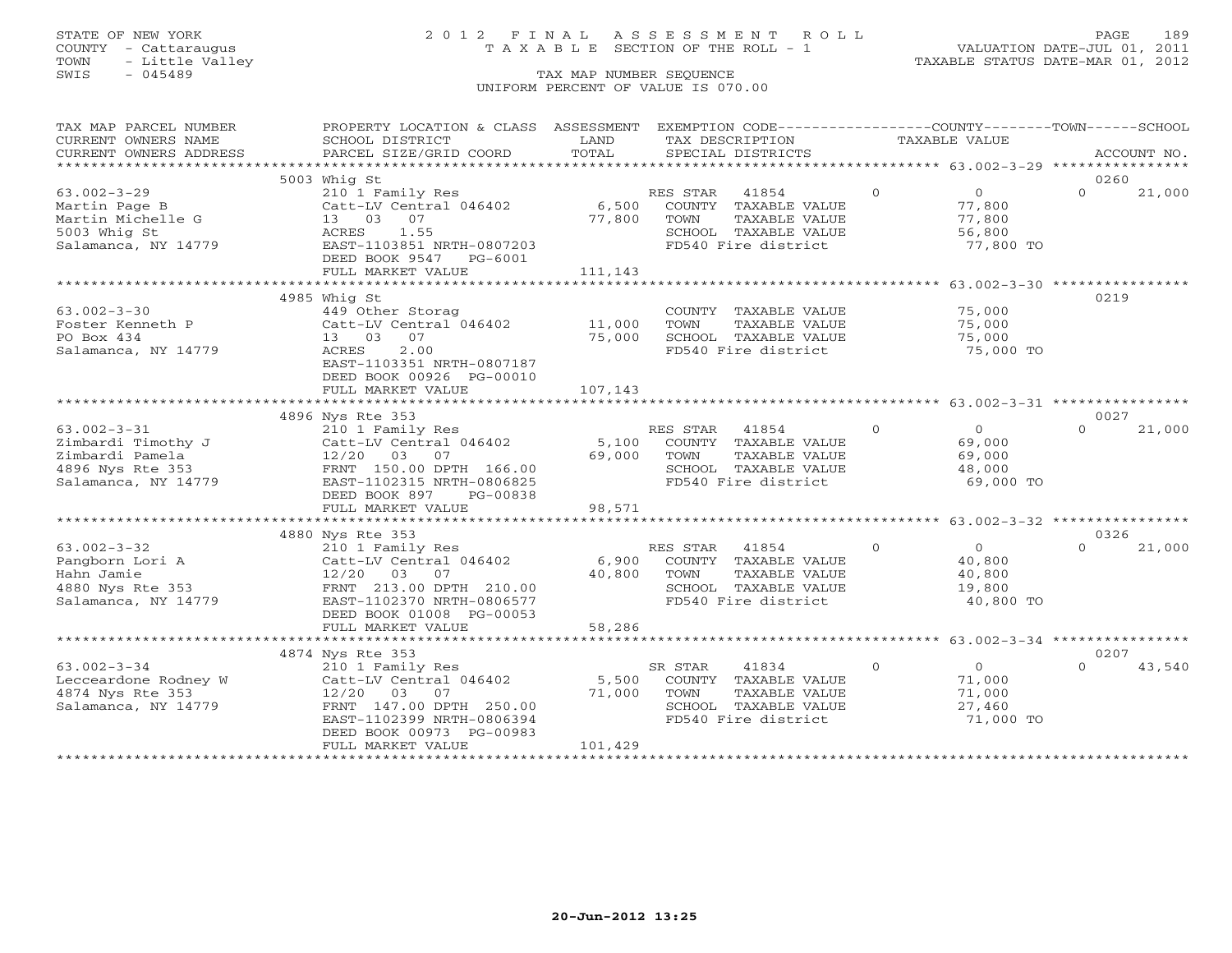# STATE OF NEW YORK 2 0 1 2 F I N A L A S S E S S M E N T R O L L PAGE 190 COUNTY - Cattaraugus T A X A B L E SECTION OF THE ROLL - 1 VALUATION DATE-JUL 01, 2011

| TAX MAP PARCEL NUMBER<br>CURRENT OWNERS NAME           | PROPERTY LOCATION & CLASS ASSESSMENT<br>SCHOOL DISTRICT   | LAND           | EXEMPTION CODE----------------COUNTY-------TOWN------SCHOOL<br>TAX DESCRIPTION |                            | TAXABLE VALUE                                      |                   |                    |
|--------------------------------------------------------|-----------------------------------------------------------|----------------|--------------------------------------------------------------------------------|----------------------------|----------------------------------------------------|-------------------|--------------------|
| CURRENT OWNERS ADDRESS                                 | PARCEL SIZE/GRID COORD                                    | TOTAL          | SPECIAL DISTRICTS                                                              |                            |                                                    |                   | ACCOUNT NO.        |
| ***********************                                |                                                           |                |                                                                                |                            |                                                    |                   |                    |
| $63.002 - 3 - 35.1$<br>Frenz Carl F                    | Nys Rte 353<br>105 Vac farmland<br>Catt-LV Central 046402 | 56,900         | 41720<br>AG DIST<br>COUNTY TAXABLE VALUE                                       | $\circ$                    | 38,246<br>18,654                                   | 38,246            | 0131<br>38,246     |
| Frenz Vivian G<br>4924 Nys Rte 353                     | 12/13/20/21 03 07<br>ACRES 50.30                          | 56,900         | TOWN<br>TAXABLE VALUE<br>SCHOOL TAXABLE VALUE                                  |                            | 18,654<br>18,654                                   |                   |                    |
| Salamanca, NY 14779                                    | EAST-1103752 NRTH-0806691<br>DEED BOOK 574<br>PG-00089    |                | FD540 Fire district                                                            |                            | 56,900 TO                                          |                   |                    |
| MAY BE SUBJECT TO PAYMENT<br>UNDER AGDIST LAW TIL 2016 | FULL MARKET VALUE                                         | 81,286         |                                                                                |                            |                                                    |                   |                    |
|                                                        | 4924 Nys Rte 353                                          |                |                                                                                |                            |                                                    |                   | 1262               |
| $63.002 - 3 - 35.2$<br>Frenz Carl F                    | 210 1 Family Res<br>Catt-LV Central 046402 7,800 WVET C/T |                | SR STAR<br>41834<br>41121                                                      | $\overline{0}$<br>$\Omega$ | $\overline{0}$<br>8,400                            | $\Omega$<br>8,400 | 43,540<br>$\Omega$ |
| Frenz Vivian G<br>4924 Route 353                       | 12/13/20/21 03 07<br>ACRES<br>2.80                        |                | 65,700 COUNTY TAXABLE VALUE<br>TOWN<br>TAXABLE VALUE                           |                            | 57,300<br>57,300                                   |                   |                    |
| Salamanca, NY 14779                                    | EAST-1102220 NRTH-0807299<br>DEED BOOK 5114 PG-3001       |                | SCHOOL TAXABLE VALUE<br>FD540 Fire district                                    |                            | 22,160<br>65,700 TO                                |                   |                    |
|                                                        | FULL MARKET VALUE                                         | 93,857         |                                                                                |                            |                                                    |                   |                    |
|                                                        | ***********************                                   | ************** |                                                                                |                            | ********************* 63.002-3-35.3 ************** |                   |                    |
|                                                        | Nys Rte 353                                               |                |                                                                                |                            |                                                    |                   | 1263               |
| $63.002 - 3 - 35.3$<br>Cooney Arthur E                 | 105 Vac farmland<br>Catt-LV Central 046402                | 10,000         | COUNTY TAXABLE VALUE<br>TOWN<br>TAXABLE VALUE                                  |                            | 10,000<br>10,000                                   |                   |                    |
| Cooney Julie E                                         | $12/13/20/21$ 03 07 10,000                                |                | SCHOOL TAXABLE VALUE                                                           |                            | 10,000                                             |                   |                    |
| 4899 Route 353                                         | ACRES 15.45                                               |                | FD540 Fire district                                                            |                            | $10,000$ TO                                        |                   |                    |
| Salamanca, NY 14779                                    | EAST-1101346 NRTH-0807052                                 |                |                                                                                |                            |                                                    |                   |                    |
|                                                        | DEED BOOK 5114 PG-5001                                    |                |                                                                                |                            |                                                    |                   |                    |
|                                                        | FULL MARKET VALUE                                         | 14,286         |                                                                                |                            |                                                    |                   |                    |
|                                                        |                                                           |                |                                                                                |                            |                                                    |                   |                    |
|                                                        | 4931 Nys Rte 353                                          |                |                                                                                |                            |                                                    |                   | 1264               |
| $63.002 - 3 - 35.4$                                    | 112 Dairy farm                                            |                | AG DISTOUT 41730                                                               | $\Omega$                   | 2,852                                              | 2,852             | 2,852              |
| Ellis Jerry S                                          | Catt-LV Central 046402                                    |                | 7,400 SILO T/C/S 42100                                                         | $\Omega$                   | 1,000                                              | 1,000             | 1,000              |
| Fiebelkorn Jeanette A                                  | 12/13/20/21  03  07                                       |                | 28,400 COUNTY TAXABLE VALUE                                                    |                            | 24,548                                             |                   |                    |
| 4737 NYS Route 353                                     | ACRES 14.80                                               |                | TOWN<br>TAXABLE VALUE                                                          |                            | 24,548                                             |                   |                    |
| Little Valley, NY 14755                                | EAST-1100882 NRTH-0807294                                 |                | SCHOOL TAXABLE VALUE                                                           |                            | 24,548                                             |                   |                    |
|                                                        | DEED BOOK 15745 PG-2002                                   |                | FD540 Fire district                                                            |                            | 28,400 TO                                          |                   |                    |
| MAY BE SUBJECT TO PAYMENT<br>UNDER AGDIST LAW TIL 2019 | FULL MARKET VALUE                                         | 40,571         |                                                                                |                            |                                                    |                   |                    |
| *************************                              |                                                           |                |                                                                                |                            |                                                    |                   |                    |
| $63.002 - 3 - 35.5$                                    | Whiq St<br>311 Res vac land                               |                | COUNTY TAXABLE VALUE                                                           |                            | 6,000                                              |                   | 1267               |
| Martin Michelle G                                      | Catt-LV Central 046402                                    | 6,000          | TOWN<br>TAXABLE VALUE                                                          |                            | 6,000                                              |                   |                    |
| 5003 Whig St                                           | 12 3 7                                                    | 6.000          | SCHOOL TAXABLE VALUE                                                           |                            | 6,000                                              |                   |                    |
| Salamanca, NY 14779                                    | ACRES 4.55                                                |                | FD540 Fire district                                                            |                            | 6,000 TO                                           |                   |                    |
|                                                        | EAST-1104201 NRTH-0806906                                 |                |                                                                                |                            |                                                    |                   |                    |
|                                                        | DEED BOOK 5474 PG-3001                                    |                |                                                                                |                            |                                                    |                   |                    |
|                                                        | FULL MARKET VALUE                                         | 8,571          |                                                                                |                            |                                                    |                   |                    |
|                                                        |                                                           |                |                                                                                |                            |                                                    |                   |                    |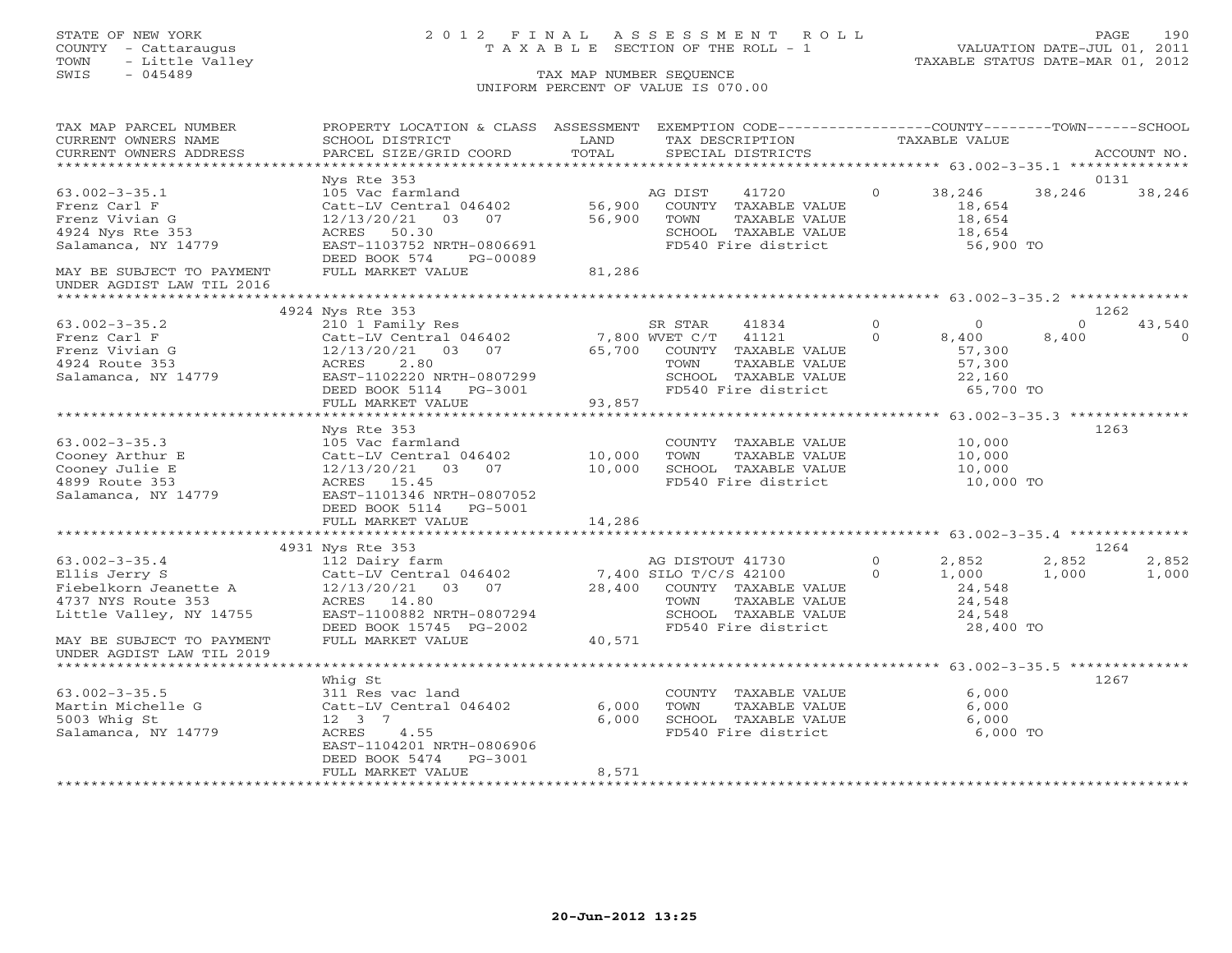# STATE OF NEW YORK 2 0 1 2 F I N A L A S S E S S M E N T R O L L PAGE 191 COUNTY - Cattaraugus T A X A B L E SECTION OF THE ROLL - 1 VALUATION DATE-JUL 01, 2011

| TAX MAP PARCEL NUMBER                                                                                                                                                                                                          | PROPERTY LOCATION & CLASS ASSESSMENT EXEMPTION CODE---------------COUNTY-------TOWN------SCHOOL |            |                                             |                            |                    |
|--------------------------------------------------------------------------------------------------------------------------------------------------------------------------------------------------------------------------------|-------------------------------------------------------------------------------------------------|------------|---------------------------------------------|----------------------------|--------------------|
| CURRENT OWNERS NAME                                                                                                                                                                                                            | SCHOOL DISTRICT                                                                                 | LAND       | TAX DESCRIPTION                             | <b>TAXABLE VALUE</b>       |                    |
|                                                                                                                                                                                                                                |                                                                                                 |            |                                             |                            |                    |
| .CURRENT OWNERS ADDRESS PARCEL SIZE/GRID COORD TOTAL SPECIAL DISTRICTS ACCOUNT NO ACCOUNT NO ACCOUNT NO ARE A LOCOUNT NO A LOCOUNT ASSESS THAT A LOCOUNT A LOCOUNT AND A LOCOUNT A LOCOUNT A LOCOUNT AND A LOCOUNT A LOCOUNT A |                                                                                                 |            |                                             |                            |                    |
|                                                                                                                                                                                                                                | 5046 Whig St                                                                                    |            |                                             |                            | 0172               |
| $63.002 - 3 - 36.1$                                                                                                                                                                                                            | 260 Seasonal res                                                                                |            | COUNTY TAXABLE VALUE 34,100                 |                            |                    |
|                                                                                                                                                                                                                                | Catt-LV Central 046402                                                                          | 6,200      | TOWN<br>TAXABLE VALUE                       | 34,100                     |                    |
| Paterson Greg Scot Catt-LV Central<br>J.M.McCabe Treas. 12/13 03 07                                                                                                                                                            |                                                                                                 | 34,100     | SCHOOL TAXABLE VALUE                        | 34,100                     |                    |
| Valley Hunt Club                                                                                                                                                                                                               | ACRES 1.22                                                                                      |            | FD540 Fire district                         | 34,100 TO                  |                    |
| 92 Oueen St                                                                                                                                                                                                                    | EAST-1104758 NRTH-0807024                                                                       |            |                                             |                            |                    |
| St. Catharines OntariCanada DEED BOOK 00990 PG-00220                                                                                                                                                                           |                                                                                                 |            |                                             |                            |                    |
| L2R5H3                                                                                                                                                                                                                         | FULL MARKET VALUE                                                                               | 48,714     |                                             |                            |                    |
|                                                                                                                                                                                                                                |                                                                                                 |            |                                             |                            |                    |
|                                                                                                                                                                                                                                | 5034 Whig St                                                                                    |            |                                             |                            | 0991               |
| $63.002 - 3 - 36.2$                                                                                                                                                                                                            |                                                                                                 |            | RES STAR<br>41854                           | $\Omega$<br>$\overline{O}$ | $\Omega$<br>21,000 |
| Norton Ruth                                                                                                                                                                                                                    | 270 Mfg housing<br>Catt-LV Central 046402                                                       |            | 5,200 COUNTY TAXABLE VALUE                  | 33,800                     |                    |
| 5034 Whig St                                                                                                                                                                                                                   | 12/13 03 07                                                                                     | 33,800     | TAXABLE VALUE<br>TOWN                       | 33,800                     |                    |
| Salamanca, NY 14779                                                                                                                                                                                                            | FRNT 160.00 DPTH 164.00                                                                         |            |                                             | 12,800                     |                    |
|                                                                                                                                                                                                                                | EAST-1104504 NRTH-0806978                                                                       |            | SCHOOL TAXABLE VALUE<br>FD540 Fire district | 33,800 TO                  |                    |
|                                                                                                                                                                                                                                | DEED BOOK 908<br>PG-01137                                                                       |            |                                             |                            |                    |
|                                                                                                                                                                                                                                | FULL MARKET VALUE                                                                               | 48,286     |                                             |                            |                    |
|                                                                                                                                                                                                                                |                                                                                                 |            |                                             |                            |                    |
|                                                                                                                                                                                                                                | 5062 Whig St                                                                                    |            |                                             |                            | 0255               |
| $63.002 - 3 - 37$                                                                                                                                                                                                              | 260 Seasonal res                                                                                |            | COUNTY TAXABLE VALUE                        | 22,700                     |                    |
| Gagnon Brian                                                                                                                                                                                                                   | Catt-LV Central 046402                                                                          | 4,800 TOWN | TAXABLE VALUE                               | 22,700                     |                    |
| 59 Shetland St                                                                                                                                                                                                                 | 13 03 07                                                                                        | 22,700     | SCHOOL TAXABLE VALUE                        | 22,700                     |                    |
| Caledonia Ont, Canada                                                                                                                                                                                                          | FRNT 175.00 DPTH 125.00                                                                         |            | FD540 Fire district                         | 22,700 TO                  |                    |
| N3W1B3                                                                                                                                                                                                                         | EAST-1104990 NRTH-0807200                                                                       |            |                                             |                            |                    |
|                                                                                                                                                                                                                                | DEED BOOK 551<br>PG-8001                                                                        |            |                                             |                            |                    |
|                                                                                                                                                                                                                                | FULL MARKET VALUE                                                                               | 32,429     |                                             |                            |                    |
|                                                                                                                                                                                                                                |                                                                                                 |            |                                             |                            |                    |
|                                                                                                                                                                                                                                | Bucktooth Run Rd                                                                                |            |                                             |                            | 0220               |
| $63.003 - 1 - 1$                                                                                                                                                                                                               |                                                                                                 |            | COUNTY TAXABLE VALUE                        | 28,400                     |                    |
| Oak Hill Timber Holdings LLC                                                                                                                                                                                                   | 910 Priv forest<br>Salamanca Centr 041600     14,200                                            |            | TOWN<br>TAXABLE VALUE                       | 28,400                     |                    |
| 3556 Lakeshore Rd Ste 620                                                                                                                                                                                                      | 61 03 07                                                                                        | 28,400     | SCHOOL TAXABLE VALUE                        | 28,400                     |                    |
| Buffalo, NY 14219                                                                                                                                                                                                              | ACRES 71.21                                                                                     |            | FD540 Fire district                         | 28,400 TO                  |                    |
|                                                                                                                                                                                                                                | EAST-1085332 NRTH-0804835                                                                       |            |                                             |                            |                    |
|                                                                                                                                                                                                                                | DEED BOOK 8426<br>PG-2003                                                                       |            |                                             |                            |                    |
|                                                                                                                                                                                                                                | FULL MARKET VALUE                                                                               | 40,571     |                                             |                            |                    |
|                                                                                                                                                                                                                                |                                                                                                 |            |                                             |                            |                    |
|                                                                                                                                                                                                                                | Bucktooth Run Rd                                                                                |            |                                             |                            | 0221               |
| $63.003 - 1 - 2$                                                                                                                                                                                                               | 910 Priv forest                                                                                 |            | COUNTY TAXABLE VALUE                        | 44,700                     |                    |
| Oak Hill Timber Holdings LLC Catt-LV Central 046402 18,000                                                                                                                                                                     |                                                                                                 |            | TAXABLE VALUE<br>TOWN                       | 44,700                     |                    |
| 3556 Lakeshore Rd Ste 620                                                                                                                                                                                                      | 49 03 07                                                                                        | 44,700     | SCHOOL TAXABLE VALUE                        | 44,700                     |                    |
| Buffalo, NY 14219                                                                                                                                                                                                              | ACRES 91.01                                                                                     |            | FD540 Fire district                         | 44,700 TO                  |                    |
|                                                                                                                                                                                                                                | EAST-1086926 NRTH-0805544                                                                       |            |                                             |                            |                    |
|                                                                                                                                                                                                                                | DEED BOOK 8426<br>$PG-2003$                                                                     |            |                                             |                            |                    |
|                                                                                                                                                                                                                                | FULL MARKET VALUE                                                                               | 63,857     |                                             |                            |                    |
|                                                                                                                                                                                                                                |                                                                                                 |            |                                             |                            |                    |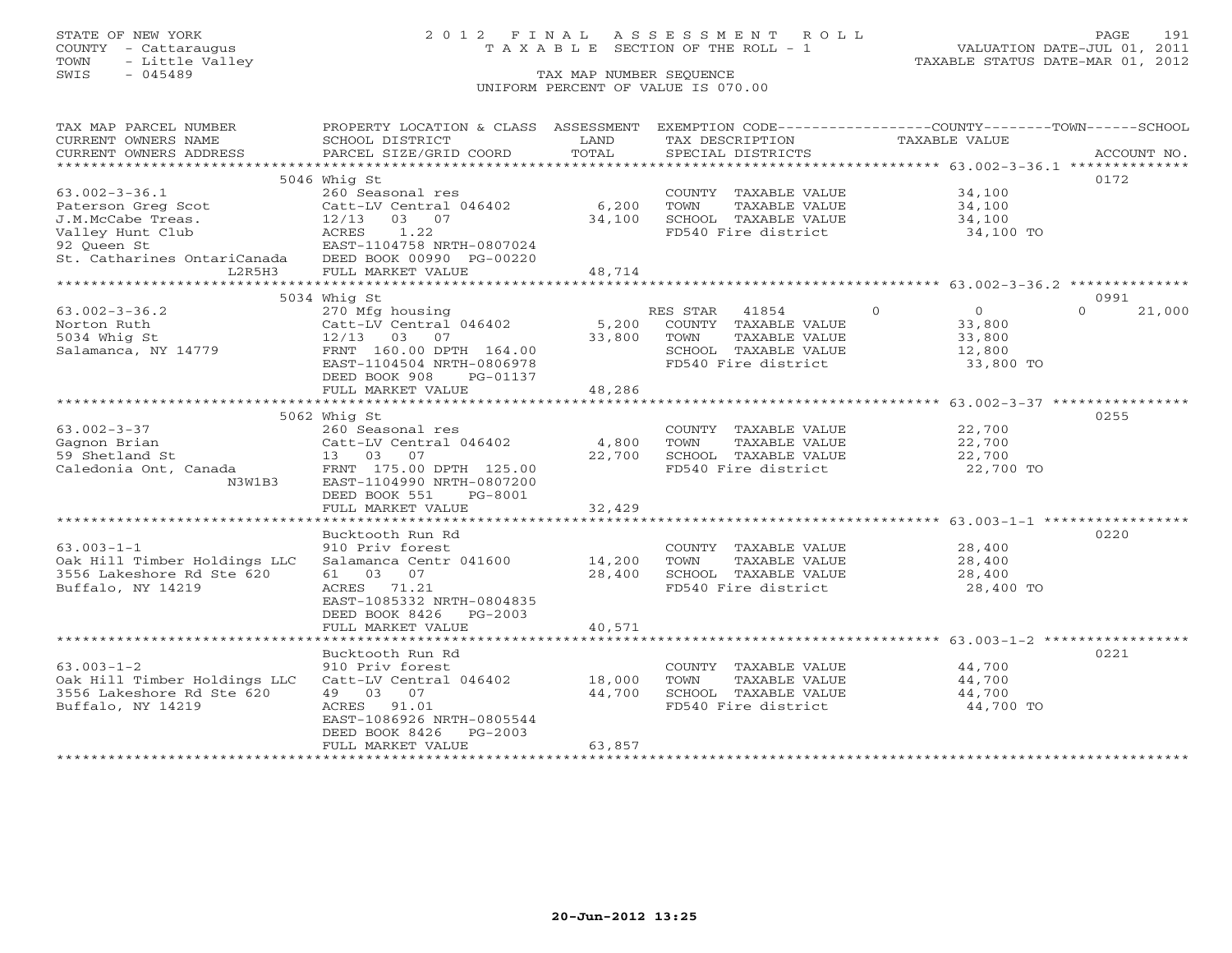## STATE OF NEW YORK 2 0 1 2 F I N A L A S S E S S M E N T R O L L PAGE 192 COUNTY - Cattaraugus T A X A B L E SECTION OF THE ROLL - 1 VALUATION DATE-JUL 01, 2011

| TAX MAP PARCEL NUMBER<br>CURRENT OWNERS NAME   | PROPERTY LOCATION & CLASS ASSESSMENT<br>SCHOOL DISTRICT | LAND           | EXEMPTION CODE-----------------COUNTY-------TOWN------SCHOOL<br>TAX DESCRIPTION | TAXABLE VALUE        |                    |
|------------------------------------------------|---------------------------------------------------------|----------------|---------------------------------------------------------------------------------|----------------------|--------------------|
| CURRENT OWNERS ADDRESS                         | PARCEL SIZE/GRID COORD                                  | TOTAL          | SPECIAL DISTRICTS                                                               |                      | ACCOUNT NO.        |
| ********************                           |                                                         |                |                                                                                 |                      |                    |
|                                                | Bucktooth Run Rd                                        |                |                                                                                 |                      | 0940               |
| $63.003 - 1 - 3.1$                             | 321 Abandoned ag                                        |                | COUNTY TAXABLE VALUE                                                            | 18,000               |                    |
| Maida Ronald D                                 | Catt-LV Central 046402                                  | 9,000          | TOWN<br>TAXABLE VALUE                                                           | 18,000               |                    |
| 55 Moore Ave                                   | 49 03<br>07                                             | 18,000         | SCHOOL TAXABLE VALUE                                                            | 18,000               |                    |
| Tonawanda, NY 14223                            | ACRES 45.00                                             |                | FD540 Fire district                                                             | 18,000 TO            |                    |
|                                                | EAST-1088013 NRTH-0806156                               |                |                                                                                 |                      |                    |
|                                                | DEED BOOK 00946 PG-00973                                |                |                                                                                 |                      |                    |
|                                                | FULL MARKET VALUE                                       | 25,714         |                                                                                 |                      |                    |
|                                                | ******************                                      | **********     |                                                                                 |                      |                    |
|                                                | Bucktooth Run Rd                                        |                |                                                                                 |                      | 1115               |
| $63.003 - 1 - 3.2$                             | 910 Priv forest                                         |                | COUNTY TAXABLE VALUE                                                            | 30,000               |                    |
| Maida Ronald D                                 | Catt-LV Central 046402                                  | 16,000         | TOWN<br>TAXABLE VALUE                                                           | 30,000               |                    |
| 55 Moore Ave                                   | 03<br>07<br>49/50                                       | 30,000         | SCHOOL TAXABLE VALUE                                                            | 30,000               |                    |
| Tonawanda, NY 14223                            | 44.80<br>ACRES                                          |                | FD540 Fire district                                                             | 30,000 TO            |                    |
|                                                | EAST-1088812 NRTH-0806253<br>DEED BOOK 00909 PG-01131   |                |                                                                                 |                      |                    |
|                                                | FULL MARKET VALUE                                       | 42,857         |                                                                                 |                      |                    |
|                                                |                                                         |                |                                                                                 |                      |                    |
|                                                | 4935 Bucktooth Run Rd                                   |                |                                                                                 |                      | 0024               |
| $63.003 - 1 - 4$                               | 240 Rural res                                           |                | RES STAR<br>41854                                                               | $\Omega$<br>$\Omega$ | $\Omega$<br>21,000 |
| Siperek Joseph E                               | Catt-LV Central 046402                                  | 14,400         | COUNTY TAXABLE VALUE                                                            | 99,400               |                    |
| Siperek Kelly S                                | 03 07<br>37/49                                          | 99,400         | TOWN<br>TAXABLE VALUE                                                           | 99,400               |                    |
| 4935 E Bucktooth Run                           | ACRES 14.54                                             |                | SCHOOL TAXABLE VALUE                                                            | 78,400               |                    |
| Little Valley, NY 14755                        | EAST-1089836 NRTH-0806947                               |                | FD540 Fire district                                                             | 99,400 TO            |                    |
|                                                | DEED BOOK 4173<br>$PG-4001$                             |                |                                                                                 |                      |                    |
|                                                | FULL MARKET VALUE                                       | 142,000        |                                                                                 |                      |                    |
|                                                | ************************                                |                |                                                                                 |                      |                    |
|                                                | 4886 Bucktooth Run Rd                                   |                |                                                                                 |                      | 0371               |
| $63.003 - 1 - 5.1$                             | 484 1 use sm bld                                        |                | COUNTY TAXABLE VALUE                                                            | 68,450               |                    |
| Whitmore Denny R                               | Catt-LV Central 046402                                  | 8,850          | TOWN<br>TAXABLE VALUE                                                           | 68,450               |                    |
| Whitmore Nancy A                               | 37/49 03 07                                             | 68,450         | SCHOOL TAXABLE VALUE                                                            | 68,450               |                    |
| 4666 E Bucktooth Run Rd                        | ACRES<br>14.55                                          |                | FD540 Fire district                                                             | 68,450 TO            |                    |
| Little Valley, NY 14755                        | EAST-1090491 NRTH-0806107                               |                |                                                                                 |                      |                    |
|                                                | DEED BOOK 00952 PG-00156                                |                |                                                                                 |                      |                    |
|                                                | FULL MARKET VALUE                                       | 97,786         |                                                                                 |                      |                    |
|                                                |                                                         |                |                                                                                 |                      |                    |
|                                                | Bucktooth Run Rd                                        |                |                                                                                 |                      | 0369               |
| $63.003 - 1 - 6.1$                             | 314 Rural vac<10                                        |                | COUNTY TAXABLE VALUE                                                            | 4,400                |                    |
| Whitmore Denny R                               | Catt-LV Central 046402<br>37 03 07                      | 4,400<br>4,400 | TOWN<br>TAXABLE VALUE<br>SCHOOL TAXABLE VALUE                                   | 4,400<br>4,400       |                    |
| Bankruptcy Exchange<br>4666 E Bucktooth Run Rd | split 60x110 off 6/2008                                 |                | FD540 Fire district                                                             | 4,400 TO             |                    |
| Little Valley, NY 14755                        | 2.25<br>ACRES                                           |                |                                                                                 |                      |                    |
|                                                | EAST-1090663 NRTH-0805254                               |                |                                                                                 |                      |                    |
|                                                | DEED BOOK 15865 PG-4001                                 |                |                                                                                 |                      |                    |
|                                                | FULL MARKET VALUE                                       | 6,286          |                                                                                 |                      |                    |
|                                                |                                                         |                |                                                                                 |                      |                    |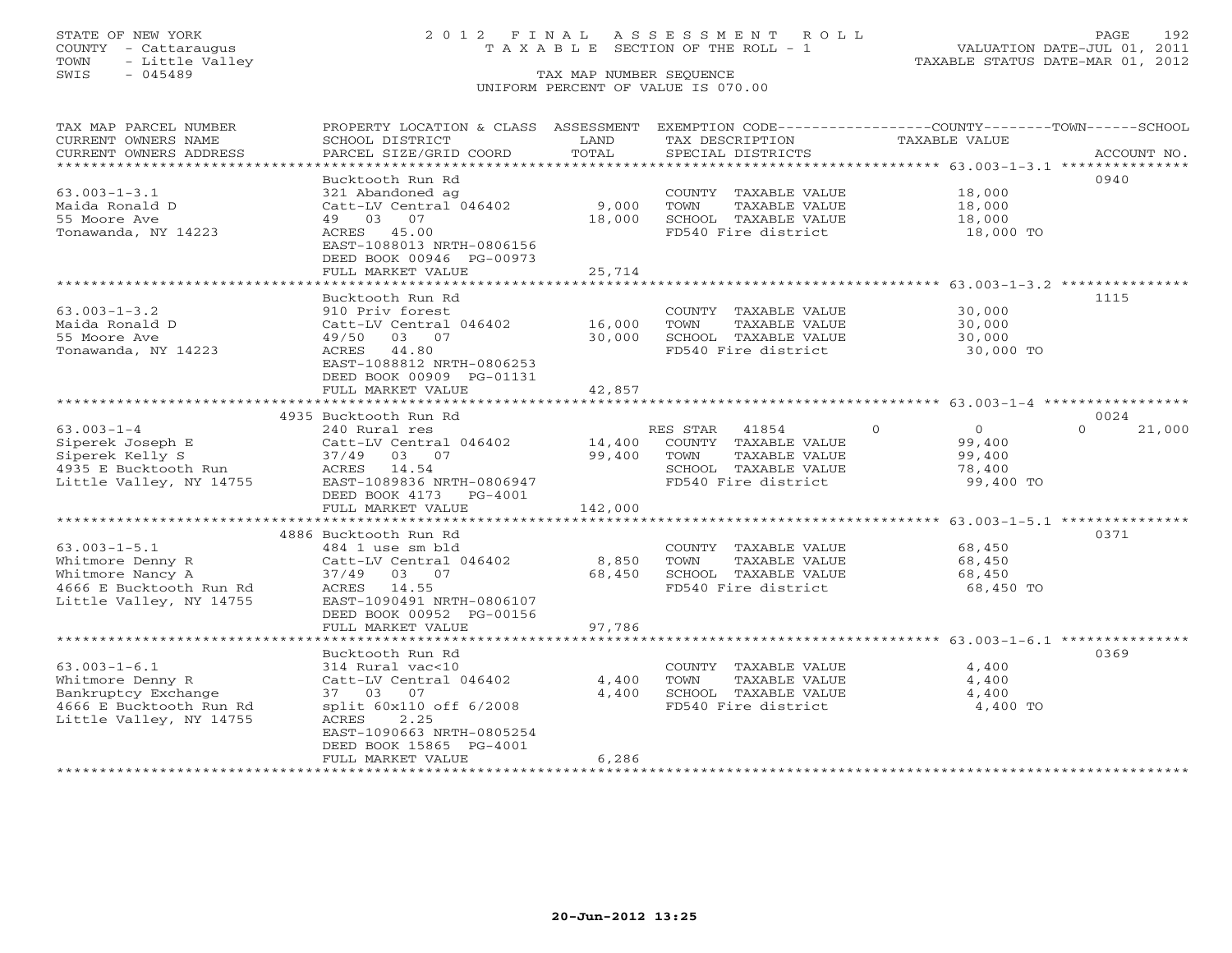## STATE OF NEW YORK 2 0 1 2 F I N A L A S S E S S M E N T R O L L PAGE 193 COUNTY - Cattaraugus T A X A B L E SECTION OF THE ROLL - 1 VALUATION DATE-JUL 01, 2011

| TAX MAP PARCEL NUMBER<br>CURRENT OWNERS NAME      | PROPERTY LOCATION & CLASS ASSESSMENT<br>SCHOOL DISTRICT | LAND      | TAX DESCRIPTION       | EXEMPTION CODE-----------------COUNTY-------TOWN------SCHOOL<br><b>TAXABLE VALUE</b> |                    |
|---------------------------------------------------|---------------------------------------------------------|-----------|-----------------------|--------------------------------------------------------------------------------------|--------------------|
| CURRENT OWNERS ADDRESS<br>*********************** | PARCEL SIZE/GRID COORD                                  | TOTAL     | SPECIAL DISTRICTS     |                                                                                      | ACCOUNT NO.        |
|                                                   |                                                         |           |                       |                                                                                      |                    |
|                                                   | Bucktooth Run Rd                                        |           |                       |                                                                                      | 1046               |
| $63.003 - 1 - 6.2$                                | 910 Priv forest                                         |           | COUNTY TAXABLE VALUE  | 23,800                                                                               |                    |
| Whitmore Denny R                                  | Catt-LV Central 046402                                  | 11,800    | TAXABLE VALUE<br>TOWN | 23,800                                                                               |                    |
| Whitmore Nancy A                                  | 37/49<br>03<br>07                                       | 23,800    | SCHOOL TAXABLE VALUE  | 23,800                                                                               |                    |
| 4666 E Bucktooth Run Rd                           | split 60x200 (6/2008)                                   |           | FD540 Fire district   | 23,800 TO                                                                            |                    |
| Little Valley, NY 14755                           | ACRES 62.50                                             |           |                       |                                                                                      |                    |
|                                                   | EAST-1089805 NRTH-0805533                               |           |                       |                                                                                      |                    |
|                                                   | DEED BOOK 00952 PG-00159                                |           |                       |                                                                                      |                    |
|                                                   | FULL MARKET VALUE                                       | 34,000    |                       |                                                                                      |                    |
|                                                   | ***********************                                 |           |                       | ******************************** 63.003-1-6.3 ***************                        |                    |
|                                                   | Bucktooth Run Rd                                        |           |                       |                                                                                      | 1047               |
| $63.003 - 1 - 6.3$                                | 910 Priv forest                                         |           | COUNTY TAXABLE VALUE  | 24,000                                                                               |                    |
| Whitmore Denny R                                  | Catt-LV Central 046402                                  | 12,000    | TOWN<br>TAXABLE VALUE | 24,000                                                                               |                    |
| Bankruptcy Exchange                               | 37 03 07                                                | 24,000    | SCHOOL TAXABLE VALUE  | 24,000                                                                               |                    |
| 4666 E Bucktooth Run Rd                           | ACRES 61.04                                             |           | FD540 Fire district   | 24,000 TO                                                                            |                    |
| Little Valley, NY 14755                           | EAST-1088482 NRTH-0804412                               |           |                       |                                                                                      |                    |
|                                                   | DEED BOOK 15865 PG-1                                    |           |                       |                                                                                      |                    |
|                                                   | FULL MARKET VALUE                                       | 34,286    |                       |                                                                                      |                    |
|                                                   | ********************                                    | ********* |                       |                                                                                      |                    |
|                                                   | 4841 Bucktooth Run Rd                                   |           |                       |                                                                                      | 1160               |
| $63.003 - 1 - 6.4$                                | 210 1 Family Res                                        |           | RES STAR<br>41854     | $\circ$<br>$\circ$                                                                   | $\Omega$<br>21,000 |
| Stokkeland Jon Thomas                             | Catt-LV Central 046402                                  | 9,350     | COUNTY TAXABLE VALUE  | 88,850                                                                               |                    |
| Stokkeland Angel                                  | 37 03 07                                                | 88,850    | TAXABLE VALUE<br>TOWN | 88,850                                                                               |                    |
| 4841 E Bucktooth Run Rd                           | $3/09$ -merged $6.5, 5.2, 6.7$                          |           | SCHOOL TAXABLE VALUE  | 67,850                                                                               |                    |
| Little Valley, NY 14755                           | 6.8 into parcel                                         |           | FD540 Fire district   | 88,850 TO                                                                            |                    |
|                                                   | 3.45 BANK<br>ACRES<br>017                               |           |                       |                                                                                      |                    |
|                                                   | EAST-1090860 NRTH-0805448                               |           |                       |                                                                                      |                    |
|                                                   | DEED BOOK 10437 PG-5001                                 |           |                       |                                                                                      |                    |
|                                                   | FULL MARKET VALUE                                       | 126,929   |                       |                                                                                      |                    |
|                                                   |                                                         |           |                       |                                                                                      |                    |
|                                                   | Bucktooth Run Rd                                        |           |                       |                                                                                      | 1291               |
| $63.003 - 1 - 6.6$                                | 314 Rural vac<10                                        |           | COUNTY TAXABLE VALUE  | 1,000                                                                                |                    |
| Whitmore Denny R                                  | Catt-LV Central 046402                                  | 1,000     | TOWN<br>TAXABLE VALUE | 1,000                                                                                |                    |
| Bankruptcy Exchange                               | FRNT<br>95.00 DPTH 215.00                               | 1,000     | SCHOOL TAXABLE VALUE  | 1,000                                                                                |                    |
| 4666 E Bucktooth Run Rd                           | EAST-1091298 NRTH-0805383                               |           | FD540 Fire district   | 1,000 TO                                                                             |                    |
| Little Valley, NY 14755                           | DEED BOOK 15865 PG-1                                    |           |                       |                                                                                      |                    |
|                                                   | FULL MARKET VALUE                                       | 1,429     |                       |                                                                                      |                    |
|                                                   |                                                         |           |                       |                                                                                      |                    |
|                                                   | Bucktooth Run Rd                                        |           |                       |                                                                                      | 0165               |
| $63.003 - 1 - 7$                                  | 314 Rural vac<10                                        |           | COUNTY TAXABLE VALUE  | 2,560                                                                                |                    |
| Siperek Timothy                                   | Catt-LV Central 046402                                  | 2,560     | TOWN<br>TAXABLE VALUE | 2,560                                                                                |                    |
| 4060 E Bucktooth Run Rd                           | 49 03<br>07                                             | 2,560     | SCHOOL TAXABLE VALUE  | 2,560                                                                                |                    |
| Little Valley, NY 14755                           | ACRES<br>3.57                                           |           | FD540 Fire district   | 2,560 TO                                                                             |                    |
|                                                   | EAST-1088866 NRTH-0804980                               |           |                       |                                                                                      |                    |
|                                                   | DEED BOOK 00925 PG-00066                                |           |                       |                                                                                      |                    |
|                                                   | FULL MARKET VALUE                                       | 3,657     |                       |                                                                                      |                    |
|                                                   |                                                         |           |                       |                                                                                      |                    |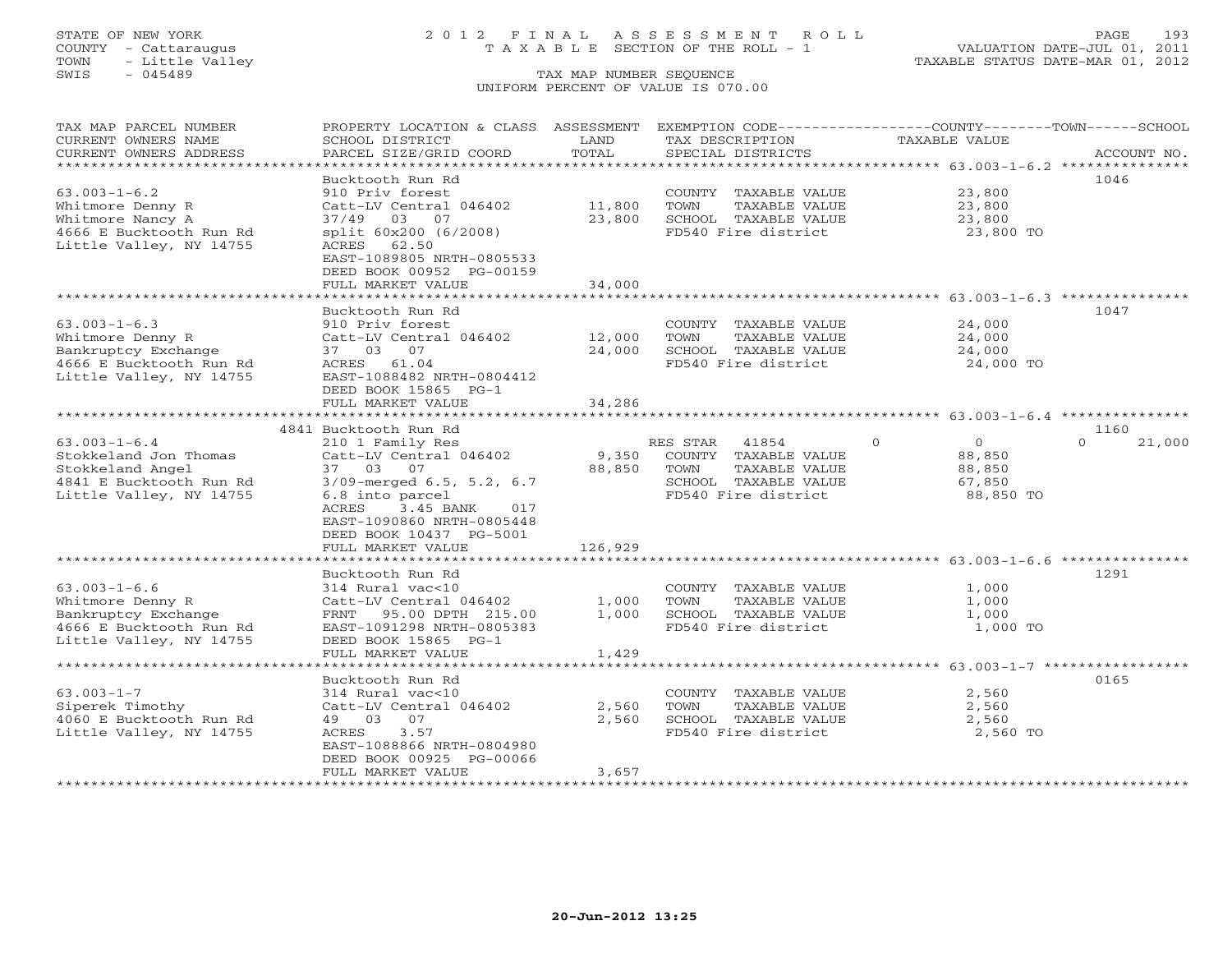# STATE OF NEW YORK 2 0 1 2 F I N A L A S S E S S M E N T R O L L PAGE 194 COUNTY - Cattaraugus T A X A B L E SECTION OF THE ROLL - 1 VALUATION DATE-JUL 01, 2011

| TAX MAP PARCEL NUMBER<br>CURRENT OWNERS NAME           | PROPERTY LOCATION & CLASS ASSESSMENT<br>SCHOOL DISTRICT    | LAND                 | EXEMPTION CODE-----------------COUNTY-------TOWN-----SCHOOL<br>TAX DESCRIPTION | <b>TAXABLE VALUE</b>                 |             |
|--------------------------------------------------------|------------------------------------------------------------|----------------------|--------------------------------------------------------------------------------|--------------------------------------|-------------|
| CURRENT OWNERS ADDRESS<br>**************************** | PARCEL SIZE/GRID COORD                                     | TOTAL                | SPECIAL DISTRICTS                                                              |                                      | ACCOUNT NO. |
|                                                        | Bucktooth Run Rd                                           |                      |                                                                                |                                      | 0057        |
| $63.003 - 1 - 8$                                       | 910 Priv forest                                            |                      | COUNTY TAXABLE VALUE                                                           | 8,700                                |             |
| Meierjurgen Betty Ann<br>8905 W Bucktooth Run Rd       | Salamanca Centr 041600<br>48 03<br>07                      | 5,000<br>8,700       | TOWN<br>TAXABLE VALUE<br>SCHOOL TAXABLE VALUE                                  | 8,700<br>8,700                       |             |
| Little Valley, NY 14755                                | ACRES<br>25.28                                             |                      | FD540 Fire district                                                            | 8,700 TO                             |             |
|                                                        | EAST-1087596 NRTH-0803055<br>DEED BOOK 873<br>PG-00585     |                      |                                                                                |                                      |             |
|                                                        | FULL MARKET VALUE                                          | 12,429               |                                                                                |                                      |             |
|                                                        |                                                            |                      |                                                                                |                                      |             |
|                                                        | Bucktooth Run Rd                                           |                      |                                                                                |                                      | 0060        |
| $63.003 - 1 - 10$                                      | 910 Priv forest                                            |                      | COUNTY TAXABLE VALUE                                                           | 24,900                               |             |
| Meierjurgen Betty Ann                                  | Salamanca Centr 041600                                     | 14,000               | TAXABLE VALUE<br>TOWN                                                          | 24,900                               |             |
| 8905 W Bucktooth Run Rd                                | 03<br>07<br>48                                             | 24,900               | SCHOOL TAXABLE VALUE                                                           | 24,900                               |             |
| Little Valley, NY 14755                                | ACRES 70.42                                                |                      | FD540 Fire district                                                            | 24,900 TO                            |             |
|                                                        | EAST-1088632 NRTH-0801278                                  |                      |                                                                                |                                      |             |
|                                                        | DEED BOOK 873<br>PG-00582                                  |                      |                                                                                |                                      |             |
|                                                        | FULL MARKET VALUE<br>* * * * * * * * * * * * * * * * * * * | 35,571<br>********** |                                                                                | ************* 63.003-1-11 ********** |             |
|                                                        | Bucktooth Run Rd                                           |                      |                                                                                |                                      | 0059        |
| $63.003 - 1 - 11$                                      | 323 Vacant rural                                           |                      | COUNTY<br>TAXABLE VALUE                                                        | 8,700                                |             |
| Meierjurgen Betty Ann                                  | Salamanca Centr 041600                                     | 5,000                | TOWN<br>TAXABLE VALUE                                                          | 8,700                                |             |
| 8905 W Bucktooth Run Rd                                | 03 07<br>48                                                | 8,700                | SCHOOL TAXABLE VALUE                                                           | 8,700                                |             |
| Little Valley, NY 14755                                | ACRES 25.93                                                |                      | FD540 Fire district                                                            | 8,700 TO                             |             |
|                                                        | EAST-1089333 NRTH-0800684                                  |                      |                                                                                |                                      |             |
|                                                        | DEED BOOK 873<br>PG-00582                                  |                      |                                                                                |                                      |             |
|                                                        | FULL MARKET VALUE                                          | 12,429               |                                                                                |                                      |             |
|                                                        |                                                            |                      |                                                                                |                                      |             |
|                                                        | Bucktooth Run Rd                                           |                      |                                                                                |                                      | 0087        |
| $63.003 - 1 - 12$                                      | 910 Priv forest                                            |                      | COUNTY TAXABLE VALUE                                                           | 8,400                                |             |
| Potter Lumber Co. Inc                                  | Salamanca Centr 041600                                     | 5,000                | TAXABLE VALUE<br>TOWN                                                          | 8,400                                |             |
| PO Box 10                                              | 03<br>48<br>07                                             | 8,400                | SCHOOL TAXABLE VALUE                                                           | 8,400                                |             |
| Allegany, NY 14706                                     | ACRES 25.00                                                |                      | FD540 Fire district                                                            | 8,400 TO                             |             |
|                                                        | EAST-1089824 NRTH-0799847                                  |                      |                                                                                |                                      |             |
|                                                        | DEED BOOK 371<br>$PG-4003$                                 |                      |                                                                                |                                      |             |
|                                                        | FULL MARKET VALUE                                          | 12,000               |                                                                                |                                      |             |
|                                                        |                                                            |                      |                                                                                |                                      | 0058        |
| $63.003 - 1 - 13$                                      | Bucktooth Run Rd<br>323 Vacant rural                       |                      | COUNTY TAXABLE VALUE                                                           | 29,600                               |             |
| Meierjurgen Betty Ann                                  | Salamanca Centr 041600                                     | 20,000               | TOWN<br>TAXABLE VALUE                                                          | 29,600                               |             |
| 8905 W Bucktooth Run Rd                                | 07<br>03<br>48                                             | 29,600               | SCHOOL TAXABLE VALUE                                                           | 29,600                               |             |
| Little Valley, NY 14755                                | 50.00<br>ACRES                                             |                      | FD540 Fire district                                                            | 29,600 TO                            |             |
|                                                        | EAST-1088334 NRTH-0799837                                  |                      |                                                                                |                                      |             |
|                                                        | DEED BOOK 873<br>PG-00582                                  |                      |                                                                                |                                      |             |
|                                                        | FULL MARKET VALUE                                          | 42,286               |                                                                                |                                      |             |
|                                                        |                                                            |                      |                                                                                |                                      |             |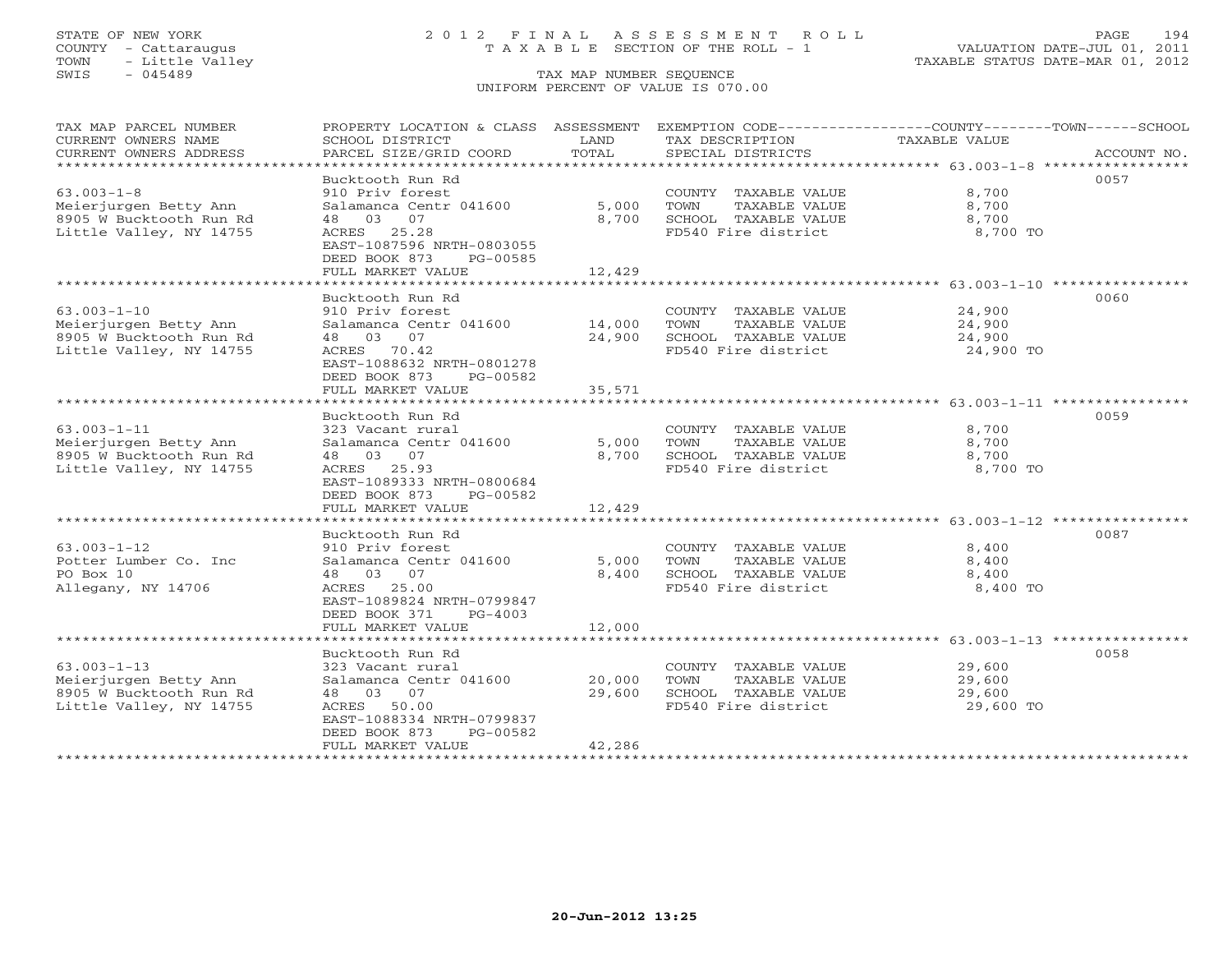# STATE OF NEW YORK 2 0 1 2 F I N A L A S S E S S M E N T R O L L PAGE 195 COUNTY - Cattaraugus T A X A B L E SECTION OF THE ROLL - 1 VALUATION DATE-JUL 01, 2011

| TAX MAP PARCEL NUMBER<br>CURRENT OWNERS NAME     | PROPERTY LOCATION & CLASS ASSESSMENT<br>SCHOOL DISTRICT | LAND             | EXEMPTION CODE-----------------COUNTY-------TOWN------SCHOOL<br>TAX DESCRIPTION |          | <b>TAXABLE VALUE</b> |          |             |
|--------------------------------------------------|---------------------------------------------------------|------------------|---------------------------------------------------------------------------------|----------|----------------------|----------|-------------|
| CURRENT OWNERS ADDRESS                           | PARCEL SIZE/GRID COORD                                  | TOTAL            | SPECIAL DISTRICTS                                                               |          |                      |          | ACCOUNT NO. |
| *********************                            |                                                         |                  |                                                                                 |          |                      |          |             |
|                                                  | 8905 Bucktooth Run Rd                                   |                  |                                                                                 |          |                      | 0246     |             |
| $63.003 - 1 - 14$                                | 210 1 Family Res                                        |                  | 41834<br>SR STAR                                                                | $\Omega$ | $\overline{0}$       | $\Omega$ | 43,540      |
| Meierjurgen Betty Ann<br>8905 W Bucktooth Run Rd | Salamanca Centr 041600<br>60 03<br>07                   | 9,900<br>58,900  | COUNTY TAXABLE VALUE<br>TAXABLE VALUE<br>TOWN                                   |          | 58,900<br>58,900     |          |             |
| Little Valley, NY 14755                          | 6.50<br>ACRES                                           |                  | SCHOOL TAXABLE VALUE                                                            |          | 15,360               |          |             |
|                                                  | EAST-1084581 NRTH-0800050                               |                  | FD540 Fire district                                                             |          | 58,900 TO            |          |             |
|                                                  | DEED BOOK 01006 PG-00021                                |                  |                                                                                 |          |                      |          |             |
|                                                  | FULL MARKET VALUE                                       | 84,143           |                                                                                 |          |                      |          |             |
|                                                  | *************************                               |                  |                                                                                 |          |                      |          |             |
|                                                  | 8933 Bucktooth Run Rd                                   |                  |                                                                                 |          |                      | 0272     |             |
| $63.003 - 1 - 15.1$                              | 210 1 Family Res                                        |                  | RES STAR<br>41854                                                               | $\circ$  | $\circ$              | $\Omega$ | 21,000      |
| Lefford Brett D                                  | Salamanca Centr 041600                                  | 14,000           | COUNTY TAXABLE VALUE                                                            |          | 86,000               |          |             |
| Lefford Judith                                   | 03 07<br>30                                             | 86,000           | TOWN<br>TAXABLE VALUE                                                           |          | 86,000               |          |             |
| 8933 W Bucktooth Run Rd                          | 26.75<br>ACRES                                          |                  | SCHOOL TAXABLE VALUE                                                            |          | 65,000               |          |             |
| Little Valley, NY 14755                          | EAST-1084070 NRTH-0800122<br>DEED BOOK 864<br>$PG-689$  |                  | FD540 Fire district                                                             |          | 86,000 TO            |          |             |
|                                                  | FULL MARKET VALUE                                       | 122,857          |                                                                                 |          |                      |          |             |
|                                                  |                                                         |                  |                                                                                 |          |                      |          |             |
|                                                  | 8908 Bucktooth Run Rd                                   |                  |                                                                                 |          |                      | 1209     |             |
| $63.003 - 1 - 15.2$                              | 240 Rural res                                           |                  | 41854<br>RES STAR                                                               | $\Omega$ | $\circ$              | $\Omega$ | 21,000      |
| Sexton Matthew J                                 | Salamanca Centr 041600                                  | 17,000           | COUNTY TAXABLE VALUE                                                            |          | 133,000              |          |             |
| Sexton Lynette                                   | 60 03<br>07                                             | 133,000          | TOWN<br>TAXABLE VALUE                                                           |          | 133,000              |          |             |
| 8908 W Bucktooth Run Rd                          | ACRES 17.65 BANK<br>081                                 |                  | SCHOOL TAXABLE VALUE                                                            |          | 112,000              |          |             |
| Little Valley, NY 14755                          | EAST-1084246 NRTH-0801256                               |                  | FD540 Fire district                                                             |          | 133,000 TO           |          |             |
|                                                  | DEED BOOK 01005 PG-00854                                |                  |                                                                                 |          |                      |          |             |
|                                                  | FULL MARKET VALUE                                       | 190,000          |                                                                                 |          |                      |          |             |
|                                                  |                                                         |                  |                                                                                 |          |                      |          |             |
| $63.003 - 1 - 17.1$                              | Bucktooth Run Rd<br>312 Vac w/imprv                     |                  | COUNTY TAXABLE VALUE                                                            |          | 17,000               | 0120     |             |
| Light Frederick&Rae H                            | Salamanca Centr 041600                                  | 13,200           | TOWN<br>TAXABLE VALUE                                                           |          | 17,000               |          |             |
| Hutchison Randall L                              | 60 03 07                                                | 17,000           | SCHOOL TAXABLE VALUE                                                            |          | 17,000               |          |             |
| 4249 E Bucktooth Run Rd W                        | $2/2012$ -mrgd 17.2 into prc                            |                  | FD540 Fire district                                                             |          | 17,000 TO            |          |             |
| Little Valley, NY 14755                          | ACRES 32.35                                             |                  |                                                                                 |          |                      |          |             |
|                                                  | EAST-1084285 NRTH-0802533                               |                  |                                                                                 |          |                      |          |             |
|                                                  | DEED BOOK 3963<br>PG-5001                               |                  |                                                                                 |          |                      |          |             |
|                                                  | FULL MARKET VALUE                                       | 24,286           |                                                                                 |          |                      |          |             |
|                                                  |                                                         |                  |                                                                                 |          |                      |          |             |
|                                                  | 8898 Bucktooth Run Rd                                   |                  |                                                                                 |          |                      | 0061     |             |
| $63.003 - 1 - 18.1$                              | 210 1 Family Res                                        |                  | COUNTY TAXABLE VALUE                                                            |          | 68,000               |          |             |
| Meierjurgen Kenneth J<br>Meierjurgen Lori A      | Salamanca Centr 041600<br>48 03 07                      | 38,000<br>68,000 | TOWN<br>TAXABLE VALUE<br>SCHOOL TAXABLE VALUE                                   |          | 68,000<br>68,000     |          |             |
| 4874 N Ashford Way                               | ACRES<br>79.30                                          |                  | FD540 Fire district                                                             |          | 68,000 TO            |          |             |
| Ypsilanti, MI 48197                              | EAST-1085192 NRTH-0802730                               |                  |                                                                                 |          |                      |          |             |
|                                                  | DEED BOOK 10016 PG-3002                                 |                  |                                                                                 |          |                      |          |             |
|                                                  | FULL MARKET VALUE                                       | 97,143           |                                                                                 |          |                      |          |             |
|                                                  |                                                         |                  |                                                                                 |          |                      |          |             |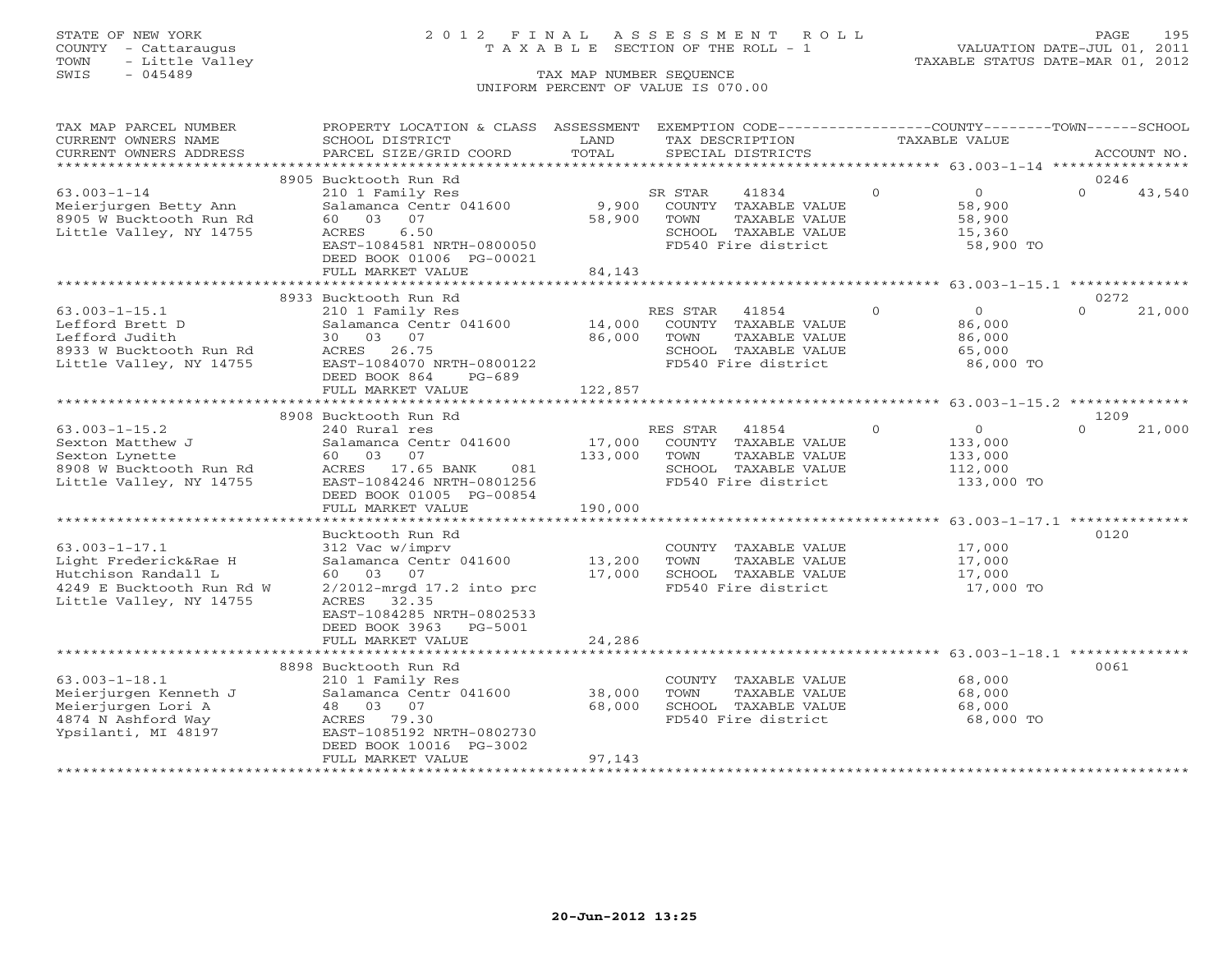## STATE OF NEW YORK 2 0 1 2 F I N A L A S S E S S M E N T R O L L PAGE 196 COUNTY - Cattaraugus T A X A B L E SECTION OF THE ROLL - 1 VALUATION DATE-JUL 01, 2011

| TAX MAP PARCEL NUMBER<br>CURRENT OWNERS NAME         | PROPERTY LOCATION & CLASS ASSESSMENT EXEMPTION CODE---------------COUNTY-------TOWN------SCHOOL<br>SCHOOL DISTRICT | LAND         | TAX DESCRIPTION       | TAXABLE VALUE |             |
|------------------------------------------------------|--------------------------------------------------------------------------------------------------------------------|--------------|-----------------------|---------------|-------------|
| CURRENT OWNERS ADDRESS                               | PARCEL SIZE/GRID COORD                                                                                             | TOTAL        | SPECIAL DISTRICTS     |               | ACCOUNT NO. |
|                                                      |                                                                                                                    |              |                       |               |             |
|                                                      | 8895 Bucktooth Run Rd                                                                                              |              |                       |               | 1214        |
| $63.003 - 1 - 18.2$                                  | 260 Seasonal res                                                                                                   |              | COUNTY TAXABLE VALUE  | 25,000        |             |
| Curcione Paul                                        | Salamanca Centr 041600                                                                                             | 12,500       | TOWN<br>TAXABLE VALUE | 25,000        |             |
| Curcione Holly                                       | 60 03 07                                                                                                           | 25,000       | SCHOOL TAXABLE VALUE  | 25,000        |             |
| 152 McChesney St                                     | ACRES 13.60                                                                                                        |              | FD540 Fire district   | 25,000 TO     |             |
| Wilson, NY 14172                                     | EAST-1084989 NRTH-0799809<br>DEED BOOK 4755<br>PG-6001                                                             |              |                       |               |             |
|                                                      | FULL MARKET VALUE                                                                                                  | 35,714       |                       |               |             |
|                                                      |                                                                                                                    |              |                       |               |             |
|                                                      | Bucktooth Run Rd                                                                                                   |              |                       |               | 0141        |
| $63.003 - 1 - 19$                                    | 910 Priv forest                                                                                                    |              | COUNTY TAXABLE VALUE  | 43,900        |             |
| Oak Hill Timber Holdings                             | Salamanca Centr 041600                                                                                             | 16,800       | TOWN<br>TAXABLE VALUE | 43,900        |             |
| 3556 Lakeshore Rd Su 620                             | 61 03 07                                                                                                           | 43,900       | SCHOOL TAXABLE VALUE  | 43,900        |             |
| Buffalo, NY 14219                                    | ACRES 84.38                                                                                                        |              | FD540 Fire district   | 43,900 TO     |             |
|                                                      | EAST-1083529 NRTH-0804414                                                                                          |              |                       |               |             |
|                                                      | DEED BOOK 01018 PG-00410                                                                                           |              |                       |               |             |
|                                                      | FULL MARKET VALUE                                                                                                  | 62,714       |                       |               |             |
|                                                      | **************************                                                                                         | ************ |                       |               |             |
|                                                      | Bucktooth Run Rd                                                                                                   |              |                       |               | 0078        |
| $63.003 - 1 - 20$                                    | 323 Vacant rural                                                                                                   |              | COUNTY TAXABLE VALUE  | 26,600        |             |
| Case Dave E                                          | Salamanca Centr 041600                                                                                             | 10,800       | TOWN<br>TAXABLE VALUE | 26,600        |             |
| 1067 N State                                         | 61/62 03 07                                                                                                        | 26,600       | SCHOOL TAXABLE VALUE  | 26,600        |             |
| Painesville, OH 44077-4222                           | ACRES 55.14                                                                                                        |              | FD540 Fire district   | 26,600 TO     |             |
|                                                      | EAST-1083383 NRTH-0806391<br>DEED BOOK 768                                                                         |              |                       |               |             |
|                                                      | PG-00551<br>FULL MARKET VALUE                                                                                      | 38,000       |                       |               |             |
|                                                      |                                                                                                                    |              |                       |               |             |
|                                                      | Liebler Rd                                                                                                         |              |                       |               | 1028        |
| $63.003 - 1 - 23$                                    | 910 Priv forest                                                                                                    |              | COUNTY TAXABLE VALUE  | 28,500        |             |
| Oak Hill Timber Holdings, LLC Catt-LV Central 046402 |                                                                                                                    | 19,000       | TOWN<br>TAXABLE VALUE | 28,500        |             |
| 3556 Lakeshore Road Ste 620                          | 61 03 07                                                                                                           | 28,500       | SCHOOL TAXABLE VALUE  | 28,500        |             |
| Buffalo, NY 14219                                    | ACRES 94.65                                                                                                        |              | FD540 Fire district   | 28,500 TO     |             |
|                                                      | EAST-1085187 NRTH-0806492                                                                                          |              |                       |               |             |
|                                                      | DEED BOOK 16847 PG-9002                                                                                            |              |                       |               |             |
|                                                      | FULL MARKET VALUE                                                                                                  | 40,714       |                       |               |             |
|                                                      |                                                                                                                    |              |                       |               |             |
|                                                      | 8400 Harter Ln                                                                                                     |              |                       |               | 0160        |
| $63.004 - 1 - 1$                                     | 240 Rural res                                                                                                      |              | COUNTY TAXABLE VALUE  | 189,000       |             |
| Kunkel Richard A                                     | Catt-LV Central 046402                                                                                             | 86,000       | TOWN<br>TAXABLE VALUE | 189,000       |             |
| Kunkel Susan K                                       | 37 03 07                                                                                                           | 189,000      | SCHOOL TAXABLE VALUE  | 189,000       |             |
| 316 Arnold Ave<br>Port Allegany, PA 16743            | ACRES 165.50<br>EAST-1092718 NRTH-0806536                                                                          |              | FD540 Fire district   | 189,000 TO    |             |
|                                                      | DEED BOOK 00992 PG-00824                                                                                           |              |                       |               |             |
|                                                      | FULL MARKET VALUE                                                                                                  | 270,000      |                       |               |             |
|                                                      |                                                                                                                    |              |                       |               |             |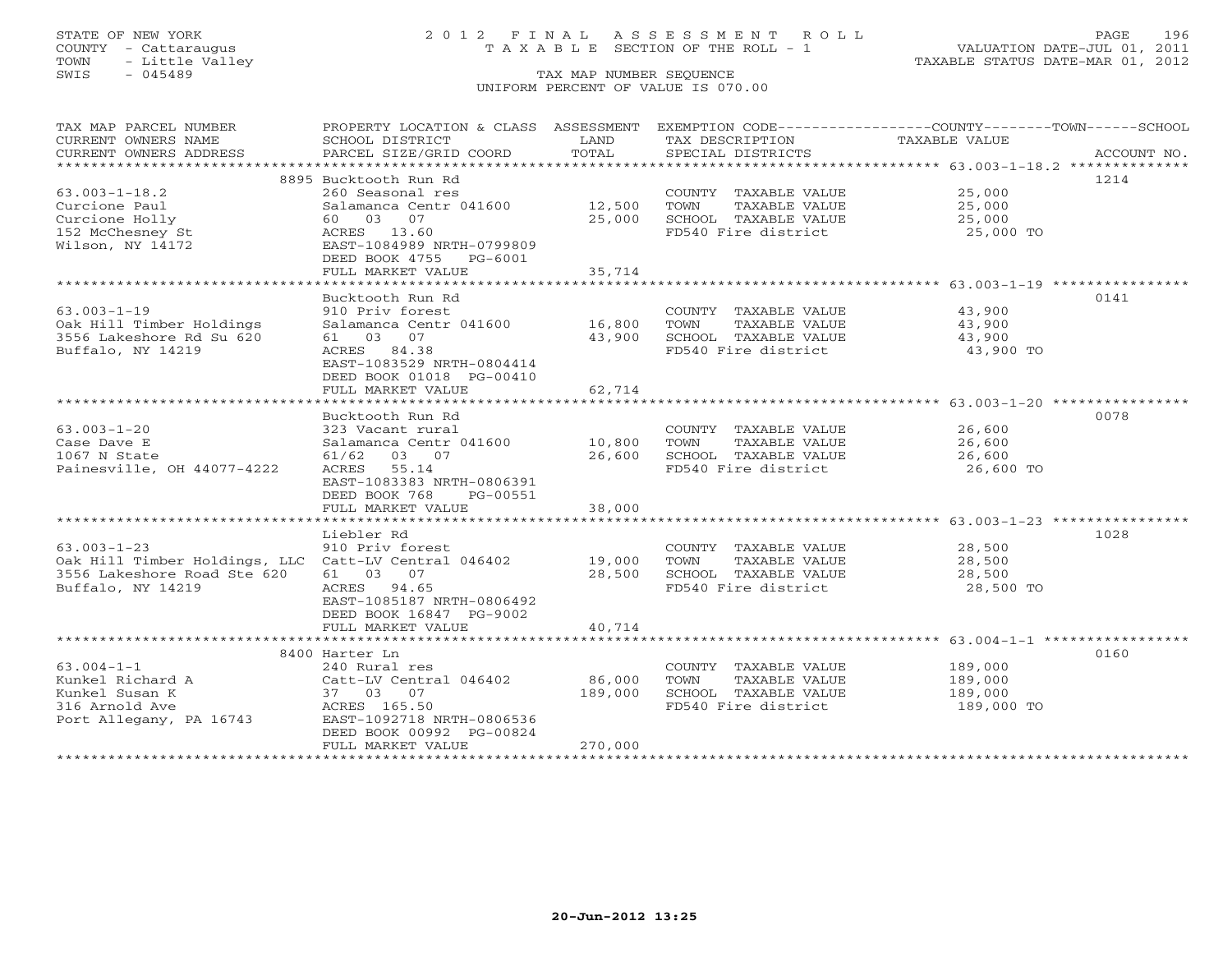# STATE OF NEW YORK 2 0 1 2 F I N A L A S S E S S M E N T R O L L PAGE 197 COUNTY - Cattaraugus T A X A B L E SECTION OF THE ROLL - 1 VALUATION DATE-JUL 01, 2011

| TAX MAP PARCEL NUMBER<br>CURRENT OWNERS NAME | PROPERTY LOCATION & CLASS ASSESSMENT<br>SCHOOL DISTRICT | LAND                    | TAX DESCRIPTION                               | EXEMPTION CODE-----------------COUNTY-------TOWN------SCHOOL<br><b>TAXABLE VALUE</b> |                  |
|----------------------------------------------|---------------------------------------------------------|-------------------------|-----------------------------------------------|--------------------------------------------------------------------------------------|------------------|
| CURRENT OWNERS ADDRESS                       | PARCEL SIZE/GRID COORD                                  | TOTAL                   | SPECIAL DISTRICTS                             |                                                                                      | ACCOUNT NO.      |
| ********************                         |                                                         |                         |                                               |                                                                                      |                  |
|                                              | Harter Ln                                               |                         |                                               |                                                                                      | 0161             |
| $63.004 - 1 - 2.1$                           | 323 Vacant rural                                        |                         | COUNTY TAXABLE VALUE                          | 7,200                                                                                |                  |
| Harter Joan K                                | Catt-LV Central 046402                                  | 7,200                   | TOWN<br>TAXABLE VALUE                         | 7,200                                                                                |                  |
| 124 Proctor Ave                              | 36 03 07                                                | 7,200                   | SCHOOL TAXABLE VALUE                          | 7,200                                                                                |                  |
| Buffalo, NY 14215                            | 1.85<br>ACRES                                           |                         | FD540 Fire district                           | 7,200 TO                                                                             |                  |
|                                              | EAST-1090524 NRTH-0807318                               |                         |                                               |                                                                                      |                  |
|                                              | DEED BOOK 00994 PG-01087                                |                         |                                               |                                                                                      |                  |
|                                              | FULL MARKET VALUE                                       | 10,286                  |                                               |                                                                                      |                  |
|                                              | ***********************                                 | * * * * * * * * * * * * |                                               |                                                                                      |                  |
|                                              | 8415 Harter Ln                                          |                         |                                               |                                                                                      | 1136             |
| $63.004 - 1 - 2.3$                           | 260 Seasonal res                                        |                         | COUNTY TAXABLE VALUE                          | 45,100                                                                               |                  |
| Kaiser Pauline                               | Catt-LV Central 046402                                  | 12,300                  | TOWN<br>TAXABLE VALUE                         | 45,100                                                                               |                  |
| 535 Main St                                  | 37 03 07                                                | 45,100                  | SCHOOL TAXABLE VALUE                          | 45,100                                                                               |                  |
| Youngstown, NY 14174                         | ACRES<br>5.55                                           |                         | FD540 Fire district                           | 45,100 TO                                                                            |                  |
|                                              | EAST-1093108 NRTH-0806394                               |                         |                                               |                                                                                      |                  |
|                                              | DEED BOOK 00995 PG-00988                                |                         |                                               |                                                                                      |                  |
|                                              | FULL MARKET VALUE                                       | 64,429                  |                                               |                                                                                      |                  |
|                                              | *****************************                           |                         |                                               |                                                                                      |                  |
|                                              | 4910 Bucktooth Run Rd                                   |                         |                                               |                                                                                      | 1157             |
| $63.004 - 1 - 2.4$                           | 260 Seasonal res                                        |                         | COUNTY TAXABLE VALUE                          | 22,000                                                                               |                  |
| Fisher Russell J                             | Catt-LV Central 046402                                  | 17,000                  | TOWN<br>TAXABLE VALUE                         | 22,000                                                                               |                  |
| Fisher Erin D                                | 37 03 07                                                | 22,000                  | SCHOOL TAXABLE VALUE                          | 22,000                                                                               |                  |
| 3395 State Park Ave                          | FRNT 645.00 DPTH                                        |                         | FD540 Fire district                           | 22,000 TO                                                                            |                  |
| Salamanca, NY 14779                          | ACRES 26.65                                             |                         |                                               |                                                                                      |                  |
|                                              | EAST-1091627 NRTH-0806650                               |                         |                                               |                                                                                      |                  |
|                                              | DEED BOOK 00964 PG-01076                                |                         |                                               |                                                                                      |                  |
|                                              | FULL MARKET VALUE                                       | 31,429                  |                                               |                                                                                      |                  |
|                                              |                                                         |                         |                                               |                                                                                      |                  |
|                                              | 8487 Harter Ln                                          |                         |                                               |                                                                                      | 1158             |
| $63.004 - 1 - 2.5$                           | 210 1 Family Res                                        |                         | COUNTY TAXABLE VALUE                          | 67,700                                                                               |                  |
| Carbone Franklin C                           | Catt-LV Central 046402                                  | 30,000                  | TOWN<br>TAXABLE VALUE                         | 67,700                                                                               |                  |
| Carbone Sadie M                              | 37 03 07                                                | 67,700                  | SCHOOL TAXABLE VALUE                          | 67,700                                                                               |                  |
| Attn: Candace                                | Ff 772.60                                               |                         | FD540 Fire district                           | 67,700 TO                                                                            |                  |
| 6386 C Durham Dr                             | ACRES 49.55                                             |                         |                                               |                                                                                      |                  |
| Lake Worth, FL 33467                         | EAST-1092875 NRTH-0804972                               |                         |                                               |                                                                                      |                  |
|                                              | DEED BOOK 00993 PG-00311                                |                         |                                               |                                                                                      |                  |
|                                              | FULL MARKET VALUE<br>*********************              | 96,714                  |                                               |                                                                                      |                  |
|                                              |                                                         |                         |                                               | ****************************** 63.004-1-2.6 **********                               |                  |
| $63.004 - 1 - 2.6$                           | 4712 Bucktooth Run Rd                                   |                         | RES STAR<br>41854                             | $\Omega$<br>$\Omega$                                                                 | 1159<br>$\Omega$ |
|                                              | 240 Rural res                                           |                         |                                               |                                                                                      | 21,000           |
| Dolph Larry L                                | Catt-LV Central 046402<br>36/37 03 07                   | 59,000<br>136,000       | COUNTY TAXABLE VALUE<br>TOWN<br>TAXABLE VALUE | 136,000                                                                              |                  |
| 4712 East Bucktooth Run                      | Ff 2205                                                 |                         | SCHOOL TAXABLE VALUE                          | 136,000<br>115,000                                                                   |                  |
| Little Valley, NY 14755                      | ACRES 114.90                                            |                         | FD540 Fire district                           | 136,000 TO                                                                           |                  |
|                                              | EAST-1093223 NRTH-0803623                               |                         |                                               |                                                                                      |                  |
|                                              | DEED BOOK 00956 PG-00427                                |                         |                                               |                                                                                      |                  |
|                                              | FULL MARKET VALUE                                       | 194,286                 |                                               |                                                                                      |                  |
|                                              |                                                         |                         |                                               |                                                                                      |                  |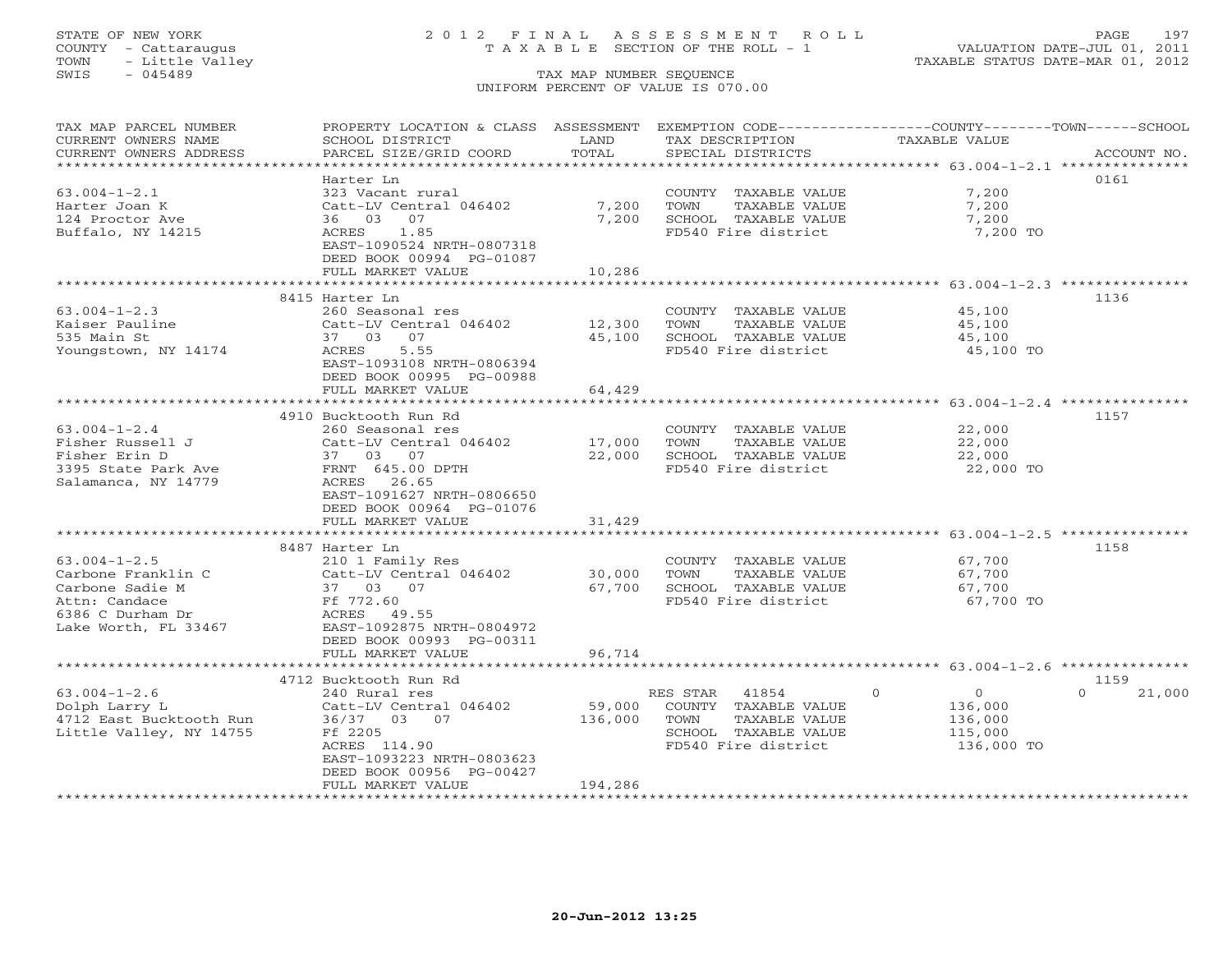## STATE OF NEW YORK 2 0 1 2 F I N A L A S S E S S M E N T R O L L PAGE 198 COUNTY - Cattaraugus T A X A B L E SECTION OF THE ROLL - 1 VALUATION DATE-JUL 01, 2011

| TAX MAP PARCEL NUMBER<br>CURRENT OWNERS NAME<br>CURRENT OWNERS ADDRESS | PROPERTY LOCATION & CLASS ASSESSMENT EXEMPTION CODE----------------COUNTY-------TOWN------SCHOOL<br>SCHOOL DISTRICT<br>PARCEL SIZE/GRID COORD | LAND<br>TOTAL   | TAX DESCRIPTION<br>SPECIAL DISTRICTS          | TAXABLE VALUE                | ACCOUNT NO.          |
|------------------------------------------------------------------------|-----------------------------------------------------------------------------------------------------------------------------------------------|-----------------|-----------------------------------------------|------------------------------|----------------------|
|                                                                        |                                                                                                                                               |                 |                                               |                              |                      |
| $63.004 - 1 - 3$                                                       | Bucktooth Run Rd<br>910 Priv forest                                                                                                           |                 | COUNTY TAXABLE VALUE                          | 34,500                       | 0004                 |
| Adams Lumber Co Inc                                                    | Catt-LV Central 046402                                                                                                                        | 21,000          | TOWN<br>TAXABLE VALUE                         | 34,500                       |                      |
| 6052 Adams Rd                                                          | 27/28 03 07                                                                                                                                   | 34,500          | SCHOOL TAXABLE VALUE                          | 34,500                       |                      |
| Cattaraugus, NY 14719                                                  | ACRES 104.89<br>EAST-1095131 NRTH-0803363<br>DEED BOOK 745<br>PG-01173                                                                        |                 | FD540 Fire district                           | 34,500 TO                    |                      |
|                                                                        | FULL MARKET VALUE                                                                                                                             | 49,286          |                                               |                              |                      |
|                                                                        |                                                                                                                                               |                 |                                               |                              |                      |
|                                                                        | Woodworth Hollow Rd                                                                                                                           |                 |                                               |                              | 0088                 |
| $63.004 - 1 - 4$                                                       | 323 Vacant rural                                                                                                                              |                 | COUNTY TAXABLE VALUE                          | 14,400                       |                      |
| Crowe John H Jr<br>Crowe Jennie B                                      | Catt-LV Central 046402<br>19/27<br>03 07                                                                                                      | 8,700<br>14,400 | TOWN<br>TAXABLE VALUE<br>SCHOOL TAXABLE VALUE | 14,400<br>14,400             |                      |
|                                                                        |                                                                                                                                               |                 |                                               |                              |                      |
| 20191 Gleedsville Rd<br>Leesburg, VA 20175                             | ACRES 28.76<br>EAST-1097660 NRTH-0802791<br>DEED BOOK 898<br>PG-00182                                                                         |                 | FD540 Fire district                           | 14,400 TO                    |                      |
|                                                                        | FULL MARKET VALUE                                                                                                                             | 20,571          |                                               |                              |                      |
|                                                                        |                                                                                                                                               |                 |                                               |                              |                      |
|                                                                        | 8026 Woodworth Hollow Rd                                                                                                                      |                 |                                               | $\Omega$                     | 0098<br>8,400        |
| $63.004 - 1 - 5$                                                       | 240 Rural res<br>Catt-LV Central 046402 15,400 RES STAR                                                                                       |                 | WVET C/T<br>41121<br>41854                    | 8,400<br>$\Omega$<br>$\circ$ | $\Omega$<br>$\Omega$ |
| Stetz Paul J<br>Stetz Marilyn S                                        | 19 03 07                                                                                                                                      | 87,000          | COUNTY TAXABLE VALUE                          | 78,600                       | 21,000               |
| Stetz marriyin<br>8024 Woodworth Hollow Rd                             | ACRES 12.85                                                                                                                                   |                 | TAXABLE VALUE<br>TOWN                         | 78,600                       |                      |
| Salamanca, NY 14779                                                    | EAST-1098915 NRTH-0802812                                                                                                                     |                 | SCHOOL TAXABLE VALUE                          | 66,000                       |                      |
|                                                                        | DEED BOOK 00959 PG-01006                                                                                                                      |                 | FD540 Fire district                           | 87,000 TO                    |                      |
|                                                                        | FULL MARKET VALUE                                                                                                                             | 124,286         |                                               |                              |                      |
|                                                                        |                                                                                                                                               |                 |                                               |                              |                      |
|                                                                        | Woodworth Hollow Rd                                                                                                                           |                 |                                               |                              | 0275                 |
| $63.004 - 1 - 6$                                                       | 120 Field crops                                                                                                                               |                 | COUNTY TAXABLE VALUE                          | 44,300                       |                      |
| Pachan John N                                                          | Catt-LV Central 046402                                                                                                                        | 37,300          | TOWN<br>TAXABLE VALUE                         | 44,300                       |                      |
| Pachan Gretchen T                                                      | 19 03 07                                                                                                                                      | 44,300          | SCHOOL TAXABLE VALUE                          | 44,300                       |                      |
| 4801 Nys Rte 353                                                       | ACRES 109.09                                                                                                                                  |                 | FD540 Fire district                           | 44,300 TO                    |                      |
| Salamanca, NY 14779                                                    | EAST-1100618 NRTH-0802077                                                                                                                     |                 |                                               |                              |                      |
|                                                                        | DEED BOOK 696<br>PG-00087                                                                                                                     |                 |                                               |                              |                      |
|                                                                        | FULL MARKET VALUE                                                                                                                             | 63,286          |                                               |                              |                      |
|                                                                        |                                                                                                                                               |                 |                                               |                              |                      |
|                                                                        | 7889 Woodworth Hollow Rd                                                                                                                      |                 |                                               |                              | 0268                 |
| $63.004 - 1 - 7.1$                                                     | 210 1 Family Res                                                                                                                              |                 | RES STAR<br>41854                             | $\Omega$<br>$\overline{0}$   | $\Omega$<br>21,000   |
| Urbanski Dennis J                                                      | Catt-LV Central 046402                                                                                                                        | 6,400           | COUNTY TAXABLE VALUE                          | 86,000                       |                      |
| Urbanski Laurie                                                        | 19 03 07                                                                                                                                      | 86,000          | TOWN<br>TAXABLE VALUE                         | 86,000                       |                      |
| 7889 Woodworth Hollow Rd                                               | ACRES 1.45                                                                                                                                    |                 | SCHOOL TAXABLE VALUE                          | 65,000                       |                      |
| Salamanca, NY 14779                                                    | EAST-1101856 NRTH-0803004                                                                                                                     |                 | FD540 Fire district                           | 86,000 TO                    |                      |
|                                                                        | DEED BOOK 00936 PG-00845                                                                                                                      |                 |                                               |                              |                      |
|                                                                        | FULL MARKET VALUE                                                                                                                             | 122,857         |                                               |                              |                      |
|                                                                        |                                                                                                                                               |                 |                                               |                              |                      |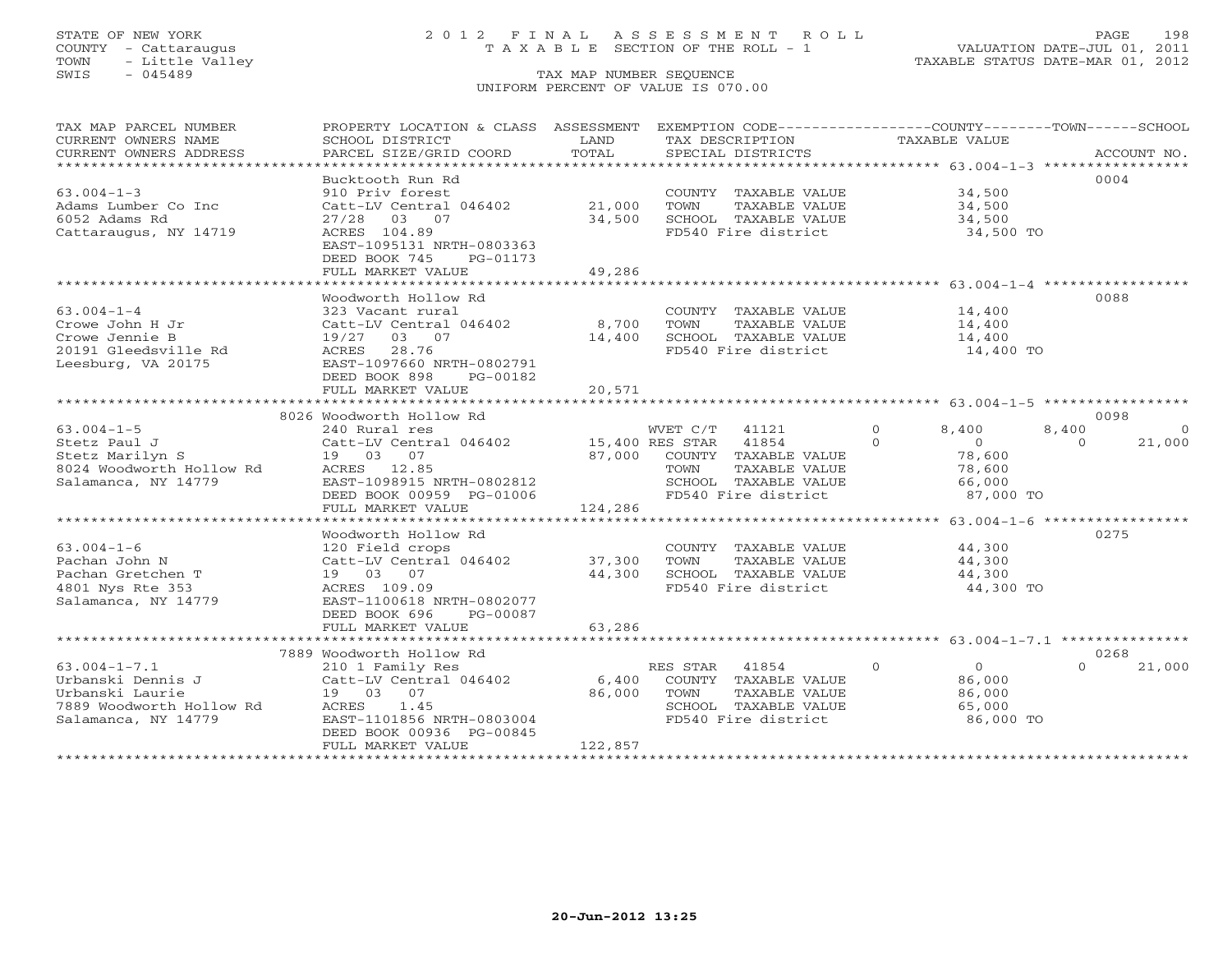# STATE OF NEW YORK 2 0 1 2 F I N A L A S S E S S M E N T R O L L PAGE 199 COUNTY - Cattaraugus T A X A B L E SECTION OF THE ROLL - 1 VALUATION DATE-JUL 01, 2011

| TAX MAP PARCEL NUMBER                   | PROPERTY LOCATION & CLASS ASSESSMENT         |                           | EXEMPTION CODE-----------------COUNTY-------TOWN-----SCHOOL |          |                     |          |             |
|-----------------------------------------|----------------------------------------------|---------------------------|-------------------------------------------------------------|----------|---------------------|----------|-------------|
| CURRENT OWNERS NAME                     | SCHOOL DISTRICT                              | LAND                      | TAX DESCRIPTION<br>TOTAL                                    |          | TAXABLE VALUE       |          |             |
| CURRENT OWNERS ADDRESS                  | PARCEL SIZE/GRID COORD                       |                           | SPECIAL DISTRICTS                                           |          |                     |          | ACCOUNT NO. |
|                                         | 7885 Woodworth Hollow Rd                     |                           |                                                             |          |                     |          | 1119        |
| $63.004 - 1 - 7.2$                      | 210 1 Family Res                             |                           | AGED C/T/S 41800                                            | $\circ$  | 38,000              | 38,000   | 38,000      |
| Shinners Joyce L                        | Catt-LV Central 046402                       | 6,200 SR STAR             | 41834                                                       | $\Omega$ | $\overline{0}$      | $\Omega$ | 38,000      |
| 7885 Woodworth Hollow                   | 19 03 07                                     |                           | 76,000 COUNTY TAXABLE VALUE                                 |          | 38,000              |          |             |
| Salamanca, NY 14779                     | FRNT 210.00 DPTH 195.00                      |                           | TOWN<br>TAXABLE VALUE                                       |          | 38,000              |          |             |
|                                         | EAST-1102123 NRTH-0802994                    |                           | SCHOOL TAXABLE VALUE                                        |          | $\overline{0}$      |          |             |
|                                         | DEED BOOK 11530 PG-8001                      |                           | FD540 Fire district                                         |          | 76,000 TO           |          |             |
|                                         | FULL MARKET VALUE                            | 108,571                   |                                                             |          |                     |          |             |
|                                         |                                              |                           |                                                             |          |                     |          |             |
|                                         | Nys Rte 353                                  |                           |                                                             |          |                     |          | 0063        |
| $63.004 - 1 - 8.1$                      | 314 Rural vac<10                             |                           | COUNTY TAXABLE VALUE                                        |          | 4,000               |          |             |
| Bruce David                             | Catt-LV Central 046402                       | 4,000                     | TOWN<br>TAXABLE VALUE                                       |          | 4,000               |          |             |
| Bruce Patricia                          | 19 03<br>07                                  | 4,000                     | SCHOOL TAXABLE VALUE                                        |          | 4,000               |          |             |
| 100 Portal Dr                           | FRNT 130.00 DPTH 188.60                      |                           | FD540 Fire district                                         |          | 4,000 TO            |          |             |
| Oriskany, NY 13424                      | EAST-1102152 NRTH-0802832                    |                           |                                                             |          |                     |          |             |
|                                         | DEED BOOK 729<br>PG-00569                    |                           |                                                             |          |                     |          |             |
|                                         | FULL MARKET VALUE                            | 5,714                     |                                                             |          |                     |          |             |
|                                         |                                              | * * * * * * * * * * * * * |                                                             |          |                     |          |             |
|                                         | 4663 Nys Rte 353                             |                           |                                                             |          |                     |          | 1050        |
| $63.004 - 1 - 8.2$                      | 210 1 Family Res                             |                           | RES STAR<br>41854                                           | $\Omega$ | $\overline{0}$      | $\Omega$ | 21,000      |
| Johnson Ricky M                         | Catt-LV Central 046402                       | 9,100                     | COUNTY TAXABLE VALUE                                        |          | 84,000              |          |             |
| Comstock Anne                           | 11/19<br>03 07                               | 84,000                    | TAXABLE VALUE<br>TOWN                                       |          | 84,000              |          |             |
| 4663 Nys Rte 353<br>Salamanca, NY 14779 | ACRES<br>4.45<br>EAST-1102048 NRTH-0802627   |                           | SCHOOL TAXABLE VALUE<br>FD540 Fire district                 |          | 63,000<br>84,000 TO |          |             |
|                                         | DEED BOOK 00949 PG-00637                     |                           |                                                             |          |                     |          |             |
|                                         | FULL MARKET VALUE                            | 120,000                   |                                                             |          |                     |          |             |
|                                         |                                              |                           |                                                             |          |                     |          |             |
|                                         | 7900 Town Line Rd                            |                           |                                                             |          |                     |          | 0385        |
| $63.004 - 1 - 9$                        | 240 Rural res                                |                           | 41834<br>SR STAR                                            | $\circ$  | $\overline{0}$      | $\Omega$ | 43,540      |
| Whitmer Henry                           | Salamanca Centr 041600                       | 23,100                    | COUNTY TAXABLE VALUE                                        |          | 67,000              |          |             |
| Whitmer Anabelle                        | 11/19<br>03 07                               | 67,000                    | TAXABLE VALUE<br>TOWN                                       |          | 67,000              |          |             |
| 7900 Town Line Rd                       | ACRES 32.59                                  |                           | SCHOOL TAXABLE VALUE                                        |          | 23,460              |          |             |
| Salamanca, NY 14779                     | EAST-1101973 NRTH-0800176                    |                           | FD540 Fire district                                         |          | 67,000 TO           |          |             |
|                                         | DEED BOOK 00965 PG-00288                     |                           |                                                             |          |                     |          |             |
|                                         | FULL MARKET VALUE                            | 95,714                    |                                                             |          |                     |          |             |
|                                         |                                              |                           |                                                             |          |                     |          |             |
|                                         | Woodworth Hollow Rd                          |                           |                                                             |          |                     |          | 0334        |
| $63.004 - 1 - 10$                       | 260 Seasonal res                             |                           | COUNTY TAXABLE VALUE                                        |          | 50,800              |          |             |
| Henning Raymond B                       | Salamanca Centr 041600                       | 43,800                    | TOWN<br>TAXABLE VALUE                                       |          | 50,800              |          |             |
| 8892 Rte 242                            | 19 03 07                                     | 50,800                    | SCHOOL TAXABLE VALUE                                        |          | 50,800              |          |             |
| Little Valley, NY 14755                 | ACRES 151.78                                 |                           | FD540 Fire district                                         |          | 50,800 TO           |          |             |
|                                         | EAST-1099951 NRTH-0800155                    |                           |                                                             |          |                     |          |             |
|                                         | DEED BOOK 889<br>PG-01129                    |                           |                                                             |          |                     |          |             |
|                                         | FULL MARKET VALUE<br>*********************** | 72,571                    |                                                             |          |                     |          |             |
|                                         |                                              |                           |                                                             |          |                     |          |             |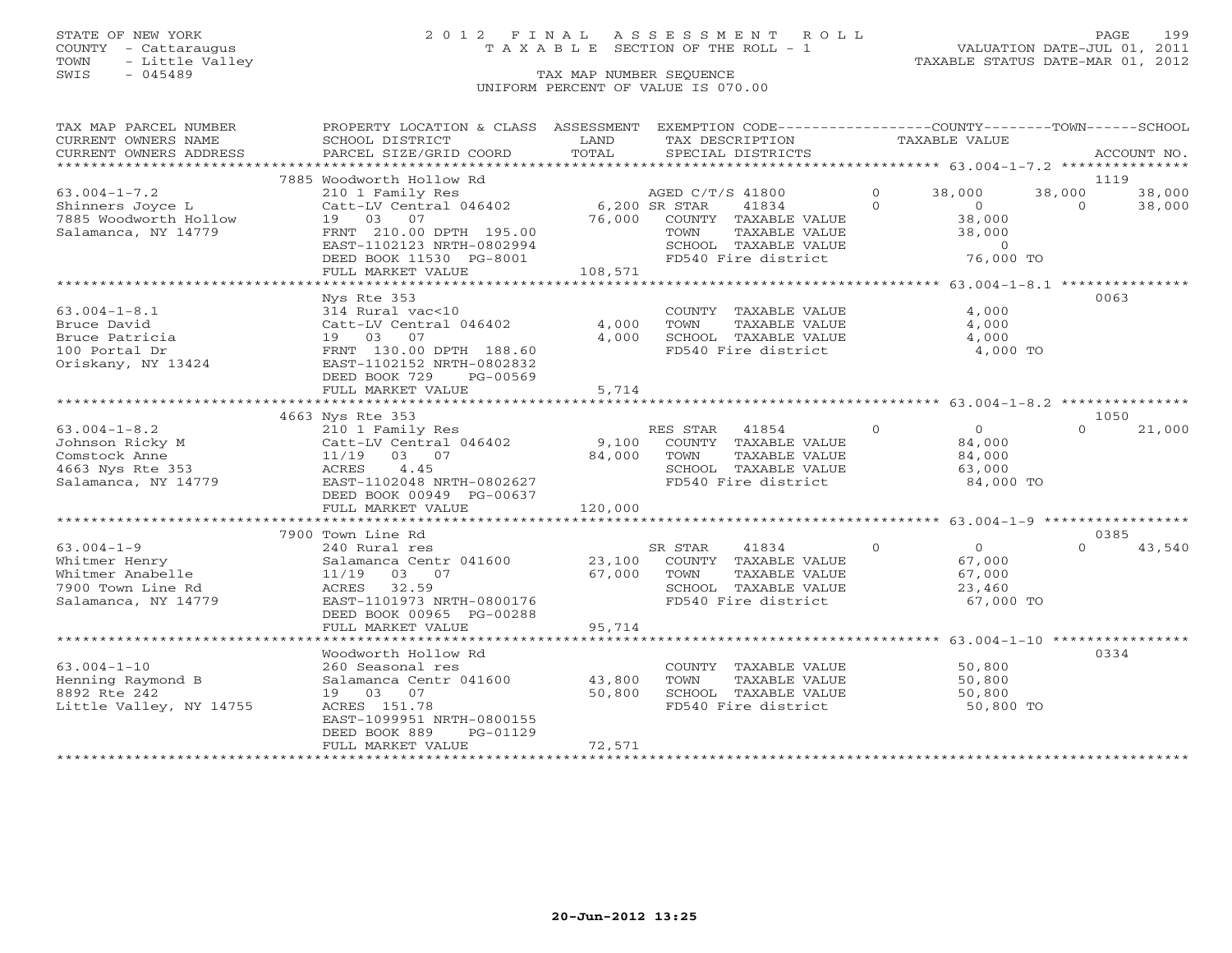# STATE OF NEW YORK 2 0 1 2 F I N A L A S S E S S M E N T R O L L PAGE 200 COUNTY - Cattaraugus T A X A B L E SECTION OF THE ROLL - 1 VALUATION DATE-JUL 01, 2011

| TAX MAP PARCEL NUMBER<br>CURRENT OWNERS NAME<br>CURRENT OWNERS ADDRESS<br>**************************** | PROPERTY LOCATION & CLASS ASSESSMENT<br>SCHOOL DISTRICT<br>PARCEL SIZE/GRID COORD                                                 | LAND<br>TOTAL     | EXEMPTION CODE-----------------COUNTY-------TOWN-----SCHOOL<br>TAX DESCRIPTION<br>SPECIAL DISTRICTS               | TAXABLE VALUE                                                         | ACCOUNT NO.                |
|--------------------------------------------------------------------------------------------------------|-----------------------------------------------------------------------------------------------------------------------------------|-------------------|-------------------------------------------------------------------------------------------------------------------|-----------------------------------------------------------------------|----------------------------|
| $63.004 - 1 - 11$                                                                                      | Woodworth Hollow Rd<br>910 Priv forest                                                                                            |                   | COUNTY TAXABLE VALUE                                                                                              | 107,000                                                               | 0033                       |
| Penn-York Resources, Inc.<br>1716 Honeoye Rd<br>Shinglehouse, PA 16748                                 | Catt-LV Central 046402<br>19/27 03 07<br>ACRES 213.85<br>EAST-1097379 NRTH-0801501<br>DEED BOOK 439<br>PG-8004                    | 42,800<br>107,000 | TOWN<br>TAXABLE VALUE<br>SCHOOL TAXABLE VALUE<br>FD540 Fire district                                              | 107,000<br>107,000<br>107,000 TO                                      |                            |
|                                                                                                        | FULL MARKET VALUE                                                                                                                 | 152,857           |                                                                                                                   |                                                                       |                            |
|                                                                                                        | 4512 Bucktooth Run Rd                                                                                                             |                   |                                                                                                                   |                                                                       | 0106                       |
| $63.004 - 1 - 12$<br>Siperek Thomas R<br>4512 Bucktooth Run Rd<br>Little Valley, NY 14755              | 116 Other stock<br>Salamanca Centr 041600<br>27 03<br>07<br>ACRES 49.56<br>EAST-1095435 NRTH-0799770<br>DEED BOOK 879<br>PG-00416 | 31,000<br>45,000  | RES STAR<br>41854<br>COUNTY TAXABLE VALUE<br>TAXABLE VALUE<br>TOWN<br>SCHOOL TAXABLE VALUE<br>FD540 Fire district | $\Omega$<br>$\overline{0}$<br>45,000<br>45,000<br>24,000<br>45,000 TO | 21,000<br>$\Omega$         |
|                                                                                                        | FULL MARKET VALUE                                                                                                                 | 64,286            |                                                                                                                   |                                                                       |                            |
|                                                                                                        |                                                                                                                                   | ************      |                                                                                                                   | ******************* 63.004-1-13 *****************                     |                            |
| $63.004 - 1 - 13$                                                                                      | 4546 Bucktooth Run Rd<br>260 Seasonal res                                                                                         |                   | COUNTY TAXABLE VALUE                                                                                              | 36,000                                                                | 0331                       |
| Mcdermott Carmen A                                                                                     | Salamanca Centr 041600                                                                                                            | 24,000            | TOWN<br>TAXABLE VALUE                                                                                             | 36,000                                                                |                            |
| 2979 Westwood Dr                                                                                       | 27/36 03 07                                                                                                                       | 36,000            | SCHOOL TAXABLE VALUE                                                                                              | 36,000                                                                |                            |
| Grand Island, NY 14072                                                                                 | ACRES 38.20<br>EAST-1095510 NRTH-0800745<br>DEED BOOK 00920 PG-00299                                                              |                   | FD540 Fire district                                                                                               | 36,000 TO                                                             |                            |
|                                                                                                        | FULL MARKET VALUE                                                                                                                 | 51,429            |                                                                                                                   |                                                                       |                            |
|                                                                                                        |                                                                                                                                   |                   |                                                                                                                   |                                                                       |                            |
| $63.004 - 1 - 14.1$                                                                                    | 4566 Bucktooth Run Rd<br>210 1 Family Res                                                                                         |                   | RES STAR<br>41854                                                                                                 | $\Omega$<br>$\overline{0}$                                            | 0090<br>21,000<br>$\Omega$ |
| Turano Anthony<br>Turano Sharon<br>4566 E Bucktooth Run Rd<br>Little Valley, NY 14755                  | Salamanca Centr 041600<br>27/36<br>03 07<br>5.20<br>ACRES<br>EAST-1094441 NRTH-0800741                                            | 12,200<br>68,500  | COUNTY TAXABLE VALUE<br>TOWN<br>TAXABLE VALUE<br>SCHOOL TAXABLE VALUE<br>FD540 Fire district                      | 68,500<br>68,500<br>47,500<br>68,500 TO                               |                            |
|                                                                                                        | DEED BOOK 00927 PG-00183                                                                                                          |                   |                                                                                                                   |                                                                       |                            |
|                                                                                                        | FULL MARKET VALUE                                                                                                                 | 97,857            |                                                                                                                   |                                                                       |                            |
|                                                                                                        | 4582 Bucktooth Run Rd                                                                                                             |                   |                                                                                                                   |                                                                       | 0924                       |
| $63.004 - 1 - 14.2$                                                                                    | 314 Rural vac<10                                                                                                                  |                   | COUNTY TAXABLE VALUE                                                                                              | 7,900                                                                 |                            |
| Eighme Richard                                                                                         | Catt-LV Central 046402                                                                                                            | 7,900             | TOWN<br>TAXABLE VALUE                                                                                             | 7,900                                                                 |                            |
| 203 E Bronco Bend                                                                                      | 36 03 07                                                                                                                          | 7,900             | SCHOOL TAXABLE VALUE                                                                                              | 7,900                                                                 |                            |
| Angleton, TX 77515                                                                                     | 3.40<br>ACRES<br>EAST-1094248 NRTH-0801176<br>DEED BOOK 14418 PG-3001<br>FULL MARKET VALUE                                        | 11,286            | FD540 Fire district                                                                                               | 7,900 TO                                                              |                            |
|                                                                                                        |                                                                                                                                   |                   |                                                                                                                   |                                                                       |                            |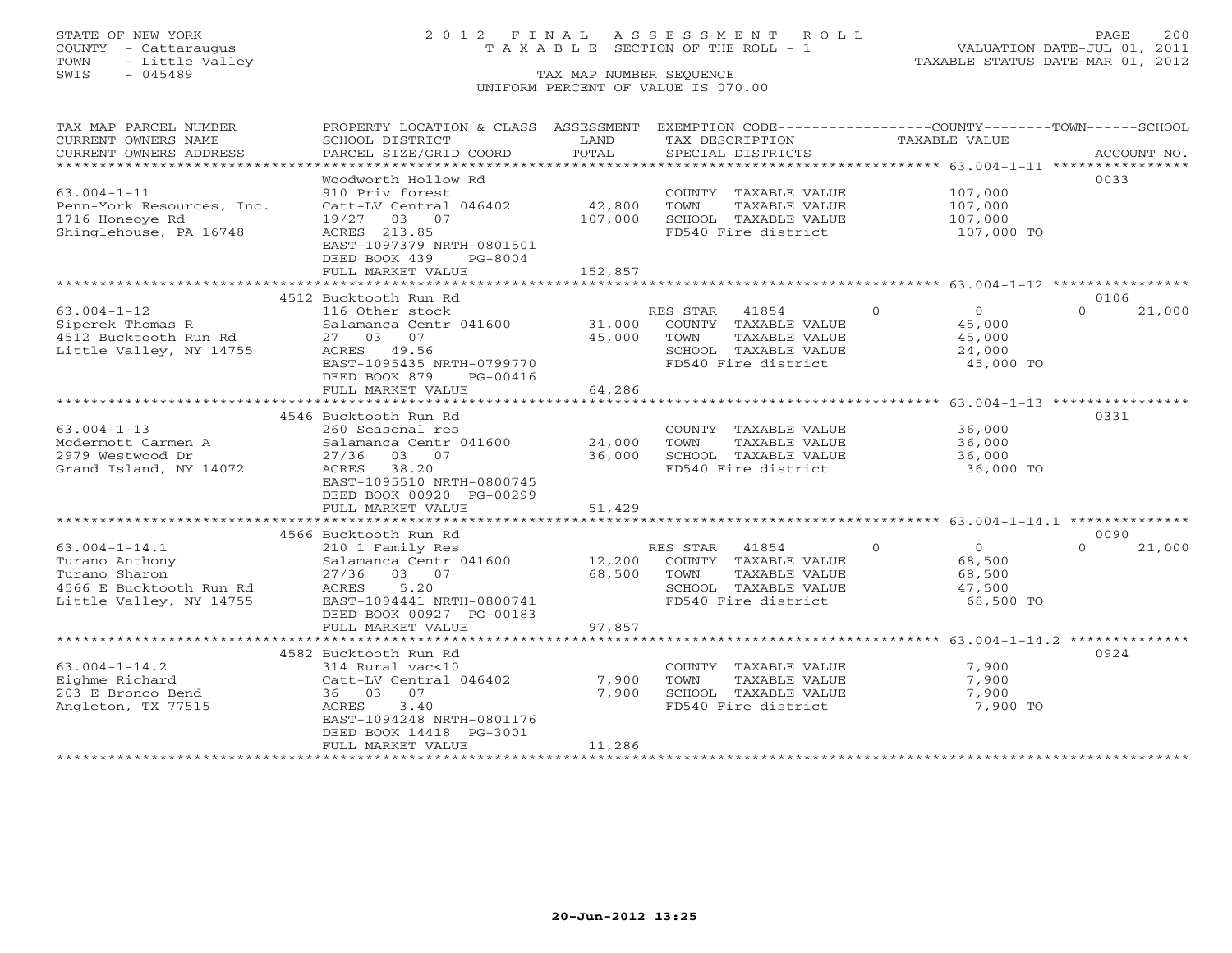## STATE OF NEW YORK 2 0 1 2 F I N A L A S S E S S M E N T R O L L PAGE 201 COUNTY - Cattaraugus T A X A B L E SECTION OF THE ROLL - 1 VALUATION DATE-JUL 01, 2011

| TAX MAP PARCEL NUMBER                           | PROPERTY LOCATION & CLASS ASSESSMENT          |        | EXEMPTION CODE-----------------COUNTY-------TOWN------SCHOOL |                           |                    |
|-------------------------------------------------|-----------------------------------------------|--------|--------------------------------------------------------------|---------------------------|--------------------|
| CURRENT OWNERS NAME                             | SCHOOL DISTRICT                               | LAND   | TAX DESCRIPTION                                              | TAXABLE VALUE             |                    |
| CURRENT OWNERS ADDRESS<br>********************* | PARCEL SIZE/GRID COORD                        | TOTAL  | SPECIAL DISTRICTS                                            |                           | ACCOUNT NO.        |
|                                                 |                                               |        |                                                              |                           |                    |
| $63.004 - 1 - 14.3$                             | Bucktooth Run Rd<br>322 Rural vac>10          |        | COUNTY TAXABLE VALUE                                         | 11,500                    | 1068               |
| Mcdermott Carmen A                              | Salamanca Centr 041600                        | 7,200  | TOWN<br>TAXABLE VALUE                                        | 11,500                    |                    |
| 2979 Westwood Dr                                | 27 03<br>07                                   | 11,500 | SCHOOL TAXABLE VALUE                                         | 11,500                    |                    |
| Grand Island, NY 14072                          | ACRES 36.20                                   |        | FD540 Fire district                                          | 11,500 TO                 |                    |
|                                                 | EAST-1095405 NRTH-0801555                     |        |                                                              |                           |                    |
|                                                 | DEED BOOK 00920 PG-00299                      |        |                                                              |                           |                    |
|                                                 | FULL MARKET VALUE                             | 16,429 |                                                              |                           |                    |
|                                                 | ************************                      |        |                                                              |                           |                    |
|                                                 | 4539 Bucktooth Run Rd                         |        |                                                              |                           | 0102               |
| $63.004 - 1 - 15.1$                             | 260 Seasonal res                              |        | COUNTY TAXABLE VALUE                                         | 52,600                    |                    |
| Drozdowski David D                              | Salamanca Centr 041600                        | 33,000 | TOWN<br>TAXABLE VALUE                                        | 52,600                    |                    |
| Drozdowski Judith                               | 36 03 07                                      | 52,600 | SCHOOL TAXABLE VALUE                                         | 52,600                    |                    |
| 2776 Fix Rd                                     | ACRES 49.90                                   |        | FD540 Fire district                                          | 52,600 TO                 |                    |
| Grand Island, NY 14072-2440                     | EAST-1093597 NRTH-0800075                     |        |                                                              |                           |                    |
|                                                 | DEED BOOK 00940 PG-00685<br>FULL MARKET VALUE | 75,143 |                                                              |                           |                    |
|                                                 |                                               |        |                                                              |                           |                    |
|                                                 | Bucktooth Run Rd                              |        |                                                              |                           | 1140               |
| $63.004 - 1 - 15.2$                             | 910 Priv forest                               |        | COUNTY TAXABLE VALUE                                         | 45,400                    |                    |
| Potter Lumber Co Inc                            | Salamanca Centr 041600                        | 19,400 | TOWN<br>TAXABLE VALUE                                        | 45,400                    |                    |
| PO Box 10                                       | 36 03 07                                      | 45,400 | SCHOOL TAXABLE VALUE                                         | 45,400                    |                    |
| Allegany, NY 14706                              | ACRES 96.90                                   |        | FD540 Fire district                                          | 45,400 TO                 |                    |
|                                                 | EAST-1091610 NRTH-0800049                     |        |                                                              |                           |                    |
|                                                 | DEED BOOK 00936 PG-00502                      |        |                                                              |                           |                    |
|                                                 | FULL MARKET VALUE                             | 64,857 |                                                              |                           |                    |
|                                                 |                                               |        |                                                              |                           |                    |
|                                                 | 4619 Bucktooth Run Rd                         |        |                                                              |                           | 0167               |
| $63.004 - 1 - 16$                               | 260 Seasonal res                              |        | COUNTY TAXABLE VALUE                                         | 49,000                    |                    |
| Hodgson Doris Life Us                           | Catt-LV Central 046402                        | 30,400 | TAXABLE VALUE<br>TOWN                                        | 49,000                    |                    |
| Hodgson Norman D<br>3401 Warner Dr              | 36 03 07<br>FRNT 863.29 DPTH                  | 49,000 | SCHOOL TAXABLE VALUE<br>FD540 Fire district                  | 49,000<br>49,000 TO       |                    |
| Grand Island, NY 14072                          | ACRES 51.15                                   |        |                                                              |                           |                    |
|                                                 | EAST-1092077 NRTH-0801169                     |        |                                                              |                           |                    |
|                                                 | DEED BOOK 10353 PG-4001                       |        |                                                              |                           |                    |
|                                                 | FULL MARKET VALUE                             | 70,000 |                                                              |                           |                    |
|                                                 |                                               |        |                                                              |                           |                    |
|                                                 | 4598 Bucktooth Run Rd                         |        |                                                              |                           | 0360               |
| $63.004 - 1 - 17$                               | 210 1 Family Res                              |        | RES STAR<br>41854                                            | $\circ$<br>$\overline{0}$ | $\Omega$<br>21,000 |
| Hill Ronald J                                   | Catt-LV Central 046402                        | 10,900 | COUNTY TAXABLE VALUE                                         | 54,000                    |                    |
| Hill Malesia                                    | 36 05 07                                      | 54,000 | TOWN<br>TAXABLE VALUE                                        | 54,000                    |                    |
| 4598 E Bucktooth Run Rd                         | 6.59<br>ACRES                                 |        | SCHOOL TAXABLE VALUE                                         | 33,000                    |                    |
| Little Valley, NY 14755                         | EAST-1094015 NRTH-0801282                     |        | FD540 Fire district                                          | 54,000 TO                 |                    |
|                                                 | PG-00767<br>DEED BOOK 902                     |        |                                                              |                           |                    |
|                                                 | FULL MARKET VALUE                             | 77,143 |                                                              |                           |                    |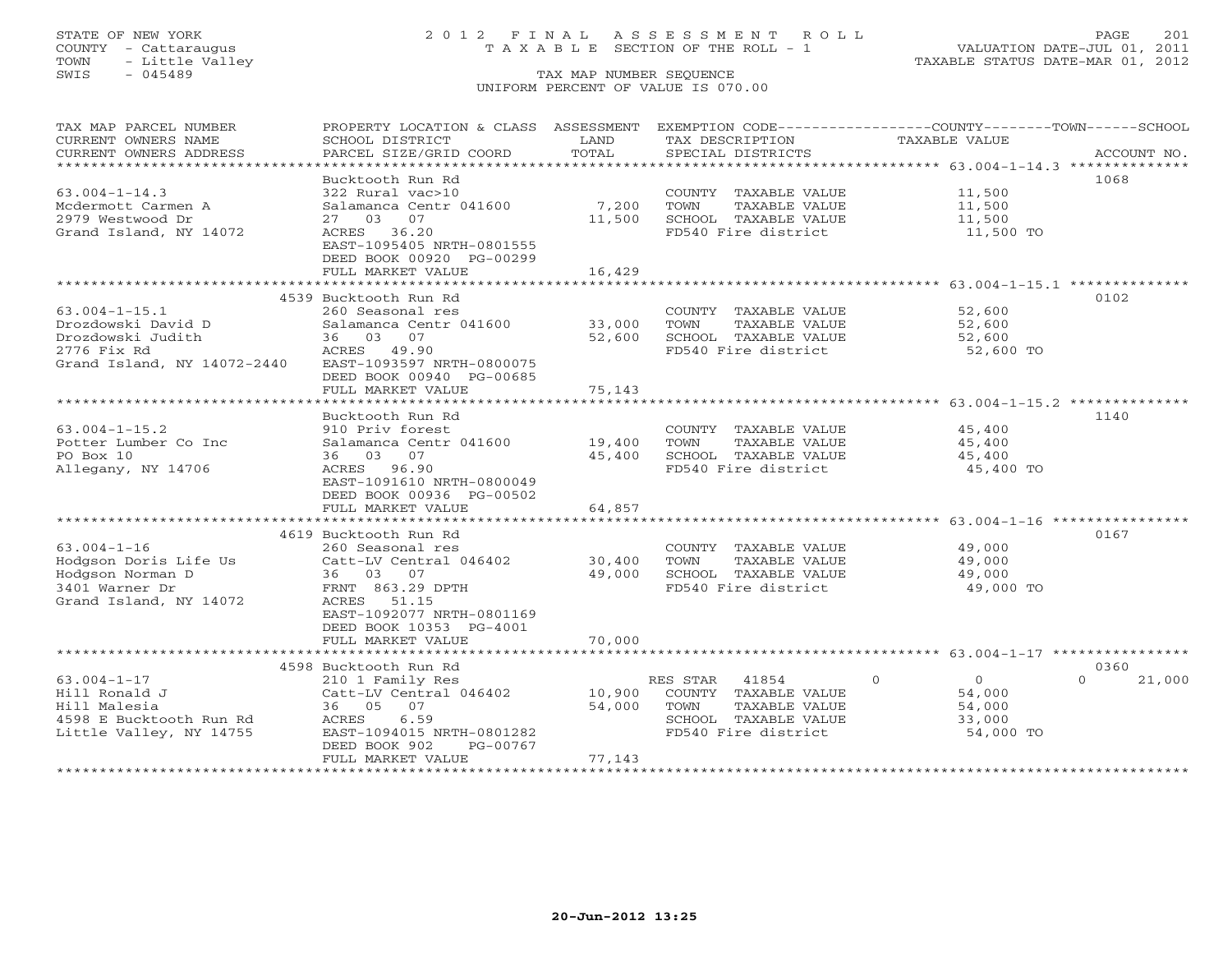# STATE OF NEW YORK 2 0 1 2 F I N A L A S S E S S M E N T R O L L PAGE 202 COUNTY - Cattaraugus T A X A B L E SECTION OF THE ROLL - 1 VALUATION DATE-JUL 01, 2011

| TAX MAP PARCEL NUMBER                                                                                                                                                 | PROPERTY LOCATION & CLASS ASSESSMENT EXEMPTION CODE----------------COUNTY-------TOWN------SCHOOL                                                              |                            |                                                                                                                     |                     |                                                                    |                           |                    |
|-----------------------------------------------------------------------------------------------------------------------------------------------------------------------|---------------------------------------------------------------------------------------------------------------------------------------------------------------|----------------------------|---------------------------------------------------------------------------------------------------------------------|---------------------|--------------------------------------------------------------------|---------------------------|--------------------|
| CURRENT OWNERS NAME                                                                                                                                                   | SCHOOL DISTRICT                                                                                                                                               | LAND                       | TAX DESCRIPTION                                                                                                     | TAXABLE VALUE       |                                                                    |                           |                    |
| CURRENT OWNERS ADDRESS                                                                                                                                                | PARCEL SIZE/GRID COORD                                                                                                                                        | TOTAL                      | SPECIAL DISTRICTS                                                                                                   |                     |                                                                    |                           | ACCOUNT NO.        |
|                                                                                                                                                                       | 4635 Bucktooth Run Rd                                                                                                                                         |                            |                                                                                                                     |                     |                                                                    | 0178                      |                    |
| $63.004 - 1 - 18$<br>Johnson Ronald H<br>Colburn Jackie<br>4635 Bucktooth Run Rd E<br>Little Valley, NY 14755                                                         | 210 1 Family Res<br>Catt-LV Central 046402 9,400<br>36 03 07<br>4.78<br>ACRES<br>EAST-1093009 NRTH-0801636<br>DEED BOOK 1026 PG-863<br>FULL MARKET VALUE      | 44,500<br>63,571           | 41854<br>RES STAR<br>COUNTY TAXABLE VALUE<br>TOWN<br>TAXABLE VALUE<br>SCHOOL TAXABLE VALUE<br>FD540 Fire district   | $\overline{0}$      | $\overline{0}$<br>44,500<br>44,500<br>23,500<br>44,500 TO          | $\Omega$                  | 21,000             |
|                                                                                                                                                                       |                                                                                                                                                               |                            |                                                                                                                     |                     |                                                                    |                           |                    |
| $63.004 - 1 - 19.1$<br>Scharf Ralph J<br>Scharf Ronald W (Catt-LV Centra<br>36 03 07<br>4652 Bucktooth Run Rd (ACRES 46.45<br>Little Valley, NY 14755 (EAST-1092161 N | 4652 Bucktooth Run Rd<br>312 Vac w/imprv<br>Catt-LV Central 046402<br>EAST-1092161 NRTH-0801822<br>DEED BOOK 15126 PG-8001<br>FULL MARKET VALUE               | 25,000<br>30,500<br>43,571 | COUNTY TAXABLE VALUE<br>TAXABLE VALUE<br>TOWN<br>SCHOOL TAXABLE VALUE 30,500<br>FD540 Fire district 30,500          | 30,500              | 30,500<br>30,500 TO                                                | 0312                      |                    |
|                                                                                                                                                                       |                                                                                                                                                               |                            |                                                                                                                     |                     |                                                                    |                           |                    |
|                                                                                                                                                                       | 4620 Bucktooth Run Rd                                                                                                                                         |                            |                                                                                                                     |                     |                                                                    | 1107                      |                    |
| $63.004 - 1 - 19.2$<br>Malak Michael<br>Malak Gayle<br>4620 E Bucktooth Run Rd<br>Little Valley, NY 14755                                                             | 210 1 Family Res<br>Catt-LV Central 046402 7,300<br>36 03 07<br>2.40<br>ACRES<br>EAST-1093774 NRTH-0801573<br>DEED BOOK 907<br>PG-00028                       | 90,800                     | RES STAR 41854<br>COUNTY TAXABLE VALUE<br>TOWN<br>TAXABLE VALUE<br>SCHOOL TAXABLE VALUE<br>FD540 Fire district      | $\overline{0}$      | $\overline{0}$<br>90,800<br>90,800<br>69,800<br>90,800 TO          | $\Omega$                  | 21,000             |
|                                                                                                                                                                       | FULL MARKET VALUE                                                                                                                                             | 129,714                    |                                                                                                                     |                     |                                                                    |                           |                    |
|                                                                                                                                                                       |                                                                                                                                                               |                            |                                                                                                                     |                     |                                                                    |                           |                    |
| $63.004 - 1 - 19.3$<br>63.004-1-19.3<br>Scharf Ralph J<br>Scharf Ralph V<br>4652 E Bucktooth Run Rd<br>Little Valley, NY 14755                                        | 4652 Bucktooth Run Rd<br>ACRES<br>2.10<br>EAST-1093308 NRTH-0801986<br>DEED BOOK 3020 PG-8001<br>FULL MARKET VALUE                                            | 62,000                     | 41121<br>COUNTY TAXABLE VALUE<br>TOWN<br>TAXABLE VALUE<br>SCHOOL TAXABLE VALUE<br>88,571 FD540 Fire district        | $\circ$<br>$\Omega$ | 8,400<br>$\overline{0}$<br>53,600<br>53,600<br>41,000<br>62,000 TO | 1253<br>8,400<br>$\Omega$ | $\Omega$<br>21,000 |
|                                                                                                                                                                       |                                                                                                                                                               |                            |                                                                                                                     |                     |                                                                    |                           |                    |
| $63.004 - 1 - 20.1$<br>Balestrini Javier<br>Balestrini Francie<br>12 Via Cancha<br>San Clemente, CA 92673                                                             | 4666 Bucktooth Run Rd<br>210 1 Family Res<br>Catt-LV Central 046402 13,200<br>36 03 07<br>ACRES 10.06<br>EAST-1093281 NRTH-0802433<br>DEED BOOK 15983 PG-4001 | 85,000                     | COUNTY TAXABLE VALUE<br>TOWN<br>TAXABLE VALUE<br>SCHOOL TAXABLE VALUE<br>FD540 Fire district<br>FD540 Fire district |                     | 85,000<br>85,000<br>85,000<br>85,000 TO                            | 0368                      |                    |
|                                                                                                                                                                       | FULL MARKET VALUE                                                                                                                                             | 121,429                    |                                                                                                                     |                     |                                                                    |                           |                    |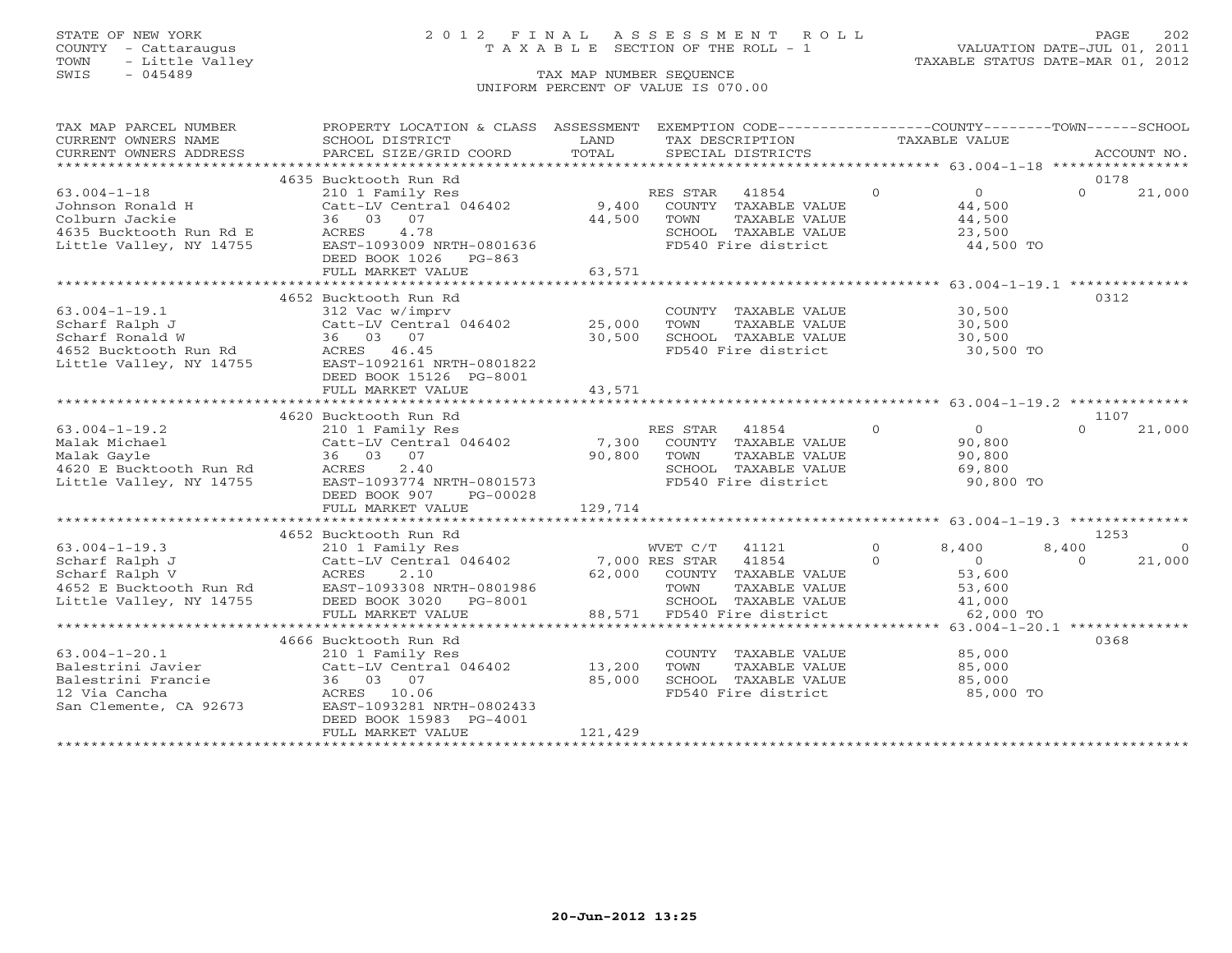# STATE OF NEW YORK 2 0 1 2 F I N A L A S S E S S M E N T R O L L PAGE 203 COUNTY - Cattaraugus T A X A B L E SECTION OF THE ROLL - 1 VALUATION DATE-JUL 01, 2011

| TAX MAP PARCEL NUMBER<br>CURRENT OWNERS NAME | PROPERTY LOCATION & CLASS ASSESSMENT<br>SCHOOL DISTRICT | LAND             | EXEMPTION CODE-----------------COUNTY-------TOWN------SCHOOL<br>TAX DESCRIPTION | TAXABLE VALUE              |                    |
|----------------------------------------------|---------------------------------------------------------|------------------|---------------------------------------------------------------------------------|----------------------------|--------------------|
| CURRENT OWNERS ADDRESS                       | PARCEL SIZE/GRID COORD                                  | TOTAL            | SPECIAL DISTRICTS                                                               |                            | ACCOUNT NO.        |
|                                              | 4660 Bucktooth Run Rd                                   |                  |                                                                                 |                            | 1142               |
| $63.004 - 1 - 20.2$                          | 210 1 Family Res                                        |                  | CVET C/T<br>41131                                                               | $\Omega$<br>14,000         | 14,000<br>$\Omega$ |
| Whitmore Denny Jon                           | Catt-LV Central 046402                                  |                  | 6,900 RES STAR<br>41854                                                         | $\Omega$<br>$\overline{0}$ | $\Omega$<br>21,000 |
| Whitmore Elise M                             | 36 03 07                                                | 88,000           | COUNTY TAXABLE VALUE                                                            | 74,000                     |                    |
| 4660 E Bucktooth Run                         | ACRES<br>4.00                                           |                  | TOWN<br>TAXABLE VALUE                                                           | 74,000                     |                    |
| Little Valley, NY 14755                      | EAST-1093459 NRTH-0802197                               |                  | SCHOOL TAXABLE VALUE                                                            | 67,000                     |                    |
|                                              | DEED BOOK 00980 PG-00123                                |                  | FD540 Fire district                                                             | 88,000 TO                  |                    |
|                                              | FULL MARKET VALUE                                       | 125,714          |                                                                                 |                            |                    |
|                                              |                                                         |                  |                                                                                 |                            |                    |
|                                              | 4677 Bucktooth Run Rd                                   |                  |                                                                                 |                            | 0323               |
| $63.004 - 1 - 21$                            | 242 Rurl res&rec                                        |                  | COUNTY TAXABLE VALUE                                                            | 19,400                     |                    |
| Seitz Thomas J<br>19 Dewey Ave               | Catt-LV Central 046402<br>36 03<br>07                   | 7,400<br>19,400  | TOWN<br>TAXABLE VALUE<br>SCHOOL TAXABLE VALUE                                   | 19,400<br>19,400           |                    |
| Batavia, NY 14020                            | 2.58<br>ACRES                                           |                  | FD540 Fire district                                                             | 19,400 TO                  |                    |
|                                              | EAST-1092695 NRTH-0802302                               |                  |                                                                                 |                            |                    |
|                                              | DEED BOOK 10865 PG-4001                                 |                  |                                                                                 |                            |                    |
|                                              | FULL MARKET VALUE                                       | 27,714           |                                                                                 |                            |                    |
|                                              |                                                         |                  |                                                                                 |                            |                    |
|                                              | 4687 Bucktooth Run Rd                                   |                  |                                                                                 |                            | 0232               |
| $63.004 - 1 - 22$                            | 210 1 Family Res                                        |                  | RES STAR<br>41854                                                               | $\overline{O}$<br>$\Omega$ | $\Omega$<br>21,000 |
| Darling Edward J Jr                          | Catt-LV Central 046402                                  | 10,000           | COUNTY TAXABLE VALUE                                                            | 50,500                     |                    |
| Darling Rita A                               | 36 03 07                                                | 50,500           | TOWN<br>TAXABLE VALUE                                                           | 50,500                     |                    |
| 4687 E Bucktooth Run Rd                      | 5.42 BANK<br>ACRES<br>017                               |                  | SCHOOL TAXABLE VALUE                                                            | 29,500                     |                    |
| Little Valley, NY 14755                      | EAST-1092273 NRTH-0802254                               |                  | FD540 Fire district                                                             | 50,500 TO                  |                    |
|                                              | DEED BOOK 1757 PG-5003                                  | 72,143           |                                                                                 |                            |                    |
|                                              | FULL MARKET VALUE                                       |                  |                                                                                 |                            |                    |
|                                              | 4737 Bucktooth Run Rd                                   |                  |                                                                                 |                            | 0041               |
| $63.004 - 1 - 23$                            | 260 Seasonal res                                        |                  | COUNTY TAXABLE VALUE                                                            | 27,000                     |                    |
| Kubiszyn Nicholas W                          | Catt-LV Central 046402                                  | 17,700           | TOWN<br>TAXABLE VALUE                                                           | 27,000                     |                    |
| Rosenberg Douglas A                          | 36/37 03 07                                             | 27,000           | SCHOOL TAXABLE VALUE                                                            | 27,000                     |                    |
| 6 Linwood Dr                                 | ACRES 16.03                                             |                  | FD540 Fire district                                                             | 27,000 TO                  |                    |
| Lyndonville, NY 14098                        | EAST-1091994 NRTH-0802793                               |                  |                                                                                 |                            |                    |
|                                              | DEED BOOK 2256 PG-8001                                  |                  |                                                                                 |                            |                    |
|                                              | FULL MARKET VALUE                                       | 38,571           |                                                                                 |                            |                    |
|                                              |                                                         |                  |                                                                                 |                            |                    |
|                                              | Bucktooth Run Rd                                        |                  |                                                                                 |                            | 0008               |
| $63.004 - 1 - 24$                            | 910 Priv forest                                         |                  | COUNTY TAXABLE VALUE                                                            | 14,900                     |                    |
| Adams Lumber Co Inc                          | Catt-LV Central 046402                                  | 10,000<br>14,900 | TOWN<br>TAXABLE VALUE                                                           | 14,900                     |                    |
| 6052 Adams Rd<br>Cattaraugus, NY 14719       | 03 07<br>36/37<br>48.74<br>ACRES                        |                  | SCHOOL TAXABLE VALUE<br>FD540 Fire district                                     | 14,900<br>14,900 TO        |                    |
|                                              | EAST-1090910 NRTH-0802935                               |                  |                                                                                 |                            |                    |
|                                              | DEED BOOK 722<br>PG-00261                               |                  |                                                                                 |                            |                    |
|                                              | FULL MARKET VALUE                                       | 21,286           |                                                                                 |                            |                    |
|                                              |                                                         |                  |                                                                                 |                            |                    |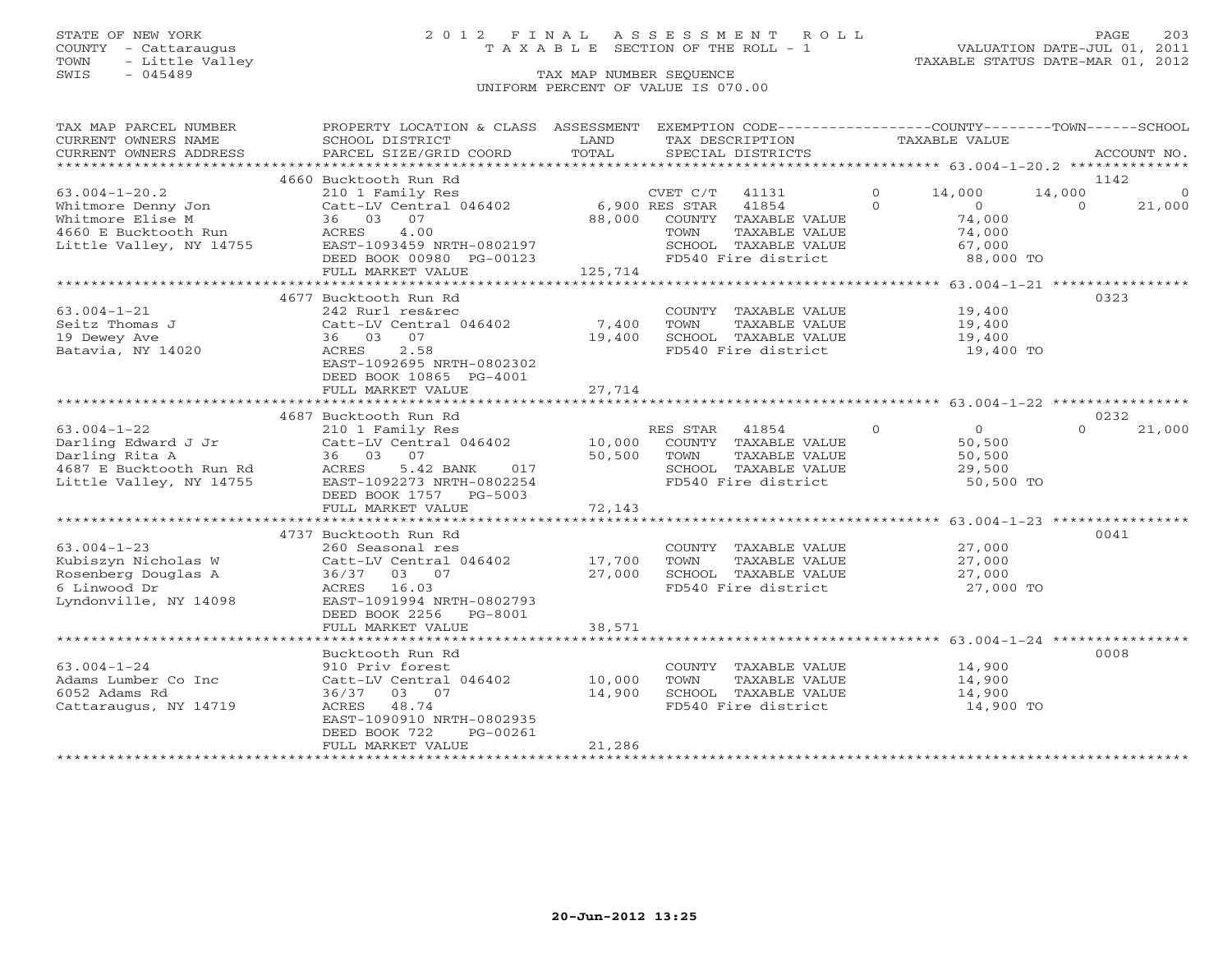## STATE OF NEW YORK 2 0 1 2 F I N A L A S S E S S M E N T R O L L PAGE 204 COUNTY - Cattaraugus T A X A B L E SECTION OF THE ROLL - 1 VALUATION DATE-JUL 01, 2011

| TAX MAP PARCEL NUMBER                      | PROPERTY LOCATION & CLASS ASSESSMENT                                                                                                                           |                | EXEMPTION CODE-----------------COUNTY-------TOWN------SCHOOL     |                |                |          |             |
|--------------------------------------------|----------------------------------------------------------------------------------------------------------------------------------------------------------------|----------------|------------------------------------------------------------------|----------------|----------------|----------|-------------|
| CURRENT OWNERS NAME                        | SCHOOL DISTRICT                                                                                                                                                | LAND           | TAX DESCRIPTION                                                  | TAXABLE VALUE  |                |          |             |
| CURRENT OWNERS ADDRESS                     | PARCEL SIZE/GRID COORD                                                                                                                                         | TOTAL          | SPECIAL DISTRICTS                                                |                |                |          | ACCOUNT NO. |
|                                            |                                                                                                                                                                |                |                                                                  |                |                |          |             |
|                                            | 4769 Bucktooth Run Rd                                                                                                                                          |                |                                                                  |                |                | 0228     |             |
| $63.004 - 1 - 25$                          | 210 1 Family Res                                                                                                                                               |                | RES STAR<br>41854                                                | $\Omega$       | $\overline{O}$ | $\Omega$ | 21,000      |
| Crudele Stephen<br>4769 E Bucktooth Run Rd | Catt-LV Central 046402 13,900 COUNTY TAXABLE VALUE                                                                                                             |                |                                                                  |                | 57,000         |          |             |
|                                            | 36/37 03 07                                                                                                                                                    | 57,000         | TOWN<br>TAXABLE VALUE                                            |                | 57,000         |          |             |
| Little Valley, NY 14755                    | ACRES 10.79 BANK<br>081                                                                                                                                        |                | SCHOOL TAXABLE VALUE<br>FD540 Fire district                      |                | 36,000         |          |             |
|                                            | EAST-1091488 NRTH-0803600                                                                                                                                      |                |                                                                  |                | $57,000$ TO    |          |             |
|                                            | DEED BOOK 877<br>PG-00891                                                                                                                                      |                |                                                                  |                |                |          |             |
|                                            | FULL MARKET VALUE                                                                                                                                              | 81,429         |                                                                  |                |                |          |             |
|                                            |                                                                                                                                                                | ************** | .********************************** 63.004-1-26 **************** |                |                |          |             |
|                                            | Bucktooth Run Rd                                                                                                                                               |                |                                                                  |                |                | 0389     |             |
| $63.004 - 1 - 26$                          | 314 Rural vac<10                                                                                                                                               |                | COUNTY TAXABLE VALUE                                             |                | 6,800          |          |             |
| Richards Allen J Jr                        | Catt-LV Central 046402                                                                                                                                         | 6,800          | TOWN<br>TAXABLE VALUE                                            |                | 6,800          |          |             |
| Richards Donna                             |                                                                                                                                                                | 6,800          | SCHOOL TAXABLE VALUE                                             |                | 6,800          |          |             |
| 7124 Ridgewood Dr                          | 2420 23 07<br>37 03 07<br>ACRES 5.22<br>EAST-1091254 NRTH-0804019                                                                                              |                | FD540 Fire district                                              |                | 6,800 TO       |          |             |
| Lockport, NY 14094                         |                                                                                                                                                                |                |                                                                  |                |                |          |             |
|                                            | DEED BOOK 764<br>PG-00659                                                                                                                                      |                |                                                                  |                |                |          |             |
|                                            | FULL MARKET VALUE                                                                                                                                              | 9,714          |                                                                  |                |                |          |             |
|                                            |                                                                                                                                                                |                |                                                                  |                |                |          |             |
|                                            | 4783 Bucktooth Run Rd                                                                                                                                          |                |                                                                  |                |                | 0297     |             |
| $63.004 - 1 - 27$                          | 210 1 Family Res<br>Catt-LV Central 046402                                                                                                                     |                | RES STAR 41854                                                   | $\overline{0}$ | $\overline{0}$ | $\cap$   | 21,000      |
|                                            |                                                                                                                                                                |                | 9,300 COUNTY TAXABLE VALUE                                       |                | 63,900         |          |             |
|                                            |                                                                                                                                                                | 63,900 TOWN    | TAXABLE VALUE                                                    |                | 63,900         |          |             |
|                                            | 017                                                                                                                                                            |                | SCHOOL TAXABLE VALUE                                             |                | 42,900         |          |             |
|                                            |                                                                                                                                                                |                | FD540 Fire district                                              |                | 63,900 TO      |          |             |
|                                            | DEED BOOK 00951 PG-01035                                                                                                                                       |                |                                                                  |                |                |          |             |
|                                            | FULL MARKET VALUE                                                                                                                                              | 91,286         |                                                                  |                |                |          |             |
|                                            |                                                                                                                                                                |                |                                                                  |                |                |          |             |
|                                            | 4795 Bucktooth Run Rd                                                                                                                                          |                |                                                                  |                |                | 0303     |             |
|                                            |                                                                                                                                                                |                | COUNTY TAXABLE VALUE                                             |                | 15,100         |          |             |
|                                            |                                                                                                                                                                |                | TOWN<br>TAXABLE VALUE                                            |                | 15,100         |          |             |
|                                            | 63.004-1-28.1 312 Vac w/imprv<br>Frank Christopher Catt-LV Central 046402 9,400<br>4795 Bucktooth Run Rd 37 03 07 15,100<br>Little Valley, NY 14755 ACRES 4.75 |                | SCHOOL TAXABLE VALUE                                             |                | 15,100         |          |             |
|                                            |                                                                                                                                                                |                | FD540 Fire district                                              |                | 15,100 TO      |          |             |
|                                            | EAST-1090891 NRTH-0804357                                                                                                                                      |                |                                                                  |                |                |          |             |
|                                            | DEED BOOK 12235 PG-6002                                                                                                                                        | 21,571         |                                                                  |                |                |          |             |
|                                            | FULL MARKET VALUE                                                                                                                                              |                |                                                                  |                |                |          |             |
|                                            | 4799 Bucktooth Run Rd                                                                                                                                          |                |                                                                  |                |                | 1001     |             |
| $63.004 - 1 - 28.2$                        | 270 Mfg housing                                                                                                                                                |                | COUNTY TAXABLE VALUE                                             |                | 10,700         |          |             |
| Benes Rudolf                               | $Cat-LV$ Central $046402$ 7,000                                                                                                                                |                | TAXABLE VALUE<br>TOWN                                            |                | 10,700         |          |             |
| 4275 Zenner Rd                             | 37 03 07                                                                                                                                                       | 10,700         |                                                                  |                | 10,700         |          |             |
| Eden, NY 14057                             | 2.40<br>ACRES                                                                                                                                                  |                | SCHOOL TAXABLE VALUE<br>FD540 Fire district                      |                | $10, 700$ TO   |          |             |
|                                            | EAST-1090863 NRTH-0804480                                                                                                                                      |                |                                                                  |                |                |          |             |
|                                            | DEED BOOK 00924 PG-00936                                                                                                                                       |                |                                                                  |                |                |          |             |
|                                            | FULL MARKET VALUE                                                                                                                                              | 15,286         |                                                                  |                |                |          |             |
|                                            |                                                                                                                                                                |                |                                                                  |                |                |          |             |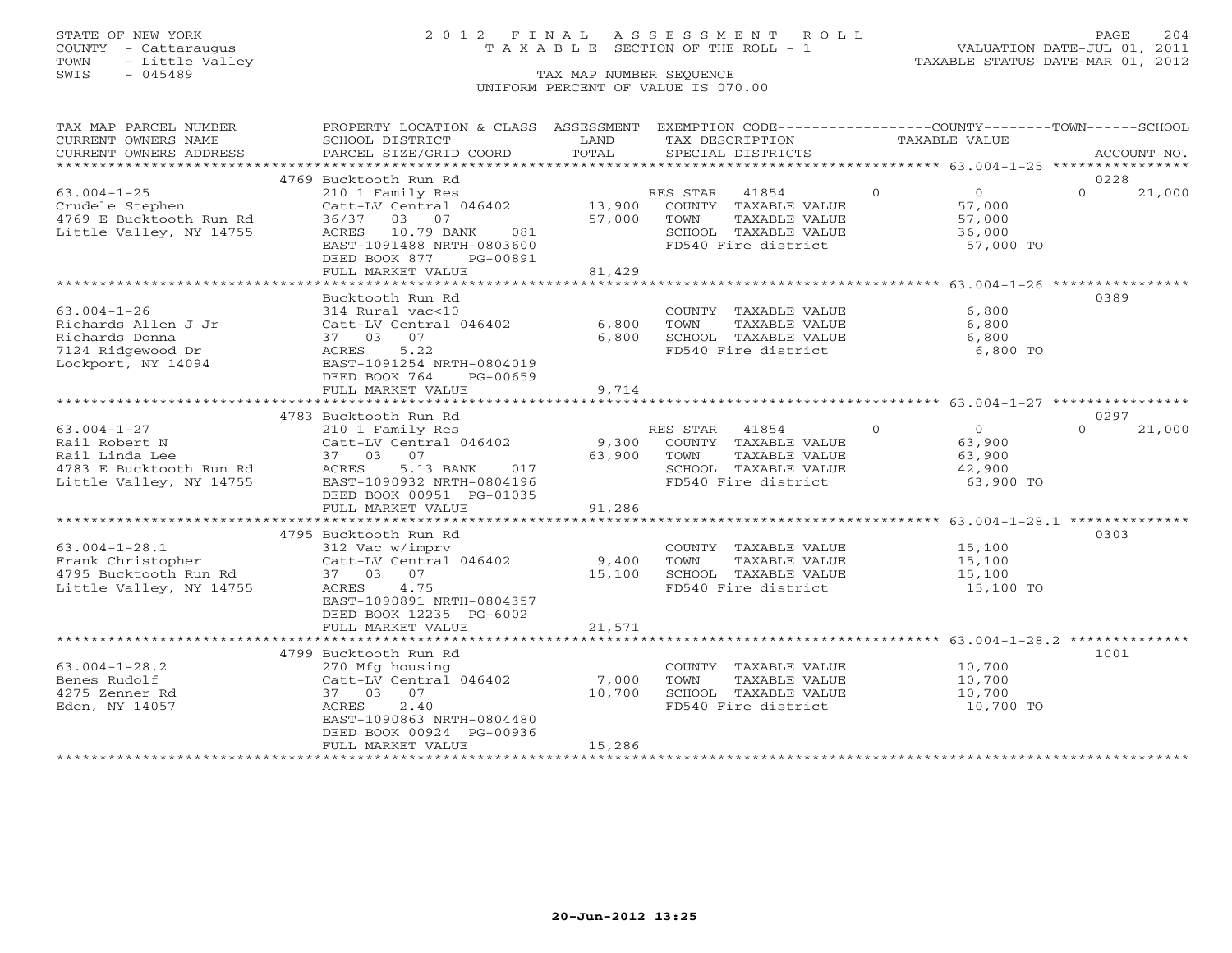# STATE OF NEW YORK 2 0 1 2 F I N A L A S S E S S M E N T R O L L PAGE 205 COUNTY - Cattaraugus T A X A B L E SECTION OF THE ROLL - 1 VALUATION DATE-JUL 01, 2011

| TAX MAP PARCEL NUMBER   | PROPERTY LOCATION & CLASS ASSESSMENT EXEMPTION CODE---------------COUNTY-------TOWN------SCHOOL |                |                               |                            |                         |
|-------------------------|-------------------------------------------------------------------------------------------------|----------------|-------------------------------|----------------------------|-------------------------|
| CURRENT OWNERS NAME     | SCHOOL DISTRICT                                                                                 | LAND<br>TOTAL  | TAX DESCRIPTION               | TAXABLE VALUE              |                         |
| CURRENT OWNERS ADDRESS  |                                                                                                 |                |                               |                            |                         |
|                         | 4815 Bucktooth Run Rd                                                                           |                |                               |                            | 0366                    |
| $63.004 - 1 - 29$       | 260 Seasonal res                                                                                |                | COUNTY TAXABLE VALUE          | 24,000                     |                         |
| Wells Carlton           | Catt-LV Central 046402 13,200                                                                   |                | TOWN<br>TAXABLE VALUE         | 24,000                     |                         |
| Wells Betty             | 37 03 07                                                                                        | 24,000         | SCHOOL TAXABLE VALUE          | 24,000                     |                         |
| 5429 Rosewall Cirle     | ACRES 16.51                                                                                     |                | FD540 Fire district 24,000 TO |                            |                         |
| Leesburg, FL 34748      | EAST-1090784 NRTH-0804847                                                                       |                |                               |                            |                         |
|                         | DEED BOOK 633<br>PG-00207                                                                       |                |                               |                            |                         |
|                         | FULL MARKET VALUE                                                                               | 34,286         |                               |                            |                         |
|                         |                                                                                                 |                |                               |                            |                         |
|                         | 4899 Nys Rte 353                                                                                |                |                               |                            | 0300                    |
| $63.004 - 2 - 1$        | 210 1 Family Res                                                                                |                | WVET C/T 41121                | $\circ$<br>7,665           | 7,665<br>$\circ$        |
| Cooney Arthur E Jr      | Catt-LV Central 046402 6,800 DVET C/T                                                           |                | 41141                         | 5,110<br>$\circ$           | $\bigcirc$<br>5,110     |
| Cooney Julie            | 07<br>20 03                                                                                     |                | 51,100 RES STAR<br>41854      | $\overline{0}$<br>$\cap$   | 21,000<br>$\Omega$      |
| 4899 Nys Rte 353        | 1.89 BANK<br>ACRES<br>065                                                                       |                | COUNTY TAXABLE VALUE          | 38,325                     |                         |
| Salamanca, NY 14779     | EAST-1101998 NRTH-0806874                                                                       |                | TOWN<br>TAXABLE VALUE         | 38,325                     |                         |
|                         | DEED BOOK 00960 PG-00361                                                                        |                | SCHOOL TAXABLE VALUE          | 30,100                     |                         |
|                         | FULL MARKET VALUE                                                                               |                | 73,000 FD540 Fire district    | 51,100 TO                  |                         |
|                         |                                                                                                 |                |                               |                            |                         |
|                         | Nys Rte 353                                                                                     |                |                               |                            | 0107                    |
| $63.004 - 2 - 2.1$      | 105 Vac farmland                                                                                |                | COUNTY TAXABLE VALUE          | 15,000                     |                         |
| Pease Norma M           | Catt-LV Central 046402 15,000                                                                   |                | TOWN<br>TAXABLE VALUE         | 15,000                     |                         |
| 10138 Broadway Rd       | 20 03 07                                                                                        | 15,000         | SCHOOL TAXABLE VALUE          | 15,000                     |                         |
| Gowanda, NY 14070       | ACRES 15.15                                                                                     |                | FD540 Fire district           | 15,000 TO                  |                         |
|                         | EAST-1101486 NRTH-0806485                                                                       |                |                               |                            |                         |
|                         | DEED BOOK 782<br>PG-00170                                                                       |                |                               |                            |                         |
|                         | FULL MARKET VALUE                                                                               | 21,429         |                               |                            |                         |
|                         |                                                                                                 |                |                               |                            |                         |
|                         | 4873 Nys Rte 353                                                                                |                |                               |                            | 0944                    |
| $63.004 - 2 - 2.2$      | 210 1 Family Res                                                                                |                | WVET C/T<br>41121             | $\overline{0}$<br>8,400    | 8,400<br>$\overline{0}$ |
| Skudlarek James E       | Catt-LV Central 046402 6,100 RES STAR 41854                                                     |                |                               | $\Omega$<br>$\overline{0}$ | 21,000<br>$\Omega$      |
| Skudlarek Pamela        | 20  03  07                                                                                      | 66,500         | COUNTY TAXABLE VALUE          | 58,100                     |                         |
| 4873 Nys Rte 353        | ACRES<br>1.01                                                                                   |                | TOWN<br>TAXABLE VALUE         | 58,100                     |                         |
| Salamanca, NY 14779     | EAST-1102090 NRTH-0806545                                                                       |                | SCHOOL TAXABLE VALUE          | 45,500                     |                         |
|                         | DEED BOOK 777<br>PG-01105                                                                       |                | FD540 Fire district           | 66,500 TO                  |                         |
|                         | FULL MARKET VALUE                                                                               | 95,000         |                               |                            |                         |
|                         |                                                                                                 |                |                               |                            |                         |
|                         | 4867 Nys Rte 353                                                                                |                |                               |                            | 0994                    |
| $63.004 - 2 - 2.3$      | 210 1 Family Res                                                                                |                | $CVET C/T$ 41131              | $\Omega$<br>12,375         | $\Omega$<br>12,375      |
| McClain Keith Sr        | Catt-LV Central 046402                                                                          | 5,500 DVET C/T | 41141                         | 24,750<br>$\cap$           | 24,750<br>$\bigcirc$    |
| PO Box 45               | 20 03 07                                                                                        |                | 49,500 RES STAR<br>41854      | $\Omega$<br>$\overline{0}$ | 21,000<br>$\Omega$      |
| Little Valley, NY 14755 | FRNT 156.00 DPTH 267.00                                                                         |                | COUNTY TAXABLE VALUE          | 12,375                     |                         |
|                         | EAST-1102094 NRTH-0806383                                                                       |                | TOWN<br>TAXABLE VALUE         | 12,375                     |                         |
|                         | DEED BOOK 00966 PG-00135                                                                        |                | SCHOOL TAXABLE VALUE          | 28,500                     |                         |
|                         | FULL MARKET VALUE                                                                               |                | 70,714 FD540 Fire district    | 49,500 TO                  |                         |
|                         |                                                                                                 |                |                               |                            |                         |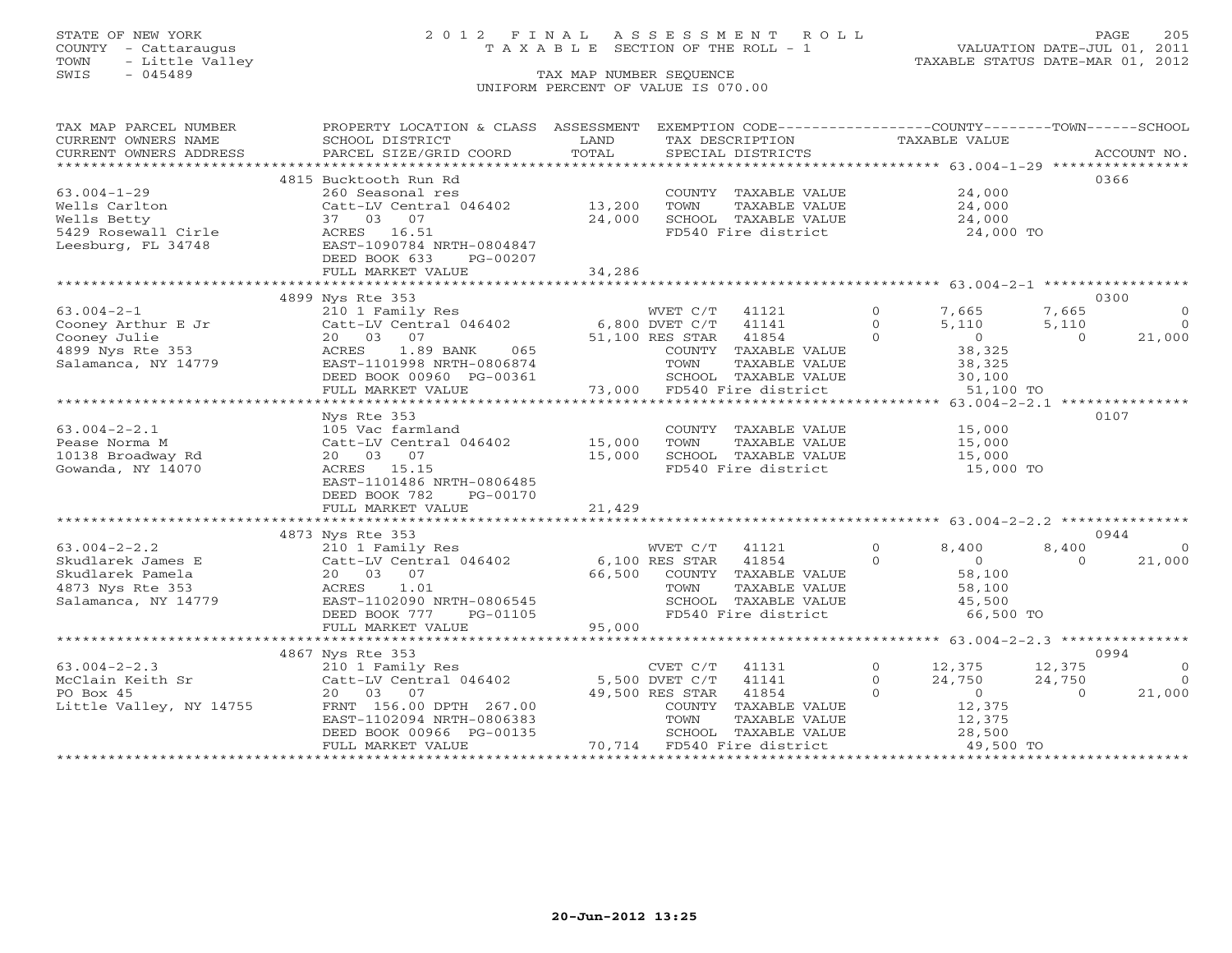# STATE OF NEW YORK 2 0 1 2 F I N A L A S S E S S M E N T R O L L PAGE 206 COUNTY - Cattaraugus T A X A B L E SECTION OF THE ROLL - 1 VALUATION DATE-JUL 01, 2011

| TAX MAP PARCEL NUMBER   | PROPERTY LOCATION & CLASS ASSESSMENT          |               | EXEMPTION CODE-----------------COUNTY-------TOWN------SCHOOL  |                            |                    |
|-------------------------|-----------------------------------------------|---------------|---------------------------------------------------------------|----------------------------|--------------------|
| CURRENT OWNERS NAME     | SCHOOL DISTRICT                               | LAND          | TAX DESCRIPTION                                               | TAXABLE VALUE              |                    |
| CURRENT OWNERS ADDRESS  | PARCEL SIZE/GRID COORD                        | TOTAL         | SPECIAL DISTRICTS                                             |                            | ACCOUNT NO.        |
| *********************   |                                               |               |                                                               |                            |                    |
|                         | Nys Rte 353                                   |               |                                                               |                            | 1144               |
| $63.004 - 2 - 2.4$      | 311 Res vac land                              |               | COUNTY TAXABLE VALUE                                          | 200                        |                    |
| Geiser George P         | Catt-LV Central 046402                        | 200           | TOWN<br>TAXABLE VALUE                                         | 200                        |                    |
| 4861 Nys Route 253      | 07<br>20 03                                   | 200           | SCHOOL TAXABLE VALUE                                          | 200                        |                    |
| Salamanca, NY 14779     | FRNT 132.00 DPTH 132.00                       |               | FD540 Fire district                                           | 200 TO                     |                    |
|                         | EAST-1102029 NRTH-0806239                     |               |                                                               |                            |                    |
|                         | DEED BOOK 137<br>$PG-6003$                    |               |                                                               |                            |                    |
|                         | FULL MARKET VALUE<br>************************ | 286           |                                                               |                            |                    |
|                         |                                               |               |                                                               |                            |                    |
|                         | 4861 Nys Rte 353                              |               |                                                               | $\Omega$<br>$\overline{O}$ | 0335<br>$\Omega$   |
| $63.004 - 2 - 3$        | 210 1 Family Res                              |               | RES STAR<br>41854                                             |                            | 21,000             |
| Geiser George P         | Catt-LV Central 046402<br>20 03<br>07         | 4,500         | COUNTY TAXABLE VALUE                                          | 69,400                     |                    |
| 4861 NYS Route 353      |                                               | 69,400        | TOWN<br>TAXABLE VALUE                                         | 69,400                     |                    |
| Salamanca, NY 14779     | FRNT 132.00 DPTH 132.00                       |               | SCHOOL TAXABLE VALUE                                          | 48,400                     |                    |
|                         | EAST-1102162 NRTH-0806241                     |               | FD540 Fire district                                           | 69,400 TO                  |                    |
|                         | DEED BOOK 137<br>$PG-6003$                    |               |                                                               |                            |                    |
|                         | FULL MARKET VALUE                             | 99,143        |                                                               |                            |                    |
|                         | 4853 Nys Rte 353                              |               |                                                               |                            | 0267               |
| $63.004 - 2 - 4$        |                                               |               |                                                               | $\Omega$<br>$\circ$        | $\Omega$<br>21,000 |
| Baker John A Jr.        | 210 1 Family Res<br>Catt-LV Central 046402    | 5,200         | RES STAR<br>41854<br>COUNTY TAXABLE VALUE                     | 44,000                     |                    |
| 4853 Nys Rte 353        | 20 03 07                                      | 44,000        | TOWN<br>TAXABLE VALUE                                         | 44,000                     |                    |
| Little Valley, NY 14779 | FRNT 132.00 DPTH 266.90                       |               | SCHOOL TAXABLE VALUE                                          | 23,000                     |                    |
|                         | 017<br>BANK                                   |               | FD540 Fire district                                           | 44,000 TO                  |                    |
|                         | EAST-1102089 NRTH-0806107                     |               |                                                               |                            |                    |
|                         | DEED BOOK 10875 PG-3001                       |               |                                                               |                            |                    |
|                         | FULL MARKET VALUE                             | 62,857        |                                                               |                            |                    |
|                         |                                               |               |                                                               |                            |                    |
|                         | Nys Rte 353                                   |               |                                                               |                            | 0285               |
| $63.004 - 2 - 5.1$      | 105 Vac farmland                              |               | COUNTY TAXABLE VALUE                                          | 12,900                     |                    |
| Pease Norma M           | Catt-LV Central 046402                        | 12,900        | TOWN<br>TAXABLE VALUE                                         | 12,900                     |                    |
| 10138 Broadway Rd       | 20  03  07                                    | 12,900        | SCHOOL TAXABLE VALUE                                          | 12,900                     |                    |
| Gowanda, NY 14070       | ACRES 14.00                                   |               | FD540 Fire district                                           | 12,900 TO                  |                    |
|                         | EAST-1101469 NRTH-0805863                     |               |                                                               |                            |                    |
|                         | DEED BOOK 782<br>PG-00170                     |               |                                                               |                            |                    |
|                         | FULL MARKET VALUE                             | 18,429        |                                                               |                            |                    |
|                         | **********************                        | ************* | ******************************** 63.004-2-5.2 *************** |                            |                    |
|                         | 4835 Nys Rte 353                              |               |                                                               |                            | 0286               |
| $63.004 - 2 - 5.2$      | 210 1 Family Res                              |               | 41834<br>SR STAR                                              | $\circ$<br>$\circ$         | 43,540<br>$\Omega$ |
| Graham Vaughan          | Catt-LV Central 046402                        |               | 6,900 WVET C/T<br>41121                                       | $\circ$<br>8,400           | 8,400<br>$\circ$   |
| Graham Eleanor          | 20  03  07                                    |               | 90,100 WVET C/T<br>41121                                      | $\cap$<br>8,400            | $\Omega$<br>8,400  |
| 4835 Nys Rte 353        | ACRES<br>1.95                                 |               | COUNTY TAXABLE VALUE                                          | 73,300                     |                    |
| Salamanca, NY 14779     | EAST-1102088 NRTH-0805880                     |               | TOWN<br>TAXABLE VALUE                                         | 73,300                     |                    |
|                         | DEED BOOK 847<br>PG-00774                     |               | SCHOOL TAXABLE VALUE                                          | 46,560                     |                    |
|                         | FULL MARKET VALUE                             |               | 128,714 FD540 Fire district                                   | 90,100 TO                  |                    |
|                         |                                               |               |                                                               |                            |                    |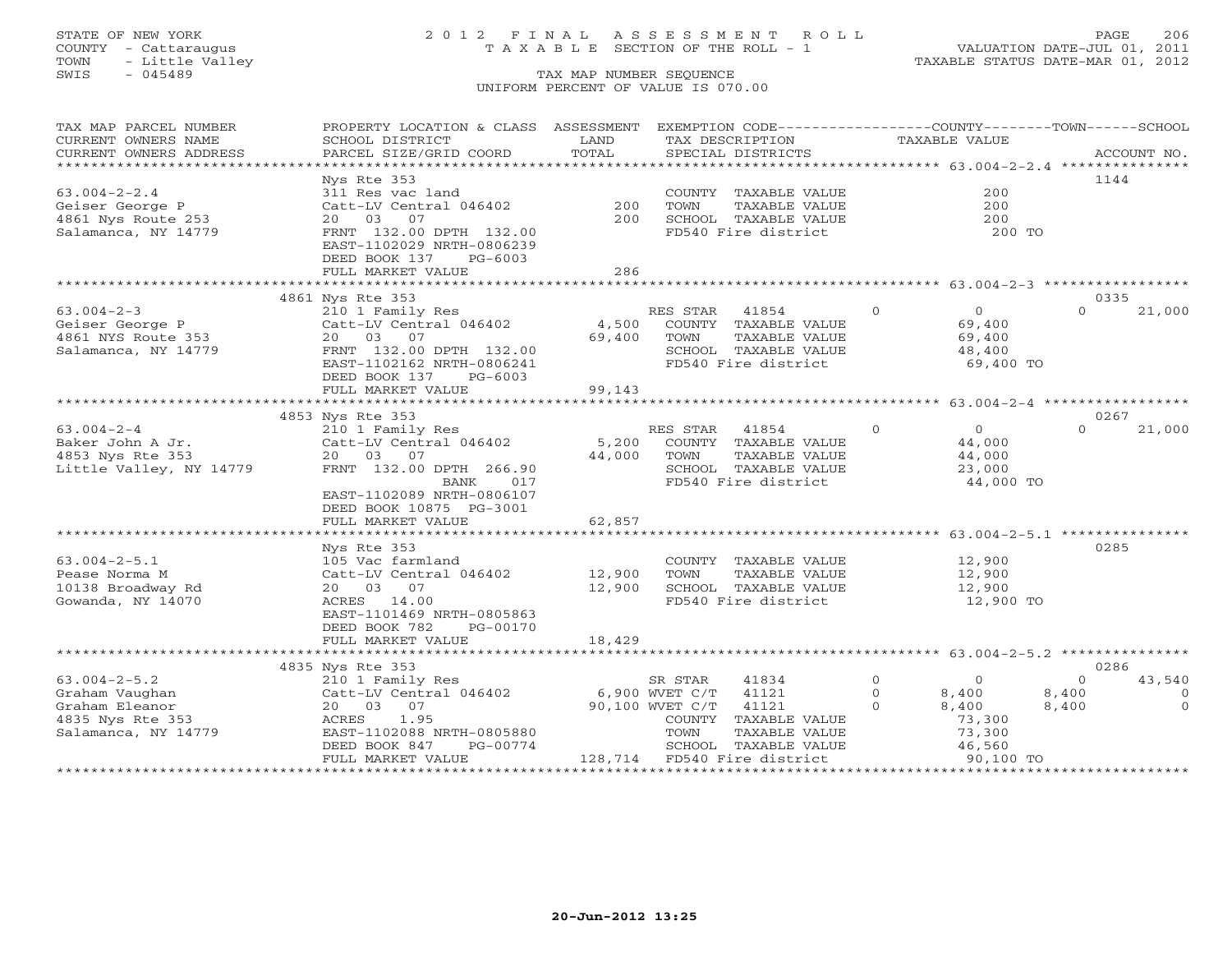## STATE OF NEW YORK 2 0 1 2 F I N A L A S S E S S M E N T R O L L PAGE 207 COUNTY - Cattaraugus T A X A B L E SECTION OF THE ROLL - 1 VALUATION DATE-JUL 01, 2011

| TAX MAP PARCEL NUMBER                                  | PROPERTY LOCATION & CLASS ASSESSMENT EXEMPTION CODE----------------COUNTY-------TOWN------SCHOOL |        |                       |                            |                    |
|--------------------------------------------------------|--------------------------------------------------------------------------------------------------|--------|-----------------------|----------------------------|--------------------|
| CURRENT OWNERS NAME                                    | SCHOOL DISTRICT                                                                                  | LAND   | TAX DESCRIPTION       | TAXABLE VALUE              |                    |
| CURRENT OWNERS ADDRESS                                 | PARCEL SIZE/GRID COORD                                                                           | TOTAL  | SPECIAL DISTRICTS     |                            | ACCOUNT NO.        |
|                                                        |                                                                                                  |        |                       |                            |                    |
|                                                        | Nys Rte 353                                                                                      |        |                       |                            | 1109               |
| $63.004 - 2 - 5.3$                                     | 105 Vac farmland                                                                                 |        | AG DISTOUT 41730      | $\circ$<br>3,235           | 3,235<br>3,235     |
| Ellis Jerry S                                          | Catt-LV Central 046402                                                                           | 9,200  | COUNTY TAXABLE VALUE  | 5,965                      |                    |
| Fiebelkorn Jeanette A                                  | 20 03 07                                                                                         | 9,200  | TOWN<br>TAXABLE VALUE | 5,965                      |                    |
| 4737 NYS Route 353                                     | 24.55<br>ACRES                                                                                   |        | SCHOOL TAXABLE VALUE  | 5,965                      |                    |
| Little Valley, NY 14755                                | EAST-1100328 NRTH-0806165                                                                        |        | FD540 Fire district   | 9,200 TO                   |                    |
|                                                        | DEED BOOK 15745 PG-2002                                                                          |        |                       |                            |                    |
| MAY BE SUBJECT TO PAYMENT<br>UNDER AGDIST LAW TIL 2019 | FULL MARKET VALUE                                                                                | 13,143 |                       |                            |                    |
|                                                        |                                                                                                  |        |                       |                            |                    |
|                                                        | Nys Rte 353                                                                                      |        |                       |                            | 1131               |
| $63.004 - 2 - 5.4$                                     | 311 Res vac land                                                                                 |        | COUNTY TAXABLE VALUE  | 6,300                      |                    |
| Graham Vaughan E                                       | Catt-LV Central 046402                                                                           | 6,300  | TOWN<br>TAXABLE VALUE | 6,300                      |                    |
| Graham Eleanor                                         | 20 03 07                                                                                         | 6,300  | SCHOOL TAXABLE VALUE  | 6,300                      |                    |
| 4835 Rte 353                                           | ACRES<br>1.05                                                                                    |        | FD540 Fire district   | 6,300 TO                   |                    |
| Salamanca, NY 14779                                    | EAST-1102088 NRTH-0805641                                                                        |        |                       |                            |                    |
|                                                        | DEED BOOK 00925 PG-01137                                                                         |        |                       |                            |                    |
|                                                        | FULL MARKET VALUE                                                                                | 9,000  |                       |                            |                    |
|                                                        |                                                                                                  |        |                       |                            |                    |
|                                                        | Nys Rte 353                                                                                      |        |                       |                            | 1171               |
| $63.004 - 2 - 5.5$                                     | 323 Vacant rural                                                                                 |        | COUNTY TAXABLE VALUE  | 22,500                     |                    |
| Urbanski Dennis J                                      | Catt-LV Central 046402                                                                           | 9,000  | TOWN<br>TAXABLE VALUE | 22,500                     |                    |
| Urbanski Laurie J                                      | 20 03 07                                                                                         | 22,500 | SCHOOL TAXABLE VALUE  | 22,500                     |                    |
| 7889 Woodworth Hollow Rd                               | ACRES 45.00                                                                                      |        | FD540 Fire district   | 22,500 TO                  |                    |
| Salamanca, NY 14779                                    | EAST-1099039 NRTH-0806178                                                                        |        |                       |                            |                    |
|                                                        | DEED BOOK 13456 PG-3002                                                                          |        |                       |                            |                    |
|                                                        | FULL MARKET VALUE                                                                                | 32,143 |                       |                            |                    |
|                                                        |                                                                                                  |        |                       |                            |                    |
|                                                        | Nys Rte 353                                                                                      |        |                       |                            | 1293               |
| $63.004 - 2 - 5.6$                                     | 105 Vac farmland                                                                                 |        | COUNTY TAXABLE VALUE  | 1,800                      |                    |
| Cooney Arthur E                                        | Catt-LV Central 046402                                                                           | 1,800  | TOWN<br>TAXABLE VALUE | 1,800                      |                    |
| Cooney Julie E                                         | 20 03<br>07                                                                                      | 1,800  | SCHOOL TAXABLE VALUE  | 1,800                      |                    |
| 4899 Route 353                                         | ACRES<br>3.95                                                                                    |        | FD540 Fire district   | 1,800 TO                   |                    |
| Salamanca, NY 14779                                    | EAST-1100328 NRTH-0806165                                                                        |        |                       |                            |                    |
|                                                        | DEED BOOK 5114 PG-5001                                                                           |        |                       |                            |                    |
|                                                        | FULL MARKET VALUE                                                                                | 2,571  |                       |                            |                    |
|                                                        |                                                                                                  |        |                       |                            |                    |
|                                                        | 4817 Nys Rte 353                                                                                 |        |                       |                            | 0023               |
| $63.004 - 2 - 6$                                       | 210 1 Family Res                                                                                 |        | RES STAR<br>41854     | $\overline{0}$<br>$\Omega$ | 21,000<br>$\Omega$ |
| Duhan Kristin S                                        | Catt-LV Central 046402                                                                           | 4,500  | COUNTY TAXABLE VALUE  | 47,600                     |                    |
| 4817 Route 353                                         | 20 03 07                                                                                         | 47,600 | TOWN<br>TAXABLE VALUE | 47,600                     |                    |
| Salamanca, NY 14779                                    | Life Use                                                                                         |        | SCHOOL TAXABLE VALUE  | 26,600                     |                    |
|                                                        | FRNT 100.00 DPTH 185.00                                                                          |        | FD540 Fire district   | 47,600 TO                  |                    |
|                                                        | BANK<br>017                                                                                      |        |                       |                            |                    |
|                                                        | EAST-1102135 NRTH-0805507                                                                        |        |                       |                            |                    |
|                                                        | DEED BOOK 12057 PG-7002<br>FULL MARKET VALUE                                                     | 68,000 |                       |                            |                    |
|                                                        |                                                                                                  |        |                       |                            |                    |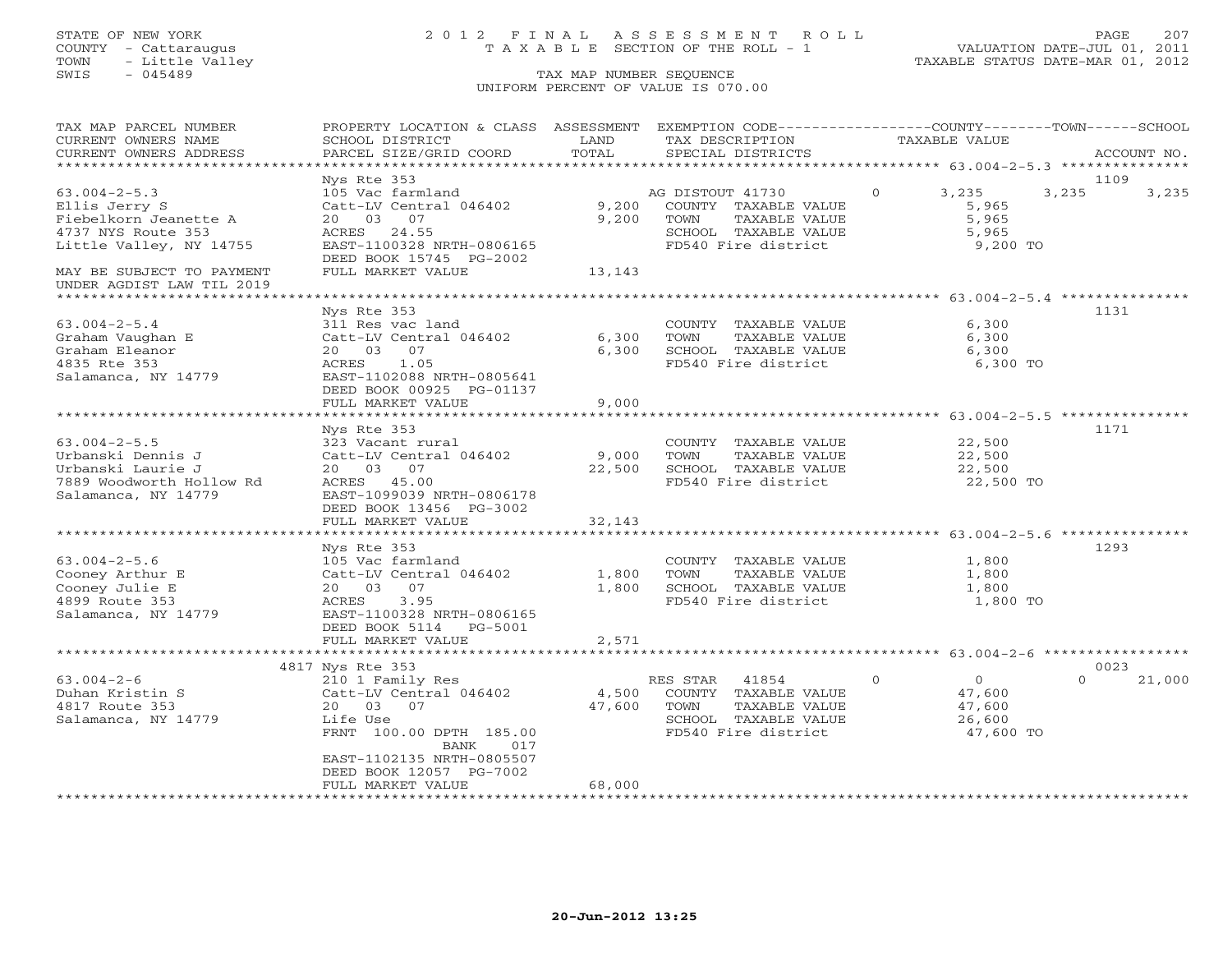# STATE OF NEW YORK 2 0 1 2 F I N A L A S S E S S M E N T R O L L PAGE 208 COUNTY - Cattaraugus T A X A B L E SECTION OF THE ROLL - 1 VALUATION DATE-JUL 01, 2011

| TAX MAP PARCEL NUMBER    | PROPERTY LOCATION & CLASS ASSESSMENT EXEMPTION CODE----------------COUNTY-------TOWN------SCHOOL |                         |                       |                                                  |                    |
|--------------------------|--------------------------------------------------------------------------------------------------|-------------------------|-----------------------|--------------------------------------------------|--------------------|
| CURRENT OWNERS NAME      | SCHOOL DISTRICT                                                                                  | LAND                    | TAX DESCRIPTION       | TAXABLE VALUE                                    |                    |
| CURRENT OWNERS ADDRESS   | PARCEL SIZE/GRID COORD                                                                           | TOTAL                   | SPECIAL DISTRICTS     |                                                  | ACCOUNT NO.        |
|                          |                                                                                                  |                         |                       |                                                  |                    |
|                          | 4801 Nys Rte 353                                                                                 |                         |                       |                                                  | 0274               |
| $63.004 - 2 - 7$         | 113 Cattle farm                                                                                  |                         | RES STAR 41854        | $\Omega$<br>$\overline{0}$                       | $\Omega$<br>21,000 |
| Pachan John N            | Catt-LV Central 046402                                                                           | 62,800                  | COUNTY TAXABLE VALUE  | 138,000                                          |                    |
| Pachan Gretchen T        | 20/28 03 07                                                                                      | 138,000                 | TOWN<br>TAXABLE VALUE | 138,000                                          |                    |
| 4801 Nys Rte 353         | ACRES 147.24                                                                                     |                         | SCHOOL TAXABLE VALUE  | 117,000                                          |                    |
| Salamanca, NY 14779      | EAST-1099263 NRTH-0805163                                                                        |                         | FD540 Fire district   | 138,000 TO                                       |                    |
|                          | DEED BOOK 696<br>PG-00087                                                                        |                         |                       |                                                  |                    |
|                          | FULL MARKET VALUE<br>************************                                                    | 197,143<br>************ |                       | ******************** 63.004-2-8 **************** |                    |
|                          | Nys Rte 353                                                                                      |                         |                       |                                                  | 0276               |
| $63.004 - 2 - 8$         | 105 Vac farmland                                                                                 |                         | COUNTY TAXABLE VALUE  | 23,300                                           |                    |
| Pachan John N            | Catt-LV Central 046402 23,300                                                                    |                         | TOWN<br>TAXABLE VALUE | 23,300                                           |                    |
| Pachan Gretchen T        | 20 03 07                                                                                         | 23,300                  | SCHOOL TAXABLE VALUE  | 23,300                                           |                    |
| 4801 Nys Rte 353         | ACRES 56.70                                                                                      |                         | FD540 Fire district   | 23,300 TO                                        |                    |
| Salamanca, NY 14779      | EAST-1100118 NRTH-0804131                                                                        |                         |                       |                                                  |                    |
|                          | DEED BOOK 729<br>PG-00644                                                                        |                         |                       |                                                  |                    |
|                          | FULL MARKET VALUE                                                                                | 33,286                  |                       |                                                  |                    |
|                          |                                                                                                  |                         |                       |                                                  |                    |
|                          | Nys Rte 353                                                                                      |                         |                       |                                                  | 0175               |
| $63.004 - 2 - 9.1$       | 311 Res vac land                                                                                 |                         | COUNTY TAXABLE VALUE  | 5,000                                            |                    |
| Urbanski Dennis J        | Catt-LV Central 046402                                                                           | 5,000                   | TOWN<br>TAXABLE VALUE | 5,000                                            |                    |
| Urbanski Laurie J        | 20 03 07                                                                                         | 5,000                   | SCHOOL TAXABLE VALUE  | 5,000                                            |                    |
| 7889 Woodworth Hollow Rd | FRNT 100.00 DPTH 317.00                                                                          |                         | FD540 Fire district   | 5,000 TO                                         |                    |
| Salamanca, NY 14779      | EAST-1102069 NRTH-0804397                                                                        |                         |                       |                                                  |                    |
|                          | DEED BOOK 2805 PG-2002                                                                           |                         |                       |                                                  |                    |
|                          | FULL MARKET VALUE                                                                                | 7,143                   |                       |                                                  |                    |
|                          |                                                                                                  |                         |                       |                                                  |                    |
|                          | 4743 Nys Rte 353                                                                                 |                         |                       |                                                  | 1051               |
| $63.004 - 2 - 9.2$       | 280 Res Multiple<br>Catt-LV Central 046402                                                       |                         | RES STAR 41854        | $\overline{0}$<br>$\circ$                        | $\Omega$<br>21,000 |
| Urbanski Jason J         |                                                                                                  | 12,100                  | COUNTY TAXABLE VALUE  | 53,800                                           |                    |
| 4743 Route 353           | 20 03 07                                                                                         | 53,800                  | TOWN<br>TAXABLE VALUE | 53,800                                           |                    |
| Salamanca, NY 14779      | 2.15<br>ACRES                                                                                    |                         | SCHOOL TAXABLE VALUE  | 32,800                                           |                    |
|                          | EAST-1102069 NRTH-0804200                                                                        |                         | FD540 Fire district   | 53,800 TO                                        |                    |
|                          | DEED BOOK 12068 PG-3001                                                                          |                         |                       |                                                  |                    |
|                          | FULL MARKET VALUE                                                                                | 76,857                  |                       |                                                  |                    |
|                          |                                                                                                  |                         |                       |                                                  |                    |
|                          | 4709 Nys Rte 353                                                                                 |                         |                       |                                                  | 0029               |
| $63.004 - 2 - 10$        | 210 1 Family Res                                                                                 |                         | RES STAR 41854        | $\overline{0}$<br>$\Omega$                       | $\Omega$<br>21,000 |
| McGraw Thomas D          | Catt-LV Central 046402                                                                           | 4,300                   | COUNTY TAXABLE VALUE  | 42,800                                           |                    |
| Bierfeldt Conrad H       | 20 03 07                                                                                         | 42,800                  | TOWN<br>TAXABLE VALUE | 42,800                                           |                    |
| 4709 Nys Rte 353         | FRNT 105.00 DPTH 165.00                                                                          |                         | SCHOOL TAXABLE VALUE  | 21,800                                           |                    |
| Salamanca, NY 14779      | EAST-1102147 NRTH-0803592                                                                        |                         | FD540 Fire district   | 42,800 TO                                        |                    |
|                          | DEED BOOK 01016 PG-01015                                                                         | 61,143                  |                       |                                                  |                    |
|                          | FULL MARKET VALUE                                                                                |                         |                       |                                                  |                    |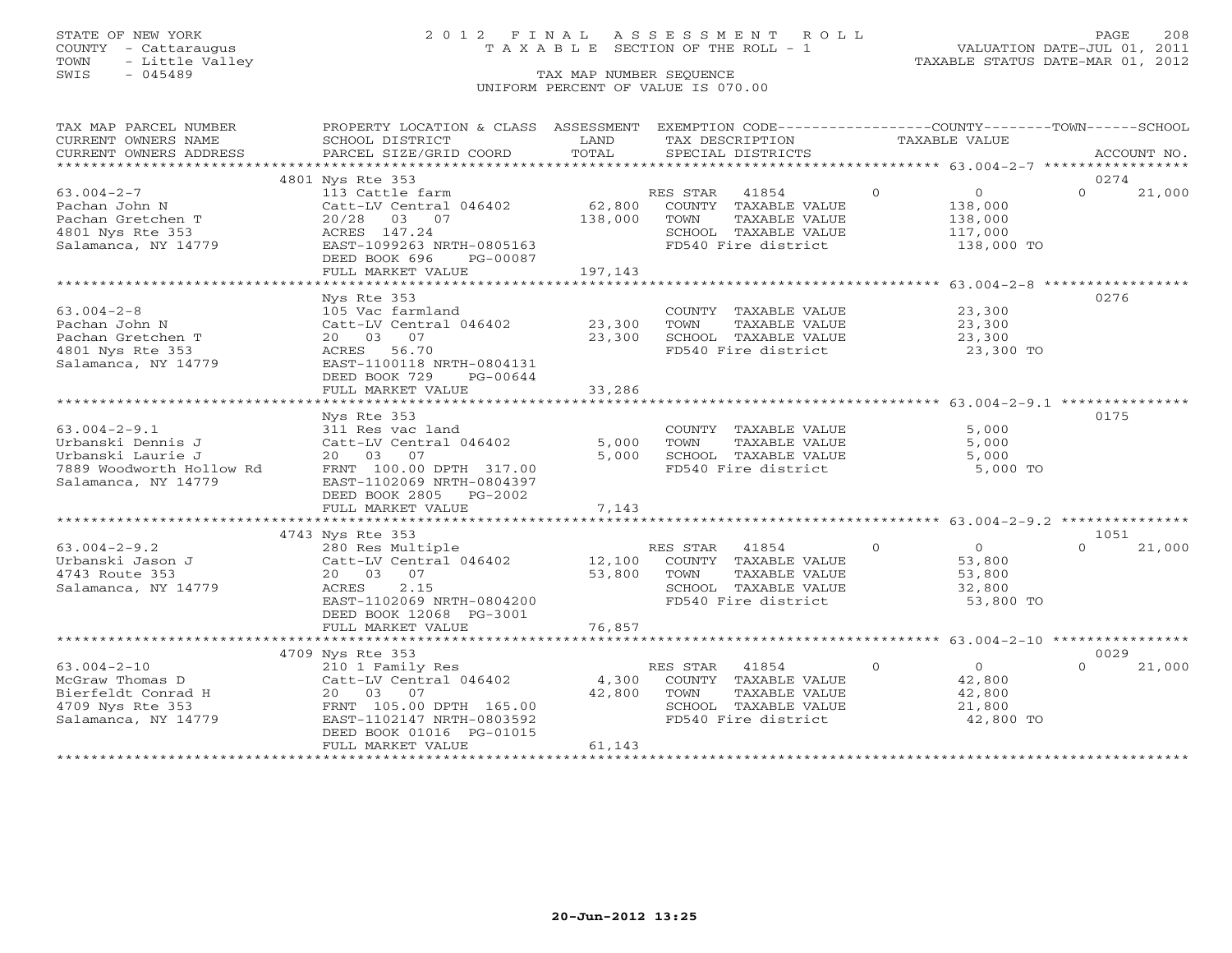# STATE OF NEW YORK 2 0 1 2 F I N A L A S S E S S M E N T R O L L PAGE 209 COUNTY - Cattaraugus T A X A B L E SECTION OF THE ROLL - 1 VALUATION DATE-JUL 01, 2011

| TAX MAP PARCEL NUMBER<br>CURRENT OWNERS NAME | PROPERTY LOCATION & CLASS ASSESSMENT EXEMPTION CODE---------------COUNTY-------TOWN------SCHOOL<br>SCHOOL DISTRICT | LAND   |                  | TAX DESCRIPTION                       |          | TAXABLE VALUE    |          |             |
|----------------------------------------------|--------------------------------------------------------------------------------------------------------------------|--------|------------------|---------------------------------------|----------|------------------|----------|-------------|
| CURRENT OWNERS ADDRESS                       | PARCEL SIZE/GRID COORD                                                                                             | TOTAL  |                  | SPECIAL DISTRICTS                     |          |                  |          | ACCOUNT NO. |
|                                              | 7964 Woodworth Hollow Rd                                                                                           |        |                  |                                       |          |                  |          | 0081        |
| $63.004 - 2 - 11$                            | 210 1 Family Res                                                                                                   |        | $CVET C/T$ 41131 |                                       | $\circ$  | 14,000           | 14,000   | $\circ$     |
| Chapel William H                             | Catt-LV Central 046402 7,700 SR STAR                                                                               |        |                  | 41834                                 | $\Omega$ | $\overline{O}$   | $\Omega$ | 43,540      |
| Chapel Delores                               | 20 03 07                                                                                                           | 62,000 |                  | COUNTY TAXABLE VALUE                  |          | 48,000           |          |             |
| 7964 Woodworth Hollow Rd                     | 2.90<br>ACRES                                                                                                      |        | TOWN             | TAXABLE VALUE                         |          | 48,000           |          |             |
| Salamanca, NY 14779                          | EAST-1100548 NRTH-0803216                                                                                          |        |                  | SCHOOL TAXABLE VALUE                  |          | 18,460           |          |             |
|                                              | DEED BOOK 756<br>PG-01193                                                                                          |        |                  | FD540 Fire district                   |          | 62,000 TO        |          |             |
|                                              | FULL MARKET VALUE                                                                                                  | 88,571 |                  |                                       |          |                  |          |             |
|                                              |                                                                                                                    |        |                  |                                       |          |                  |          |             |
|                                              | Woodworth Hollow Rd<br>105 Vac farmland                                                                            |        |                  | COUNTY TAXABLE VALUE                  |          |                  |          | 0277        |
| $63.004 - 2 - 12.1$<br>Pachan John N         | Catt-LV Central 046402                                                                                             | 20,500 | TOWN             | TAXABLE VALUE                         |          | 20,500<br>20,500 |          |             |
| Pachan Gretchen T                            | 20  03  07                                                                                                         | 20,500 |                  | SCHOOL TAXABLE VALUE                  |          | 20,500           |          |             |
| 4801 Route 353 Dr                            | ACRES 49.20                                                                                                        |        |                  | FD540 Fire district                   |          | 20,500 TO        |          |             |
| Salamnaca, NY 14779                          | EAST-1100176 NRTH-0803493                                                                                          |        |                  |                                       |          |                  |          |             |
|                                              | DEED BOOK 2347 PG-9001                                                                                             |        |                  |                                       |          |                  |          |             |
|                                              | FULL MARKET VALUE                                                                                                  | 29,286 |                  |                                       |          |                  |          |             |
|                                              |                                                                                                                    |        |                  |                                       |          |                  |          |             |
|                                              | 8002 Woodworth Hollow Rd                                                                                           |        |                  |                                       |          |                  |          | 1078        |
| $63.004 - 2 - 12.2$                          | 449 Other Storag                                                                                                   |        |                  | COUNTY TAXABLE VALUE                  |          | 18,200           |          |             |
| Kryniski Raymond T                           | Catt-LV Central 046402                                                                                             | 6,400  | TOWN             | TAXABLE VALUE                         |          | 18,200           |          |             |
| Kryniski Evelyn                              | 20 03<br>07                                                                                                        | 18,200 |                  | SCHOOL TAXABLE VALUE                  |          | 18,200           |          |             |
| 8113 Woodworth Hollow Rd                     | FRNT 226.89 DPTH 166.99                                                                                            |        |                  | FD540 Fire district                   |          | 18,200 TO        |          |             |
| Salamanca, NY 14779                          | EAST-1099596 NRTH-0803204                                                                                          |        |                  |                                       |          |                  |          |             |
|                                              | DEED BOOK 888<br>PG-00972<br>FULL MARKET VALUE                                                                     | 26,000 |                  |                                       |          |                  |          |             |
|                                              |                                                                                                                    |        |                  |                                       |          |                  |          |             |
|                                              | Nys Rte 353                                                                                                        |        |                  |                                       |          |                  |          | 1250        |
| $63.004 - 2 - 12.3$                          | 311 Res vac land                                                                                                   |        |                  | COUNTY TAXABLE VALUE                  |          | 4,000            |          |             |
| Brierley William-Francine                    | Catt-LV Central 046402                                                                                             | 4,000  | TOWN             | TAXABLE VALUE                         |          | 4,000            |          |             |
| Brierley Nicholas                            | 20 03<br>07                                                                                                        | 4,000  |                  | SCHOOL TAXABLE VALUE                  |          | 4,000            |          |             |
| 549 Burroughs Dr                             | 1.50<br>ACRES                                                                                                      |        |                  | FD540 Fire district                   |          | 4,000 TO         |          |             |
| Amherst, NY 14226                            | EAST-1101945 NRTH-0803216                                                                                          |        |                  |                                       |          |                  |          |             |
|                                              | DEED BOOK 2347 PG-9001                                                                                             |        |                  |                                       |          |                  |          |             |
|                                              | FULL MARKET VALUE                                                                                                  | 5,714  |                  |                                       |          |                  |          |             |
|                                              |                                                                                                                    |        |                  |                                       |          |                  |          |             |
|                                              | 8074 Woodworth Hollow Rd                                                                                           |        |                  |                                       |          |                  |          | 0256        |
| $63.004 - 2 - 13$<br>Waterman Steven M       | 260 Seasonal res<br>Catt-LV Central 046402                                                                         | 3,800  | TOWN             | COUNTY TAXABLE VALUE<br>TAXABLE VALUE |          | 12,700<br>12,700 |          |             |
| Waterman Charles T                           | 28 03 07                                                                                                           | 12,700 |                  | SCHOOL TAXABLE VALUE                  |          | 12,700           |          |             |
| 1734 W Blood Rd                              | ACRES<br>1.04                                                                                                      |        |                  | FD540 Fire district                   |          | 12,700 TO        |          |             |
| E. Aurora, NY 14052                          | EAST-1098164 NRTH-0803412                                                                                          |        |                  |                                       |          |                  |          |             |
|                                              | DEED BOOK 13902 PG-2001                                                                                            |        |                  |                                       |          |                  |          |             |
|                                              | FULL MARKET VALUE                                                                                                  | 18,143 |                  |                                       |          |                  |          |             |
|                                              |                                                                                                                    |        |                  |                                       |          |                  |          |             |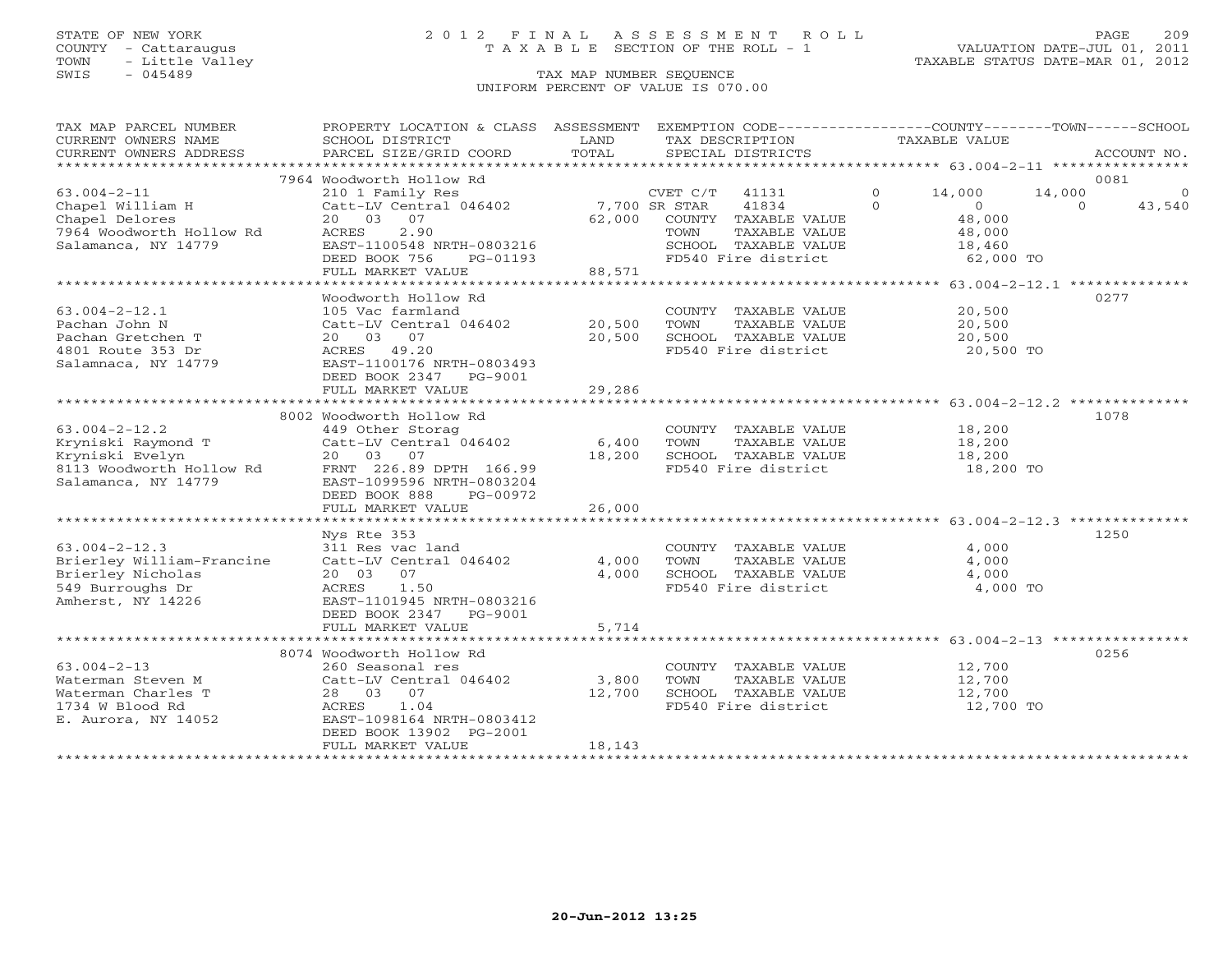# STATE OF NEW YORK 2 0 1 2 F I N A L A S S E S S M E N T R O L L PAGE 210 COUNTY - Cattaraugus T A X A B L E SECTION OF THE ROLL - 1 VALUATION DATE-JUL 01, 2011

| TAX MAP PARCEL NUMBER<br>CURRENT OWNERS NAME                                                                  | PROPERTY LOCATION & CLASS ASSESSMENT EXEMPTION CODE---------------COUNTY-------TOWN------SCHOOL<br>SCHOOL DISTRICT                                      | LAND                                  | TAX DESCRIPTION                                                                                                         | TAXABLE VALUE                                                         |                    |
|---------------------------------------------------------------------------------------------------------------|---------------------------------------------------------------------------------------------------------------------------------------------------------|---------------------------------------|-------------------------------------------------------------------------------------------------------------------------|-----------------------------------------------------------------------|--------------------|
| CURRENT OWNERS ADDRESS                                                                                        | PARCEL SIZE/GRID COORD                                                                                                                                  | TOTAL                                 | SPECIAL DISTRICTS                                                                                                       |                                                                       | ACCOUNT NO.        |
|                                                                                                               | 8069 Woodworth Hollow Rd                                                                                                                                |                                       |                                                                                                                         |                                                                       | 0126               |
| $63.004 - 2 - 14$<br>Murphy Frederick<br>Murphy Kathleen                                                      | 260 Seasonal res<br>Catt-LV Central 046402<br>28 03<br>07                                                                                               | 4,200<br>24,000                       | COUNTY TAXABLE VALUE<br>TOWN<br>TAXABLE VALUE<br>SCHOOL TAXABLE VALUE                                                   | 24,000<br>24,000<br>24,000                                            |                    |
| 160 State Park Ave<br>Salamanca, NY 14779                                                                     | ACRES<br>1.22<br>EAST-1098122 NRTH-0803230<br>DEED BOOK 00952 PG-00372<br>FULL MARKET VALUE                                                             | 34,286                                | FD540 Fire district                                                                                                     | 24,000 TO                                                             |                    |
|                                                                                                               |                                                                                                                                                         |                                       |                                                                                                                         |                                                                       |                    |
|                                                                                                               | 8113 Woodworth Hollow Rd                                                                                                                                |                                       |                                                                                                                         |                                                                       | 0139               |
| $63.004 - 2 - 15$<br>Kryniski Raymond T<br>Kryniski Evelyn<br>8113 Woodworth Hollow Rd<br>Salamanca, NY 14779 | 210 1 Family Res<br>Catt-LV Central 046402<br>28 03 07<br>ACRES<br>1.04<br>EAST-1097322 NRTH-0803439<br>DEED BOOK 796<br>PG-00264                       | 33,600                                | RES STAR<br>41854<br>4,700 COUNTY TAXABLE VALUE<br>TOWN<br>TAXABLE VALUE<br>SCHOOL TAXABLE VALUE<br>FD540 Fire district | $\Omega$<br>$\overline{0}$<br>33,600<br>33,600<br>12,600<br>33,600 TO | $\Omega$<br>21,000 |
|                                                                                                               | FULL MARKET VALUE                                                                                                                                       | 48,000<br>* * * * * * * * * * * * * * |                                                                                                                         | ************************ 63.004-2-16 *****************                |                    |
|                                                                                                               | 8101 Woodworth Hollow Rd                                                                                                                                |                                       |                                                                                                                         |                                                                       | 0350               |
| $63.004 - 2 - 16$                                                                                             | 240 Rural res                                                                                                                                           |                                       | RES STAR<br>41854                                                                                                       | $\Omega$<br>$\overline{0}$                                            | 21,000<br>$\Omega$ |
| Kryniski Steve<br>Kryniski Evelyn<br>8101 Woodworth Hollow Rd<br>Salamanca, NY 14779                          | Catt-LV Central 046402<br>28 03<br>07<br>ACRES 43.84 BANK<br>017<br>EAST-1097576 NRTH-0803974                                                           | 24,000<br>68,100                      | COUNTY TAXABLE VALUE<br>TAXABLE VALUE<br>TOWN<br>SCHOOL TAXABLE VALUE<br>FD540 Fire district                            | 68,100<br>68,100<br>47,100<br>68,100 TO                               |                    |
|                                                                                                               | DEED BOOK 11772 PG-7001<br>FULL MARKET VALUE                                                                                                            | 97,286                                |                                                                                                                         |                                                                       |                    |
|                                                                                                               |                                                                                                                                                         |                                       |                                                                                                                         |                                                                       |                    |
|                                                                                                               | 8149 Woodworth Hollow Rd                                                                                                                                |                                       |                                                                                                                         |                                                                       | 0168               |
| $63.004 - 2 - 19$<br>Hohman Thomas Andrew<br>Hohman Steven Albert<br>22410 Rte 6<br>Mainesburg, PA 16932      | 260 Seasonal res<br>Catt-LV Central 046402<br>28 03 07<br>ACRES 10.70<br>EAST-1096186 NRTH-0804248<br>DEED BOOK 1030<br>PG-1030                         | 6,800<br>11,600                       | COUNTY TAXABLE VALUE<br>TOWN<br>TAXABLE VALUE<br>SCHOOL TAXABLE VALUE<br>FD540 Fire district                            | 11,600<br>11,600<br>11,600<br>$11,000$ TO                             |                    |
|                                                                                                               | FULL MARKET VALUE                                                                                                                                       | 16,571                                |                                                                                                                         |                                                                       |                    |
|                                                                                                               |                                                                                                                                                         |                                       |                                                                                                                         |                                                                       |                    |
| $63.004 - 2 - 20$<br>Penn-York Resources, Inc.<br>1716 Honeoye Rd<br>Shinglehouse, PA 16748                   | Woodworth Hollow Rd<br>910 Priv forest<br>Catt-LV Central 046402<br>28 03 07<br>ACRES 130.10<br>EAST-1095696 NRTH-0805929<br>DEED BOOK 439<br>$PG-8004$ | 26,000<br>78,000                      | COUNTY TAXABLE VALUE<br>TOWN<br>TAXABLE VALUE<br>SCHOOL TAXABLE VALUE<br>FD540 Fire district                            | 78,000<br>78,000<br>78,000<br>78,000 TO                               | 0035               |
|                                                                                                               | FULL MARKET VALUE                                                                                                                                       | 111,429                               |                                                                                                                         |                                                                       |                    |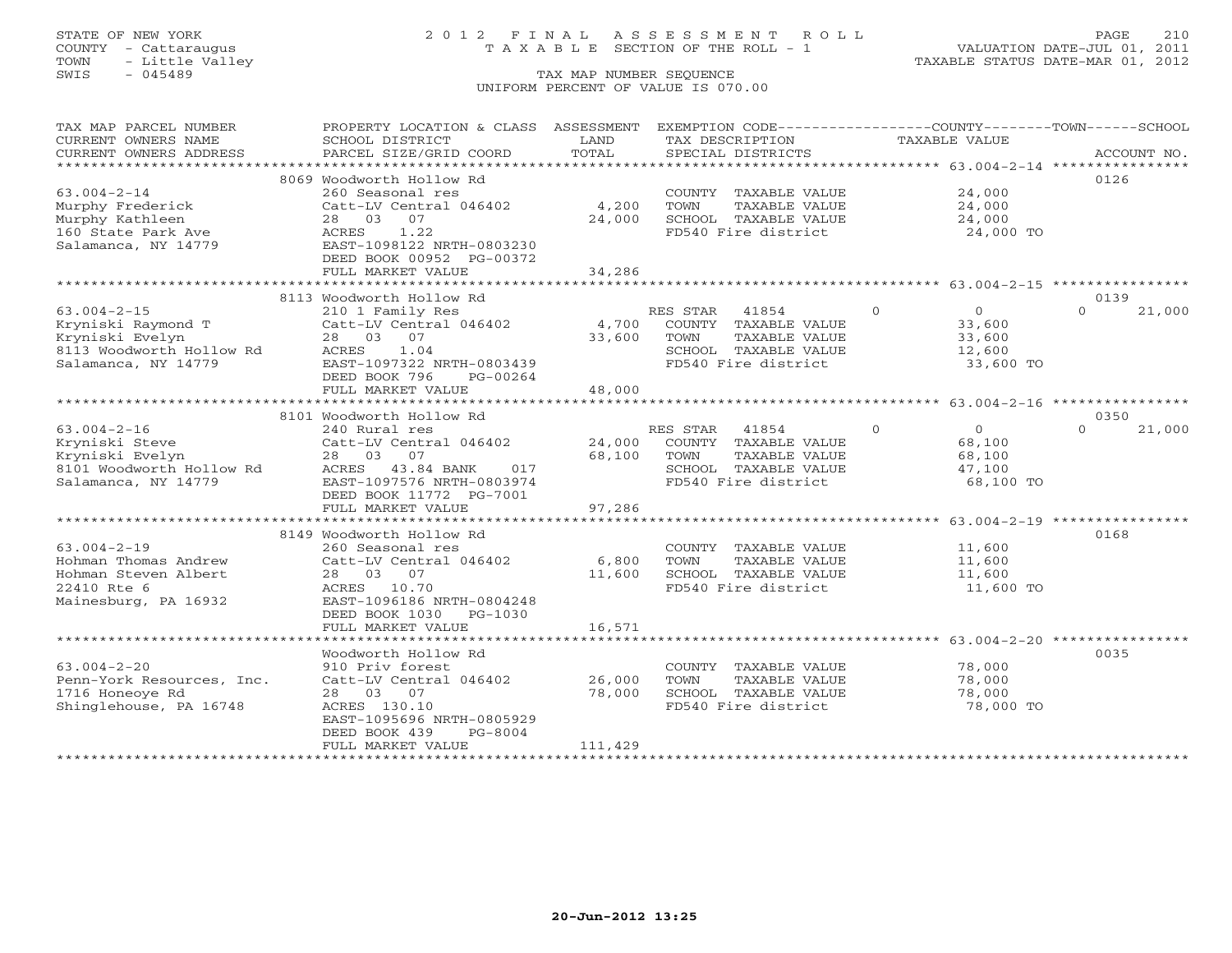# STATE OF NEW YORK 2 0 1 2 F I N A L A S S E S S M E N T R O L L PAGE 211 COUNTY - Cattaraugus T A X A B L E SECTION OF THE ROLL - 1 VALUATION DATE-JUL 01, 2011

| TAX MAP PARCEL NUMBER<br>CURRENT OWNERS NAME<br>CURRENT OWNERS ADDRESS                           | PROPERTY LOCATION & CLASS ASSESSMENT<br>SCHOOL DISTRICT<br>PARCEL SIZE/GRID COORD                                                                                   | LAND<br>TOTAL                |                        | EXEMPTION CODE-----------------COUNTY-------TOWN------SCHOOL<br>TAX DESCRIPTION<br>SPECIAL DISTRICTS | TAXABLE VALUE |                                                          | ACCOUNT NO. |        |
|--------------------------------------------------------------------------------------------------|---------------------------------------------------------------------------------------------------------------------------------------------------------------------|------------------------------|------------------------|------------------------------------------------------------------------------------------------------|---------------|----------------------------------------------------------|-------------|--------|
| $63.004 - 2 - 22$<br>Adams Lumber Co Inc<br>6052 Adams Rd<br>Cattaraugus, NY 14719               | Woodworth Hollow Rd<br>910 Priv forest<br>Catt-LV Central 046402<br>20/21/28 03<br>07<br>ACRES 67.93                                                                | 13,600<br>20,100             | TOWN                   | COUNTY TAXABLE VALUE<br>TAXABLE VALUE<br>SCHOOL TAXABLE VALUE<br>FD540 Fire district                 |               | 20,100<br>20,100<br>20,100<br>20,100 TO                  | 0968        |        |
|                                                                                                  | EAST-1098207 NRTH-0807092<br>DEED BOOK 794<br>PG-00152<br>FULL MARKET VALUE                                                                                         | 28,714                       |                        |                                                                                                      |               |                                                          |             |        |
|                                                                                                  | 5510 Whig St                                                                                                                                                        |                              |                        |                                                                                                      |               |                                                          | 0336        |        |
| $64.001 - 1 - 1$<br>Williams Richard<br>Williams Claire<br>5510 Whig St<br>Salamanca, NY 14779   | 220 2 Family Res<br>Catt-LV Central 046402<br>06 03 07<br>61.71 BANK<br>017<br>ACRES<br>EAST-1108171 NRTH-0814710<br>DEED BOOK 887<br>PG-00792<br>FULL MARKET VALUE | 41,900<br>127,100<br>181,571 | RES STAR 41854<br>TOWN | COUNTY TAXABLE VALUE<br>TAXABLE VALUE<br>SCHOOL TAXABLE VALUE<br>FD540 Fire district                 | $\Omega$      | $\circ$<br>127,100<br>127,100<br>106,100<br>127,100 TO   | $\Omega$    | 21,000 |
|                                                                                                  |                                                                                                                                                                     |                              |                        |                                                                                                      |               |                                                          |             |        |
|                                                                                                  | 5495 Whig St                                                                                                                                                        |                              |                        |                                                                                                      |               |                                                          | 0292        |        |
| $64.001 - 1 - 2$<br>Pincoski James M<br>Pincoski Margaret<br>5495 Whig St<br>Salamanca, NY 14779 | 210 1 Family Res<br>Catt-LV Central 046402<br>06 03 07<br>FRNT 205.00 DPTH 185.00<br>EAST-1108896 NRTH-0814431<br>DEED BOOK 719<br>PG-00563                         | 6,000<br>52,000              | SR STAR<br>TOWN        | 41834<br>COUNTY TAXABLE VALUE<br>TAXABLE VALUE<br>SCHOOL TAXABLE VALUE<br>FD540 Fire district        | $\Omega$      | $\overline{0}$<br>52,000<br>52,000<br>8,460<br>52,000 TO | $\cap$      | 43,540 |
|                                                                                                  | FULL MARKET VALUE                                                                                                                                                   | 74,286                       |                        |                                                                                                      |               |                                                          |             |        |
|                                                                                                  |                                                                                                                                                                     |                              |                        |                                                                                                      |               |                                                          |             |        |
| $64.001 - 1 - 4$<br>Zinn Raymond<br>Zinn Gail<br>5605 Whig St<br>Salamanca, NY 14779             | Whiq St<br>321 Abandoned ag<br>Catt-LV Central 046402<br>06 03 07<br>ACRES 20.44<br>EAST-1107517 NRTH-0814178<br>DEED BOOK 719<br>PG-00565                          | 12,400<br>12,400             | TOWN                   | COUNTY TAXABLE VALUE<br>TAXABLE VALUE<br>SCHOOL TAXABLE VALUE<br>FD540 Fire district                 |               | 12,400<br>12,400<br>12,400<br>12,400 TO                  | 0390        |        |
|                                                                                                  | FULL MARKET VALUE                                                                                                                                                   | 17,714                       |                        |                                                                                                      |               |                                                          |             |        |
|                                                                                                  |                                                                                                                                                                     |                              |                        |                                                                                                      |               |                                                          |             |        |
| $64.001 - 1 - 5$<br>Pincoski Mark J<br>Pincoski Gloria<br>23 Cherrywood Rdg<br>Holland, NY 1408  | Whiq St<br>314 Rural vac<10<br>Catt-LV Central 046402<br>06 03 07<br>ACRES 10.07<br>EAST-1109505 NRTH-0814168<br>DEED BOOK 00990 PG-00155<br>FULL MARKET VALUE      | 9,500<br>9,500<br>13,571     | TOWN                   | COUNTY TAXABLE VALUE<br>TAXABLE VALUE<br>SCHOOL TAXABLE VALUE<br>FD540 Fire district                 |               | 9,500<br>9,500<br>9,500<br>9,500 TO                      | 0213        |        |
|                                                                                                  |                                                                                                                                                                     |                              |                        |                                                                                                      |               |                                                          |             |        |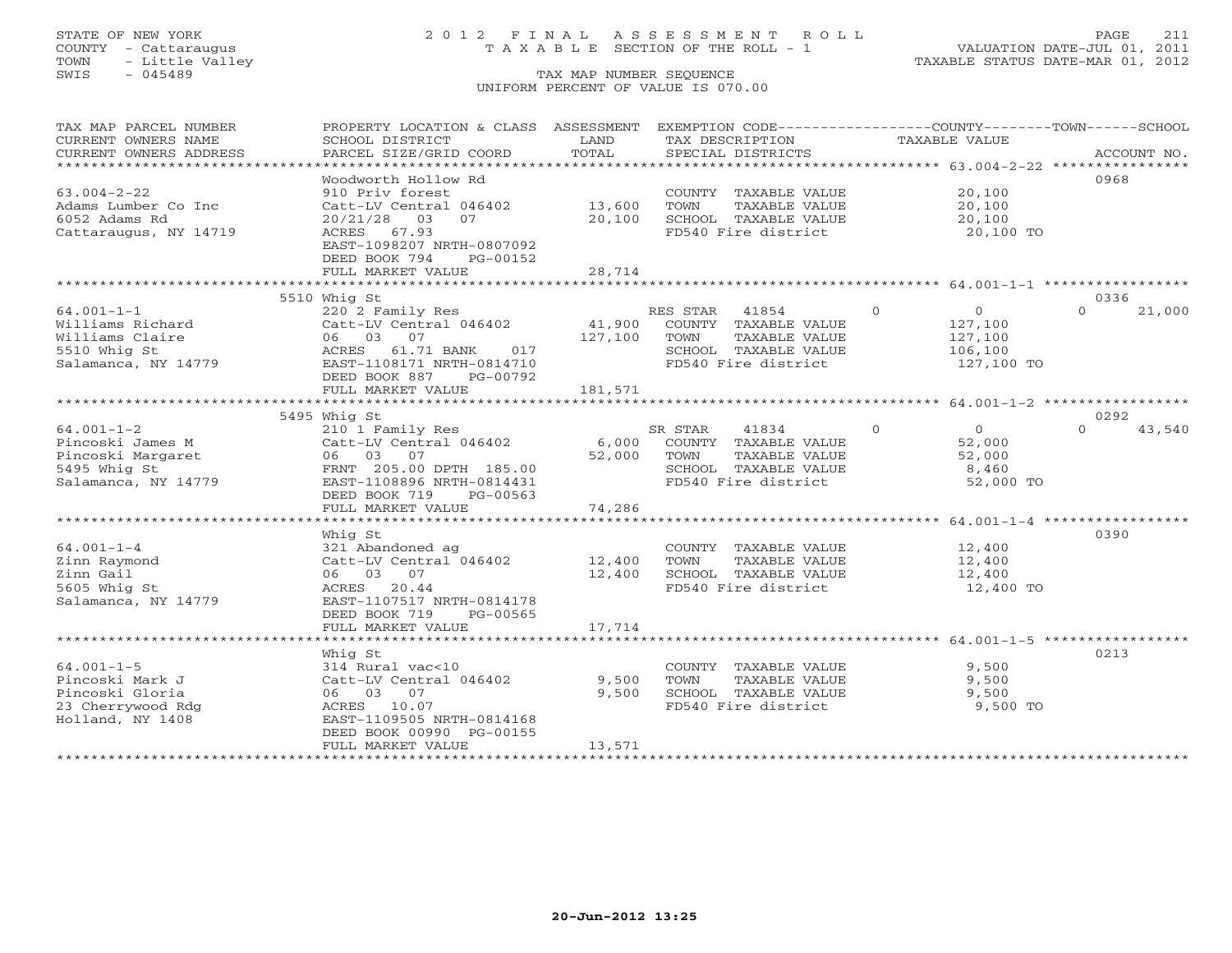# STATE OF NEW YORK 2 0 1 2 F I N A L A S S E S S M E N T R O L L PAGE 212 COUNTY - Cattaraugus T A X A B L E SECTION OF THE ROLL - 1 VALUATION DATE-JUL 01, 2011

| TAX MAP PARCEL NUMBER<br>CURRENT OWNERS NAME                                                                                                                                                                                                                                                                                                                                  | PROPERTY LOCATION & CLASS ASSESSMENT EXEMPTION CODE----------------COUNTY-------TOWN------SCHOOL<br>SCHOOL DISTRICT | LAND          |                | TAX DESCRIPTION                             | TAXABLE VALUE |                  |          |             |
|-------------------------------------------------------------------------------------------------------------------------------------------------------------------------------------------------------------------------------------------------------------------------------------------------------------------------------------------------------------------------------|---------------------------------------------------------------------------------------------------------------------|---------------|----------------|---------------------------------------------|---------------|------------------|----------|-------------|
| CURRENT OWNERS ADDRESS                                                                                                                                                                                                                                                                                                                                                        | PARCEL SIZE/GRID COORD                                                                                              | TOTAL         |                | SPECIAL DISTRICTS                           |               |                  |          | ACCOUNT NO. |
|                                                                                                                                                                                                                                                                                                                                                                               |                                                                                                                     |               |                |                                             |               |                  |          |             |
| $64.001 - 1 - 6.1$                                                                                                                                                                                                                                                                                                                                                            | Whig St<br>321 Abandoned ag                                                                                         |               |                | COUNTY TAXABLE VALUE                        |               | 4,600            | 0333     |             |
| Pincoski Richard L                                                                                                                                                                                                                                                                                                                                                            | Catt-LV Central 046402                                                                                              | 4,600         | TOWN           | TAXABLE VALUE                               |               | 4,600            |          |             |
| Pincoski Valarie J                                                                                                                                                                                                                                                                                                                                                            | 06 03 07                                                                                                            | 4,600         |                | SCHOOL TAXABLE VALUE                        |               | 4,600            |          |             |
| 5457 Whig St                                                                                                                                                                                                                                                                                                                                                                  | ACRES 15.60                                                                                                         |               |                | FD540 Fire district 4,600 TO                |               |                  |          |             |
| Salamanca, NY 14779                                                                                                                                                                                                                                                                                                                                                           | EAST-1107178 NRTH-0813837                                                                                           |               |                |                                             |               |                  |          |             |
|                                                                                                                                                                                                                                                                                                                                                                               | DEED BOOK 1027 PG-817                                                                                               |               |                |                                             |               |                  |          |             |
|                                                                                                                                                                                                                                                                                                                                                                               | FULL MARKET VALUE                                                                                                   | 6,571         |                |                                             |               |                  |          |             |
|                                                                                                                                                                                                                                                                                                                                                                               |                                                                                                                     |               |                |                                             |               |                  |          |             |
|                                                                                                                                                                                                                                                                                                                                                                               | 5457 Whig St                                                                                                        |               |                |                                             |               |                  | 1074     |             |
| $64.001 - 1 - 6.3$                                                                                                                                                                                                                                                                                                                                                            | 210 1 Family Res                                                                                                    |               |                | RES STAR 41854 0                            |               | $\overline{0}$   | $\Omega$ | 21,000      |
| Pincoski Richard                                                                                                                                                                                                                                                                                                                                                              | Catt-LV Central 046402                                                                                              |               |                | 9,200 COUNTY TAXABLE VALUE                  |               | 34,100<br>34,100 |          |             |
| Pincoski Valerie                                                                                                                                                                                                                                                                                                                                                              | 06 03 07                                                                                                            | 34,100        | TOWN           | TAXABLE VALUE                               |               |                  |          |             |
| 5457 Whig St                                                                                                                                                                                                                                                                                                                                                                  | 4.60 BANK 017<br>ACRES                                                                                              |               |                | SCHOOL TAXABLE VALUE<br>FD540 Fire district |               | 13,100           |          |             |
| Salamanca, NY 14779                                                                                                                                                                                                                                                                                                                                                           | EAST-1108421 NRTH-0813836<br>PG-00981                                                                               |               |                |                                             |               | $13,100$ TO      |          |             |
|                                                                                                                                                                                                                                                                                                                                                                               | DEED BOOK 881<br>FULL MARKET VALUE                                                                                  | 48,714        |                |                                             |               |                  |          |             |
|                                                                                                                                                                                                                                                                                                                                                                               | *********************************                                                                                   | ************* |                |                                             |               |                  |          |             |
|                                                                                                                                                                                                                                                                                                                                                                               | 7498 Hungry Hollow Rd                                                                                               |               |                |                                             |               |                  | 0374     |             |
| $64.001 - 1 - 7$                                                                                                                                                                                                                                                                                                                                                              | 260 Seasonal res                                                                                                    |               |                | COUNTY TAXABLE VALUE                        |               | 21,000           |          |             |
| Williams Richard                                                                                                                                                                                                                                                                                                                                                              | Catt-LV Central 046402 12,900                                                                                       |               | TOWN           | TAXABLE VALUE                               |               | 21,000           |          |             |
| Williams Claire                                                                                                                                                                                                                                                                                                                                                               | 06 03 07                                                                                                            | 21,000        |                | SCHOOL TAXABLE VALUE 21,000                 |               |                  |          |             |
| 5510 Whig St                                                                                                                                                                                                                                                                                                                                                                  | 9.36<br>ACRES                                                                                                       |               |                | FD540 Fire district                         |               | 21,000 TO        |          |             |
| Salamanca, NY 14779 EAST-1109457 NRTH-0813849                                                                                                                                                                                                                                                                                                                                 |                                                                                                                     |               |                |                                             |               |                  |          |             |
|                                                                                                                                                                                                                                                                                                                                                                               | DEED BOOK 719<br>PG-00571                                                                                           |               |                |                                             |               |                  |          |             |
|                                                                                                                                                                                                                                                                                                                                                                               | FULL MARKET VALUE                                                                                                   | 30,000        |                |                                             |               |                  |          |             |
|                                                                                                                                                                                                                                                                                                                                                                               |                                                                                                                     |               |                |                                             |               |                  |          |             |
| $\begin{array}{lllllllllllll} 64.001-1-8.1 & 5436\; \text{Whig St} & 63\; \text{PCT OF VALUE USED FOR EXEMENTION PURPOSES} \\ & 240\; \text{Rural res} & \text{CVET C/T} & 41131 & 0 \\ \text{Hutchison Clayton W} & \text{Catt-LV Central 046402} & 23,100\; \text{AGED C/T/S 41800} & 0 \\ & 06 & 03 & 07 & 40\; \text{Rron cm} & \text{SUSC} & \text{SUSC} \\ \end{array}$ |                                                                                                                     |               |                |                                             |               |                  |          |             |
|                                                                                                                                                                                                                                                                                                                                                                               |                                                                                                                     |               |                |                                             |               |                  |          |             |
|                                                                                                                                                                                                                                                                                                                                                                               |                                                                                                                     |               |                |                                             |               |                  |          |             |
| Salamanca, NY 14779                                                                                                                                                                                                                                                                                                                                                           | $49,000$ SR STAR<br>ACRES 29.50                                                                                     |               |                |                                             |               | 29,706           |          |             |
|                                                                                                                                                                                                                                                                                                                                                                               |                                                                                                                     |               |                |                                             |               |                  |          |             |
|                                                                                                                                                                                                                                                                                                                                                                               | EAST-1107741 NRTH-0813452<br>DEED BOOK 597 PG-00358                                                                 |               |                | SCHOOL TAXABLE VALUE                        |               | $\overline{0}$   |          |             |
|                                                                                                                                                                                                                                                                                                                                                                               | FULL MARKET VALUE                                                                                                   |               |                | 70,000 FD540 Fire district 49,000 TO        |               |                  |          |             |
|                                                                                                                                                                                                                                                                                                                                                                               |                                                                                                                     |               |                |                                             |               |                  |          |             |
|                                                                                                                                                                                                                                                                                                                                                                               | 7483 Hungry Hollow Rd                                                                                               |               |                |                                             |               |                  | 1145     |             |
| $64.001 - 1 - 8.2$                                                                                                                                                                                                                                                                                                                                                            | 210 1 Family Res                                                                                                    |               | RES STAR 41854 | $\overline{0}$                              |               | $\overline{0}$   |          | 21,000      |
| Livak Thomas                                                                                                                                                                                                                                                                                                                                                                  | Catt-LV Central 046402                                                                                              | 15,800        |                | COUNTY TAXABLE VALUE                        |               | 89,900           |          |             |
| 7483 Hungry Hollow Rd                                                                                                                                                                                                                                                                                                                                                         | 06 03 07                                                                                                            | 89,900        | TOWN           | TAXABLE VALUE                               |               | 89,900           |          |             |
| Salamanca, NY 14779                                                                                                                                                                                                                                                                                                                                                           | ACRES 10.75                                                                                                         |               |                | SCHOOL TAXABLE VALUE                        |               | 68,900           |          |             |
|                                                                                                                                                                                                                                                                                                                                                                               | EAST-1109929 NRTH-0813113                                                                                           |               |                | FD540 Fire district                         |               | 89,900 TO        |          |             |
|                                                                                                                                                                                                                                                                                                                                                                               | DEED BOOK 00942 PG-00423                                                                                            |               |                |                                             |               |                  |          |             |
|                                                                                                                                                                                                                                                                                                                                                                               | FULL MARKET VALUE                                                                                                   | 128,429       |                |                                             |               |                  |          |             |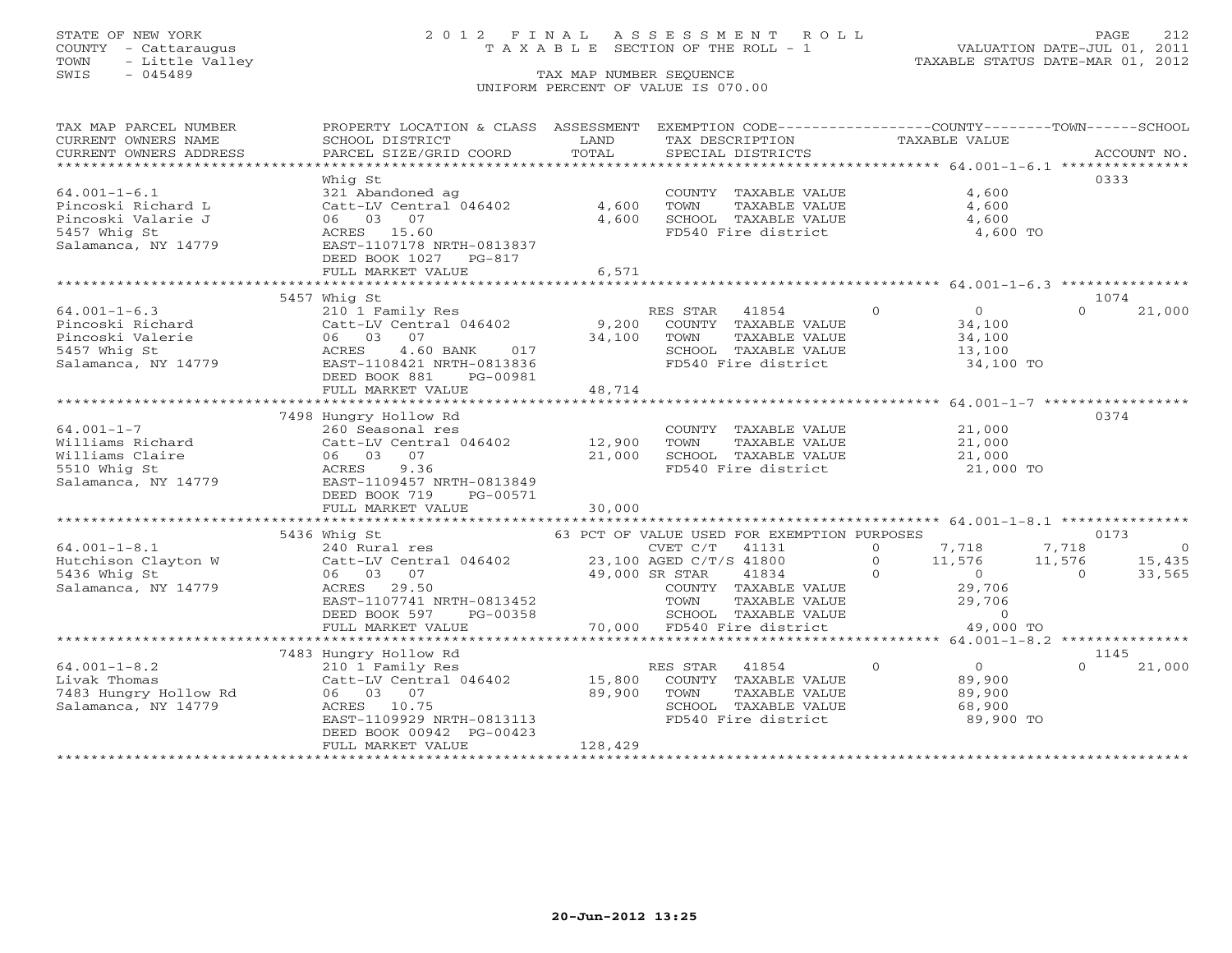# STATE OF NEW YORK 2 0 1 2 F I N A L A S S E S S M E N T R O L L PAGE 213 COUNTY - Cattaraugus T A X A B L E SECTION OF THE ROLL - 1 VALUATION DATE-JUL 01, 2011

| CURRENT OWNERS NAME<br>LAND<br>TAXABLE VALUE<br>SCHOOL DISTRICT<br>TAX DESCRIPTION<br>COUNING THE SERVICE SERVICES TO THE SPECIAL DISTRICTS ACCOUNT NO.<br>TORRENT OWNERS ADDRESS PARCEL SIZE/GRID COORD TOTAL SPECIAL DISTRICTS ACCOUNT NO.<br>ACCOUNT NO.<br>1162<br>7507 Hungry Hollow Rd<br>$64.001 - 1 - 8.3$<br>18,000<br>18,000<br>270 Mfg housing<br>COUNTY TAXABLE VALUE<br>270 mig nousing<br>Catt-LV Central 046402<br>8,200<br>Brostko Paul M<br>TOWN<br>TAXABLE VALUE<br>18,000<br>SCHOOL TAXABLE VALUE<br>Kozak Ronald<br>06 03 07<br>18,000<br>18,000 TO<br>FD540 Fire district<br>4396 Chilsholm Trl<br>Ff 400.00<br>Hamburg, NY 14075<br>ACRES<br>3.80<br>EAST-1109507 NRTH-0813442<br>DEED BOOK 00958 PG-00276<br>25,714<br>FULL MARKET VALUE<br>76 PCT OF VALUE USED FOR EXEMPTION PURPOSES<br>0387<br>5422 Whig St<br>$\overline{0}$<br>$64.001 - 1 - 9.1$<br>CVET C/T<br>41131<br>14,000 14,000<br>9,576 9,576<br>240 Rural res<br>$\Omega$<br>Golaszewski Walter<br>Catt-LV Central 046402 33,900 DVET C/T 41141<br>$\overline{0}$<br>$\overline{0}$<br>$06 \t 03 \t 07$<br>$\overline{0}$<br>$\overline{0}$<br>Golaszewski Louella A<br>84,000 SR STAR<br>41834<br>$\overline{a}$<br>43,540<br>60,424<br>5422 Whig St<br>ACRES 71.90<br>COUNTY TAXABLE VALUE<br>Salamanca, NY 14779<br>EAST-1107213 NRTH-0813040<br>DEED BOOK 755 PG-00458<br>TOWN<br>TAXABLE VALUE<br>60,424<br>40,460<br>SCHOOL TAXABLE VALUE<br>120,000 FD540 Fire district 84,000 TO<br>FULL MARKET VALUE<br>1098<br>5404 Whig St<br>$\begin{array}{c} 0 \\ 87,600 \end{array}$<br>210 1 Family Res<br>$\sim$ 0<br>$\Omega$<br>21,000<br>$64.001 - 1 - 9.2$<br>RES STAR<br>41854<br>Catt-LV Central 046402 6,300 COUNTY TAXABLE VALUE<br>Aldrich Mark<br>87,600 TOWN<br>Aldrich Michelle M<br>06 03 07<br>TAXABLE VALUE<br>87,600<br>SCHOOL TAXABLE VALUE<br>1.30<br>5404 Whig St<br>ACRES<br>66,600<br>EAST-1108566 NRTH-0812724<br>FD540 Fire district<br>Salamanca, NY 14779<br>87,600 TO<br>DEED BOOK 906<br>PG-00769<br>125,143<br>FULL MARKET VALUE<br>0049<br>5390 Whig St<br>210 1 Family Res<br>Catt-LV Central 046402 (15,600 COUNTY TAXABLE VALUE<br>06 03 07 128,500 TOWN TAXABLE VALUE<br>$\overline{0}$<br>$64.001 - 1 - 10$<br>$\sim$ 0<br>$\Omega$<br>21,000<br>Riley Mark E<br>128,500<br>Riley Ciji L<br>128,500<br>5390 Whig St<br>ACRES<br>9.00<br>SCHOOL TAXABLE VALUE<br>107,500<br>Salamanca, NY 14779<br>FD540 Fire district<br>EAST-1108682 NRTH-0812292<br>128,500 TO<br>DEED BOOK 7464 PG-4001<br>183,571<br>FULL MARKET VALUE<br>0364<br>5362 Whig St<br>$64.001 - 1 - 12$<br>68,600<br>240 Rural res<br>COUNTY TAXABLE VALUE<br>240 Rural res<br>Catt-LV Central 046402<br>68,600<br>22,900<br>Zelazny Stephen W<br>TOWN<br>TAXABLE VALUE<br>06 03 07<br>68,600<br>SCHOOL TAXABLE VALUE<br>FD540 Fire district<br>Zelazny Beverly A<br>68,600<br>73 Sargent Dr<br>ACRES<br>24.66<br>68,600 TO<br>Amherst, NY 14226<br>EAST-1109440 NRTH-0812146<br>DEED BOOK 8957<br>PG-5002<br>98,000<br>FULL MARKET VALUE | TAX MAP PARCEL NUMBER | PROPERTY LOCATION & CLASS ASSESSMENT | EXEMPTION CODE-----------------COUNTY-------TOWN------SCHOOL |  |
|-------------------------------------------------------------------------------------------------------------------------------------------------------------------------------------------------------------------------------------------------------------------------------------------------------------------------------------------------------------------------------------------------------------------------------------------------------------------------------------------------------------------------------------------------------------------------------------------------------------------------------------------------------------------------------------------------------------------------------------------------------------------------------------------------------------------------------------------------------------------------------------------------------------------------------------------------------------------------------------------------------------------------------------------------------------------------------------------------------------------------------------------------------------------------------------------------------------------------------------------------------------------------------------------------------------------------------------------------------------------------------------------------------------------------------------------------------------------------------------------------------------------------------------------------------------------------------------------------------------------------------------------------------------------------------------------------------------------------------------------------------------------------------------------------------------------------------------------------------------------------------------------------------------------------------------------------------------------------------------------------------------------------------------------------------------------------------------------------------------------------------------------------------------------------------------------------------------------------------------------------------------------------------------------------------------------------------------------------------------------------------------------------------------------------------------------------------------------------------------------------------------------------------------------------------------------------------------------------------------------------------------------------------------------------------------------------------------------------------------------------------------------------------------------------------------------------------------------------------------------------------------------------------------------------------------------------------------------------------------------------------------------------------------|-----------------------|--------------------------------------|--------------------------------------------------------------|--|
|                                                                                                                                                                                                                                                                                                                                                                                                                                                                                                                                                                                                                                                                                                                                                                                                                                                                                                                                                                                                                                                                                                                                                                                                                                                                                                                                                                                                                                                                                                                                                                                                                                                                                                                                                                                                                                                                                                                                                                                                                                                                                                                                                                                                                                                                                                                                                                                                                                                                                                                                                                                                                                                                                                                                                                                                                                                                                                                                                                                                                                     |                       |                                      |                                                              |  |
|                                                                                                                                                                                                                                                                                                                                                                                                                                                                                                                                                                                                                                                                                                                                                                                                                                                                                                                                                                                                                                                                                                                                                                                                                                                                                                                                                                                                                                                                                                                                                                                                                                                                                                                                                                                                                                                                                                                                                                                                                                                                                                                                                                                                                                                                                                                                                                                                                                                                                                                                                                                                                                                                                                                                                                                                                                                                                                                                                                                                                                     |                       |                                      |                                                              |  |
|                                                                                                                                                                                                                                                                                                                                                                                                                                                                                                                                                                                                                                                                                                                                                                                                                                                                                                                                                                                                                                                                                                                                                                                                                                                                                                                                                                                                                                                                                                                                                                                                                                                                                                                                                                                                                                                                                                                                                                                                                                                                                                                                                                                                                                                                                                                                                                                                                                                                                                                                                                                                                                                                                                                                                                                                                                                                                                                                                                                                                                     |                       |                                      |                                                              |  |
|                                                                                                                                                                                                                                                                                                                                                                                                                                                                                                                                                                                                                                                                                                                                                                                                                                                                                                                                                                                                                                                                                                                                                                                                                                                                                                                                                                                                                                                                                                                                                                                                                                                                                                                                                                                                                                                                                                                                                                                                                                                                                                                                                                                                                                                                                                                                                                                                                                                                                                                                                                                                                                                                                                                                                                                                                                                                                                                                                                                                                                     |                       |                                      |                                                              |  |
|                                                                                                                                                                                                                                                                                                                                                                                                                                                                                                                                                                                                                                                                                                                                                                                                                                                                                                                                                                                                                                                                                                                                                                                                                                                                                                                                                                                                                                                                                                                                                                                                                                                                                                                                                                                                                                                                                                                                                                                                                                                                                                                                                                                                                                                                                                                                                                                                                                                                                                                                                                                                                                                                                                                                                                                                                                                                                                                                                                                                                                     |                       |                                      |                                                              |  |
|                                                                                                                                                                                                                                                                                                                                                                                                                                                                                                                                                                                                                                                                                                                                                                                                                                                                                                                                                                                                                                                                                                                                                                                                                                                                                                                                                                                                                                                                                                                                                                                                                                                                                                                                                                                                                                                                                                                                                                                                                                                                                                                                                                                                                                                                                                                                                                                                                                                                                                                                                                                                                                                                                                                                                                                                                                                                                                                                                                                                                                     |                       |                                      |                                                              |  |
|                                                                                                                                                                                                                                                                                                                                                                                                                                                                                                                                                                                                                                                                                                                                                                                                                                                                                                                                                                                                                                                                                                                                                                                                                                                                                                                                                                                                                                                                                                                                                                                                                                                                                                                                                                                                                                                                                                                                                                                                                                                                                                                                                                                                                                                                                                                                                                                                                                                                                                                                                                                                                                                                                                                                                                                                                                                                                                                                                                                                                                     |                       |                                      |                                                              |  |
|                                                                                                                                                                                                                                                                                                                                                                                                                                                                                                                                                                                                                                                                                                                                                                                                                                                                                                                                                                                                                                                                                                                                                                                                                                                                                                                                                                                                                                                                                                                                                                                                                                                                                                                                                                                                                                                                                                                                                                                                                                                                                                                                                                                                                                                                                                                                                                                                                                                                                                                                                                                                                                                                                                                                                                                                                                                                                                                                                                                                                                     |                       |                                      |                                                              |  |
|                                                                                                                                                                                                                                                                                                                                                                                                                                                                                                                                                                                                                                                                                                                                                                                                                                                                                                                                                                                                                                                                                                                                                                                                                                                                                                                                                                                                                                                                                                                                                                                                                                                                                                                                                                                                                                                                                                                                                                                                                                                                                                                                                                                                                                                                                                                                                                                                                                                                                                                                                                                                                                                                                                                                                                                                                                                                                                                                                                                                                                     |                       |                                      |                                                              |  |
|                                                                                                                                                                                                                                                                                                                                                                                                                                                                                                                                                                                                                                                                                                                                                                                                                                                                                                                                                                                                                                                                                                                                                                                                                                                                                                                                                                                                                                                                                                                                                                                                                                                                                                                                                                                                                                                                                                                                                                                                                                                                                                                                                                                                                                                                                                                                                                                                                                                                                                                                                                                                                                                                                                                                                                                                                                                                                                                                                                                                                                     |                       |                                      |                                                              |  |
|                                                                                                                                                                                                                                                                                                                                                                                                                                                                                                                                                                                                                                                                                                                                                                                                                                                                                                                                                                                                                                                                                                                                                                                                                                                                                                                                                                                                                                                                                                                                                                                                                                                                                                                                                                                                                                                                                                                                                                                                                                                                                                                                                                                                                                                                                                                                                                                                                                                                                                                                                                                                                                                                                                                                                                                                                                                                                                                                                                                                                                     |                       |                                      |                                                              |  |
|                                                                                                                                                                                                                                                                                                                                                                                                                                                                                                                                                                                                                                                                                                                                                                                                                                                                                                                                                                                                                                                                                                                                                                                                                                                                                                                                                                                                                                                                                                                                                                                                                                                                                                                                                                                                                                                                                                                                                                                                                                                                                                                                                                                                                                                                                                                                                                                                                                                                                                                                                                                                                                                                                                                                                                                                                                                                                                                                                                                                                                     |                       |                                      |                                                              |  |
|                                                                                                                                                                                                                                                                                                                                                                                                                                                                                                                                                                                                                                                                                                                                                                                                                                                                                                                                                                                                                                                                                                                                                                                                                                                                                                                                                                                                                                                                                                                                                                                                                                                                                                                                                                                                                                                                                                                                                                                                                                                                                                                                                                                                                                                                                                                                                                                                                                                                                                                                                                                                                                                                                                                                                                                                                                                                                                                                                                                                                                     |                       |                                      |                                                              |  |
|                                                                                                                                                                                                                                                                                                                                                                                                                                                                                                                                                                                                                                                                                                                                                                                                                                                                                                                                                                                                                                                                                                                                                                                                                                                                                                                                                                                                                                                                                                                                                                                                                                                                                                                                                                                                                                                                                                                                                                                                                                                                                                                                                                                                                                                                                                                                                                                                                                                                                                                                                                                                                                                                                                                                                                                                                                                                                                                                                                                                                                     |                       |                                      |                                                              |  |
|                                                                                                                                                                                                                                                                                                                                                                                                                                                                                                                                                                                                                                                                                                                                                                                                                                                                                                                                                                                                                                                                                                                                                                                                                                                                                                                                                                                                                                                                                                                                                                                                                                                                                                                                                                                                                                                                                                                                                                                                                                                                                                                                                                                                                                                                                                                                                                                                                                                                                                                                                                                                                                                                                                                                                                                                                                                                                                                                                                                                                                     |                       |                                      |                                                              |  |
|                                                                                                                                                                                                                                                                                                                                                                                                                                                                                                                                                                                                                                                                                                                                                                                                                                                                                                                                                                                                                                                                                                                                                                                                                                                                                                                                                                                                                                                                                                                                                                                                                                                                                                                                                                                                                                                                                                                                                                                                                                                                                                                                                                                                                                                                                                                                                                                                                                                                                                                                                                                                                                                                                                                                                                                                                                                                                                                                                                                                                                     |                       |                                      |                                                              |  |
|                                                                                                                                                                                                                                                                                                                                                                                                                                                                                                                                                                                                                                                                                                                                                                                                                                                                                                                                                                                                                                                                                                                                                                                                                                                                                                                                                                                                                                                                                                                                                                                                                                                                                                                                                                                                                                                                                                                                                                                                                                                                                                                                                                                                                                                                                                                                                                                                                                                                                                                                                                                                                                                                                                                                                                                                                                                                                                                                                                                                                                     |                       |                                      |                                                              |  |
|                                                                                                                                                                                                                                                                                                                                                                                                                                                                                                                                                                                                                                                                                                                                                                                                                                                                                                                                                                                                                                                                                                                                                                                                                                                                                                                                                                                                                                                                                                                                                                                                                                                                                                                                                                                                                                                                                                                                                                                                                                                                                                                                                                                                                                                                                                                                                                                                                                                                                                                                                                                                                                                                                                                                                                                                                                                                                                                                                                                                                                     |                       |                                      |                                                              |  |
|                                                                                                                                                                                                                                                                                                                                                                                                                                                                                                                                                                                                                                                                                                                                                                                                                                                                                                                                                                                                                                                                                                                                                                                                                                                                                                                                                                                                                                                                                                                                                                                                                                                                                                                                                                                                                                                                                                                                                                                                                                                                                                                                                                                                                                                                                                                                                                                                                                                                                                                                                                                                                                                                                                                                                                                                                                                                                                                                                                                                                                     |                       |                                      |                                                              |  |
|                                                                                                                                                                                                                                                                                                                                                                                                                                                                                                                                                                                                                                                                                                                                                                                                                                                                                                                                                                                                                                                                                                                                                                                                                                                                                                                                                                                                                                                                                                                                                                                                                                                                                                                                                                                                                                                                                                                                                                                                                                                                                                                                                                                                                                                                                                                                                                                                                                                                                                                                                                                                                                                                                                                                                                                                                                                                                                                                                                                                                                     |                       |                                      |                                                              |  |
|                                                                                                                                                                                                                                                                                                                                                                                                                                                                                                                                                                                                                                                                                                                                                                                                                                                                                                                                                                                                                                                                                                                                                                                                                                                                                                                                                                                                                                                                                                                                                                                                                                                                                                                                                                                                                                                                                                                                                                                                                                                                                                                                                                                                                                                                                                                                                                                                                                                                                                                                                                                                                                                                                                                                                                                                                                                                                                                                                                                                                                     |                       |                                      |                                                              |  |
|                                                                                                                                                                                                                                                                                                                                                                                                                                                                                                                                                                                                                                                                                                                                                                                                                                                                                                                                                                                                                                                                                                                                                                                                                                                                                                                                                                                                                                                                                                                                                                                                                                                                                                                                                                                                                                                                                                                                                                                                                                                                                                                                                                                                                                                                                                                                                                                                                                                                                                                                                                                                                                                                                                                                                                                                                                                                                                                                                                                                                                     |                       |                                      |                                                              |  |
|                                                                                                                                                                                                                                                                                                                                                                                                                                                                                                                                                                                                                                                                                                                                                                                                                                                                                                                                                                                                                                                                                                                                                                                                                                                                                                                                                                                                                                                                                                                                                                                                                                                                                                                                                                                                                                                                                                                                                                                                                                                                                                                                                                                                                                                                                                                                                                                                                                                                                                                                                                                                                                                                                                                                                                                                                                                                                                                                                                                                                                     |                       |                                      |                                                              |  |
|                                                                                                                                                                                                                                                                                                                                                                                                                                                                                                                                                                                                                                                                                                                                                                                                                                                                                                                                                                                                                                                                                                                                                                                                                                                                                                                                                                                                                                                                                                                                                                                                                                                                                                                                                                                                                                                                                                                                                                                                                                                                                                                                                                                                                                                                                                                                                                                                                                                                                                                                                                                                                                                                                                                                                                                                                                                                                                                                                                                                                                     |                       |                                      |                                                              |  |
|                                                                                                                                                                                                                                                                                                                                                                                                                                                                                                                                                                                                                                                                                                                                                                                                                                                                                                                                                                                                                                                                                                                                                                                                                                                                                                                                                                                                                                                                                                                                                                                                                                                                                                                                                                                                                                                                                                                                                                                                                                                                                                                                                                                                                                                                                                                                                                                                                                                                                                                                                                                                                                                                                                                                                                                                                                                                                                                                                                                                                                     |                       |                                      |                                                              |  |
|                                                                                                                                                                                                                                                                                                                                                                                                                                                                                                                                                                                                                                                                                                                                                                                                                                                                                                                                                                                                                                                                                                                                                                                                                                                                                                                                                                                                                                                                                                                                                                                                                                                                                                                                                                                                                                                                                                                                                                                                                                                                                                                                                                                                                                                                                                                                                                                                                                                                                                                                                                                                                                                                                                                                                                                                                                                                                                                                                                                                                                     |                       |                                      |                                                              |  |
|                                                                                                                                                                                                                                                                                                                                                                                                                                                                                                                                                                                                                                                                                                                                                                                                                                                                                                                                                                                                                                                                                                                                                                                                                                                                                                                                                                                                                                                                                                                                                                                                                                                                                                                                                                                                                                                                                                                                                                                                                                                                                                                                                                                                                                                                                                                                                                                                                                                                                                                                                                                                                                                                                                                                                                                                                                                                                                                                                                                                                                     |                       |                                      |                                                              |  |
|                                                                                                                                                                                                                                                                                                                                                                                                                                                                                                                                                                                                                                                                                                                                                                                                                                                                                                                                                                                                                                                                                                                                                                                                                                                                                                                                                                                                                                                                                                                                                                                                                                                                                                                                                                                                                                                                                                                                                                                                                                                                                                                                                                                                                                                                                                                                                                                                                                                                                                                                                                                                                                                                                                                                                                                                                                                                                                                                                                                                                                     |                       |                                      |                                                              |  |
|                                                                                                                                                                                                                                                                                                                                                                                                                                                                                                                                                                                                                                                                                                                                                                                                                                                                                                                                                                                                                                                                                                                                                                                                                                                                                                                                                                                                                                                                                                                                                                                                                                                                                                                                                                                                                                                                                                                                                                                                                                                                                                                                                                                                                                                                                                                                                                                                                                                                                                                                                                                                                                                                                                                                                                                                                                                                                                                                                                                                                                     |                       |                                      |                                                              |  |
|                                                                                                                                                                                                                                                                                                                                                                                                                                                                                                                                                                                                                                                                                                                                                                                                                                                                                                                                                                                                                                                                                                                                                                                                                                                                                                                                                                                                                                                                                                                                                                                                                                                                                                                                                                                                                                                                                                                                                                                                                                                                                                                                                                                                                                                                                                                                                                                                                                                                                                                                                                                                                                                                                                                                                                                                                                                                                                                                                                                                                                     |                       |                                      |                                                              |  |
|                                                                                                                                                                                                                                                                                                                                                                                                                                                                                                                                                                                                                                                                                                                                                                                                                                                                                                                                                                                                                                                                                                                                                                                                                                                                                                                                                                                                                                                                                                                                                                                                                                                                                                                                                                                                                                                                                                                                                                                                                                                                                                                                                                                                                                                                                                                                                                                                                                                                                                                                                                                                                                                                                                                                                                                                                                                                                                                                                                                                                                     |                       |                                      |                                                              |  |
|                                                                                                                                                                                                                                                                                                                                                                                                                                                                                                                                                                                                                                                                                                                                                                                                                                                                                                                                                                                                                                                                                                                                                                                                                                                                                                                                                                                                                                                                                                                                                                                                                                                                                                                                                                                                                                                                                                                                                                                                                                                                                                                                                                                                                                                                                                                                                                                                                                                                                                                                                                                                                                                                                                                                                                                                                                                                                                                                                                                                                                     |                       |                                      |                                                              |  |
|                                                                                                                                                                                                                                                                                                                                                                                                                                                                                                                                                                                                                                                                                                                                                                                                                                                                                                                                                                                                                                                                                                                                                                                                                                                                                                                                                                                                                                                                                                                                                                                                                                                                                                                                                                                                                                                                                                                                                                                                                                                                                                                                                                                                                                                                                                                                                                                                                                                                                                                                                                                                                                                                                                                                                                                                                                                                                                                                                                                                                                     |                       |                                      |                                                              |  |
|                                                                                                                                                                                                                                                                                                                                                                                                                                                                                                                                                                                                                                                                                                                                                                                                                                                                                                                                                                                                                                                                                                                                                                                                                                                                                                                                                                                                                                                                                                                                                                                                                                                                                                                                                                                                                                                                                                                                                                                                                                                                                                                                                                                                                                                                                                                                                                                                                                                                                                                                                                                                                                                                                                                                                                                                                                                                                                                                                                                                                                     |                       |                                      |                                                              |  |
|                                                                                                                                                                                                                                                                                                                                                                                                                                                                                                                                                                                                                                                                                                                                                                                                                                                                                                                                                                                                                                                                                                                                                                                                                                                                                                                                                                                                                                                                                                                                                                                                                                                                                                                                                                                                                                                                                                                                                                                                                                                                                                                                                                                                                                                                                                                                                                                                                                                                                                                                                                                                                                                                                                                                                                                                                                                                                                                                                                                                                                     |                       |                                      |                                                              |  |
|                                                                                                                                                                                                                                                                                                                                                                                                                                                                                                                                                                                                                                                                                                                                                                                                                                                                                                                                                                                                                                                                                                                                                                                                                                                                                                                                                                                                                                                                                                                                                                                                                                                                                                                                                                                                                                                                                                                                                                                                                                                                                                                                                                                                                                                                                                                                                                                                                                                                                                                                                                                                                                                                                                                                                                                                                                                                                                                                                                                                                                     |                       |                                      |                                                              |  |
|                                                                                                                                                                                                                                                                                                                                                                                                                                                                                                                                                                                                                                                                                                                                                                                                                                                                                                                                                                                                                                                                                                                                                                                                                                                                                                                                                                                                                                                                                                                                                                                                                                                                                                                                                                                                                                                                                                                                                                                                                                                                                                                                                                                                                                                                                                                                                                                                                                                                                                                                                                                                                                                                                                                                                                                                                                                                                                                                                                                                                                     |                       |                                      |                                                              |  |
|                                                                                                                                                                                                                                                                                                                                                                                                                                                                                                                                                                                                                                                                                                                                                                                                                                                                                                                                                                                                                                                                                                                                                                                                                                                                                                                                                                                                                                                                                                                                                                                                                                                                                                                                                                                                                                                                                                                                                                                                                                                                                                                                                                                                                                                                                                                                                                                                                                                                                                                                                                                                                                                                                                                                                                                                                                                                                                                                                                                                                                     |                       |                                      |                                                              |  |
|                                                                                                                                                                                                                                                                                                                                                                                                                                                                                                                                                                                                                                                                                                                                                                                                                                                                                                                                                                                                                                                                                                                                                                                                                                                                                                                                                                                                                                                                                                                                                                                                                                                                                                                                                                                                                                                                                                                                                                                                                                                                                                                                                                                                                                                                                                                                                                                                                                                                                                                                                                                                                                                                                                                                                                                                                                                                                                                                                                                                                                     |                       |                                      |                                                              |  |
|                                                                                                                                                                                                                                                                                                                                                                                                                                                                                                                                                                                                                                                                                                                                                                                                                                                                                                                                                                                                                                                                                                                                                                                                                                                                                                                                                                                                                                                                                                                                                                                                                                                                                                                                                                                                                                                                                                                                                                                                                                                                                                                                                                                                                                                                                                                                                                                                                                                                                                                                                                                                                                                                                                                                                                                                                                                                                                                                                                                                                                     |                       |                                      |                                                              |  |
|                                                                                                                                                                                                                                                                                                                                                                                                                                                                                                                                                                                                                                                                                                                                                                                                                                                                                                                                                                                                                                                                                                                                                                                                                                                                                                                                                                                                                                                                                                                                                                                                                                                                                                                                                                                                                                                                                                                                                                                                                                                                                                                                                                                                                                                                                                                                                                                                                                                                                                                                                                                                                                                                                                                                                                                                                                                                                                                                                                                                                                     |                       |                                      |                                                              |  |
|                                                                                                                                                                                                                                                                                                                                                                                                                                                                                                                                                                                                                                                                                                                                                                                                                                                                                                                                                                                                                                                                                                                                                                                                                                                                                                                                                                                                                                                                                                                                                                                                                                                                                                                                                                                                                                                                                                                                                                                                                                                                                                                                                                                                                                                                                                                                                                                                                                                                                                                                                                                                                                                                                                                                                                                                                                                                                                                                                                                                                                     |                       |                                      |                                                              |  |
|                                                                                                                                                                                                                                                                                                                                                                                                                                                                                                                                                                                                                                                                                                                                                                                                                                                                                                                                                                                                                                                                                                                                                                                                                                                                                                                                                                                                                                                                                                                                                                                                                                                                                                                                                                                                                                                                                                                                                                                                                                                                                                                                                                                                                                                                                                                                                                                                                                                                                                                                                                                                                                                                                                                                                                                                                                                                                                                                                                                                                                     |                       |                                      |                                                              |  |
|                                                                                                                                                                                                                                                                                                                                                                                                                                                                                                                                                                                                                                                                                                                                                                                                                                                                                                                                                                                                                                                                                                                                                                                                                                                                                                                                                                                                                                                                                                                                                                                                                                                                                                                                                                                                                                                                                                                                                                                                                                                                                                                                                                                                                                                                                                                                                                                                                                                                                                                                                                                                                                                                                                                                                                                                                                                                                                                                                                                                                                     |                       |                                      |                                                              |  |
|                                                                                                                                                                                                                                                                                                                                                                                                                                                                                                                                                                                                                                                                                                                                                                                                                                                                                                                                                                                                                                                                                                                                                                                                                                                                                                                                                                                                                                                                                                                                                                                                                                                                                                                                                                                                                                                                                                                                                                                                                                                                                                                                                                                                                                                                                                                                                                                                                                                                                                                                                                                                                                                                                                                                                                                                                                                                                                                                                                                                                                     |                       |                                      |                                                              |  |
|                                                                                                                                                                                                                                                                                                                                                                                                                                                                                                                                                                                                                                                                                                                                                                                                                                                                                                                                                                                                                                                                                                                                                                                                                                                                                                                                                                                                                                                                                                                                                                                                                                                                                                                                                                                                                                                                                                                                                                                                                                                                                                                                                                                                                                                                                                                                                                                                                                                                                                                                                                                                                                                                                                                                                                                                                                                                                                                                                                                                                                     |                       |                                      |                                                              |  |
|                                                                                                                                                                                                                                                                                                                                                                                                                                                                                                                                                                                                                                                                                                                                                                                                                                                                                                                                                                                                                                                                                                                                                                                                                                                                                                                                                                                                                                                                                                                                                                                                                                                                                                                                                                                                                                                                                                                                                                                                                                                                                                                                                                                                                                                                                                                                                                                                                                                                                                                                                                                                                                                                                                                                                                                                                                                                                                                                                                                                                                     |                       |                                      |                                                              |  |
|                                                                                                                                                                                                                                                                                                                                                                                                                                                                                                                                                                                                                                                                                                                                                                                                                                                                                                                                                                                                                                                                                                                                                                                                                                                                                                                                                                                                                                                                                                                                                                                                                                                                                                                                                                                                                                                                                                                                                                                                                                                                                                                                                                                                                                                                                                                                                                                                                                                                                                                                                                                                                                                                                                                                                                                                                                                                                                                                                                                                                                     |                       |                                      |                                                              |  |
|                                                                                                                                                                                                                                                                                                                                                                                                                                                                                                                                                                                                                                                                                                                                                                                                                                                                                                                                                                                                                                                                                                                                                                                                                                                                                                                                                                                                                                                                                                                                                                                                                                                                                                                                                                                                                                                                                                                                                                                                                                                                                                                                                                                                                                                                                                                                                                                                                                                                                                                                                                                                                                                                                                                                                                                                                                                                                                                                                                                                                                     |                       |                                      |                                                              |  |
|                                                                                                                                                                                                                                                                                                                                                                                                                                                                                                                                                                                                                                                                                                                                                                                                                                                                                                                                                                                                                                                                                                                                                                                                                                                                                                                                                                                                                                                                                                                                                                                                                                                                                                                                                                                                                                                                                                                                                                                                                                                                                                                                                                                                                                                                                                                                                                                                                                                                                                                                                                                                                                                                                                                                                                                                                                                                                                                                                                                                                                     |                       |                                      |                                                              |  |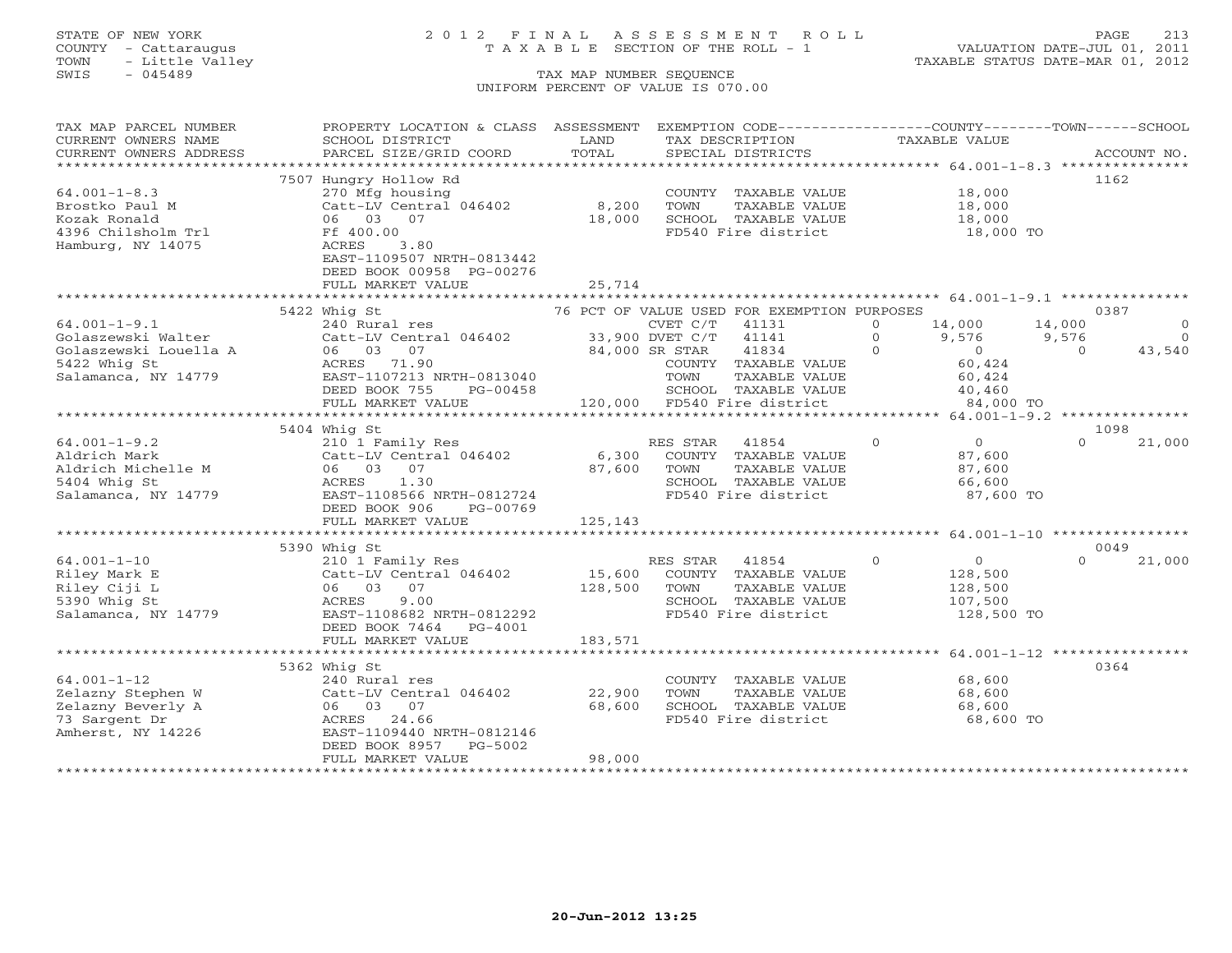# STATE OF NEW YORK 2 0 1 2 F I N A L A S S E S S M E N T R O L L PAGE 214 COUNTY - Cattaraugus T A X A B L E SECTION OF THE ROLL - 1 VALUATION DATE-JUL 01, 2011

| CURRENT OWNERS NAME<br>LAND<br>TAXABLE VALUE<br>SCHOOL DISTRICT<br>TAX DESCRIPTION<br>TOTAL<br>CURRENT OWNERS ADDRESS<br>PARCEL SIZE/GRID COORD<br>SPECIAL DISTRICTS<br>ACCOUNT NO.<br>0315<br>5346 Whig St<br>$64.001 - 1 - 13$<br>7,800<br>7,800<br>210 1 Family Res<br>CW_15_VET/ 41161<br>$\circ$<br>0<br>6,300 RES STAR 41854<br>$\Omega$<br>Catt-LV Central 046402<br>$\Omega$<br>$\Omega$<br>21,000<br>Dotson Sandra Y<br>5346 Whig St<br>06 03 07<br>52,000<br>COUNTY TAXABLE VALUE<br>44,200<br>FRNT 270.00 DPTH<br>TAXABLE VALUE<br>44,200<br>Salamanca, NY 14779<br>TOWN<br>ACRES<br>1.29<br>SCHOOL TAXABLE VALUE<br>31,000<br>EAST-1108283 NRTH-0811863<br>FD540 Fire district<br>52,000 TO<br>DEED BOOK 01010 PG-00454<br>74,286<br>FULL MARKET VALUE<br>5347 Whig St<br>0184<br>$\Omega$<br>$\overline{0}$<br>21,000<br>$64.001 - 1 - 14$<br>RES STAR<br>41854<br>$\Omega$<br>240 Rural res<br>14,500<br>COUNTY TAXABLE VALUE<br>Leroy Stephan G<br>Catt-LV Central 046402<br>73,500<br>73,500<br>Leroy Vicki<br>TOWN<br>TAXABLE VALUE<br>73,500<br>06 03 07<br>ACRES 15.95<br>5347 Whig St<br>SCHOOL TAXABLE VALUE<br>52,500<br>Salamanca, NY 14779<br>EAST-1107184 NRTH-0811980<br>FD540 Fire district<br>73,500 TO<br>DEED BOOK 913<br>PG-00382<br>105,000<br>FULL MARKET VALUE<br>0249<br>5381 Whig St<br>$\Omega$<br>$\overline{0}$<br>$64.001 - 1 - 15$<br>240 Rural res<br>RES STAR<br>41854<br>$\Omega$<br>21,000<br>Catt-LV Central 046402 15,000<br>Smith Daniel J<br>COUNTY TAXABLE VALUE<br>71,000<br>Rowland Barbara<br>06 03 07<br>71,000<br>TOWN<br>TAXABLE VALUE<br>71,000<br>5381 Whig St<br>ACRES 20.69<br>SCHOOL TAXABLE VALUE<br>50,000<br>Salamanca, NY 14779<br>EAST-1107254 NRTH-0812379<br>FD540 Fire district<br>71,000 TO<br>DEED BOOK 00965 PG-01087<br>101,429<br>FULL MARKET VALUE<br>0037<br>Whiq St<br>$64.001 - 1 - 16$<br>COUNTY TAXABLE VALUE<br>8,400<br>910 Priv forest<br>Penn-York Resources, Inc.<br>Catt-LV Central 046402<br>4,100<br>8,400<br>TOWN<br>TAXABLE VALUE<br>1716 Honeoye Rd<br>14 03 07<br>8,400<br>SCHOOL TAXABLE VALUE<br>8,400<br>FD540 Fire district<br>Shinglehouse, PA 16748<br>ACRES 20.69<br>8,400 TO<br>EAST-1105726 NRTH-0812255<br>DEED BOOK 439<br>PG-8004<br>12,000<br>FULL MARKET VALUE<br>************<br>0235<br>Fields Hollow Rd<br>$64.001 - 2 - 1$<br>4,000<br>314 Rural vac<10<br>COUNTY TAXABLE VALUE<br>4,000<br>4,000<br>Williams Richard M<br>Catt-LV Central 046402<br>TOWN<br>TAXABLE VALUE<br>Williams Claire L<br>71 03 07<br>4,000<br>SCHOOL TAXABLE VALUE<br>4,000<br>3.19<br>4,000 TO<br>5510 Whig St<br>ACRES<br>FD540 Fire district<br>Salamanca, NY 14779<br>EAST-1110304 NRTH-0814156<br>DEED BOOK 9358 PG-7002<br>5,714<br>FULL MARKET VALUE | TAX MAP PARCEL NUMBER | PROPERTY LOCATION & CLASS ASSESSMENT | EXEMPTION CODE-----------------COUNTY-------TOWN------SCHOOL |  |  |
|-----------------------------------------------------------------------------------------------------------------------------------------------------------------------------------------------------------------------------------------------------------------------------------------------------------------------------------------------------------------------------------------------------------------------------------------------------------------------------------------------------------------------------------------------------------------------------------------------------------------------------------------------------------------------------------------------------------------------------------------------------------------------------------------------------------------------------------------------------------------------------------------------------------------------------------------------------------------------------------------------------------------------------------------------------------------------------------------------------------------------------------------------------------------------------------------------------------------------------------------------------------------------------------------------------------------------------------------------------------------------------------------------------------------------------------------------------------------------------------------------------------------------------------------------------------------------------------------------------------------------------------------------------------------------------------------------------------------------------------------------------------------------------------------------------------------------------------------------------------------------------------------------------------------------------------------------------------------------------------------------------------------------------------------------------------------------------------------------------------------------------------------------------------------------------------------------------------------------------------------------------------------------------------------------------------------------------------------------------------------------------------------------------------------------------------------------------------------------------------------------------------------------------------------------------------------------------------------------------------------------------------------------------------------------------------------------------------------------------------------------------|-----------------------|--------------------------------------|--------------------------------------------------------------|--|--|
|                                                                                                                                                                                                                                                                                                                                                                                                                                                                                                                                                                                                                                                                                                                                                                                                                                                                                                                                                                                                                                                                                                                                                                                                                                                                                                                                                                                                                                                                                                                                                                                                                                                                                                                                                                                                                                                                                                                                                                                                                                                                                                                                                                                                                                                                                                                                                                                                                                                                                                                                                                                                                                                                                                                                                     |                       |                                      |                                                              |  |  |
|                                                                                                                                                                                                                                                                                                                                                                                                                                                                                                                                                                                                                                                                                                                                                                                                                                                                                                                                                                                                                                                                                                                                                                                                                                                                                                                                                                                                                                                                                                                                                                                                                                                                                                                                                                                                                                                                                                                                                                                                                                                                                                                                                                                                                                                                                                                                                                                                                                                                                                                                                                                                                                                                                                                                                     |                       |                                      |                                                              |  |  |
|                                                                                                                                                                                                                                                                                                                                                                                                                                                                                                                                                                                                                                                                                                                                                                                                                                                                                                                                                                                                                                                                                                                                                                                                                                                                                                                                                                                                                                                                                                                                                                                                                                                                                                                                                                                                                                                                                                                                                                                                                                                                                                                                                                                                                                                                                                                                                                                                                                                                                                                                                                                                                                                                                                                                                     |                       |                                      |                                                              |  |  |
|                                                                                                                                                                                                                                                                                                                                                                                                                                                                                                                                                                                                                                                                                                                                                                                                                                                                                                                                                                                                                                                                                                                                                                                                                                                                                                                                                                                                                                                                                                                                                                                                                                                                                                                                                                                                                                                                                                                                                                                                                                                                                                                                                                                                                                                                                                                                                                                                                                                                                                                                                                                                                                                                                                                                                     |                       |                                      |                                                              |  |  |
|                                                                                                                                                                                                                                                                                                                                                                                                                                                                                                                                                                                                                                                                                                                                                                                                                                                                                                                                                                                                                                                                                                                                                                                                                                                                                                                                                                                                                                                                                                                                                                                                                                                                                                                                                                                                                                                                                                                                                                                                                                                                                                                                                                                                                                                                                                                                                                                                                                                                                                                                                                                                                                                                                                                                                     |                       |                                      |                                                              |  |  |
|                                                                                                                                                                                                                                                                                                                                                                                                                                                                                                                                                                                                                                                                                                                                                                                                                                                                                                                                                                                                                                                                                                                                                                                                                                                                                                                                                                                                                                                                                                                                                                                                                                                                                                                                                                                                                                                                                                                                                                                                                                                                                                                                                                                                                                                                                                                                                                                                                                                                                                                                                                                                                                                                                                                                                     |                       |                                      |                                                              |  |  |
|                                                                                                                                                                                                                                                                                                                                                                                                                                                                                                                                                                                                                                                                                                                                                                                                                                                                                                                                                                                                                                                                                                                                                                                                                                                                                                                                                                                                                                                                                                                                                                                                                                                                                                                                                                                                                                                                                                                                                                                                                                                                                                                                                                                                                                                                                                                                                                                                                                                                                                                                                                                                                                                                                                                                                     |                       |                                      |                                                              |  |  |
|                                                                                                                                                                                                                                                                                                                                                                                                                                                                                                                                                                                                                                                                                                                                                                                                                                                                                                                                                                                                                                                                                                                                                                                                                                                                                                                                                                                                                                                                                                                                                                                                                                                                                                                                                                                                                                                                                                                                                                                                                                                                                                                                                                                                                                                                                                                                                                                                                                                                                                                                                                                                                                                                                                                                                     |                       |                                      |                                                              |  |  |
|                                                                                                                                                                                                                                                                                                                                                                                                                                                                                                                                                                                                                                                                                                                                                                                                                                                                                                                                                                                                                                                                                                                                                                                                                                                                                                                                                                                                                                                                                                                                                                                                                                                                                                                                                                                                                                                                                                                                                                                                                                                                                                                                                                                                                                                                                                                                                                                                                                                                                                                                                                                                                                                                                                                                                     |                       |                                      |                                                              |  |  |
|                                                                                                                                                                                                                                                                                                                                                                                                                                                                                                                                                                                                                                                                                                                                                                                                                                                                                                                                                                                                                                                                                                                                                                                                                                                                                                                                                                                                                                                                                                                                                                                                                                                                                                                                                                                                                                                                                                                                                                                                                                                                                                                                                                                                                                                                                                                                                                                                                                                                                                                                                                                                                                                                                                                                                     |                       |                                      |                                                              |  |  |
|                                                                                                                                                                                                                                                                                                                                                                                                                                                                                                                                                                                                                                                                                                                                                                                                                                                                                                                                                                                                                                                                                                                                                                                                                                                                                                                                                                                                                                                                                                                                                                                                                                                                                                                                                                                                                                                                                                                                                                                                                                                                                                                                                                                                                                                                                                                                                                                                                                                                                                                                                                                                                                                                                                                                                     |                       |                                      |                                                              |  |  |
|                                                                                                                                                                                                                                                                                                                                                                                                                                                                                                                                                                                                                                                                                                                                                                                                                                                                                                                                                                                                                                                                                                                                                                                                                                                                                                                                                                                                                                                                                                                                                                                                                                                                                                                                                                                                                                                                                                                                                                                                                                                                                                                                                                                                                                                                                                                                                                                                                                                                                                                                                                                                                                                                                                                                                     |                       |                                      |                                                              |  |  |
|                                                                                                                                                                                                                                                                                                                                                                                                                                                                                                                                                                                                                                                                                                                                                                                                                                                                                                                                                                                                                                                                                                                                                                                                                                                                                                                                                                                                                                                                                                                                                                                                                                                                                                                                                                                                                                                                                                                                                                                                                                                                                                                                                                                                                                                                                                                                                                                                                                                                                                                                                                                                                                                                                                                                                     |                       |                                      |                                                              |  |  |
|                                                                                                                                                                                                                                                                                                                                                                                                                                                                                                                                                                                                                                                                                                                                                                                                                                                                                                                                                                                                                                                                                                                                                                                                                                                                                                                                                                                                                                                                                                                                                                                                                                                                                                                                                                                                                                                                                                                                                                                                                                                                                                                                                                                                                                                                                                                                                                                                                                                                                                                                                                                                                                                                                                                                                     |                       |                                      |                                                              |  |  |
|                                                                                                                                                                                                                                                                                                                                                                                                                                                                                                                                                                                                                                                                                                                                                                                                                                                                                                                                                                                                                                                                                                                                                                                                                                                                                                                                                                                                                                                                                                                                                                                                                                                                                                                                                                                                                                                                                                                                                                                                                                                                                                                                                                                                                                                                                                                                                                                                                                                                                                                                                                                                                                                                                                                                                     |                       |                                      |                                                              |  |  |
|                                                                                                                                                                                                                                                                                                                                                                                                                                                                                                                                                                                                                                                                                                                                                                                                                                                                                                                                                                                                                                                                                                                                                                                                                                                                                                                                                                                                                                                                                                                                                                                                                                                                                                                                                                                                                                                                                                                                                                                                                                                                                                                                                                                                                                                                                                                                                                                                                                                                                                                                                                                                                                                                                                                                                     |                       |                                      |                                                              |  |  |
|                                                                                                                                                                                                                                                                                                                                                                                                                                                                                                                                                                                                                                                                                                                                                                                                                                                                                                                                                                                                                                                                                                                                                                                                                                                                                                                                                                                                                                                                                                                                                                                                                                                                                                                                                                                                                                                                                                                                                                                                                                                                                                                                                                                                                                                                                                                                                                                                                                                                                                                                                                                                                                                                                                                                                     |                       |                                      |                                                              |  |  |
|                                                                                                                                                                                                                                                                                                                                                                                                                                                                                                                                                                                                                                                                                                                                                                                                                                                                                                                                                                                                                                                                                                                                                                                                                                                                                                                                                                                                                                                                                                                                                                                                                                                                                                                                                                                                                                                                                                                                                                                                                                                                                                                                                                                                                                                                                                                                                                                                                                                                                                                                                                                                                                                                                                                                                     |                       |                                      |                                                              |  |  |
|                                                                                                                                                                                                                                                                                                                                                                                                                                                                                                                                                                                                                                                                                                                                                                                                                                                                                                                                                                                                                                                                                                                                                                                                                                                                                                                                                                                                                                                                                                                                                                                                                                                                                                                                                                                                                                                                                                                                                                                                                                                                                                                                                                                                                                                                                                                                                                                                                                                                                                                                                                                                                                                                                                                                                     |                       |                                      |                                                              |  |  |
|                                                                                                                                                                                                                                                                                                                                                                                                                                                                                                                                                                                                                                                                                                                                                                                                                                                                                                                                                                                                                                                                                                                                                                                                                                                                                                                                                                                                                                                                                                                                                                                                                                                                                                                                                                                                                                                                                                                                                                                                                                                                                                                                                                                                                                                                                                                                                                                                                                                                                                                                                                                                                                                                                                                                                     |                       |                                      |                                                              |  |  |
|                                                                                                                                                                                                                                                                                                                                                                                                                                                                                                                                                                                                                                                                                                                                                                                                                                                                                                                                                                                                                                                                                                                                                                                                                                                                                                                                                                                                                                                                                                                                                                                                                                                                                                                                                                                                                                                                                                                                                                                                                                                                                                                                                                                                                                                                                                                                                                                                                                                                                                                                                                                                                                                                                                                                                     |                       |                                      |                                                              |  |  |
|                                                                                                                                                                                                                                                                                                                                                                                                                                                                                                                                                                                                                                                                                                                                                                                                                                                                                                                                                                                                                                                                                                                                                                                                                                                                                                                                                                                                                                                                                                                                                                                                                                                                                                                                                                                                                                                                                                                                                                                                                                                                                                                                                                                                                                                                                                                                                                                                                                                                                                                                                                                                                                                                                                                                                     |                       |                                      |                                                              |  |  |
|                                                                                                                                                                                                                                                                                                                                                                                                                                                                                                                                                                                                                                                                                                                                                                                                                                                                                                                                                                                                                                                                                                                                                                                                                                                                                                                                                                                                                                                                                                                                                                                                                                                                                                                                                                                                                                                                                                                                                                                                                                                                                                                                                                                                                                                                                                                                                                                                                                                                                                                                                                                                                                                                                                                                                     |                       |                                      |                                                              |  |  |
|                                                                                                                                                                                                                                                                                                                                                                                                                                                                                                                                                                                                                                                                                                                                                                                                                                                                                                                                                                                                                                                                                                                                                                                                                                                                                                                                                                                                                                                                                                                                                                                                                                                                                                                                                                                                                                                                                                                                                                                                                                                                                                                                                                                                                                                                                                                                                                                                                                                                                                                                                                                                                                                                                                                                                     |                       |                                      |                                                              |  |  |
|                                                                                                                                                                                                                                                                                                                                                                                                                                                                                                                                                                                                                                                                                                                                                                                                                                                                                                                                                                                                                                                                                                                                                                                                                                                                                                                                                                                                                                                                                                                                                                                                                                                                                                                                                                                                                                                                                                                                                                                                                                                                                                                                                                                                                                                                                                                                                                                                                                                                                                                                                                                                                                                                                                                                                     |                       |                                      |                                                              |  |  |
|                                                                                                                                                                                                                                                                                                                                                                                                                                                                                                                                                                                                                                                                                                                                                                                                                                                                                                                                                                                                                                                                                                                                                                                                                                                                                                                                                                                                                                                                                                                                                                                                                                                                                                                                                                                                                                                                                                                                                                                                                                                                                                                                                                                                                                                                                                                                                                                                                                                                                                                                                                                                                                                                                                                                                     |                       |                                      |                                                              |  |  |
|                                                                                                                                                                                                                                                                                                                                                                                                                                                                                                                                                                                                                                                                                                                                                                                                                                                                                                                                                                                                                                                                                                                                                                                                                                                                                                                                                                                                                                                                                                                                                                                                                                                                                                                                                                                                                                                                                                                                                                                                                                                                                                                                                                                                                                                                                                                                                                                                                                                                                                                                                                                                                                                                                                                                                     |                       |                                      |                                                              |  |  |
|                                                                                                                                                                                                                                                                                                                                                                                                                                                                                                                                                                                                                                                                                                                                                                                                                                                                                                                                                                                                                                                                                                                                                                                                                                                                                                                                                                                                                                                                                                                                                                                                                                                                                                                                                                                                                                                                                                                                                                                                                                                                                                                                                                                                                                                                                                                                                                                                                                                                                                                                                                                                                                                                                                                                                     |                       |                                      |                                                              |  |  |
|                                                                                                                                                                                                                                                                                                                                                                                                                                                                                                                                                                                                                                                                                                                                                                                                                                                                                                                                                                                                                                                                                                                                                                                                                                                                                                                                                                                                                                                                                                                                                                                                                                                                                                                                                                                                                                                                                                                                                                                                                                                                                                                                                                                                                                                                                                                                                                                                                                                                                                                                                                                                                                                                                                                                                     |                       |                                      |                                                              |  |  |
|                                                                                                                                                                                                                                                                                                                                                                                                                                                                                                                                                                                                                                                                                                                                                                                                                                                                                                                                                                                                                                                                                                                                                                                                                                                                                                                                                                                                                                                                                                                                                                                                                                                                                                                                                                                                                                                                                                                                                                                                                                                                                                                                                                                                                                                                                                                                                                                                                                                                                                                                                                                                                                                                                                                                                     |                       |                                      |                                                              |  |  |
|                                                                                                                                                                                                                                                                                                                                                                                                                                                                                                                                                                                                                                                                                                                                                                                                                                                                                                                                                                                                                                                                                                                                                                                                                                                                                                                                                                                                                                                                                                                                                                                                                                                                                                                                                                                                                                                                                                                                                                                                                                                                                                                                                                                                                                                                                                                                                                                                                                                                                                                                                                                                                                                                                                                                                     |                       |                                      |                                                              |  |  |
|                                                                                                                                                                                                                                                                                                                                                                                                                                                                                                                                                                                                                                                                                                                                                                                                                                                                                                                                                                                                                                                                                                                                                                                                                                                                                                                                                                                                                                                                                                                                                                                                                                                                                                                                                                                                                                                                                                                                                                                                                                                                                                                                                                                                                                                                                                                                                                                                                                                                                                                                                                                                                                                                                                                                                     |                       |                                      |                                                              |  |  |
|                                                                                                                                                                                                                                                                                                                                                                                                                                                                                                                                                                                                                                                                                                                                                                                                                                                                                                                                                                                                                                                                                                                                                                                                                                                                                                                                                                                                                                                                                                                                                                                                                                                                                                                                                                                                                                                                                                                                                                                                                                                                                                                                                                                                                                                                                                                                                                                                                                                                                                                                                                                                                                                                                                                                                     |                       |                                      |                                                              |  |  |
|                                                                                                                                                                                                                                                                                                                                                                                                                                                                                                                                                                                                                                                                                                                                                                                                                                                                                                                                                                                                                                                                                                                                                                                                                                                                                                                                                                                                                                                                                                                                                                                                                                                                                                                                                                                                                                                                                                                                                                                                                                                                                                                                                                                                                                                                                                                                                                                                                                                                                                                                                                                                                                                                                                                                                     |                       |                                      |                                                              |  |  |
|                                                                                                                                                                                                                                                                                                                                                                                                                                                                                                                                                                                                                                                                                                                                                                                                                                                                                                                                                                                                                                                                                                                                                                                                                                                                                                                                                                                                                                                                                                                                                                                                                                                                                                                                                                                                                                                                                                                                                                                                                                                                                                                                                                                                                                                                                                                                                                                                                                                                                                                                                                                                                                                                                                                                                     |                       |                                      |                                                              |  |  |
|                                                                                                                                                                                                                                                                                                                                                                                                                                                                                                                                                                                                                                                                                                                                                                                                                                                                                                                                                                                                                                                                                                                                                                                                                                                                                                                                                                                                                                                                                                                                                                                                                                                                                                                                                                                                                                                                                                                                                                                                                                                                                                                                                                                                                                                                                                                                                                                                                                                                                                                                                                                                                                                                                                                                                     |                       |                                      |                                                              |  |  |
|                                                                                                                                                                                                                                                                                                                                                                                                                                                                                                                                                                                                                                                                                                                                                                                                                                                                                                                                                                                                                                                                                                                                                                                                                                                                                                                                                                                                                                                                                                                                                                                                                                                                                                                                                                                                                                                                                                                                                                                                                                                                                                                                                                                                                                                                                                                                                                                                                                                                                                                                                                                                                                                                                                                                                     |                       |                                      |                                                              |  |  |
|                                                                                                                                                                                                                                                                                                                                                                                                                                                                                                                                                                                                                                                                                                                                                                                                                                                                                                                                                                                                                                                                                                                                                                                                                                                                                                                                                                                                                                                                                                                                                                                                                                                                                                                                                                                                                                                                                                                                                                                                                                                                                                                                                                                                                                                                                                                                                                                                                                                                                                                                                                                                                                                                                                                                                     |                       |                                      |                                                              |  |  |
|                                                                                                                                                                                                                                                                                                                                                                                                                                                                                                                                                                                                                                                                                                                                                                                                                                                                                                                                                                                                                                                                                                                                                                                                                                                                                                                                                                                                                                                                                                                                                                                                                                                                                                                                                                                                                                                                                                                                                                                                                                                                                                                                                                                                                                                                                                                                                                                                                                                                                                                                                                                                                                                                                                                                                     |                       |                                      |                                                              |  |  |
|                                                                                                                                                                                                                                                                                                                                                                                                                                                                                                                                                                                                                                                                                                                                                                                                                                                                                                                                                                                                                                                                                                                                                                                                                                                                                                                                                                                                                                                                                                                                                                                                                                                                                                                                                                                                                                                                                                                                                                                                                                                                                                                                                                                                                                                                                                                                                                                                                                                                                                                                                                                                                                                                                                                                                     |                       |                                      |                                                              |  |  |
|                                                                                                                                                                                                                                                                                                                                                                                                                                                                                                                                                                                                                                                                                                                                                                                                                                                                                                                                                                                                                                                                                                                                                                                                                                                                                                                                                                                                                                                                                                                                                                                                                                                                                                                                                                                                                                                                                                                                                                                                                                                                                                                                                                                                                                                                                                                                                                                                                                                                                                                                                                                                                                                                                                                                                     |                       |                                      |                                                              |  |  |
|                                                                                                                                                                                                                                                                                                                                                                                                                                                                                                                                                                                                                                                                                                                                                                                                                                                                                                                                                                                                                                                                                                                                                                                                                                                                                                                                                                                                                                                                                                                                                                                                                                                                                                                                                                                                                                                                                                                                                                                                                                                                                                                                                                                                                                                                                                                                                                                                                                                                                                                                                                                                                                                                                                                                                     |                       |                                      |                                                              |  |  |
|                                                                                                                                                                                                                                                                                                                                                                                                                                                                                                                                                                                                                                                                                                                                                                                                                                                                                                                                                                                                                                                                                                                                                                                                                                                                                                                                                                                                                                                                                                                                                                                                                                                                                                                                                                                                                                                                                                                                                                                                                                                                                                                                                                                                                                                                                                                                                                                                                                                                                                                                                                                                                                                                                                                                                     |                       |                                      |                                                              |  |  |
|                                                                                                                                                                                                                                                                                                                                                                                                                                                                                                                                                                                                                                                                                                                                                                                                                                                                                                                                                                                                                                                                                                                                                                                                                                                                                                                                                                                                                                                                                                                                                                                                                                                                                                                                                                                                                                                                                                                                                                                                                                                                                                                                                                                                                                                                                                                                                                                                                                                                                                                                                                                                                                                                                                                                                     |                       |                                      |                                                              |  |  |
|                                                                                                                                                                                                                                                                                                                                                                                                                                                                                                                                                                                                                                                                                                                                                                                                                                                                                                                                                                                                                                                                                                                                                                                                                                                                                                                                                                                                                                                                                                                                                                                                                                                                                                                                                                                                                                                                                                                                                                                                                                                                                                                                                                                                                                                                                                                                                                                                                                                                                                                                                                                                                                                                                                                                                     |                       |                                      |                                                              |  |  |
|                                                                                                                                                                                                                                                                                                                                                                                                                                                                                                                                                                                                                                                                                                                                                                                                                                                                                                                                                                                                                                                                                                                                                                                                                                                                                                                                                                                                                                                                                                                                                                                                                                                                                                                                                                                                                                                                                                                                                                                                                                                                                                                                                                                                                                                                                                                                                                                                                                                                                                                                                                                                                                                                                                                                                     |                       |                                      |                                                              |  |  |
|                                                                                                                                                                                                                                                                                                                                                                                                                                                                                                                                                                                                                                                                                                                                                                                                                                                                                                                                                                                                                                                                                                                                                                                                                                                                                                                                                                                                                                                                                                                                                                                                                                                                                                                                                                                                                                                                                                                                                                                                                                                                                                                                                                                                                                                                                                                                                                                                                                                                                                                                                                                                                                                                                                                                                     |                       |                                      |                                                              |  |  |
|                                                                                                                                                                                                                                                                                                                                                                                                                                                                                                                                                                                                                                                                                                                                                                                                                                                                                                                                                                                                                                                                                                                                                                                                                                                                                                                                                                                                                                                                                                                                                                                                                                                                                                                                                                                                                                                                                                                                                                                                                                                                                                                                                                                                                                                                                                                                                                                                                                                                                                                                                                                                                                                                                                                                                     |                       |                                      |                                                              |  |  |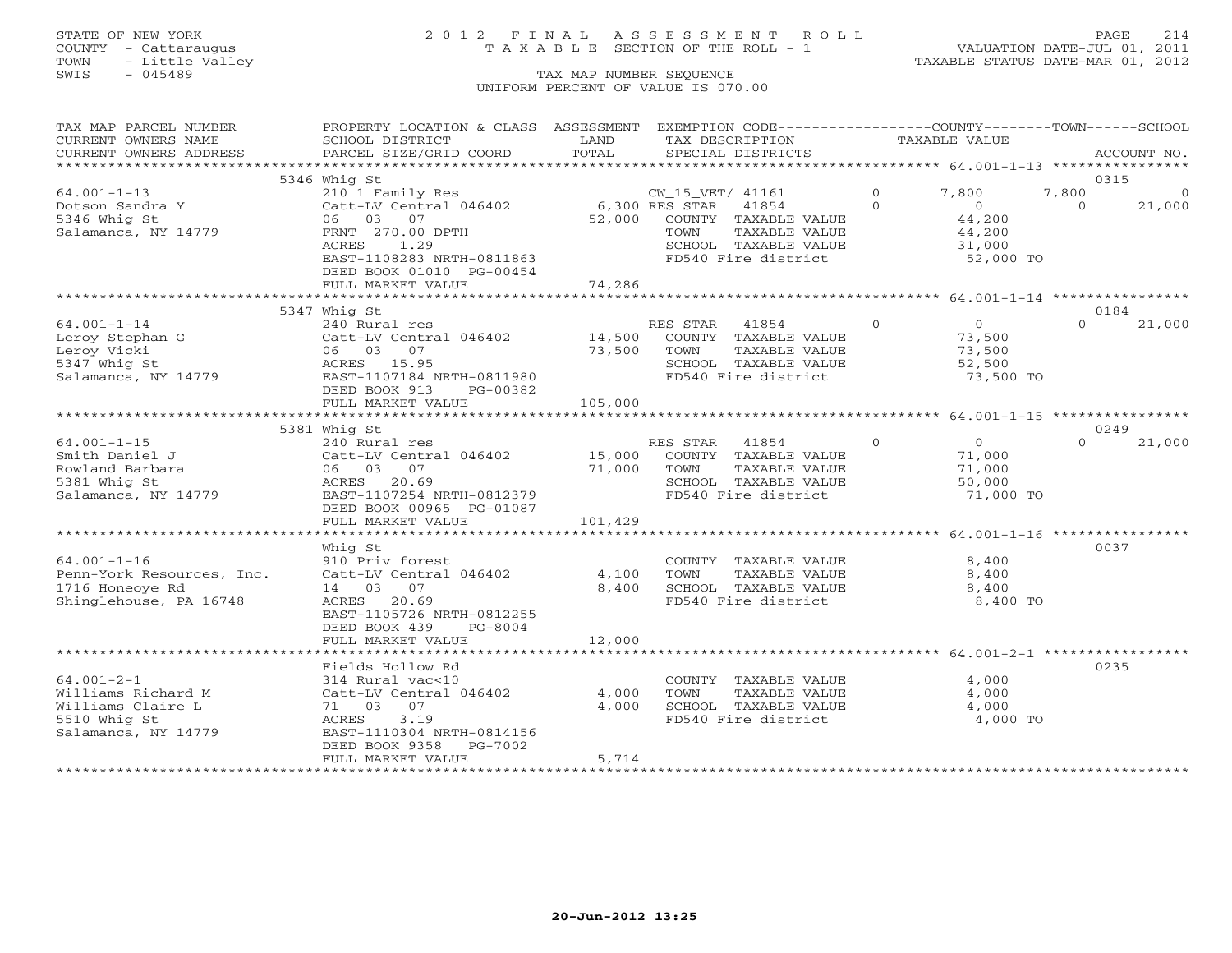TOWN - Little Valley TAXABLE STATUS DATE-MAR 01, 2012 TOWN - Little Valley<br>
SWIS - 045489 TAX MAP NUMBER SEQUENCE

## STATE OF NEW YORK 2 0 1 2 F I N A L A S S E S S M E N T R O L L PAGE 215 COUNTY - Cattaraugus T A X A B L E SECTION OF THE ROLL - 1 VALUATION DATE-JUL 01, 2011

# UNIFORM PERCENT OF VALUE IS 070.00

| TAX MAP PARCEL NUMBER<br>CURRENT OWNERS NAME<br>CURRENT OWNERS ADDRESS | SCHOOL DISTRICT<br>PARCEL SIZE/GRID COORD | T AND<br>TOTAL | TAX DESCRIPTION<br>SPECIAL DISTRICTS | PROPERTY LOCATION & CLASS ASSESSMENT EXEMPTION CODE----------------COUNTY-------TOWN------SCHOOL<br>TAXABLE VALUE<br>ACCOUNT NO. |
|------------------------------------------------------------------------|-------------------------------------------|----------------|--------------------------------------|----------------------------------------------------------------------------------------------------------------------------------|
|                                                                        |                                           |                |                                      |                                                                                                                                  |
|                                                                        | 5489 Fields Hollow Rd                     |                |                                      | 0119                                                                                                                             |
| $64.001 - 2 - 2$                                                       | 260 Seasonal res                          |                | COUNTY TAXABLE VALUE 13,000          |                                                                                                                                  |
| Kirkpatrick Gerald M                                                   | Catt-LV Central 046402 10,500             |                | TOWN<br>TAXABLE VALUE                | 13,000                                                                                                                           |
| Kirkpatrick Porntip                                                    | 71 03 07                                  | 13,000         | SCHOOL TAXABLE VALUE                 | 13,000                                                                                                                           |
| 5687 Birchwood Dr                                                      | ACRES 10.06                               |                | FD540 Fire district                  | 13,000 TO                                                                                                                        |
| Lakeview, NY 14085                                                     | EAST-1110466 NRTH-0814692                 |                |                                      |                                                                                                                                  |
|                                                                        | DEED BOOK 873<br>PG-01116                 |                |                                      |                                                                                                                                  |
|                                                                        | FULL MARKET VALUE                         | 18,571         |                                      |                                                                                                                                  |
|                                                                        |                                           |                |                                      |                                                                                                                                  |
|                                                                        | Fields Hollow Rd                          |                |                                      | 0953                                                                                                                             |
| $64.001 - 2 - 3.1$                                                     | 323 Vacant rural                          |                | COUNTY TAXABLE VALUE 11,000          |                                                                                                                                  |
| Field Kenneth R                                                        | Catt-LV Central 046402                    | 6,000          | TOWN<br>TAXABLE VALUE                | 11,000<br>11,000                                                                                                                 |
| Field Larry H                                                          | 71 03 07                                  | 11,000         | SCHOOL TAXABLE VALUE                 |                                                                                                                                  |
| PO Box 583                                                             | ACRES 12.00                               |                | FD540 Fire district                  | 11,000 TO                                                                                                                        |
| Collins, NY 14034                                                      | EAST-1111326 NRTH-0814086                 |                |                                      |                                                                                                                                  |
|                                                                        | DEED BOOK 1032 PG-684                     |                |                                      |                                                                                                                                  |
|                                                                        | FULL MARKET VALUE                         | 15,714         |                                      |                                                                                                                                  |
|                                                                        |                                           | ************** |                                      |                                                                                                                                  |
|                                                                        | 5484 Fields Hollow Rd                     |                |                                      | 0068                                                                                                                             |
| $64.001 - 2 - 3.2$                                                     | 260 Seasonal res                          |                | COUNTY TAXABLE VALUE 38,000          |                                                                                                                                  |
| Buck Run Club Inc                                                      | Catt-LV Central 046402                    | 21,800         | TOWN<br>TAXABLE VALUE                | 38,000                                                                                                                           |
| Attn: Daniel Schunk                                                    | 71 03 07                                  | 38,000         | SCHOOL TAXABLE VALUE 38,000          |                                                                                                                                  |
| 4274 Keller Rd                                                         | ACRES 36.75                               |                | FD540 Fire district                  | 38,000 TO                                                                                                                        |
| Eden, NY 14057                                                         | EAST-1112016 NRTH-0814701                 |                |                                      |                                                                                                                                  |
|                                                                        | DEED BOOK 646<br>PG-00518                 |                |                                      |                                                                                                                                  |
|                                                                        | FULL MARKET VALUE                         | 54,286         |                                      |                                                                                                                                  |
|                                                                        |                                           |                |                                      |                                                                                                                                  |
|                                                                        | 5466 Fields Hollow Rd                     |                |                                      | 1110                                                                                                                             |
| $64.001 - 2 - 3.3$                                                     | 260 Seasonal res                          |                | COUNTY TAXABLE VALUE                 | 16,600                                                                                                                           |
| Lewis William F                                                        | Catt-LV Central 046402                    | 6,500          | TOWN<br>TAXABLE VALUE                | 16,600                                                                                                                           |
| 2162 Lewis Rd                                                          | 71 03 07                                  | 16,600         | SCHOOL TAXABLE VALUE                 | 16,600                                                                                                                           |
| South Wales, NY 14139                                                  | ACRES 1.50                                |                | FD540 Fire district                  | 16,600 TO                                                                                                                        |
|                                                                        | EAST-1110558 NRTH-0813909                 |                |                                      |                                                                                                                                  |
|                                                                        | DEED BOOK 7716    PG-2001                 |                |                                      |                                                                                                                                  |
|                                                                        | FULL MARKET VALUE                         | 23,714         |                                      |                                                                                                                                  |
|                                                                        |                                           |                |                                      |                                                                                                                                  |
|                                                                        | 7341 Hungry Hollow Rd                     |                |                                      | 0045                                                                                                                             |
| $64.001 - 2 - 4.1$                                                     | 260 Seasonal res                          |                | COUNTY TAXABLE VALUE                 | 25,000                                                                                                                           |
| Krumpek John T                                                         | Catt-LV Central 046402                    | 13,500         | TAXABLE VALUE<br>TOWN                | 25,000                                                                                                                           |
| Krumpek Darlene J                                                      | 71 03 07                                  | 25,000         | SCHOOL TAXABLE VALUE                 | 25,000                                                                                                                           |
| 45 Newman St                                                           | ACRES 19.65                               |                | FD540 Fire district                  | $25,000$ TO                                                                                                                      |
| Lackawana, NY 14218                                                    | EAST-1111460 NRTH-0811993                 |                |                                      |                                                                                                                                  |
|                                                                        | DEED BOOK 00977 PG-00239                  |                |                                      |                                                                                                                                  |
|                                                                        | FULL MARKET VALUE                         | 35,714         |                                      |                                                                                                                                  |
|                                                                        |                                           |                |                                      |                                                                                                                                  |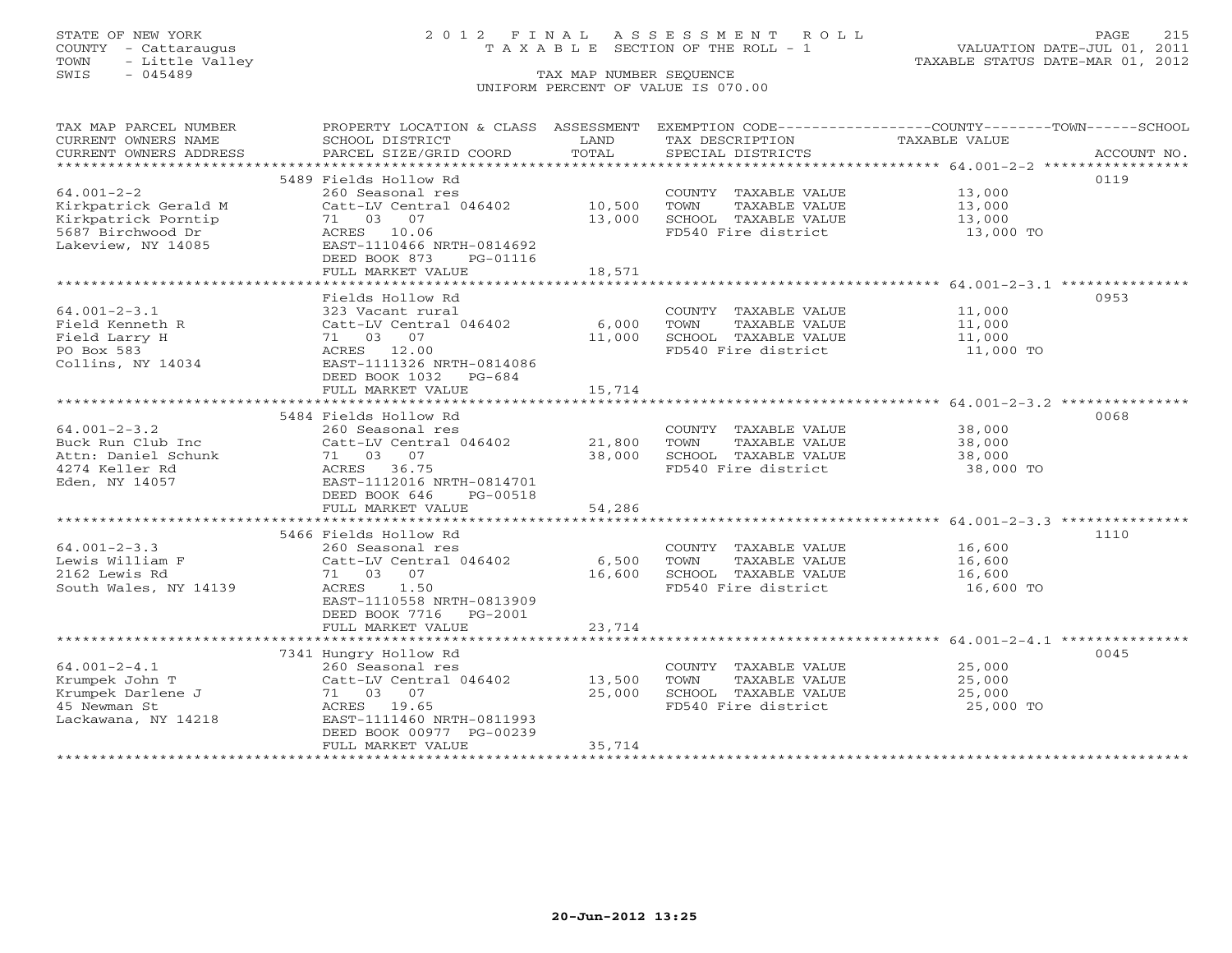## STATE OF NEW YORK 2 0 1 2 F I N A L A S S E S S M E N T R O L L PAGE 216 COUNTY - Cattaraugus T A X A B L E SECTION OF THE ROLL - 1 VALUATION DATE-JUL 01, 2011

| TAX MAP PARCEL NUMBER<br>CURRENT OWNERS NAME<br>CURRENT OWNERS ADDRESS                                                                                                                     | PROPERTY LOCATION & CLASS ASSESSMENT<br>SCHOOL DISTRICT<br>PARCEL SIZE/GRID COORD                                                                                                                                                                                                                                                      | LAND<br>TOTAL                                                   | EXEMPTION CODE-----------------COUNTY-------TOWN------SCHOOL<br>TAX DESCRIPTION<br>SPECIAL DISTRICTS                                                                                         | <b>TAXABLE VALUE</b>                                                               | ACCOUNT NO.  |
|--------------------------------------------------------------------------------------------------------------------------------------------------------------------------------------------|----------------------------------------------------------------------------------------------------------------------------------------------------------------------------------------------------------------------------------------------------------------------------------------------------------------------------------------|-----------------------------------------------------------------|----------------------------------------------------------------------------------------------------------------------------------------------------------------------------------------------|------------------------------------------------------------------------------------|--------------|
| **********************                                                                                                                                                                     |                                                                                                                                                                                                                                                                                                                                        |                                                                 |                                                                                                                                                                                              |                                                                                    |              |
| $64.001 - 2 - 4.2$<br>Thompson Brett D<br>Thompson Jason M<br>Thompson Michael O<br>676 Walnut St                                                                                          | 7314 Hungry Hollow Rd<br>260 Seasonal res<br>Catt-LV Central 046402<br>71 03 07<br>ACRES 40.00<br>EAST-1112549 NRTH-0813460                                                                                                                                                                                                            | 21,000<br>37,800                                                | COUNTY TAXABLE VALUE<br>TOWN<br>TAXABLE VALUE<br>SCHOOL TAXABLE VALUE<br>FD540 Fire district                                                                                                 | 37,800<br>37,800<br>37,800<br>37,800 TO                                            | 1102         |
| Lockport, NY 14094                                                                                                                                                                         | DEED BOOK 904<br>PG-00570                                                                                                                                                                                                                                                                                                              |                                                                 |                                                                                                                                                                                              |                                                                                    |              |
|                                                                                                                                                                                            | FULL MARKET VALUE                                                                                                                                                                                                                                                                                                                      | 54,000                                                          |                                                                                                                                                                                              |                                                                                    |              |
|                                                                                                                                                                                            |                                                                                                                                                                                                                                                                                                                                        |                                                                 |                                                                                                                                                                                              |                                                                                    | 1163         |
| $64.001 - 2 - 4.3$<br>Coleman Robert J<br>225 Ilion St<br>Tonawanda, NY 14150                                                                                                              | 7329 Hungry Hollow Rd<br>260 Seasonal res<br>Catt-LV Central 046402<br>71 03 07<br>FRNT 270.00 DPTH<br>ACRES 11.50<br>EAST-1111895 NRTH-0811880<br>DEED BOOK 13363 PG-6001<br>FULL MARKET VALUE                                                                                                                                        | 12,500<br>32,500<br>46,429                                      | COUNTY TAXABLE VALUE<br>TAXABLE VALUE<br>TOWN<br>SCHOOL TAXABLE VALUE<br>FD540 Fire district                                                                                                 | 32,500<br>32,500<br>32,500<br>32,500 TO                                            |              |
|                                                                                                                                                                                            |                                                                                                                                                                                                                                                                                                                                        |                                                                 |                                                                                                                                                                                              |                                                                                    |              |
| $64.001 - 2 - 4.4$<br>Nelson James B<br>Nelson Debra M<br>7981 Hunterst Creek Rd<br>Holland, NY 14080<br>$64.001 - 2 - 4.5$<br>Garlitz James R<br>3347 Randall Rd<br>Ransomville, NY 14131 | 7331 Hungry Hollow Rd<br>260 Seasonal res<br>Catt-LV Central 046402<br>71 03 07<br>FRNT 465.00 DPTH<br>ACRES 17.90<br>EAST-1112353 NRTH-0811827<br>DEED BOOK 00963 PG-00555<br>FULL MARKET VALUE<br>************************<br>7315 Hungry Hollow Rd<br>260 Seasonal res<br>Catt-LV Central 046402<br>71 03<br>07<br>FRNT 370.00 DPTH | 13,200<br>26,000<br>37,143<br>*************<br>12,700<br>24,000 | COUNTY TAXABLE VALUE<br>TOWN<br>TAXABLE VALUE<br>SCHOOL TAXABLE VALUE<br>FD540 Fire district<br>COUNTY TAXABLE VALUE<br>TOWN<br>TAXABLE VALUE<br>SCHOOL TAXABLE VALUE<br>FD540 Fire district | 26,000<br>26,000<br>26,000<br>26,000 TO<br>24,000<br>24,000<br>24,000<br>24,000 TO | 1164<br>1165 |
|                                                                                                                                                                                            | ACRES 11.80<br>EAST-1112848 NRTH-0811783<br>DEED BOOK 00961 PG-00572<br>FULL MARKET VALUE                                                                                                                                                                                                                                              | 34,286                                                          |                                                                                                                                                                                              |                                                                                    |              |
|                                                                                                                                                                                            | 7272 Hungry Hollow Rd                                                                                                                                                                                                                                                                                                                  |                                                                 |                                                                                                                                                                                              |                                                                                    | 0084         |
| $64.001 - 2 - 5$<br>Blanchard David A<br>Cappelli Gregory<br>PO Box 1163<br>Ellicottville, NY 14731                                                                                        | 260 Seasonal res<br>Catt-LV Central 046402<br>71 03 07<br>ACRES 50.83<br>EAST-1113484 NRTH-0813872<br>DEED BOOK 11338 PG-5002                                                                                                                                                                                                          | 33,800<br>57,720                                                | COUNTY TAXABLE VALUE<br>TOWN<br>TAXABLE VALUE<br>SCHOOL TAXABLE VALUE<br>FD540 Fire district                                                                                                 | 57,720<br>57,720<br>57,720<br>57,720 TO                                            |              |
| ******************                                                                                                                                                                         | FULL MARKET VALUE<br>************************                                                                                                                                                                                                                                                                                          | 82,457<br>* * * * * * * * * * * * * * *                         |                                                                                                                                                                                              |                                                                                    |              |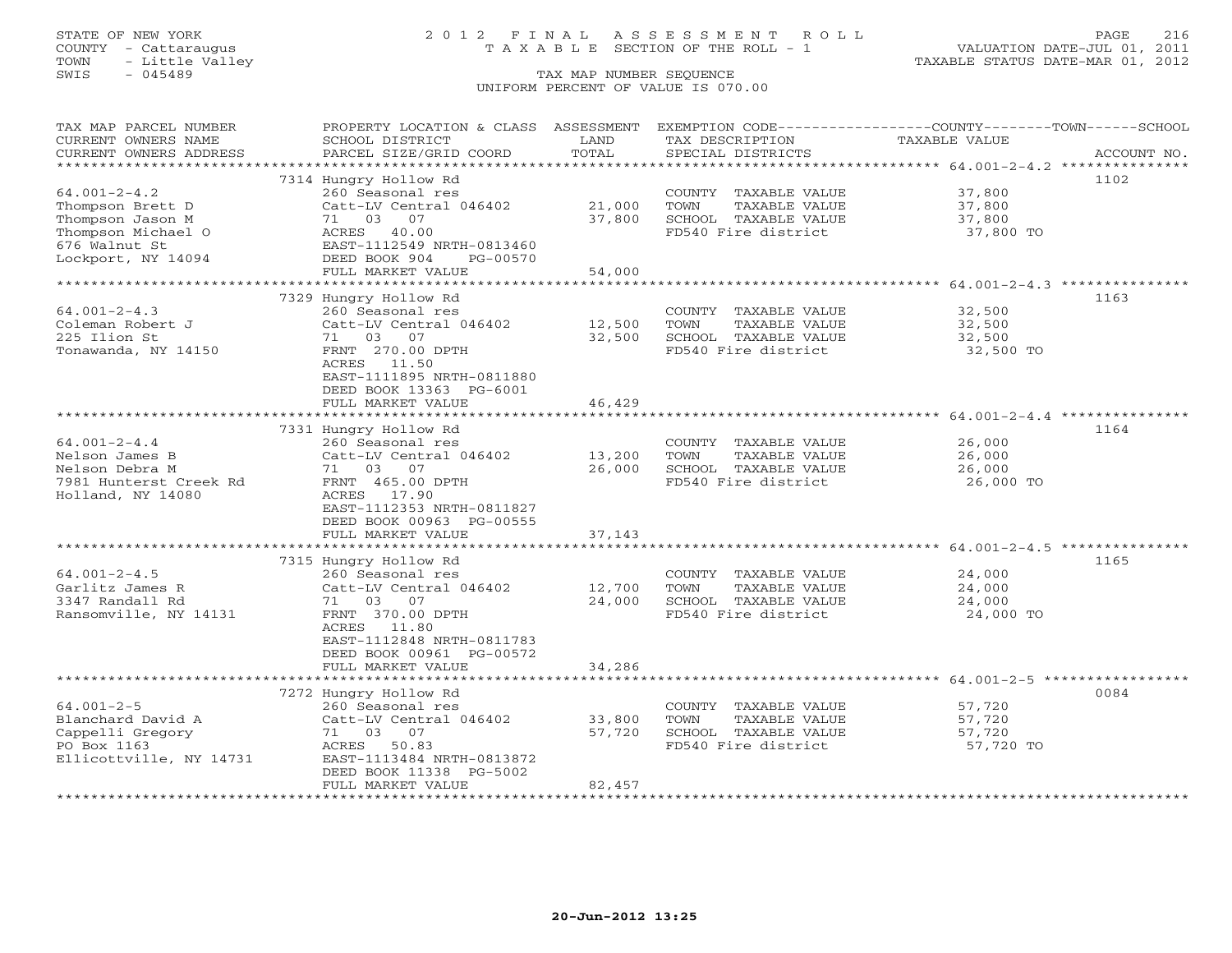# STATE OF NEW YORK 2 0 1 2 F I N A L A S S E S S M E N T R O L L PAGE 217 COUNTY - Cattaraugus T A X A B L E SECTION OF THE ROLL - 1 VALUATION DATE-JUL 01, 2011

| TAX MAP PARCEL NUMBER<br>CURRENT OWNERS NAME<br>CURRENT OWNERS ADDRESS                                              | PROPERTY LOCATION & CLASS ASSESSMENT<br>SCHOOL DISTRICT<br>PARCEL SIZE/GRID COORD                                                                                              | LAND<br>TOTAL              | TAX DESCRIPTION<br>SPECIAL DISTRICTS                                                         | EXEMPTION CODE-----------------COUNTY-------TOWN------SCHOOL<br>TAXABLE VALUE<br>ACCOUNT NO. |
|---------------------------------------------------------------------------------------------------------------------|--------------------------------------------------------------------------------------------------------------------------------------------------------------------------------|----------------------------|----------------------------------------------------------------------------------------------|----------------------------------------------------------------------------------------------|
| $64.001 - 2 - 6.1$<br>Nichol Survivor's Trust Charle Catt-LV Central 046402<br>31 Glacier Key<br>Bellevue, WA 98006 | Hungry Hollow Rd<br>910 Priv forest<br>79 03 07<br>ACRES 58.08<br>EAST-1114648 NRTH-0814121<br>DEED BOOK 11957 PG-6002<br>FULL MARKET VALUE                                    | 14,000<br>27,300<br>39,000 | COUNTY TAXABLE VALUE<br>TOWN<br>TAXABLE VALUE<br>SCHOOL TAXABLE VALUE<br>FD540 Fire district | 0236<br>27,300<br>27,300<br>27,300<br>27,300 TO                                              |
| $64.001 - 2 - 6.2$<br>Kubiak Andrew J<br>Kubiak Therese M<br>5831 Genesee St<br>Lancaster, NY 14086                 | 7238 Hungry Hollow Rd<br>323 Vacant rural<br>Catt-LV Central 046402<br>ACRES 11.85<br>EAST-1114135 NRTH-0813313<br>DEED BOOK 1035 PG-3003<br>FULL MARKET VALUE                 | 14,000<br>14,000<br>20,000 | COUNTY TAXABLE VALUE<br>TOWN<br>TAXABLE VALUE<br>SCHOOL TAXABLE VALUE<br>FD540 Fire district | 1242<br>14,000<br>14,000<br>14,000<br>14,000 TO                                              |
| $64.001 - 2 - 7$<br>Schmerrk Inc<br>Attn: Michael Rietinger Sec/tr 71 03<br>2406 Quaker Rd<br>Gasport, NY 14067     | 7275 Hungry Hollow Rd<br>260 Seasonal res<br>Catt-LV Central 046402<br>07<br>ACRES 14.98<br>EAST-1113270 NRTH-0811831<br>DEED BOOK 694<br>PG-00510<br>FULL MARKET VALUE        | 12,600<br>19,600<br>28,000 | COUNTY TAXABLE VALUE<br>TAXABLE VALUE<br>TOWN<br>SCHOOL TAXABLE VALUE<br>FD540 Fire district | 0317<br>19,600<br>19,600<br>19,600<br>19,600 TO                                              |
| $64.001 - 2 - 8$<br>Murawski Robert Jr<br>Pachetti Eugene Jr<br>477 St Lawrence Ave<br>Buffalo, NY 14216            | 7263 Hungry Hollow Rd<br>260 Seasonal res<br>Catt-LV Central 046402<br>07<br>71 03<br>ACRES 15.22<br>EAST-1113703 NRTH-0811857<br>DEED BOOK 16705 PG-7001<br>FULL MARKET VALUE | 12,600<br>21,100<br>30,143 | COUNTY TAXABLE VALUE<br>TOWN<br>TAXABLE VALUE<br>SCHOOL TAXABLE VALUE<br>FD540 Fire district | 0341<br>21,100<br>21,100<br>21,100<br>21,100 TO                                              |
| $64.001 - 2 - 9$<br>Nichol Survisor's Trust Charle Catt-LV Central 046402<br>31 Glacier Key<br>Bellevue, WA 98006   | Hungry Hollow Rd<br>910 Priv forest<br>79 03 07<br>ACRES 61.65<br>EAST-1114646 NRTH-0812105<br>DEED BOOK 11957 PG-6002<br>FULL MARKET VALUE<br>*************************       | 30,800<br>44,000<br>62,857 | COUNTY TAXABLE VALUE<br>TOWN<br>TAXABLE VALUE<br>SCHOOL TAXABLE VALUE<br>FD540 Fire district | 0234<br>44,000<br>44,000<br>44,000<br>44,000 TO                                              |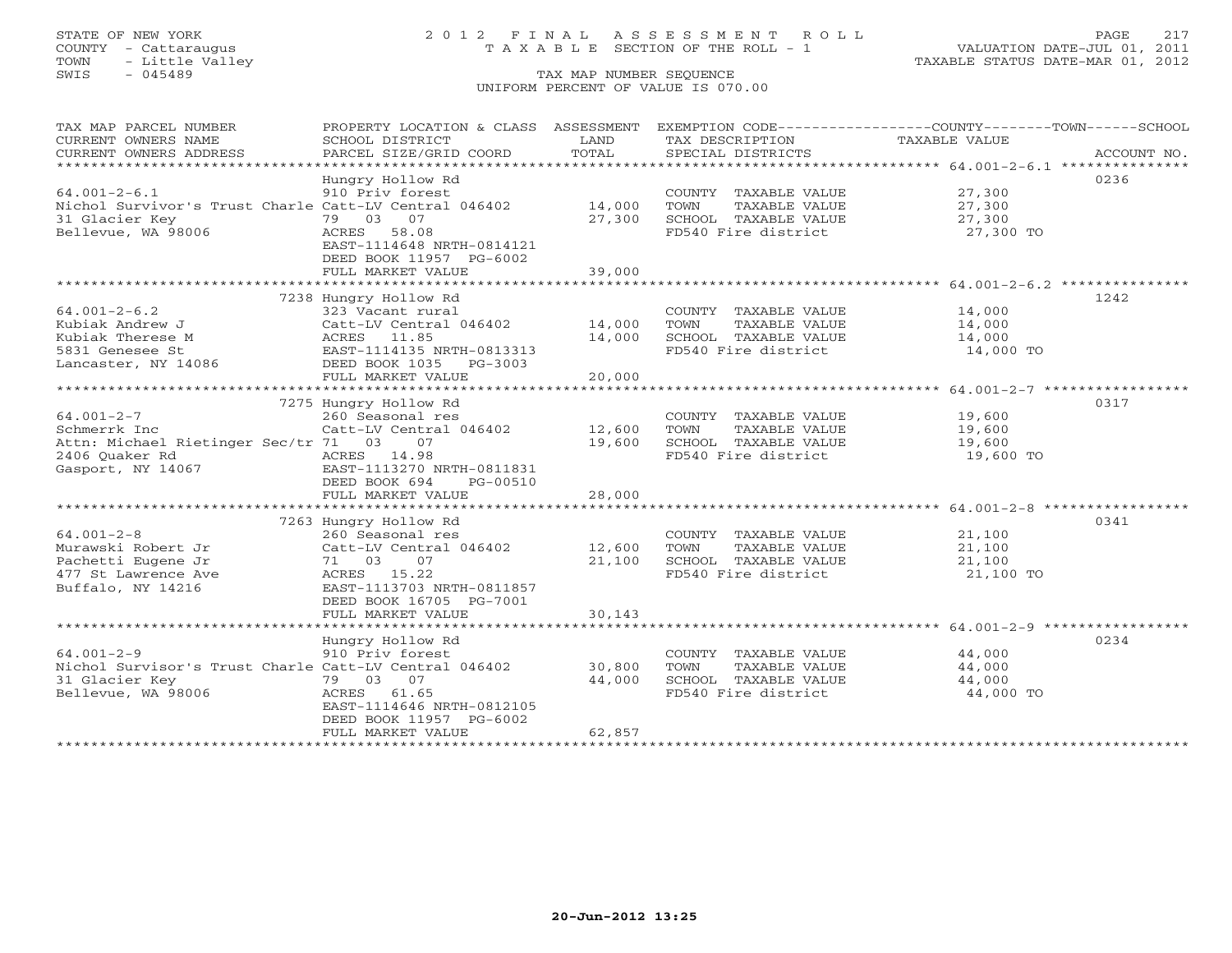# STATE OF NEW YORK 2 0 1 2 F I N A L A S S E S S M E N T R O L L PAGE 218 COUNTY - Cattaraugus T A X A B L E SECTION OF THE ROLL - 1 VALUATION DATE-JUL 01, 2011

| TAX MAP PARCEL NUMBER                           | PROPERTY LOCATION & CLASS                 | ASSESSMENT | EXEMPTION CODE-----------------COUNTY-------TOWN------SCHOOL |          |                |                  |             |
|-------------------------------------------------|-------------------------------------------|------------|--------------------------------------------------------------|----------|----------------|------------------|-------------|
| CURRENT OWNERS NAME                             | SCHOOL DISTRICT                           | LAND       | TAX DESCRIPTION                                              |          | TAXABLE VALUE  |                  |             |
| CURRENT OWNERS ADDRESS<br>********************* | PARCEL SIZE/GRID COORD                    | TOTAL      | SPECIAL DISTRICTS                                            |          |                |                  | ACCOUNT NO. |
|                                                 |                                           |            |                                                              |          |                | 0089             |             |
| $64.001 - 2 - 12.1$                             | Hungry Hollow Rd<br>323 Vacant rural      |            | COUNTY TAXABLE VALUE                                         |          | 4,000          |                  |             |
| Grant David D                                   | Catt-LV Central 046402                    | 4,000      | TOWN<br>TAXABLE VALUE                                        |          | 4,000          |                  |             |
| Attn: Jacqueline Sephton                        | 78 03<br>07                               | 4,000      | SCHOOL TAXABLE VALUE                                         |          | 4,000          |                  |             |
| 520 192 St                                      | 4.30<br>ACRES                             |            | FD540 Fire district                                          |          | 4,000 TO       |                  |             |
| Surrey BC Canada, Canada                        | EAST-1116589 NRTH-0807722                 |            |                                                              |          |                |                  |             |
| V3S 9R9                                         | DEED BOOK 00944 PG-00657                  |            |                                                              |          |                |                  |             |
|                                                 | FULL MARKET VALUE                         | 5,714      |                                                              |          |                |                  |             |
|                                                 |                                           |            |                                                              |          |                |                  |             |
|                                                 | 5029 Hungry Hollow Rd                     |            |                                                              |          |                | 0942             |             |
| $64.001 - 2 - 12.2$                             | 270 Mfg housing                           |            | RES STAR<br>41854                                            | $\circ$  | $\circ$        | $\Omega$         | 21,000      |
| Evans Kimberly J                                | Catt-LV Central 046402                    | 12,800     | COUNTY TAXABLE VALUE                                         |          | 34,000         |                  |             |
| 5029 Hungry Holw                                | 78 03 07                                  | 34,000     | TOWN<br>TAXABLE VALUE                                        |          | 34,000         |                  |             |
| Great Valley, NY 14741                          | ACRES 12.02                               |            | SCHOOL TAXABLE VALUE                                         |          | 13,000         |                  |             |
|                                                 | EAST-1116683 NRTH-0808840                 |            | FD540 Fire district                                          |          | 34,000 TO      |                  |             |
|                                                 | DEED BOOK 00917 PG-00356                  |            |                                                              |          |                |                  |             |
|                                                 | FULL MARKET VALUE                         | 48,571     |                                                              |          |                |                  |             |
|                                                 |                                           |            |                                                              |          |                |                  |             |
| $64.001 - 2 - 12.3$                             | 5021 Hungry Hollow Rd<br>210 1 Family Res |            | RES STAR<br>41854                                            | $\Omega$ | $\overline{0}$ | 0947<br>$\Omega$ | 21,000      |
| Orcutt Michael J                                | Catt-LV Central 046402                    | 12,400     | COUNTY TAXABLE VALUE                                         |          | 75,000         |                  |             |
| Orcutt Kimberly                                 | 78 03 07                                  | 75,000     | TAXABLE VALUE<br>TOWN                                        |          | 75,000         |                  |             |
| 5021 Hungry Hollow Rd                           | ACRES 11.49                               |            | SCHOOL TAXABLE VALUE                                         |          | 54,000         |                  |             |
| Great Valley, NY 14741                          | EAST-1116673 NRTH-0808581                 |            | FD540 Fire district                                          |          | 75,000 TO      |                  |             |
|                                                 | DEED BOOK 00938 PG-00327                  |            |                                                              |          |                |                  |             |
|                                                 | FULL MARKET VALUE                         | 107,143    |                                                              |          |                |                  |             |
|                                                 |                                           |            |                                                              |          |                |                  |             |
|                                                 | Hungry Hollow Rd                          |            |                                                              |          |                | 0951             |             |
| $64.001 - 2 - 12.4$                             | 260 Seasonal res                          |            | COUNTY TAXABLE VALUE                                         |          | 25,900         |                  |             |
| Boskat George C Jr                              | Catt-LV Central 046402                    | 13,700     | TOWN<br>TAXABLE VALUE                                        |          | 25,900         |                  |             |
| 8067 Goodrich Rd                                | 78 03 07                                  | 25,900     | SCHOOL TAXABLE VALUE                                         |          | 25,900         |                  |             |
| Clarence Center, NY 14032                       | In Trust                                  |            | FD540 Fire district                                          |          | 25,900 TO      |                  |             |
|                                                 | ACRES 13.20                               |            |                                                              |          |                |                  |             |
|                                                 | EAST-1116672 NRTH-0808305                 |            |                                                              |          |                |                  |             |
|                                                 | DEED BOOK 12702 PG-5001                   |            |                                                              |          |                |                  |             |
|                                                 | FULL MARKET VALUE                         | 37,000     |                                                              |          |                |                  |             |
|                                                 |                                           |            |                                                              |          |                | 0955             |             |
| $64.001 - 2 - 12.5$                             | Hungry Hollow Rd<br>314 Rural vac<10      |            | COUNTY TAXABLE VALUE                                         |          | 7,500          |                  |             |
| Harrington Michael                              | Catt-LV Central 046402                    | 7,500      | TOWN<br>TAXABLE VALUE                                        |          | 7,500          |                  |             |
| Harrington Donna                                | 78 03 07                                  | 7,500      | SCHOOL TAXABLE VALUE                                         |          | 7,500          |                  |             |
| 4997 Hungry Hollow Rd                           | ACRES 10.97 BANK<br>017                   |            | FD540 Fire district                                          |          | 7,500 TO       |                  |             |
| Great Valley, NY 14741                          | EAST-1116679 NRTH-0808028                 |            |                                                              |          |                |                  |             |
|                                                 | DEED BOOK 00973 PG-01082                  |            |                                                              |          |                |                  |             |
|                                                 | FULL MARKET VALUE                         | 10,714     |                                                              |          |                |                  |             |
|                                                 |                                           |            |                                                              |          |                |                  |             |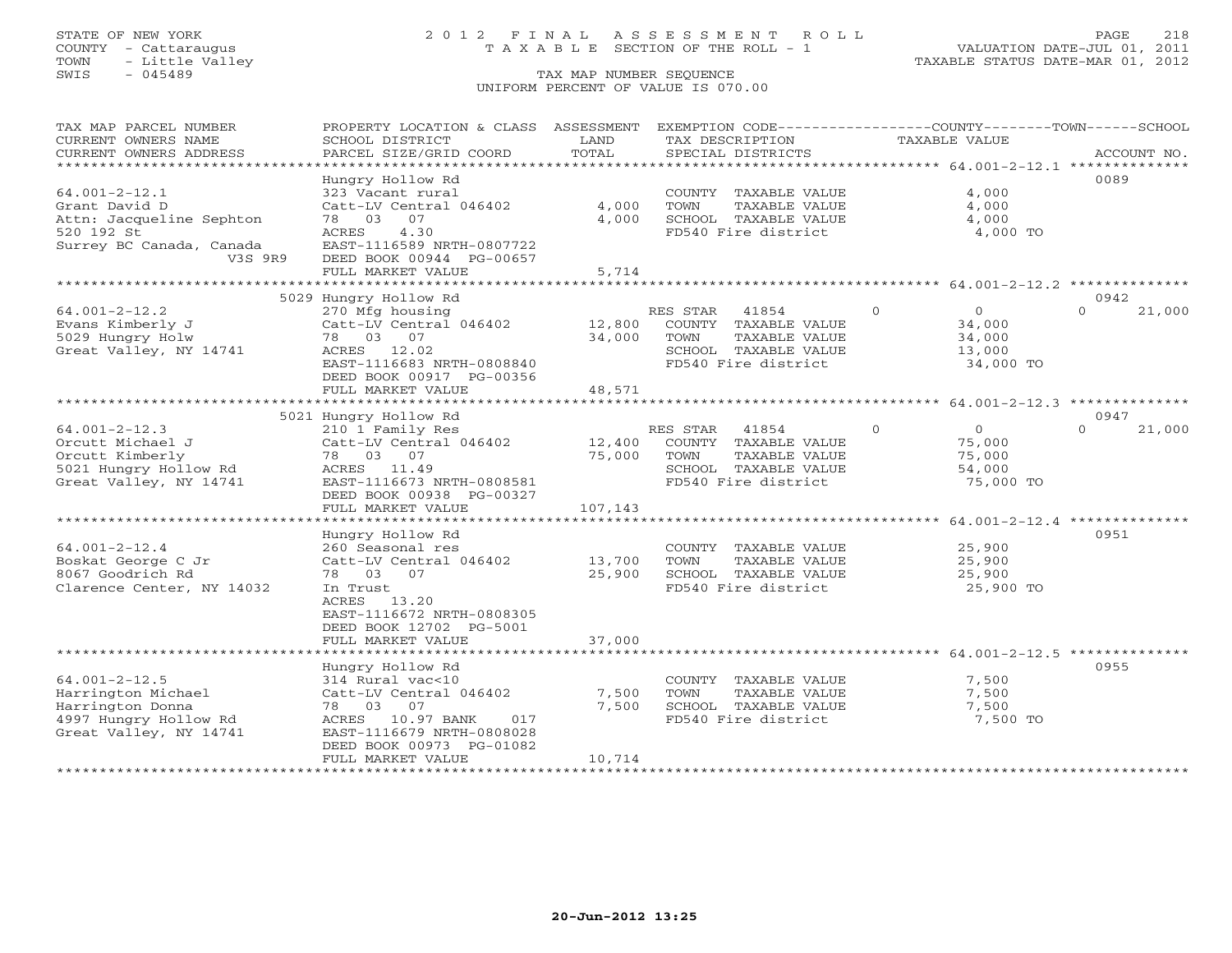TOWN - Little Valley TAXABLE STATUS DATE-MAR 01, 2012 TOWN - Little Valley<br>
SWIS - 045489 TAX MAP NUMBER SEQUENCE

# STATE OF NEW YORK 2 0 1 2 F I N A L A S S E S S M E N T R O L L PAGE 219 COUNTY - Cattaraugus T A X A B L E SECTION OF THE ROLL - 1 VALUATION DATE-JUL 01, 2011

# UNIFORM PERCENT OF VALUE IS 070.00

| TAX MAP PARCEL NUMBER<br>CURRENT OWNERS NAME<br>CURRENT OWNERS ADDRESS | PROPERTY LOCATION & CLASS ASSESSMENT EXEMPTION CODE----------------COUNTY-------TOWN------SCHOOL<br>SCHOOL DISTRICT<br>PARCEL SIZE/GRID COORD | T.AND<br>TOTAL        | TAX DESCRIPTION<br>SPECIAL DISTRICTS          | TAXABLE VALUE     | ACCOUNT NO. |
|------------------------------------------------------------------------|-----------------------------------------------------------------------------------------------------------------------------------------------|-----------------------|-----------------------------------------------|-------------------|-------------|
|                                                                        |                                                                                                                                               |                       |                                               |                   |             |
| $64.001 - 2 - 12.6$<br>Dickerson James M                               | Hungry Hollow Rd<br>323 Vacant rural<br>Catt-LV Central 046402                                                                                | 2,600                 | COUNTY TAXABLE VALUE<br>TOWN<br>TAXABLE VALUE | 2,600<br>2,600    | 0969        |
| Dickerson Suzanne S<br>31 Windridge Ct<br>Williamsville, NY 14221      | 78 03 07<br>5.17<br>ACRES<br>EAST-1116052 NRTH-0807336<br>DEED BOOK 7291 PG-2001                                                              | 2,600                 | SCHOOL TAXABLE VALUE<br>FD540 Fire district   | 2,600<br>2,600 TO |             |
|                                                                        | FULL MARKET VALUE                                                                                                                             | 3,714                 |                                               |                   |             |
|                                                                        |                                                                                                                                               |                       |                                               |                   |             |
|                                                                        | Hungry Hollow Rd                                                                                                                              |                       |                                               |                   | 1024        |
| $64.001 - 2 - 12.7$                                                    | 323 Vacant rural                                                                                                                              |                       | COUNTY TAXABLE VALUE                          | 2,500             |             |
| Blamauer Frank                                                         | Catt-LV Central 046402                                                                                                                        | 2,500                 | TOWN<br>TAXABLE VALUE                         | 2,500             |             |
| Blamauer Richard Robert                                                | 78 03 07                                                                                                                                      | 2,500                 | SCHOOL TAXABLE VALUE                          | 2,500             |             |
| 296 Silvana Crescent<br>Burlington Ontario Canada<br>L71 2W1,          | 2.52<br>ACRES<br>EAST-1117110 NRTH-0807709<br>DEED BOOK 845<br>PG-00548                                                                       |                       | FD540 Fire district                           | 2,500 TO          |             |
| ***********************                                                | FULL MARKET VALUE<br>****************************                                                                                             | 3,571<br>************ |                                               |                   |             |
|                                                                        | Hungry Hollow Rd                                                                                                                              |                       |                                               |                   | 1026        |
| $64.001 - 2 - 12.8$                                                    | 314 Rural vac<10                                                                                                                              |                       | COUNTY TAXABLE VALUE                          | 2,500             |             |
| Ross Harold                                                            | Catt-LV Central 046402                                                                                                                        | 2,500                 | TOWN<br>TAXABLE VALUE                         | 2,500             |             |
| Ross Carol                                                             | 78 03 07                                                                                                                                      | 2,500                 | SCHOOL TAXABLE VALUE                          | 2,500             |             |
| 1031 Highway 6                                                         | 2.50<br>ACRES                                                                                                                                 |                       | FD540 Fire district                           | 2,500 TO          |             |
| Millgrove, Ont. LOR 1Canada                                            | EAST-1117397 NRTH-0807343<br>DEED BOOK 13982 PG-9001                                                                                          |                       |                                               |                   |             |
|                                                                        | FULL MARKET VALUE                                                                                                                             | 3,571                 |                                               |                   |             |
|                                                                        |                                                                                                                                               |                       |                                               |                   |             |
|                                                                        | Hungry Hollow Rd                                                                                                                              |                       |                                               |                   | 1038        |
| $64.001 - 2 - 12.9$                                                    | 314 Rural vac<10                                                                                                                              |                       | COUNTY TAXABLE VALUE                          | 2,600             |             |
| Dickerson James M                                                      | Catt-LV Central 046402                                                                                                                        | 2,600                 | TOWN<br>TAXABLE VALUE                         | 2,600             |             |
| Dickerson Suzanne S                                                    | 78 03 07                                                                                                                                      | 2,600                 | SCHOOL TAXABLE VALUE                          | 2,600             |             |
| 31 Windridge Ct<br>Williamsville, NY 14221                             | 5.35<br>ACRES<br>EAST-1115977 NRTH-0807688<br>DEED BOOK 7291 PG-2002                                                                          |                       | FD540 Fire district                           | 2,600 TO          |             |
|                                                                        | FULL MARKET VALUE                                                                                                                             | 3,714                 |                                               |                   |             |
|                                                                        |                                                                                                                                               |                       |                                               |                   |             |
| $64.001 - 2 - 12.10$                                                   | Hungry Hollow Rd                                                                                                                              |                       |                                               | 59,800            | 1055        |
|                                                                        | 260 Seasonal res                                                                                                                              |                       | COUNTY TAXABLE VALUE                          |                   |             |
| Ross Carol<br>Ross Harold                                              | Catt-LV Central 046402<br>78 03 07                                                                                                            | 7,500<br>59,800       | TAXABLE VALUE<br>TOWN<br>SCHOOL TAXABLE VALUE | 59,800<br>59,800  |             |
| PO Box 76                                                              | 2.63<br>ACRES                                                                                                                                 |                       | FD540 Fire district                           | 59,800 TO         |             |
| Millgrove, Ontario, Canada                                             | EAST-1117399 NRTH-0807713                                                                                                                     |                       |                                               |                   |             |
| $LOR$ 1V $O$                                                           | DEED BOOK 875<br>PG-00550                                                                                                                     |                       |                                               |                   |             |
|                                                                        | FULL MARKET VALUE                                                                                                                             | 85,429                |                                               |                   |             |
|                                                                        |                                                                                                                                               |                       |                                               |                   |             |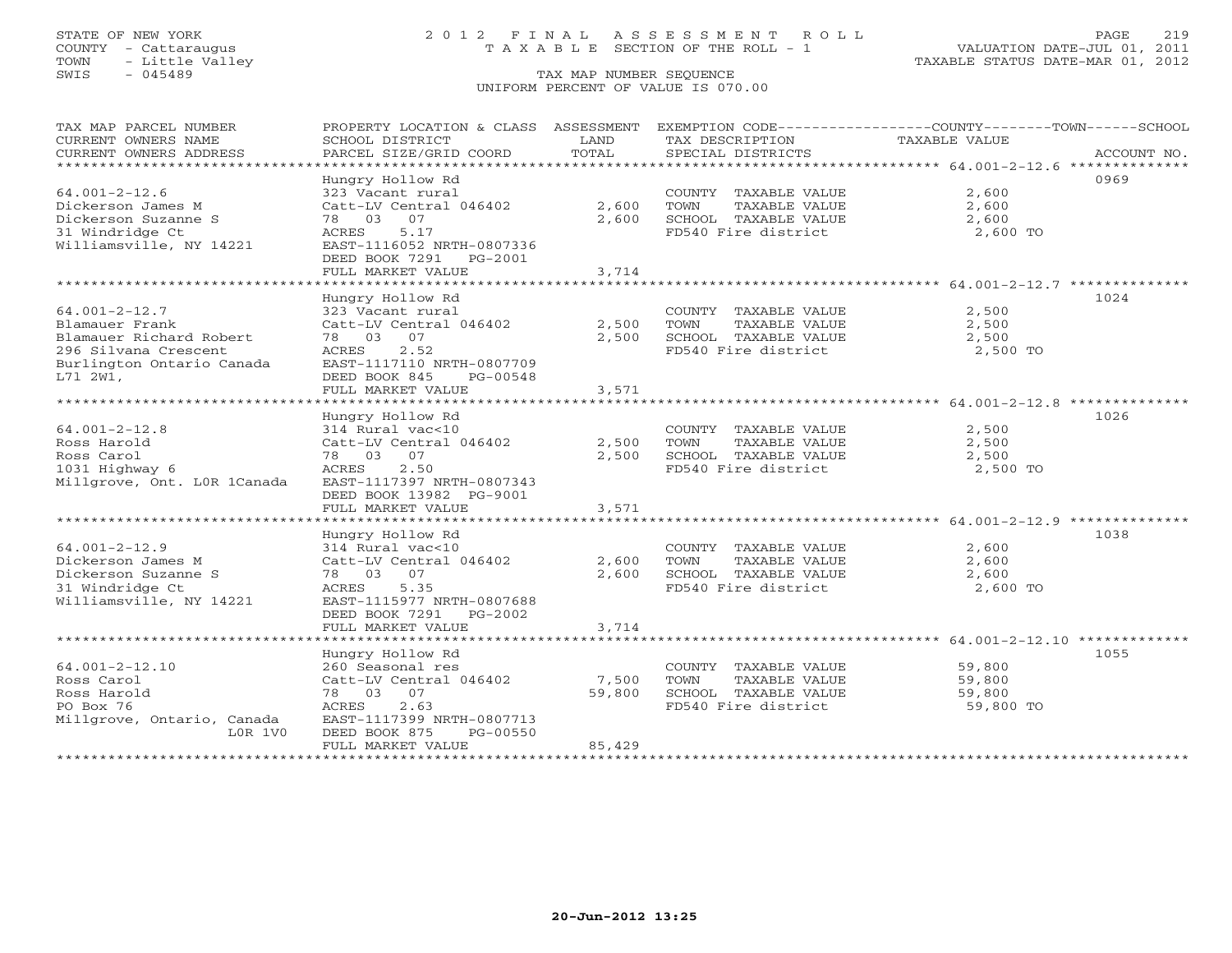# STATE OF NEW YORK 2 0 1 2 F I N A L A S S E S S M E N T R O L L PAGE 220 COUNTY - Cattaraugus T A X A B L E SECTION OF THE ROLL - 1 VALUATION DATE-JUL 01, 2011

| TAX MAP PARCEL NUMBER<br>CURRENT OWNERS NAME<br>CURRENT OWNERS ADDRESS<br>*************************                                          | PROPERTY LOCATION & CLASS ASSESSMENT<br>SCHOOL DISTRICT<br>PARCEL SIZE/GRID COORD                                                                                                | LAND<br>TOTAL              | TAX DESCRIPTION<br>SPECIAL DISTRICTS                                                         | EXEMPTION CODE-----------------COUNTY-------TOWN------SCHOOL<br><b>TAXABLE VALUE</b> | ACCOUNT NO. |
|----------------------------------------------------------------------------------------------------------------------------------------------|----------------------------------------------------------------------------------------------------------------------------------------------------------------------------------|----------------------------|----------------------------------------------------------------------------------------------|--------------------------------------------------------------------------------------|-------------|
| $64.001 - 2 - 12.11$<br>Watson William<br>600 E State St<br>Salamanca, NY 14779                                                              | Hungry Hollow Rd<br>314 Rural vac<10<br>Catt-LV Central 046402<br>78 03 07<br>FRNT 91.86 DPTH 415.21<br>EAST-1117596 NRTH-0807738<br>DEED BOOK 4749 PG-3002<br>FULL MARKET VALUE | 500<br>500<br>714          | COUNTY TAXABLE VALUE<br>TOWN<br>TAXABLE VALUE<br>SCHOOL TAXABLE VALUE<br>FD540 Fire district | 500<br>500<br>500<br>500 TO                                                          | 1056        |
|                                                                                                                                              | Hungry Hollow Rd                                                                                                                                                                 |                            |                                                                                              |                                                                                      | 1075        |
| $64.001 - 2 - 12.12$<br>Lancaster Richard Alexander<br>Hanuschuk Michael Jay<br>6799 Domenic Cres Ct<br>Niagara Falls ONT, Canada<br>L2J 4L5 | 314 Rural vac<10<br>Catt-LV Central 046402<br>78 03 07<br>ACRES<br>2.75<br>EAST-1117085 NRTH-0807340<br>DEED BOOK 00975 PG-01150<br>FULL MARKET VALUE                            | 2,500<br>2,500<br>3,571    | COUNTY TAXABLE VALUE<br>TOWN<br>TAXABLE VALUE<br>SCHOOL TAXABLE VALUE<br>FD540 Fire district | 2,500<br>2,500<br>2,500<br>2,500 TO                                                  |             |
| ************************                                                                                                                     |                                                                                                                                                                                  |                            |                                                                                              |                                                                                      |             |
| $64.001 - 2 - 12.13$<br>Wal-Cem Realty Corp<br>55 Hemlock Lane<br>Lancaster, NY 14086                                                        | Hungry Hollow Rd<br>314 Rural vac<10<br>Catt-LV Central 046402<br>78 03 07<br>FRNT 90.00 DPTH 330.87<br>EAST-1117596 NRTH-0807738<br>DEED BOOK 4598 PG-4002                      | 400<br>400                 | COUNTY TAXABLE VALUE<br>TOWN<br>TAXABLE VALUE<br>SCHOOL TAXABLE VALUE<br>FD540 Fire district | 400<br>400<br>400<br>400 TO                                                          | 1111        |
|                                                                                                                                              | FULL MARKET VALUE                                                                                                                                                                | 571                        |                                                                                              |                                                                                      |             |
| $64.001 - 2 - 12.14$<br>Melnick Marty<br>Hiebert Kerry Lynn<br>2210 Sulphur Spring Dr<br>Ridgeville Ontario Can<br>$L0s$ 1M $0$ ,            | Hungry Hollow Rd<br>323 Vacant rural<br>Catt-LV Central 046402<br>78 03 07<br>6.00<br>ACRES<br>EAST-1116651 NRTH-0807405<br>DEED BOOK 00939 PG-00951<br>FULL MARKET VALUE        | 5,000<br>5,000<br>7,143    | COUNTY TAXABLE VALUE<br>TAXABLE VALUE<br>TOWN<br>SCHOOL TAXABLE VALUE<br>FD540 Fire district | 5,000<br>5,000<br>5,000<br>5,000 TO                                                  | 1143        |
| ************************                                                                                                                     |                                                                                                                                                                                  |                            |                                                                                              |                                                                                      | 0233        |
| $64.001 - 2 - 14$<br>Nichol Survisor's Trust Charle Catt-LV Central 046402<br>31 Glacier Key<br>Bellevue, WA 98006                           | Hungry Hollow Rd<br>323 Vacant rural<br>71 03 07<br>ACRES 49.99<br>EAST-1111242 NRTH-0812798<br>DEED BOOK 11957 PG-6002<br>FULL MARKET VALUE                                     | 21,000<br>30,900<br>44,143 | COUNTY TAXABLE VALUE<br>TOWN<br>TAXABLE VALUE<br>SCHOOL TAXABLE VALUE<br>FD540 Fire district | 30,900<br>30,900<br>30,900<br>30,900 TO                                              |             |
|                                                                                                                                              |                                                                                                                                                                                  |                            |                                                                                              |                                                                                      |             |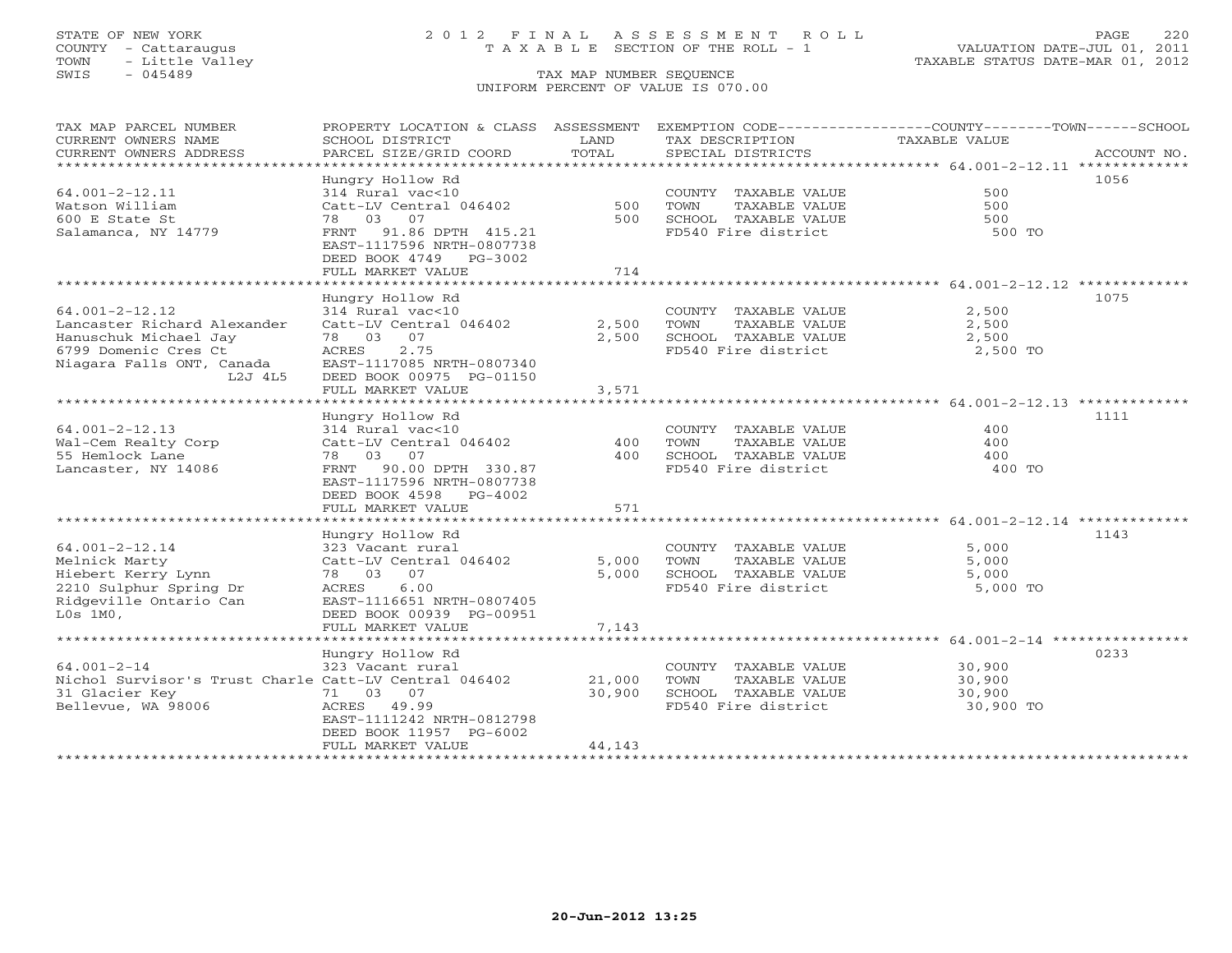TOWN - Little Valley TAXABLE STATUS DATE-MAR 01, 2012 TOWN - Little Valley<br>
SWIS - 045489 TAX MAP NUMBER SEQUENCE

# STATE OF NEW YORK 2 0 1 2 F I N A L A S S E S S M E N T R O L L PAGE 221 COUNTY - Cattaraugus T A X A B L E SECTION OF THE ROLL - 1 VALUATION DATE-JUL 01, 2011

# UNIFORM PERCENT OF VALUE IS 070.00

| TAX MAP PARCEL NUMBER                                                                   | PROPERTY LOCATION & CLASS ASSESSMENT EXEMPTION CODE----------------COUNTY-------TOWN------SCHOOL |        |                             |                  |             |
|-----------------------------------------------------------------------------------------|--------------------------------------------------------------------------------------------------|--------|-----------------------------|------------------|-------------|
| CURRENT OWNERS NAME                                                                     | SCHOOL DISTRICT                                                                                  | LAND   | TAX DESCRIPTION             | TAXABLE VALUE    |             |
| CURRENT OWNERS ADDRESS                                                                  | PARCEL SIZE/GRID COORD                                                                           | TOTAL  | SPECIAL DISTRICTS           |                  | ACCOUNT NO. |
|                                                                                         |                                                                                                  |        |                             |                  |             |
|                                                                                         | Hungry Hollow Rd                                                                                 |        |                             |                  | 0214        |
| $64.001 - 2 - 15$                                                                       | 321 Abandoned ag                                                                                 |        | COUNTY TAXABLE VALUE 23,500 |                  |             |
| Lindell Kathleen                                                                        | Catt-LV Central 046402 23,500                                                                    |        | TAXABLE VALUE<br>TOWN       | 23,500<br>23,500 |             |
| 46 Livingston Pkwy Dr                                                                   | 71 03 07                                                                                         | 23,500 | SCHOOL TAXABLE VALUE        |                  |             |
| Amherst, NY 14226                                                                       | ACRES 35.58                                                                                      |        | FD540 Fire district         | 23,500 TO        |             |
|                                                                                         | EAST-1110434 NRTH-0812410                                                                        |        |                             |                  |             |
|                                                                                         | DEED BOOK 726<br>PG-00729                                                                        |        |                             |                  |             |
|                                                                                         | FULL MARKET VALUE                                                                                | 33,571 |                             |                  |             |
|                                                                                         |                                                                                                  |        |                             |                  |             |
|                                                                                         | 5460 Fields Hollow Rd                                                                            |        |                             |                  | 0243        |
| $64.001 - 2 - 16$                                                                       | 260 Seasonal res                                                                                 |        | COUNTY TAXABLE VALUE 20,000 |                  |             |
| Jones Allan R                                                                           | Catt-LV Central 046402                                                                           | 6,000  | TOWN<br>TAXABLE VALUE       | 20,000           |             |
| Jones Allan E                                                                           | 71 03 07                                                                                         | 20,000 | SCHOOL TAXABLE VALUE        | 20,000           |             |
| 3173 Warwick Ter FRNT 100.00 DPTH 510.00<br>Hamburg, NY 14075 EAST-1110473 NRTH-0813787 |                                                                                                  |        | FD540 Fire district         | 20,000 TO        |             |
|                                                                                         |                                                                                                  |        |                             |                  |             |
|                                                                                         | DEED BOOK 4720 PG-6001                                                                           |        |                             |                  |             |
|                                                                                         | FULL MARKET VALUE                                                                                | 28,571 |                             |                  |             |
|                                                                                         |                                                                                                  |        |                             |                  |             |
|                                                                                         | 5173 Whig St                                                                                     |        |                             |                  | 0223        |
| $64.001 - 3 - 1$                                                                        | 323 Vacant rural                                                                                 |        | COUNTY TAXABLE VALUE        | 20,000           |             |
| Lugert James H                                                                          | Catt-LV Central 046402 10,000                                                                    |        | TOWN<br>TAXABLE VALUE       | 20,000           |             |
| Lugert Patricia J                                                                       | 14 03 07                                                                                         | 20,000 | SCHOOL TAXABLE VALUE 20,000 |                  |             |
| 1147 Lawrence Rd                                                                        | ACRES 49.05                                                                                      |        | FD540 Fire district         | 20,000 TO        |             |
| Hilton, NY 14468                                                                        | EAST-1104866 NRTH-0811395                                                                        |        |                             |                  |             |
|                                                                                         | DEED BOOK 00959 PG-00141                                                                         |        |                             |                  |             |
|                                                                                         | FULL MARKET VALUE                                                                                | 28,571 |                             |                  |             |
|                                                                                         |                                                                                                  |        |                             |                  |             |
|                                                                                         | Whiq St                                                                                          |        |                             |                  | 0375        |
| $64.001 - 3 - 2$                                                                        | 321 Abandoned ag                                                                                 |        | COUNTY TAXABLE VALUE        | 22,900           |             |
| Williams Richard                                                                        | 321 Abdituoned ay<br>Catt-LV Central 046402 (22,900                                              |        | TOWN<br>TAXABLE VALUE       | 22,900           |             |
| Williams Claire                                                                         | 06 03 07                                                                                         | 22,900 | SCHOOL TAXABLE VALUE        | 22,900           |             |
| 5510 Whig St                                                                            | ACRES 35.41                                                                                      |        | FD540 Fire district         | 22,900 TO        |             |
| Salamanca, NY 14779                                                                     | EAST-1108225 NRTH-0811596                                                                        |        |                             |                  |             |
|                                                                                         | DEED BOOK 726 PG-00723                                                                           |        |                             |                  |             |
|                                                                                         | FULL MARKET VALUE                                                                                | 32,714 |                             |                  |             |
|                                                                                         |                                                                                                  |        |                             |                  |             |
|                                                                                         | Whiq St                                                                                          |        |                             |                  | 0294        |
| $64.001 - 3 - 3$                                                                        | 322 Rural vac>10                                                                                 |        | COUNTY TAXABLE VALUE        | 12,700           |             |
| Pincoski Mark J                                                                         | Catt-LV Central 046402 12,700                                                                    |        | TOWN<br>TAXABLE VALUE       | 12,700           |             |
| Pincoski Gloria E                                                                       | 06 03 07                                                                                         | 12,700 | SCHOOL TAXABLE VALUE        | 12,700           |             |
| 23 Cherrywood Rdg                                                                       | ACRES 14.47                                                                                      |        | FD540 Fire district         | 12,700 TO        |             |
| Holland, NY 14080                                                                       | EAST-1107011 NRTH-0811223                                                                        |        |                             |                  |             |
|                                                                                         | DEED BOOK 1027 PG-814                                                                            |        |                             |                  |             |
|                                                                                         | FULL MARKET VALUE                                                                                | 18,143 |                             |                  |             |
|                                                                                         |                                                                                                  |        |                             |                  |             |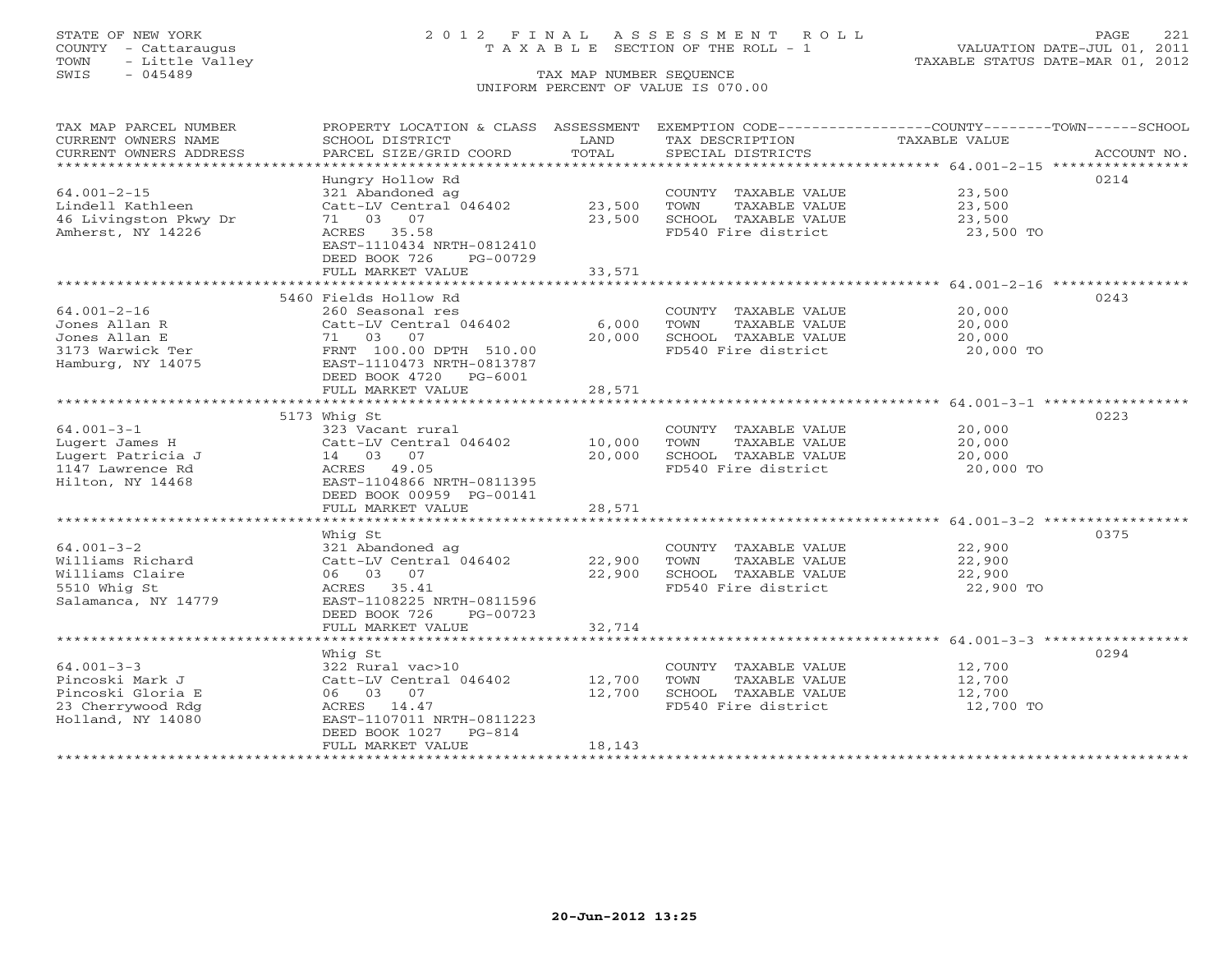# STATE OF NEW YORK 2 0 1 2 F I N A L A S S E S S M E N T R O L L PAGE 222 COUNTY - Cattaraugus T A X A B L E SECTION OF THE ROLL - 1 VALUATION DATE-JUL 01, 2011

| TAX MAP PARCEL NUMBER<br>CURRENT OWNERS NAME<br>CURRENT OWNERS ADDRESS | SCHOOL DISTRICT<br>PARCEL SIZE/GRID COORD           | LAND<br>TOTAL | TAX DESCRIPTION<br>SPECIAL DISTRICTS        | PROPERTY LOCATION & CLASS ASSESSMENT EXEMPTION CODE----------------COUNTY-------TOWN------SCHOOL<br>TAXABLE VALUE | ACCOUNT NO. |
|------------------------------------------------------------------------|-----------------------------------------------------|---------------|---------------------------------------------|-------------------------------------------------------------------------------------------------------------------|-------------|
|                                                                        |                                                     |               |                                             |                                                                                                                   |             |
|                                                                        | Whiq St                                             |               |                                             |                                                                                                                   | 0204        |
| $64.001 - 3 - 4$                                                       | 314 Rural vac<10                                    |               | COUNTY TAXABLE VALUE                        | 800                                                                                                               |             |
| Leach Frederick                                                        | Catt-LV Central 046402                              | 800           | TOWN<br>TAXABLE VALUE                       | 800                                                                                                               |             |
| Leach Diane                                                            | 06 03 07                                            | 800           | SCHOOL TAXABLE VALUE<br>FD540 Fire district | 800                                                                                                               |             |
| 278 Hemstreet Rd                                                       | 1.13<br>ACRES<br>EAST-1107163 NRTH-0811101          |               |                                             | 800 TO                                                                                                            |             |
| Schoghticoke, NY 12154                                                 | DEED BOOK 658                                       |               |                                             |                                                                                                                   |             |
|                                                                        | PG-00265<br>FULL MARKET VALUE                       | 1,143         |                                             |                                                                                                                   |             |
|                                                                        |                                                     |               |                                             |                                                                                                                   |             |
|                                                                        | 5265 Whig St                                        |               |                                             |                                                                                                                   | 0176        |
| $64.001 - 3 - 5$                                                       | 260 Seasonal res                                    |               | COUNTY TAXABLE VALUE 36,000                 |                                                                                                                   |             |
|                                                                        | Catt-LV Central 046402 25,000                       |               | TOWN                                        | TAXABLE VALUE<br>TAXABLE VALUE 36,000                                                                             |             |
| Kinney Thomas D<br>6 Harnett Ln                                        | 05 03 07                                            | 36,000        | SCHOOL TAXABLE VALUE                        |                                                                                                                   |             |
| Royersford, PA 19468                                                   | ACRES 39.68                                         |               | FD540 Fire district 36,000 TO               |                                                                                                                   |             |
|                                                                        | EAST-1106710 NRTH-0810268                           |               |                                             |                                                                                                                   |             |
|                                                                        | DEED BOOK 854<br>PG-01067                           |               |                                             |                                                                                                                   |             |
|                                                                        | FULL MARKET VALUE                                   | 51,429        |                                             |                                                                                                                   |             |
|                                                                        |                                                     |               |                                             |                                                                                                                   |             |
|                                                                        | 5334 Whig St                                        |               |                                             |                                                                                                                   | 0355        |
| $64.001 - 3 - 6$                                                       | 260 Seasonal res                                    |               | COUNTY TAXABLE VALUE                        | 9,900                                                                                                             |             |
|                                                                        | Catt-LV Central 046402                              | 3,200         | TOWN<br>TAXABLE VALUE                       | 9,900                                                                                                             |             |
|                                                                        |                                                     |               | 9,900 SCHOOL TAXABLE VALUE                  | 9,900                                                                                                             |             |
|                                                                        |                                                     |               | FD540 Fire district                         | 9,900 TO                                                                                                          |             |
|                                                                        |                                                     |               |                                             |                                                                                                                   |             |
|                                                                        | DEED BOOK 5808 PG-6007                              |               |                                             |                                                                                                                   |             |
|                                                                        | FULL MARKET VALUE                                   | 14,143        |                                             |                                                                                                                   |             |
|                                                                        |                                                     |               |                                             |                                                                                                                   |             |
|                                                                        | Whig St                                             |               |                                             |                                                                                                                   | 0391        |
| $64.001 - 3 - 7$                                                       | 322 Rural vac>10                                    |               | COUNTY TAXABLE VALUE                        | 14,500                                                                                                            |             |
| Zinn Raymond                                                           | $322$ Rural vac>10<br>Catt-LV Central 046402 14,500 |               | TOWN<br>TAXABLE VALUE                       | 14,500                                                                                                            |             |
| Zinn Gail                                                              | 06 03 07                                            | 14,500        | SCHOOL TAXABLE VALUE 14,500                 |                                                                                                                   |             |
| 5605 Whig St                                                           | ACRES 20.65                                         |               | FD540 Fire district                         | 14,500 TO                                                                                                         |             |
| Salamanca, NY 14779                                                    | EAST-1108989 NRTH-0811206                           |               |                                             |                                                                                                                   |             |
|                                                                        | DEED BOOK 726<br>PG-00725                           |               |                                             |                                                                                                                   |             |
|                                                                        | FULL MARKET VALUE                                   | 20,714        |                                             |                                                                                                                   |             |
|                                                                        |                                                     |               |                                             |                                                                                                                   |             |
|                                                                        | 5314 Whig St                                        |               |                                             |                                                                                                                   | 0182        |
| $64.001 - 3 - 8$                                                       | 260 Seasonal res                                    |               | COUNTY TAXABLE VALUE                        | 12,500                                                                                                            |             |
| Kralick Michael                                                        | Catt-LV Central 046402 6,000                        |               | TOWN<br>TAXABLE VALUE                       | 12,500                                                                                                            |             |
| Freiermuth Lynn                                                        | 06 03 07                                            | 12,500        | SCHOOL TAXABLE VALUE                        | 12,500<br>12,500 TO                                                                                               |             |
| 4920 Creek Rd Ext                                                      | ACRES 1.05                                          |               | FD540 Fire district                         |                                                                                                                   |             |
| Lewiston, NY 14092                                                     | EAST-1107965 NRTH-0811088                           |               |                                             |                                                                                                                   |             |
|                                                                        | DEED BOOK 00924 PG-00452                            |               |                                             |                                                                                                                   |             |
|                                                                        | FULL MARKET VALUE                                   | 17,857        |                                             |                                                                                                                   |             |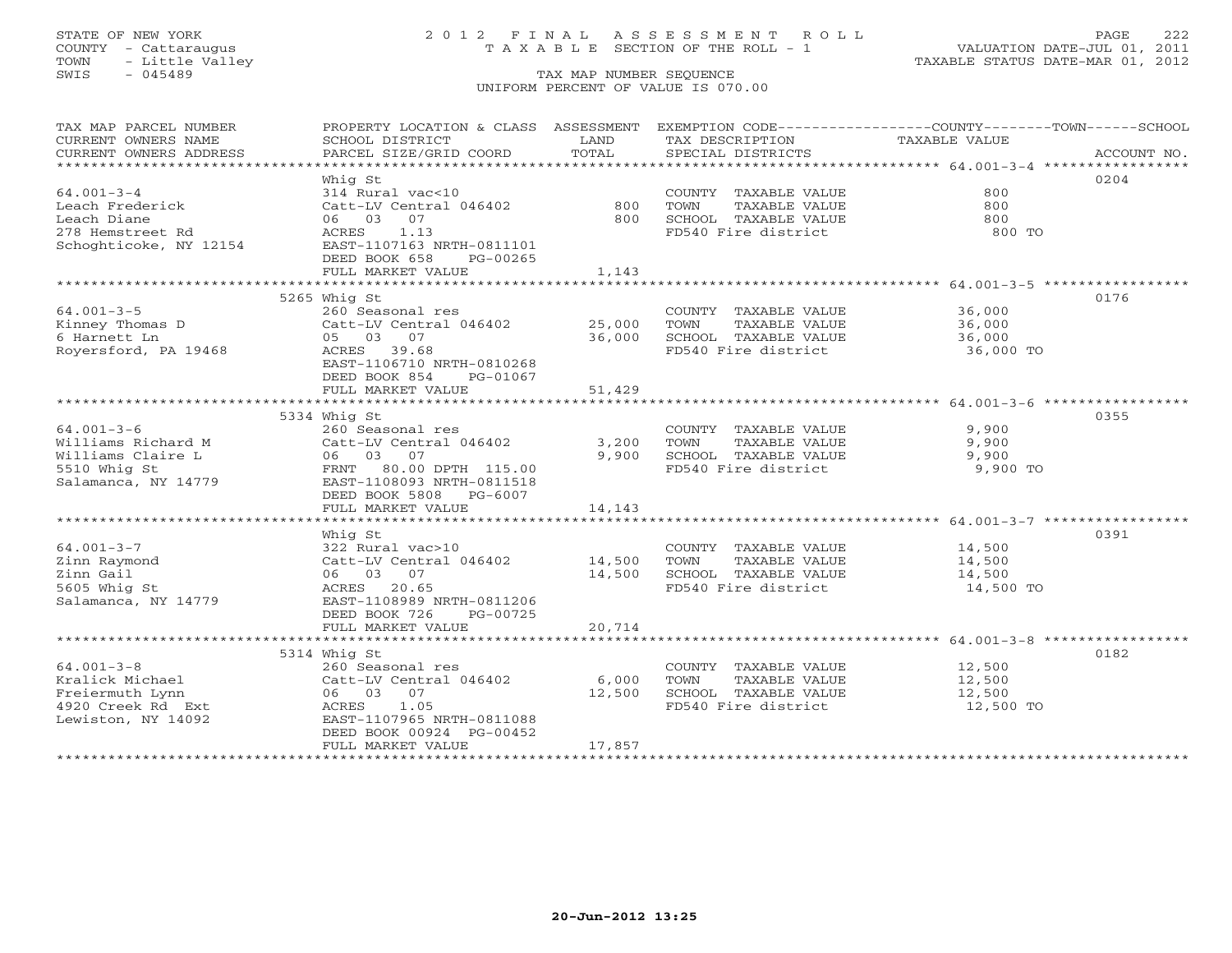TOWN - Little Valley TAXABLE STATUS DATE-MAR 01, 2012 TOWN - Little Valley<br>
SWIS - 045489 TAX MAP NUMBER SEQUENCE

# STATE OF NEW YORK 2 0 1 2 F I N A L A S S E S S M E N T R O L L PAGE 223 COUNTY - Cattaraugus T A X A B L E SECTION OF THE ROLL - 1 VALUATION DATE-JUL 01, 2011

UNIFORM PERCENT OF VALUE IS 070.00

| TAX MAP PARCEL NUMBER                                     | PROPERTY LOCATION & CLASS ASSESSMENT         |                             |                |                                             | EXEMPTION CODE----------------COUNTY-------TOWN------SCHOOL |          |             |
|-----------------------------------------------------------|----------------------------------------------|-----------------------------|----------------|---------------------------------------------|-------------------------------------------------------------|----------|-------------|
| CURRENT OWNERS NAME                                       | SCHOOL DISTRICT                              | LAND                        |                | TAX DESCRIPTION                             | TAXABLE VALUE                                               |          |             |
| CURRENT OWNERS ADDRESS                                    | PARCEL SIZE/GRID COORD                       | TOTAL                       |                | SPECIAL DISTRICTS                           |                                                             |          | ACCOUNT NO. |
|                                                           |                                              |                             |                |                                             |                                                             |          |             |
|                                                           | 5300 Whig St                                 |                             |                |                                             |                                                             | 0211     |             |
| $64.001 - 3 - 9.1$                                        | 210 1 Family Res                             |                             |                | COUNTY TAXABLE VALUE                        | 99,400                                                      |          |             |
| Okon Marquis C                                            | Catt-LV Central 046402                       | 13,100                      | TOWN           | TAXABLE VALUE                               | 99,400                                                      |          |             |
| 362 Martindale Rd                                         | 05/70 03 07                                  | 99,400                      |                | SCHOOL TAXABLE VALUE                        | 99,400                                                      |          |             |
| St. Catherines, Ont. Canada                               | ACRES<br>9.10                                |                             |                | FD540 Fire district                         | 99,400 TO                                                   |          |             |
|                                                           | EAST-1107888 NRTH-0810680                    |                             |                |                                             |                                                             |          |             |
|                                                           | DEED BOOK 11713 PG-5001                      |                             |                |                                             |                                                             |          |             |
|                                                           | FULL MARKET VALUE                            | 142,000                     |                |                                             |                                                             |          |             |
|                                                           |                                              | * * * * * * * * * * * * * * |                |                                             |                                                             |          |             |
|                                                           | 5204 Whig St                                 |                             |                |                                             |                                                             | 0169     |             |
| $64.001 - 3 - 11$                                         | 210 1 Family Res                             |                             |                | COUNTY TAXABLE VALUE                        | 69,400                                                      |          |             |
| Lecceardone Henry P<br>Lecceardone Ginger<br>5204 Whig St | Catt-LV Central 046402                       | 6,500                       | TOWN           | TAXABLE VALUE                               | 69,400                                                      |          |             |
|                                                           | 05 03 07                                     | 69,400                      |                | SCHOOL TAXABLE VALUE                        | 69,400                                                      |          |             |
| 5204 Whig St                                              | 1.57<br>ACRES                                |                             |                | FD540 Fire district                         | 69,400 TO                                                   |          |             |
| Salamanca, NY 14779                                       | EAST-1106800 NRTH-0809411                    |                             |                |                                             |                                                             |          |             |
|                                                           | DEED BOOK 12712 PG-3001                      |                             |                |                                             |                                                             |          |             |
|                                                           | FULL MARKET VALUE                            | 99,143                      |                |                                             |                                                             |          |             |
|                                                           |                                              |                             |                |                                             |                                                             |          |             |
|                                                           | 5169 Whig St                                 |                             |                |                                             |                                                             | 0115     |             |
| $64.001 - 3 - 12$                                         | 270 Mfg housing                              |                             |                | COUNTY TAXABLE VALUE                        | 11,900                                                      |          |             |
|                                                           | Catt-LV Central 046402                       | 4,200                       | TOWN           | TAXABLE VALUE                               | 11,900                                                      |          |             |
| Raczyyk Ronald A<br>Raczyyk Antoinette                    | 05 03 07                                     | 11,900                      |                | SCHOOL TAXABLE VALUE                        | 11,900<br>11,900 TO                                         |          |             |
| 7 Atlantic Ave                                            | FRNT 100.00 DPTH 205.00                      |                             |                | FD540 Fire district                         |                                                             |          |             |
| Sloan, NY 14206                                           | EAST-1106239 NRTH-0808960                    |                             |                |                                             |                                                             |          |             |
|                                                           | DEED BOOK 01005 PG-00634                     |                             |                |                                             |                                                             |          |             |
|                                                           | FULL MARKET VALUE                            | 17,000                      |                |                                             |                                                             |          |             |
|                                                           |                                              |                             |                |                                             |                                                             |          |             |
|                                                           | 5162 Whig St                                 |                             |                | 90 PCT OF VALUE USED FOR EXEMPTION PURPOSES |                                                             |          | 0206        |
| $64.001 - 3 - 13.1$                                       |                                              |                             |                |                                             | $\Omega$<br>8,400                                           | 8,400    | $\Omega$    |
| Lecceardone Dorothy                                       |                                              |                             |                |                                             | $\Omega$<br>$\overline{0}$                                  | $\Omega$ | 21,000      |
| 5162 Whig St                                              | 05 03 07                                     | 104,000                     |                | COUNTY TAXABLE VALUE                        | 95,600                                                      |          |             |
| Salamanca, NY 14779                                       | ACRES 17.70                                  |                             | TOWN           | TAXABLE VALUE                               | 95,600                                                      |          |             |
|                                                           | EAST-1106926 NRTH-0808501                    |                             |                | SCHOOL TAXABLE VALUE                        | 83,000                                                      |          |             |
|                                                           | DEED BOOK 3446    PG-5001                    |                             |                | FD540 Fire district                         | 104,000 TO                                                  |          |             |
|                                                           | FULL MARKET VALUE                            | 148,571                     |                |                                             |                                                             |          |             |
|                                                           |                                              |                             |                |                                             |                                                             |          |             |
|                                                           | 5154 Whig St                                 |                             |                |                                             |                                                             | $\cap$   | 1076        |
| $64.001 - 3 - 13.2$                                       | 210 1 Family Res                             |                             | RES STAR 41854 |                                             | $\overline{0}$<br>$\Omega$                                  |          | 21,000      |
| Lecceardone Richard                                       | Catt-LV Central 046402                       | 5,600                       |                | COUNTY TAXABLE VALUE                        | 42,600                                                      |          |             |
| Lecceardone Melinda S                                     | 05 03 07                                     | 42,600                      | TOWN           | TAXABLE VALUE                               | 42,600                                                      |          |             |
| 5154 Whig St                                              | FRNT 180.00 DPTH 181.00                      |                             |                | SCHOOL TAXABLE VALUE                        | 21,600                                                      |          |             |
| Salamanca, NY 14779                                       | EAST-1106232 NRTH-0808611                    |                             |                | FD540 Fire district                         | 42,600 TO                                                   |          |             |
|                                                           | DEED BOOK 10779 PG-3003<br>FULL MARKET VALUE | 60,857                      |                |                                             |                                                             |          |             |
|                                                           |                                              |                             |                |                                             |                                                             |          |             |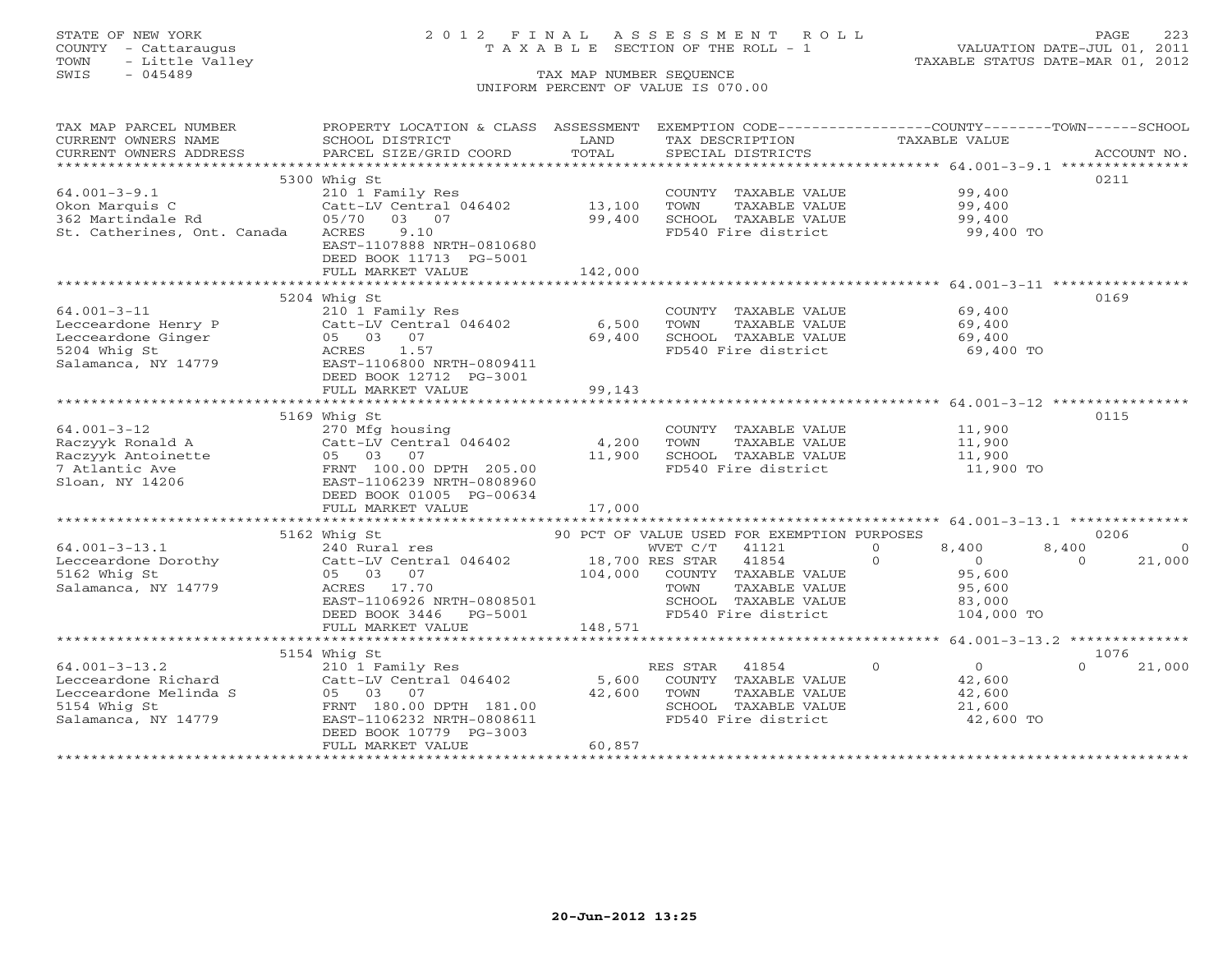# STATE OF NEW YORK 2 0 1 2 F I N A L A S S E S S M E N T R O L L PAGE 224 COUNTY - Cattaraugus T A X A B L E SECTION OF THE ROLL - 1 VALUATION DATE-JUL 01, 2011

| TAX MAP PARCEL NUMBER<br>CURRENT OWNERS NAME<br>CURRENT OWNERS ADDRESS | PROPERTY LOCATION & CLASS ASSESSMENT<br>SCHOOL DISTRICT<br>PARCEL SIZE/GRID COORD | LAND<br>TOTAL | TAX DESCRIPTION<br>SPECIAL DISTRICTS        | EXEMPTION CODE-----------------COUNTY-------TOWN------SCHOOL<br><b>TAXABLE VALUE</b> | ACCOUNT NO.        |
|------------------------------------------------------------------------|-----------------------------------------------------------------------------------|---------------|---------------------------------------------|--------------------------------------------------------------------------------------|--------------------|
|                                                                        |                                                                                   |               |                                             |                                                                                      |                    |
|                                                                        | Whia St                                                                           |               |                                             |                                                                                      | 1077               |
| $64.001 - 3 - 13.3$                                                    | 311 Res vac land                                                                  |               | COUNTY TAXABLE VALUE                        | 500                                                                                  |                    |
| Lecceardone Dorothy J                                                  | Catt-LV Central 046402                                                            | 500           | TOWN<br>TAXABLE VALUE                       | 500                                                                                  |                    |
| 5162 Whig St                                                           | 05 03<br>07                                                                       | 500           | SCHOOL TAXABLE VALUE                        | 500                                                                                  |                    |
| Salamanca, NY 14779                                                    | FRNT 130.00 DPTH 70.00<br>EAST-1106072 NRTH-0808683                               |               | FD540 Fire district                         | 500 TO                                                                               |                    |
|                                                                        | DEED BOOK 3447 PG-5001                                                            |               |                                             |                                                                                      |                    |
|                                                                        | FULL MARKET VALUE                                                                 | 714           |                                             |                                                                                      |                    |
|                                                                        |                                                                                   |               |                                             | ********************* 64.001-3-14 *****************                                  |                    |
|                                                                        | 5128 Whig St                                                                      |               |                                             |                                                                                      | 0192               |
| $64.001 - 3 - 14$                                                      | 260 Seasonal res                                                                  |               | COUNTY TAXABLE VALUE                        | 28,200                                                                               |                    |
| Fertig David                                                           | Catt-LV Central 046402                                                            | 13,000        | TOWN<br>TAXABLE VALUE                       | 28,200                                                                               |                    |
| Attn: John Sopko                                                       | 13 03 07                                                                          | 28,200        | SCHOOL TAXABLE VALUE                        | 28,200                                                                               |                    |
| 1783 Elm Dr                                                            | Sale Of 1/6 Interest                                                              |               | FD540 Fire district                         | 28,200 TO                                                                            |                    |
| Kent, OH 44240                                                         | ACRES 12.64                                                                       |               |                                             |                                                                                      |                    |
|                                                                        | EAST-1106211 NRTH-0807767                                                         |               |                                             |                                                                                      |                    |
|                                                                        | DEED BOOK 00998 PG-00887                                                          |               |                                             |                                                                                      |                    |
|                                                                        | FULL MARKET VALUE                                                                 | 40,286        |                                             |                                                                                      |                    |
|                                                                        |                                                                                   |               |                                             |                                                                                      | 0093               |
| $64.001 - 3 - 15.1$                                                    | 5141 Whig St<br>270 Mfg housing                                                   |               | COUNTY TAXABLE VALUE                        | 9,000                                                                                |                    |
| Diblasio Michael                                                       | Catt-LV Central 046402                                                            | 6,000         | TOWN<br>TAXABLE VALUE                       | 9,000                                                                                |                    |
| 433 Mapleview Rd                                                       | 13 03<br>07                                                                       | 9,000         | SCHOOL TAXABLE VALUE                        | 9,000                                                                                |                    |
| Cheektowaga, NY 14225                                                  | 1.25<br>ACRES                                                                     |               | FD540 Fire district                         | 9,000 TO                                                                             |                    |
|                                                                        | EAST-1105803 NRTH-0808474                                                         |               |                                             |                                                                                      |                    |
|                                                                        | DEED BOOK 00973 PG-00722                                                          |               |                                             |                                                                                      |                    |
|                                                                        | FULL MARKET VALUE                                                                 | 12,857        |                                             |                                                                                      |                    |
|                                                                        |                                                                                   |               |                                             |                                                                                      |                    |
|                                                                        | 5163 Whig St                                                                      |               |                                             |                                                                                      | 1064               |
| $64.001 - 3 - 15.2$                                                    | 210 1 Family Res                                                                  |               | RES STAR 41854                              | $\overline{0}$<br>$\Omega$                                                           | $\Omega$<br>21,000 |
| Nolet James R                                                          | Catt-LV Central 046402                                                            | 16,000        | COUNTY TAXABLE VALUE                        | 45,200                                                                               |                    |
| Nolet Delores K                                                        | 13 03 07                                                                          | 45,200        | TOWN<br>TAXABLE VALUE                       | 45,200                                                                               |                    |
| 5163 Whig St                                                           | Ff 270.00<br>18.50<br>ACRES                                                       |               | SCHOOL TAXABLE VALUE<br>FD540 Fire district | 24,200                                                                               |                    |
| Salamanca, NY 14779                                                    | EAST-1105421 NRTH-0808740                                                         |               |                                             | 45,200 TO                                                                            |                    |
|                                                                        | DEED BOOK 00961 PG-00347                                                          |               |                                             |                                                                                      |                    |
|                                                                        | FULL MARKET VALUE                                                                 | 64,571        |                                             |                                                                                      |                    |
|                                                                        |                                                                                   |               |                                             |                                                                                      |                    |
|                                                                        | 5095 Whig St                                                                      |               |                                             |                                                                                      | 0056               |
| $64.001 - 3 - 16$                                                      | 240 Rural res                                                                     |               | SR STAR<br>41834                            | $\Omega$<br>$\overline{0}$                                                           | $\Omega$<br>43,540 |
| Bronneberg Frans                                                       | Catt-LV Central 046402                                                            | 14,000        | COUNTY TAXABLE VALUE                        | 59,600                                                                               |                    |
| Bronneberg Evva                                                        | 13 03 07                                                                          | 59,600        | TAXABLE VALUE<br>TOWN                       | 59,600                                                                               |                    |
| 5095 Whig St                                                           | ACRES 14.64                                                                       |               | SCHOOL TAXABLE VALUE                        | 16,060                                                                               |                    |
| Salamanca, NY 14779                                                    | EAST-1105143 NRTH-0807964                                                         |               | FD540 Fire district                         | 59,600 TO                                                                            |                    |
|                                                                        | DEED BOOK 668<br>PG-00059                                                         |               |                                             |                                                                                      |                    |
|                                                                        | FULL MARKET VALUE                                                                 | 85,143        |                                             |                                                                                      |                    |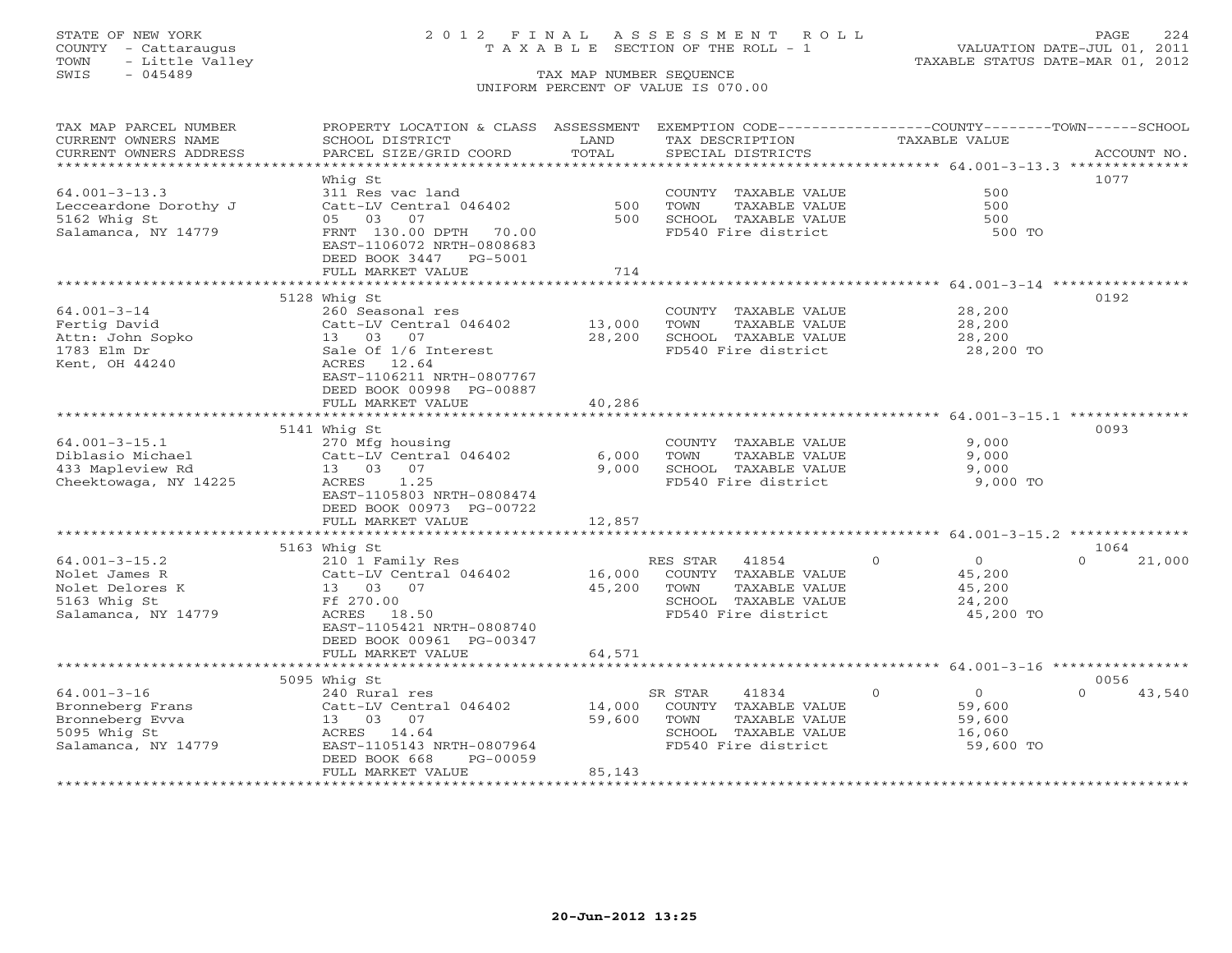# STATE OF NEW YORK 2 0 1 2 F I N A L A S S E S S M E N T R O L L PAGE 225 COUNTY - Cattaraugus T A X A B L E SECTION OF THE ROLL - 1 VALUATION DATE-JUL 01, 2011

| TAX MAP PARCEL NUMBER                         | PROPERTY LOCATION & CLASS ASSESSMENT EXEMPTION CODE---------------COUNTY-------TOWN------SCHOOL                |                |                                               |                                                  |                    |
|-----------------------------------------------|----------------------------------------------------------------------------------------------------------------|----------------|-----------------------------------------------|--------------------------------------------------|--------------------|
| CURRENT OWNERS NAME<br>CURRENT OWNERS ADDRESS | SCHOOL DISTRICT<br>PARCEL SIZE/GRID COORD                                                                      | LAND<br>TOTAL  | TAX DESCRIPTION<br>SPECIAL DISTRICTS          | TAXABLE VALUE                                    | ACCOUNT NO.        |
|                                               |                                                                                                                |                |                                               |                                                  |                    |
|                                               | 5173 Whig St                                                                                                   |                |                                               |                                                  | 0222               |
| $64.001 - 3 - 27$                             | 260 Seasonal res                                                                                               |                | COUNTY TAXABLE VALUE 48,700                   |                                                  |                    |
| Lugert James H                                | Catt-LV Central 046402 21,100                                                                                  |                | TOWN<br>TAXABLE VALUE                         | 48,700<br>48,700                                 |                    |
| Lugert Patricia J                             | 13 03<br>07                                                                                                    | 48,700         | SCHOOL TAXABLE VALUE                          |                                                  |                    |
| 1147 Lawrence Rd                              | ACRES 71.39                                                                                                    |                | FD540 Fire district                           | 48,700 TO                                        |                    |
| Hilton, NY 14468                              | EAST-1105405 NRTH-0810018                                                                                      |                |                                               |                                                  |                    |
|                                               | DEED BOOK 00959 PG-00141<br>FULL MARKET VALUE                                                                  | 69,571         |                                               |                                                  |                    |
|                                               |                                                                                                                |                |                                               |                                                  |                    |
|                                               | 5110 Whig St                                                                                                   |                | 90 PCT OF VALUE USED FOR EXEMPTION PURPOSES   |                                                  | 0967               |
| $64.003 - 1 - 1.2$                            | 240 Rural res                                                                                                  |                |                                               | $\Omega$<br>8,400                                | 8,400<br>$\circ$   |
| Davis David M                                 |                                                                                                                |                |                                               | $\circ$<br>$\overline{0}$                        | 21,000<br>$\Omega$ |
| 5110 Whig St                                  | $240$ Rural res<br>Catt-LV Central 046402 (18,500 RES STAR (41854<br>12/13 (3) 07 (97,000 COUNTY TAXABLE VALUE |                |                                               | 88,600                                           |                    |
| Salamanca, NY 14779                           | ACRES 31.20                                                                                                    |                | TAXABLE VALUE<br>TOWN                         | 88,600                                           |                    |
|                                               | EAST-1105744 NRTH-0807130                                                                                      |                | SCHOOL TAXABLE VALUE                          | 76,000                                           |                    |
|                                               | DEED BOOK 811<br>PG-00470                                                                                      |                | FD540 Fire district                           | 97,000 TO                                        |                    |
|                                               | FULL MARKET VALUE                                                                                              | 138,571        |                                               |                                                  |                    |
|                                               |                                                                                                                |                |                                               | ****************** 64.003-1-4.1 **************** |                    |
|                                               | Stone Chimney Rd                                                                                               |                |                                               |                                                  | 0112               |
| $64.003 - 1 - 4.1$                            | 311 Res vac land                                                                                               |                | COUNTY TAXABLE VALUE                          | 6,300                                            |                    |
| Widger David C<br>Widger as Trustee Heidi P   | Catt-LV Central 046402<br>12 03 07                                                                             | 6,300<br>6,300 | TOWN<br>TAXABLE VALUE<br>SCHOOL TAXABLE VALUE | 6,300<br>6,300                                   |                    |
| 294 El Mirador                                | ACRES 1.35                                                                                                     |                | FD540 Fire district                           | 6,300 TO                                         |                    |
| Edwards, CO 81632                             | EAST-1105769 NRTH-0802986                                                                                      |                |                                               |                                                  |                    |
|                                               | DEED BOOK 17107 PG-2004                                                                                        |                |                                               |                                                  |                    |
|                                               | FULL MARKET VALUE                                                                                              | 9,000          |                                               |                                                  |                    |
|                                               |                                                                                                                |                |                                               |                                                  |                    |
|                                               | Stone Chimney Rd                                                                                               |                |                                               |                                                  | 1200               |
| $64.003 - 1 - 4.2$                            | 323 Vacant rural                                                                                               |                | COUNTY TAXABLE VALUE                          | 84,000                                           |                    |
| Japl Acquisition Llc                          | Catt-LV Central 046402 56,000                                                                                  |                | TOWN<br>TAXABLE VALUE                         | 84,000                                           |                    |
| 4874 Route 353                                | 12 03 07                                                                                                       | 84,000         | SCHOOL TAXABLE VALUE                          | 84,000                                           |                    |
| Salamanca, NY 14779                           | ACRES 140.70                                                                                                   |                | FD540 Fire district                           | 84,000 TO                                        |                    |
|                                               | EAST-1105426 NRTH-0804901                                                                                      |                |                                               |                                                  |                    |
|                                               | DEED BOOK 00993 PG-00746                                                                                       |                |                                               |                                                  |                    |
|                                               | FULL MARKET VALUE                                                                                              | 120,000        |                                               |                                                  |                    |
|                                               | 7670 Stone Chimney Rd                                                                                          |                |                                               |                                                  | 0111               |
| $64.003 - 1 - 7$                              | 260 Seasonal res                                                                                               |                | COUNTY TAXABLE VALUE                          | 54,000                                           |                    |
| Elkdale Rod & Gun Club                        | Catt-LV Central 046402 50,000                                                                                  |                | TOWN<br>TAXABLE VALUE                         | 54,000                                           |                    |
| Attn: Mark Lease                              | 04 03 07                                                                                                       | 54,000         | SCHOOL TAXABLE VALUE                          | 54,000                                           |                    |
| 11 S Prince Dr                                | ACRES 100.34                                                                                                   |                | FD540 Fire district                           | 54,000 TO                                        |                    |
| Depew, NY 14043                               | EAST-1108818 NRTH-0803924                                                                                      |                |                                               |                                                  |                    |
|                                               | DEED BOOK 515<br>PG-00480                                                                                      |                |                                               |                                                  |                    |
|                                               | FULL MARKET VALUE                                                                                              | 77,143         |                                               |                                                  |                    |
|                                               |                                                                                                                |                |                                               |                                                  |                    |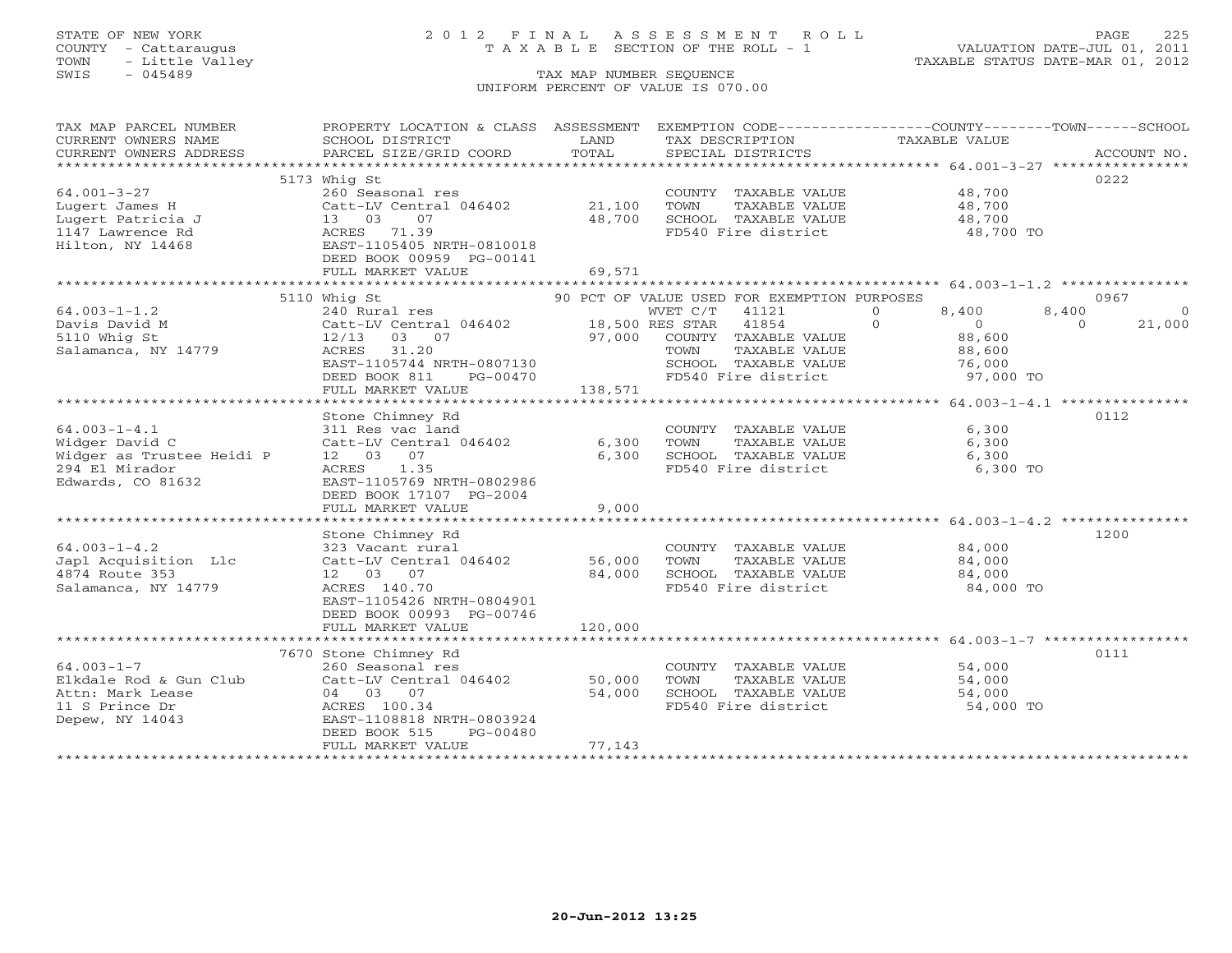# STATE OF NEW YORK 2 0 1 2 F I N A L A S S E S S M E N T R O L L PAGE 226 COUNTY - Cattaraugus T A X A B L E SECTION OF THE ROLL - 1 VALUATION DATE-JUL 01, 2011

| TAX MAP PARCEL NUMBER<br>CURRENT OWNERS NAME<br>CURRENT OWNERS ADDRESS<br>********************                                                                       | PROPERTY LOCATION & CLASS ASSESSMENT<br>SCHOOL DISTRICT<br>PARCEL SIZE/GRID COORD                                                                                                                                                | LAND<br>TOTAL                              | EXEMPTION CODE-----------------COUNTY-------TOWN------SCHOOL<br>TAX DESCRIPTION<br>SPECIAL DISTRICTS                                                         | TAXABLE VALUE                                                                         | ACCOUNT NO. |
|----------------------------------------------------------------------------------------------------------------------------------------------------------------------|----------------------------------------------------------------------------------------------------------------------------------------------------------------------------------------------------------------------------------|--------------------------------------------|--------------------------------------------------------------------------------------------------------------------------------------------------------------|---------------------------------------------------------------------------------------|-------------|
| $64.003 - 1 - 10$<br>Oyer David Smith<br>Oyer W Brian<br>56 Creekwood Dr<br>Rochester, NY 14626                                                                      | Rock City Rd<br>323 Vacant rural<br>Salamanca Centr 041600<br>77<br>03<br>07<br>ACRES 36.17<br>EAST-1116873 NRTH-0804663<br>DEED BOOK 00953 PG-00400<br>FULL MARKET VALUE<br>********************                                | 10,600<br>10,600<br>15,143<br>***********  | COUNTY TAXABLE VALUE<br>TOWN<br>TAXABLE VALUE<br>SCHOOL TAXABLE VALUE<br>FD540 Fire district                                                                 | 10,600<br>10,600<br>10,600<br>10,600 TO                                               | 0273        |
| $64.003 - 1 - 11$<br>Mendell Allan D<br>Mendell Cynthia A<br>4639 Hungry Hollow Rd<br>Great Valley, NY 14741                                                         | Rock City Rd<br>312 Vac w/imprv<br>Salamanca Centr 041600<br>77 03 07<br>6.97<br>ACRES<br>EAST-1117177 NRTH-0804965<br>DEED BOOK 2406 PG-5004<br>FULL MARKET VALUE                                                               | 4,000<br>6,000<br>8,571                    | COUNTY TAXABLE VALUE<br>TOWN<br>TAXABLE VALUE<br>SCHOOL TAXABLE VALUE<br>FD540 Fire district                                                                 | 6,000<br>6,000<br>6,000<br>6,000 TO                                                   | 0001        |
| $64.003 - 1 - 13$<br>Chudy Shana C<br>Lindell S & R Family Trust<br>4747 Hungry Hollow Rd<br>Great Valley, NY 14741                                                  | *************************<br>Rock City Rd<br>322 Rural vac>10<br>Salamanca Centr 041600<br>76 03 07<br>$3/11$ -merged $1-14$ in prcl<br>ACRES 72.77<br>EAST-1116531 NRTH-0802605<br>DEED BOOK 16347 PG-9001<br>FULL MARKET VALUE | 23,700<br>23,700<br>33,857                 | COUNTY TAXABLE VALUE<br>TOWN<br>TAXABLE VALUE<br>SCHOOL TAXABLE VALUE<br>FD540 Fire district                                                                 | ************************* 64.003-1-13 ***:<br>23,700<br>23,700<br>23,700<br>23,700 TO | 0216        |
| $64.003 - 1 - 16$<br>Lindell Steven P<br>Box 99<br>Great Valley, NY 14741                                                                                            | Hungry Hollow Rd<br>321 Abandoned ag<br>Salamanca Centr 041600<br>76 03 07<br>ACRES 104.74<br>EAST-1116333 NRTH-0800307<br>DEED BOOK 889<br>PG-00271<br>FULL MARKET VALUE<br>**************************                          | 30,000<br>30,000<br>42,857<br>************ | COUNTY TAXABLE VALUE<br>TOWN<br>TAXABLE VALUE<br>SCHOOL TAXABLE VALUE<br>FD540 Fire district                                                                 | $64.003 - 1 - 16$ ****<br>30,000<br>30,000<br>30,000<br>30,000 TO                     | 0212        |
| $64.003 - 1 - 19$<br>730 Texas Timberlands II, LTD Catt-LV Central 046402<br>Hancote Forest Management<br>13950 Ballantyne Corp. Pl Ste ACRES<br>Charlotte, NC 28277 | Stone Chimney Rd<br>910 Priv forest<br>68 03 07<br>13.25<br>EAST-1110693 NRTH-0801162<br>DEED BOOK 4366<br>PG-6006<br>FULL MARKET VALUE                                                                                          | 5,700<br>5,700<br>8,143                    | ******************************** 64.003-1-19 ***************<br>COUNTY TAXABLE VALUE<br>TOWN<br>TAXABLE VALUE<br>SCHOOL TAXABLE VALUE<br>FD540 Fire district | 5,700<br>5,700<br>5,700<br>5,700 TO                                                   | 0332        |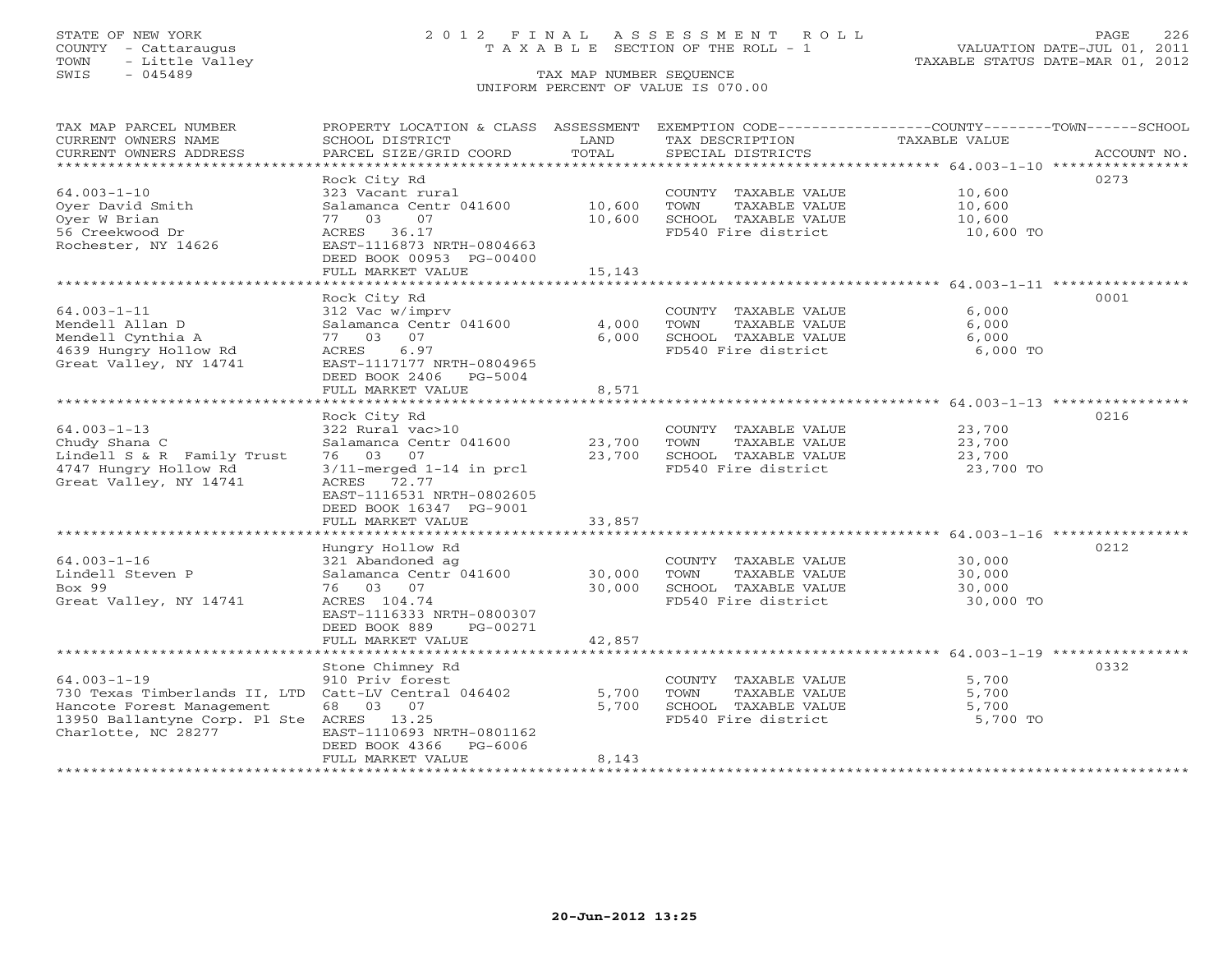# STATE OF NEW YORK 2 0 1 2 F I N A L A S S E S S M E N T R O L L PAGE 227 COUNTY - Cattaraugus T A X A B L E SECTION OF THE ROLL - 1 VALUATION DATE-JUL 01, 2011

| TAX MAP PARCEL NUMBER<br>CURRENT OWNERS NAME         | PROPERTY LOCATION & CLASS ASSESSMENT<br>SCHOOL DISTRICT         | LAND                          | EXEMPTION CODE-----------------COUNTY-------TOWN------SCHOOL<br>TAX DESCRIPTION | TAXABLE VALUE                                         |             |
|------------------------------------------------------|-----------------------------------------------------------------|-------------------------------|---------------------------------------------------------------------------------|-------------------------------------------------------|-------------|
| CURRENT OWNERS ADDRESS<br>********************       | PARCEL SIZE/GRID COORD<br>* * * * * * * * * * * * * * * * * * * | TOTAL<br>*************        | SPECIAL DISTRICTS                                                               |                                                       | ACCOUNT NO. |
|                                                      |                                                                 |                               | ************************************* 64.003-1-21 ****************              |                                                       |             |
|                                                      | Stone Chimney Rd                                                |                               |                                                                                 |                                                       | 0302        |
| $64.003 - 1 - 21$                                    | 323 Vacant rural                                                |                               | COUNTY TAXABLE VALUE                                                            | 5,400                                                 |             |
| Ranke Jeffrey 1/3                                    | Catt-LV Central 046402                                          | 2,000                         | TOWN<br>TAXABLE VALUE                                                           | 5,400                                                 |             |
| Roach Thomas N 1/3                                   | 03<br>07<br>03                                                  | 5,400                         | SCHOOL TAXABLE VALUE                                                            | 5,400                                                 |             |
| 98 Evans St                                          | 10.10<br>ACRES                                                  |                               | FD540 Fire district                                                             | 5,400 TO                                              |             |
| Williamsville, NY 14221                              | EAST-1110021 NRTH-0802238                                       |                               |                                                                                 |                                                       |             |
|                                                      | DEED BOOK 15327 PG-9002                                         |                               |                                                                                 |                                                       |             |
|                                                      | FULL MARKET VALUE                                               | 7,714                         |                                                                                 |                                                       |             |
|                                                      |                                                                 |                               |                                                                                 | ************************ 64.003-1-22 **************** |             |
|                                                      | Stone Chimney Rd                                                |                               |                                                                                 |                                                       | 0151        |
| $64.003 - 1 - 22$                                    | 910 Priv forest                                                 |                               | COUNTY TAXABLE VALUE                                                            | 62,500                                                |             |
| Texas Timberlands II LTD                             | Catt-LV Central 046402                                          | 25,000                        | TOWN<br>TAXABLE VALUE                                                           | 62,500                                                |             |
| Hancock Forest Management                            | 03 03 07                                                        | 62,500                        | SCHOOL TAXABLE VALUE                                                            | 62,500                                                |             |
| 13950 Ballantyne Corp. Pl Ste                        | ACRES 125.71                                                    |                               | FD540 Fire district                                                             | 62,500 TO                                             |             |
| Charlotte, NC 28277                                  | EAST-1108802 NRTH-0801649                                       |                               |                                                                                 |                                                       |             |
|                                                      | DEED BOOK 4366<br>$PG-6006$                                     |                               |                                                                                 |                                                       |             |
|                                                      | FULL MARKET VALUE                                               | 89,286                        |                                                                                 |                                                       |             |
|                                                      |                                                                 |                               |                                                                                 |                                                       |             |
|                                                      | Nys Rte 353                                                     |                               |                                                                                 |                                                       | 0152        |
| $64.003 - 1 - 23$                                    | 910 Priv forest                                                 |                               | COUNTY TAXABLE VALUE                                                            | 48,100                                                |             |
| 730 Texas Timberlands II, LTD Catt-LV Central 046402 |                                                                 | 23,800                        | TOWN<br>TAXABLE VALUE                                                           | 48,100                                                |             |
| Handcode Forest Management                           | 03 03<br>07                                                     | 48,100                        | SCHOOL TAXABLE VALUE                                                            | 48,100                                                |             |
| 13950 Ballantine Corp. Pl Ste ACRES 118.75           |                                                                 |                               | FD540 Fire district                                                             | 48,100 TO                                             |             |
| Charlotte, NC 28277                                  | EAST-1108147 NRTH-0799927                                       |                               |                                                                                 |                                                       |             |
|                                                      | DEED BOOK 4366<br>PG-6006                                       |                               |                                                                                 |                                                       |             |
|                                                      | FULL MARKET VALUE                                               | 68,714                        |                                                                                 |                                                       |             |
|                                                      |                                                                 |                               |                                                                                 |                                                       |             |
|                                                      | Stone Chimney Rd                                                |                               |                                                                                 |                                                       | 0338        |
| $64.003 - 1 - 24$                                    | 105 Vac farmland                                                |                               | COUNTY TAXABLE VALUE                                                            | 12,000                                                |             |
| Smith Kenneth E                                      | Catt-LV Central 046402                                          | 12,000                        | <b>TAXABLE VALUE</b><br>TOWN                                                    | 12,000                                                |             |
| Smith Janice L                                       | 03 03 07                                                        | 12,000                        | SCHOOL TAXABLE VALUE                                                            | 12,000                                                |             |
| 4598 Route 353                                       | 47.97<br>ACRES                                                  |                               | FD540 Fire district                                                             | 12,000 TO                                             |             |
| Salamanca, NY 14779                                  | EAST-1106777 NRTH-0801428                                       |                               |                                                                                 |                                                       |             |
|                                                      | DEED BOOK 2072<br>PG-7003                                       |                               |                                                                                 |                                                       |             |
| MAY BE SUBJECT TO PAYMENT                            | FULL MARKET VALUE                                               | 17,143                        |                                                                                 |                                                       |             |
| UNDER AGDIST LAW TIL 2016                            |                                                                 |                               |                                                                                 |                                                       |             |
|                                                      |                                                                 |                               |                                                                                 |                                                       |             |
|                                                      | 4526 Nys Rte 353                                                |                               |                                                                                 |                                                       | 0134        |
| $64.003 - 1 - 25.1$                                  | 322 Rural vac>10                                                |                               | COUNTY TAXABLE VALUE                                                            | 22,400                                                |             |
| Robison Michael W                                    | Salamanca Centr 041600                                          | 22,400                        | TOWN<br>TAXABLE VALUE                                                           | 22,400                                                |             |
| Robison Sherry                                       | 11 03<br>07                                                     | 22,400                        | SCHOOL TAXABLE VALUE                                                            | 22,400                                                |             |
| 4512 Nys Rte 353                                     | sold 1.36 acres 4/08-Ande                                       |                               | FD540 Fire district                                                             | 22,400 TO                                             |             |
| Salamanca, NY 14779                                  | FRNT 100.00 DPTH                                                |                               |                                                                                 |                                                       |             |
|                                                      | 34.04<br>ACRES                                                  |                               |                                                                                 |                                                       |             |
|                                                      | EAST-1105177 NRTH-0799667                                       |                               |                                                                                 |                                                       |             |
|                                                      | DEED BOOK 00963 PG-00081                                        |                               |                                                                                 |                                                       |             |
|                                                      | FULL MARKET VALUE                                               | 32,000<br>******************* |                                                                                 |                                                       |             |
|                                                      |                                                                 |                               |                                                                                 |                                                       |             |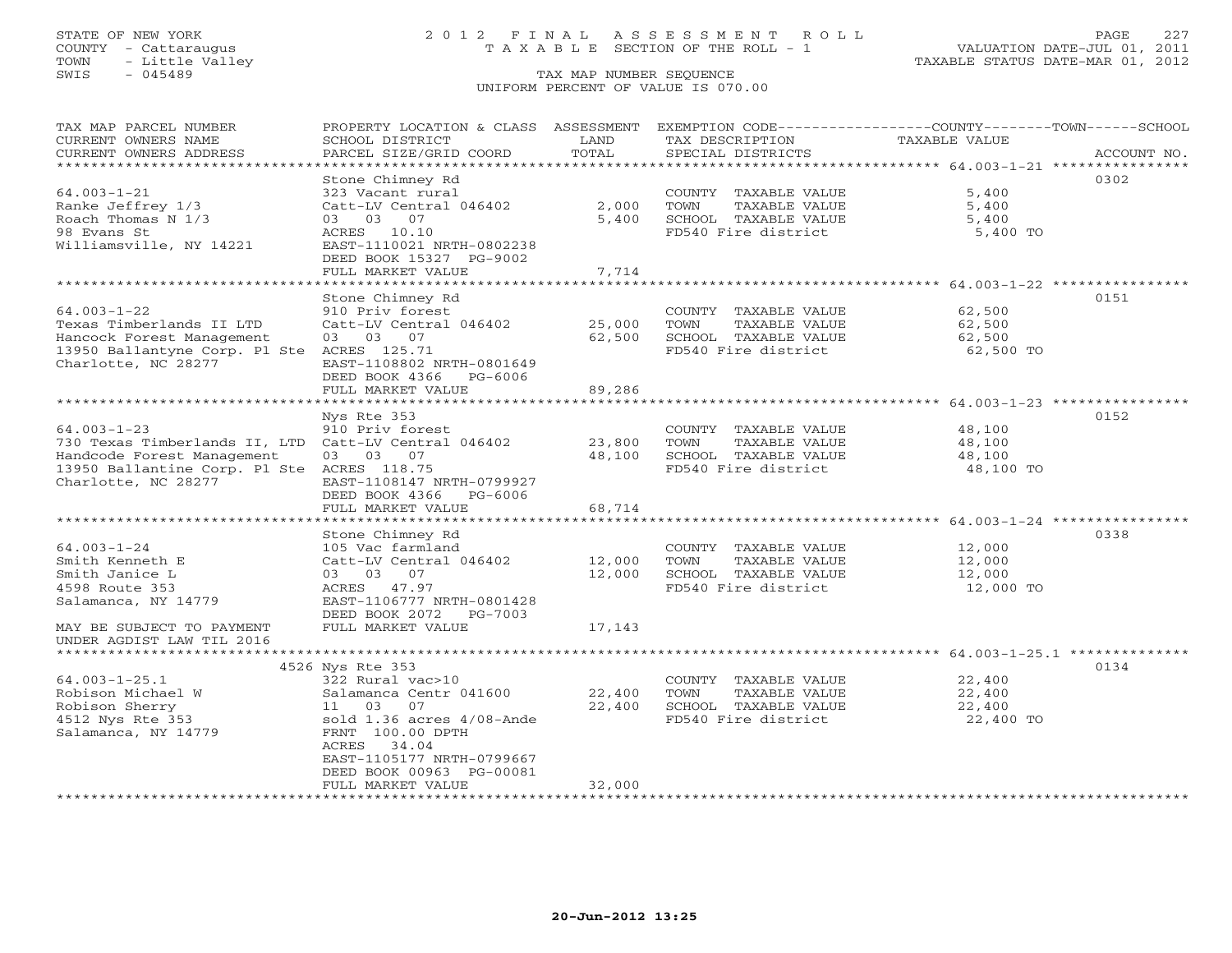# STATE OF NEW YORK 2 0 1 2 F I N A L A S S E S S M E N T R O L L PAGE 228 COUNTY - Cattaraugus T A X A B L E SECTION OF THE ROLL - 1 VALUATION DATE-JUL 01, 2011

| TAX MAP PARCEL NUMBER<br>CURRENT OWNERS NAME | PROPERTY LOCATION & CLASS ASSESSMENT<br>SCHOOL DISTRICT | LAND                          |          | EXEMPTION CODE----------------COUNTY-------TOWN------SCHOOL<br>TAX DESCRIPTION |          | TAXABLE VALUE                                    |          |             |
|----------------------------------------------|---------------------------------------------------------|-------------------------------|----------|--------------------------------------------------------------------------------|----------|--------------------------------------------------|----------|-------------|
| CURRENT OWNERS ADDRESS                       | PARCEL SIZE/GRID COORD                                  | TOTAL                         |          | SPECIAL DISTRICTS                                                              |          |                                                  |          | ACCOUNT NO. |
| *************************                    |                                                         |                               |          |                                                                                |          |                                                  |          |             |
|                                              | 4534 Nys Rte 353                                        |                               |          |                                                                                |          |                                                  | 1023     |             |
| $64.003 - 1 - 25.2$                          | 240 Rural res                                           |                               | RES STAR | 41854                                                                          | $\Omega$ | $\overline{O}$                                   | $\Omega$ | 21,000      |
| Anderson Timothy F                           | Salamanca Centr 041600                                  | 14,900                        |          | COUNTY TAXABLE VALUE                                                           |          | 134,900                                          |          |             |
| Anderson Carol                               | 11 03<br>07                                             | 134,900                       | TOWN     | TAXABLE VALUE                                                                  |          | 134,900                                          |          |             |
| 4534 Nys Rte 353                             | $3/08$ -merged $25.6$ into prc                          |                               |          | SCHOOL TAXABLE VALUE                                                           |          | 113,900                                          |          |             |
| Salamanca, NY 14779-9767                     | ACRES 12.75                                             |                               |          | FD540 Fire district                                                            |          | 134,900 TO                                       |          |             |
|                                              | EAST-1104333 NRTH-0800015                               |                               |          |                                                                                |          |                                                  |          |             |
|                                              | DEED BOOK 00960 PG-01086                                | 192,714                       |          |                                                                                |          |                                                  |          |             |
|                                              | FULL MARKET VALUE                                       |                               |          |                                                                                |          |                                                  |          |             |
|                                              | 4512 Nys Rte 353                                        |                               |          |                                                                                |          |                                                  | 1042     |             |
| $64.003 - 1 - 25.3$                          | 210 1 Family Res                                        |                               | RES STAR | 41854                                                                          | $\Omega$ | $\Omega$                                         | $\Omega$ | 21,000      |
| Robison Michael                              | Salamanca Centr 041600                                  | 10,900                        |          | COUNTY TAXABLE VALUE                                                           |          | 75,000                                           |          |             |
| Robison Sherry                               | 07<br>11 03                                             | 75,000                        | TOWN     | TAXABLE VALUE                                                                  |          | 75,000                                           |          |             |
| 4512 Nys Rte 353                             | 6.60<br>ACRES                                           |                               |          | SCHOOL TAXABLE VALUE                                                           |          | 54,000                                           |          |             |
| Salamanca, NY 14779                          | EAST-1103916 NRTH-0799385                               |                               |          | FD540 Fire district                                                            |          | 75,000 TO                                        |          |             |
|                                              | DEED BOOK 911<br>PG-01037                               |                               |          |                                                                                |          |                                                  |          |             |
|                                              | FULL MARKET VALUE                                       | 107,143                       |          |                                                                                |          |                                                  |          |             |
|                                              | ************************                                | ***********                   |          |                                                                                |          | ******************** 64.003-1-25.4 ************* |          |             |
|                                              | Nys Rte 353                                             |                               |          |                                                                                |          |                                                  | 1043     |             |
| $64.003 - 1 - 25.4$                          | 105 Vac farmland                                        |                               |          | COUNTY TAXABLE VALUE                                                           |          | 2,000                                            |          |             |
| Felt Eugene                                  | Salamanca Centr 041600                                  | 2,000                         | TOWN     | TAXABLE VALUE                                                                  |          | 2,000                                            |          |             |
| Felt Ila                                     | 11 03<br>07                                             | 2,000                         |          | SCHOOL TAXABLE VALUE                                                           |          | 2,000                                            |          |             |
| 4518 Nys Rte 353                             | 2.24<br>ACRES                                           |                               |          | FD540 Fire district                                                            |          | 2,000 TO                                         |          |             |
| Salamanca, NY 14779                          | EAST-1103947 NRTH-0799674                               |                               |          |                                                                                |          |                                                  |          |             |
|                                              | DEED BOOK 865<br>PG-00117                               |                               |          |                                                                                |          |                                                  |          |             |
|                                              | FULL MARKET VALUE                                       | 2,857                         |          |                                                                                |          |                                                  |          |             |
|                                              |                                                         |                               |          |                                                                                |          |                                                  |          |             |
|                                              | 4505 Nys Rte 353                                        |                               |          |                                                                                |          |                                                  | 0198     |             |
| $64.003 - 1 - 26$                            | 210 1 Family Res                                        |                               | RES STAR | 41854                                                                          | $\Omega$ | $\overline{0}$                                   | $\Omega$ | 21,000      |
| Terhune Andrew M                             | Salamanca Centr 041600                                  | 5,700                         |          | COUNTY TAXABLE VALUE                                                           |          | 34,000                                           |          |             |
| Terhune Trista R                             | 11 03 07                                                | 34,000                        | TOWN     | TAXABLE VALUE                                                                  |          | 34,000                                           |          |             |
| 4505 Route 353                               | FRNT 185.00 DPTH 190.00                                 |                               |          | SCHOOL TAXABLE VALUE                                                           |          | 13,000                                           |          |             |
| Salamanca, NY 14779                          | <b>BANK</b><br>017                                      |                               |          | FD540 Fire district                                                            |          | 34,000 TO                                        |          |             |
|                                              | EAST-1103398 NRTH-0799293                               |                               |          |                                                                                |          |                                                  |          |             |
|                                              | DEED BOOK 6855 PG-5003                                  |                               |          |                                                                                |          |                                                  |          |             |
|                                              | FULL MARKET VALUE                                       | 48,571<br>* * * * * * * * * * |          |                                                                                |          | ********************* 64.003-1-27 ***********    |          |             |
|                                              |                                                         |                               |          |                                                                                |          |                                                  | 0020     |             |
| $64.003 - 1 - 27$                            | 4511 Nys Rte 353<br>210 1 Family Res                    |                               |          | COUNTY TAXABLE VALUE                                                           |          | 28,800                                           |          |             |
| Robison Michael                              | Salamanca Centr 041600                                  | 4,600                         | TOWN     | TAXABLE VALUE                                                                  |          | 28,800                                           |          |             |
| Robison Sherry                               | 11 03<br>07                                             | 28,800                        |          | SCHOOL TAXABLE VALUE                                                           |          | 28,800                                           |          |             |
| 4512 NYS Route 353                           | FRNT 122.00 DPTH 178.00                                 |                               |          | FD540 Fire district                                                            |          | 28,800 TO                                        |          |             |
| Salamanca, NY 14779                          | EAST-1103379 NRTH-0799444                               |                               |          |                                                                                |          |                                                  |          |             |
|                                              | DEED BOOK 8933<br>PG-5001                               |                               |          |                                                                                |          |                                                  |          |             |
|                                              | FULL MARKET VALUE                                       | 41,143                        |          |                                                                                |          |                                                  |          |             |
|                                              |                                                         |                               |          |                                                                                |          |                                                  |          |             |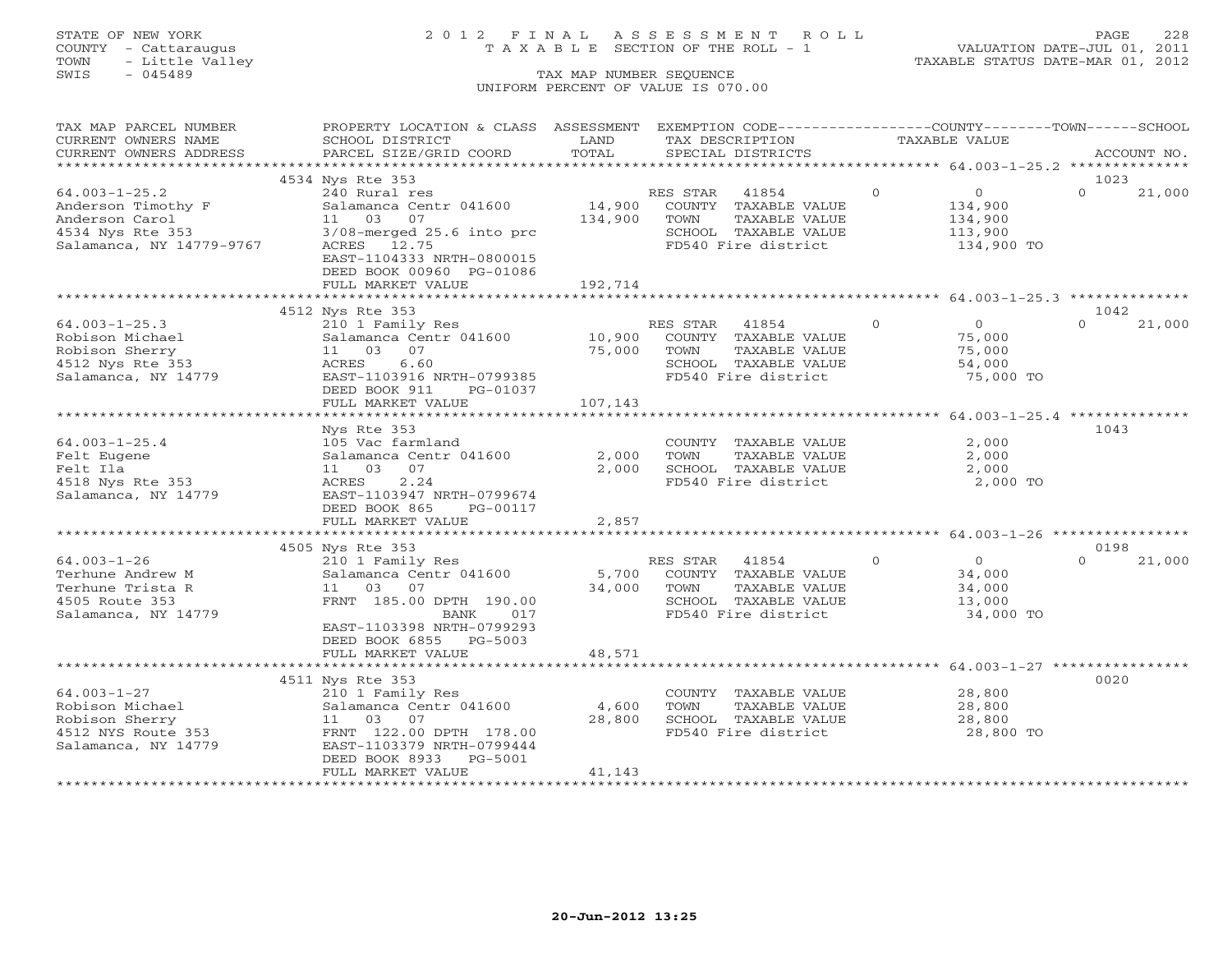# STATE OF NEW YORK 2 0 1 2 F I N A L A S S E S S M E N T R O L L PAGE 229 COUNTY - Cattaraugus T A X A B L E SECTION OF THE ROLL - 1 VALUATION DATE-JUL 01, 2011

| TAX MAP PARCEL NUMBER<br>CURRENT OWNERS NAME<br>CURRENT OWNERS ADDRESS                                           | PROPERTY LOCATION & CLASS ASSESSMENT<br>SCHOOL DISTRICT<br>PARCEL SIZE/GRID COORD                                                                                                           | LAND<br>TOTAL             | EXEMPTION CODE-----------------COUNTY-------TOWN------SCHOOL<br>TAX DESCRIPTION<br>SPECIAL DISTRICTS                   |          | TAXABLE VALUE                                             |          | ACCOUNT NO.          |
|------------------------------------------------------------------------------------------------------------------|---------------------------------------------------------------------------------------------------------------------------------------------------------------------------------------------|---------------------------|------------------------------------------------------------------------------------------------------------------------|----------|-----------------------------------------------------------|----------|----------------------|
|                                                                                                                  |                                                                                                                                                                                             |                           |                                                                                                                        |          |                                                           |          |                      |
| $64.003 - 1 - 28$                                                                                                | 4518 Nys Rte 353<br>210 1 Family Res                                                                                                                                                        |                           | CVET C/T<br>41131                                                                                                      | $\circ$  | 14,000                                                    | 14,000   | 0917<br>$\mathbf{0}$ |
| Felt Eugene<br>Felt Ila<br>4518 Nys Rte 353<br>Salamanca, NY 14779                                               | Salamanca Centr 041600<br>03<br>07<br>11<br>FRNT 100.00 DPTH 225.00<br>EAST-1103591 NRTH-0799619<br>PG-00929<br>DEED BOOK 753<br>FULL MARKET VALUE                                          | 63,600<br>90,857          | 4,600 SR STAR<br>41834<br>COUNTY TAXABLE VALUE<br>TOWN<br>TAXABLE VALUE<br>SCHOOL TAXABLE VALUE<br>FD540 Fire district | $\Omega$ | $\overline{0}$<br>49,600<br>49,600<br>20,060<br>63,600 TO | $\Omega$ | 43,540               |
|                                                                                                                  |                                                                                                                                                                                             |                           |                                                                                                                        |          |                                                           |          |                      |
|                                                                                                                  | 4522 Nys Rte 353                                                                                                                                                                            |                           |                                                                                                                        |          |                                                           |          | 0138                 |
| $64.003 - 1 - 29$<br>Anderson Timothy A<br>Anderson Karen L<br>4522 Route 353<br>Salamanca, NY 14779             | 210 1 Family Res<br>Salamanca Centr 041600<br>11 03 07<br>Life Use<br>FRNT 150.00 DPTH 225.00<br>EAST-1103593 NRTH-0799737<br>DEED BOOK 7076 PG-6002                                        | 4,600<br>53,500           | RES STAR<br>41854<br>COUNTY TAXABLE VALUE<br>TOWN<br>TAXABLE VALUE<br>SCHOOL TAXABLE VALUE<br>FD540 Fire district      | $\Omega$ | $\overline{0}$<br>53,500<br>53,500<br>32,500<br>53,500 TO | $\Omega$ | 21,000               |
|                                                                                                                  | FULL MARKET VALUE<br>***************************                                                                                                                                            | 76,429                    |                                                                                                                        |          |                                                           |          |                      |
|                                                                                                                  | 4532 Nys Rte 353                                                                                                                                                                            |                           |                                                                                                                        |          |                                                           |          | 0150                 |
| $64.003 - 1 - 30$<br>Mosher Reginald<br>Mosher Roxanne L<br>4532 NYS Route 353<br>Salamanca, NY 14779            | 210 1 Family Res<br>Salamanca Centr 041600<br>11 03 07<br>FRNT 128.80 DPTH 225.00<br>EAST-1103563 NRTH-0799935<br>DEED BOOK 11529 PG-3001<br>FULL MARKET VALUE                              | 5,100<br>52,500<br>75,000 | RES STAR 41854<br>COUNTY TAXABLE VALUE<br>TOWN<br>TAXABLE VALUE<br>SCHOOL TAXABLE VALUE<br>FD540 Fire district         | $\Omega$ | $\overline{0}$<br>52,500<br>52,500<br>31,500<br>52,500 TO | $\Omega$ | 21,000               |
|                                                                                                                  |                                                                                                                                                                                             |                           |                                                                                                                        |          |                                                           |          |                      |
| $64.003 - 1 - 31$<br>Urbanski Dennis J<br>Urbanski Laurie J<br>7889 Woodworth Hollow Rd<br>Salamanca, NY 14779   | Nys Rte 353<br>314 Rural vac<10<br>Salamanca Centr 041600<br>11  03  07<br>FRNT 200.00 DPTH 198.80<br>EAST-1103758 NRTH-0800154<br>DEED BOOK 6148 PG-9001<br>FULL MARKET VALUE              | 500<br>500<br>714         | COUNTY TAXABLE VALUE<br>TOWN<br>TAXABLE VALUE<br>SCHOOL TAXABLE VALUE<br>FD540 Fire district                           |          | 500<br>500<br>500<br>500 TO                               |          | 0921                 |
|                                                                                                                  |                                                                                                                                                                                             |                           |                                                                                                                        |          |                                                           |          |                      |
|                                                                                                                  | R4540 Nys Rte 353                                                                                                                                                                           |                           |                                                                                                                        |          |                                                           |          | 0329                 |
| $64.003 - 1 - 32.1$<br>Urbanski Dennis J<br>Urbanski Laurie J<br>7889 Woodworth Hollow Rd<br>Salamanca, NY 14779 | 311 Res vac land<br>Salamanca Centr 041600<br>11 03 07<br>split off house, 1 acre 1<br>No road frontage<br>FRNT 52.00 DPTH 198.00<br>EAST-1103532 NRTH-0800152<br>DEED BOOK 6148<br>PG-9001 | 500<br>500                | COUNTY TAXABLE VALUE<br>TOWN<br>TAXABLE VALUE<br>SCHOOL TAXABLE VALUE<br>FD540 Fire district                           |          | 500<br>500<br>500<br>500 TO                               |          |                      |
|                                                                                                                  | FULL MARKET VALUE                                                                                                                                                                           | 714                       |                                                                                                                        |          |                                                           |          |                      |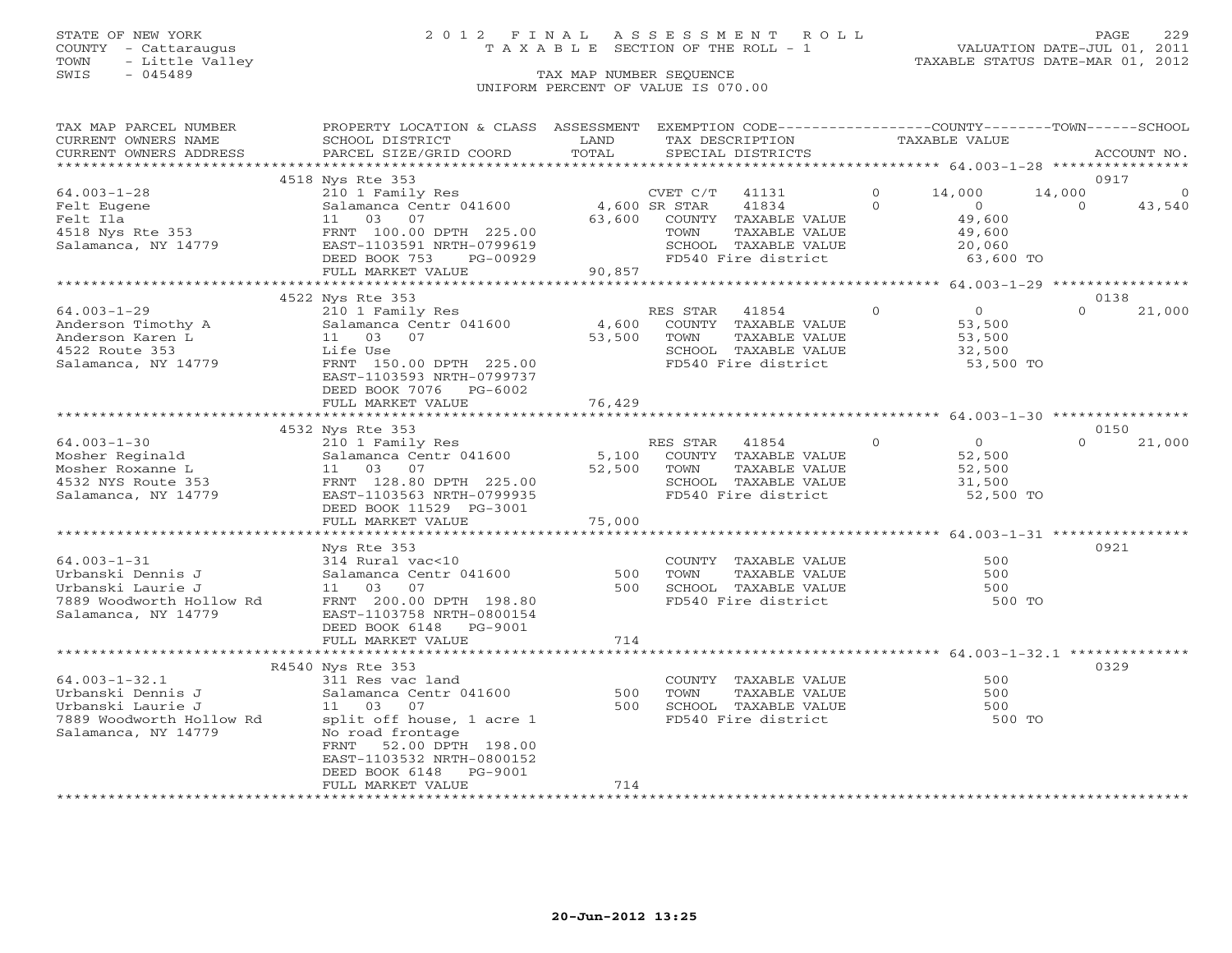# STATE OF NEW YORK 2 0 1 2 F I N A L A S S E S S M E N T R O L L PAGE 230 COUNTY - Cattaraugus T A X A B L E SECTION OF THE ROLL - 1 VALUATION DATE-JUL 01, 2011

| TAX MAP PARCEL NUMBER<br>PROPERTY LOCATION & CLASS ASSESSMENT<br>EXEMPTION CODE-----------------COUNTY-------TOWN------SCHOOL<br>CURRENT OWNERS NAME<br><b>TAXABLE VALUE</b><br>SCHOOL DISTRICT<br>LAND<br>TAX DESCRIPTION                                                                                                                           |                    |
|------------------------------------------------------------------------------------------------------------------------------------------------------------------------------------------------------------------------------------------------------------------------------------------------------------------------------------------------------|--------------------|
| TOTAL<br>CURRENT OWNERS ADDRESS<br>PARCEL SIZE/GRID COORD<br>SPECIAL DISTRICTS                                                                                                                                                                                                                                                                       | ACCOUNT NO.        |
|                                                                                                                                                                                                                                                                                                                                                      | 1403               |
| 4540 Nys Rte 353<br>$\Omega$<br>$64.003 - 1 - 32.2$<br>210 1 Family Res<br>$\Omega$<br>RES STAR<br>41854<br>5,600<br>Urbanski Jordan T<br>Salamanca Centr 041600<br>COUNTY TAXABLE VALUE<br>82,700<br>4540 NYS Rte 353<br>split off 52x198 11/07<br>82,700<br>TOWN<br>82,700<br>TAXABLE VALUE                                                        | $\Omega$<br>21,000 |
| SCHOOL TAXABLE VALUE<br>Salamanca, NY 14779<br>FRNT 200.00 DPTH 216.00<br>61,700<br>017<br>FD540 Fire district<br>82,700 TO<br>BANK<br>EAST-1103509 NRTH-0800139<br>DEED BOOK 9175 PG-5001                                                                                                                                                           |                    |
| FULL MARKET VALUE<br>118,143<br>******************** 64.003-1-33 ***********<br>*********                                                                                                                                                                                                                                                            |                    |
| 4548 Nys Rte 353                                                                                                                                                                                                                                                                                                                                     | 0108               |
| $64.003 - 1 - 33$<br>240 Rural res<br>64,600<br>COUNTY TAXABLE VALUE<br>Kaye Daniel T<br>Salamanca Centr 041600<br>14,200<br>TOWN<br>TAXABLE VALUE<br>64,600<br>Daye Karen A<br>11 03 07<br>64,600<br>SCHOOL TAXABLE VALUE<br>64,600<br>4333 Route 353<br>FRNT 379.00 DPTH<br>FD540 Fire district<br>64,600 TO<br>ACRES 26.40<br>Salamanca, NY 14779 |                    |
| EAST-1104834 NRTH-0800408<br>DEED BOOK 9601 PG-4001<br>FULL MARKET VALUE<br>92,286                                                                                                                                                                                                                                                                   |                    |
| ***********<br>******************** 64.003-1-34.1 ***************                                                                                                                                                                                                                                                                                    |                    |
| 4519 Nys Rte 353<br>$64.003 - 1 - 34.1$<br>25,000<br>312 Vac w/imprv<br>COUNTY TAXABLE VALUE<br>Case Daniel<br>Salamanca Centr 041600<br>7,000<br>TOWN<br>TAXABLE VALUE<br>25,000                                                                                                                                                                    | 0254               |
| 5433 Narrows Rd<br>25,000<br>SCHOOL TAXABLE VALUE<br>11 03<br>07<br>25,000<br>Little Valley, NY 14755<br>3.30<br>FD540 Fire district<br>25,000 TO<br>ACRES<br>EAST-1103191 NRTH-0799896                                                                                                                                                              |                    |
| DEED BOOK 00977 PG-00659<br>FULL MARKET VALUE<br>35,714                                                                                                                                                                                                                                                                                              |                    |
| ******************** 64.003-1-34.2 *************<br>******************                                                                                                                                                                                                                                                                               |                    |
| Town Line Rd                                                                                                                                                                                                                                                                                                                                         | 1167               |
| $64.003 - 1 - 34.2$<br>323 Vacant rural<br>COUNTY TAXABLE VALUE<br>17,400                                                                                                                                                                                                                                                                            |                    |
| Perkins Alice<br>17,400<br>TAXABLE VALUE<br>Salamanca Centr 041600<br>TOWN<br>17,400<br>148 Washington St<br>11 03 07<br>17,400<br>SCHOOL TAXABLE VALUE                                                                                                                                                                                              |                    |
| 17,400<br>Salamanca, NY 14779<br>ACRES 15.85<br>FD540 Fire district<br>17,400 TO<br>EAST-1102773 NRTH-0799914<br>DEED BOOK 13618 PG-9002<br>24,857<br>FULL MARKET VALUE                                                                                                                                                                              |                    |
|                                                                                                                                                                                                                                                                                                                                                      |                    |
| 4527 Nys Rte 353                                                                                                                                                                                                                                                                                                                                     | 1294               |
| $64.003 - 1 - 34.3$<br>280 Res Multiple<br>30,000<br>COUNTY TAXABLE VALUE                                                                                                                                                                                                                                                                            |                    |
| Shaul Dianne<br>Salamanca Centr 041600<br>8,200<br>TOWN<br>TAXABLE VALUE<br>30,000                                                                                                                                                                                                                                                                   |                    |
| 56 Union<br>11 03 07<br>30,000<br>SCHOOL TAXABLE VALUE<br>30,000                                                                                                                                                                                                                                                                                     |                    |
| Gowanda, NY 14070<br>FD540 Fire district<br>trailer address 4529<br>30,000 TO<br>house address 4527<br>ACRES<br>6.10<br>EAST-1103191 NRTH-0799896<br>DEED BOOK 10397 PG-4001                                                                                                                                                                         |                    |
| FULL MARKET VALUE<br>42,857                                                                                                                                                                                                                                                                                                                          |                    |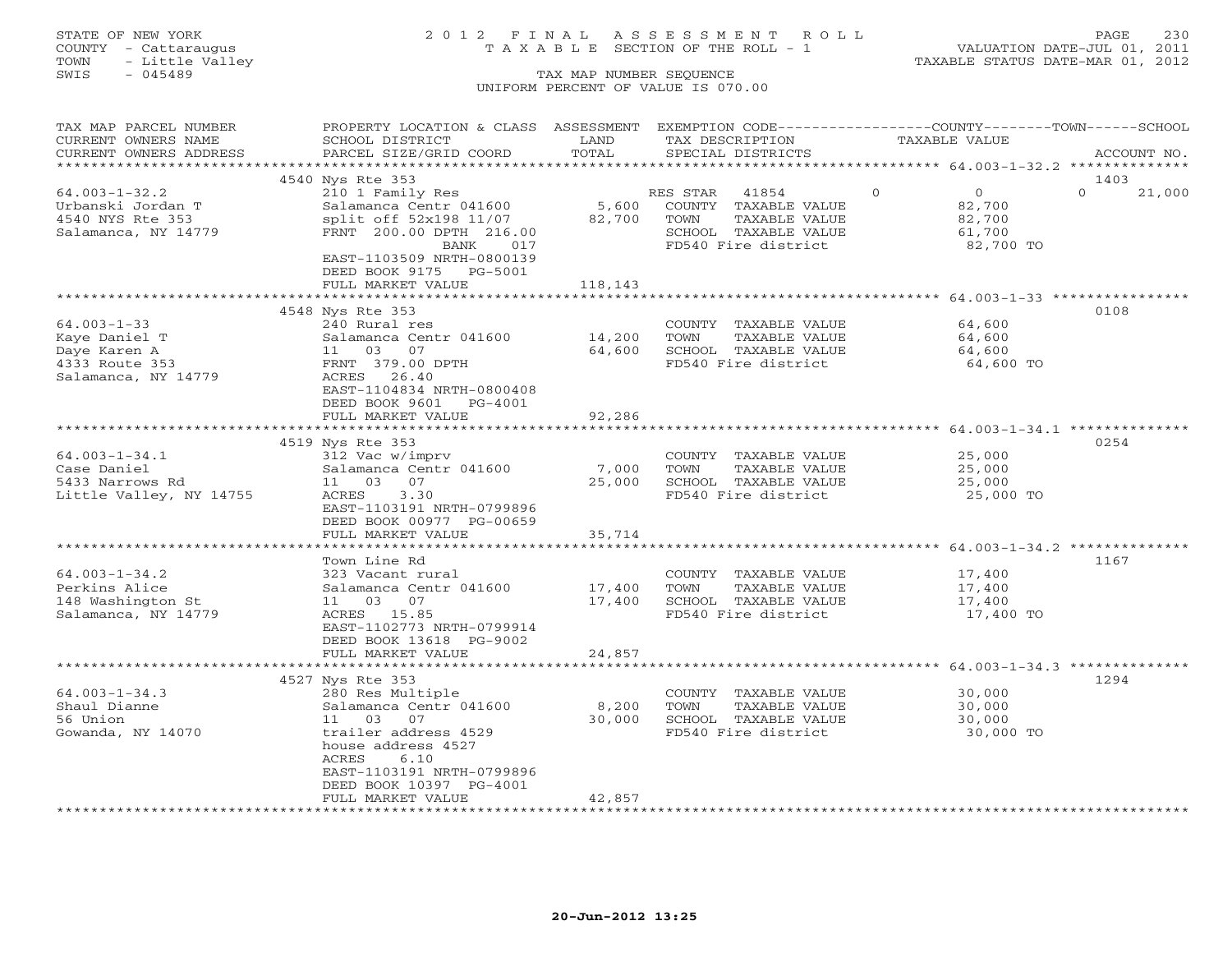# STATE OF NEW YORK 2 0 1 2 F I N A L A S S E S S M E N T R O L L PAGE 231 COUNTY - Cattaraugus T A X A B L E SECTION OF THE ROLL - 1 VALUATION DATE-JUL 01, 2011

| TAX MAP PARCEL NUMBER                                                                            | PROPERTY LOCATION & CLASS ASSESSMENT EXEMPTION CODE---------------COUNTY-------TOWN------SCHOOL                                                                                         |             |                                                                                                      |                |                                             |          |          |
|--------------------------------------------------------------------------------------------------|-----------------------------------------------------------------------------------------------------------------------------------------------------------------------------------------|-------------|------------------------------------------------------------------------------------------------------|----------------|---------------------------------------------|----------|----------|
| CURRENT OWNERS NAME                                                                              | SCHOOL DISTRICT                                                                                                                                                                         | LAND        | TAX DESCRIPTION                                                                                      |                | TAXABLE VALUE                               |          |          |
|                                                                                                  |                                                                                                                                                                                         |             |                                                                                                      |                |                                             |          |          |
|                                                                                                  | CUNNENT OWNERS ADDRESS FORCEL SIZE/GRID COORD FORM SECIAL DISTRICTS FORM THE SACCOUNT NO.<br>CURRENT OWNERS ADDRESS PRECEL SIZE/GRID COORD TOTAL SECIAL DISTRICTS FORM FORM ACCOUNT NO. |             |                                                                                                      |                |                                             |          |          |
|                                                                                                  | 4598 Nys Rte 353                                                                                                                                                                        |             |                                                                                                      |                |                                             | 0339     |          |
| $64.003 - 1 - 35$                                                                                | 112 Dairy farm                                                                                                                                                                          |             | RES STAR 41854<br>73,100 COUNTY TAXABLE VALUE                                                        | $\overline{0}$ |                                             | $\Omega$ | 21,000   |
| Smith Kenneth E                                                                                  | Catt-LV Central 046402                                                                                                                                                                  |             |                                                                                                      |                | $\begin{array}{c} 0 \\ 139,400 \end{array}$ |          |          |
| Smith Janice L                                                                                   | 11 03 07                                                                                                                                                                                | 139,400     | TOWN<br>TAXABLE VALUE                                                                                |                |                                             |          |          |
| 4598 Route 353                                                                                   | ACRES 154.32                                                                                                                                                                            |             | SCHOOL TAXABLE VALUE                                                                                 |                | 139,400<br>118,400                          |          |          |
| Salamanca, NY 14779                                                                              | EAST-1104169 NRTH-0801459                                                                                                                                                               |             | FD540 Fire district 139,400 TO                                                                       |                |                                             |          |          |
|                                                                                                  | DEED BOOK 2072 PG-7003                                                                                                                                                                  |             |                                                                                                      |                |                                             |          |          |
| MAY BE SUBJECT TO PAYMENT                                                                        | FULL MARKET VALUE                                                                                                                                                                       | 199,143     |                                                                                                      |                |                                             |          |          |
| UNDER AGDIST LAW TIL 2016                                                                        |                                                                                                                                                                                         |             |                                                                                                      |                |                                             |          |          |
|                                                                                                  |                                                                                                                                                                                         |             |                                                                                                      |                |                                             |          |          |
|                                                                                                  | 7871 Stone Chimney Rd                                                                                                                                                                   |             |                                                                                                      |                |                                             | 0109     |          |
| $64.003 - 1 - 36$                                                                                | 552 Golf course                                                                                                                                                                         |             | COUNTY TAXABLE VALUE                                                                                 |                | 444,600                                     |          |          |
| Elkdale Country Club Inc                                                                         | Catt-LV Central 046402                                                                                                                                                                  | 93,800 TOWN | TAXABLE VALUE                                                                                        |                | 444,600                                     |          |          |
|                                                                                                  | 03/11 03 07                                                                                                                                                                             |             |                                                                                                      |                |                                             |          |          |
| PO Box 544<br>Salamanca, NY 14779                                                                |                                                                                                                                                                                         |             | 444,600 SCHOOL TAXABLE VALUE 444,600                                                                 |                |                                             |          |          |
|                                                                                                  | ACRES 177.50                                                                                                                                                                            |             | FD540 Fire district                                                                                  |                | 444,600 TO                                  |          |          |
|                                                                                                  | EAST-1104837 NRTH-0803130                                                                                                                                                               |             |                                                                                                      |                |                                             |          |          |
|                                                                                                  | DEED BOOK 323<br>PG-00518                                                                                                                                                               |             |                                                                                                      |                |                                             |          |          |
|                                                                                                  | FULL MARKET VALUE                                                                                                                                                                       | 635,143     |                                                                                                      |                |                                             |          |          |
|                                                                                                  |                                                                                                                                                                                         |             |                                                                                                      |                |                                             |          |          |
|                                                                                                  | 7810 Stone Chimney Rd                                                                                                                                                                   |             |                                                                                                      |                |                                             | 0191     |          |
| $64.003 - 1 - 38$                                                                                | 210 1 Family Res                                                                                                                                                                        |             | SR STAR 41834 0 0<br>WVET C/T 41121 0 8,400                                                          |                |                                             | $\Omega$ | 43,540   |
| Peinkofer Gerald                                                                                 | $Catt-LV$ Central 046402 6,000 WVET C/T 41121                                                                                                                                           |             |                                                                                                      |                |                                             | 8,400    | $\Omega$ |
|                                                                                                  |                                                                                                                                                                                         |             | 90,400 COUNTY TAXABLE VALUE $82,000$<br>TOWN TAXABLE VALUE $82,000$<br>SCHOOL TAXABLE VALUE $46,860$ |                |                                             |          |          |
|                                                                                                  | 017<br>$1.00$ BANK                                                                                                                                                                      |             |                                                                                                      |                |                                             |          |          |
|                                                                                                  | EAST-1104088 NRTH-0803211                                                                                                                                                               |             |                                                                                                      |                |                                             |          |          |
| Peinkofer Dorothy<br>7810 Stone Chimney Rd 12 03 07<br>Salamanca, NY 14779 1468 I DEED BOOK 0099 | DEED BOOK 00958 PG-01145                                                                                                                                                                |             | SCHOOL TAXABLE VALUE 46,860<br>FD540 Fire district 90,400 TO                                         |                |                                             |          |          |
|                                                                                                  | FULL MARKET VALUE                                                                                                                                                                       | 129,143     |                                                                                                      |                |                                             |          |          |
|                                                                                                  |                                                                                                                                                                                         |             |                                                                                                      |                |                                             |          |          |
|                                                                                                  | 4694 Nys Rte 353                                                                                                                                                                        |             |                                                                                                      |                |                                             | 0327     |          |
|                                                                                                  |                                                                                                                                                                                         |             | COUNTY TAXABLE VALUE 46,000                                                                          |                |                                             |          |          |
| $64.003 - 1 - 40$<br>Elkdale Country Club Inc                                                    | 210 1 Family Res<br>Catt-LV Central 046402 8,100 TOWN                                                                                                                                   |             | TAXABLE VALUE                                                                                        |                | 46,000                                      |          |          |
| PO Box 544                                                                                       | 12 03 07                                                                                                                                                                                |             | 46,000 SCHOOL TAXABLE VALUE 46,000                                                                   |                |                                             |          |          |
| Salamanca, NY 14779                                                                              | <b>ACRES</b><br>3.35                                                                                                                                                                    |             | FD540 Fire district                                                                                  |                | 46,000 TO                                   |          |          |
|                                                                                                  | EAST-1102473 NRTH-0803337                                                                                                                                                               |             |                                                                                                      |                |                                             |          |          |
|                                                                                                  | DEED BOOK 868<br>PG-00134                                                                                                                                                               |             |                                                                                                      |                |                                             |          |          |
|                                                                                                  |                                                                                                                                                                                         |             |                                                                                                      |                |                                             |          |          |
|                                                                                                  | FULL MARKET VALUE                                                                                                                                                                       | 65,714      |                                                                                                      |                |                                             |          |          |
|                                                                                                  |                                                                                                                                                                                         |             |                                                                                                      |                |                                             |          |          |
|                                                                                                  | 7758 Stone Chimney Rd                                                                                                                                                                   |             |                                                                                                      |                |                                             | 0140     |          |
| Widger Kathleen<br>7758 Stone Chimney Rd<br>Salamanca, NY 14779                                  | 240 Rural res                                                                                                                                                                           |             | COUNTY TAXABLE VALUE 138,900<br>TOWN TAXABLE VALUE 138,900                                           |                |                                             |          |          |
|                                                                                                  | Catt-LV Central 046402 20,100                                                                                                                                                           |             |                                                                                                      |                |                                             |          |          |
|                                                                                                  | 12 03 07                                                                                                                                                                                | 138,900     | SCHOOL TAXABLE VALUE 138,900<br>FD540 Fire district 138,900 TO                                       |                |                                             |          |          |
|                                                                                                  | ACRES 20.25                                                                                                                                                                             |             |                                                                                                      |                |                                             |          |          |
|                                                                                                  | EAST-1105079 NRTH-0803799                                                                                                                                                               |             |                                                                                                      |                |                                             |          |          |
|                                                                                                  | DEED BOOK 01004 PG-00333                                                                                                                                                                |             |                                                                                                      |                |                                             |          |          |
|                                                                                                  | FULL MARKET VALUE                                                                                                                                                                       | 198,429     |                                                                                                      |                |                                             |          |          |
|                                                                                                  |                                                                                                                                                                                         |             |                                                                                                      |                |                                             |          |          |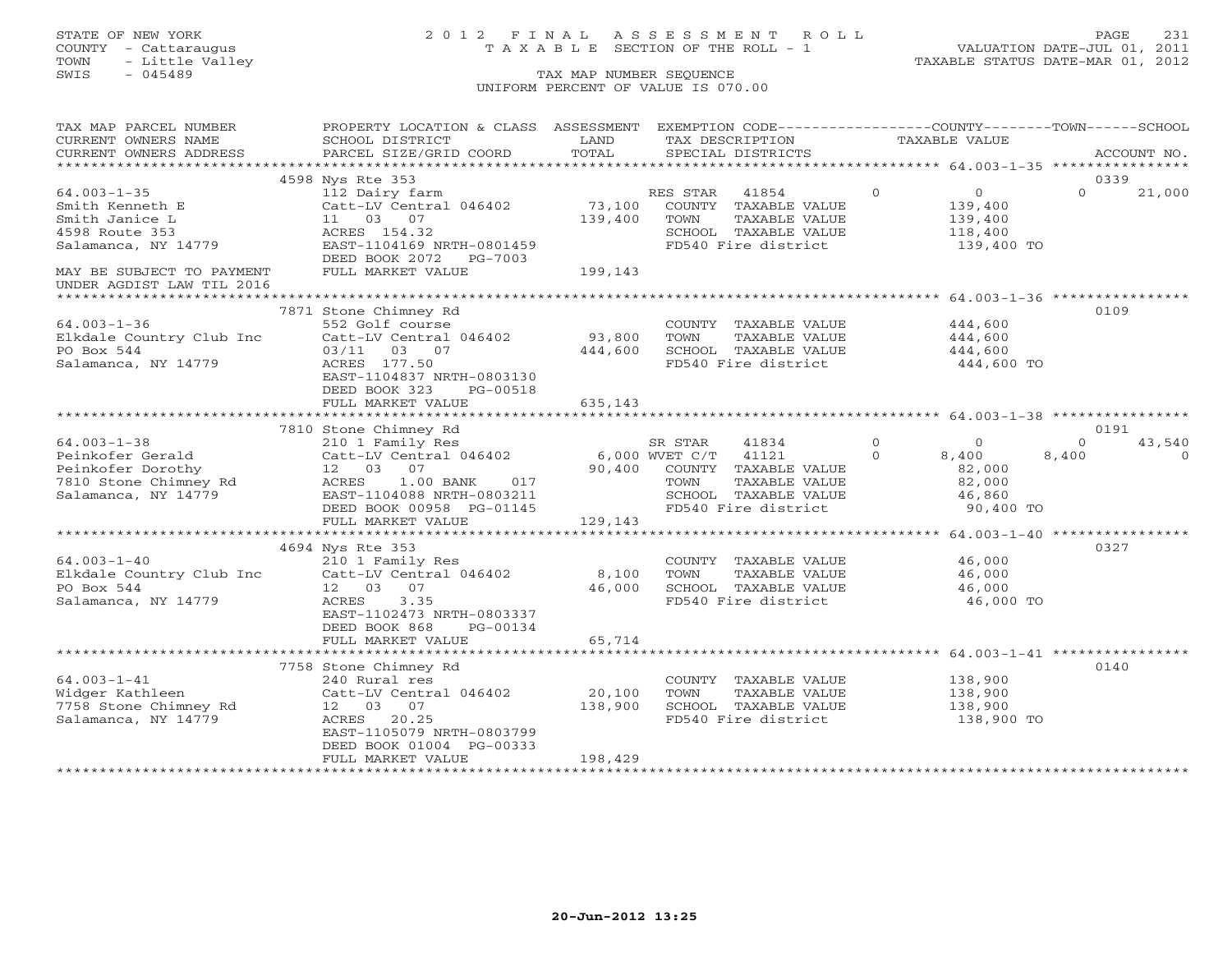# STATE OF NEW YORK 2 0 1 2 F I N A L A S S E S S M E N T R O L L PAGE 232 COUNTY - Cattaraugus T A X A B L E SECTION OF THE ROLL - 1 VALUATION DATE-JUL 01, 2011

| TAX MAP PARCEL NUMBER                        | PROPERTY LOCATION & CLASS ASSESSMENT |         | EXEMPTION CODE-----------------COUNTY-------TOWN------SCHOOL |                            |                    |
|----------------------------------------------|--------------------------------------|---------|--------------------------------------------------------------|----------------------------|--------------------|
| CURRENT OWNERS NAME                          | SCHOOL DISTRICT                      | LAND    | TAX DESCRIPTION                                              | TAXABLE VALUE              |                    |
| CURRENT OWNERS ADDRESS                       | PARCEL SIZE/GRID COORD               | TOTAL   | SPECIAL DISTRICTS                                            |                            | ACCOUNT NO.        |
| **********************                       |                                      |         |                                                              |                            |                    |
|                                              | Nys Rte 353                          |         |                                                              |                            | 0283               |
| $64.003 - 1 - 42.1$                          | 314 Rural vac<10                     |         | COUNTY TAXABLE VALUE                                         | 2,000                      |                    |
| Elkdale County Club Inc                      | Catt-LV Central 046402               | 2,000   | TAXABLE VALUE<br>TOWN                                        | 2,000                      |                    |
| PO Box 544                                   | 03 07<br>12/20                       | 2,000   | SCHOOL TAXABLE VALUE                                         | 2,000                      |                    |
| Salamanca, NY 14779                          | <b>ACRES</b><br>0.40                 |         | FD540 Fire district                                          | 2,000 TO                   |                    |
|                                              | EAST-1102856 NRTH-0804945            |         |                                                              |                            |                    |
|                                              | DEED BOOK 493<br>PG-5001             |         |                                                              |                            |                    |
|                                              | FULL MARKET VALUE                    | 2,857   |                                                              |                            |                    |
|                                              |                                      |         |                                                              |                            |                    |
|                                              | 4718 Nys Rte 353                     |         |                                                              |                            | 0284               |
| $64.003 - 1 - 42.2$                          | 557 Outdr sport                      |         | COUNTY TAXABLE VALUE                                         | 29,500                     |                    |
| Callahan Michael P                           | Catt-LV Central 046402               | 18,200  | TAXABLE VALUE<br>TOWN                                        | 29,500                     |                    |
| 145 Hollywood Ave                            | 12 03 07                             | 29,500  | SCHOOL TAXABLE VALUE                                         | 29,500                     |                    |
| Buffalo, NY 14220                            | FRNT 1050.00 DPTH                    |         | FD540 Fire district                                          | 29,500 TO                  |                    |
|                                              | ACRES 11.65                          |         |                                                              |                            |                    |
|                                              | EAST-1102555 NRTH-0804115            |         |                                                              |                            |                    |
|                                              | DEED BOOK 00965 PG-00510             |         |                                                              |                            |                    |
|                                              | FULL MARKET VALUE                    | 42,143  |                                                              |                            |                    |
|                                              |                                      |         |                                                              |                            | 1247               |
|                                              | 4768 Nys Rte 353<br>582 Camping park |         |                                                              |                            |                    |
| $64.003 - 1 - 42.3$<br>Elkdale RV Resort Inc | Catt-LV Central 046402               | 24,000  | COUNTY TAXABLE VALUE<br>TAXABLE VALUE<br>TOWN                | 155,000<br>155,000         |                    |
|                                              | 10 sites with water & ele            | 155,000 | SCHOOL TAXABLE VALUE                                         | 155,000                    |                    |
| Tammy Ruper<br>209 Fourth St                 | ACRES<br>20.70                       |         | FD540 Fire district                                          | 155,000 TO                 |                    |
| Little Valley, NY 14755                      | EAST-1102915 NRTH-0804971            |         |                                                              |                            |                    |
|                                              | DEED BOOK 446<br>PG-8001             |         |                                                              |                            |                    |
|                                              | FULL MARKET VALUE                    | 221,429 |                                                              |                            |                    |
|                                              |                                      |         |                                                              |                            |                    |
|                                              | 4798 Nys Rte 353                     |         |                                                              |                            | 0324               |
| $64.003 - 1 - 45$                            | 210 1 Family Res                     |         | SR STAR<br>41834                                             | $\Omega$<br>$\overline{0}$ | $\Omega$<br>38,000 |
| Bryant Patricia L Life Us                    | Catt-LV Central 046402               | 4,300   | COUNTY TAXABLE VALUE                                         | 38,000                     |                    |
| Bryant George A Sr.                          | 12  03  07                           | 38,000  | TAXABLE VALUE<br>TOWN                                        | 38,000                     |                    |
| 4798 Route 353                               | FRNT 90.00 DPTH 182.00               |         | SCHOOL TAXABLE VALUE                                         | $\overline{0}$             |                    |
| Salamanca, NY 14779                          | EAST-1102379 NRTH-0805129            |         | FD540 Fire district                                          | 38,000 TO                  |                    |
|                                              | DEED BOOK 11026 PG-4001              |         |                                                              |                            |                    |
|                                              | FULL MARKET VALUE                    | 54,286  |                                                              |                            |                    |
|                                              |                                      |         |                                                              |                            |                    |
|                                              | 4802 Nys Rte 353                     |         |                                                              |                            | 0230               |
| $64.003 - 1 - 46$                            | 210 1 Family Res                     |         | COUNTY TAXABLE VALUE                                         | 48,100                     |                    |
| Camp Gary E                                  | Catt-LV Central 046402               | 4,400   | TOWN<br>TAXABLE VALUE                                        | 48,100                     |                    |
| 67 Larkin St                                 | 12 03<br>07                          | 48,100  | SCHOOL TAXABLE VALUE                                         | 48,100                     |                    |
| Randolph, NY 14772                           | FRNT<br>99.00 DPTH 182.00            |         | FD540 Fire district                                          | 48,100 TO                  |                    |
|                                              | EAST-1102381 NRTH-0805225            |         |                                                              |                            |                    |
|                                              | DEED BOOK 13046 PG-9002              |         |                                                              |                            |                    |
|                                              | FULL MARKET VALUE                    | 68,714  |                                                              |                            |                    |
|                                              |                                      |         |                                                              |                            |                    |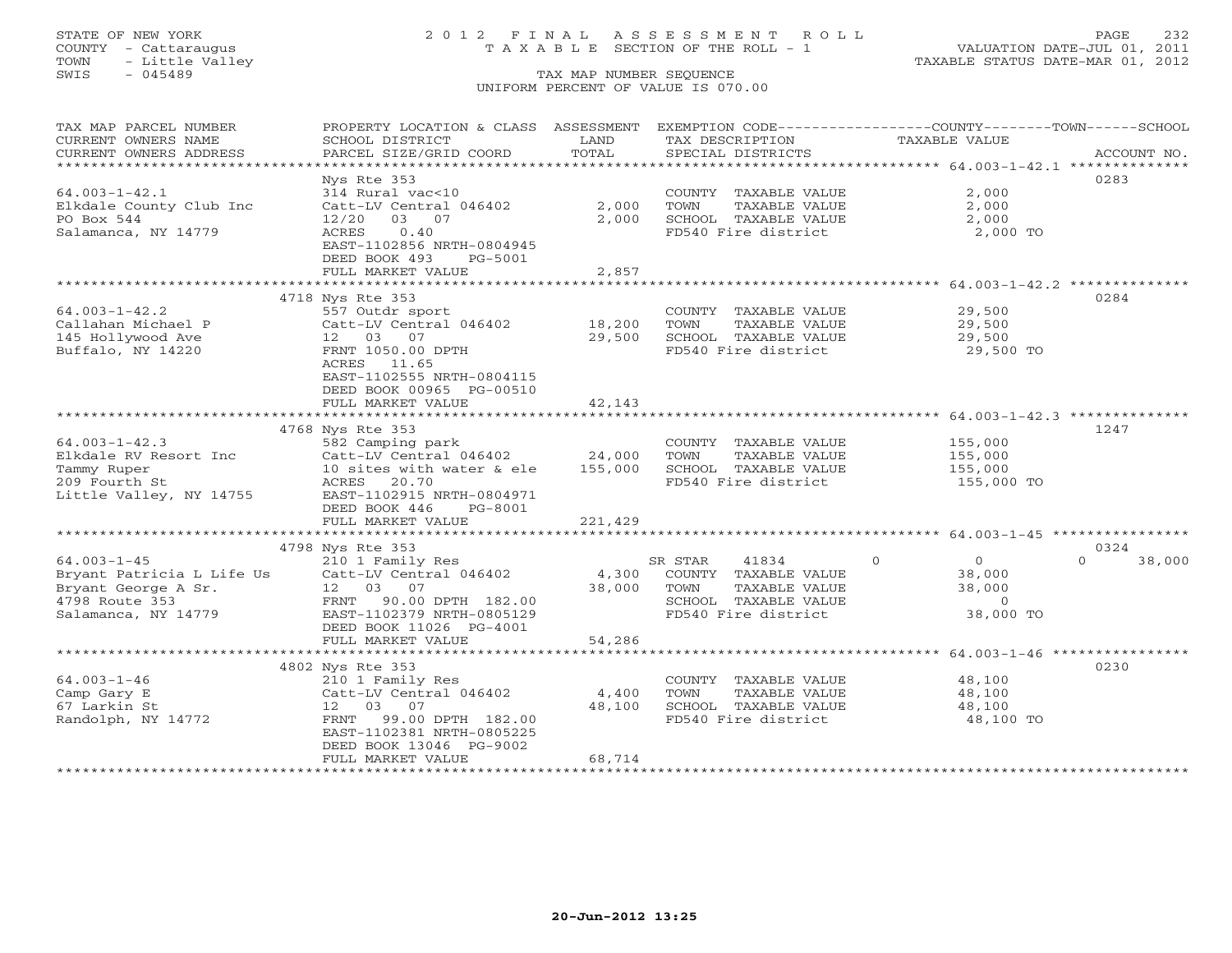# STATE OF NEW YORK 2 0 1 2 F I N A L A S S E S S M E N T R O L L PAGE 233 COUNTY - Cattaraugus T A X A B L E SECTION OF THE ROLL - 1 VALUATION DATE-JUL 01, 2011

| <b>TAXABLE VALUE</b><br>CURRENT OWNERS NAME<br>LAND<br>TAX DESCRIPTION<br>TOTAL<br>CURRENT OWNERS ADDRESS<br>PARCEL SIZE/GRID COORD<br>SPECIAL DISTRICTS<br>ACCOUNT NO.<br>* * * * * * * * * * * * * * * *<br>0310<br>4806 Nys Rte 353<br>$64.003 - 1 - 47$<br>$\overline{0}$<br>210 1 Family Res<br>$\circ$<br>$\Omega$<br>SR STAR<br>41834<br>43,540<br>Catt-LV Central 046402<br>4,600<br>COUNTY TAXABLE VALUE<br>48,900<br>Sluga William A<br>48,900<br>Sluga Elizabeth L<br>03<br>07<br>TAXABLE VALUE<br>48,900<br>12<br>TOWN<br>FRNT 104.00 DPTH 182.00<br>4806 Nys Rte 353<br>SCHOOL TAXABLE VALUE<br>5,360<br>Salamanca, NY 14779<br>EAST-1102380 NRTH-0805327<br>FD540 Fire district<br>48,900 TO<br>DEED BOOK 1026<br>PG-574<br>FULL MARKET VALUE<br>69,857<br>4814 Nys Rte 353<br>0012<br>$\Omega$<br>$\Omega$<br>43,540<br>$64.003 - 1 - 48$<br>240 Rural res<br>SR STAR<br>41834<br>$\circ$<br>Smith Richard J<br>Catt-LV Central 046402<br>16,300<br>COUNTY TAXABLE VALUE<br>97,500<br>Smith Ann L<br>07<br>97,500<br>TAXABLE VALUE<br>97,500<br>12 03<br>TOWN<br>4814 Nys Rte 353<br>226.4 Ff<br>SCHOOL TAXABLE VALUE<br>53,960<br>97,500 TO<br>Salamanca, NY 14779<br>ACRES<br>9.85<br>FD540 Fire district<br>EAST-1103234 NRTH-0805494<br>DEED BOOK 00943 PG-00418<br>FULL MARKET VALUE<br>139,286<br>********************** 64.003-1-49 *****************<br>0278<br>4826 Nys Rte 353<br>$64.003 - 1 - 49$<br>14,000<br>210 1 Family Res<br>CVET C/T<br>41131<br>$\circ$<br>14,000<br>$\circ$<br>Paprocki Mary Ann<br>Catt-LV Central 046402<br>6,000 AGED C/T/S 41800<br>$\circ$<br>21,100<br>21,100<br>28,100<br>Paprocki Bernard J Jr<br>12 03 07<br>56,200 SR STAR<br>41834<br>$\Omega$<br>$\overline{0}$<br>28,100<br>$\Omega$<br>4826 Nys Rte 353<br>21,100<br>Life Use<br>COUNTY TAXABLE VALUE<br>Salamanca, NY 14779<br>1.00<br>21,100<br>ACRES<br>TOWN<br>TAXABLE VALUE<br>EAST-1102489 NRTH-0805677<br>$\Omega$<br>SCHOOL TAXABLE VALUE<br>56,200 TO<br>FD540 Fire district<br>DEED BOOK 852<br>PG-01147<br>80,286<br>FULL MARKET VALUE<br>0188<br>4832 Nys Rte 353<br>$64.003 - 1 - 50$<br>$\circ$<br>0<br>210 1 Family Res<br>RES STAR<br>41854<br>$\Omega$<br>21,000<br>Green Michael<br>Catt-LV Central 046402<br>6,000<br>COUNTY TAXABLE VALUE<br>57,500<br>Green Malissa<br>12 03 07<br>57,500<br>TOWN<br>TAXABLE VALUE<br>57,500<br>4832 Route 353<br>1.00 BANK<br>SCHOOL TAXABLE VALUE<br>36,500<br>ACRES<br>017<br>Salamanca, NY 14779<br>EAST-1102488 NRTH-0805775<br>FD540 Fire district<br>57,500 TO<br>DEED BOOK 7451<br>PG-5001<br>FULL MARKET VALUE<br>82,143<br>*************************<br>*************<br>0289<br>Nys Rte 353<br>$64.003 - 1 - 51.1$<br>322 Rural vac>10<br>COUNTY<br>TAXABLE VALUE<br>15,000<br>15,000<br>TOWN<br>TAXABLE VALUE<br>Haley James P<br>Catt-LV Central 046402<br>15,000<br>15,000<br>Haley Ginger C<br>12 03 07<br>SCHOOL TAXABLE VALUE<br>15,000<br>4473 Route 353<br>ACRES 18.25<br>FD540 Fire district<br>15,000 TO<br>EAST-1103394 NRTH-0805854<br>Salamanca, NY 14779<br>DEED BOOK 15957 PG-9002<br>FULL MARKET VALUE<br>21,429 | TAX MAP PARCEL NUMBER | PROPERTY LOCATION & CLASS ASSESSMENT |  | EXEMPTION CODE-----------------COUNTY-------TOWN------SCHOOL |  |  |
|--------------------------------------------------------------------------------------------------------------------------------------------------------------------------------------------------------------------------------------------------------------------------------------------------------------------------------------------------------------------------------------------------------------------------------------------------------------------------------------------------------------------------------------------------------------------------------------------------------------------------------------------------------------------------------------------------------------------------------------------------------------------------------------------------------------------------------------------------------------------------------------------------------------------------------------------------------------------------------------------------------------------------------------------------------------------------------------------------------------------------------------------------------------------------------------------------------------------------------------------------------------------------------------------------------------------------------------------------------------------------------------------------------------------------------------------------------------------------------------------------------------------------------------------------------------------------------------------------------------------------------------------------------------------------------------------------------------------------------------------------------------------------------------------------------------------------------------------------------------------------------------------------------------------------------------------------------------------------------------------------------------------------------------------------------------------------------------------------------------------------------------------------------------------------------------------------------------------------------------------------------------------------------------------------------------------------------------------------------------------------------------------------------------------------------------------------------------------------------------------------------------------------------------------------------------------------------------------------------------------------------------------------------------------------------------------------------------------------------------------------------------------------------------------------------------------------------------------------------------------------------------------------------------------------------------------------------------------------------------------------------------------------------------------------------------------------------------------------------------------|-----------------------|--------------------------------------|--|--------------------------------------------------------------|--|--|
|                                                                                                                                                                                                                                                                                                                                                                                                                                                                                                                                                                                                                                                                                                                                                                                                                                                                                                                                                                                                                                                                                                                                                                                                                                                                                                                                                                                                                                                                                                                                                                                                                                                                                                                                                                                                                                                                                                                                                                                                                                                                                                                                                                                                                                                                                                                                                                                                                                                                                                                                                                                                                                                                                                                                                                                                                                                                                                                                                                                                                                                                                                                    |                       | SCHOOL DISTRICT                      |  |                                                              |  |  |
|                                                                                                                                                                                                                                                                                                                                                                                                                                                                                                                                                                                                                                                                                                                                                                                                                                                                                                                                                                                                                                                                                                                                                                                                                                                                                                                                                                                                                                                                                                                                                                                                                                                                                                                                                                                                                                                                                                                                                                                                                                                                                                                                                                                                                                                                                                                                                                                                                                                                                                                                                                                                                                                                                                                                                                                                                                                                                                                                                                                                                                                                                                                    |                       |                                      |  |                                                              |  |  |
|                                                                                                                                                                                                                                                                                                                                                                                                                                                                                                                                                                                                                                                                                                                                                                                                                                                                                                                                                                                                                                                                                                                                                                                                                                                                                                                                                                                                                                                                                                                                                                                                                                                                                                                                                                                                                                                                                                                                                                                                                                                                                                                                                                                                                                                                                                                                                                                                                                                                                                                                                                                                                                                                                                                                                                                                                                                                                                                                                                                                                                                                                                                    |                       |                                      |  |                                                              |  |  |
|                                                                                                                                                                                                                                                                                                                                                                                                                                                                                                                                                                                                                                                                                                                                                                                                                                                                                                                                                                                                                                                                                                                                                                                                                                                                                                                                                                                                                                                                                                                                                                                                                                                                                                                                                                                                                                                                                                                                                                                                                                                                                                                                                                                                                                                                                                                                                                                                                                                                                                                                                                                                                                                                                                                                                                                                                                                                                                                                                                                                                                                                                                                    |                       |                                      |  |                                                              |  |  |
|                                                                                                                                                                                                                                                                                                                                                                                                                                                                                                                                                                                                                                                                                                                                                                                                                                                                                                                                                                                                                                                                                                                                                                                                                                                                                                                                                                                                                                                                                                                                                                                                                                                                                                                                                                                                                                                                                                                                                                                                                                                                                                                                                                                                                                                                                                                                                                                                                                                                                                                                                                                                                                                                                                                                                                                                                                                                                                                                                                                                                                                                                                                    |                       |                                      |  |                                                              |  |  |
|                                                                                                                                                                                                                                                                                                                                                                                                                                                                                                                                                                                                                                                                                                                                                                                                                                                                                                                                                                                                                                                                                                                                                                                                                                                                                                                                                                                                                                                                                                                                                                                                                                                                                                                                                                                                                                                                                                                                                                                                                                                                                                                                                                                                                                                                                                                                                                                                                                                                                                                                                                                                                                                                                                                                                                                                                                                                                                                                                                                                                                                                                                                    |                       |                                      |  |                                                              |  |  |
|                                                                                                                                                                                                                                                                                                                                                                                                                                                                                                                                                                                                                                                                                                                                                                                                                                                                                                                                                                                                                                                                                                                                                                                                                                                                                                                                                                                                                                                                                                                                                                                                                                                                                                                                                                                                                                                                                                                                                                                                                                                                                                                                                                                                                                                                                                                                                                                                                                                                                                                                                                                                                                                                                                                                                                                                                                                                                                                                                                                                                                                                                                                    |                       |                                      |  |                                                              |  |  |
|                                                                                                                                                                                                                                                                                                                                                                                                                                                                                                                                                                                                                                                                                                                                                                                                                                                                                                                                                                                                                                                                                                                                                                                                                                                                                                                                                                                                                                                                                                                                                                                                                                                                                                                                                                                                                                                                                                                                                                                                                                                                                                                                                                                                                                                                                                                                                                                                                                                                                                                                                                                                                                                                                                                                                                                                                                                                                                                                                                                                                                                                                                                    |                       |                                      |  |                                                              |  |  |
|                                                                                                                                                                                                                                                                                                                                                                                                                                                                                                                                                                                                                                                                                                                                                                                                                                                                                                                                                                                                                                                                                                                                                                                                                                                                                                                                                                                                                                                                                                                                                                                                                                                                                                                                                                                                                                                                                                                                                                                                                                                                                                                                                                                                                                                                                                                                                                                                                                                                                                                                                                                                                                                                                                                                                                                                                                                                                                                                                                                                                                                                                                                    |                       |                                      |  |                                                              |  |  |
|                                                                                                                                                                                                                                                                                                                                                                                                                                                                                                                                                                                                                                                                                                                                                                                                                                                                                                                                                                                                                                                                                                                                                                                                                                                                                                                                                                                                                                                                                                                                                                                                                                                                                                                                                                                                                                                                                                                                                                                                                                                                                                                                                                                                                                                                                                                                                                                                                                                                                                                                                                                                                                                                                                                                                                                                                                                                                                                                                                                                                                                                                                                    |                       |                                      |  |                                                              |  |  |
|                                                                                                                                                                                                                                                                                                                                                                                                                                                                                                                                                                                                                                                                                                                                                                                                                                                                                                                                                                                                                                                                                                                                                                                                                                                                                                                                                                                                                                                                                                                                                                                                                                                                                                                                                                                                                                                                                                                                                                                                                                                                                                                                                                                                                                                                                                                                                                                                                                                                                                                                                                                                                                                                                                                                                                                                                                                                                                                                                                                                                                                                                                                    |                       |                                      |  |                                                              |  |  |
|                                                                                                                                                                                                                                                                                                                                                                                                                                                                                                                                                                                                                                                                                                                                                                                                                                                                                                                                                                                                                                                                                                                                                                                                                                                                                                                                                                                                                                                                                                                                                                                                                                                                                                                                                                                                                                                                                                                                                                                                                                                                                                                                                                                                                                                                                                                                                                                                                                                                                                                                                                                                                                                                                                                                                                                                                                                                                                                                                                                                                                                                                                                    |                       |                                      |  |                                                              |  |  |
|                                                                                                                                                                                                                                                                                                                                                                                                                                                                                                                                                                                                                                                                                                                                                                                                                                                                                                                                                                                                                                                                                                                                                                                                                                                                                                                                                                                                                                                                                                                                                                                                                                                                                                                                                                                                                                                                                                                                                                                                                                                                                                                                                                                                                                                                                                                                                                                                                                                                                                                                                                                                                                                                                                                                                                                                                                                                                                                                                                                                                                                                                                                    |                       |                                      |  |                                                              |  |  |
|                                                                                                                                                                                                                                                                                                                                                                                                                                                                                                                                                                                                                                                                                                                                                                                                                                                                                                                                                                                                                                                                                                                                                                                                                                                                                                                                                                                                                                                                                                                                                                                                                                                                                                                                                                                                                                                                                                                                                                                                                                                                                                                                                                                                                                                                                                                                                                                                                                                                                                                                                                                                                                                                                                                                                                                                                                                                                                                                                                                                                                                                                                                    |                       |                                      |  |                                                              |  |  |
|                                                                                                                                                                                                                                                                                                                                                                                                                                                                                                                                                                                                                                                                                                                                                                                                                                                                                                                                                                                                                                                                                                                                                                                                                                                                                                                                                                                                                                                                                                                                                                                                                                                                                                                                                                                                                                                                                                                                                                                                                                                                                                                                                                                                                                                                                                                                                                                                                                                                                                                                                                                                                                                                                                                                                                                                                                                                                                                                                                                                                                                                                                                    |                       |                                      |  |                                                              |  |  |
|                                                                                                                                                                                                                                                                                                                                                                                                                                                                                                                                                                                                                                                                                                                                                                                                                                                                                                                                                                                                                                                                                                                                                                                                                                                                                                                                                                                                                                                                                                                                                                                                                                                                                                                                                                                                                                                                                                                                                                                                                                                                                                                                                                                                                                                                                                                                                                                                                                                                                                                                                                                                                                                                                                                                                                                                                                                                                                                                                                                                                                                                                                                    |                       |                                      |  |                                                              |  |  |
|                                                                                                                                                                                                                                                                                                                                                                                                                                                                                                                                                                                                                                                                                                                                                                                                                                                                                                                                                                                                                                                                                                                                                                                                                                                                                                                                                                                                                                                                                                                                                                                                                                                                                                                                                                                                                                                                                                                                                                                                                                                                                                                                                                                                                                                                                                                                                                                                                                                                                                                                                                                                                                                                                                                                                                                                                                                                                                                                                                                                                                                                                                                    |                       |                                      |  |                                                              |  |  |
|                                                                                                                                                                                                                                                                                                                                                                                                                                                                                                                                                                                                                                                                                                                                                                                                                                                                                                                                                                                                                                                                                                                                                                                                                                                                                                                                                                                                                                                                                                                                                                                                                                                                                                                                                                                                                                                                                                                                                                                                                                                                                                                                                                                                                                                                                                                                                                                                                                                                                                                                                                                                                                                                                                                                                                                                                                                                                                                                                                                                                                                                                                                    |                       |                                      |  |                                                              |  |  |
|                                                                                                                                                                                                                                                                                                                                                                                                                                                                                                                                                                                                                                                                                                                                                                                                                                                                                                                                                                                                                                                                                                                                                                                                                                                                                                                                                                                                                                                                                                                                                                                                                                                                                                                                                                                                                                                                                                                                                                                                                                                                                                                                                                                                                                                                                                                                                                                                                                                                                                                                                                                                                                                                                                                                                                                                                                                                                                                                                                                                                                                                                                                    |                       |                                      |  |                                                              |  |  |
|                                                                                                                                                                                                                                                                                                                                                                                                                                                                                                                                                                                                                                                                                                                                                                                                                                                                                                                                                                                                                                                                                                                                                                                                                                                                                                                                                                                                                                                                                                                                                                                                                                                                                                                                                                                                                                                                                                                                                                                                                                                                                                                                                                                                                                                                                                                                                                                                                                                                                                                                                                                                                                                                                                                                                                                                                                                                                                                                                                                                                                                                                                                    |                       |                                      |  |                                                              |  |  |
|                                                                                                                                                                                                                                                                                                                                                                                                                                                                                                                                                                                                                                                                                                                                                                                                                                                                                                                                                                                                                                                                                                                                                                                                                                                                                                                                                                                                                                                                                                                                                                                                                                                                                                                                                                                                                                                                                                                                                                                                                                                                                                                                                                                                                                                                                                                                                                                                                                                                                                                                                                                                                                                                                                                                                                                                                                                                                                                                                                                                                                                                                                                    |                       |                                      |  |                                                              |  |  |
|                                                                                                                                                                                                                                                                                                                                                                                                                                                                                                                                                                                                                                                                                                                                                                                                                                                                                                                                                                                                                                                                                                                                                                                                                                                                                                                                                                                                                                                                                                                                                                                                                                                                                                                                                                                                                                                                                                                                                                                                                                                                                                                                                                                                                                                                                                                                                                                                                                                                                                                                                                                                                                                                                                                                                                                                                                                                                                                                                                                                                                                                                                                    |                       |                                      |  |                                                              |  |  |
|                                                                                                                                                                                                                                                                                                                                                                                                                                                                                                                                                                                                                                                                                                                                                                                                                                                                                                                                                                                                                                                                                                                                                                                                                                                                                                                                                                                                                                                                                                                                                                                                                                                                                                                                                                                                                                                                                                                                                                                                                                                                                                                                                                                                                                                                                                                                                                                                                                                                                                                                                                                                                                                                                                                                                                                                                                                                                                                                                                                                                                                                                                                    |                       |                                      |  |                                                              |  |  |
|                                                                                                                                                                                                                                                                                                                                                                                                                                                                                                                                                                                                                                                                                                                                                                                                                                                                                                                                                                                                                                                                                                                                                                                                                                                                                                                                                                                                                                                                                                                                                                                                                                                                                                                                                                                                                                                                                                                                                                                                                                                                                                                                                                                                                                                                                                                                                                                                                                                                                                                                                                                                                                                                                                                                                                                                                                                                                                                                                                                                                                                                                                                    |                       |                                      |  |                                                              |  |  |
|                                                                                                                                                                                                                                                                                                                                                                                                                                                                                                                                                                                                                                                                                                                                                                                                                                                                                                                                                                                                                                                                                                                                                                                                                                                                                                                                                                                                                                                                                                                                                                                                                                                                                                                                                                                                                                                                                                                                                                                                                                                                                                                                                                                                                                                                                                                                                                                                                                                                                                                                                                                                                                                                                                                                                                                                                                                                                                                                                                                                                                                                                                                    |                       |                                      |  |                                                              |  |  |
|                                                                                                                                                                                                                                                                                                                                                                                                                                                                                                                                                                                                                                                                                                                                                                                                                                                                                                                                                                                                                                                                                                                                                                                                                                                                                                                                                                                                                                                                                                                                                                                                                                                                                                                                                                                                                                                                                                                                                                                                                                                                                                                                                                                                                                                                                                                                                                                                                                                                                                                                                                                                                                                                                                                                                                                                                                                                                                                                                                                                                                                                                                                    |                       |                                      |  |                                                              |  |  |
|                                                                                                                                                                                                                                                                                                                                                                                                                                                                                                                                                                                                                                                                                                                                                                                                                                                                                                                                                                                                                                                                                                                                                                                                                                                                                                                                                                                                                                                                                                                                                                                                                                                                                                                                                                                                                                                                                                                                                                                                                                                                                                                                                                                                                                                                                                                                                                                                                                                                                                                                                                                                                                                                                                                                                                                                                                                                                                                                                                                                                                                                                                                    |                       |                                      |  |                                                              |  |  |
|                                                                                                                                                                                                                                                                                                                                                                                                                                                                                                                                                                                                                                                                                                                                                                                                                                                                                                                                                                                                                                                                                                                                                                                                                                                                                                                                                                                                                                                                                                                                                                                                                                                                                                                                                                                                                                                                                                                                                                                                                                                                                                                                                                                                                                                                                                                                                                                                                                                                                                                                                                                                                                                                                                                                                                                                                                                                                                                                                                                                                                                                                                                    |                       |                                      |  |                                                              |  |  |
|                                                                                                                                                                                                                                                                                                                                                                                                                                                                                                                                                                                                                                                                                                                                                                                                                                                                                                                                                                                                                                                                                                                                                                                                                                                                                                                                                                                                                                                                                                                                                                                                                                                                                                                                                                                                                                                                                                                                                                                                                                                                                                                                                                                                                                                                                                                                                                                                                                                                                                                                                                                                                                                                                                                                                                                                                                                                                                                                                                                                                                                                                                                    |                       |                                      |  |                                                              |  |  |
|                                                                                                                                                                                                                                                                                                                                                                                                                                                                                                                                                                                                                                                                                                                                                                                                                                                                                                                                                                                                                                                                                                                                                                                                                                                                                                                                                                                                                                                                                                                                                                                                                                                                                                                                                                                                                                                                                                                                                                                                                                                                                                                                                                                                                                                                                                                                                                                                                                                                                                                                                                                                                                                                                                                                                                                                                                                                                                                                                                                                                                                                                                                    |                       |                                      |  |                                                              |  |  |
|                                                                                                                                                                                                                                                                                                                                                                                                                                                                                                                                                                                                                                                                                                                                                                                                                                                                                                                                                                                                                                                                                                                                                                                                                                                                                                                                                                                                                                                                                                                                                                                                                                                                                                                                                                                                                                                                                                                                                                                                                                                                                                                                                                                                                                                                                                                                                                                                                                                                                                                                                                                                                                                                                                                                                                                                                                                                                                                                                                                                                                                                                                                    |                       |                                      |  |                                                              |  |  |
|                                                                                                                                                                                                                                                                                                                                                                                                                                                                                                                                                                                                                                                                                                                                                                                                                                                                                                                                                                                                                                                                                                                                                                                                                                                                                                                                                                                                                                                                                                                                                                                                                                                                                                                                                                                                                                                                                                                                                                                                                                                                                                                                                                                                                                                                                                                                                                                                                                                                                                                                                                                                                                                                                                                                                                                                                                                                                                                                                                                                                                                                                                                    |                       |                                      |  |                                                              |  |  |
|                                                                                                                                                                                                                                                                                                                                                                                                                                                                                                                                                                                                                                                                                                                                                                                                                                                                                                                                                                                                                                                                                                                                                                                                                                                                                                                                                                                                                                                                                                                                                                                                                                                                                                                                                                                                                                                                                                                                                                                                                                                                                                                                                                                                                                                                                                                                                                                                                                                                                                                                                                                                                                                                                                                                                                                                                                                                                                                                                                                                                                                                                                                    |                       |                                      |  |                                                              |  |  |
|                                                                                                                                                                                                                                                                                                                                                                                                                                                                                                                                                                                                                                                                                                                                                                                                                                                                                                                                                                                                                                                                                                                                                                                                                                                                                                                                                                                                                                                                                                                                                                                                                                                                                                                                                                                                                                                                                                                                                                                                                                                                                                                                                                                                                                                                                                                                                                                                                                                                                                                                                                                                                                                                                                                                                                                                                                                                                                                                                                                                                                                                                                                    |                       |                                      |  |                                                              |  |  |
|                                                                                                                                                                                                                                                                                                                                                                                                                                                                                                                                                                                                                                                                                                                                                                                                                                                                                                                                                                                                                                                                                                                                                                                                                                                                                                                                                                                                                                                                                                                                                                                                                                                                                                                                                                                                                                                                                                                                                                                                                                                                                                                                                                                                                                                                                                                                                                                                                                                                                                                                                                                                                                                                                                                                                                                                                                                                                                                                                                                                                                                                                                                    |                       |                                      |  |                                                              |  |  |
|                                                                                                                                                                                                                                                                                                                                                                                                                                                                                                                                                                                                                                                                                                                                                                                                                                                                                                                                                                                                                                                                                                                                                                                                                                                                                                                                                                                                                                                                                                                                                                                                                                                                                                                                                                                                                                                                                                                                                                                                                                                                                                                                                                                                                                                                                                                                                                                                                                                                                                                                                                                                                                                                                                                                                                                                                                                                                                                                                                                                                                                                                                                    |                       |                                      |  |                                                              |  |  |
|                                                                                                                                                                                                                                                                                                                                                                                                                                                                                                                                                                                                                                                                                                                                                                                                                                                                                                                                                                                                                                                                                                                                                                                                                                                                                                                                                                                                                                                                                                                                                                                                                                                                                                                                                                                                                                                                                                                                                                                                                                                                                                                                                                                                                                                                                                                                                                                                                                                                                                                                                                                                                                                                                                                                                                                                                                                                                                                                                                                                                                                                                                                    |                       |                                      |  |                                                              |  |  |
|                                                                                                                                                                                                                                                                                                                                                                                                                                                                                                                                                                                                                                                                                                                                                                                                                                                                                                                                                                                                                                                                                                                                                                                                                                                                                                                                                                                                                                                                                                                                                                                                                                                                                                                                                                                                                                                                                                                                                                                                                                                                                                                                                                                                                                                                                                                                                                                                                                                                                                                                                                                                                                                                                                                                                                                                                                                                                                                                                                                                                                                                                                                    |                       |                                      |  |                                                              |  |  |
|                                                                                                                                                                                                                                                                                                                                                                                                                                                                                                                                                                                                                                                                                                                                                                                                                                                                                                                                                                                                                                                                                                                                                                                                                                                                                                                                                                                                                                                                                                                                                                                                                                                                                                                                                                                                                                                                                                                                                                                                                                                                                                                                                                                                                                                                                                                                                                                                                                                                                                                                                                                                                                                                                                                                                                                                                                                                                                                                                                                                                                                                                                                    |                       |                                      |  |                                                              |  |  |
|                                                                                                                                                                                                                                                                                                                                                                                                                                                                                                                                                                                                                                                                                                                                                                                                                                                                                                                                                                                                                                                                                                                                                                                                                                                                                                                                                                                                                                                                                                                                                                                                                                                                                                                                                                                                                                                                                                                                                                                                                                                                                                                                                                                                                                                                                                                                                                                                                                                                                                                                                                                                                                                                                                                                                                                                                                                                                                                                                                                                                                                                                                                    |                       |                                      |  |                                                              |  |  |
|                                                                                                                                                                                                                                                                                                                                                                                                                                                                                                                                                                                                                                                                                                                                                                                                                                                                                                                                                                                                                                                                                                                                                                                                                                                                                                                                                                                                                                                                                                                                                                                                                                                                                                                                                                                                                                                                                                                                                                                                                                                                                                                                                                                                                                                                                                                                                                                                                                                                                                                                                                                                                                                                                                                                                                                                                                                                                                                                                                                                                                                                                                                    |                       |                                      |  |                                                              |  |  |
|                                                                                                                                                                                                                                                                                                                                                                                                                                                                                                                                                                                                                                                                                                                                                                                                                                                                                                                                                                                                                                                                                                                                                                                                                                                                                                                                                                                                                                                                                                                                                                                                                                                                                                                                                                                                                                                                                                                                                                                                                                                                                                                                                                                                                                                                                                                                                                                                                                                                                                                                                                                                                                                                                                                                                                                                                                                                                                                                                                                                                                                                                                                    |                       |                                      |  |                                                              |  |  |
|                                                                                                                                                                                                                                                                                                                                                                                                                                                                                                                                                                                                                                                                                                                                                                                                                                                                                                                                                                                                                                                                                                                                                                                                                                                                                                                                                                                                                                                                                                                                                                                                                                                                                                                                                                                                                                                                                                                                                                                                                                                                                                                                                                                                                                                                                                                                                                                                                                                                                                                                                                                                                                                                                                                                                                                                                                                                                                                                                                                                                                                                                                                    |                       |                                      |  |                                                              |  |  |
|                                                                                                                                                                                                                                                                                                                                                                                                                                                                                                                                                                                                                                                                                                                                                                                                                                                                                                                                                                                                                                                                                                                                                                                                                                                                                                                                                                                                                                                                                                                                                                                                                                                                                                                                                                                                                                                                                                                                                                                                                                                                                                                                                                                                                                                                                                                                                                                                                                                                                                                                                                                                                                                                                                                                                                                                                                                                                                                                                                                                                                                                                                                    |                       |                                      |  |                                                              |  |  |
|                                                                                                                                                                                                                                                                                                                                                                                                                                                                                                                                                                                                                                                                                                                                                                                                                                                                                                                                                                                                                                                                                                                                                                                                                                                                                                                                                                                                                                                                                                                                                                                                                                                                                                                                                                                                                                                                                                                                                                                                                                                                                                                                                                                                                                                                                                                                                                                                                                                                                                                                                                                                                                                                                                                                                                                                                                                                                                                                                                                                                                                                                                                    |                       |                                      |  |                                                              |  |  |
|                                                                                                                                                                                                                                                                                                                                                                                                                                                                                                                                                                                                                                                                                                                                                                                                                                                                                                                                                                                                                                                                                                                                                                                                                                                                                                                                                                                                                                                                                                                                                                                                                                                                                                                                                                                                                                                                                                                                                                                                                                                                                                                                                                                                                                                                                                                                                                                                                                                                                                                                                                                                                                                                                                                                                                                                                                                                                                                                                                                                                                                                                                                    |                       |                                      |  |                                                              |  |  |
|                                                                                                                                                                                                                                                                                                                                                                                                                                                                                                                                                                                                                                                                                                                                                                                                                                                                                                                                                                                                                                                                                                                                                                                                                                                                                                                                                                                                                                                                                                                                                                                                                                                                                                                                                                                                                                                                                                                                                                                                                                                                                                                                                                                                                                                                                                                                                                                                                                                                                                                                                                                                                                                                                                                                                                                                                                                                                                                                                                                                                                                                                                                    |                       |                                      |  |                                                              |  |  |
|                                                                                                                                                                                                                                                                                                                                                                                                                                                                                                                                                                                                                                                                                                                                                                                                                                                                                                                                                                                                                                                                                                                                                                                                                                                                                                                                                                                                                                                                                                                                                                                                                                                                                                                                                                                                                                                                                                                                                                                                                                                                                                                                                                                                                                                                                                                                                                                                                                                                                                                                                                                                                                                                                                                                                                                                                                                                                                                                                                                                                                                                                                                    |                       |                                      |  |                                                              |  |  |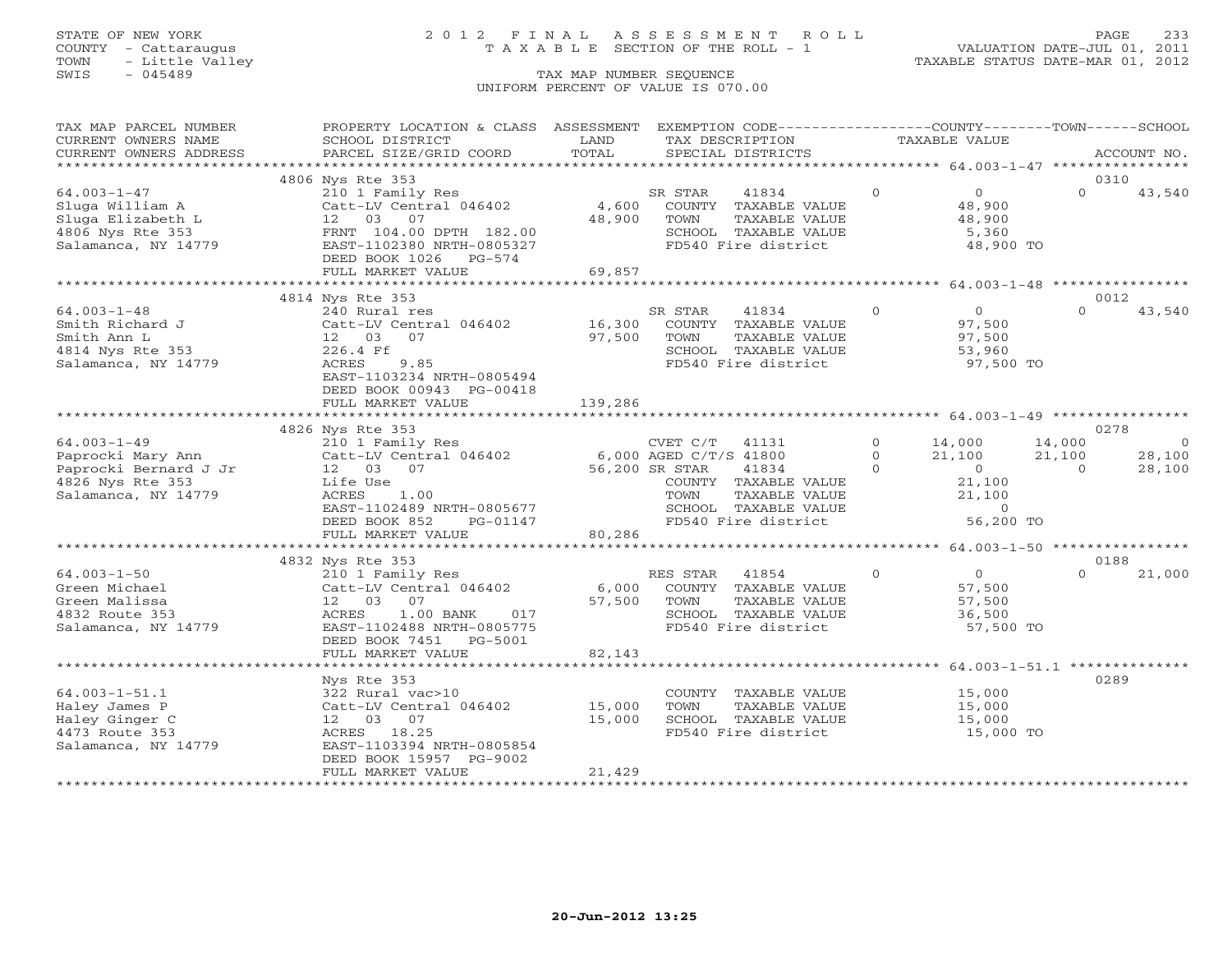# STATE OF NEW YORK 2 0 1 2 F I N A L A S S E S S M E N T R O L L PAGE 234 COUNTY - Cattaraugus T A X A B L E SECTION OF THE ROLL - 1 VALUATION DATE-JUL 01, 2011

| TAX MAP PARCEL NUMBER<br>CURRENT OWNERS NAME | PROPERTY LOCATION & CLASS ASSESSMENT<br>SCHOOL DISTRICT | LAND   | EXEMPTION CODE----------------COUNTY-------TOWN------SCHOOL<br>TAX DESCRIPTION | TAXABLE VALUE                                   |                    |
|----------------------------------------------|---------------------------------------------------------|--------|--------------------------------------------------------------------------------|-------------------------------------------------|--------------------|
| CURRENT OWNERS ADDRESS                       | PARCEL SIZE/GRID COORD                                  | TOTAL  | SPECIAL DISTRICTS                                                              |                                                 | ACCOUNT NO.        |
|                                              | 4846 Nys Rte 353                                        |        |                                                                                |                                                 | 0954               |
| $64.003 - 1 - 51.2$                          | 312 Vac w/imprv                                         |        | COUNTY TAXABLE VALUE                                                           | 17,000                                          |                    |
| Haley James P                                | Catt-LV Central 046402                                  | 6,700  | TAXABLE VALUE<br>TOWN                                                          | 17,000                                          |                    |
| Haley Ginger C                               | 12  03  07                                              | 17,000 | SCHOOL TAXABLE VALUE                                                           | 17,000                                          |                    |
| 4473 Route 353                               | ACRES<br>1.80                                           |        | FD540 Fire district                                                            | 17,000 TO                                       |                    |
| Salamanca, NY 14779                          | EAST-1102424 NRTH-0805977                               |        |                                                                                |                                                 |                    |
|                                              | DEED BOOK 15957 PG-9002                                 |        |                                                                                |                                                 |                    |
|                                              | FULL MARKET VALUE                                       | 24,286 |                                                                                |                                                 |                    |
|                                              |                                                         |        |                                                                                |                                                 |                    |
|                                              | Nys Rte 353                                             |        |                                                                                |                                                 | 0137               |
| $64.003 - 1 - 52.1$                          | 312 Vac w/imprv                                         |        | COUNTY TAXABLE VALUE                                                           | 12,300                                          |                    |
| Rebescher Paul G                             | Catt-LV Central 046402 9,300                            |        | TOWN<br>TAXABLE VALUE                                                          | 12,300                                          |                    |
| 4854 Nys Rte 353                             | 12 03 07                                                | 12,300 | SCHOOL TAXABLE VALUE                                                           | 12,300                                          |                    |
| Salamanca, NY 14779                          | 9.35<br>ACRES                                           |        | FD540 Fire district                                                            | 12,300 TO                                       |                    |
|                                              | EAST-1103388 NRTH-0806197                               |        |                                                                                |                                                 |                    |
|                                              | DEED BOOK 00956 PG-00518                                |        |                                                                                |                                                 |                    |
|                                              | FULL MARKET VALUE                                       | 17,571 |                                                                                |                                                 |                    |
|                                              |                                                         |        |                                                                                |                                                 |                    |
|                                              | 4856 Nys Rte 353                                        |        |                                                                                |                                                 | 1121               |
| $64.003 - 1 - 52.2$                          | 230 3 Family Res                                        |        | SR STAR<br>41834                                                               | $\Omega$<br>$\Omega$                            | 43,540<br>$\Omega$ |
| Rebescher Paul G                             | Catt-LV Central 046402                                  | 6,000  | COUNTY TAXABLE VALUE                                                           | 69,300                                          |                    |
| 4856 Nys Rte 353                             | 12  03  07                                              | 69,300 | TOWN<br>TAXABLE VALUE                                                          | 69,300                                          |                    |
| Salamanca, NY 14779                          | ACRES<br>1.05                                           |        | SCHOOL TAXABLE VALUE                                                           | 25,760                                          |                    |
|                                              | EAST-1102447 NRTH-0806173                               |        | FD540 Fire district                                                            | 69,300 TO                                       |                    |
|                                              | DEED BOOK 00915 PG-01020                                |        |                                                                                |                                                 |                    |
|                                              | FULL MARKET VALUE                                       | 99,000 |                                                                                |                                                 |                    |
|                                              |                                                         |        |                                                                                | ***************** 64.003-1-53 ***************** |                    |
|                                              | 4864 Nys Rte 353                                        |        |                                                                                |                                                 | 0136               |
| $64.003 - 1 - 53$                            | 210 1 Family Res                                        |        | COUNTY TAXABLE VALUE                                                           | 28,000                                          |                    |
| Grover Michael A                             | Catt-LV Central 046402                                  | 5,100  | TOWN<br>TAXABLE VALUE                                                          | 28,000                                          |                    |
| 3289 Marshall Rd                             | 12 03 07                                                | 28,000 | SCHOOL TAXABLE VALUE                                                           | 28,000                                          |                    |
| Medina, NY 14103                             | FRNT 131.00 DPTH 224.00                                 |        | FD540 Fire district                                                            | 28,000 TO                                       |                    |
|                                              | EAST-1102394 NRTH-0806267                               |        |                                                                                |                                                 |                    |
|                                              | DEED BOOK 00925 PG-01128                                |        |                                                                                |                                                 |                    |
|                                              | FULL MARKET VALUE                                       | 40,000 |                                                                                |                                                 |                    |
|                                              |                                                         |        |                                                                                |                                                 |                    |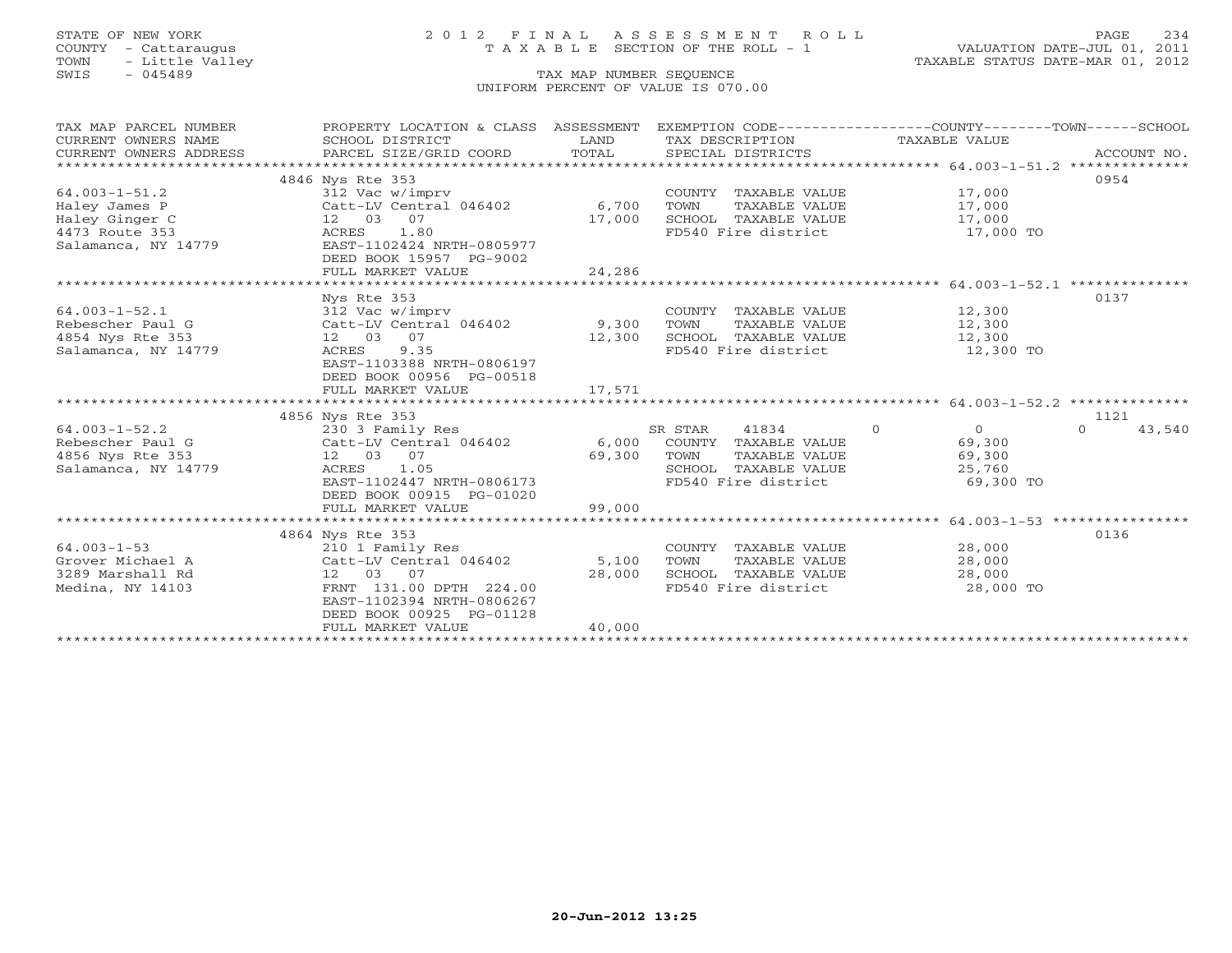| STATE OF NEW YORK    | 2012 FINAL ASSESSMENT ROLL            | 235<br>PAGE                      |
|----------------------|---------------------------------------|----------------------------------|
| COUNTY - Cattaraugus | T A X A B L E SECTION OF THE ROLL - 1 | VALUATION DATE-JUL 01, 2011      |
| TOWN - Little Valley |                                       | TAXABLE STATUS DATE-MAR 01, 2012 |
| SWIS<br>$-045489$    |                                       | RPS150/V04/L015                  |
|                      |                                       | CURRENT DATE 6/20/2012           |
|                      | INITEOPM DEPOEME OF VALUE TO 070 00   |                                  |

### UNIFORM PERCENT OF VALUE IS 070.00 R O L L S U B S E C T I O N - - T O T A L S

\*\*\* S P E C I A L D I S T R I C T S U M M A R Y \*\*\*

|      |                     | TOTAL   | EXTENSION | <b>EXTENSION</b> | AD VALOREM | <b>EXEMPT</b> | <b>TAXABLE</b> |
|------|---------------------|---------|-----------|------------------|------------|---------------|----------------|
| CODE | DISTRICT NAME       | PARCELS | TYPE.     | VALUE            | VALUE      | AMOUNT        | VALUE          |
|      | FD540 Fire district |         | 574 TOTAL |                  | 25966,920  |               | 25966,920      |

## \*\*\* S C H O O L D I S T R I C T S U M M A R Y \*\*\*

| CODE             | DISTRICT NAME                        | TOTAL<br>PARCELS | ASSESSED<br>LAND    | ASSESSED<br>TOTAL     | EXEMPT<br>AMOUNT | TOTAL<br>TAXABLE      | STAR<br>AMOUNT      | STAR<br>TAXABLE       |
|------------------|--------------------------------------|------------------|---------------------|-----------------------|------------------|-----------------------|---------------------|-----------------------|
| 041600<br>046402 | Salamanca Central<br>Catt-LV Central | 42<br>532        | 585,600<br>7575,990 | 1701,600<br>24265,320 | 585,297          | 1701,600<br>23680,023 | 340,620<br>5069,885 | 1360,980<br>18610,138 |
|                  | SUB-TOTAL                            | 574              | 8161,590            | 25966,920             | 585,297          | 25381,623             | 5410,505            | 19971,118             |
|                  | TOTAL                                | 574              | 8161,590            | 25966,920             | 585,297          | 25381,623             | 5410,505            | 19971,118             |

## \*\*\* S Y S T E M C O D E S S U M M A R Y \*\*\*

NO SYSTEM EXEMPTIONS AT THIS LEVEL

# \*\*\* E X E M P T I O N S U M M A R Y \*\*\*

| CODE  | DESCRIPTION | TOTAL<br>PARCELS | COUNTY  | TOWN    | SCHOOL   |
|-------|-------------|------------------|---------|---------|----------|
|       |             |                  |         |         |          |
| 41101 | VET C/T     |                  | 5,000   | 5,000   |          |
| 41121 | WVET C/T    | 25               | 208,605 | 208,605 |          |
| 41131 | CVET C/T    | 23               | 287,331 | 287,331 |          |
| 41141 | DVET C/T    | 6                | 62,296  | 62,296  |          |
| 41161 | CW 15 VET/  | 4                | 30,180  | 30,180  |          |
| 41400 | CLERGY      |                  | 1,500   | 1,500   | 1,500    |
| 41700 | AG BLDG     |                  | 12,000  | 12,000  | 12,000   |
| 41720 | AG DIST     | 15               | 210,350 | 210,350 | 210,350  |
| 41730 | AG DISTOUT  | 5                | 36,902  | 36,902  | 36,902   |
| 41800 | AGED C/T/S  | 12               | 224,237 | 224,237 | 255,695  |
| 41834 | SR STAR     | 55               |         |         | 2102,805 |
| 41854 | RES STAR    | 156              |         |         | 3265,700 |
| 41864 | RES ST MH   |                  |         |         | 42,000   |
|       |             |                  |         |         |          |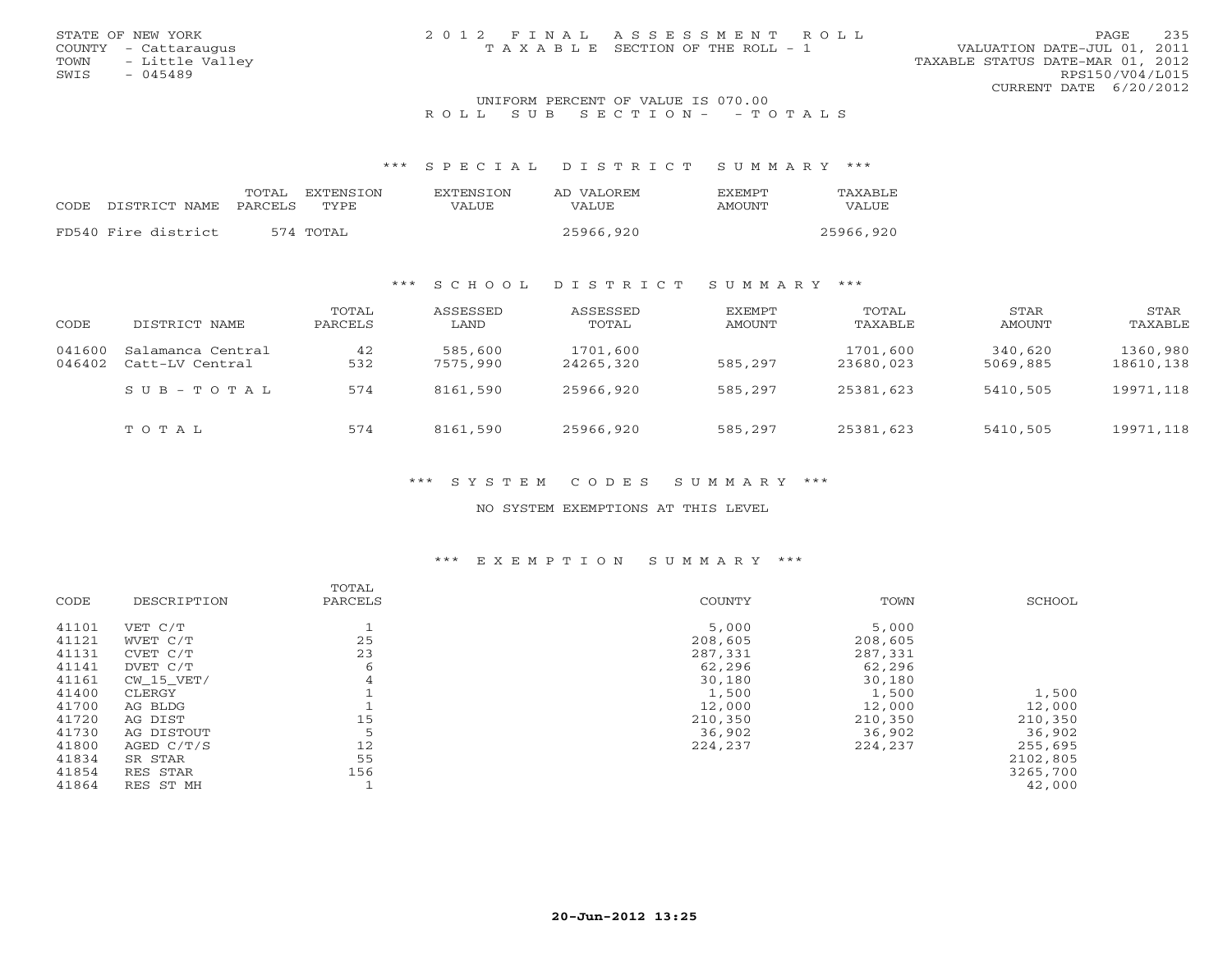| STATE OF NEW YORK       | 2012 FINAL ASSESSMENT ROLL            |                                  | PAGE            | 236 |
|-------------------------|---------------------------------------|----------------------------------|-----------------|-----|
| COUNTY - Cattaraugus    | T A X A B L E SECTION OF THE ROLL - 1 | VALUATION DATE-JUL 01, 2011      |                 |     |
| - Little Valley<br>TOWN |                                       | TAXABLE STATUS DATE-MAR 01, 2012 |                 |     |
| SWIS<br>$-045489$       |                                       |                                  | RPS150/V04/L015 |     |
|                         |                                       | CURRENT DATE 6/20/2012           |                 |     |
|                         |                                       |                                  |                 |     |

## UNIFORM PERCENT OF VALUE IS 070.00R O L L S U B S E C T I O N - - T O T A L S

#### \*\*\* E X E M P T I O N S U M M A R Y \*\*\*

| CODE  | DESCRIPTION | TOTAL<br>PARCELS | COUNTY   | TOWN     | SCHOOL   |
|-------|-------------|------------------|----------|----------|----------|
| 42100 | SILO T/C/S  |                  | 11,000   | 11,000   | 11,000   |
| 47610 | BUS C/T/S   | ▵                | 57,850   | 57,850   | 57,850   |
|       | TOTAL       | 309              | 1147,251 | 1147,251 | 5995,802 |

| <b>ROLL</b> |             | TOTAL   | SSESSED | ASSESSED  | TAXABLE   | TAXABLE   | TAXABLE   | STAR          |
|-------------|-------------|---------|---------|-----------|-----------|-----------|-----------|---------------|
| <b>SEC</b>  | DESCRIPTION | PARCELS | ∟AND    | TOTAL     | COUNTY    | TOWN      | SCHOOL    | TAXABLE       |
|             | TAXABLE     |         | ,590    | 25966,920 | 24819,669 | 24819,669 | 25381,623 | 19971<br>,118 |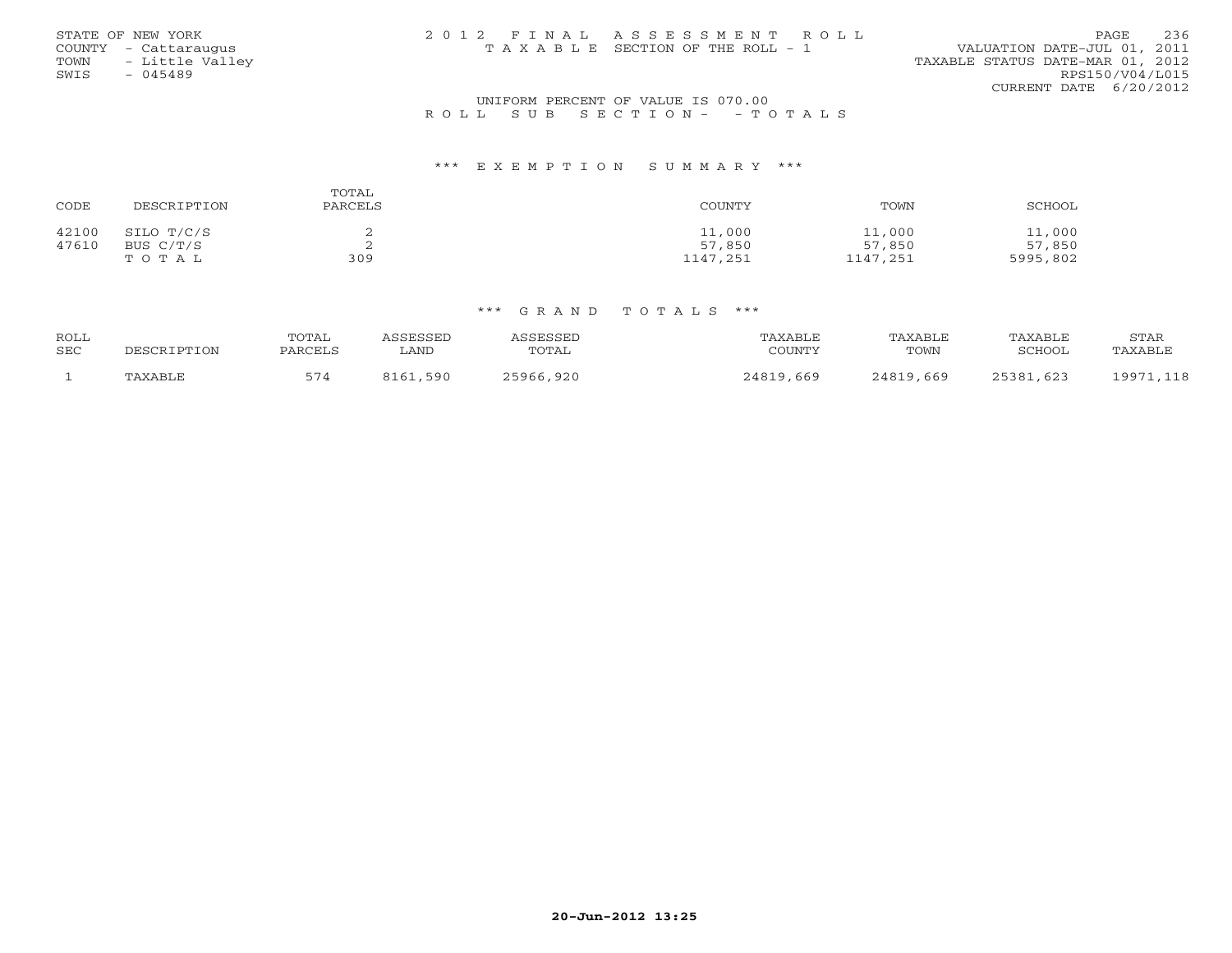| STATE OF NEW YORK<br>COUNTY<br>- Cattaraugus<br>- Little Valley<br>TOWN<br>$-045489$<br>SWIS                                                                                                                                      |                                                        | TAX MAP NUMBER SEQUENCE | 2012 FINAL ASSESSMENT ROLL<br>T A X A B L E SECTION OF THE ROLL - 1 SUB-SECT - 3 VALUATION DATE-JUL 01, 2011<br>UNIFORM PERCENT OF VALUE IS 070.00<br>UNIFORM PERCENT OF VALUE IS 070.00 |                | TAXABLE STATUS DATE-MAR 01, 2012 | PAGE     | 237      |
|-----------------------------------------------------------------------------------------------------------------------------------------------------------------------------------------------------------------------------------|--------------------------------------------------------|-------------------------|------------------------------------------------------------------------------------------------------------------------------------------------------------------------------------------|----------------|----------------------------------|----------|----------|
| TAX MAP PARCEL NUMBER THE PROPERTY LOCATION & CLASS ASSESSMENT EXEMPTION CODE---------------COUNTY-------TOWN------SCHOOL<br>CURRENT OWNERS NAME                                                                                  | SCHOOL DISTRICT                                        |                         | LAND TAX DESCRIPTION TAXABLE VALUE                                                                                                                                                       |                |                                  |          |          |
| - CURRENT OWNERS ADDRESS - PARCEL SIZE/GRID COORD - TOTAL - SPECIAL DISTRICTS - ACCOUNT NO .<br>- Attitude and the parcel size/grid coord - Total - Special districts - Sections - Account NO . Account - Section - Section - Sec |                                                        |                         |                                                                                                                                                                                          |                |                                  |          |          |
|                                                                                                                                                                                                                                   |                                                        |                         |                                                                                                                                                                                          |                |                                  |          |          |
|                                                                                                                                                                                                                                   | Nys Rte 353                                            |                         |                                                                                                                                                                                          |                |                                  | 0895     |          |
| $54.004 - 1 - 7$                                                                                                                                                                                                                  | 942 Co. reforest                                       |                         | XMPT CTY<br>33302                                                                                                                                                                        | $\overline{0}$ | 19,500                           | $\Omega$ | $\Omega$ |
| Catt Co Forest                                                                                                                                                                                                                    | Catt-LV Central 046402 6,500                           |                         | COUNTY<br>TAXABLE VALUE                                                                                                                                                                  |                | $\Omega$                         |          |          |
| Attn: Catt County Treasurer                                                                                                                                                                                                       | 32 03 07<br>Frank Annis                                | 19,500                  | TOWN                                                                                                                                                                                     |                | TAXABLE VALUE 19,500             |          |          |
| 303 Court St<br>Little Valley, NY 14755                                                                                                                                                                                           | 45<br>ACRES 32.45                                      |                         | SCHOOL TAXABLE VALUE 19,500<br>FD540 Fire district                                                                                                                                       |                | 19,500 TO                        |          |          |
|                                                                                                                                                                                                                                   | EAST-1095080 NRTH-0820721<br>DEED BOOK 298<br>PG-00444 |                         |                                                                                                                                                                                          |                |                                  |          |          |
|                                                                                                                                                                                                                                   | FULL MARKET VALUE                                      | 27,857                  |                                                                                                                                                                                          |                |                                  |          |          |
|                                                                                                                                                                                                                                   |                                                        |                         |                                                                                                                                                                                          |                |                                  |          |          |
|                                                                                                                                                                                                                                   | Bucktooth Run Rd                                       |                         |                                                                                                                                                                                          |                |                                  | 0894     |          |
| $63.003 - 1 - 16$                                                                                                                                                                                                                 | 942 Co. reforest                                       |                         | XMPT CTY<br>33302                                                                                                                                                                        | $\circ$        | 80,000                           | $\Omega$ | $\Omega$ |
| Catt Co Forest and the Cattle Co.                                                                                                                                                                                                 | Salamanca Centr 041600                                 |                         | 40,000 COUNTY TAXABLE VALUE                                                                                                                                                              |                | $\cap$                           |          |          |
| Attn: Catt Co Treasurer                                                                                                                                                                                                           | 60 03 07                                               | 80,000                  | TOWN<br>TAXABLE VALUE                                                                                                                                                                    |                | 80,000                           |          |          |
| 303 Court St                                                                                                                                                                                                                      | ACRES 100.00                                           |                         | SCHOOL TAXABLE VALUE                                                                                                                                                                     |                | 80,000                           |          |          |
| Little Valley, NY 14755                                                                                                                                                                                                           | EAST-1083222 NRTH-0801353<br>FULL MARKET VALUE         | 114,286                 | FD540 Fire district                                                                                                                                                                      |                | 80,000 TO                        |          |          |
|                                                                                                                                                                                                                                   |                                                        |                         |                                                                                                                                                                                          |                |                                  |          |          |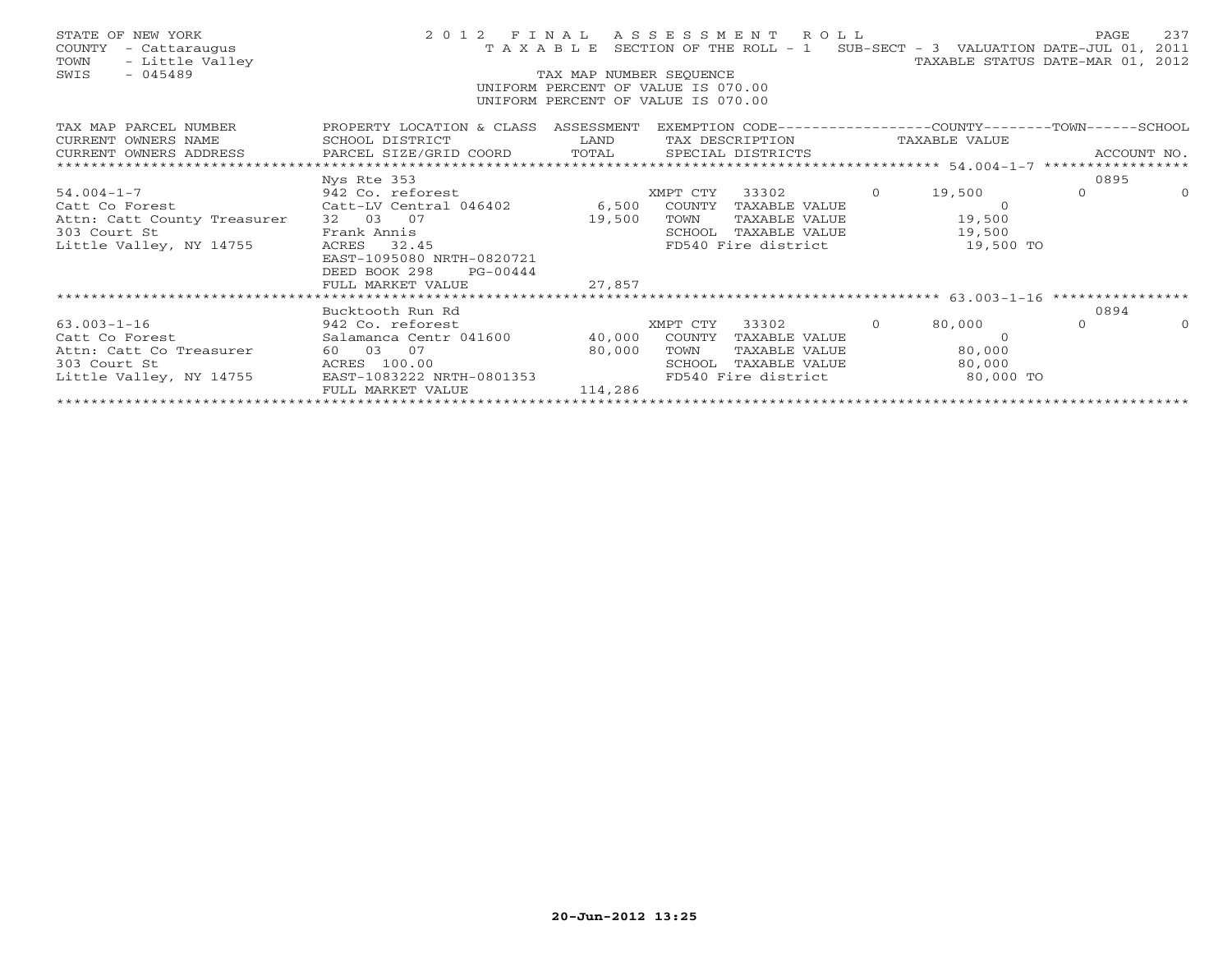| STATE OF NEW YORK    | 2012 FINAL ASSESSMENT ROLL | PAGE.                                                                          | 238 |
|----------------------|----------------------------|--------------------------------------------------------------------------------|-----|
| COUNTY - Cattaraugus |                            | T A X A B L E SECTION OF THE ROLL - 1 SUB-SECT - 3 VALUATION DATE-JUL 01, 2011 |     |
| TOWN - Little Valley |                            | TAXABLE STATUS DATE-MAR 01, 2012                                               |     |
| SWTS<br>$-045489$    |                            | RPS150/V04/L015                                                                |     |
|                      |                            | CURRENT DATE $6/20/2012$                                                       |     |

# STATE OF NEW YORK COUNTY - Cattaraugus

## UNIFORM PERCENT OF VALUE IS 070.00R O L L S U B S E C T I O N - 3 - T O T A L S

### \*\*\* S P E C I A L D I S T R I C T S U M M A R Y \*\*\*

|      |                     | TOTAL<br><b>EXTENSION</b> | <b>EXTENSION</b> | AD VALOREM | <b>FXEMPT</b> | TAXABLE |
|------|---------------------|---------------------------|------------------|------------|---------------|---------|
| CODE | DISTRICT NAME       | PARCELS<br>TYPE.          | VALUE            | VALUE      | AMOUNT        | VALUE   |
|      | FD540 Fire district | TOTAL <sup>C</sup>        |                  | 99,500     |               | 99,500  |

# \*\*\* S C H O O L D I S T R I C T S U M M A R Y \*\*\*

| CODE             | DISTRICT NAME                        | TOTAL<br>PARCELS | ASSESSED<br>LAND | ASSESSED<br>TOTAL | <b>EXEMPT</b><br><b>AMOUNT</b> | TOTAL<br>TAXABLE | STAR<br>AMOUNT | STAR<br>TAXABLE  |
|------------------|--------------------------------------|------------------|------------------|-------------------|--------------------------------|------------------|----------------|------------------|
| 041600<br>046402 | Salamanca Central<br>Catt-LV Central |                  | 40,000<br>6,500  | 80,000<br>19,500  |                                | 80,000<br>19,500 |                | 80,000<br>19,500 |
|                  | $SUB - TO T AL$                      |                  | 46,500           | 99,500            |                                | 99,500           |                | 99,500           |
|                  | TOTAL                                | ∠                | 46,500           | 99,500            |                                | 99,500           |                | 99,500           |

## \*\*\* S Y S T E M C O D E S S U M M A R Y \*\*\*

## NO SYSTEM EXEMPTIONS AT THIS LEVEL

## \*\*\* E X E M P T I O N S U M M A R Y \*\*\*

| CODE  | <b>TPTION</b><br>DЕ                    | TOTAL<br>PARCELS | COUNTY!          | TOWN | SCHOOL |
|-------|----------------------------------------|------------------|------------------|------|--------|
| 33302 | XMPT<br>$\cap$ m $\vee$<br>0 T A<br>Α⊥ | ∼<br>∠           | 99,500<br>99,500 |      |        |

| ROLL<br><b>SEC</b> | DESCRIPTION | <b>TOTAL</b><br>PARCELS | ASSESSED<br>LAND | <b>ASSESSED</b><br>TOTAL | PAXABLE<br>COUNTY | TAXABLE<br>TOWN | TAXABLE<br>SCHOOL | STAR<br>TAXABLE |
|--------------------|-------------|-------------------------|------------------|--------------------------|-------------------|-----------------|-------------------|-----------------|
|                    | TAXABLE     |                         | 46,500           | 9,500<br>QQ              |                   | 99,500          | 99,500            | ,500<br>QQ      |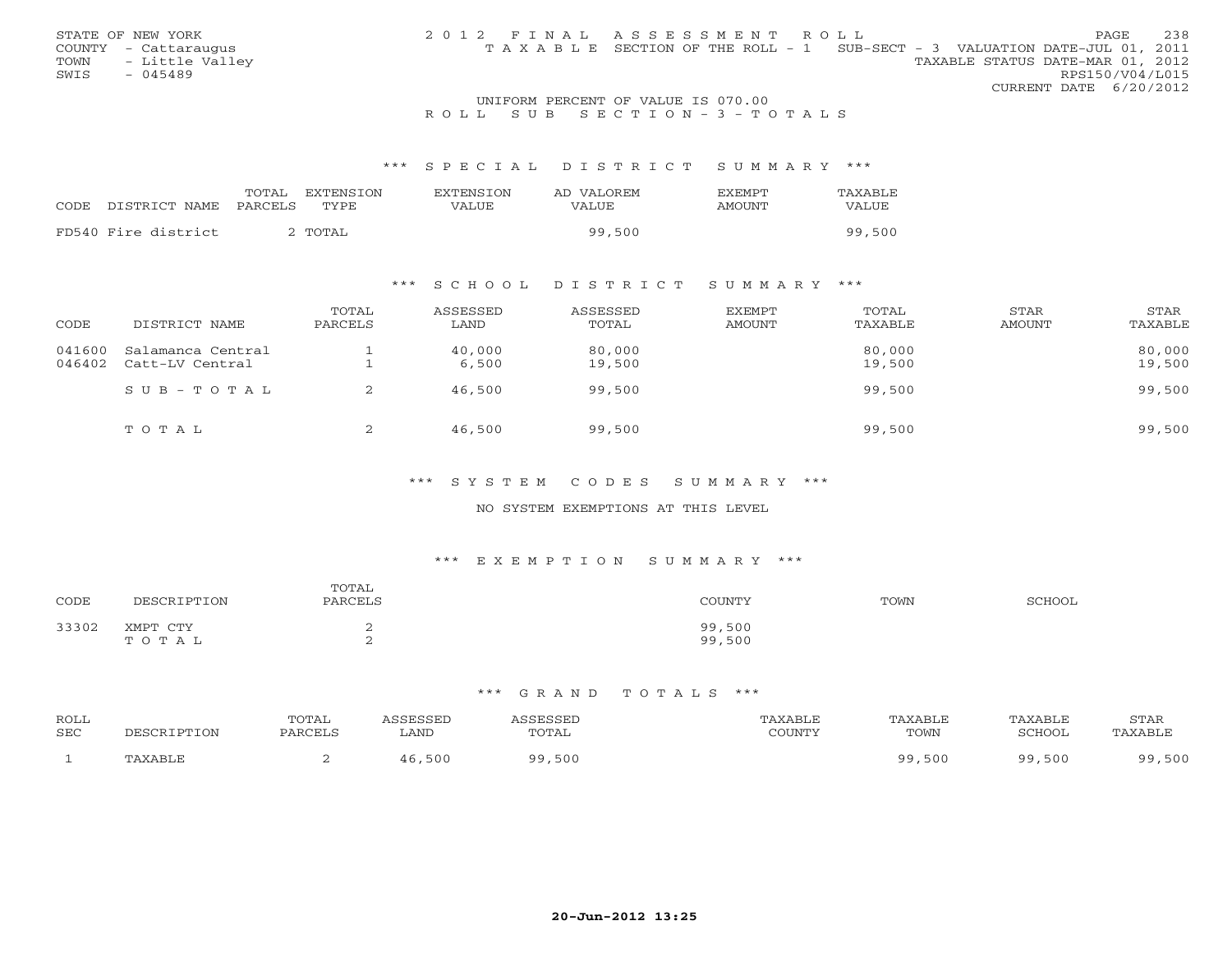| STATE OF NEW YORK |                      | 2012 FINAL ASSESSMENT ROLL |                                    |                                  |                        | PAGE | 239 |
|-------------------|----------------------|----------------------------|------------------------------------|----------------------------------|------------------------|------|-----|
|                   | COUNTY - Cattaraugus |                            | TAXABLE SECTION OF THE ROLL - 1    | VALUATION DATE-JUL 01, 2011      |                        |      |     |
|                   | TOWN - Little Valley |                            |                                    | TAXABLE STATUS DATE-MAR 01, 2012 |                        |      |     |
| SWIS              | - 045489             |                            |                                    |                                  | RPS150/V04/L015        |      |     |
|                   |                      |                            | UNIFORM PERCENT OF VALUE IS 070.00 |                                  | CURRENT DATE 6/20/2012 |      |     |
|                   |                      |                            |                                    |                                  |                        |      |     |

\*\*\* S P E C I A L D I S T R I C T S U M M A R Y \*\*\*

| CODE DISTRICT NAME PARCELS TYPE | TOTAL | EXTENSTON | <b>EXTENSION</b><br>VALUE | AD VALOREM<br>VALUE | <b>FXEMPT</b><br>AMOUNT | <b>TAXABLE</b><br>VALUE |
|---------------------------------|-------|-----------|---------------------------|---------------------|-------------------------|-------------------------|
| FD540 Fire district             |       | 576 TOTAL |                           | 26066,420           |                         | 26066,420               |

R O L L S E C T I O N T O T A L S

## \*\*\* S C H O O L D I S T R I C T S U M M A R Y \*\*\*

| CODE             | DISTRICT NAME                        | TOTAL<br>PARCELS | ASSESSED<br>LAND    | ASSESSED<br>TOTAL     | EXEMPT<br>AMOUNT | TOTAL<br>TAXABLE      | STAR<br>AMOUNT      | STAR<br>TAXABLE       |
|------------------|--------------------------------------|------------------|---------------------|-----------------------|------------------|-----------------------|---------------------|-----------------------|
| 041600<br>046402 | Salamanca Central<br>Catt-LV Central | 43<br>533        | 625,600<br>7582,490 | 1781,600<br>24284,820 | 585,297          | 1781,600<br>23699,523 | 340,620<br>5069,885 | 1440,980<br>18629,638 |
|                  | $SUB - TO T AL$                      | 576              | 8208,090            | 26066,420             | 585,297          | 25481,123             | 5410,505            | 20070,618             |
|                  | TOTAL                                | 576              | 8208,090            | 26066,420             | 585,297          | 25481,123             | 5410,505            | 20070,618             |

\*\*\* S Y S T E M C O D E S S U M M A R Y \*\*\*

NO SYSTEM EXEMPTIONS AT THIS LEVEL

# \*\*\* E X E M P T I O N S U M M A R Y \*\*\*

|       |             | TOTAL   |         |         |          |
|-------|-------------|---------|---------|---------|----------|
| CODE  | DESCRIPTION | PARCELS | COUNTY  | TOWN    | SCHOOL   |
| 33302 | XMPT CTY    | 2       | 99,500  |         |          |
| 41101 | VET C/T     |         | 5,000   | 5,000   |          |
| 41121 | WVET C/T    | 25      | 208,605 | 208,605 |          |
| 41131 | CVET C/T    | 23      | 287,331 | 287,331 |          |
| 41141 | DVET C/T    | 6       | 62,296  | 62,296  |          |
| 41161 | CW 15 VET/  | 4       | 30,180  | 30,180  |          |
| 41400 | CLERGY      |         | 1,500   | 1,500   | 1,500    |
| 41700 | AG BLDG     |         | 12,000  | 12,000  | 12,000   |
| 41720 | AG DIST     | 15      | 210,350 | 210,350 | 210,350  |
| 41730 | AG DISTOUT  | 5       | 36,902  | 36,902  | 36,902   |
| 41800 | AGED C/T/S  | 12      | 224,237 | 224,237 | 255,695  |
| 41834 | SR STAR     | 55      |         |         | 2102,805 |
| 41854 | RES STAR    | 156     |         |         | 3265,700 |
|       |             |         |         |         |          |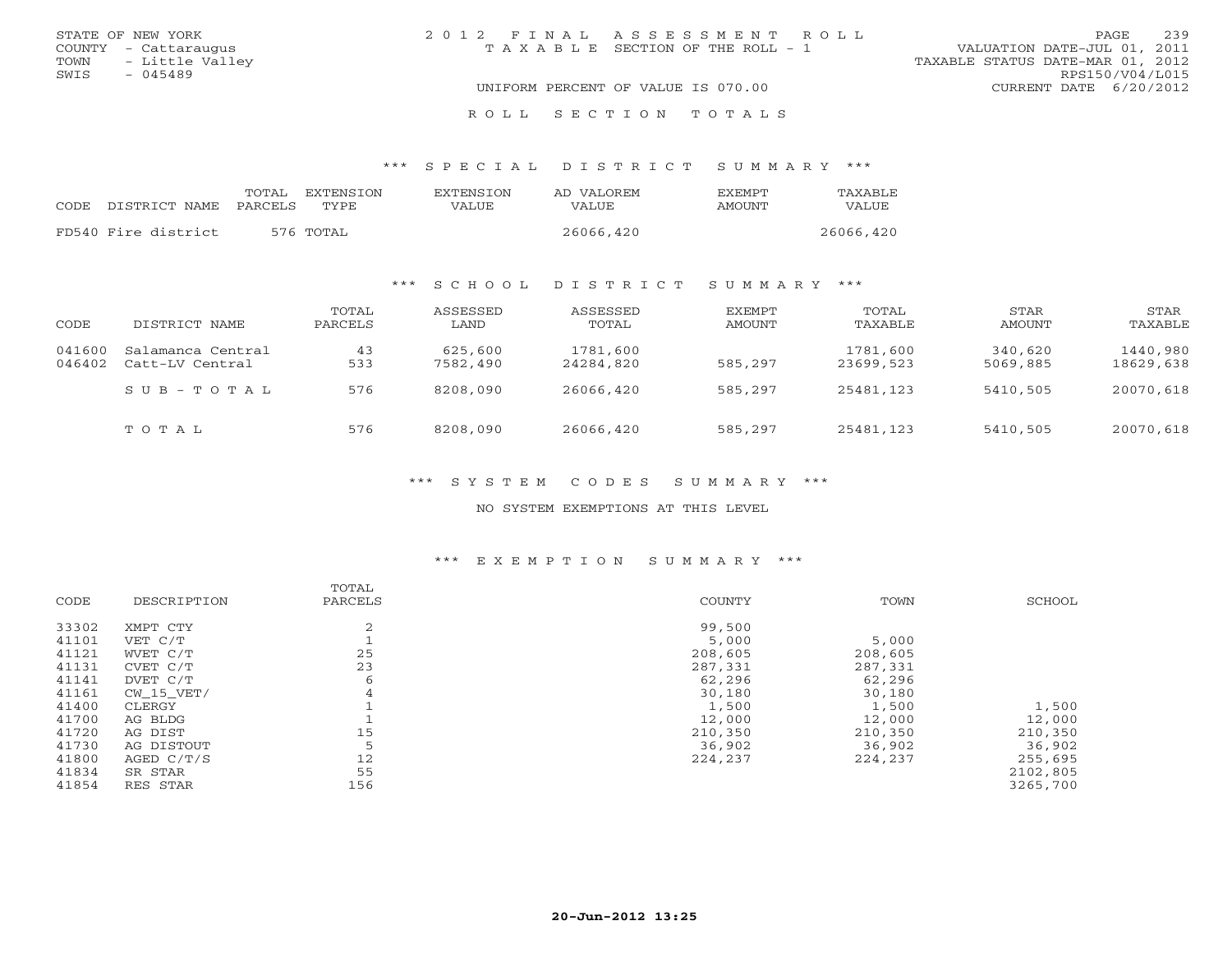| STATE OF NEW YORK       | 2012 FINAL ASSESSMENT ROLL            | 240<br>PAGE                      |
|-------------------------|---------------------------------------|----------------------------------|
| COUNTY - Cattaraugus    | T A X A B L E SECTION OF THE ROLL - 1 | VALUATION DATE-JUL 01, 2011      |
| - Little Valley<br>TOWN |                                       | TAXABLE STATUS DATE-MAR 01, 2012 |
| SWIS<br>$-045489$       |                                       | RPS150/V04/L015                  |
|                         | UNIFORM PERCENT OF VALUE IS 070.00    | CURRENT DATE 6/20/2012           |
|                         | ROLL SECTION TOTALS                   |                                  |

### \*\*\* E X E M P T I O N S U M M A R Y \*\*\*

| CODE  | DESCRIPTION | TOTAL<br>PARCELS | COUNTY   | TOWN     | SCHOOL   |
|-------|-------------|------------------|----------|----------|----------|
| 41864 | RES ST MH   |                  |          |          | 42,000   |
| 42100 | SILO T/C/S  | ▵                | 11,000   | 11,000   | 11,000   |
| 47610 | BUS C/T/S   | ▵                | 57,850   | 57,850   | 57,850   |
|       | TOTAL       | 311              | 1246,751 | 1147,251 | 5995,802 |

| ROLL<br><b>SEC</b> | DESCRIPTION | TOTAL<br>PARCELS | <i><b>ISSESSED</b></i> | ASSESSED  | TAXABLE   | TAXABLE   | TAXABLE   | STAR      |
|--------------------|-------------|------------------|------------------------|-----------|-----------|-----------|-----------|-----------|
|                    |             |                  | ∟AND                   | TOTAL     | COUNTY    | TOWN      | SCHOOL    | TAXABLE   |
|                    | TAXABLE     | 576              | 8208,090               | 26066,420 | 24819,669 | 24919,169 | 25481,123 | 20070,618 |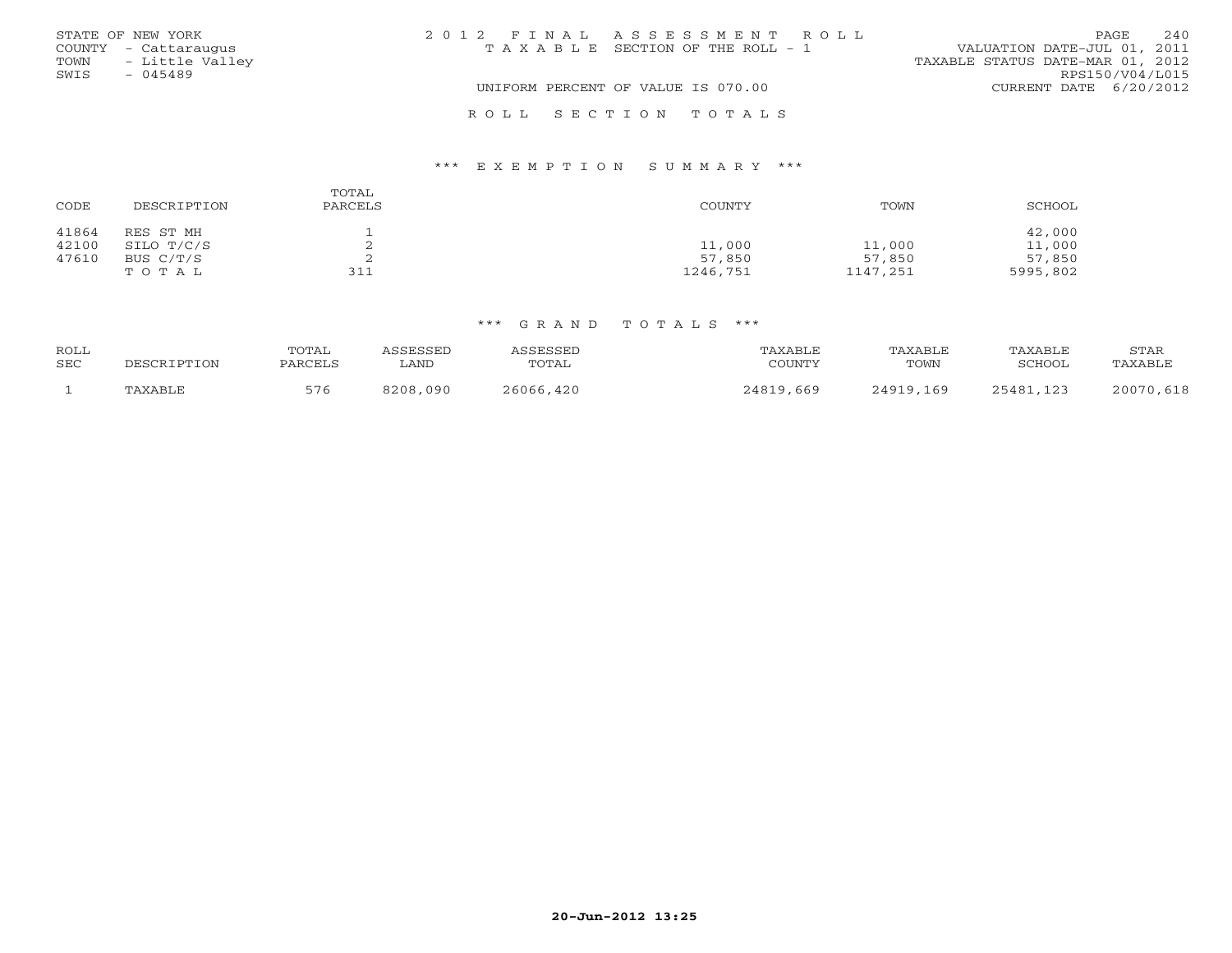|                                    | STATE OF NEW YORK    | 2012 FINAL ASSESSMENT ROLL                                                                    | PAGE | 241 |  |  |
|------------------------------------|----------------------|-----------------------------------------------------------------------------------------------|------|-----|--|--|
|                                    | COUNTY - Cattaraugus | STATE OWNED LAND SECTION OF THE ROLL - $3$ SUB-SECT - C VALUATION DATE-JUL 01, 2011           |      |     |  |  |
|                                    | TOWN - Little Valley | TAXABLE STATUS DATE-MAR 01, 2012<br>ROLL SUB-SECT - C- SECTION 532-C RPTL ALLEGANY STATE PARK |      |     |  |  |
| SWIS                               | $-045489$            |                                                                                               |      |     |  |  |
|                                    |                      | TAX MAP NUMBER SEQUENCE                                                                       |      |     |  |  |
| UNIFORM PERCENT OF VALUE IS 070.00 |                      |                                                                                               |      |     |  |  |
|                                    |                      |                                                                                               |      |     |  |  |

| TAX MAP PARCEL NUMBER   | PROPERTY LOCATION & CLASS | ASSESSMENT | EXEMPTION CODE-- |                     | -COUNTY – – – – – | - TOWN – – –   | -SCHOOL -   |
|-------------------------|---------------------------|------------|------------------|---------------------|-------------------|----------------|-------------|
| CURRENT OWNERS NAME     | SCHOOL DISTRICT           | LAND       |                  | TAX DESCRIPTION     | TAXABLE VALUE     |                |             |
| CURRENT OWNERS ADDRESS  | PARCEL SIZE/GRID COORD    | TOTAL      |                  | SPECIAL DISTRICTS   |                   |                | ACCOUNT NO. |
|                         |                           |            |                  |                     |                   | ************** |             |
|                         | Hungry Hollow Rd          |            |                  |                     |                   | 0330501        |             |
| $64.001 - 2 - 6.72$     | 932 Forest s532b          |            | STATE C          | 32252               | 2,300             |                | $\Omega$    |
| State Of New York       | Catt-LV Central 046402    | 2,300      | COUNTY           | TAXABLE VALUE       |                   |                |             |
| Attn: County Treasurer  | 07<br>79.<br>03           | 2,300      | TOWN             | TAXABLE VALUE       | 2,300             |                |             |
| Cattaraugus County      | Catt Reforest             |            | SCHOOL           | TAXABLE VALUE       | 2,300             |                |             |
| 303 Court St            | Area 8                    |            |                  | FD540 Fire district | 2,300 TO          |                |             |
| Little Valley, NY 14755 | 1.89<br>ACRES             |            |                  |                     |                   |                |             |
|                         | EAST-1114646 NRTH-0813948 |            |                  |                     |                   |                |             |
|                         | DEED BOOK 811<br>PG-00140 |            |                  |                     |                   |                |             |
|                         | FULL MARKET VALUE         | 3,286      |                  |                     |                   |                |             |
|                         |                           |            |                  |                     |                   |                |             |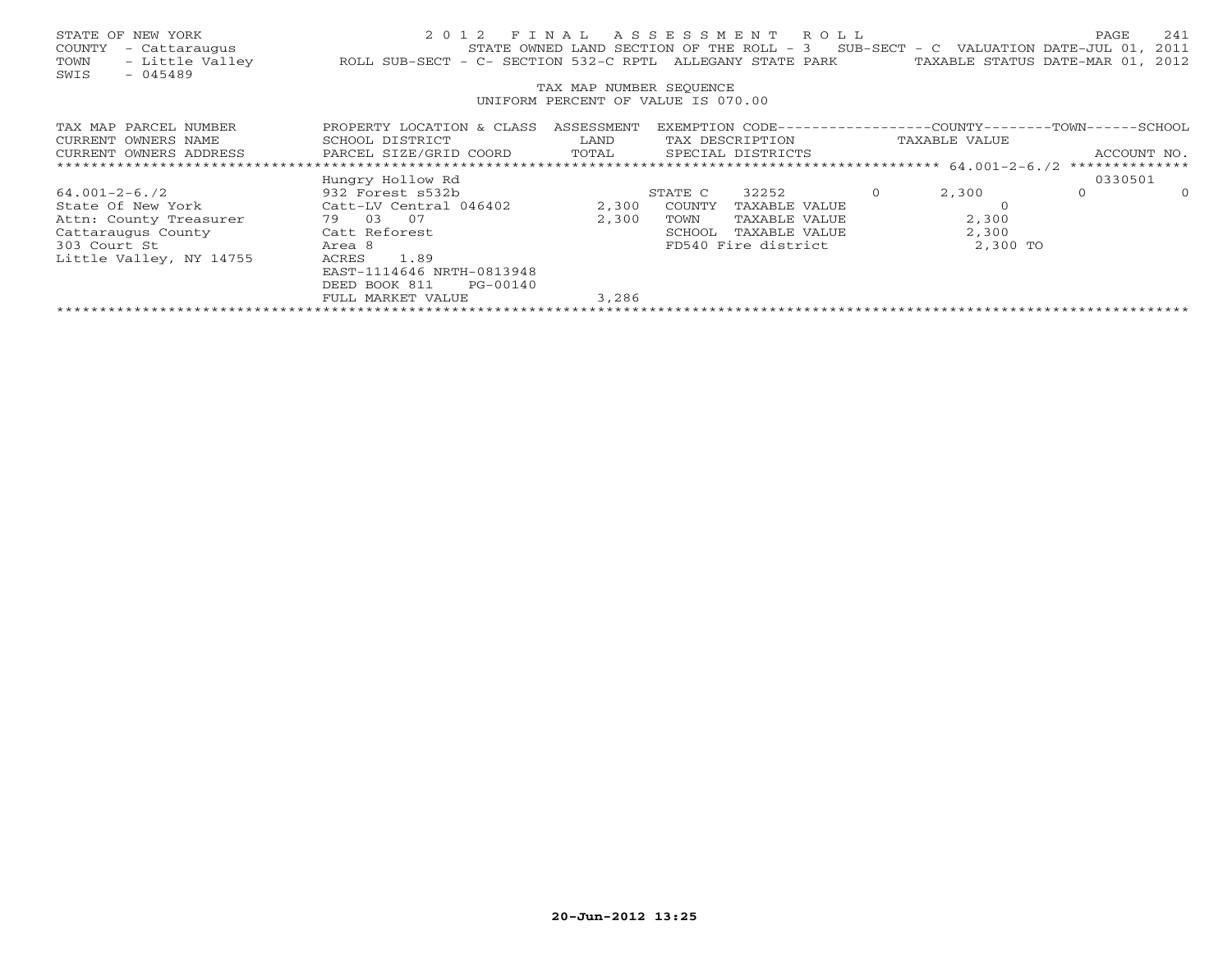|      | STATE OF NEW YORK    | 2012 FINAL ASSESSMENT ROLL                                                                    | PAGE.           | 2.42 |
|------|----------------------|-----------------------------------------------------------------------------------------------|-----------------|------|
|      | COUNTY - Cattaraugus | STATE OWNED LAND SECTION OF THE ROLL - 3 SUB-SECT - C VALUATION DATE-JUL 01, 2011             |                 |      |
| TOWN | - Little Valley      | TAXABLE STATUS DATE-MAR 01, 2012<br>ROLL SUB-SECT - C- SECTION 532-C RPTL ALLEGANY STATE PARK |                 |      |
| SWIS | $-045489$            |                                                                                               | RPS150/V04/L015 |      |
|      |                      | CURRENT DATE 6/20/2012                                                                        |                 |      |

## UNIFORM PERCENT OF VALUE IS 070.00R O L L S U B S E C T I O N - C - T O T A L S

#### \*\*\* S P E C I A L D I S T R I C T S U M M A R Y \*\*\*

| CODE DISTRICT NAME  | TOTAL<br><b>PARCELS</b> | EXTENSION<br>TYPE. | <b>EXTENSION</b><br>VALUE | AD VALOREM<br>VALUE. | <b>FXFMPT</b><br><b>AMOUNT</b> | TAXABLE<br>VALUE |
|---------------------|-------------------------|--------------------|---------------------------|----------------------|--------------------------------|------------------|
| FD540 Fire district |                         | TOTAL              |                           | 2,300                |                                | 2,300            |

#### \*\*\* S C H O O L D I S T R I C T S U M M A R Y \*\*\*

| CODE   | DISTRICT NAME   | TOTAL<br>PARCELS | ASSESSED<br>LAND | ASSESSED<br>TOTAL | EXEMPT<br>AMOUNT | TOTAL<br>TAXABLE | STAR<br><b>AMOUNT</b> | STAR<br>TAXABLE |
|--------|-----------------|------------------|------------------|-------------------|------------------|------------------|-----------------------|-----------------|
| 046402 | Catt-LV Central |                  | 2,300            | 2,300             |                  | 2,300            |                       | 2,300           |
|        | SUB-TOTAL       |                  | 2,300            | 2,300             |                  | 2,300            |                       | 2,300           |
|        | TOTAL           |                  | 2,300            | 2,300             |                  | 2,300            |                       | 2,300           |

### \*\*\* S Y S T E M C O D E S S U M M A R Y \*\*\*

### NO SYSTEM EXEMPTIONS AT THIS LEVEL

# \*\*\* E X E M P T I O N S U M M A R Y \*\*\*

| CODE              | DECCPTOTTOM           | TOTAL<br>DADCET C | <b>COUNTY</b> | TOWN | COUOO' |
|-------------------|-----------------------|-------------------|---------------|------|--------|
| 32252<br>ے کے کاب | STATE C<br>0 T A<br>m |                   | ,300<br>2,300 |      |        |

| <b>ROLL</b> |                  | 'OTAL   |      |       |        | <b>YARLL</b> |               | STAR |
|-------------|------------------|---------|------|-------|--------|--------------|---------------|------|
| SEC         |                  | דסים גר | ∟AND | TOTAL | COUNTY | TOWN         | <b>SCHOOL</b> |      |
|             | STATE OWNED LAND |         | 30C  |       |        | ,300         | 300           | ついい  |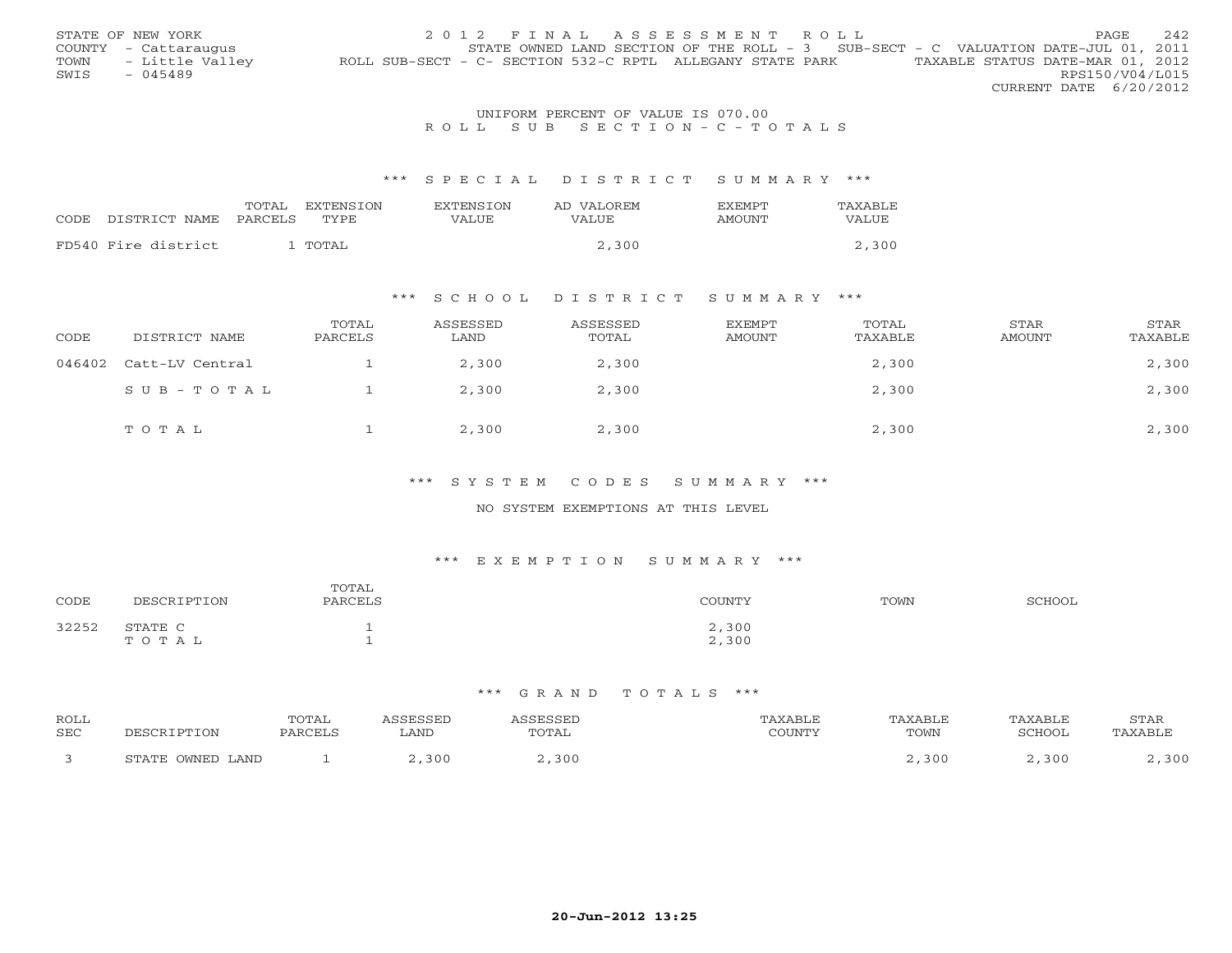| STATE OWNED LAND SECTION OF THE ROLL - 3 SUB-SECT - N VALUATION DATE-JUL 01, 2011<br>TAXABLE STATUS DATE-MAR 01, 2012 |
|-----------------------------------------------------------------------------------------------------------------------|
|                                                                                                                       |
| PROPERTY LOCATION & CLASS ASSESSMENT EXEMPTION CODE----------------COUNTY-------TOWN------SCHOOL<br>ACCOUNT NO.       |
| 0110202                                                                                                               |
|                                                                                                                       |
|                                                                                                                       |
| 0110102<br>0130002                                                                                                    |
|                                                                                                                       |
| 0140001                                                                                                               |
|                                                                                                                       |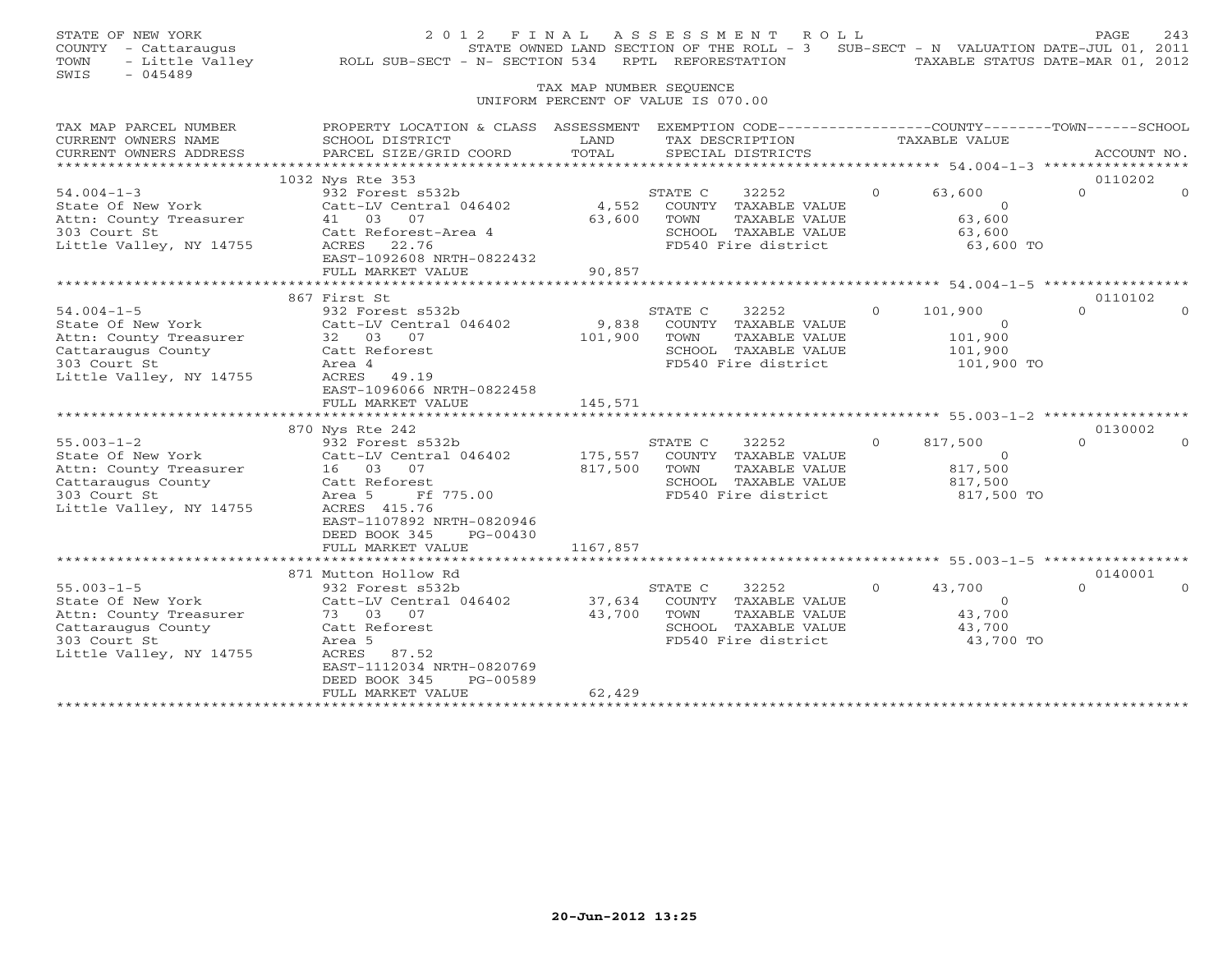| STATE OF NEW YORK<br>COUNTY - Cattaraugus<br>- Little Valley<br>TOWN<br>SWIS<br>$-045489$                                          | 2 0 1 2<br>F I N A L<br>ROLL SUB-SECT - N- SECTION 534                                                                                                                                  | TAX MAP NUMBER SEQUENCE        | ASSESSMENT<br>R O L L<br>STATE OWNED LAND SECTION OF THE ROLL - 3<br>RPTL REFORESTATION<br>UNIFORM PERCENT OF VALUE IS 070.00 |          | SUB-SECT - N VALUATION DATE-JUL 01, 2011<br>TAXABLE STATUS DATE-MAR 01, 2012 | PAGE                | 244      |
|------------------------------------------------------------------------------------------------------------------------------------|-----------------------------------------------------------------------------------------------------------------------------------------------------------------------------------------|--------------------------------|-------------------------------------------------------------------------------------------------------------------------------|----------|------------------------------------------------------------------------------|---------------------|----------|
| TAX MAP PARCEL NUMBER<br>CURRENT OWNERS NAME<br>CURRENT OWNERS ADDRESS                                                             | PROPERTY LOCATION & CLASS ASSESSMENT EXEMPTION CODE----------------COUNTY-------TOWN------SCHOOL<br>SCHOOL DISTRICT<br>PARCEL SIZE/GRID COORD                                           | LAND<br>TOTAL                  | TAX DESCRIPTION<br>SPECIAL DISTRICTS                                                                                          |          | TAXABLE VALUE                                                                | ACCOUNT NO.         |          |
|                                                                                                                                    |                                                                                                                                                                                         |                                |                                                                                                                               |          |                                                                              |                     |          |
| $55.003 - 1 - 8.1$<br>State Of New York<br>Attn: County Treasurer<br>Cattaraugus County<br>303 Court St<br>Little Valley, NY 14755 | 869 Mutton Hollow Rd<br>932 Forest s532b<br>Catt-LV Central 046402<br>73/81 03 07<br>Catt Reforest<br>Area 5<br>ACRES 243.60                                                            | 98,373<br>235,000              | STATE C<br>32252<br>COUNTY TAXABLE VALUE<br>TAXABLE VALUE<br>TOWN<br>SCHOOL TAXABLE VALUE<br>FD540 Fire district              | $\Omega$ | 235,000<br>$\circ$<br>235,000<br>235,000<br>235,000 TO                       | 0120002<br>$\Omega$ | $\Omega$ |
|                                                                                                                                    | EAST-1115783 NRTH-0821706<br>DEED BOOK 340<br>PG-00498<br>FULL MARKET VALUE                                                                                                             | 335,714                        |                                                                                                                               |          |                                                                              |                     |          |
|                                                                                                                                    | 872 Mccarthy Hill Rd                                                                                                                                                                    |                                |                                                                                                                               |          |                                                                              | 0150002             |          |
| $55.003 - 1 - 9$<br>State Of New York<br>Attn: County Treasurer<br>Cattaraugus County<br>303 Court St<br>Little Valley, NY 14755   | 931 Forest s532a<br>Catt-LV Central 046402<br>80/81 03 07<br>Catt Reforest<br>Area 5<br>ACRES 411.00<br>EAST-1115675 NRTH-0817815<br>DEED BOOK 385<br>PG-00092<br>FULL MARKET VALUE     | 135,330<br>790,200<br>1128,857 | STATE C<br>32252<br>COUNTY TAXABLE VALUE<br>TOWN<br>TAXABLE VALUE<br>SCHOOL TAXABLE VALUE<br>FD540 Fire district              | $\Omega$ | 790,200<br>$\Omega$<br>790,200<br>790,200<br>790,200 TO                      | $\cap$              |          |
|                                                                                                                                    | ***********************                                                                                                                                                                 | *************                  | ******************************** 55.003-1-25 ****************                                                                 |          |                                                                              |                     |          |
| $55.003 - 1 - 25$<br>State Of New York<br>Attn: County Treasurer<br>Cattaraugus County<br>303 Court St<br>Little Valley, NY 14755  | 874 Mccarthy Hill Rd<br>932 Forest s532b<br>Catt-LV Central 046402<br>72 03 07<br>Catt Reforest<br>Area 5<br>ACRES<br>52.38<br>EAST-1113237 NRTH-0815940<br>DEED BOOK 584<br>PG-00224   | 11,396<br>178,700              | STATE C<br>32252<br>COUNTY TAXABLE VALUE<br>TAXABLE VALUE<br>TOWN<br>SCHOOL TAXABLE VALUE<br>FD540 Fire district              | $\Omega$ | 178,700<br>$\Omega$<br>178,700<br>178,700<br>178,700 TO                      | 0170001<br>$\cap$   |          |
|                                                                                                                                    | FULL MARKET VALUE                                                                                                                                                                       | 255,286                        |                                                                                                                               |          |                                                                              |                     |          |
|                                                                                                                                    | * * * * * * * * * * * * * * * * * * * *                                                                                                                                                 |                                |                                                                                                                               |          | ******** 55.003-1-26 ****                                                    |                     |          |
| $55.003 - 1 - 26$<br>State Of New York<br>Attn: County Treasurer<br>Cattaraugus County<br>303 Court St<br>Little Valley, NY 14755  | 873 Mccarthy Hill Rd<br>932 Forest s532b<br>Catt-LV Central 046402<br>80  03  07<br>Catt Reforest<br>Area 5<br>ACRES<br>50.00<br>EAST-1115048 NRTH-0818593<br>PG-00422<br>DEED BOOK 384 | 12,990<br>68,800               | STATE C<br>32252<br>COUNTY TAXABLE VALUE<br>TOWN<br>TAXABLE VALUE<br>SCHOOL TAXABLE VALUE<br>FD540 Fire district              | $\Omega$ | 68,800<br>$\circ$<br>68,800<br>68,800<br>68,800 TO                           | 0160001<br>$\Omega$ |          |
| **********************                                                                                                             | FULL MARKET VALUE                                                                                                                                                                       | 98,286                         |                                                                                                                               |          |                                                                              |                     |          |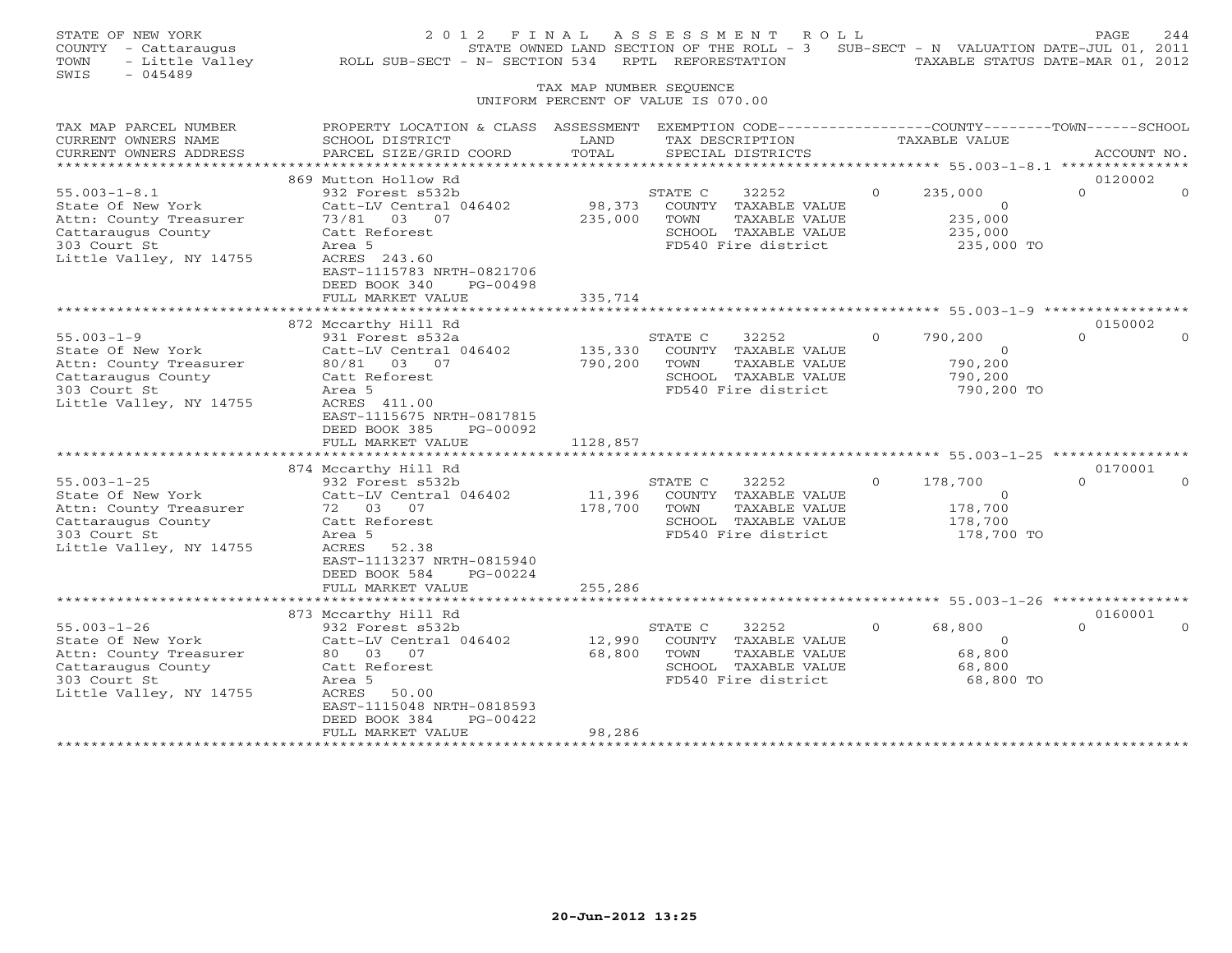| STATE OF NEW YORK<br>COUNTY - Cattaraugus<br>TOWN<br>SWIS<br>$-045489$                                                            | - Little Valley ROLL SUB-SECT - N- SECTION 534 RPTL REFORESTATION                                                                                                                      |                              | 2012 FINAL ASSESSMENT ROLL<br>STATE OWNED LAND SECTION OF THE ROLL - 3 SUB-SECT - N VALUATION DATE-JUL 01, 2011  |          | TAXABLE STATUS DATE-MAR 01, 2012                              | PAGE                | 245      |
|-----------------------------------------------------------------------------------------------------------------------------------|----------------------------------------------------------------------------------------------------------------------------------------------------------------------------------------|------------------------------|------------------------------------------------------------------------------------------------------------------|----------|---------------------------------------------------------------|---------------------|----------|
|                                                                                                                                   |                                                                                                                                                                                        | TAX MAP NUMBER SEQUENCE      | UNIFORM PERCENT OF VALUE IS 070.00                                                                               |          |                                                               |                     |          |
| TAX MAP PARCEL NUMBER<br>CURRENT OWNERS NAME<br>CURRENT OWNERS ADDRESS                                                            | PROPERTY LOCATION & CLASS ASSESSMENT EXEMPTION CODE---------------COUNTY-------TOWN-----SCHOOL<br>SCHOOL DISTRICT<br>PARCEL SIZE/GRID COORD                                            | LAND<br>TOTAL                | TAX DESCRIPTION<br>SPECIAL DISTRICTS                                                                             |          | TAXABLE VALUE                                                 | ACCOUNT NO.         |          |
|                                                                                                                                   | 892 Bucktooth Run Rd                                                                                                                                                                   |                              |                                                                                                                  |          |                                                               | 0370001             |          |
| $63.003 - 1 - 9$<br>State Of New York<br>Attn: County Treasurer<br>Cattaraugus County<br>303 Court St<br>Little Valley, NY 14755  | 932 Forest s532b<br>Salamanca Centr 041600<br>48 03 07<br>Catt Reforest<br>Area 17<br>ACRES 103.95<br>EAST-1088518 NRTH-0802423<br>DEED BOOK 359<br>PG-00152                           | 20,790<br>270,800            | STATE C<br>32252<br>COUNTY TAXABLE VALUE<br>TOWN<br>TAXABLE VALUE<br>SCHOOL TAXABLE VALUE<br>FD540 Fire district | $\Omega$ | 270,800<br>$\Omega$<br>270,800<br>270,800<br>270,800 TO       | $\Omega$            | $\Omega$ |
|                                                                                                                                   | FULL MARKET VALUE                                                                                                                                                                      | 386,857                      |                                                                                                                  |          |                                                               |                     |          |
|                                                                                                                                   | 891 Bucktooth Run Rd                                                                                                                                                                   |                              |                                                                                                                  |          |                                                               | 0350002             |          |
| $63.003 - 1 - 21$<br>State Of New York<br>Attn: County Treasurer<br>Cattaraugus County<br>303 Court St<br>Little Valley, NY 14755 | 932 Forest s532b<br>Salamanca Centr 041600<br>48/60 03 07<br>Catt Reforest<br>Area 17<br>ACRES 151.75<br>EAST-1086202 NRTH-0801075<br>DEED BOOK 359<br>PG-00151<br>FULL MARKET VALUE   | 50,533<br>223,800<br>319,714 | STATE C<br>32252<br>COUNTY TAXABLE VALUE<br>TAXABLE VALUE<br>TOWN<br>SCHOOL TAXABLE VALUE<br>FD540 Fire district | $\Omega$ | 223,800<br>$\overline{0}$<br>223,800<br>223,800<br>223,800 TO | $\cap$              |          |
|                                                                                                                                   | *************************                                                                                                                                                              |                              |                                                                                                                  |          |                                                               |                     |          |
| $63.003 - 1 - 22$<br>State Of New York<br>Attn: County Treasurer<br>Cattaraugus County<br>303 Court St<br>Little Valley, NY 14755 | 893 Bucktooth Run Rd<br>932 Forest s532b<br>Salamanca Centr 041600<br>49 03 07<br>Catt Reforest<br>Area 17<br>ACRES<br>50.00<br>EAST-1088686 NRTH-0803594<br>DEED BOOK 359<br>PG-00149 | 10,000<br>95,800             | STATE C<br>32252<br>COUNTY TAXABLE VALUE<br>TOWN<br>TAXABLE VALUE<br>SCHOOL TAXABLE VALUE<br>FD540 Fire district | $\Omega$ | 95,800<br>$\overline{0}$<br>95,800<br>95,800<br>95,800 TO     | 0380001             |          |
|                                                                                                                                   | FULL MARKET VALUE                                                                                                                                                                      | 136,857                      |                                                                                                                  |          |                                                               |                     |          |
|                                                                                                                                   | **********************                                                                                                                                                                 |                              |                                                                                                                  |          |                                                               |                     |          |
| $64.001 - 2 - 10$<br>State Of New York<br>Attn: County Treasurer<br>Cattaraugus County<br>303 Court St<br>Little Valley, NY 14755 | 876 Hungry Hollow Rd<br>932 Forest s532b<br>Catt-LV Central 046402<br>79 03 07<br>Catt Reforest<br>Area 8<br>ACRES 48.89<br>EAST-1115866 NRTH-0812769<br>DEED BOOK 362<br>PG-00162     | 21,023<br>102,200            | 32252<br>STATE C<br>COUNTY TAXABLE VALUE<br>TAXABLE VALUE<br>TOWN<br>SCHOOL TAXABLE VALUE<br>FD540 Fire district | $\Omega$ | 102,200<br>$\overline{0}$<br>102,200<br>102,200<br>102,200 TO | 0190002<br>$\Omega$ |          |
| *************************                                                                                                         | FULL MARKET VALUE                                                                                                                                                                      | 146,000                      |                                                                                                                  |          |                                                               |                     |          |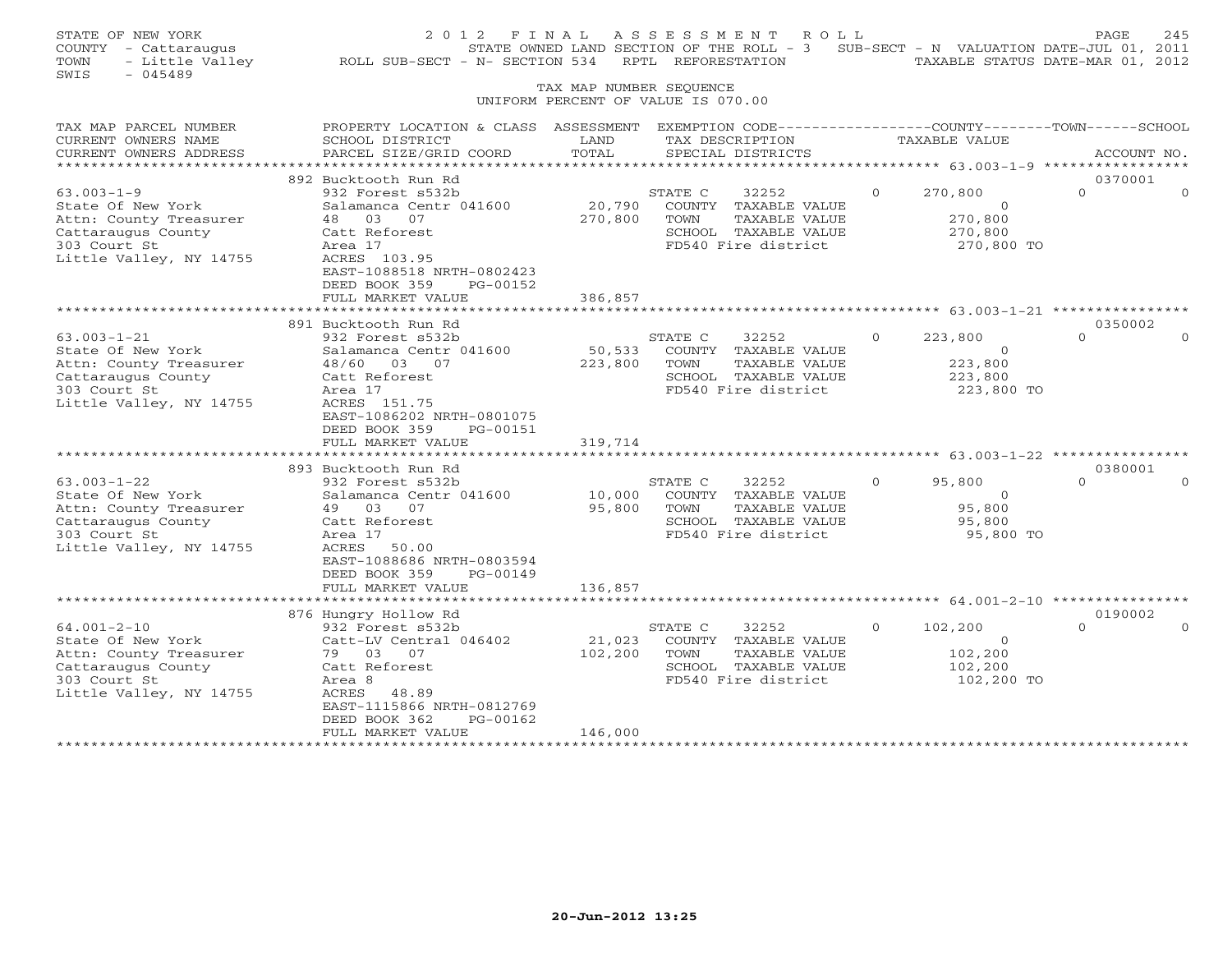| STATE OF NEW YORK<br>COUNTY - Cattaraugus<br>- Little Valley<br>TOWN<br>SWIS<br>$-045489$                                                                                                                                                   | 2012 FINAL<br>ROLL SUB-SECT - N- SECTION 534                                                                                                                                                                                                                                                                    | TAX MAP NUMBER SEQUENCE                                             | A S S E S S M E N T<br>RPTL REFORESTATION | R O L L                                                                                                                                                                                        |                      | STATE OWNED LAND SECTION OF THE ROLL - 3 SUB-SECT - N VALUATION DATE-JUL 01, 2011<br>TAXABLE STATUS DATE-MAR 01, 2012   | PAGE                                     | 246      |
|---------------------------------------------------------------------------------------------------------------------------------------------------------------------------------------------------------------------------------------------|-----------------------------------------------------------------------------------------------------------------------------------------------------------------------------------------------------------------------------------------------------------------------------------------------------------------|---------------------------------------------------------------------|-------------------------------------------|------------------------------------------------------------------------------------------------------------------------------------------------------------------------------------------------|----------------------|-------------------------------------------------------------------------------------------------------------------------|------------------------------------------|----------|
|                                                                                                                                                                                                                                             |                                                                                                                                                                                                                                                                                                                 |                                                                     | UNIFORM PERCENT OF VALUE IS 070.00        |                                                                                                                                                                                                |                      |                                                                                                                         |                                          |          |
| TAX MAP PARCEL NUMBER<br>CURRENT OWNERS NAME<br>CURRENT OWNERS ADDRESS                                                                                                                                                                      | PROPERTY LOCATION & CLASS ASSESSMENT EXEMPTION CODE---------------COUNTY-------TOWN-----SCHOOL<br>SCHOOL DISTRICT<br>PARCEL SIZE/GRID COORD                                                                                                                                                                     | LAND<br>TOTAL                                                       | TAX DESCRIPTION<br>SPECIAL DISTRICTS      |                                                                                                                                                                                                |                      | TAXABLE VALUE                                                                                                           | ACCOUNT NO.                              |          |
| ************                                                                                                                                                                                                                                |                                                                                                                                                                                                                                                                                                                 |                                                                     |                                           |                                                                                                                                                                                                |                      | ****************** 64.001-2-13 *****************                                                                        |                                          |          |
|                                                                                                                                                                                                                                             | 879 Rock City Rd                                                                                                                                                                                                                                                                                                |                                                                     |                                           |                                                                                                                                                                                                |                      |                                                                                                                         | 0220001                                  |          |
| $64.001 - 2 - 13$<br>State Of New York<br>Attn: County Treasurer<br>Cattaraugus County<br>303 Court St<br>Little Valley, NY 14755                                                                                                           | 932 Forest s532b<br>Catt-LV Central 046402<br>70 03 07<br>Catt Reforest<br>Area 8<br>ACRES 70.00<br>EAST-1112553 NRTH-0810596                                                                                                                                                                                   | 22,280<br>172,400                                                   | STATE C<br>TOWN                           | 32252<br>COUNTY TAXABLE VALUE<br>TAXABLE VALUE<br>SCHOOL TAXABLE VALUE<br>FD540 Fire district                                                                                                  | $\Omega$             | 172,400<br>$\Omega$<br>172,400<br>172,400<br>172,400 TO                                                                 | $\Omega$                                 | $\Omega$ |
|                                                                                                                                                                                                                                             | DEED BOOK 354<br>PG-00471                                                                                                                                                                                                                                                                                       |                                                                     |                                           |                                                                                                                                                                                                |                      |                                                                                                                         |                                          |          |
|                                                                                                                                                                                                                                             | FULL MARKET VALUE                                                                                                                                                                                                                                                                                               | 246,286                                                             |                                           |                                                                                                                                                                                                |                      |                                                                                                                         |                                          |          |
|                                                                                                                                                                                                                                             |                                                                                                                                                                                                                                                                                                                 | * * * * * * * * * * * * * *                                         |                                           |                                                                                                                                                                                                |                      | ********************************* 64.001-2-17 ***                                                                       |                                          |          |
| $64.001 - 2 - 17$<br>State Of New York<br>Attn: County Treasurer<br>Cattaraugus County<br>303 Court St<br>Little Valley, NY 14755<br>$64.001 - 2 - 18$<br>State Of New York<br>Attn: County Treasurer<br>Cattaraugus County<br>303 Court St | 880 Rock City Rd<br>932 Forest s532b<br>Catt-LV Central 046402<br>70 03 07<br>Catt Refprest<br>Area 8<br>ACRES<br>91.00<br>EAST-1111994 NRTH-0809493<br>DEED BOOK 354<br>PG-00388<br>FULL MARKET VALUE<br>877 Rock City Rd<br>932 Forest s532b<br>Catt-LV Central 046402<br>70 03 07<br>Catt Reforest<br>Area 8 | 25,330<br>203,300<br>290,429<br>**************<br>50,240<br>395,000 | STATE C<br>TOWN<br>STATE C<br>TOWN        | 32252<br>COUNTY TAXABLE VALUE<br>TAXABLE VALUE<br>SCHOOL TAXABLE VALUE<br>FD540 Fire district<br>32252<br>COUNTY TAXABLE VALUE<br>TAXABLE VALUE<br>SCHOOL TAXABLE VALUE<br>FD540 Fire district | $\Omega$<br>$\Omega$ | 203,300<br>$\circ$<br>203,300<br>203,300<br>203,300 TO<br>395,000<br>$\overline{0}$<br>395,000<br>395,000<br>395,000 TO | 0230001<br>$\Omega$<br>0200001<br>$\cap$ |          |
| Little Valley, NY 14755<br>$64.001 - 2 - 19$<br>State Of New York<br>Attn: County Treasurer                                                                                                                                                 | ACRES 150.00<br>EAST-1112003 NRTH-0808032<br>DEED BOOK 352<br>PG-00179<br>FULL MARKET VALUE<br>**********************<br>883 Hungry Hollow Rd<br>932 Forest s532b<br>Catt-LV Central 046402<br>79 03 07                                                                                                         | 564,286<br>*************<br>12,909<br>69,500                        | STATE C<br>TOWN                           | 32252<br>COUNTY TAXABLE VALUE<br>TAXABLE VALUE                                                                                                                                                 | $\Omega$             | ********************* 64.001-2-19 ****<br>69,500<br>$\circ$<br>69,500                                                   | 0260002<br>$\Omega$                      |          |
| Cattaraugus County<br>303 Court St<br>Little Valley, NY 14755<br>*********************                                                                                                                                                      | Catt Reforest<br>Area 8<br>ACRES<br>30.02<br>EAST-1115758 NRTH-0812945<br>PG-00328<br>DEED BOOK 377<br>FULL MARKET VALUE<br>*************************                                                                                                                                                           | 99,286<br>******************                                        |                                           | SCHOOL TAXABLE VALUE<br>FD540 Fire district                                                                                                                                                    |                      | 69,500<br>69,500 TO                                                                                                     |                                          |          |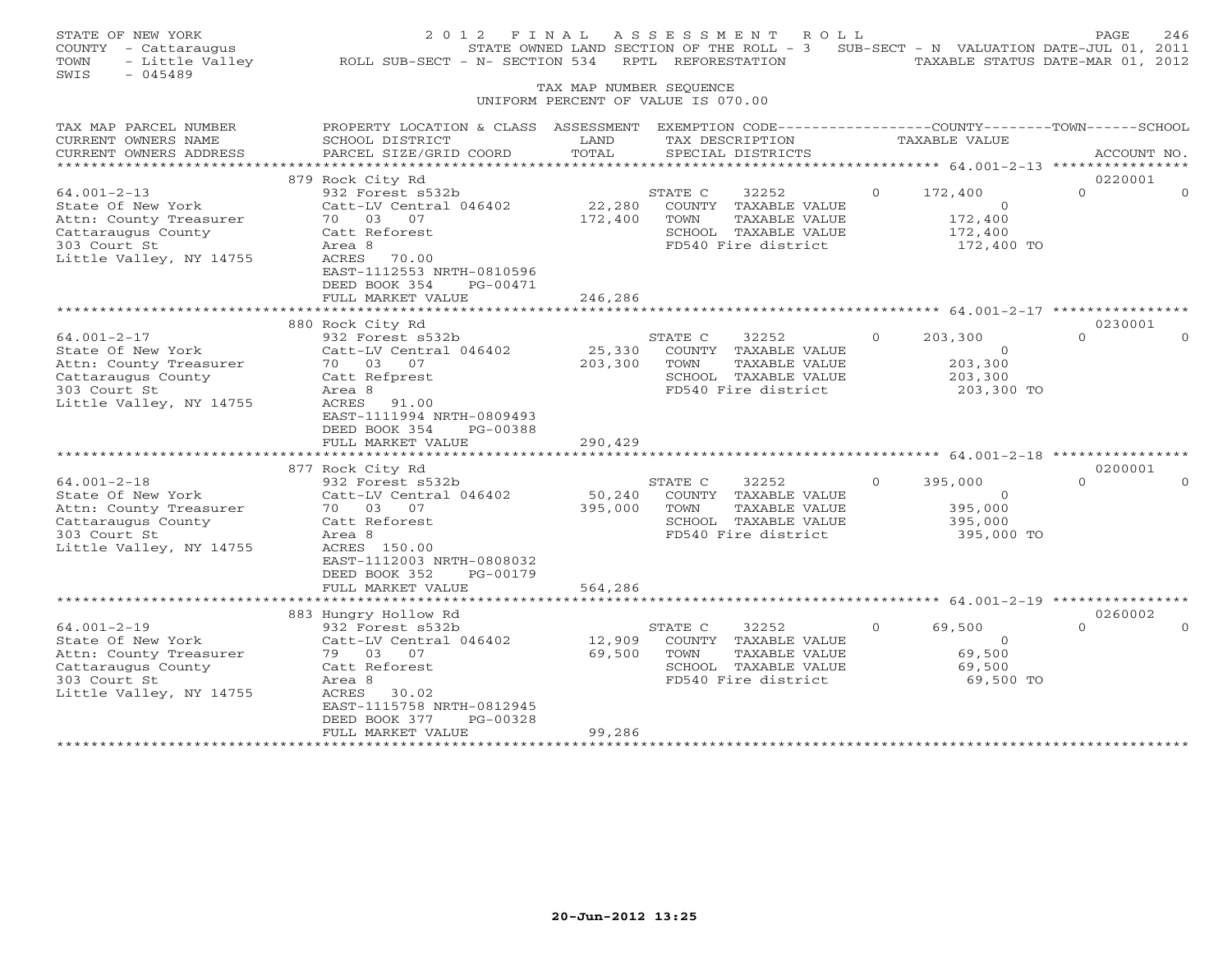| STATE OF NEW YORK<br>COUNTY - Cattaraugus<br>- Little Valley<br>TOWN<br>SWIS<br>$-045489$                                         | 2012 FINAL<br>ROLL SUB-SECT - N- SECTION 534                                                                                                                                                    | TAX MAP NUMBER SEQUENCE<br>UNIFORM PERCENT OF VALUE IS 070.00 | ASSESSMENT<br>RPTL REFORESTATION | R O L L<br>STATE OWNED LAND SECTION OF THE ROLL - 3                                           |          | SUB-SECT - N VALUATION DATE-JUL 01, 2011<br>TAXABLE STATUS DATE-MAR 01, 2012 | PAGE                | 247 |
|-----------------------------------------------------------------------------------------------------------------------------------|-------------------------------------------------------------------------------------------------------------------------------------------------------------------------------------------------|---------------------------------------------------------------|----------------------------------|-----------------------------------------------------------------------------------------------|----------|------------------------------------------------------------------------------|---------------------|-----|
| TAX MAP PARCEL NUMBER<br>CURRENT OWNERS NAME<br>CURRENT OWNERS ADDRESS                                                            | PROPERTY LOCATION & CLASS ASSESSMENT EXEMPTION CODE---------------COUNTY-------TOWN------SCHOOL<br>SCHOOL DISTRICT<br>PARCEL SIZE/GRID COORD                                                    | LAND<br>TOTAL                                                 |                                  | TAX DESCRIPTION<br>SPECIAL DISTRICTS                                                          |          | TAXABLE VALUE                                                                | ACCOUNT NO.         |     |
|                                                                                                                                   |                                                                                                                                                                                                 |                                                               |                                  |                                                                                               |          |                                                                              |                     |     |
| $64.001 - 3 - 10$<br>State Of New York<br>Attn: County Treasurer<br>Cattaraugus County<br>303 Court St<br>Little Valley, NY 14755 | 889 Whig St<br>932 Forest s532b<br>Catt-LV Central 046402<br>70 03<br>07<br>Catt Co Reforest<br>Area 8<br>ACRES 226.63                                                                          | 63,411<br>180,100                                             | STATE C<br>TOWN                  | 32252<br>COUNTY TAXABLE VALUE<br>TAXABLE VALUE<br>SCHOOL TAXABLE VALUE<br>FD540 Fire district |          | 180,100<br>$\Omega$<br>180,100<br>180,100<br>180,100 TO                      | 0335001<br>$\Omega$ |     |
|                                                                                                                                   | EAST-1108917 NRTH-0809534<br>DEED BOOK 630<br>PG-00302<br>FULL MARKET VALUE<br>**********************                                                                                           | 257,286                                                       |                                  |                                                                                               |          |                                                                              |                     |     |
|                                                                                                                                   | 878 Whig St                                                                                                                                                                                     |                                                               |                                  |                                                                                               |          |                                                                              | 0210002             |     |
| $64.001 - 3 - 28$<br>State Of New York<br>Attn: County Treasurer<br>Cattaraugus County<br>303 Court St<br>Little Valley, NY 14755 | 932 Forest s532b<br>Catt-LV Central 046402<br>05 03 07<br>Catt Reforest<br>Area 8<br>ACRES<br>79.04<br>EAST-1108184 NRTH-0807546<br>DEED BOOK 352<br>PG-00180                                   | 28,007<br>234,900                                             | STATE C<br>TOWN                  | 32252<br>COUNTY TAXABLE VALUE<br>TAXABLE VALUE<br>SCHOOL TAXABLE VALUE<br>FD540 Fire district |          | 234,900<br>$\Omega$<br>234,900<br>234,900<br>234,900 TO                      | $\Omega$            |     |
|                                                                                                                                   | FULL MARKET VALUE                                                                                                                                                                               | 335,571                                                       |                                  |                                                                                               |          |                                                                              |                     |     |
|                                                                                                                                   |                                                                                                                                                                                                 |                                                               |                                  |                                                                                               |          |                                                                              |                     |     |
| $64.003 - 1 - 6$<br>State Of New York<br>Attn: County Treasurer<br>Cattaraugus County<br>303 Court St<br>Little Valley, NY 14755  | 882 Stone Chimney Rd<br>932 Forest s532b<br>Catt-LV Central 046402<br>04 03 07<br>Catt Reforest<br>Area 8<br>ACRES 179.25<br>EAST-1107553 NRTH-0805573<br>DEED BOOK 365<br>PG-00012             | 61,898<br>470,000                                             | STATE C<br>TOWN                  | 32252<br>COUNTY TAXABLE VALUE<br>TAXABLE VALUE<br>SCHOOL TAXABLE VALUE<br>FD540 Fire district | $\Omega$ | 470,000<br>0<br>470,000<br>470,000<br>470,000 TO                             | 0250001<br>$\Omega$ |     |
|                                                                                                                                   | FULL MARKET VALUE                                                                                                                                                                               | 671,429                                                       |                                  |                                                                                               |          |                                                                              |                     |     |
| $64.003 - 1 - 8$<br>State Of New York<br>Attn: County Treasurer<br>Cattaraugus County<br>303 Court St<br>Little Valley, NY 14755  | 888 Rock City Rd<br>932 Forest s532b<br>Catt-LV Central 046402<br>04/69<br>03 07<br>Catt. Area 8<br>ACRES 121.20<br>EAST-1110177 NRTH-0805921<br>DEED BOOK 610<br>PG-00008<br>FULL MARKET VALUE | 44,710<br>320,100<br>457,286                                  | STATE C<br>TOWN                  | 32252<br>COUNTY TAXABLE VALUE<br>TAXABLE VALUE<br>SCHOOL TAXABLE VALUE<br>FD540 Fire district | $\Omega$ | 320,100<br>$\circ$<br>320,100<br>320,100<br>320,100 TO                       | 0310002<br>$\cap$   |     |
|                                                                                                                                   |                                                                                                                                                                                                 |                                                               |                                  |                                                                                               |          |                                                                              |                     |     |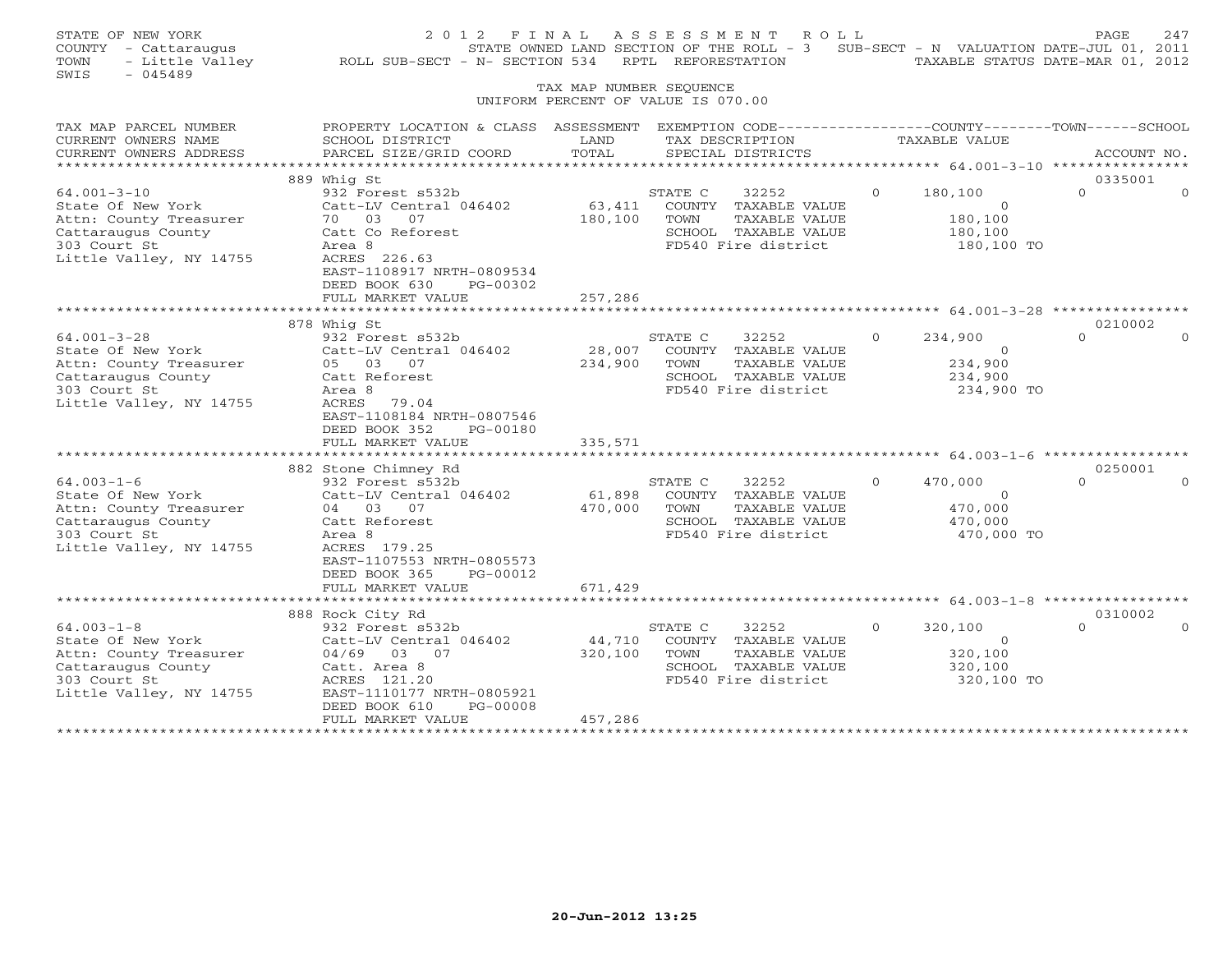| STATE OF NEW YORK<br>COUNTY - Cattaraugus<br>- Little Valley<br>TOWN<br>$-045489$<br>SWIS                                                                                                                                   | 2 0 1 2<br>ROLL SUB-SECT - N- SECTION 534                                                                                                                                                                                                                                                                 | FINAL<br>TAX MAP NUMBER SEQUENCE                  | A S S E S S M E N T<br>RPTL REFORESTATION                                                                                                                                   | R O L L                                                | STATE OWNED LAND SECTION OF THE ROLL - 3 SUB-SECT - N VALUATION DATE-JUL 01, 2011<br>TAXABLE STATUS DATE-MAR 01, 2012 | PAGE                                       | 2.48 |
|-----------------------------------------------------------------------------------------------------------------------------------------------------------------------------------------------------------------------------|-----------------------------------------------------------------------------------------------------------------------------------------------------------------------------------------------------------------------------------------------------------------------------------------------------------|---------------------------------------------------|-----------------------------------------------------------------------------------------------------------------------------------------------------------------------------|--------------------------------------------------------|-----------------------------------------------------------------------------------------------------------------------|--------------------------------------------|------|
|                                                                                                                                                                                                                             |                                                                                                                                                                                                                                                                                                           |                                                   | UNIFORM PERCENT OF VALUE IS 070.00                                                                                                                                          |                                                        |                                                                                                                       |                                            |      |
| TAX MAP PARCEL NUMBER<br>CURRENT OWNERS NAME<br>CURRENT OWNERS ADDRESS<br>***********                                                                                                                                       | PROPERTY LOCATION & CLASS ASSESSMENT EXEMPTION CODE---------------COUNTY-------TOWN------SCHOOL<br>SCHOOL DISTRICT<br>PARCEL SIZE/GRID COORD                                                                                                                                                              | LAND<br>TOTAL                                     | TAX DESCRIPTION<br>SPECIAL DISTRICTS                                                                                                                                        |                                                        | TAXABLE VALUE<br>************** 64.003-1-9 ******************                                                         | ACCOUNT NO.                                |      |
|                                                                                                                                                                                                                             | 875 Rock City Rd                                                                                                                                                                                                                                                                                          |                                                   |                                                                                                                                                                             |                                                        |                                                                                                                       | 0180005                                    |      |
| $64.003 - 1 - 9$<br>State Of New York<br>Attn: County Treasurer<br>Cattaraugus County<br>303 Court St<br>Little Valley, NY 14755                                                                                            | 932 Forest s532b<br>Salamanca Centr 041600<br>69/76/77/78/79 03 07<br>Catt Reforest<br>Area 8<br>ACRES 855.09<br>EAST-1115113 NRTH-0807343<br>DEED BOOK 331<br>PG-00539                                                                                                                                   | 268,329<br>1845,800                               | STATE C<br>32252<br>COUNTY TAXABLE VALUE<br>TOWN<br>SCHOOL TAXABLE VALUE<br>FD540 Fire district                                                                             | $\Omega$<br>TAXABLE VALUE                              | 1845,800<br>$\overline{0}$<br>1845,800<br>1845,800<br>1845,800 TO                                                     | $\Omega$                                   |      |
|                                                                                                                                                                                                                             | FULL MARKET VALUE                                                                                                                                                                                                                                                                                         | 2636,857                                          |                                                                                                                                                                             |                                                        |                                                                                                                       |                                            |      |
| $64.003 - 1 - 15$<br>State Of New York<br>Attn: County Treasurer<br>Cattaraugus County<br>303 Court St<br>Little Valley, NY 14755<br>$64.003 - 1 - 20$<br>State Of New York<br>Attn: County Treasurer<br>Cattaraugus County | 886 Rock City Rd<br>932 Forest s532b<br>Catt-LV Central 046402<br>76 03 07<br>Catt Reforest<br>Area 8<br>ACRES<br>58.15<br>EAST-1114443 NRTH-0800268<br>DEED BOOK 383<br>PG-00224<br>FULL MARKET VALUE<br>887 Stone Chimney Rd<br>932 Forest s532b<br>Catt-LV Central 046402<br>68 03 07<br>Catt Reforest | 11,630<br>107,700<br>153,857<br>33,580<br>119,300 | STATE C<br>32252<br>COUNTY TAXABLE VALUE<br>TOWN<br>SCHOOL TAXABLE VALUE<br>FD540 Fire district<br>32252<br>STATE C<br>COUNTY TAXABLE VALUE<br>TOWN<br>SCHOOL TAXABLE VALUE | $\Omega$<br>TAXABLE VALUE<br>$\Omega$<br>TAXABLE VALUE | 107,700<br>$\circ$<br>107,700<br>107,700<br>107,700 TO<br>119,300<br>$\overline{0}$<br>119,300<br>119,300             | 0290001<br>$\Omega$<br>0300001<br>$\Omega$ |      |
| 303 Court St<br>Little Valley, NY 14755<br>$64.003 - 1 - 59$<br>State Of New York<br>Attn: County Treasurer                                                                                                                 | Area 8<br>ACRES<br>92.00<br>EAST-1111984 NRTH-0801982<br>DEED BOOK 419<br>PG-00096<br>FULL MARKET VALUE<br>881 Rock City Rd<br>932 Forest s532b<br>Catt-LV Central 046402<br>69 03 07                                                                                                                     | 170,429<br>16,370<br>63,600                       | FD540 Fire district<br>32252<br>STATE C<br>COUNTY TAXABLE VALUE<br>TOWN                                                                                                     | $\circ$<br>TAXABLE VALUE                               | 119,300 TO<br>63,600<br>$\Omega$<br>63,600                                                                            | 0240001<br>$\Omega$                        |      |
| Cattaraugus County<br>303 Court St<br>Little Valley, NY 14755                                                                                                                                                               | Catt Reforest<br>Area 8<br>ACRES<br>60.00<br>EAST-1111081 NRTH-0804052<br>DEED BOOK 358<br>PG-00197<br>FULL MARKET VALUE                                                                                                                                                                                  | 90,857                                            | SCHOOL TAXABLE VALUE<br>FD540 Fire district                                                                                                                                 |                                                        | 63,600<br>63,600 TO                                                                                                   |                                            |      |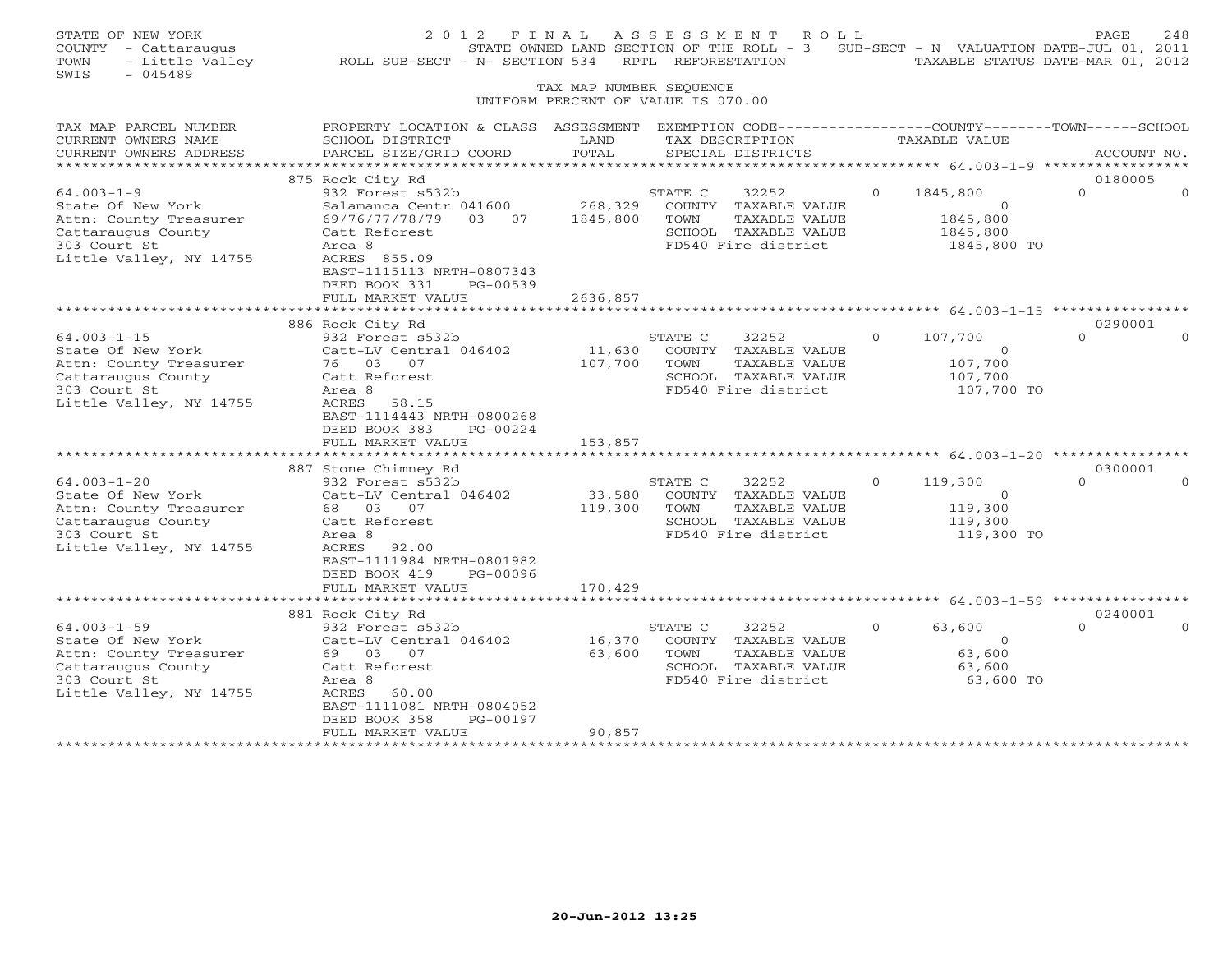| STATE OF NEW YORK<br>COUNTY<br>- Cattaraugus<br>TOWN<br>SWIS<br>$-045489$ | 2 0 1 2<br>- Little Valley ROLL SUB-SECT - N- SECTION 534 | FINAL                                                         | RPTL REFORESTATION | ASSESSMENT ROLL<br>STATE OWNED LAND SECTION OF THE ROLL - 3 |          | SUB-SECT - N VALUATION DATE-JUL 01, 2011<br>TAXABLE STATUS DATE-MAR 01, 2012 | PAGE     | 249         |
|---------------------------------------------------------------------------|-----------------------------------------------------------|---------------------------------------------------------------|--------------------|-------------------------------------------------------------|----------|------------------------------------------------------------------------------|----------|-------------|
|                                                                           |                                                           | TAX MAP NUMBER SEQUENCE<br>UNIFORM PERCENT OF VALUE IS 070.00 |                    |                                                             |          |                                                                              |          |             |
|                                                                           |                                                           |                                                               |                    |                                                             |          |                                                                              |          |             |
| TAX MAP PARCEL NUMBER                                                     | PROPERTY LOCATION & CLASS ASSESSMENT                      |                                                               |                    |                                                             |          | EXEMPTION CODE-----------------COUNTY-------TOWN------SCHOOL                 |          |             |
| CURRENT OWNERS NAME                                                       | SCHOOL DISTRICT                                           | LAND                                                          |                    | TAX DESCRIPTION                                             |          | TAXABLE VALUE                                                                |          |             |
| CURRENT OWNERS ADDRESS<br>* * * * * * * * * * * * * * * * * * * *         | PARCEL SIZE/GRID COORD TOTAL SPECIAL DISTRICTS            |                                                               |                    |                                                             |          |                                                                              |          | ACCOUNT NO. |
|                                                                           | 884 Rock City Rd                                          |                                                               |                    |                                                             |          |                                                                              |          | 0270002     |
| $64.003 - 1 - 60$                                                         | 932 Forest s532b                                          |                                                               | STATE C            | 32252                                                       | $\Omega$ | 111,000                                                                      | $\Omega$ | $\Omega$    |
| State Of New York                                                         | Catt-LV Central 046402 44,041                             |                                                               |                    | COUNTY TAXABLE VALUE                                        |          | $\Omega$                                                                     |          |             |
| Attn: County Treasurer                                                    | 69 03 07                                                  | 111,000                                                       | TOWN               | TAXABLE VALUE                                               |          | 111,000                                                                      |          |             |
| Cattaraugus County                                                        | Catt Reforest                                             |                                                               |                    | SCHOOL TAXABLE VALUE                                        |          | 111,000                                                                      |          |             |
| 303 Court St                                                              | Area 8                                                    |                                                               |                    | FD540 Fire district                                         |          | 111,000 TO                                                                   |          |             |
| Little Valley, NY 14755                                                   | ACRES 102.42                                              |                                                               |                    |                                                             |          |                                                                              |          |             |
|                                                                           | EAST-1112874 NRTH-0803612                                 |                                                               |                    |                                                             |          |                                                                              |          |             |
|                                                                           | DEED BOOK 380<br>PG-00554                                 |                                                               |                    |                                                             |          |                                                                              |          |             |
|                                                                           | FULL MARKET VALUE                                         | 158,571                                                       |                    |                                                             |          |                                                                              |          |             |
|                                                                           | 885 Stone Chimney Rd                                      |                                                               |                    |                                                             |          |                                                                              |          | 0280001     |
| $64.003 - 1 - 61$                                                         | 932 Forest s532b                                          |                                                               | STATE C            | 32252                                                       | $\Omega$ | 23,800                                                                       | $\Omega$ |             |
| State Of New York                                                         | Catt-LV Central 046402                                    | 10,046                                                        |                    | COUNTY TAXABLE VALUE                                        |          | $\Omega$                                                                     |          |             |
| Attn: County Treasurer                                                    | 68 03 07                                                  | 23,800                                                        | TOWN               | TAXABLE VALUE                                               |          | 23,800                                                                       |          |             |
| Cattaraugus County                                                        | Catt Reforest                                             |                                                               | SCHOOL             | TAXABLE VALUE                                               |          | 23,800                                                                       |          |             |
| 303 Court St                                                              | Area 8                                                    |                                                               |                    | FD540 Fire district                                         |          | 23,800 TO                                                                    |          |             |
| Little Valley, NY 14755                                                   | ACRES<br>28.38                                            |                                                               |                    |                                                             |          |                                                                              |          |             |
|                                                                           | EAST-1110914 NRTH-0802950                                 |                                                               |                    |                                                             |          |                                                                              |          |             |
|                                                                           | DEED BOOK 382<br>PG-00103                                 |                                                               |                    |                                                             |          |                                                                              |          |             |
|                                                                           | FULL MARKET VALUE                                         | 34,000                                                        |                    |                                                             |          |                                                                              |          |             |
|                                                                           |                                                           |                                                               |                    |                                                             |          |                                                                              |          |             |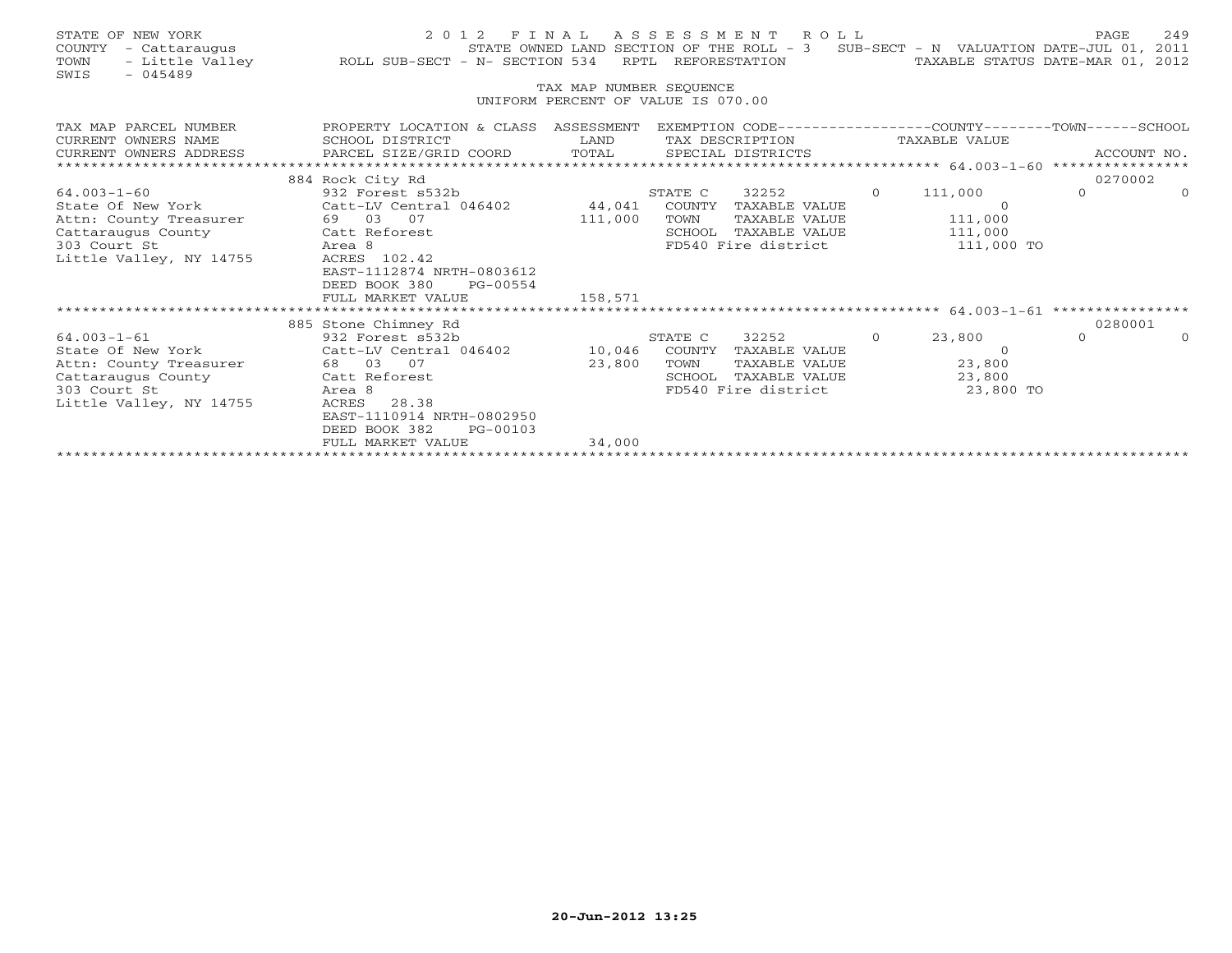|      | STATE OF NEW YORK    | 2012 FINAL ASSESSMENT ROLL                                                            | PAGE            | 250 |
|------|----------------------|---------------------------------------------------------------------------------------|-----------------|-----|
|      | COUNTY - Cattaraugus | STATE OWNED LAND SECTION OF THE ROLL - 3 SUB-SECT - N VALUATION DATE-JUL 01, 2011     |                 |     |
| TOWN | - Little Valley      | TAXABLE STATUS DATE-MAR 01, 2012<br>ROLL SUB-SECT - N- SECTION 534 RPTL REFORESTATION |                 |     |
| SWIS | - 045489             |                                                                                       | RPS150/V04/L015 |     |
|      |                      | CURRENT DATE 6/20/2012                                                                |                 |     |

### UNIFORM PERCENT OF VALUE IS 070.00 R O L L S U B S E C T I O N - N - T O T A L S

#### \*\*\* S P E C I A L D I S T R I C T S U M M A R Y \*\*\*

| CODE DISTRICT NAME  | TOTAL<br>PARCELS | EXTENSION<br>TYPE. | <b>EXTENSION</b><br>VALUE | AD VALOREM<br>VALUE | F.XFMPT<br>AMOUNT | TAXABLE<br><b>VALUE</b> |
|---------------------|------------------|--------------------|---------------------------|---------------------|-------------------|-------------------------|
| FD540 Fire district |                  | 26 TOTAL           |                           | 7308,500            |                   | 7308,500                |

#### \*\*\* S C H O O L D I S T R I C T S U M M A R Y \*\*\*

| CODE             | DISTRICT NAME                        | TOTAL<br>PARCELS     | ASSESSED<br>LAND   | ASSESSED<br>TOTAL    | EXEMPT<br>AMOUNT | TOTAL<br>TAXABLE     | STAR<br>AMOUNT | STAR<br>TAXABLE      |
|------------------|--------------------------------------|----------------------|--------------------|----------------------|------------------|----------------------|----------------|----------------------|
| 041600<br>046402 | Salamanca Central<br>Catt-LV Central | $\overline{4}$<br>22 | 349,652<br>931,145 | 2436,200<br>4872,300 |                  | 2436,200<br>4872,300 |                | 2436,200<br>4872,300 |
|                  | $SUB - TO T AL$                      | 26                   | 1280,797           | 7308,500             |                  | 7308,500             |                | 7308,500             |
|                  | TOTAL                                | 26                   | 1280,797           | 7308,500             |                  | 7308,500             |                | 7308,500             |

### \*\*\* S Y S T E M C O D E S S U M M A R Y \*\*\*

### NO SYSTEM EXEMPTIONS AT THIS LEVEL

#### \*\*\* E X E M P T I O N S U M M A R Y \*\*\*

| CODE  | DESCRIPTION      | TOTAL<br>PARCELS | COUNTY               | TOWN | SCHOOL |
|-------|------------------|------------------|----------------------|------|--------|
| 32252 | STATE C<br>TOTAL | 26<br>26         | 7308,500<br>7308,500 |      |        |

| <b>ROLL</b><br><b>SEC</b> | DESCRIPTON       | TOTAL<br>PARCELS | <i><b>\SSESSED</b></i><br>∟AND | <b><i>\SSESSED</i></b><br>TOTAL | TAXABLE<br>COUNTY | TAXABLE<br>TOWN | TAXABLE<br>SCHOOL | STAR<br>TAXABLE |
|---------------------------|------------------|------------------|--------------------------------|---------------------------------|-------------------|-----------------|-------------------|-----------------|
|                           | STATE OWNED LAND | 26               | 1280,797                       | 7308,500                        |                   | 7308,500        | 7308,500          | 7308,500        |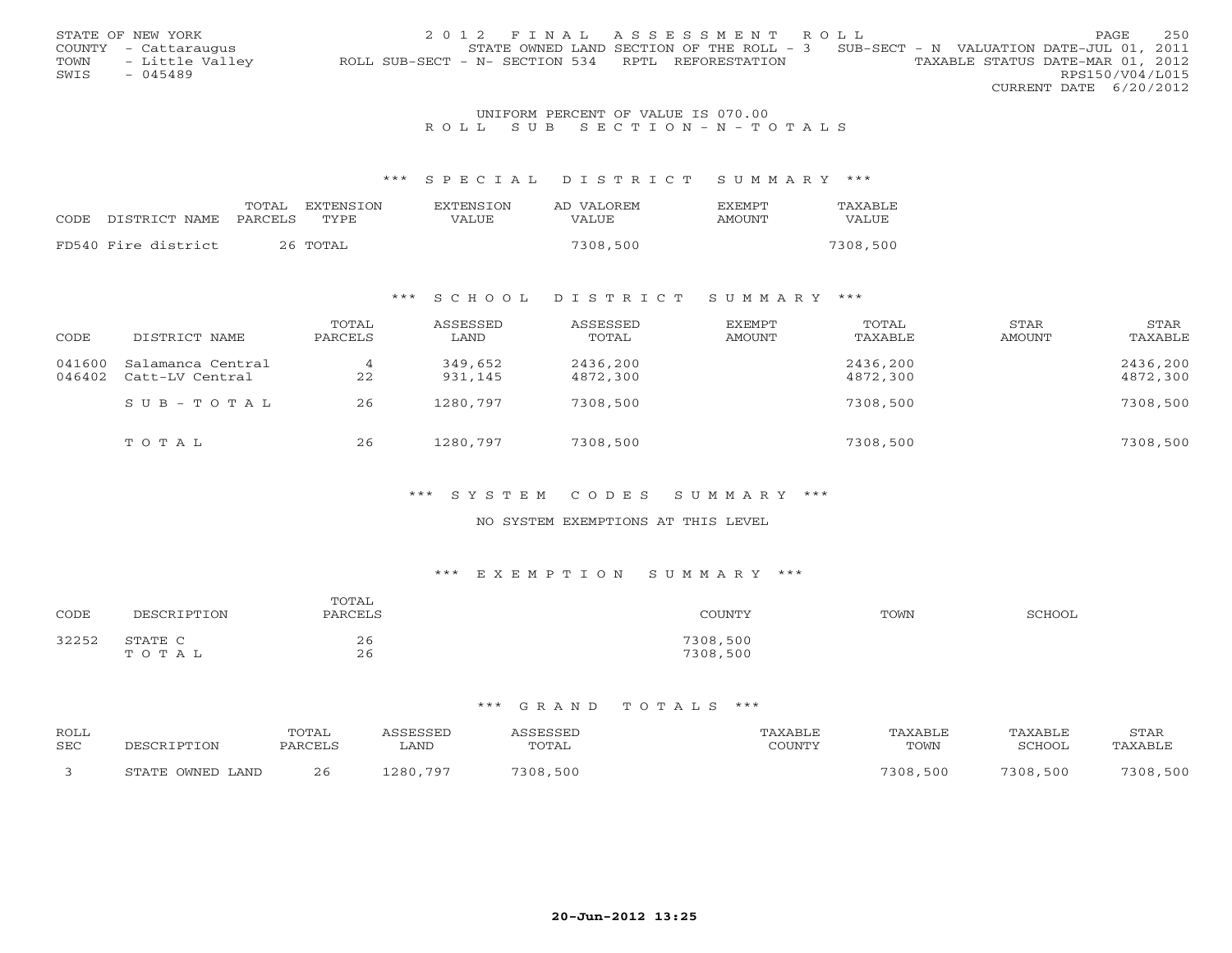| STATE OF NEW YORK                       |                                                                                                                                                |                            | 2012 FINAL ASSESSMENT ROLL                                                        |          |                          | 251<br>PAGE                      |
|-----------------------------------------|------------------------------------------------------------------------------------------------------------------------------------------------|----------------------------|-----------------------------------------------------------------------------------|----------|--------------------------|----------------------------------|
| COUNTY - Cattaraugus                    |                                                                                                                                                |                            | STATE OWNED LAND SECTION OF THE ROLL - 3 SUB-SECT - Y VALUATION DATE-JUL 01, 2011 |          |                          |                                  |
| TOWN                                    | - Caccaraugus - Carry Sunned LAND SECTION OF THE ROLL - 3 SOB-<br>Little Valley - ROLL SUB-SECT - Y- SECTION 545 RPTL TRANSITION ASSESSMENTS - |                            |                                                                                   |          |                          | TAXABLE STATUS DATE-MAR 01, 2012 |
| SWIS<br>$-045489$                       |                                                                                                                                                |                            |                                                                                   |          |                          |                                  |
|                                         |                                                                                                                                                | TAX MAP NUMBER SEQUENCE    | UNIFORM PERCENT OF VALUE IS 070.00                                                |          |                          |                                  |
|                                         |                                                                                                                                                |                            |                                                                                   |          |                          |                                  |
| TAX MAP PARCEL NUMBER                   | PROPERTY LOCATION & CLASS ASSESSMENT                                                                                                           |                            | EXEMPTION CODE-----------------COUNTY-------TOWN------SCHOOL                      |          |                          |                                  |
| CURRENT OWNERS NAME                     | SCHOOL DISTRICT                                                                                                                                | LAND                       | TAX DESCRIPTION                                                                   |          | TAXABLE VALUE            |                                  |
| CURRENT OWNERS ADDRESS                  | PARCEL SIZE/GRID COORD                                                                                                                         | TOTAL                      | SPECIAL DISTRICTS                                                                 |          |                          | ACCOUNT NO.                      |
|                                         |                                                                                                                                                |                            |                                                                                   |          |                          |                                  |
|                                         | School Transition                                                                                                                              |                            |                                                                                   |          |                          | 1237                             |
| $330.000 - 54 - 1$                      | 993 Transition t                                                                                                                               |                            | COUNTY TAXABLE VALUE                                                              |          | $\overline{0}$           |                                  |
| State of New York                       | Salamanca Centr 041600                                                                                                                         | $\Omega$                   | TAXABLE VALUE<br>TOWN                                                             |          | $\mathbf{0}$<br>$\Omega$ |                                  |
| Attn: County Treasurer                  | 0.01<br>ACRES                                                                                                                                  | $\overline{0}$<br>$\Omega$ | SCHOOL TAXABLE VALUE                                                              |          |                          |                                  |
| Cattarauiqus County<br>303 Court St     | FULL MARKET VALUE                                                                                                                              |                            |                                                                                   |          |                          |                                  |
| Little Valley, NY 14755                 |                                                                                                                                                |                            |                                                                                   |          |                          |                                  |
|                                         |                                                                                                                                                |                            |                                                                                   |          |                          |                                  |
|                                         | School Transition                                                                                                                              |                            |                                                                                   |          |                          | 1238                             |
| $330.000 - 54 - 2$                      | 993 Transition t                                                                                                                               |                            | COUNTY TAXABLE VALUE                                                              |          | $\circ$                  |                                  |
| State of New York                       | Catt-LV Central 046402                                                                                                                         | $\Omega$                   | TAXABLE VALUE<br>TOWN                                                             |          | $\circ$                  |                                  |
| Attn: County Treasurer                  | ACRES 0.01                                                                                                                                     | $\overline{0}$             | SCHOOL TAXABLE VALUE                                                              |          | $\Omega$                 |                                  |
| Cattaraugus County                      | FULL MARKET VALUE                                                                                                                              | $\Omega$                   |                                                                                   |          |                          |                                  |
| 303 Court St                            |                                                                                                                                                |                            |                                                                                   |          |                          |                                  |
| Little Valley, NY 14755                 |                                                                                                                                                |                            |                                                                                   |          |                          |                                  |
|                                         |                                                                                                                                                |                            |                                                                                   |          |                          |                                  |
|                                         | Town Transition                                                                                                                                |                            |                                                                                   |          |                          | 1239                             |
| $330.000 - 54 - 3$<br>State of New York | 993 Transition t                                                                                                                               | $\Omega$                   | TOWN TAXBL 50005                                                                  | $\Omega$ | 4,390<br>$\Omega$        | 4,390<br>$\Omega$                |
| Attn: County Treasurer                  | Illegal School 040404<br>0.01<br>ACRES                                                                                                         | 4,390                      | COUNTY TAXABLE VALUE<br>TOWN<br>TAXABLE VALUE                                     |          | 4,390                    |                                  |
| Cattaraugus County                      | FULL MARKET VALUE                                                                                                                              | 6,271                      | SCHOOL TAXABLE VALUE                                                              |          | $\Omega$                 |                                  |
| 303 Court St                            |                                                                                                                                                |                            | FD540 Fire district                                                               |          | $0$ TO                   |                                  |
| Little Valley, NY 14755                 |                                                                                                                                                |                            |                                                                                   |          |                          |                                  |
|                                         |                                                                                                                                                |                            |                                                                                   |          |                          |                                  |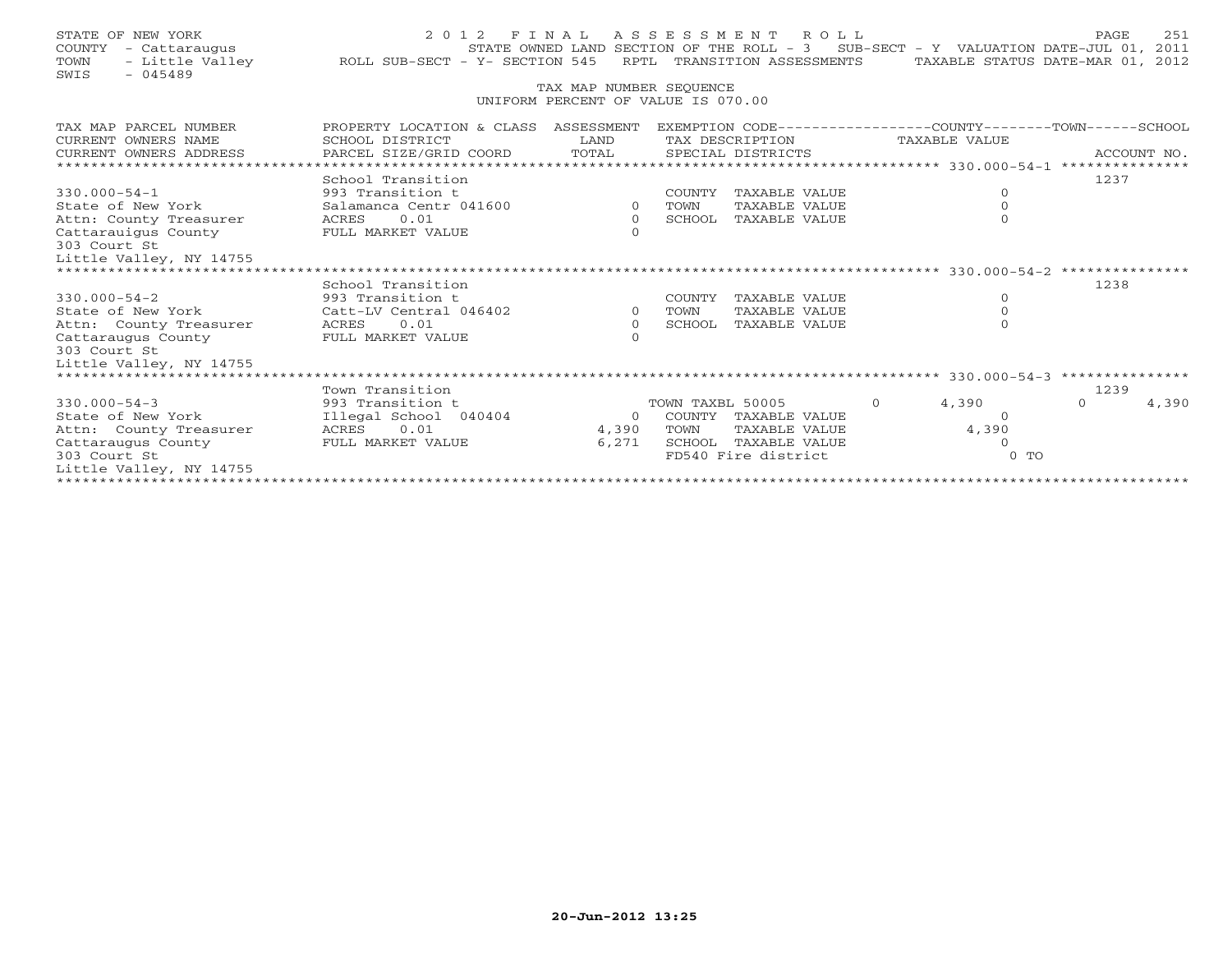|      | STATE OF NEW YORK    | 2012 FINAL ASSESSMENT ROLL                                                                     | PAGE                   | 252 |
|------|----------------------|------------------------------------------------------------------------------------------------|------------------------|-----|
|      | COUNTY - Cattaraugus | STATE OWNED LAND SECTION OF THE ROLL - 3 SUB-SECT - Y VALUATION DATE-JUL 01, 2011              |                        |     |
| TOWN | - Little Valley      | TAXABLE STATUS DATE-MAR 01, 2012<br>ROLL SUB-SECT - Y- SECTION 545 RPTL TRANSITION ASSESSMENTS |                        |     |
| SWIS | $-045489$            |                                                                                                | RPS150/V04/L015        |     |
|      |                      |                                                                                                | CURRENT DATE 6/20/2012 |     |

### UNIFORM PERCENT OF VALUE IS 070.00 R O L L S U B S E C T I O N - Y - T O T A L S

#### \*\*\* S P E C I A L D I S T R I C T S U M M A R Y \*\*\*

| CODE | DISTRICT NAME       | TOTAL<br><b>EXTENSION</b><br>PARCELS<br>TYPE. | <b>EXTENSION</b><br>VALUE | AD VALOREM<br>VALUE | <b>FXFMPT</b><br>AMOUNT | TAXABLE<br>VALUE |
|------|---------------------|-----------------------------------------------|---------------------------|---------------------|-------------------------|------------------|
|      | FD540 Fire district | ' TOTAL                                       |                           |                     |                         |                  |

#### \*\*\* S C H O O L D I S T R I C T S U M M A R Y \*\*\*

| CODE             | DISTRICT NAME                                                 | TOTAL<br>PARCELS | ASSESSED<br>LAND | ASSESSED<br>TOTAL | EXEMPT<br><b>AMOUNT</b> | TOTAL<br>TAXABLE | STAR<br>AMOUNT | STAR<br>TAXABLE |
|------------------|---------------------------------------------------------------|------------------|------------------|-------------------|-------------------------|------------------|----------------|-----------------|
| 041600<br>046402 | 040404 Illegal School<br>Salamanca Central<br>Catt-LV Central |                  |                  | 4,390             | 4,390                   |                  |                |                 |
|                  | $S \cup B - T \cup T A L$                                     |                  |                  | 4,390             | 4,390                   |                  |                |                 |
|                  | TOTAL                                                         |                  |                  | 4,390             | 4,390                   |                  |                |                 |

# \*\*\* S Y S T E M C O D E S S U M M A R Y \*\*\*

| CODE  | DESCRIPTION | TOTAL<br>PARCELS | COUNTY | TOWN | SCHOOL |
|-------|-------------|------------------|--------|------|--------|
| 50005 | TOWN TAXBL  |                  | 4,390  |      | .,390  |
|       | TOTAL       |                  | 4,390  |      | 4,390  |

## \*\*\* E X E M P T I O N S U M M A R Y \*\*\*

NO EXEMPTIONS AT THIS LEVEL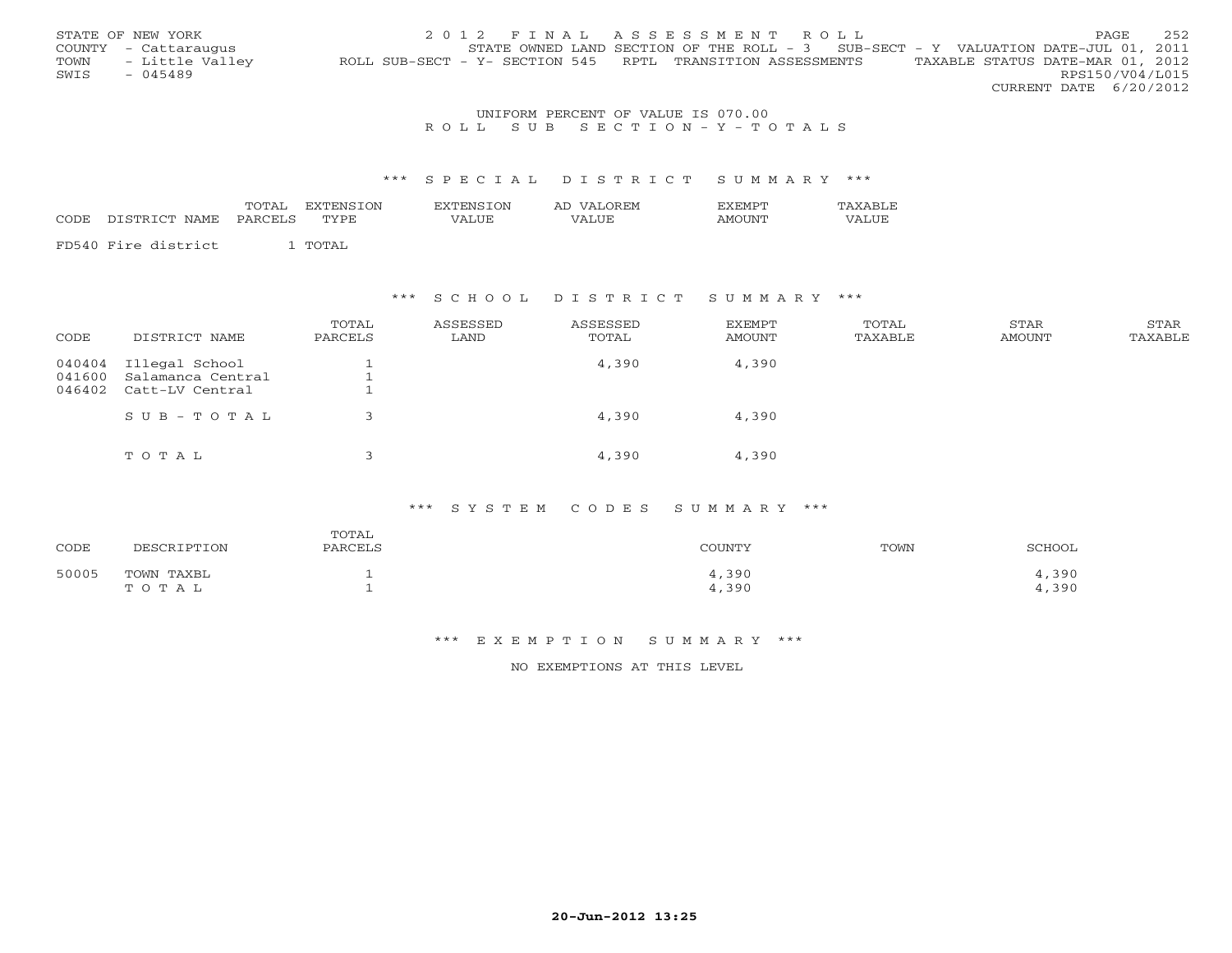|      | STATE OF NEW YORK    | 2012 FINAL ASSESSMENT ROLL                                                          | PAGE.                            | 253             |
|------|----------------------|-------------------------------------------------------------------------------------|----------------------------------|-----------------|
|      | COUNTY - Cattaraugus | STATE OWNED LAND SECTION OF THE ROLL - $3$ SUB-SECT - Y VALUATION DATE-JUL 01, 2011 |                                  |                 |
| TOWN | - Little Valley      | ROLL SUB-SECT - Y- SECTION 545 RPTL TRANSITION ASSESSMENTS                          | TAXABLE STATUS DATE-MAR 01, 2012 |                 |
| SWIS | - 045489             |                                                                                     |                                  | RPS150/V04/L015 |
|      |                      |                                                                                     | CURRENT DATE 6/20/2012           |                 |

# UNIFORM PERCENT OF VALUE IS 070.00<br>R O L L S U B S E C T I O N – Y – T O T A L S

| ROLL |                  | TOTAL   | ASSESSED | <b>\SSESSED</b> | TAXABLE | TAXABLE | TAXABLE | STAR    |
|------|------------------|---------|----------|-----------------|---------|---------|---------|---------|
| SEC  | DESCRIPTION      | PARCELS | LAND     | TOTAL           | COUNTY  | TOWN    | SCHOOL  | TAXABLE |
|      |                  |         |          |                 |         |         |         |         |
|      | STATE OWNED LAND |         |          | 1,390           |         | ,390    |         |         |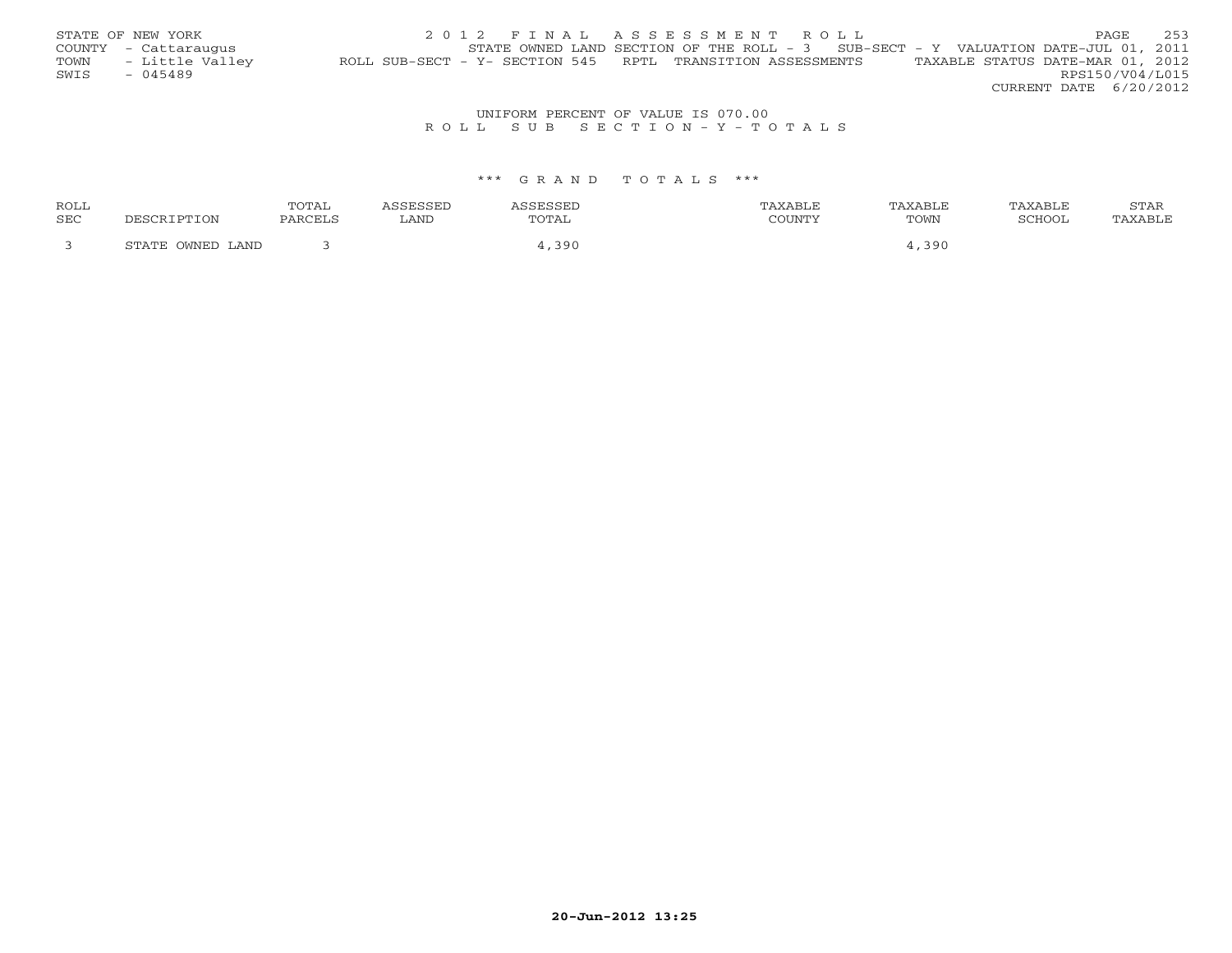| STATE OF NEW YORK       | 2012 FINAL ASSESSMENT ROLL               |                                  | PAGE | 254 |
|-------------------------|------------------------------------------|----------------------------------|------|-----|
| COUNTY - Cattaraugus    | STATE OWNED LAND SECTION OF THE ROLL - 3 | VALUATION DATE-JUL 01, 2011      |      |     |
| - Little Valley<br>TOWN |                                          | TAXABLE STATUS DATE-MAR 01, 2012 |      |     |
| SWIS<br>$-045489$       |                                          | RPS150/V04/L015                  |      |     |
|                         |                                          | CURRENT DATE $6/20/2012$         |      |     |
|                         | UNIFORM PERCENT OF VALUE IS 070.00       |                                  |      |     |

## R O L L L S E C T I O N T O T A L S

\*\*\* S P E C I A L D I S T R I C T S U M M A R Y \*\*\*

|                     | TOTAL<br>TYPE. | <b>EXTENSION</b><br><b>EXTENSION</b> | AD VALOREM | <b>FXFMPT</b> | TAXABLE  |
|---------------------|----------------|--------------------------------------|------------|---------------|----------|
| CODE DISTRICT NAME  | PARCELS        | VALUE                                | VALUE      | AMOUNT        | VALUE    |
| FD540 Fire district | 28 TOTAL       |                                      | 7310,800   |               | 7310,800 |

## \*\*\* S C H O O L D I S T R I C T S U M M A R Y \*\*\*

| CODE   | DISTRICT NAME     | TOTAL<br>PARCELS | ASSESSED<br>LAND | ASSESSED<br>TOTAL | <b>EXEMPT</b><br>AMOUNT | TOTAL<br>TAXABLE | <b>STAR</b><br>AMOUNT | STAR<br>TAXABLE |
|--------|-------------------|------------------|------------------|-------------------|-------------------------|------------------|-----------------------|-----------------|
| 040404 | Illegal School    |                  |                  | 4,390             | 4,390                   |                  |                       |                 |
| 041600 | Salamanca Central |                  | 349,652          | 2436,200          |                         | 2436,200         |                       | 2436,200        |
| 046402 | Catt-LV Central   | 24               | 933,445          | 4874,600          |                         | 4874,600         |                       | 4874,600        |
|        | $SUB - TO T AL$   | 30               | 1283,097         | 7315,190          | 4,390                   | 7310,800         |                       | 7310,800        |
|        | TOTAL             | 30               | 1283,097         | 7315,190          | 4,390                   | 7310,800         |                       | 7310,800        |

## \*\*\* S Y S T E M C O D E S S U M M A R Y \*\*\*

| CODE  | DESCRIPTION         | TOTAL<br>PARCELS | COUNTY         | TOWN | SCHOOL         |
|-------|---------------------|------------------|----------------|------|----------------|
| 50005 | TOWN TAXBL<br>TOTAL |                  | 4,390<br>4,390 |      | 4,390<br>4,390 |

| CODE  | DESCRIPTION      | TOTAL<br>PARCELS               | COUNTY               | TOWN | SCHOOL |
|-------|------------------|--------------------------------|----------------------|------|--------|
| 32252 | STATE C<br>TOTAL | $\sim$<br>-<br>$\sim$ $-$<br>∼ | 7310,800<br>7310,800 |      |        |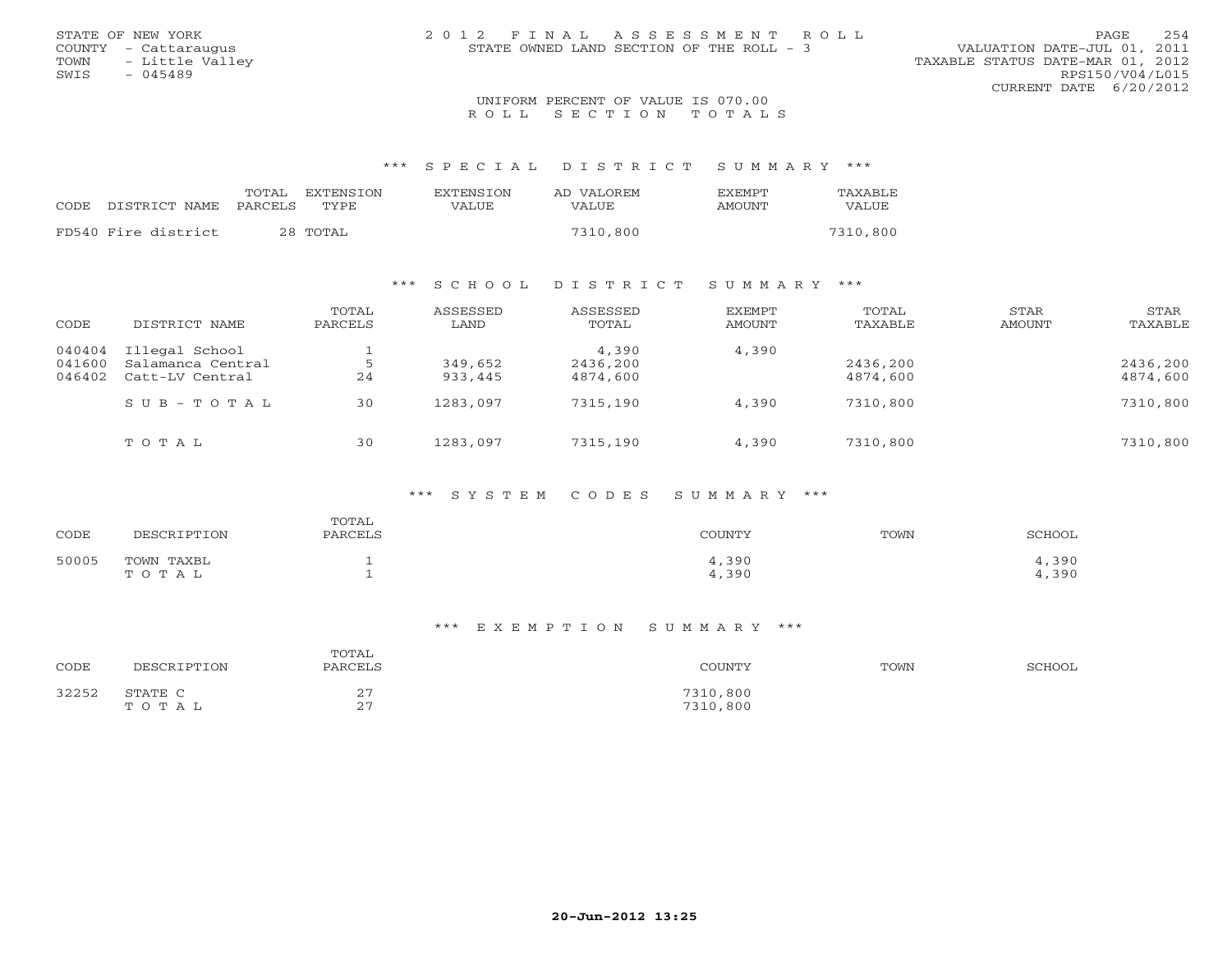|      | STATE OF NEW YORK    | 2012 FINAL ASSESSMENT ROLL               |                                  | 255<br><b>PAGE</b> |
|------|----------------------|------------------------------------------|----------------------------------|--------------------|
|      | COUNTY - Cattaraugus | STATE OWNED LAND SECTION OF THE ROLL - 3 | VALUATION DATE-JUL 01, 2011      |                    |
| TOWN | - Little Valley      |                                          | TAXABLE STATUS DATE-MAR 01, 2012 |                    |
| SWIS | - 045489             |                                          |                                  | RPS150/V04/L015    |
|      |                      |                                          | CURRENT DATE 6/20/2012           |                    |
|      |                      | UNIFORM PERCENT OF VALUE IS 070.00       |                                  |                    |
|      |                      | ROLL SECTION TOTALS                      |                                  |                    |

| <b>ROLL</b> |                     | TOTAL |             |                 |                          | TAXABI <sub>'</sub> E | TAXABLE  | <b>STAR</b> |
|-------------|---------------------|-------|-------------|-----------------|--------------------------|-----------------------|----------|-------------|
| <b>SEC</b>  |                     |       | LAND        | TOTAL           | $C0$ $T1$ $T1$ $T1$ $T1$ | TOWN                  | "CHOOL   |             |
|             | OWNED LAND<br>ᅂᅲᇧᅲᅲ |       | ററാ<br>09.7 | 10 <sup>c</sup> |                          | $\Omega$              | 7310.800 | 7210<br>800 |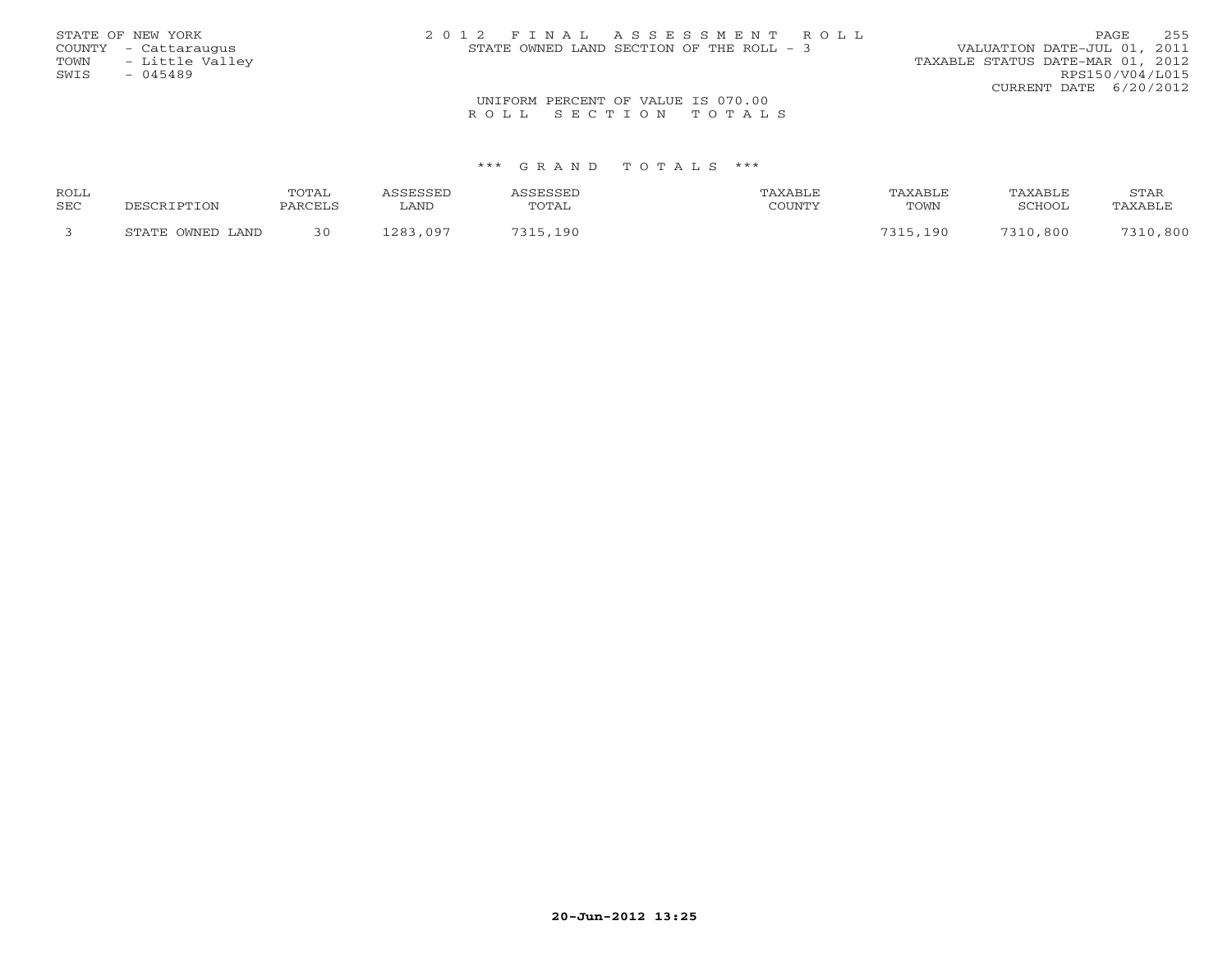## STATE OF NEW YORK 2 0 1 2 F I N A L A S S E S S M E N T R O L L PAGE 256 COUNTY - Cattaraugus SPECIAL FRANCHISE SECTION OF THE ROLL - 5 VALUATION DATE-JUL 01, 2011

## SWIS - 045489 TAX MAP NUMBER SEQUENCE UNIFORM PERCENT OF VALUE IS 070.00UNIFORM PERCENT OF VALUE IS 070.00

| TAX MAP PARCEL NUMBER<br>CURRENT OWNERS NAME<br>CURRENT OWNERS ADDRESS                                                                                          | PROPERTY LOCATION & CLASS ASSESSMENT<br>SCHOOL DISTRICT<br>PARCEL SIZE/GRID COORD                                                                   | LAND<br>TOTAL                 | TAX DESCRIPTION<br>SPECIAL DISTRICTS                                                         | EXEMPTION CODE-----------------COUNTY-------TOWN------SCHOOL<br>TAXABLE VALUE | ACCOUNT NO. |
|-----------------------------------------------------------------------------------------------------------------------------------------------------------------|-----------------------------------------------------------------------------------------------------------------------------------------------------|-------------------------------|----------------------------------------------------------------------------------------------|-------------------------------------------------------------------------------|-------------|
| ***********************                                                                                                                                         |                                                                                                                                                     |                               |                                                                                              |                                                                               |             |
| 554.089-9903-123.700<br>National Fuel Gas Dist Corp<br>Attn: Real Property Tax Servic Town Of Little Valley<br>6363 Main St<br>Williamsville, NY 14221-5887     | Special Franchise<br>861 Elec & gas<br>Salamanca Centr 041600<br>0.0400 Salamanca<br>ACRES<br>0.01                                                  | $\circ$<br>7,696              | COUNTY TAXABLE VALUE<br>TOWN<br>TAXABLE VALUE<br>SCHOOL TAXABLE VALUE<br>FD540 Fire district | 7,696<br>7,696<br>7,696<br>7,696 TO                                           | 0979        |
|                                                                                                                                                                 | FULL MARKET VALUE                                                                                                                                   | 10,994                        |                                                                                              |                                                                               |             |
| ************************                                                                                                                                        | **************************                                                                                                                          |                               |                                                                                              |                                                                               |             |
| 554.089-9903-132.350/188<br>Niagara Mohawk Power Corp<br>300 Erie Blvd West<br>Syracuse, NY 13202                                                               | Special Franchise<br>861 Elec & gas<br>Salamanca Centr 041600<br>Town Of Little Valley<br>0.0400 Salamanca                                          | $\Omega$<br>3,829             | COUNTY TAXABLE VALUE<br>TOWN<br>TAXABLE VALUE<br>SCHOOL TAXABLE VALUE<br>FD540 Fire district | 3,829<br>3,829<br>3,829<br>3,829 TO                                           | 0980        |
|                                                                                                                                                                 | 0.01<br>ACRES                                                                                                                                       |                               |                                                                                              |                                                                               |             |
|                                                                                                                                                                 | FULL MARKET VALUE                                                                                                                                   | 5,470                         |                                                                                              | ********************************* 554.089-9903-631.900/188 ***                |             |
|                                                                                                                                                                 | Special Franchise                                                                                                                                   |                               |                                                                                              |                                                                               | 0978        |
| 554.089-9903-631.900/188<br>Verizon New York Inc<br>PO Box 152206<br>Irving, TX 75015-2206                                                                      | 866 Telephone<br>Salamanca Centr 041600<br>Town Of Little Valley<br>0.0400 Salamanca<br>ACRES<br>0.01                                               | $\circ$<br>4,916              | COUNTY TAXABLE VALUE<br>TAXABLE VALUE<br>TOWN<br>SCHOOL TAXABLE VALUE<br>FD540 Fire district | 4,916<br>4,916<br>4,916<br>4,916 TO                                           |             |
|                                                                                                                                                                 | FULL MARKET VALUE                                                                                                                                   | 7,023                         |                                                                                              |                                                                               |             |
| **********************                                                                                                                                          |                                                                                                                                                     |                               |                                                                                              |                                                                               |             |
| 554.089-9910-123.700/288<br>National Fuel Gas Dist Corp<br>Attn: Real Property Tax Servic Town Of Little Valley<br>6363 Main St<br>Williamsville, NY 14221-5887 | Special Franchise<br>861 Elec & gas<br>Catt-LV Central 046402<br>0.9600 Catt/l Valley<br><b>ACRES</b><br>0.01<br>FULL MARKET VALUE                  | $\circ$<br>184,713<br>263,876 | COUNTY TAXABLE VALUE<br>TAXABLE VALUE<br>TOWN<br>SCHOOL TAXABLE VALUE<br>FD540 Fire district | 184,713<br>184,713<br>184,713<br>184,713 TO                                   | 0913        |
|                                                                                                                                                                 | **********************                                                                                                                              | **************                |                                                                                              | ********************************* 554.089-9910-132.350/188 ***                |             |
| 554.089-9910-132.350/188<br>Niagara Mohawk Power Corp<br>300 Erie Blvd West<br>Syracuse, NY 13202                                                               | Special Franchise<br>861 Elec & gas<br>Catt-LV Central 046402<br>Town Of Little Valley<br>0.9600 Catt/l Valley<br>ACRES<br>0.01                     | $\circ$<br>91,893             | COUNTY TAXABLE VALUE<br>TAXABLE VALUE<br>TOWN<br>SCHOOL TAXABLE VALUE<br>FD540 Fire district | 91,893<br>91,893<br>91,893<br>91,893 TO                                       | 0914        |
|                                                                                                                                                                 | FULL MARKET VALUE                                                                                                                                   | 131,276                       |                                                                                              |                                                                               |             |
| ************************                                                                                                                                        | ******************                                                                                                                                  |                               |                                                                                              |                                                                               |             |
| 554.089-9910-631.900/188<br>Verizon New York Inc<br>PO Box 152206<br>Irving, TX 75015-2206                                                                      | Special Franchise<br>866 Telephone<br>Catt-LV Central 046402<br>Town Of Little Valley<br>0.9600 Catt/l Valley<br>ACRES<br>0.01<br>FULL MARKET VALUE | $\circ$<br>117,978<br>168,540 | COUNTY TAXABLE VALUE<br>TOWN<br>TAXABLE VALUE<br>SCHOOL TAXABLE VALUE<br>FD540 Fire district | 117,978<br>117,978<br>117,978<br>117,978 TO                                   | 0912        |
| *********************                                                                                                                                           |                                                                                                                                                     |                               |                                                                                              |                                                                               |             |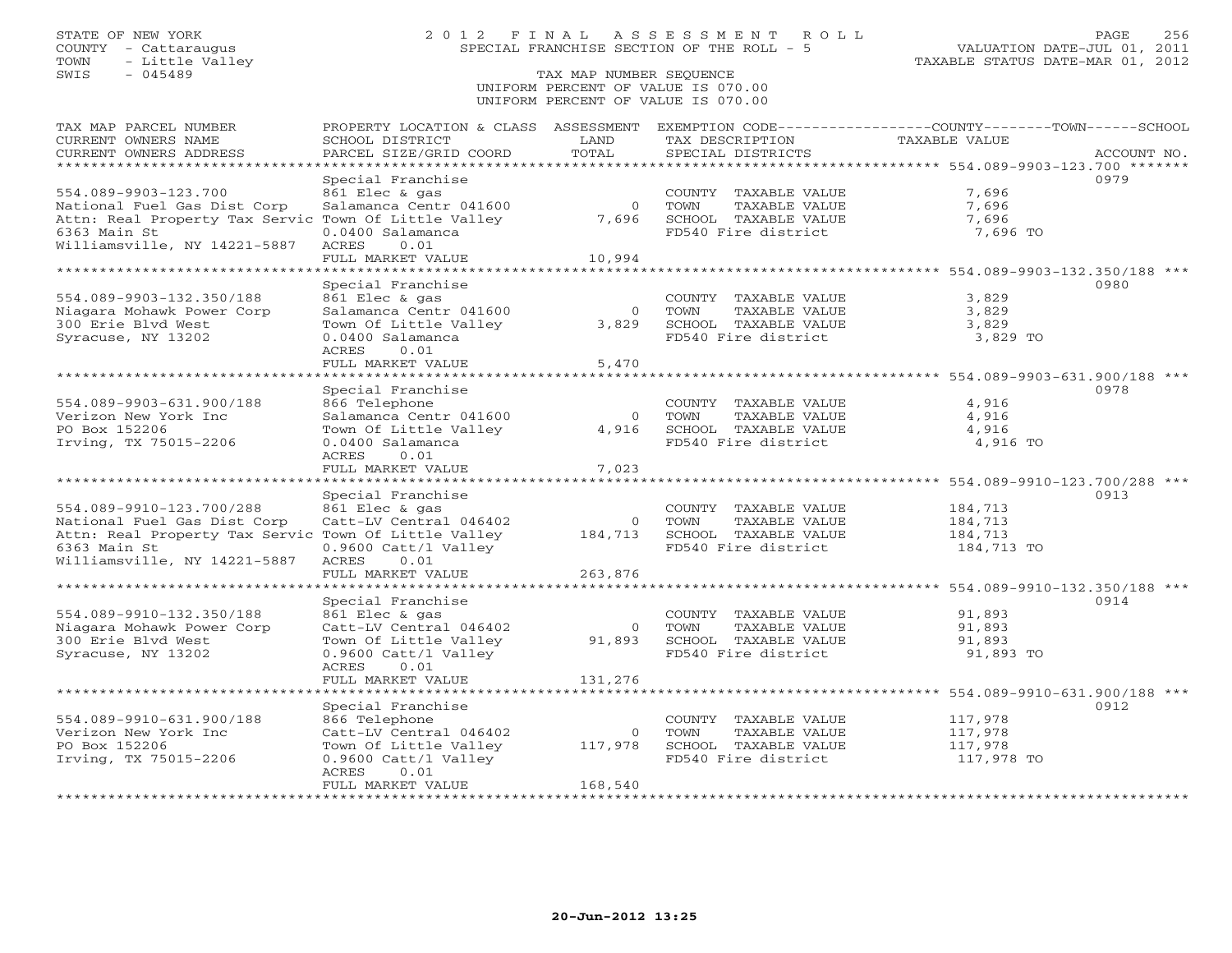| STATE OF NEW YORK<br>COUNTY<br>- Cattaraugus<br>- Little Valley<br>TOWN | 2 0 1 2                   |                         | FINAL ASSESSMENT ROLL<br>SPECIAL FRANCHISE SECTION OF THE ROLL - 5 | 257<br>PAGE<br>2011<br>VALUATION DATE-JUL 01,<br>TAXABLE STATUS DATE-MAR 01, 2012 |
|-------------------------------------------------------------------------|---------------------------|-------------------------|--------------------------------------------------------------------|-----------------------------------------------------------------------------------|
| SWIS<br>$-045489$                                                       |                           | TAX MAP NUMBER SEOUENCE | UNIFORM PERCENT OF VALUE IS 070.00                                 |                                                                                   |
|                                                                         |                           |                         | UNIFORM PERCENT OF VALUE IS 070.00                                 |                                                                                   |
| TAX MAP PARCEL NUMBER                                                   | PROPERTY LOCATION & CLASS | ASSESSMENT              | EXEMPTION CODE---                                                  | -----------COUNTY---------TOWN------SCHOOL                                        |
| CURRENT OWNERS NAME                                                     | SCHOOL DISTRICT           | LAND                    | TAX DESCRIPTION                                                    | TAXABLE VALUE                                                                     |
| CURRENT OWNERS ADDRESS                                                  | PARCEL SIZE/GRID COORD    | TOTAL                   | SPECIAL DISTRICTS                                                  | ACCOUNT NO.                                                                       |
|                                                                         |                           |                         |                                                                    |                                                                                   |
|                                                                         | Special Franchise         |                         |                                                                    | 0957                                                                              |
| 554.089-9910-999.991/188                                                | 869 Television            |                         | COUNTY<br>TAXABLE VALUE                                            | 17,814                                                                            |
| Atlantic Broadband (PENN) LLC                                           | Catt-LV Central 046402    | $\circ$                 | TOWN<br>TAXABLE VALUE                                              | 17,814                                                                            |
| 120 Southmont Blvd                                                      | Town Of Little Valley     | 17,814                  | SCHOOL<br>TAXABLE VALUE                                            | 17,814                                                                            |
| Johnstown, PA 15905                                                     | $1.0000$ Catt/l Valley    |                         | FD540 Fire district                                                | 17,814 TO                                                                         |
|                                                                         | 0.01<br>ACRES             |                         |                                                                    |                                                                                   |
|                                                                         | FULL MARKET VALUE         | 25,449                  |                                                                    |                                                                                   |
|                                                                         |                           |                         |                                                                    |                                                                                   |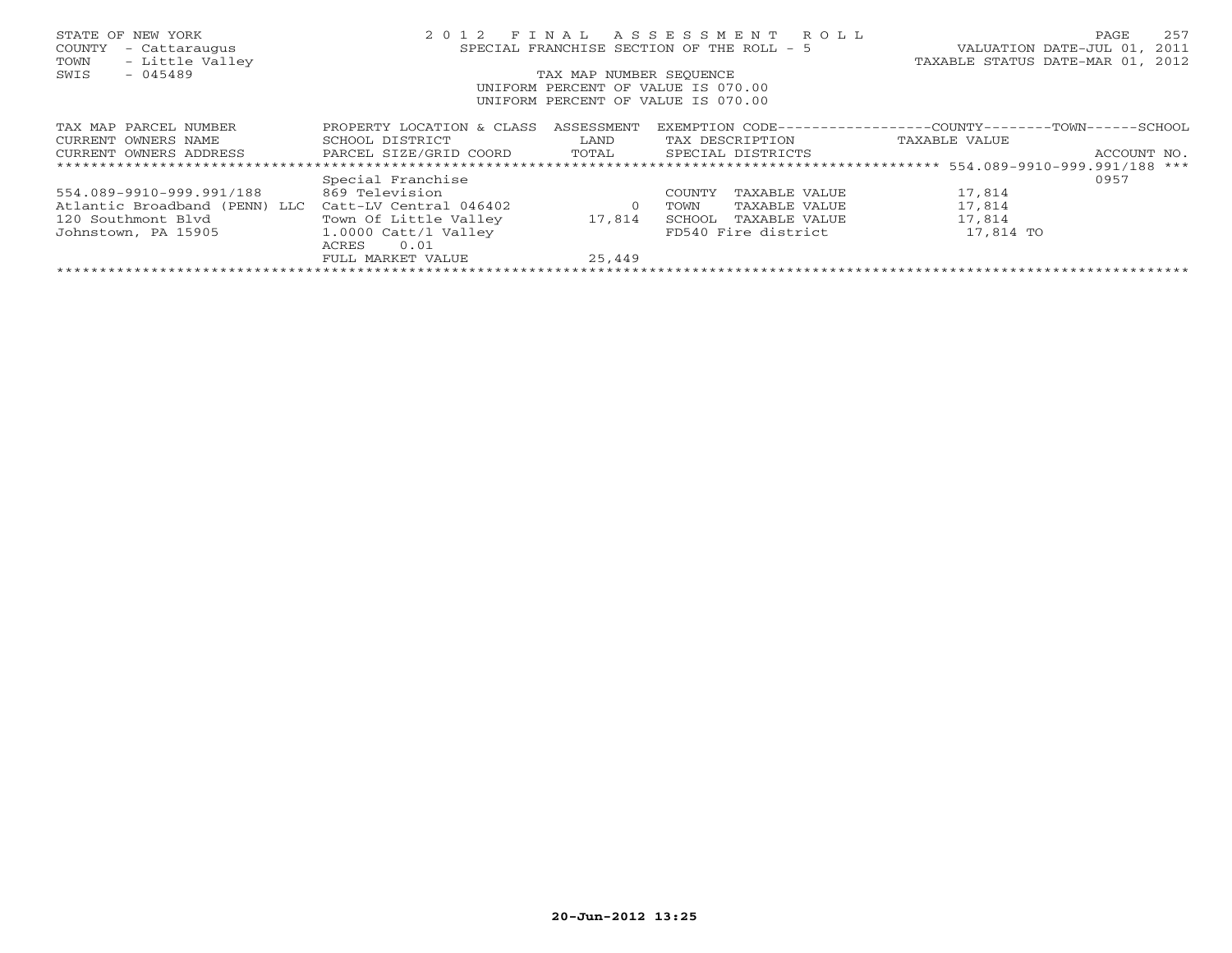|                      | 2012 FINAL ASSESSMENT ROLL                |                                  |
|----------------------|-------------------------------------------|----------------------------------|
| STATE OF NEW YORK    |                                           | 258<br>PAGE.                     |
| COUNTY - Cattaraugus | SPECIAL FRANCHISE SECTION OF THE ROLL - 5 | VALUATION DATE-JUL 01, 2011      |
| TOWN - Little Valley |                                           | TAXABLE STATUS DATE-MAR 01, 2012 |
| SWIS<br>- 045489     |                                           | RPS150/V04/L015                  |
|                      |                                           | CURRENT DATE 6/20/2012           |
|                      | IBITEORM REPORTED OF USITER TO 050 00     |                                  |

## UNIFORM PERCENT OF VALUE IS 070.00R O L L S U B S E C T I O N - - T O T A L S

\*\*\* S P E C I A L D I S T R I C T S U M M A R Y \*\*\*

|      |                     | TOTAL<br><b>EXTENSION</b> | <b>EXTENSION</b> | AD VALOREM | <b>EXEMPT</b> | <b>TAXABLE</b> |
|------|---------------------|---------------------------|------------------|------------|---------------|----------------|
| CODE | DISTRICT NAME       | PARCELS<br>TYPE.          | VALUE            | VALUE      | AMOUNT        | VALUE          |
|      | FD540 Fire district | ' TOTAL                   |                  | 428,839    |               | 428,839        |

## \*\*\* S C H O O L D I S T R I C T S U M M A R Y \*\*\*

| CODE             | DISTRICT NAME                        | TOTAL<br>PARCELS | ASSESSED<br>LAND | ASSESSED<br>TOTAL | <b>EXEMPT</b><br>AMOUNT | TOTAL<br>TAXABLE  | STAR<br>AMOUNT | STAR<br>TAXABLE   |
|------------------|--------------------------------------|------------------|------------------|-------------------|-------------------------|-------------------|----------------|-------------------|
| 041600<br>046402 | Salamanca Central<br>Catt-LV Central | $\overline{4}$   |                  | 16,441<br>412,398 |                         | 16,441<br>412,398 |                | 16,441<br>412,398 |
|                  | SUB-TOTAL                            |                  |                  | 428,839           |                         | 428,839           |                | 428,839           |
|                  | TOTAL                                | $\blacksquare$   |                  | 428,839           |                         | 428,839           |                | 428,839           |

\*\*\* S Y S T E M C O D E S S U M M A R Y \*\*\*

NO SYSTEM EXEMPTIONS AT THIS LEVEL

\*\*\* E X E M P T I O N S U M M A R Y \*\*\*

NO EXEMPTIONS AT THIS LEVEL

| ROLL |                     | TOTAL  | <b>CCFCCFD</b> | :ЧH   | "AXABLF      | <b>PAVART</b>  | TAXABLF         | STAR    |
|------|---------------------|--------|----------------|-------|--------------|----------------|-----------------|---------|
| SEC  | ם הדר               | PARCEL | LAND           | TOTAL | COUNTY       | TOWN           | SCHOOL          | 'AXABLE |
|      | FDAMCHTCF<br>CDPOT: |        |                | റ റ   | $939$<br>າລດ | $\cap$<br>839. | $\Omega$<br>839 | റ റ     |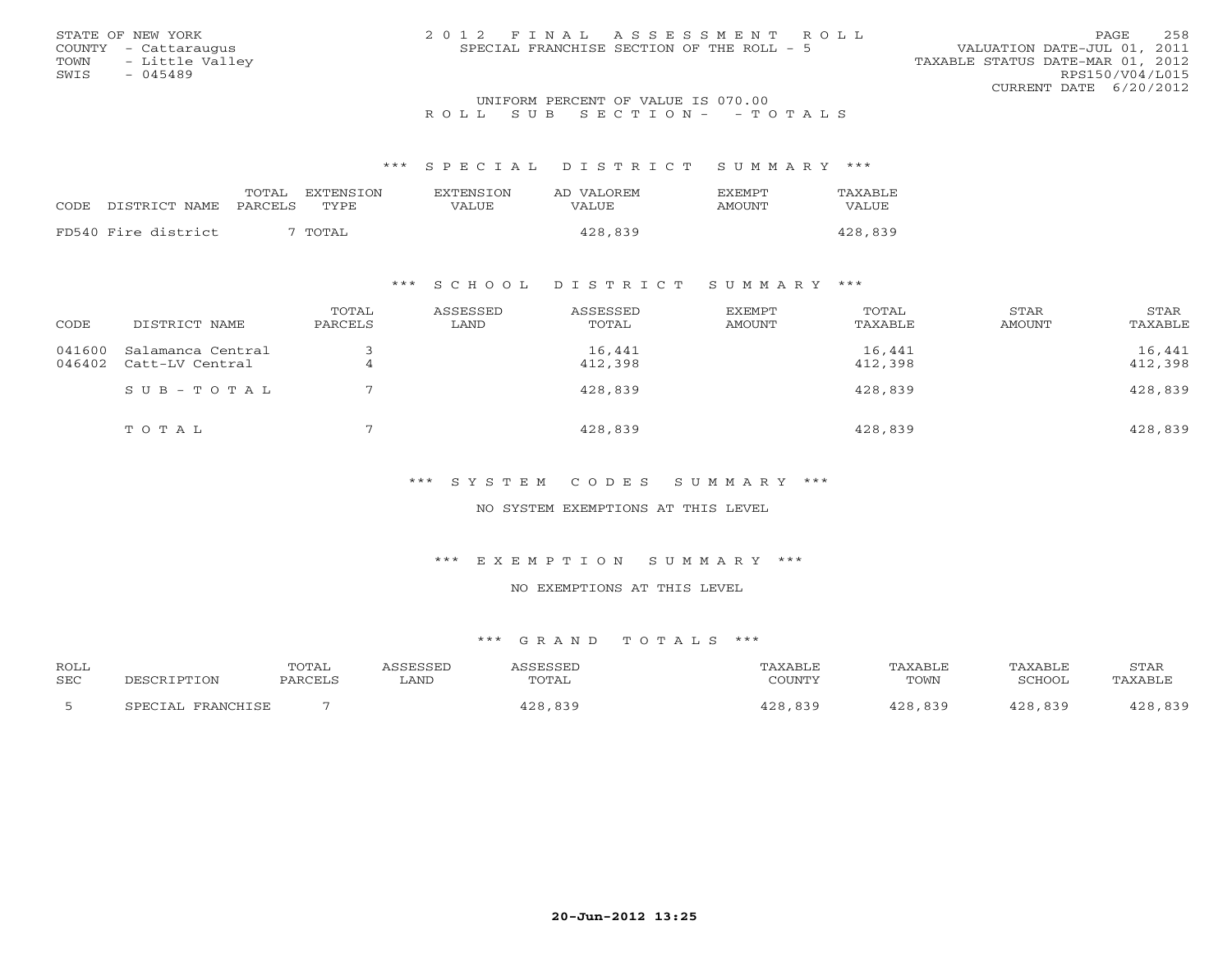|      | STATE OF NEW YORK    | 2012 FINAL ASSESSMENT ROLL                                               | PAGE.                  | 259 |
|------|----------------------|--------------------------------------------------------------------------|------------------------|-----|
|      | COUNTY - Cattaraugus | VALUATION DATE-JUL 01, 2011<br>SPECIAL FRANCHISE SECTION OF THE ROLL - 5 |                        |     |
|      | TOWN - Little Valley | TAXABLE STATUS DATE-MAR 01, 2012                                         |                        |     |
| SWIS | $-045489$            |                                                                          | RPS150/V04/L015        |     |
|      |                      | UNIFORM PERCENT OF VALUE IS 070.00                                       | CURRENT DATE 6/20/2012 |     |
|      |                      |                                                                          |                        |     |

#### R O L L S E C T I O N T O T A L S

#### \*\*\* S P E C I A L D I S T R I C T S U M M A R Y \*\*\*

|                     | TOTAL   | EXTENSION | <b>EXTENSION</b> | AD VALOREM | <b>FXFMPT</b> | TAXABLE |
|---------------------|---------|-----------|------------------|------------|---------------|---------|
| CODE DISTRICT NAME  | PARCELS | TYPE.     | VALUE            | VALUE      | <b>AMOUNT</b> | VALUE   |
| FD540 Fire district |         | TOTAL     |                  | 428,839    |               | 428,839 |
|                     |         |           |                  |            |               |         |

## \*\*\* S C H O O L D I S T R I C T S U M M A R Y \*\*\*

| CODE             | DISTRICT NAME                        | TOTAL<br>PARCELS | ASSESSED<br>LAND | ASSESSED<br>TOTAL | EXEMPT<br><b>AMOUNT</b> | TOTAL<br>TAXABLE  | STAR<br>AMOUNT | STAR<br>TAXABLE   |
|------------------|--------------------------------------|------------------|------------------|-------------------|-------------------------|-------------------|----------------|-------------------|
| 041600<br>046402 | Salamanca Central<br>Catt-LV Central |                  |                  | 16,441<br>412,398 |                         | 16,441<br>412,398 |                | 16,441<br>412,398 |
|                  | $SUB - TO T AL$                      |                  |                  | 428,839           |                         | 428,839           |                | 428,839           |
|                  | TOTAL                                |                  |                  | 428,839           |                         | 428,839           |                | 428,839           |

\*\*\* S Y S T E M C O D E S S U M M A R Y \*\*\*

NO SYSTEM EXEMPTIONS AT THIS LEVEL

\*\*\* E X E M P T I O N S U M M A R Y \*\*\*

NO EXEMPTIONS AT THIS LEVEL

| ROLL       |                   | TOTAL   | ASSESSED | ASSESSED | TAXABLE | TAXABLE | TAXABLE       | STAR    |
|------------|-------------------|---------|----------|----------|---------|---------|---------------|---------|
| <b>SEC</b> | DESCRIPTION       | PARCELS | LAND     | TOTAL    | COUNTY  | TOWN    | <b>SCHOOL</b> | TAXABLE |
|            | SPECIAL FRANCHISE |         |          | 428,839  | 428,839 | 428,839 | 428,839       | 428,839 |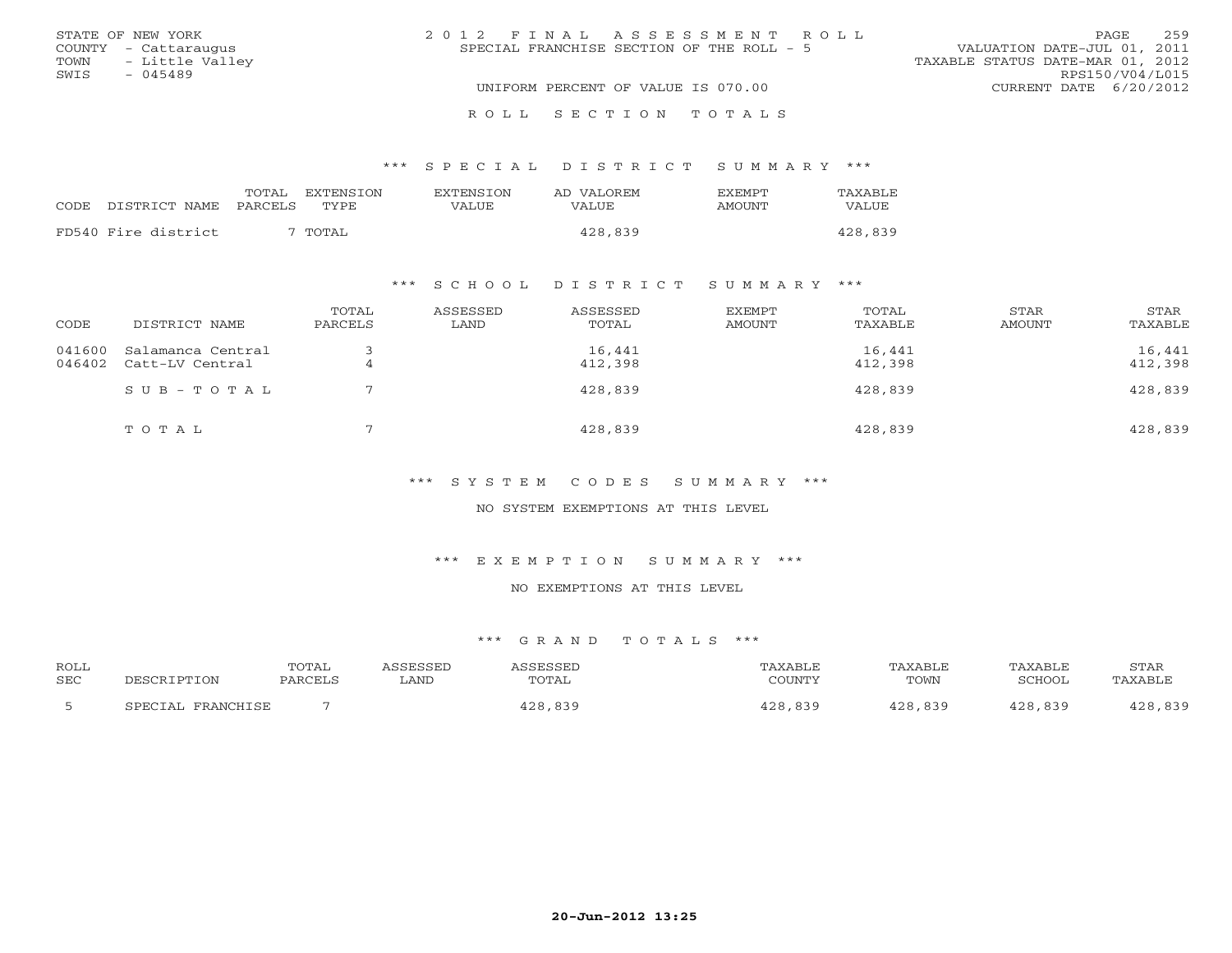## STATE OF NEW YORK 2 0 1 2 F I N A L A S S E S S M E N T R O L L PAGE 260 COUNTY - Cattaraugus UTILITY & R.R. SECTION OF THE ROLL - 6 VALUATION DATE-JUL 01, 2011

| TAX MAP PARCEL NUMBER                                                    | PROPERTY LOCATION & CLASS ASSESSMENT                   |                |                                               | EXEMPTION CODE-----------------COUNTY-------TOWN------SCHOOL |             |
|--------------------------------------------------------------------------|--------------------------------------------------------|----------------|-----------------------------------------------|--------------------------------------------------------------|-------------|
| CURRENT OWNERS NAME                                                      | SCHOOL DISTRICT                                        | LAND<br>TOTAL  | TAX DESCRIPTION                               | <b>TAXABLE VALUE</b>                                         | ACCOUNT NO. |
| CURRENT OWNERS ADDRESS<br>***********************                        | PARCEL SIZE/GRID COORD                                 |                | SPECIAL DISTRICTS                             |                                                              |             |
|                                                                          | Nys Rte 242                                            |                |                                               |                                                              | 0906        |
| $54.004 - 2 - 20$                                                        | 380 Pub Util Vac                                       |                | COUNTY TAXABLE VALUE                          | 8,500                                                        |             |
| National Fuel Gas Supply                                                 | Catt-LV Central 046402                                 | 8,500          | TAXABLE VALUE<br>TOWN                         | 8,500                                                        |             |
| Real Property Tax Services                                               | Land Only                                              | 8,500          | SCHOOL TAXABLE VALUE                          | 8,500                                                        |             |
| 6363 Main St                                                             | 1.0000 Catt/l Valley                                   |                | FD540 Fire district                           | 8,500 TO                                                     |             |
| Williamsville, NY 14221-5887                                             | Rs Lv-Rm-3T                                            |                |                                               |                                                              |             |
|                                                                          | FRNT 200.00 DPTH 250.00                                |                |                                               |                                                              |             |
|                                                                          | EAST-1098533 NRTH-0815999<br>DEED BOOK 716<br>PG-00142 |                |                                               |                                                              |             |
|                                                                          | FULL MARKET VALUE                                      | 12,143         |                                               |                                                              |             |
|                                                                          |                                                        |                |                                               |                                                              |             |
|                                                                          | Nys Rte 353                                            |                |                                               |                                                              | 1010        |
| $63.002 - 1 - 16.2$                                                      | 312 Vac w/imprv                                        |                | COUNTY TAXABLE VALUE                          | 7,000                                                        |             |
| EmKey Gathering LLC                                                      | Catt-LV Central 046402                                 | 5,400          | TOWN<br>TAXABLE VALUE                         | 7,000                                                        |             |
| 2501 Palermo Dr B                                                        | Loc #7191 & 23906                                      | 7,000          | SCHOOL TAXABLE VALUE                          | 7,000                                                        |             |
| Erie, PA 16506                                                           | 1.0000 Catt/1 Valley                                   |                | FD540 Fire district                           | 7,000 TO                                                     |             |
|                                                                          | Off Trailer, Mrs Equip<br>ACRES 18.13                  |                |                                               |                                                              |             |
|                                                                          | EAST-1099489 NRTH-0810552                              |                |                                               |                                                              |             |
|                                                                          | DEED BOOK 00984 PG-00615                               |                |                                               |                                                              |             |
|                                                                          | FULL MARKET VALUE                                      | 10,000         |                                               |                                                              |             |
|                                                                          |                                                        |                |                                               |                                                              |             |
|                                                                          | Bucktooth Run Rd                                       |                |                                               |                                                              | 0898        |
| $63.004 - 1 - 2.2$                                                       | 380 Pub Util Vac                                       |                | COUNTY TAXABLE VALUE                          | 5,000                                                        |             |
| Village Of Little Valley<br>Municipal Bldg                               | Catt-LV Central 046402<br>Land Only                    | 5,000<br>5,000 | TAXABLE VALUE<br>TOWN<br>SCHOOL TAXABLE VALUE | 5,000<br>5,000                                               |             |
| Little Valley, NY 14755                                                  | 1.0000 Catt/l Valley                                   |                | FD540 Fire district                           | 5,000 TO                                                     |             |
|                                                                          | ACRES<br>0.84                                          |                |                                               |                                                              |             |
|                                                                          | EAST-1090376 NRTH-0807377                              |                |                                               |                                                              |             |
|                                                                          | FULL MARKET VALUE                                      | 7,143          |                                               |                                                              |             |
| *************************                                                |                                                        |                |                                               |                                                              |             |
|                                                                          | Utility - Outside Plant                                |                |                                               |                                                              | 0981        |
| 654.089-9903-123.700/288                                                 | 885 Gas Outside Pla<br>Salamanca Centr 041600          | $\Omega$       | COUNTY TAXABLE VALUE<br>TOWN<br>TAXABLE VALUE | 19,042                                                       |             |
| National Fuel Gas Dist Corp<br>Attn: Real Property Tax Servic Loc #88888 |                                                        | 19,042         | SCHOOL TAXABLE VALUE                          | 19,042<br>19,042                                             |             |
| 6363 Main St                                                             | 0.0600 Salamanca                                       |                | FD540 Fire district                           | 19,042 TO                                                    |             |
| Williamsville, NY 14221-5887                                             | Gas Dist                                               |                |                                               |                                                              |             |
|                                                                          | ACRES<br>0.01                                          |                |                                               |                                                              |             |
|                                                                          | FULL MARKET VALUE                                      | 27,203         |                                               |                                                              |             |
|                                                                          |                                                        |                |                                               |                                                              |             |
|                                                                          | Utility - Op & Msc Equip                               |                |                                               |                                                              | 1190        |
| 654.089-9903-123.710/288<br>National Fuel Gas Supply                     | 883 Gas Trans Impr<br>Salamanca Centr 041600           | $\circ$        | COUNTY TAXABLE VALUE<br>TOWN<br>TAXABLE VALUE | 30,581<br>30,581                                             |             |
| Real Property Tax Service                                                | Loc #888888, 122215,                                   | 30,581         | SCHOOL TAXABLE VALUE                          | 30,581                                                       |             |
| 6363 Main St                                                             | 0.0600 Salamanca                                       |                | FD540 Fire district                           | 30,581 TO                                                    |             |
| Williamsville, NY 14221-5887                                             | Gas Trans<br>(122255)                                  |                |                                               |                                                              |             |
|                                                                          | ACRES<br>0.01                                          |                |                                               |                                                              |             |
|                                                                          | FULL MARKET VALUE                                      | 43,687         |                                               |                                                              |             |
|                                                                          |                                                        |                |                                               |                                                              |             |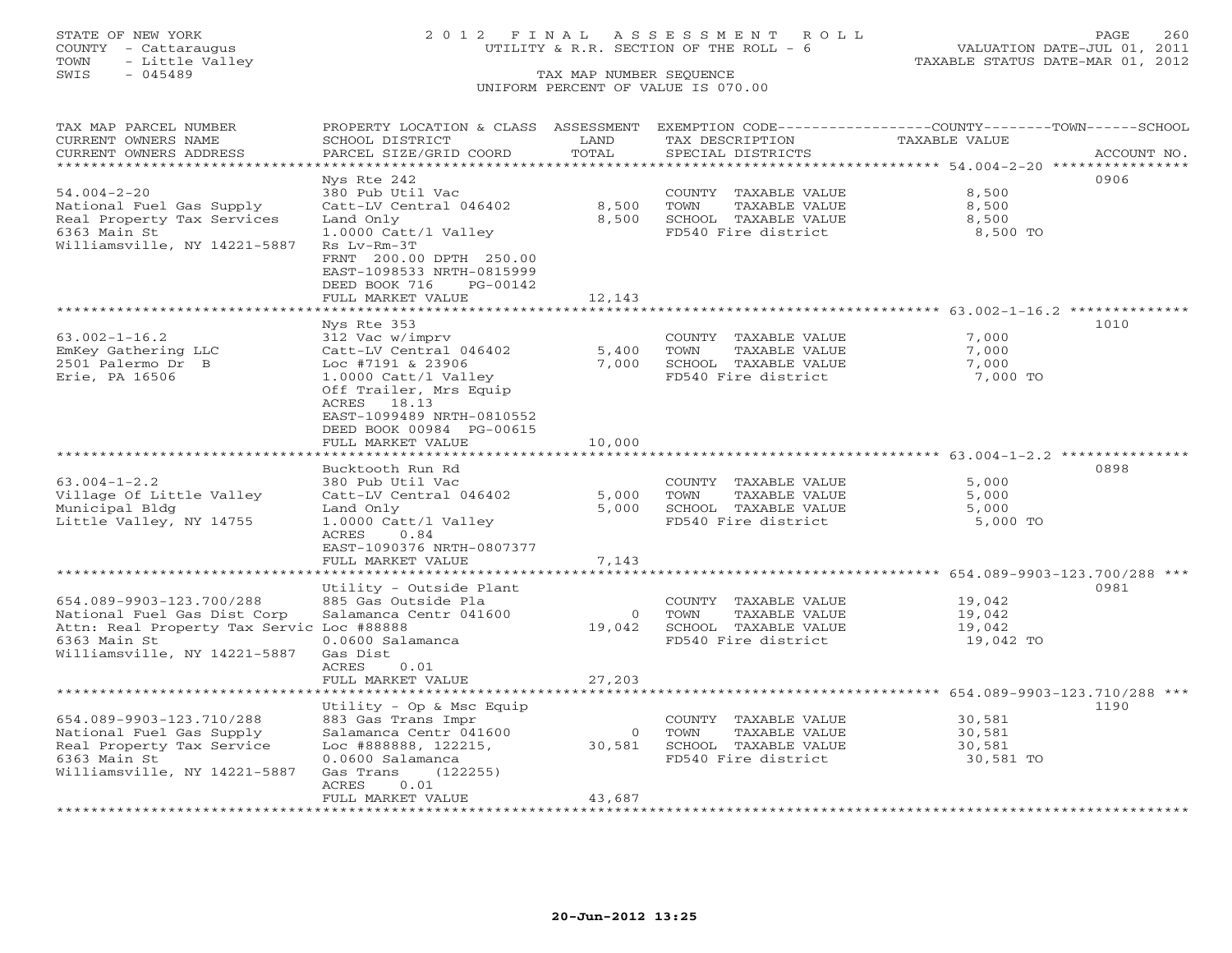## STATE OF NEW YORK 2 0 1 2 F I N A L A S S E S S M E N T R O L L PAGE 261 COUNTY - Cattaraugus UTILITY & R.R. SECTION OF THE ROLL - 6 VALUATION DATE-JUL 01, 2011

| TAX MAP PARCEL NUMBER                      | PROPERTY LOCATION & CLASS ASSESSMENT   |                | EXEMPTION CODE-----------------COUNTY-------TOWN------SCHOOL                     |                                                             |             |
|--------------------------------------------|----------------------------------------|----------------|----------------------------------------------------------------------------------|-------------------------------------------------------------|-------------|
| CURRENT OWNERS NAME                        | SCHOOL DISTRICT                        | LAND           | TAX DESCRIPTION                                                                  | TAXABLE VALUE                                               |             |
| CURRENT OWNERS ADDRESS                     | PARCEL SIZE/GRID COORD                 | TOTAL          | SPECIAL DISTRICTS                                                                |                                                             | ACCOUNT NO. |
| ********************                       | ************************************** |                | ·********************************    654.089-9903-132.350/188                 ** |                                                             |             |
|                                            | Utility - Outside Plant                |                |                                                                                  |                                                             | 0984        |
| 654.089-9903-132.350/188                   | 884 Elec Dist Out                      |                | COUNTY TAXABLE VALUE                                                             | 8,331                                                       |             |
| Niagara Mohawk Power Corp                  | Salamanca Centr 041600                 | $\circ$        | TOWN<br>TAXABLE VALUE                                                            | 8,331                                                       |             |
| Attn: Real Estate Tax Dept A3              | Loc #888888                            | 8,331          | SCHOOL TAXABLE VALUE                                                             | 8,331                                                       |             |
| 300 Erie Blvd West                         | 0.0600 Salamanca                       |                | FD540 Fire district                                                              | 8,331 TO                                                    |             |
| Syracuse, NY 13202                         | Elec Dist                              |                |                                                                                  |                                                             |             |
|                                            | ACRES<br>0.01                          |                |                                                                                  |                                                             |             |
|                                            | FULL MARKET VALUE                      | 11,901         |                                                                                  |                                                             |             |
|                                            |                                        |                |                                                                                  |                                                             |             |
|                                            | Utility - Outside Plant                |                |                                                                                  |                                                             | 0990        |
| 654.089-9903-631.900/188                   | 836 Telecom. eq.                       |                | COUNTY TAXABLE VALUE                                                             | 914                                                         |             |
| Verizon New York Inc                       | Salamanca Centr 041600                 | $\overline{0}$ | TOWN<br>TAXABLE VALUE                                                            | 914                                                         |             |
| PO Box 152206                              | Loc #888888                            | 914            | SCHOOL TAXABLE VALUE                                                             | 914                                                         |             |
| Irving, TX 75015-2206                      | 0.0100 Salamanca                       |                | FD540 Fire district                                                              | 914 TO                                                      |             |
|                                            | Poles, Wire, Cable, Etc                |                |                                                                                  |                                                             |             |
|                                            | ACRES<br>0.01                          |                |                                                                                  |                                                             |             |
|                                            | FULL MARKET VALUE                      | 1,306          |                                                                                  |                                                             |             |
|                                            |                                        |                |                                                                                  |                                                             |             |
|                                            | Utility                                |                |                                                                                  |                                                             | 1216        |
| 654.089-9910-123.700/200                   | 883 Gas Trans Impr                     |                | COUNTY TAXABLE VALUE                                                             | 4,492                                                       |             |
| Nat Fuel Gas Supply Corp                   | Catt-LV Central 046402                 | $\Omega$       | TOWN<br>TAXABLE VALUE                                                            | 4,492                                                       |             |
| Real property Tax Dept                     | Structures & Improvements              | 4,492          | SCHOOL TAXABLE VALUE                                                             | 4,492                                                       |             |
| 6363 Main St                               | At Frank Miles Farm                    |                | FD540 Fire district                                                              | 4,492 TO                                                    |             |
| Williamsville, NY 14221-5887               | FULL MARKET VALUE                      | 6,417          |                                                                                  |                                                             |             |
| ***********************                    | ***********************                |                |                                                                                  | ****************************** 654.089-9910-123.700/201 *** |             |
|                                            | Utility                                |                |                                                                                  |                                                             | 1217        |
| 654.089-9910-123.700/201                   | 883 Gas Trans Impr                     |                | COUNTY TAXABLE VALUE                                                             | 9,416                                                       |             |
| Nat Fuel Gas Supply Corp                   | Catt-LV Central 046402                 | $\overline{0}$ | TOWN<br>TAXABLE VALUE                                                            | 9,416                                                       |             |
| Real Property Tax Dept.                    |                                        | 9,416          | SCHOOL TAXABLE VALUE                                                             | 9,416                                                       |             |
| 6363 Main St                               | FULL MARKET VALUE                      | 13,451         | FD540 Fire district                                                              | 9,416 TO                                                    |             |
| Williamsville, NY 5887                     |                                        |                |                                                                                  |                                                             |             |
| ***********************                    |                                        |                |                                                                                  |                                                             |             |
|                                            | Utility - Outside Plant                |                |                                                                                  |                                                             | 0907        |
| 654.089-9910-123.700/288                   | 885 Gas Outside Pla                    |                | COUNTY TAXABLE VALUE                                                             | 298,330                                                     |             |
| National Fuel Gas Dist Corp                | Catt-LV Central 046402                 | $\Omega$       | TOWN<br>TAXABLE VALUE                                                            | 298,330                                                     |             |
| Attn: Real Property Tax Servic Loc #888888 |                                        | 298,330        | SCHOOL TAXABLE VALUE                                                             | 298,330                                                     |             |
| Real Property Tax Service                  | 0.9400 Catt/l Valley                   |                | FD540 Fire district                                                              | 298,330 TO                                                  |             |
| 6363 Main St                               | Gas Dist                               |                |                                                                                  |                                                             |             |
| Williamsville, NY 14221-5887               | ACRES<br>0.01                          |                |                                                                                  |                                                             |             |
|                                            | FULL MARKET VALUE                      | 426,186        |                                                                                  |                                                             |             |
|                                            | ******************                     |                |                                                                                  |                                                             |             |
|                                            | Utility - Op & Msc Equip               |                |                                                                                  |                                                             | 1191        |
| 654.089-9910-123.710/288                   | 883 Gas Trans Impr                     |                | COUNTY TAXABLE VALUE                                                             | 479,107                                                     |             |
| National Fuel Gas Supply                   | Catt-LV Central 046402                 | $\overline{0}$ | TOWN<br>TAXABLE VALUE                                                            | 479,107                                                     |             |
| Real Property Tax Services                 | Loc #888888, 122215                    | 479,107        | SCHOOL TAXABLE VALUE                                                             | 479,107                                                     |             |
| 6363 Main St                               | 0.9400 Catt/l Valley                   |                | FD540 Fire district                                                              | 479,107 TO                                                  |             |
| Williamsville, NY 14221-5887               | Gas Trans<br>(122255)                  |                |                                                                                  |                                                             |             |
|                                            | ACRES<br>0.01                          |                |                                                                                  |                                                             |             |
|                                            | FULL MARKET VALUE                      | 684,439        |                                                                                  |                                                             |             |
|                                            |                                        |                |                                                                                  |                                                             |             |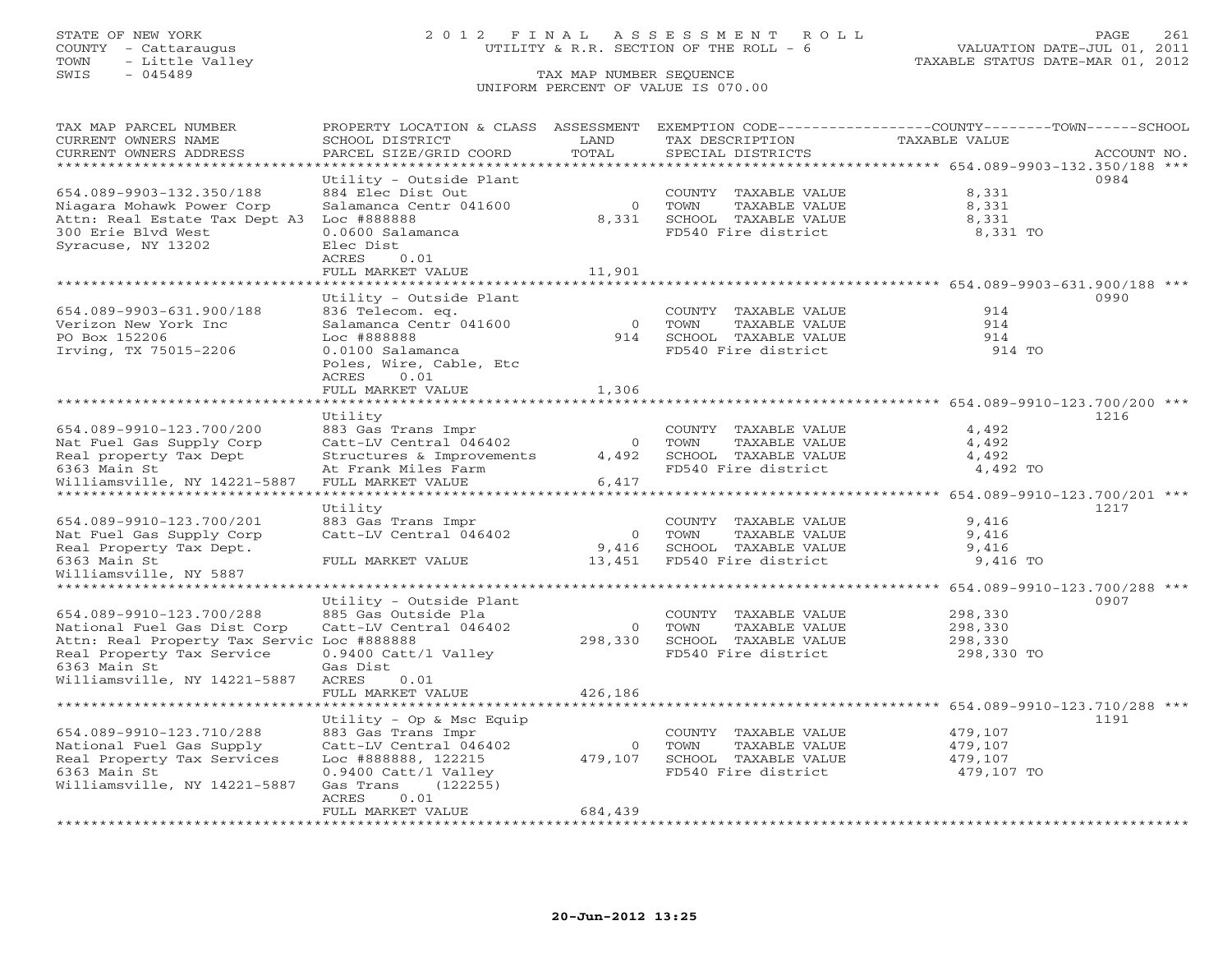## STATE OF NEW YORK 2 0 1 2 F I N A L A S S E S S M E N T R O L L PAGE 262 COUNTY - Cattaraugus UTILITY & R.R. SECTION OF THE ROLL - 6 VALUATION DATE-JUL 01, 2011

| TAX MAP PARCEL NUMBER<br>CURRENT OWNERS NAME<br>CURRENT OWNERS ADDRESS | PROPERTY LOCATION & CLASS ASSESSMENT<br>SCHOOL DISTRICT<br>PARCEL SIZE/GRID COORD | LAND<br>TOTAL             | TAX DESCRIPTION<br>SPECIAL DISTRICTS          | EXEMPTION CODE-----------------COUNTY-------TOWN------SCHOOL<br><b>TAXABLE VALUE</b> | ACCOUNT NO. |
|------------------------------------------------------------------------|-----------------------------------------------------------------------------------|---------------------------|-----------------------------------------------|--------------------------------------------------------------------------------------|-------------|
| **********************                                                 |                                                                                   |                           |                                               |                                                                                      |             |
|                                                                        | Utility                                                                           |                           |                                               | 1223                                                                                 |             |
| 654.089-9910-126.810/100                                               | 882 Elec Trans Imp                                                                |                           | COUNTY TAXABLE VALUE                          | 451,957                                                                              |             |
| Village Of Little Valley                                               | Catt-LV Central 046402                                                            | $\overline{0}$            | TOWN<br>TAXABLE VALUE                         | 451,957                                                                              |             |
| Municipal Bldg                                                         | Station Equipment                                                                 | 451,957                   | SCHOOL TAXABLE VALUE                          | 451,957                                                                              |             |
| Little Valley, NY 14755                                                | FULL MARKET VALUE                                                                 | 645,653                   | FD540 Fire district                           | 451,957 TO                                                                           |             |
| *************************                                              | ***********************                                                           | * * * * * * * * * * * *   |                                               |                                                                                      |             |
|                                                                        | Utility                                                                           |                           |                                               | 1218                                                                                 |             |
| 654.089-9910-126.810/101                                               | 872 Elec-Substation                                                               |                           | COUNTY TAXABLE VALUE                          | 431,953                                                                              |             |
| Village Of Little Valley                                               | Catt-LV Central 046402<br>Station Equipment                                       | $\overline{0}$<br>431,953 | TOWN<br>TAXABLE VALUE<br>SCHOOL TAXABLE VALUE | 431,953                                                                              |             |
| Municipal Bldg<br>Little Valley, NY 14755                              | FULL MARKET VALUE                                                                 | 617,076                   | FD540 Fire district                           | 431,953<br>431,953 TO                                                                |             |
| ************************                                               | *********************                                                             | ******                    |                                               |                                                                                      |             |
|                                                                        | Elec Trans Line                                                                   |                           |                                               | 0909                                                                                 |             |
| 654.089-9910-132.350/100                                               | 882 Elec Trans Imp                                                                |                           | COUNTY TAXABLE VALUE                          | 15,869                                                                               |             |
| Niagara Mohawk Power Corp                                              | Catt-LV Central 046402                                                            | $\circ$                   | TAXABLE VALUE<br>TOWN                         | 15,869                                                                               |             |
| Attn: Real Estate Tax Dept A3                                          | Loc #712389                                                                       | 15,869                    | SCHOOL TAXABLE VALUE                          | 15,869                                                                               |             |
| 300 Erie Blvd West                                                     | 1.0000 Catt/l Valley                                                              |                           | FD540 Fire district                           | 15,869 TO                                                                            |             |
| Syracuse, NY 13202                                                     | Dake Hill-W Sal #816                                                              |                           |                                               |                                                                                      |             |
|                                                                        | ACRES<br>0.01                                                                     |                           |                                               |                                                                                      |             |
|                                                                        | FULL MARKET VALUE                                                                 | 22,670                    |                                               |                                                                                      |             |
|                                                                        |                                                                                   |                           |                                               | 654.089-9910-132.350/101 ***                                                         |             |
|                                                                        | Elec Trans Line                                                                   |                           |                                               | 1206                                                                                 |             |
| 654.089-9910-132.350/101                                               | 882 Elec Trans Imp                                                                |                           | COUNTY TAXABLE VALUE                          | 30,358                                                                               |             |
| Niagara Mohawk Power Corp                                              | Catt-LV Central 046402                                                            | $\circ$                   | TOWN<br>TAXABLE VALUE                         | 30,358                                                                               |             |
| 300 Erie Boulvard West                                                 | Loc #712399                                                                       | 30,358                    | SCHOOL TAXABLE VALUE                          | 30,358                                                                               |             |
| Syracuse, NY 13202                                                     | 1.0000 Catt/l Valley                                                              |                           | FD540 Fire district                           | 30,358 TO                                                                            |             |
|                                                                        | Ellicottville Tap #816<br>0.01                                                    |                           |                                               |                                                                                      |             |
|                                                                        | ACRES<br>FULL MARKET VALUE                                                        | 43,369                    |                                               |                                                                                      |             |
|                                                                        |                                                                                   |                           |                                               | ******************* 654.089-9910-132.350/188 ***                                     |             |
|                                                                        | Utility - Outside Plant                                                           |                           |                                               | 1205                                                                                 |             |
| 654.089-9910-132.350/188                                               | 884 Elec Dist Out                                                                 |                           | COUNTY TAXABLE VALUE                          | 130,518                                                                              |             |
| Niagara Mohawk Power Corp                                              | Catt-LV Central 046402                                                            | $\circ$                   | TOWN<br>TAXABLE VALUE                         | 130,518                                                                              |             |
| 300 Erie Boulvard West                                                 | L0c #888888                                                                       | 130,518                   | SCHOOL TAXABLE VALUE                          | 130,518                                                                              |             |
| Syracuse, NY 13202                                                     | 0.9400 Catt/l Valley                                                              |                           | FD540 Fire district                           | 130,518 TO                                                                           |             |
|                                                                        | Elec Dist                                                                         |                           |                                               |                                                                                      |             |
|                                                                        | ACRES<br>0.01                                                                     |                           |                                               |                                                                                      |             |
|                                                                        | FULL MARKET VALUE                                                                 | 186,454                   |                                               |                                                                                      |             |
|                                                                        | **************                                                                    |                           |                                               | 654.089-9910-631.900/188 ***                                                         |             |
|                                                                        | Utility - Outside Plant                                                           |                           |                                               | 0904                                                                                 |             |
| 654.089-9910-631.900/188                                               | 836 Telecom. eq.                                                                  |                           | COUNTY TAXABLE VALUE                          | 79,255                                                                               |             |
| Verizon New York Inc                                                   | Catt-LV Central 046402                                                            | $\overline{0}$            | TOWN<br>TAXABLE VALUE                         | 79,255                                                                               |             |
| PO Box 152206<br>Irving, TX 75015-2206                                 | Loc #888888<br>0.9900 Catt/l Valley                                               | 79,255                    | SCHOOL TAXABLE VALUE<br>FD540 Fire district   | 79,255<br>79,255 TO                                                                  |             |
|                                                                        | [poles, Wire Cable, Etc                                                           |                           |                                               |                                                                                      |             |
|                                                                        | ACRES<br>0.01                                                                     |                           |                                               |                                                                                      |             |
|                                                                        | FULL MARKET VALUE                                                                 | 113,221                   |                                               |                                                                                      |             |
| ***********************                                                |                                                                                   |                           |                                               |                                                                                      |             |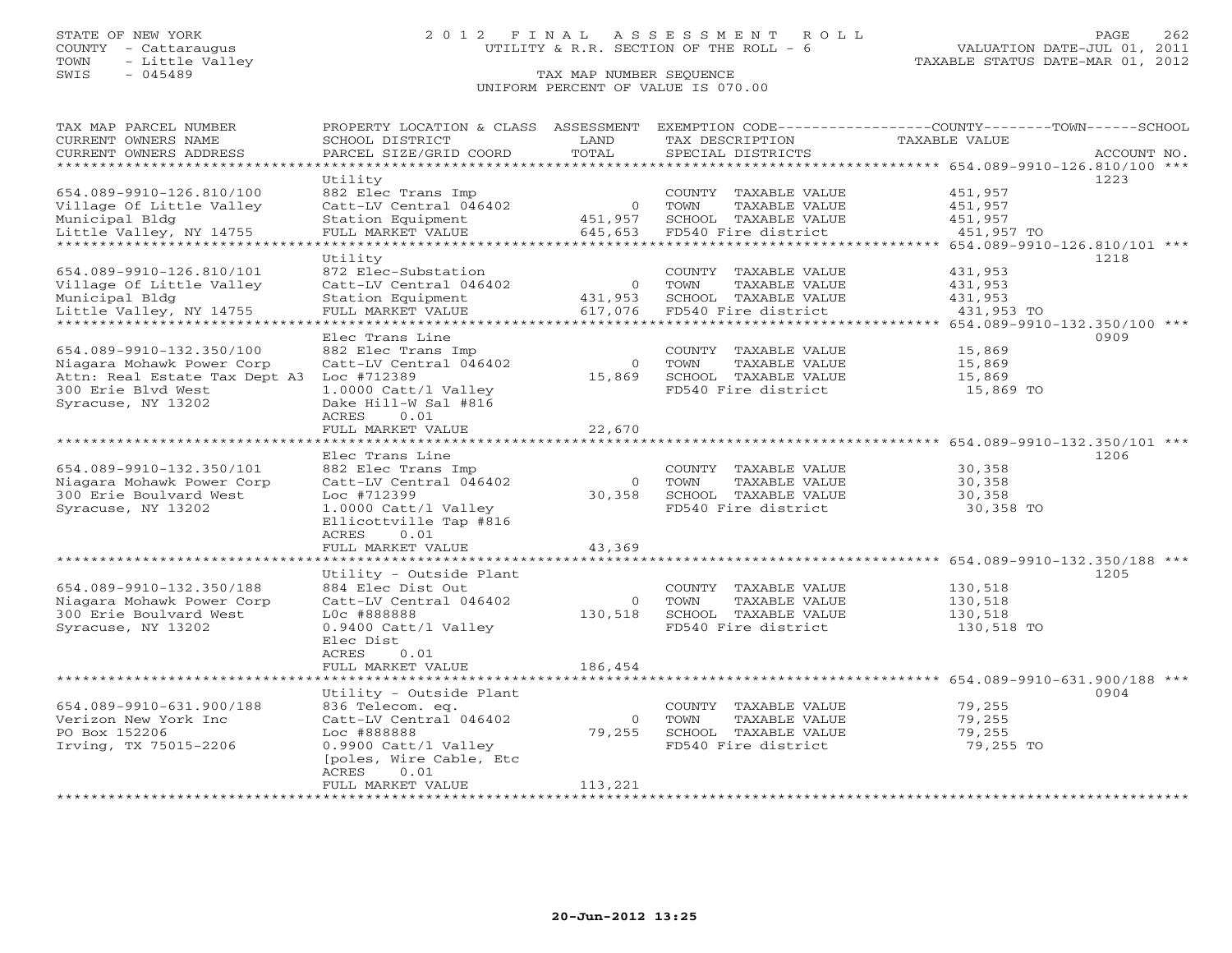# STATE OF NEW YORK 2 0 1 2 F I N A L A S S E S S M E N T R O L L PAGE 263 COUNTY - Cattaraugus UTILITY & R.R. SECTION OF THE ROLL - 6 VALUATION DATE-JUL 01, 2011

| TAX MAP PARCEL NUMBER              | PROPERTY LOCATION & CLASS    | ASSESSMENT     |                               | EXEMPTION CODE----------------COUNTY-------TOWN------SCHOOL |
|------------------------------------|------------------------------|----------------|-------------------------------|-------------------------------------------------------------|
| CURRENT OWNERS NAME                | SCHOOL DISTRICT              | LAND           | TAX DESCRIPTION TAXABLE VALUE |                                                             |
| CURRENT OWNERS ADDRESS             | PARCEL SIZE/GRID COORD TOTAL |                | SPECIAL DISTRICTS             | ACCOUNT NO.                                                 |
|                                    |                              |                |                               | ******************* 654.089-9910-810.500/201 ***            |
|                                    | Utility - Outside Plant      |                |                               | 1022                                                        |
| 654.089-9910-810.500/201           | 883 Gas Trans Impr           |                | COUNTY<br>TAXABLE VALUE       | 72,363                                                      |
| EmKey Gathering LLC                | Catt-LV Central 046402       | $\overline{0}$ | TOWN<br>TAXABLE VALUE         | 72,363                                                      |
| 2501 Palermo Dr B                  | Loc #888888                  | 72,363         | SCHOOL TAXABLE VALUE          | 72,363                                                      |
| Erie, PA 16506                     | 1.0000 Catt/l Valley         |                | FD540 Fire district           | 72,363 TO                                                   |
|                                    | 18100ft 12in pipeline &39    |                |                               |                                                             |
|                                    | 0.01<br>ACRES                |                |                               |                                                             |
|                                    | FULL MARKET VALUE            | 103,376        |                               |                                                             |
|                                    |                              |                |                               |                                                             |
|                                    | Nys Rte 353                  |                |                               | 1230                                                        |
| 654.089-9910-810.500/202           | 873 Gas Meas Sta             |                | COUNTY<br>TAXABLE VALUE       | 6,000                                                       |
| EmKey Gathering LLC                | Catt-LV Central 046402       | $\overline{0}$ | TOWN<br>TAXABLE VALUE         | 6,000                                                       |
| 2501 Palermo Dr Ste B              | ACRES 0.01                   | 6,000          | SCHOOL TAXABLE VALUE          | 6,000                                                       |
| Erie, PA 16506                     | FULL MARKET VALUE            | 8,571          | FD540 Fire district           | 6,000 TO                                                    |
|                                    |                              |                |                               | 654.089-9910-830.000/202 ***                                |
|                                    | off Nys Rte 353              |                |                               | 1231                                                        |
| 654.089-9910-830.000/202           | 873 Gas Meas Sta             |                | COUNTY<br>TAXABLE VALUE       | 1,200                                                       |
| EmKey Gathering LLC                | Catt-LV Central 046402       | $\overline{0}$ | TOWN<br>TAXABLE VALUE         | 1,200                                                       |
| 2501 Palerno Ste B<br><b>ACRES</b> | 0.01                         | 1,200          | SCHOOL<br>TAXABLE VALUE       | 1,200                                                       |
| Erie, PA 16506                     | FULL MARKET VALUE            | 1,714          | FD540 Fire district           | 1,200 TO                                                    |
|                                    |                              |                |                               |                                                             |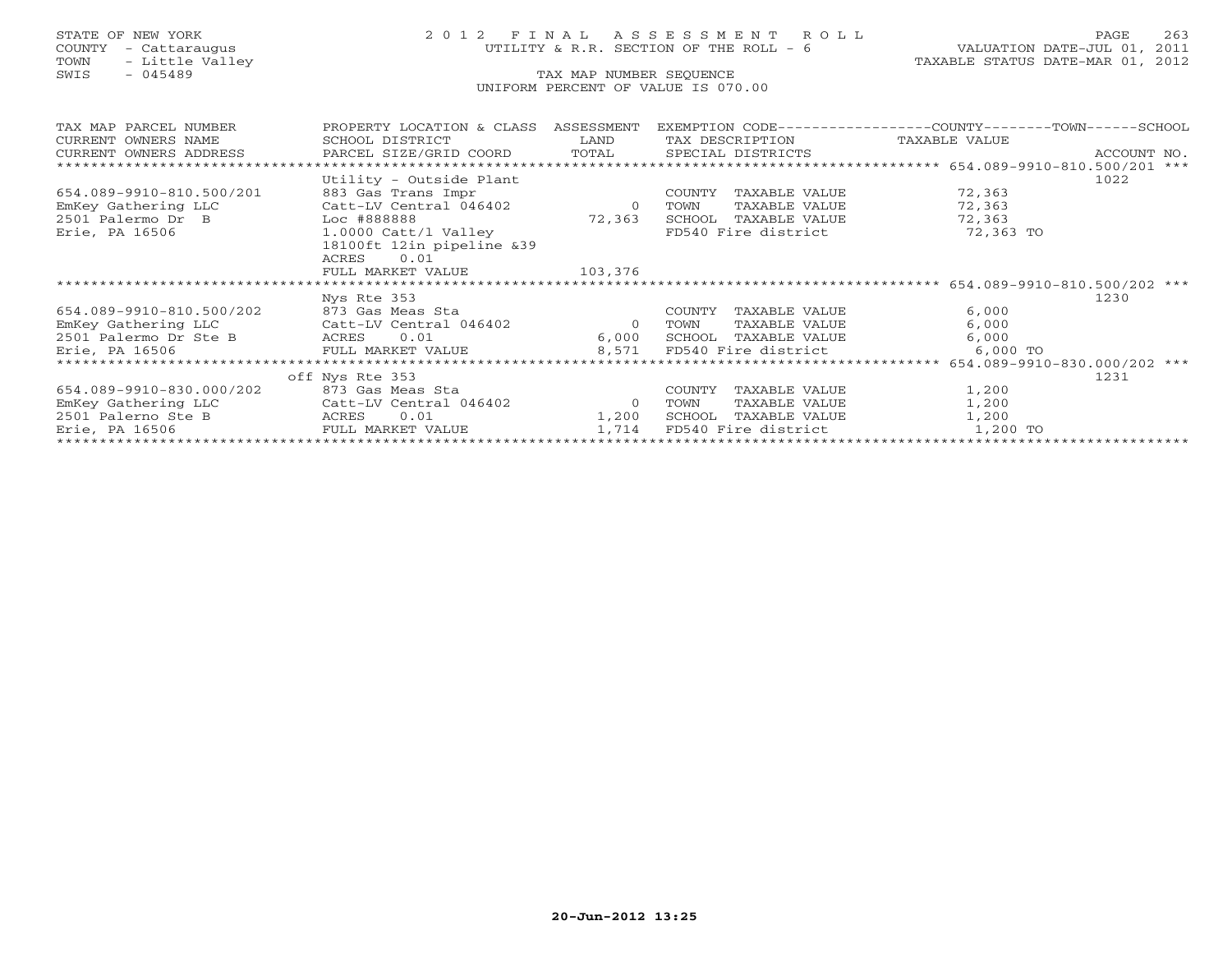| STATE OF NEW YORK                   | 2012 FINAL ASSESSMENT ROLL             | 264<br>PAGE.                     |  |  |  |  |  |
|-------------------------------------|----------------------------------------|----------------------------------|--|--|--|--|--|
| COUNTY - Cattaraugus                | UTILITY & R.R. SECTION OF THE ROLL - 6 | VALUATION DATE-JUL 01, 2011      |  |  |  |  |  |
| TOWN - Little Valley                |                                        | TAXABLE STATUS DATE-MAR 01, 2012 |  |  |  |  |  |
| SWTS<br>$-045489$                   |                                        | RPS150/V04/L015                  |  |  |  |  |  |
|                                     |                                        | CURRENT DATE $6/20/2012$         |  |  |  |  |  |
| INITEOPM PERCENT OF VALUE IS 070 00 |                                        |                                  |  |  |  |  |  |

## UNIFORM PERCENT OF VALUE IS 070.00 R O L L S U B S E C T I O N - - T O T A L S

\*\*\* S P E C I A L D I S T R I C T S U M M A R Y \*\*\*

| CODE. | DISTRICT NAME PARCELS | TOTAL    | EXTENSTON<br>TYPE. | <b>EXTENSION</b><br>VALUE | AD VALOREM<br><b>VALUE</b> | <b>EXEMPT</b><br>AMOUNT | TAXABLE<br>VALUE |
|-------|-----------------------|----------|--------------------|---------------------------|----------------------------|-------------------------|------------------|
|       |                       |          |                    |                           |                            |                         |                  |
|       | FD540 Fire district   | 20 TOTAL |                    |                           | 2090,186                   |                         | 2090,186         |

## \*\*\* S C H O O L D I S T R I C T S U M M A R Y \*\*\*

| CODE             | DISTRICT NAME                        | TOTAL<br>PARCELS | ASSESSED<br>LAND | ASSESSED<br>TOTAL  | <b>EXEMPT</b><br>AMOUNT | TOTAL<br>TAXABLE   | STAR<br>AMOUNT | STAR<br>TAXABLE    |
|------------------|--------------------------------------|------------------|------------------|--------------------|-------------------------|--------------------|----------------|--------------------|
| 041600<br>046402 | Salamanca Central<br>Catt-LV Central | 16               | 18,900           | 58,868<br>2031,318 |                         | 58,868<br>2031,318 |                | 58,868<br>2031,318 |
|                  | $SUB - TO T AL$                      | 20               | 18,900           | 2090,186           |                         | 2090,186           |                | 2090,186           |
|                  | TOTAL                                | 20               | 18,900           | 2090,186           |                         | 2090,186           |                | 2090,186           |

\*\*\* S Y S T E M C O D E S S U M M A R Y \*\*\*

NO SYSTEM EXEMPTIONS AT THIS LEVEL

\*\*\* E X E M P T I O N S U M M A R Y \*\*\*

NO EXEMPTIONS AT THIS LEVEL

| <b>ROLL</b> |                  | TOTAL   |        |              | ™AXABLE       | TAXABLE  | TAXABLE  | STAR     |
|-------------|------------------|---------|--------|--------------|---------------|----------|----------|----------|
| SEC         | DESCRIPTION      | PARCELS | ∟AND   | TOTAL        | COUNTY        | TOWN     | SCHOOL   | TAXABLE  |
|             | UTILITIES & N.C. | 20      | 18,900 | 2090.<br>186 | 2090<br>. 186 | 2090,186 | 2090,186 | 2090,186 |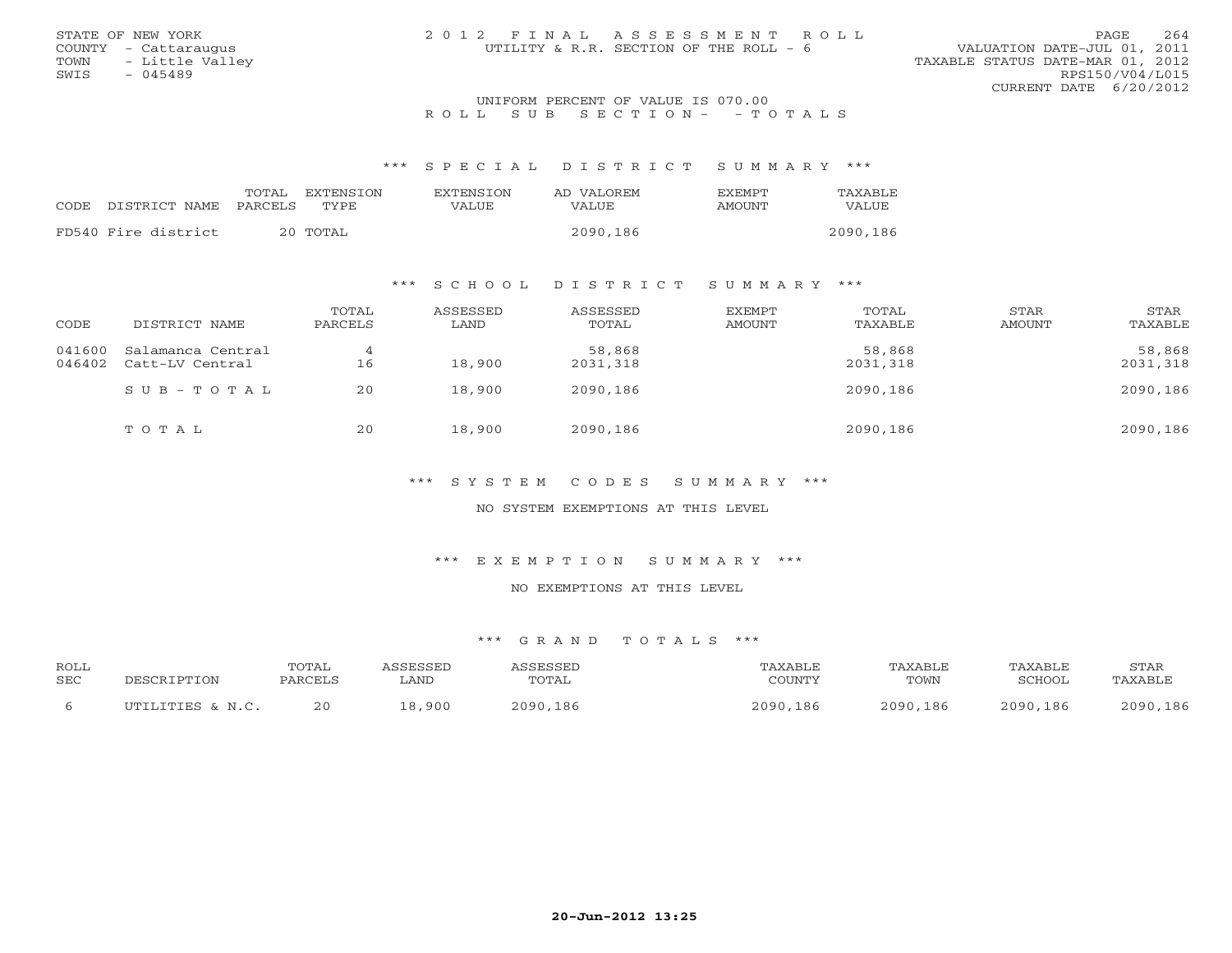|      | STATE OF NEW YORK    | 2012 FINAL ASSESSMENT ROLL             | 265<br>PAGE                      |
|------|----------------------|----------------------------------------|----------------------------------|
|      | COUNTY - Cattaraugus | UTILITY & R.R. SECTION OF THE ROLL - 6 | VALUATION DATE-JUL 01, 2011      |
| TOWN | - Little Valley      |                                        | TAXABLE STATUS DATE-MAR 01, 2012 |
| SWIS | $-045489$            |                                        | RPS150/V04/L015                  |
|      |                      | UNIFORM PERCENT OF VALUE IS 070.00     | CURRENT DATE 6/20/2012           |
|      |                      | ROLL SECTION TOTALS                    |                                  |

## \*\*\* S P E C I A L D I S T R I C T S U M M A R Y \*\*\*

|                     | TOTAL   | EXTENSION | <b>EXTENSION</b> | AD VALOREM | <b>EXEMPT</b> | TAXABLE  |
|---------------------|---------|-----------|------------------|------------|---------------|----------|
| CODE DISTRICT NAME  | PARCELS | TYPE.     | VALUE            | VALUE      | AMOUNT        | VALUE    |
| FD540 Fire district |         | 20 TOTAL  |                  | 2090,186   |               | 2090,186 |
|                     |         |           |                  |            |               |          |

## \*\*\* S C H O O L D I S T R I C T S U M M A R Y \*\*\*

| CODE             | DISTRICT NAME                        | TOTAL<br>PARCELS | ASSESSED<br>LAND | ASSESSED<br>TOTAL  | <b>EXEMPT</b><br>AMOUNT | TOTAL<br>TAXABLE   | STAR<br>AMOUNT | STAR<br>TAXABLE    |
|------------------|--------------------------------------|------------------|------------------|--------------------|-------------------------|--------------------|----------------|--------------------|
| 041600<br>046402 | Salamanca Central<br>Catt-LV Central | 4<br>16          | 18,900           | 58,868<br>2031,318 |                         | 58,868<br>2031,318 |                | 58,868<br>2031,318 |
|                  | $S \cup B - T \cup T A$              | 20               | 18,900           | 2090,186           |                         | 2090,186           |                | 2090,186           |
|                  | TOTAL                                | 20               | 18,900           | 2090,186           |                         | 2090,186           |                | 2090,186           |

\*\*\* S Y S T E M C O D E S S U M M A R Y \*\*\*

NO SYSTEM EXEMPTIONS AT THIS LEVEL

\*\*\* E X E M P T I O N S U M M A R Y \*\*\*

NO EXEMPTIONS AT THIS LEVEL

| ROLL       |                  | TOTAL   | SSESSED | <b>SCRCCET</b> | AXABLE   | TAXABLE  | TAXABLE  | STAR     |
|------------|------------------|---------|---------|----------------|----------|----------|----------|----------|
| <b>SEC</b> | DESCRIPTION      | PARCELS | LAND    | TOTAL          | COUNTY   | TOWN     | 3CHOOL   | TAXABLE  |
|            | UTILITIES & N.C. | 20      | 18,900  | 2090,186       | 2090,186 | 2090,186 | 2090,186 | 2090,186 |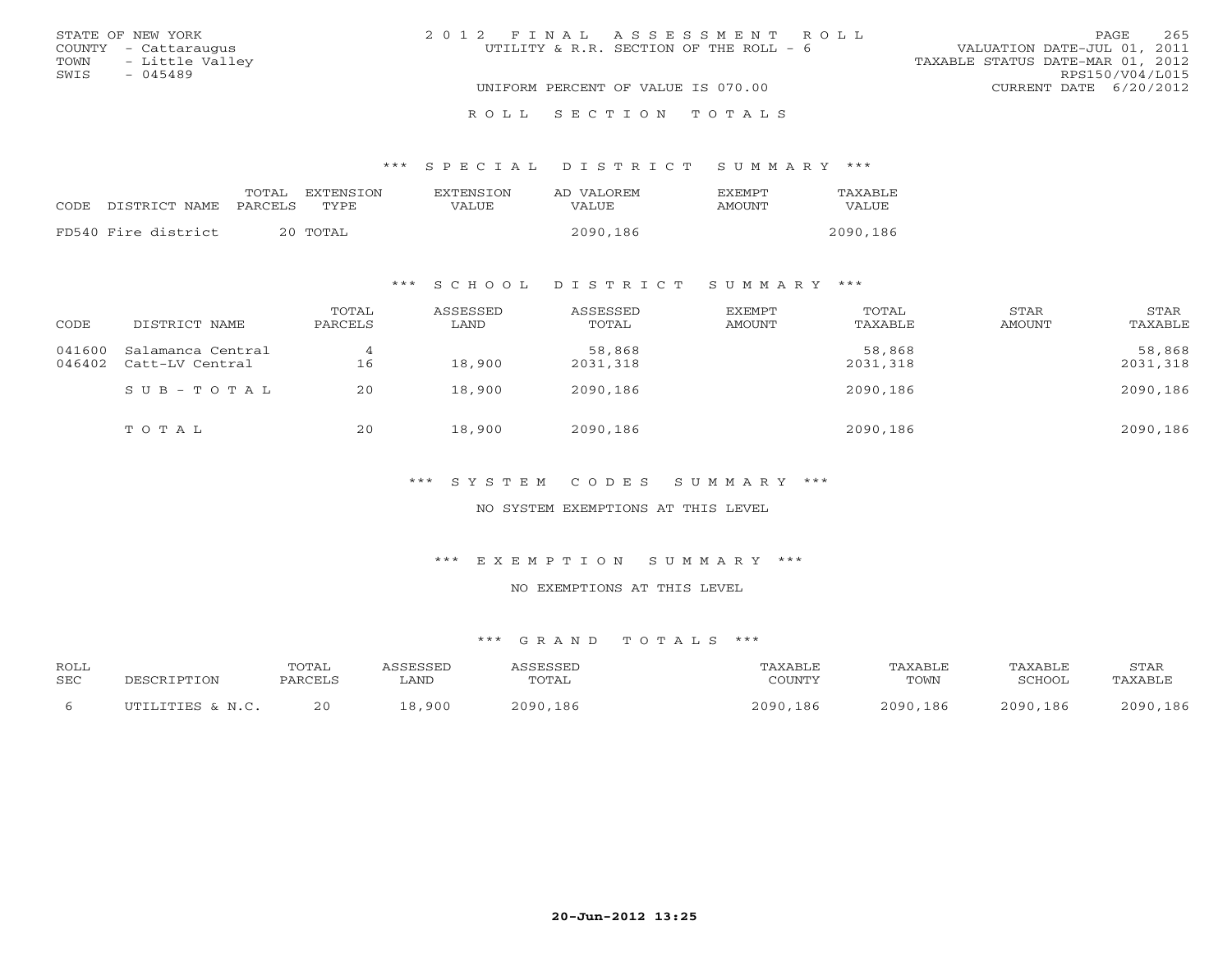## STATE OF NEW YORK 2 0 1 2 F I N A L A S S E S S M E N T R O L L PAGE 266 COUNTY - Cattaraugus WHOLLY EXEMPT SECTION OF THE ROLL - 8 VALUATION DATE-JUL 01, 2011

| TAX MAP PARCEL NUMBER                                                             | PROPERTY LOCATION & CLASS ASSESSMENT                                                              |               | EXEMPTION CODE-----------------COUNTY-------TOWN------SCHOOL |                |               |        |                   |
|-----------------------------------------------------------------------------------|---------------------------------------------------------------------------------------------------|---------------|--------------------------------------------------------------|----------------|---------------|--------|-------------------|
| CURRENT OWNERS NAME                                                               | SCHOOL DISTRICT                                                                                   | LAND<br>TOTAL | TAX DESCRIPTION                                              |                | TAXABLE VALUE |        |                   |
| CURRENT OWNERS ADDRESS                                                            | PARCEL SIZE/GRID COORD                                                                            |               | SPECIAL DISTRICTS                                            |                |               |        | ACCOUNT NO.       |
|                                                                                   | 5899 Nys Rte 353                                                                                  |               |                                                              |                |               |        | 5008              |
| $54.003 - 1 - 7.1$                                                                | 534 Social org.                                                                                   |               | VET-ORGAN 26100 0 157,300                                    |                |               |        | 157,300 157,300   |
| American Legion Post 531 Catt-LV Central 046402 12,000                            |                                                                                                   |               | COUNTY TAXABLE VALUE                                         |                | $\Omega$      |        |                   |
| PO Box 29                                                                         | 65 03 07                                                                                          | 157,300 TOWN  | TAXABLE VALUE                                                |                | $\Omega$      |        |                   |
| Little Valley, NY 14755                                                           | 2.00<br>ACRES                                                                                     |               | SCHOOL TAXABLE VALUE                                         |                | $\cap$        |        |                   |
|                                                                                   |                                                                                                   |               |                                                              |                |               |        |                   |
|                                                                                   |                                                                                                   |               |                                                              |                |               |        |                   |
|                                                                                   | 5929 Nys Rte 353                                                                                  |               |                                                              |                |               |        | 5001              |
| $54.003 - 1 - 7.2$                                                                | 312 Vac w/imprv                                                                                   |               | SCH-DIST 13800                                               | $\Omega$       | 28,000        | 28,000 | 28,000            |
| Little Valley Central School Catt-LV Central $046402$ 11,000                      |                                                                                                   |               | COUNTY TAXABLE VALUE                                         |                | $\circ$       |        |                   |
| Rock City St                                                                      | 65 03 07                                                                                          | 28,000        | TOWN<br>TAXABLE VALUE                                        |                | $\Omega$      |        |                   |
| Little Valley, NY 14755                                                           |                                                                                                   |               |                                                              |                |               |        |                   |
|                                                                                   |                                                                                                   |               |                                                              |                |               |        |                   |
|                                                                                   |                                                                                                   |               |                                                              |                |               |        |                   |
|                                                                                   |                                                                                                   |               |                                                              |                |               |        |                   |
|                                                                                   |                                                                                                   |               |                                                              |                |               |        |                   |
|                                                                                   | 5877 Nys Rte 353                                                                                  |               | NYS OWNED 12100                                              | $\overline{0}$ | 85,000        | 85,000 | 0386<br>85,000    |
| 54.003-1-10<br>State of New York<br>Catt-LV Central 046402                        |                                                                                                   | 8,100         | COUNTY TAXABLE VALUE                                         |                | $\circ$       |        |                   |
| Attn: Ofc of Mental Retardatio 65 05 07                                           |                                                                                                   | 85,000        | TOWN<br>TAXABLE VALUE                                        |                | $\circ$       |        |                   |
| Disabilities Tion And Developm ACRES 3.35                                         |                                                                                                   |               | SCHOOL TAXABLE VALUE                                         |                | $\Omega$      |        |                   |
| 44 Holland Ave                                                                    |                                                                                                   |               | FD540 Fire district                                          |                |               | $0$ TO |                   |
| Albany, NY 12229                                                                  | EAST-1085987 NRTH-0821151<br>DEED BOOK 00917 PG-00938                                             |               | 85,000 EX                                                    |                |               |        |                   |
|                                                                                   | FULL MARKET VALUE                                                                                 | 121,429       |                                                              |                |               |        |                   |
|                                                                                   |                                                                                                   |               |                                                              |                |               |        |                   |
|                                                                                   | Toad Hollow Rd                                                                                    |               |                                                              |                |               |        | 0010              |
| $54.003 - 1 - 15$                                                                 | 322 Rural vac>10                                                                                  |               | AGSOCIETY 26050                                              | $\overline{0}$ | 12,500        | 12,500 | 12,500            |
| Catt Co Agricultural Soc                                                          | Catt-LV Central 046402 12,500                                                                     |               | COUNTY TAXABLE VALUE                                         |                | $\circ$       |        |                   |
| Nys Rte 353                                                                       | 53 03 07                                                                                          | 12,500        | TOWN<br>TAXABLE VALUE                                        |                | $\Omega$      |        |                   |
| Little Valley, NY 14755                                                           |                                                                                                   |               | SCHOOL TAXABLE VALUE                                         |                | $\cap$        |        |                   |
|                                                                                   |                                                                                                   |               | FD540 Fire district                                          |                |               | $0$ TO |                   |
|                                                                                   | ACRES 13.95<br>EAST-1087593 NRTH-0823084<br>DEED BOOK 00966 PG-00431<br>PULL MARKER WALKER WALKER |               | 12,500 EX                                                    |                |               |        |                   |
|                                                                                   |                                                                                                   |               |                                                              |                |               |        |                   |
|                                                                                   | 8810 Nys Rte 242                                                                                  |               |                                                              |                |               |        | 1127              |
|                                                                                   |                                                                                                   |               | COUNTY<br>13100                                              | $\circ$        | 4250,000      |        | 4250,000 4250,000 |
| 54.003-1-39.2 651 Highway gar<br>Cattaraugus County Catt-LV Central 046402 60,000 |                                                                                                   |               | COUNTY TAXABLE VALUE                                         |                | $\Omega$      |        |                   |
| 303 Court St                                                                      | 64/65 03 07                                                                                       | 4250,000      | TOWN<br>TAXABLE VALUE                                        |                | $\Omega$      |        |                   |
| Little Valley, NY 14755                                                           | ACRES 97.20<br>EAST-1085600 NRTH-0819395                                                          |               | SCHOOL TAXABLE VALUE                                         |                |               |        |                   |
|                                                                                   |                                                                                                   |               | FD540 Fire district                                          |                |               | $0$ TO |                   |
|                                                                                   | DEED BOOK 00961 PG-00846                                                                          |               | 4250,000 EX                                                  |                |               |        |                   |
|                                                                                   | FULL MARKET VALUE                                                                                 | 6071,429      |                                                              |                |               |        |                   |
|                                                                                   |                                                                                                   |               |                                                              |                |               |        |                   |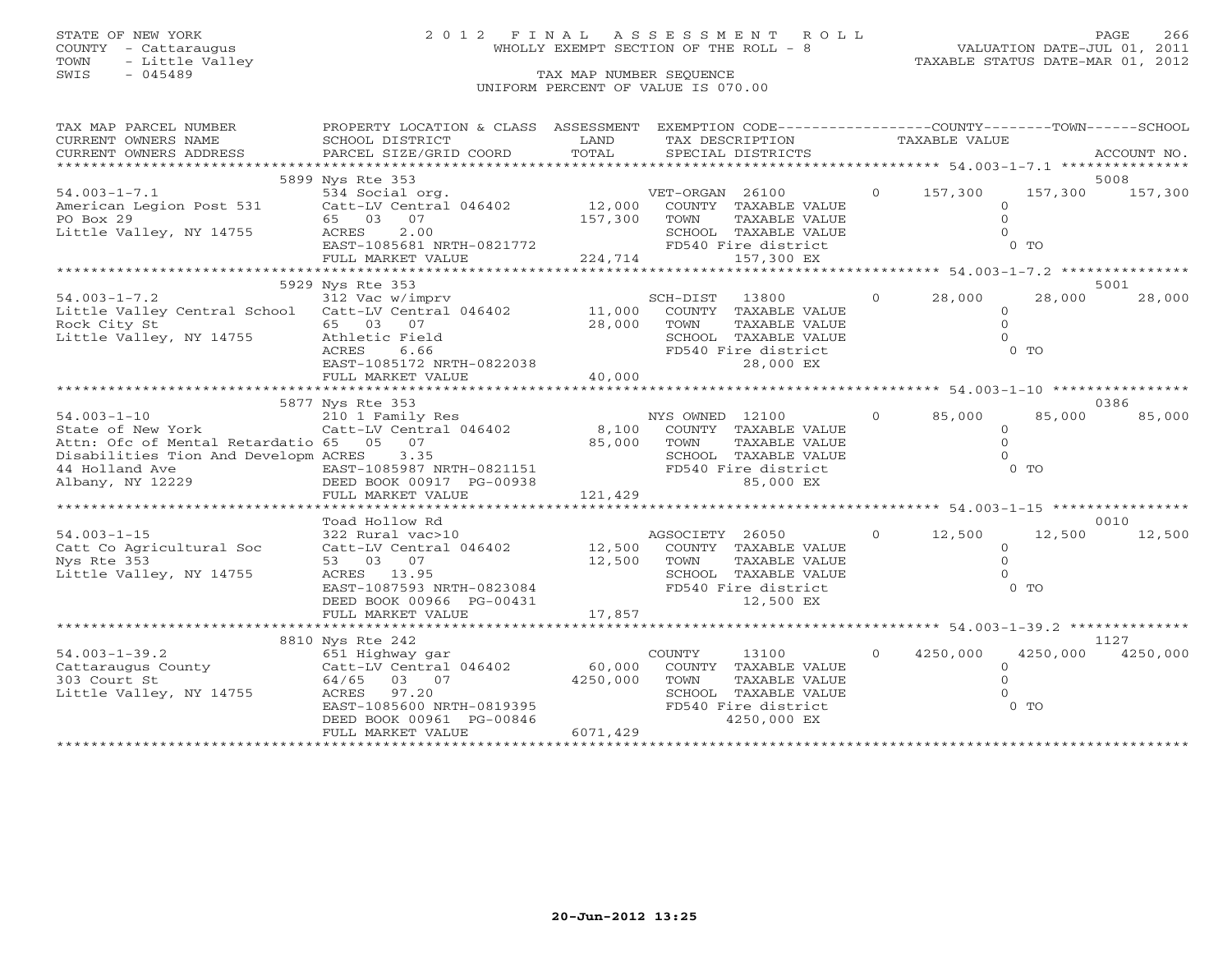# STATE OF NEW YORK 2 0 1 2 F I N A L A S S E S S M E N T R O L L PAGE 267 COUNTY - Cattaraugus WHOLLY EXEMPT SECTION OF THE ROLL - 8 VALUATION DATE-JUL 01, 2011

| TAX MAP PARCEL NUMBER<br>CURRENT OWNERS NAME | PROPERTY LOCATION & CLASS ASSESSMENT<br>SCHOOL DISTRICT                                                                                                                                                                       | LAND             | EXEMPTION CODE----------------COUNTY-------TOWN------SCHOOL<br>TAX DESCRIPTION |                   | TAXABLE VALUE             |         |                 |
|----------------------------------------------|-------------------------------------------------------------------------------------------------------------------------------------------------------------------------------------------------------------------------------|------------------|--------------------------------------------------------------------------------|-------------------|---------------------------|---------|-----------------|
|                                              |                                                                                                                                                                                                                               |                  |                                                                                |                   |                           |         |                 |
|                                              | .CURRENT OWNERS ADDRESS PARCEL SIZE/GRID COORD TOTAL SPECIAL DISTRICTS ACCOUNT NO ACCOUNT NO ACCOUNT NO ARE THE RAND RESOLUT AS THE SERVER ASSESS THAT A SERVER A SERVER AND RESOLUT TO A THAT A THE SERVER OF THE SERVER AND |                  |                                                                                |                   |                           |         |                 |
|                                              | 5416 Nys Rte 353                                                                                                                                                                                                              |                  |                                                                                |                   |                           |         | 1069            |
| $54.004 - 1 - 9.3$                           | 620 Religious                                                                                                                                                                                                                 |                  |                                                                                | $\overline{0}$    | 153,000                   |         | 153,000 153,000 |
|                                              | 34.004-1-9.3<br>Valleyview Baptist Church Catt-LV Central 046402<br>PO Box 7124                                                                                                                                               |                  | RELIGIOUS 25110<br>11,100 COUNTY TAXABLE VALUE                                 |                   | $\circ$                   |         |                 |
| PO Box 7124                                  | 31 03 07                                                                                                                                                                                                                      | 153,000          | TOWN<br>TAXABLE VALUE                                                          |                   | $\circ$                   |         |                 |
| Little Valley, NY 14755                      |                                                                                                                                                                                                                               |                  | SCHOOL TAXABLE VALUE                                                           |                   | $\Omega$                  |         |                 |
|                                              | 31 03 0.9<br>RCRES 6.90<br>EAST-1095849 NRTH-0817203                                                                                                                                                                          |                  | FD540 Fire district                                                            |                   |                           | $0$ TO  |                 |
|                                              | DEED BOOK 879 PG-01131                                                                                                                                                                                                        |                  | 153,000 EX                                                                     |                   |                           |         |                 |
|                                              |                                                                                                                                                                                                                               |                  |                                                                                |                   |                           |         |                 |
|                                              |                                                                                                                                                                                                                               |                  |                                                                                |                   |                           |         |                 |
|                                              | 5466 Nys Rte 353                                                                                                                                                                                                              |                  |                                                                                |                   |                           |         | 0085            |
| $54.004 - 1 - 26$                            | 312 Vac w/imprv                                                                                                                                                                                                               |                  | VET-ORGAN 26100                                                                | $\circ$           | 8,400                     | 8,400   | 8,400           |
|                                              | Little Valley VFW # 8734 Catt-LV Central 046402                                                                                                                                                                               | 3,000            | COUNTY TAXABLE VALUE                                                           |                   | $\circ$                   |         |                 |
| PO Box 91                                    | 31 03 07                                                                                                                                                                                                                      | 8,400            | TOWN<br>TAXABLE VALUE                                                          |                   | $\Omega$                  |         |                 |
| Little Valley, NY 14755                      | FRNT 75.00 DPTH 167.00                                                                                                                                                                                                        |                  | SCHOOL TAXABLE VALUE                                                           |                   | $\Omega$                  |         |                 |
|                                              | EAST-1094705 NRTH-0817182                                                                                                                                                                                                     |                  | FD540 Fire district                                                            |                   |                           | $0$ TO  |                 |
|                                              | DEED BOOK 00967 PG-00382                                                                                                                                                                                                      |                  | 8,400 EX                                                                       |                   |                           |         |                 |
|                                              | FULL MARKET VALUE                                                                                                                                                                                                             | 12,000           |                                                                                |                   |                           |         |                 |
|                                              |                                                                                                                                                                                                                               |                  |                                                                                |                   |                           |         |                 |
|                                              | 5460 Nys Rte 353                                                                                                                                                                                                              |                  |                                                                                |                   |                           |         | 0128            |
| $54.004 - 1 - 27$                            | 534 Social org.                                                                                                                                                                                                               |                  | VET-ORGAN 26100                                                                |                   | $0 \t 130,000$            | 130,000 | 130,000         |
| Veterans Of Foreign Wars                     | Catt-LV Central 046402                                                                                                                                                                                                        | 8,900            | COUNTY TAXABLE VALUE                                                           |                   | $\circ$                   |         |                 |
| Post 8734                                    | 31 03 07                                                                                                                                                                                                                      | 130,000          | TOWN<br>TAXABLE VALUE                                                          |                   | $\Omega$                  |         |                 |
| PO Box 91                                    | $L/p$ 875-737<br>ACRES                                                                                                                                                                                                        |                  | SCHOOL TAXABLE VALUE                                                           |                   | $\Omega$                  |         |                 |
| Little Valley, NY 14755                      | ACRES 1.50                                                                                                                                                                                                                    |                  | FD540 Fire district                                                            |                   |                           | $0$ TO  |                 |
|                                              | EAST-1094847 NRTH-0817301                                                                                                                                                                                                     |                  | 130,000 EX                                                                     |                   |                           |         |                 |
|                                              | DEED BOOK 00956 PG-00224                                                                                                                                                                                                      |                  |                                                                                |                   |                           |         |                 |
|                                              |                                                                                                                                                                                                                               |                  |                                                                                |                   |                           |         |                 |
|                                              |                                                                                                                                                                                                                               |                  |                                                                                |                   |                           |         |                 |
|                                              | Mutton Hollow Rd                                                                                                                                                                                                              |                  |                                                                                | $0 \qquad \qquad$ |                           |         | 5015            |
| $55.003 - 1 - 24$                            | 932 Forest s532b<br>Catt-LV Central 046402                                                                                                                                                                                    |                  | NYS OWNED 12100                                                                |                   | 38,700                    | 38,700  | 38,700          |
| State of New York<br>Attn: County Treasurer  | 73 03 07                                                                                                                                                                                                                      | 38,700<br>38,700 | COUNTY TAXABLE VALUE<br>TOWN<br>TAXABLE VALUE                                  |                   | $\overline{0}$<br>$\circ$ |         |                 |
| 303 Court St                                 | Multiple Use                                                                                                                                                                                                                  |                  | SCHOOL TAXABLE VALUE                                                           |                   | $\Omega$                  |         |                 |
| Little Valley, NY 14755                      | ACRES 59.67                                                                                                                                                                                                                   |                  | FD540 Fire district                                                            |                   |                           | $0$ TO  |                 |
|                                              | EAST-1112862 NRTH-0819672                                                                                                                                                                                                     |                  | 38,700 EX                                                                      |                   |                           |         |                 |
|                                              | DEED BOOK 625<br>PG-00233                                                                                                                                                                                                     |                  |                                                                                |                   |                           |         |                 |
|                                              | FULL MARKET VALUE                                                                                                                                                                                                             | 55,286           |                                                                                |                   |                           |         |                 |
|                                              |                                                                                                                                                                                                                               |                  |                                                                                |                   |                           |         |                 |
|                                              | Kyler Hill Rd                                                                                                                                                                                                                 |                  |                                                                                |                   |                           |         | 1137            |
| $63.001 - 1 - 10.2$                          | 312 Vac w/imprv                                                                                                                                                                                                               |                  | 13100 0 14,500<br>COUNTY                                                       |                   |                           | 14,500  | 14,500          |
| Cattaraugus County                           |                                                                                                                                                                                                                               |                  | COUNTY TAXABLE VALUE                                                           |                   | $\circ$                   |         |                 |
| 303 Court St                                 | Catt-LV Central 046402 12,700<br>51 03 07 14,500                                                                                                                                                                              |                  | TAXABLE VALUE<br>TOWN                                                          |                   | $\circ$                   |         |                 |
| Little Valley, NY 14755                      | 9.65<br>ACRES                                                                                                                                                                                                                 |                  | SCHOOL TAXABLE VALUE                                                           |                   | $\Omega$                  |         |                 |
|                                              | ACRES 9.65<br>EAST-1086970 NRTH-0813158                                                                                                                                                                                       |                  | FD540 Fire district                                                            |                   |                           | $0$ TO  |                 |
|                                              | DEED BOOK 1029<br>$PG-190$                                                                                                                                                                                                    |                  | 14,500 EX                                                                      |                   |                           |         |                 |
|                                              | FULL MARKET VALUE                                                                                                                                                                                                             | 20,714           |                                                                                |                   |                           |         |                 |
|                                              |                                                                                                                                                                                                                               |                  |                                                                                |                   |                           |         |                 |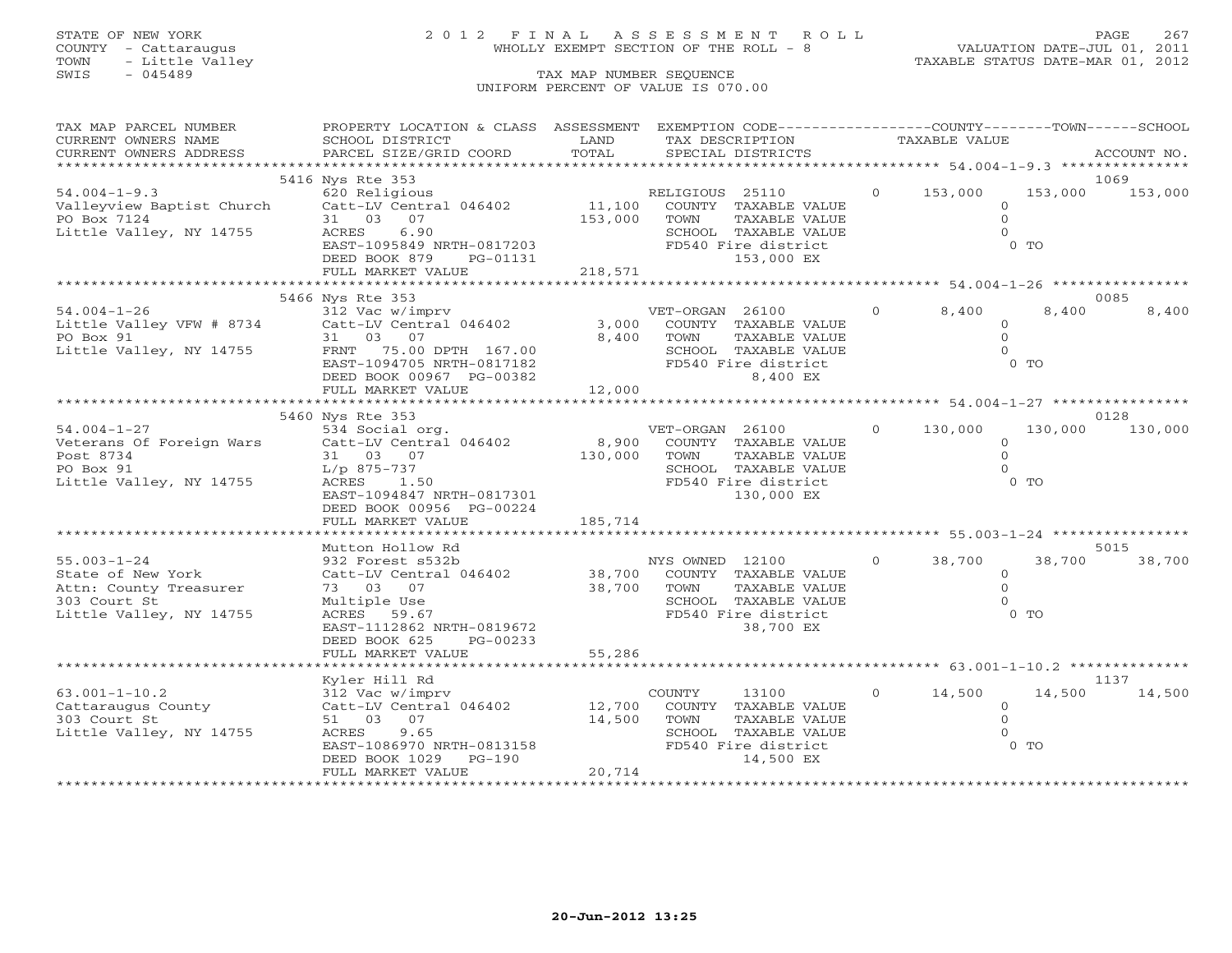# STATE OF NEW YORK 2 0 1 2 F I N A L A S S E S S M E N T R O L L PAGE 268 COUNTY - Cattaraugus WHOLLY EXEMPT SECTION OF THE ROLL - 8 VALUATION DATE-JUL 01, 2011

| TAX MAP PARCEL NUMBER        | PROPERTY LOCATION & CLASS ASSESSMENT EXEMPTION CODE---------------COUNTY-------TOWN-----SCHOOL |          |                              |                |                             |          |             |
|------------------------------|------------------------------------------------------------------------------------------------|----------|------------------------------|----------------|-----------------------------|----------|-------------|
| CURRENT OWNERS NAME          | SCHOOL DISTRICT                                                                                | LAND     | TAX DESCRIPTION              |                | TAXABLE VALUE               |          |             |
| CURRENT OWNERS ADDRESS       | PARCEL SIZE/GRID COORD                                                                         | TOTAL    | SPECIAL DISTRICTS            |                |                             |          | ACCOUNT NO. |
|                              |                                                                                                |          |                              |                |                             |          |             |
|                              | 5328 Fourth St                                                                                 |          |                              |                |                             |          | 1062        |
| $63.002 - 1 - 1.71$          | 833 Radio                                                                                      |          | USA-PROP<br>14110            | $\overline{0}$ | 140,000                     | 140,000  | 140,000     |
| Federal Bureau Invest        | Catt-LV Central 046402                                                                         | $\Omega$ | COUNTY TAXABLE VALUE         |                |                             | $\Omega$ |             |
| Buffalo, NY 14201            | 39 03<br>07                                                                                    | 140,000  | TOWN<br>TAXABLE VALUE        |                |                             | $\circ$  |             |
|                              | 260 Comm Tower                                                                                 |          | SCHOOL TAXABLE VALUE         |                |                             | $\Omega$ |             |
|                              | 0.01<br>ACRES                                                                                  |          | FD540 Fire district          |                |                             | $0$ TO   |             |
|                              | EAST-1091519 NRTH-0814665                                                                      |          | 140,000 EX                   |                |                             |          |             |
|                              | FULL MARKET VALUE                                                                              | 200,000  |                              |                |                             |          |             |
|                              |                                                                                                |          |                              |                |                             |          |             |
|                              | 5191 Nys Rte 353                                                                               |          |                              |                |                             |          | 5016        |
| $63.002 - 1 - 6$             | 932 Forest s532b                                                                               |          | NYS OWNED 12100              | $\overline{O}$ | 380,300                     | 380,300  | 380,300     |
| Nys Conservation Dept        | Catt-LV Central 046402 199,000                                                                 |          | COUNTY TAXABLE VALUE         |                |                             | $\Omega$ |             |
| Little Valley, NY 14755      | 22/29/30/38/39<br>03 07                                                                        | 380,300  | TOWN<br>TAXABLE VALUE        |                |                             | $\Omega$ |             |
|                              | ACRES 428.00                                                                                   |          | SCHOOL TAXABLE VALUE         |                |                             | $\Omega$ |             |
|                              | EAST-1094188 NRTH-0811557                                                                      |          | FD540 Fire district          |                |                             | $0$ TO   |             |
|                              | DEED BOOK 710<br>PG-00472                                                                      |          | 380,300 EX                   |                |                             |          |             |
|                              | FULL MARKET VALUE                                                                              | 543,286  |                              |                |                             |          |             |
|                              |                                                                                                |          |                              |                |                             |          |             |
|                              | Nys Rte 353                                                                                    |          |                              |                |                             |          | 5027        |
| $63.002 - 1 - 19$            | 695 Cemetery                                                                                   |          | 27350<br>CEMETERY            | $\circ$        | 7,800                       | 7,800    | 7,800       |
| Little Valley Rural Cemetary | Catt-LV Central 046402                                                                         | 7,800    | COUNTY TAXABLE VALUE         |                |                             | $\circ$  |             |
| Little Valley, NY 14755      | 22/30 03 07                                                                                    | 7,800    | TOWN<br>TAXABLE VALUE        |                |                             | $\Omega$ |             |
|                              | FRNT 195.08 DPTH 162.00                                                                        |          | SCHOOL TAXABLE VALUE         |                |                             | $\Omega$ |             |
|                              | EAST-1098277 NRTH-0813387                                                                      |          | FD540 Fire district          |                |                             | $0$ TO   |             |
|                              | DEED BOOK 643<br>PG-00251                                                                      |          | 7,800 EX                     |                |                             |          |             |
|                              | FULL MARKET VALUE                                                                              | 11,143   |                              |                |                             |          |             |
|                              |                                                                                                |          |                              |                |                             |          |             |
|                              | 5449 Whig St                                                                                   |          |                              |                |                             |          | 5048        |
| $64.001 - 1 - 6.2$           | 620 Religious                                                                                  |          | RELIGIOUS 25110              | $\mathbf{0}$   | 28,000                      | 28,000   | 28,000      |
| Whig Street Church           | Catt-LV Central 046402                                                                         | 2,500    | COUNTY TAXABLE VALUE         |                |                             | $\Omega$ |             |
| 5449 Whig St                 | 06 03 07                                                                                       |          | 28,000 TOWN<br>TAXABLE VALUE |                |                             | $\Omega$ |             |
| Salamanca, NY 14779          | FRNT 82.50 DPTH 90.00                                                                          |          | SCHOOL TAXABLE VALUE         |                |                             | $\Omega$ |             |
|                              | EAST-1108636 NRTH-0813699                                                                      |          | FD540 Fire district          |                |                             | $0$ TO   |             |
|                              | DEED BOOK 774<br>PG-00790                                                                      |          | 28,000 EX                    |                |                             |          |             |
|                              | FULL MARKET VALUE                                                                              | 40,000   |                              |                |                             |          |             |
|                              |                                                                                                |          |                              |                |                             |          |             |
|                              |                                                                                                |          |                              |                |                             |          | 5014        |
| $64.003 - 1 - 62$            | Hungry Hollow Rd                                                                               |          |                              |                |                             |          | 39,000      |
|                              | 941 SOL reforest                                                                               |          | NYS OWNED 12100              |                | $0 \qquad \qquad$<br>39,000 | 39,000   |             |
| State of New York            | Catt-LV Central 046402                                                                         | 13,000   | COUNTY TAXABLE VALUE         |                |                             | $\circ$  |             |
| Attn: County Treasurer       | 77 03 03                                                                                       | 39,000   | TOWN<br>TAXABLE VALUE        |                |                             | $\Omega$ |             |
| 303 Court St                 | Multiple Use                                                                                   |          | SCHOOL TAXABLE VALUE         |                |                             | $\Omega$ |             |
| Little Valley, NY 14755      | ACRES 65.42                                                                                    |          | FD540 Fire district          |                |                             | $0$ TO   |             |
|                              | EAST-1117018 NRTH-0806277                                                                      |          | 39,000 EX                    |                |                             |          |             |
|                              | DEED BOOK 632<br>PG-00211                                                                      |          |                              |                |                             |          |             |
|                              | FULL MARKET VALUE                                                                              | 55,714   |                              |                |                             |          |             |
|                              |                                                                                                |          |                              |                |                             |          |             |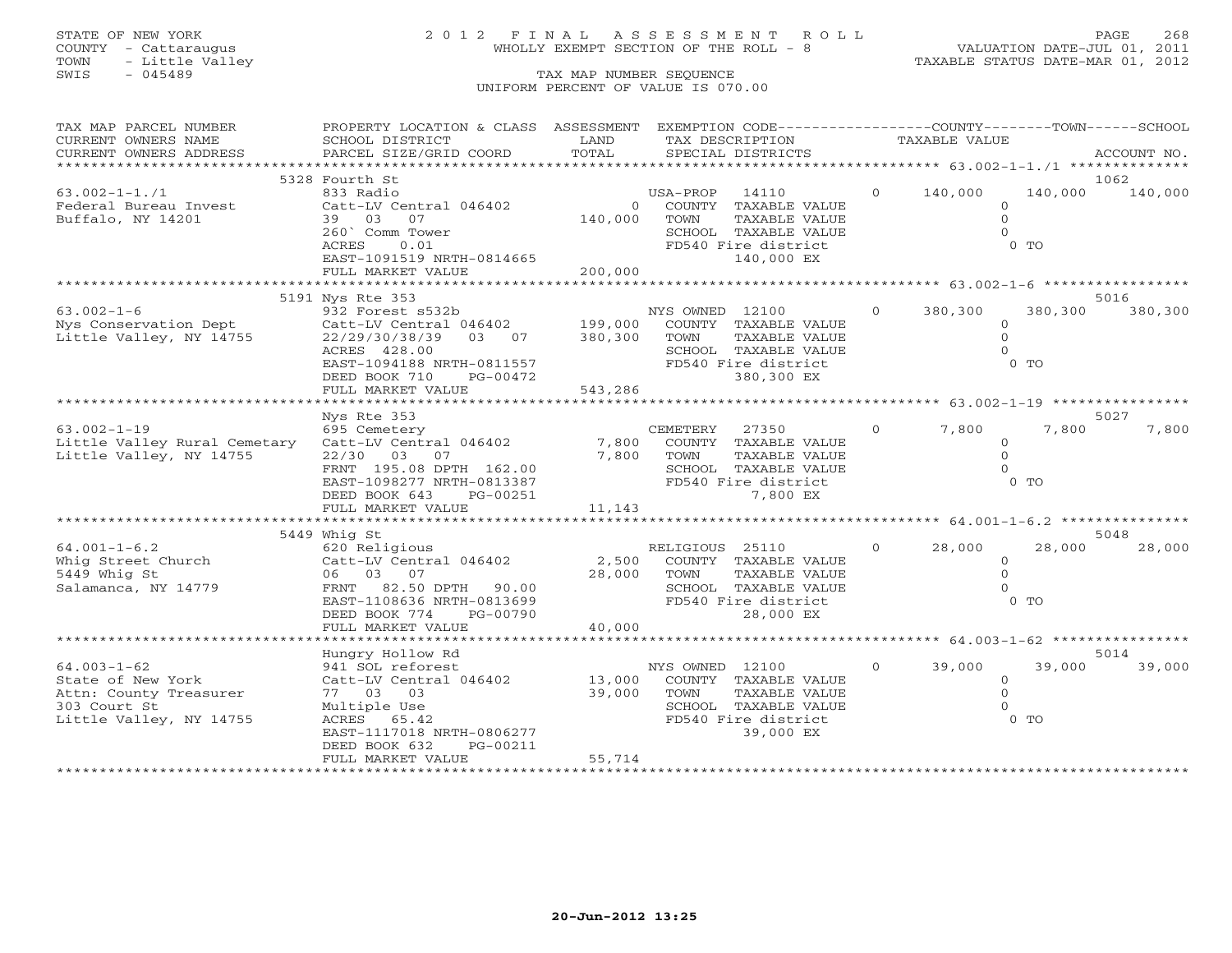| STATE OF NEW YORK<br>COUNTY - Cattaraugus<br>TOWN - Little Valley | 2012 FINAL ASSESSMENT ROLL<br>WHOLLY EXEMPT SECTION OF THE ROLL - 8 | 269<br>PAGE<br>VALUATION DATE-JUL 01, 2011<br>TAXABLE STATUS DATE-MAR 01, 2012 |
|-------------------------------------------------------------------|---------------------------------------------------------------------|--------------------------------------------------------------------------------|
| SWIS<br>- 045489                                                  |                                                                     | RPS150/V04/L015                                                                |
|                                                                   |                                                                     | CURRENT DATE 6/20/2012                                                         |
|                                                                   | $\frac{1}{2}$                                                       |                                                                                |

## UNIFORM PERCENT OF VALUE IS 070.00R O L L S U B S E C T I O N - - T O T A L S

#### \*\*\* S P E C I A L D I S T R I C T S U M M A R Y \*\*\*

|      |                       | TOTAL<br><b>FXTENSTON</b> | <b>EXTENSION</b> | AD VALOREM | <b>FXFMPT</b> | TAXABLE      |
|------|-----------------------|---------------------------|------------------|------------|---------------|--------------|
| CODE | DISTRICT NAME PARCELS | TYPE.                     | VALUE            | VALUE      | <b>AMOUNT</b> | <b>VALUE</b> |
|      | FD540 Fire district   | 15 TOTAL                  |                  | 5472,500   | 5472,500      |              |

## \*\*\* S C H O O L D I S T R I C T S U M M A R Y \*\*\*

| CODE   | DISTRICT NAME   | TOTAL<br>PARCELS | ASSESSED<br>LAND | ASSESSED<br>TOTAL | EXEMPT<br>AMOUNT | TOTAL<br>TAXABLE | STAR<br>AMOUNT | STAR<br>TAXABLE |
|--------|-----------------|------------------|------------------|-------------------|------------------|------------------|----------------|-----------------|
| 046402 | Catt-LV Central | 15               | 400,300          | 5472,500          | 5472,500         |                  |                |                 |
|        | SUB-TOTAL       | 15               | 400,300          | 5472,500          | 5472,500         |                  |                |                 |
|        | TOTAL           | 15               | 400,300          | 5472,500          | 5472,500         |                  |                |                 |

## \*\*\* S Y S T E M C O D E S S U M M A R Y \*\*\*

## NO SYSTEM EXEMPTIONS AT THIS LEVEL

| CODE  | DESCRIPTION | TOTAL<br>PARCELS | COUNTY   | TOWN     | SCHOOL   |
|-------|-------------|------------------|----------|----------|----------|
| 12100 | NYS OWNED   | 4                | 543,000  | 543,000  | 543,000  |
| 13100 | COUNTY      |                  | 4264,500 | 4264,500 | 4264,500 |
| 13800 | SCH-DIST    |                  | 28,000   | 28,000   | 28,000   |
| 14110 | USA-PROP    |                  | 140,000  | 140,000  | 140,000  |
| 25110 | RELIGIOUS   |                  | 181,000  | 181,000  | 181,000  |
| 26050 | AGSOCIETY   |                  | 12,500   | 12,500   | 12,500   |
| 26100 | VET-ORGAN   |                  | 295,700  | 295,700  | 295,700  |
| 27350 | CEMETERY    |                  | 7,800    | 7,800    | 7,800    |
|       | TOTAL       | 15               | 5472,500 | 5472,500 | 5472,500 |
|       |             |                  |          |          |          |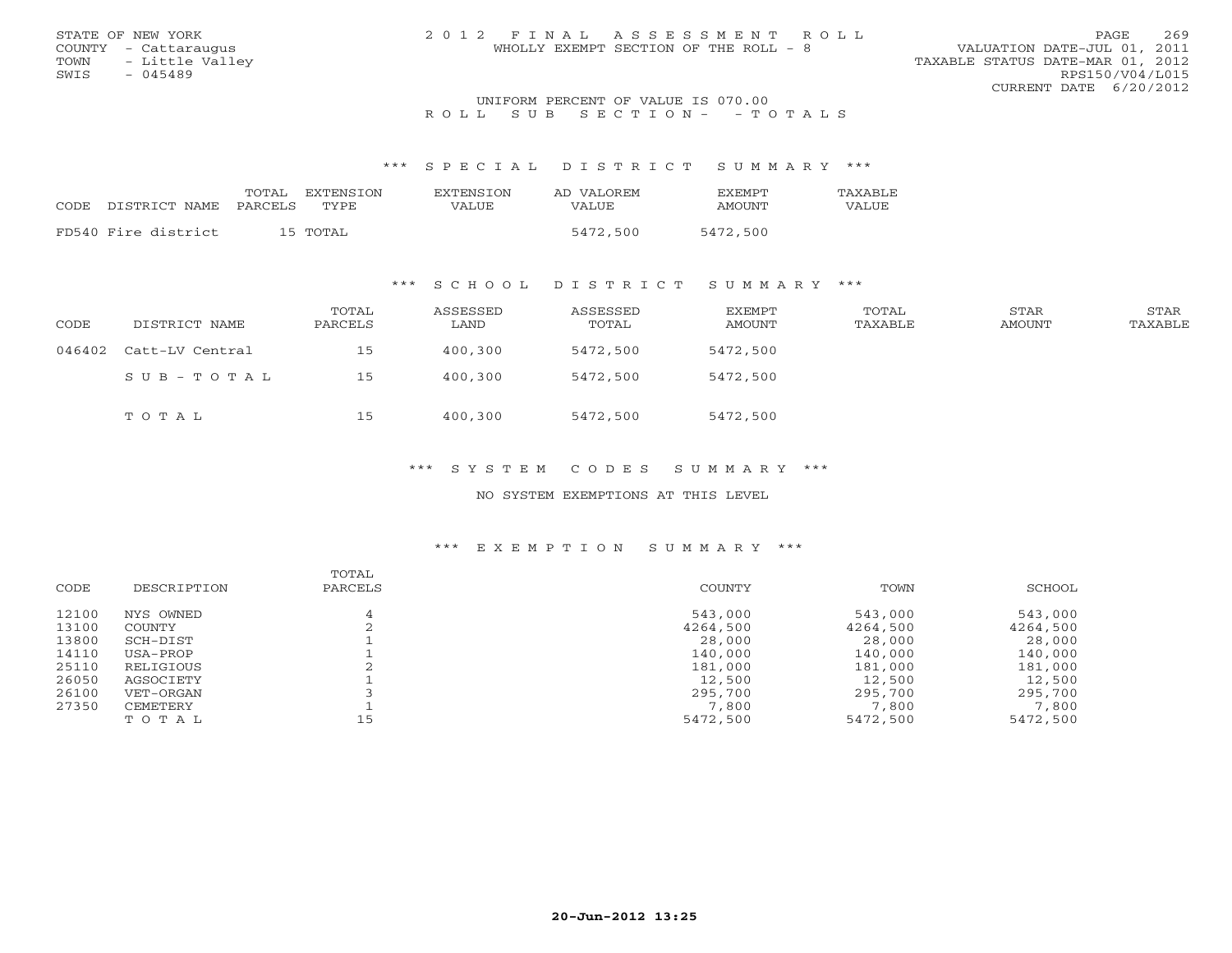| STATE OF NEW YORK    | 2012 FINAL ASSESSMENT ROLL            | 2.70<br>PAGE                     |
|----------------------|---------------------------------------|----------------------------------|
| COUNTY - Cattaraugus | WHOLLY EXEMPT SECTION OF THE ROLL - 8 | VALUATION DATE-JUL 01, 2011      |
| TOWN - Little Valley |                                       | TAXABLE STATUS DATE-MAR 01, 2012 |
| SWIS<br>$-045489$    |                                       | RPS150/V04/L015                  |
|                      |                                       | CURRENT DATE 6/20/2012           |
|                      |                                       |                                  |

## UNIFORM PERCENT OF VALUE IS 070.00<br>R O L L S U B S E C T I O N – – T O T A L S

| <b>ROLL</b> | TOTAL          |              |                   |        | 'AXABLE | 'AXABLE | <u>U 1711</u> |
|-------------|----------------|--------------|-------------------|--------|---------|---------|---------------|
| <b>SEC</b>  | <b>DARCELS</b> | LAND         | TOTAL             | COUNTY | TOWN    | SUHUU   | XABLE         |
|             |                | ついい<br>1 N N | 500<br>$\sqrt{1}$ |        |         |         |               |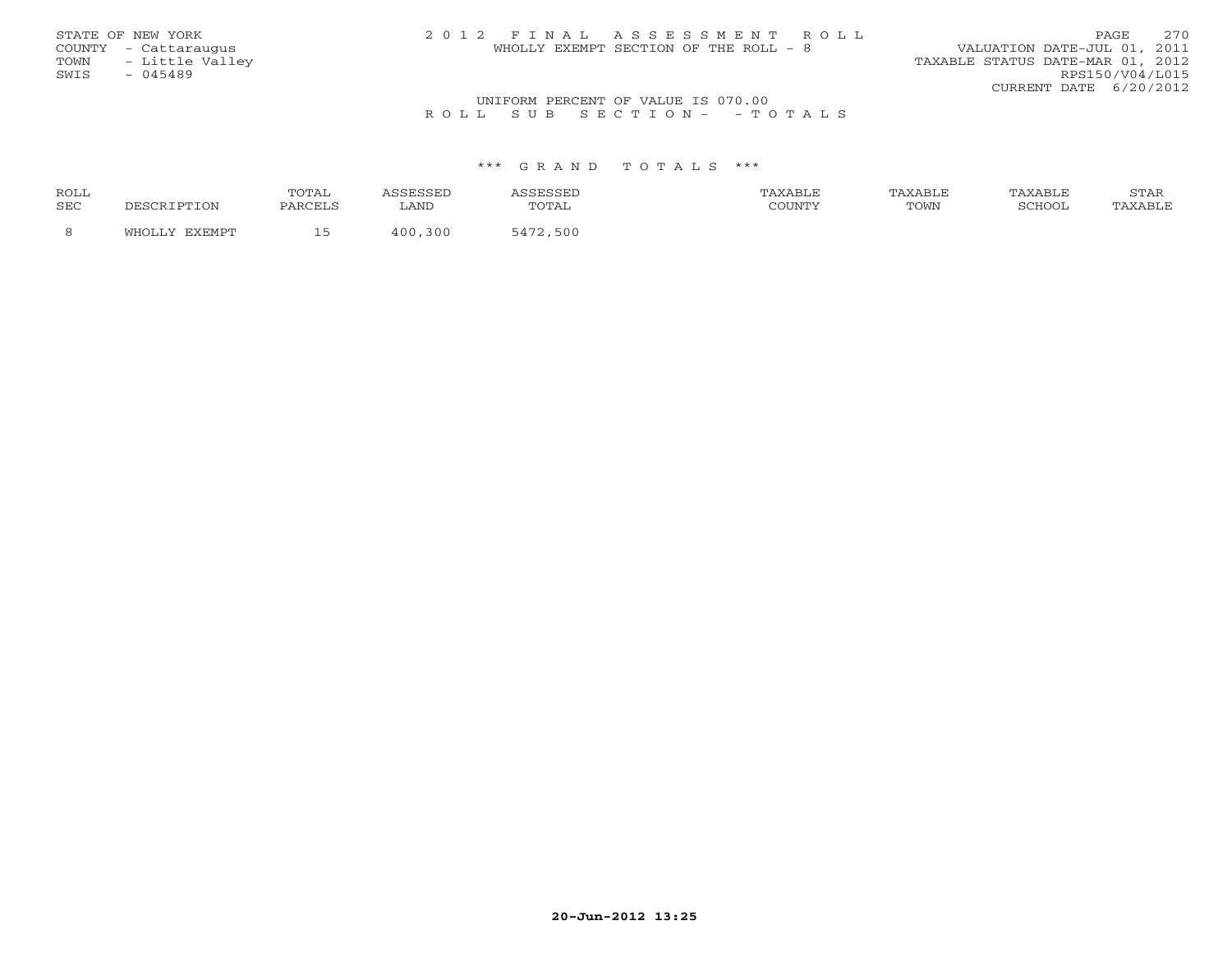| STATE OF NEW YORK    | 2012 FINAL ASSESSMENT ROLL            | 2.71<br>PAGE.                    |
|----------------------|---------------------------------------|----------------------------------|
| COUNTY - Cattaraugus | WHOLLY EXEMPT SECTION OF THE ROLL - 8 | VALUATION DATE-JUL 01, 2011      |
| TOWN - Little Valley |                                       | TAXABLE STATUS DATE-MAR 01, 2012 |
| SWIS<br>- 045489     |                                       | RPS150/V04/L015                  |
|                      | UNIFORM PERCENT OF VALUE IS 070.00    | CURRENT DATE 6/20/2012           |
|                      | ROLL SECTION TOTALS                   |                                  |

#### \*\*\* S P E C I A L D I S T R I C T S U M M A R Y \*\*\*

| CODE | DISTRICT NAME PARCELS | TOTAL EXTENSION<br>TYPE. | <b>EXTENSION</b><br>VALUE | AD VALOREM<br>VALUE | <b>FXFMPT</b><br>AMOUNT | TAXARLE.<br>VALUE |
|------|-----------------------|--------------------------|---------------------------|---------------------|-------------------------|-------------------|
|      | FD540 Fire district   | 15 TOTAL                 |                           | 5472,500            | 5472,500                |                   |

## \*\*\* S C H O O L D I S T R I C T S U M M A R Y \*\*\*

| CODE   | DISTRICT NAME   | TOTAL<br>PARCELS | ASSESSED<br>LAND | ASSESSED<br>TOTAL | EXEMPT<br>AMOUNT | TOTAL<br>TAXABLE | STAR<br>AMOUNT | <b>STAR</b><br>TAXABLE |
|--------|-----------------|------------------|------------------|-------------------|------------------|------------------|----------------|------------------------|
| 046402 | Catt-LV Central | 15               | 400,300          | 5472,500          | 5472,500         |                  |                |                        |
|        | SUB-TOTAL       | 15               | 400,300          | 5472,500          | 5472,500         |                  |                |                        |
|        | TOTAL           | 15               | 400,300          | 5472,500          | 5472,500         |                  |                |                        |

## \*\*\* S Y S T E M C O D E S S U M M A R Y \*\*\*

### NO SYSTEM EXEMPTIONS AT THIS LEVEL

| CODE  | DESCRIPTION | TOTAL<br>PARCELS | COUNTY   | TOWN     | SCHOOL   |
|-------|-------------|------------------|----------|----------|----------|
| 12100 | NYS OWNED   | 4                | 543,000  | 543,000  | 543,000  |
| 13100 | COUNTY      |                  | 4264,500 | 4264,500 | 4264,500 |
| 13800 | SCH-DIST    |                  | 28,000   | 28,000   | 28,000   |
| 14110 | USA-PROP    |                  | 140,000  | 140,000  | 140,000  |
| 25110 | RELIGIOUS   |                  | 181,000  | 181,000  | 181,000  |
| 26050 | AGSOCIETY   |                  | 12,500   | 12,500   | 12,500   |
| 26100 | VET-ORGAN   |                  | 295,700  | 295,700  | 295,700  |
| 27350 | CEMETERY    |                  | 7,800    | 7,800    | 7,800    |
|       | TOTAL       | 15               | 5472,500 | 5472,500 | 5472,500 |
|       |             |                  |          |          |          |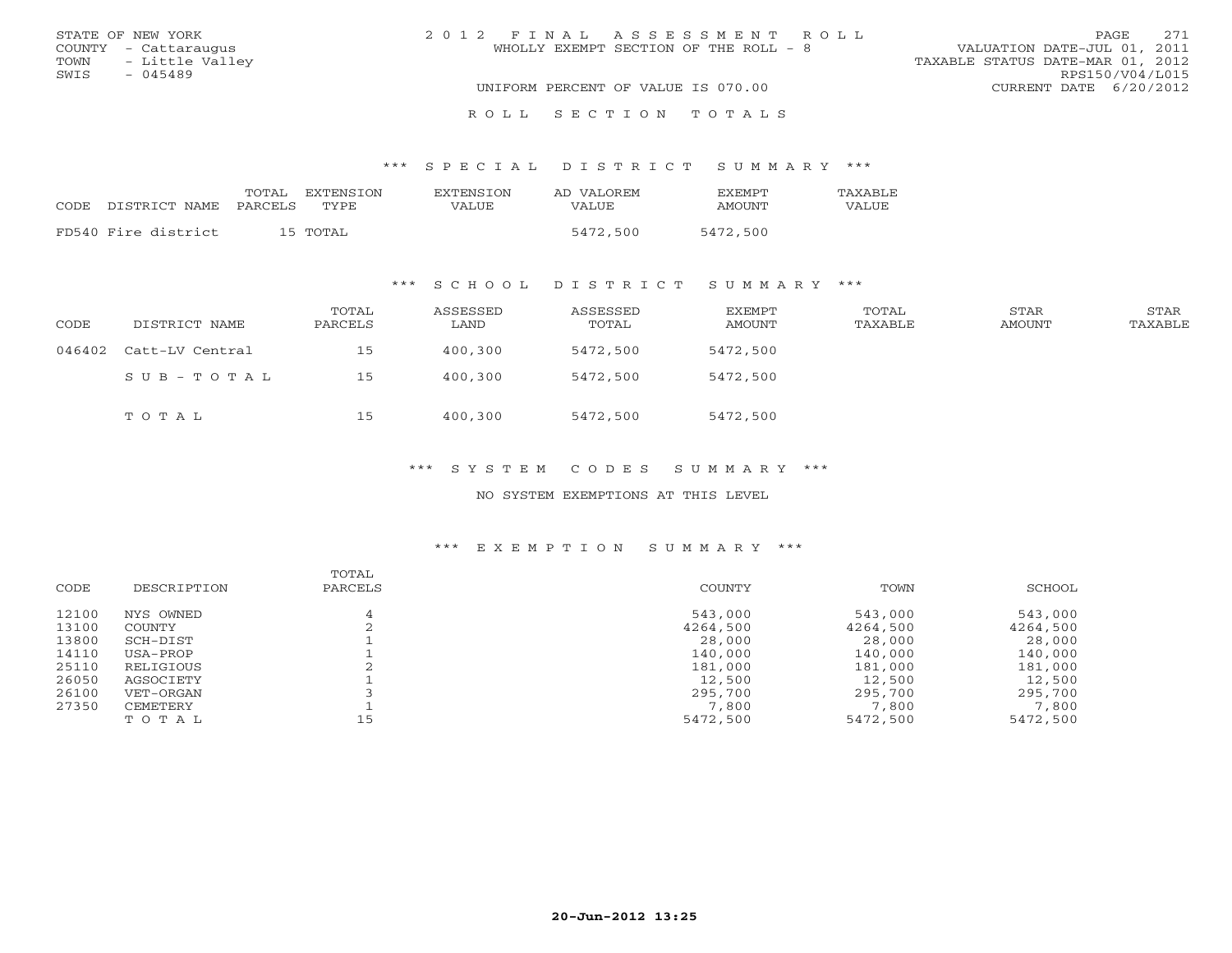| STATE OF NEW YORK    | 2012 FINAL ASSESSMENT ROLL            | 2.72<br>PAGE.                    |
|----------------------|---------------------------------------|----------------------------------|
| COUNTY - Cattaraugus | WHOLLY EXEMPT SECTION OF THE ROLL - 8 | VALUATION DATE-JUL 01, 2011      |
| TOWN - Little Valley |                                       | TAXABLE STATUS DATE-MAR 01, 2012 |
| SWIS<br>- 045489     |                                       | RPS150/V04/L015                  |
|                      | UNIFORM PERCENT OF VALUE IS 070.00    | CURRENT DATE 6/20/2012           |
|                      | ROLL SECTION TOTALS                   |                                  |

| ROLL |              | TOTAL   | ິ            | ASSESSED | TAXABLE  | TAXABLE     | AXABLF | $C$ m $\lambda$ T<br>STAR |
|------|--------------|---------|--------------|----------|----------|-------------|--------|---------------------------|
| SEC  | DESCRIPTION  | PARCELS | LAND         | TOTAL    | CCTINTM1 | <b>TOWN</b> | CCTTOO | 'AXABLE                   |
|      | FYFMP<br>ா∩ா |         | 1 N N<br>300 | 3472,500 |          |             |        |                           |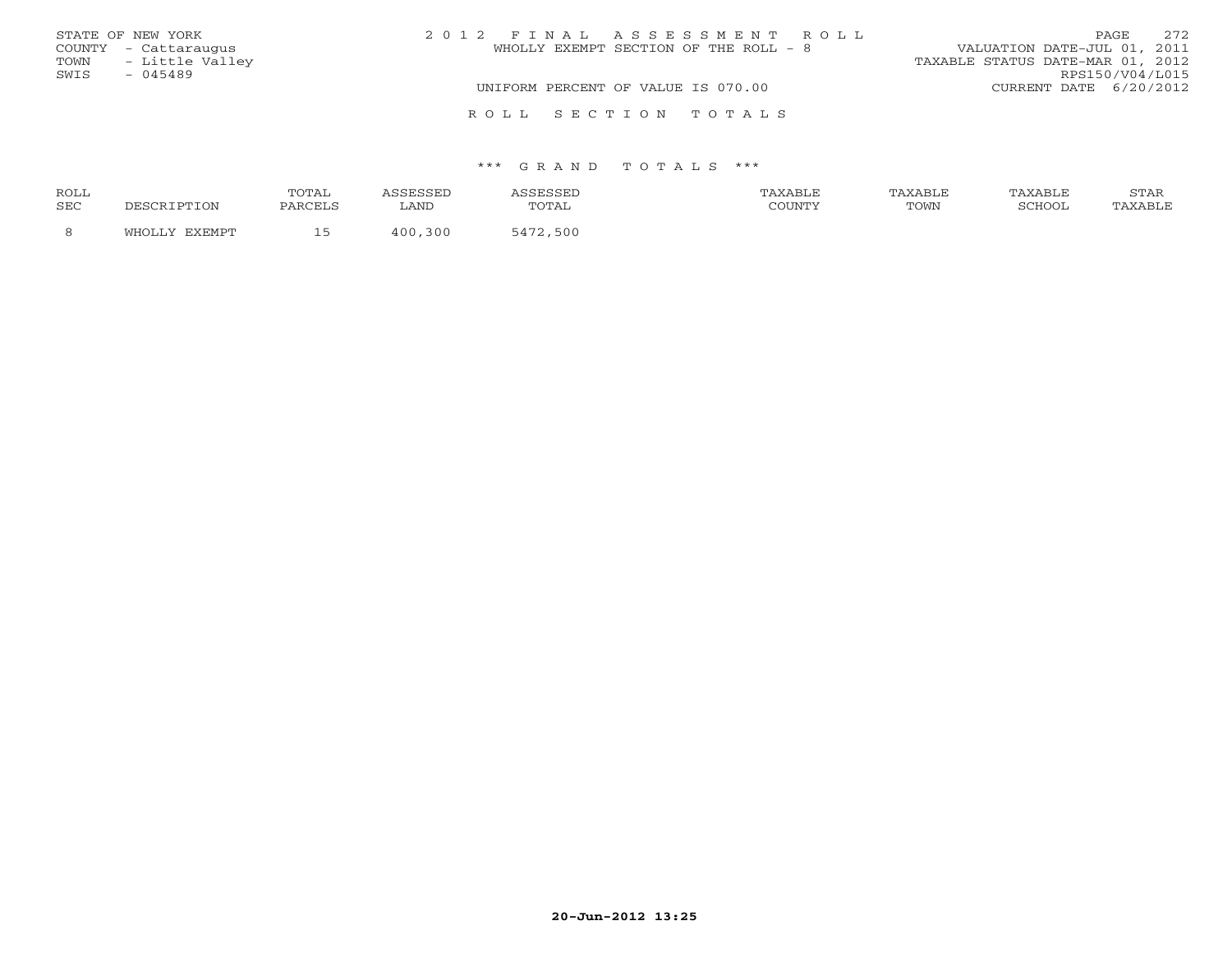| STATE OF NEW YORK<br>COUNTY - Cattaraugus | 2012 FINAL ASSESSMENT ROLL         | 273<br><b>PAGE</b><br>VALUATION DATE-JUL 01, 2011 |
|-------------------------------------------|------------------------------------|---------------------------------------------------|
| TOWN - Little Valley                      |                                    | TAXABLE STATUS DATE-MAR 01, 2012                  |
| SWIS<br>- 045489                          | SWIS TOTALS                        | RPS150/V04/L015                                   |
|                                           | UNIFORM PERCENT OF VALUE IS 070.00 | CURRENT DATE 6/20/2012                            |

\*\*\* S P E C I A L D I S T R I C T S U M M A R Y \*\*\*

| CODE DISTRICT NAME  | TOTAL.<br>PARCELS | EXTENSION<br>TYPE. | <b>EXTENSION</b><br>VALUE. | AD VALOREM<br>VALUE. | <b>FXFMPT</b><br>AMOUNT | <b>TAXABLF</b><br>VALUE |
|---------------------|-------------------|--------------------|----------------------------|----------------------|-------------------------|-------------------------|
| FD540 Fire district |                   | 646 TOTAL          |                            | 41368,745            | 5472,500                | 35896,245               |

## \*\*\* S C H O O L D I S T R I C T S U M M A R Y \*\*\*

| CODE                       | DISTRICT NAME                                          | TOTAL<br>PARCELS | ASSESSED<br>LAND    | ASSESSED<br>TOTAL              | EXEMPT<br>AMOUNT  | TOTAL<br>TAXABLE      | STAR<br>AMOUNT      | STAR<br>TAXABLE       |
|----------------------------|--------------------------------------------------------|------------------|---------------------|--------------------------------|-------------------|-----------------------|---------------------|-----------------------|
| 040404<br>041600<br>046402 | Illegal School<br>Salamanca Central<br>Catt-LV Central | 55<br>592        | 975,252<br>8935,135 | 4,390<br>4293,109<br>37075,636 | 4,390<br>6057,797 | 4293,109<br>31017,839 | 340,620<br>5069,885 | 3952,489<br>25947,954 |
|                            | $SUB - TO T AL$                                        | 648              | 9910,387            | 41373,135                      | 6062,187          | 35310,948             | 5410,505            | 29900,443             |
|                            | TOTAL                                                  | 648              | 9910,387            | 41373,135                      | 6062,187          | 35310,948             | 5410,505            | 29900,443             |

### \*\*\* S Y S T E M C O D E S S U M M A R Y \*\*\*

| CODE  | DESCRIPTION         | TOTAL<br>PARCELS | COUNTY         | TOWN | SCHOOL         |
|-------|---------------------|------------------|----------------|------|----------------|
| 50005 | TOWN TAXBL<br>TOTAL |                  | 4,390<br>4,390 |      | 4,390<br>4,390 |

| CODE  | DESCRIPTION | TOTAL<br>PARCELS | COUNTY   | TOWN     | SCHOOL   |
|-------|-------------|------------------|----------|----------|----------|
| 12100 | NYS OWNED   |                  | 543,000  | 543,000  | 543,000  |
| 13100 | COUNTY      |                  | 4264,500 | 4264,500 | 4264,500 |
| 13800 | SCH-DIST    |                  | 28,000   | 28,000   | 28,000   |
| 14110 | USA-PROP    |                  | 140,000  | 140,000  | 140,000  |
| 25110 | RELIGIOUS   | $\sim$           | 181,000  | 181,000  | 181,000  |
| 26050 | AGSOCIETY   |                  | 12,500   | 12,500   | 12,500   |
| 26100 | VET-ORGAN   |                  | 295,700  | 295,700  | 295,700  |
| 27350 | CEMETERY    |                  | 7,800    | 7,800    | 7,800    |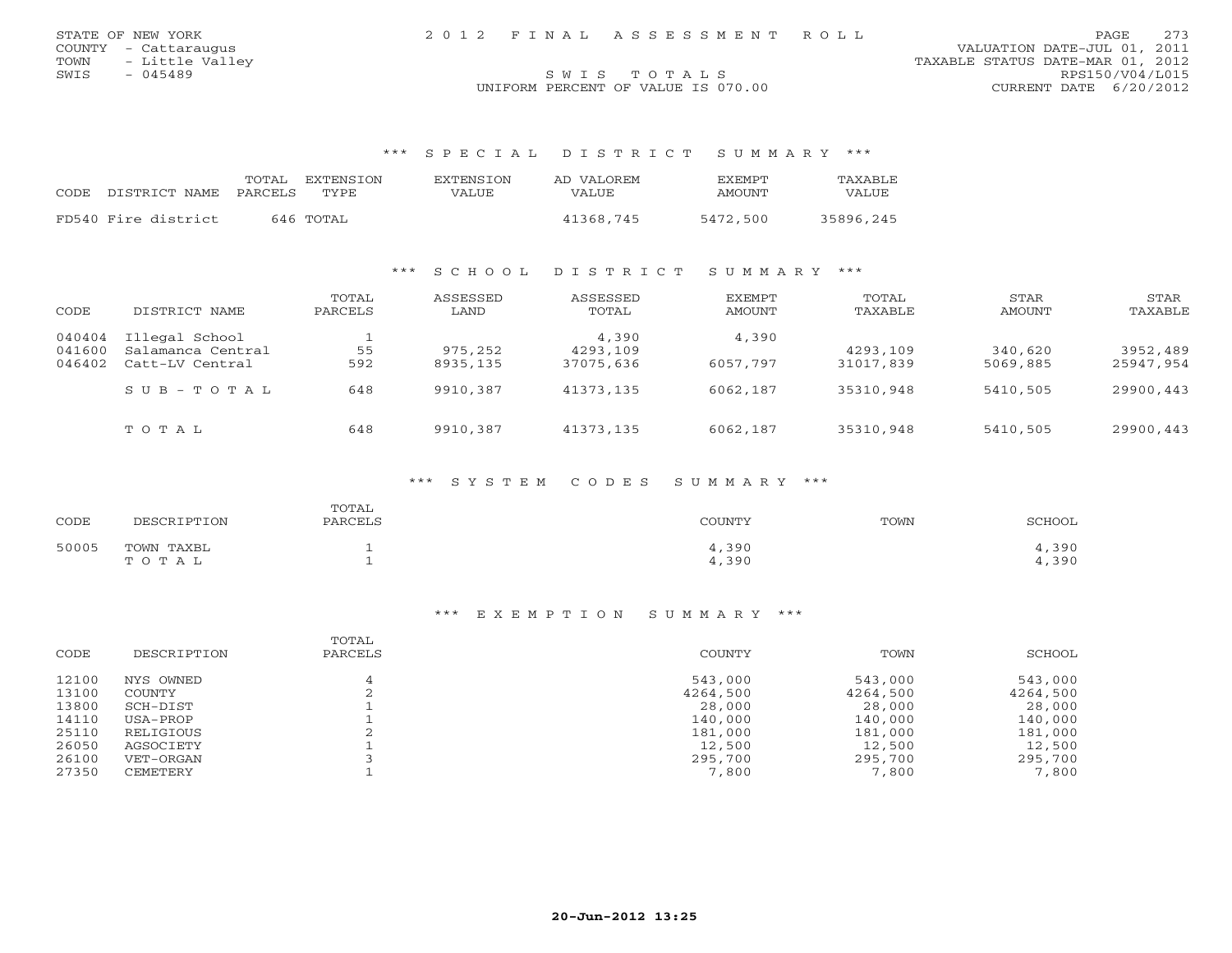SWIS TOTALS

 COUNTY - Cattaraugus VALUATION DATE-JUL 01, 2011 TOWN - Little Valley<br>
TOWN - Little Valley<br>
SWIS - 045489 RPS150/V04/L015 UNIFORM PERCENT OF VALUE IS 070.00 CURRENT DATE 6/20/2012

### \*\*\* E X E M P T I O N S U M M A R Y \*\*\*

|       |              | TOTAL   |               |          |           |
|-------|--------------|---------|---------------|----------|-----------|
| CODE  | DESCRIPTION  | PARCELS | <b>COUNTY</b> | TOWN     | SCHOOL    |
| 32252 | STATE C      | 27      | 7310,800      |          |           |
| 33302 | XMPT CTY     | 2       | 99,500        |          |           |
| 41101 | VET C/T      |         | 5,000         | 5,000    |           |
| 41121 | WVET C/T     | 25      | 208,605       | 208,605  |           |
| 41131 | CVET C/T     | 23      | 287,331       | 287,331  |           |
| 41141 | DVET C/T     | 6       | 62,296        | 62,296   |           |
| 41161 | $CW_15_VET/$ |         | 30,180        | 30,180   |           |
| 41400 | CLERGY       |         | 1,500         | 1,500    | 1,500     |
| 41700 | AG BLDG      |         | 12,000        | 12,000   | 12,000    |
| 41720 | AG DIST      | 15      | 210,350       | 210,350  | 210,350   |
| 41730 | AG DISTOUT   |         | 36,902        | 36,902   | 36,902    |
| 41800 | AGED C/T/S   | 12      | 224,237       | 224,237  | 255,695   |
| 41834 | SR STAR      | 55      |               |          | 2102,805  |
| 41854 | RES STAR     | 156     |               |          | 3265,700  |
| 41864 | RES ST MH    |         |               |          | 42,000    |
| 42100 | SILO T/C/S   |         | 11,000        | 11,000   | 11,000    |
| 47610 | BUS $C/T/S$  |         | 57,850        | 57,850   | 57,850    |
|       | TOTAL        | 353     | 14030,051     | 6619,751 | 11468,302 |

| ROLL<br>SEC  | DESCRIPTION         | TOTAL<br>PARCELS | ASSESSED<br>LAND | ASSESSED<br>TOTAL | TAXABLE<br>COUNTY | TAXABLE<br>TOWN | TAXABLE<br>SCHOOL | STAR<br>TAXABLE |
|--------------|---------------------|------------------|------------------|-------------------|-------------------|-----------------|-------------------|-----------------|
| $\mathbf{1}$ | TAXABLE             | 576              | 8208,090         | 26066,420         | 24819,669         | 24919,169       | 25481,123         | 20070,618       |
| 3            | STATE OWNED LAND    | 30               | 1283,097         | 7315,190          |                   | 7315,190        | 7310,800          | 7310,800        |
| 5            | SPECIAL FRANCHISE   | 7                |                  | 428,839           | 428,839           | 428,839         | 428,839           | 428,839         |
| 6            | UTILITIES & N.C.    | 20               | 18,900           | 2090,186          | 2090,186          | 2090,186        | 2090,186          | 2090,186        |
| 8            | WHOLLY EXEMPT       | 15               | 400,300          | 5472,500          |                   |                 |                   |                 |
| $\star$      | TOTAL<br><b>SUB</b> | 648              | 9910,387         | 41373,135         | 27338,694         | 34753,384       | 35310,948         | 29900,443       |
| $***$        | GRAND TOTAL         | 648              | 9910,387         | 41373,135         | 27338,694         | 34753,384       | 35310,948         | 29900.443       |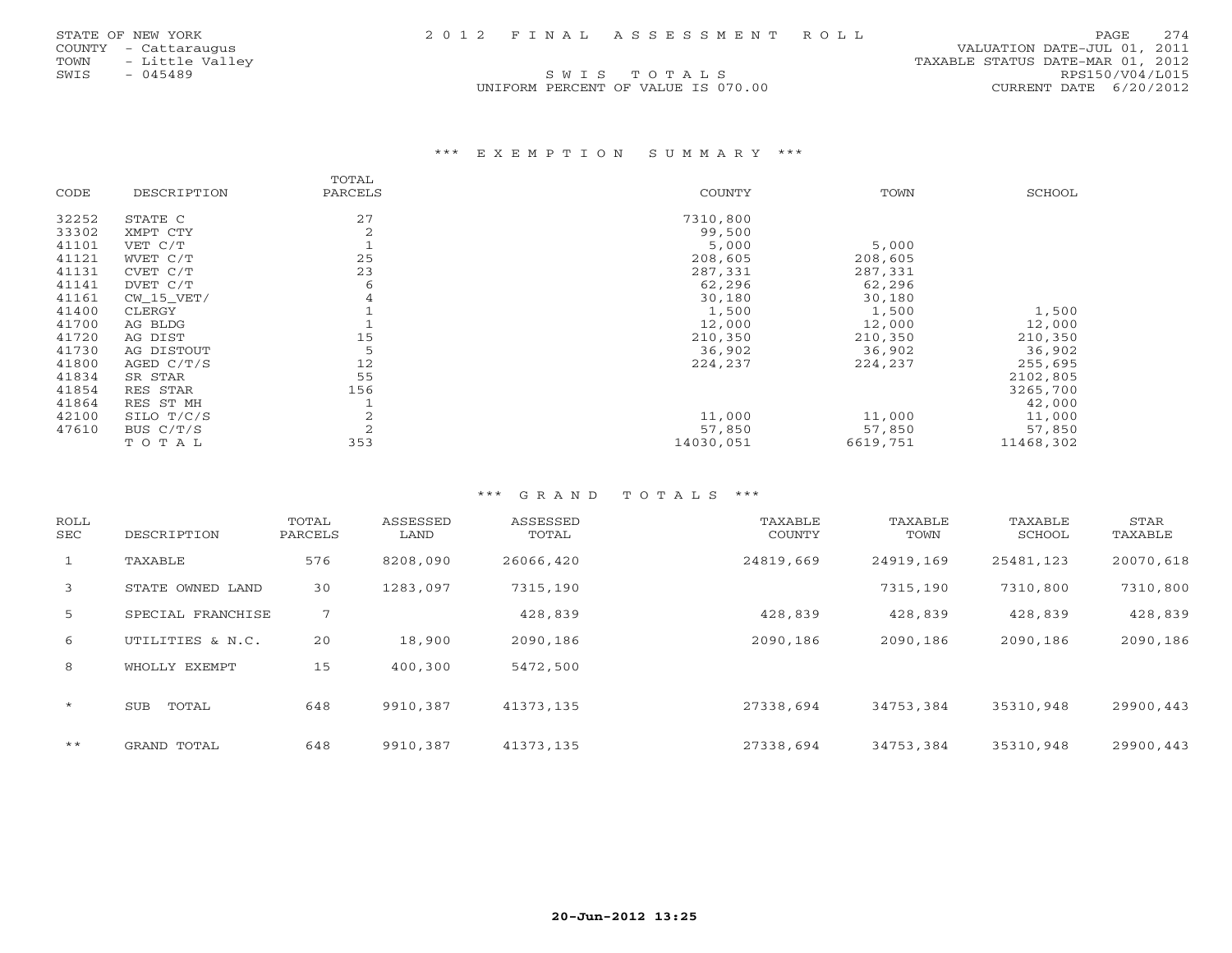|      | STATE OF NEW YORK    |  | 2012 FINAL ASSESSMENT ROLL         |                                  |                        | PAGE | 2.75 |
|------|----------------------|--|------------------------------------|----------------------------------|------------------------|------|------|
|      | COUNTY - Cattaraugus |  | TOWN TOTALS                        | VALUATION DATE-JUL 01, 2011      |                        |      |      |
|      | TOWN - Little Valley |  |                                    | TAXABLE STATUS DATE-MAR 01, 2012 |                        |      |      |
| SWIS | - 0454               |  |                                    |                                  | RPS150/V04/L015        |      |      |
|      |                      |  | UNIFORM PERCENT OF VALUE IS 070.00 |                                  | CURRENT DATE 6/20/2012 |      |      |

\*\*\* S P E C I A L D I S T R I C T S U M M A R Y \*\*\*

| CODE. | DISTRICT NAME PARCELS | TOTAL | EXTENSTON<br>TYPE | <b>EXTENSION</b><br>VALUE | AD VALOREM<br><b>VALUE</b> | <b>EXEMPT</b><br>AMOUNT | <b>TAXABLF</b><br>VALUE |
|-------|-----------------------|-------|-------------------|---------------------------|----------------------------|-------------------------|-------------------------|
|       | FD540 Fire district   |       | 1,163 TOTAL       |                           | 77434,989                  | 20993,161               | 56441,828               |

## \*\*\* S C H O O L D I S T R I C T S U M M A R Y \*\*\*

| CODE                       | DISTRICT NAME                                          | TOTAL<br>PARCELS | ASSESSED<br>LAND     | ASSESSED<br>TOTAL              | EXEMPT<br>AMOUNT   | TOTAL<br>TAXABLE      | STAR<br>AMOUNT       | STAR<br>TAXABLE       |
|----------------------------|--------------------------------------------------------|------------------|----------------------|--------------------------------|--------------------|-----------------------|----------------------|-----------------------|
| 040404<br>041600<br>046402 | Illegal School<br>Salamanca Central<br>Catt-LV Central | 55<br>,109       | 975,252<br>12161,535 | 4,390<br>4293,109<br>73141,880 | 4,390<br>22070,803 | 4293,109<br>51071,077 | 340,620<br>11036,220 | 3952,489<br>40034,857 |
|                            | $S \cup B - T \cup T A L$                              | 1,165            | 13136,787            | 77439,379                      | 22075,193          | 55364,186             | 11376,840            | 43987,346             |
|                            | TOTAL                                                  | 1,165            | 13136,787            | 77439,379                      | 22075,193          | 55364,186             | 11376,840            | 43987,346             |

### \*\*\* S Y S T E M C O D E S S U M M A R Y \*\*\*

| CODE  | DESCRIPTION         | TOTAL<br>PARCELS | /ILLAGE | COUNTY        | TOWN | <b>SCHOOL</b>  |
|-------|---------------------|------------------|---------|---------------|------|----------------|
| 50005 | TOWN TAXBL<br>TOTAL |                  |         | ,390<br>4,390 |      | 4,390<br>4,390 |

|       |               | TOTAL   |          |           |           |           |
|-------|---------------|---------|----------|-----------|-----------|-----------|
| CODE  | DESCRIPTION   | PARCELS | VILLAGE  | COUNTY    | TOWN      | SCHOOL    |
| 12100 | NYS OWNED     |         | 805,100  | 1348,100  | 1348,100  | 1348,100  |
| 13100 | <b>COUNTY</b> | 8       | 6149,100 | 10413,600 | 10413,600 | 10413,600 |
| 13500 | TOWN-PROP     |         | 106,900  | 106,900   | 106,900   | 106,900   |
| 13650 | VG-INSIDE     | 18      | 4730,261 | 4730,261  | 4730,261  | 4730,261  |
| 13800 | SCH-DIST      |         | 2085,000 | 2113,000  | 2113,000  | 2113,000  |
| 14110 | USA-PROP      |         | 144,900  | 284,900   | 284,900   | 284,900   |
| 21600 | PARSONAGE     |         | 62,200   | 62,200    | 62,200    | 62,200    |
| 25110 | RELIGIOUS     | $\circ$ | 670,300  | 909,000   | 909,000   | 909,000   |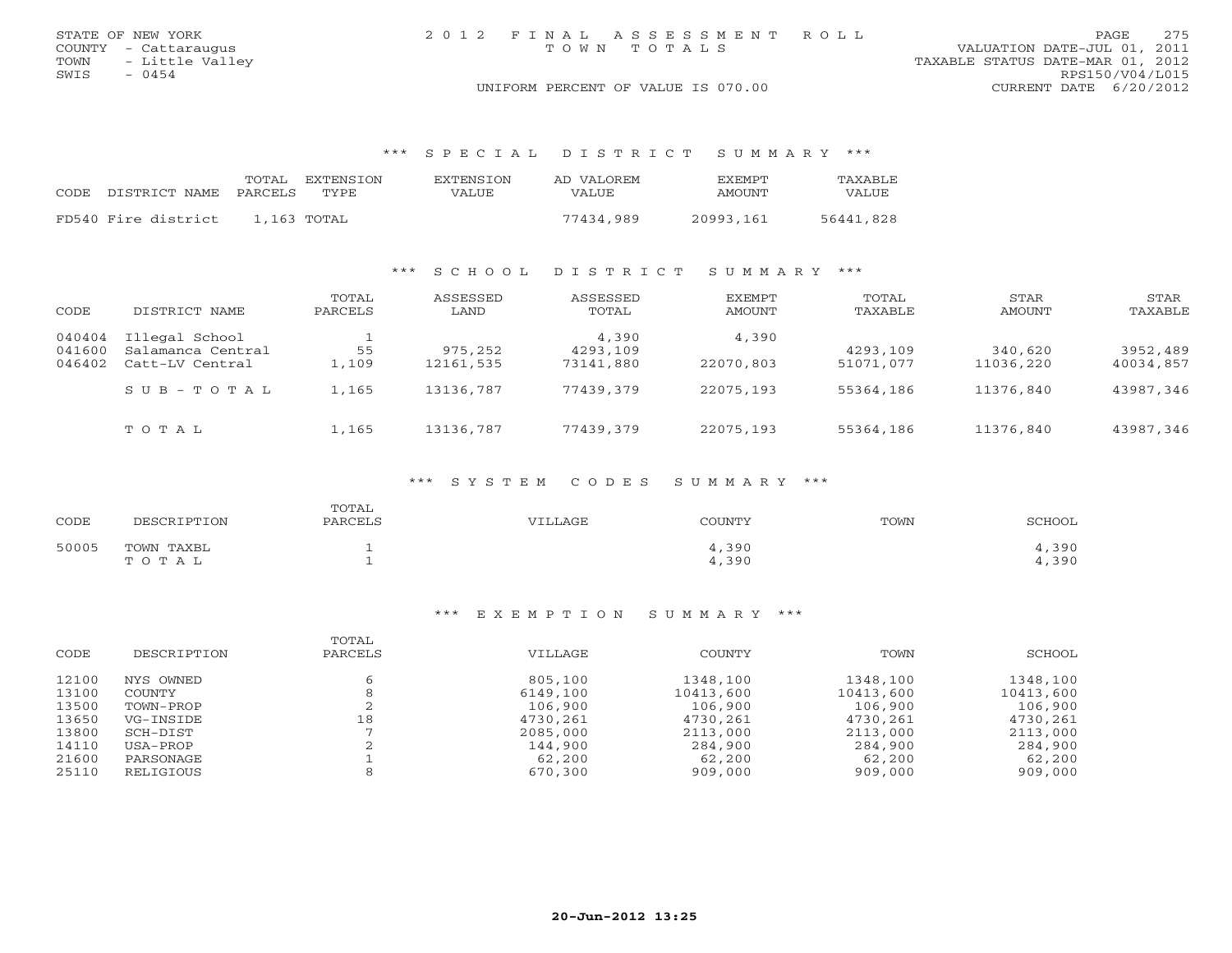|      | STATE OF NEW YORK    |  | 2012 FINAL ASSESSMENT ROLL         |                                  | PAGE            | 276 |
|------|----------------------|--|------------------------------------|----------------------------------|-----------------|-----|
|      | COUNTY - Cattaraugus |  | TOWN TOTALS                        | VALUATION DATE-JUL 01, 2011      |                 |     |
|      | TOWN - Little Valley |  |                                    | TAXABLE STATUS DATE-MAR 01, 2012 |                 |     |
| SWIS | $-0454$              |  |                                    |                                  | RPS150/V04/L015 |     |
|      |                      |  | UNIFORM PERCENT OF VALUE IS 070.00 | CURRENT DATE 6/20/2012           |                 |     |

\*\*\* E X E M P T I O N S U M M A R Y \*\*\*

|       |              | TOTAL          |           |           |           |           |
|-------|--------------|----------------|-----------|-----------|-----------|-----------|
| CODE  | DESCRIPTION  | PARCELS        | VILLAGE   | COUNTY    | TOWN      | SCHOOL    |
| 25130 | NON-PROFIT   |                | 72,200    | 72,200    | 72,200    | 72,200    |
| 25300 | NON-PROFIT   |                | 80,000    | 80,000    | 80,000    | 80,000    |
| 26050 | AGSOCIETY    |                | 240,100   | 272,600   | 272,600   | 272,600   |
| 26100 | VET-ORGAN    |                |           | 295,700   | 295,700   | 295,700   |
| 26400 | FIRE-DEPT    |                | 389,000   | 389,000   | 389,000   | 389,000   |
| 27350 | CEMETERY     | $\overline{2}$ | 47,800    | 55,600    | 55,600    | 55,600    |
| 32252 | STATE C      | 27             |           | 7310,800  |           |           |
| 33302 | XMPT CTY     | 2              |           | 99,500    |           |           |
| 41101 | VET C/T      | 4              | 5,100     | 10,100    | 10,100    |           |
| 41121 | WVET C/T     | 50             | 155,340   | 377,895   | 377,895   |           |
| 41131 | CVET C/T     | 49             | 300,425   | 587,756   | 587,756   |           |
| 41141 | DVET C/T     | 10             | 76,620    | 138,916   | 138,916   |           |
| 41161 | $CW_15_VET/$ |                |           | 51,960    | 51,960    |           |
| 41400 | CLERGY       |                |           | 1,500     | 1,500     | 1,500     |
| 41700 | AG BLDG      |                |           | 12,000    | 12,000    | 12,000    |
| 41720 | AG DIST      | 15             |           | 210,350   | 210,350   | 210,350   |
| 41730 | AG DISTOUT   | 5              |           | 36,902    | 36,902    | 36,902    |
| 41800 | AGED $C/T/S$ | 32             | 332,026   | 556,263   | 556,263   | 608,140   |
| 41834 | SR STAR      | 112            |           |           |           | 4062,140  |
| 41854 | RES STAR     | 347            |           |           |           | 7272,700  |
| 41864 | RES ST MH    |                |           |           |           | 42,000    |
| 42100 | SILO T/C/S   | $\overline{2}$ |           | 11,000    | 11,000    | 11,000    |
| 47610 | BUS C/T/S    | $\mathcal{L}$  |           | 57,850    | 57,850    | 57,850    |
|       | TOTAL        | 732            | 16452,372 | 30595,853 | 23185,553 | 33447,643 |

| ROLL<br>SEC | DESCRIPTION      | TOTAL<br>PARCELS | ASSESSED<br>∟AND | ASSESSED<br>TOTAL | TAXABLE<br>VILLAGE | TAXABLE<br>COUNTY | TAXABLE<br>TOWN | TAXABLE<br>SCHOOL | STAR<br>TAXABLE |
|-------------|------------------|------------------|------------------|-------------------|--------------------|-------------------|-----------------|-------------------|-----------------|
|             | TAXABLE          | 1,034            | 10896,990        | 45630,460         | 18694,529          | 43478,468         | 43577,968       | 44692,718         | 33315,878       |
|             | STATE OWNED LAND | 30               | 1283,097         | 7315,190          |                    |                   | 7315,190        | 7310,800          | 7310,800        |